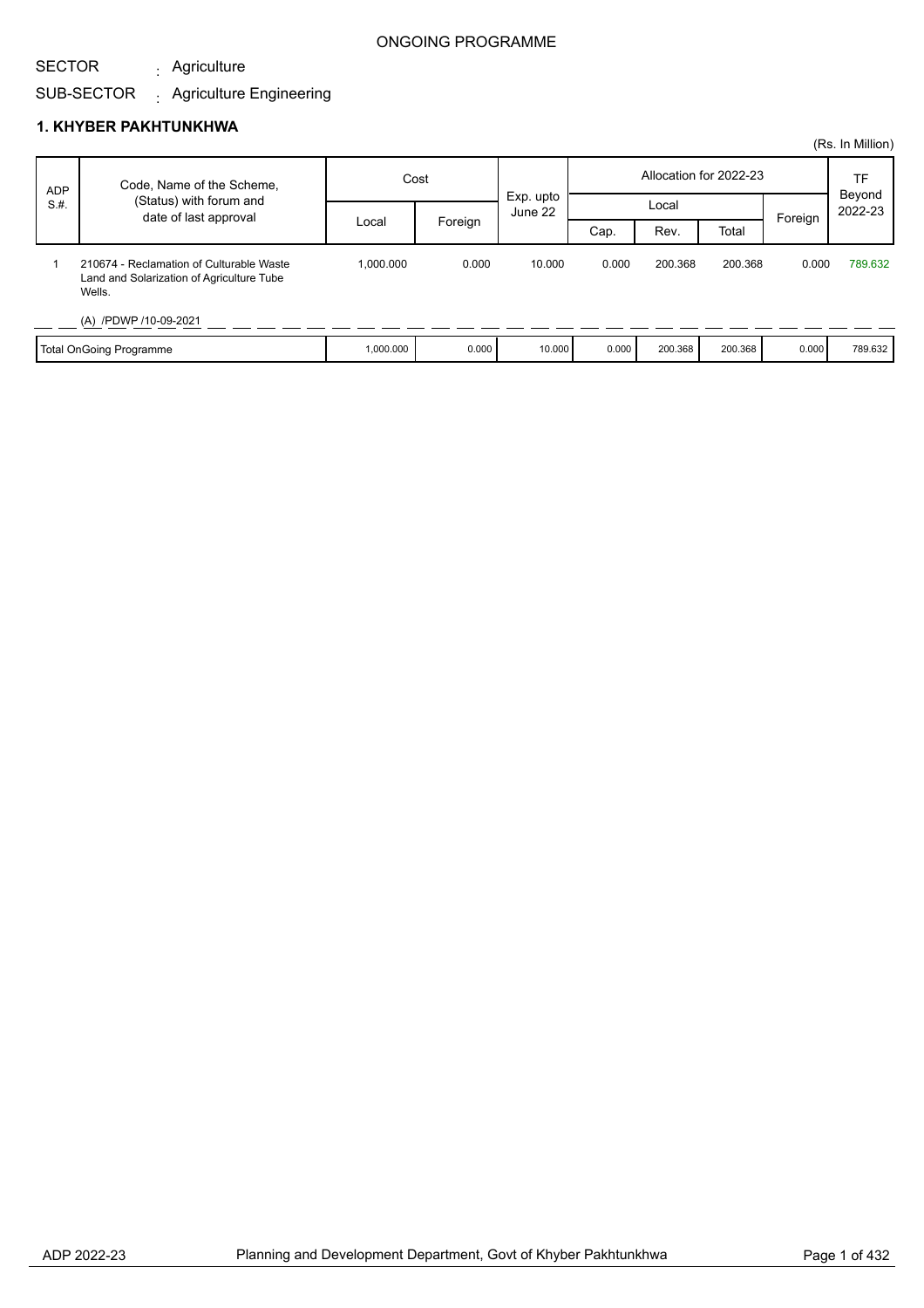Agriculture :

#### SUB-SECTOR Agriculture Engineering :

### **1. KHYBER PAKHTUNKHWA**

|                    |                                                                                                                                                                             |           |         |                      |                        |         |         |         | (Rs. In Million)  |
|--------------------|-----------------------------------------------------------------------------------------------------------------------------------------------------------------------------|-----------|---------|----------------------|------------------------|---------|---------|---------|-------------------|
| <b>ADP</b><br>S.H. | Code, Name of the Scheme,                                                                                                                                                   | Cost      |         |                      | Allocation for 2022-23 |         |         |         | TF                |
|                    | (Status) with forum and<br>date of last approval                                                                                                                            |           |         | Exp. upto<br>June 22 | Local                  |         |         |         | Beyond<br>2022-23 |
|                    |                                                                                                                                                                             | Local     | Foreign |                      | Cap.                   | Rev.    | Total   | Foreign |                   |
| 2                  | 220007 - Sustainable Productivity<br>Enhancement through Promotion of<br>Climate Smart and Efficient Mechanized<br>Farming Practices in Khyber Pakhtunkhwa<br>$(B)$ / PDWP/ | 1.000.000 | 0.000   | 0.000                | 0.000                  | 150.000 | 150.000 | 0.000   | 850,000           |
|                    | <b>Total New Programme</b>                                                                                                                                                  | 1,000.000 | 0.000   | 0.000                | 0.000                  | 150.000 | 150.000 | 0.000   | 850.000           |

Total Agriculture Engineering The Contract (2,000.000 | 0.000 0.000 0.000 0.000 0.000 350.368 350.368 0.000 1,639.632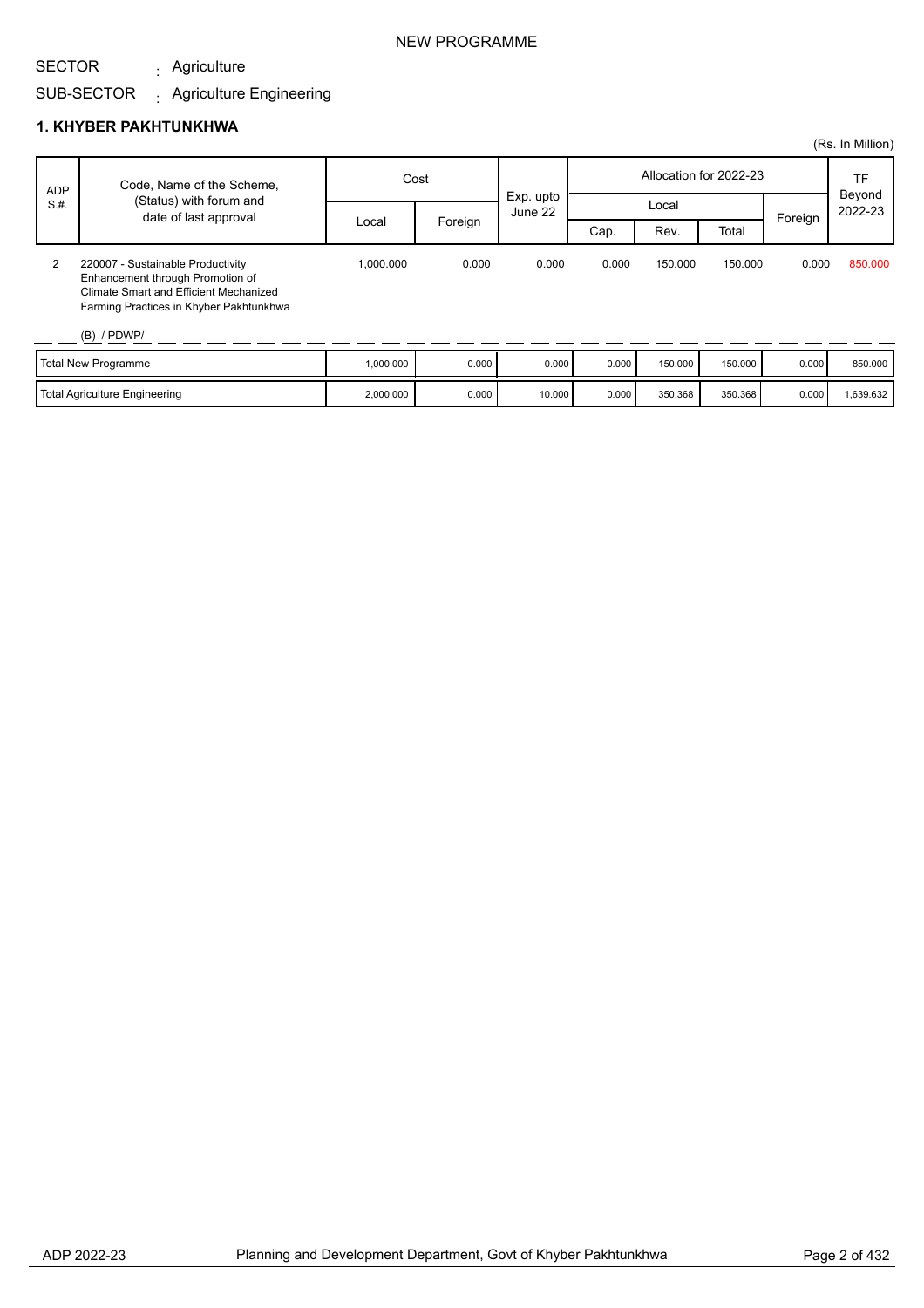Agriculture :

### ONGOING PROGRAMME

#### SUB-SECTOR Agriculture Extension :

### **1. KHYBER PAKHTUNKHWA**

| <b>ADP</b> | Code, Name of the Scheme,                                                                                                                              |           | Cost    |                      |        |           | Allocation for 2022-23 |         | <b>TF</b>         |
|------------|--------------------------------------------------------------------------------------------------------------------------------------------------------|-----------|---------|----------------------|--------|-----------|------------------------|---------|-------------------|
| S.H.       | (Status) with forum and                                                                                                                                |           |         | Exp. upto<br>June 22 |        | Local     |                        |         | Beyond<br>2022-23 |
|            | date of last approval                                                                                                                                  | Local     | Foreign |                      | Cap.   | Rev.      | Total                  | Foreign |                   |
| 3          | 180407 - Provision of Offices for newly<br>created Directorates and repair of ATI<br>building damaged through terrorist attack.                        | 172.866   | 0.000   | 110.296              | 0.000  | 62.570    | 62.570                 | 0.000   | 0.000             |
|            | (A) /PDWP /09-06-2021                                                                                                                                  |           |         |                      |        |           |                        |         |                   |
| 4          | 190097 - Wheat Productivity<br>Enhancement Project in Khyber<br>Pakhtunkhwa (Provincial Share-PM's<br>Agriculture Emergency Program).                  | 929.299   | 0.000   | 443.559              | 0.000  | 118.578   | 118.578                | 0.000   | 367.162           |
|            | (A) /ECNEC /29-08-2019                                                                                                                                 |           |         |                      |        |           |                        |         |                   |
| 5          | 190099 - Productivity Enhancement of<br>Rice in the Potential Areas of Khyber<br>Pakhtunkhwa (Provincial Share-PM's<br>Agriculture Emergency Program). | 173.270   | 0.000   | 102.626              | 0.000  | 70.644    | 70.644                 | 0.000   | 0.000             |
|            | (A) /ECNEC /29-08-2019                                                                                                                                 |           |         |                      |        |           |                        |         |                   |
| 6          | 190100 - National Oil Seed Crops<br>Enhancement Programme in Khyber<br>Pakhtunkhwa (Provincial Share-PM's<br>Agriculture Emergency Program).           | 305.228   | 0.000   | 146.054              | 0.000  | 60.000    | 60.000                 | 0.000   | 99.174            |
|            | (A) /ECNEC /29-08-2019                                                                                                                                 |           |         |                      |        |           |                        |         |                   |
| 7          | 190101 - Productivity Enhancement of<br>Sugar Cane Khyber Pakhtunkhwa<br>(Provincial Share-PM's Agriculture<br>Emergency Program).                     | 254.132   | 0.000   | 151.199              | 0.000  | 102.933   | 102.933                | 0.000   | 0.000             |
|            | (A) /ECNEC /29-08-2019                                                                                                                                 |           |         |                      |        |           |                        |         |                   |
| 8          | 210176 - Soil Fertility Mapping of Khyber<br>Pakhtunkhwa                                                                                               | 603.828   | 0.000   | 24.084               | 20.000 | 200.000   | 220.000                | 0.000   | 359.744           |
|            | (A) /PDWP /15-09-2021                                                                                                                                  |           |         |                      |        |           |                        |         |                   |
| 9          | 210177 - Establishment of seed Industry in<br>the Province                                                                                             | 1,000.000 | 0.000   | 32.813               | 40.000 | 170.000   | 210.000                | 0.000   | 757.187           |
|            | (A) /PDWP /15-09-2021                                                                                                                                  |           |         |                      |        |           |                        |         |                   |
| 10         | 210466 - Tele-Farming and Digital<br>Services Platform.                                                                                                | 2,320.482 | 0.000   | 0.000                | 30.000 | 396.312   | 426.312                |         | 0.000 1,894.170   |
|            | (A) /PDWP /15-09-2021                                                                                                                                  |           |         |                      |        |           |                        |         |                   |
| 11         | 210670 - Agriculture Transformation Plan.                                                                                                              | 3,000.000 | 0.000   | 325.000              | 0.000  | 500.000   | 500.000                |         | 0.000 2,175.000   |
|            | (A) /PDWP /03-12-2021                                                                                                                                  |           |         |                      |        |           |                        |         |                   |
| 12         | 210672 - Climate resilience through<br>Horticulture Transaction.                                                                                       | 0.001     | 0.000   | 0.000                | 0.000  | 0.001     | 0.001                  | 0.000   | 0.000             |
|            | (A) /PDWP /28-07-2021                                                                                                                                  |           |         |                      |        |           |                        |         |                   |
|            | <b>Total OnGoing Programme</b>                                                                                                                         | 8,759.106 | 0.000   | 1,335.631            | 90.000 | 1,681.038 | 1,771.038              | 0.000   | 5,652.437         |

(Rs. In Million)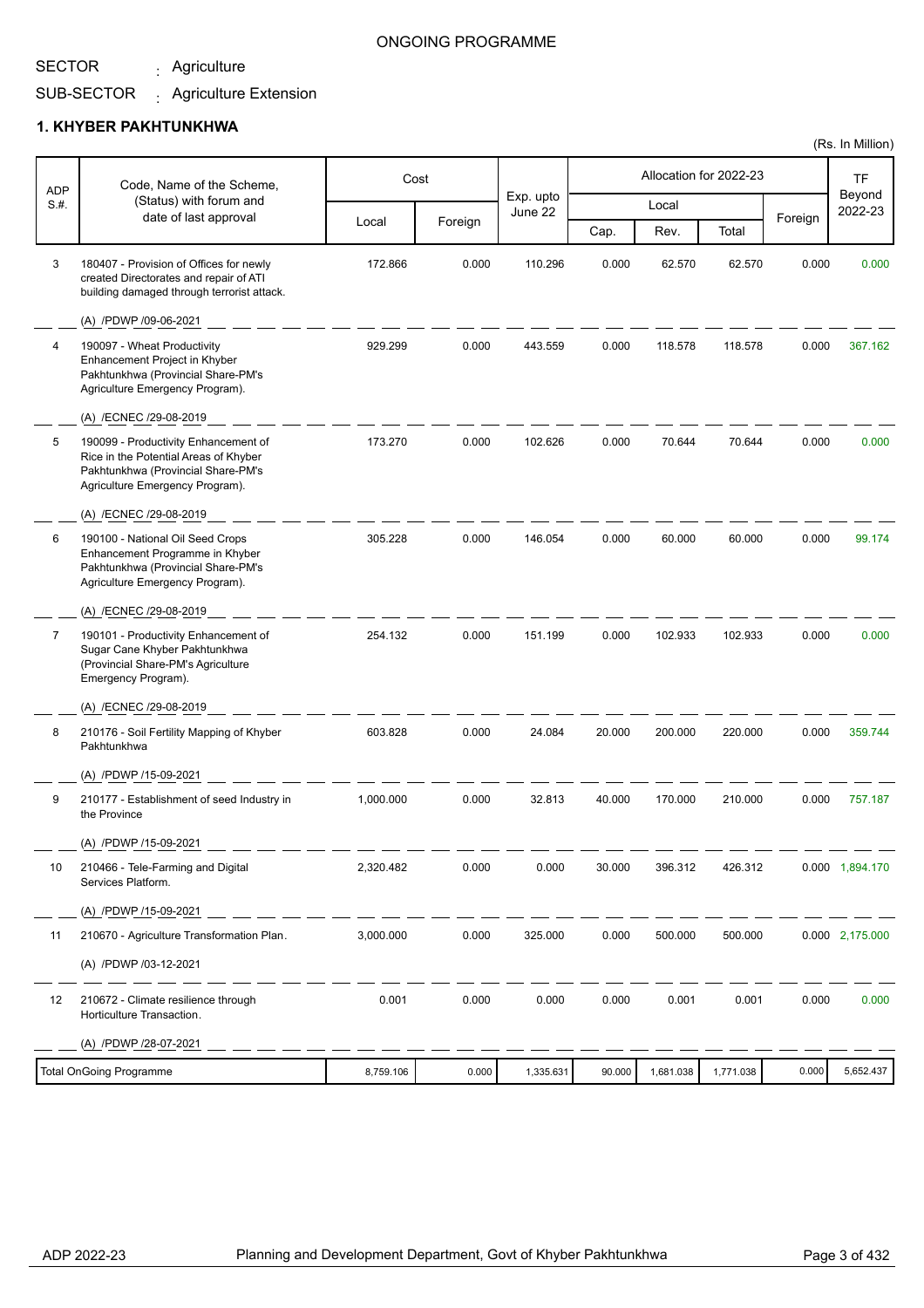Agriculture :

# SUB-SECTOR <sub>:</sub> Agriculture Extension

|      |                                                                                    |                  |       |                      |       |       |                        |         | (Rs. In Million)               |
|------|------------------------------------------------------------------------------------|------------------|-------|----------------------|-------|-------|------------------------|---------|--------------------------------|
| ADP  | Code, Name of the Scheme,                                                          |                  | Cost  |                      |       |       | Allocation for 2022-23 |         | <b>TF</b><br>Beyond<br>2022-23 |
| S.H. | (Status) with forum and<br>date of last approval                                   |                  |       | Exp. upto<br>June 22 |       | Local |                        |         |                                |
|      |                                                                                    | Foreign<br>Local |       |                      | Cap.  | Rev.  | Total                  | Foreign |                                |
| 13   | 220861 - Establishment of Agriculture<br>complex on agriculture land at upper swat | 1,000.000        | 0.000 | 0.000                | 0.000 | 0.001 | 0.001                  | 0.000   | 999.999                        |
|      | $(B)$ / PDWP/                                                                      |                  |       |                      |       |       |                        |         |                                |
| 14   | 220896 - Agriculture Entrepreneurship on<br>stateland in Bannu and D.I.Khan        | 50.000           | 0.000 | 0.000                | 0.000 | 0.001 | 0.001                  | 0.000   | 49.999                         |
|      | (B) / DDWP/                                                                        |                  |       |                      |       |       |                        |         |                                |
| 15   | 220899 - Completion of balance/leftover<br>ERRA schemes in Khyber Pakhtunkhwa      | 54.000           | 0.000 | 0.000                | 0.000 | 0.001 | 0.001                  | 0.000   | 53.999                         |
|      | $(B)$ / PDWP/                                                                      |                  |       |                      |       |       |                        |         |                                |
|      | Total New Programme                                                                | 1.104.000        | 0.000 | 0.000                | 0.000 | 0.003 | 0.003                  | 0.000   | 1.103.997                      |

| <b>Total New Programme</b>         | ,104.000  | 0.000 | 0.000     | 0.000  | 0.003    | 0.003    | 0.000 | .103.997  |
|------------------------------------|-----------|-------|-----------|--------|----------|----------|-------|-----------|
| <b>Total Agriculture Extension</b> | 9,863.106 | 0.000 | 1,335.631 | 90.000 | 0.681.04 | .771.041 | 0.000 | 3.756.434 |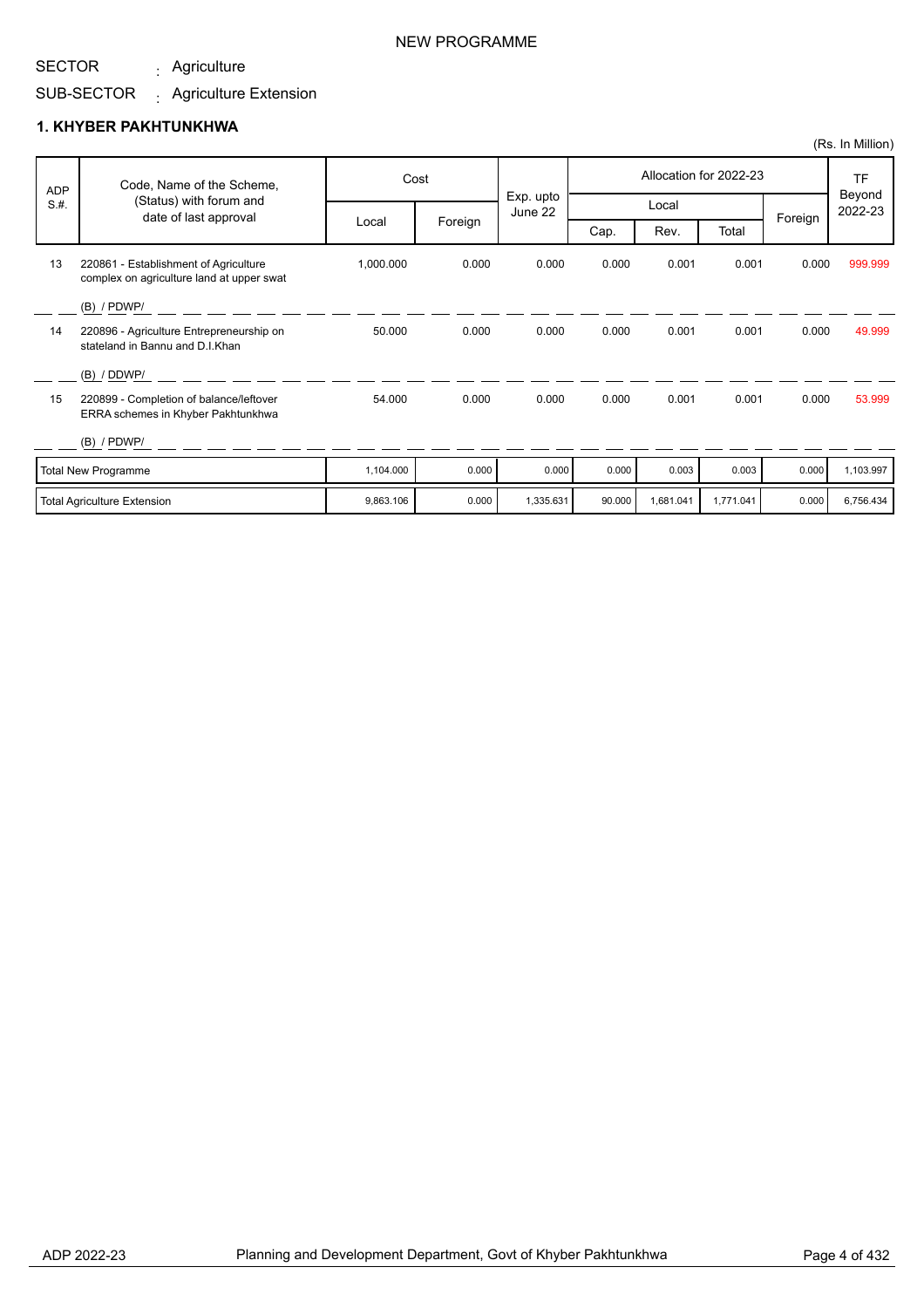Agriculture :

### ONGOING PROGRAMME

#### SUB-SECTOR Agriculture Planning :

### **1. KHYBER PAKHTUNKHWA**

| <b>ADP</b> | Code, Name of the Scheme,<br>(Status) with forum and                                                                                                                     |           | Cost      | Exp. upto |       |         | Allocation for 2022-23 |         | <b>TF</b><br>Beyond<br>2022-23 |
|------------|--------------------------------------------------------------------------------------------------------------------------------------------------------------------------|-----------|-----------|-----------|-------|---------|------------------------|---------|--------------------------------|
| S.H.       | date of last approval                                                                                                                                                    |           |           | June 22   |       | Local   |                        | Foreign |                                |
|            |                                                                                                                                                                          | Local     | Foreign   |           | Cap.  | Rev.    | Total                  |         |                                |
| 16         | 130332 - Gomal Zam Dam Command<br>Area Development and On Farm Water<br>Management for High Value and High<br><b>Efficiency Agriculture Project</b><br>(USAID-Assisted). | 2,206.682 | 2,026.905 | 528.439   | 0.000 | 60.000  | 60.000                 |         | 386.000 1,618.243              |
|            | (A) /ECNEC /06-03-2014                                                                                                                                                   |           |           |           |       |         |                        |         |                                |
| 17         | 160535 - Introduction of Certification<br>Facilities for Quality Assurance and<br>Creation of Market Linkages for Agriculture<br>Interventions in Khyber Pakhtunkhwa.    | 334.832   | 0.000     | 92.760    | 0.000 | 40.000  | 40.000                 | 0.000   | 202.072                        |
|            | (A) /PDWP /15-11-2021                                                                                                                                                    |           |           |           |       |         |                        |         |                                |
| 18         | 180035 - Provision of Interest Free Loan to<br>the Farmers of Command Area under<br>Gomal Zam Dam - Command Area<br>Project.                                             | 462.480   | 0.000     | 97.722    | 0.000 | 40.000  | 40.000                 | 0.000   | 324.758                        |
|            | (A) /PDWP /08-03-2018                                                                                                                                                    |           |           |           |       |         |                        |         |                                |
|            | Total OnGoing Programme                                                                                                                                                  | 3.003.994 | 2,026.905 | 718.921   | 0.000 | 140.000 | 140.000                | 386.000 | 2,145.073                      |
|            | <b>Total Agriculture Planning</b>                                                                                                                                        | 3,003.994 | 2,026.905 | 718.921   | 0.000 | 140.000 | 140.000                | 386.000 | 2,145.073                      |

(Rs. In Million)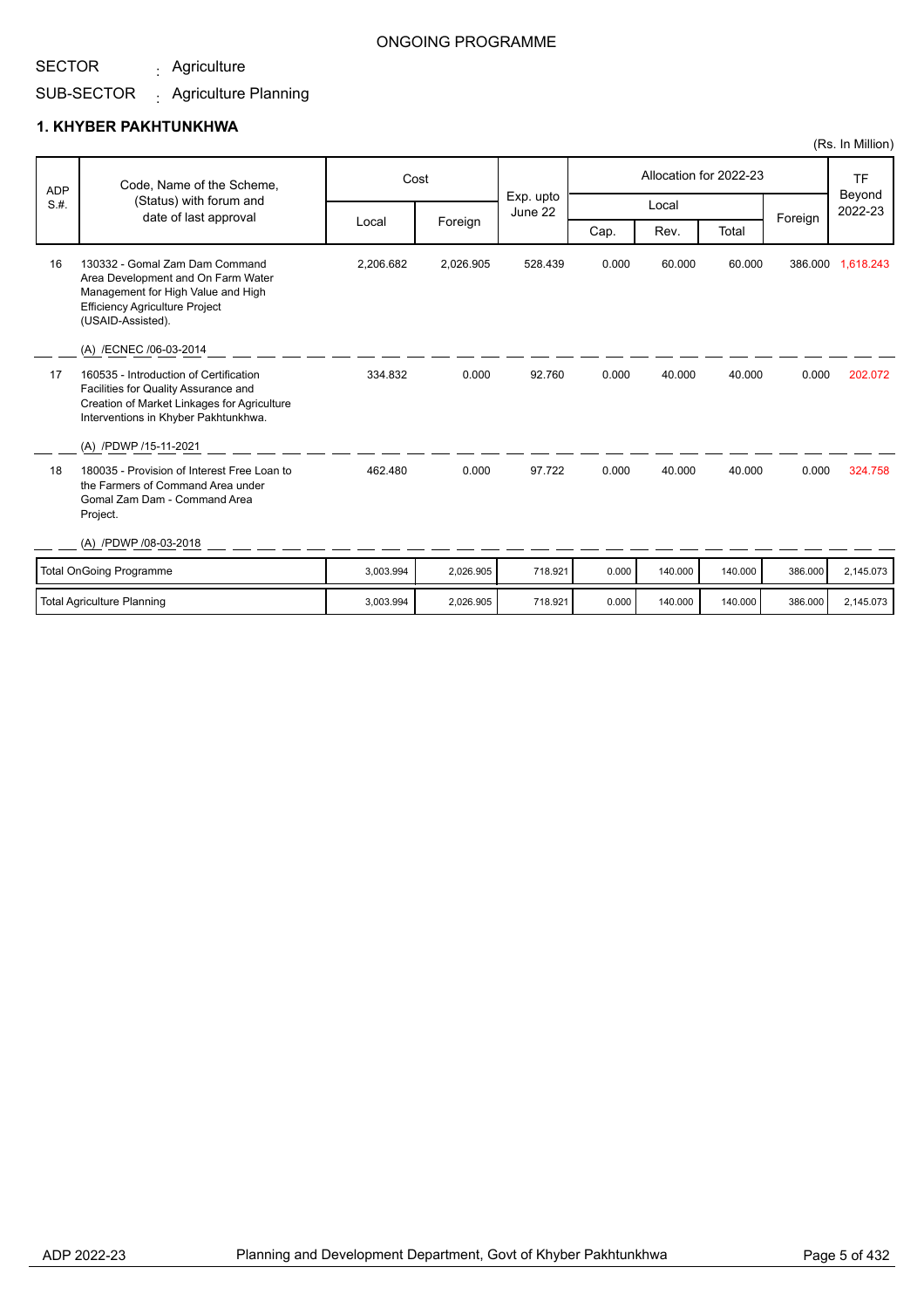Agriculture :

### ONGOING PROGRAMME

#### SUB-SECTOR . Agriculture Research Systems

|            |                                                                                                |           |         |                      |         |         |                        |         | (Rs. In Million)  |
|------------|------------------------------------------------------------------------------------------------|-----------|---------|----------------------|---------|---------|------------------------|---------|-------------------|
| <b>ADP</b> | Code, Name of the Scheme,                                                                      |           | Cost    |                      |         |         | Allocation for 2022-23 |         | <b>TF</b>         |
| S.H.       | (Status) with forum and<br>date of last approval                                               |           |         | Exp. upto<br>June 22 |         | Local   |                        |         | Beyond<br>2022-23 |
|            |                                                                                                | Local     | Foreign |                      | Cap.    | Rev.    | Total                  | Foreign |                   |
| 19         | 200014 - Surveillance on Pesticide and<br>Fertilizer Adulteration in Khyber<br>Pakhtunkhwa.    | 233.903   | 0.000   | 109.449              | 0.000   | 124.454 | 124.454                | 0.000   | 0.000             |
|            | (A) /PDWP /29-10-2020                                                                          |           |         |                      |         |         |                        |         |                   |
| 20         | 210671 - Promotion of Honey Production<br>for Livelihood Improvement in Khyber<br>Pakhtunkhwa. | 196.050   | 0.000   | 50.000               | 0.000   | 146.050 | 146.050                | 0.000   | 0.000             |
|            | (A) /PDWP /10-09-2021                                                                          |           |         |                      |         |         |                        |         |                   |
| 21         | 210676 - Up-gradation of Research<br>Institutes to the Centers of Excellence.                  | 980.996   | 0.000   | 90.000               | 300.000 | 10.000  | 310.000                | 0.000   | 580.996           |
|            | (A) /PDWP /09-02-2022                                                                          |           |         |                      |         |         |                        |         |                   |
|            | <b>Total OnGoing Programme</b>                                                                 | 1,410.949 | 0.000   | 249.449              | 300.000 | 280.504 | 580.504                | 0.000   | 580.996           |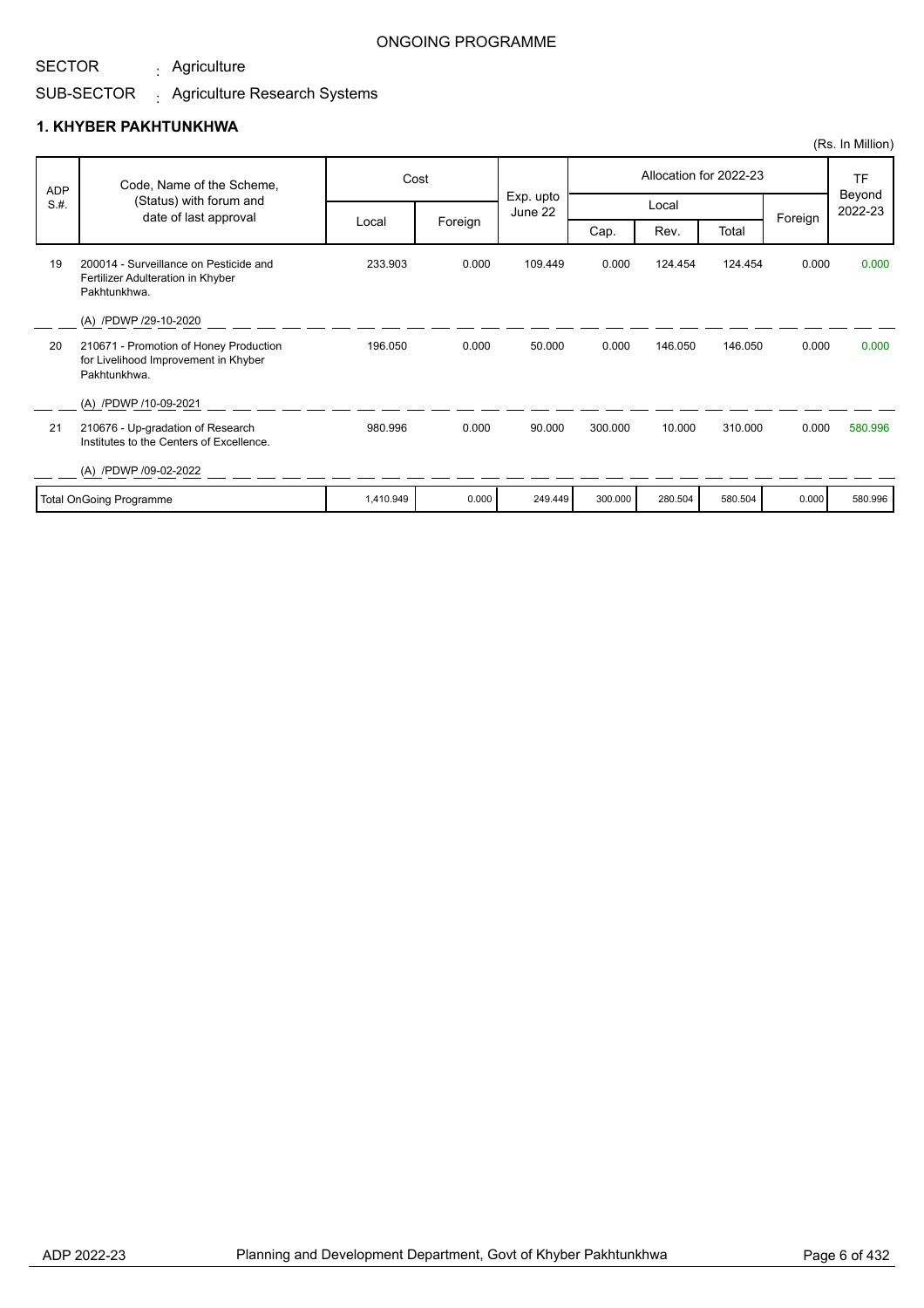Agriculture :

### NEW PROGRAMME

#### SUB-SECTOR . Agriculture Research Systems

|            |                                                                                                                                              |           |         |                      |                        |         |         |         | (Rs. In Million)  |
|------------|----------------------------------------------------------------------------------------------------------------------------------------------|-----------|---------|----------------------|------------------------|---------|---------|---------|-------------------|
| <b>ADP</b> | Code, Name of the Scheme,                                                                                                                    |           | Cost    |                      | Allocation for 2022-23 |         |         |         | <b>TF</b>         |
| S.H.       | (Status) with forum and<br>date of last approval                                                                                             |           |         | Exp. upto<br>June 22 |                        | Local   |         | Foreign | Beyond<br>2022-23 |
|            |                                                                                                                                              | Local     | Foreign |                      | Cap.                   | Rev.    | Total   |         |                   |
| 22         | 220008 - Up-gradation of Kalam & Kaghan<br>Research stations into mountainious<br>station for development of winter and high<br>value crops. | 500.000   | 0.000   | 0.000                | 40.000                 | 40.000  | 80.000  | 0.000   | 420.000           |
|            | $(B)$ / PDWP/                                                                                                                                |           |         |                      |                        |         |         |         |                   |
| 23         | 220902 - Completion of balance/leftover<br>ERRA schemes in Khyber Pakhtunkhwa                                                                | 35,000    | 0.000   | 0.000                | 0.000                  | 0.001   | 0.001   | 0.000   | 34.999            |
|            | $(B)$ / PDWP/                                                                                                                                |           |         |                      |                        |         |         |         |                   |
|            | <b>Total New Programme</b>                                                                                                                   | 535.000   | 0.000   | 0.000                | 40.000                 | 40.001  | 80.001  | 0.000   | 454.999           |
|            | <b>Total Agriculture Research Systems</b>                                                                                                    | 1,945.949 | 0.000   | 249.449              | 340.000                | 320.505 | 660.505 | 0.000   | 1,035.995         |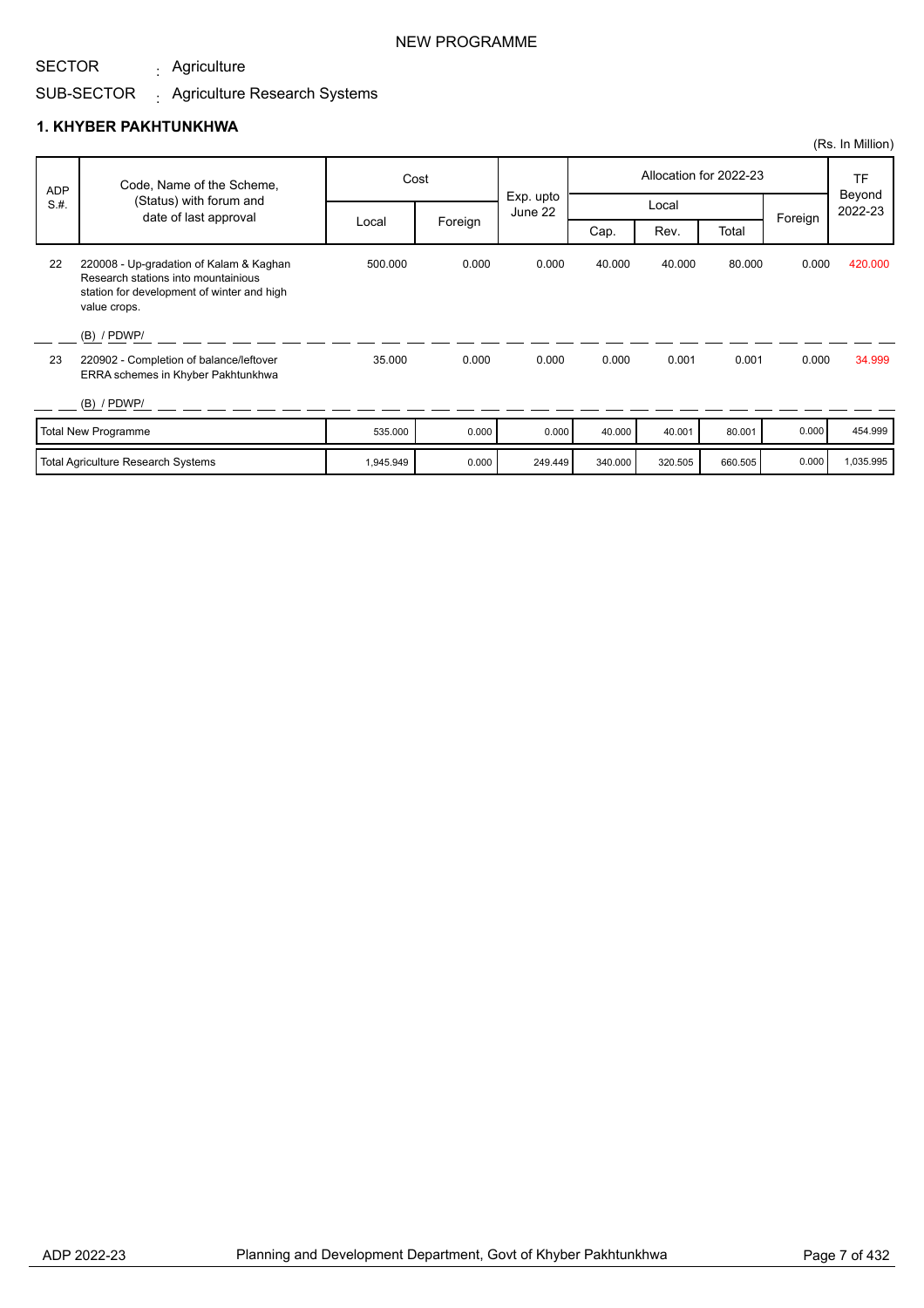### SUB-SECTOR Agriculture : Agriculture University :

### **1. KHYBER PAKHTUNKHWA**

SECTOR

|            |                                                                                                                      |           |         |                      |           |         |                        |         | (Rs. In Million)  |
|------------|----------------------------------------------------------------------------------------------------------------------|-----------|---------|----------------------|-----------|---------|------------------------|---------|-------------------|
| <b>ADP</b> | Code, Name of the Scheme,                                                                                            |           | Cost    |                      |           |         | Allocation for 2022-23 |         | TF                |
| S.H.       | (Status) with forum and<br>date of last approval                                                                     |           |         | Exp. upto<br>June 22 |           | Local   |                        | Foreign | Beyond<br>2022-23 |
|            |                                                                                                                      | Local     | Foreign |                      | Cap.      | Rev.    | Total                  |         |                   |
| 24         | 170641 - PC-I for upgradation of faculty of<br>Agriculture Gomal University to University<br>of Agriculture D.I Khan | 3,000.000 | 0.000   | 24.951               | 15.713    | 0.000   | 15.713                 |         | 0.000 2,959.336   |
| 25         | (A) /PDWP /30-11-2017<br>190456 - Establishment of Agriculture<br>University at Swat.                                | 5,563.000 | 0.000   | 1,085.751            | 1,263.019 | 315.755 | 1,578.774              |         | 0.000 2,898.475   |
|            | (A) /PDWP /10-09-2020                                                                                                |           |         |                      |           |         |                        |         |                   |
|            | <b>Total OnGoing Programme</b>                                                                                       | 8,563.000 | 0.000   | 1,110.702            | 1,278.732 | 315.755 | 1,594.487              | 0.000   | 5,857.811         |
|            | <b>Total Agriculture University</b>                                                                                  | 8,563.000 | 0.000   | 1,110.702            | 1,278.732 | 315.755 | 1,594.487              | 0.000   | 5,857.811         |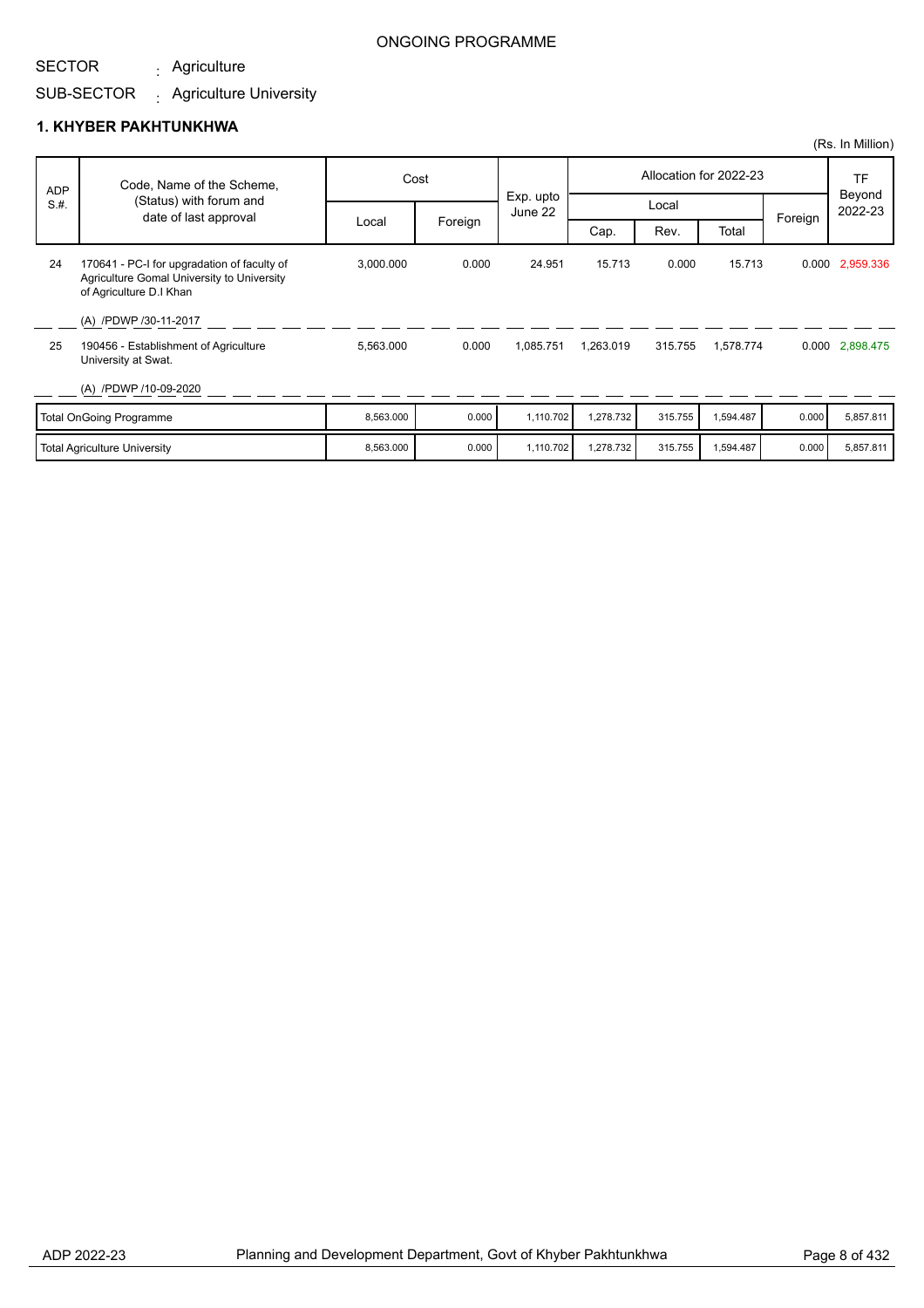#### SECTOR Agriculture :

## SUB-SECTOR Crop Reporting Services :

|            |                                                                                                                                                  |         |         |                      |       |        |                        |         | (Rs. In Million)        |
|------------|--------------------------------------------------------------------------------------------------------------------------------------------------|---------|---------|----------------------|-------|--------|------------------------|---------|-------------------------|
| <b>ADP</b> | Code, Name of the Scheme,                                                                                                                        |         | Cost    |                      |       |        | Allocation for 2022-23 |         | TF<br>Beyond<br>2022-23 |
| S.H.       | (Status) with forum and<br>date of last approval                                                                                                 |         |         | Exp. upto<br>June 22 |       | Local  |                        | Foreign |                         |
|            |                                                                                                                                                  | Local   | Foreign |                      | Cap.  | Rev.   | Total                  |         |                         |
| 26         | 180412 - Database Development through<br>Information & Communication Technology<br>(ICT) in Crop Reporting Service, KP.<br>(A) /PDWP /26-05-2021 | 213.488 | 0.000   | 167.276              | 0.000 | 46.212 | 46.212                 | 0.000   | 0.000                   |
|            | <b>Total OnGoing Programme</b>                                                                                                                   | 213.488 | 0.000   | 167.276              | 0.000 | 46.212 | 46.212                 | 0.000   | 0.000                   |
|            | Total Crop Reporting Services                                                                                                                    | 213.488 | 0.000   | 167.276              | 0.000 | 46.212 | 46.212                 | 0.000   | 0.000                   |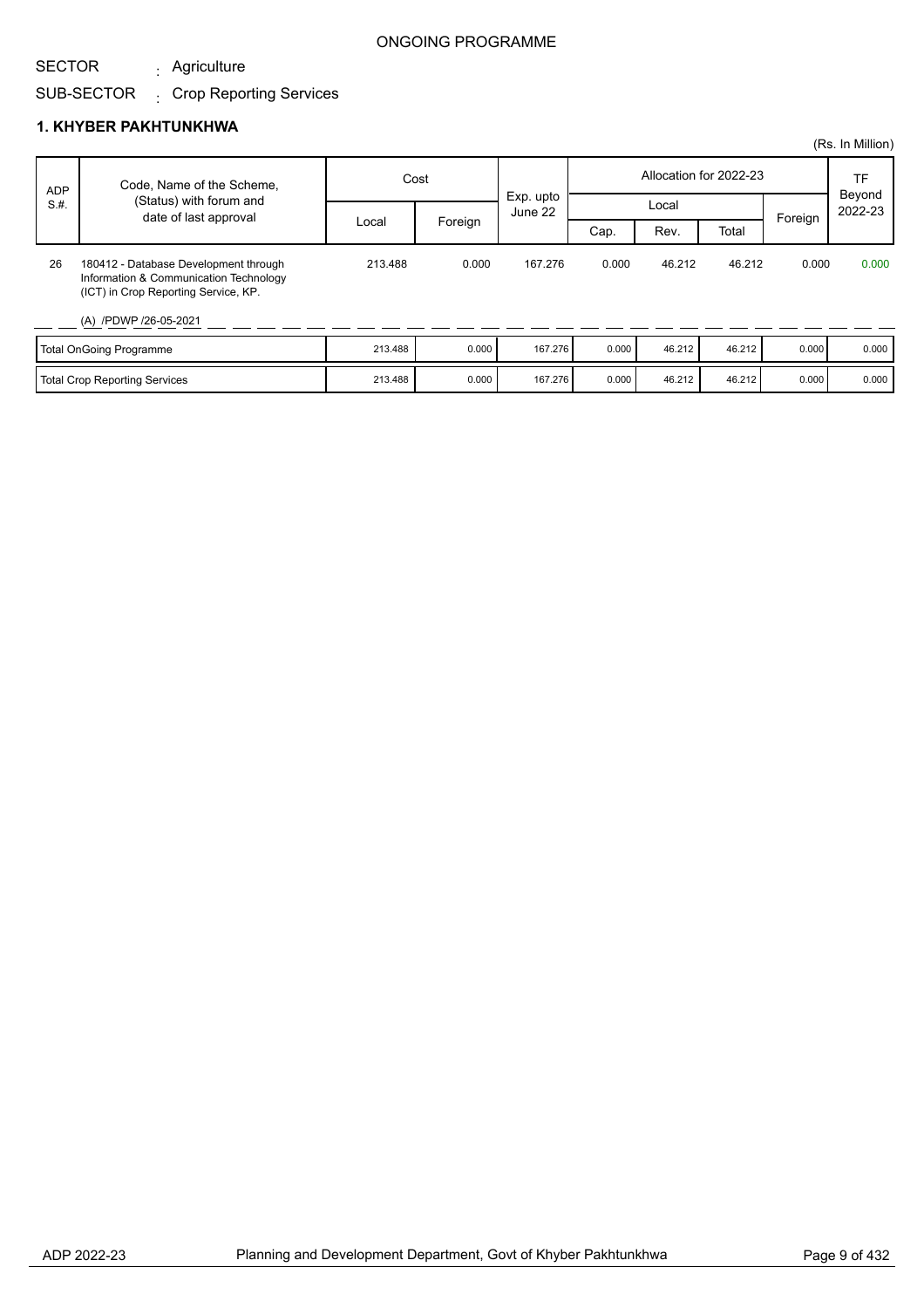#### SECTOR Agriculture :

## ONGOING PROGRAMME

# SUB-SECTOR <sub>:</sub> Fisheries

|            |                                                                                                                                    |           |         |                      |        |        |                        |         | (Rs. In Million)  |
|------------|------------------------------------------------------------------------------------------------------------------------------------|-----------|---------|----------------------|--------|--------|------------------------|---------|-------------------|
| <b>ADP</b> | Code, Name of the Scheme,                                                                                                          |           | Cost    |                      |        |        | Allocation for 2022-23 |         | <b>TF</b>         |
| S.H.       | (Status) with forum and<br>date of last approval                                                                                   |           |         | Exp. upto<br>June 22 |        | Local  |                        |         | Beyond<br>2022-23 |
|            |                                                                                                                                    | Local     | Foreign |                      | Cap.   | Rev.   | Total                  | Foreign |                   |
| 27         | 180435 - Establishment of Trout Villages<br>in Malakand and Hazara Division.                                                       | 395.949   | 0.000   | 395.948              | 0.000  | 0.001  | 0.001                  | 0.000   | 0.000             |
|            | (A) /PDWP /03-05-2019                                                                                                              |           |         |                      |        |        |                        |         |                   |
| 28         | 190102 - Development of Cold Water<br>Fisheries in Khyber Pakhtunkhwa<br>(Provincial Share-PM's Agriculture<br>Emergency Program). | 772.148   | 0.000   | 349.219              | 70.000 | 0.000  | 70.000                 | 0.000   | 352.929           |
|            | (A) /ECNEC /04-07-2019                                                                                                             |           |         |                      |        |        |                        |         |                   |
| 29         | 210678 - Development of Reservoirs for<br>Fisheries in Khyber Pakhtunkhwa.                                                         | 500.000   | 0.000   | 15.000               | 20.000 | 20.000 | 40.000                 | 0.000   | 445.000           |
|            | (A) /PDWP /29-12-2021                                                                                                              |           |         |                      |        |        |                        |         |                   |
|            | <b>Total OnGoing Programme</b>                                                                                                     | 1,668.097 | 0.000   | 760.167              | 90.000 | 20.001 | 110.001                | 0.000   | 797.929           |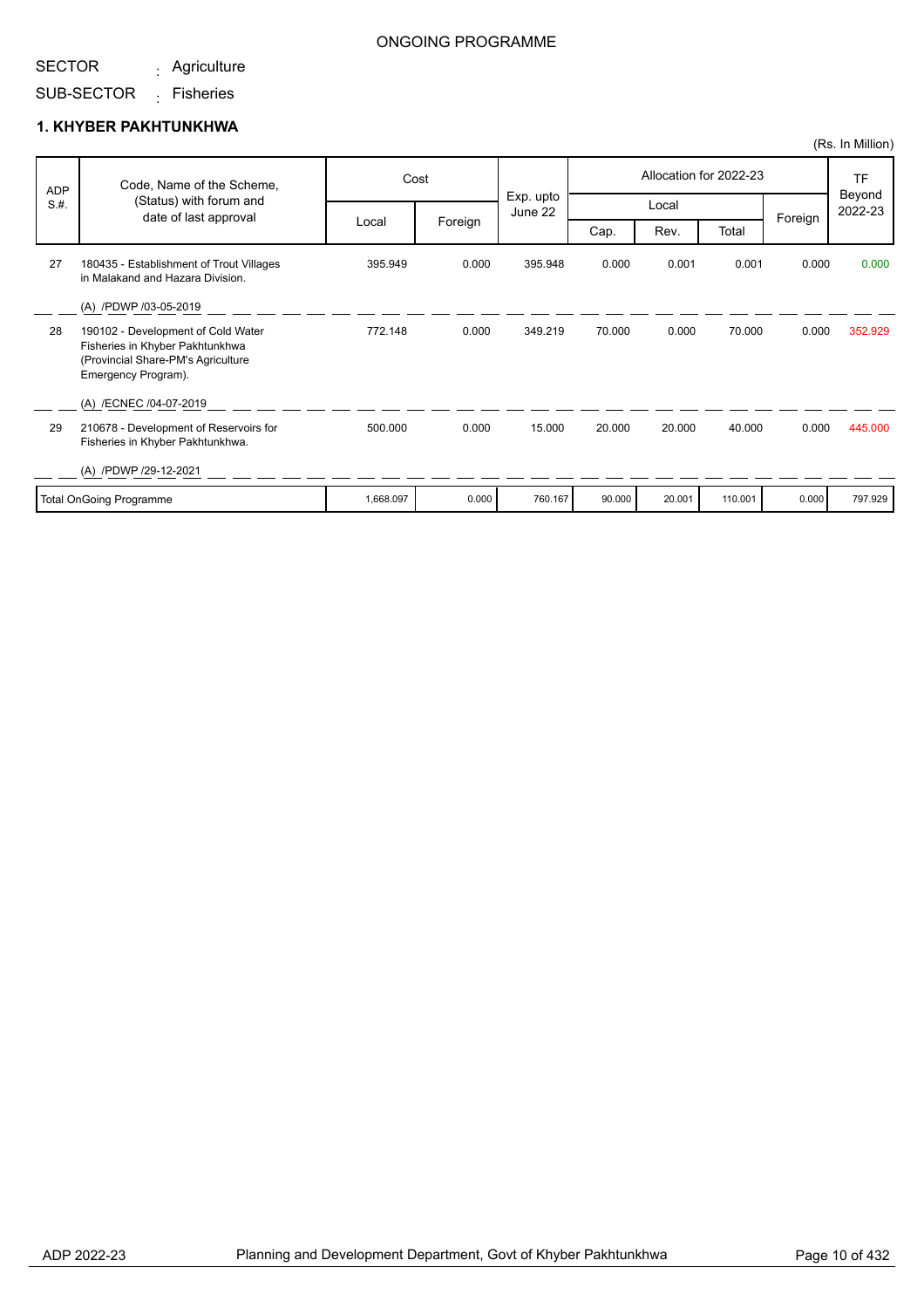Agriculture :

### NEW PROGRAMME

SUB-SECTOR <sub>:</sub> Fisheries

|                 |                                                                                                |           |         |                      |         |        |                        |         | (Rs. In Million)  |
|-----------------|------------------------------------------------------------------------------------------------|-----------|---------|----------------------|---------|--------|------------------------|---------|-------------------|
| <b>ADP</b>      | Code, Name of the Scheme,                                                                      |           | Cost    |                      |         |        | Allocation for 2022-23 |         | <b>TF</b>         |
| S.H.            | (Status) with forum and<br>date of last approval                                               |           |         | Exp. upto<br>June 22 |         | Local  |                        | Foreign | Beyond<br>2022-23 |
|                 |                                                                                                | Local     | Foreign |                      | Cap.    | Rev.   | Total                  |         |                   |
| 30              | 220040 - Establishment of Khyber<br>Pakhtunkhwa Fish Biodiversity Center at<br>Peshawar        | 300.000   | 0.000   | 0.000                | 50.000  | 30.000 | 80.000                 | 0.000   | 220,000           |
| 31              | $(B)$ / PDWP/<br>220903 - Completion of balance/leftover<br>ERRA schemes in Khyber Pakhtunkhwa | 6.000     | 0.000   | 0.000                | 0.000   | 0.001  | 0.001                  | 0.000   | 5.999             |
|                 | $(B)$ / PDWP/                                                                                  |           |         |                      |         |        |                        |         |                   |
|                 | Total New Programme                                                                            | 306.000   | 0.000   | 0.000                | 50.000  | 30.001 | 80.001                 | 0.000   | 225.999           |
| Total Fisheries |                                                                                                | 1,974.097 | 0.000   | 760.167              | 140.000 | 50.002 | 190.002                | 0.000   | 1,023.928         |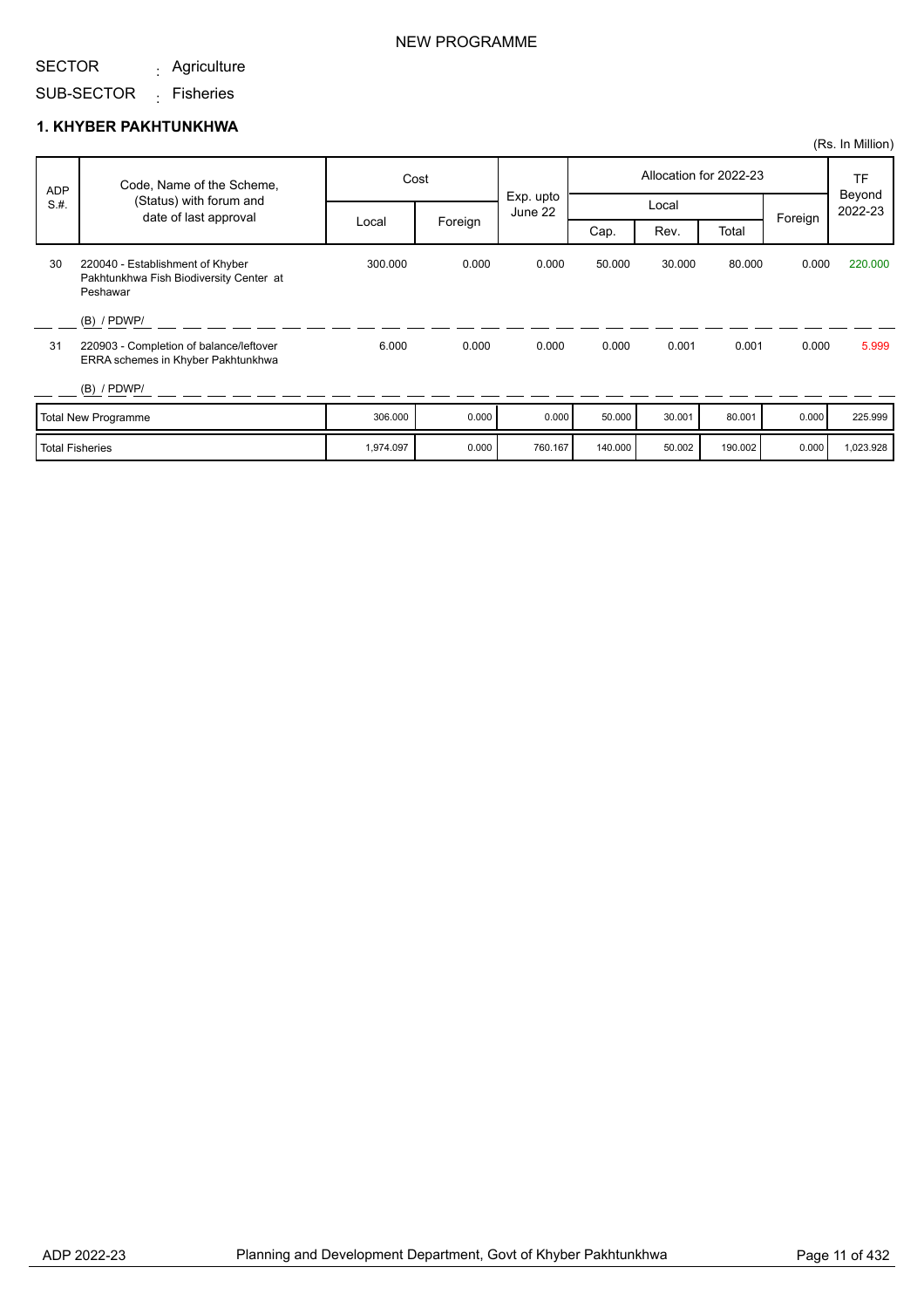Agriculture :

### ONGOING PROGRAMME

#### SUB-SECTOR  $\frac{1}{2}$  Livestock & Dairy Dev. (Ext.)

|            |                                                                                                                                                                               |            |         |                      |         |           |                        |         | (Rs. In Million)  |
|------------|-------------------------------------------------------------------------------------------------------------------------------------------------------------------------------|------------|---------|----------------------|---------|-----------|------------------------|---------|-------------------|
| <b>ADP</b> | Code, Name of the Scheme,                                                                                                                                                     |            | Cost    |                      |         |           | Allocation for 2022-23 |         | <b>TF</b>         |
| S.#.       | (Status) with forum and<br>date of last approval                                                                                                                              |            |         | Exp. upto<br>June 22 |         | Local     |                        | Foreign | Beyond<br>2022-23 |
|            |                                                                                                                                                                               | Local      | Foreign |                      | Cap.    | Rev.      | Total                  |         |                   |
| 32         | 190103 - Save the Calf Program in Khyber<br>Pakhtunkhwa (Provincial Share-PM's<br>Agriculture Emergency Program).                                                             | 1,243.215  | 0.000   | 421.796              | 0.000   | 120.000   | 120.000                | 0.000   | 701.419           |
|            | (A) /ECNEC /19-02-2019                                                                                                                                                        |            |         |                      |         |           |                        |         |                   |
| 33         | 190104 - Feedlot Fattening Program in<br>Khyber Pakhtunkhwa (Provincial<br>Share-PM's Agriculture Emergency<br>Program).                                                      | 743.373    | 0.000   | 419.925              | 0.000   | 120.000   | 120.000                | 0.000   | 203.448           |
|            | (A) /ECNEC /19-02-2019                                                                                                                                                        |            |         |                      |         |           |                        |         |                   |
| 34         | 190105 - Poverty Alleviation through<br>Development of Rural Poultry in Khyber<br>Pakhtunkhwa (Provincial Share-PM's<br>Agriculture Emergency Program).                       | 643.614    | 0.000   | 619.841              | 0.000   | 23.773    | 23.773                 | 0.000   | 0.000             |
|            | (A) /ECNEC /19-02-2019                                                                                                                                                        |            |         |                      |         |           |                        |         |                   |
| 35         | 200019 - Livelihood Improvement through<br>Livestock Development in Hazara Division<br>of Khyber Pakhtunkhwa (JICA assisted).                                                 | 200.000    | 0.000   | 55.507               | 0.000   | 40.000    | 40.000                 | 0.000   | 104.493           |
|            | (A) /PDWP /10-12-2020                                                                                                                                                         |            |         |                      |         |           |                        |         |                   |
| 36         | 210266 - Genetic Improvement of<br>Non-Descript indigenous cattle through<br>cross breeding with exotic improved cattle<br>breeds in Khyber Pakhtunkhwa (50:50<br>Cost Share) | 2,670.000  | 0.000   | 200.000              | 0.000   | 200.000   | 200.000                |         | 0.000 2,270.000   |
|            | (B) / CDWP/                                                                                                                                                                   |            |         |                      |         |           |                        |         |                   |
| 37         | 210465 - Community dairy and meat<br>development in Khyber Pakhtunkhwa.<br>(50:50 cost sharing)                                                                               | 961.128    | 0.000   | 90.000               | 0.000   | 300.000   | 300.000                | 0.000   | 571.128           |
|            | (A) /PDWP /10-09-2021                                                                                                                                                         |            |         |                      |         |           |                        |         |                   |
| 38         | 210654 - Establishment of Khyber<br>Pakhtunkhwa University of Veterinary &<br>Animal Sciences Swat                                                                            | 7,860.665  | 0.000   | 256.689              | 531.510 | 157.877   | 689.387                |         | 0.000 6,914.589   |
|            | (A) /PDWP /13-04-2022                                                                                                                                                         |            |         |                      |         |           |                        |         |                   |
| 39         | 210677 - Establishment of Civil Veterinary<br>Dispensaries in rented Building in Khyber<br>Pakhtunkhwa                                                                        | 600.000    | 0.000   | 175.000              | 0.000   | 150.000   | 150.000                | 0.000   | 275.000           |
|            | (A) /PDWP /10-09-2021                                                                                                                                                         |            |         |                      |         |           |                        |         |                   |
| 40         | 210763 - Introduction of<br>Semi-Environmentally controlled Poultry<br>Housing System and revival/revitalization<br>of existing Poultry Forms in Khyber<br>Pakhtunkhwa.       | 1,000.000  | 0.000   | 15.000               | 0.000   | 240.287   | 240.287                | 0.000   | 744.713           |
|            | (A) /PDWP /15-11-2021                                                                                                                                                         |            |         |                      |         |           |                        |         |                   |
|            | <b>Total OnGoing Programme</b>                                                                                                                                                | 15,921.995 | 0.000   | 2,253.758            | 531.510 | 1,351.937 | 1,883.447              | 0.000   | 11,784.790        |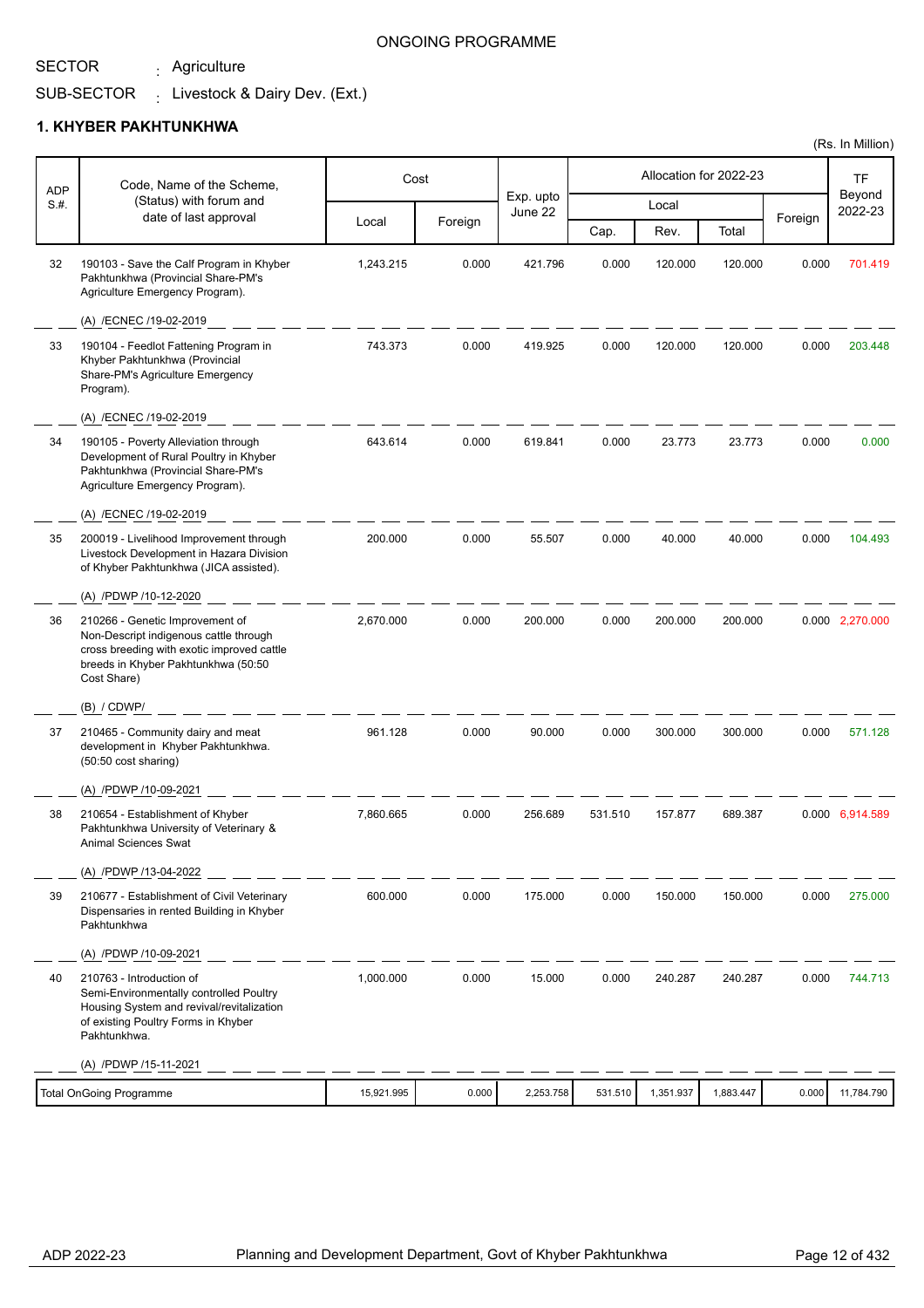Agriculture :

### NEW PROGRAMME

# SUB-SECTOR  $\qquad \colon$  Livestock & Dairy Dev. (Ext.)

|            |                                                                                                |            |         |                      |         |           |                        |         | (Rs. In Million)  |
|------------|------------------------------------------------------------------------------------------------|------------|---------|----------------------|---------|-----------|------------------------|---------|-------------------|
| <b>ADP</b> | Code, Name of the Scheme,                                                                      |            | Cost    |                      |         |           | Allocation for 2022-23 |         | <b>TF</b>         |
| S.H.       | (Status) with forum and<br>date of last approval                                               |            |         | Exp. upto<br>June 22 |         | Local     |                        |         | Beyond<br>2022-23 |
|            |                                                                                                | Local      | Foreign |                      | Cap.    | Rev.      | Total                  | Foreign |                   |
| 41         | 220018 - Azakheli Buffaloes & Achai<br>Cattles conservation & development in its<br>Home Track | 400.000    | 0.000   | 0.000                | 0.000   | 80.000    | 80.000                 | 0.000   | 320,000           |
|            | $(B)$ / PDWP/                                                                                  |            |         |                      |         |           |                        |         |                   |
| 42         | 220775 - Establishment of Model Dairy<br>Farms in Southern Districts                           | 200.000    | 0.000   | 0.000                | 0.000   | 0.001     | 0.001                  | 0.000   | 199.999           |
|            | (B) / PDWP/                                                                                    |            |         |                      |         |           |                        |         |                   |
| 43         | 220883 - Integrated Livestock<br>Development Programme Khyber<br>Pakhtunkhwa (Phase-I)         | 1,500.000  | 0.000   | 0.000                | 0.001   | 0.001     | 0.002                  |         | 0.000 1,499.998   |
|            | (B) / PDWP/                                                                                    |            |         |                      |         |           |                        |         |                   |
| 44         | 220901 - Completion of balance/leftover<br>ERRA schemes in Khyber Pakhtunkhwa                  | 47.000     | 0.000   | 0.000                | 0.000   | 0.001     | 0.001                  | 0.000   | 46.999            |
|            | $(B)$ / PDWP/                                                                                  |            |         |                      |         |           |                        |         |                   |
|            | <b>Total New Programme</b>                                                                     | 2.147.000  | 0.000   | 0.000                | 0.001   | 80.003    | 80.004                 | 0.000   | 2.066.996         |
|            | Total Livestock & Dairy Dev. (Ext.)                                                            | 18.068.995 | 0.000   | 2,253.758            | 531.511 | 1,431.940 | 1,963.451              | 0.000   | 13,851.786        |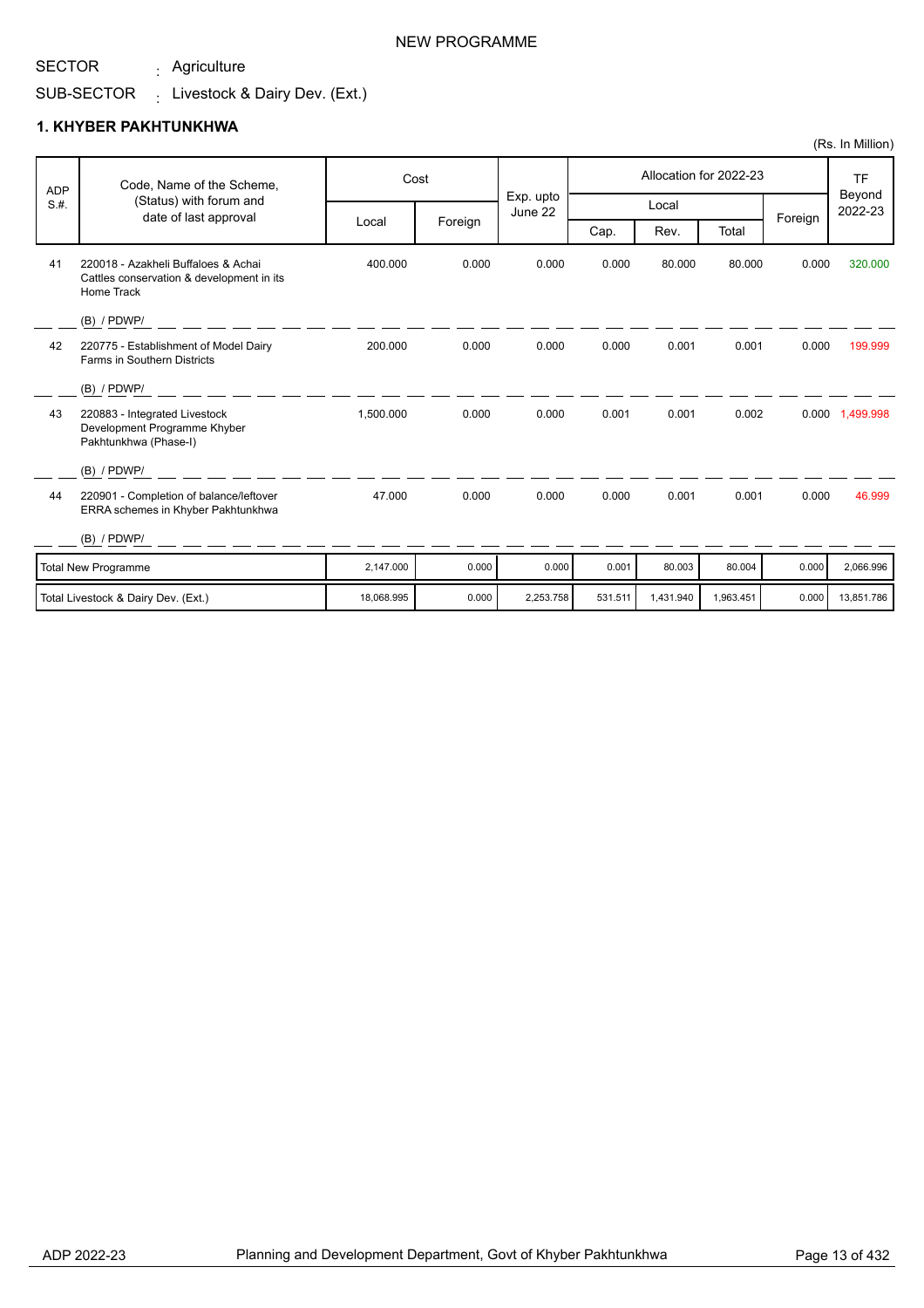Agriculture :

## SUB-SECTOR <sub>:</sub> Livestock Research

|      |                                                                                                                                                |         |         |                      |        |        |                        |         | (Rs. In Million)  |
|------|------------------------------------------------------------------------------------------------------------------------------------------------|---------|---------|----------------------|--------|--------|------------------------|---------|-------------------|
| ADP  | Code, Name of the Scheme,                                                                                                                      |         | Cost    |                      |        |        | Allocation for 2022-23 |         | <b>TF</b>         |
| S.H. | (Status) with forum and<br>date of last approval                                                                                               |         |         | Exp. upto<br>June 22 |        | Local  |                        | Foreign | Beyond<br>2022-23 |
|      |                                                                                                                                                | Local   | Foreign |                      | Cap.   | Rev.   | Total                  |         |                   |
| 45   | 220020 - Characterization of Cattle<br>Genetic Resources of Khyber<br>Pakhtunkhwa through Genetic Markers &<br>Molecular Techniques (Phase-II) | 240.000 | 0.000   | 0.000                | 40.000 | 30.000 | 70.000                 | 0.000   | 170.000           |
|      | $(B)$ / PDWP/                                                                                                                                  |         |         |                      |        |        |                        |         |                   |
| 46   | 220900 - Completion of balance/leftover<br>ERRA schemes in Khyber Pakhtunkhwa                                                                  | 62.000  | 0.000   | 0.000                | 0.000  | 0.001  | 0.001                  | 0.000   | 61.999            |
|      | $(B)$ / PDWP/                                                                                                                                  |         |         |                      |        |        |                        |         |                   |
|      | Total New Programme                                                                                                                            | 302.000 | 0.000   | 0.000                | 40.000 | 30.001 | 70.001                 | 0.000   | 231.999           |
|      | <b>Total Livestock Research</b>                                                                                                                | 302.000 | 0.000   | 0.000                | 40.000 | 30.001 | 70.001                 | 0.000   | 231.999           |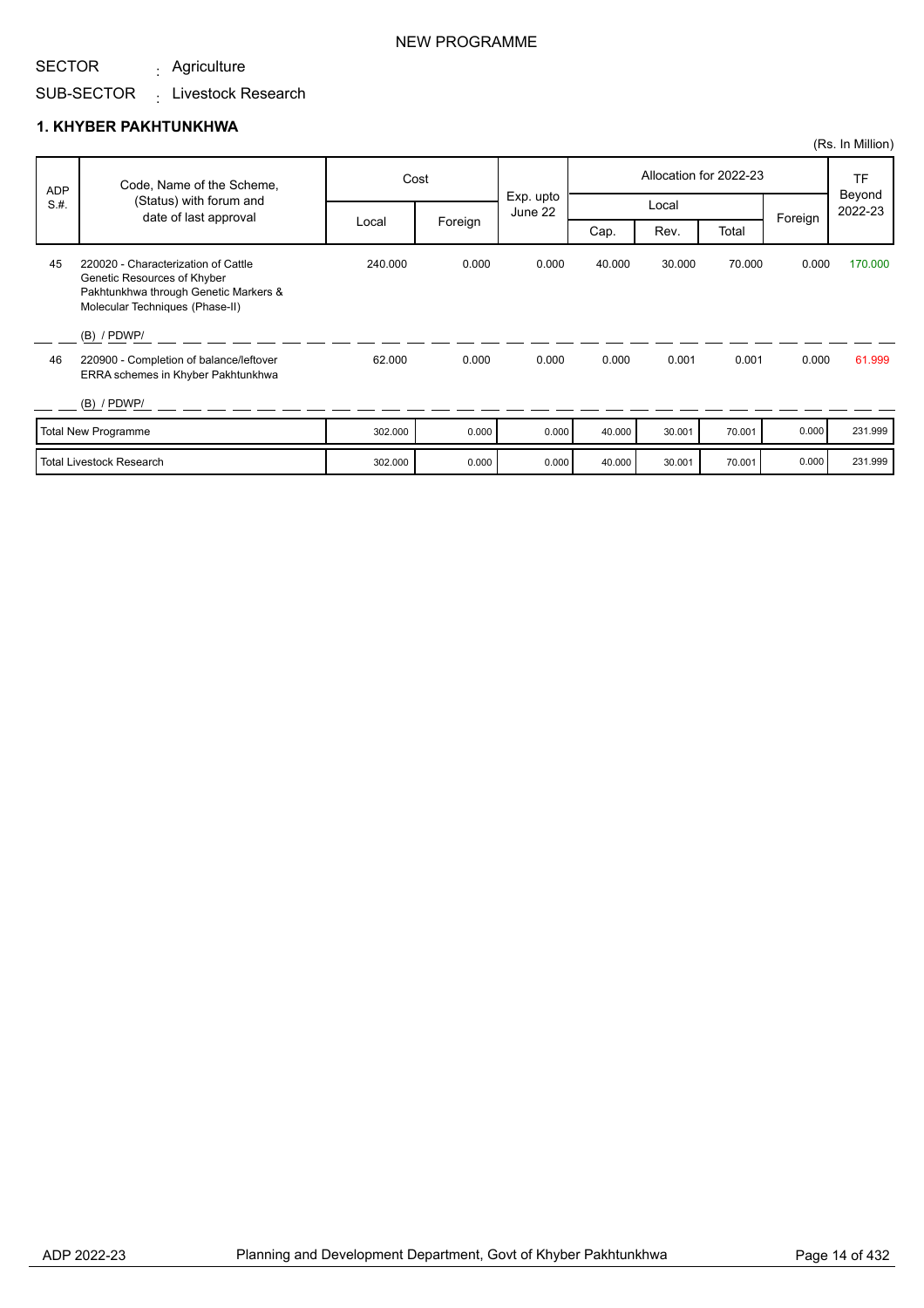Agriculture :

### ONGOING PROGRAMME

# SUB-SECTOR On-Farm Water Management :

|            |                                                                                                                                                                                                     |            |            |                      |       |         |                        |           | (Rs. In Million)               |
|------------|-----------------------------------------------------------------------------------------------------------------------------------------------------------------------------------------------------|------------|------------|----------------------|-------|---------|------------------------|-----------|--------------------------------|
| <b>ADP</b> | Code, Name of the Scheme,                                                                                                                                                                           |            | Cost       |                      |       |         | Allocation for 2022-23 |           | <b>TF</b><br>Beyond<br>2022-23 |
| S.H.       | (Status) with forum and<br>date of last approval                                                                                                                                                    |            |            | Exp. upto<br>June 22 |       | Local   |                        |           |                                |
|            |                                                                                                                                                                                                     | Local      | Foreign    |                      | Cap.  | Rev.    | Total                  | Foreign   |                                |
| 47         | 170095 - Khyber Pakhtunkhwa Irrigated<br>Agriculture Improvement Project<br>(Agriculture Component) under IDA.                                                                                      | 0.001      | 23,943.350 | 0.000                | 0.000 | 0.001   | 0.001                  | 3,394.000 | 0.000                          |
| 48         | (A) /ECNEC /30-04-2020<br>190106 - National Program for<br>Improvement of Water Courses in<br>Pakistan Phase-II (Provincial Share-PM's<br>Agriculture Emergency Program).<br>(A) /ECNEC /29-08-2019 | 9,146.660  | 0.000      | 1,961.943            | 0.000 | 510.000 | 510.000                |           | 0.000 6,674.717                |
| 49         | 190107 - National Program for<br>Enhancement of Command Area of Small<br>& Mini Dams in Barani Areas (Provincial<br>Share-PM's Agriculture Emergency<br>Program).<br>(A) /ECNEC /25-03-2020         | 1,420.703  | 0.000      | 339.996              | 0.000 | 178.542 | 178.542                | 0.000     | 902.165                        |
|            |                                                                                                                                                                                                     |            |            |                      |       |         |                        |           |                                |
|            | <b>Total OnGoing Programme</b>                                                                                                                                                                      | 10,567.364 | 23,943.350 | 2,301.939            | 0.000 | 688.543 | 688.543                | 3,394.000 | 7,576.882                      |
|            | Total On-Farm Water Management                                                                                                                                                                      | 10.567.364 | 23,943.350 | 2.301.939            | 0.000 | 688.543 | 688.543                | 3,394.000 | 7,576.882                      |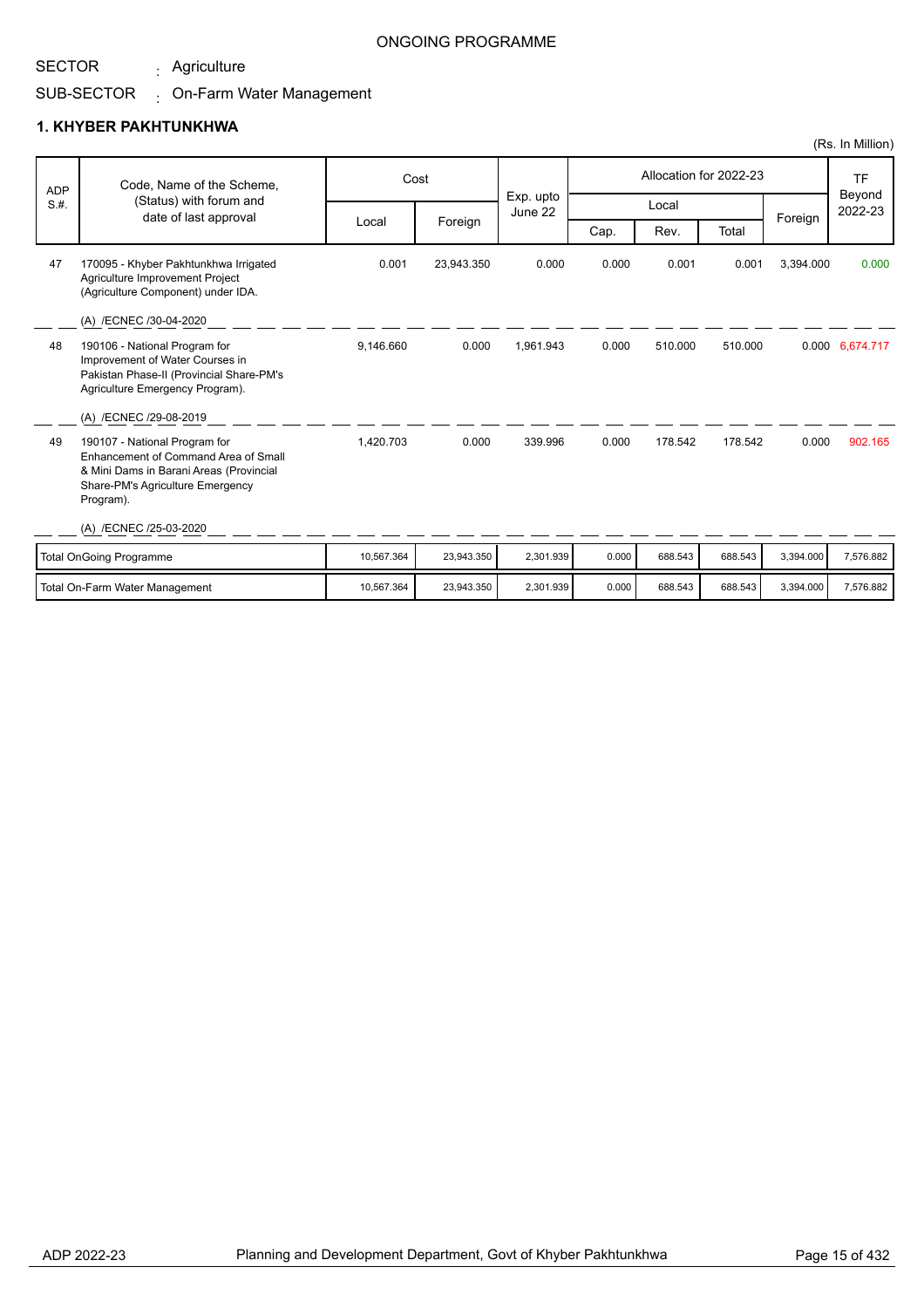# SUB-SECTOR Soil Conservation : Agriculture :

## **1. KHYBER PAKHTUNKHWA**

SECTOR

|            |                                                                                                                                                             |           |         |           |       |                        |         |              | (Rs. In Million) |
|------------|-------------------------------------------------------------------------------------------------------------------------------------------------------------|-----------|---------|-----------|-------|------------------------|---------|--------------|------------------|
| <b>ADP</b> | Code, Name of the Scheme,                                                                                                                                   | Cost      |         | Exp. upto |       | Allocation for 2022-23 |         | TF<br>Beyond |                  |
| S.H.       | (Status) with forum and<br>date of last approval                                                                                                            |           |         | June 22   | Local |                        |         | Foreign      | 2022-23          |
|            |                                                                                                                                                             | Local     | Foreign |           | Cap.  | Rev.                   | Total   |              |                  |
| 51         | 190108 - Water Conservation in Barani<br>Areas of Khyber Pakhtunkhwa (Provincial<br>Share-PM's Agriculture Emergency<br>Program).<br>(A) /ECNEC /29-08-2019 | 6.846.116 | 0.000   | 2,385.490 | 0.000 | 514.000                | 514.000 |              | 0.000 3,946.626  |
|            | Total OnGoing Programme                                                                                                                                     | 6,846.116 | 0.000   | 2,385.490 | 0.000 | 514.000                | 514.000 | 0.000        | 3,946.626        |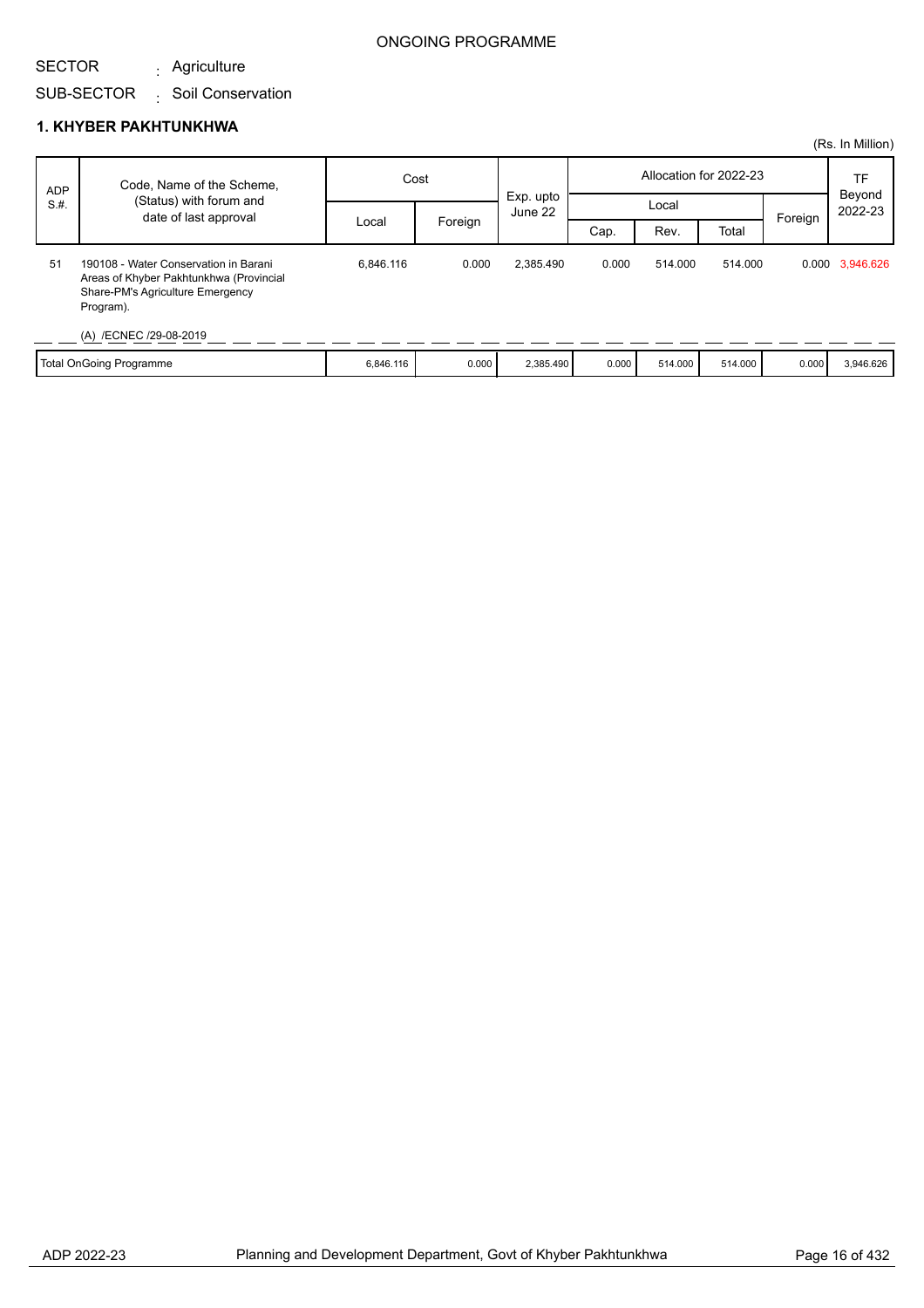Agriculture :

SUB-SECTOR Soil Conservation :

|            |                                                                                                                                                            |         |         |                      |                        |         |         |         | (Rs. In Million)  |
|------------|------------------------------------------------------------------------------------------------------------------------------------------------------------|---------|---------|----------------------|------------------------|---------|---------|---------|-------------------|
| <b>ADP</b> | Code, Name of the Scheme,                                                                                                                                  | Cost    |         |                      | Allocation for 2022-23 |         |         |         | TF                |
| S.H.       | (Status) with forum and                                                                                                                                    |         |         | Exp. upto<br>June 22 |                        | Local   |         |         | Beyond<br>2022-23 |
|            | date of last approval                                                                                                                                      | Local   | Foreign |                      | Cap.                   | Rev.    | Total   | Foreign |                   |
| 52         | 220582 - Enhancement of Agriculture land<br>productivity through improved soil & Water<br>conservation practices in Khyber<br>Pakhtunkhwa<br>$(B)$ / PDWP/ | 800.000 | 0.000   | 0.000                | 0.000                  | 166.070 | 166.070 | 0.000   | 633.930           |
|            |                                                                                                                                                            | 0.00000 | 0.000   | 0.000                | 0.000                  | 100.270 | 100.070 | 0.000   | 000000            |

| Total New Programme            | 800.000   | 0.000 | 0.000     | 0.000 | 166.070 | 166.070 | 0.000 | 633.930   |
|--------------------------------|-----------|-------|-----------|-------|---------|---------|-------|-----------|
| <b>Total Soil Conservation</b> | 7,646.116 | 0.000 | 2,385.490 | 0.000 | 680.070 | 680.070 | 0.000 | 4,580.556 |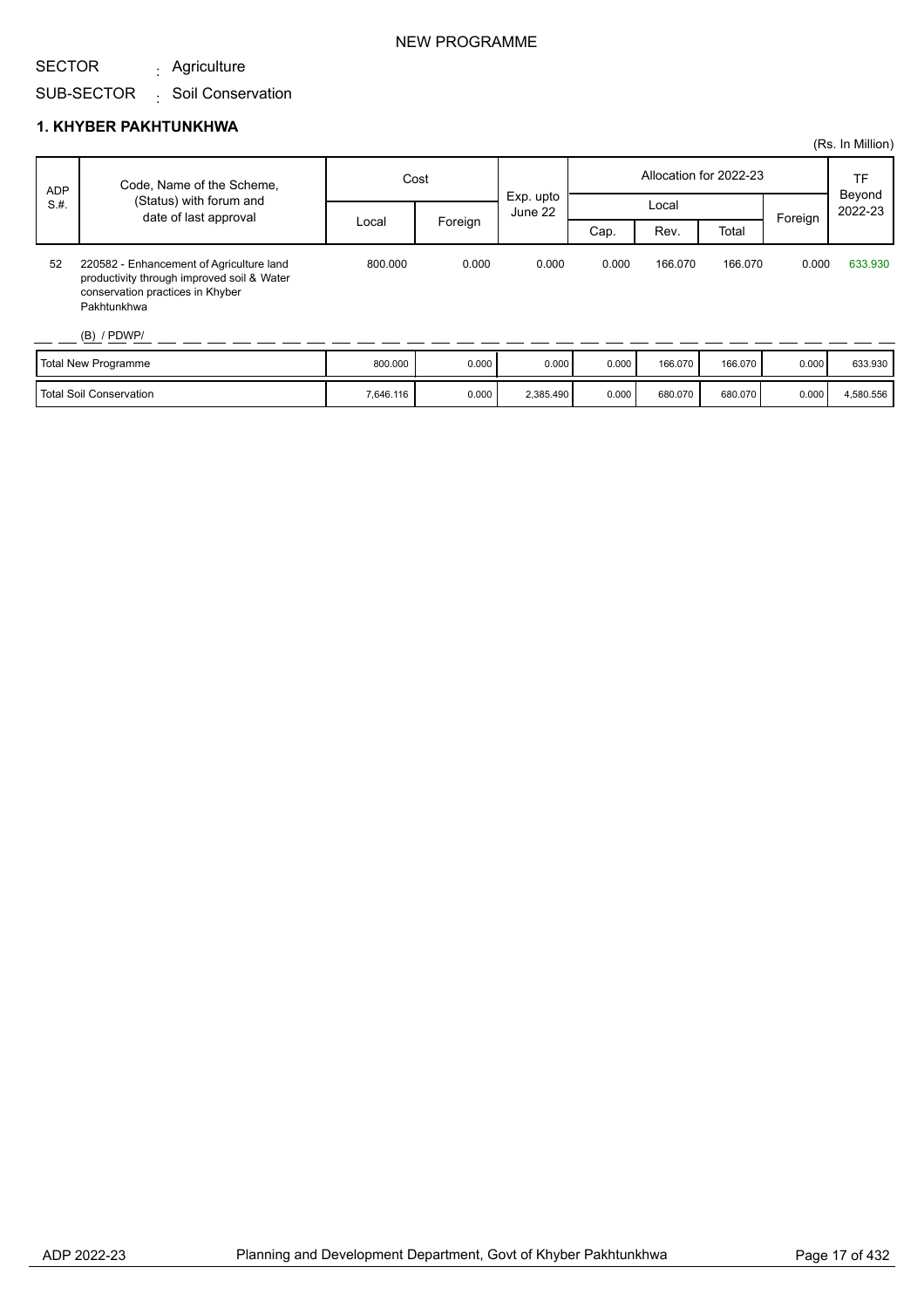#### SECTOR Agriculture :

### NEW PROGRAMME

### SUB-SECTOR : PPP

|                  |                                                                       |            |            |                      |           |           |                        |           | (Rs. In Million)        |
|------------------|-----------------------------------------------------------------------|------------|------------|----------------------|-----------|-----------|------------------------|-----------|-------------------------|
| ADP              | Code, Name of the Scheme,                                             |            | Cost       |                      |           |           | Allocation for 2022-23 |           | TF<br>Beyond<br>2022-23 |
| S.H.             | (Status) with forum and<br>date of last approval                      |            |            | Exp. upto<br>June 22 |           | Local     |                        | Foreign   |                         |
|                  |                                                                       | Local      | Foreign    |                      | Cap.      | Rev.      | Total                  |           |                         |
| 50               | 220809 - F/S and Establishment of Cage<br>Fish Culture under PPP Mode | 0.005      | 0.000      | 0.000                | 0.001     | 0.001     | 0.002                  | 0.000     | 0.003                   |
|                  | $(B)$ / PDWP/                                                         |            |            |                      |           |           |                        |           |                         |
|                  | Total New Programme                                                   | 0.005      | 0.000      | 0.000                | 0.001     | 0.001     | 0.002                  | 0.000     | 0.003                   |
| <b>Total PPP</b> |                                                                       | 0.005      | 0.000      | 0.000                | 0.001     | 0.001     | 0.002                  | 0.000     | 0.003                   |
|                  | <b>Total Programme</b>                                                | 64,148.114 | 64,148.114 | 11.293.333           | 2,420.244 | 5,734.438 | 8,154.682              | 3,780.000 | 44,700.099              |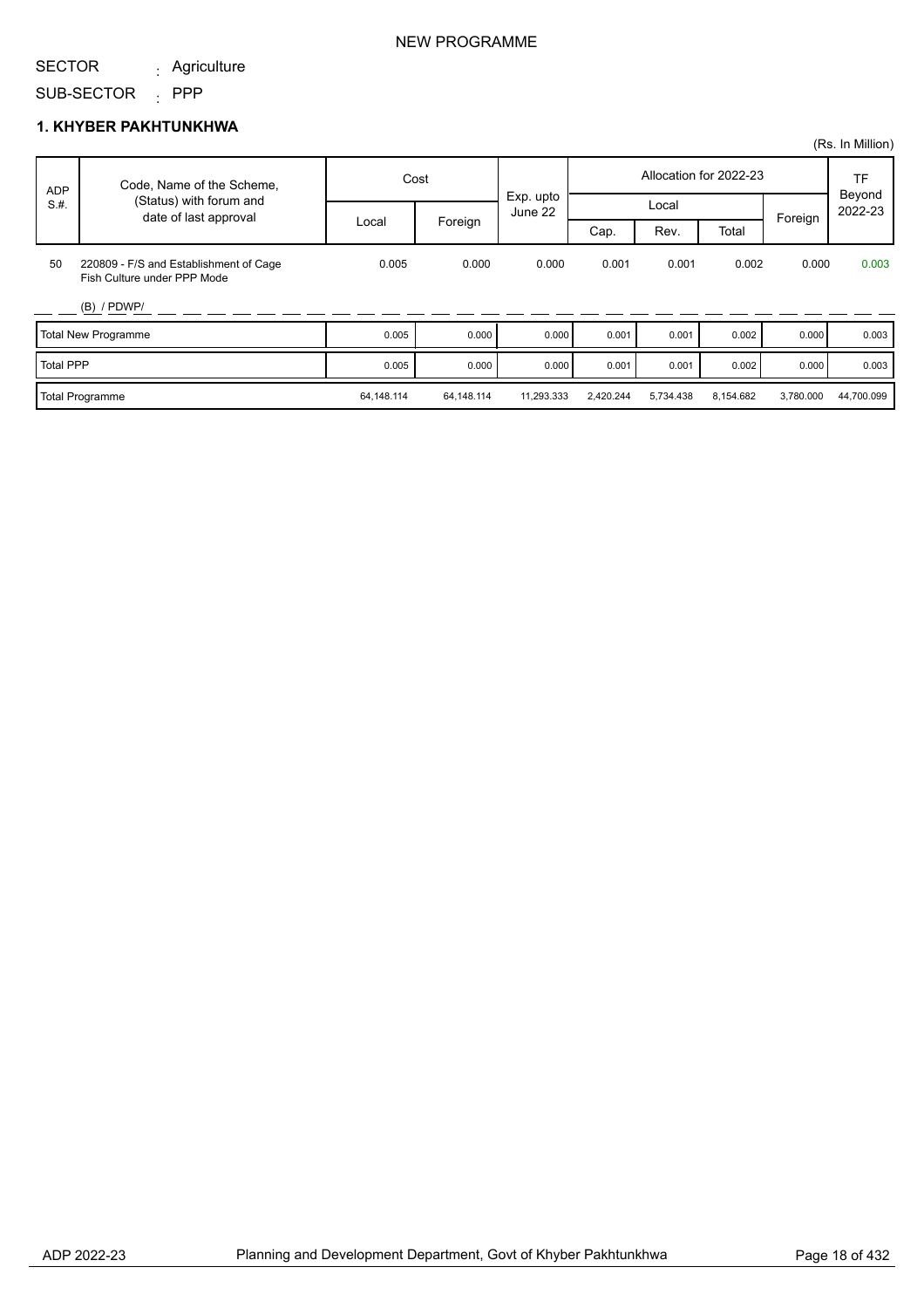Agriculture :

### ONGOING PROGRAMME

# SUB-SECTOR <sub>:</sub> Agriculture Extension

### **2. MERGED AREAS**

|            |                                                                                                                               |         |         |                      |        |         |                        |         | (Rs. In Million)  |
|------------|-------------------------------------------------------------------------------------------------------------------------------|---------|---------|----------------------|--------|---------|------------------------|---------|-------------------|
| <b>ADP</b> | Code, Name of the Scheme,                                                                                                     | Cost    |         |                      |        |         | Allocation for 2022-23 |         | TF                |
| S.H.       | (Status) with forum and<br>date of last approval                                                                              |         |         | Exp. upto<br>June 22 |        | Local   |                        |         | Beyond<br>2022-23 |
|            |                                                                                                                               | Local   | Foreign |                      | Cap.   | Rev.    | Total                  | Foreign |                   |
| 53         | 191005 - 070079-Award of Scholarships to<br>BSc/MSc & Two years Field Asstt:<br>Pre-Service Course in FATA. (Revised)<br>[MA] | 36.720  | 0.000   | 32.580               | 0.000  | 4.140   | 4.140                  | 0.000   | 0.000             |
|            | (A) /FDWP /10-10-2017                                                                                                         |         |         |                      |        |         |                        |         |                   |
| 54         | 191026 - 190002 - Promotion of<br>Agricultural & Horticultural Activities in<br>Merged Areas. [MA]                            | 281.290 | 0.000   | 134.079              | 10.000 | 137.211 | 147.211                | 0.000   | 0.000             |
|            | (A) /PDWP /14-04-2021                                                                                                         |         |         |                      |        |         |                        |         |                   |
|            | Total OnGoing Programme                                                                                                       | 318.010 | 0.000   | 166.659              | 10.000 | 141.351 | 151.351                | 0.000   | 0.000             |
|            | Total Agriculture Extension                                                                                                   | 318.010 | 0.000   | 166.659              | 10.000 | 141.351 | 151.351                | 0.000   | 0.000             |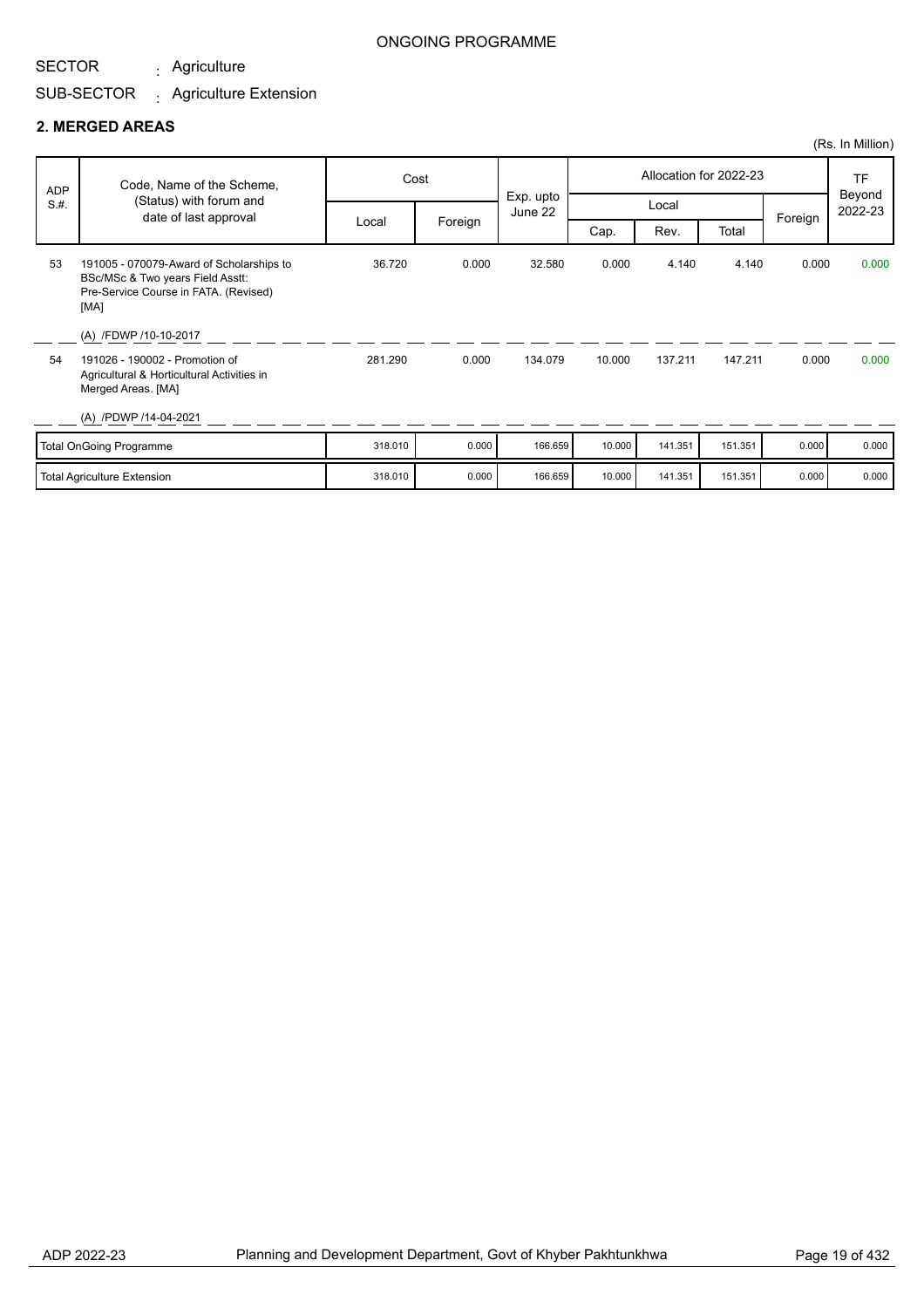Agriculture :

### ONGOING PROGRAMME

#### SUB-SECTOR . Agriculture Research Systems

### **2. MERGED AREAS**

|            |                                                                                                                                                                                                                                 |         |         |                      |       |        |                        |         | (Rs. In Million)               |
|------------|---------------------------------------------------------------------------------------------------------------------------------------------------------------------------------------------------------------------------------|---------|---------|----------------------|-------|--------|------------------------|---------|--------------------------------|
| <b>ADP</b> | Code, Name of the Scheme,                                                                                                                                                                                                       | Cost    |         |                      |       |        | Allocation for 2022-23 |         | <b>TF</b><br>Beyond<br>2022-23 |
| S.H.       | (Status) with forum and<br>date of last approval                                                                                                                                                                                |         |         | Exp. upto<br>June 22 |       | Local  |                        | Foreign |                                |
|            |                                                                                                                                                                                                                                 | Local   | Foreign |                      | Cap.  | Rev.   | Total                  |         |                                |
| 55         | 191027 - 180014 - Establishment of Soil<br>and Water Testing Labs. in Tribal Districts.<br>[MA]                                                                                                                                 | 71.796  | 0.000   | 56.556               | 7.000 | 8.240  | 15.240                 | 0.000   | 0.000                          |
|            | (A) /DDWP /22-04-2019                                                                                                                                                                                                           |         |         |                      |       |        |                        |         |                                |
| 56         | 191032 - 190340 - Preservation and<br>Promotion of Indigenous Beans, Pulses,<br>Ground Nuts and Medicinal Herbs of<br>Merged Areas and Fruit Fly control in<br>Kurram, North Waziristan and South<br>Waziristan Districts. [MA] | 37.000  | 0.000   | 21.245               | 0.000 | 15.755 | 15.755                 | 0.000   | 0.000                          |
| 57         | (A) /DDWP /14-11-2019<br>191033 - 190341 - Development and<br>Promotion of Organic Food Products from<br>Argunja (Wild Cherry Plants) and research<br>on Cold Tolerant Rice in District Kurram.<br>[MA]                         | 19.190  | 0.000   | 9.303                | 0.000 | 9.887  | 9.887                  | 0.000   | 0.000                          |
|            | (A) /DDWP /14-11-2019                                                                                                                                                                                                           |         |         |                      |       |        |                        |         |                                |
|            | <b>Total OnGoing Programme</b>                                                                                                                                                                                                  | 127.986 | 0.000   | 87.104               | 7.000 | 33.882 | 40.882                 | 0.000   | 0.000                          |
|            | <b>Total Agriculture Research Systems</b>                                                                                                                                                                                       | 127.986 | 0.000   | 87.104               | 7.000 | 33.882 | 40.882                 | 0.000   | 0.000                          |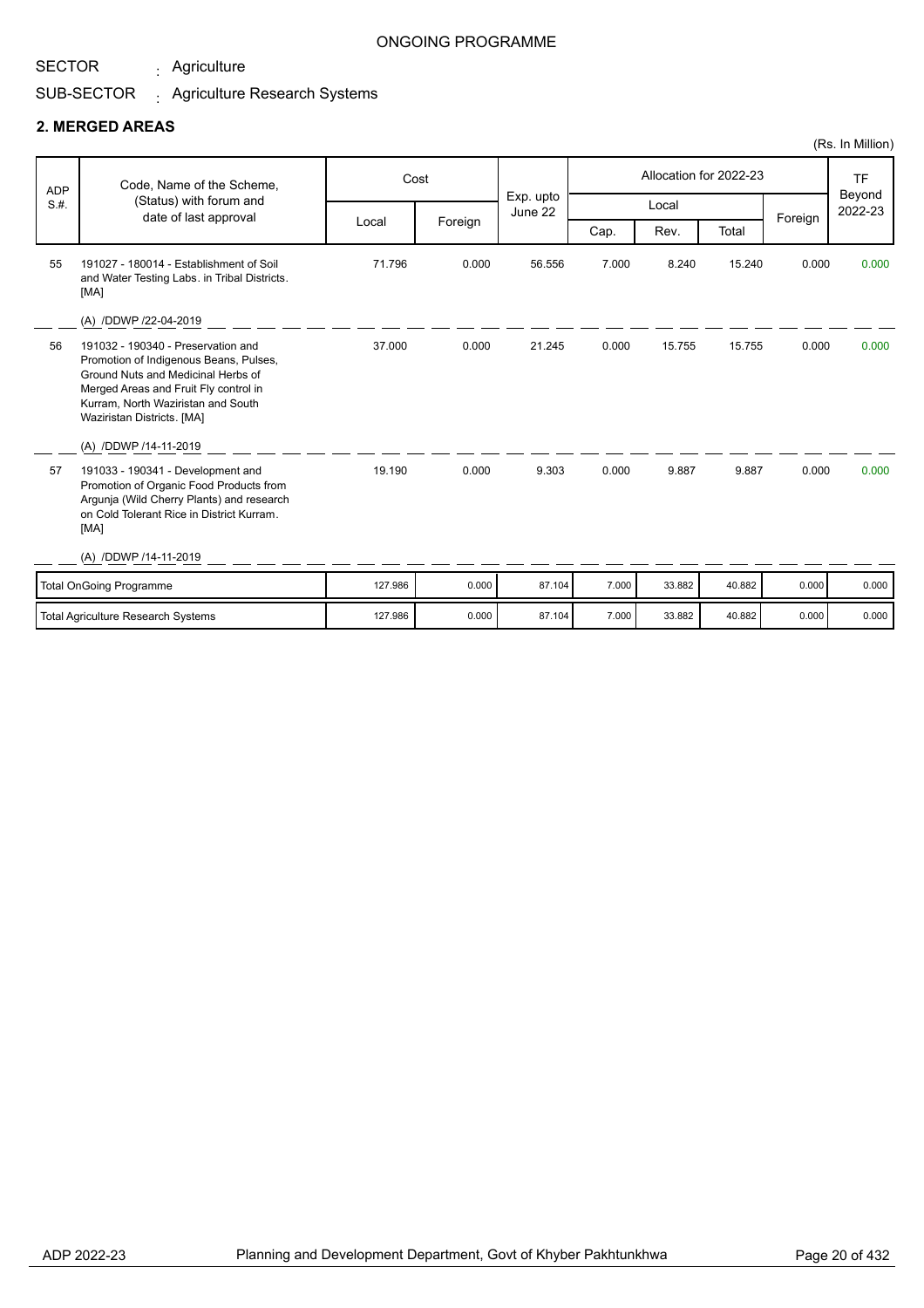#### SECTOR Agriculture :

#### SUB-SECTOR Agriculture University :

### **2. MERGED AREAS**

| <b>ADP</b><br>S.H. | Code, Name of the Scheme,<br>(Status) with forum and                                                             |        | Cost    | Exp. upto |       |        | Allocation for 2022-23 |         | TF<br>Beyond<br>2022-23 |
|--------------------|------------------------------------------------------------------------------------------------------------------|--------|---------|-----------|-------|--------|------------------------|---------|-------------------------|
|                    | date of last approval                                                                                            |        |         | June 22   |       | Local  |                        | Foreign |                         |
|                    |                                                                                                                  | Local  | Foreign |           | Cap.  | Rev.   | Total                  |         |                         |
| 58                 | 191034 - 190333 - Support value chain in<br>Agriculture Products through private<br>Enterprise Development. [MA] | 51.565 | 0.000   | 18.254    | 0.000 | 33.311 | 33.311                 | 0.000   | 0.000                   |
|                    | (A) /DDWP /03-02-2020                                                                                            |        |         |           |       |        |                        |         |                         |
| 59                 | 191035 - 190337 - Development Of Onion<br>and Tomato Pocket Area in Bajaur &<br>Mohamand Districts [MA]          | 24.732 | 0.000   | 16.991    | 0.000 | 7.741  | 7.741                  | 0.000   | 0.000                   |
|                    | (A) /DDWP /03-02-2020                                                                                            |        |         |           |       |        |                        |         |                         |
|                    | Total OnGoing Programme                                                                                          | 76.297 | 0.000   | 35.245    | 0.000 | 41.052 | 41.052                 | 0.000   | 0.000                   |
|                    | <b>Total Agriculture University</b>                                                                              | 76.297 | 0.000   | 35.245    | 0.000 | 41.052 | 41.052                 | 0.000   | 0.000                   |

(Rs. In Million)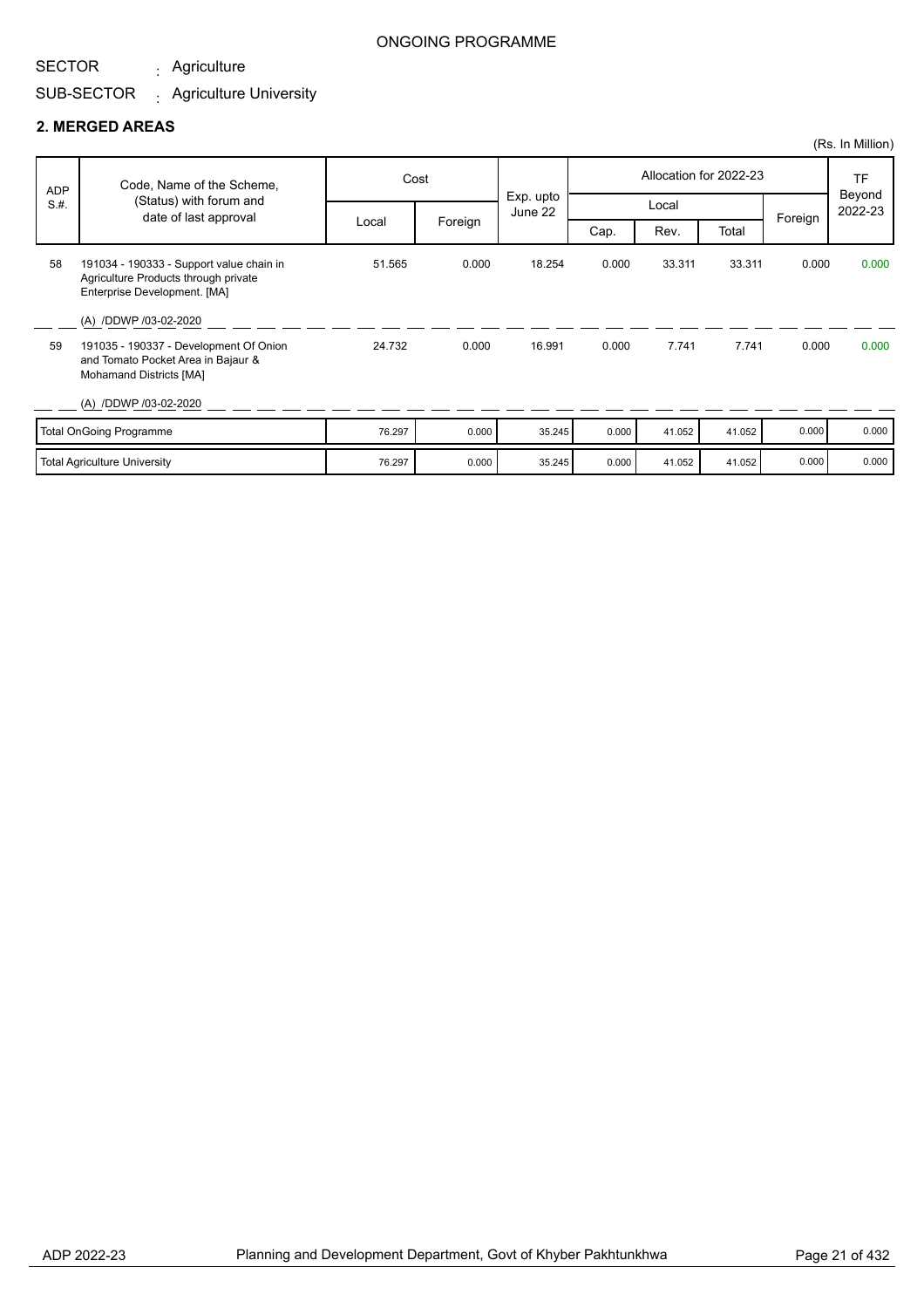Agriculture :

### ONGOING PROGRAMME

# SUB-SECTOR <sub>:</sub> Fisheries

### **2. MERGED AREAS**

|                        |                                                                                                               |         |         |                      |        |        |                        |         | (Rs. In Million)  |
|------------------------|---------------------------------------------------------------------------------------------------------------|---------|---------|----------------------|--------|--------|------------------------|---------|-------------------|
| ADP                    | Code, Name of the Scheme,                                                                                     |         | Cost    |                      |        |        | Allocation for 2022-23 |         | <b>TF</b>         |
| S.H.                   | (Status) with forum and<br>date of last approval                                                              |         |         | Exp. upto<br>June 22 |        | Local  |                        | Foreign | Beyond<br>2022-23 |
|                        |                                                                                                               | Local   | Foreign |                      | Cap.   | Rev.   | Total                  |         |                   |
| 60                     | 191037 - 180512 - Training center in Tribal<br>District Mohmand. (Phase II, Fish<br>Hatchery Component). [MA] | 85.643  | 0.000   | 25.273               | 20.000 | 40.370 | 60.370                 | 0.000   | 0.000             |
|                        | (A) /DDWP /28-06-2019                                                                                         |         |         |                      |        |        |                        |         |                   |
| 61                     | 191038 - 170237 - Promotion of Farm<br>Fisheries (Completion of Balance work) in<br>FR Bannu [MA]             | 57.869  | 0.000   | 49.145               | 0.000  | 8.724  | 8.724                  | 0.000   | 0.000             |
|                        | (A) /DDWP /16-03-2020                                                                                         |         |         |                      |        |        |                        |         |                   |
| 62                     | 191040 - 170356 - Development of Trout<br>Fisheries in Tribal Districts. [MA]                                 | 34.286  | 0.000   | 16.286               | 14.913 | 3.087  | 18.000                 | 0.000   | 0.000             |
|                        | (A) /DDWP /28-06-2019                                                                                         |         |         |                      |        |        |                        |         |                   |
|                        | <b>Total OnGoing Programme</b>                                                                                | 177.798 | 0.000   | 90.704               | 34.913 | 52.181 | 87.094                 | 0.000   | 0.000             |
| <b>Total Fisheries</b> |                                                                                                               | 177.798 | 0.000   | 90.704               | 34.913 | 52.181 | 87.094                 | 0.000   | 0.000             |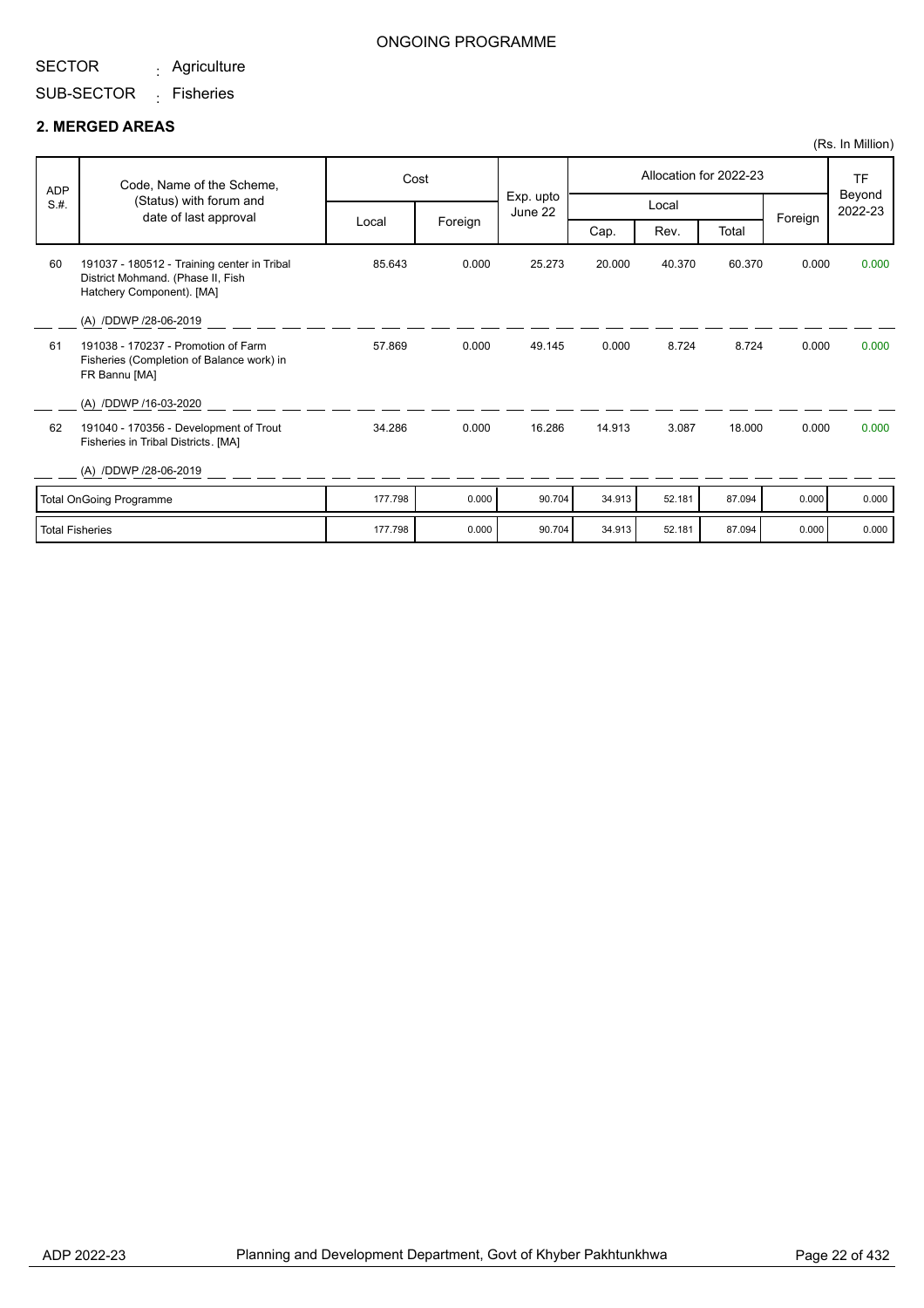Agriculture :

### ONGOING PROGRAMME

#### SUB-SECTOR  $\frac{1}{2}$  Livestock & Dairy Dev. (Ext.)

### **2. MERGED AREAS**

|            |                                                                                                                                                                                                                                                                                       |         |         |           |        |                        |        |         | (Rs. In Million)    |
|------------|---------------------------------------------------------------------------------------------------------------------------------------------------------------------------------------------------------------------------------------------------------------------------------------|---------|---------|-----------|--------|------------------------|--------|---------|---------------------|
| <b>ADP</b> | Code, Name of the Scheme,                                                                                                                                                                                                                                                             |         | Cost    | Exp. upto |        | Allocation for 2022-23 |        |         | <b>TF</b><br>Beyond |
| S.H.       | (Status) with forum and<br>date of last approval                                                                                                                                                                                                                                      |         |         | June 22   |        | Local                  |        | Foreign | 2022-23             |
|            |                                                                                                                                                                                                                                                                                       | Local   | Foreign |           | Cap.   | Rev.                   | Total  |         |                     |
| 63         | 191051 - 170311- Establishment of Model<br>Dairy Farm at Wana, District South<br>Waziristan. [MA]                                                                                                                                                                                     | 80.480  | 0.000   | 20.000    | 11.401 | 11.401                 | 22.802 | 0.000   | 37.678              |
|            | (A) /DDWP /03-02-2020                                                                                                                                                                                                                                                                 |         |         |           |        |                        |        |         |                     |
| 64         | 191062 - 180063- Enhancement of Vety:<br>Aid Services, Construction of Buildings for<br>Existing Feasible Veterinary Facilities in<br>Tribal District. [MA]                                                                                                                           | 60.000  | 0.000   | 37.726    | 22.274 | 0.000                  | 22.274 | 0.000   | 0.000               |
|            | (A) /DDWP /22-04-2019                                                                                                                                                                                                                                                                 |         |         |           |        |                        |        |         |                     |
| 65         | 191067 - 180070 - Re-construction of<br>Assistant Director Office & Solarization of<br>Vaccine Bank and construction of Existing<br>Vety: health facilities in District South<br>Waziristan. [MA]                                                                                     | 45.622  | 0.000   | 37.315    | 8.307  | 0.000                  | 8.307  | 0.000   | 0.000               |
|            | (A) /DDWP /22-04-2019                                                                                                                                                                                                                                                                 |         |         |           |        |                        |        |         |                     |
| 66         | 191069 - 170052-Provision of A.I. Facilities<br>/ Medicines in Existing Veterinary<br>Institutions, Construction of Buildings of<br>Functional Veterinary Centres (in Rented<br>Buildings), Special Campaign for the<br>Control of Ecto and Endo Parasites in<br>Mohmand Agency. [MA] | 52.210  | 0.000   | 6.540     | 20.325 | 25.345                 | 45.670 | 0.000   | 0.000               |
|            | (A) /FDWP /24-01-2018                                                                                                                                                                                                                                                                 |         |         |           |        |                        |        |         |                     |
| 67         | 191072 - 060031-Scholarships for Vets<br>and Para-Vets Students in FATA. [MA]                                                                                                                                                                                                         | 85.714  | 0.000   | 70.714    | 0.000  | 15.000                 | 15.000 | 0.000   | 0.000               |
|            | (A) /DDWP /14-11-2019                                                                                                                                                                                                                                                                 |         |         |           |        |                        |        |         |                     |
| 68         | 191079 - 160155-Provision of Mobile<br>Veterinary Clinics (Services) in Orakzai<br>Agency. [MA]                                                                                                                                                                                       | 39.870  | 0.000   | 29.870    | 0.000  | 10.000                 | 10.000 | 0.000   | 0.000               |
|            | $(A)$ /DDWP /-                                                                                                                                                                                                                                                                        |         |         |           |        |                        |        |         |                     |
| 69         | 191089 - 170179-Establishment of Model<br>Dairy Farms in SDW and North<br>Waziristan. [MA]                                                                                                                                                                                            | 364.051 | 0.000   | 18.883    | 10.000 | 50.440                 | 60.440 | 0.000   | 284.728             |
|            | (A) /PDWP /22-04-2019                                                                                                                                                                                                                                                                 |         |         |           |        |                        |        |         |                     |
| 70         | 191093 - 150157-Establishment of Mobile<br>Veterinary Clinic in SWA. [MA]                                                                                                                                                                                                             | 62.296  | 0.000   | 52.296    | 0.000  | 10.000                 | 10.000 | 0.000   | 0.000               |
|            | (A) /DDWP /15-10-2020                                                                                                                                                                                                                                                                 |         |         |           |        |                        |        |         |                     |
| 71         | 191097 - 180257 - Strengthening /<br>Improvement and Construction of existing<br>Livestock facilities including Breed<br>Improvement System in District Mohmand.<br>[MA]                                                                                                              | 45.214  | 0.000   | 26.513    | 18.701 | 0.000                  | 18.701 | 0.000   | 0.000               |
|            | (A) /DDWP /22-04-2019                                                                                                                                                                                                                                                                 |         |         |           |        |                        |        |         |                     |
| 72         | 191101 - 170442- Provision of Vety health<br>facilities in District North Waziristan. [MA]                                                                                                                                                                                            | 70.810  | 0.000   | 13.170    | 25.707 | 0.000                  | 25.707 | 0.000   | 31.933              |
|            | (A) /DDWP /22-04-2019                                                                                                                                                                                                                                                                 |         |         |           |        |                        |        |         |                     |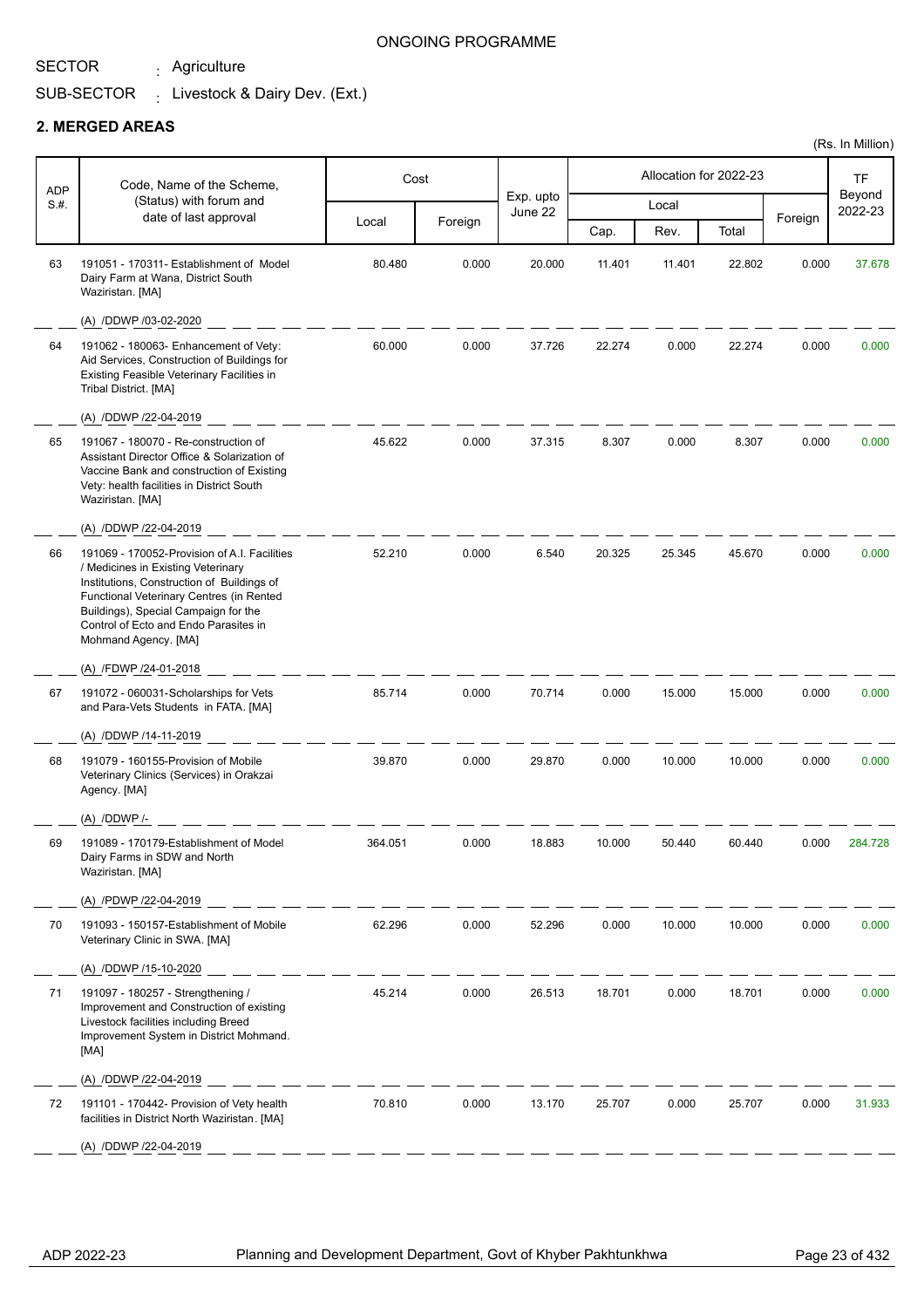# SECTOR

Agriculture :

#### SUB-SECTOR  $\frac{1}{2}$  Livestock & Dairy Dev. (Ext.)

## **2. MERGED AREAS**

|            |                                                                                                                                                                                                                                                            |           |         |                        |         |         |         |         | (Rs. In Million)  |
|------------|------------------------------------------------------------------------------------------------------------------------------------------------------------------------------------------------------------------------------------------------------------|-----------|---------|------------------------|---------|---------|---------|---------|-------------------|
| <b>ADP</b> | Code, Name of the Scheme,                                                                                                                                                                                                                                  | Cost      |         | Allocation for 2022-23 |         |         | TF      |         |                   |
| S.H.       | (Status) with forum and<br>date of last approval                                                                                                                                                                                                           |           |         | Exp. upto<br>June 22   |         | Local   |         |         | Beyond<br>2022-23 |
|            |                                                                                                                                                                                                                                                            | Local     | Foreign |                        | Cap.    | Rev.    | Total   | Foreign |                   |
| 73         | 191103 - 190053 - Establishment and<br>construction/re-construction of Veterinary<br>Facilities and Provision of De-wormer,<br>vaccine, medicine for all existing regular<br>Veterinary institutions in Tribal Districts.<br>[MA]<br>(A) /PDWP /22-11-2019 | 439.430   | 0.000   | 223.854                | 26.279  | 26.279  | 52.558  | 0.000   | 163.018           |
|            | Total OnGoing Programme                                                                                                                                                                                                                                    | 1,345.697 | 0.000   | 536.881                | 142.994 | 148.465 | 291.459 | 0.000   | 517.357           |

Total Livestock & Dairy Dev. (Ext.) 1,345.697 | 1,345.697 | 0.000 | 536.881 | 142.994 | 148.465 | 291.459 | 0.000 | 517.357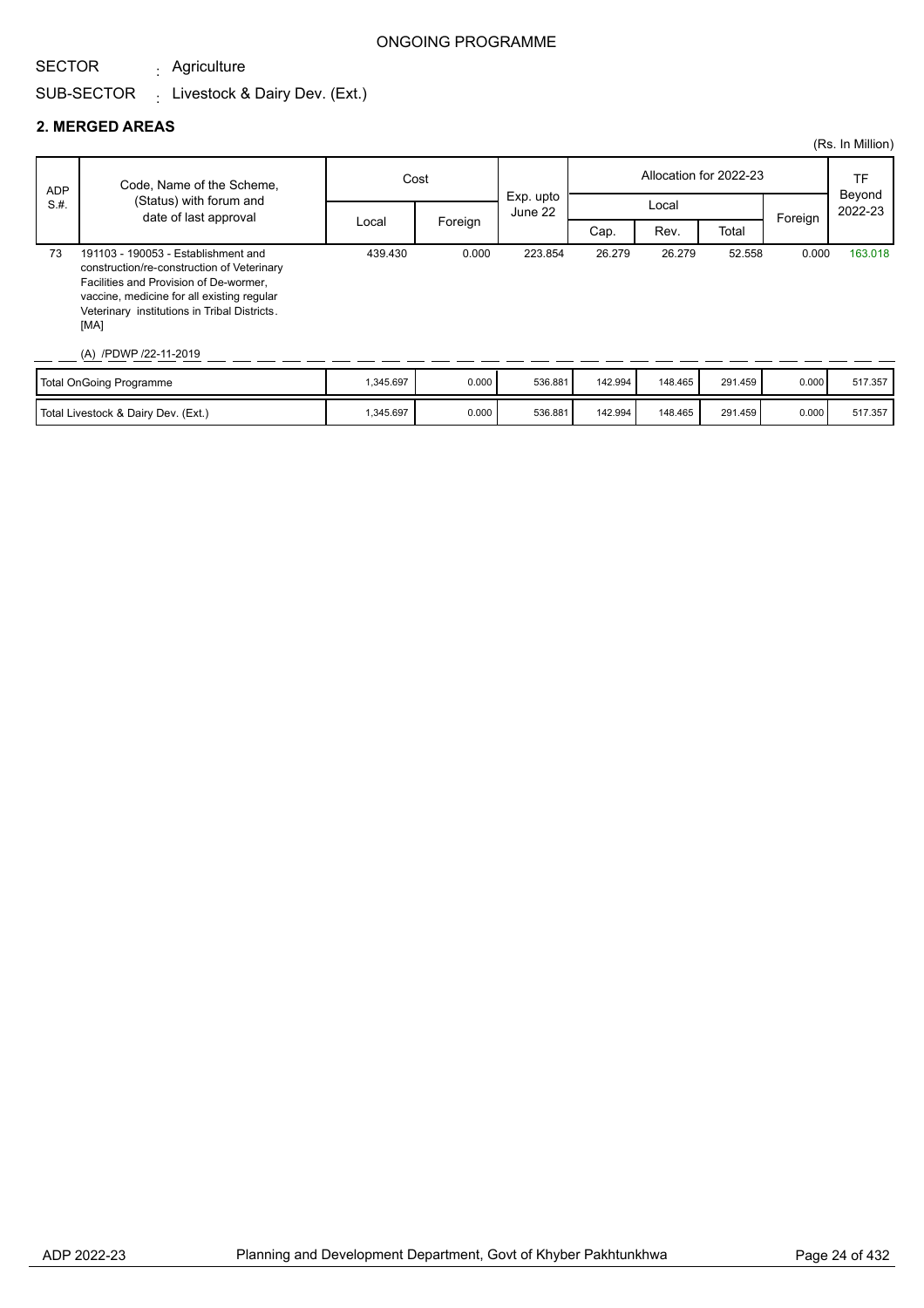Agriculture :

### ONGOING PROGRAMME

# SUB-SECTOR On-Farm Water Management :

### **2. MERGED AREAS**

|            |                                                                                                                                                          |       |           |                      |       |       |                        |         | (Rs. In Million)  |
|------------|----------------------------------------------------------------------------------------------------------------------------------------------------------|-------|-----------|----------------------|-------|-------|------------------------|---------|-------------------|
| <b>ADP</b> | Code, Name of the Scheme,                                                                                                                                | Cost  |           |                      |       |       | Allocation for 2022-23 |         | TF                |
| S.H.       | (Status) with forum and<br>date of last approval                                                                                                         |       |           | Exp. upto<br>June 22 |       | Local |                        | Foreign | Beyond<br>2022-23 |
|            |                                                                                                                                                          | Local | Foreign   |                      | Cap.  | Rev.  | Total                  |         |                   |
| 74         | 200081 - Command Area Development<br>Works of KAITU WEIR Irrigation & Power<br>Project of Kurram Tangi Dam Project<br>(Stage-I)<br>(A) /PDWP /12-08-2020 | 0.001 | 2.944.000 | 0.000                | 0.000 | 0.001 | 0.001                  | 200,000 | 0.000             |

| Total OnGoing Programme               | 0.001 | 2.944.000 | 0.000 | 0.000 | 0.001 | 0.001 | 200,000 | 0.000 |
|---------------------------------------|-------|-----------|-------|-------|-------|-------|---------|-------|
| <b>Total On-Farm Water Management</b> | 0.001 | 2,944.000 | 0.000 | 0.000 | 0.001 | 0.001 | 200.000 | 0.000 |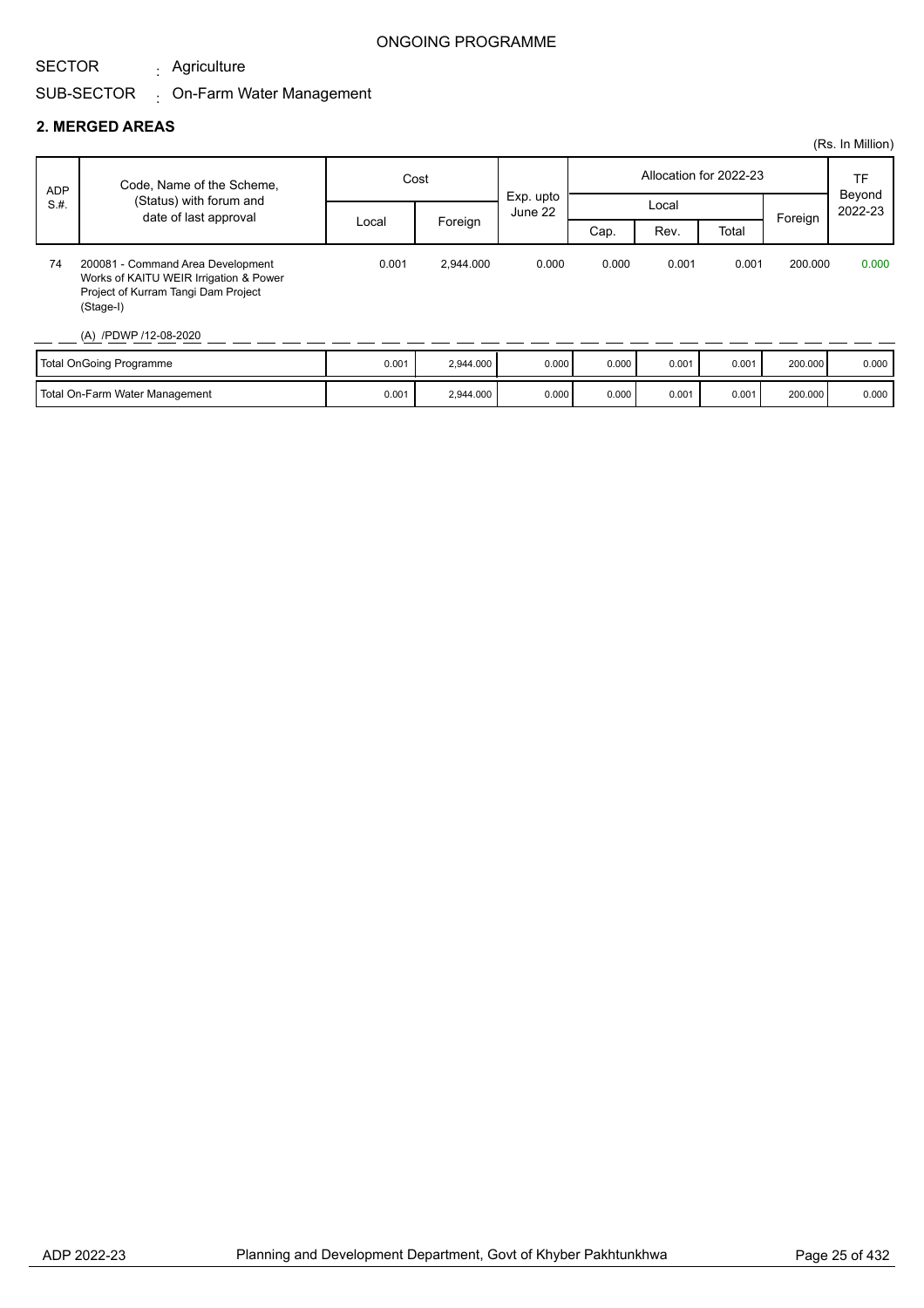#### SECTOR Agriculture :

## SUB-SECTOR Soil Conservation :

### **2. MERGED AREAS**

|            |                                                                                                                                                  |           |           |                      |         |         |                        |         | (Rs. In Million)        |
|------------|--------------------------------------------------------------------------------------------------------------------------------------------------|-----------|-----------|----------------------|---------|---------|------------------------|---------|-------------------------|
| <b>ADP</b> | Code, Name of the Scheme,                                                                                                                        |           | Cost      |                      |         |         | Allocation for 2022-23 |         | TF<br>Beyond<br>2022-23 |
| S.H.       | (Status) with forum and<br>date of last approval                                                                                                 |           |           | Exp. upto<br>June 22 |         | Local   |                        | Foreign |                         |
|            |                                                                                                                                                  | Local     | Foreign   |                      | Cap.    | Rev.    | Total                  |         |                         |
| 75         | 191106 - 190334 - Construction of Ground<br>water recharge Facilities in Merged Areas<br>on 80:20 cost share basis [MA]<br>(A) /DDWP /14-11-2019 | 90.000    | 0.000     | 46.231               | 0.000   | 43.769  | 43.769                 | 0.000   | 0.000                   |
|            | <b>Total OnGoing Programme</b>                                                                                                                   | 90.000    | 0.000     | 46.231               | 0.000   | 43.769  | 43.769                 | 0.000   | 0.000                   |
|            | <b>Total Soil Conservation</b>                                                                                                                   | 90.000    | 0.000     | 46.231               | 0.000   | 43.769  | 43.769                 | 0.000   | 0.000                   |
|            | <b>Total Programme</b>                                                                                                                           | 2,135.789 | 2,135.789 | 962.824              | 194.907 | 460.701 | 655.608                | 200.000 | 517.357                 |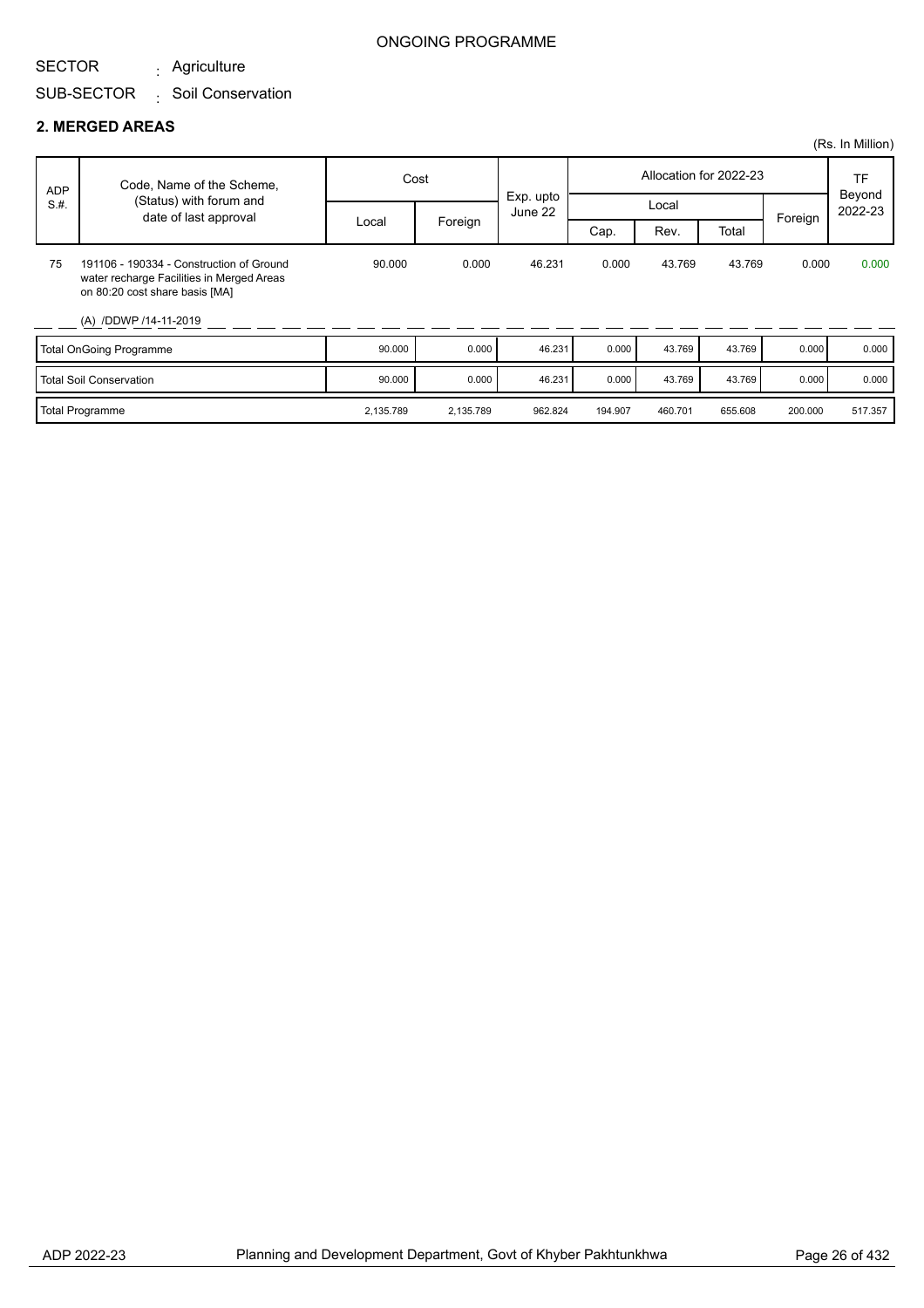# SECTOR

#### SUB-SECTOR Agriculture Engineering :

Agriculture :

### **3. ACCELERATED IMPLEMENTATION PROGRAMME (AIP)**

|            |                                                                                                                                                                                               |           |         |                      |                        |        |        |         | (Rs. In Million) |
|------------|-----------------------------------------------------------------------------------------------------------------------------------------------------------------------------------------------|-----------|---------|----------------------|------------------------|--------|--------|---------|------------------|
| <b>ADP</b> | Code, Name of the Scheme,                                                                                                                                                                     | Cost      |         |                      | Allocation for 2022-23 |        |        |         | TF<br>Beyond     |
| S.H.       | (Status) with forum and<br>date of last approval                                                                                                                                              |           |         | Exp. upto<br>June 22 |                        | Local  |        | Foreign | 2022-23          |
|            |                                                                                                                                                                                               | Local     | Foreign |                      | Cap.                   | Rev.   | Total  |         |                  |
| 76         | 195179 - Culturable Waste Land<br>Development & Solarization of Existing<br>Agriculture Tube/Open Wells in newly<br>Merged Districts of Khyber Pakhtunkhwa.<br>(AIP)<br>(A) /PDWP /21-08-2019 | 1.657.468 | 0.000   | 876.730              | 0.000                  | 80.000 | 80.000 | 0.000   | 700.738          |
|            | Total OnGoing Programme                                                                                                                                                                       | 1,657.468 | 0.000   | 876.730              | 0.000                  | 80.000 | 80.000 | 0.000   | 700.738          |

Total Agriculture Engineering 1,657.468 | 1,657.468 | 0.000 876.730 0.000 80.000 80.000 0.000 700.738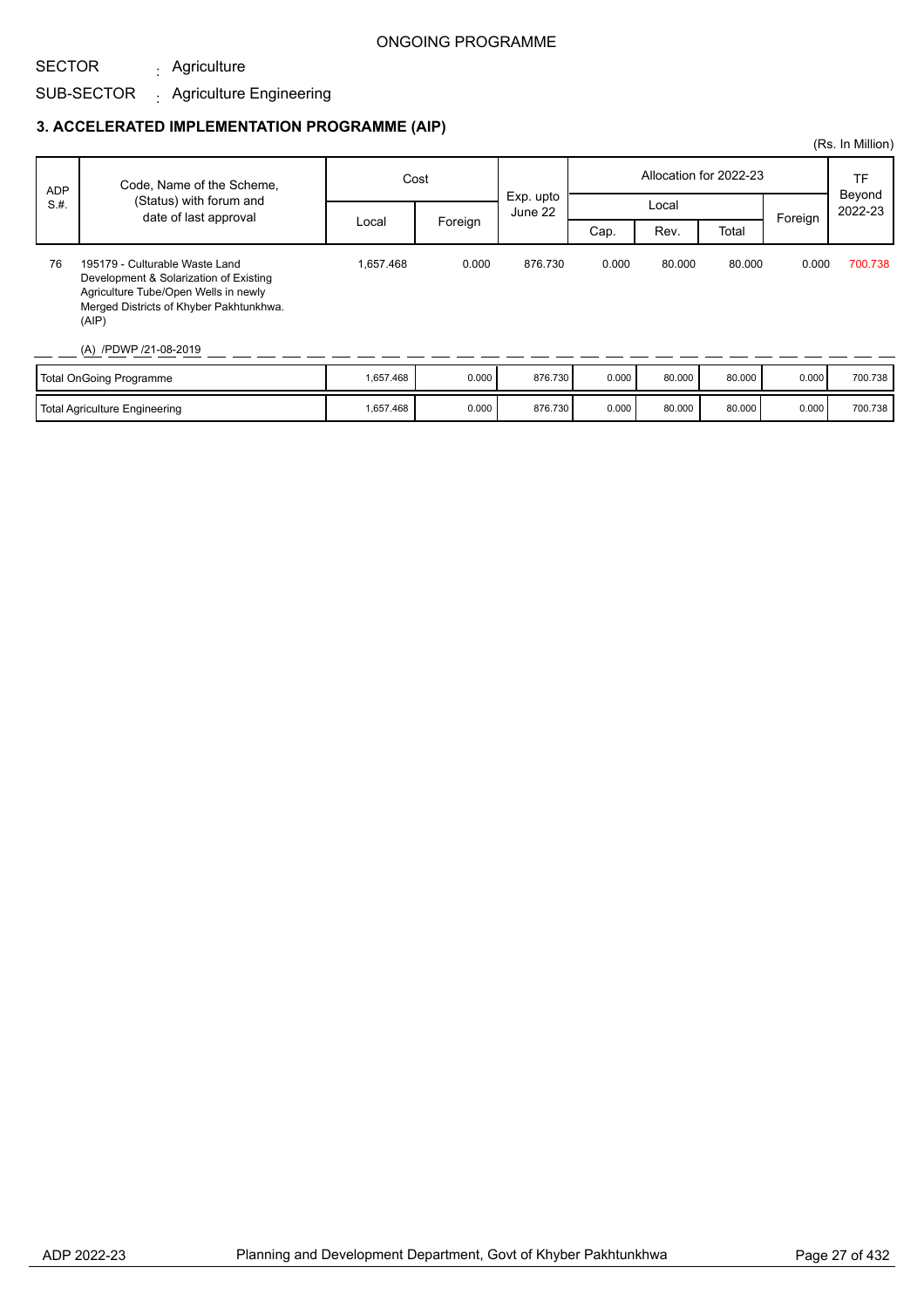## SUB-SECTOR <sub>:</sub> Agriculture Extension

Agriculture :

### **3. ACCELERATED IMPLEMENTATION PROGRAMME (AIP)**

| <b>ADP</b> | Code, Name of the Scheme,                                                   |           | Cost    |                               |       |         | Allocation for 2022-23 |         | TF<br>Beyond    |
|------------|-----------------------------------------------------------------------------|-----------|---------|-------------------------------|-------|---------|------------------------|---------|-----------------|
| S.H.       | (Status) with forum and<br>date of last approval                            |           |         | Exp. upto<br>Local<br>June 22 |       |         | 2022-23                |         |                 |
|            |                                                                             | Local     | Foreign |                               | Cap.  | Rev.    | Total                  | Foreign |                 |
| 77         | 195178 - Integrated Agricultural<br>Development in Merged Areas (AIP).      | 1,500.000 | 0.000   | 1,008.580                     | 0.000 | 50.000  | 50,000                 | 0.000   | 441.420         |
|            | (A) /PDWP /21-08-2019                                                       |           |         |                               |       |         |                        |         |                 |
| 78         | 210393 - Promotion of Olive in Merged<br>Areas.                             | 2,000.000 | 0.000   | 80.000                        | 0.000 | 50.000  | 50.000                 |         | 0.000 1,870.000 |
|            | (A) /PDWP /29-12-2021                                                       |           |         |                               |       |         |                        |         |                 |
| 79         | 210603 - Agriculture development in<br>District Mohmand (80:20 share basis) | 418.000   | 0.000   | 72.000                        | 0.000 | 60.000  | 60,000                 | 0.000   | 286,000         |
|            | (A) /PDWP /01-11-2021                                                       |           |         |                               |       |         |                        |         |                 |
|            | Total OnGoing Programme                                                     | 3,918.000 | 0.000   | 1,160.580                     | 0.000 | 160.000 | 160.000                | 0.000   | 2,597.420       |

(Rs. In Million)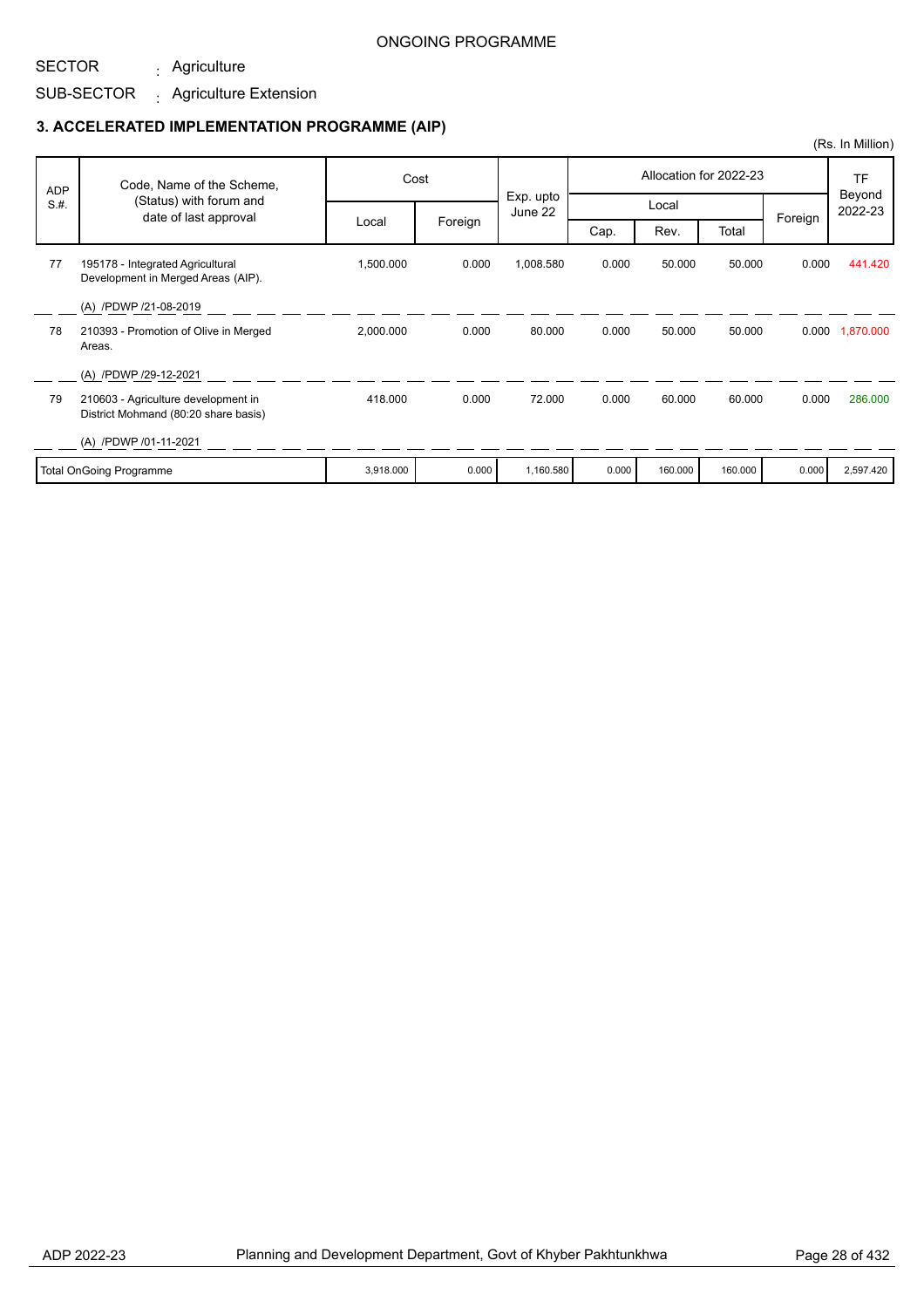### NEW PROGRAMME

# SECTOR

# SUB-SECTOR <sub>:</sub> Agriculture Extension

Agriculture :

|            |                                                                         |           |         |                      |       |                        |         |         | (Rs. In Million)  |
|------------|-------------------------------------------------------------------------|-----------|---------|----------------------|-------|------------------------|---------|---------|-------------------|
| <b>ADP</b> | Code, Name of the Scheme,                                               |           | Cost    |                      |       | Allocation for 2022-23 |         | TF      |                   |
| S.H.       | (Status) with forum and<br>date of last approval                        |           |         | Exp. upto<br>June 22 |       | Local                  |         | Foreign | Beyond<br>2022-23 |
|            |                                                                         | Local     | Foreign |                      | Cap.  | Rev.                   | Total   |         |                   |
| 80         | 220001 - Development of Modern<br>Agriculture Practices in Merged Areas | 500.000   | 0.000   | 0.000                | 0.000 | 50,000                 | 50.000  | 0.000   | 450.000           |
|            | $(B)$ / PDWP/                                                           |           |         |                      |       |                        |         |         |                   |
|            | Total New Programme                                                     | 500.000   | 0.000   | 0.000                | 0.000 | 50.000                 | 50.000  | 0.000   | 450.000           |
|            | <b>Total Agriculture Extension</b>                                      | 4,418.000 | 0.000   | 1,160.580            | 0.000 | 210.000                | 210,000 | 0.000   | 3,047.420         |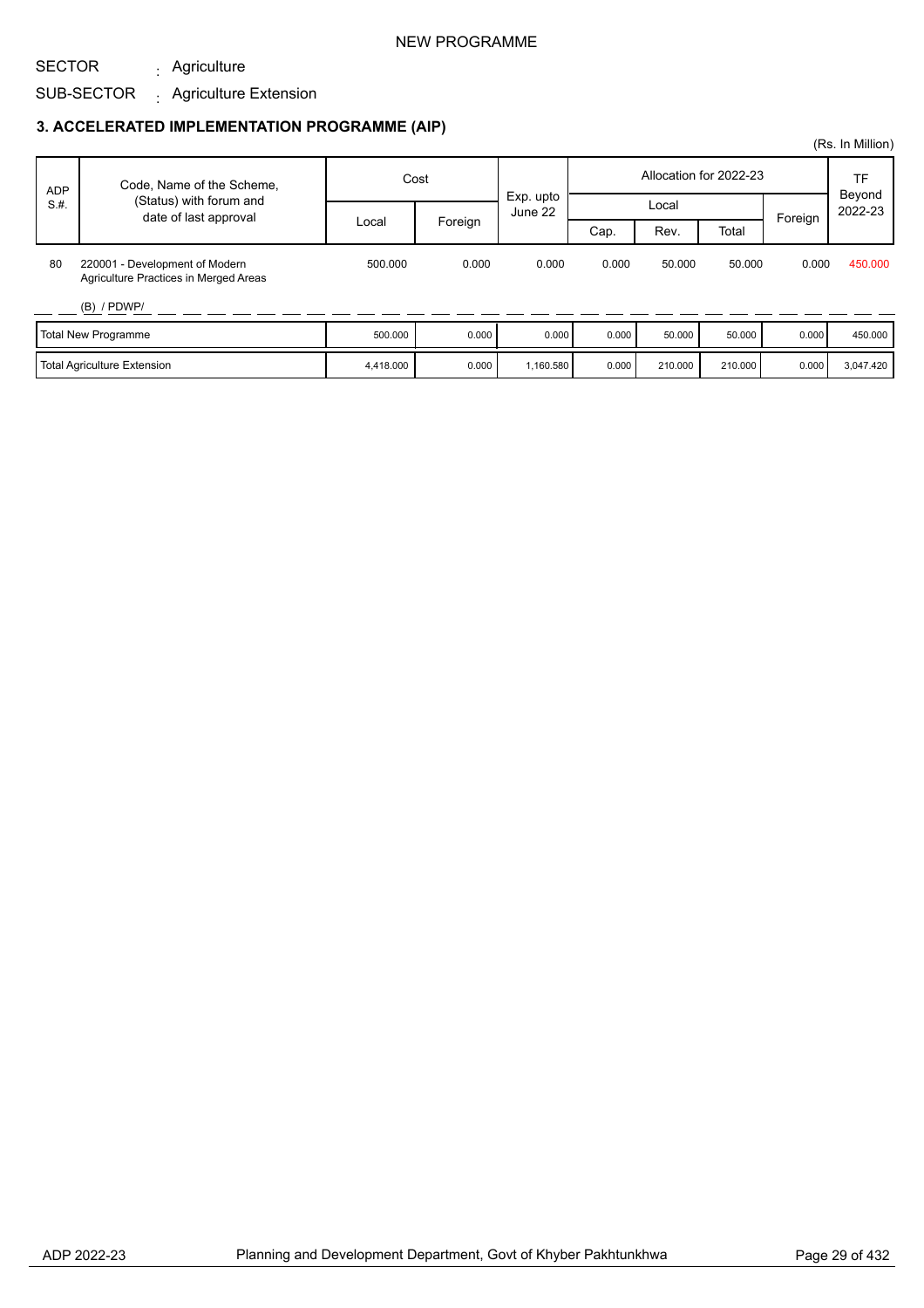### SUB-SECTOR Agriculture : Agriculture Planning :

SECTOR

|            |                                                                                                                 |           |         |                               |       |         |                        |                   | (Rs. In Million) |
|------------|-----------------------------------------------------------------------------------------------------------------|-----------|---------|-------------------------------|-------|---------|------------------------|-------------------|------------------|
| <b>ADP</b> | Code, Name of the Scheme,                                                                                       | Cost      |         |                               |       |         | Allocation for 2022-23 |                   | TF               |
| S.H.       | (Status) with forum and<br>date of last approval                                                                |           |         | Exp. upto<br>Local<br>June 22 |       |         | Foreign                | Beyond<br>2022-23 |                  |
|            |                                                                                                                 | Local     | Foreign |                               | Cap.  | Rev.    | Total                  |                   |                  |
| 81         | 195181 - Merged Areas contribution to the<br>Prime Minister's National Agriculture<br>Emergency Programme (AIP) | 3,933.155 | 0.000   | 408.780                       | 0.000 | 120.000 | 120.000                |                   | 0.000 3,404.375  |
|            | (A) /PDWP /23-07-2020                                                                                           |           |         |                               |       |         |                        |                   |                  |
| 82         | 210606 - Agriculture Transformation in<br>Merged Areas.                                                         | 1,973.810 | 0.000   | 285.000                       | 0.000 | 200.000 | 200.000                |                   | 0.000 1,488.810  |
|            | (A) /PDWP /13-01-2022                                                                                           |           |         |                               |       |         |                        |                   |                  |
|            | <b>Total OnGoing Programme</b>                                                                                  | 5,906.965 | 0.000   | 693.780                       | 0.000 | 320.000 | 320.000                | 0.000             | 4,893.185        |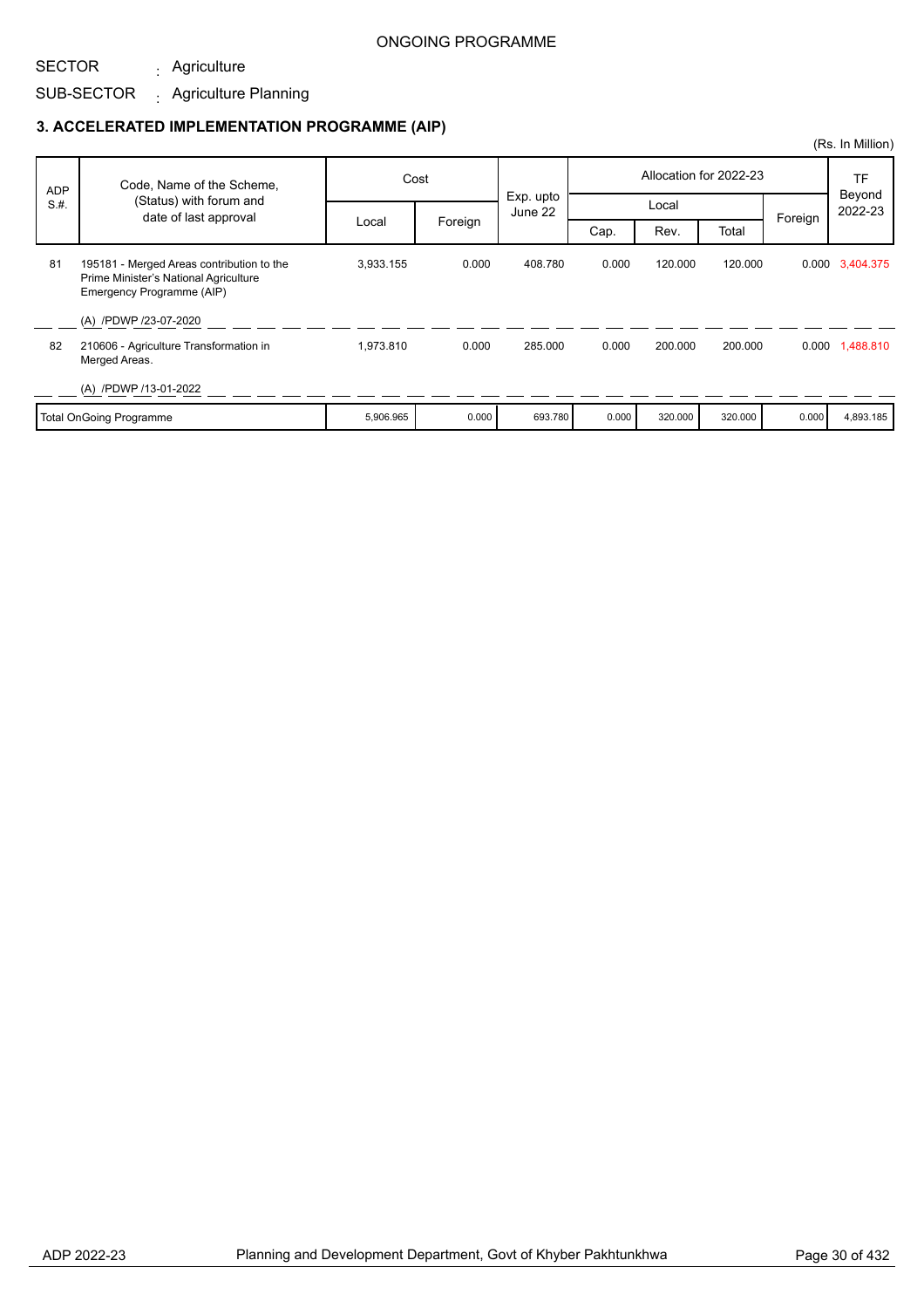### NEW PROGRAMME

#### SECTOR Agriculture :

# SUB-SECTOR Agriculture Planning :

|            |                                                                   |           |         |         |                        |         |         |       | (Rs. In Million) |                   |
|------------|-------------------------------------------------------------------|-----------|---------|---------|------------------------|---------|---------|-------|------------------|-------------------|
| <b>ADP</b> | Code, Name of the Scheme,                                         | Cost      |         |         | Allocation for 2022-23 |         |         |       | TF               |                   |
| S.H.       | (Status) with forum and<br>date of last approval                  |           |         | June 22 | Exp. upto              |         | Local   |       | Foreign          | Beyond<br>2022-23 |
|            |                                                                   | Local     | Foreign |         | Cap.                   | Rev.    | Total   |       |                  |                   |
| 83         | 220707 - Innovative Interventions in<br>Agriculture Sector (SEPs) | 500.000   | 0.000   | 0.000   | 0.001                  | 0.001   | 0.002   | 0.000 | 499.998          |                   |
|            | $(B)$ / PDWP/                                                     |           |         |         |                        |         |         |       |                  |                   |
|            | Total New Programme                                               | 500.000   | 0.000   | 0.000   | 0.001                  | 0.001   | 0.002   | 0.000 | 499.998          |                   |
|            | Total Agriculture Planning                                        | 6,406.965 | 0.000   | 693.780 | 0.001                  | 320.001 | 320.002 | 0.000 | 5,393.183        |                   |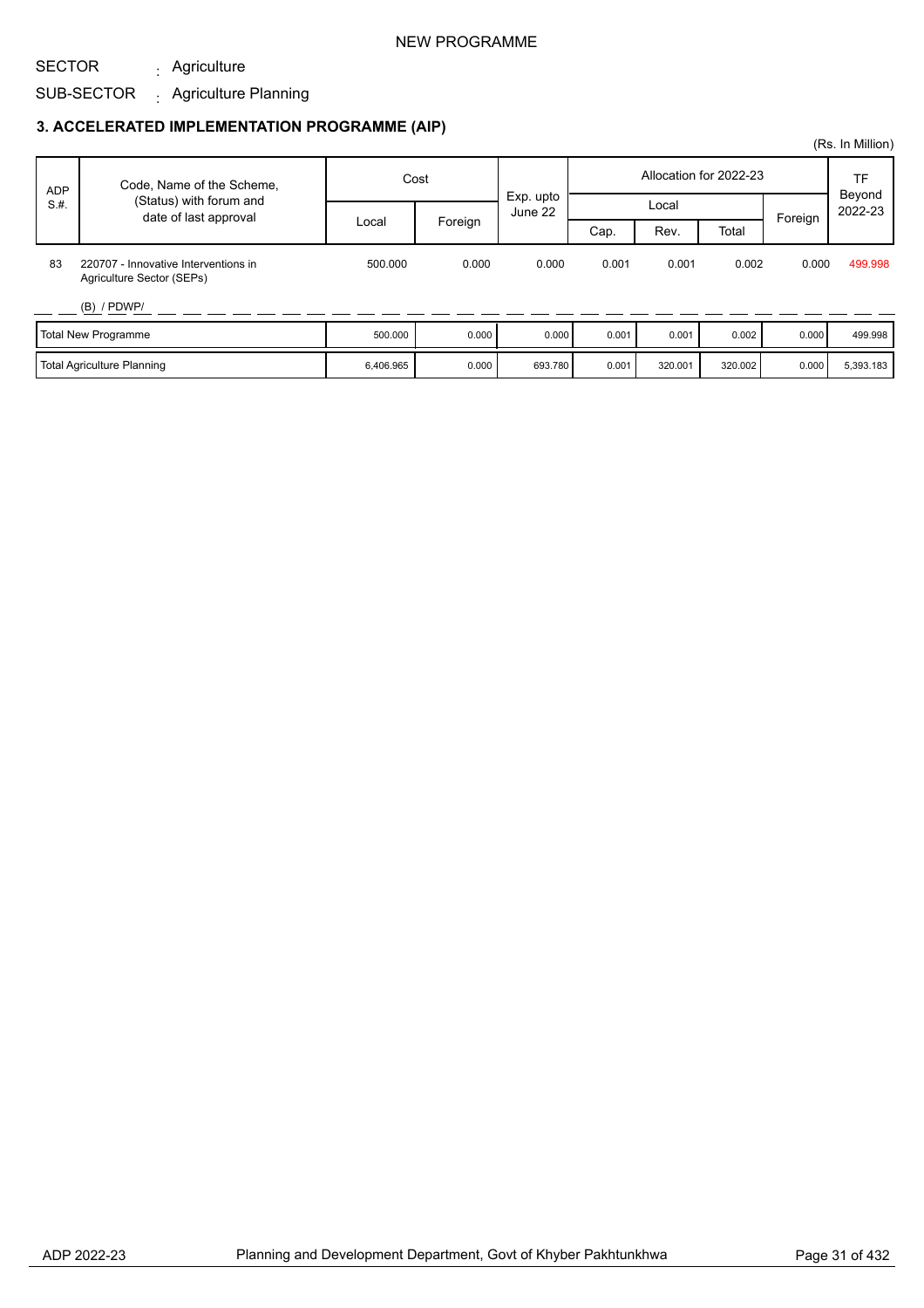### SUB-SECTOR Agriculture : . Agriculture Research Systems

SECTOR

|            |                                                                                                                                                          |         |         |                      |                        |        |        |         | (Rs. In Million)  |
|------------|----------------------------------------------------------------------------------------------------------------------------------------------------------|---------|---------|----------------------|------------------------|--------|--------|---------|-------------------|
| <b>ADP</b> | Code, Name of the Scheme,                                                                                                                                | Cost    |         |                      | Allocation for 2022-23 |        |        |         | TF                |
| S.H.       | (Status) with forum and<br>date of last approval                                                                                                         |         |         | Exp. upto<br>June 22 |                        | Local  |        |         | Beyond<br>2022-23 |
|            |                                                                                                                                                          | Local   | Foreign |                      | Cap.                   | Rev.   | Total  | Foreign |                   |
| 84         | 195180 - Virus free seed potato production<br>using Tissue Culture Technology at high<br>altitudes of Kurram and Orakzai. (AIP)<br>(A) /PDWP /17-09-2019 | 508.756 | 0.000   | 293.832              | 10.000                 | 40.000 | 50.000 | 0.000   | 164.924           |
|            | <b>Total OnGoing Programme</b>                                                                                                                           | 508.756 | 0.000   | 293.832              | 10.000                 | 40.000 | 50.000 | 0.000   | 164.924           |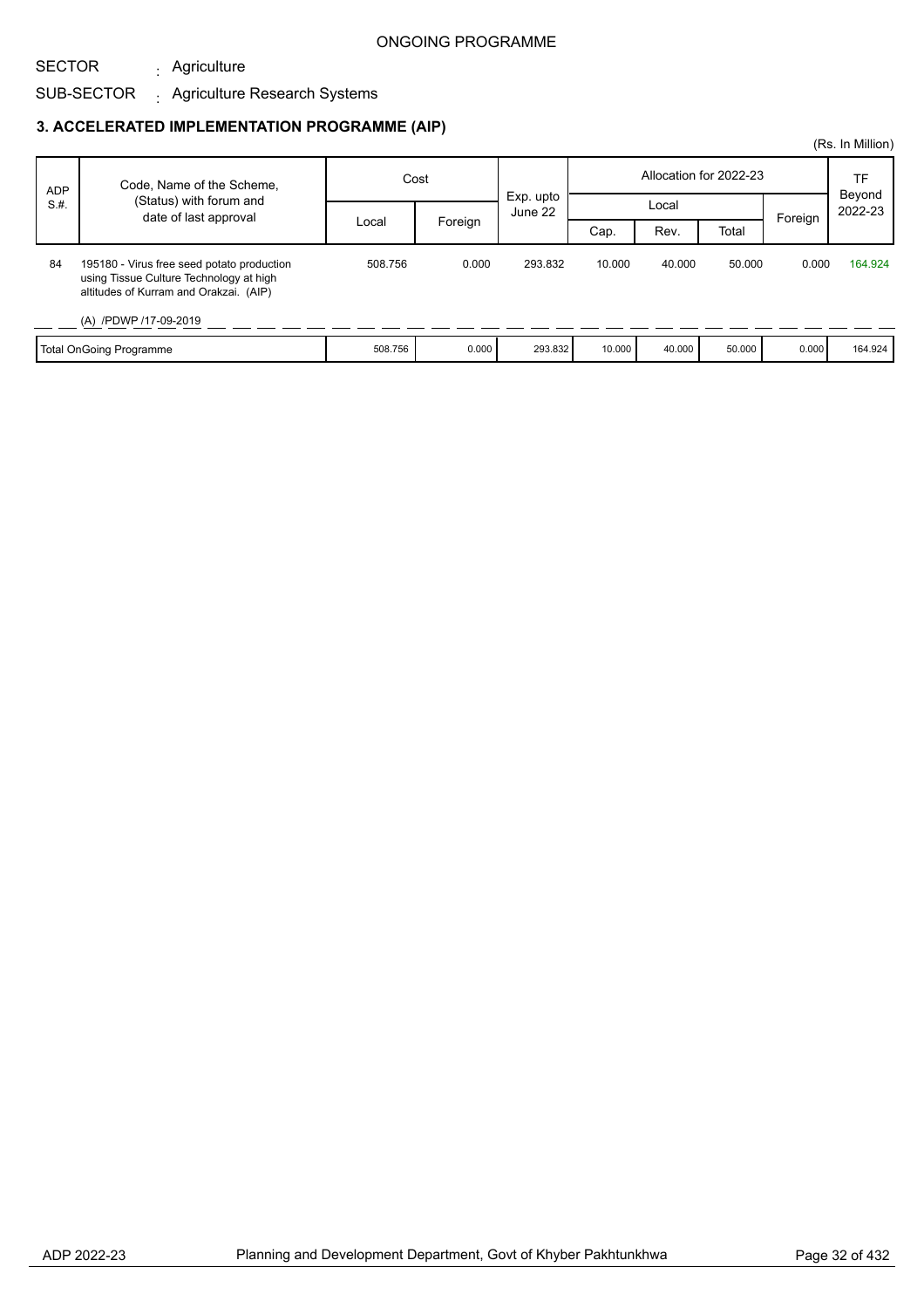### NEW PROGRAMME

### SUB-SECTOR Agriculture : . Agriculture Research Systems

SECTOR

### **3. ACCELERATED IMPLEMENTATION PROGRAMME (AIP)**

| <b>ADP</b><br>S.H. | Code, Name of the Scheme,                                                                                                               | Cost    |         | Exp. upto |        |        | Allocation for 2022-23 |         | TF<br>Beyond |
|--------------------|-----------------------------------------------------------------------------------------------------------------------------------------|---------|---------|-----------|--------|--------|------------------------|---------|--------------|
|                    | (Status) with forum and                                                                                                                 |         |         | June 22   |        | Local  |                        |         | 2022-23      |
|                    | date of last approval                                                                                                                   | Local   | Foreign |           | Cap.   | Rev.   | Total                  | Foreign |              |
| 85                 | 220004 - Establishment of Agriculture<br>Research Centers at Bajaur, Kurram &<br>Shawal (N/W) Districts of Merged Area<br>$(B)$ / PDWP/ | 450.000 | 0.000   | 0.000     | 30,000 | 20,000 | 50,000                 | 0.000   | 400.000      |
|                    | Total New Programme                                                                                                                     | 450.000 | 0.000   | 0.000     | 30.000 | 20,000 | 50.000                 | 0.000   | 400.000      |
|                    | <b>Total Agriculture Research Systems</b>                                                                                               | 958.756 | 0.000   | 293.832   | 40.000 | 60.000 | 100.000                | 0.000   | 564.924      |

(Rs. In Million)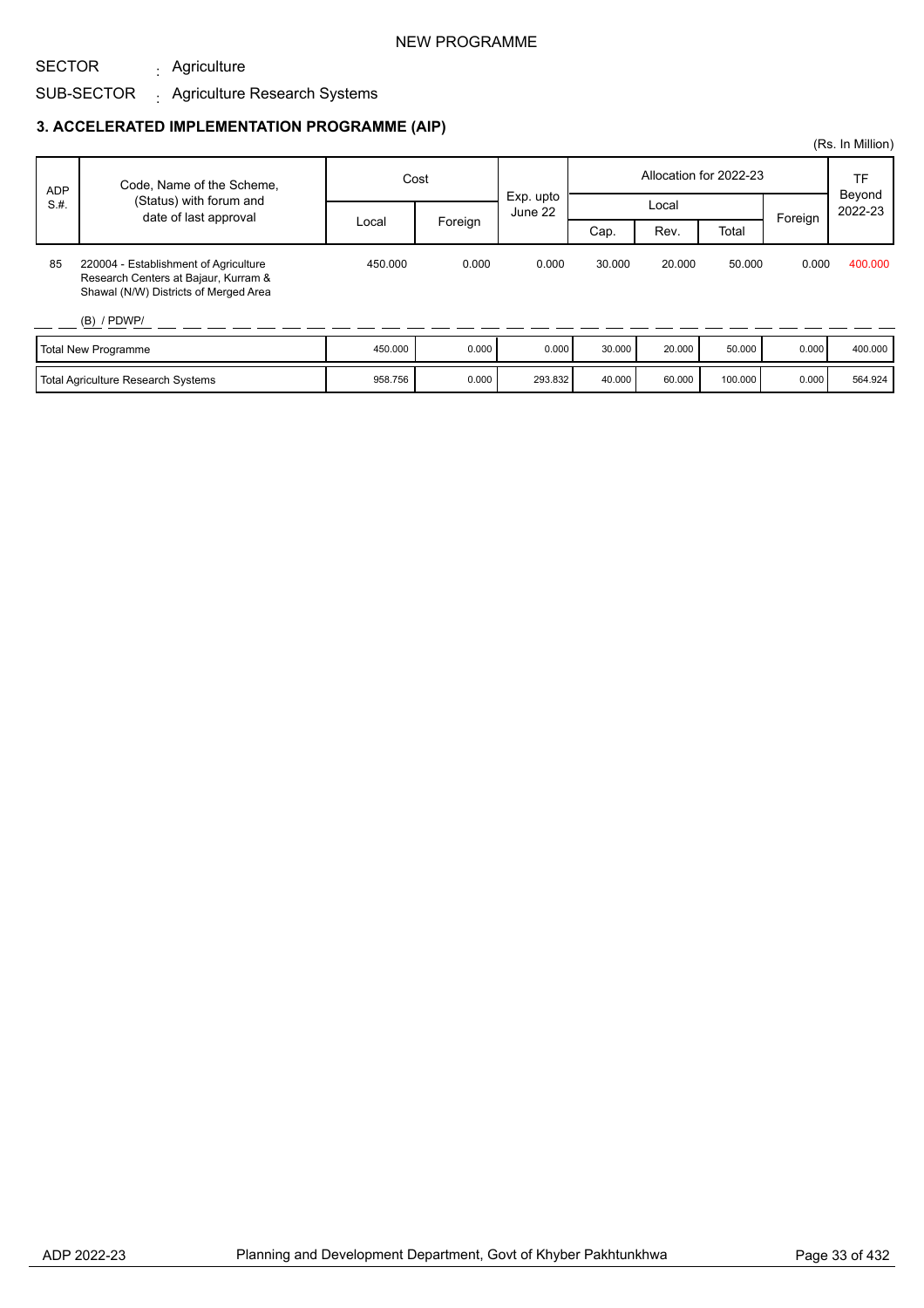## SECTOR

Agriculture :

## SUB-SECTOR <sub>:</sub> Fisheries

## **3. ACCELERATED IMPLEMENTATION PROGRAMME (AIP)**

| <b>ADP</b><br>S.H.      | Code, Name of the Scheme,<br>(Status) with forum and<br>date of last approval | Cost    |         |                      | Allocation for 2022-23 |        |        |         | TF<br>Beyond |
|-------------------------|-------------------------------------------------------------------------------|---------|---------|----------------------|------------------------|--------|--------|---------|--------------|
|                         |                                                                               | Local   | Foreign | Exp. upto<br>June 22 | Local                  |        |        | Foreign | 2022-23      |
|                         |                                                                               |         |         |                      | Cap.                   | Rev.   | Total  |         |              |
| 86                      | 210688 - Promotion of Fisheries in Merged<br>Areas                            | 204.325 | 0.000   | 19.829               | 0.000                  | 50,000 | 50.000 | 0.000   | 134.496      |
|                         | (A) /PDWP /10-12-2021                                                         |         |         |                      |                        |        |        |         |              |
| Total OnGoing Programme |                                                                               | 204.325 | 0.000   | 19.829               | 0.000                  | 50.000 | 50.000 | 0.000   | 134.496      |
| <b>Total Fisheries</b>  |                                                                               | 204.325 | 0.000   | 19.829               | 0.000                  | 50.000 | 50.000 | 0.000   | 134.496      |

(Rs. In Million)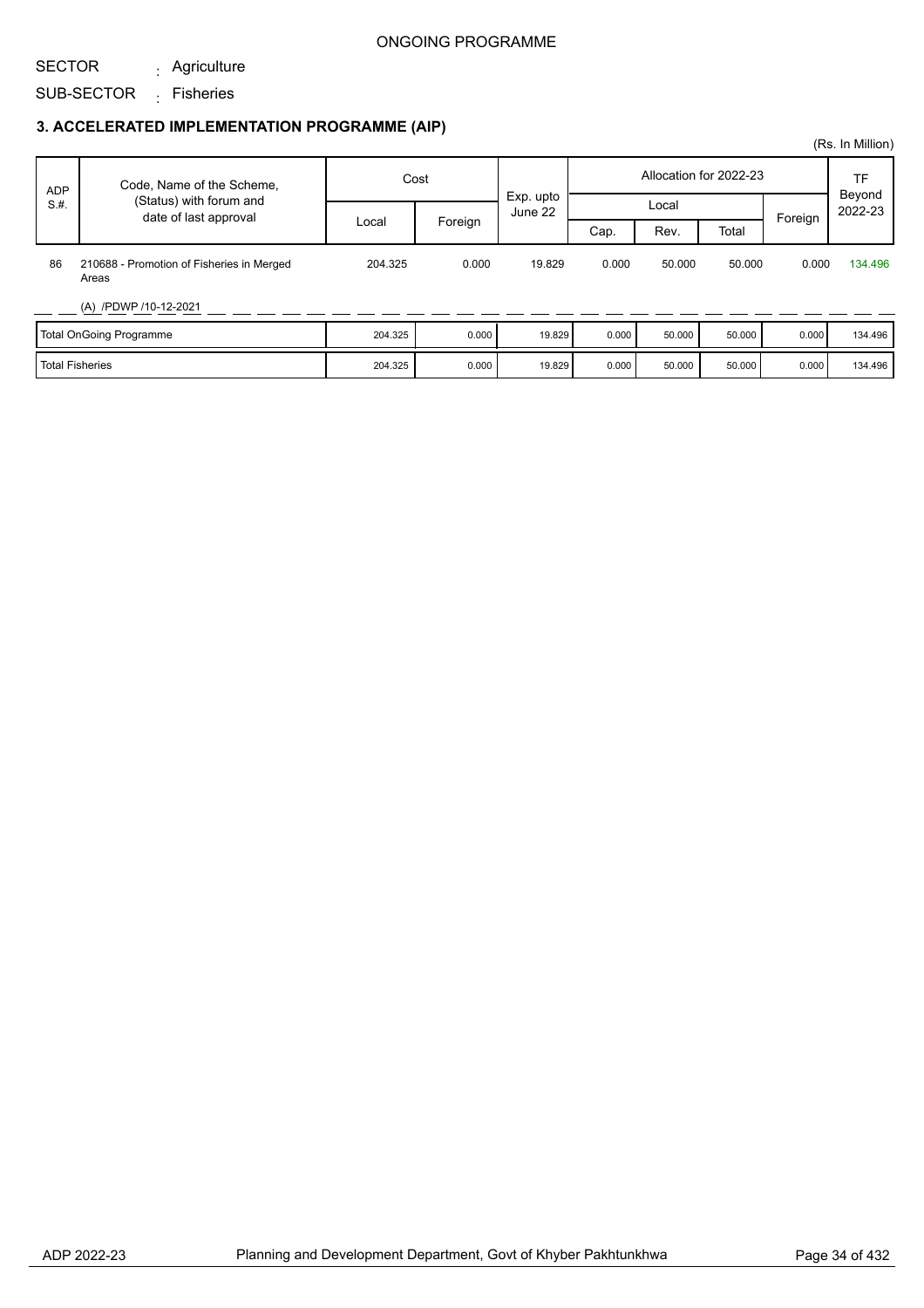#### SECTOR Agriculture :

## SUB-SECTOR  $\qquad \colon$  Livestock & Dairy Dev. (Ext.)

|                         |                                                                                                                                                               |           |         |                      |                        |         |         |                   | (Rs. In Million) |
|-------------------------|---------------------------------------------------------------------------------------------------------------------------------------------------------------|-----------|---------|----------------------|------------------------|---------|---------|-------------------|------------------|
| <b>ADP</b><br>S.H.      | Code, Name of the Scheme,<br>(Status) with forum and<br>date of last approval                                                                                 | Cost      |         |                      | Allocation for 2022-23 |         |         |                   | <b>TF</b>        |
|                         |                                                                                                                                                               |           |         | Exp. upto<br>June 22 | Local                  |         |         | Beyond<br>2022-23 |                  |
|                         |                                                                                                                                                               | Local     | Foreign |                      | Cap.                   | Rev.    | Total   | Foreign           |                  |
| 87                      | 195184 - Integrated livestock development<br>in Merged Areas. (AIP)                                                                                           | 3,313.992 | 0.000   | 1,553.700            | 0.000                  | 700.000 | 700.000 | 0.000             | 1,060.292        |
|                         | (A) /PDWP /26-08-2020                                                                                                                                         |           |         |                      |                        |         |         |                   |                  |
| 88                      | 210602 - Introduction of<br>Semi-Environmentally controlled Poultry<br>Housing System and revival/revitalization<br>of existing Poultry Forms in Merged Areas | 944.003   | 0.000   | 30.000               | 0.000                  | 150.000 | 150.000 | 0.000             | 764.003          |
|                         | (A) /PDWP /12-10-2021                                                                                                                                         |           |         |                      |                        |         |         |                   |                  |
| 89                      | 210775 - Establishment of Veterinary<br>Facilities in Merged Areas                                                                                            | 497.200   | 0.000   | 0.001                | 70.000                 | 30.000  | 100.000 | 0.000             | 397.199          |
|                         | (A) /PDWP /10-09-2021                                                                                                                                         |           |         |                      |                        |         |         |                   |                  |
| Total OnGoing Programme |                                                                                                                                                               | 4,755.195 | 0.000   | 1,583.701            | 70.000                 | 880.000 | 950.000 | 0.000             | 2,221.494        |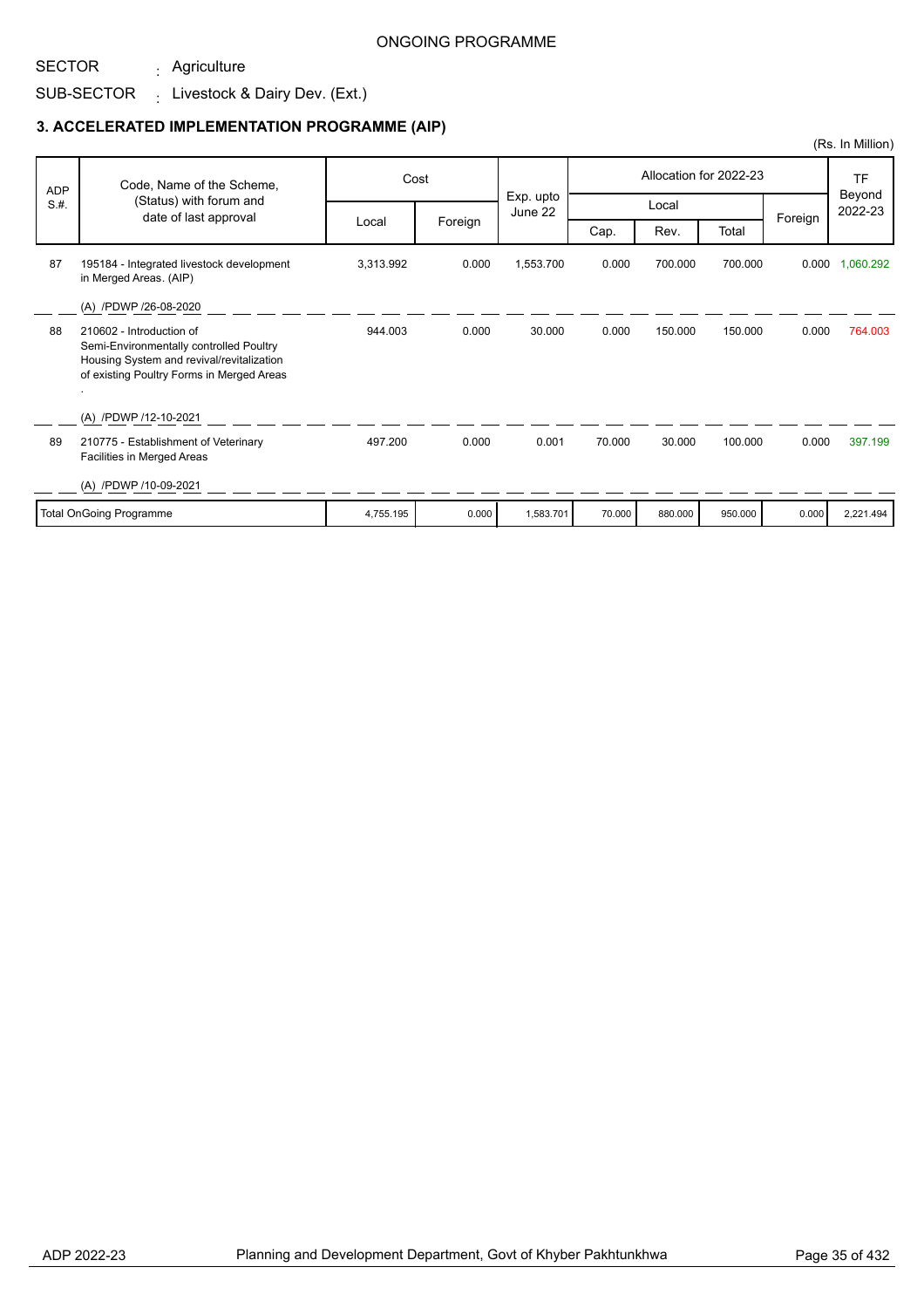### NEW PROGRAMME

# SUB-SECTOR  $\qquad \colon$  Livestock & Dairy Dev. (Ext.) Agriculture :

SECTOR

|                                     |                                                                                                 |           |         |                      |                        |         |           |         | (Rs. In Million)  |
|-------------------------------------|-------------------------------------------------------------------------------------------------|-----------|---------|----------------------|------------------------|---------|-----------|---------|-------------------|
| <b>ADP</b><br>S.H.                  | Code, Name of the Scheme,<br>(Status) with forum and<br>date of last approval                   | Cost      |         |                      | Allocation for 2022-23 |         |           |         | TF                |
|                                     |                                                                                                 | Local     | Foreign | Exp. upto<br>June 22 | Local                  |         |           | Foreign | Beyond<br>2022-23 |
|                                     |                                                                                                 |           |         |                      | Cap.                   | Rev.    | Total     |         |                   |
| 90                                  | 220011 - Poverty Alleviation through<br>Enhancement of Milk Meat Value Chain in<br>Merged Areas | 600.000   | 0.000   | 0.000                | 0.000                  | 50.500  | 50.500    | 0.000   | 549,500           |
|                                     | $(B)$ / PDWP/                                                                                   |           |         |                      |                        |         |           |         |                   |
| Total New Programme                 |                                                                                                 | 600.000   | 0.000   | 0.000                | 0.000                  | 50.500  | 50.500    | 0.000   | 549.500           |
| Total Livestock & Dairy Dev. (Ext.) |                                                                                                 | 5,355.195 | 0.000   | 1,583.701            | 70.000                 | 930.500 | 1,000.500 | 0.000   | 2,770.994         |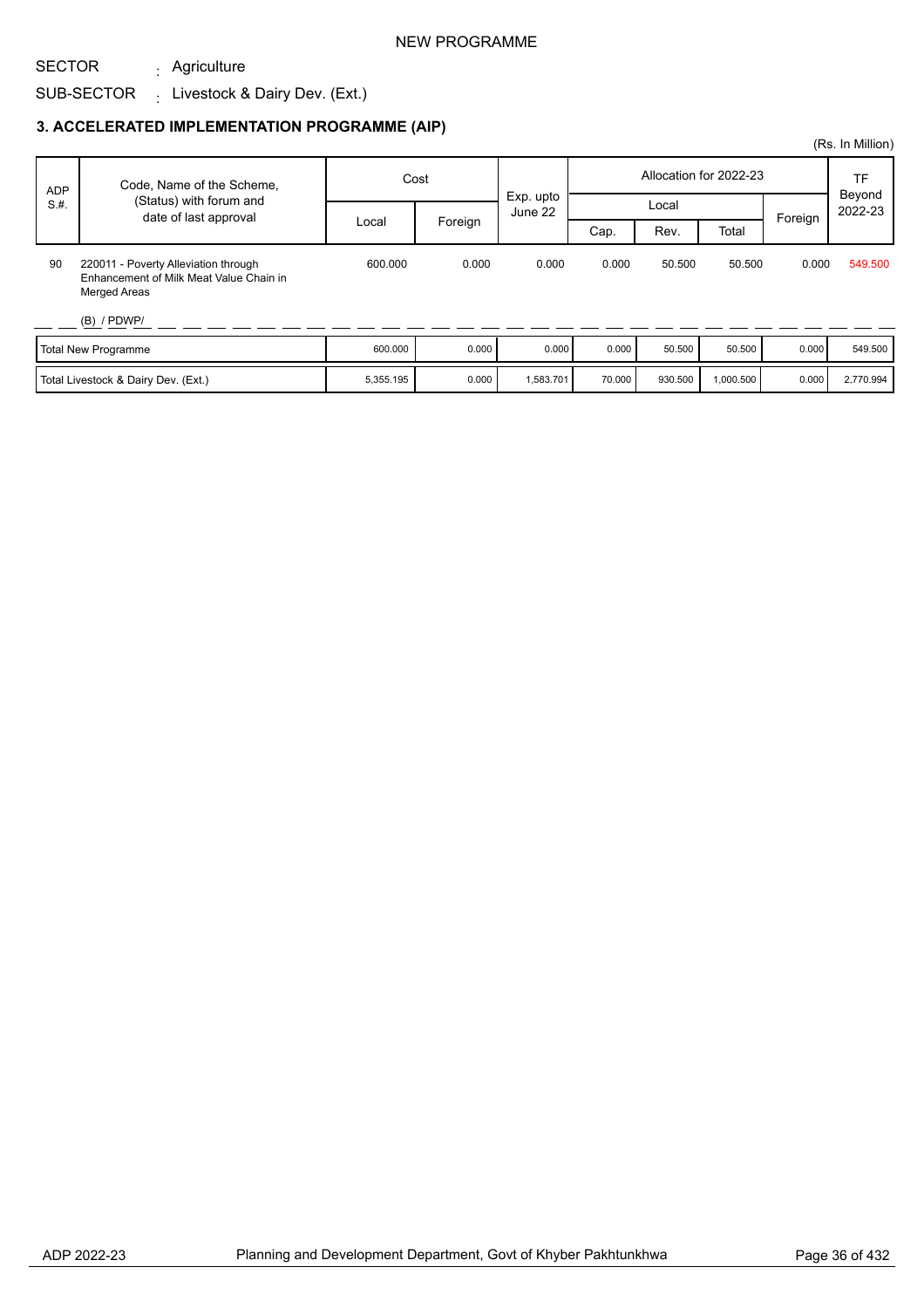#### SECTOR Agriculture :

## SUB-SECTOR Soil Conservation :

|            |                                                                                |            |            |                      |           |           |                        |           | (Rs. In Million)    |
|------------|--------------------------------------------------------------------------------|------------|------------|----------------------|-----------|-----------|------------------------|-----------|---------------------|
| <b>ADP</b> | Code, Name of the Scheme,                                                      |            | Cost       |                      |           |           | Allocation for 2022-23 |           | <b>TF</b><br>Beyond |
| S.H.       | (Status) with forum and<br>date of last approval                               |            |            | Exp. upto<br>June 22 |           | Local     |                        | Foreign   | 2022-23             |
|            |                                                                                | Local      | Foreign    |                      | Cap.      | Rev.      | Total                  |           |                     |
| 91         | 195182 - Rain Water Harvesting in Merged<br>Areas of Khyber Pakhtunkhwa. (AIP) | 1,105.150  | 0.000      | 899.124              | 0.000     | 94.500    | 94.500                 | 0.000     | 111.526             |
|            | (A) /PDWP /21-08-2019                                                          |            |            |                      |           |           |                        |           |                     |
|            | Total OnGoing Programme                                                        | 1,105.150  | 0.000      | 899.124              | 0.000     | 94.500    | 94.500                 | 0.000     | 111.526             |
|            | <b>Total Soil Conservation</b>                                                 | 1,105.150  | 0.000      | 899.124              | 0.000     | 94.500    | 94.500                 | 0.000     | 111.526             |
|            | Total Programme                                                                | 20,105.859 | 20,105.859 | 5,527.576            | 110.001   | 1,745.001 | 1,855.002              | 0.000     | 12,723.281          |
|            | Sub Total (Sector)                                                             | 86,389.762 | 86,389.762 | 17,783.733           | 2,725.152 | 7,940.140 | 10,665.292             | 3,980.000 | 57,940.737          |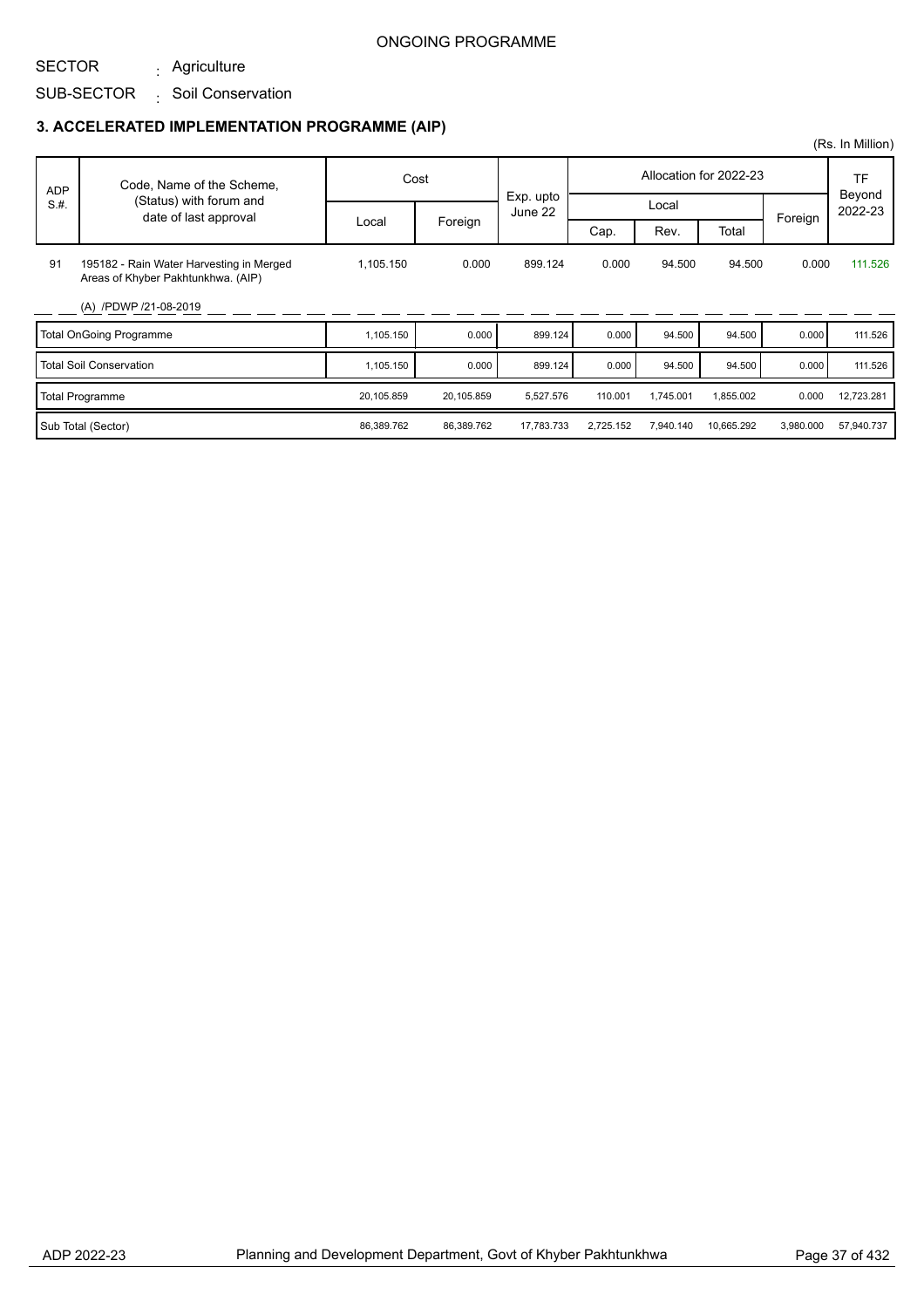#### SECTOR <sub>:</sub> Auqaf, Hajj, Religious & Minority Affairs

#### SUB-SECTOR Minorities Affairs :

### **1. KHYBER PAKHTUNKHWA**

| Code, Name of the Scheme,<br>ADP |                                                                                                                                            | Cost      |         |                      |        | Allocation for 2022-23 |         | TF<br>Beyond |         |
|----------------------------------|--------------------------------------------------------------------------------------------------------------------------------------------|-----------|---------|----------------------|--------|------------------------|---------|--------------|---------|
| S.H.                             | (Status) with forum and<br>date of last approval                                                                                           |           |         | Exp. upto<br>June 22 |        | Local                  |         | Foreign      | 2022-23 |
|                                  |                                                                                                                                            | Local     | Foreign |                      | Cap.   | Rev.                   | Total   |              |         |
| 92                               | 160606 - Establishment of Planning Cell at<br>Auqaf, Hajj, Religious and Minority Affairs<br>Department.                                   | 52.488    | 0.000   | 29.000               | 0.000  | 10.000                 | 10.000  | 0.000        | 13.488  |
|                                  | (A) /DDWP /03-12-2021                                                                                                                      |           |         |                      |        |                        |         |              |         |
| 93                               | 180494 - Purchase of land for Minority<br>Graveyards & Shamshan Ghats along with<br>construction of boundary wall in Khyber<br>Pakhtunkhwa | 100.000   | 0.000   | 8.360                | 0.000  | 10.000                 | 10.000  | 0.000        | 81.640  |
|                                  | (A) /DDWP /22-01-2019                                                                                                                      |           |         |                      |        |                        |         |              |         |
| 94                               | 190073 - Skills Development Scheme for<br>Minorities in Khyber Pakhtunkhwa                                                                 | 30.000    | 0.000   | 20.000               | 0.000  | 10.000                 | 10.000  | 0.000        | 0.000   |
|                                  | (A) /DDWP /03-12-2019                                                                                                                      |           |         |                      |        |                        |         |              |         |
| 95                               | 200316 - Provision of small Grants to the<br>Minorities People for Establishment of<br>Enterprises and startups                            | 50.000    | 0.000   | 10.000               | 0.000  | 10.000                 | 10.000  | 0.000        | 30.000  |
|                                  | (A) /PDWP /19-09-2020                                                                                                                      |           |         |                      |        |                        |         |              |         |
| 96                               | 210371 - Construction/Rehabilitation of<br>Worship places and residential colonies of<br>Minorities in Khyber Pakhtunkhwa.                 | 513.000   | 0.000   | 0.000                | 15.000 | 0.000                  | 15.000  | 0.000        | 498.000 |
|                                  | (A) /PDWP /29-12-2021                                                                                                                      |           |         |                      |        |                        |         |              |         |
| 97                               | 210372 - Celebration of Religious<br>Festivals of Minorities, Interfaith Harmony<br>Conference & Minority Youth Exposure<br>Program.       | 300.000   | 0.000   | 90.000               | 0.000  | 210.000                | 210.000 | 0.000        | 0.000   |
|                                  | (A) /PDWP /15-11-2021                                                                                                                      |           |         |                      |        |                        |         |              |         |
| 98                               | 210373 - Financial Assistance and<br>Scholarships for Minorities in Khyber<br>Pakhtunkhwa.                                                 | 200.000   | 0.000   | 100.000              | 0.000  | 100.000                | 100.000 | 0.000        | 0.000   |
|                                  | (A) /PDWP /15-11-2021                                                                                                                      |           |         |                      |        |                        |         |              |         |
|                                  | <b>Total OnGoing Programme</b>                                                                                                             | 1,245.488 | 0.000   | 257.360              | 15.000 | 350.000                | 365.000 | 0.000        | 623.128 |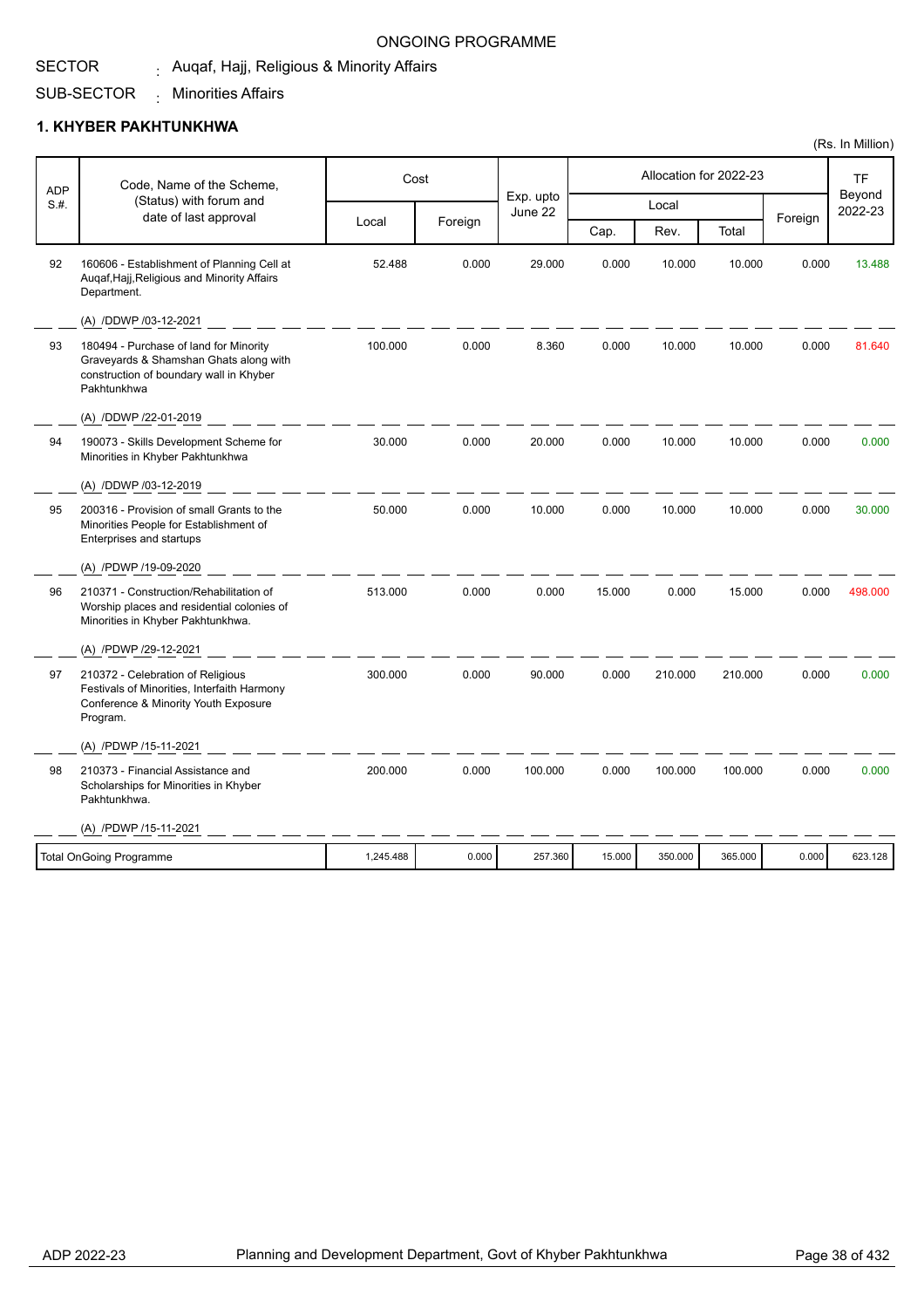# NEW PROGRAMME

#### SECTOR <sub>:</sub> Auqaf, Hajj, Religious & Minority Affairs

#### SUB-SECTOR Minorities Affairs :

## **1. KHYBER PAKHTUNKHWA**

|            |                                                                  |           |         |                      |                        |         |         |         | (Rs. In Million)  |
|------------|------------------------------------------------------------------|-----------|---------|----------------------|------------------------|---------|---------|---------|-------------------|
| <b>ADP</b> | Code, Name of the Scheme,                                        | Cost      |         |                      | Allocation for 2022-23 |         |         |         | TF                |
| S.H.       | (Status) with forum and<br>date of last approval                 |           |         | Exp. upto<br>June 22 |                        | Local   |         |         | Beyond<br>2022-23 |
|            |                                                                  | Local     | Foreign |                      | Cap.                   | Rev.    | Total   | Foreign |                   |
| 99         | 210511 - Welfare Package for Minorities in<br>Khyber Pakhtunkhwa | 100.000   | 0.000   | 50.000               | 0.000                  | 50.000  | 50.000  | 0.000   | 0.000             |
|            | (B) / DDWP/                                                      |           |         |                      |                        |         |         |         |                   |
|            | Total New Programme                                              | 100.000   | 0.000   | 50,000               | 0.000                  | 50.000  | 50.000  | 0.000   | 0.000             |
|            | <b>l</b> Total Minorities Affairs                                | 1,345.488 | 0.000   | 307.360              | 15.000                 | 400.000 | 415.000 | 0.000   | 623.128           |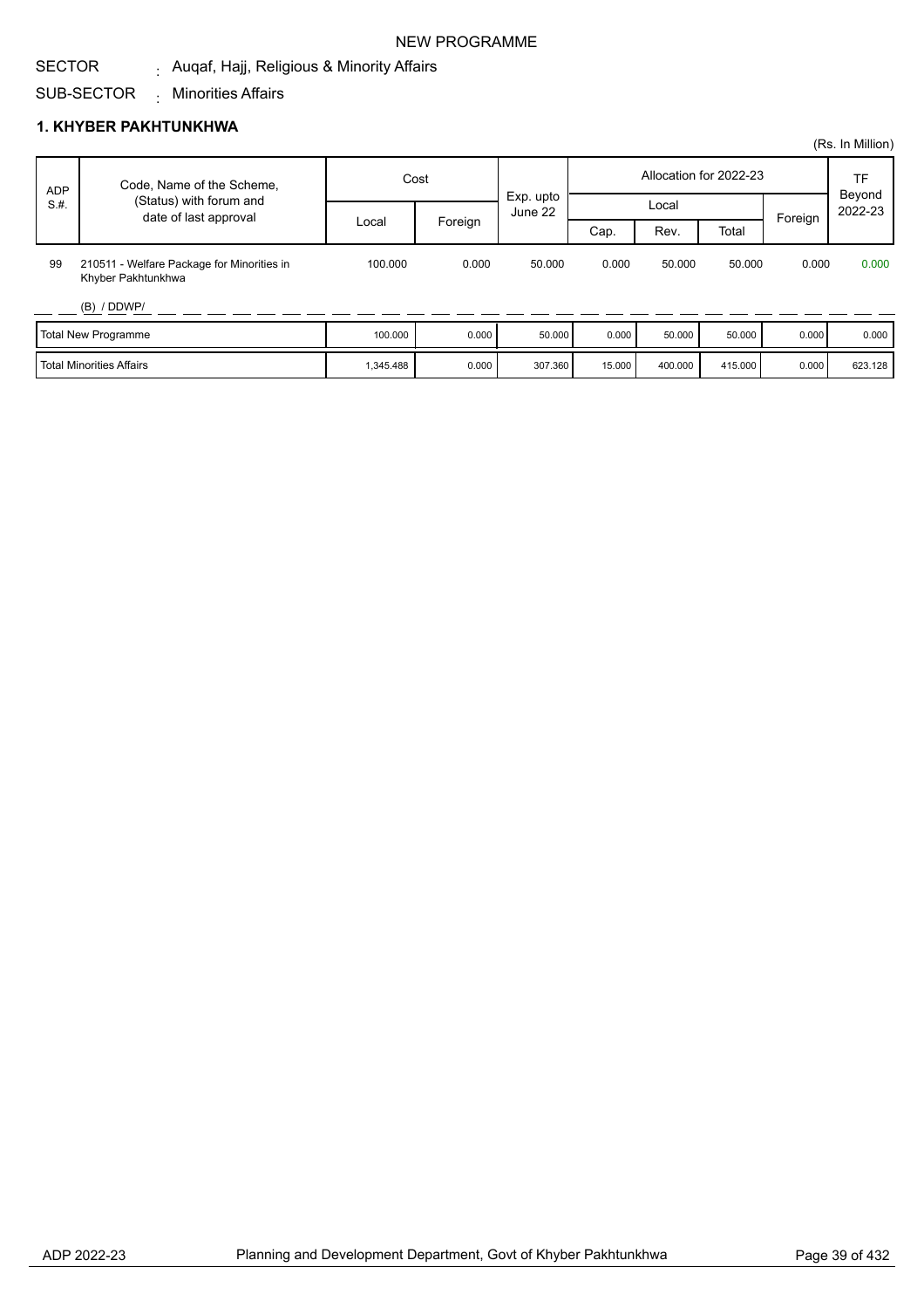#### SECTOR <sub>:</sub> Auqaf, Hajj, Religious & Minority Affairs

#### SUB-SECTOR <sub>:</sub> Religious Affairs

### **1. KHYBER PAKHTUNKHWA**

| <b>ADP</b> | Code, Name of the Scheme,                                                                                                                                                                          |         | Cost    |                      |        |        | Allocation for 2022-23 |         | <b>TF</b>         |
|------------|----------------------------------------------------------------------------------------------------------------------------------------------------------------------------------------------------|---------|---------|----------------------|--------|--------|------------------------|---------|-------------------|
| S.H.       | (Status) with forum and<br>date of last approval                                                                                                                                                   |         |         | Exp. upto<br>June 22 |        | Local  |                        |         | Beyond<br>2022-23 |
|            |                                                                                                                                                                                                    | Local   | Foreign |                      | Cap.   | Rev.   | Total                  | Foreign |                   |
| 100        | 130125 - Pilot Project for Establishment of<br>03 Model Deeni Madaris in rented<br>buildings one each at Koga District Buner,<br>Havelian District Abbottabad & Warai<br>Payan District Dir Upper. | 60.200  | 0.000   | 37.140               | 0.000  | 12.000 | 12.000                 | 0.000   | 11.060            |
|            | (A) /DDWP /28-09-2018                                                                                                                                                                              |         |         |                      |        |        |                        |         |                   |
| 101        | 160580 - Purchase of Land for Graveyards<br>in Khyber Pakhtunkhwa                                                                                                                                  | 30.000  | 0.000   | 19.250               | 0.000  | 10.750 | 10.750                 | 0.000   | 0.000             |
|            | (A) /DDWP /14-03-2017                                                                                                                                                                              |         |         |                      |        |        |                        |         |                   |
| 102        | 160607 - Construction and Rehabilitation<br>of Darul Uloom Haqannia, Akora Khattak                                                                                                                 | 515.549 | 0.000   | 329.840              | 20.000 | 0.000  | 20.000                 | 0.000   | 165.709           |
|            | (A) /PDWP /18-11-2020                                                                                                                                                                              |         |         |                      |        |        |                        |         |                   |
| 103        | 170064 - Construction of Boundary Wall<br>around Graveyards & Rehabilitation of<br>Existing Graveyards in Khyber<br>Pakhtunkhwa (Phase-III)                                                        | 363.112 | 0.000   | 88.510               | 20.000 | 0.000  | 20.000                 | 0.000   | 254.602           |
|            | (A) /PDWP /25-06-2021                                                                                                                                                                              |         |         |                      |        |        |                        |         |                   |
| 104        | 180496 - Improvement and Rehabilitation<br>of Masajids & Darul ulooms/Deeni Madaris<br>in Khyber Pakhtunkhwa (Phase-III)<br>including Hafiz Jee Masjid, Bannu City.                                | 232.189 | 0.000   | 137.400              | 20.000 | 0.000  | 20.000                 | 0.000   | 74.789            |
|            | (A) /PDWP /03-12-2021                                                                                                                                                                              |         |         |                      |        |        |                        |         |                   |
| 105        | 180497 - Capacity Building & Skill<br>Development of Students of Deeni<br>Madaris                                                                                                                  | 185.000 | 0.000   | 90.000               | 0.000  | 20.000 | 20.000                 | 0.000   | 75.000            |
|            | (A) /PDWP /08-03-2022                                                                                                                                                                              |         |         |                      |        |        |                        |         |                   |
| 106        | 190075 - Construction & Reconstruction of<br>Masajids, Darul Ulooms & Deeni Madaris<br>in Khyber Pakhtunkhwa                                                                                       | 647.214 | 0.000   | 193.460              | 23.177 | 0.000  | 23.177                 | 0.000   | 430.577           |
|            | (A) /PDWP /25-06-2021                                                                                                                                                                              |         |         |                      |        |        |                        |         |                   |
| 107        | 190076 - Strengthening of Auqaf, Hajj,<br>Religious & Minority Affairs Department                                                                                                                  | 76.823  | 0.000   | 61.290               | 15.533 | 0.000  | 15.533                 | 0.000   | 0.000             |
|            | (A) /DDWP /03-12-2019                                                                                                                                                                              |         |         |                      |        |        |                        |         |                   |
| 108        | 190077 - Construction of Eid Gah &<br>Janazgah in Khyber Pakhtunkhwa                                                                                                                               | 556.003 | 0.000   | 74.600               | 25.000 | 0.000  | 25.000                 | 0.000   | 456.403           |
|            | (A) /PDWP /25-06-2021                                                                                                                                                                              |         |         |                      |        |        |                        |         |                   |
| 109        | 200311 - Purchase of Land for Graveyard<br>in District Peshawar                                                                                                                                    | 250.000 | 0.000   | 0.000                | 0.000  | 10.000 | 10.000                 | 0.000   | 240.000           |
|            | (A) /PDWP /22-12-2020                                                                                                                                                                              |         |         |                      |        |        |                        |         |                   |
| 110        | 200312 - Construction of 60 Class rooms<br>at Darul uloom Islamia including hall and<br>Library at Aza Khel Bala Nowshera                                                                          | 244.660 | 0.000   | 72.300               | 20.000 | 0.000  | 20.000                 | 0.000   | 152.360           |
|            | (A) /PDWP /10-02-2021                                                                                                                                                                              |         |         |                      |        |        |                        |         |                   |
| 111        | 200313 - Purchase of land for graveryards<br>in Khyber Pakhtunkhwa                                                                                                                                 | 500.000 | 0.000   | 24.120               | 0.000  | 20.580 | 20.580                 | 0.000   | 455.300           |
|            | (A) /PDWP /22-12-2020                                                                                                                                                                              |         |         |                      |        |        |                        |         |                   |
|            |                                                                                                                                                                                                    |         |         |                      |        |        |                        |         |                   |

ADP 2022-23 Planning and Development Department, Govt of Khyber Pakhtunkhwa Page 40 of 432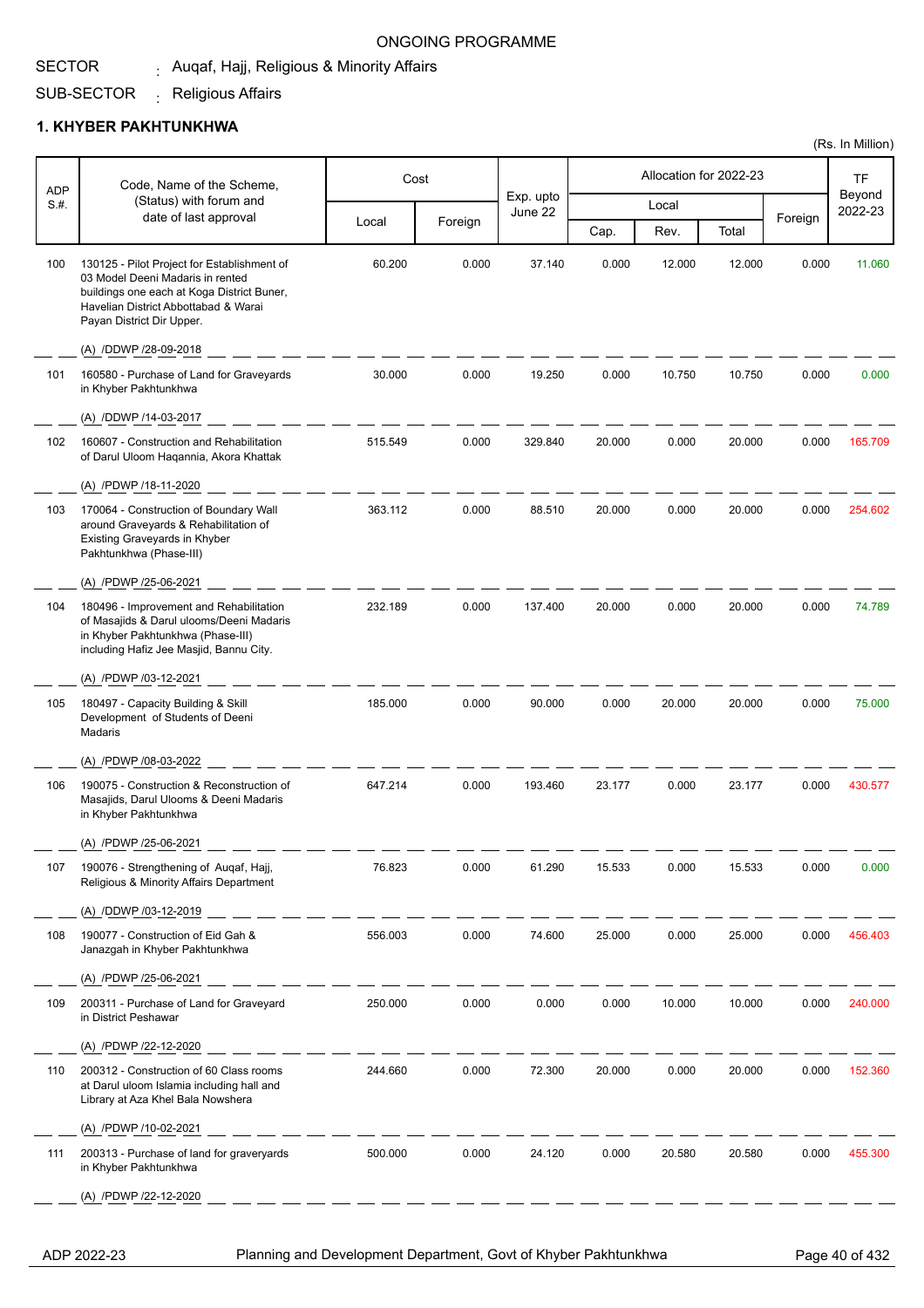#### SECTOR <sub>:</sub> Auqaf, Hajj, Religious & Minority Affairs

#### SUB-SECTOR <sub>:</sub> Religious Affairs

### **1. KHYBER PAKHTUNKHWA**

|            |                                                                                                                               |           |         |                      |         |         |                        |         | (Rs. In Million)  |
|------------|-------------------------------------------------------------------------------------------------------------------------------|-----------|---------|----------------------|---------|---------|------------------------|---------|-------------------|
| <b>ADP</b> | Code, Name of the Scheme,                                                                                                     |           | Cost    |                      |         |         | Allocation for 2022-23 |         | TF                |
| S.H.       | (Status) with forum and<br>date of last approval                                                                              |           |         | Exp. upto<br>June 22 |         | Local   |                        |         | Beyond<br>2022-23 |
|            |                                                                                                                               | Local     | Foreign |                      | Cap.    | Rev.    | Total                  | Foreign |                   |
| 112        | 210481 - Improvement / Construction/<br>Reconstruction and Rehabilitation of<br>Masajid and Madaris in Khyber<br>Pakhtunkhwa. | 603.000   | 0.000   | 0.000                | 10.000  | 0.000   | 10.000                 | 0.000   | 593.000           |
|            | (A) /PDWP /22-04-2022                                                                                                         |           |         |                      |         |         |                        |         |                   |
| 113        | 210482 - Establishment of Computer labs<br>in Deeni Madaris of Khyber Pakhtunkhwa<br>on Pilot basis                           | 99.160    | 0.000   | 0.000                | 0.000   | 99.160  | 99.160                 | 0.000   | 0.000             |
|            | (A) /DDWP /13-01-2022                                                                                                         |           |         |                      |         |         |                        |         |                   |
| 114        | 210487 - Rehmatul-lil-Alameen<br>Scholarships to Deeni Madaris Students                                                       | 500.000   | 0.000   | 250.000              | 50.000  | 0.000   | 50.000                 | 0.000   | 200.000           |
|            | (A) /PDWP /15-11-2021                                                                                                         |           |         |                      |         |         |                        |         |                   |
|            | <b>Total OnGoing Programme</b>                                                                                                | 4,862.910 | 0.000   | 1,377.910            | 203.710 | 172.490 | 376.200                | 0.000   | 3,108.800         |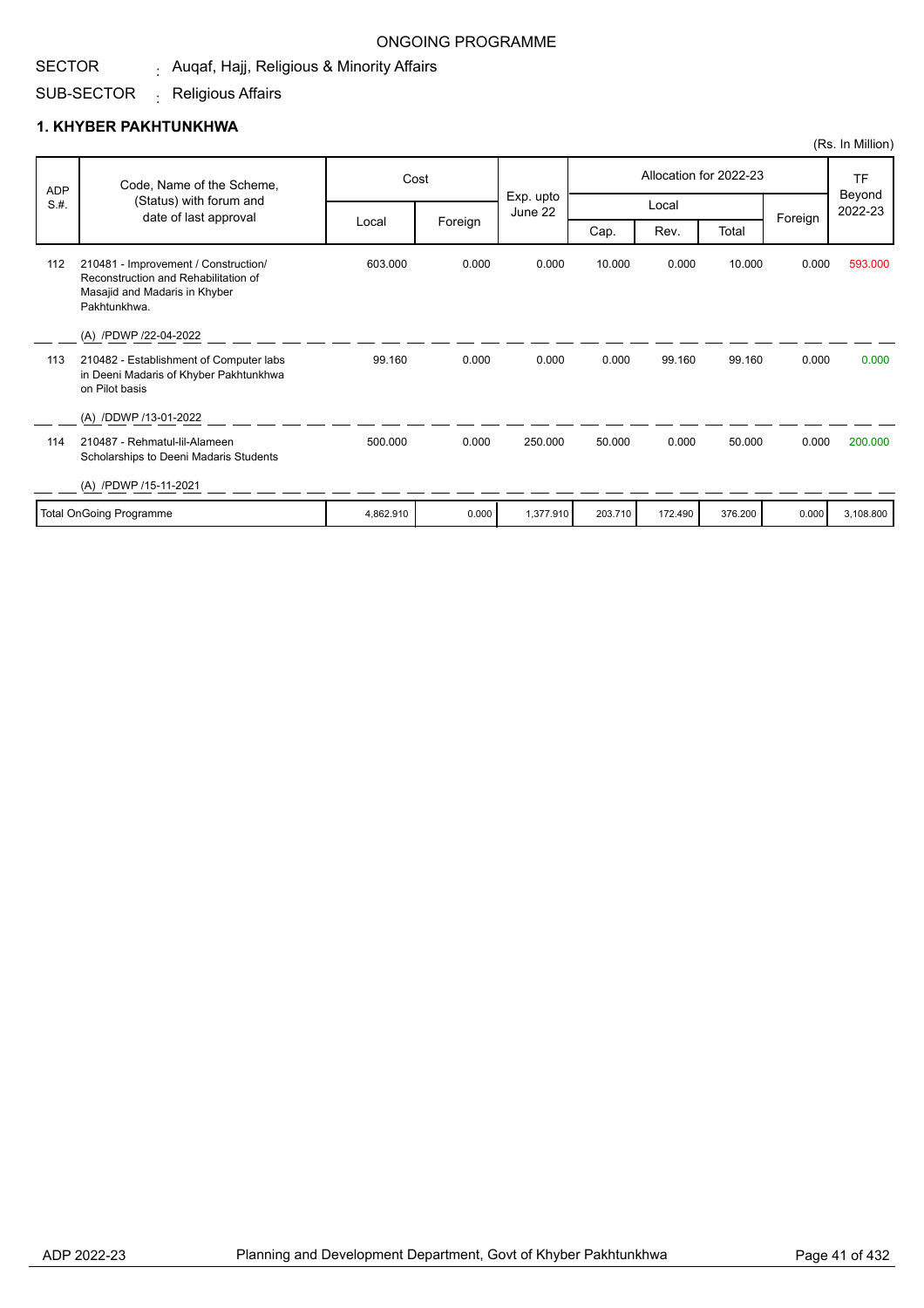#### SECTOR <sub>:</sub> Auqaf, Hajj, Religious & Minority Affairs NEW PROGRAMME

#### SUB-SECTOR <sub>:</sub> Religious Affairs

### **1. KHYBER PAKHTUNKHWA**

| <b>ADP</b> | Code, Name of the Scheme,                                                                                           |           | Cost      |                      |         |         | Allocation for 2022-23 |         | <b>TF</b>         |
|------------|---------------------------------------------------------------------------------------------------------------------|-----------|-----------|----------------------|---------|---------|------------------------|---------|-------------------|
| S.H.       | (Status) with forum and<br>date of last approval                                                                    |           |           | Exp. upto<br>June 22 |         | Local   |                        |         | Beyond<br>2022-23 |
|            |                                                                                                                     | Local     | Foreign   |                      | Cap.    | Rev.    | Total                  | Foreign |                   |
| 115        | 210377 - Establishment of Quran Mahal in<br>Khyber Pakhtunkhwa.                                                     | 50.000    | 0.000     | 0.000                | 10.000  | 0.000   | 10.000                 | 0.000   | 40.000            |
|            | (B) / DDWP/                                                                                                         |           |           |                      |         |         |                        |         |                   |
| 116        | 210483 - Construction of Quran Theme<br>Park in Khyber Paktunkhwa                                                   | 100.000   | 0.000     | 0.000                | 5.000   | 0.000   | 5.000                  | 0.000   | 95.000            |
|            | (B) / DDWP/                                                                                                         |           |           |                      |         |         |                        |         |                   |
| 117        | 210484 - Construction of EidGah's and<br>Janazgah's in Khyber Pakhtunkhwa.                                          | 1.000.000 | 0.000     | 0.000                | 5.000   | 0.000   | 5.000                  | 0.000   | 995.000           |
|            | $(B)$ / PDWP/                                                                                                       |           |           |                      |         |         |                        |         |                   |
| 118        | 210485 - Development of Augaf Properties<br>in Khyber Pakhtunkhwa                                                   | 500.000   | 0.000     | 0.000                | 5.000   | 0.000   | 5.000                  | 0.000   | 495.000           |
|            | $(B)$ / PDWP/                                                                                                       |           |           |                      |         |         |                        |         |                   |
| 119        | 210489 - Purchase of Land for Graveyards<br>and Construction / Rehabilitation of<br>Janazgahs In Khyber Pakhtunkhwa | 1,000.000 | 0.000     | 0.000                | 0.000   | 10.000  | 10.000                 | 0.000   | 990.000           |
|            | $(B)$ / PDWP/                                                                                                       |           |           |                      |         |         |                        |         |                   |
| 120        | 220662 - Construction / Rehabilitation of<br>100 Masajids in Upper Swat.                                            | 1,000.000 | 0.000     | 0.000                | 45.850  | 0.000   | 45.850                 | 0.000   | 954.150           |
|            | $(B)$ / PDWP/                                                                                                       |           |           |                      |         |         |                        |         |                   |
|            | <b>Total New Programme</b>                                                                                          | 3,650.000 | 0.000     | 0.000                | 70.850  | 10.000  | 80.850                 | 0.000   | 3,569.150         |
|            | <b>Total Religious Affairs</b>                                                                                      | 8,512.910 | 0.000     | 1,377.910            | 274.560 | 182.490 | 457.050                | 0.000   | 6,677.950         |
|            | Total Programme                                                                                                     | 9.858.398 | 9.858.398 | 1.685.270            | 289.560 | 582.490 | 872.050                | 0.000   | 7,301.078         |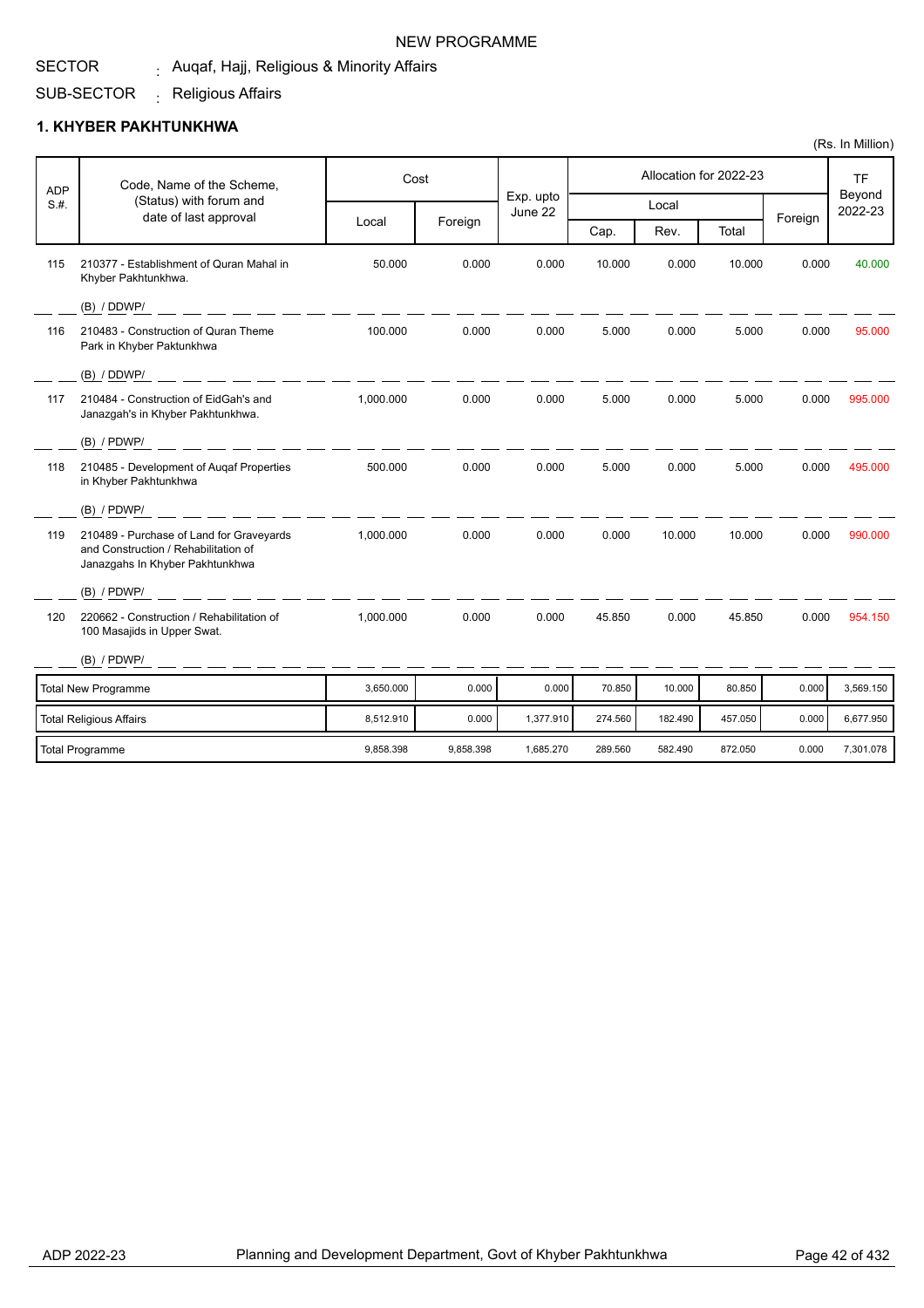#### SECTOR <sub>:</sub> Auqaf, Hajj, Religious & Minority Affairs

#### SUB-SECTOR <sub>:</sub> Religious Affairs

#### **2. MERGED AREAS**

|            |                                                                                                      |         |         |           |       |         |                        |         | (Rs. In Million) |
|------------|------------------------------------------------------------------------------------------------------|---------|---------|-----------|-------|---------|------------------------|---------|------------------|
| <b>ADP</b> | Code, Name of the Scheme,                                                                            | Cost    |         | Exp. upto |       |         | Allocation for 2022-23 |         | TF<br>Beyond     |
| S.H.       | (Status) with forum and<br>date of last approval                                                     |         |         | June 22   |       | Local   |                        | Foreign | 2022-23          |
|            | 210386 - Provision of Small Grants for                                                               | Local   | Foreign |           | Cap.  | Rev.    | Total                  |         |                  |
| 121        | Deeni Madaris Students of Merged Areas<br>for Establishment of Small-Scale<br>Businesses / Startups. | 100.000 | 0.000   | 0.000     | 0.000 | 16.067  | 16.067                 | 0.000   | 83.933           |
|            | (A) /DDWP /13-01-2022                                                                                |         |         |           |       |         |                        |         |                  |
| 122        | 210387 - Skill Development of Deeni<br>Madaris Students of Merged Areas.                             | 150.000 | 0.000   | 25,000    | 0.000 | 125.000 | 125.000                | 0.000   | 0.000            |
|            | (A) /PDWP /08-03-2022                                                                                |         |         |           |       |         |                        |         |                  |
|            | <b>Total OnGoing Programme</b>                                                                       | 250.000 | 0.000   | 25.000    | 0.000 | 141.067 | 141.067                | 0.000   | 83.933           |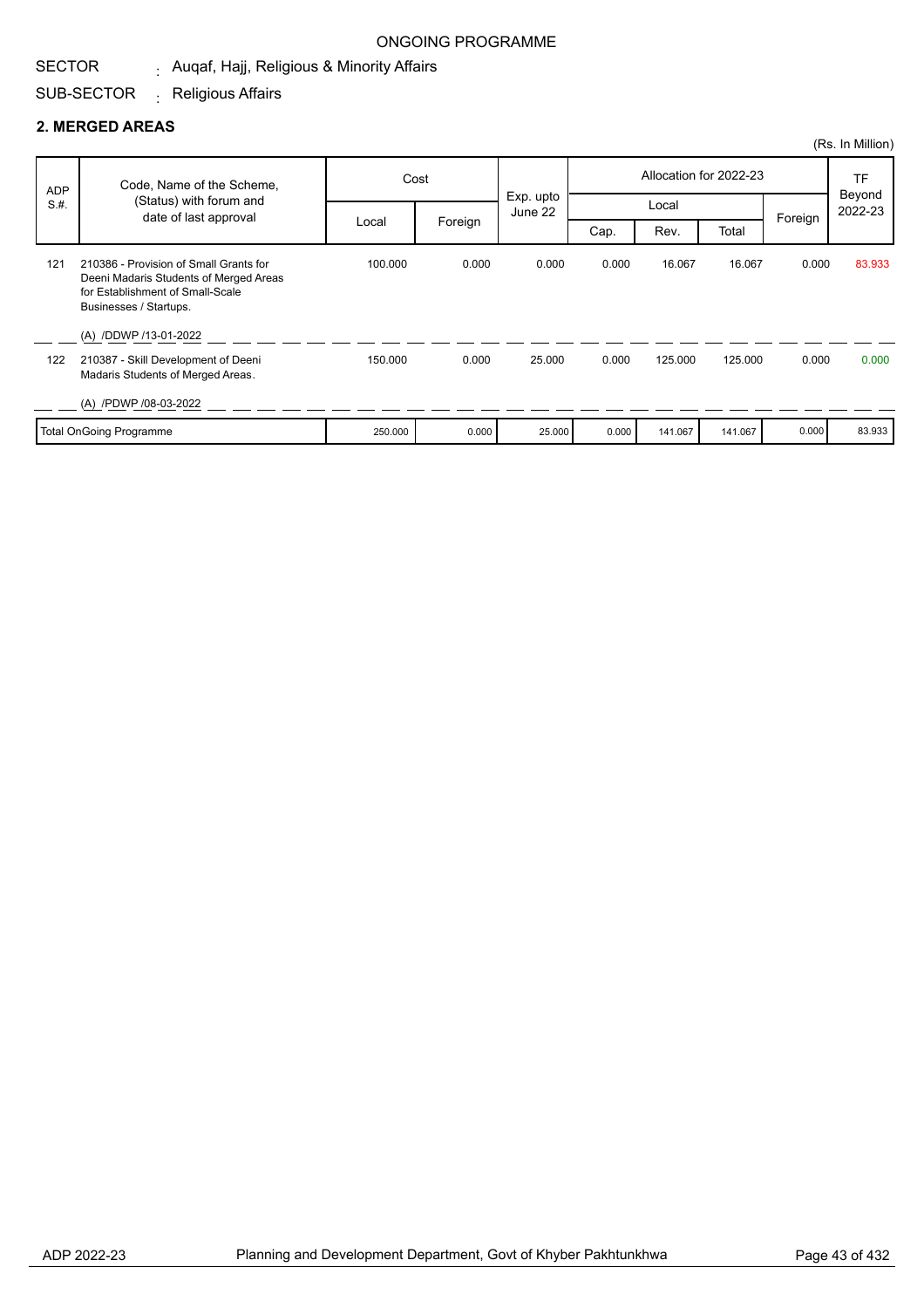#### SECTOR <sub>:</sub> Auqaf, Hajj, Religious & Minority Affairs NEW PROGRAMME

# SUB-SECTOR <sub>:</sub> Religious Affairs

#### **2. MERGED AREAS**

|            |                                                                    |         |         |           |        |         |                        |         | (Rs. In Million) |
|------------|--------------------------------------------------------------------|---------|---------|-----------|--------|---------|------------------------|---------|------------------|
| <b>ADP</b> | Code, Name of the Scheme,                                          |         | Cost    | Exp. upto |        |         | Allocation for 2022-23 |         | TF<br>Beyond     |
| S.H.       | (Status) with forum and<br>date of last approval                   |         |         | June 22   |        | Local   |                        | Foreign | 2022-23          |
|            |                                                                    | Local   | Foreign |           | Cap.   | Rev.    | Total                  |         |                  |
| 123        | 210388 - Construction of EidGah's &<br>Janazgah's in Merged Areas. | 500.000 | 0.000   | 0.000     | 10.000 | 0.000   | 10.000                 | 0.000   | 490.000          |
|            | $(B)$ / PDWP/                                                      |         |         |           |        |         |                        |         |                  |
|            | <b>Total New Programme</b>                                         | 500.000 | 0.000   | 0.000     | 10.000 | 0.000   | 10.000                 | 0.000   | 490.000          |
|            | <b>Total Religious Affairs</b>                                     | 750.000 | 0.000   | 25.000    | 10.000 | 141.067 | 151.067                | 0.000   | 573.933          |
|            | <b>Total Programme</b>                                             | 750.000 | 750.000 | 25.000    | 10.000 | 141.067 | 151.067                | 0.000   | 573.933          |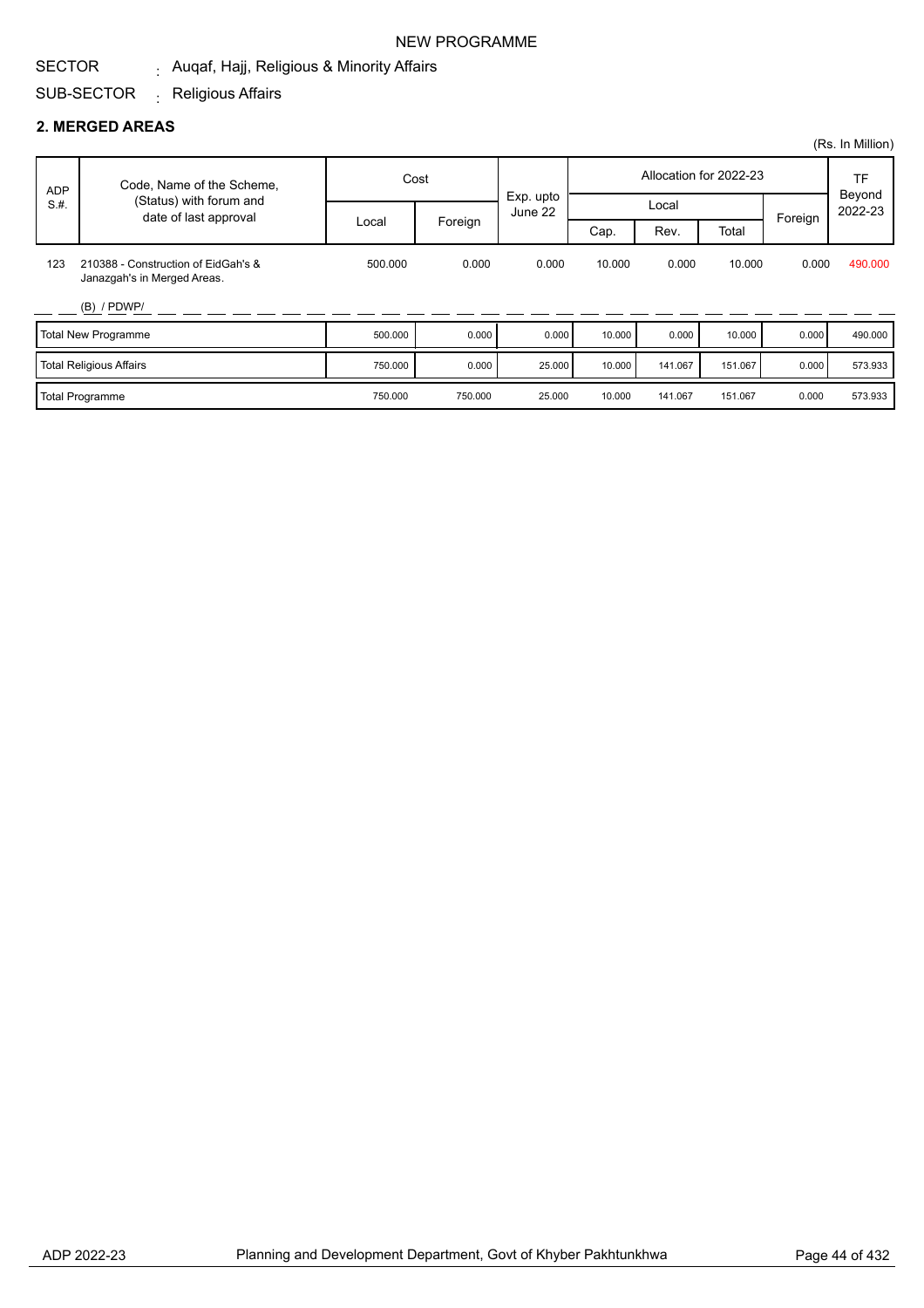#### SECTOR <sub>:</sub> Auqaf, Hajj, Religious & Minority Affairs

SUB-SECTOR Minorities Affairs :

|            |                                                                                                                |         |         |                      |       |        |                        |         | (Rs. In Million) |
|------------|----------------------------------------------------------------------------------------------------------------|---------|---------|----------------------|-------|--------|------------------------|---------|------------------|
| <b>ADP</b> | Code, Name of the Scheme,                                                                                      | Cost    |         |                      |       |        | Allocation for 2022-23 |         | TF<br>Beyond     |
| S.H.       | (Status) with forum and<br>date of last approval                                                               |         |         | Exp. upto<br>June 22 |       | Local  |                        |         | 2022-23          |
|            |                                                                                                                | Local   | Foreign |                      | Cap.  | Rev.   | Total                  | Foreign |                  |
| 124        | 195174 - Special Package for<br>mainstreaming of minorities (AIP)                                              | 450.000 | 0.000   | 168.520              | 0.000 | 50.000 | 50.000                 | 0.000   | 231.480          |
|            | (A) /PDWP /08-10-2019                                                                                          |         |         |                      |       |        |                        |         |                  |
| 125        | 200059 - Provision of small grants for<br>minority people for establishment of<br>enterprises & startups (AIP) | 100.000 | 0.000   | 0.000                | 0.000 | 20.000 | 20.000                 | 0.000   | 80,000           |
|            | (A) /DDWP /15-09-2020                                                                                          |         |         |                      |       |        |                        |         |                  |
|            | <b>Total OnGoing Programme</b>                                                                                 | 550.000 | 0.000   | 168.520              | 0.000 | 70.000 | 70.000                 | 0.000   | 311.480          |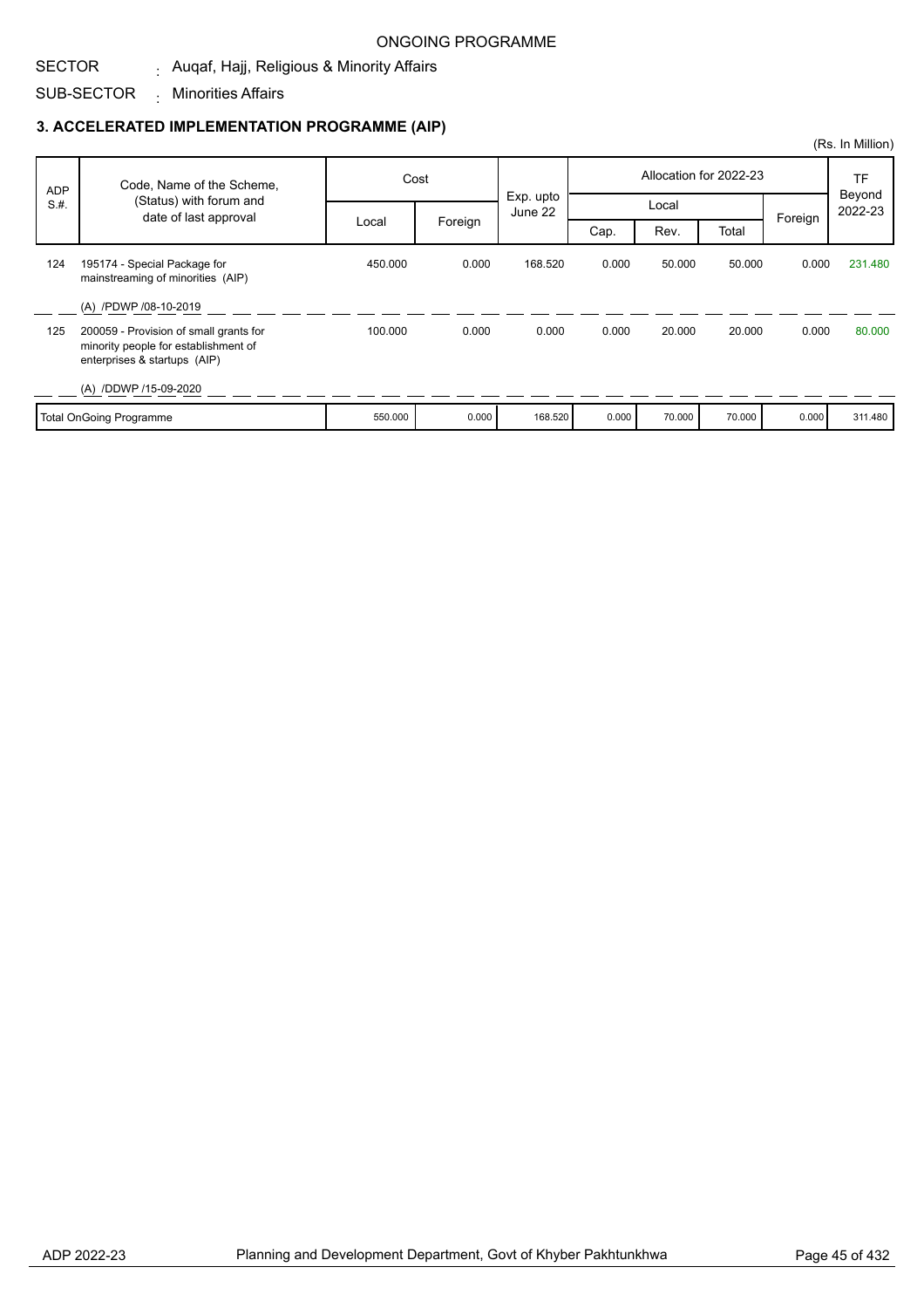#### NEW PROGRAMME

#### SECTOR <sub>:</sub> Auqaf, Hajj, Religious & Minority Affairs

SUB-SECTOR Minorities Affairs :

|            |                                                                                                                         |                  |       |                      |       |        |                        |       | (Rs. In Million) |
|------------|-------------------------------------------------------------------------------------------------------------------------|------------------|-------|----------------------|-------|--------|------------------------|-------|------------------|
| <b>ADP</b> | Code, Name of the Scheme,                                                                                               | Cost             |       |                      |       |        | Allocation for 2022-23 |       | TF<br>Beyond     |
| S.H.       | (Status) with forum and                                                                                                 |                  |       | Exp. upto<br>June 22 | Local |        |                        |       | 2022-23          |
|            | date of last approval                                                                                                   | Foreign<br>Local |       | Cap.                 | Rev.  | Total  | Foreign                |       |                  |
| 126        | 210381 - Renovation and Improvement of<br>Worship Places of Minorities in Newly<br><b>Merged Areas</b><br>$(B)$ / PDWP/ | 500.000          | 0.000 | 0.000                | 0.001 | 0.000  | 0.001                  | 0.000 | 499.999          |
|            | Total New Programme                                                                                                     | 500.000          | 0.000 | 0.000                | 0.001 | 0.000  | 0.001                  | 0.000 | 499.999          |
|            | <b>Total Minorities Affairs</b>                                                                                         | 1,050.000        | 0.000 | 168.520              | 0.001 | 70.000 | 70.001                 | 0.000 | 811.479          |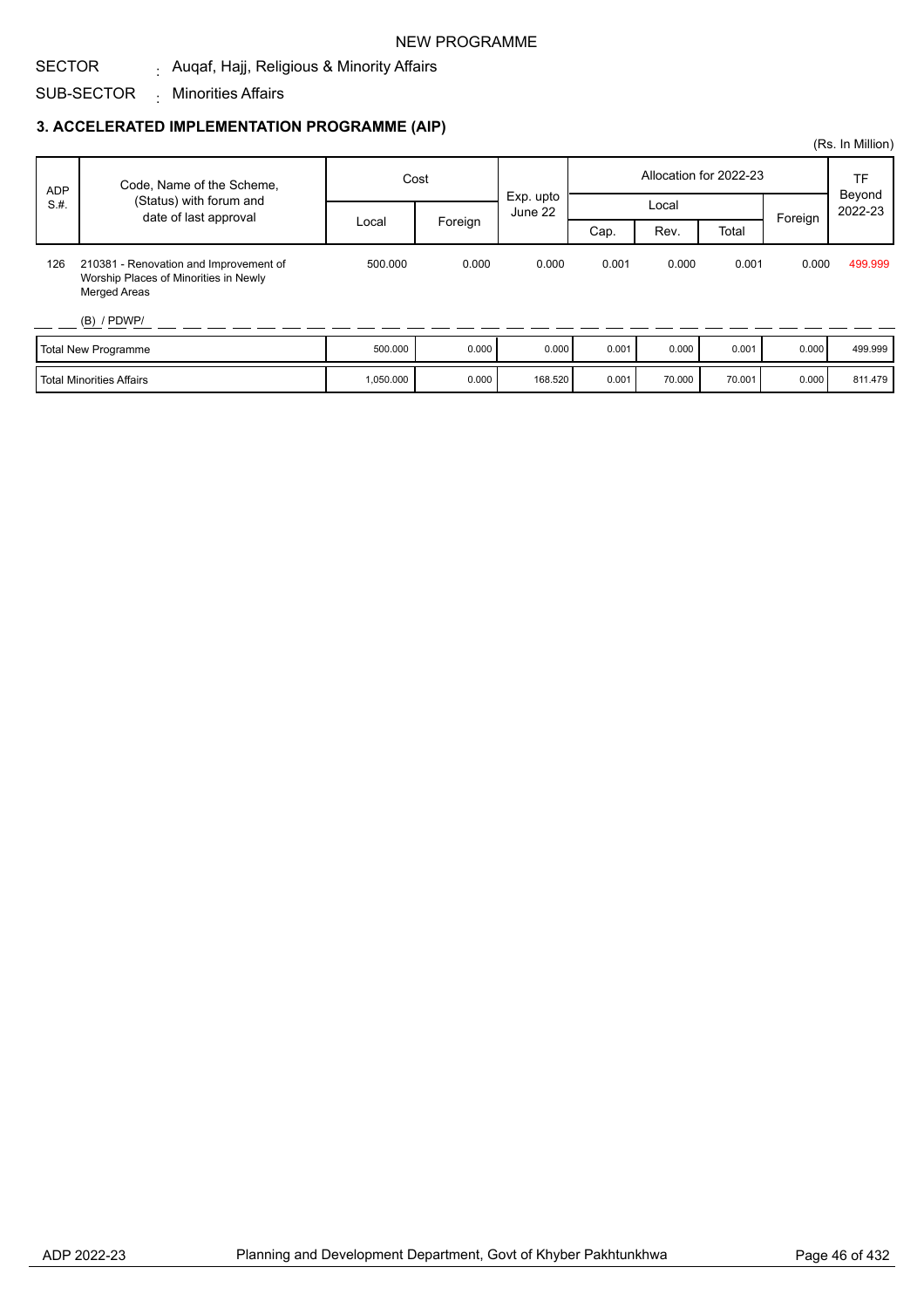#### SECTOR <sub>:</sub> Auqaf, Hajj, Religious & Minority Affairs

SUB-SECTOR <sub>:</sub> Religious Affairs

|            |                                                                                                               |            |            |                      |         |         |                        |         | (Rs. In Million)  |
|------------|---------------------------------------------------------------------------------------------------------------|------------|------------|----------------------|---------|---------|------------------------|---------|-------------------|
| <b>ADP</b> | Code, Name of the Scheme,                                                                                     |            | Cost       |                      |         |         | Allocation for 2022-23 |         | <b>TF</b>         |
| S.H.       | (Status) with forum and<br>date of last approval                                                              |            |            | Exp. upto<br>June 22 |         | Local   |                        |         | Beyond<br>2022-23 |
|            |                                                                                                               | Local      | Foreign    |                      | Cap.    | Rev.    | Total                  | Foreign |                   |
| 127        | 200334 - Repair/Rehabilitation and<br>Improvement Deni Madaris in MAs, [AIP]                                  | 20.000     | 0.000      | 5.000                | 15.000  | 0.000   | 15.000                 | 0.000   | 0.000             |
|            | (A) /DDWP /18-08-2020                                                                                         |            |            |                      |         |         |                        |         |                   |
| 128        | 210385 - Construction, Reconstruction &<br>Improvement of Masajid, Madaris & Darul<br>Ulooms in Merged Areas. | 585.000    | 0.000      | 0.000                | 0.001   | 0.000   | 0.001                  | 0.000   | 584.999           |
|            | (A) /PDWP /22-04-2022                                                                                         |            |            |                      |         |         |                        |         |                   |
| 129        | 210634 - Rehamtul-lil-Alameen<br>Scholarships for Deeni Madaris Students<br>of Newly Merged Districts         | 250.000    | 0.000      | 125.000              | 0.000   | 26.000  | 26.000                 | 0.000   | 99.000            |
|            | (A) /PDWP /15-11-2021                                                                                         |            |            |                      |         |         |                        |         |                   |
|            | <b>Total OnGoing Programme</b>                                                                                | 855.000    | 0.000      | 130.000              | 15.001  | 26.000  | 41.001                 | 0.000   | 683.999           |
|            | <b>Total Religious Affairs</b>                                                                                | 855.000    | 0.000      | 130.000              | 15.001  | 26,000  | 41.001                 | 0.000   | 683.999           |
|            | <b>Total Programme</b>                                                                                        | 1,905.000  | 1,905.000  | 298.520              | 15.002  | 96.000  | 111.002                | 0.000   | 1,495.478         |
|            | Sub Total (Sector)                                                                                            | 12,513.398 | 12,513.398 | 2,008.790            | 314.562 | 819.557 | 1,134.119              | 0.000   | 9,370.489         |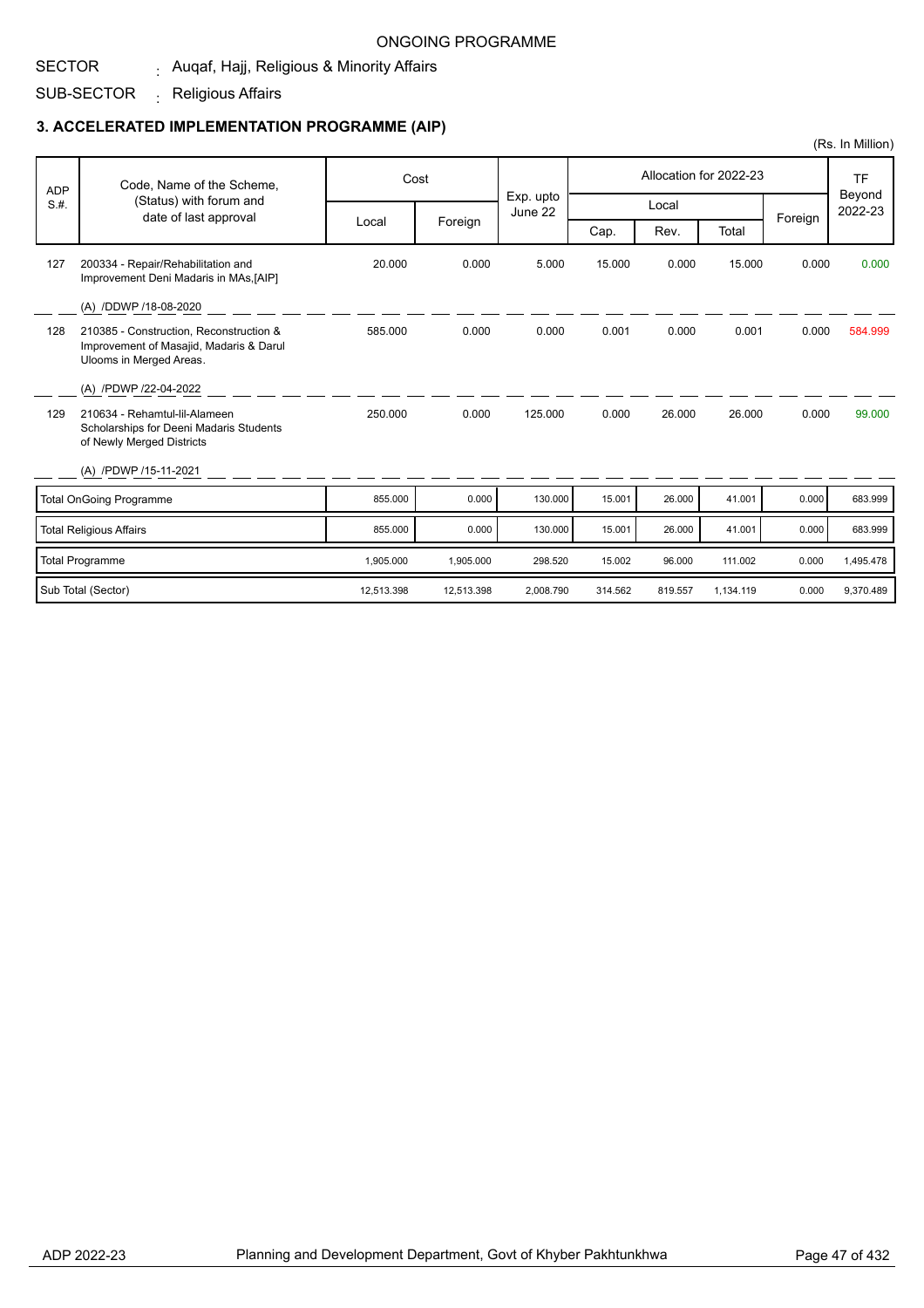## $\colon$  Board of Revenue

#### SUB-SECTOR  $\colon$  Board of Revenue

### **1. KHYBER PAKHTUNKHWA**

| ADP  | Code, Name of the Scheme,                                                                                                                     |           | Cost    |                      |        |         | Allocation for 2022-23 |         | <b>TF</b>         |
|------|-----------------------------------------------------------------------------------------------------------------------------------------------|-----------|---------|----------------------|--------|---------|------------------------|---------|-------------------|
| S.H. | (Status) with forum and                                                                                                                       |           |         | Exp. upto<br>June 22 |        | Local   |                        |         | Beyond<br>2022-23 |
|      | date of last approval                                                                                                                         | Local     | Foreign |                      | Cap.   | Rev.    | Total                  | Foreign |                   |
| 130  | 100311 - Computerization of Land Record<br>in 18 Districts of Khyber Pakhtunkhwa<br>(Phase-I 7 Districts)                                     | 1,063.031 | 0.000   | 725.467              | 0.000  | 70.643  | 70.643                 | 0.000   | 266.921           |
|      | (A) /PDWP /04-12-2013                                                                                                                         |           |         |                      |        |         |                        |         |                   |
| 131  | 140585 - Computerization of Land Record<br>in Remaining Districts of Khyber<br>Pakhtunkhwa                                                    | 1,479.032 | 0.000   | 544.953              | 0.000  | 117.143 | 117.143                | 0.000   | 816.936           |
|      | (A) /PDWP /28-01-2015                                                                                                                         |           |         |                      |        |         |                        |         |                   |
| 132  | 140586 - Establishment of Service<br>Delivery Centres in Khyber Pakhtunkhwa                                                                   | 1,921.328 | 0.000   | 937.564              | 55.599 | 0.000   | 55.599                 | 0.000   | 928.165           |
|      | (A) /PDWP /28-01-2015                                                                                                                         |           |         |                      |        |         |                        |         |                   |
| 133  | 190183 - Settlement of Land Records in<br>Districts Dir Lower, Dir Upper and Tehsil<br>Kalam, Swat                                            | 1,931.000 | 0.000   | 0.000                | 0.000  | 155.659 | 155.659                |         | 0.000 1,775.341   |
|      | (A) /PDWP /22-12-2020                                                                                                                         |           |         |                      |        |         |                        |         |                   |
| 134  | 200294 - Establishment of Resource<br>Centre & E-Stamp introduction in Khyber<br>Pakhtunkhwa                                                  | 146.000   | 0.000   | 5.000                | 0.000  | 44.406  | 44.406                 | 0.000   | 96.594            |
|      | (A) /PDWP /15-01-2021                                                                                                                         |           |         |                      |        |         |                        |         |                   |
| 135  | 210536 - Establishment of IT / GIS Lab at<br>Revenue Academy Peshawar                                                                         | 48.713    | 0.000   | 1.600                | 0.000  | 4.502   | 4.502                  | 0.000   | 42.611            |
|      | (A) /DDWP /29-10-2021                                                                                                                         |           |         |                      |        |         |                        |         |                   |
| 136  | 210680 - Automation and Establishment of<br>Online Repository of Registered<br>Instruments for Sub-Registrar Offices in<br>Khyber Pakhtunkhwa | 300.000   | 0.000   | 0.000                | 0.000  | 0.001   | 0.001                  | 0.000   | 299.999           |
|      | (B) / PDWP/                                                                                                                                   |           |         |                      |        |         |                        |         |                   |
| 137  | 210681 - Establishment of Taxation and<br>Reforms Unit in Board of Revenue.                                                                   | 71.979    | 0.000   | 21.293               | 0.000  | 14.628  | 14.628                 | 0.000   | 36.058            |
|      | (A) /DDWP /29-10-2021                                                                                                                         |           |         |                      |        |         |                        |         |                   |
|      | <b>Total OnGoing Programme</b>                                                                                                                | 6,961.083 | 0.000   | 2,235.877            | 55.599 | 406.982 | 462.581                | 0.000   | 4,262.625         |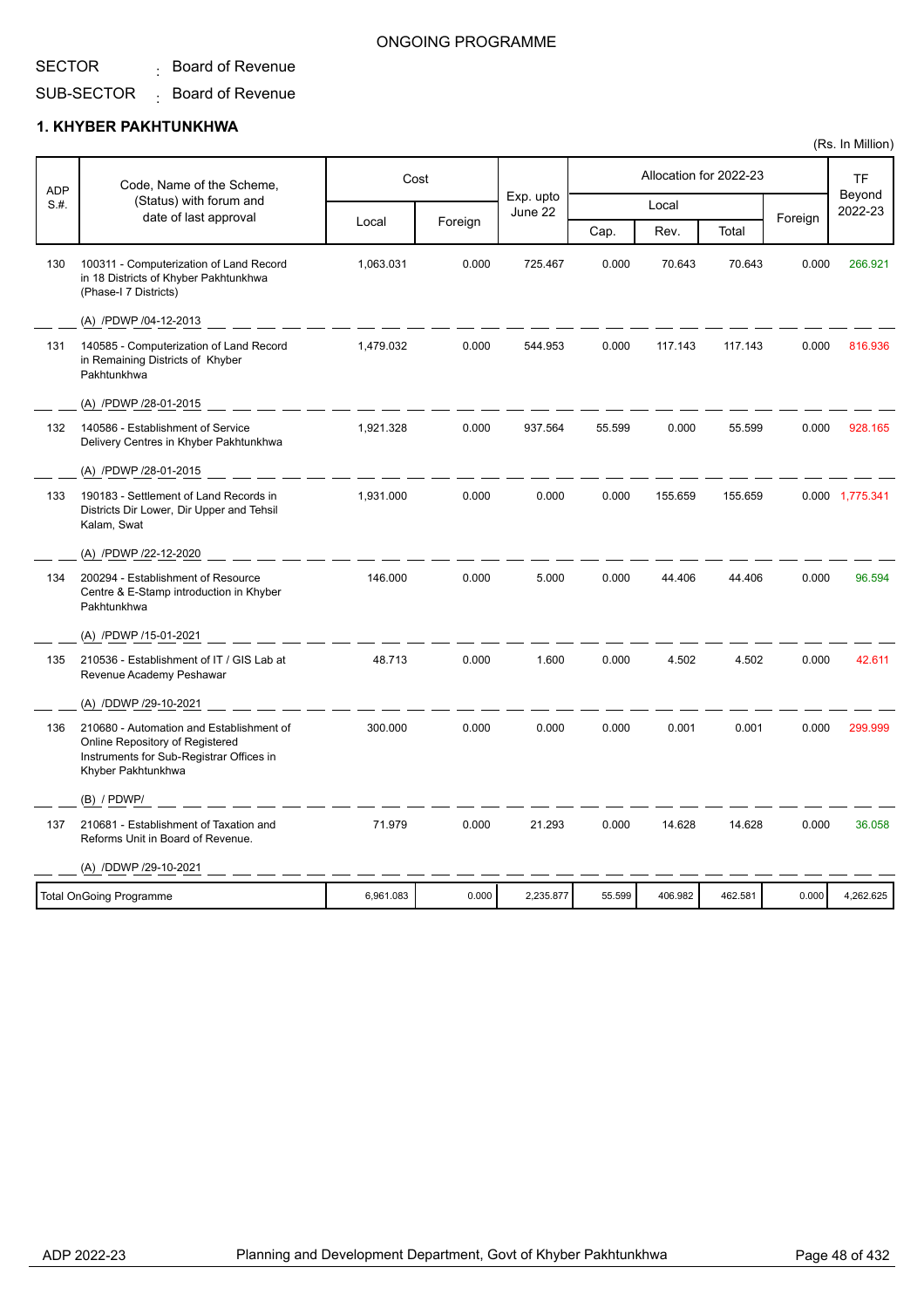#### SUB-SECTOR  $\colon$  Board of Revenue

#### **1. KHYBER PAKHTUNKHWA**

|            |                                                                                                                                                 |           |         |                      |        |         |                        |         | (Rs. In Million)  |
|------------|-------------------------------------------------------------------------------------------------------------------------------------------------|-----------|---------|----------------------|--------|---------|------------------------|---------|-------------------|
| <b>ADP</b> | Code, Name of the Scheme,                                                                                                                       |           | Cost    |                      |        |         | Allocation for 2022-23 |         | TF                |
| S.H.       | (Status) with forum and<br>date of last approval                                                                                                |           |         | Exp. upto<br>June 22 |        | Local   |                        | Foreign | Beyond<br>2022-23 |
|            |                                                                                                                                                 | Local     | Foreign |                      | Cap.   | Rev.    | Total                  |         |                   |
| 138        | 220177 - Settlement and Digitization of<br>Land Record in Districts Torghar, Kohistan<br>Lower, Kohistan Upper and Kolai Palas<br>$(B)$ / PDWP/ | 2,500.000 | 0.000   | 0.000                | 0.000  | 27.749  | 27.749                 |         | 0.000 2,472.251   |
| 139        | 220898 - Completion of balance/leftover<br>ERRA schemes in Khyber Pakhtunkhwa<br>$(B)$ / PDWP/                                                  | 4.000     | 0.000   | 0.000                | 0.000  | 0.001   | 0.001                  | 0.000   | 3.999             |
|            |                                                                                                                                                 |           |         |                      |        |         |                        |         |                   |
|            | <b>Total New Programme</b>                                                                                                                      | 2,504.000 | 0.000   | 0.000                | 0.000  | 27.750  | 27.750                 | 0.000   | 2,476.250         |
|            | <b>Total Board of Revenue</b>                                                                                                                   | 9,465.083 | 0.000   | 2,235.877            | 55.599 | 434.732 | 490.331                | 0.000   | 6,738.875         |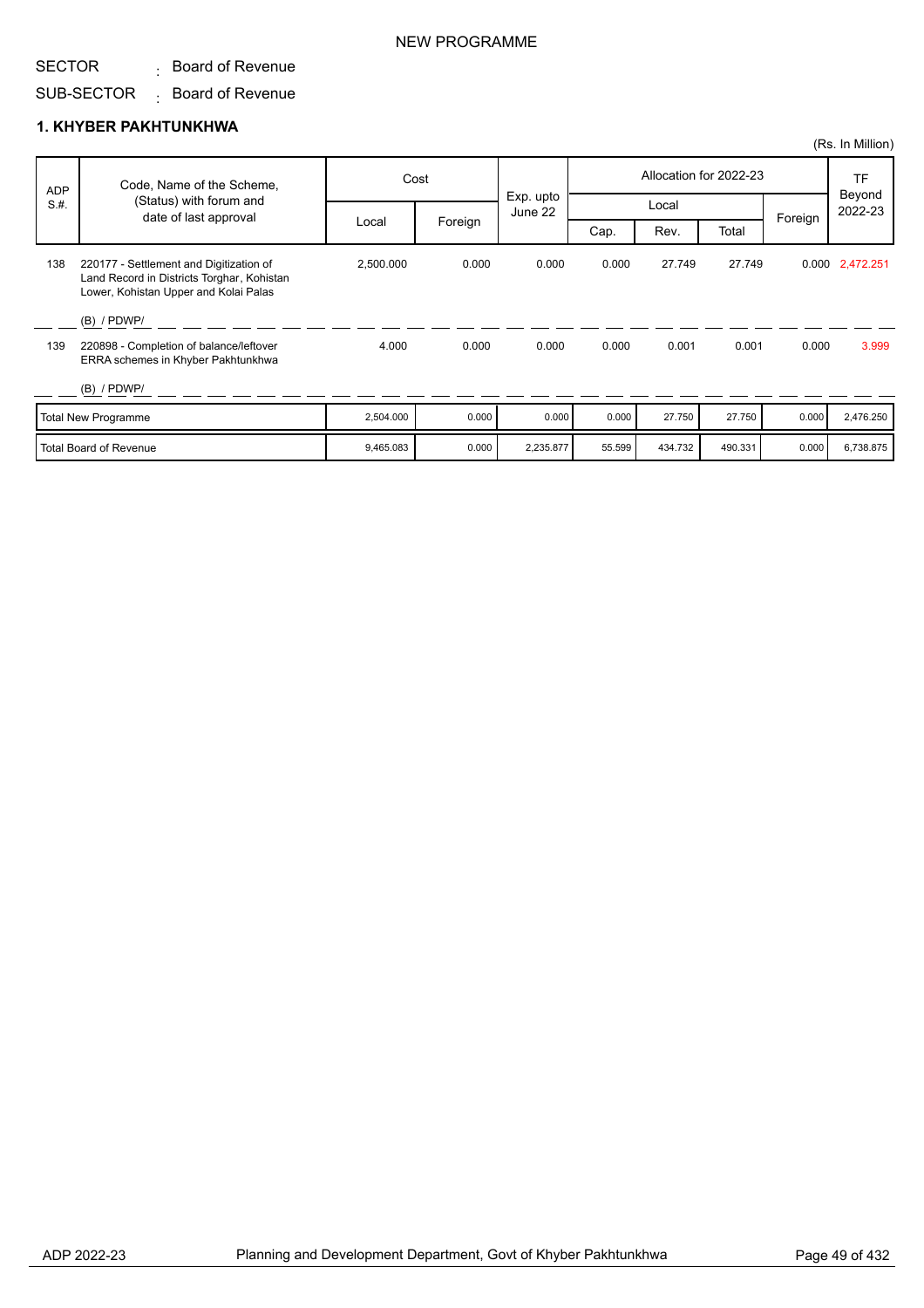#### SUB-SECTOR : BOR Buildings

### **1. KHYBER PAKHTUNKHWA**

| <b>ADP</b> | Code, Name of the Scheme,                                                                                      |           | Cost    |                      |        |       | Allocation for 2022-23 |         | TF                |
|------------|----------------------------------------------------------------------------------------------------------------|-----------|---------|----------------------|--------|-------|------------------------|---------|-------------------|
| S.H.       | (Status) with forum and<br>date of last approval                                                               |           |         | Exp. upto<br>June 22 |        | Local |                        |         | Beyond<br>2022-23 |
|            |                                                                                                                | Local     | Foreign |                      | Cap.   | Rev.  | Total                  | Foreign |                   |
| 140        | 140977 - F/S, Design & Construction of<br>Sub-Divisional Complex at Jehangira,<br>Nowshera and Besham, Shangla | 386.875   | 0.000   | 164.562              | 2.251  | 0.000 | 2.251                  | 0.000   | 220.062           |
|            | (A) /PDWP /29-02-2016                                                                                          |           |         |                      |        |       |                        |         |                   |
| 141        | 150484 - Construction of Deputy<br>Commissioner Office cum Residence<br>Battagram                              | 109.382   | 0.000   | 88.251               | 3.631  | 0.000 | 3.631                  | 0.000   | 17.500            |
|            | (A) /PDWP /23-12-2016                                                                                          |           |         |                      |        |       |                        |         |                   |
| 142        | 160499 - Provision for Rehabilitation of<br>Disaster Affected Government Buildings                             | 42.475    | 0.000   | 31.605               | 10.870 | 0.000 | 10.870                 | 0.000   | 0.000             |
|            | (A) /PDWP /20-12-2017                                                                                          |           |         |                      |        |       |                        |         |                   |
| 143        | 160613 - Construction of Deputy<br>Commissioner Office i/c Hall in District<br>Malakand                        | 24.686    | 0.000   | 18.514               | 0.001  | 0.000 | 0.001                  | 0.000   | 6.171             |
|            | (A) /DDWP /31-08-2016                                                                                          |           |         |                      |        |       |                        |         |                   |
| 144        | 170168 - Reconstruction of Damaged DC's<br>Main Office/ Tehsil Building Mansehra                               | 228.246   | 0.000   | 84.640               | 31.011 | 0.000 | 31.011                 | 0.000   | 112.595           |
|            | (A) /PDWP /09-02-2022                                                                                          |           |         |                      |        |       |                        |         |                   |
| 145        | 170169 - Construction of Tehsil Building<br>Haripur, Shabqadar, Charsadda and<br>Bakka Khel, Bannu             | 330.348   | 0.000   | 71.469               | 31.011 | 0.000 | 31.011                 | 0.000   | 227.868           |
|            | (A) /PDWP /04-04-2022                                                                                          |           |         |                      |        |       |                        |         |                   |
| 146        | 170642 - Establishment of District<br>Secretariat for Lower Kohistan                                           | 349.501   | 0.000   | 115.024              | 28.255 | 0.000 | 28.255                 | 0.000   | 206.222           |
|            | (A) /PDWP /16-11-2017                                                                                          |           |         |                      |        |       |                        |         |                   |
| 147        | 170643 - Construction of Tehsil<br>Complexes in Khyber Pakhtunkhwa                                             | 1,070.813 | 0.000   | 191.520              | 39.355 | 0.000 | 39.355                 | 0.000   | 839.938           |
|            | (A) /PDWP /24-01-2020                                                                                          |           |         |                      |        |       |                        |         |                   |
| 148        | 180619 - Construction / Reconstruction of<br>Government Accommodations at District<br>Headquarter, Bannu       | 79.350    | 0.000   | 32.890               | 46.460 | 0.000 | 46.460                 | 0.000   | 0.000             |
|            | (A) /DDWP /28-12-2018                                                                                          |           |         |                      |        |       |                        |         |                   |
| 149        | 190457 - Construction of Tehsil<br>Administration Complex at Matta Swat                                        | 348.589   | 0.000   | 215.000              | 7.879  | 0.000 | 7.879                  | 0.000   | 125.710           |
|            | (A) /PDWP /22-04-2022                                                                                          |           |         |                      |        |       |                        |         |                   |
| 150        | 200255 - Construction of District<br>Headquarter of District Upper Chitral                                     | 200.000   | 0.000   | 5.900                | 7.715  | 0.000 | 7.715                  | 0.000   | 186.385           |
|            | (A) /PDWP /18-11-2020                                                                                          |           |         |                      |        |       |                        |         |                   |
| 151        | 200322 - F/S of District Secretariat, Palas<br>Kohistan                                                        | 10.000    | 0.000   | 7.000                | 2.550  | 0.000 | 2.550                  | 0.000   | 0.450             |
|            | (A) /PDWP /18-11-2020                                                                                          |           |         |                      |        |       |                        |         |                   |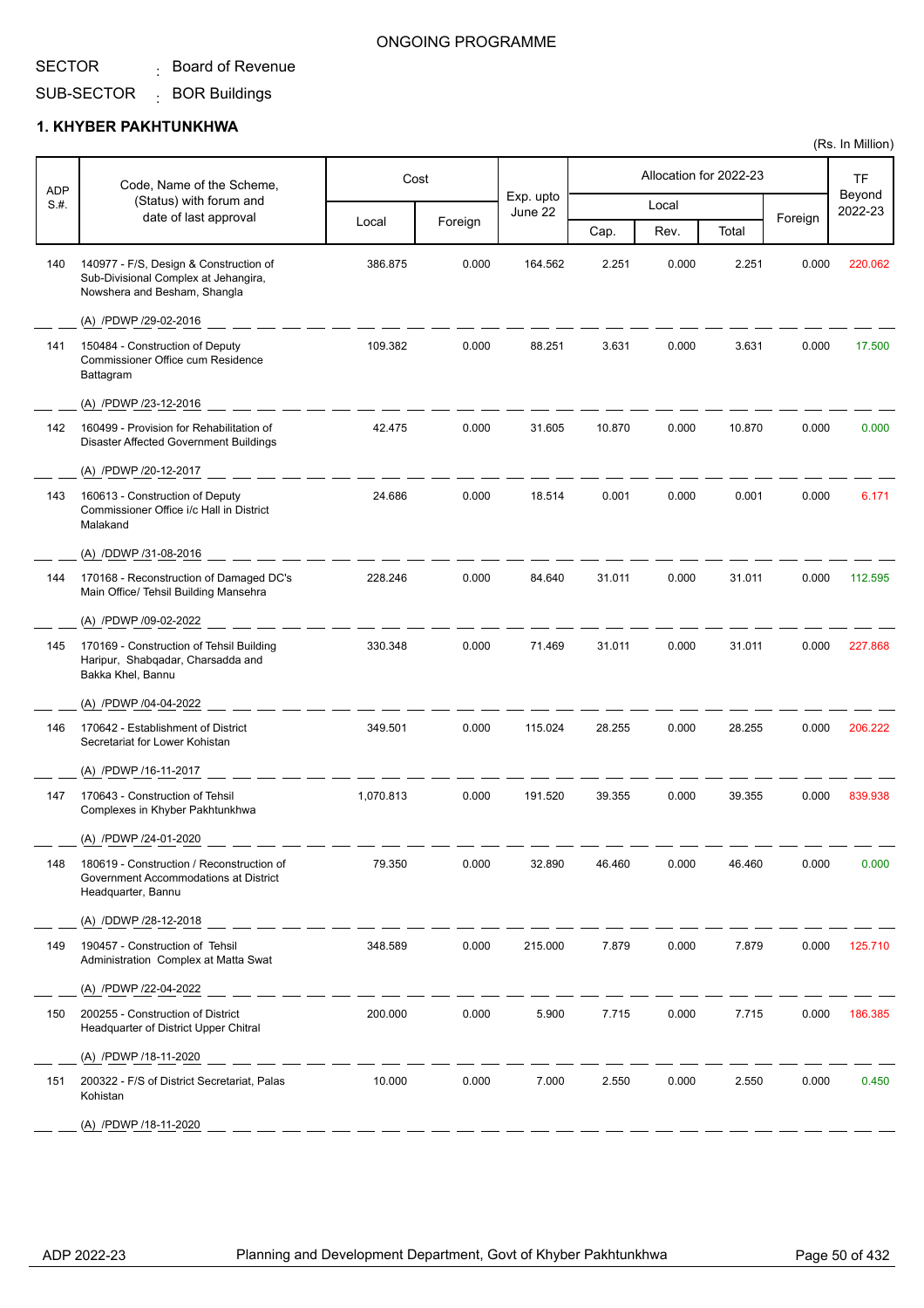## SUB-SECTOR BOR Buildings :

### **1. KHYBER PAKHTUNKHWA**

|            |                                                                                                                                                                                                                    |           |         |           |                        |       |         |         | (Rs. In Million) |
|------------|--------------------------------------------------------------------------------------------------------------------------------------------------------------------------------------------------------------------|-----------|---------|-----------|------------------------|-------|---------|---------|------------------|
| <b>ADP</b> | Code, Name of the Scheme,                                                                                                                                                                                          | Cost      |         | Exp. upto | Allocation for 2022-23 |       |         |         | TF<br>Beyond     |
| S.H.       | (Status) with forum and<br>date of last approval                                                                                                                                                                   |           |         | June 22   | Local                  |       |         | Foreign | 2022-23          |
|            |                                                                                                                                                                                                                    | Local     | Foreign |           | Cap.                   | Rev.  | Total   |         |                  |
| 152        | 210043 - Feasibility Study, Design and<br>Construction of Tehsil Complexes at Newly<br>Created Tehsils of Mattani, Badabher and<br>Shah Alam at Peshawar and Lower<br>Tanawal, Abbottabad<br>(A) /PDWP /04-04-2022 | .864.660  | 0.000   | 15.000    | 48.011                 | 0.000 | 48.011  | 0.000   | 1,801.649        |
|            | <b>Total OnGoing Programme</b>                                                                                                                                                                                     | 5,044.925 | 0.000   | 1,041.375 | 259.000                | 0.000 | 259,000 | 0.000   | 3,744.550        |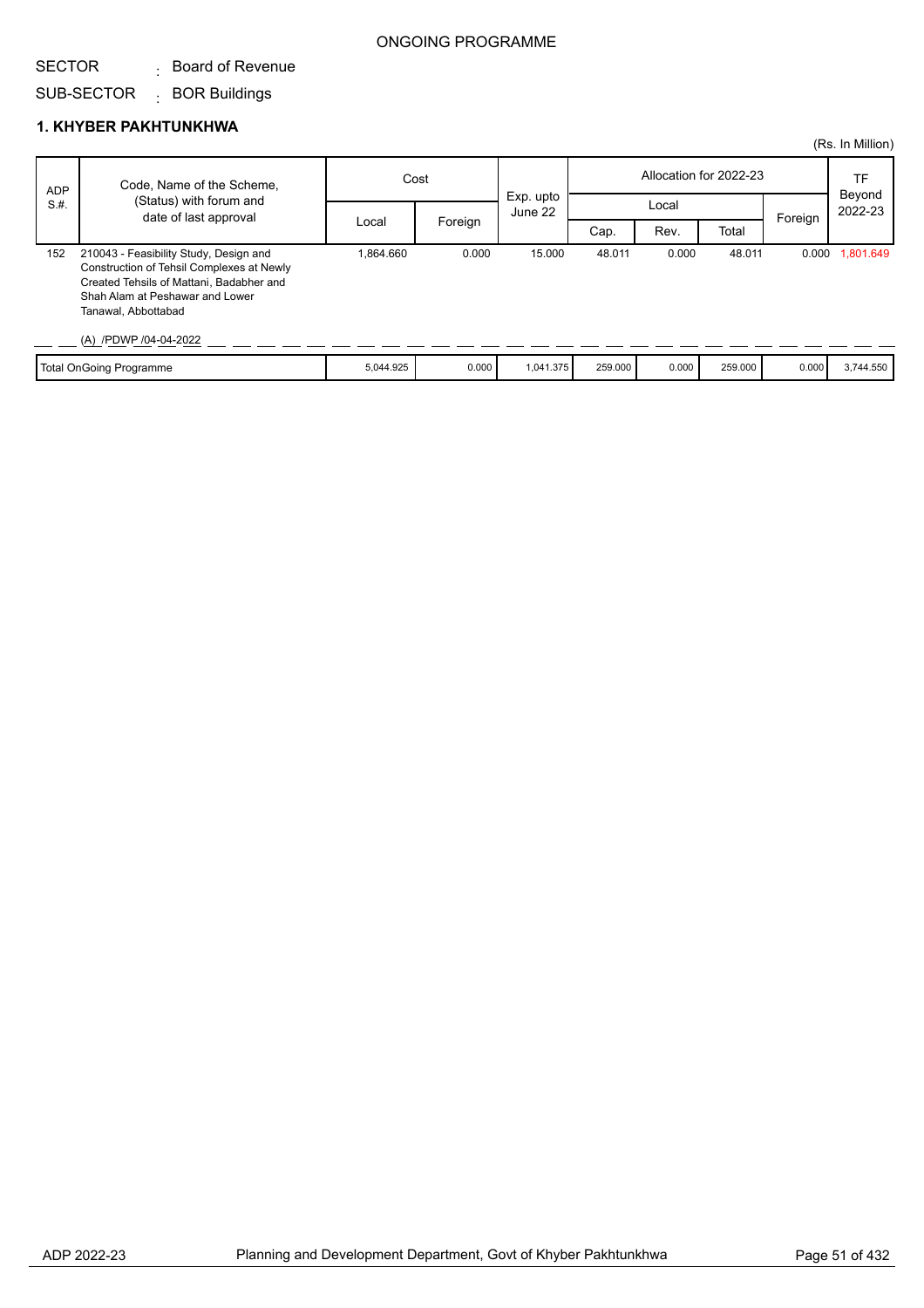#### SUB-SECTOR : BOR Buildings

#### **1. KHYBER PAKHTUNKHWA**

|      | Code, Name of the Scheme,<br><b>ADP</b>                                                                                                                                                                                                  | Cost       |            |                      |         |         | Allocation for 2022-23 |         | <b>TF</b>         |
|------|------------------------------------------------------------------------------------------------------------------------------------------------------------------------------------------------------------------------------------------|------------|------------|----------------------|---------|---------|------------------------|---------|-------------------|
| S.H. | (Status) with forum and<br>date of last approval                                                                                                                                                                                         |            |            | Exp. upto<br>June 22 |         | Local   |                        |         | Beyond<br>2022-23 |
|      |                                                                                                                                                                                                                                          | Local      | Foreign    |                      | Cap.    | Rev.    | Total                  | Foreign |                   |
| 153  | 220591 - Feasibility Study, Design and<br><b>Construction of District Administration</b><br>Blocks at District Hangu, and District<br>Lower Chitral and Tehsil Buildings at<br>Balakot (Mansehra) and Allai (Battagram)<br>$(B)$ / PDWP/ | 700.000    | 0.000      | 0.000                | 80.000  | 0.000   | 80.000                 | 0.000   | 620,000           |
| 154  | 220626 - Rehabilitation of Commissioner<br>Office and Residence at DIKhan<br>(B) / DDWP/                                                                                                                                                 | 87.437     | 0.000      | 0.000                | 20.000  | 0.000   | 20.000                 | 0.000   | 67.437            |
| 155  | 220655 - Construction of District Complex<br>/ Offices in Upper Swat                                                                                                                                                                     | 3,000.000  | 0.000      | 0.000                | 137.560 | 0.000   | 137.560                |         | 0.000 2,862.440   |
|      | $(B)$ / PDWP/                                                                                                                                                                                                                            |            |            |                      |         |         |                        |         |                   |
| 156  | 220885 - Construction of District<br>Secretariat Kolai Palas Kohsitan                                                                                                                                                                    | 700.000    | 0.000      | 0.000                | 0.001   | 0.000   | 0.001                  | 0.000   | 699.999           |
|      | $(B)$ / PDWP/                                                                                                                                                                                                                            |            |            |                      |         |         |                        |         |                   |
|      | Total New Programme                                                                                                                                                                                                                      | 4,487.437  | 0.000      | 0.000                | 237.561 | 0.000   | 237.561                | 0.000   | 4,249.876         |
|      | <b>Total BOR Buildings</b>                                                                                                                                                                                                               | 9,532.362  | 0.000      | 1,041.375            | 496.561 | 0.000   | 496.561                | 0.000   | 7,994.426         |
|      | <b>Total Programme</b>                                                                                                                                                                                                                   | 18,997.445 | 18,997.445 | 3,277.252            | 552.160 | 434.732 | 986.892                | 0.000   | 14,733.301        |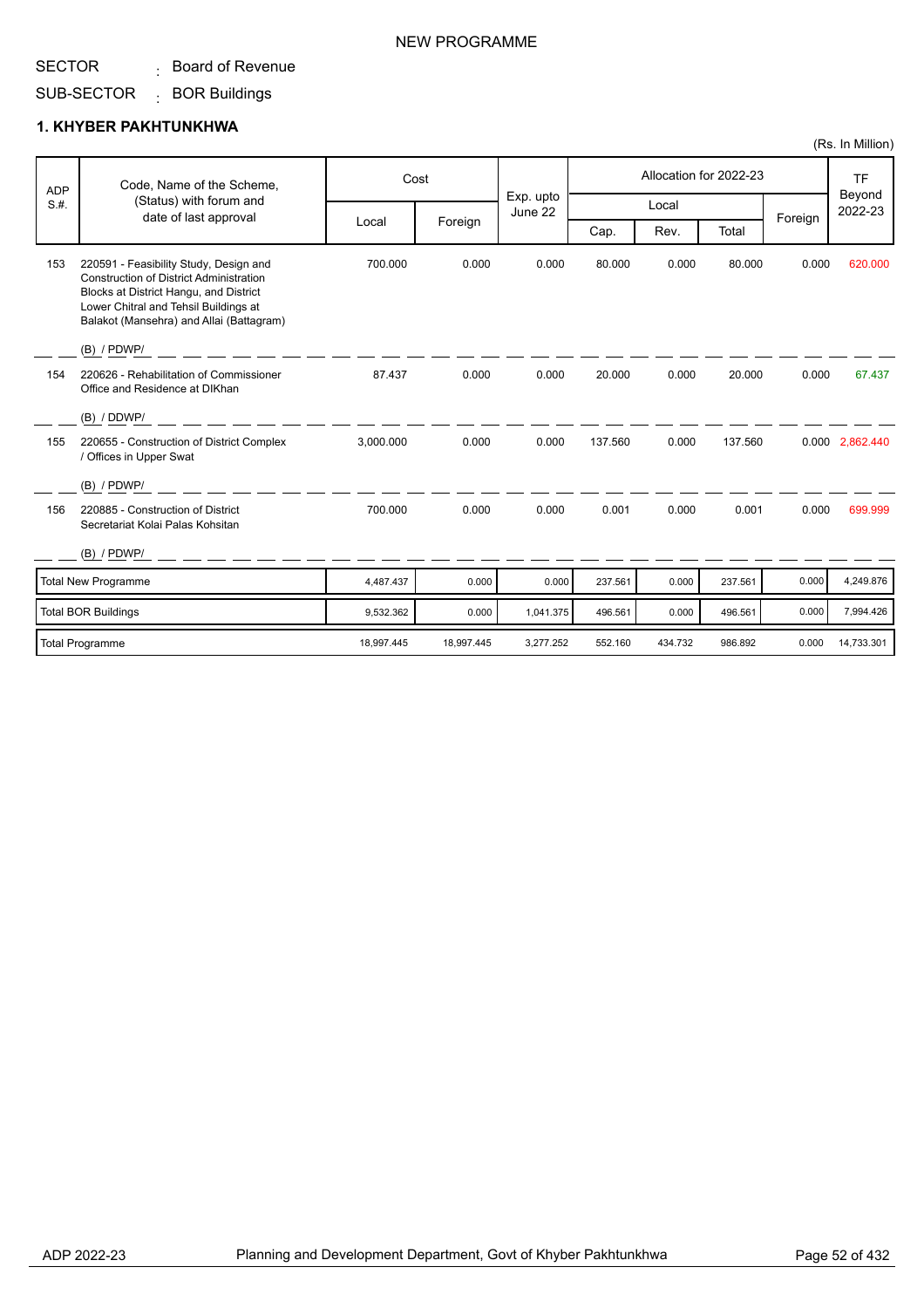#### SUB-SECTOR : BOR Buildings

#### **2. MERGED AREAS**

| Code, Name of the Scheme,<br><b>ADP</b> | Cost                                                                                                                                                                       |         |         |                      |         | Allocation for 2022-23 |         | <b>TF</b> |                   |
|-----------------------------------------|----------------------------------------------------------------------------------------------------------------------------------------------------------------------------|---------|---------|----------------------|---------|------------------------|---------|-----------|-------------------|
| S.H.                                    | (Status) with forum and<br>date of last approval                                                                                                                           |         |         | Exp. upto<br>June 22 |         | Local                  |         | Foreign   | Beyond<br>2022-23 |
|                                         |                                                                                                                                                                            | Local   | Foreign |                      | Cap.    | Rev.                   | Total   |           |                   |
| 157                                     | 191129 - 170083-M&R / Rehabilitation of<br>Tehsil Buildings and Construction of levy<br>Picquets, Tirah Rest House in Khyber<br>Agency [MA]                                | 174.224 | 0.000   | 113.257              | 60.967  | 0.000                  | 60.967  | 0.000     | 0.000             |
|                                         | (A) /FDWP /15-12-2017                                                                                                                                                      |         |         |                      |         |                        |         |           |                   |
| 158                                     | 191142 - 180311 - Construction of Tehsil<br>Building in Ping, Sub-Division Tank [MA]                                                                                       | 20.000  | 0.000   | 8.306                | 11.694  | 0.000                  | 11.694  | 0.000     | 0.000             |
|                                         | (A) /FRDSC /14-12-2018                                                                                                                                                     |         |         |                      |         |                        |         |           |                   |
| 159                                     | 191155 - 180099 - Construction /<br>Improvement & Rehabilitation of Tehsil<br>Offices & Construction of Rest House in<br>District South Waziristan [MA]                    | 40.236  | 0.000   | 31.561               | 8.675   | 0.000                  | 8.675   | 0.000     | 0.000             |
|                                         | (A) /DDWP /22-04-2019                                                                                                                                                      |         |         |                      |         |                        |         |           |                   |
| 160                                     | 191175 - 180048 - Construction /<br>Rehabilitation of Office / Residential<br>Accommodation for FATA Employees in<br><b>Tribal Districts [MA]</b><br>(A) /PDWP /08-05-2019 | 227.451 | 0.000   | 171.617              | 55.834  | 0.000                  | 55.834  | 0.000     | 0.000             |
| 161                                     | 200151 - M&R / Rehabilitation and<br>Reconstruction of Tehsil Offices in North<br><b>Waziristan Agency</b>                                                                 | 62.763  | 0.000   | 33.397               | 29.366  | 0.000                  | 29.366  | 0.000     | 0.000             |
|                                         | (A) /DDWP /24-01-2018                                                                                                                                                      |         |         |                      |         |                        |         |           |                   |
|                                         | <b>Total OnGoing Programme</b>                                                                                                                                             | 524.674 | 0.000   | 358.138              | 166.536 | 0.000                  | 166.536 | 0.000     | 0.000             |
|                                         | <b>Total BOR Buildings</b>                                                                                                                                                 | 524.674 | 0.000   | 358.138              | 166.536 | 0.000                  | 166.536 | 0.000     | 0.000             |
|                                         | <b>Total Programme</b>                                                                                                                                                     | 524.674 | 524.674 | 358.138              | 166.536 | 0.000                  | 166.536 | 0.000     | 0.000             |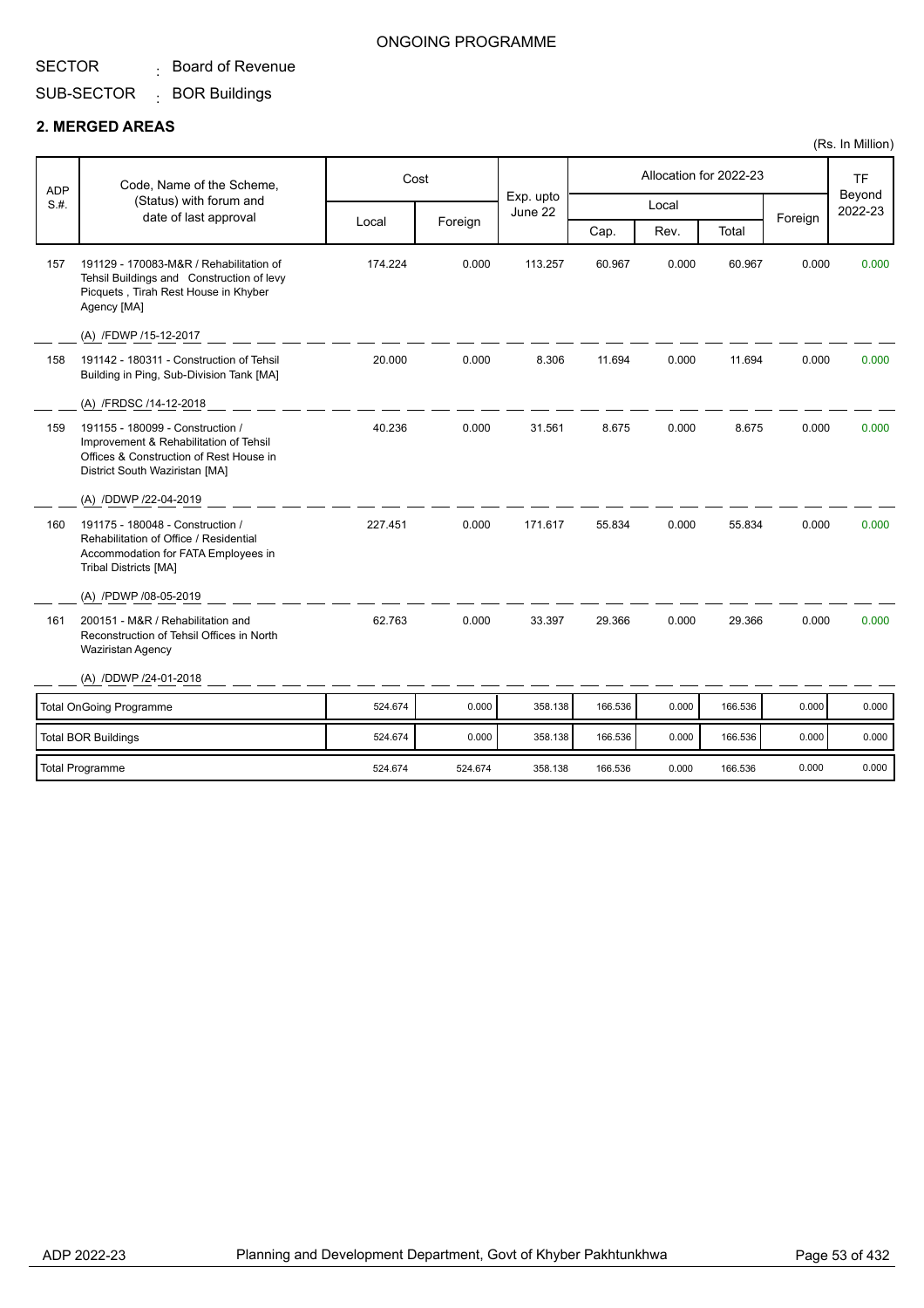#### SECTOR SUB-SECTOR  $\qquad \vdots$  Board of Revenue  $\colon$  Board of Revenue

|            |                                                                                  |           |         |                      |        |         |                        |         | (Rs. In Million)  |
|------------|----------------------------------------------------------------------------------|-----------|---------|----------------------|--------|---------|------------------------|---------|-------------------|
| <b>ADP</b> | Code, Name of the Scheme,                                                        | Cost      |         |                      |        |         | Allocation for 2022-23 |         | TF                |
| S.H.       | (Status) with forum and<br>date of last approval                                 |           |         | Exp. upto<br>June 22 |        | Local   |                        | Foreign | Beyond<br>2022-23 |
|            |                                                                                  | Local     | Foreign |                      | Cap.   | Rev.    | Total                  |         |                   |
| 162        | 190668 - Settlement and Digitization of<br>Land Record in Merged Districts (AIP) | .268.101  | 0.000   | 202.500              | 40.000 | 110.000 | 150.000                | 0.000   | 915.601           |
|            | (A) /PDWP /18-11-2020                                                            |           |         |                      |        |         |                        |         |                   |
|            | Total OnGoing Programme                                                          | 1,268.101 | 0.000   | 202.500              | 40.000 | 110.000 | 150.000                | 0.000   | 915.601           |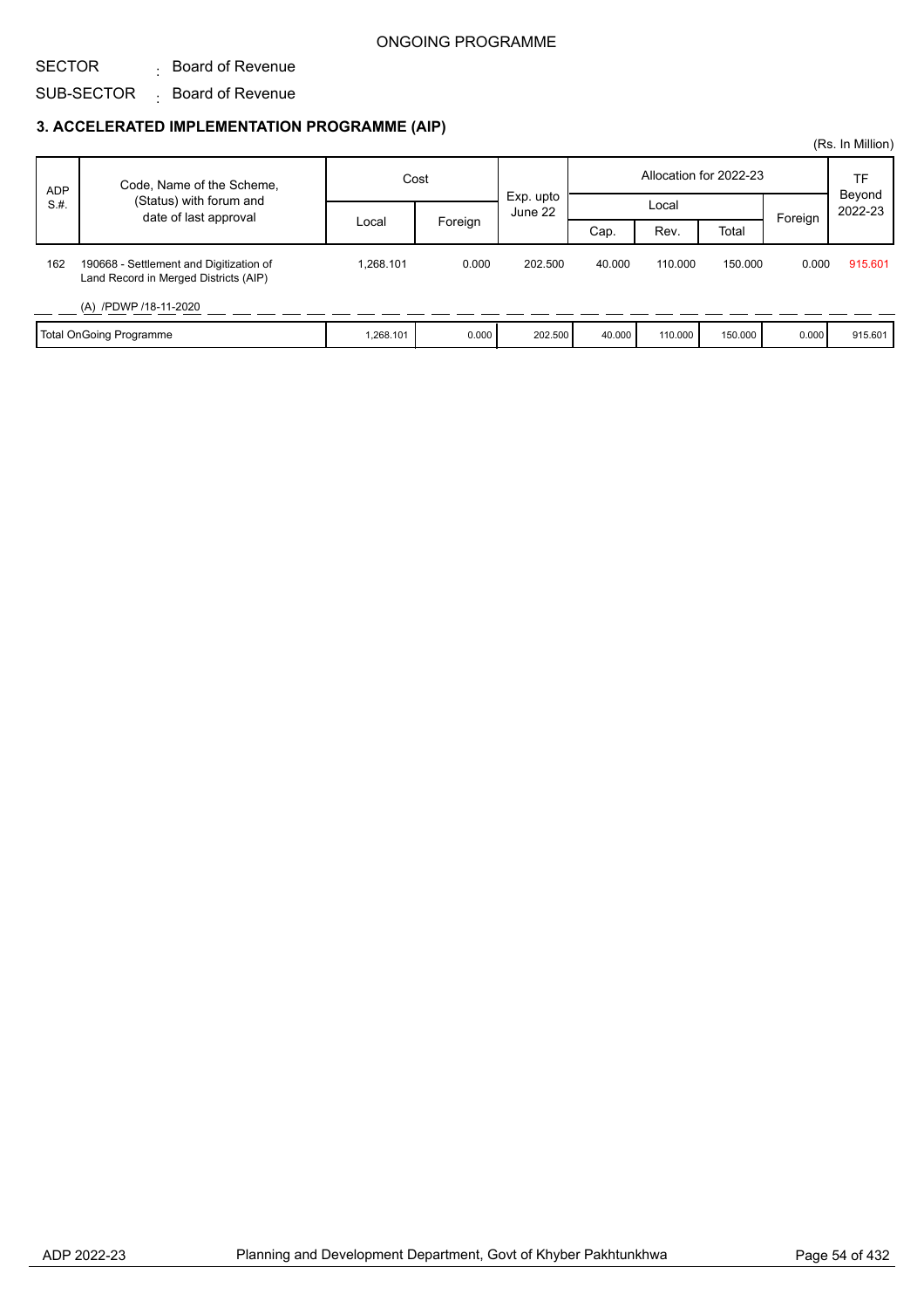### NEW PROGRAMME

#### SECTOR  $\colon$  Board of Revenue

## SUB-SECTOR  $\qquad \vdots$  Board of Revenue

|            |                                                                                                                      |           |         |                      |        |         |                        |         | (Rs. In Million)        |
|------------|----------------------------------------------------------------------------------------------------------------------|-----------|---------|----------------------|--------|---------|------------------------|---------|-------------------------|
| <b>ADP</b> | Code, Name of the Scheme,                                                                                            | Cost      |         |                      |        |         | Allocation for 2022-23 |         | TF<br>Beyond<br>2022-23 |
| S.H.       | (Status) with forum and<br>date of last approval                                                                     |           |         | Exp. upto<br>June 22 |        | Local   |                        | Foreign |                         |
|            |                                                                                                                      | Local     | Foreign |                      | Cap.   | Rev.    | Total                  |         |                         |
| 163        | 220749 - Construction of Land Record<br>Complex and 7 Service Delivery Centers in<br>the Newly Merged District (AIP) | 850,000   | 0.000   | 0.000                | 0.001  | 0.000   | 0.001                  | 0.000   | 849.999                 |
|            | $(B)$ / PDWP/                                                                                                        |           |         |                      |        |         |                        |         |                         |
|            | <b>Total New Programme</b>                                                                                           | 850.000   | 0.000   | 0.000                | 0.001  | 0.000   | 0.001                  | 0.000   | 849.999                 |
|            | <b>Total Board of Revenue</b>                                                                                        | 2,118.101 | 0.000   | 202.500              | 40.001 | 110.000 | 150.001                | 0.000   | 1,765.600               |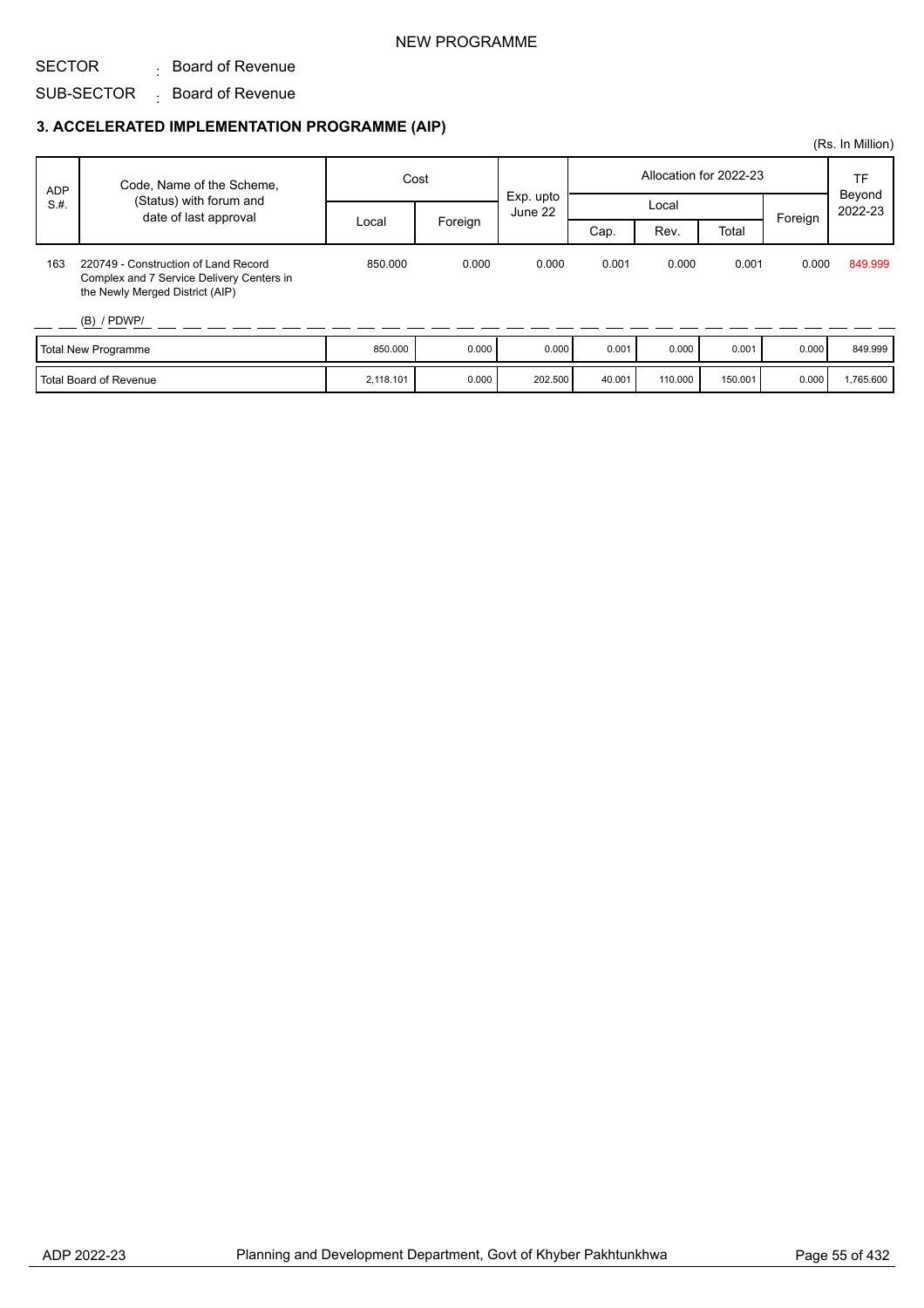SUB-SECTOR : BOR Buildings

|            |                                                                                                                                       |            |            |                      |         |         |                        |         | (Rs. In Million)  |
|------------|---------------------------------------------------------------------------------------------------------------------------------------|------------|------------|----------------------|---------|---------|------------------------|---------|-------------------|
| <b>ADP</b> | Code, Name of the Scheme,                                                                                                             |            | Cost       |                      |         |         | Allocation for 2022-23 |         | <b>TF</b>         |
| S.H.       | (Status) with forum and<br>date of last approval                                                                                      |            |            | Exp. upto<br>June 22 |         | Local   |                        |         | Beyond<br>2022-23 |
|            |                                                                                                                                       | Local      | Foreign    |                      | Cap.    | Rev.    | Total                  | Foreign |                   |
| 164        | 200263 - Construction of 07 District<br>Complexes (AIP)                                                                               | 9,800.000  | 0.000      | 0.000                | 0.001   | 0.000   | 0.001                  |         | 0.000 9.799.999   |
|            | (B) / PDWP/                                                                                                                           |            |            |                      |         |         |                        |         |                   |
| 165        | 200264 - Construction of 25 Tehsil<br>Complexes (AIP)                                                                                 | 9,900.000  | 0.000      | 0.000                | 0.001   | 0.000   | 0.001                  |         | 0.000 9,899.999   |
|            | $(B)$ / PDWP/                                                                                                                         |            |            |                      |         |         |                        |         |                   |
| 166        | 210537 - F/S, Designing and Acquisition of<br>Land for 07 Districts and 25 Tehsil<br>Complexes in the Newly Merged Districts<br>(AIP) | 3,802.120  | 0.000      | 500.000              | 79.998  | 0.000   | 79.998                 |         | 0.000 3,222.122   |
|            | (A) /PDWP /01-11-2021                                                                                                                 |            |            |                      |         |         |                        |         |                   |
|            | <b>Total OnGoing Programme</b>                                                                                                        | 23,502.120 | 0.000      | 500.000              | 80.000  | 0.000   | 80.000                 | 0.000   | 22,922.120        |
|            | <b>Total BOR Buildings</b>                                                                                                            | 23,502.120 | 0.000      | 500.000              | 80.000  | 0.000   | 80.000                 | 0.000   | 22,922.120        |
|            | <b>Total Programme</b>                                                                                                                | 25,620.221 | 25,620.221 | 702.500              | 120.001 | 110.000 | 230.001                | 0.000   | 24,687.720        |
|            | Sub Total (Sector)                                                                                                                    | 45,142.340 | 45,142.340 | 4,337.890            | 838.697 | 544.732 | 1,383.429              | 0.000   | 39,421.021        |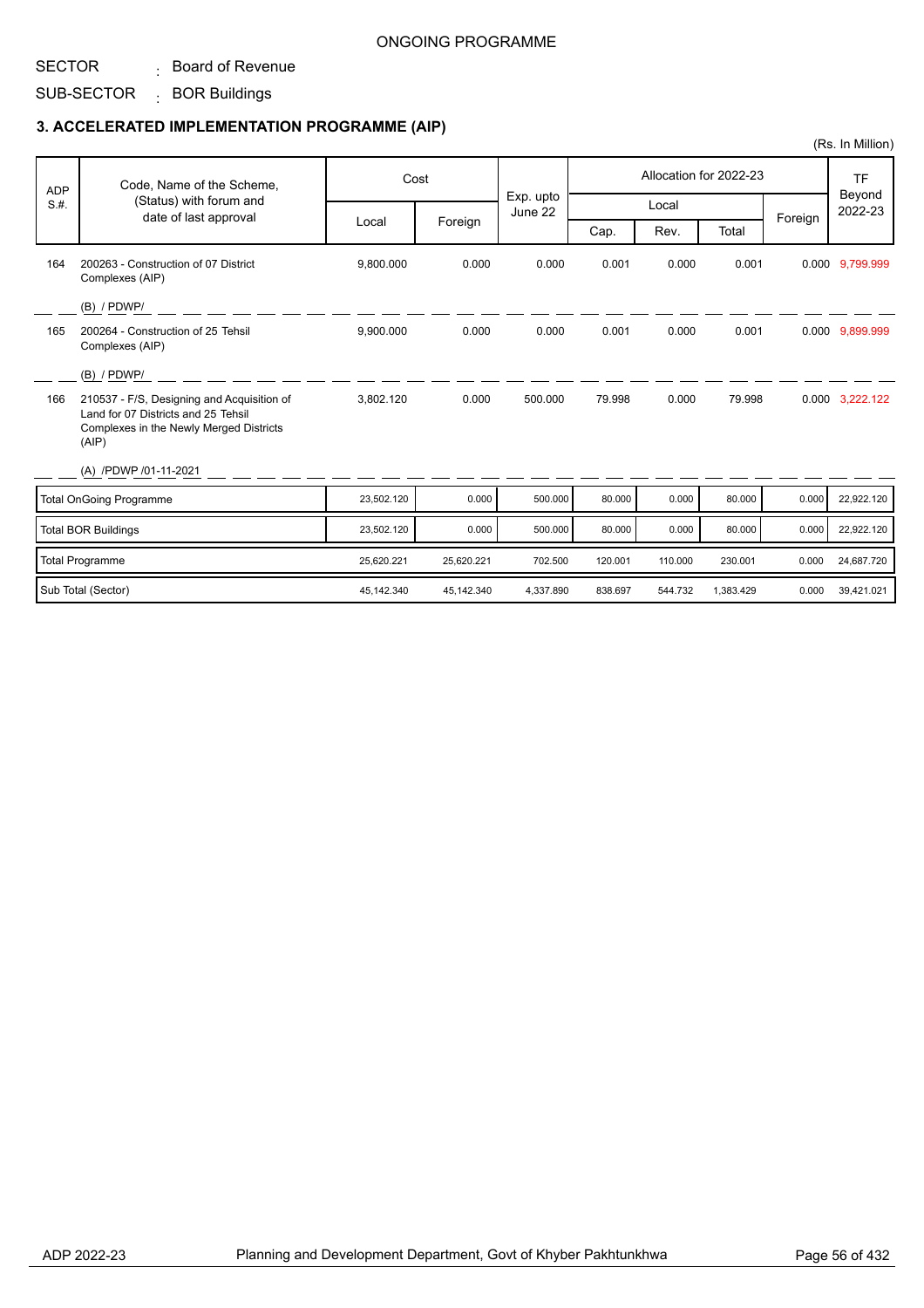District ADP :

SUB-SECTOR : Districts ADP

#### **1. KHYBER PAKHTUNKHWA**

|            |                                                              |            |            |                      |            |       |                        |         | (Rs. In Million)        |
|------------|--------------------------------------------------------------|------------|------------|----------------------|------------|-------|------------------------|---------|-------------------------|
| <b>ADP</b> | Code, Name of the Scheme,                                    |            | Cost       |                      |            |       | Allocation for 2022-23 |         | TF<br>Beyond<br>2022-23 |
| S.H.       | (Status) with forum and<br>date of last approval             |            |            | Exp. upto<br>June 22 |            | Local |                        | Foreign |                         |
|            |                                                              | Local      | Foreign    |                      | Cap.       | Rev.  | Total                  |         |                         |
| 167        | 220836 - Provision for Local Govt. in<br>Khyber Pakhtunkhwa. | 37,000.000 | 0.000      | 0.000                | 37,000.000 | 0.000 | 37,000.000             | 0.000   | 0.000                   |
|            | $(B)$ / PDWP/                                                |            |            |                      |            |       |                        |         |                         |
|            | <b>Total New Programme</b>                                   | 37,000.000 | 0.000      | 0.000                | 37,000.000 | 0.000 | 37,000.000             | 0.000   | 0.000                   |
|            | <b>Total Districts ADP</b>                                   | 37,000.000 | 0.000      | 0.000                | 37,000.000 | 0.000 | 37,000.000             | 0.000   | 0.000                   |
|            | Total Programme                                              | 37,000.000 | 37,000.000 | 0.000                | 37,000.000 | 0.000 | 37,000.000             | 0.000   | 0.000                   |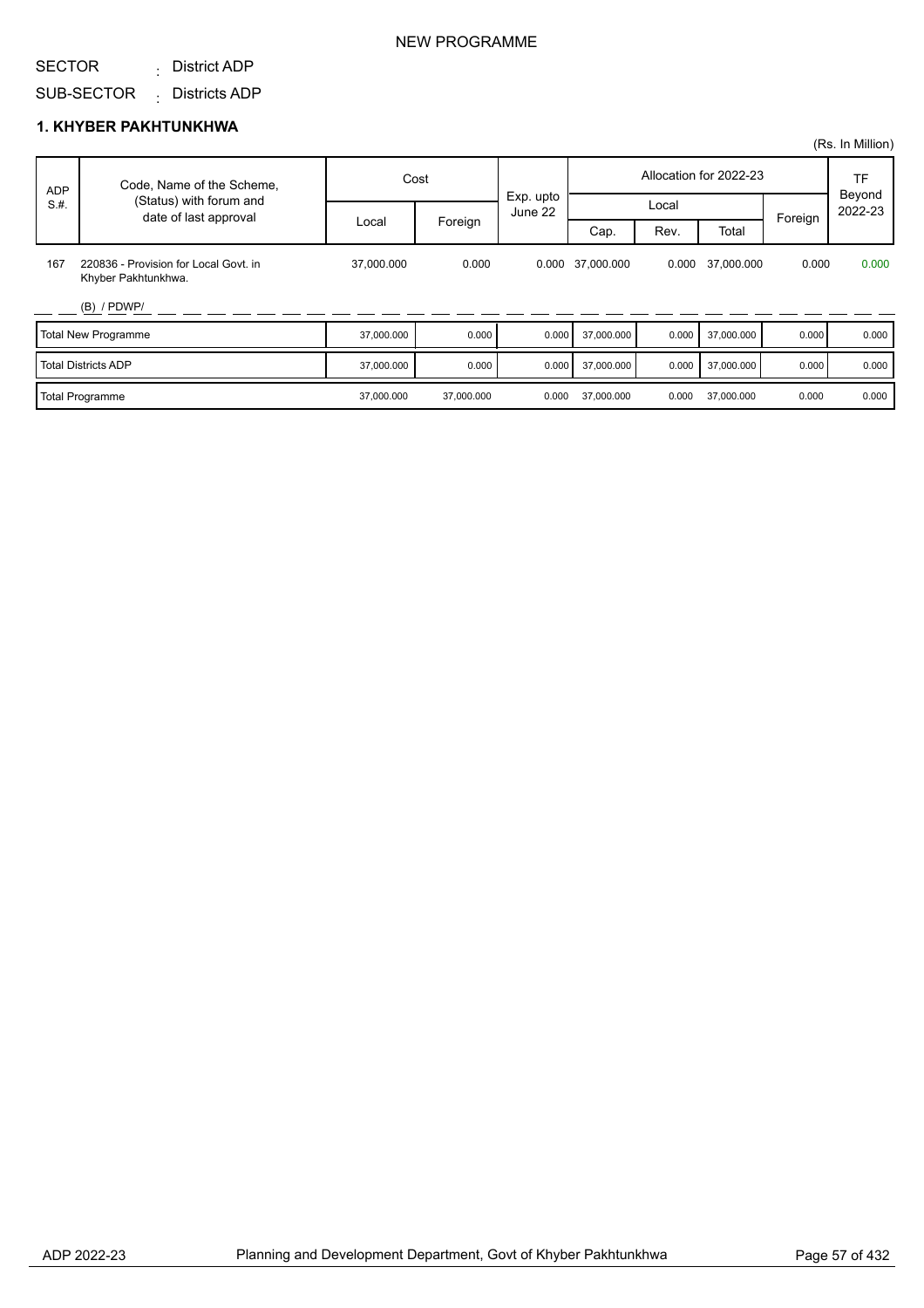District ADP :

### NEW PROGRAMME

#### SUB-SECTOR Districts ADP :

#### **2. MERGED AREAS**

|            |                                                        |            |            |                      |            |       |                        |         | (Rs. In Million)               |
|------------|--------------------------------------------------------|------------|------------|----------------------|------------|-------|------------------------|---------|--------------------------------|
| <b>ADP</b> | Code, Name of the Scheme,                              |            | Cost       |                      |            |       | Allocation for 2022-23 |         | <b>TF</b><br>Beyond<br>2022-23 |
| S.H.       | (Status) with forum and<br>date of last approval       |            |            | Exp. upto<br>June 22 |            | Local |                        |         |                                |
|            |                                                        | Local      | Foreign    |                      | Cap.       | Rev.  | Total                  | Foreign |                                |
| 168        | 220837 - Provision for Local Govt. in<br>Merged Areas. | 4,000.000  | 0.000      | 0.000                | 4,000.000  | 0.000 | 4,000.000              | 0.000   | 0.000                          |
|            | $(B)$ / PDWP/                                          |            |            |                      |            |       |                        |         |                                |
|            | <b>Total New Programme</b>                             | 4,000.000  | 0.000      | 0.000                | 4,000.000  | 0.000 | 4,000.000              | 0.000   | 0.000                          |
|            | <b>Total Districts ADP</b>                             | 4,000.000  | 0.000      | 0.000                | 4,000.000  | 0.000 | 4,000.000              | 0.000   | 0.000                          |
|            | <b>Total Programme</b>                                 | 4,000.000  | 4,000.000  | 0.000                | 4,000.000  | 0.000 | 4,000.000              | 0.000   | 0.000                          |
|            | Sub Total (Sector)                                     | 41,000.000 | 41,000.000 | 0.000                | 41,000.000 | 0.000 | 41,000.000             | 0.000   | 0.000                          |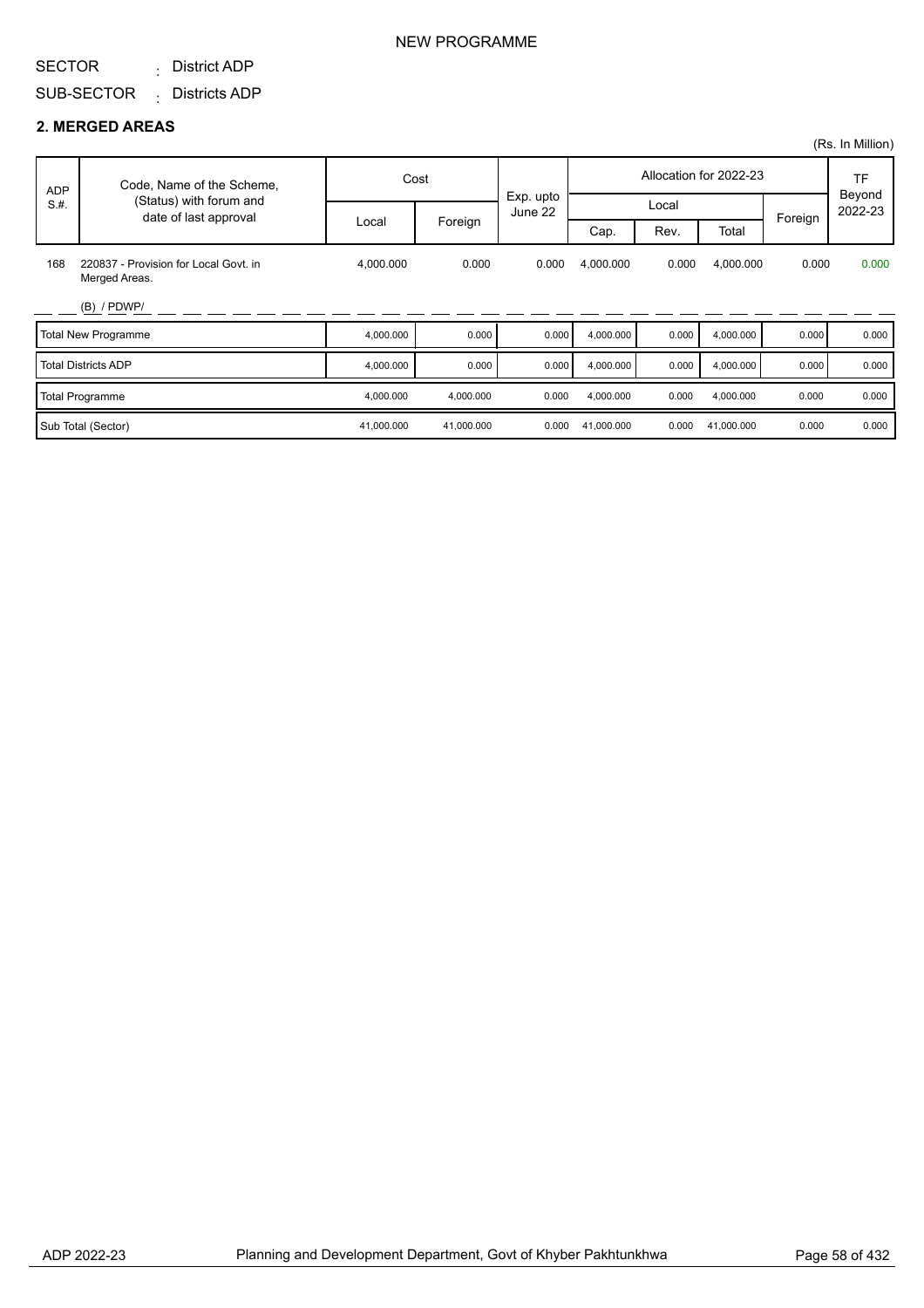## . Drinking Water & Sanitation

#### SUB-SECTOR DWSS (District Programme) :

### **1. KHYBER PAKHTUNKHWA**

| <b>ADP</b> | Code, Name of the Scheme,                                                                                                                                                                           |           | Cost    |                      |         |        | Allocation for 2022-23 |         | TF                |
|------------|-----------------------------------------------------------------------------------------------------------------------------------------------------------------------------------------------------|-----------|---------|----------------------|---------|--------|------------------------|---------|-------------------|
| S.H.       | (Status) with forum and<br>date of last approval                                                                                                                                                    |           |         | Exp. upto<br>June 22 |         | Local  |                        |         | Beyond<br>2022-23 |
|            |                                                                                                                                                                                                     | Local     | Foreign |                      | Cap.    | Rev.   | Total                  | Foreign |                   |
| 169        | 150306 - Revised F/S & Construction of<br>Utla Dam by Small Dams Organization,<br>Irrigation Department for Drinking Water<br>Supply Scheme in Gadoon Area, Swabi                                   | 2,200.446 | 0.000   | 285.940              | 50.000  | 0.000  | 50.000                 | 0.000   | 1,864.506         |
|            | (A) /PDWP /01-11-2021                                                                                                                                                                               |           |         |                      |         |        |                        |         |                   |
| 170        | 150567 - Extension of Gravity Water<br>Supply Scheme from Lawaghar and Chan<br>Ghuz Dams to various UCs of Karak.                                                                                   | 394.935   | 0.000   | 25.558               | 13.800  | 0.000  | 13.800                 | 0.000   | 355.577           |
|            | (A) /PDWP /27-07-2017                                                                                                                                                                               |           |         |                      |         |        |                        |         |                   |
| 171        | 150987 - Construction of Water Supply &<br>Drainage System in UCs Jalozai and Spin<br>Khak under (IDPs/Refugees affected area)<br>District Nowshera.                                                | 380.000   | 0.000   | 305.863              | 74.137  | 0.000  | 74.137                 | 0.000   | 0.000             |
|            | (A) /PDWP /26-05-2021                                                                                                                                                                               |           |         |                      |         |        |                        |         |                   |
| 172        | 151040 - Water Supply & Sanitation<br>schemes at a) UC Shawar b) UC Arkot c)<br>UC Pir Kalay D) UC Bara Bandai, District<br>Swat.                                                                   | 472.629   | 0.000   | 200.000              | 221.526 | 0.000  | 221.526                | 0.000   | 51.103            |
|            | (A) /PDWP /11-03-2022                                                                                                                                                                               |           |         |                      |         |        |                        |         |                   |
| 173        | 151042 - Water Supply & Sanitation<br>schemes at a) UC Koza Bandai b) UC<br>Beha c) UC Gwalerai d) VC Labat & VC<br>Shalhand, District Swat.                                                        | 468.356   | 0.000   | 195.000              | 219.734 | 0.000  | 219.734                | 0.000   | 53.622            |
|            | (A) /PDWP /11-03-2022                                                                                                                                                                               |           |         |                      |         |        |                        |         |                   |
| 174        | 151049 - WSS scheme and Distribution<br>work District Dir Upper.                                                                                                                                    | 160.074   | 0.000   | 112.913              | 9.747   | 0.000  | 9.747                  | 0.000   | 37.414            |
|            | (A) /PDWP /11-03-2022                                                                                                                                                                               |           |         |                      |         |        |                        |         |                   |
| 175        | 160556 - Construction of Water Supply &<br>Sanitation Scheme in Galiyat & Lora Circle<br><b>District Abbottabad</b>                                                                                 | 278.577   | 0.000   | 145.000              | 20.000  | 0.000  | 20.000                 | 0.000   | 113.577           |
|            | (A) /PDWP /05-05-2017                                                                                                                                                                               |           |         |                      |         |        |                        |         |                   |
| 176        | 160646 - Drinking Water Supply from<br>Indus River to Village Rehman Abad<br>Shakar Dara along with adjacent villages,<br>Kohat.                                                                    | 2,085.390 | 0.000   | 1,434.722            | 600.668 | 50.000 | 650.668                | 0.000   | 0.000             |
|            | (A) /PDWP /03-12-2021                                                                                                                                                                               |           |         |                      |         |        |                        |         |                   |
| 177        | 190461 - Water Supply & Sanitation<br>Schemes in Ucs Shamozai, Parrai, Kuz<br>Abakhel, Khota Abuha, Barikot,<br>Ghaligay/Maniyar, Gogdara/Tindo Dak,<br>Odigram, Balogram and Qambar Distt<br>Swat. | 200.000   | 0.000   | 140.000              | 60.000  | 0.000  | 60.000                 | 0.000   | 0.000             |
|            | (A) /PDWP /18-11-2019                                                                                                                                                                               |           |         |                      |         |        |                        |         |                   |
| 178        | 190462 - Water Supply & Sanitation<br>Schemes in UC Shawar, Biha, Gwalarai,<br>Arkot, Purkalay, Koza Bandai, Bara<br>Bandai, village council Labat & Shalband<br>District Swat.                     | 299.109   | 0.000   | 182.229              | 116.880 | 0.000  | 116.880                | 0.000   | 0.000             |
|            | (A) /PDWP /10-12-2019                                                                                                                                                                               |           |         |                      |         |        |                        |         |                   |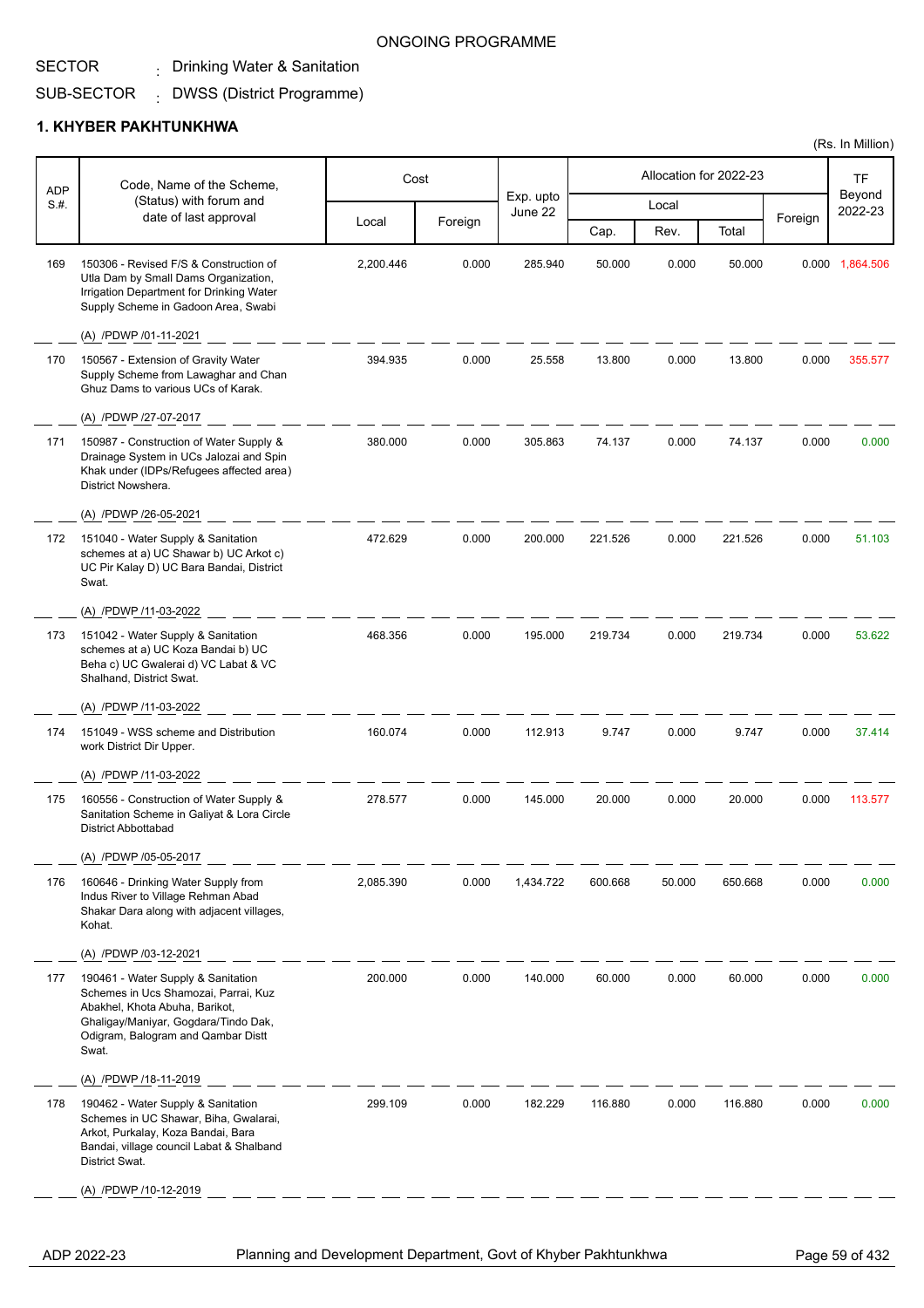## . Drinking Water & Sanitation

#### SUB-SECTOR DWSS (District Programme) :

#### **1. KHYBER PAKHTUNKHWA**

| <b>ADP</b> | Code, Name of the Scheme,<br>(Status) with forum and                                                                                                                                                                                                                                    |                                                                 | Cost    |                      |         |       | Allocation for 2022-23 |         | <b>TF</b>         |
|------------|-----------------------------------------------------------------------------------------------------------------------------------------------------------------------------------------------------------------------------------------------------------------------------------------|-----------------------------------------------------------------|---------|----------------------|---------|-------|------------------------|---------|-------------------|
| S.H.       |                                                                                                                                                                                                                                                                                         |                                                                 |         | Exp. upto<br>June 22 |         | Local |                        |         | Beyond<br>2022-23 |
|            | date of last approval                                                                                                                                                                                                                                                                   | Local                                                           | Foreign |                      | Cap.    | Rev.  | Total                  | Foreign |                   |
| 179        | 190472 - Water Supply Schemes in UCs<br>Kehal, Central Urban, Malikpura,<br>Nawansherhr, Shiekhul Bandi, Kakul,<br>Mirpur, Banda Pir Khan and Cantt area<br>Abbottabad.                                                                                                                 | 259.696                                                         | 0.000   | 131.813              | 40.000  | 0.000 | 40.000                 | 0.000   | 87.883            |
|            | (A) /PDWP /25-02-2021                                                                                                                                                                                                                                                                   |                                                                 |         |                      |         |       |                        |         |                   |
| 180        | 190479 - Construction/ Improvement of<br>streets/ Culverts/ Water and Sanitation<br>schemes and drainage systems at UCS<br>Fatma, Babini, Gujrat, Garyala, Ghari<br>Daulatzai, Bagicha Dheri, Shahbaz Ghari,<br>Rural Mardan, Bakshali.                                                 | 400.000                                                         | 0.000   | 114.884              | 160.000 | 0.000 | 160.000                | 0.000   | 125.116           |
|            | (A) /PDWP /02-12-2021                                                                                                                                                                                                                                                                   |                                                                 |         |                      |         |       |                        |         |                   |
| 181        | 190484 - Water Supply & Sanitation<br>Schemes at Ucs Manga, Khazana, Dhery,<br>Chamtar, Baghe Irum, Dagai, Maho<br>Dhery, Mahabbat Abad District Mardan.                                                                                                                                | 100.000                                                         | 0.000   | 68.788               | 31.212  | 0.000 | 31.212                 | 0.000   | 0.000             |
|            | (A) /DDWP /21-11-2019                                                                                                                                                                                                                                                                   |                                                                 |         |                      |         |       |                        |         |                   |
| 182        | 190498 - Construction of Water Supply &<br>Sanitation Schemes in Tehsil Bakka Khel<br>and adjoining areas District Bannu.                                                                                                                                                               | 250.000                                                         | 0.000   | 129.832              | 120.165 | 0.000 | 120.165                | 0.000   | 0.003             |
|            | (A) /PDWP /10-12-2019                                                                                                                                                                                                                                                                   |                                                                 |         |                      |         |       |                        |         |                   |
| 183        | 190503 - Drinking Water Supply &<br>Sanitation Schemes / Tube Well (Solar<br>Based) in village Kana Khel, Banda Shiekh<br>Ismail, Khesari, Manai, Spin Kane Khurd,<br>Patao UC Ziarat Kaka Sb, UC Zara Maina<br>and UC Bara Banda and different other<br>villages of District Nowshera. | 300.000                                                         | 0.000   | 94.700               | 205.300 | 0.000 | 205.300                | 0.000   | 0.000             |
|            | (A) /PDWP /12-10-2020                                                                                                                                                                                                                                                                   |                                                                 |         |                      |         |       |                        |         |                   |
| 184        | 190538 - Construction/Solarization of<br>Water Supply & Sanitation Scheme at Ucs<br>Tajori, Suleman Khel, Behram Khel, Khero<br>Khel Pacca, Ghazni Khel, Tajazai, Titter<br>Khel, Mandra Khel, Masha Mansoor, Abdul<br>Khel, Darra Pezu, village Zangi Khel<br>District Lakki Marwat.   | 707.810                                                         | 0.000   | 426.524              | 281.283 | 0.000 | 281.283                | 0.000   | 0.003             |
|            | (A) /PDWP /18-02-2020                                                                                                                                                                                                                                                                   |                                                                 |         |                      |         |       |                        |         |                   |
| 185        | 190539 - Construction/ Solarization of<br>Water Supply & Sanitation Schemes at<br>village Manzar Faqeer, village Umar Abad,<br>village Shagai & village Bachakan in UC<br>Kot Kashmir, UC Bakhmal Ahmadzai<br>District Lakki Marwat.                                                    | 102.300                                                         | 0.000   | 83.000               | 19.300  | 0.000 | 19.300                 | 0.000   | 0.000             |
|            | (A) /PDWP /18-02-2020                                                                                                                                                                                                                                                                   |                                                                 |         |                      |         |       |                        |         |                   |
| 186        | 190557 - Construction/ Rehabilitation of<br>Water Supply and Sanitation Schemes in<br>Tehsil Haripur & Khanpur, District Haripur.                                                                                                                                                       | 158.228                                                         | 0.000   | 111.600              | 46.628  | 0.000 | 46.628                 | 0.000   | 0.000             |
|            | (A) /PDWP /26-12-2019                                                                                                                                                                                                                                                                   |                                                                 |         |                      |         |       |                        |         |                   |
| 187        | 190565 - Gravity flow water supply<br>scheme from Lawaghar Dam to Karak<br>City.                                                                                                                                                                                                        | 730.000                                                         | 0.000   | 0.470                | 0.000   | 0.000 | 0.000                  | 0.000   | 729.530           |
|            | (A) /PDWP /12-12-2019                                                                                                                                                                                                                                                                   |                                                                 |         |                      |         |       |                        |         |                   |
|            | ADP 2022-23                                                                                                                                                                                                                                                                             | Planning and Development Department, Govt of Khyber Pakhtunkhwa |         |                      |         |       |                        |         | Page 60 of 432    |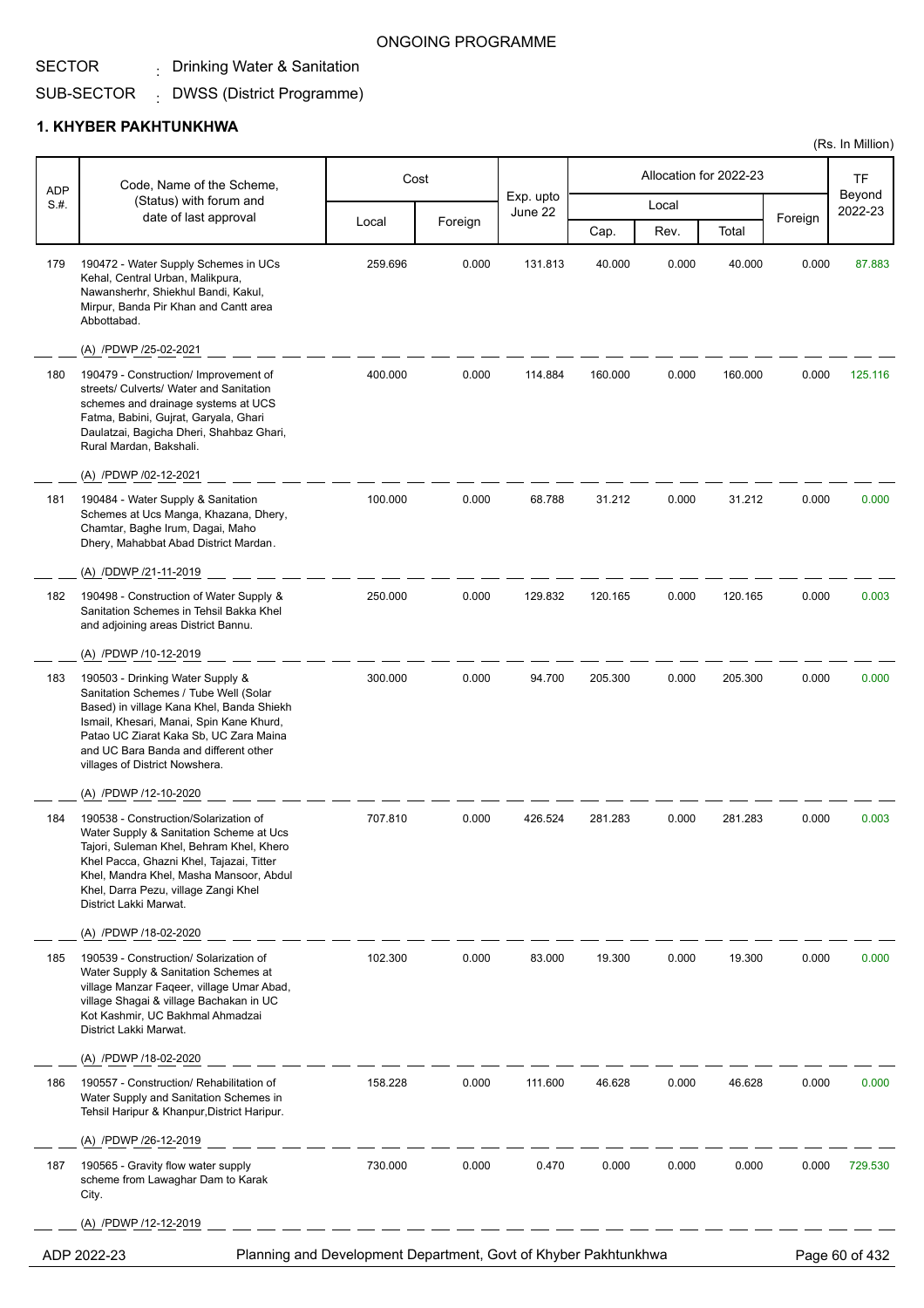## . Drinking Water & Sanitation

#### SUB-SECTOR DWSS (District Programme) :

#### **1. KHYBER PAKHTUNKHWA**

| <b>ADP</b> | Code, Name of the Scheme,                                                                                                                                                                                                                 |         | Cost    |                      |        |       | Allocation for 2022-23 |         | TF                |
|------------|-------------------------------------------------------------------------------------------------------------------------------------------------------------------------------------------------------------------------------------------|---------|---------|----------------------|--------|-------|------------------------|---------|-------------------|
| S.#.       | (Status) with forum and                                                                                                                                                                                                                   |         |         | Exp. upto<br>June 22 |        | Local |                        |         | Beyond<br>2022-23 |
|            | date of last approval                                                                                                                                                                                                                     | Local   | Foreign |                      | Cap.   | Rev.  | Total                  | Foreign |                   |
| 188        | 200115 - Water Supply Scheme in District<br>Abbottabad.                                                                                                                                                                                   | 328.150 | 0.000   | 120.900              | 21.170 | 0.000 | 21.170                 | 0.000   | 186.080           |
|            | (A) /PDWP /02-06-2020                                                                                                                                                                                                                     |         |         |                      |        |       |                        |         |                   |
| 189        | 200195 - Water Supply & Sanitation<br>Schemes and PCC works at UCs,<br>Shamozai, Parrai, Barikot, Kuz Aba Khel,<br>Kota Aboha, Ghalegai Manyar, Gogdara,<br>Tindrodag, Odigram, Balogram, Qamber<br>VC Guligram District Swat             | 100.000 | 0.000   | 66.700               | 33.300 | 0.000 | 33.300                 | 0.000   | 0.000             |
|            | (A) /DDWP /03-09-2020                                                                                                                                                                                                                     |         |         |                      |        |       |                        |         |                   |
| 190        | 200198 - Construction / Rehablitation of<br>Sanitation Schemes at Saleem Khan,<br>Maneri Bala, Maneri Payan, Swabi Khass,<br>Swabi Maneri, Panjpir, Thandjoi, Marghuz<br>Bamkhel, Jhanda & Pabin District Swabi.<br>(A) /DDWP /14-09-2020 | 100.000 | 0.000   | 73.796               | 20.000 | 0.000 | 20.000                 | 0.000   | 6.204             |
| 191        | 200201 - Construction/PCC works/<br>Sanitation/WSS Hand Pumps/ Dug Well in<br>Ucs Ajmera, Battagram, Batamori,<br>Shamlai, Rajdhari, Peshora, Paimal Sharif,<br>Thakot, Gijbori, Trand, Kuzabanda&<br>Banian District Battagram.          | 200.000 | 0.000   | 104.355              | 10.000 | 0.000 | 10.000                 | 0.000   | 85.645            |
|            | (A) /DDWP /12-10-2020                                                                                                                                                                                                                     |         |         |                      |        |       |                        |         |                   |
| 192        | 200203 - Water Supply and Sanitation<br>Schemes at Mingora and adjoining area<br>District Swat.                                                                                                                                           | 100.000 | 0.000   | 82.700               | 13.814 | 0.000 | 13.814                 | 0.000   | 3.486             |
|            | (A) /DDWP /03-09-2020                                                                                                                                                                                                                     |         |         |                      |        |       |                        |         |                   |
| 193        | 200205 - Construction/Rehabilitation of<br>Water Supply and sanitation scheme at<br>UC Machi, Bazar, Rustam, Charguli, Palo<br>Dheri, Khattakhat, Jamal Ghari,<br>Sawaldher, Katlang-1 and Katlang-2<br>District Mardan.                  | 100.000 | 0.000   | 65.100               | 34.900 | 0.000 | 34.900                 | 0.000   | 0.000             |
|            | (A) /DDWP /03-09-2020                                                                                                                                                                                                                     |         |         |                      |        |       |                        |         |                   |
| 194        | 200206 - Sanitation works in UC Manga,<br>Khazan Cheri Chamter, Maho Dheri,<br>Baghdada, Dagai, Kaskorona, Mardan<br>Khas, Nicket Ghuj, Cantt, Bijli Ghar,<br>Bagh-e-Irum & Mohabat Abad District<br>Mardan.                              | 100.000 | 0.000   | 57.700               | 42.300 | 0.000 | 42.300                 | 0.000   | 0.000             |
|            | (A) /DDWP /03-09-2020                                                                                                                                                                                                                     |         |         |                      |        |       |                        |         |                   |
| 195        | 200208 - Water Supply and Sanitation<br>Schemes at Ucs Jalala, Takar,<br>Madaybaba, Shergarh, Hathyan, Parkho,<br>Makori, Lundkhwar and Pir Sadu District<br>Mardan.                                                                      | 100.000 | 0.000   | 66.700               | 33.300 | 0.000 | 33.300                 | 0.000   | 0.000             |
|            | (A) /DDWP /03-09-2020                                                                                                                                                                                                                     |         |         |                      |        |       |                        |         |                   |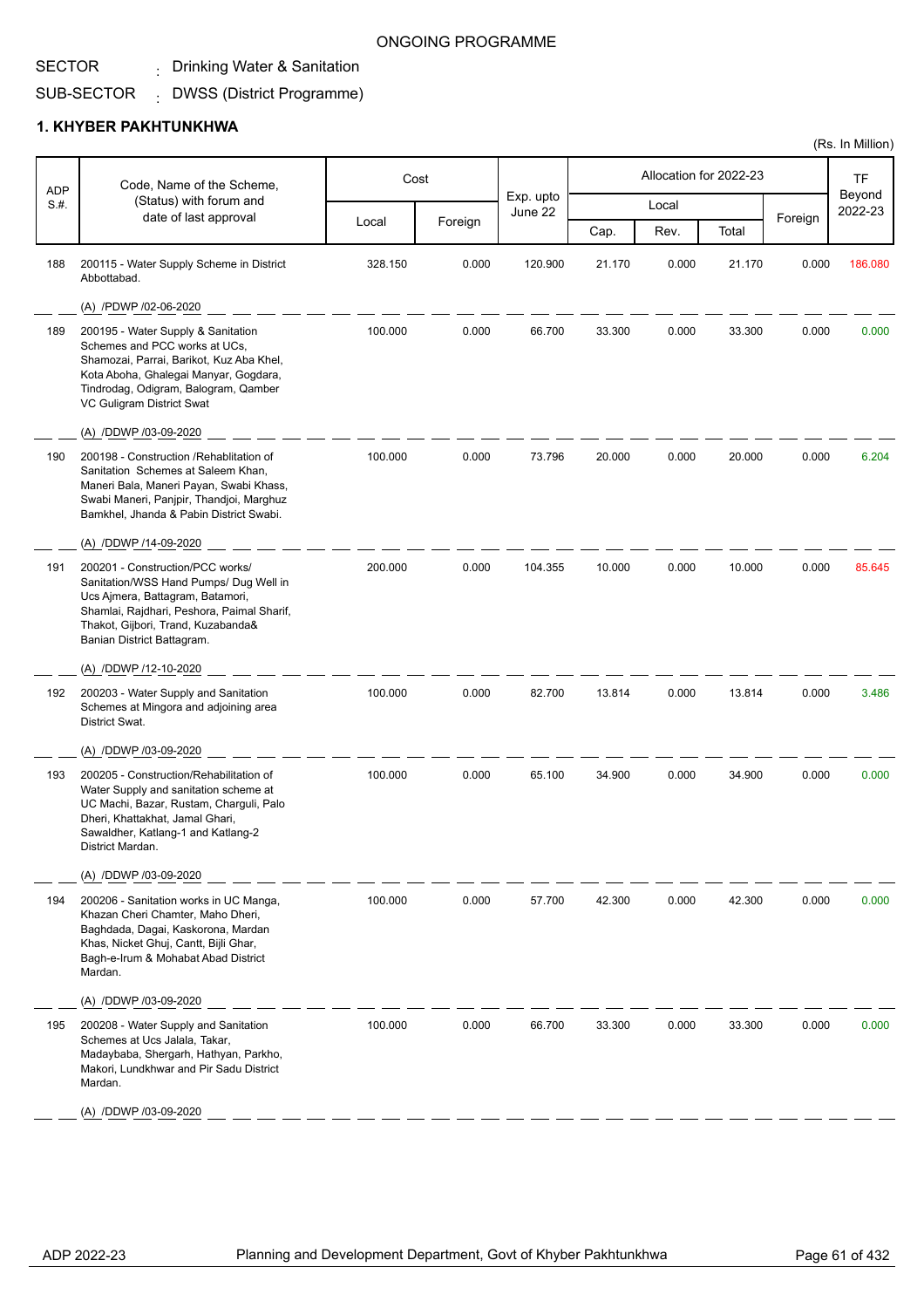## . Drinking Water & Sanitation

#### SUB-SECTOR DWSS (District Programme) :

### **1. KHYBER PAKHTUNKHWA**

|                    | Code, Name of the Scheme,                                                                                                                                                                                                                                                                  |         | Cost    |                      |         |       | Allocation for 2022-23 |         | <b>TF</b>         |
|--------------------|--------------------------------------------------------------------------------------------------------------------------------------------------------------------------------------------------------------------------------------------------------------------------------------------|---------|---------|----------------------|---------|-------|------------------------|---------|-------------------|
| <b>ADP</b><br>S.H. | (Status) with forum and                                                                                                                                                                                                                                                                    |         |         | Exp. upto<br>June 22 |         | Local |                        |         | Beyond<br>2022-23 |
|                    | date of last approval                                                                                                                                                                                                                                                                      | Local   | Foreign |                      | Cap.    | Rev.  | Total                  | Foreign |                   |
| 196                | 200211 - Sanitation Works: ie. Street<br>paraments, Side Wall + culverts +drain at<br>UCs Umerzai, Utmanzai, ChindroDag,<br>Taurangzai, Sarki Titara, Mera Umerzai,<br>Dhakki, Mandani, Bahlola, Hisara Nehri<br>and Hisara yaseenzai District Charsadda.                                  | 100.000 | 0.000   | 73.700               | 26.300  | 0.000 | 26.300                 | 0.000   | 0.000             |
|                    | (A) /DDWP /09-09-2020                                                                                                                                                                                                                                                                      |         |         |                      |         |       |                        |         |                   |
| 197                | 200212 - Water Supply/Sanitation Solar<br>System Tub Well/hand pump/rolling drill<br>Pump Scheme at Ucs (1) Karbogha Sharif<br>(2) Torawar (3) Doaba (4) Naryab-1 (5)<br>Naryab-lik (6) Darsamand (7) Dalan (8)<br>Tall Urban (9) Tall Rural Tehsil Thall<br>District Hangu.               | 100.000 | 0.000   | 37.700               | 62.300  | 0.000 | 62.300                 | 0.000   | 0.000             |
|                    | (A) /DDWP /14-10-2020                                                                                                                                                                                                                                                                      |         |         |                      |         |       |                        |         |                   |
| 198                | 200214 - Construction of Water Supply<br>Schemes/Pressure Pumps and Sanitation<br>at Tehsil Baka Khel and Tehsil Miryan<br>District Bannu.                                                                                                                                                 | 200.000 | 0.000   | 17.700               | 182.296 | 0.000 | 182.296                | 0.000   | 0.004             |
|                    | (A) /DDWP /03-06-2021                                                                                                                                                                                                                                                                      |         |         |                      |         |       |                        |         |                   |
| 199                | 200215 - WSS in Ucs Lakki I-II, Begu<br>Khel, Ahmed Khel Isak Khel Dera Tangi<br>Mash Masti Khani, Abba Khek Mela<br>Shahab Khel, Landiwah and Samandi<br>District Lakki Marwat.                                                                                                           | 100.000 | 0.000   | 55.000               | 45.000  | 0.000 | 45.000                 | 0.000   | 0.000             |
|                    | (A) /DDWP /09-09-2020                                                                                                                                                                                                                                                                      |         |         |                      |         |       |                        |         |                   |
| 200                | 200216 - Drinking Water Supply and<br>Sanitation, Solarization, Water Tanks,<br>Supply Lines, Rebore, Rehabilitation, and<br>Restoration of Damage Schemes,<br>Solorazation of new and existing Water<br>Supply Schemes Tehsil Ghazni Khel &<br>Surrounding Areas of District Lakki Marwat | 100.000 | 0.000   | 37.700               | 62.300  | 0.000 | 62.300                 | 0.000   | 0.000             |
|                    | (A) /DDWP /09-09-2020                                                                                                                                                                                                                                                                      |         |         |                      |         |       |                        |         |                   |
| 201                | 200217 - Water Supply and sanitation<br>schemes at UCs Daag Ismail Khel, Spin<br>Khak, Shahkot, Jalozai, Dag Besud,<br>Pabbi, Khan Sher Ghari, Chowki Mamrez,<br>Taru Jabba and Balu District Nowshera.<br>(A) /DDWP /03-09-2020                                                           | 100.000 | 0.000   | 65.700               | 20.260  | 0.000 | 20.260                 | 0.000   | 14.040            |
| 202                | 200219 - Construction of DWS and<br>Sanitation Schemes/Installation of<br>pressure pumps at Tehsils Nowshera,<br>Pabbi and Jehangira District Nowshera.                                                                                                                                    | 300.000 | 0.000   | 73.500               | 130.810 | 0.000 | 130.810                | 0.000   | 95.690            |
|                    | (A) /PDWP /12-10-2020                                                                                                                                                                                                                                                                      |         |         |                      |         |       |                        |         |                   |
| 203                | 200220 - Water Supply and sanitation<br>schemes and street pavements at UC<br>Rajjar-1 &2, M.narai, Khanmai, Dargai,<br>Sheikho, Ghunda Karkana, Nisatta, Dheri<br>Zardad, Doshera, Maira parang, VC Miara<br>Nisatta District Charsadda.                                                  | 100.000 | 0.000   | 71.700               | 28.300  | 0.000 | 28.300                 | 0.000   | 0.000             |
|                    | (A) /DDWP /03-09-2020                                                                                                                                                                                                                                                                      |         |         |                      |         |       |                        |         |                   |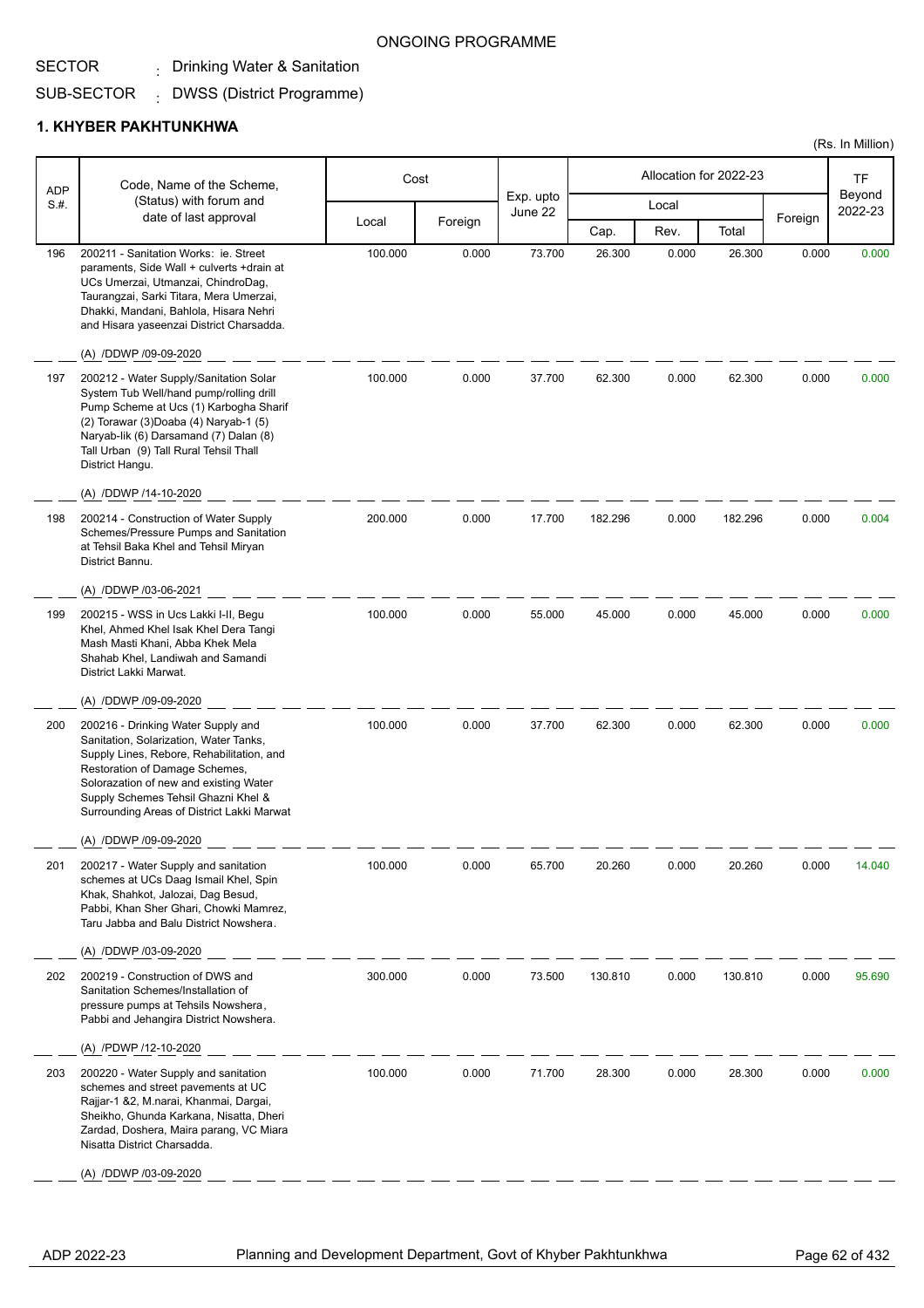## . Drinking Water & Sanitation

#### SUB-SECTOR DWSS (District Programme) :

### **1. KHYBER PAKHTUNKHWA**

| <b>ADP</b> | Code, Name of the Scheme,                                                                                                                                                                                                                                     |         | Cost    |                      |         |       | Allocation for 2022-23 |         | <b>TF</b>         |
|------------|---------------------------------------------------------------------------------------------------------------------------------------------------------------------------------------------------------------------------------------------------------------|---------|---------|----------------------|---------|-------|------------------------|---------|-------------------|
| S.H.       | (Status) with forum and<br>date of last approval                                                                                                                                                                                                              |         |         | Exp. upto<br>June 22 |         | Local |                        |         | Beyond<br>2022-23 |
|            |                                                                                                                                                                                                                                                               | Local   | Foreign |                      | Cap.    | Rev.  | Total                  | Foreign |                   |
| 204        | 200221 - Water Supply and sanitation<br>schemes at UCs Jehangira, Tordher-1 ≪,<br>(Mathani Changan), Zaida, Gar Munara,<br>Lahor Gharbi, Lahore Sharqi,<br>shahmansoor, Ambar, Beka and Kunda<br>District Swabi.                                              | 100.000 | 0.000   | 27.000               | 15.087  | 0.000 | 15.087                 | 0.000   | 57.913            |
|            | (A) /DDWP /14-10-2020                                                                                                                                                                                                                                         |         |         |                      |         |       |                        |         |                   |
| 205        | 200223 - Providing and installation of<br>water Supply schemes including pipe lines<br>UCs Mandhrah-chashma, Mandrah Canal,<br>Yarik, Hissam, Gilloti, Kech, Mandrah and<br>uc Gilloti District D.I.Khan                                                      | 100.000 | 0.000   | 17.700               | 62.300  | 0.000 | 62.300                 | 0.000   | 20.000            |
|            | (A) /DDWP /03-09-2020                                                                                                                                                                                                                                         |         |         |                      |         |       |                        |         |                   |
| 206        | 200224 - Water Supply and Sanitation<br>schemes including Construction of Streets,<br>Drains & PCC works etc at Urban I to VI,<br>UC Muhammad Zai, Nusrat Khel, Usterzai,<br>Sherkot, Jangal Khel and Alizai at District<br>Kohat.                            | 99.988  | 0.000   | 34.200               | 40.010  | 0.000 | 40.010                 | 0.000   | 25.778            |
|            | (A) /DDWP /03-09-2020                                                                                                                                                                                                                                         |         |         |                      |         |       |                        |         |                   |
| 207        | 200226 - Water Supply and<br>Sanitation/Pressure pumps/ Solarization<br>Schemes at UCs Mera Khel, Ismail Khel,<br>Kot Qalandar, Khobri, Kala khel Masti<br>Khan, Nar Jaffar, Bharat, Shamshi Khel,<br>Mandan Areas UCs and Kakki Areas UCs<br>District Bannu. | 100.000 | 0.000   | 0.000                | 15.667  | 0.000 | 15.667                 | 0.000   | 84.333            |
|            | (A) /DDWP /27-10-2020                                                                                                                                                                                                                                         |         |         |                      |         |       |                        |         |                   |
| 208        | 200228 - Construction of Water Supply<br>and Sanitation Scheme on need basis at<br>UC Gujjar Gari, Jehangir Abad, Saribalol,<br>Damin-e-koh, Pat Baba, Kot Jungoro Saro<br>Shah, Nari District Mardan                                                         | 100.000 | 0.000   | 67.700               | 32.300  | 0.000 | 32.300                 | 0.000   | 0.000             |
|            | (A) /DDWP /03-09-2020                                                                                                                                                                                                                                         |         |         |                      |         |       |                        |         |                   |
| 209        | 200229 - Water Supply & Sanitaion<br>schemes at Ucs Rega, Krapa, Dewana<br>Baba, Shalbandi, Noorizi, Batara, Pandair,<br>Sooray, Gul Bandai, Gagra Distt Buner<br>(A) /DDWP /27-10-2020                                                                       | 100.000 | 0.000   | 55.700               | 9.155   | 0.000 | 9.155                  | 0.000   | 35.145            |
| 210        | 200231 - Construction of Water Supply<br>scheme for Reshun, Jughor, Mughlandeh,<br>& Jinjirate Kuh upper and lower chitral.                                                                                                                                   | 100.000 | 0.000   | 27.700               | 11.346  | 0.000 | 11.346                 | 0.000   | 60.954            |
|            | (A) /DDWP /14-10-2020                                                                                                                                                                                                                                         |         |         |                      |         |       |                        |         |                   |
| 211        | 200232 - Provision of sanitation and<br>sewerage schemes in D.I.khan                                                                                                                                                                                          | 294.286 | 0.000   | 20.200               | 140.000 | 0.000 | 140.000                | 0.000   | 134.086           |
|            | (A) /DDWP /12-10-2020                                                                                                                                                                                                                                         |         |         |                      |         |       |                        |         |                   |
| 212        | 200235 - Construction WS & Sanitation at<br>UCs Malak Pur, Pacha Kalay, Batai, Aba<br>Khel, Mali Khel Gradezi, Daggar, Gokan,<br>Elai Angafoor & Tor Warsak District Buner.                                                                                   | 200.000 | 0.000   | 74.855               | 20.860  | 0.000 | 20.860                 | 0.000   | 104.285           |
|            | (A) /PDWP /29-10-2020                                                                                                                                                                                                                                         |         |         |                      |         |       |                        |         |                   |
|            |                                                                                                                                                                                                                                                               |         |         |                      |         |       |                        |         |                   |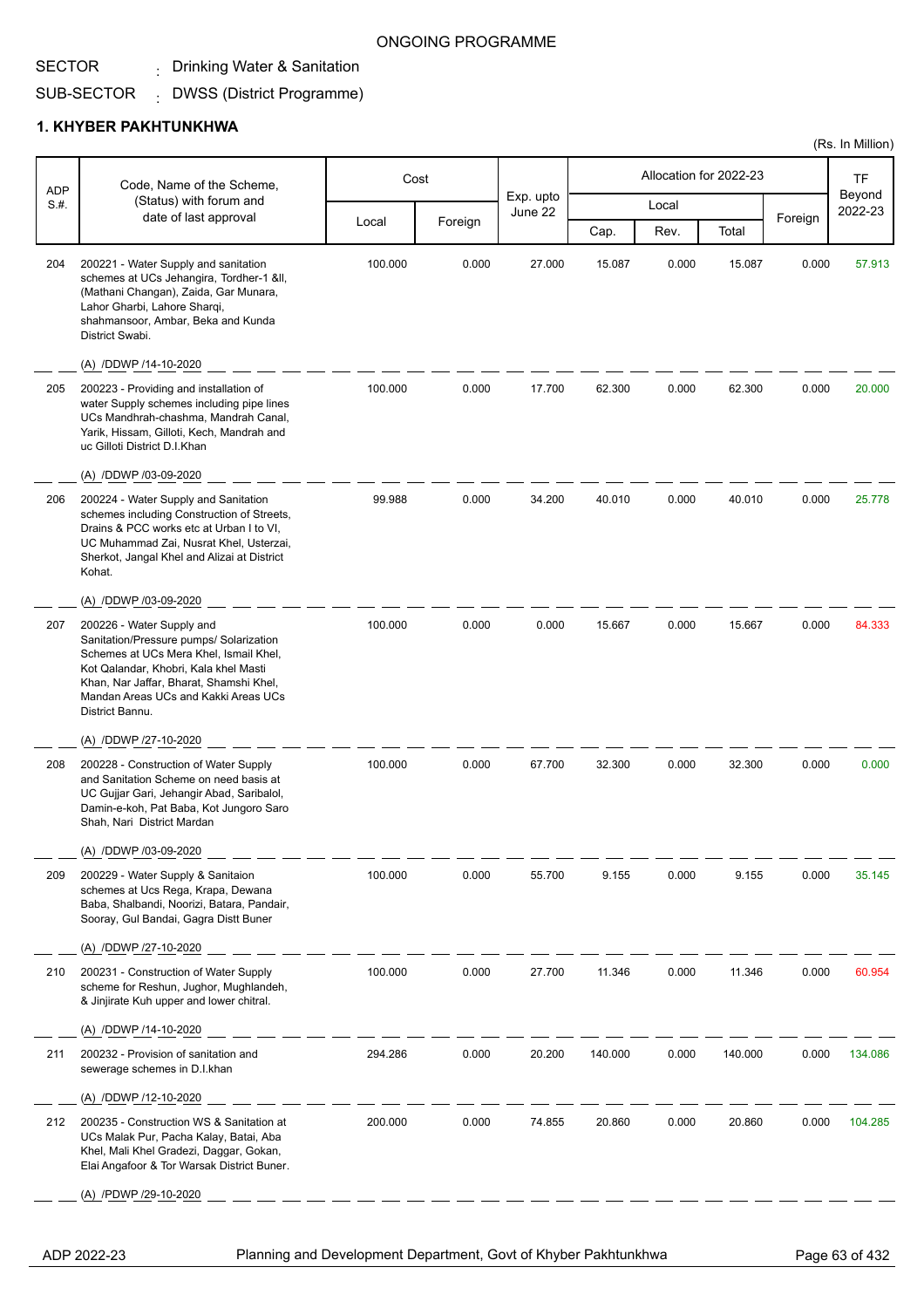## . Drinking Water & Sanitation

#### SUB-SECTOR DWSS (District Programme) :

### **1. KHYBER PAKHTUNKHWA**

| <b>ADP</b> | Code, Name of the Scheme,                                                                                                                                                                                                                                                                                              |           | Cost      |                      |           |       | Allocation for 2022-23 |         | <b>TF</b>         |
|------------|------------------------------------------------------------------------------------------------------------------------------------------------------------------------------------------------------------------------------------------------------------------------------------------------------------------------|-----------|-----------|----------------------|-----------|-------|------------------------|---------|-------------------|
| S.#.       | (Status) with forum and<br>date of last approval                                                                                                                                                                                                                                                                       |           |           | Exp. upto<br>June 22 |           | Local |                        | Foreign | Beyond<br>2022-23 |
|            |                                                                                                                                                                                                                                                                                                                        | Local     | Foreign   |                      | Cap.      | Rev.  | Total                  |         |                   |
| 213        | 200236 - DWSS and Sanitation Scheme at<br>UCs Almas and \Sub Division Shirangal<br>and Usherai Dir Upper.                                                                                                                                                                                                              | 100.000   | 0.000     | 0.000                | 12.670    | 0.000 | 12.670                 | 0.000   | 87.330            |
|            | (A) /DDWP /27-10-2020                                                                                                                                                                                                                                                                                                  |           |           |                      |           |       |                        |         |                   |
| 214        | 200302 - Construction/Rehabilitation of<br>Water Supply and Sanitation Schemes in<br>UCs Saleem Khan, Maneri Bala, Kalabat,<br>Kotha, Zarobi, Maini, Topi East, Topi West,<br>Batakarra, Gandaf, Kabghani, Gabasni<br>and Ghani Chatra District Swabi.                                                                 | 100.000   | 0.000     | 59.692               | 40.308    | 0.000 | 40.308                 | 0.000   | 0.000             |
|            | (A) /DDWP /14-10-2020                                                                                                                                                                                                                                                                                                  |           |           |                      |           |       |                        |         |                   |
| 215        | 200330 - Construction/Rehabilitation of<br>Water Supply and Sanitation Schemes at<br>Tehsil Kulachi, Tehsil Dara Band and UCs<br>KUrai, Chekhkan and Zandani, D.I.Khan.                                                                                                                                                | 300.000   | 0.000     | 97.528               | 150.000   | 0.000 | 150.000                | 0.000   | 52.472            |
|            | (A) /PDWP /04-01-2021                                                                                                                                                                                                                                                                                                  |           |           |                      |           |       |                        |         |                   |
| 216        | 200331 - DWSS at Tehsil Lora and Circle<br>Bakot District Abbottabad.                                                                                                                                                                                                                                                  | 100.000   | 0.000     | 27.700               | 44.940    | 0.000 | 44.940                 | 0.000   | 27.360            |
|            | (A) /DDWP /27-10-2020                                                                                                                                                                                                                                                                                                  |           |           |                      |           |       |                        |         |                   |
| 217        | 210108 - Construction/Rehabilitation of<br>Water Supply Schemes in District Haripur                                                                                                                                                                                                                                    | 200.000   | 0.000     | 43.292               | 27.387    | 0.000 | 27.387                 | 0.000   | 129.321           |
|            | (A) /PDWP /25-01-2021                                                                                                                                                                                                                                                                                                  |           |           |                      |           |       |                        |         |                   |
| 218        | 210240 - Gravity Flow Water Supply<br>Scheme Havelian Town District<br>Abbottabad (KOICA)                                                                                                                                                                                                                              | 1,296.200 | 1,980.000 | 0.000                | 50.000    | 0.000 | 50.000                 |         | 200.000 1,246.200 |
|            | (A) /CDWP /01-11-2021                                                                                                                                                                                                                                                                                                  |           |           |                      |           |       |                        |         |                   |
| 219        | 210474 - Feasibility Studies &<br><b>Construction of Water Supply Scheme</b><br>from Bada Dam District Swabi                                                                                                                                                                                                           | 150.000   | 0.000     | 0.000                | 31.000    | 0.000 | 31.000                 | 0.000   | 119.000           |
|            | (A) /PDWP /03-12-2021                                                                                                                                                                                                                                                                                                  |           |           |                      |           |       |                        |         |                   |
| 220        | 210637 - Construction of Gravity Based<br>Water Supply Scheme and Rehabilitation<br>of Existing Infrastructure for Tehsil Matta to<br>Kuza Bandai and Tehsil Khwazakhela to<br>Charbagh District Swat (Total Cost<br>Rs.5917 Million, 50% from ADP and 50%<br>from PSDP)                                               | 2,358.372 | 0.000     | 50.000               | 1,822.197 | 0.000 | 1,822.197              | 0.000   | 486.175           |
|            | (A) /CDWP /27-05-2021                                                                                                                                                                                                                                                                                                  |           |           |                      |           |       |                        |         |                   |
| 221        | 210642 - Construction of Water Supply<br>Schemes/ Rehabilitation/ Sanitation in<br>different UCs i.e Thana Khas, Thana<br>Bandajat, Malakand khas, Allandand,<br>Dherai, Palai, Dheri Julagram, Totakan,<br>Pirkhel, Agra, Upper Batkhela, Middle<br>Batkhela, Lower Batkhela, and Tehsil<br>Dargai District Malakand. | 500.000   | 0.000     | 53.000               | 160.380   | 0.000 | 160.380                | 0.000   | 286.620           |
|            | (A) /PDWP /02-12-2021                                                                                                                                                                                                                                                                                                  |           |           |                      |           |       |                        |         |                   |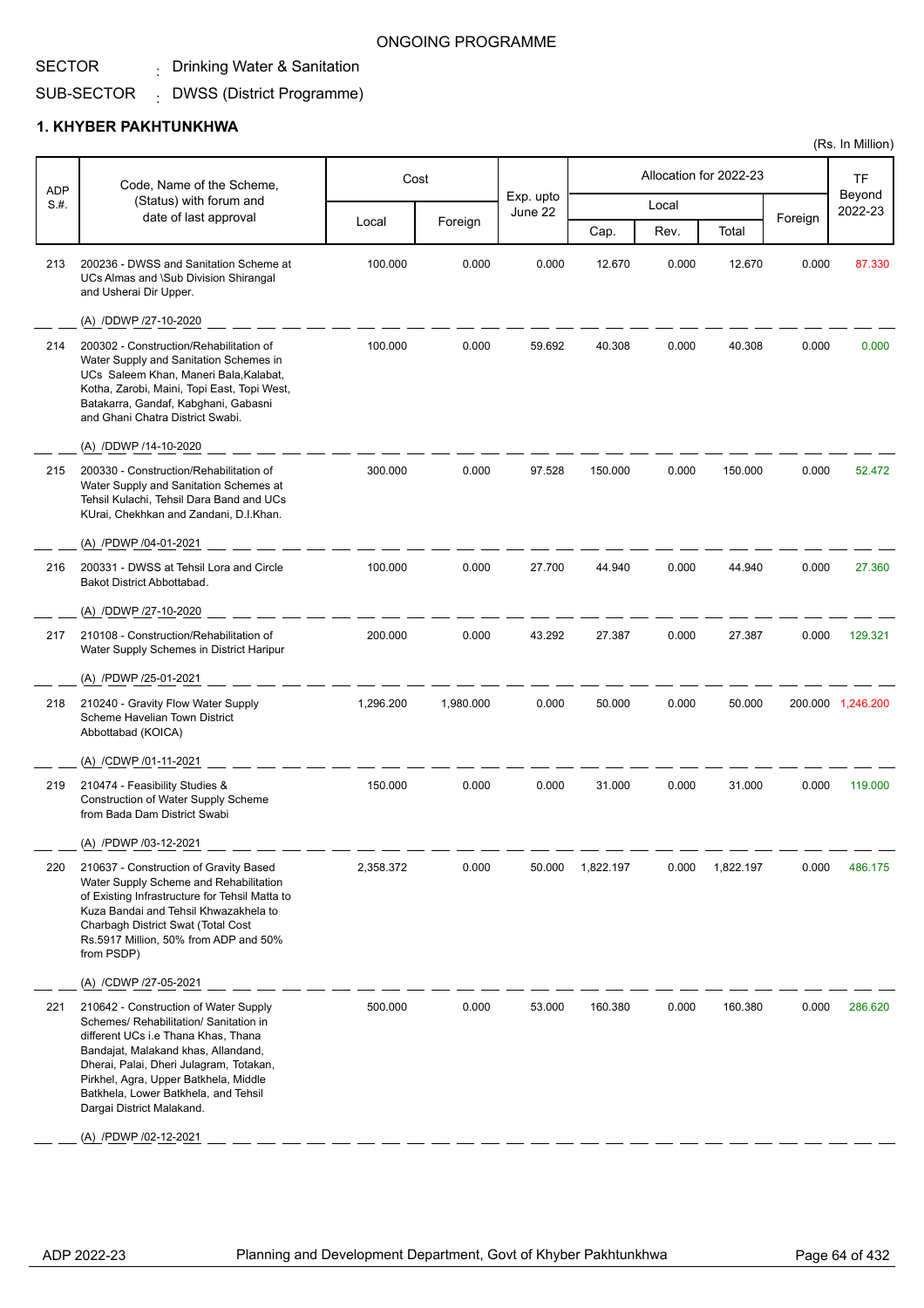## . Drinking Water & Sanitation

#### SUB-SECTOR DWSS (District Programme) :

### **1. KHYBER PAKHTUNKHWA**

| <b>ADP</b> | Code, Name of the Scheme,                                                                                                                                                                                       |            | Cost      | Exp. upto |           |        | Allocation for 2022-23 |         | <b>TF</b><br>Beyond |
|------------|-----------------------------------------------------------------------------------------------------------------------------------------------------------------------------------------------------------------|------------|-----------|-----------|-----------|--------|------------------------|---------|---------------------|
| S.H.       | (Status) with forum and<br>date of last approval                                                                                                                                                                |            |           | June 22   |           | Local  |                        | Foreign | 2022-23             |
|            |                                                                                                                                                                                                                 | Local      | Foreign   |           | Cap.      | Rev.   | Total                  |         |                     |
| 222        | 210643 - Enhancement in Gravity Based<br>Water Supply Schemes Batkhela Town<br>from River Swat (Solar Based from High<br>Level Water Tank)                                                                      | 60.000     | 0.000     | 26.089    | 20.910    | 0.000  | 20.910                 | 0.000   | 13.001              |
|            | (A) /DDWP /01-11-2021                                                                                                                                                                                           |            |           |           |           |        |                        |         |                     |
| 223        | 210645 - Feasibility Studies for Gravity<br>Flow Water Supply Schemes for UC Agra<br>and Tehsil Ranizai District Malakand.                                                                                      | 16.000     | 0.000     | 9.000     | 7.000     | 0.000  | 7.000                  | 0.000   | 0.000               |
|            | (A) /PDWP /10-09-2021                                                                                                                                                                                           |            |           |           |           |        |                        |         |                     |
| 224        | 210730 - Construction of Drinking water<br>supply scheme Kotla and Sangrahi Bagla<br>Dakhli Pakshahi Khanpur District Haripur                                                                                   | 25.060     | 0.000     | 5.000     | 20.060    | 0.000  | 20.060                 | 0.000   | 0.000               |
|            | (A) /DDWP /09-12-2021                                                                                                                                                                                           |            |           |           |           |        |                        |         |                     |
| 225        | 220374 - Left Over Component Of Gravity<br>Based Water Supply Scheme And<br>Rehibilatation Of Existing Infrastructure<br>For Tehsil Matta To Khuza Bandi And<br>Tehsil Khwazakhela To Charbagh District<br>Swat | 1,522.000  | 0.000     | 50.000    | 249.216   | 0.000  | 249.216                |         | 0.000 1,222.784     |
|            | (A) /PDWP /15-11-2021                                                                                                                                                                                           |            |           |           |           |        |                        |         |                     |
| 226        | 220375 - CONSTRCTION OF LEFT OVER<br><b>COMPONENT OF WATER SUPPLY</b><br>SCHMEME KHAL DISTRICT DIR LOWER                                                                                                        | 168.168    | 0.000     | 0.000     | 12.420    | 8.440  | 20.860                 | 0.000   | 147.308             |
|            | (A) /PDWP /29-12-2021                                                                                                                                                                                           |            |           |           |           |        |                        |         |                     |
| 227        | 220405 - Construction of Khall Greater<br>Water Supply Scheme District Dir Lower<br>(Total Cost Rs.668.459 Million, 50% from<br>ADP Rs. 334.229 Million and 50% from<br>PSDP Rs. 334.229 Million)               | 334.229    | 0.000     | 0.000     | 50.000    | 0.000  | 50.000                 | 0.000   | 284.229             |
|            | (A) /CDWP /27-05-2021                                                                                                                                                                                           |            |           |           |           |        |                        |         |                     |
|            | <b>Total OnGoing Programme</b>                                                                                                                                                                                  | 20,600.003 | 1,980.000 | 6,005.843 | 6,101.943 | 58.440 | 6,160.383              | 200.000 | 8,433.777           |
|            |                                                                                                                                                                                                                 |            |           |           |           |        |                        |         |                     |

ONGOING PROGRAMME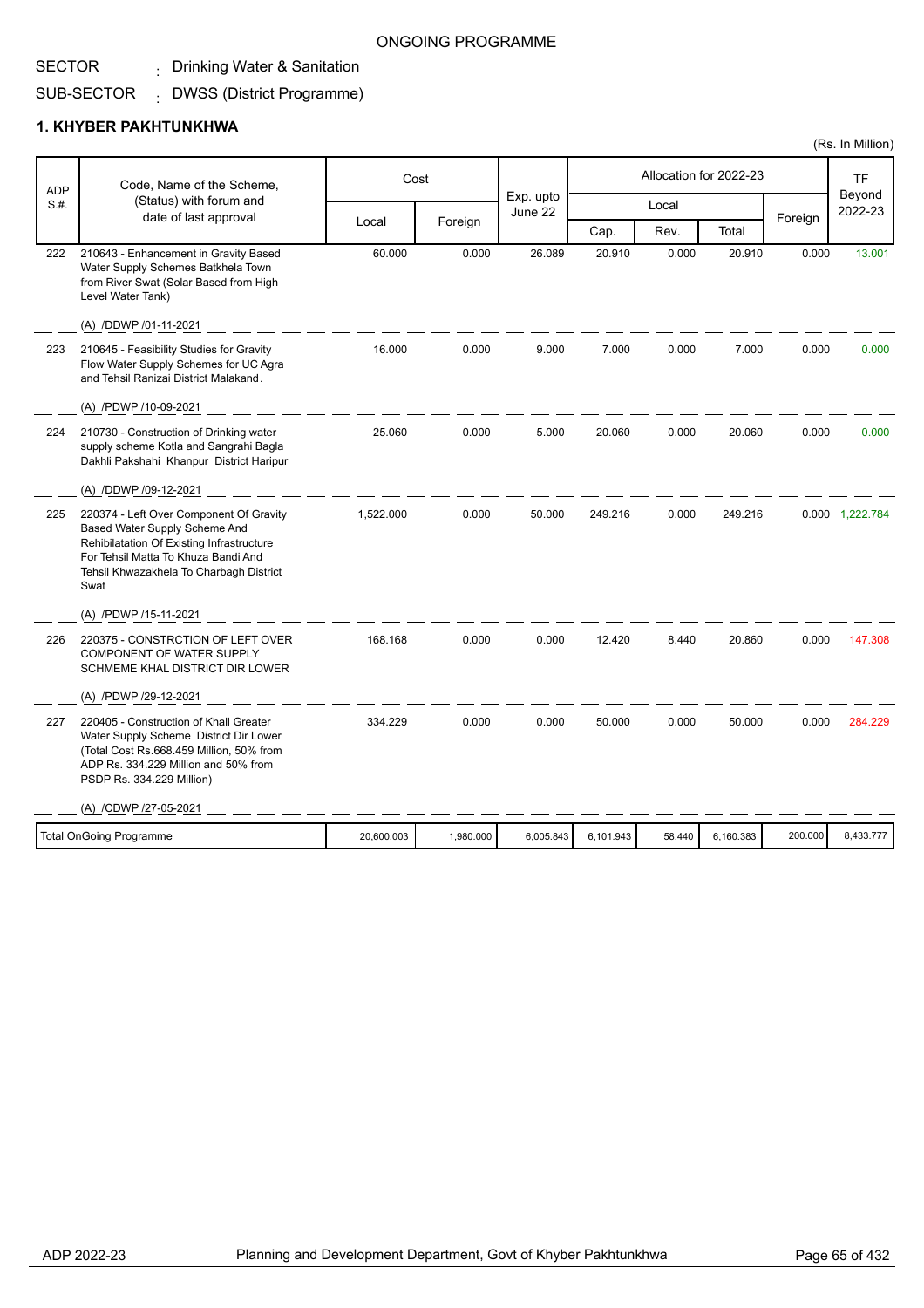## . Drinking Water & Sanitation

#### SUB-SECTOR DWSS (District Programme) :

## **1. KHYBER PAKHTUNKHWA**

| <b>ADP</b> | Code, Name of the Scheme,                                                                                                                                                                           |           | Cost      |                      |        |       | Allocation for 2022-23 |         | TF                |
|------------|-----------------------------------------------------------------------------------------------------------------------------------------------------------------------------------------------------|-----------|-----------|----------------------|--------|-------|------------------------|---------|-------------------|
| S.#.       | (Status) with forum and<br>date of last approval                                                                                                                                                    |           |           | Exp. upto<br>June 22 |        | Local |                        | Foreign | Beyond<br>2022-23 |
|            |                                                                                                                                                                                                     | Local     | Foreign   |                      | Cap.   | Rev.  | Total                  |         |                   |
| 228        | 130237 - Gravity Flow Water Supply<br>Scheme, District Mansehra (SFD<br>Assisted).                                                                                                                  | 9,169.917 | 7,354.000 | 0.000                | 40.000 | 0.000 | 40.000                 |         | 300.000 9,129.917 |
|            | $(B)$ / ECNEC/                                                                                                                                                                                      |           |           |                      |        |       |                        |         |                   |
| 229        | 210242 - Completion of Incomplete Water<br>Supply Schemes in various Districts of<br>Khyber Pakhtunkhwa                                                                                             | 367.000   | 0.000     | 0.000                | 10.000 | 0.000 | 10.000                 | 0.000   | 357.000           |
|            | $(B)$ / PDWP/                                                                                                                                                                                       |           |           |                      |        |       |                        |         |                   |
| 230        | 210245 - Purchase of Land for the<br>Construction of Sewage Treatment Plant in<br>D.I.Khan                                                                                                          | 100.000   | 0.000     | 0.000                | 50.000 | 0.000 | 50.000                 | 0.000   | 50.000            |
|            | (B) / DDWP/                                                                                                                                                                                         |           |           |                      |        |       |                        |         |                   |
| 231        | 210576 - Gravity Flow Water Supply<br>Project for Haripur City Tehsil & District<br>Haripur(JICA Assisted)                                                                                          | 300.000   | 2,700.000 | 0.000                | 10.000 | 0.000 | 10.000                 | 200.000 | 290.000           |
|            | $(B)$ / ECNEC/                                                                                                                                                                                      |           |           |                      |        |       |                        |         |                   |
| 232        | 220376 - Construction/Improvement and<br>Rehabilitation of water supply and<br>sanitation schemes in Tehsil Baizai &<br>Batkhela, District Malakand.                                                | 500.000   | 0.000     | 0.000                | 40.000 | 0.000 | 40.000                 | 0.000   | 460.000           |
|            | $(B)$ / PDWP/                                                                                                                                                                                       |           |           |                      |        |       |                        |         |                   |
| 233        | 220378 - Construction of Need Based<br>water supply Schemes in Nandor, Mata,<br>Dereki, Garha Balcoh, New Abadi, Baber<br>Mela Mulazai, Kot Azam, and other water<br>scarce areas of District Tank. | 150.000   | 0.000     | 0.000                | 46.240 | 0.000 | 46.240                 | 0.000   | 103.760           |
|            | (B) / DDWP/                                                                                                                                                                                         |           |           |                      |        |       |                        |         |                   |
| 234        | 220379 - Construction/Rehabilitation of<br>water Supply and Sanitation Schemes in<br>Tehsil lakki, Ghazni khel & Naurang District<br>Lakki Marwat                                                   | 250.000   | 0.000     | 0.000                | 40.000 | 0.000 | 40.000                 | 0.000   | 210.000           |
|            | $(B)$ / PDWP/                                                                                                                                                                                       |           |           |                      |        |       |                        |         |                   |
| 235        | 220380 - Construction / Rehabilitation of<br>Water Supply and Sanitation schemes on<br>Need Bases in District Dir Lower                                                                             | 150.000   | 0.000     | 0.000                | 20.000 | 0.000 | 20.000                 | 0.000   | 130.000           |
|            | (B) / DDWP/                                                                                                                                                                                         |           |           |                      |        |       |                        |         |                   |
| 236        | 220382 - Installations of Reverse Osmosis<br>Plants in various Districts of Khyber<br>Pakhtun khwa on Need Basis.                                                                                   | 150.000   | 0.000     | 0.000                | 39.662 | 0.000 | 39.662                 | 0.000   | 110.338           |
|            | (B) / DDWP/                                                                                                                                                                                         |           |           |                      |        |       |                        |         |                   |
| 237        | 220659 - Construction / Rehabilitation of<br>Water Supply and Street pavements in UC<br>Sakhra, Darmi, Asharay, Drushkela, UC<br>Baidara, Matta, Chupryal and Barthana,<br>Biha and Gwalerai Swat.  | 600.000   | 0.000     | 0.000                | 27.510 | 0.000 | 27.510                 | 0.000   | 572.490           |
|            | $(B)$ / PDWP/                                                                                                                                                                                       |           |           |                      |        |       |                        |         |                   |
| 238        | 220736 - Construction of office and<br>residential buildings for public Health<br><b>Engineering Department at District Swat</b>                                                                    | 275.900   | 0.000     | 0.000                | 10.000 | 0.000 | 10.000                 | 0.000   | 265.900           |
|            | $(B)$ / PDWP/                                                                                                                                                                                       |           |           |                      |        |       |                        |         |                   |
|            | Planning and Development Department, Govt of Khyber Pakhtunkhwa<br>ADP 2022-23                                                                                                                      |           |           |                      |        |       |                        |         | Page 66 of 432    |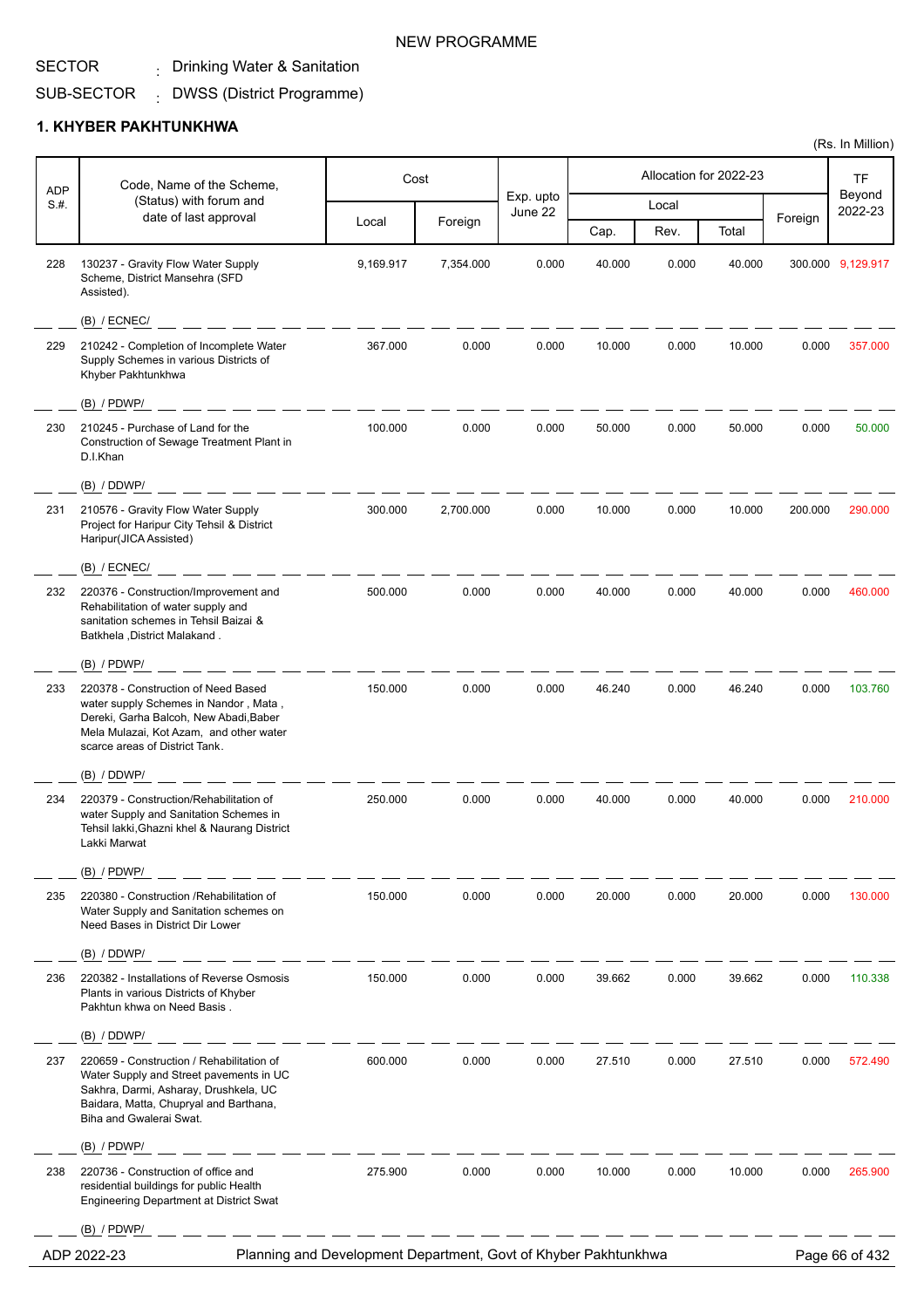## . Drinking Water & Sanitation

#### SUB-SECTOR DWSS (District Programme) :

## **1. KHYBER PAKHTUNKHWA**

|      | Code, Name of the Scheme,<br><b>ADP</b>                                                                                                                                                                                                                                                                                       |            | Cost       |                      |           |        | Allocation for 2022-23 |         | <b>TF</b>         |
|------|-------------------------------------------------------------------------------------------------------------------------------------------------------------------------------------------------------------------------------------------------------------------------------------------------------------------------------|------------|------------|----------------------|-----------|--------|------------------------|---------|-------------------|
| S.H. | (Status) with forum and                                                                                                                                                                                                                                                                                                       |            |            | Exp. upto<br>June 22 |           | Local  |                        |         | Beyond<br>2022-23 |
|      | date of last approval                                                                                                                                                                                                                                                                                                         | Local      | Foreign    |                      | Cap.      | Rev.   | Total                  | Foreign |                   |
| 239  | 220763 - Construction/ Rehabilitation of<br>solar base tube well along with overhead<br>tanks & sanitation schemes in UC Manki<br>Sharif, Pahari Katti Khel, Shah Kot,<br>Jalozai, Nizampur, Kahi, Bara banda,<br>Kheski Bala & payan, heri Kati Khel,<br>Nowshera Kalan & Badrashi and Ziarat<br>Kaka Sahb District Nowshera | 500.000    | 0.000      | 0.000                | 0.001     | 0.000  | 0.001                  | 0.000   | 499.999           |
|      | $(B)$ / PDWP/                                                                                                                                                                                                                                                                                                                 |            |            |                      |           |        |                        |         |                   |
| 240  | 220768 - Construction/ Rehabilition of<br>roads, Culvert pavements & water<br>sanitation schemes at UCs Bakhshali.<br>Gujrat, Rural Mardan, Baghicha Dheri,<br>Shah Bazghari, Gari Daulatzai, Garyala,<br>Fatma and Babini District Mardan<br>$(B)$ / PDWP/                                                                   | 300.000    | 0.000      | 0.000                | 0.001     | 0.000  | 0.001                  | 0.000   | 299.999           |
| 241  | 220839 - F/S for Gravity water supply<br>scheme Dir town and warai Dir Upper<br>$(B)$ / PDWP/                                                                                                                                                                                                                                 | 20.000     | 0.000      | 0.000                | 0.000     | 20.000 | 20.000                 | 0.000   | 0.000             |
|      |                                                                                                                                                                                                                                                                                                                               |            |            |                      |           |        |                        |         |                   |
|      | Total New Programme                                                                                                                                                                                                                                                                                                           | 12,832.817 | 10,054.000 | 0.000                | 333.414   | 20.000 | 353.414                | 500.000 | 12,479.403        |
|      | Total DWSS (District Programme)                                                                                                                                                                                                                                                                                               | 33,432.820 | 12,034.000 | 6,005.843            | 6,435.357 | 78.440 | 6,513.797              | 700.000 | 20,913.180        |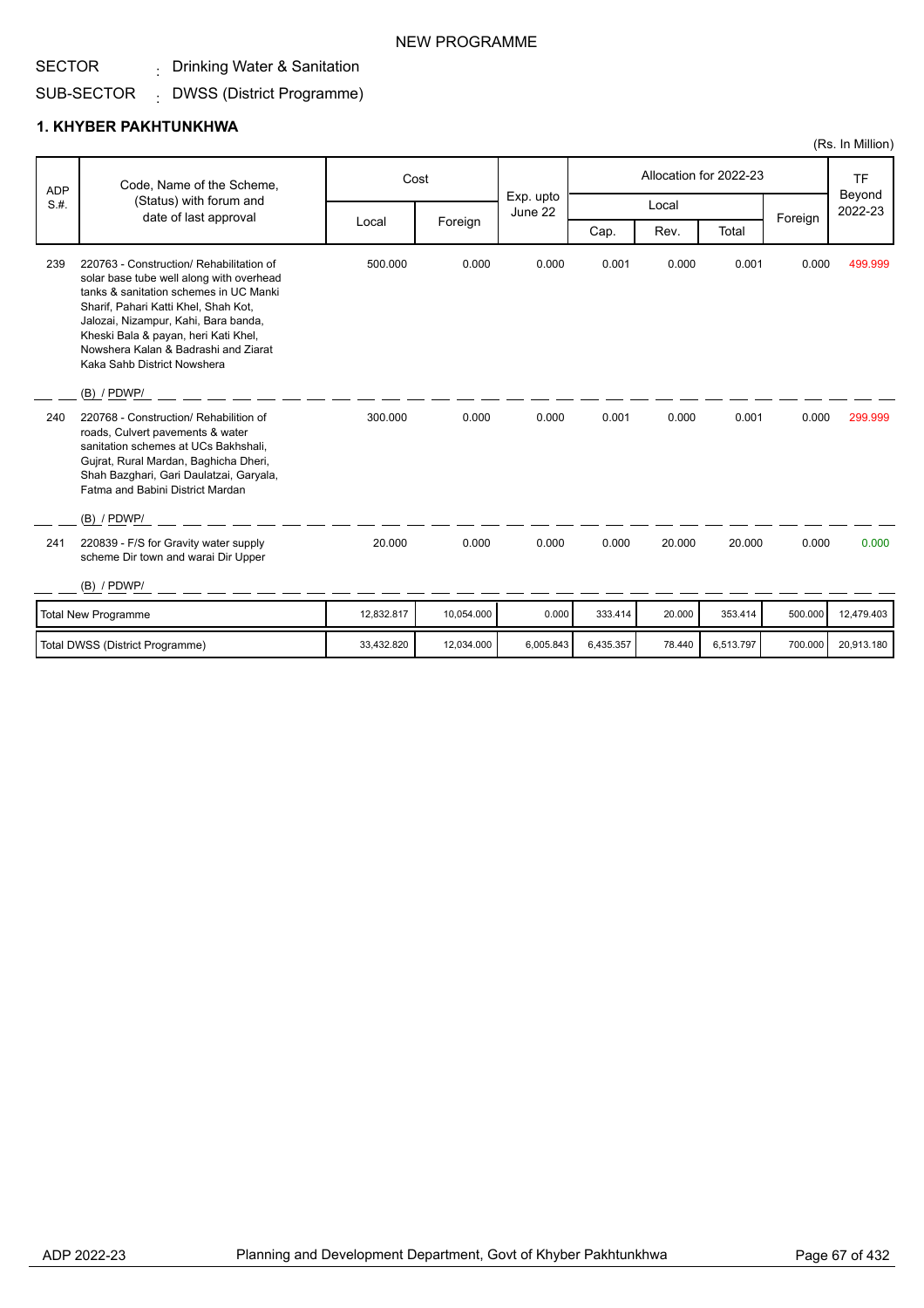#### SECTOR . Drinking Water & Sanitation

#### ONGOING PROGRAMME

SUB-SECTOR DWSS (Provincial) :

### **1. KHYBER PAKHTUNKHWA**

| ADP  | Code, Name of the Scheme,                                                                                                                                            |           | Cost    |                      |           |        | Allocation for 2022-23 |              | TF                |
|------|----------------------------------------------------------------------------------------------------------------------------------------------------------------------|-----------|---------|----------------------|-----------|--------|------------------------|--------------|-------------------|
| S.H. | (Status) with forum and                                                                                                                                              |           |         | Exp. upto<br>June 22 |           | Local  |                        |              | Beyond<br>2022-23 |
|      | date of last approval                                                                                                                                                | Local     | Foreign |                      | Cap.      | Rev.   | Total                  | Foreign      |                   |
| 242  | 140646 - Establishment of E-Governance<br>Cell and CBIS for Water Charges<br>Collection in PHE Department.                                                           | 220.000   | 0.000   | 42.077               | 0.000     | 36.771 | 36.771                 | 0.000        | 141.152           |
|      | (A) /DDWP /20-04-2020                                                                                                                                                |           |         |                      |           |        |                        |              |                   |
| 243  | 140651 - Construction of office Building for<br>Chief Engineer PHED.                                                                                                 | 153.268   | 0.000   | 147.877              | 5.391     | 0.000  | 5.391                  | 0.000        | 0.000             |
|      | (A) /PDWP /28-03-2018                                                                                                                                                |           |         |                      |           |        |                        |              |                   |
| 244  | 150206 - Solarization of 400 schemes both<br>existing and new water supply schemes,<br>Gravity Schemes and High Head Schemes<br>without Solar in Khyber Pakhtunkhwa. | 3,554.655 | 0.000   | 2,324.083            | 1,230.572 | 0.000  | 1,230.572              | 0.000        | 0.000             |
|      | (A) /PDWP /05-05-2017                                                                                                                                                |           |         |                      |           |        |                        |              |                   |
| 245  | 150208 - Construction/ Rehabilitation of<br>Water Supply and Sanitation schemes in<br>Khyber Pakhtunkhwa.                                                            | 5,600.000 | 0.000   | 4,831.367            | 80.003    | 0.000  | 80.003                 | 0.000        | 688.630           |
|      | (A) /PDWP /21-01-2016                                                                                                                                                |           |         |                      |           |        |                        |              |                   |
| 246  | 150211 - Strengthening & Capacity<br>Building of PHED including Establishment<br>of Sector Reforms Unit in PHE<br>Department.                                        | 95.661    | 0.000   | 47.043               | 10.048    | 0.000  | 10.048                 | 0.000        | 38.570            |
|      | (A) /DDWP /12-06-2019                                                                                                                                                |           |         |                      |           |        |                        |              |                   |
| 247  | 160494 - Provision for rehabilitation of<br>disaster affected water supply schemes in<br>Khyber Pakhtunkhwa.                                                         | 100.000   | 0.000   | 57.184               | 30.820    | 0.000  | 30.820                 | 0.000        | 11.996            |
|      | (A) /DDWP /20-09-2017                                                                                                                                                |           |         |                      |           |        |                        |              |                   |
| 248  | 160557 - Construction/ Rehabilitation of<br>Water Supply & Sanitation Schemes in<br>Khyber Pakhtunkhwa (Phase-II)                                                    | 2,300.000 | 0.000   | 1,710.473            | 79.997    | 0.000  | 79.997                 | 0.000        | 509.530           |
|      | (A) /PDWP /15-09-2017                                                                                                                                                |           |         |                      |           |        |                        |              |                   |
| 249  | 160558 - Construction of Gravity Based<br>Water Supply Schemes in Khyber<br>Pakhtunkhwa                                                                              | 400.000   | 0.000   | 277.016              | 122.984   | 0.000  | 122.984                | <b>0.000</b> | <b>U.UUU</b>      |
|      | (A) /PDWP /23-12-2016                                                                                                                                                |           |         |                      |           |        |                        |              |                   |
| 250  | 160560 - Provision of Funds for<br>Maintenance & Repair of Water Supply<br>Schemes in Khyber Pakhtunkhwa                                                             | 500.000   | 0.000   | 206.959              | 40.000    | 0.000  | 40.000                 | 0.000        | 253.041           |
|      | (A) /PDWP /23-12-2016                                                                                                                                                |           |         |                      |           |        |                        |              |                   |
| 251  | 170645 - Construction/ Rehabilitation of<br>Water Supply & Sanitation Schemes in<br>Khyber Pakhtunkhwa (Phase-III).                                                  | 2,276.000 | 0.000   | 1,825.464            | 50.002    | 0.000  | 50.002                 | 0.000        | 400.534           |
|      | (A) /PDWP /18-10-2017                                                                                                                                                |           |         |                      |           |        |                        |              |                   |
| 252  | 180442 - Rehabilitation/ Augmentation of<br>PHE existing water supply schemes in<br>Khyber Pakhtunkhwa                                                               | 919.971   | 0.000   | 694.256              | 225.715   | 0.000  | 225.715                | 0.000        | 0.000             |
|      | (A) /PDWP /12-12-2019                                                                                                                                                |           |         |                      |           |        |                        |              |                   |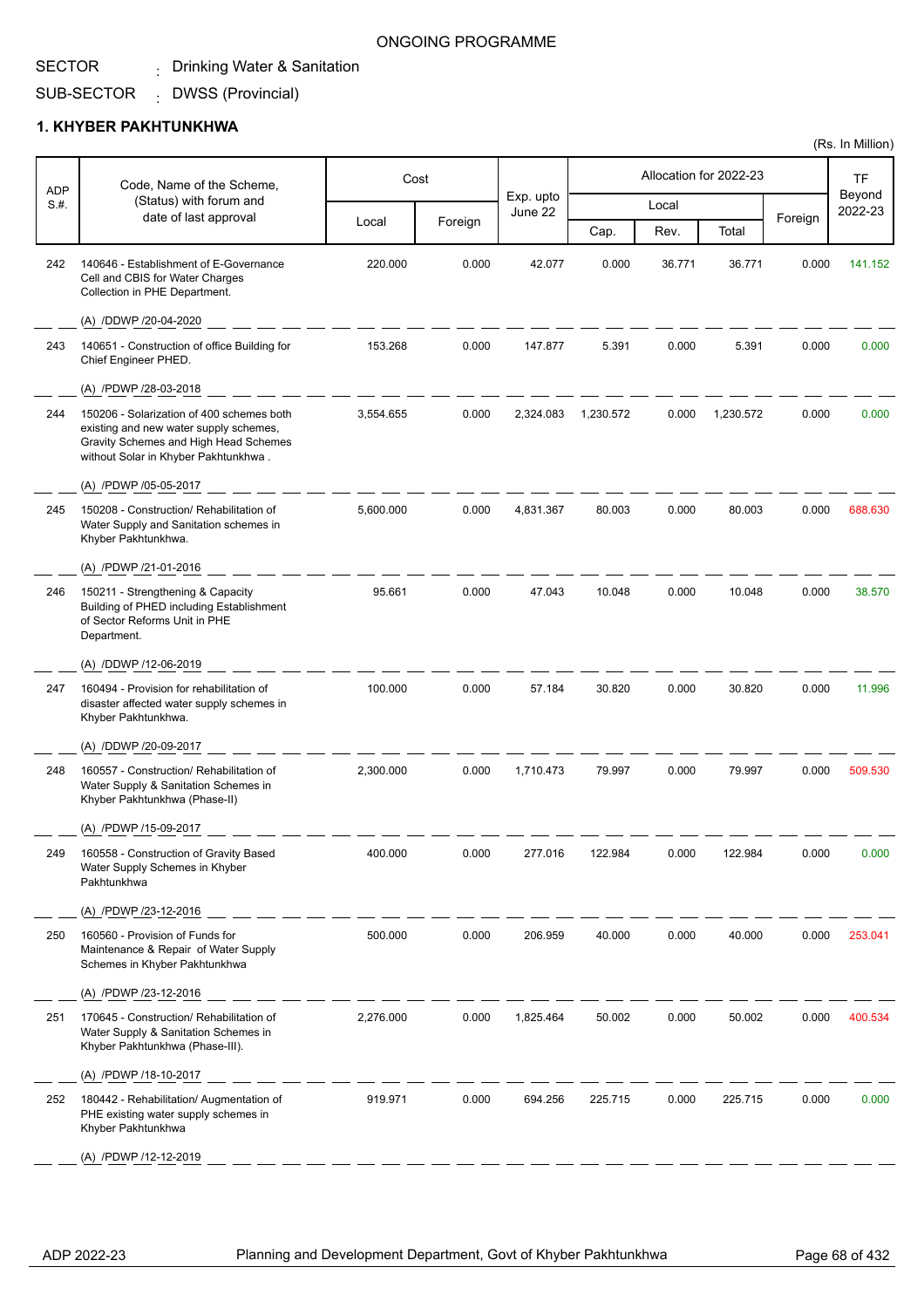#### SECTOR . Drinking Water & Sanitation

#### ONGOING PROGRAMME

SUB-SECTOR DWSS (Provincial) :

### **1. KHYBER PAKHTUNKHWA**

| <b>ADP</b> | Code, Name of the Scheme,                                                                                                                                                                              |            | Cost    | Exp. upto  |           |        | Allocation for 2022-23 |         | <b>TF</b><br>Beyond |
|------------|--------------------------------------------------------------------------------------------------------------------------------------------------------------------------------------------------------|------------|---------|------------|-----------|--------|------------------------|---------|---------------------|
| S.H.       | (Status) with forum and<br>date of last approval                                                                                                                                                       |            | Foreign | June 22    |           | Local  |                        | Foreign | 2022-23             |
|            |                                                                                                                                                                                                        | Local      |         |            | Cap.      | Rev.   | Total                  |         |                     |
| 253        | 180616 - Construction of Drinking Water<br>Supply & Sanitation Schemes on need<br>basis                                                                                                                | 4,310.000  | 0.000   | 2,166.822  | 150.000   | 0.000  | 150.000                | 0.000   | 1,993.178           |
|            | (A) /PDWP /02-06-2020                                                                                                                                                                                  |            |         |            |           |        |                        |         |                     |
| 254        | 190024 - Underground Water Study &<br>Artificial Recharge on Pilot Basis                                                                                                                               | 6.000      | 0.000   | 2.000      | 4.000     | 0.000  | 4.000                  | 0.000   | 0.000               |
|            | (A) /DDWP /16-04-2020                                                                                                                                                                                  |            |         |            |           |        |                        |         |                     |
| 255        | 200080 - Solarization of PHE Department<br>exisiting Schemes Under CPEC                                                                                                                                | 695.406    | 0.000   | 0.000      | 20.000    | 0.000  | 20.000                 | 0.000   | 675.406             |
|            | (A) /PDWP /11-11-2019                                                                                                                                                                                  |            |         |            |           |        |                        |         |                     |
| 256        | 210356 - Provision for Research Studies /<br>Consultancies / Surveys / Feasibility<br>Studies / Detailed Design in respect of<br>Provision of Drinking Water from any<br>Source and Sanitation Project | 400.000    | 0.000   | 10.000     | 41.827    | 0.000  | 41.827                 | 0.000   | 348.173             |
|            | (A) /PDWP /29-12-2021                                                                                                                                                                                  |            |         |            |           |        |                        |         |                     |
| 257        | 210390 - Feasibility Study, Design &<br><b>Construction/Rehabilitation Water Supply</b><br>& Sanitation Schemes in Southern<br>Districts of Khyber Pakhtunkhwa.                                        | 1.500.000  | 0.000   | 0.000      | 40.000    | 0.000  | 40.000                 |         | 0.000 1,460.000     |
|            | (A) /PDWP /10-09-2021                                                                                                                                                                                  |            |         |            |           |        |                        |         |                     |
| 258        | 210473 - Construction of Water Supply<br>and Sanitation schemes in Khyber<br>Pakhtunkhwa                                                                                                               | 4,000.000  | 0.000   | 0.000      | 50.000    | 0.000  | 50.000                 |         | 0.000 3,950.000     |
|            | (A) /PDWP /15-11-2021                                                                                                                                                                                  |            |         |            |           |        |                        |         |                     |
| 259        | 210640 - Feasibility Study, Design &<br><b>Construction/Rehabilitation Water Supply</b><br>& Sanitation Schemes in Northern Districts<br>of Khyber Pakhtunkhwa.                                        | 1.000.000  | 0.000   | 0.000      | 40.000    | 0.000  | 40.000                 | 0.000   | 960.000             |
|            | (A) /PDWP /29-12-2021                                                                                                                                                                                  |            |         |            |           |        |                        |         |                     |
|            | <b>Total OnGoing Programme</b>                                                                                                                                                                         | 28,030.961 | 0.000   | 14,342.621 | 2,221.359 | 36.771 | 2,258.130              | 0.000   | 11,430.210          |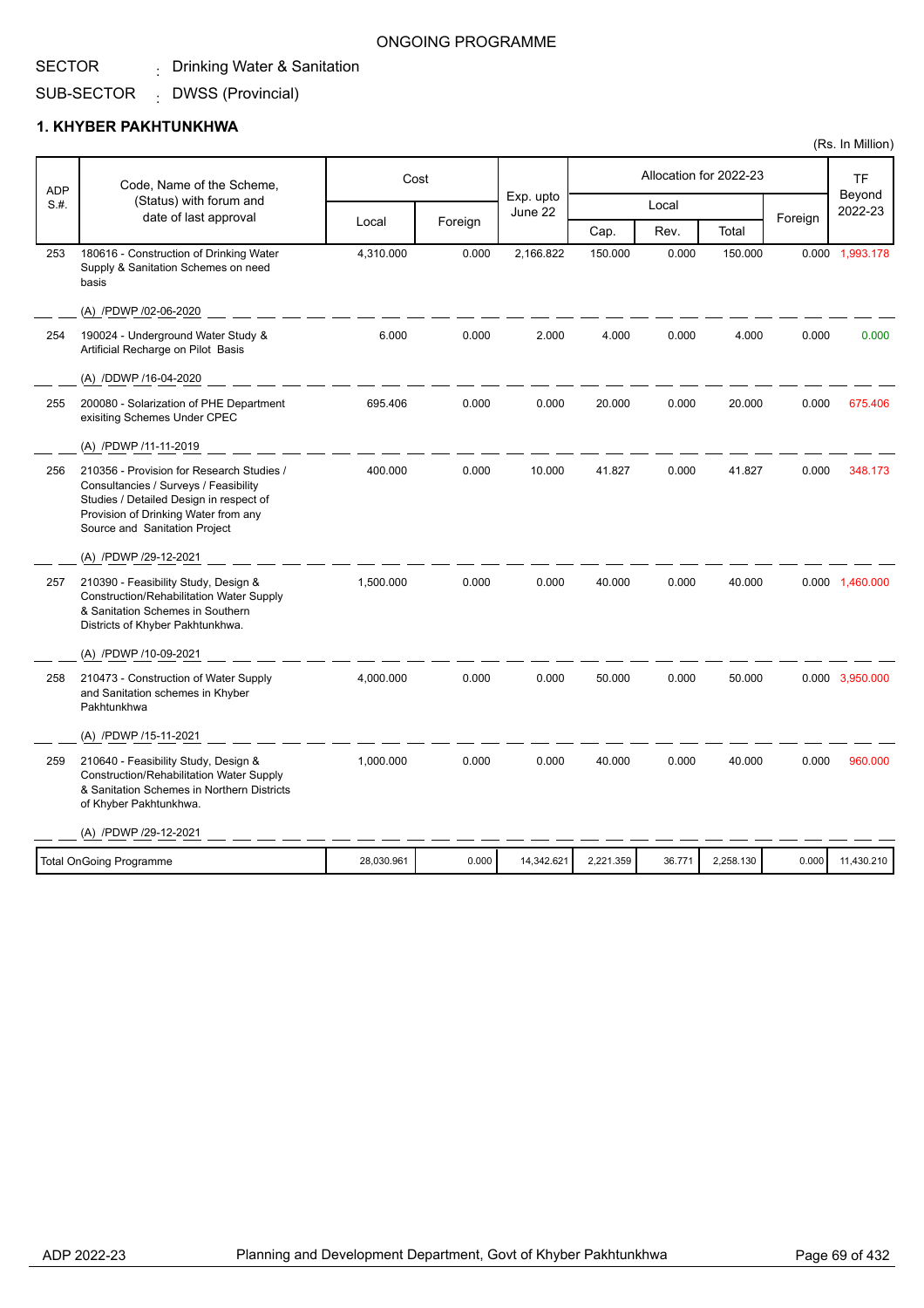#### SECTOR . Drinking Water & Sanitation

#### SUB-SECTOR DWSS (Provincial) :

### **1. KHYBER PAKHTUNKHWA**

|      | Code, Name of the Scheme,<br><b>ADP</b>                                                                                               |            | Cost       |                      |           |         | Allocation for 2022-23 |         | <b>TF</b>         |
|------|---------------------------------------------------------------------------------------------------------------------------------------|------------|------------|----------------------|-----------|---------|------------------------|---------|-------------------|
| S.H. | (Status) with forum and                                                                                                               |            |            | Exp. upto<br>June 22 |           | Local   |                        |         | Beyond<br>2022-23 |
|      | date of last approval                                                                                                                 | Local      | Foreign    |                      | Cap.      | Rev.    | Total                  | Foreign |                   |
| 260  | 220576 - Establishment of Quick<br>Response Unit for Improvement of Service<br>Delivery in all PHE Divisions of Khyber<br>Pakhtunkhwa | 919.292    | 0.000      | 0.000                | 0.000     | 0.000   | 0.000                  | 0.000   | 919.292           |
|      | (B) / PDWP/                                                                                                                           |            |            |                      |           |         |                        |         |                   |
| 261  | 220577 - Establishment of Water Quality<br>Testing Labs in various Districts of Khyber<br>Pakhtunkhwa.                                | 600.900    | 0.000      | 0.000                | 0.000     | 4.996   | 4.996                  | 0.000   | 595.904           |
|      | $(B)$ / PDWP/                                                                                                                         |            |            |                      |           |         |                        |         |                   |
| 262  | 220895 - Feasibility & Construction of<br>Mega Drinking Water Supply Schemes for<br>Hangu and Thall District Hangu.                   | 1,000.000  | 0.000      | 0.000                | 0.000     | 0.001   | 0.001                  | 0.000   | 999.999           |
|      | $(B)$ / PDWP/                                                                                                                         |            |            |                      |           |         |                        |         |                   |
| 263  | 220897 - Completion of balance/leftover<br>ERRA schemes in Khyber Pakhtunkhwa                                                         | 7.000      | 0.000      | 0.000                | 0.000     | 0.001   | 0.001                  | 0.000   | 6.999             |
|      | (B) / PDWP/                                                                                                                           |            |            |                      |           |         |                        |         |                   |
|      | <b>Total New Programme</b>                                                                                                            | 2,527.192  | 0.000      | 0.000                | 0.000     | 4.998   | 4.998                  | 0.000   | 2,522.194         |
|      | Total DWSS (Provincial)                                                                                                               | 30,558.153 | 0.000      | 14,342.621           | 2,221.359 | 41.769  | 2,263.128              | 0.000   | 13,952.404        |
|      | <b>Total Programme</b>                                                                                                                | 63,990.973 | 63,990.973 | 20,348.464           | 8,656.716 | 120.209 | 8,776.925              | 700.000 | 34,865.584        |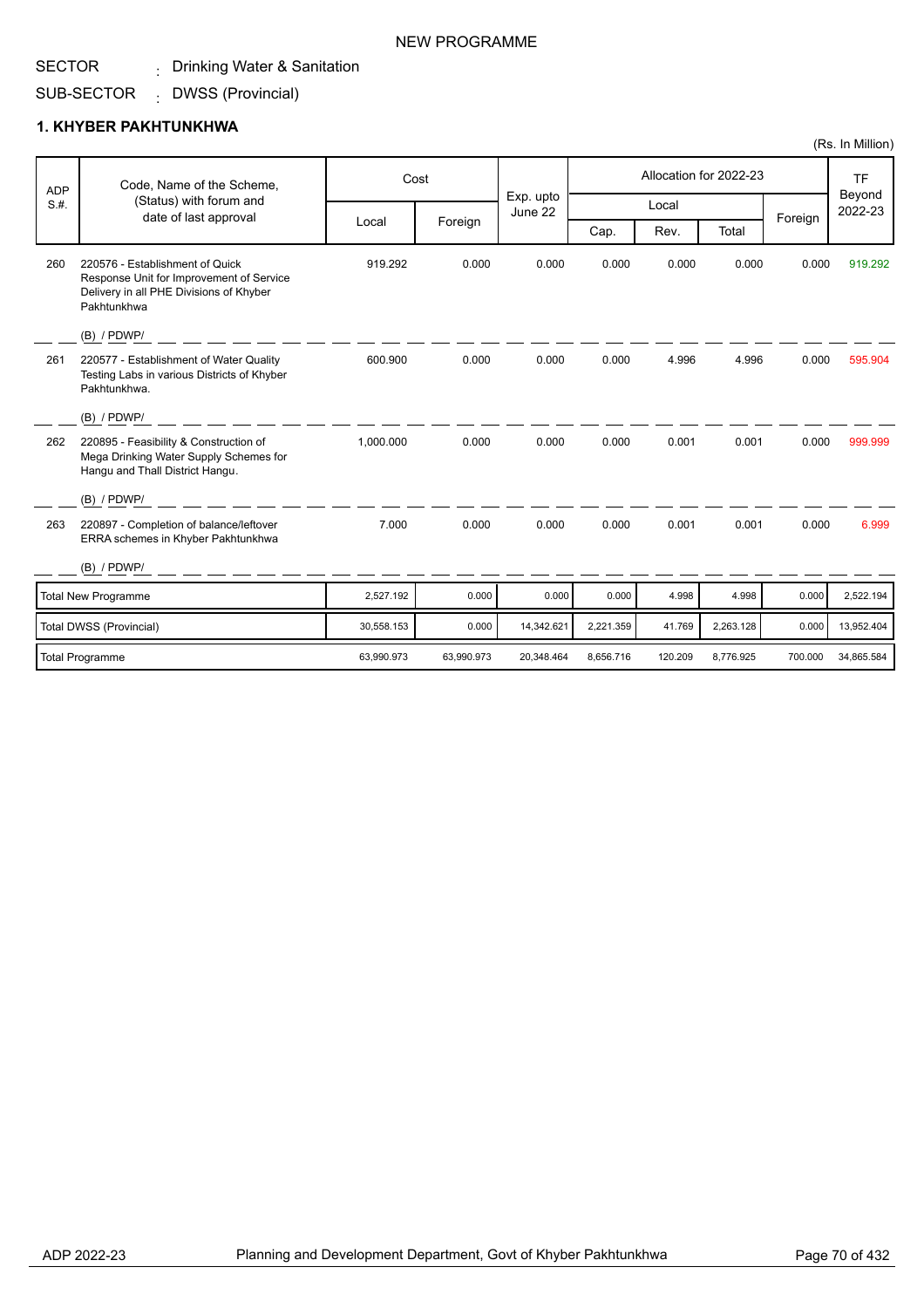## . Drinking Water & Sanitation

#### SUB-SECTOR DWSS (District Programme) :

### **2. MERGED AREAS**

| Beyond<br>Exp. upto<br>(Status) with forum and<br>S.H.<br>Local<br>2022-23<br>June 22<br>date of last approval<br>Foreign<br>Foreign<br>Local<br>Cap.<br>Total<br>Rev.<br>194.844<br>0.000<br>264<br>191189 - 150064-Construction of Gravity<br>24.163<br>170.681<br>0.000<br>170.681<br>0.000<br>0.000<br>Based DWSS in Khyber District.<br>(Revised) [MA]<br>(A) /FDWP /15-11-2021<br>0.000<br>265<br>191210 - 170043-Construction of Solar /<br>201.682<br>0.000<br>85.503<br>116.179<br>116.179<br>0.000<br>0.000<br>Tube Well Based and Gravity Based<br>DWSS in District Mohmand. [MA]<br>(A) /PDWP /03-05-2019<br>164.776<br>191241 - 140319 - Construction of 10<br>0.000<br>127.576<br>37.200<br>0.000<br>37.200<br>266<br>0.000<br>0.000<br>DWSS Tube Well Based, Construction of<br>13 DWSS Gravity Based and Construction<br>of 01 Opened Well in Mehsud Closed<br>Area.(Umbrella) [MA]<br>(A) /PDWP /18-02-2020<br>210595 - Water Supply Schemes (Solar<br>200.000<br>0.000<br>0.000<br>2.000<br>0.000<br>2.000<br>0.000<br>267<br>198,000<br>System) in District Orakzai<br>(A) /DDWP /01-11-2021<br>5.455.405<br>0.000<br>0.000<br>1.500<br>0.000<br>1.500<br>0.000 5.453.905<br>268<br>210753 - Khawazai / Bazai & Pandyalai<br>Water Supply Scheme - Mohmand<br>(A) /PDWP /25-03-2022<br>12.000<br>0.000<br>5.792<br>0.000<br>6.208<br>0.000<br>210761 - Construction of Solar based<br>6.208<br>0.000<br>269<br>DWSS Kotka Juma Khan Husain Khel Ali<br>Khel-TSD Lakki.<br>(A) /DDWP /25-10-2021<br><b>Total OnGoing Programme</b><br>6,228.707<br>0.000<br>243.034<br>333.768<br>0.000<br>333.768<br>0.000<br>5,651.905 | <b>ADP</b> | Code, Name of the Scheme, | Cost |  | Allocation for 2022-23 | <b>TF</b> |
|--------------------------------------------------------------------------------------------------------------------------------------------------------------------------------------------------------------------------------------------------------------------------------------------------------------------------------------------------------------------------------------------------------------------------------------------------------------------------------------------------------------------------------------------------------------------------------------------------------------------------------------------------------------------------------------------------------------------------------------------------------------------------------------------------------------------------------------------------------------------------------------------------------------------------------------------------------------------------------------------------------------------------------------------------------------------------------------------------------------------------------------------------------------------------------------------------------------------------------------------------------------------------------------------------------------------------------------------------------------------------------------------------------------------------------------------------------------------------------------------------------------------------------------------------------------------------------------------------------------------------------------------|------------|---------------------------|------|--|------------------------|-----------|
|                                                                                                                                                                                                                                                                                                                                                                                                                                                                                                                                                                                                                                                                                                                                                                                                                                                                                                                                                                                                                                                                                                                                                                                                                                                                                                                                                                                                                                                                                                                                                                                                                                            |            |                           |      |  |                        |           |
|                                                                                                                                                                                                                                                                                                                                                                                                                                                                                                                                                                                                                                                                                                                                                                                                                                                                                                                                                                                                                                                                                                                                                                                                                                                                                                                                                                                                                                                                                                                                                                                                                                            |            |                           |      |  |                        |           |
|                                                                                                                                                                                                                                                                                                                                                                                                                                                                                                                                                                                                                                                                                                                                                                                                                                                                                                                                                                                                                                                                                                                                                                                                                                                                                                                                                                                                                                                                                                                                                                                                                                            |            |                           |      |  |                        |           |
|                                                                                                                                                                                                                                                                                                                                                                                                                                                                                                                                                                                                                                                                                                                                                                                                                                                                                                                                                                                                                                                                                                                                                                                                                                                                                                                                                                                                                                                                                                                                                                                                                                            |            |                           |      |  |                        |           |
|                                                                                                                                                                                                                                                                                                                                                                                                                                                                                                                                                                                                                                                                                                                                                                                                                                                                                                                                                                                                                                                                                                                                                                                                                                                                                                                                                                                                                                                                                                                                                                                                                                            |            |                           |      |  |                        |           |
|                                                                                                                                                                                                                                                                                                                                                                                                                                                                                                                                                                                                                                                                                                                                                                                                                                                                                                                                                                                                                                                                                                                                                                                                                                                                                                                                                                                                                                                                                                                                                                                                                                            |            |                           |      |  |                        |           |
|                                                                                                                                                                                                                                                                                                                                                                                                                                                                                                                                                                                                                                                                                                                                                                                                                                                                                                                                                                                                                                                                                                                                                                                                                                                                                                                                                                                                                                                                                                                                                                                                                                            |            |                           |      |  |                        |           |
|                                                                                                                                                                                                                                                                                                                                                                                                                                                                                                                                                                                                                                                                                                                                                                                                                                                                                                                                                                                                                                                                                                                                                                                                                                                                                                                                                                                                                                                                                                                                                                                                                                            |            |                           |      |  |                        |           |
|                                                                                                                                                                                                                                                                                                                                                                                                                                                                                                                                                                                                                                                                                                                                                                                                                                                                                                                                                                                                                                                                                                                                                                                                                                                                                                                                                                                                                                                                                                                                                                                                                                            |            |                           |      |  |                        |           |
|                                                                                                                                                                                                                                                                                                                                                                                                                                                                                                                                                                                                                                                                                                                                                                                                                                                                                                                                                                                                                                                                                                                                                                                                                                                                                                                                                                                                                                                                                                                                                                                                                                            |            |                           |      |  |                        |           |
|                                                                                                                                                                                                                                                                                                                                                                                                                                                                                                                                                                                                                                                                                                                                                                                                                                                                                                                                                                                                                                                                                                                                                                                                                                                                                                                                                                                                                                                                                                                                                                                                                                            |            |                           |      |  |                        |           |
|                                                                                                                                                                                                                                                                                                                                                                                                                                                                                                                                                                                                                                                                                                                                                                                                                                                                                                                                                                                                                                                                                                                                                                                                                                                                                                                                                                                                                                                                                                                                                                                                                                            |            |                           |      |  |                        |           |
|                                                                                                                                                                                                                                                                                                                                                                                                                                                                                                                                                                                                                                                                                                                                                                                                                                                                                                                                                                                                                                                                                                                                                                                                                                                                                                                                                                                                                                                                                                                                                                                                                                            |            |                           |      |  |                        |           |
|                                                                                                                                                                                                                                                                                                                                                                                                                                                                                                                                                                                                                                                                                                                                                                                                                                                                                                                                                                                                                                                                                                                                                                                                                                                                                                                                                                                                                                                                                                                                                                                                                                            |            |                           |      |  |                        |           |
|                                                                                                                                                                                                                                                                                                                                                                                                                                                                                                                                                                                                                                                                                                                                                                                                                                                                                                                                                                                                                                                                                                                                                                                                                                                                                                                                                                                                                                                                                                                                                                                                                                            |            |                           |      |  |                        |           |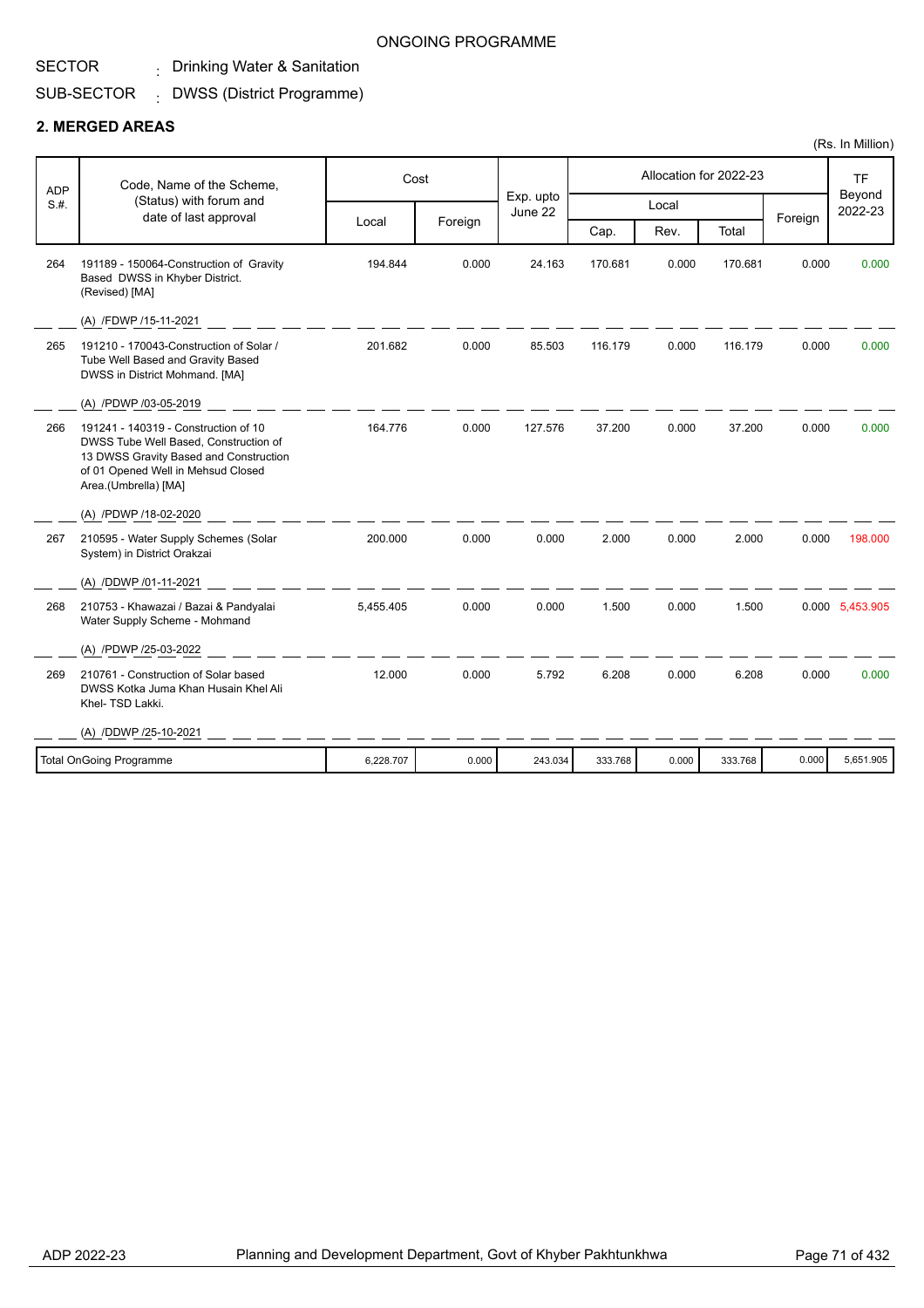## . Drinking Water & Sanitation

#### SUB-SECTOR DWSS (District Programme) :

#### **2. MERGED AREAS**

| (Rs. In Million) |                                                                                                                                                                                              |           |         |                      |         |       |                        |         |                   |
|------------------|----------------------------------------------------------------------------------------------------------------------------------------------------------------------------------------------|-----------|---------|----------------------|---------|-------|------------------------|---------|-------------------|
| <b>ADP</b>       | Code, Name of the Scheme,                                                                                                                                                                    |           | Cost    |                      |         |       | Allocation for 2022-23 |         | <b>TF</b>         |
| S.H.             | (Status) with forum and<br>date of last approval                                                                                                                                             |           |         | Exp. upto<br>June 22 |         | Local |                        |         | Beyond<br>2022-23 |
|                  |                                                                                                                                                                                              | Local     | Foreign |                      | Cap.    | Rev.  | Total                  | Foreign |                   |
| 270              | 220384 - Solarization of Drinking Water<br>Supply Schemes In Ex-FRs Southern<br>Tribal Districts (STDS)                                                                                      | 709.453   | 0.000   | 0.000                | 2.500   | 0.000 | 2.500                  | 0.000   | 706.953           |
|                  | $(B)$ / PDWP/                                                                                                                                                                                |           |         |                      |         |       |                        |         |                   |
| 271              | 220415 - Construction/Rehabilitation of<br>Solar Based Tube wells for Drinking Water<br>Supply Schemes Wacha Area (Burki,<br>Lalmai, Kachkian, Boghra Mangal and<br>Karakhela) Upper Kurram. | 350.000   | 0.000   | 0.000                | 10.000  | 0.000 | 10.000                 | 0.000   | 340.000           |
|                  | $(B)$ / PDWP/                                                                                                                                                                                |           |         |                      |         |       |                        |         |                   |
|                  | Total New Programme                                                                                                                                                                          | 1,059.453 | 0.000   | 0.000                | 12.500  | 0.000 | 12.500                 | 0.000   | 1,046.953         |
|                  | Total DWSS (District Programme)                                                                                                                                                              | 7,288.160 | 0.000   | 243.034              | 346.268 | 0.000 | 346.268                | 0.000   | 6,698.858         |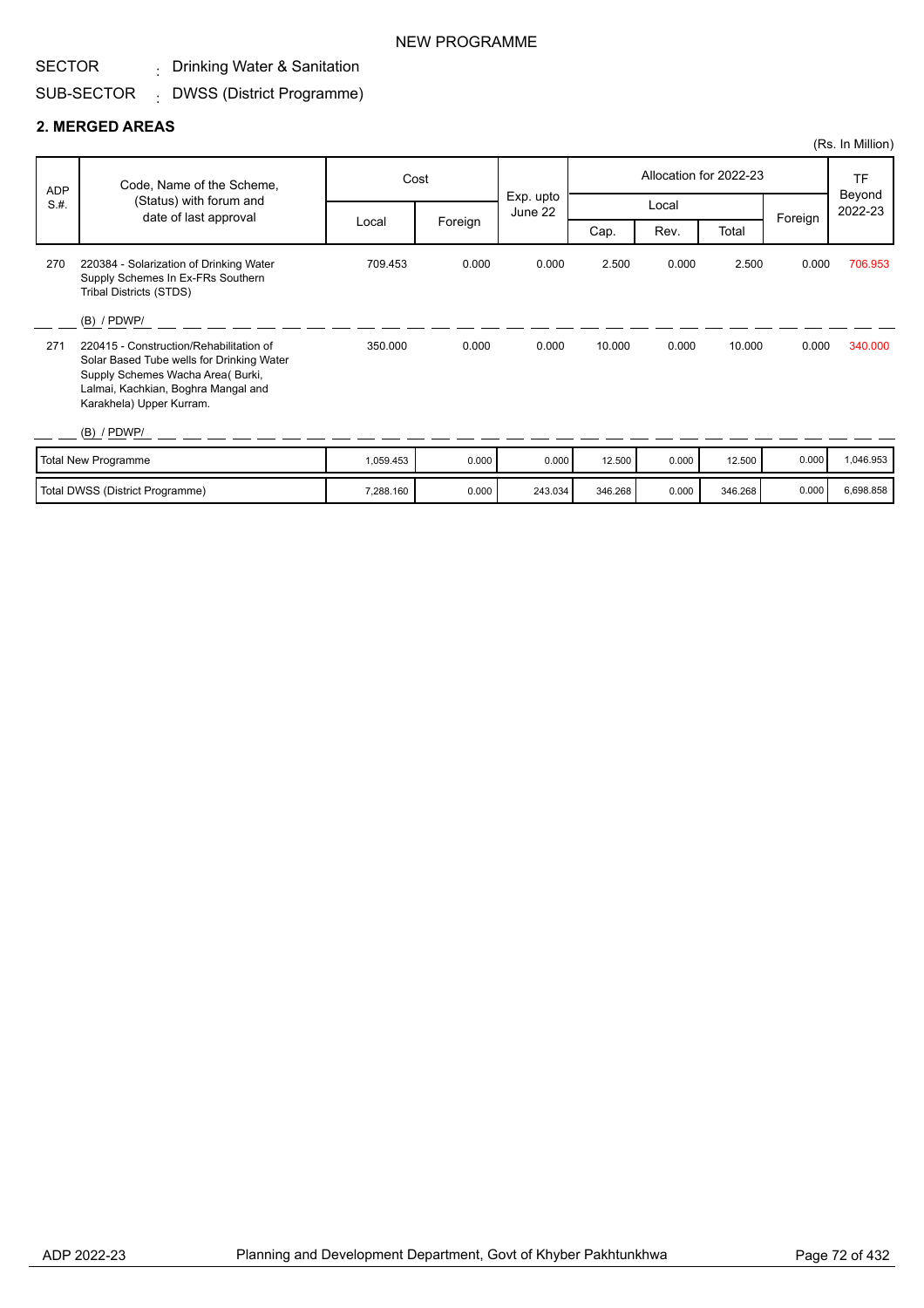#### SECTOR . Drinking Water & Sanitation

#### ONGOING PROGRAMME

#### SUB-SECTOR DWSS (Provincial) :

#### **2. MERGED AREAS**

| Code, Name of the Scheme,<br><b>ADP</b> |                                                                                                                                                                                                                                        | Cost      |           |                      |           | Allocation for 2022-23 |           | <b>TF</b> |                   |
|-----------------------------------------|----------------------------------------------------------------------------------------------------------------------------------------------------------------------------------------------------------------------------------------|-----------|-----------|----------------------|-----------|------------------------|-----------|-----------|-------------------|
| S.H.                                    | (Status) with forum and                                                                                                                                                                                                                |           |           | Exp. upto<br>June 22 |           | Local                  |           |           | Beyond<br>2022-23 |
|                                         | date of last approval                                                                                                                                                                                                                  | Local     | Foreign   |                      | Cap.      | Rev.                   | Total     | Foreign   |                   |
| 272                                     | 191251 - 180476 - Master Planning for<br>Water Supply and Sanitation Schemes in<br>all villages and feasibility and Design of<br>sewerage / drainage systems in potential<br>urban areas of merged areas of Khyber<br>Pakhtunkhwa [MA] | 124.310   | 0.000     | 101.548              | 22.762    | 0.000                  | 22.762    | 0.000     | 0.000             |
|                                         | (A) /PDWP /03-05-2019                                                                                                                                                                                                                  |           |           |                      |           |                        |           |           |                   |
| 273                                     | 191252 - 170397-Construction of Gravity<br>Based DWSS in South FATA. [MA]                                                                                                                                                              | 475.278   | 0.000     | 200.061              | 275.219   | 0.000                  | 275.219   | 0.000     | (0.002)           |
|                                         | (A) /FDWP /03-12-2021                                                                                                                                                                                                                  |           |           |                      |           |                        |           |           |                   |
| 274                                     | 191253 - 170332-Solarization of Existing<br>and Construction of New Solar Based<br>DWSS in Tribal Districts. [MA]                                                                                                                      | 437.891   | 0.000     | 364.024              | 73.867    | 0.000                  | 73.867    | 0.000     | 0.000             |
|                                         | (A) /PDWP /03-05-2019                                                                                                                                                                                                                  |           |           |                      |           |                        |           |           |                   |
| 275                                     | 191254 - 170333-Construction of Gravity<br>Based DWSS in North Tribal Districts.<br>[MA]                                                                                                                                               | 352.151   | 0.000     | 172.152              | 179.999   | 0.000                  | 179.999   | 0.000     | 0.000             |
|                                         | (A) /PDWP /03-05-2019                                                                                                                                                                                                                  |           |           |                      |           |                        |           |           |                   |
| 276                                     | 191260 - 190012 - Rehabilitation of Non<br>functional Pumping/ Gravity Based<br>Drinking Water Supply Schemes<br>(Govt:/VDO owned) in All Tribal Districts.<br>[MA]                                                                    | 163.020   | 0.000     | 95.470               | 67.550    | 0.000                  | 67.550    | 0.000     | 0.000             |
|                                         | (A) /PDWP /18-02-2020                                                                                                                                                                                                                  |           |           |                      |           |                        |           |           |                   |
| 277                                     | 210599 - Chlorination & Protection Plants<br>for Gravity Water Supply in Newly Merged<br><b>Districts</b>                                                                                                                              | 100.000   | 0.000     | 0.000                | 100.000   | 0.000                  | 100.000   | 0.000     | 0.000             |
|                                         | (A) /DDWP /01-11-2021                                                                                                                                                                                                                  |           |           |                      |           |                        |           |           |                   |
|                                         | <b>Total OnGoing Programme</b>                                                                                                                                                                                                         | 1,652.650 | 0.000     | 933.255              | 719.397   | 0.000                  | 719.397   | 0.000     | (0.002)           |
|                                         | Total DWSS (Provincial)                                                                                                                                                                                                                | 1,652.650 | 0.000     | 933.255              | 719.397   | 0.000                  | 719.397   | 0.000     | (0.002)           |
|                                         | <b>Total Programme</b>                                                                                                                                                                                                                 | 8,940.810 | 8,940.810 | 1,176.289            | 1,065.665 | 0.000                  | 1,065.665 | 0.000     | 6,698.856         |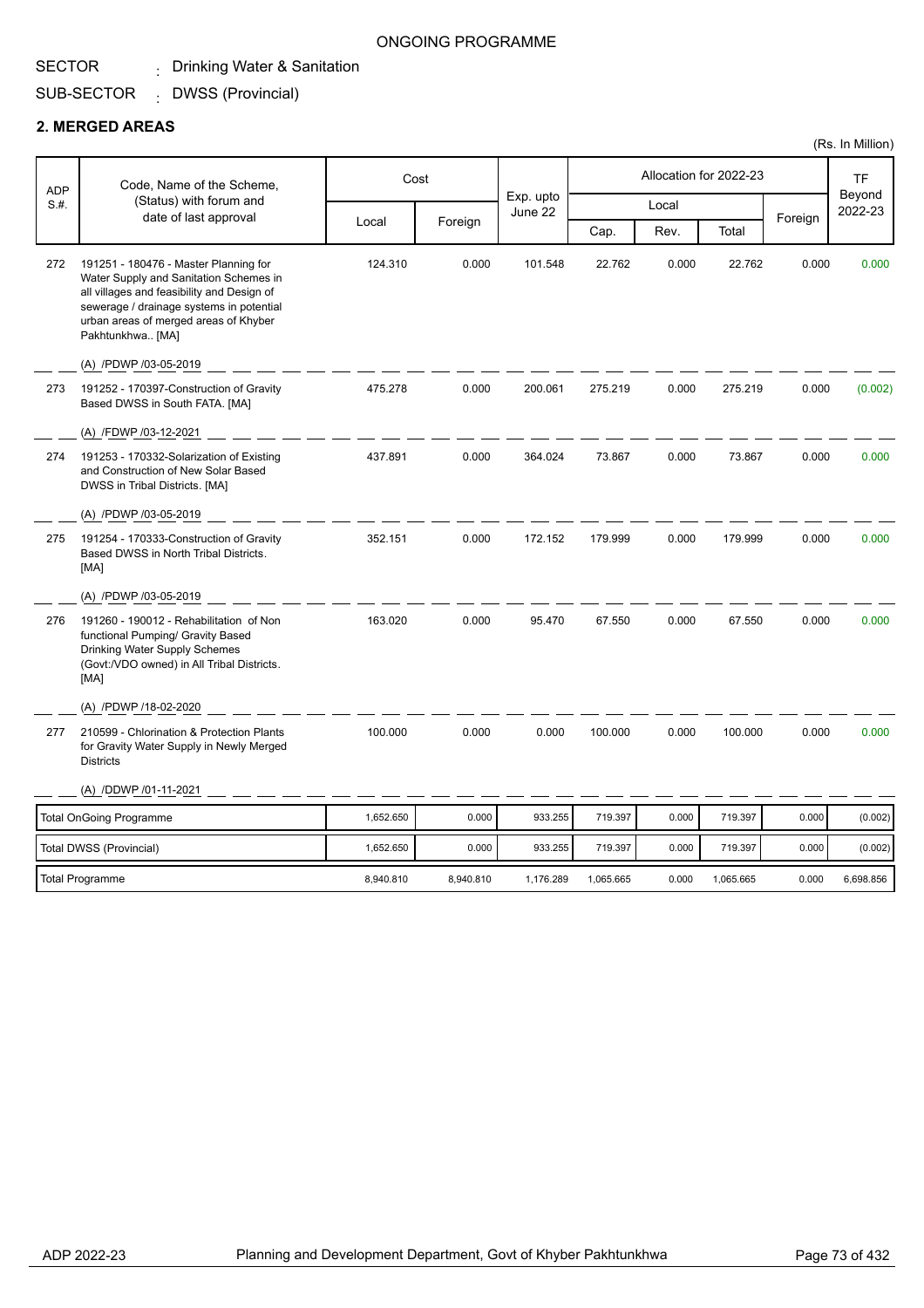#### SECTOR . Drinking Water & Sanitation

#### SUB-SECTOR DWSS (District Programme) :

|            |                                                                                                                                                |         |         |                      |                        |       |         |         | (Rs. In Million)  |
|------------|------------------------------------------------------------------------------------------------------------------------------------------------|---------|---------|----------------------|------------------------|-------|---------|---------|-------------------|
| <b>ADP</b> | Code, Name of the Scheme,                                                                                                                      | Cost    |         |                      | Allocation for 2022-23 |       |         | TF      |                   |
| S.H.       | (Status) with forum and                                                                                                                        |         |         | Exp. upto<br>June 22 |                        | Local |         |         | Beyond<br>2022-23 |
|            | date of last approval                                                                                                                          | Local   | Foreign |                      | Cap.                   | Rev.  | Total   | Foreign |                   |
| 278        | 210252 - Construction of Greater Drinking<br>Water Supply Scheme Shalman-Landi<br>Kotal based on River Kabul - Khyber<br>(A) /PDWP /15-11-2021 | 242.809 | 0.000   | 0.000                | 242.806                | 0.000 | 242.806 | 0.000   | 0.003             |
|            | <b>Total OnGoing Programme</b>                                                                                                                 | 242.809 | 0.000   | 0.000                | 242.806                | 0.000 | 242.806 | 0.000   | 0.003             |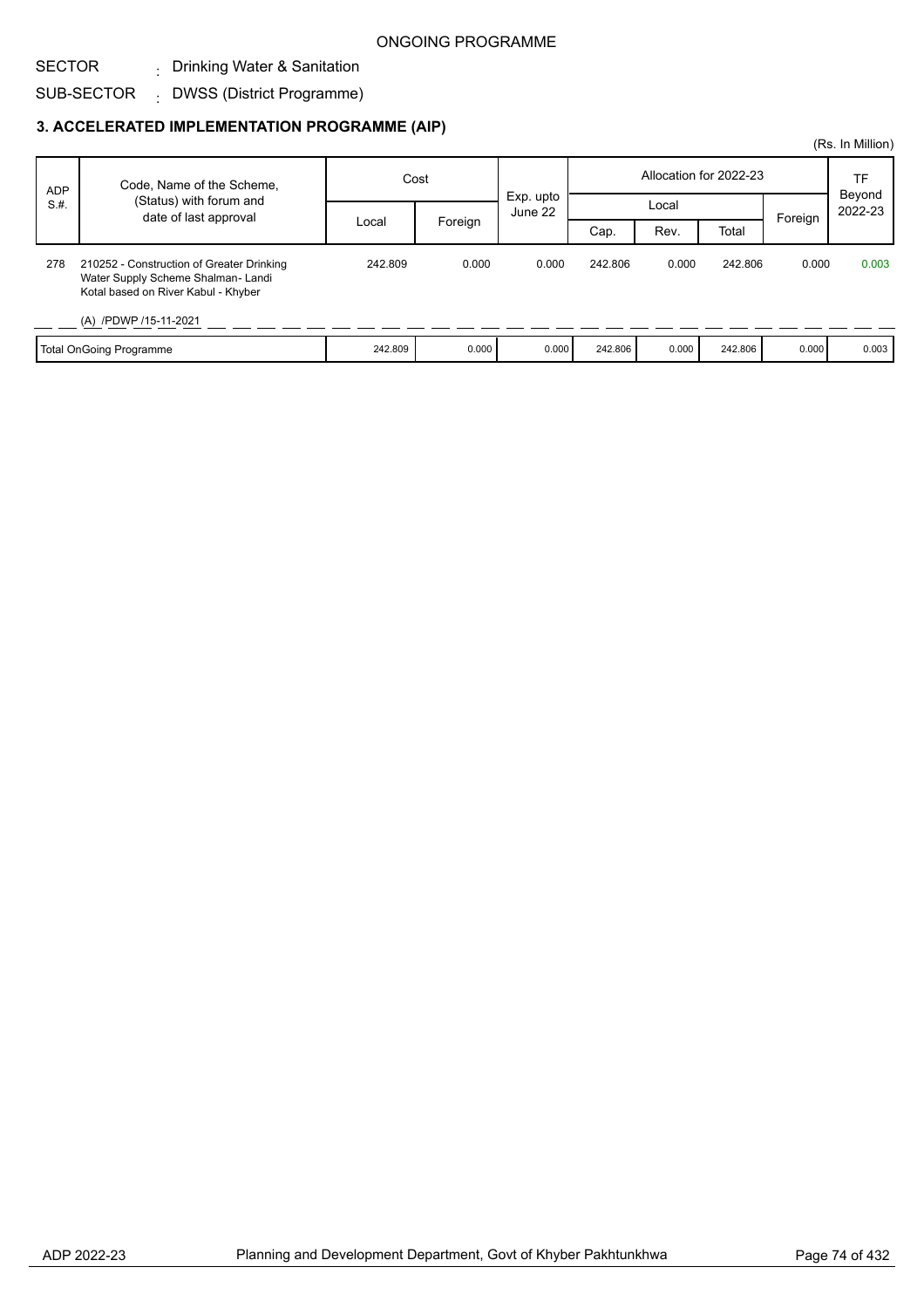#### SECTOR . Drinking Water & Sanitation

#### SUB-SECTOR DWSS (District Programme) :

|            |                                                            |         |         |                        |         |       |         |         | (Rs. In Million)  |
|------------|------------------------------------------------------------|---------|---------|------------------------|---------|-------|---------|---------|-------------------|
| <b>ADP</b> | Code, Name of the Scheme,                                  | Cost    |         | Allocation for 2022-23 |         |       | TF      |         |                   |
| S.H.       | (Status) with forum and<br>date of last approval           |         |         | Exp. upto<br>June 22   | Local   |       |         | Foreign | Beyond<br>2022-23 |
|            |                                                            | Local   | Foreign |                        | Cap.    | Rev.  | Total   |         |                   |
| 279        | 220708 - Innovative Interventions in<br>DWSS Sector (SEPs) | 200.000 | 0.000   | 0.000                  | 0.001   | 0.001 | 0.002   | 0.000   | 199.998           |
|            | $(B)$ / PDWP/                                              |         |         |                        |         |       |         |         |                   |
|            | Total New Programme                                        | 200.000 | 0.000   | 0.000                  | 0.001   | 0.001 | 0.002   | 0.000   | 199.998           |
|            | Total DWSS (District Programme)                            | 442.809 | 0.000   | 0.000                  | 242.807 | 0.001 | 242.808 | 0.000   | 200.001           |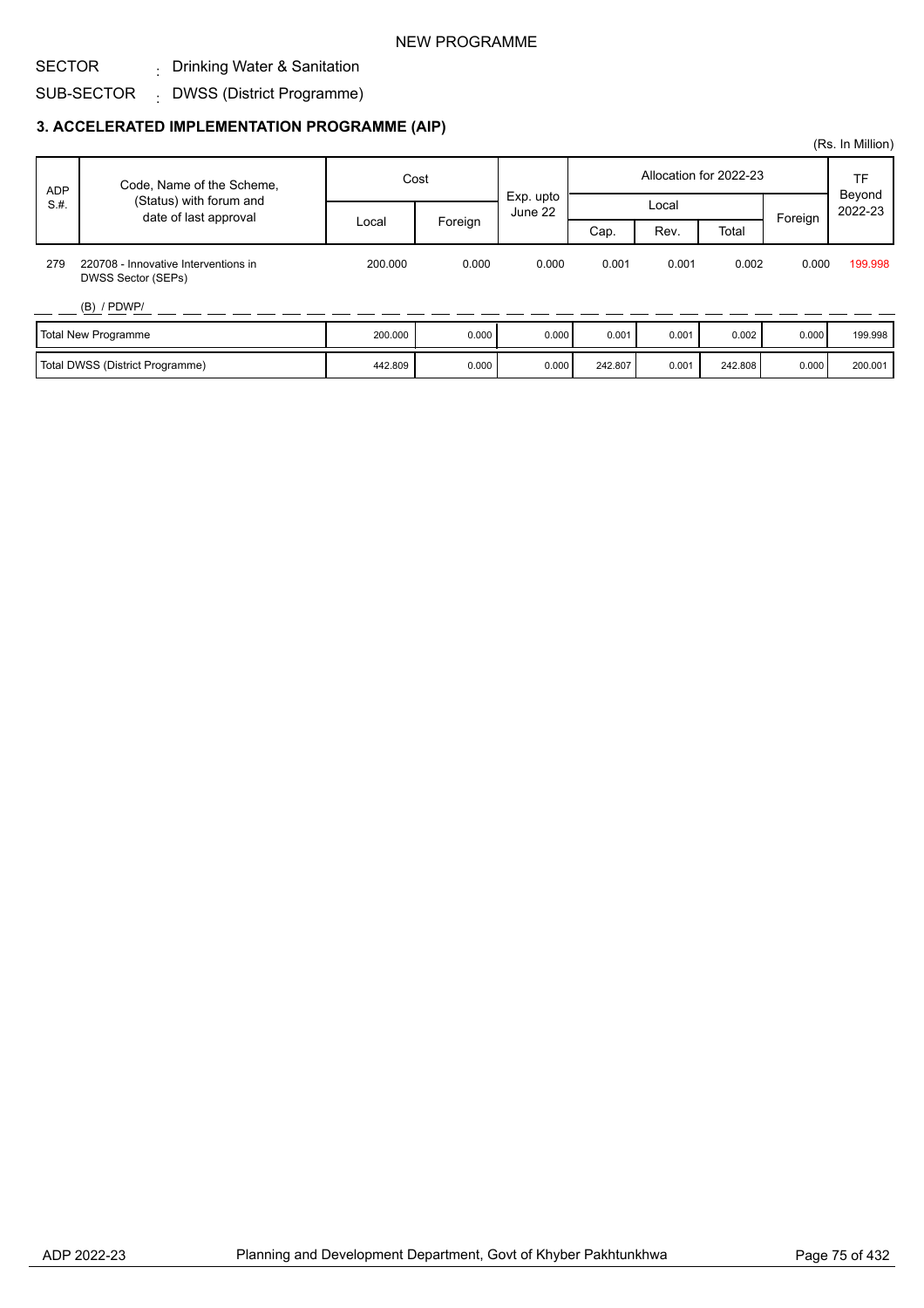#### SECTOR . Drinking Water & Sanitation

SUB-SECTOR DWSS (Provincial) :

## **3. ACCELERATED IMPLEMENTATION PROGRAMME (AIP)**

| <b>ADP</b> | Code, Name of the Scheme,                                                                                                                | Cost       |         |                      |           | Allocation for 2022-23 |           | <b>TF</b><br>Beyond |                 |
|------------|------------------------------------------------------------------------------------------------------------------------------------------|------------|---------|----------------------|-----------|------------------------|-----------|---------------------|-----------------|
| S.H.       | (Status) with forum and<br>date of last approval                                                                                         |            |         | Exp. upto<br>June 22 |           | Local                  |           | Foreign             | 2022-23         |
|            |                                                                                                                                          | Local      | Foreign |                      | Cap.      | Rev.                   | Total     |                     |                 |
| 280        | 195177 - Construction and Solarization of<br>new DWSS including Gravity Based<br>schemes (AIP)                                           | 3,750.310  | 0.000   | 1,792.558            | 467.776   | 0.000                  | 467.776   |                     | 0.000 1,489.976 |
|            | (A) /PDWP /08-10-2019                                                                                                                    |            |         |                      |           |                        |           |                     |                 |
| 281        | 200103 - Construction/Rehabilitation of<br>Drinking Water Supply Schemes in Newly<br>Merged Districts (AIP)                              | 2.360.870  | 0.000   | 664.012              | 405.441   | 0.000                  | 405.441   |                     | 0.000 1,291.417 |
|            | (A) /PDWP /18-11-2020                                                                                                                    |            |         |                      |           |                        |           |                     |                 |
| 282        | 200104 - Rehabilitation and Revitalization<br>of Existing Drinking Water Supply<br><b>Schemes in Newly Merged Districts</b>              | 1,278.839  | 0.000   | 376.683              | 262.015   | 0.000                  | 262.015   | 0.000               | 640.141         |
|            | (A) /PDWP /18-11-2020                                                                                                                    |            |         |                      |           |                        |           |                     |                 |
| 283        | 200105 - Consultancy for F/S and Design<br>of Mega DWSS base on surface Flow and<br>other perenial Water Bodies in Merged<br>Areas (AIP) | 66.696     | 0.000   | 20.000               | 11.157    | 0.000                  | 11.157    | 0.000               | 35.539          |
|            | (A) /PDWP /29-10-2020                                                                                                                    |            |         |                      |           |                        |           |                     |                 |
| 284        | 210601 - F/S and construction /<br>Rehabilitation & Solarization of Drinking<br>Water Supply Schemes in Newly Merged<br><b>Districts</b> | 3,000.000  | 0.000   | 0.000                | 386.796   | 0.000                  | 386.796   |                     | 0.000 2,613.204 |
|            | (A) /PDWP /15-11-2021                                                                                                                    |            |         |                      |           |                        |           |                     |                 |
|            | <b>Total OnGoing Programme</b>                                                                                                           | 10,456.715 | 0.000   | 2,853.253            | 1,533.185 | 0.000                  | 1,533.185 | 0.000               | 6,070.277       |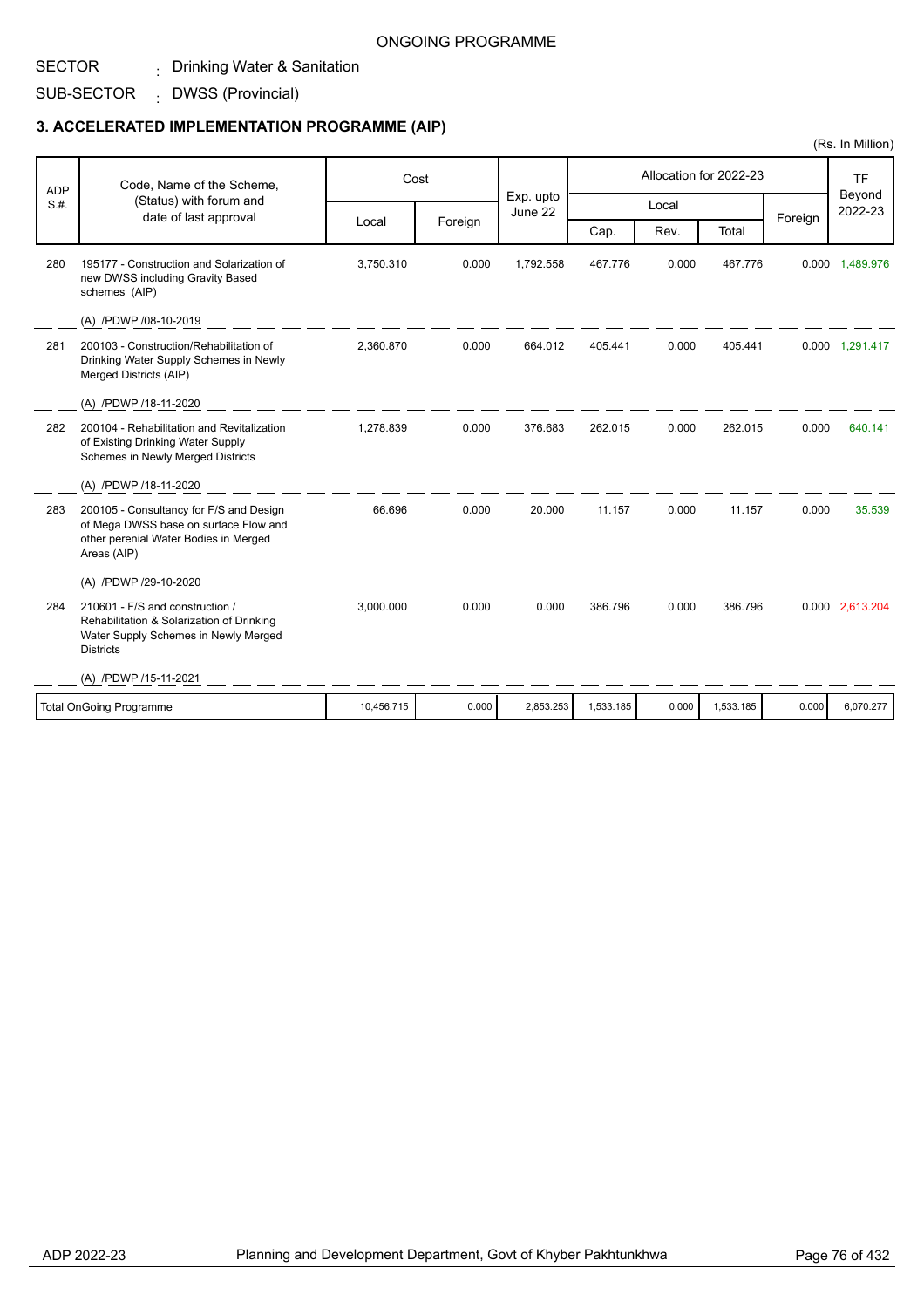#### SECTOR . Drinking Water & Sanitation

SUB-SECTOR DWSS (Provincial) :

### **3. ACCELERATED IMPLEMENTATION PROGRAMME (AIP)**

| <b>ADP</b> | Code, Name of the Scheme,                                                  |            | Cost       |                      |            | Allocation for 2022-23 |            | <b>TF</b> |                   |
|------------|----------------------------------------------------------------------------|------------|------------|----------------------|------------|------------------------|------------|-----------|-------------------|
| S.H.       | (Status) with forum and<br>date of last approval                           |            |            | Exp. upto<br>June 22 |            | Local                  |            |           | Beyond<br>2022-23 |
|            |                                                                            | Local      | Foreign    |                      | Cap.       | Rev.                   | Total      | Foreign   |                   |
| 285        | 220720 - Rehabilitation & solarization of<br>existing non-functional DWSSs | 3,000.000  | 0.000      | 0.000                | 0.001      | 0.001                  | 0.002      |           | 0.000 2,999.998   |
|            | $(B)$ / PDWP/                                                              |            |            |                      |            |                        |            |           |                   |
| 286        | 220721 - Small DWSSs for scattered/less<br>dense populations               | 800.000    | 0.000      | 0.000                | 0.001      | 0.001                  | 0.002      | 0.000     | 799.998           |
|            | $(B)$ / PDWP/                                                              |            |            |                      |            |                        |            |           |                   |
| 287        | 220722 - Drainage, Sewerage and waste<br>water treatment in Merged Areas   | 4,600.000  | 0.000      | 0.000                | 0.001      | 0.001                  | 0.002      |           | 0.000 4,599.998   |
|            | (B) / PDWP/                                                                |            |            |                      |            |                        |            |           |                   |
| 288        | 220723 - Construction of wastewater<br>treatment plants in Urban Centres   | 1.600.000  | 0.000      | 0.000                | 0.001      | 0.001                  | 0.002      |           | 0.000 1,599.998   |
|            | (B) / PDWP/                                                                |            |            |                      |            |                        |            |           |                   |
| 289        | 220724 - Ground Water Recharge and rain<br>water harvesting                | 50.000     | 0.000      | 0.000                | 0.001      | 0.001                  | 0.002      | 0.000     | 49.998            |
|            | (B) / DDWP/                                                                |            |            |                      |            |                        |            |           |                   |
|            | <b>Total New Programme</b>                                                 | 10,050.000 | 0.000      | 0.000                | 0.005      | 0.005                  | 0.010      | 0.000     | 10.049.990        |
|            | Total DWSS (Provincial)                                                    | 20,506.715 | 0.000      | 2,853.253            | 1,533.190  | 0.005                  | 1,533.195  | 0.000     | 16,120.267        |
|            | <b>Total Programme</b>                                                     | 20,949.524 | 20,949.524 | 2,853.253            | 1,775.997  | 0.006                  | 1,776.003  | 0.000     | 16,320.268        |
|            | Sub Total (Sector)                                                         | 93,881.307 | 93,881.307 | 24,378.006           | 11,498.378 | 120.215                | 11,618.593 | 700.000   | 57,884.708        |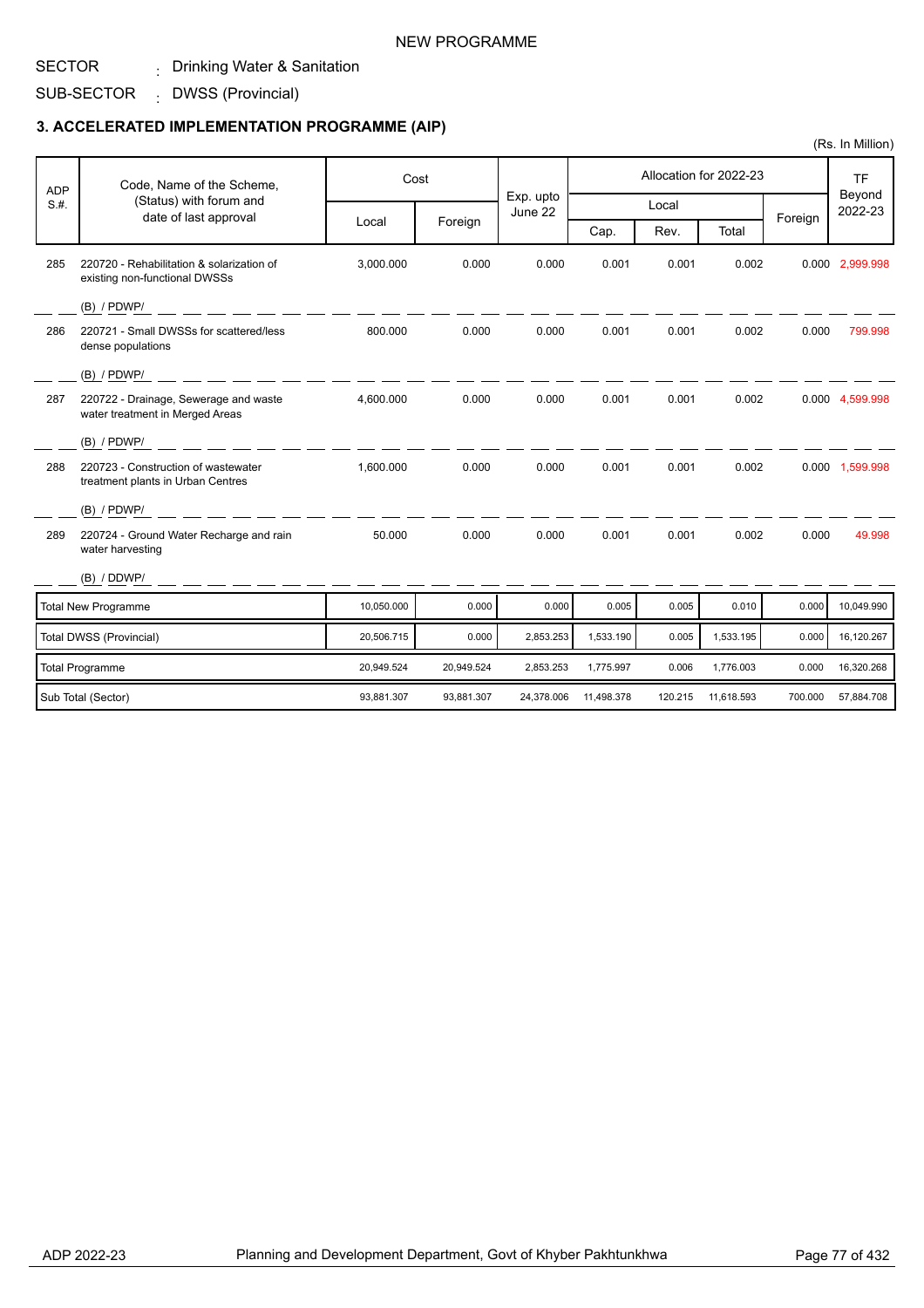# $_{\rm \pm}$  Elementary & Secondary Education

#### SUB-SECTOR : E&SE Department

### **1. KHYBER PAKHTUNKHWA**

SECTOR

|            |                                                                                                                                                             |           |         |                      |       |         |                        |         | (Rs. In Million)  |
|------------|-------------------------------------------------------------------------------------------------------------------------------------------------------------|-----------|---------|----------------------|-------|---------|------------------------|---------|-------------------|
| <b>ADP</b> | Code, Name of the Scheme,                                                                                                                                   |           | Cost    |                      |       |         | Allocation for 2022-23 |         | <b>TF</b>         |
| S.H.       | (Status) with forum and<br>date of last approval                                                                                                            |           |         | Exp. upto<br>June 22 |       | Local   |                        |         | Beyond<br>2022-23 |
|            |                                                                                                                                                             | Local     | Foreign |                      | Cap.  | Rev.    | Total                  | Foreign |                   |
| 290        | 200065 - Continuation of PMU for<br>Provision of Stipends to Secondary School<br>Girls Students of KP (SBSE)                                                | 0.000     | 35,000  | 0.000                | 0.000 | 0.000   | 0.000                  | 10.000  | 0.000             |
|            | (A) /DDWP /10-02-2020                                                                                                                                       |           |         |                      |       |         |                        |         |                   |
| 291        | 210319 - Continuation of Basic Education<br>Community Schools (BECS) & National<br>Commission for Human Development<br>(NCHD) Centers in Khyber Pakhtunkhwa | 1.031.458 | 0.000   | 264.250              | 0.000 | 300.000 | 300.000                | 0.000   | 467.208           |
|            | (A) /PDWP /03-12-2021                                                                                                                                       |           |         |                      |       |         |                        |         |                   |
|            | <b>Total OnGoing Programme</b>                                                                                                                              | 1,031.458 | 35.000  | 264.250              | 0.000 | 300.000 | 300.000                | 10.000  | 467.208           |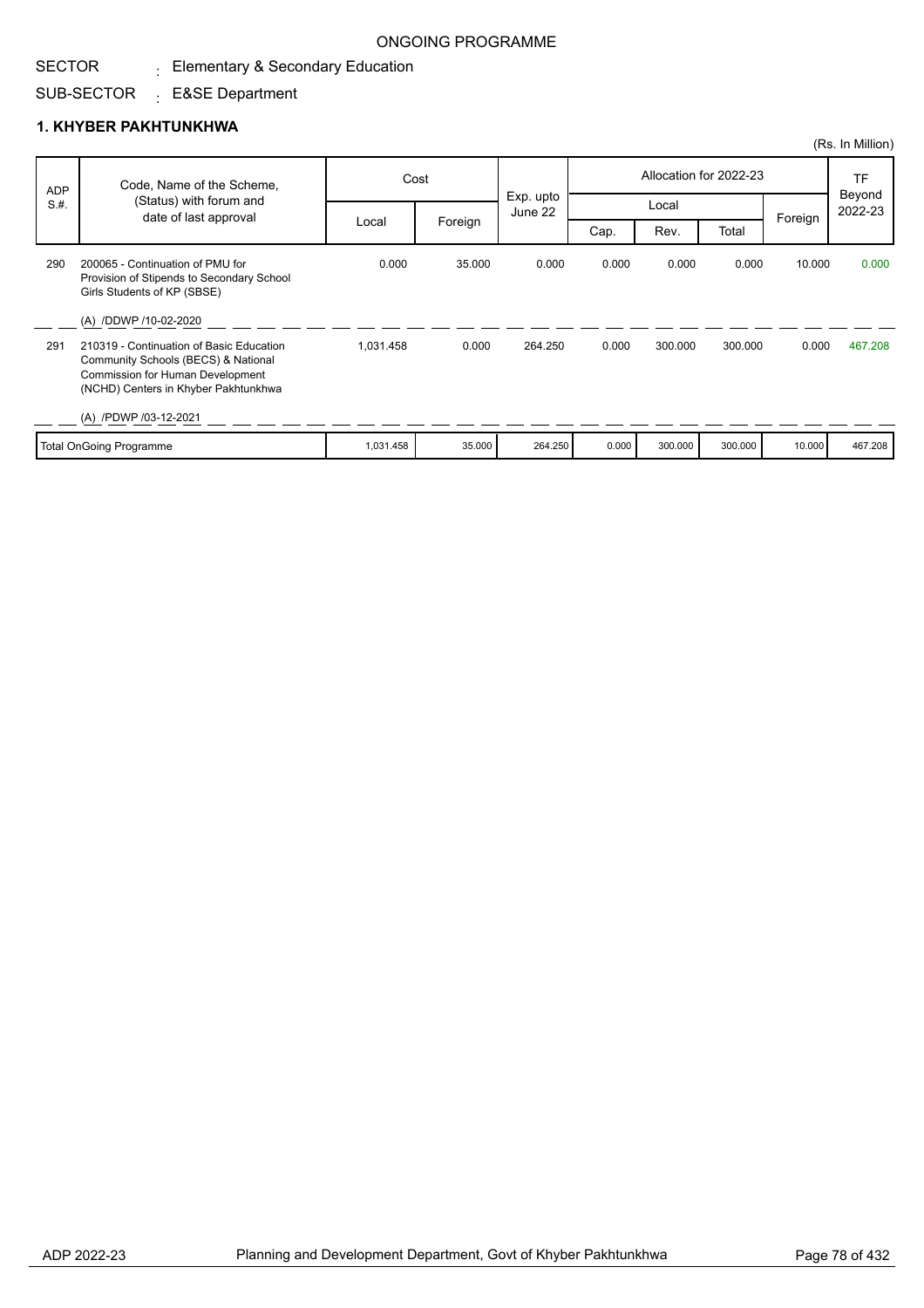#### SECTOR  $_{\rm \pm}$  Elementary & Secondary Education

#### SUB-SECTOR : E&SE Department

## **1. KHYBER PAKHTUNKHWA**

| <b>ADP</b> | Code, Name of the Scheme,                                                                                                                                    |           | Cost      |                      |         |         | Allocation for 2022-23 |         | <b>TF</b>         |
|------------|--------------------------------------------------------------------------------------------------------------------------------------------------------------|-----------|-----------|----------------------|---------|---------|------------------------|---------|-------------------|
| S.H.       | (Status) with forum and                                                                                                                                      |           |           | Exp. upto<br>June 22 |         | Local   |                        |         | Beyond<br>2022-23 |
|            | date of last approval                                                                                                                                        | Local     | Foreign   |                      | Cap.    | Rev.    | Total                  | Foreign |                   |
| 292        | 210494 - Programme for management of<br>poorly performing schools by engagement<br>with private sector/not for profit<br>organizations in Khyber Pakhtunkhwa | 1,000.000 | 0.000     | 0.000                | 39.360  | 20.000  | 59.360                 | 0.000   | 940.640           |
|            | (B) / PDWP/                                                                                                                                                  |           |           |                      |         |         |                        |         |                   |
| 293        | 220272 - Completion of balance work in<br>reconstruction under ERRA Strategy for<br>leftover schools in Khyber Pakhtunkhwa                                   | 2,296.578 | 0.000     | 0.000                | 90.400  | 0.000   | 90.400                 |         | 0.000 2,206.178   |
|            | (B) / PDWP/                                                                                                                                                  |           |           |                      |         |         |                        |         |                   |
| 294        | 220661 - Establishment/ Reconstruction/<br>upgradation of Primary, Middle and High<br>Schools at Upper Swat District Swat.                                   | 2,000.000 | 0.000     | 0.000                | 91.710  | 0.000   | 91.710                 |         | 0.000 1,908.290   |
|            | $(B)$ / PDWP/                                                                                                                                                |           |           |                      |         |         |                        |         |                   |
| 295        | 220781 - Provision of 1000 ECE facilities<br>in primary schools on need basis in<br>KP(SBSE)                                                                 | 0.001     | 1.000.000 | 0.000                | 0.000   | 0.001   | 0.001                  | 0.001   | 0.000             |
|            | $(B)$ / PDWP/                                                                                                                                                |           |           |                      |         |         |                        |         |                   |
|            | Total New Programme                                                                                                                                          | 5,296.579 | 1,000.000 | 0.000                | 221.470 | 20,001  | 241.471                | 0.001   | 5,055.108         |
|            | <b>Total E&amp;SE Department</b>                                                                                                                             | 6,328.037 | 1,035.000 | 264.250              | 221.470 | 320.001 | 541.471                | 10.001  | 5,522.316         |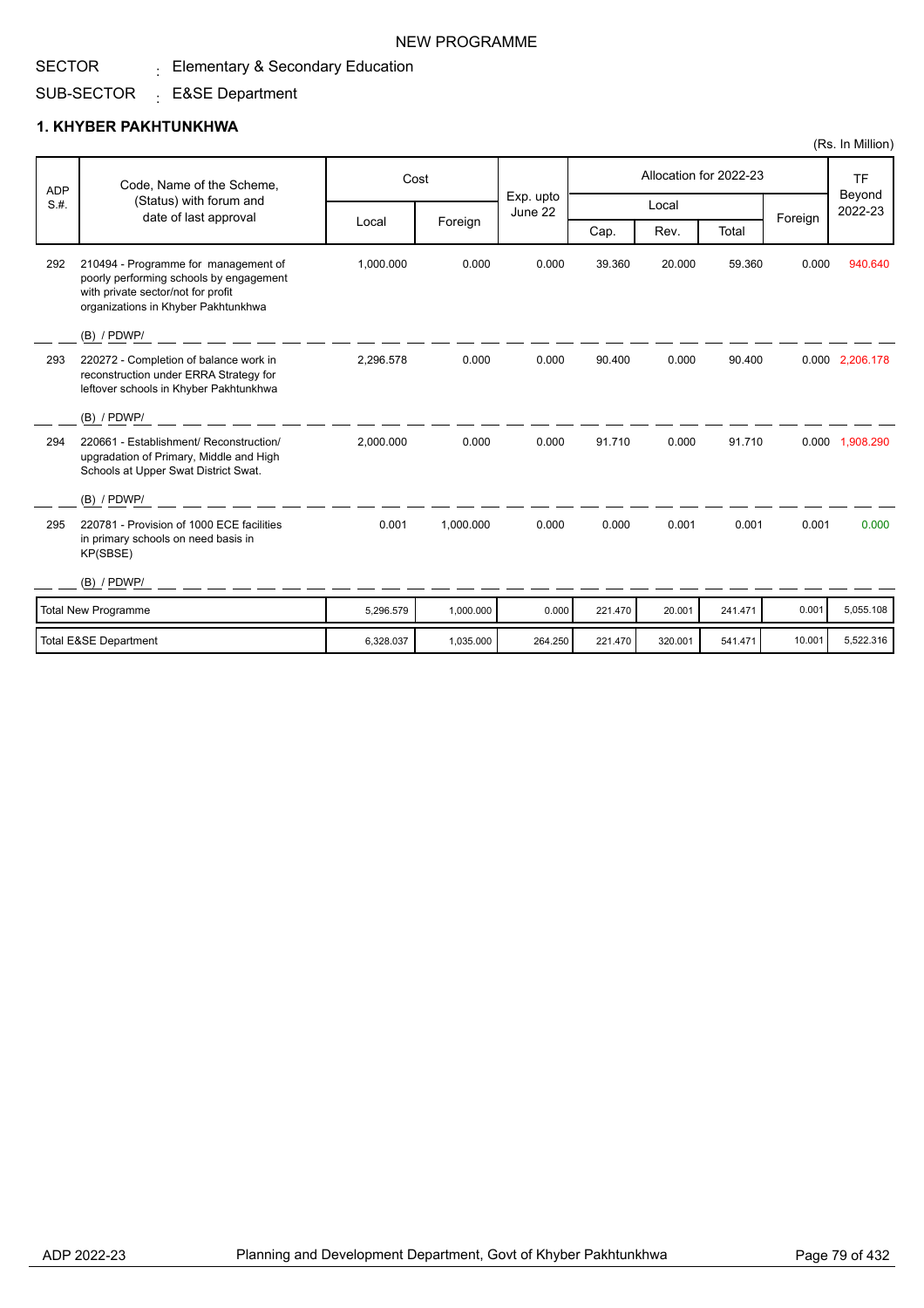# $_{\rm \pm}$  Elementary & Secondary Education

#### SUB-SECTOR  $\cdot$  Primary Education

### **1. KHYBER PAKHTUNKHWA**

SECTOR

| <b>ADP</b> | Code, Name of the Scheme,                                                                                                                                              |           | Cost       |                      |         |        | Allocation for 2022-23 |           | TF<br>Beyond<br>2022-23 |
|------------|------------------------------------------------------------------------------------------------------------------------------------------------------------------------|-----------|------------|----------------------|---------|--------|------------------------|-----------|-------------------------|
| S.H.       | (Status) with forum and<br>date of last approval                                                                                                                       |           |            | Exp. upto<br>June 22 |         | Local  |                        |           |                         |
|            |                                                                                                                                                                        | Local     | Foreign    |                      | Cap.    | Rev.   | Total                  | Foreign   |                         |
| 299        | 150548 - Establishment of 100 Girls<br>Primary Schools in Khyber Pakhtunkhwa<br>(less 07 units)                                                                        | 1,699.072 | 0.000      | 1,540.500            | 100.002 | 0.000  | 100.002                | 0.000     | 58.570                  |
|            | (A) /PDWP /18-08-2015                                                                                                                                                  |           |            |                      |         |        |                        |           |                         |
| 300        | 170205 - Conversion of 100 Mosque<br>Schools into Primary schools in Khyber<br>Pakhtunkhwa (less 69 units)                                                             | 640.778   | 0.000      | 320.890              | 309.888 | 10.000 | 319.888                | 0.000     | 0.000                   |
|            | (A) /PDWP /10-11-2017                                                                                                                                                  |           |            |                      |         |        |                        |           |                         |
| 301        | 170207 - Establishment of 100 Primary<br>Schools (B&G 30:70) on need basis in<br>Khyber Pakhtunkhwa.                                                                   | 1,900.000 | 0.000      | 1,659.307            | 230.693 | 10.000 | 240.693                | 0.000     | 0.000                   |
|            | (A) /PDWP /10-11-2017                                                                                                                                                  |           |            |                      |         |        |                        |           |                         |
| 302        | 170557 - Reconstruction of 100 Primary<br>Schools on need basis in Khyber<br>Pakhtunkhwa (less 47 units).                                                              | 855.919   | 0.000      | 648.500              | 99.999  | 0.000  | 99.999                 | 0.000     | 107.420                 |
|            | (A) /PDWP /10-11-2017                                                                                                                                                  |           |            |                      |         |        |                        |           |                         |
| 303        | 200025 - Establishment of 100 Primary<br>Schools in Khyber Pakhtunkhwa                                                                                                 | 2,030.650 | 0.000      | 300.000              | 150.000 | 0.000  | 150.000                |           | 0.000 1,580.650         |
|            | (A) /PDWP /02-10-2020                                                                                                                                                  |           |            |                      |         |        |                        |           |                         |
| 304        | 200166 - Refugees & Host Communities<br>under IDA-18-Regional Sub Window SH:<br>Khyber Pakhtunkhwa Human Capital<br>Investment Project (KPHCIP) Education<br>Component | 0.000     | 18,910.255 | 0.000                | 0.000   | 0.000  | 0.000                  | 2,000.000 | 0.000                   |
|            | (A) /CDWP /08-06-2020                                                                                                                                                  |           |            |                      |         |        |                        |           |                         |
| 305        | 210493 - Establishment of 50 (30:70<br>B&G) Primary Schools in Khyber<br>Pakhtunkhwa                                                                                   | 1,355.288 | 0.000      | 10.000               | 50.000  | 0.000  | 50.000                 |           | 0.000 1,295.288         |
|            | (A) /PDWP /02-12-2021                                                                                                                                                  |           |            |                      |         |        |                        |           |                         |
|            | <b>Total OnGoing Programme</b>                                                                                                                                         | 8,481.707 | 18,910.255 | 4,479.197            | 940.582 | 20.000 | 960.582                | 2,000.000 | 3,041.928               |
|            |                                                                                                                                                                        |           |            |                      |         |        |                        |           |                         |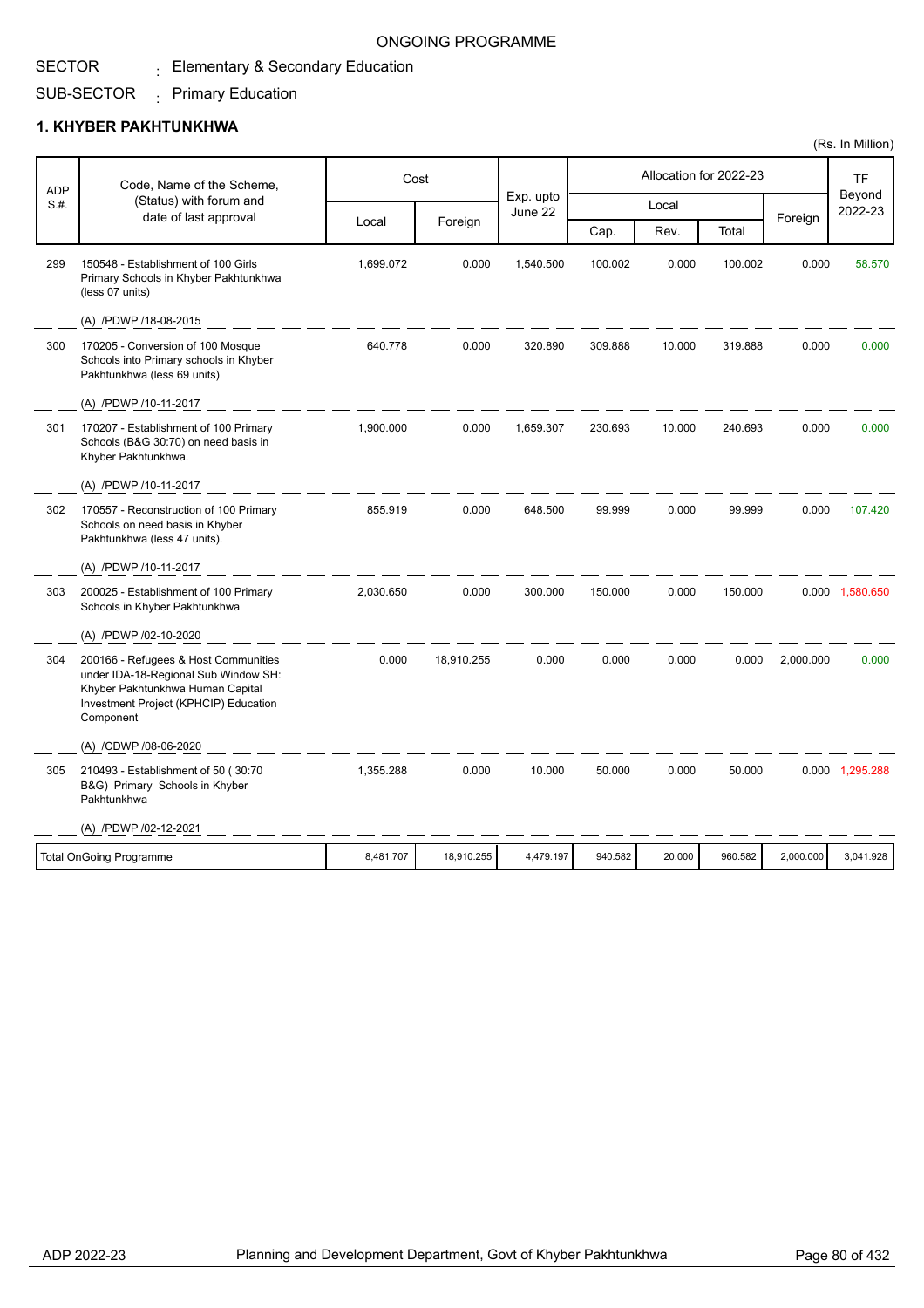#### SECTOR  $_{\rm \pm}$  Elementary & Secondary Education

#### SUB-SECTOR  $\cdot$  Primary Education

## **1. KHYBER PAKHTUNKHWA**

| <b>ADP</b> | Code, Name of the Scheme,                                                                                                           |            | Cost       |                      |           |        | Allocation for 2022-23 |           | <b>TF</b>         |
|------------|-------------------------------------------------------------------------------------------------------------------------------------|------------|------------|----------------------|-----------|--------|------------------------|-----------|-------------------|
| S.H.       | (Status) with forum and                                                                                                             |            |            | Exp. upto<br>June 22 |           | Local  |                        |           | Beyond<br>2022-23 |
|            | date of last approval                                                                                                               | Local      | Foreign    |                      | Cap.      | Rev.   | Total                  | Foreign   |                   |
| 306        | 220263 - Standardization of 200 primary<br>schools (B&G) with highest enrolment on<br>need basis in Khyber Pakhtunkhwa.             | 720.000    | 0.000      | 0.000                | 150.000   | 0.000  | 150.000                | 0.000     | 570.000           |
|            | (B) / PDWP/                                                                                                                         |            |            |                      |           |        |                        |           |                   |
| 307        | 220264 - Establishment of 100 Girls<br>Primary Schools on Need basis in Khyber<br>Pakhtunkhwa                                       | 3,066.000  | 0.000      | 0.000                | 90.690    | 0.000  | 90.690                 |           | 0.000 2,975.310   |
|            | $(B)$ / PDWP/                                                                                                                       |            |            |                      |           |        |                        |           |                   |
| 308        | 220265 - Upgradation of 150 Primary to<br>Middle schools in Khyber Pakhtunkhwa                                                      | 3,460.650  | 0.000      | 0.000                | 136.220   | 0.000  | 136.220                |           | 0.000 3,324.430   |
|            | (B) / PDWP/                                                                                                                         |            |            |                      |           |        |                        |           |                   |
| 309        | 220840 - Reconstruction and Shifting of<br>GPS and GGPS No. 2 Mula Jan Kalay to<br>sarwar Abad Tehsil Takht Bhai District<br>Mardan | 200.000    | 0.000      | 0.000                | 0.000     | 10.000 | 10.000                 | 0.000     | 190.000           |
|            | $(B)$ / PDWP/                                                                                                                       |            |            |                      |           |        |                        |           |                   |
|            | <b>Total New Programme</b>                                                                                                          | 7,446.650  | 0.000      | 0.000                | 376.910   | 10.000 | 386.910                | 0.000     | 7,059.740         |
|            | <b>Total Primary Education</b>                                                                                                      | 15,928.357 | 18,910.255 | 4,479.197            | 1,317.492 | 30.000 | 1,347.492              | 2,000.000 | 10,101.668        |

NEW PROGRAMME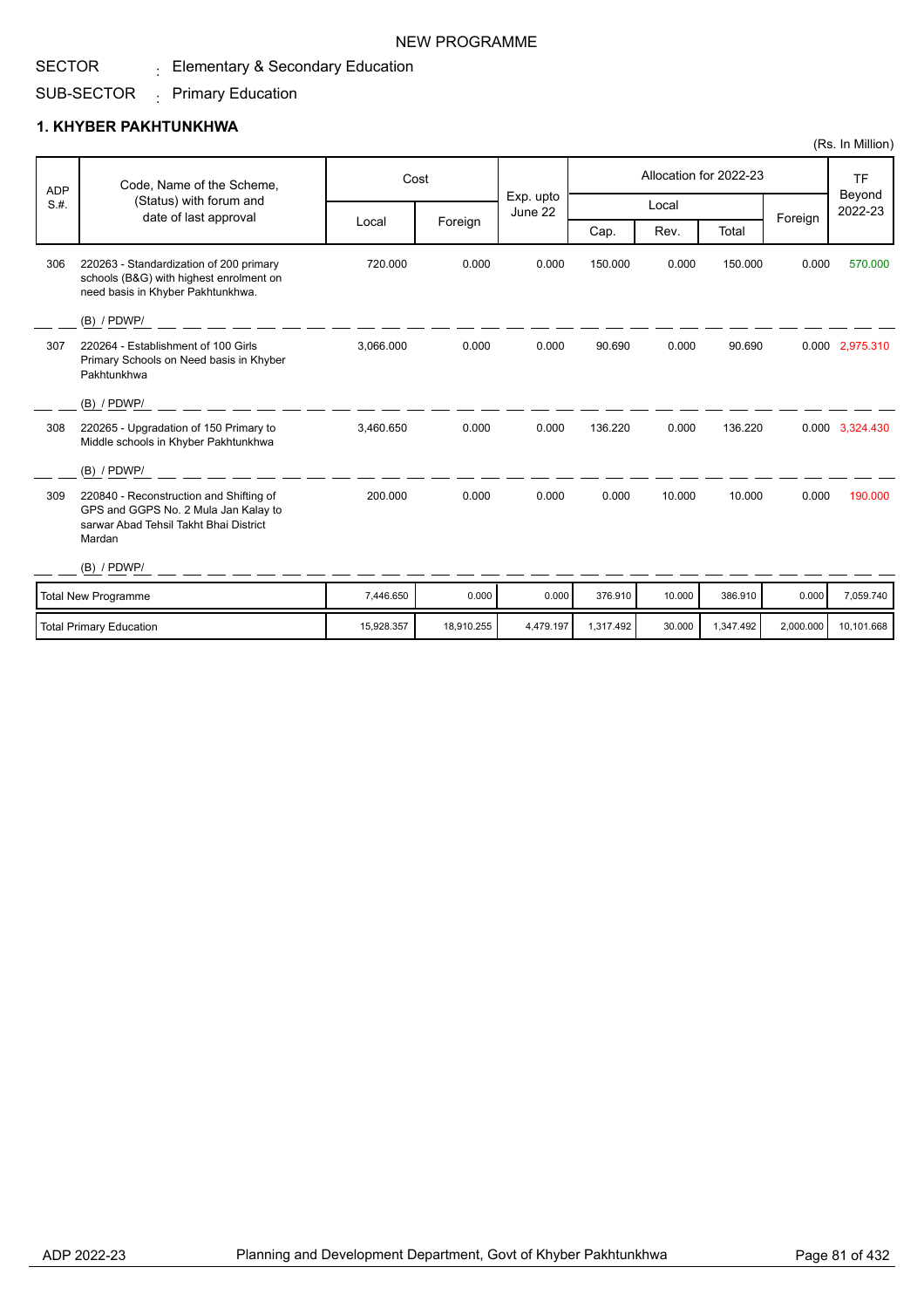## $_{\rm \pm}$  Elementary & Secondary Education

#### SUB-SECTOR : Secondary Education

#### **1. KHYBER PAKHTUNKHWA**

SECTOR

| Beyond<br>Exp. upto<br>(Status) with forum and<br>S.#.<br>Local<br>2022-23<br>June 22<br>date of last approval<br>Foreign<br>Foreign<br>Local<br>Rev.<br>Cap.<br>Total<br>110441 - Establishment of Cadet College<br>993.140<br>310<br>1,329.487<br>0.000<br>336.347<br>0.000<br>336.347<br>0.000<br>in Lakki Marwat.<br>(A) /PDWP /01-11-2021<br>1,895.920<br>0.000<br>0.000<br>311<br>120470 - Establishment of 6 Model<br>997.970<br>313.653<br>313.653<br>0.000<br>Schools in Khyber Pakhtunkhwa (Karak,<br>Haripur, Charsadda,<br>Hangu, Battagram, Bannu).<br>(A) /PDWP /22-04-2022<br>140199 - Reconstruction of 760<br>7,792.216<br>0.000<br>7,210.453<br>581.763<br>0.000<br>581.763<br>0.000<br>312<br>Non-Strategy Earthquake affected<br>schools.<br>(A) /PDWP /25-02-2021<br>0.000<br>0.000<br>0.000<br>140206 - Reconstruction of existing<br>3,041.237<br>2,904.228<br>137.009<br>137.009<br>313<br>Primary, Middle and High Schools (50<br>each) in Khyber Pakhtunkhwa on need<br>basis.<br>(A) /PDWP /03-12-2014<br>314<br>150145 - Standardization of 200 Higher<br>1,600.000<br>0.000<br>518.698<br>1,061.302<br>20.000<br>1,081.302<br>0.000<br>Secondary Schools in Khyber<br>Pakhtunkhwa (Phase-II)<br>(A) /PDWP /13-05-2020<br>150554 - Establishment of 70 Girls<br>2,621.031<br>0.000<br>2,178.150<br>342.881<br>100.000<br>442.881<br>0.000<br>315<br>Secondary Schools in Khyber<br>Pakhtunkhwa (less 34 units).<br>(A) /PDWP /18-08-2015<br>797.308<br>0.000<br>702.308<br>85.000<br>10.000<br>0.000<br>150556 - Up-gradation of 50 Govt. Girls<br>95.000<br>316<br>Middle Schools to High Level in Khyber<br>Pakhtunkhwa (less 23 units)<br>(A) /PDWP /18-08-2015<br>317<br>150557 - Up-gradation of 50 Govt Girls<br>771.440<br>0.000<br>696.440<br>65.000<br>10.000<br>75.000<br>0.000<br>High Schools to Higher Secondary level<br>(less 25 units).<br>(A) /PDWP /18-08-2015<br>1,516.050<br>0.000<br>318<br>150730 - Establishment of 30 Boys<br>1,256.871<br>239.179<br>20.000<br>259.179<br>0.000<br>Secondary Schools in Khyber<br>Pakhtunkhwa (less 12 units).<br>(A) /PDWP /18-08-2015<br>1,348.000<br>0.000<br>78.939<br>0.000<br>78.939<br>0.000<br>319<br>160524 - Establishment of Cadet College<br>1,269.061<br>Swat (Phase-III)<br>(A) /PDWP /23-12-2016<br>2,395.677<br>0.000<br>0.000<br>200.000<br>0.000<br>320<br>160525 - Establishment of Girls Cadet<br>1,524.640<br>200.000<br>College at Mardan.<br>(A) /PDWP /20-09-2017<br>443.304<br>0.000<br>0.000<br>160593 - Upgradation of 50 Primary<br>430.109<br>13.195<br>13.195<br>0.000<br>321<br>Schools to Middle level (B&G) on need<br>basis in Khyber Pakhtunkhwa (less 21<br>units) | <b>ADP</b> | Code, Name of the Scheme, | Cost |  | Allocation for 2022-23 | <b>TF</b> |
|---------------------------------------------------------------------------------------------------------------------------------------------------------------------------------------------------------------------------------------------------------------------------------------------------------------------------------------------------------------------------------------------------------------------------------------------------------------------------------------------------------------------------------------------------------------------------------------------------------------------------------------------------------------------------------------------------------------------------------------------------------------------------------------------------------------------------------------------------------------------------------------------------------------------------------------------------------------------------------------------------------------------------------------------------------------------------------------------------------------------------------------------------------------------------------------------------------------------------------------------------------------------------------------------------------------------------------------------------------------------------------------------------------------------------------------------------------------------------------------------------------------------------------------------------------------------------------------------------------------------------------------------------------------------------------------------------------------------------------------------------------------------------------------------------------------------------------------------------------------------------------------------------------------------------------------------------------------------------------------------------------------------------------------------------------------------------------------------------------------------------------------------------------------------------------------------------------------------------------------------------------------------------------------------------------------------------------------------------------------------------------------------------------------------------------------------------------------------------------------------------------------------------------------------------------------------------------------------------------------------------------------------------------------------------------------------|------------|---------------------------|------|--|------------------------|-----------|
|                                                                                                                                                                                                                                                                                                                                                                                                                                                                                                                                                                                                                                                                                                                                                                                                                                                                                                                                                                                                                                                                                                                                                                                                                                                                                                                                                                                                                                                                                                                                                                                                                                                                                                                                                                                                                                                                                                                                                                                                                                                                                                                                                                                                                                                                                                                                                                                                                                                                                                                                                                                                                                                                                             |            |                           |      |  |                        |           |
|                                                                                                                                                                                                                                                                                                                                                                                                                                                                                                                                                                                                                                                                                                                                                                                                                                                                                                                                                                                                                                                                                                                                                                                                                                                                                                                                                                                                                                                                                                                                                                                                                                                                                                                                                                                                                                                                                                                                                                                                                                                                                                                                                                                                                                                                                                                                                                                                                                                                                                                                                                                                                                                                                             |            |                           |      |  |                        |           |
|                                                                                                                                                                                                                                                                                                                                                                                                                                                                                                                                                                                                                                                                                                                                                                                                                                                                                                                                                                                                                                                                                                                                                                                                                                                                                                                                                                                                                                                                                                                                                                                                                                                                                                                                                                                                                                                                                                                                                                                                                                                                                                                                                                                                                                                                                                                                                                                                                                                                                                                                                                                                                                                                                             |            |                           |      |  |                        | 0.000     |
|                                                                                                                                                                                                                                                                                                                                                                                                                                                                                                                                                                                                                                                                                                                                                                                                                                                                                                                                                                                                                                                                                                                                                                                                                                                                                                                                                                                                                                                                                                                                                                                                                                                                                                                                                                                                                                                                                                                                                                                                                                                                                                                                                                                                                                                                                                                                                                                                                                                                                                                                                                                                                                                                                             |            |                           |      |  |                        |           |
|                                                                                                                                                                                                                                                                                                                                                                                                                                                                                                                                                                                                                                                                                                                                                                                                                                                                                                                                                                                                                                                                                                                                                                                                                                                                                                                                                                                                                                                                                                                                                                                                                                                                                                                                                                                                                                                                                                                                                                                                                                                                                                                                                                                                                                                                                                                                                                                                                                                                                                                                                                                                                                                                                             |            |                           |      |  |                        | 584.297   |
|                                                                                                                                                                                                                                                                                                                                                                                                                                                                                                                                                                                                                                                                                                                                                                                                                                                                                                                                                                                                                                                                                                                                                                                                                                                                                                                                                                                                                                                                                                                                                                                                                                                                                                                                                                                                                                                                                                                                                                                                                                                                                                                                                                                                                                                                                                                                                                                                                                                                                                                                                                                                                                                                                             |            |                           |      |  |                        |           |
|                                                                                                                                                                                                                                                                                                                                                                                                                                                                                                                                                                                                                                                                                                                                                                                                                                                                                                                                                                                                                                                                                                                                                                                                                                                                                                                                                                                                                                                                                                                                                                                                                                                                                                                                                                                                                                                                                                                                                                                                                                                                                                                                                                                                                                                                                                                                                                                                                                                                                                                                                                                                                                                                                             |            |                           |      |  |                        | 0.000     |
|                                                                                                                                                                                                                                                                                                                                                                                                                                                                                                                                                                                                                                                                                                                                                                                                                                                                                                                                                                                                                                                                                                                                                                                                                                                                                                                                                                                                                                                                                                                                                                                                                                                                                                                                                                                                                                                                                                                                                                                                                                                                                                                                                                                                                                                                                                                                                                                                                                                                                                                                                                                                                                                                                             |            |                           |      |  |                        |           |
|                                                                                                                                                                                                                                                                                                                                                                                                                                                                                                                                                                                                                                                                                                                                                                                                                                                                                                                                                                                                                                                                                                                                                                                                                                                                                                                                                                                                                                                                                                                                                                                                                                                                                                                                                                                                                                                                                                                                                                                                                                                                                                                                                                                                                                                                                                                                                                                                                                                                                                                                                                                                                                                                                             |            |                           |      |  |                        | 0.000     |
|                                                                                                                                                                                                                                                                                                                                                                                                                                                                                                                                                                                                                                                                                                                                                                                                                                                                                                                                                                                                                                                                                                                                                                                                                                                                                                                                                                                                                                                                                                                                                                                                                                                                                                                                                                                                                                                                                                                                                                                                                                                                                                                                                                                                                                                                                                                                                                                                                                                                                                                                                                                                                                                                                             |            |                           |      |  |                        |           |
|                                                                                                                                                                                                                                                                                                                                                                                                                                                                                                                                                                                                                                                                                                                                                                                                                                                                                                                                                                                                                                                                                                                                                                                                                                                                                                                                                                                                                                                                                                                                                                                                                                                                                                                                                                                                                                                                                                                                                                                                                                                                                                                                                                                                                                                                                                                                                                                                                                                                                                                                                                                                                                                                                             |            |                           |      |  |                        | 0.000     |
|                                                                                                                                                                                                                                                                                                                                                                                                                                                                                                                                                                                                                                                                                                                                                                                                                                                                                                                                                                                                                                                                                                                                                                                                                                                                                                                                                                                                                                                                                                                                                                                                                                                                                                                                                                                                                                                                                                                                                                                                                                                                                                                                                                                                                                                                                                                                                                                                                                                                                                                                                                                                                                                                                             |            |                           |      |  |                        |           |
|                                                                                                                                                                                                                                                                                                                                                                                                                                                                                                                                                                                                                                                                                                                                                                                                                                                                                                                                                                                                                                                                                                                                                                                                                                                                                                                                                                                                                                                                                                                                                                                                                                                                                                                                                                                                                                                                                                                                                                                                                                                                                                                                                                                                                                                                                                                                                                                                                                                                                                                                                                                                                                                                                             |            |                           |      |  |                        | 0.000     |
|                                                                                                                                                                                                                                                                                                                                                                                                                                                                                                                                                                                                                                                                                                                                                                                                                                                                                                                                                                                                                                                                                                                                                                                                                                                                                                                                                                                                                                                                                                                                                                                                                                                                                                                                                                                                                                                                                                                                                                                                                                                                                                                                                                                                                                                                                                                                                                                                                                                                                                                                                                                                                                                                                             |            |                           |      |  |                        |           |
|                                                                                                                                                                                                                                                                                                                                                                                                                                                                                                                                                                                                                                                                                                                                                                                                                                                                                                                                                                                                                                                                                                                                                                                                                                                                                                                                                                                                                                                                                                                                                                                                                                                                                                                                                                                                                                                                                                                                                                                                                                                                                                                                                                                                                                                                                                                                                                                                                                                                                                                                                                                                                                                                                             |            |                           |      |  |                        | 0.000     |
|                                                                                                                                                                                                                                                                                                                                                                                                                                                                                                                                                                                                                                                                                                                                                                                                                                                                                                                                                                                                                                                                                                                                                                                                                                                                                                                                                                                                                                                                                                                                                                                                                                                                                                                                                                                                                                                                                                                                                                                                                                                                                                                                                                                                                                                                                                                                                                                                                                                                                                                                                                                                                                                                                             |            |                           |      |  |                        |           |
|                                                                                                                                                                                                                                                                                                                                                                                                                                                                                                                                                                                                                                                                                                                                                                                                                                                                                                                                                                                                                                                                                                                                                                                                                                                                                                                                                                                                                                                                                                                                                                                                                                                                                                                                                                                                                                                                                                                                                                                                                                                                                                                                                                                                                                                                                                                                                                                                                                                                                                                                                                                                                                                                                             |            |                           |      |  |                        | 0.000     |
|                                                                                                                                                                                                                                                                                                                                                                                                                                                                                                                                                                                                                                                                                                                                                                                                                                                                                                                                                                                                                                                                                                                                                                                                                                                                                                                                                                                                                                                                                                                                                                                                                                                                                                                                                                                                                                                                                                                                                                                                                                                                                                                                                                                                                                                                                                                                                                                                                                                                                                                                                                                                                                                                                             |            |                           |      |  |                        |           |
|                                                                                                                                                                                                                                                                                                                                                                                                                                                                                                                                                                                                                                                                                                                                                                                                                                                                                                                                                                                                                                                                                                                                                                                                                                                                                                                                                                                                                                                                                                                                                                                                                                                                                                                                                                                                                                                                                                                                                                                                                                                                                                                                                                                                                                                                                                                                                                                                                                                                                                                                                                                                                                                                                             |            |                           |      |  |                        | 0.000     |
|                                                                                                                                                                                                                                                                                                                                                                                                                                                                                                                                                                                                                                                                                                                                                                                                                                                                                                                                                                                                                                                                                                                                                                                                                                                                                                                                                                                                                                                                                                                                                                                                                                                                                                                                                                                                                                                                                                                                                                                                                                                                                                                                                                                                                                                                                                                                                                                                                                                                                                                                                                                                                                                                                             |            |                           |      |  |                        |           |
|                                                                                                                                                                                                                                                                                                                                                                                                                                                                                                                                                                                                                                                                                                                                                                                                                                                                                                                                                                                                                                                                                                                                                                                                                                                                                                                                                                                                                                                                                                                                                                                                                                                                                                                                                                                                                                                                                                                                                                                                                                                                                                                                                                                                                                                                                                                                                                                                                                                                                                                                                                                                                                                                                             |            |                           |      |  |                        | 0.000     |
|                                                                                                                                                                                                                                                                                                                                                                                                                                                                                                                                                                                                                                                                                                                                                                                                                                                                                                                                                                                                                                                                                                                                                                                                                                                                                                                                                                                                                                                                                                                                                                                                                                                                                                                                                                                                                                                                                                                                                                                                                                                                                                                                                                                                                                                                                                                                                                                                                                                                                                                                                                                                                                                                                             |            |                           |      |  |                        |           |
|                                                                                                                                                                                                                                                                                                                                                                                                                                                                                                                                                                                                                                                                                                                                                                                                                                                                                                                                                                                                                                                                                                                                                                                                                                                                                                                                                                                                                                                                                                                                                                                                                                                                                                                                                                                                                                                                                                                                                                                                                                                                                                                                                                                                                                                                                                                                                                                                                                                                                                                                                                                                                                                                                             |            |                           |      |  |                        | 671.037   |
|                                                                                                                                                                                                                                                                                                                                                                                                                                                                                                                                                                                                                                                                                                                                                                                                                                                                                                                                                                                                                                                                                                                                                                                                                                                                                                                                                                                                                                                                                                                                                                                                                                                                                                                                                                                                                                                                                                                                                                                                                                                                                                                                                                                                                                                                                                                                                                                                                                                                                                                                                                                                                                                                                             |            |                           |      |  |                        |           |
|                                                                                                                                                                                                                                                                                                                                                                                                                                                                                                                                                                                                                                                                                                                                                                                                                                                                                                                                                                                                                                                                                                                                                                                                                                                                                                                                                                                                                                                                                                                                                                                                                                                                                                                                                                                                                                                                                                                                                                                                                                                                                                                                                                                                                                                                                                                                                                                                                                                                                                                                                                                                                                                                                             |            |                           |      |  |                        | 0.000     |
|                                                                                                                                                                                                                                                                                                                                                                                                                                                                                                                                                                                                                                                                                                                                                                                                                                                                                                                                                                                                                                                                                                                                                                                                                                                                                                                                                                                                                                                                                                                                                                                                                                                                                                                                                                                                                                                                                                                                                                                                                                                                                                                                                                                                                                                                                                                                                                                                                                                                                                                                                                                                                                                                                             |            | (A) /PDWP /10-11-2017     |      |  |                        |           |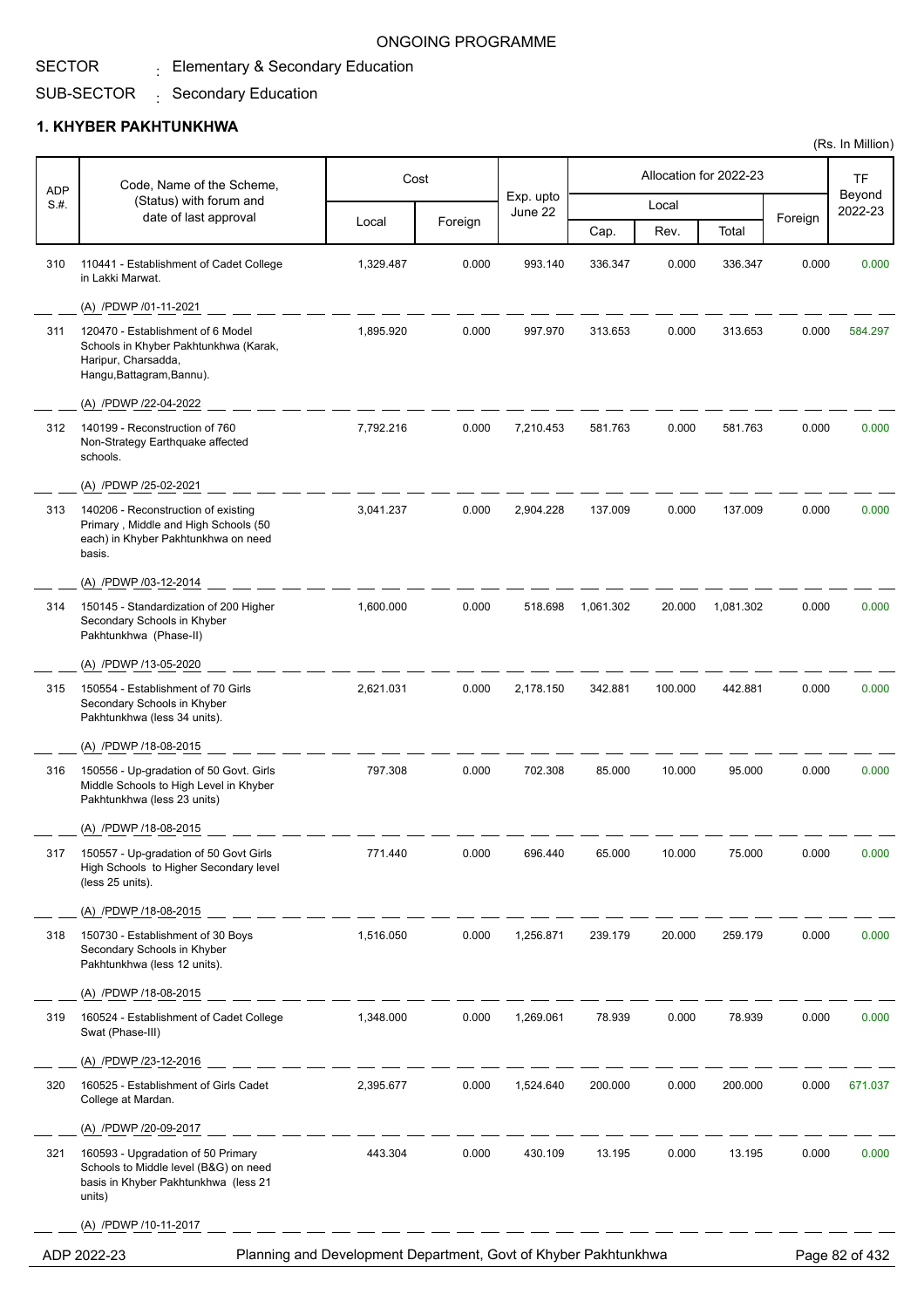## $_{\rm \pm}$  Elementary & Secondary Education

#### SUB-SECTOR : Secondary Education

#### **1. KHYBER PAKHTUNKHWA**

SECTOR

| <b>ADP</b> | Code, Name of the Scheme,                                                                                                            |           | Cost    |                      |         |       | Allocation for 2022-23 |         | <b>TF</b>         |
|------------|--------------------------------------------------------------------------------------------------------------------------------------|-----------|---------|----------------------|---------|-------|------------------------|---------|-------------------|
| S.H.       | (Status) with forum and<br>date of last approval                                                                                     |           |         | Exp. upto<br>June 22 |         | Local |                        |         | Beyond<br>2022-23 |
|            |                                                                                                                                      | Local     | Foreign |                      | Cap.    | Rev.  | Total                  | Foreign |                   |
| 322        | 160594 - Upgradation of 50 Middle<br>Schools to High level (B&G) on need basis<br>in Khyber Pakhtunkhwa (less 22 units)              | 994.641   | 0.000   | 744.261              | 250.380 | 0.000 | 250.380                | 0.000   | 0.000             |
|            | (A) /PDWP /10-11-2017                                                                                                                |           |         |                      |         |       |                        |         |                   |
| 323        | 160595 - Upgradation of 50 High Schools<br>to Higher Secondary level (B&G) on need<br>basis in Khyber Pakhtunkhwa (less 18<br>units) | 1,207.761 | 0.000   | 684.656              | 280.000 | 0.000 | 280.000                | 0.000   | 243.105           |
|            | (A) /PDWP /10-11-2017                                                                                                                |           |         |                      |         |       |                        |         |                   |
| 324        | 170204 - Reconstruction of 100 Middle<br>Schools (B&G) on need basis in Khyber<br>Pakhtunkhwa (less 66 units).                       | 600.638   | 0.000   | 138.216              | 150.000 | 0.000 | 150.000                | 0.000   | 312.422           |
|            | (A) /PDWP /10-11-2017                                                                                                                |           |         |                      |         |       |                        |         |                   |
| 325        | 170206 - Reconstruction of 100 High<br>Schools (B&G) on need basis in Khyber<br>Pakhtunkhwa (less 79 units).                         | 835.351   | 0.000   | 645.362              | 181.989 | 8.000 | 189.989                | 0.000   | 0.000             |
|            | (A) /PDWP /10-11-2017                                                                                                                |           |         |                      |         |       |                        |         |                   |
| 326        | 170529 - Schools Improvement Program<br>in two districts of Khyber Pakhtunkhwa<br>Phase-II (less 26 units)                           | 459.670   | 0.000   | 209.558              | 250.112 | 0.000 | 250.112                | 0.000   | 0.000             |
|            | (A) /PDWP /02-11-2017                                                                                                                |           |         |                      |         |       |                        |         |                   |
| 327        | 180503 - Development of Barikot<br>Center/Site for Scout Purpose                                                                     | 56.770    | 0.000   | 10.030               | 46.740  | 0.000 | 46.740                 | 0.000   | 0.000             |
|            | (A) /DDWP /16-04-2019                                                                                                                |           |         |                      |         |       |                        |         |                   |
| 328        | 190113 - Continuation of Ongoing ADP<br>Schemes for Completion of Balance<br>Work/Liabilities                                        | 359.159   | 0.000   | 149.440              | 209.719 | 0.000 | 209.719                | 0.000   | 0.000             |
|            | (A) /PDWP /10-09-2021                                                                                                                |           |         |                      |         |       |                        |         |                   |
| 329        | 190349 - Reconstruction of<br>dilapidated/dangerous Primary, Middle and<br>Higher Schools on need bases in Khyber<br>Pakhtunkhwa     | 1,655.000 | 0.000   | 304.184              | 200.000 | 0.000 | 200.000                |         | 0.000 1,150.816   |
|            | (A) /PDWP /05-12-2019                                                                                                                |           |         |                      |         |       |                        |         |                   |
| 330        | 190428 - Establishment of Model School<br>Swabi                                                                                      | 824.641   | 0.000   | 10.000               | 50.000  | 0.000 | 50.000                 | 0.000   | 764.641           |
|            | (A) /PDWP /26-05-2021                                                                                                                |           |         |                      |         |       |                        |         |                   |
| 331        | 200024 - Mainstreaming of Proscribed<br>Organization in Khyber Pakhtunkhwa                                                           | 294.645   | 0.000   | 294.634              | 0.011   | 0.000 | 0.011                  | 0.000   | 0.000             |
|            | (A) /PDWP /31-03-2021                                                                                                                |           |         |                      |         |       |                        |         |                   |
| 332        | 200026 - Upgradation of 150 Primary<br>schools to Middle level (B&G) on need<br>basis in Khyber Pakhtunkhwa                          | 2,229.287 | 0.000   | 113.000              | 200.000 | 0.000 | 200.000                |         | 0.000 1,916.287   |
|            | (A) /PDWP /22-10-2020                                                                                                                |           |         |                      |         |       |                        |         |                   |
| 333        | 200027 - Upgradation of 100 Middle<br>schools to High level (B&G) on need basis<br>in Khyber Pakhtunkhwa                             | 3,752.100 | 0.000   | 155.000              | 180.000 | 0.000 | 180.000                |         | 0.000 3,417.100   |
|            | (A) /PDWP /22-10-2020                                                                                                                |           |         |                      |         |       |                        |         |                   |
|            |                                                                                                                                      |           |         |                      |         |       |                        |         |                   |

ADP 2022-23 Planning and Development Department, Govt of Khyber Pakhtunkhwa Page 83 of 432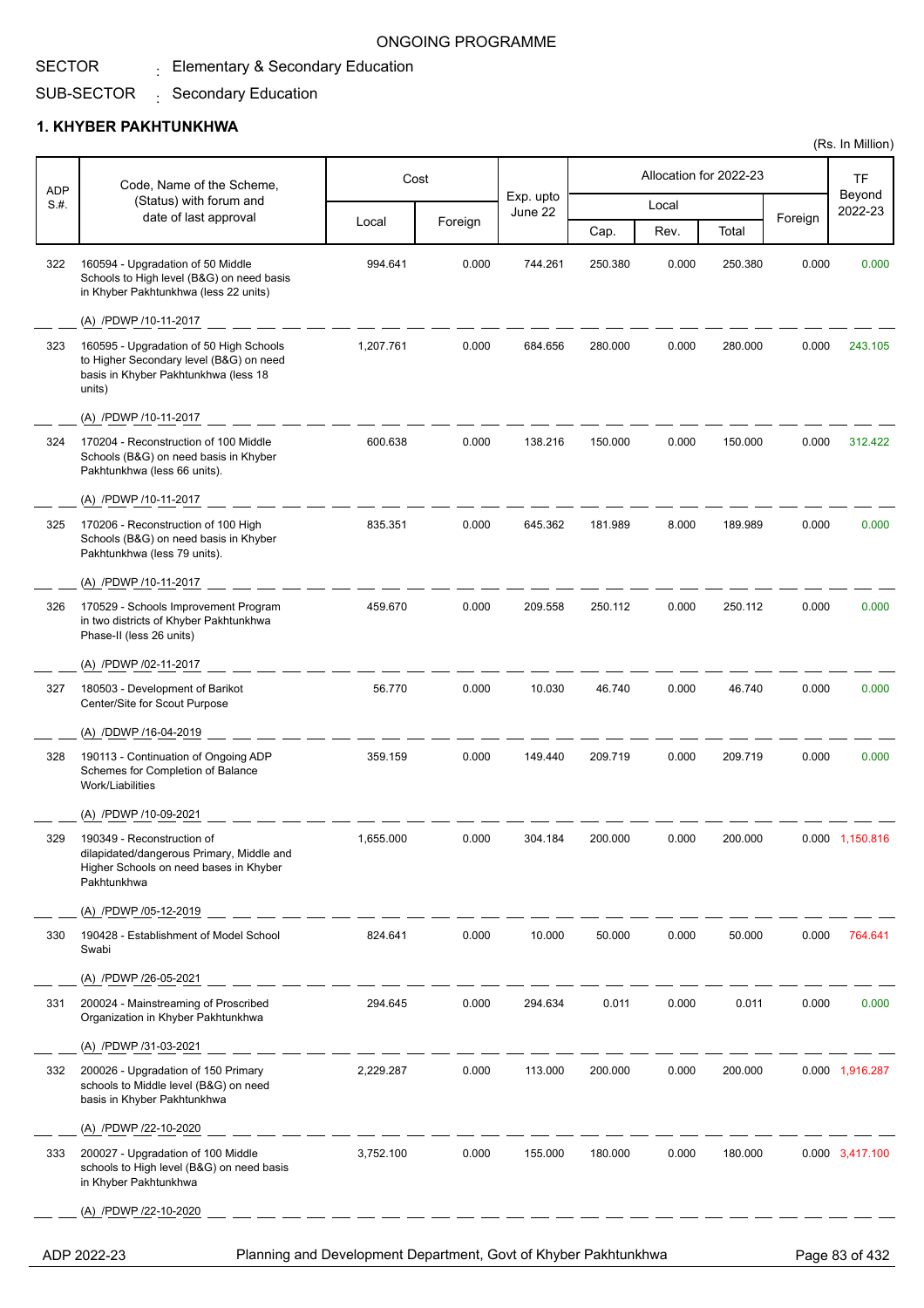# $_{\rm \pm}$  Elementary & Secondary Education

#### SUB-SECTOR : Secondary Education

#### **1. KHYBER PAKHTUNKHWA**

SECTOR

| <b>ADP</b> | Code, Name of the Scheme,                                                                                                                        |            | Cost    |                      |           |         | Allocation for 2022-23 |         | TF                |
|------------|--------------------------------------------------------------------------------------------------------------------------------------------------|------------|---------|----------------------|-----------|---------|------------------------|---------|-------------------|
| S.H.       | (Status) with forum and                                                                                                                          |            |         | Exp. upto<br>June 22 |           | Local   |                        |         | Beyond<br>2022-23 |
|            | date of last approval                                                                                                                            | Local      | Foreign |                      | Cap.      | Rev.    | Total                  | Foreign |                   |
| 334        | 200028 - Upgradation of 100 High schools<br>to Higher Secondary level (B&G) on need<br>basis in Khyber Pakhtunkhwa                               | 3,616.860  | 0.000   | 136.400              | 180.000   | 0.000   | 180.000                |         | 0.000 3,300.460   |
|            | (A) /PDWP /02-10-2020                                                                                                                            |            |         |                      |           |         |                        |         |                   |
| 335        | 200067 - Peshawar Schools Development<br>Plan.                                                                                                   | 1,000.000  | 0.000   | 638.000              | 362.000   | 0.000   | 362.000                | 0.000   | 0.000             |
|            | (A) /DDWP /04-01-2021                                                                                                                            |            |         |                      |           |         |                        |         |                   |
| 336        | 200131 - Reconstruction of 300 Govt<br>Schools (100 Primary, 100 Middle & 100<br>High) (B&G) on need basis in Khyber<br>Pakhtunkhwa              | 7,700.000  | 0.000   | 695.925              | 300.000   | 0.000   | 300.000                |         | 0.000 6,704.075   |
|            | (A) /PDWP /22-10-2020                                                                                                                            |            |         |                      |           |         |                        |         |                   |
| 337        | 200132 - Reconstruction of ERRA leftover<br>Strategy and Non-Startegy Schools in<br>Khyber Pakhtunkhwa                                           | 6.718.412  | 0.000   | 280.299              | 400.000   | 0.000   | 400.000                |         | 0.000 6,038.113   |
|            | (A) /PDWP /18-11-2020                                                                                                                            |            |         |                      |           |         |                        |         |                   |
| 338        | 210325 - Introduction of Digital Literacy<br>Programme in selected public schools of<br>Khyber Pakhtunkhwa                                       | 548.928    | 0.000   | 24.000               | 0.000     | 230.000 | 230.000                | 0.000   | 294.928           |
|            | (A) /PDWP /02-12-2021                                                                                                                            |            |         |                      |           |         |                        |         |                   |
| 339        | 210326 - IT Lab Programme in Khyber<br>Pakhtunkhwa                                                                                               | 2,281.572  | 0.000   | 0.000                | 390.000   | 10.000  | 400.000                |         | 0.000 1,881.572   |
|            | (A) /PDWP /01-11-2021                                                                                                                            |            |         |                      |           |         |                        |         |                   |
| 340        | 210328 - Feasibility study and<br>Establishment of Swat Model School                                                                             | 10.000     | 0.000   | 5.000                | 0.000     | 5.000   | 5.000                  | 0.000   | 0.000             |
|            | (A) /PDWP /10-09-2021                                                                                                                            |            |         |                      |           |         |                        |         |                   |
| 341        | 210491 - Establishment of 50 (30:70<br>B&G) Secondary Schools in Khyber<br>Pakhtunkhwa                                                           | 5,812.650  | 0.000   | 0.000                | 52.000    | 0.000   | 52.000                 |         | 0.000 5,760.650   |
|            | (A) /PDWP /29-12-2021                                                                                                                            |            |         |                      |           |         |                        |         |                   |
| 342        | 210638 - Construction of Additional block<br>for Husnain Shareef Shaheed HSS District<br>Peshawar                                                | 178.500    | 0.000   | 0.000                | 178.500   | 0.000   | 178.500                | 0.000   | 0.000             |
|            | (A) /DDWP /06-12-2021                                                                                                                            |            |         |                      |           |         |                        |         |                   |
| 343        | 210641 - Rehabilitation / Preservation of<br>GGHSS Lady Griffith and Govt Centennial<br>Model High School Usama Zafar Shaheed<br>School Peshawar | 49.350     | 0.000   | 0.000                | 49.350    | 0.000   | 49.350                 | 0.000   | 0.000             |
|            | (A) /DDWP /06-12-2021                                                                                                                            |            |         |                      |           |         |                        |         |                   |
| 344        | 220573 - Establishment/Construction of<br>Bannu Center of Excellence for state<br>Children                                                       | 1,691.823  | 0.000   | 0.000                | 295.199   | 0.000   | 295.199                |         | 0.000 1,396.624   |
|            | (A) /PDWP /18-05-2022                                                                                                                            |            |         |                      |           |         |                        |         |                   |
|            | <b>Total OnGoing Programme</b>                                                                                                                   | 68,429.428 | 0.000   | 25,920.033           | 7,660.268 | 413.000 | 8,073.268              | 0.000   | 34,436.127        |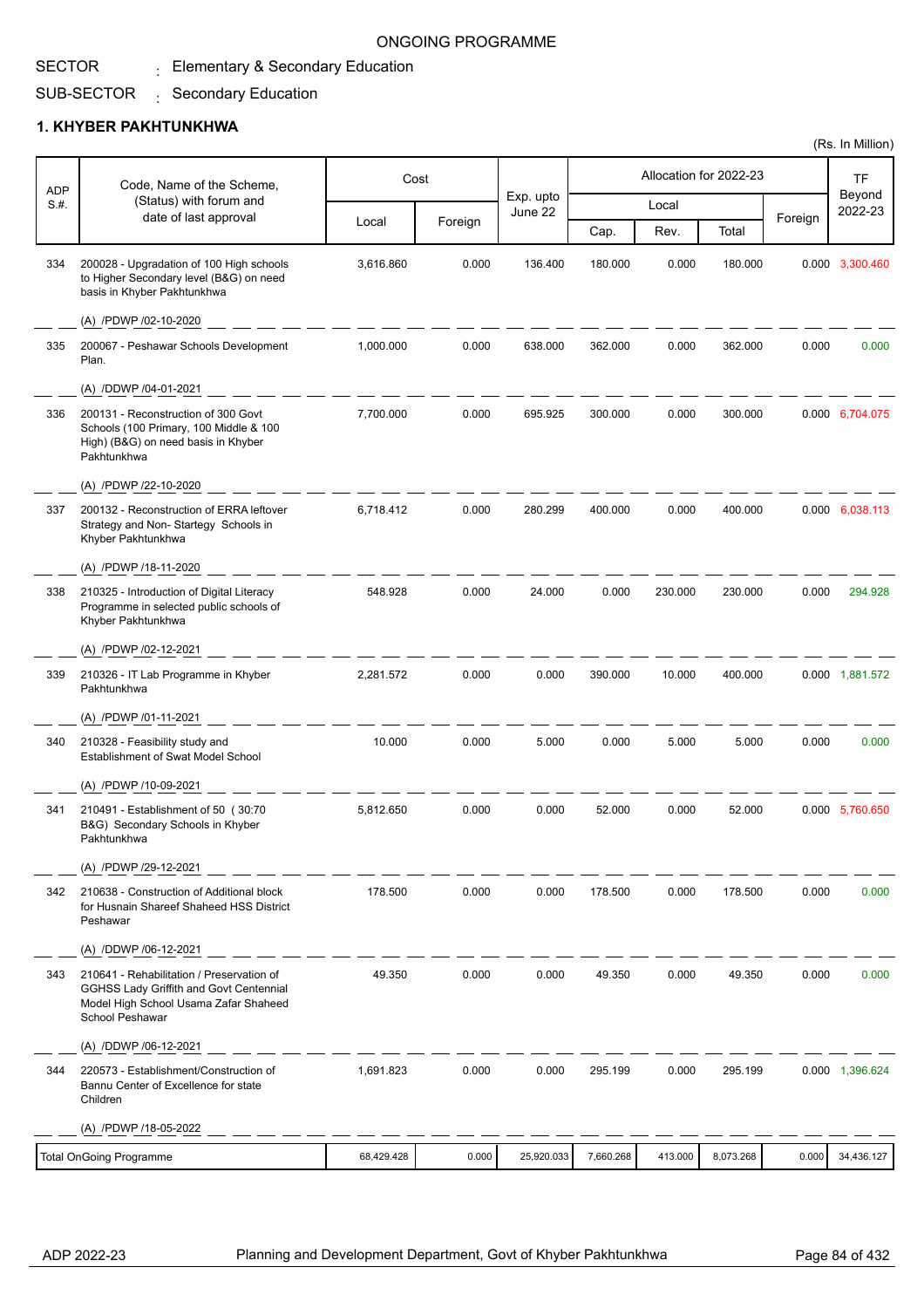### SECTOR

 $_{\rm \pm}$  Elementary & Secondary Education

#### SUB-SECTOR : Secondary Education

### **1. KHYBER PAKHTUNKHWA**

| <b>ADP</b> | Code, Name of the Scheme,                                                                                                                                                                                                  |           | Cost    | Exp. upto |         |       | Allocation for 2022-23 |         | <b>TF</b><br>Beyond |
|------------|----------------------------------------------------------------------------------------------------------------------------------------------------------------------------------------------------------------------------|-----------|---------|-----------|---------|-------|------------------------|---------|---------------------|
| S.H.       | (Status) with forum and                                                                                                                                                                                                    |           |         | June 22   |         | Local |                        |         | 2022-23             |
|            | date of last approval                                                                                                                                                                                                      | Local     | Foreign |           | Cap.    | Rev.  | Total                  | Foreign |                     |
| 345        | 210329 - Feasibility study & establishment<br>of Cadet College at Bannu.(PC-II<br>Approved)                                                                                                                                | 1,000.000 | 0.000   | 0.000     | 30.000  | 0.000 | 30.000                 | 0.000   | 970.000             |
|            | (B) / PDWP/                                                                                                                                                                                                                |           |         |           |         |       |                        |         |                     |
| 346        | 220270 - Establishment of 142 Science<br>Labs in High & Higher Secondary schools<br>in Khyber Pakhtunkhwa                                                                                                                  | 1,000.000 | 0.000   | 0.000     | 180.000 | 0.000 | 180.000                | 0.000   | 820.000             |
|            | (B) / PDWP/                                                                                                                                                                                                                |           |         |           |         |       |                        |         |                     |
| 347        | 220271 - Establishment of 100<br>Examination Halls in High & Higher<br>Secondary schools in Khyber<br>Pakhtunkhwa                                                                                                          | 1,843.000 | 0.000   | 0.000     | 180.000 | 0.000 | 180.000                |         | 0.000 1,663.000     |
|            | (B) / PDWP/                                                                                                                                                                                                                |           |         |           |         |       |                        |         |                     |
| 348        | 220645 - Establishment of Cadet College<br>Dir Upper                                                                                                                                                                       | 3,000.000 | 0.000   | 0.000     | 70.000  | 0.000 | 70.000                 |         | 0.000 2,930.000     |
|            | $(B)$ / PDWP/                                                                                                                                                                                                              |           |         |           |         |       |                        |         |                     |
| 349        | 220838 - Construction of Reception Hall,<br>Parking lot, Main Gate with boundary Wall<br>/ Fencing of College perimeter along Pindi<br>Road, and Replacement of Mud plastering<br>/ Roof treatment in Cadet College Kohat. | 71.760    | 0.000   | 0.000     | 20.000  | 0.000 | 20.000                 | 0.000   | 51.760              |
|            | (B) / DDWP/                                                                                                                                                                                                                |           |         |           |         |       |                        |         |                     |
|            | <b>Total New Programme</b>                                                                                                                                                                                                 | 6.914.760 | 0.000   | 0.000     | 480.000 | 0.000 | 480.000                | 0.000   | 6.434.760           |

Total Secondary Education 1990 10.000 25,920.033 8,140.268 413.000 8,553.268 6,140.268 40,870.887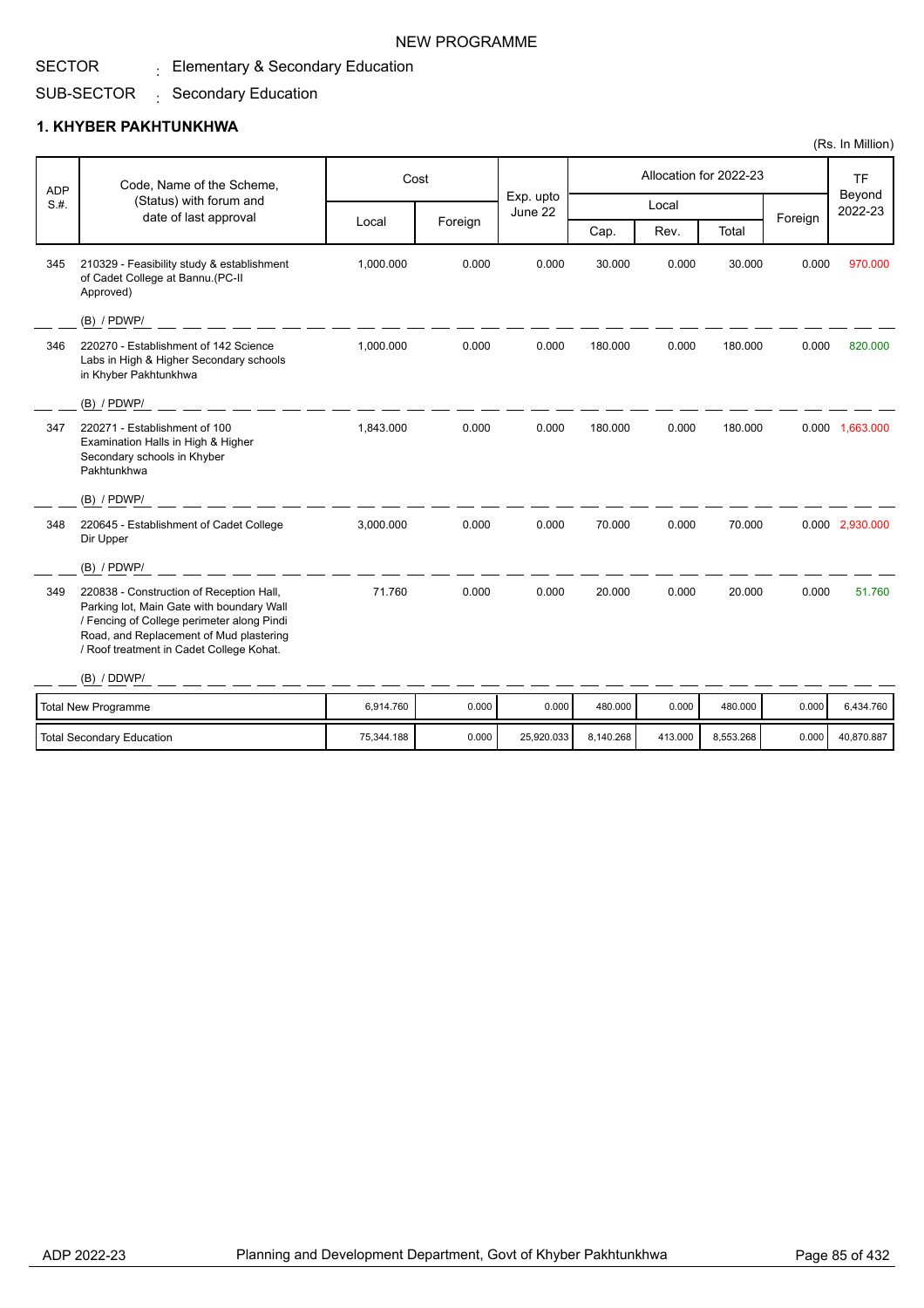#### SECTOR  $_{\rm \pm}$  Elementary & Secondary Education

SUB-SECTOR : PPP

## **1. KHYBER PAKHTUNKHWA**

|                  |                                                                                                                                         |            |            |                      |           |         |                        |           | (Rs. In Million)  |
|------------------|-----------------------------------------------------------------------------------------------------------------------------------------|------------|------------|----------------------|-----------|---------|------------------------|-----------|-------------------|
| <b>ADP</b>       | Code, Name of the Scheme,                                                                                                               |            | Cost       |                      |           |         | Allocation for 2022-23 |           | <b>TF</b>         |
| S.H.             | (Status) with forum and<br>date of last approval                                                                                        |            |            | Exp. upto<br>June 22 |           | Local   |                        |           | Beyond<br>2022-23 |
|                  |                                                                                                                                         | Local      | Foreign    |                      | Cap.      | Rev.    | Total                  | Foreign   |                   |
| 296              | 220572 - Feasibility study of digitization of<br>Textbooks through PPP                                                                  | 0.001      | 0.000      | 0.000                | 0.000     | 0.001   | 0.001                  | 0.000     | 0.000             |
|                  | $(B)$ / PDWP/                                                                                                                           |            |            |                      |           |         |                        |           |                   |
| 297              | 220798 - F/S for<br>Public-Private-Partnership Initiative of<br>Operation & Maintenance of 19 new<br>Primary Schools Established in KP. | 0.005      | 0.000      | 0.000                | 0.000     | 0.001   | 0.001                  | 0.000     | 0.004             |
|                  | $(B)$ / PDWP/                                                                                                                           |            |            |                      |           |         |                        |           |                   |
| 298              | 220799 - F/S and Digitization of Textbook<br>Board on PPP Mode.                                                                         | 0.005      | 0.000      | 0.000                | 0.000     | 0.001   | 0.001                  | 0.000     | 0.004             |
|                  | $(B)$ / PDWP/                                                                                                                           |            |            |                      |           |         |                        |           |                   |
|                  | Total New Programme                                                                                                                     | 0.011      | 0.000      | 0.000                | 0.000     | 0.003   | 0.003                  | 0.000     | 0.008             |
| <b>Total PPP</b> |                                                                                                                                         | 0.011      | 0.000      | 0.000                | 0.000     | 0.003   | 0.003                  | 0.000     | 0.008             |
|                  | Total Programme                                                                                                                         | 97,600.593 | 97,600.593 | 30,663.480           | 9,679.230 | 763.004 | 10,442.234             | 2,010.001 | 56,494.879        |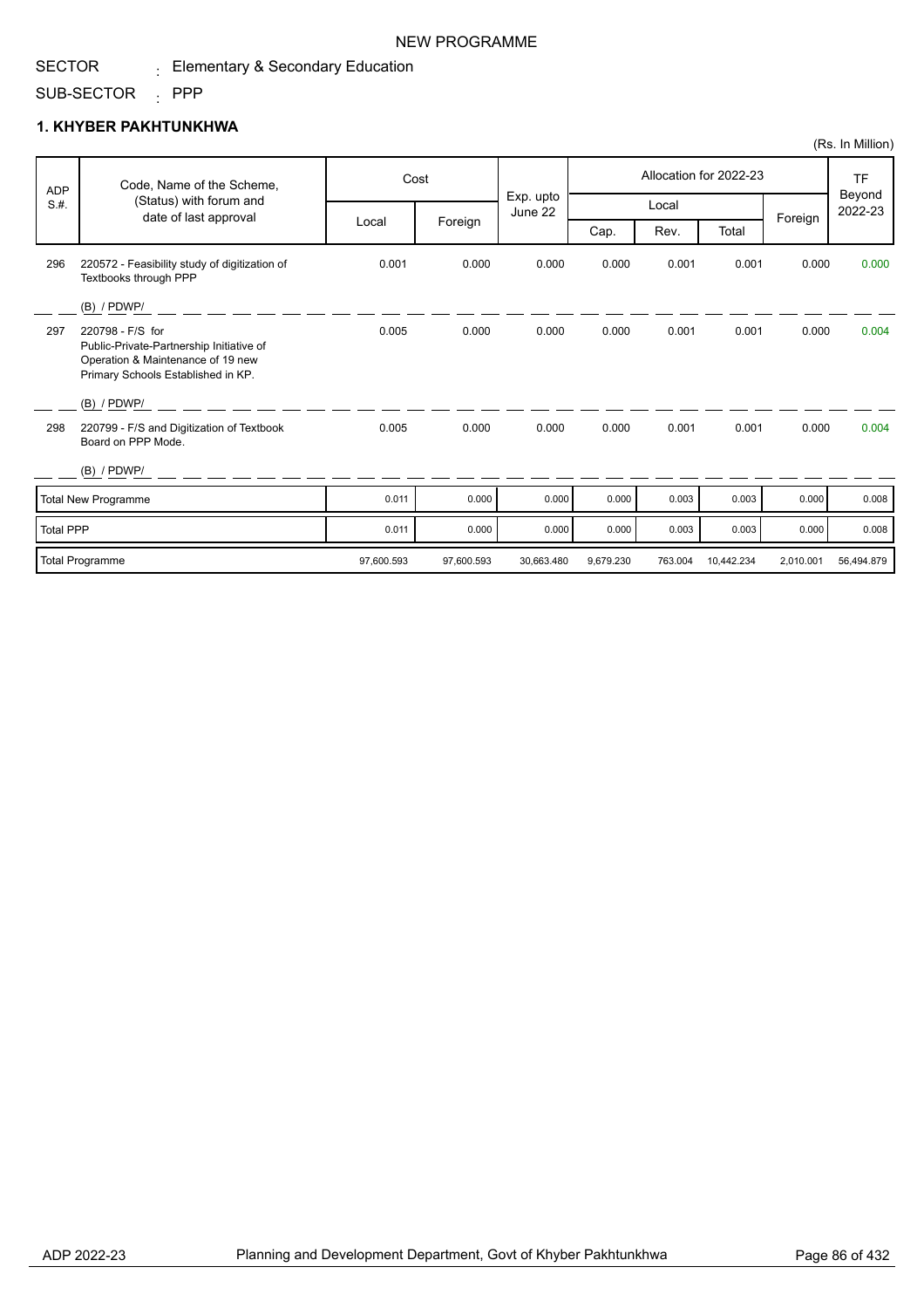# $_{\rm \pm}$  Elementary & Secondary Education

## SUB-SECTOR <sub>:</sub> E&SE Department

#### **2. MERGED AREAS**

SECTOR

|            |                                                                                                                            |           |         |                      |        |        |                        |         | (Rs. In Million)               |
|------------|----------------------------------------------------------------------------------------------------------------------------|-----------|---------|----------------------|--------|--------|------------------------|---------|--------------------------------|
| <b>ADP</b> | Code, Name of the Scheme,                                                                                                  |           | Cost    |                      |        |        | Allocation for 2022-23 |         | <b>TF</b><br>Beyond<br>2022-23 |
| S.H.       | (Status) with forum and<br>date of last approval                                                                           |           |         | Exp. upto<br>June 22 |        | Local  |                        |         |                                |
|            |                                                                                                                            | Local     | Foreign |                      | Cap.   | Rev.   | Total                  | Foreign |                                |
| 350        | 191309 - 160490 - Grant in Aid for free<br>Education to FATA Students through HQ<br>11 Corps Peshawar during 2017-18. [MA] | 606.600   | 0.000   | 337.469              | 0.000  | 13.530 | 13.530                 | 0.000   | 255.601                        |
|            | (A) /PDWP /08-03-2022                                                                                                      |           |         |                      |        |        |                        |         |                                |
| 351        | 191336 - 170193 - Upgradation of<br><b>Educational Institutions in Sub-Division</b><br>Peshawar. [MA]                      | 33.180    | 0.000   | 17.047               | 16.133 | 0.000  | 16.133                 | 0.000   | 0.000                          |
|            | (A) /DDWP /20-06-2019                                                                                                      |           |         |                      |        |        |                        |         |                                |
| 352        | 191373 - 140222 - Literacy for All Program<br>in FATA                                                                      | 350.198   | 0.000   | 269.140              | 0.000  | 81.058 | 81.058                 | 0.000   | 0.000                          |
|            | (A) /PDWP /05-03-2020                                                                                                      |           |         |                      |        |        |                        |         |                                |
| 353        | 191376 - 140218 - Conversion of existing<br>GHSs to Governor Model Schools in FATA.<br>[MA]                                | 191.161   | 0.000   | 125.258              | 65.903 | 0.000  | 65.903                 | 0.000   | 0.000                          |
|            | (A) /FDWP /26-05-2017                                                                                                      |           |         |                      |        |        |                        |         |                                |
|            | <b>Total OnGoing Programme</b>                                                                                             | 1.181.139 | 0.000   | 748.914              | 82.036 | 94.588 | 176.624                | 0.000   | 255.601                        |
|            | <b>Total E&amp;SE Department</b>                                                                                           | 1,181.139 | 0.000   | 748.914              | 82.036 | 94.588 | 176.624                | 0.000   | 255.601                        |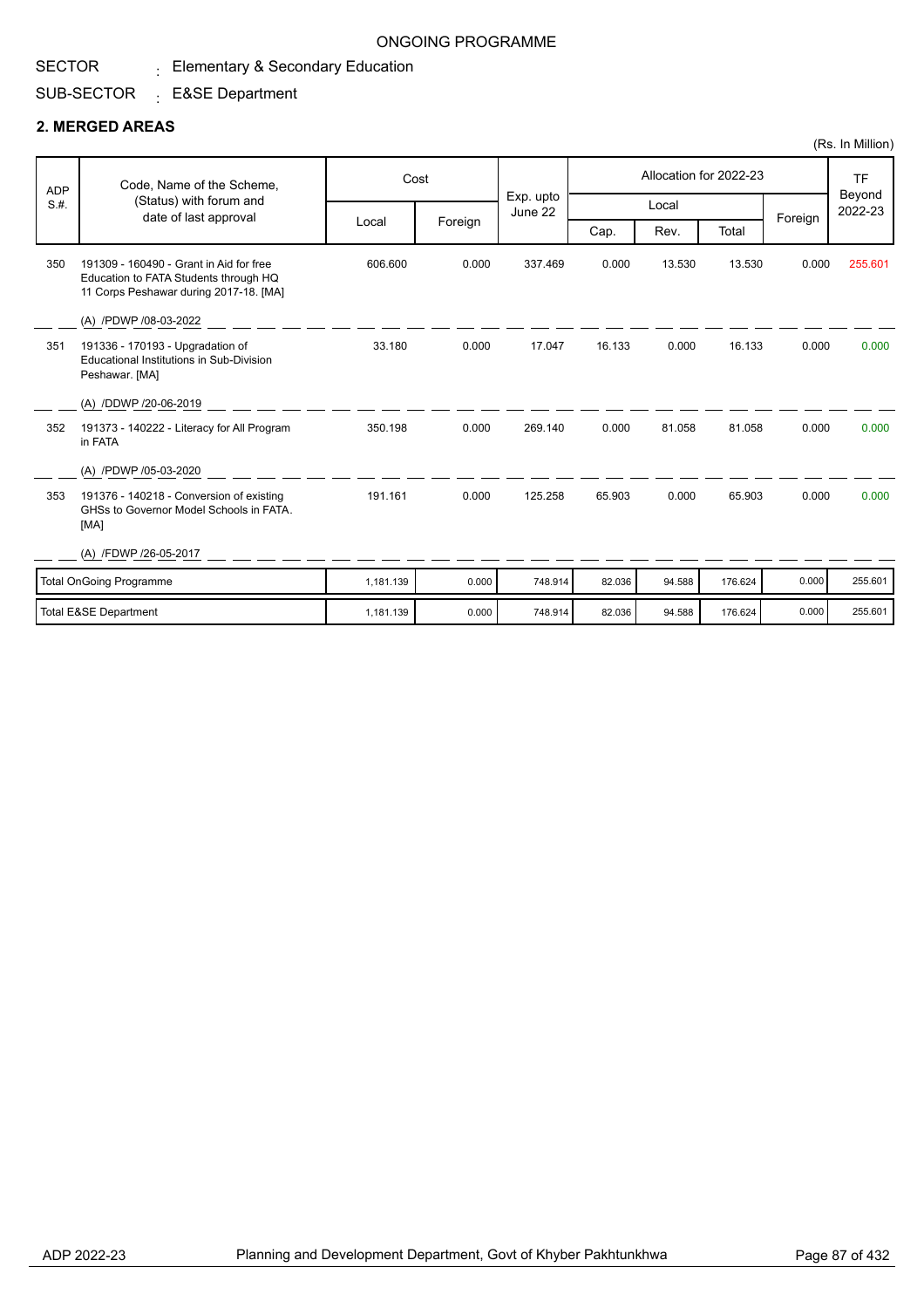# $_{\rm \pm}$  Elementary & Secondary Education

#### SUB-SECTOR  $\cdot$  Primary Education

#### **2. MERGED AREAS**

SECTOR

|            |                                                                                                                                                                    |         |         |                      |         |       |                        |         | (Rs. In Million)  |
|------------|--------------------------------------------------------------------------------------------------------------------------------------------------------------------|---------|---------|----------------------|---------|-------|------------------------|---------|-------------------|
| <b>ADP</b> | Code, Name of the Scheme,                                                                                                                                          | Cost    |         |                      |         |       | Allocation for 2022-23 |         | <b>TF</b>         |
| S.H.       | (Status) with forum and<br>date of last approval                                                                                                                   |         |         | Exp. upto<br>June 22 |         | Local |                        |         | Beyond<br>2022-23 |
|            |                                                                                                                                                                    | Local   | Foreign |                      | Cap.    | Rev.  | Total                  | Foreign |                   |
| 354        | 191315 - 170322 - Provision of Facilities in<br>Existing Primary Schools for Early Child<br>Education (10 per Agency & 5 per FRs)<br>[MA]                          | 198.500 | 0.000   | 144.879              | 49.931  | 3.690 | 53.621                 | 0.000   | 0.000             |
|            | (A) /FDWP /06-03-2018                                                                                                                                              |         |         |                      |         |       |                        |         |                   |
| 355        | 191358 - 170002 - Construction of<br>Additional Class rooms in Educational<br>Institutions (having high Enrollment in<br>descending orders) in Bajaur Agency. [MA] | 399.844 | 0.000   | 309.803              | 90.041  | 0.000 | 90.041                 | 0.000   | 0.000             |
|            | (A) /FDWP /17-04-2018                                                                                                                                              |         |         |                      |         |       |                        |         |                   |
| 356        | 191362 - 150388 - Estab: of 02 Model<br>Schools at Tiarza & Sardar Khan Kot<br>Shaktoi Ladha in Mehsud Closed Area,<br>SWA.(Umbrella) (ADP No.107/140309)<br>[MA]  | 198.316 | 0.000   | 36.295               | 162.021 | 0.000 | 162.021                | 0.000   | 0.000             |
|            | (A) /FDWP /01-01-2018                                                                                                                                              |         |         |                      |         |       |                        |         |                   |
| 357        | 191388 - 150384 - Establishment of 19<br>Primary Level Education Facilities in<br>District South Waziristan. (Umbrella) (ADP<br>No.94/140194) [MA]                 | 157.054 | 0.000   | 83.000               | 74.054  | 0.000 | 74.054                 | 0.000   | 0.000             |
|            | (A) /PDWP /09-01-2020                                                                                                                                              |         |         |                      |         |       |                        |         |                   |
|            | <b>Total OnGoing Programme</b>                                                                                                                                     | 953.714 | 0.000   | 573.977              | 376.047 | 3.690 | 379.737                | 0.000   | 0.000             |
|            | <b>Total Primary Education</b>                                                                                                                                     | 953.714 | 0.000   | 573.977              | 376.047 | 3.690 | 379.737                | 0.000   | 0.000             |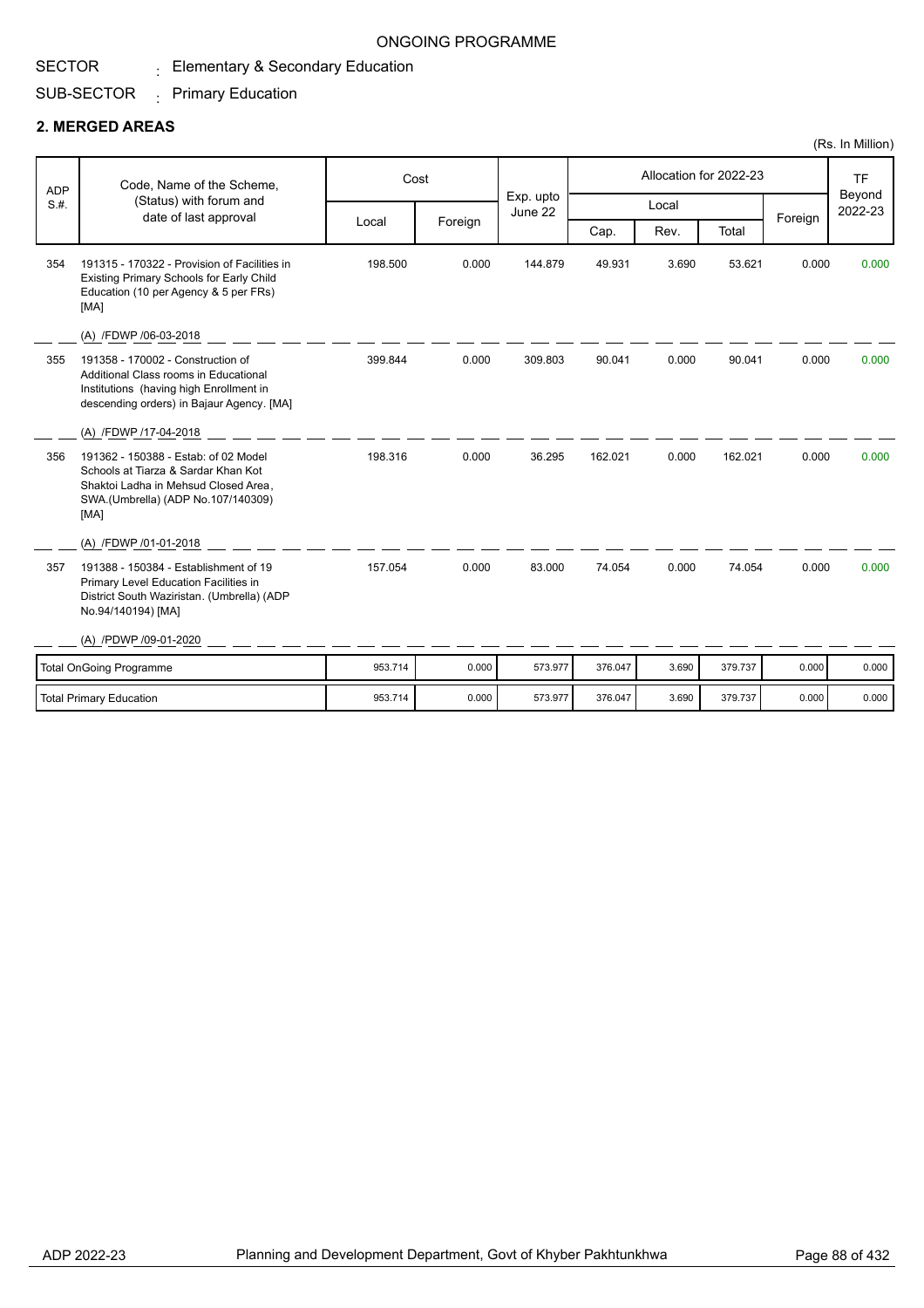# $_{\rm \pm}$  Elementary & Secondary Education

#### SUB-SECTOR : Secondary Education

#### **2. MERGED AREAS**

SECTOR

| ADP  | Code, Name of the Scheme,                                                                                                                            |           | Cost      |                      |           |         | Allocation for 2022-23 |           | TF                |
|------|------------------------------------------------------------------------------------------------------------------------------------------------------|-----------|-----------|----------------------|-----------|---------|------------------------|-----------|-------------------|
| S.H. | (Status) with forum and<br>date of last approval                                                                                                     |           |           | Exp. upto<br>June 22 |           | Local   |                        |           | Beyond<br>2022-23 |
|      |                                                                                                                                                      | Local     | Foreign   |                      | Cap.      | Rev.    | Total                  | Foreign   |                   |
| 358  | 191268 - 190280 - Reconstruction /<br>Rehabilitation of fully damaged schools in<br>Bara District Khyber under chines<br>assistance Programme.       | 102.900   | 2,330.000 | 0.000                | 0.000     | 37.144  | 37.144                 | 1,400.000 | 65.756            |
|      | (A) /PSC /09-08-2018                                                                                                                                 |           |           |                      |           |         |                        |           |                   |
| 359  | 191278 - 180408 - Upgradation of<br>Educational Institutions to High School<br>and Higher Secondary Schools in District<br>Kurram . [MA]             | 277.148   | 0.000     | 140.370              | 136.778   | 0.000   | 136.778                | 0.000     | 0.000             |
|      | (A) /PDWP /09-01-2020                                                                                                                                |           |           |                      |           |         |                        |           |                   |
| 360  | 191289 - 180429 - Upgradation of<br>Educational Institutions to High School<br>and Higher Secondary Schools in District<br>South Waziristan. [MA]    | 180.935   | 0.000     | 94.370               | 86.565    | 0.000   | 86.565                 | 0.000     | 0.000             |
|      | (A) /PDWP /22-04-2019                                                                                                                                |           |           |                      |           |         |                        |           |                   |
| 361  | 191290 - 180430 - Establishment of Model<br>Schools in District South Waziristan. [MA]                                                               | 337.129   | 0.000     | 95.000               | 8.000     | 0.000   | 8.000                  | 0.000     | 234.129           |
|      | (A) /PDWP /22-04-2019                                                                                                                                |           |           |                      |           |         |                        |           |                   |
| 362  | 191302 - 160464 - Grant in Aid to HQ 09<br>Division for Establishment of Cadet<br>College WANA in SWA. (2019-20) [MA]                                | 1,281.427 | 0.000     | 1,128.450            | 0.000     | 64.268  | 64.268                 | 0.000     | 88.709            |
|      | (A) /PDWP /29-10-2020                                                                                                                                |           |           |                      |           |         |                        |           |                   |
| 363  | 191310 - 160491 - Grand in Aid to HQ 40<br>Division for Establishment Cadet College<br>at Sararogha, SWA. (2019-20) [MA]                             | 1,314.892 | 0.000     | 895.041              | 0.000     | 32.134  | 32.134                 | 0.000     | 387.717           |
|      | (A) /PDWP /25-02-2021                                                                                                                                |           |           |                      |           |         |                        |           |                   |
| 364  | 191323 - 170295 - Establishment of<br>Governor's Model School Islam-ud-din Kot,<br>Makin, Phase-II, SWA. [MA]                                        | 70.755    | 0.000     | 64.755               | 6.000     | 0.000   | 6.000                  | 0.000     | 0.000             |
|      | (A) /FDWP /01-01-2018                                                                                                                                |           |           |                      |           |         |                        |           |                   |
| 365  | 191367 - 140288 - Upgradation of 6 M.S to<br>High Status & Upgradation of 3 P.S to<br>Middle Status in District South Waziristan<br>(Umbrella). [MA] | 147.849   | 0.000     | 108.690              | 39.159    | 0.000   | 39.159                 | 0.000     | 0.000             |
|      | (A) /PDWP /09-01-2020                                                                                                                                |           |           |                      |           |         |                        |           |                   |
| 366  | 191383 - 160435 - Standardization of<br>exiting 21 HSS under QIP in Tribal<br>Districts of Merged Areas [MA]                                         | 1,473.730 | 0.000     | 595.615              | 828.115   | 50.000  | 878.115                | 0.000     | 0.000             |
|      | (A) /PDWP /07-03-2019                                                                                                                                |           |           |                      |           |         |                        |           |                   |
| 367  | 210332 - Introduction of Digital Literacy<br>Programme in Selected Public Schools in<br><b>Newly Merged Districts</b>                                | 43.523    | 0.000     | 5.000                | 0.000     | 38.523  | 38.523                 | 0.000     | 0.000             |
|      | (A) /DDWP /03-12-2021                                                                                                                                |           |           |                      |           |         |                        |           |                   |
|      | <b>Total OnGoing Programme</b>                                                                                                                       | 5,230.288 | 2,330.000 | 3,127.291            | 1,104.617 | 222.069 | 1,326.686              | 1,400.000 | 776.311           |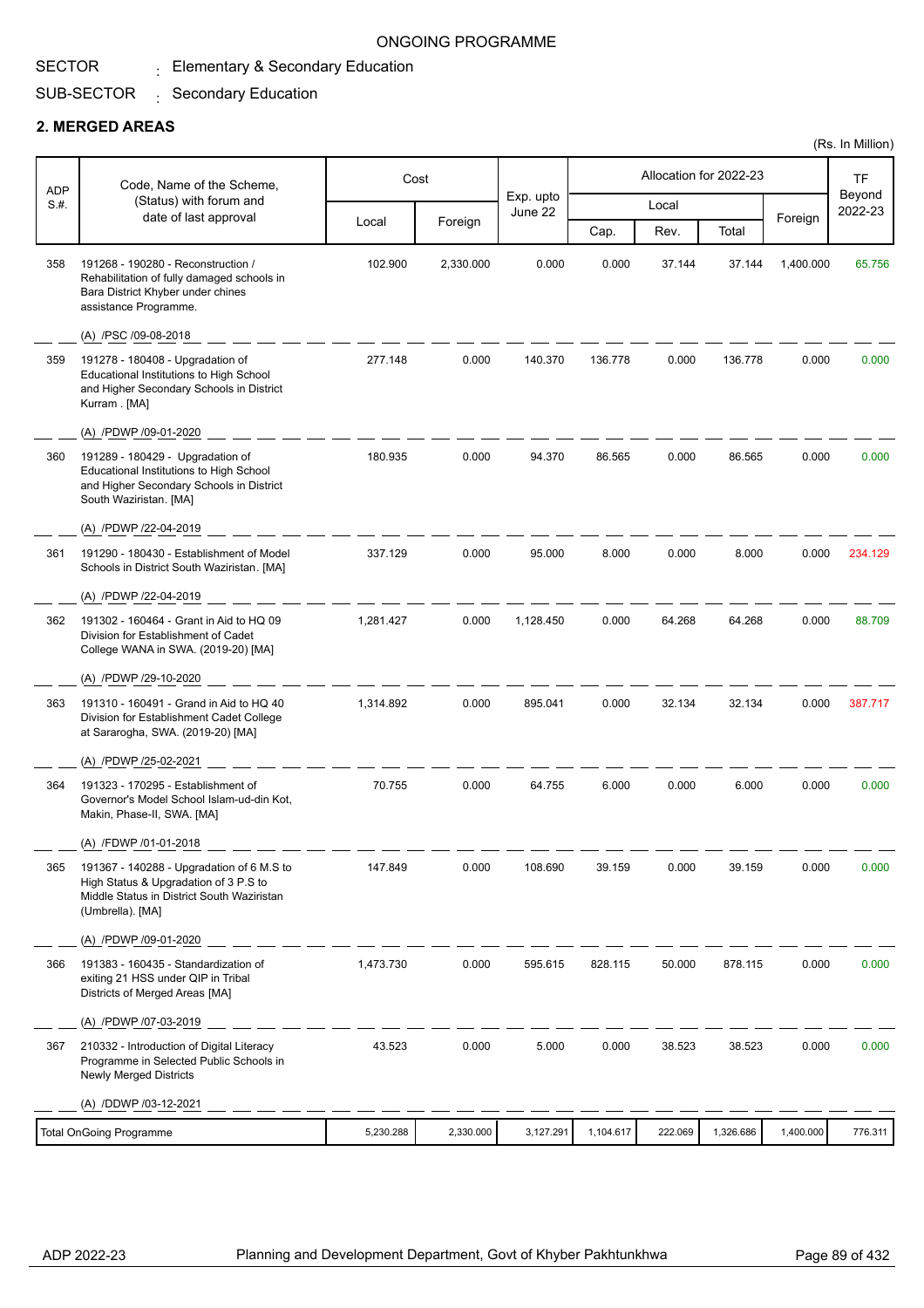# $_{\rm \pm}$  Elementary & Secondary Education

#### SUB-SECTOR : Secondary Education

#### **2. MERGED AREAS**

SECTOR

|            |                                                                                                                           |           |           |                      |           |         |                        |           | (Rs. In Million)  |
|------------|---------------------------------------------------------------------------------------------------------------------------|-----------|-----------|----------------------|-----------|---------|------------------------|-----------|-------------------|
| <b>ADP</b> | Code, Name of the Scheme,                                                                                                 |           | Cost      |                      |           |         | Allocation for 2022-23 |           | TF                |
| S.H.       | (Status) with forum and<br>date of last approval                                                                          |           |           | Exp. upto<br>June 22 |           | Local   |                        | Foreign   | Beyond<br>2022-23 |
|            |                                                                                                                           | Local     | Foreign   |                      | Cap.      | Rev.    | Total                  |           |                   |
| 368        | 220574 - Incentives for best performing<br>students from class 1 to class 8th in<br>Merged areas schools<br>$(B)$ / PDWP/ | 500.000   | 0.000     | 0.000                | 0.000     | 500.000 | 500.000                | 0.000     | 0.000             |
|            | Total New Programme                                                                                                       | 500.000   | 0.000     | 0.000                | 0.000     | 500.000 | 500.000                | 0.000     | 0.000             |
|            | Total Secondary Education                                                                                                 | 5,730.288 | 2,330.000 | 3,127.291            | 1,104.617 | 722.069 | 1,826.686              | 1,400.000 | 776.311           |
|            | <b>Total Programme</b>                                                                                                    | 7,865.141 | 7,865.141 | 4,450.182            | 1,562.700 | 820.347 | 2,383.047              | 1,400.000 | 1,031.912         |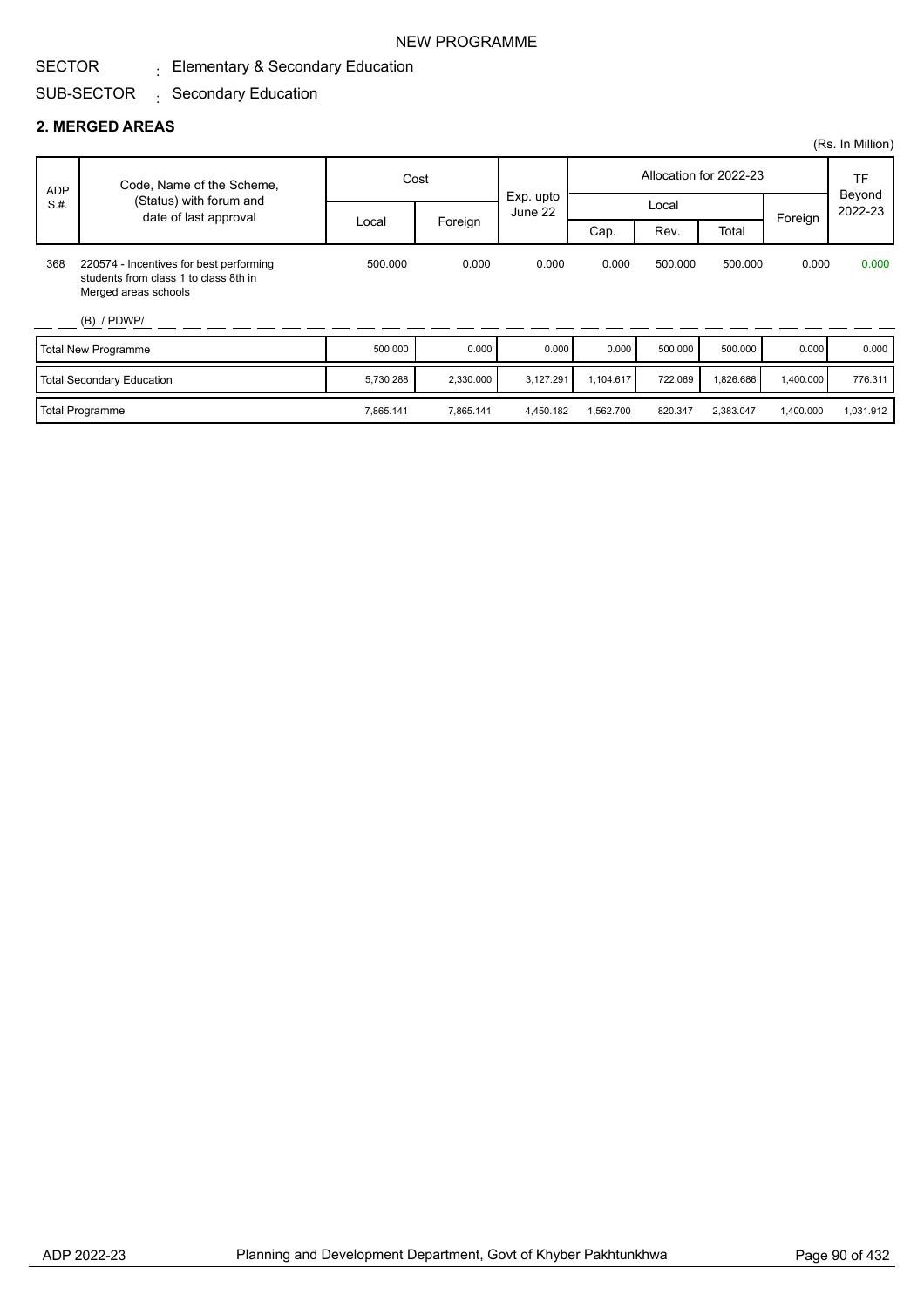#### SECTOR  $_{\rm \pm}$  Elementary & Secondary Education

SUB-SECTOR : E&SE Department

|            |                                                                                                                                                                         |           |         |                      |       |         |                        |         | (Rs. In Million)  |
|------------|-------------------------------------------------------------------------------------------------------------------------------------------------------------------------|-----------|---------|----------------------|-------|---------|------------------------|---------|-------------------|
| <b>ADP</b> | Code, Name of the Scheme,                                                                                                                                               |           | Cost    |                      |       |         | Allocation for 2022-23 |         | <b>TF</b>         |
| S.H.       | (Status) with forum and<br>date of last approval                                                                                                                        |           |         | Exp. upto<br>June 22 |       | Local   |                        | Foreign | Beyond<br>2022-23 |
|            |                                                                                                                                                                         | Local     | Foreign |                      | Cap.  | Rev.    | Total                  |         |                   |
| 369        | 195105 - Provision of Basic and Missing<br>Facilities through Parent Teacher<br>Committee (PTCs) (AIP)                                                                  | 3,869.420 | 0.000   | 3,649.420            | 0.000 | 220.000 | 220.000                | 0.000   | 0.000             |
|            | (A) /PDWP /21-08-2019                                                                                                                                                   |           |         |                      |       |         |                        |         |                   |
| 370        | 210331 - Continuation of Basic Education<br>Community Schools(BECS) & National<br><b>Commission for Human</b><br>Development(NCHD) Centers in Merged<br>Districts (AIP) | 472.281   | 0.000   | 56.000               | 0.000 | 100.000 | 100.000                | 0.000   | 316.281           |
|            | (A) /PDWP /03-12-2021                                                                                                                                                   |           |         |                      |       |         |                        |         |                   |
|            | <b>Total OnGoing Programme</b>                                                                                                                                          | 4,341.701 | 0.000   | 3,705.420            | 0.000 | 320.000 | 320.000                | 0.000   | 316.281           |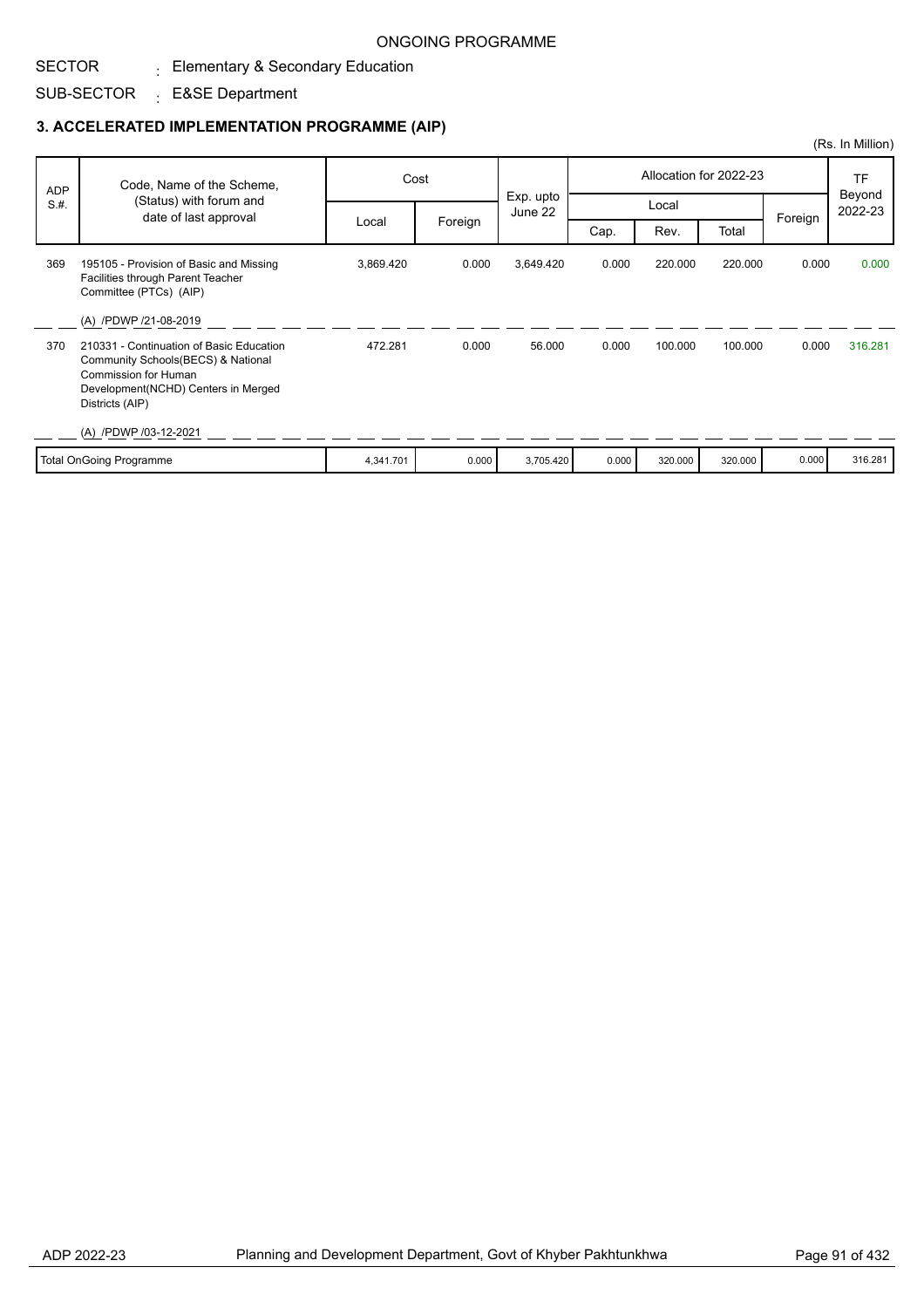#### SECTOR  $_{\rm \pm}$  Elementary & Secondary Education

SUB-SECTOR : E&SE Department

|            |                                                                                                                 |           |         |                      |       |         |                        |         | (Rs. In Million)  |
|------------|-----------------------------------------------------------------------------------------------------------------|-----------|---------|----------------------|-------|---------|------------------------|---------|-------------------|
| <b>ADP</b> | Code, Name of the Scheme,                                                                                       |           | Cost    |                      |       |         | Allocation for 2022-23 |         | <b>TF</b>         |
| S.H.       | (Status) with forum and<br>date of last approval                                                                |           |         | Exp. upto<br>June 22 |       | Local   |                        | Foreign | Beyond<br>2022-23 |
|            |                                                                                                                 | Local     | Foreign |                      | Cap.  | Rev.    | Total                  |         |                   |
| 371        | 210333 - Provision of Stipends to Primary<br>& Secondary Schools Students (Boys &<br>Girls) in Merged Districts | 3,700.000 | 0.000   | 0.000                | 0.000 | 90.000  | 90.000                 |         | 0.000 3,610.000   |
|            | $(B)$ / PDWP/                                                                                                   |           |         |                      |       |         |                        |         |                   |
| 372        | 220709 - Innovative Interventions in<br>Elementary & Secondary Education Sector<br>(SEPs)                       | 500.000   | 0.000   | 0.000                | 0.001 | 0.001   | 0.002                  | 0.000   | 499.998           |
|            | $(B)$ / PDWP/                                                                                                   |           |         |                      |       |         |                        |         |                   |
|            | <b>Total New Programme</b>                                                                                      | 4,200.000 | 0.000   | 0.000                | 0.001 | 90.001  | 90.002                 | 0.000   | 4,109.998         |
|            | <b>Total E&amp;SE Department</b>                                                                                | 8,541.701 | 0.000   | 3,705.420            | 0.001 | 410.001 | 410.002                | 0.000   | 4,426.279         |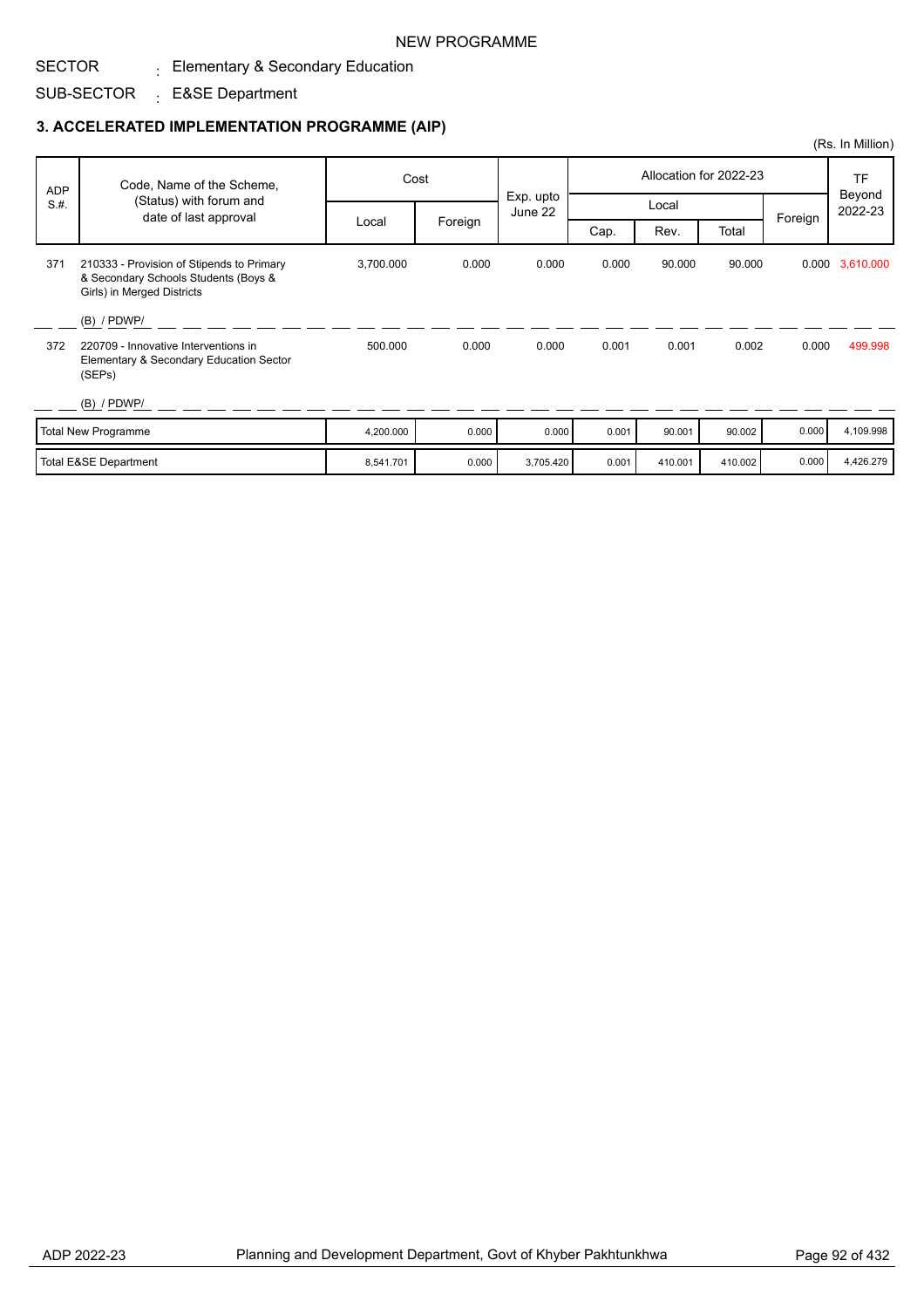#### SECTOR  $_{\rm \pm}$  Elementary & Secondary Education

SUB-SECTOR  $\cdot$  Primary Education

### **3. ACCELERATED IMPLEMENTATION PROGRAMME (AIP)**

| <b>ADP</b><br>S.H. | Code, Name of the Scheme,                                                                                      | Cost      |         | Exp. upto |           |         | Allocation for 2022-23 |         | <b>TF</b><br>Beyond |
|--------------------|----------------------------------------------------------------------------------------------------------------|-----------|---------|-----------|-----------|---------|------------------------|---------|---------------------|
|                    | (Status) with forum and<br>date of last approval                                                               |           |         | June 22   |           | Local   |                        | Foreign | 2022-23             |
|                    |                                                                                                                | Local     | Foreign |           | Cap.      | Rev.    | Total                  |         |                     |
| 373                | 195116 - Provision of Teachers at Primary,<br>Middle, High & Higher Secondary Schools<br>in Merged Areas (AIP) | 1.447.980 | 0.000   | 671.622   | 0.000     | 300.000 | 300.000                | 0.000   | 476.358             |
|                    | (A) /PDWP /21-09-2020                                                                                          |           |         |           |           |         |                        |         |                     |
| 374                | 195126 - Solarization of Schools in<br>Merged Areas (AIP)                                                      | 1,144.060 | 0.000   | 200.000   | 300.000   | 0.000   | 300.000                | 0.000   | 644.060             |
|                    | (A) /PDWP /25-03-2022                                                                                          |           |         |           |           |         |                        |         |                     |
| 375                | 200073 - Reconstruction of Damaged<br>School in Merged Districts (AIP)                                         | 1,485.000 | 0.000   | 250.000   | 500.000   | 0.000   | 500.000                | 0.000   | 735,000             |
|                    | (A) /PDWP /22-10-2020                                                                                          |           |         |           |           |         |                        |         |                     |
| 376                | 200074 - Reconstruction of Partially<br>Damaged School in Merged Areas (AIP)                                   | 2,247.000 | 0.000   | 250.000   | 500.000   | 0.000   | 500.000                |         | 0.000 1,497.000     |
|                    | (A) /PDWP /22-10-2020                                                                                          |           |         |           |           |         |                        |         |                     |
| 377                | 200076 - Establishment of 100 Primary<br>Schools in Merged Districts (AIP)                                     | 2,030.600 | 0.000   | 150.000   | 197.280   | 0.000   | 197.280                |         | 0.000 1.683.320     |
|                    | (A) /PDWP /22-10-2020                                                                                          |           |         |           |           |         |                        |         |                     |
| 378                | 210339 - Establishment of 39 Primary<br>Schools (Boys & Girls) in District South<br>Waziristan (AIP)           | 1,239.771 | 0.000   | 0.000     | 30.000    | 0.000   | 30.000                 |         | 0.000 1,209.771     |
|                    | (A) /PDWP /03-12-2021                                                                                          |           |         |           |           |         |                        |         |                     |
|                    | <b>Total OnGoing Programme</b>                                                                                 | 9,594.411 | 0.000   | 1,521.622 | 1,527.280 | 300.000 | 1,827.280              | 0.000   | 6,245.509           |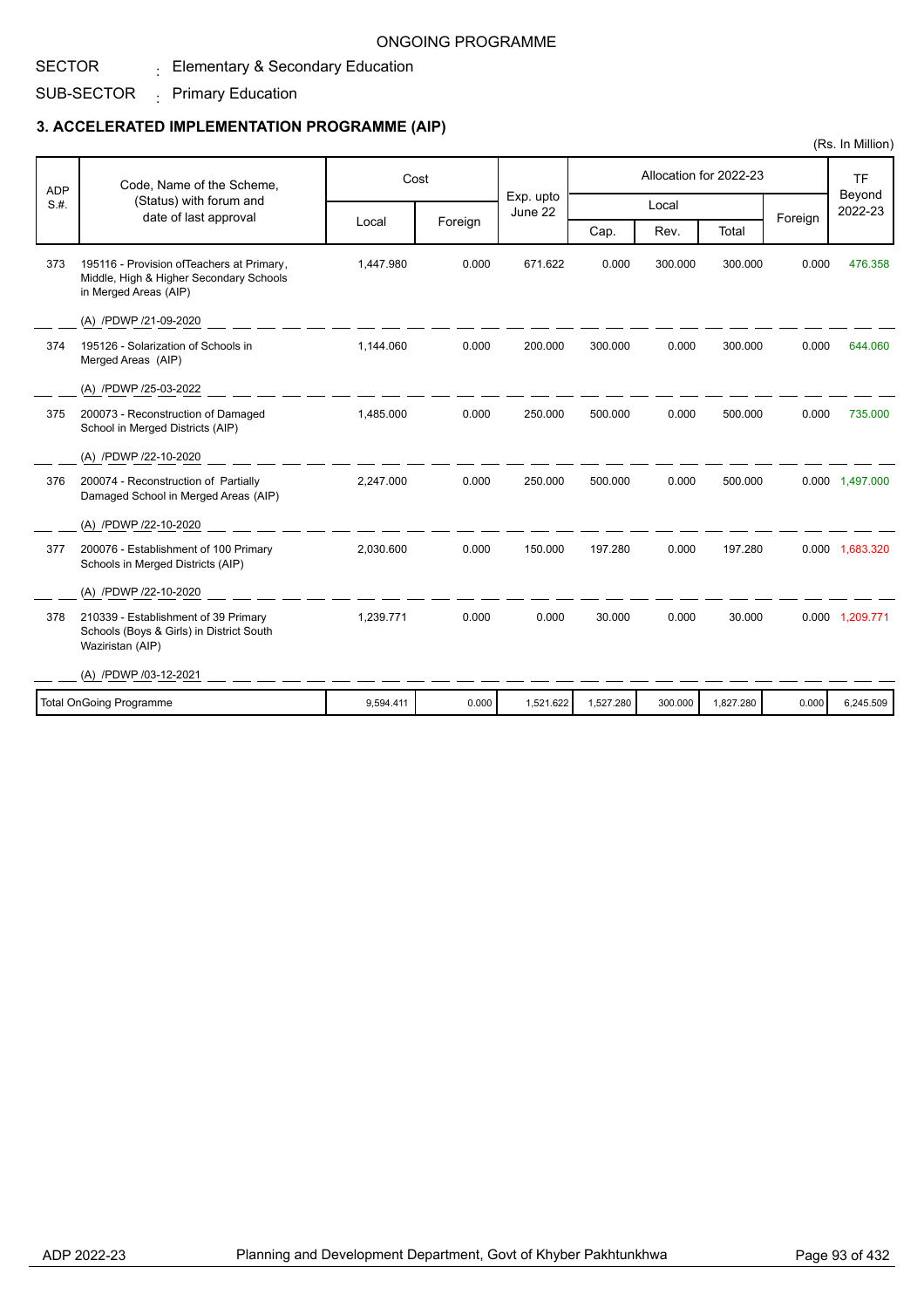#### SECTOR  $_{\rm \pm}$  Elementary & Secondary Education

SUB-SECTOR  $\cdot$  Primary Education

|            |                                                                                                |            |         |                      |           |         |                        |         | (Rs. In Million)  |
|------------|------------------------------------------------------------------------------------------------|------------|---------|----------------------|-----------|---------|------------------------|---------|-------------------|
| <b>ADP</b> | Code, Name of the Scheme,                                                                      |            | Cost    |                      |           |         | Allocation for 2022-23 |         | <b>TF</b>         |
| S.H.       | (Status) with forum and<br>date of last approval                                               |            |         | Exp. upto<br>June 22 |           | Local   |                        |         | Beyond<br>2022-23 |
|            |                                                                                                | Local      | Foreign |                      | Cap.      | Rev.    | Total                  | Foreign |                   |
| 379        | 220276 - Construction of building for 100<br>Shelter less Primary & Mosque schools             | 3,066.000  | 0.000   | 0.000                | 13.000    | 0.000   | 13.000                 |         | 0.000 3,053.000   |
|            | (B) / PDWP/                                                                                    |            |         |                      |           |         |                        |         |                   |
| 380        | 220277 - Standardization of 100 primary<br>schools with higher enrolment in Merged<br>Areas    | 3.066.000  | 0.000   | 0.000                | 20.000    | 0.000   | 20.000                 |         | 0.000 3,046.000   |
|            | (B) / PDWP/                                                                                    |            |         |                      |           |         |                        |         |                   |
| 381        | 220284 - Continuation/extension of 200<br>community base centers (CBCs) through<br><b>MAEF</b> | 300.000    | 0.000   | 0.000                | 0.000     | 50.000  | 50.000                 | 0.000   | 250,000           |
|            | (B) / PDWP/                                                                                    |            |         |                      |           |         |                        |         |                   |
| 382        | 220285 - Provision of Schools bags and<br>Stationary in functional schools of Merged<br>Areas  | 490.000    | 0.000   | 0.000                | 0.000     | 50.000  | 50.000                 | 0.000   | 440.000           |
|            | $(B)$ / PDWP/                                                                                  |            |         |                      |           |         |                        |         |                   |
| 383        | 220286 - Continuation/extension of 200<br>ALP centers in Merged Areas (MaEF)                   | 300.000    | 0.000   | 0.000                | 0.000     | 20.000  | 20.000                 | 0.000   | 280.000           |
|            | $(B)$ / PDWP/                                                                                  |            |         |                      |           |         |                        |         |                   |
|            | <b>Total New Programme</b>                                                                     | 7,222.000  | 0.000   | 0.000                | 33.000    | 120.000 | 153.000                | 0.000   | 7,069.000         |
|            | <b>Total Primary Education</b>                                                                 | 16,816.411 | 0.000   | 1,521.622            | 1,560.280 | 420.000 | 1,980.280              | 0.000   | 13,314.509        |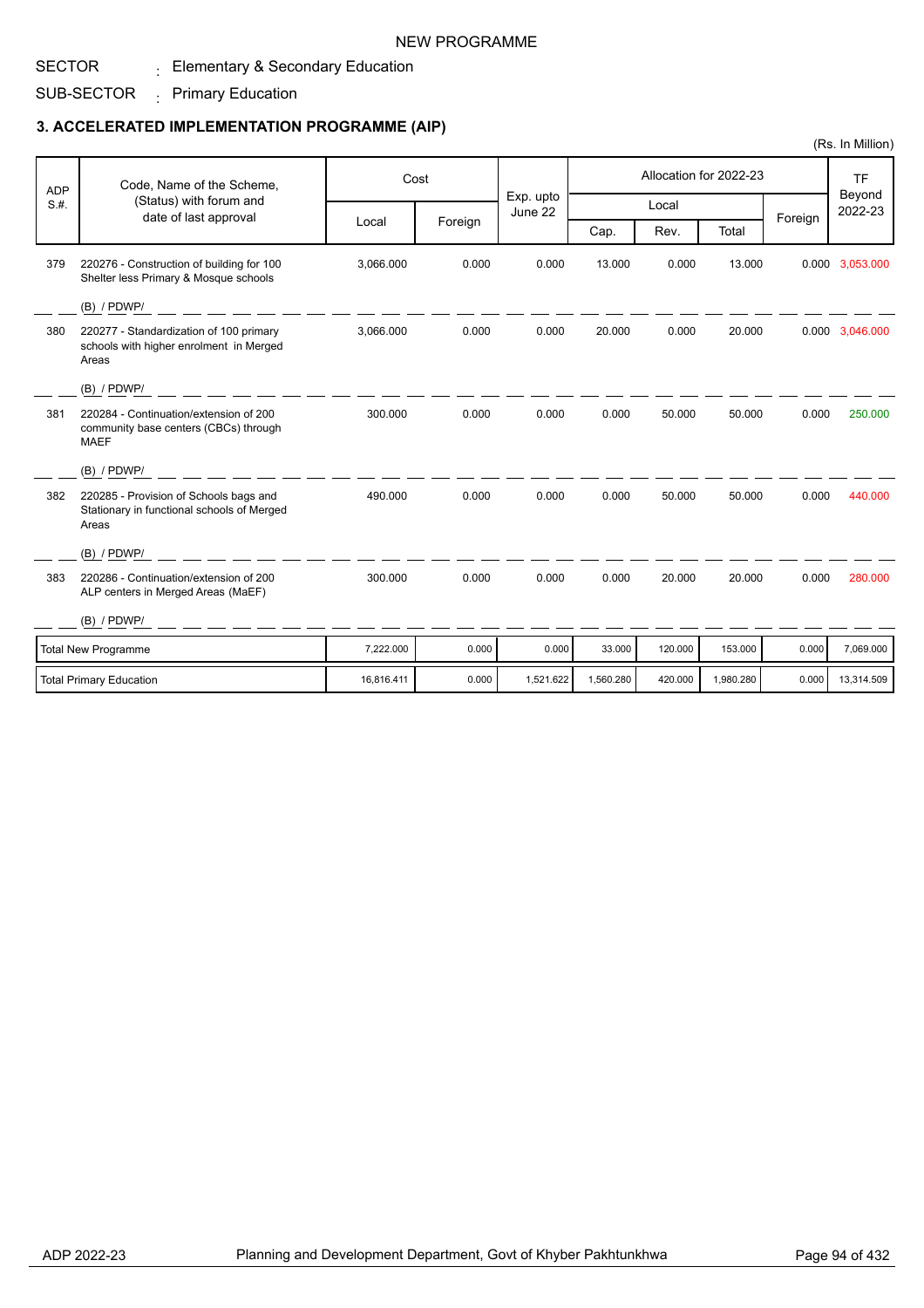# $_{\rm \pm}$  Elementary & Secondary Education

#### SUB-SECTOR : Secondary Education

SECTOR

|            |                                                                                                           |            |         |                      |           |         |                        |         | (Rs. In Million)  |
|------------|-----------------------------------------------------------------------------------------------------------|------------|---------|----------------------|-----------|---------|------------------------|---------|-------------------|
| <b>ADP</b> | Code, Name of the Scheme,                                                                                 | Cost       |         |                      |           |         | Allocation for 2022-23 |         | <b>TF</b>         |
| S.#.       | (Status) with forum and                                                                                   |            |         | Exp. upto<br>June 22 |           | Local   |                        |         | Beyond<br>2022-23 |
|            | date of last approval                                                                                     | Local      | Foreign |                      | Cap.      | Rev.    | Total                  | Foreign |                   |
| 384        | 191400 - Construction of Examination<br>Halls in Schools on Need Basis (AIP)                              | 1,044.000  | 0.000   | 33.000               | 136.390   | 0.000   | 136.390                | 0.000   | 874.610           |
|            | (A) /PDWP /02-10-2020                                                                                     |            |         |                      |           |         |                        |         |                   |
| 385        | 195114 - Establishment of IT labs in High<br>& Higher Secondary Schools in Merged<br>Areas (AIP)          | 320.100    | 0.000   | 7.000                | 0.000     | 313.100 | 313.100                | 0.000   | 0.000             |
|            | (A) /PDWP /09-03-2021                                                                                     |            |         |                      |           |         |                        |         |                   |
| 386        | 195115 - Establishment of Science Labs in<br>Mergred Areas (AIP)                                          | 792.000    | 0.000   | 448.800              | 343.200   | 0.000   | 343.200                | 0.000   | 0.000             |
|            | (A) /PDWP /05-03-2020                                                                                     |            |         |                      |           |         |                        |         |                   |
| 387        | 200070 - Up gradation of 70 Primary<br>Schools to Middle level(AIP)                                       | 1,042.300  | 0.000   | 316.920              | 300.000   | 10.000  | 310.000                | 0.000   | 415.380           |
|            | (A) /PDWP /22-10-2020                                                                                     |            |         |                      |           |         |                        |         |                   |
| 388        | 200071 - Up gradation of 70 Middle<br>Schools to High level (AIP)                                         | 2,626.470  | 0.000   | 288.628              | 297.300   | 0.000   | 297.300                |         | 0.000 2,040.542   |
|            | (A) /PDWP /22-10-2020                                                                                     |            |         |                      |           |         |                        |         |                   |
| 389        | 200072 - Up gradation of 70 High Schools<br>to Higher Secondary level(AIP)                                | 3,150.000  | 0.000   | 133.172              | 300.000   | 0.000   | 300.000                |         | 0.000 2,716.828   |
|            | (A) /PDWP /22-10-2020                                                                                     |            |         |                      |           |         |                        |         |                   |
| 390        | 210338 - Upgradation of 50 Primary<br>Schools to Middle level (Boys & Girls) in<br>Merged Districts (AIP) | 1,165.660  | 0.000   | 50.000               | 10.000    | 0.000   | 10.000                 |         | 0.000 1,105.660   |
|            | (A) /PDWP /03-12-2021                                                                                     |            |         |                      |           |         |                        |         |                   |
| 391        | 210345 - Upgradation of 19 Primary<br>Schools to Middle Level in District South<br>Waziristan (AIP)       | 442.951    | 0.000   | 0.000                | 10.000    | 0.000   | 10.000                 | 0.000   | 432.951           |
|            | (A) /PDWP /03-12-2021                                                                                     |            |         |                      |           |         |                        |         |                   |
| 392        | 210584 - Upgradation of 25 Middle schools<br>to High level (Boys & Girls) Merged Areas                    | 1,455.550  | 0.000   | 0.000                | 10.000    | 0.000   | 10.000                 |         | 0.000 1,445.550   |
|            | (A) /PDWP /29-12-2021                                                                                     |            |         |                      |           |         |                        |         |                   |
|            | <b>Total OnGoing Programme</b>                                                                            | 12,039.031 | 0.000   | 1,277.520            | 1,406.890 | 323.100 | 1,729.990              | 0.000   | 9,031.521         |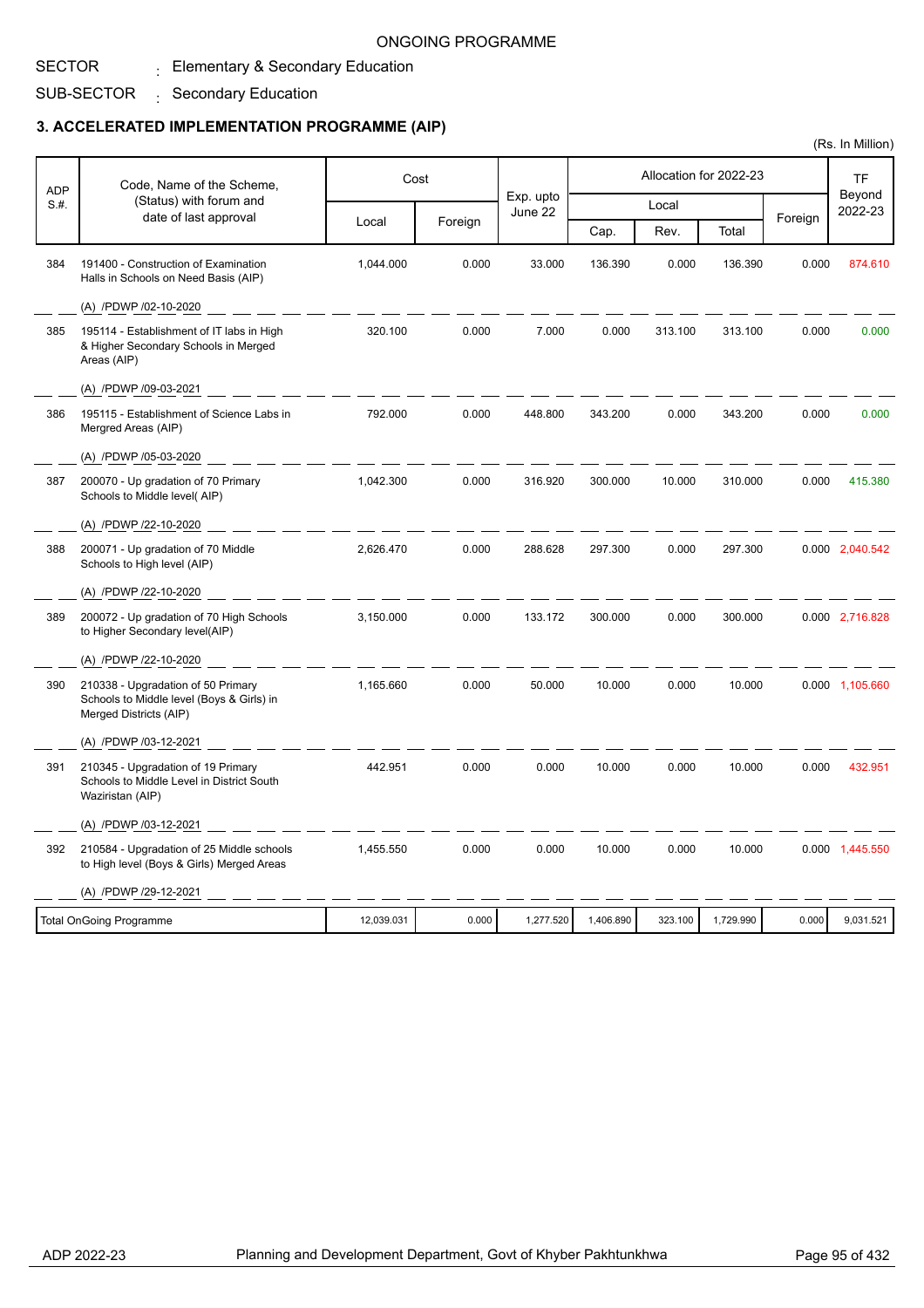#### SECTOR  $_{\rm \pm}$  Elementary & Secondary Education

SUB-SECTOR : Secondary Education

|            |                                                                               |             |             |                      |            |           |                        |           | (Rs. In Million)  |
|------------|-------------------------------------------------------------------------------|-------------|-------------|----------------------|------------|-----------|------------------------|-----------|-------------------|
| <b>ADP</b> | Code, Name of the Scheme,                                                     |             | Cost        |                      |            |           | Allocation for 2022-23 |           | <b>TF</b>         |
| S.H.       | (Status) with forum and<br>date of last approval                              |             |             | Exp. upto<br>June 22 |            | Local     |                        |           | Beyond<br>2022-23 |
|            |                                                                               | Local       | Foreign     |                      | Cap.       | Rev.      | Total                  | Foreign   |                   |
| 393        | 210587 - Strengthening of Cadet Colleges<br>in Merged Areas                   | 500.000     | 0.000       | 0.000                | 30.000     | 0.000     | 30.000                 | 0.000     | 470.000           |
|            | $(B)$ / PDWP/                                                                 |             |             |                      |            |           |                        |           |                   |
| 394        | 220279 - Establishment of 100 IT labs in<br>High and Higher Secondary Schools | 1,000.000   | 0.000       | 0.000                | 20.000     | 0.000     | 20.000                 | 0.000     | 980.000           |
|            | $(B)$ / PDWP/                                                                 |             |             |                      |            |           |                        |           |                   |
|            | <b>Total New Programme</b>                                                    | 1,500.000   | 0.000       | 0.000                | 50.000     | 0.000     | 50.000                 | 0.000     | 1,450.000         |
|            | <b>Total Secondary Education</b>                                              | 13,539.031  | 0.000       | 1,277.520            | 1,456.890  | 323.100   | 1,779.990              | 0.000     | 10,481.521        |
|            | <b>Total Programme</b>                                                        | 38,897.143  | 38,897.143  | 6,504.562            | 3,017.171  | 1,153.101 | 4,170.272              | 0.000     | 28,222.309        |
|            | Sub Total (Sector)                                                            | 144,362.877 | 144,362.877 | 41.618.224           | 14,259.101 | 2,736.452 | 16,995.553             | 3,410.001 | 85.749.100        |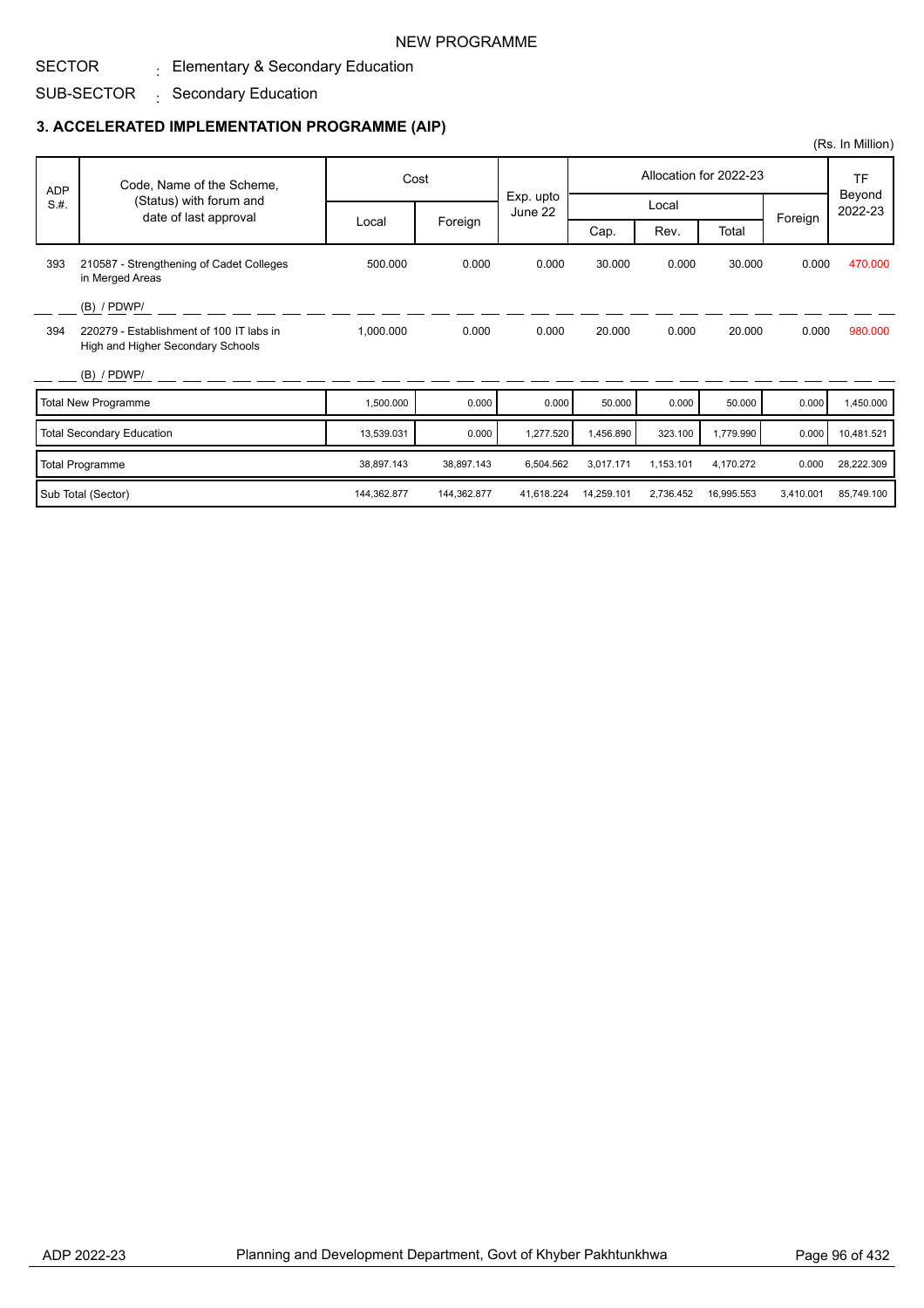## ONGOING PROGRAMME

# SUB-SECTOR <sub>:</sub> Energy & Power

#### **1. KHYBER PAKHTUNKHWA**

| <b>ADP</b> | Code, Name of the Scheme,                                                                                                                                                                                              |           | Cost      |                      |         |       | Allocation for 2022-23 |           | <b>TF</b>         |
|------------|------------------------------------------------------------------------------------------------------------------------------------------------------------------------------------------------------------------------|-----------|-----------|----------------------|---------|-------|------------------------|-----------|-------------------|
| S.H.       | (Status) with forum and<br>date of last approval                                                                                                                                                                       |           |           | Exp. upto<br>June 22 |         | Local |                        |           | Beyond<br>2022-23 |
|            |                                                                                                                                                                                                                        | Local     | Foreign   |                      | Cap.    | Rev.  | Total                  | Foreign   |                   |
| 395        | 090140 - Construction of Matiltan-Gorkin<br>HPP Swat (84MW) Total Cost of Project<br>Rs20722.940 m (HDF share<br>16578.352mn) (HDF Expenditure 8405 mn<br>upto 30-6-2021) HDF Allocation for<br>2021-22 Rs 1670 mn.    | 4,145.000 | 0.000     | 84.000               | 100.000 | 0.000 | 100.000                |           | 0.000 3,961.000   |
|            | (A) /ECNEC /12-01-2015                                                                                                                                                                                                 |           |           |                      |         |       |                        |           |                   |
| 396        | 100159 - Construction of Koto HPP (40.8<br>MW)(Cost 13998.896 mn) (HDF share Rs<br>13257.074mn) (HDF Exp 11101.00 mn<br>upto 30-6-2021) HDF Allocation for<br>2021-22 . Rs 98.12 mn.                                   | 1,400.000 | 0.000     | 1,255.000            | 145.000 | 0.000 | 145.000                | 0.000     | 0.000             |
|            | (A) /ECNEC /17-10-2017                                                                                                                                                                                                 |           |           |                      |         |       |                        |           |                   |
| 397        | 100168 - Construction of Karora HPP in<br>District Shangla (11.80 MW)(Rs. 4621.2<br>m) (HDF share Rs 4159.08 million) (HDF<br>expenditure Rs. 3564.20 mn upto<br>30.6.2021) HDF Allocation for 2021-22 Rs<br>593 m.    | 462.120   | 0.000     | 461.002              | 1.118   | 0.000 | 1.118                  | 0.000     | 0.000             |
|            | (A) /PDWP /03-12-2014                                                                                                                                                                                                  |           |           |                      |         |       |                        |           |                   |
| 398        | 100174 - Construction of Jabori HPP (10<br>MW) Total cost of project 3798.260 m<br>(HDF share Rs 3415.260 mn)(HDF<br>Expenditure Rs 2482.250 mn upto<br>30-6-2020) HDF Allocation for 2021-22 Rs<br>205 mn.            | 380.000   | 0.000     | 379.990              | 0.009   | 0.001 | 0.010                  | 0.000     | 0.000             |
|            | (A) /PDWP /03-12-2014                                                                                                                                                                                                  |           |           |                      |         |       |                        |           |                   |
| 399        | 100348 - Purchase of Land for Matiltan<br>HPP Swat (84 MW) Cost of the project<br>Rs341.380mn HDF share 260.182mn.<br>(Expenditure upto June 2020 HDF 70 mn).<br>HDF Allocation for 2021-22 Rs 190 mn.                 | 81.199    | 0.000     | 81.197               | 0.001   | 0.000 | 0.001                  | 0.000     | 0.001             |
|            | (A) /PDWP /30-12-2010                                                                                                                                                                                                  |           |           |                      |         |       |                        |           |                   |
| 400        | 110086 - Construction of Lawi HPP (69<br>MW) Chitral Total Cost of Project. Rs.<br>20087.50 mn (HDF share Rs 18073 mn)<br>(HDF Expenditure upto june 2021 Rs<br>5518.43 mn) HDF Allocation for 2021-22<br>Rs 1000 mn.  | 2,009.000 | 0.000     | 99.500               | 50.000  | 0.000 | 50.000                 |           | 0.000 1,859.500   |
|            | (A) /ECNEC /09-07-2015                                                                                                                                                                                                 |           |           |                      |         |       |                        |           |                   |
| 401        | 160372 - Access to Energy - Construction<br>of MHP on Rivers and Tributeries<br>(ADB/HDF Funded) Cost of Project Rs<br>8494.99mn. HDF Share Rs 942 mn (HDF<br>Allocation= 0.001 mn for 2021-22).                       | 0.002     | 7,552.990 | 0.000                | 0.001   | 0.000 | 0.001                  | 2,200.000 | 0.001             |
|            | (A) /PDWP /27-01-2017                                                                                                                                                                                                  |           |           |                      |         |       |                        |           |                   |
| 402        | 160373 - Access to Energy - Construction<br>of MHP on Canals (ADB/HDF Funded)<br>Project Cost Rs 3591.68 mn. HDF Share<br>Rs 398.670 mn, HDF Expenditure<br>Rs105mn june 2021. HDF Allocation for<br>2021-22 Rs 30 mn. | 0.002     | 2,935.000 | 0.000                | 0.001   | 0.000 | 0.001                  | 1,500.000 | 0.001             |
|            | (A) /PDWP /27-01-2017                                                                                                                                                                                                  |           |           |                      |         |       |                        |           |                   |
|            |                                                                                                                                                                                                                        |           |           |                      |         |       |                        |           |                   |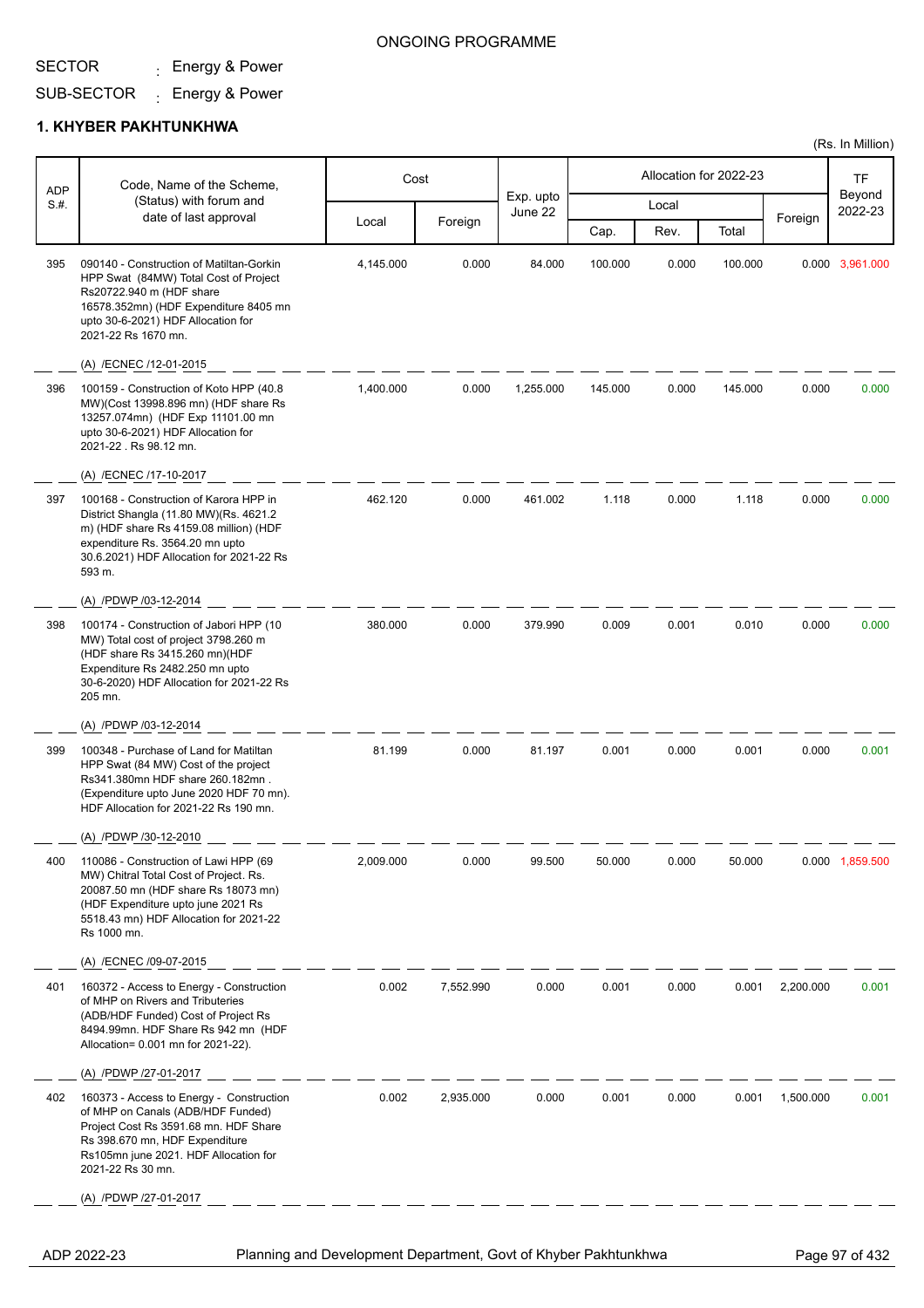## ONGOING PROGRAMME

# SUB-SECTOR <sub>:</sub> Energy & Power

#### **1. KHYBER PAKHTUNKHWA**

| <b>ADP</b> | Code, Name of the Scheme,                                                                                                                                                                                                                                                                                           | Cost      |            |                      |           |        | Allocation for 2022-23 |                  | <b>TF</b>         |
|------------|---------------------------------------------------------------------------------------------------------------------------------------------------------------------------------------------------------------------------------------------------------------------------------------------------------------------|-----------|------------|----------------------|-----------|--------|------------------------|------------------|-------------------|
| S.#.       | (Status) with forum and                                                                                                                                                                                                                                                                                             |           |            | Exp. upto<br>June 22 |           | Local  |                        |                  | Beyond<br>2022-23 |
|            | date of last approval                                                                                                                                                                                                                                                                                               | Local     | Foreign    |                      | Cap.      | Rev.   | Total                  | Foreign          |                   |
| 403        | 160374 - Access to Energy - Solarization<br>of Schools and BHUs (ADB Funded)                                                                                                                                                                                                                                        | 483.000   | 3,865.000  | 463.000              | 20.000    | 0.000  | 20.000                 | 989.000          | 0.000             |
|            | (A) /PDWP /27-01-2017                                                                                                                                                                                                                                                                                               |           |            |                      |           |        |                        |                  |                   |
| 404        | 170360 - Construction of Balakot HPP<br>(300 MW), District Mansehra (20% HDF,<br>80% ADB). total cost of the project Rs<br>85912.926mn. HDF share Rs 17182.585<br>mn. HDF Allocation for 2021-22 Rs 1100<br>mn.                                                                                                     | 0.012     | 68,717.000 | 0.000                | 0.001     | 0.000  |                        | 0.001 13,000.000 | 0.011             |
|            | (A) /ECNEC /15-07-2019                                                                                                                                                                                                                                                                                              |           |            |                      |           |        |                        |                  |                   |
| 405        | 170367 - Purchase of Land and PMU<br>Balakot HPP 300 MW HDF Funded, Cost<br>of the project Rs 1934.680 mn. HDF<br>allocation for 2021-22 Rs 500 mn. HDF<br>expenditure Rs 350 mn.                                                                                                                                   | 5,736.000 | 177.000    | 0.000                | 2.010.000 | 0.000  | 2,010.000              |                  | 177.000 3,726.000 |
|            | (A) /PDWP /13-04-2022                                                                                                                                                                                                                                                                                               |           |            |                      |           |        |                        |                  |                   |
| 406        | 170368 - Detail Design and Construction<br>of Mujahidin HPP (6.5 MW) at Barandoo<br>river District Torghar with Transmission<br>lines (HDF Funded) Project Cost Rs<br>4195.66mn. HDF Expenditure june 2020<br>Rs 12 mn. HDF Allocation for 2021-22. Rs<br>20 mn.                                                    | 0.005     | 0.000      | 0.000                | 0.002     | 0.000  | 0.002                  | 0.000            | 0.003             |
|            | (A) /PDWP /18-02-2020                                                                                                                                                                                                                                                                                               |           |            |                      |           |        |                        |                  |                   |
| 407        | 170385 - Capacity Building Programme for<br>Energy & Power Sector                                                                                                                                                                                                                                                   | 142.000   | 0.000      | 30.870               | 0.000     | 5.000  | 5.000                  | 0.000            | 106.130           |
|            | (A) /PDWP /04-02-2020                                                                                                                                                                                                                                                                                               |           |            |                      |           |        |                        |                  |                   |
| 408        | 170410 - Solar Electrification of 4000<br>Masajid in Khyber Pakhtunkhwa                                                                                                                                                                                                                                             | 2,772.000 | 0.000      | 2,400.000            | 218.989   | 72.000 | 290.989                | 0.000            | 81.011            |
|            | (A) /PDWP /13-04-2022                                                                                                                                                                                                                                                                                               |           |            |                      |           |        |                        |                  |                   |
| 409        | 190239 - Purchase of Land and Project<br>Management Organization (PMO) for 3<br>Hydro Power Projects under IDA. 100%<br>HDF Funded. Cost of the Project Rs<br>5146.790 mn. HDF Allocation for 2021-22<br>Rs 1000 mn.                                                                                                | 0.002     | 0.000      | 0.000                | 0.001     | 0.000  | 0.001                  | 0.000            | 0.001             |
|            | (A) /PDWP /17-01-2020                                                                                                                                                                                                                                                                                               |           |            |                      |           |        |                        |                  |                   |
| 410        | 200090 - Construction of 88MW<br>Gabral-Kalam Hydro Power Project,<br>District Swat- Under the WB Assisted<br>Khyber Pakhtunkhwa Hydro Power and<br>RE Development Prog. Project Cost Rs<br>36555 mn. HDF Share Rs 7.268 Bn.<br>Commercial Financing Rs 29.269 Bn.<br>(HDF/IDA Assisted).<br>(A) /ECNEC /10-01-2020 | 0.002     | 25,769.000 | 0.000                | 0.001     | 0.000  | 0.001                  | 2.400.000        | 0.001             |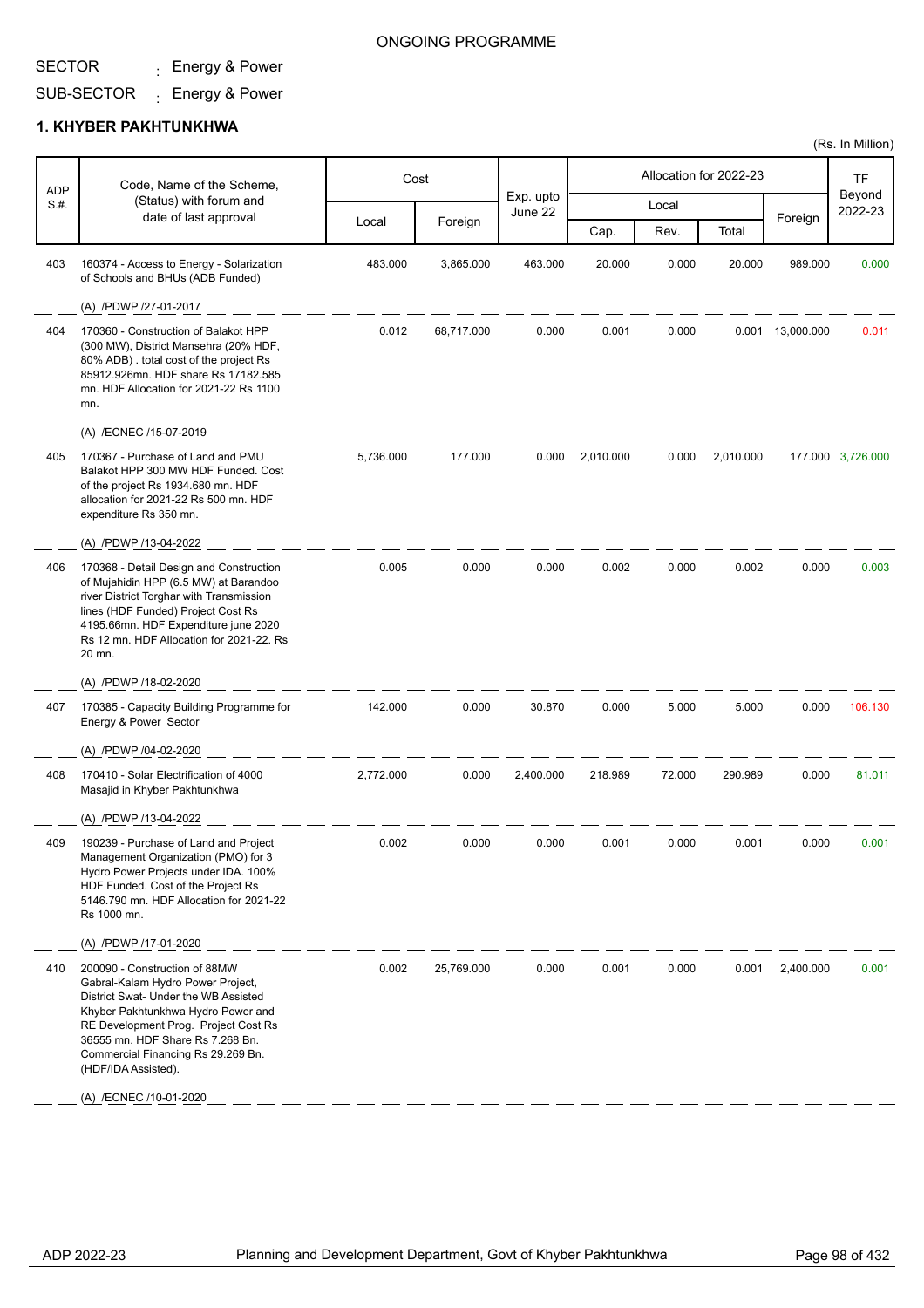## ONGOING PROGRAMME

# SUB-SECTOR <sub>:</sub> Energy & Power

#### **1. KHYBER PAKHTUNKHWA**

|            |                                                                                                                                                                                                                                                                                                                              |            |             |                      |           |        |                        |            | (Rs. In Million)  |
|------------|------------------------------------------------------------------------------------------------------------------------------------------------------------------------------------------------------------------------------------------------------------------------------------------------------------------------------|------------|-------------|----------------------|-----------|--------|------------------------|------------|-------------------|
| <b>ADP</b> | Code, Name of the Scheme,                                                                                                                                                                                                                                                                                                    |            | Cost        |                      |           |        | Allocation for 2022-23 |            | <b>TF</b>         |
| S.H.       | (Status) with forum and<br>date of last approval                                                                                                                                                                                                                                                                             |            |             | Exp. upto<br>June 22 |           | Local  |                        |            | Beyond<br>2022-23 |
|            |                                                                                                                                                                                                                                                                                                                              | Local      | Foreign     |                      | Cap.      | Rev.   | Total                  | Foreign    |                   |
| 411        | 200093 - Construction of 157MW Madian<br>Hydro Power Project, District Swat- Under<br>the WB Assisted Khyber Pakhtunkhwa<br>Hydro Power & RE Development<br>Programme. Project Cost Rs77Bn. HDF<br>Share Rs14.4Bn. Commercial Financing<br>Rs46.3Bn. (HDF/IDA Assisted).                                                     | 0.002      | 16,275.000  | 0.000                | 0.001     | 0.000  | 0.001                  | 185.000    | 0.001             |
|            | (A) /ECNEC /10-01-2020                                                                                                                                                                                                                                                                                                       |            |             |                      |           |        |                        |            |                   |
| 412        | 200095 - PC-II for Hiring of Planning,<br>Management Support Consultants & other<br>Consultancies required for Energy Sector<br>Development & Institutional Strengthening<br>- under WB Assisted Khyber Pakhtunkhwa<br>Hydro Power & RE Dev. Prog. Project<br>Cost Rs 3.875 Bn (HDF/IDA Assisted).<br>(A) /ECNEC /07-04-2021 | 0.002      | 3,875.000   | 0.000                | 0.001     | 0.000  | 0.001                  | 500.000    | 0.001             |
| 413        | 200171 - Modification in Malakand-III for<br>restoring its Annual Design Energy Target<br>of 550 GWh. Cost of the Project Rs<br>960.126 mn. HDF Funded. HDF Allocation<br>for 2021-22 Rs 582.126 mn.                                                                                                                         | 0.005      | 0.000       | 0.000                | 0.001     | 0.000  | 0.001                  | 0.000      | 0.004             |
|            | (A) /PDWP /13-01-2022                                                                                                                                                                                                                                                                                                        |            |             |                      |           |        |                        |            |                   |
| 414        | 210435 - Solarization of 5000 Masajid in<br>Khyber Pakhtunkhwa (Phase-II)                                                                                                                                                                                                                                                    | 4,362.978  | 0.000       | 505.000              | 2,500.000 | 0.000  | 2,500.000              |            | 0.000 1,357.978   |
|            | (A) /PDWP /02-12-2021                                                                                                                                                                                                                                                                                                        |            |             |                      |           |        |                        |            |                   |
|            | <b>Total OnGoing Programme</b>                                                                                                                                                                                                                                                                                               | 21,973.331 | 129,165.990 | 5,759.559            | 5.045.127 | 77.001 | 5,122.128              | 20,951.000 | 11,091.644        |
|            |                                                                                                                                                                                                                                                                                                                              |            |             |                      |           |        |                        |            |                   |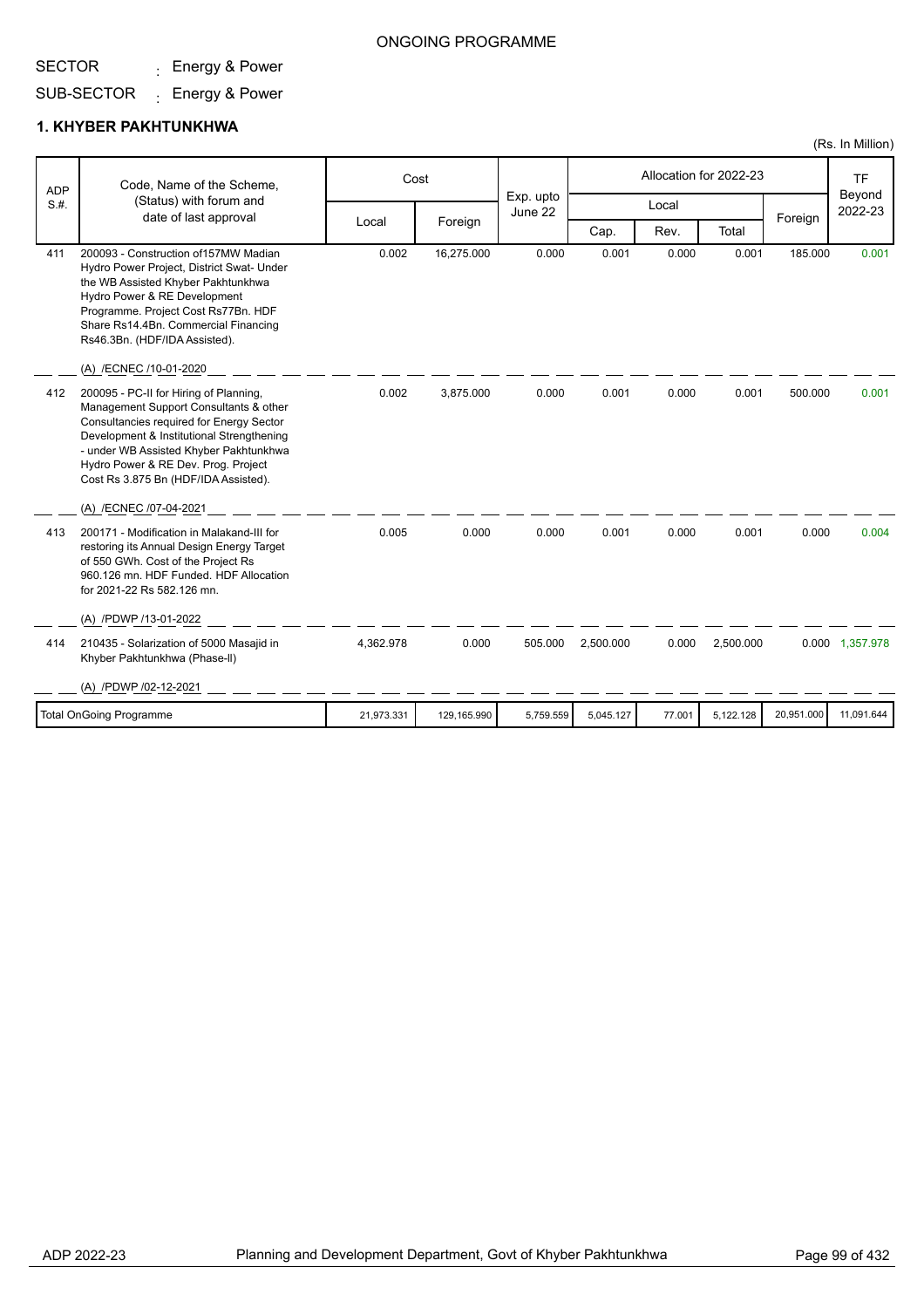## NEW PROGRAMME

# SUB-SECTOR <sub>:</sub> Energy & Power

#### **1. KHYBER PAKHTUNKHWA**

| <b>ADP</b> | Code, Name of the Scheme,                                                                                                                                                                                                                                  |            | Cost        |                      |           |        | Allocation for 2022-23 |            | <b>TF</b>         |
|------------|------------------------------------------------------------------------------------------------------------------------------------------------------------------------------------------------------------------------------------------------------------|------------|-------------|----------------------|-----------|--------|------------------------|------------|-------------------|
| S.H.       | (Status) with forum and<br>date of last approval                                                                                                                                                                                                           |            |             | Exp. upto<br>June 22 |           | Local  |                        |            | Beyond<br>2022-23 |
|            |                                                                                                                                                                                                                                                            | Local      | Foreign     |                      | Cap.      | Rev.   | Total                  | Foreign    |                   |
| 415        | 210363 - Establishment of Resource<br>Centre, Equipment Testing and<br>Maintenance Unit and Mobile Workshop<br>for Hydropower & Solar Units, HDF<br>Funded, Cost of Project Rs. 600 million,<br>HDF Allocation for 2021-22 50.00 Million)<br>$(B)$ / PDWP/ | 0.002      | 0.000       | 0.000                | 0.001     | 0.000  | 0.001                  | 0.000      | 0.001             |
| 416        | 220489 - Solarization of Provincial<br>Assembly Secretariat, MPA Hostel,<br>Speaker House, Governor House, KP<br>House Islamabad and PEDO House<br>Peshawar.                                                                                               | 200.000    | 0.000       | 0.000                | 5.000     | 0.000  | 5.000                  | 0.000      | 195.000           |
|            | $(B)$ / PDWP/                                                                                                                                                                                                                                              |            |             |                      |           |        |                        |            |                   |
| 417        | 220490 - Construction of 5 MW Hydel<br>station at Naran, District Mansehra. Cost<br>of the Project Rs. 1800 million (HDF<br>Funded)                                                                                                                        | 0.050      | 0.000       | 0.000                | 0.010     | 0.000  | 0.010                  | 0.000      | 0.040             |
|            | $(B)$ / PDWP/                                                                                                                                                                                                                                              |            |             |                      |           |        |                        |            |                   |
| 418        | 220491 - Project Implementation Unit for<br>Solar Projects                                                                                                                                                                                                 | 250.000    | 0.000       | 0.000                | 0.000     | 20.000 | 20.000                 | 0.000      | 230.000           |
|            | $(B)$ / PDWP/                                                                                                                                                                                                                                              |            |             |                      |           |        |                        |            |                   |
| 419        | 220590 - Feasibility Study, Detailed<br><b>Engineering Design Greater Water Supply</b><br>Scheme NASHPA Block, District Karak.<br>Total Cost Rs: 9.583 million (OGDCL<br>Funded)                                                                           | 0.010      | 0.000       | 0.000                | 0.001     | 0.000  | 0.001                  | 0.000      | 0.009             |
|            | $(B)$ / PDWP/                                                                                                                                                                                                                                              |            |             |                      |           |        |                        |            |                   |
|            | <b>Total New Programme</b>                                                                                                                                                                                                                                 | 450.062    | 0.000       | 0.000                | 5.012     | 20.000 | 25.012                 | 0.000      | 425.050           |
|            | Total Energy & Power                                                                                                                                                                                                                                       | 22,423.393 | 129,165.990 | 5,759.559            | 5,050.139 | 97.001 | 5,147.140              | 20,951.000 | 11,516.694        |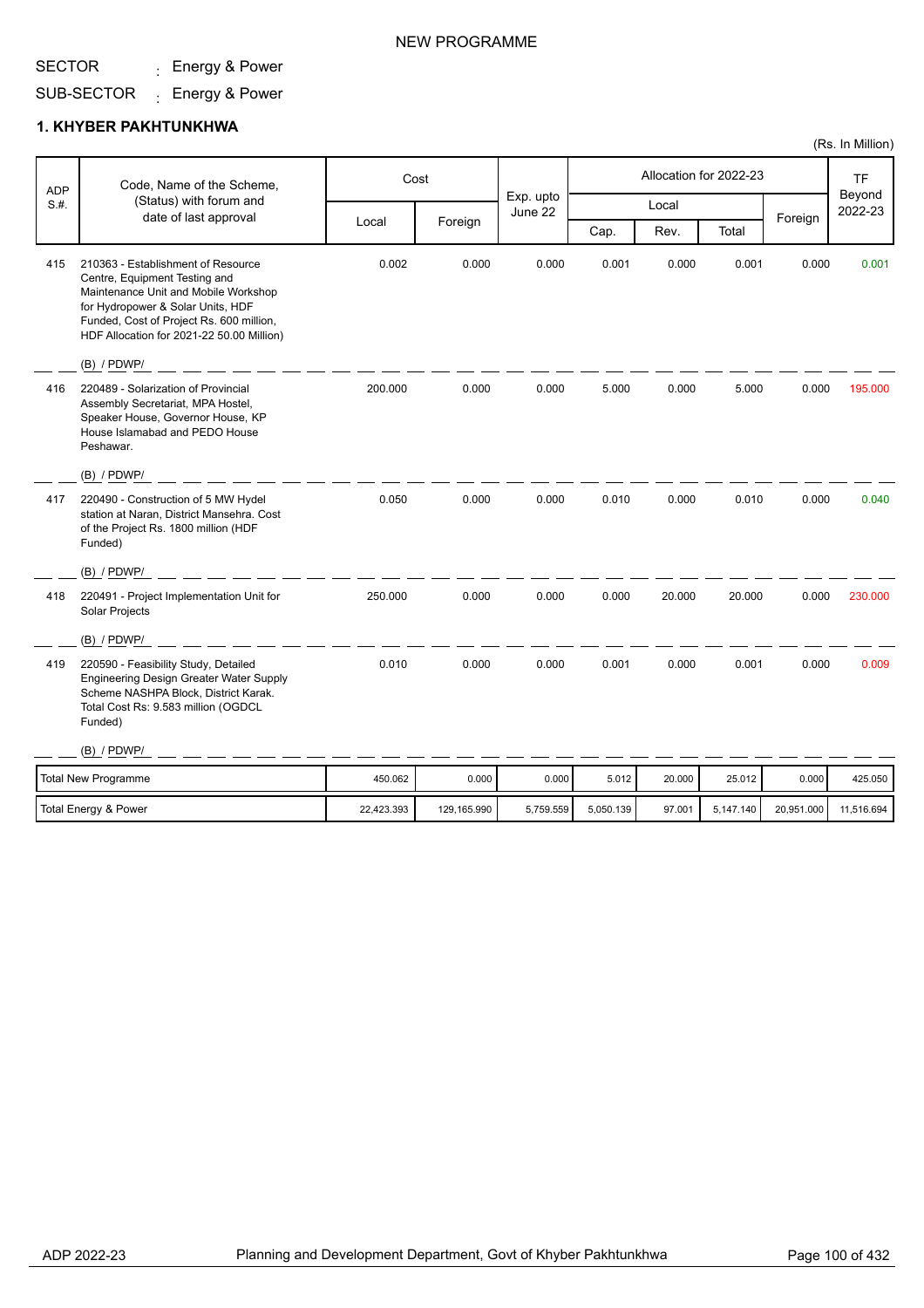#### SUB-SECTOR : PPP

### **1. KHYBER PAKHTUNKHWA**

| <b>ADP</b>       | Code, Name of the Scheme,                                                                                                                                                                                                |            | Cost       |                      |           |        | Allocation for 2022-23 |            | <b>TF</b>         |
|------------------|--------------------------------------------------------------------------------------------------------------------------------------------------------------------------------------------------------------------------|------------|------------|----------------------|-----------|--------|------------------------|------------|-------------------|
| S.H.             | (Status) with forum and<br>date of last approval                                                                                                                                                                         |            |            | Exp. upto<br>June 22 |           | Local  |                        |            | Beyond<br>2022-23 |
|                  |                                                                                                                                                                                                                          | Local      | Foreign    |                      | Cap.      | Rev.   | Total                  | Foreign    |                   |
| 420              | 220802 - Construction of 96 MW<br>Batakundi HPP, District Mansehra. Cost of<br>the Project Rs. 40 Billion, HDF Funded<br>(PPP/Public Sector/Public Sector IPP)                                                           | 0.005      | 0.000      | 0.000                | 0.001     | 0.000  | 0.001                  | 0.000      | 0.004             |
|                  | $(B)$ / PDWP/                                                                                                                                                                                                            |            |            |                      |           |        |                        |            |                   |
| 421              | 220803 - Construction of 188 MW Naran<br>HPP, District Mansehra. Cost of the<br>Project Rs. 70 Billion, HDF Funded<br>(PPP/Public Sector/Public Sector IPP)                                                              | 0.005      | 0.000      | 0.000                | 0.001     | 0.000  | 0.001                  | 0.000      | 0.004             |
|                  | $(B)$ / PDWP/                                                                                                                                                                                                            |            |            |                      |           |        |                        |            |                   |
| 422              | 220804 - Construction of Supat-Gah<br>HPP,496MW (District Kohistan) with the<br>KHNP on PPP Mode (26% Share of<br>Khyber Pakhtunkhwa in equity and 74%<br>equity of KHNP) 20% equity and 80%<br>Debt. 26 % of KP=12000mn | 0.005      | 0.000      | 0.000                | 0.001     | 0.000  | 0.001                  | 0.000      | 0.004             |
|                  | $(B)$ / PDWP/                                                                                                                                                                                                            |            |            |                      |           |        |                        |            |                   |
| 423              | 220805 - Feasibility study for identification<br>of Hydropower Potential on Tanda Dam<br>Kohat. Cost of Project 150 million (PPP<br>Mode)                                                                                | 0.005      | 0.000      | 0.000                | 0.001     | 0.000  | 0.001                  | 0.000      | 0.004             |
|                  | $(B)$ / PDWP/                                                                                                                                                                                                            |            |            |                      |           |        |                        |            |                   |
| 424              | 220806 - F/S for identification of<br>Hydropower Potential on Baran Dam<br>Bannu. Cost of Project 150 million (PPP<br>Mode)                                                                                              | 0.005      | 0.000      | 0.000                | 0.000     | 0.001  | 0.001                  | 0.000      | 0.004             |
|                  | (B) / PDWP/                                                                                                                                                                                                              |            |            |                      |           |        |                        |            |                   |
| 425              | 220807 - F/S and Establishment of Waste<br>to Energy Plant                                                                                                                                                               | 0.005      | 0.000      | 0.000                | 0.000     | 0.001  | 0.001                  | 0.000      | 0.004             |
|                  | $(B)$ / PDWP/                                                                                                                                                                                                            |            |            |                      |           |        |                        |            |                   |
|                  | <b>Total New Programme</b>                                                                                                                                                                                               | 0.030      | 0.000      | 0.000                | 0.004     | 0.002  | 0.006                  | 0.000      | 0.024             |
| <b>Total PPP</b> |                                                                                                                                                                                                                          | 0.030      | 0.000      | 0.000                | 0.004     | 0.002  | 0.006                  | 0.000      | 0.024             |
|                  | Total Programme                                                                                                                                                                                                          | 22,423.423 | 22,423.423 | 5,759.559            | 5,050.143 | 97.003 | 5,147.146              | 20,951.000 | 11,516.718        |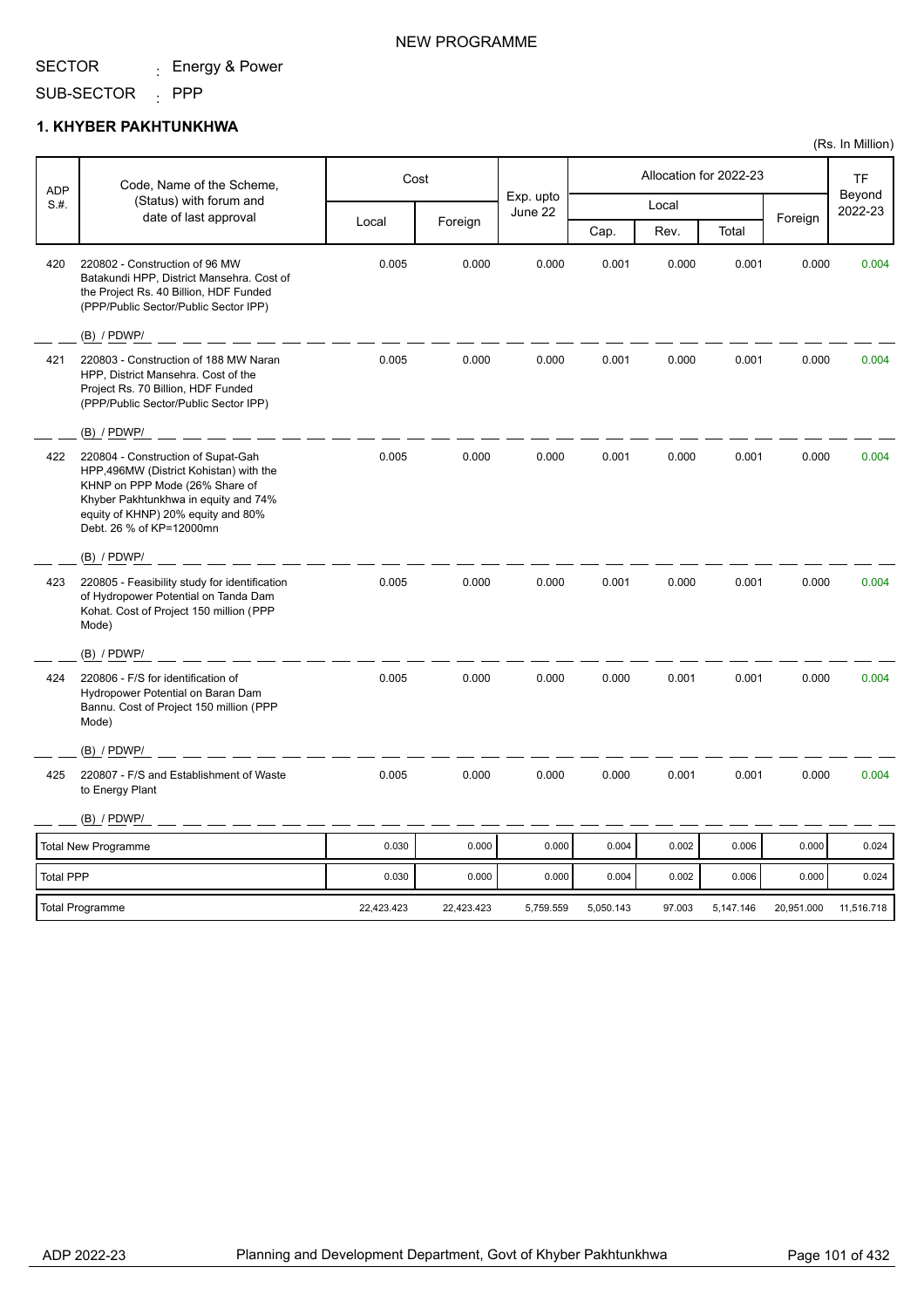## ONGOING PROGRAMME

(Rs. In Million)

# SUB-SECTOR <sub>:</sub> Energy & Power

#### **2. MERGED AREAS**

| <b>ADP</b> | Code, Name of the Scheme,<br>(Status) with forum and                                                                                                                                                                                                                 |         | Cost    |                      |         |       | Allocation for 2022-23 |         | <b>TF</b>         |
|------------|----------------------------------------------------------------------------------------------------------------------------------------------------------------------------------------------------------------------------------------------------------------------|---------|---------|----------------------|---------|-------|------------------------|---------|-------------------|
| S.H.       |                                                                                                                                                                                                                                                                      |         |         | Exp. upto<br>June 22 |         | Local |                        |         | Beyond<br>2022-23 |
|            | date of last approval                                                                                                                                                                                                                                                | Local   | Foreign |                      | Cap.    | Rev.  | Total                  | Foreign |                   |
| 426        | 191403 - 180492-Pilot Project for<br>"installation of 13 no's of solar mini grids in<br>merged areas" SUB COMPONENT "Solar<br>Electrification of 300 Masajid/Worship<br>places for Non-Muslims in Merged Districts<br>(erstwhile FATA) Khyber Pakhtunkhwa".<br>[MA]. | 940.000 | 0.000   | 459.000              | 481.000 | 0.000 | 481.000                | 0.000   | 0.000             |
|            | (A) /PDWP /05-04-2019                                                                                                                                                                                                                                                |         |         |                      |         |       |                        |         |                   |
| 427        | 191961 - 170364 Installation of Micro<br>Hydel Power Units in Tribal Districts. [MA]                                                                                                                                                                                 | 99.961  | 0.000   | 56.961               | 43.000  | 0.000 | 43.000                 | 0.000   | 0.000             |
|            | (A) /DDWP /10-05-2019                                                                                                                                                                                                                                                |         |         |                      |         |       |                        |         |                   |
| 428        | 191990 - 180142 Construction of MHP<br>units and Improvement of Civil Structure<br>work of completed MHPs in District<br>Khyber. [MA]                                                                                                                                | 57.000  | 0.000   | 29.792               | 27.208  | 0.000 | 27.208                 | 0.000   | 0.000             |
|            | (A) /DDWP /28-03-2019                                                                                                                                                                                                                                                |         |         |                      |         |       |                        |         |                   |
| 429        | 193121 - 500 KW Mini Hydro Power<br>station At Shalozan, Kurram Agency (A)<br>BOD/22/12/2016 [FDA]                                                                                                                                                                   | 130.450 | 0.000   | 25.000               | 19.280  | 0.000 | 19.280                 | 0.000   | 86.170            |
|            | (A) /BOD /09-02-2022                                                                                                                                                                                                                                                 |         |         |                      |         |       |                        |         |                   |
| 430        | 193122 - Malana Multi Purpose Water<br>Project, Kurram Agency (A)<br>BOD/22/12/2016 [FDA]                                                                                                                                                                            | 95.500  | 0.000   | 2.200                | 12.854  | 0.000 | 12.854                 | 0.000   | 80.446            |
|            | (A) /BOD /09-02-2022                                                                                                                                                                                                                                                 |         |         |                      |         |       |                        |         |                   |
| 431        | 193123 - Sadda Multipurpose Water<br>Project, Kurram Agency (A)<br>BOD/22/12/2016 [FDA]                                                                                                                                                                              | 199.160 | 0.000   | 38.427               | 25.707  | 0.000 | 25.707                 | 0.000   | 135.026           |
|            | (A) /BOD /09-02-2022                                                                                                                                                                                                                                                 |         |         |                      |         |       |                        |         |                   |
| 432        | 193125 - Feasiblity Studies and Detail<br>design of Hydro power projects. (A) BOD<br>25/5/2017 [FDA]                                                                                                                                                                 | 196.000 | 0.000   | 68.520               | 5.000   | 0.000 | 5.000                  | 0.000   | 122.480           |
|            | (A) /BOD /25-05-2017                                                                                                                                                                                                                                                 |         |         |                      |         |       |                        |         |                   |
| 433        | 193126 - Construction of 1000KW mini<br>hydro Power Station at Shinkai, NWA (A)<br>BOD/25/5/2017 [FDA]                                                                                                                                                               | 199.670 | 0.000   | 196.820              | 2.850   | 0.000 | 2.850                  | 0.000   | 0.000             |
|            | (A) /BOD /25-05-2017                                                                                                                                                                                                                                                 |         |         |                      |         |       |                        |         |                   |
| 434        | 193128 - Construction of 100KW Micro<br>Hydro Power Station at Village<br>Banda, NWA (A) BOD/25/5/2017 [FDA]                                                                                                                                                         | 62.280  | 0.000   | 52.280               | 10.000  | 0.000 | 10.000                 | 0.000   | 0.000             |
|            | (A) /BOD /25-05-2017                                                                                                                                                                                                                                                 |         |         |                      |         |       |                        |         |                   |
| 435        | 193172 - Oil and Gas Facilitation Unit<br>FATA-DA (R) BOD 15/09/2017 [FDA]                                                                                                                                                                                           | 187.105 | 0.000   | 125.880              | 12.854  | 0.000 | 12.854                 | 0.000   | 48.371            |
|            | (A) /BOD /15-09-2017                                                                                                                                                                                                                                                 |         |         |                      |         |       |                        |         |                   |
| 436        | 210702 - Construction of 132kv Grid<br>Station at Baka Khel TSD Bannu alongwith<br>associated transmission lines 06 km and<br>extension of 11kv lines/electrification of<br>unelectrified villages                                                                   | 570.000 | 0.000   | 0.000                | 127.855 | 0.000 | 127.855                | 0.000   | 442.145           |
|            | $(B)$ / PDWP/                                                                                                                                                                                                                                                        |         |         |                      |         |       |                        |         |                   |
|            | Planning and Development Department, Govt of Khyber Pakhtunkhwa<br>ADP 2022-23                                                                                                                                                                                       |         |         |                      |         |       |                        |         | Page 102 of 432   |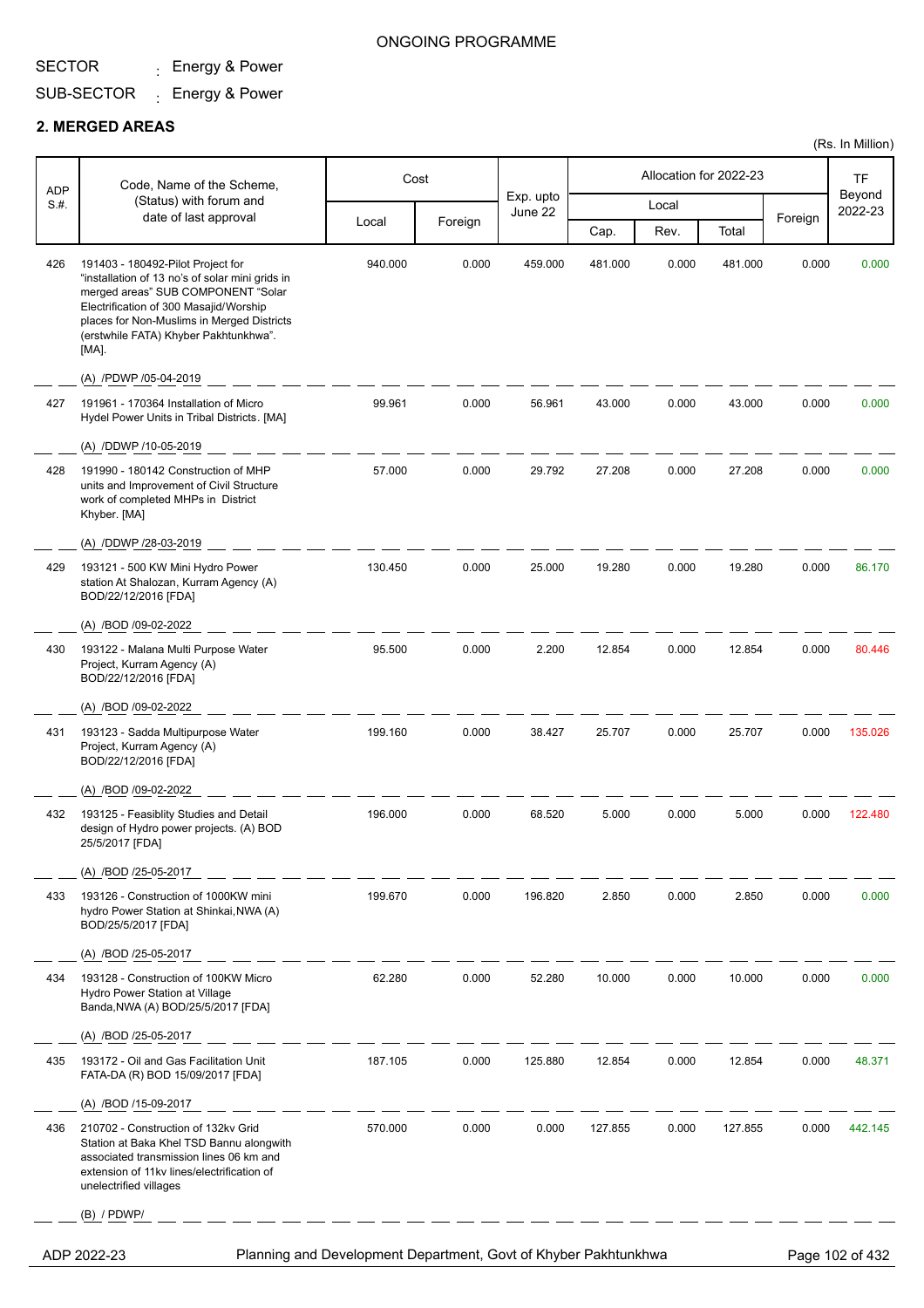#### SECTOR : Energy & Power

## SUB-SECTOR <sub>:</sub> Energy & Power

### **2. MERGED AREAS**

| <b>ADP</b> | Code, Name of the Scheme,                        | Cost      |           |                      | Allocation for 2022-23 |       |         |         | TF                |
|------------|--------------------------------------------------|-----------|-----------|----------------------|------------------------|-------|---------|---------|-------------------|
| S.H.       | (Status) with forum and<br>date of last approval |           |           | Exp. upto<br>June 22 | Local                  |       |         |         | Beyond<br>2022-23 |
|            |                                                  | Local     | Foreign   |                      | Cap.                   | Rev.  | Total   | Foreign |                   |
|            |                                                  |           |           |                      |                        |       |         |         |                   |
|            | Total OnGoing Programme                          | 2.737.126 | 0.000     | 1.054.880            | 767.608                | 0.000 | 767.608 | 0.000   | 914.638           |
|            | Total Energy & Power                             | 2.737.126 | 0.000     | 1.054.880            | 767.608                | 0.000 | 767.608 | 0.000   | 914.638           |
|            | Total Programme                                  | 2,737.126 | 2.737.126 | 1,054.880            | 767.608                | 0.000 | 767.608 | 0.000   | 914.638           |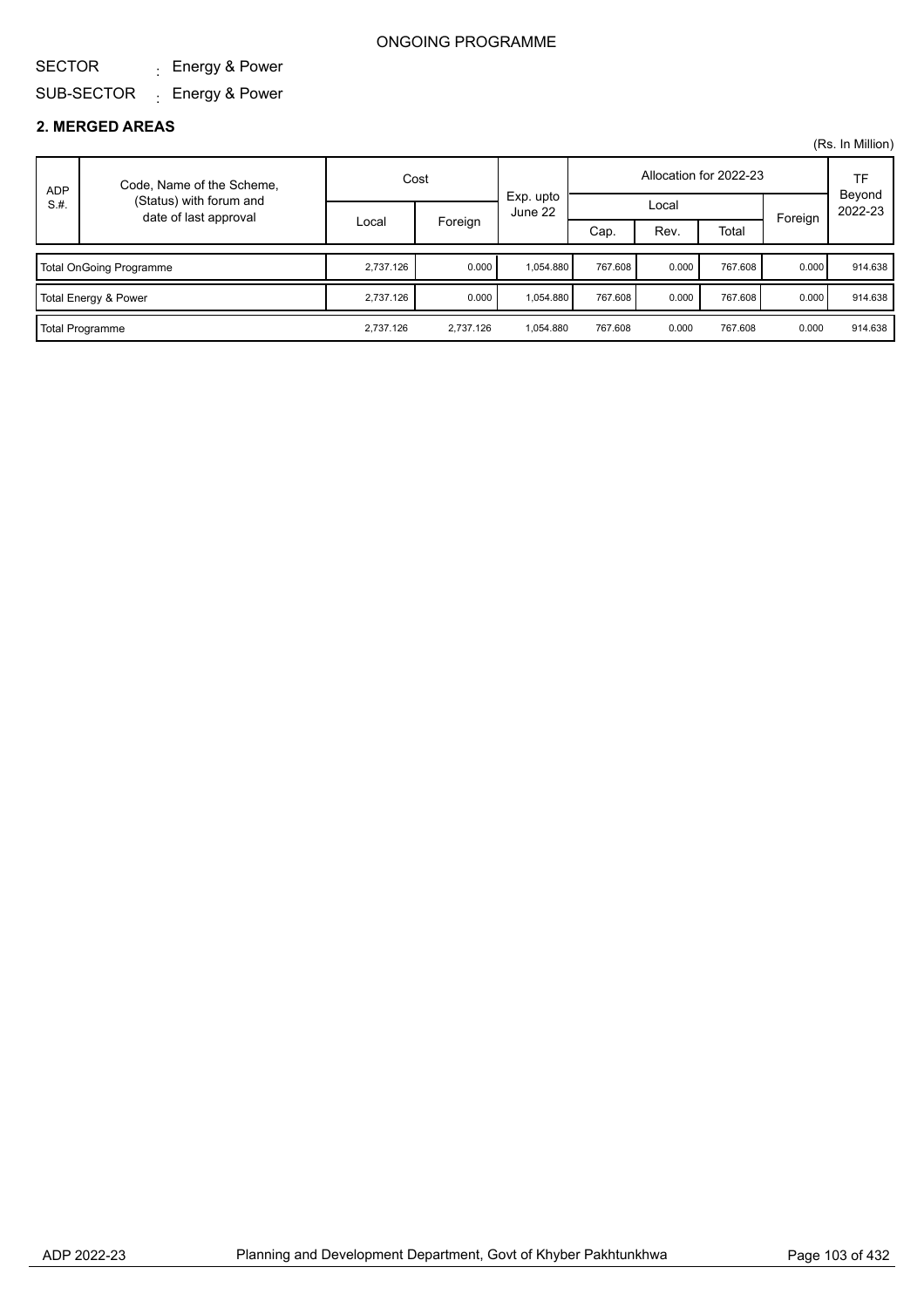## SUB-SECTOR <sub>:</sub> Energy & Power

|            |                                                                                                                                                                                                                                                                                                                                                               |           |         |                      |         |       |                        |         | (Rs. In Million)    |
|------------|---------------------------------------------------------------------------------------------------------------------------------------------------------------------------------------------------------------------------------------------------------------------------------------------------------------------------------------------------------------|-----------|---------|----------------------|---------|-------|------------------------|---------|---------------------|
| <b>ADP</b> | Code, Name of the Scheme,                                                                                                                                                                                                                                                                                                                                     |           | Cost    |                      |         |       | Allocation for 2022-23 |         | <b>TF</b><br>Beyond |
| S.#.       | (Status) with forum and<br>date of last approval                                                                                                                                                                                                                                                                                                              |           |         | Exp. upto<br>June 22 |         | Local |                        | Foreign | 2022-23             |
|            |                                                                                                                                                                                                                                                                                                                                                               | Local     | Foreign |                      | Cap.    | Rev.  | Total                  |         |                     |
| 437        | 195175 - Solarization of Mosques &<br>Worship places (AIP)                                                                                                                                                                                                                                                                                                    | 450.000   | 0.000   | 380.000              | 70.000  | 0.000 | 70.000                 | 0.000   | 0.000               |
|            | (A) /PDWP /12-11-2020                                                                                                                                                                                                                                                                                                                                         |           |         |                      |         |       |                        |         |                     |
| 438        | 195205 - Up-gradation of 66 KV Grid<br>Station Kalaya to 132 KV, Orakzai Tribal<br>District (AIP)                                                                                                                                                                                                                                                             | 488.472   | 0.000   | 445.860              | 42.612  | 0.000 | 42.612                 | 0.000   | 0.000               |
|            | (A) /PDWP /08-05-2019                                                                                                                                                                                                                                                                                                                                         |           |         |                      |         |       |                        |         |                     |
| 439        | 195206 - Up-gradation of 66 KV Grid<br>Station Ghiljo to 132 KV (A)PDWP<br>08/05/2019 (AIP)                                                                                                                                                                                                                                                                   | 883.829   | 0.000   | 799.944              | 83.885  | 0.000 | 83.885                 | 0.000   | 0.000               |
|            | (A) /PDWP /08-05-2019                                                                                                                                                                                                                                                                                                                                         |           |         |                      |         |       |                        |         |                     |
| 440        | 195207 - Up-gradation of 66 KV Grid<br>Station Alizai to 132 KV Kurram District<br>(AIP)                                                                                                                                                                                                                                                                      | 850.131   | 0.000   | 761.100              | 89.031  | 0.000 | 89.031                 | 0.000   | 0.000               |
|            | (A) /PDWP /08-05-2019                                                                                                                                                                                                                                                                                                                                         |           |         |                      |         |       |                        |         |                     |
| 441        | 195208 - Up-gradation of 66 KV Grid<br>Station Sadda to 132 KV Kurram District<br>(AIP)                                                                                                                                                                                                                                                                       | 870.113   | 0.000   | 776.813              | 93.300  | 0.000 | 93.300                 | 0.000   | 0.000               |
|            | (A) /PDWP /08-05-2019                                                                                                                                                                                                                                                                                                                                         |           |         |                      |         |       |                        |         |                     |
| 442        | 195209 - Providing New/Bi-furcation /<br>reconductoring of 11 KV Feeder in North<br>Waziristan, South Waziristan, Bnnu, Lakki,<br>Tank and D.I.Khan (AIP)                                                                                                                                                                                                     | 653.712   | 0.000   | 627.379              | 26.333  | 0.000 | 26.333                 | 0.000   | 0.000               |
|            | (A) /PDWP /08-05-2019                                                                                                                                                                                                                                                                                                                                         |           |         |                      |         |       |                        |         |                     |
| 443        | 195210 - Providing New/bi-furcation/<br>reconductoring of 11 KV Feeder in Tribal<br>Districts Kurram, Orakzai TSD Darra &<br>Sub-Division Hassan Khel, Peshawar<br>(AIP)                                                                                                                                                                                      | 569.910   | 0.000   | 458.191              | 111.719 | 0.000 | 111.719                | 0.000   | 0.000               |
|            | (A) /PDWP /08-05-2019                                                                                                                                                                                                                                                                                                                                         |           |         |                      |         |       |                        |         |                     |
| 444        | 195211 - Providing New/bi-furcation /<br>reconductoring of 11 KV Feeder in Tribal<br>Bajaur, Mohmand and Khyber (AIP)                                                                                                                                                                                                                                         | 845.366   | 0.000   | 746.872              | 98.494  | 0.000 | 98.494                 | 0.000   | 0.000               |
|            | (A) /PDWP /08-05-2019                                                                                                                                                                                                                                                                                                                                         |           |         |                      |         |       |                        |         |                     |
| 445        | 195212 - Chappari Charkhel Hydro Power<br>Project Kurram (AIP)                                                                                                                                                                                                                                                                                                | 4,378.270 | 0.000   | 2,734.790            | 0.020   | 0.000 | 0.020                  |         | 0.000 1,643.460     |
|            | (A) /PDWP /08-05-2019                                                                                                                                                                                                                                                                                                                                         |           |         |                      |         |       |                        |         |                     |
| 446        | 210364 - Construction of New 132 KV Grid<br>Station Sra Rogha along with 30 km, 132<br>KV SDT Transmission line with ACSR Lynx<br>from 132 KV Under construction G/S<br>Jandola, Tower/Pole Foundations work,<br>Erection of towers, Stringing of conductors<br>along with 30 KM stringing Jandola - Sra<br>Rogha - South Waziristan<br>(A) /PDWP /13-01-2022 | 973.706   | 0.000   | 0.000                | 100.000 | 0.000 | 100.000                | 0.000   | 873.706             |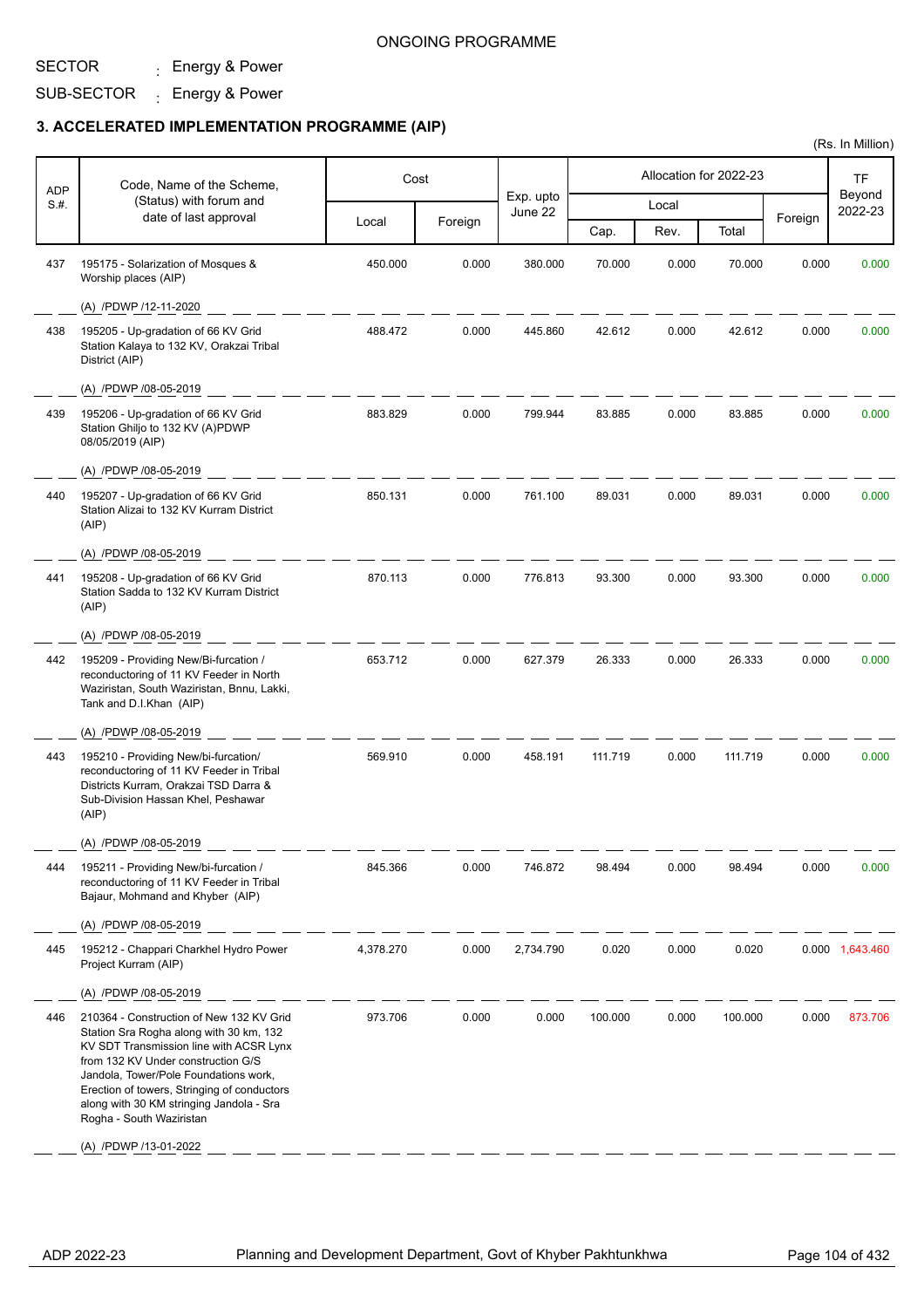## SUB-SECTOR <sub>:</sub> Energy & Power

### **3. ACCELERATED IMPLEMENTATION PROGRAMME (AIP)**

|                    |                                                                                                                                                                                                                                                                                                                                                                                                       |           |         |                      |         |                        |         |         | (Rs. In Million)  |
|--------------------|-------------------------------------------------------------------------------------------------------------------------------------------------------------------------------------------------------------------------------------------------------------------------------------------------------------------------------------------------------------------------------------------------------|-----------|---------|----------------------|---------|------------------------|---------|---------|-------------------|
|                    | Code, Name of the Scheme,                                                                                                                                                                                                                                                                                                                                                                             |           | Cost    |                      |         | Allocation for 2022-23 |         |         | <b>TF</b>         |
| <b>ADP</b><br>S.H. | (Status) with forum and                                                                                                                                                                                                                                                                                                                                                                               |           |         | Exp. upto<br>June 22 |         | Local                  |         |         | Beyond<br>2022-23 |
|                    | date of last approval                                                                                                                                                                                                                                                                                                                                                                                 | Local     | Foreign |                      | Cap.    | Rev.                   | Total   | Foreign |                   |
| 447                | 210365 - Construction of new 132 KV Grid<br>Station Tirah Maidan along with associated<br>55 KM 132 KV SDT Transmission line with<br>ACSR Lynx conductor (55 KM 132 KV<br>SDT Transmission line with ACSR Lynx,<br>Tower/Pole Foundations work, Erection of<br>towers, Stringing of conductors) - Khyber<br>(A) /PDWP /13-01-2022                                                                     | 1,244.776 | 0.000   | 0.000                | 50.000  | 0.000                  | 50.000  |         | 0.000 1,194.776   |
| 448                | 210366 - Construction 132 KV Grid Station<br>Mamund along with associated 20 KM 132<br>KV SDT, Transmission line with ACSR<br>Lynx conductor (20 KM 132 KV SDT<br>Transmission line with ACSR Lynx,<br>Tower/Pole Foundations work, Erection of<br>towers, Stringing of conductors) - Bajaur<br>(A) /PDWP /13-01-2022                                                                                 | 831.332   | 0.000   | 0.000                | 60.500  | 0.000                  | 60.500  | 0.000   | 770.832           |
| 449                | 210367 - Installation of additional 31.5 /40<br>MVA Power T/F at 132 kv G/S Parachinar -<br>Kurram<br>(A) /PDWP /13-01-2022                                                                                                                                                                                                                                                                           | 186.387   | 0.000   | 0.000                | 186.387 | 0.000                  | 186.387 | 0.000   | 0.000             |
| 450                | 210368 - Construction of New 132 KV Grid<br>Station Shah Kass with 2Km associated<br>SDT T/L - Khyber                                                                                                                                                                                                                                                                                                 | 642.590   | 0.000   | 0.000                | 40.500  | 0.000                  | 40.500  | 0.000   | 602.090           |
|                    | (A) /PDWP /13-01-2022                                                                                                                                                                                                                                                                                                                                                                                 |           |         |                      |         |                        |         |         |                   |
| 451                | 210369 - Rehabilitation of existing network<br>and electrification of un-electrified<br>villages Merged Areas                                                                                                                                                                                                                                                                                         | 1,500.000 | 0.000   | 360.000              | 10.500  | 0.000                  | 10.500  |         | 0.000 1,129.500   |
|                    | (A) /PDWP /02-12-2021                                                                                                                                                                                                                                                                                                                                                                                 |           |         |                      |         |                        |         |         |                   |
| 452                | 210370 - Provision of 11 kV independent<br>feeders to commercial bazars along with<br>distribution transformers, LT<br>conductor/Aerial bundled cable<br>(ABC).Installation of CAPACITORS for<br>improvement of voltage profile and power<br>factor of the system. Bifurcation of<br>existing 11 kV feeders and provision of<br>New Feeders to un-electrified areas in all<br><b>Merged Districts</b> | 845.000   | 0.000   | 270.000              | 60.500  | 0.000                  | 60.500  | 0.000   | 514.500           |
|                    | (A) /PDWP /02-12-2021                                                                                                                                                                                                                                                                                                                                                                                 |           |         |                      |         |                        |         |         |                   |
| 453                | 210400 - Construction of 132 kv Grid<br>Station Bara-II along with 132 kv D/C T/L<br>with ACSR Lynx in / out from 132 kv D/C<br>T/L Sheikh Muhammadi- Bara &<br>Construction of 2nd Circuit from Bara to<br>New Jamrud, (TESCO Self Finance from<br>AIP Projects. Cost of the Project Rs. 530<br>million) - Khyber                                                                                    | 0.050     | 0.000   | 0.000                | 0.001   | 0.000                  | 0.001   | 0.000   | 0.049             |
|                    | (A) /PDWP /13-01-2022                                                                                                                                                                                                                                                                                                                                                                                 |           |         |                      |         |                        |         |         |                   |
| 454                | 210401 - Construction of 132 kv Grid<br>Station along with associated 25 km SDT<br>T/L with ACSR Lynx. (TESCO Self<br>Finance from AIP Projects. Cost of the<br>Project Rs. 650.898 million) - TSD Kohat                                                                                                                                                                                              | 0.005     | 0.000   | 0.000                | 0.001   | 0.000                  | 0.001   | 0.000   | 0.004             |
|                    | (A) /PDWP /13-01-2022                                                                                                                                                                                                                                                                                                                                                                                 |           |         |                      |         |                        |         |         |                   |

ADP 2022-23 Planning and Development Department, Govt of Khyber Pakhtunkhwa Page 105 of 432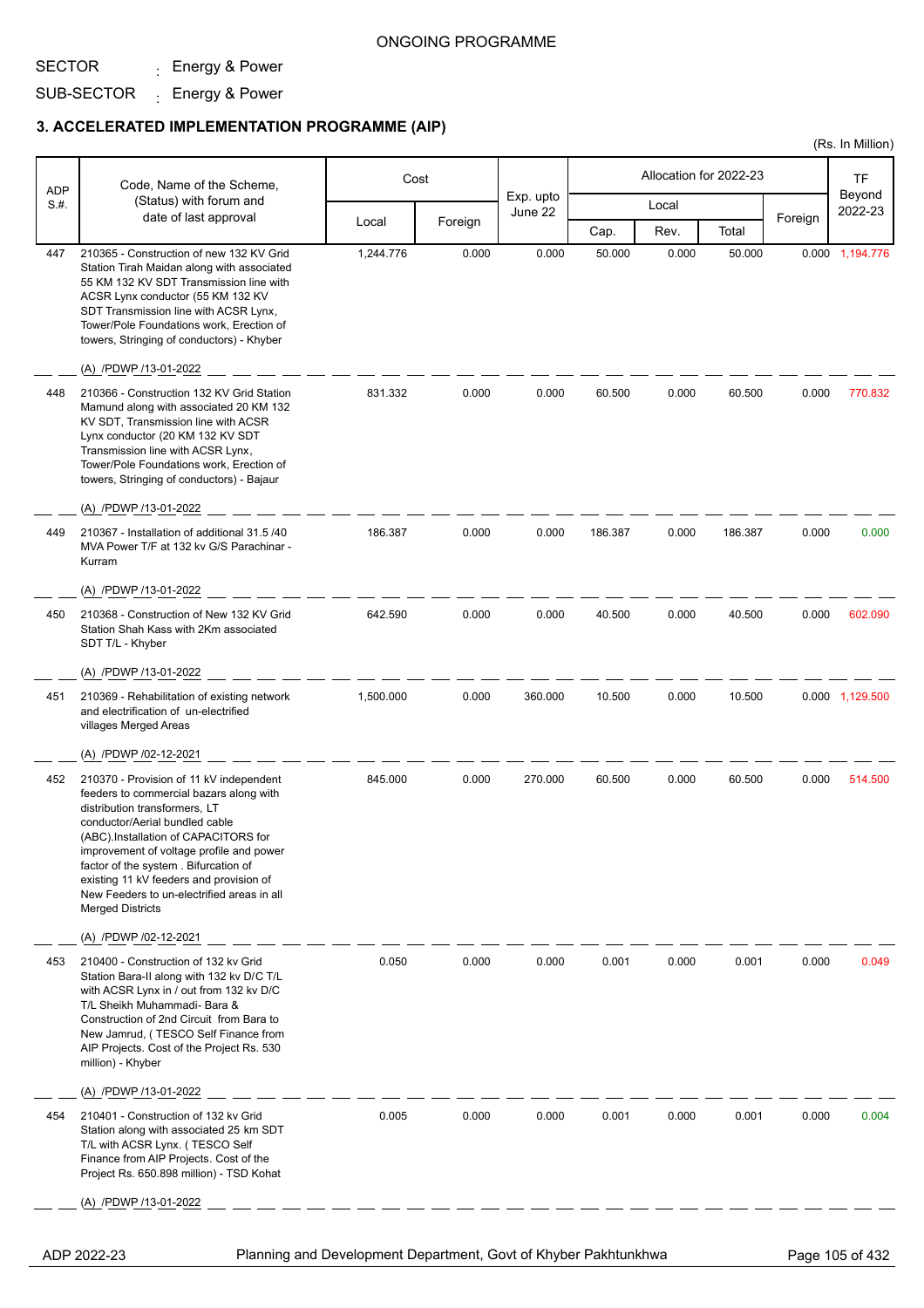SECTOR

SUB-SECTOR <sub>:</sub> Energy & Power

## **3. ACCELERATED IMPLEMENTATION PROGRAMME (AIP)**

: Energy & Power

|            |                                                                 |            |         |                      |          |       |                        |         | (Rs. In Million)  |
|------------|-----------------------------------------------------------------|------------|---------|----------------------|----------|-------|------------------------|---------|-------------------|
| <b>ADP</b> | Code, Name of the Scheme,                                       | Cost       |         |                      |          |       | Allocation for 2022-23 |         | TF                |
| S.H.       | (Status) with forum and<br>date of last approval                |            |         | Exp. upto<br>June 22 |          | Local |                        | Foreign | Beyond<br>2022-23 |
|            |                                                                 | Local      | Foreign |                      | Cap.     | Rev.  | Total                  |         |                   |
| 455        | 210580 - Solarization of 2000 Masajid in<br><b>Merged Areas</b> | .759.600   | 0.000   | 5.000                | 666.053  | 0.000 | 666.053                | 0.000   | 1,088.547         |
|            | (A) /PDWP /02-12-2021                                           |            |         |                      |          |       |                        |         |                   |
|            | Total OnGoing Programme                                         | 17,973.249 | 0.000   | 8,365.949            | ,789.836 | 0.000 | 1,789.836              | 0.000   | 7,817.464         |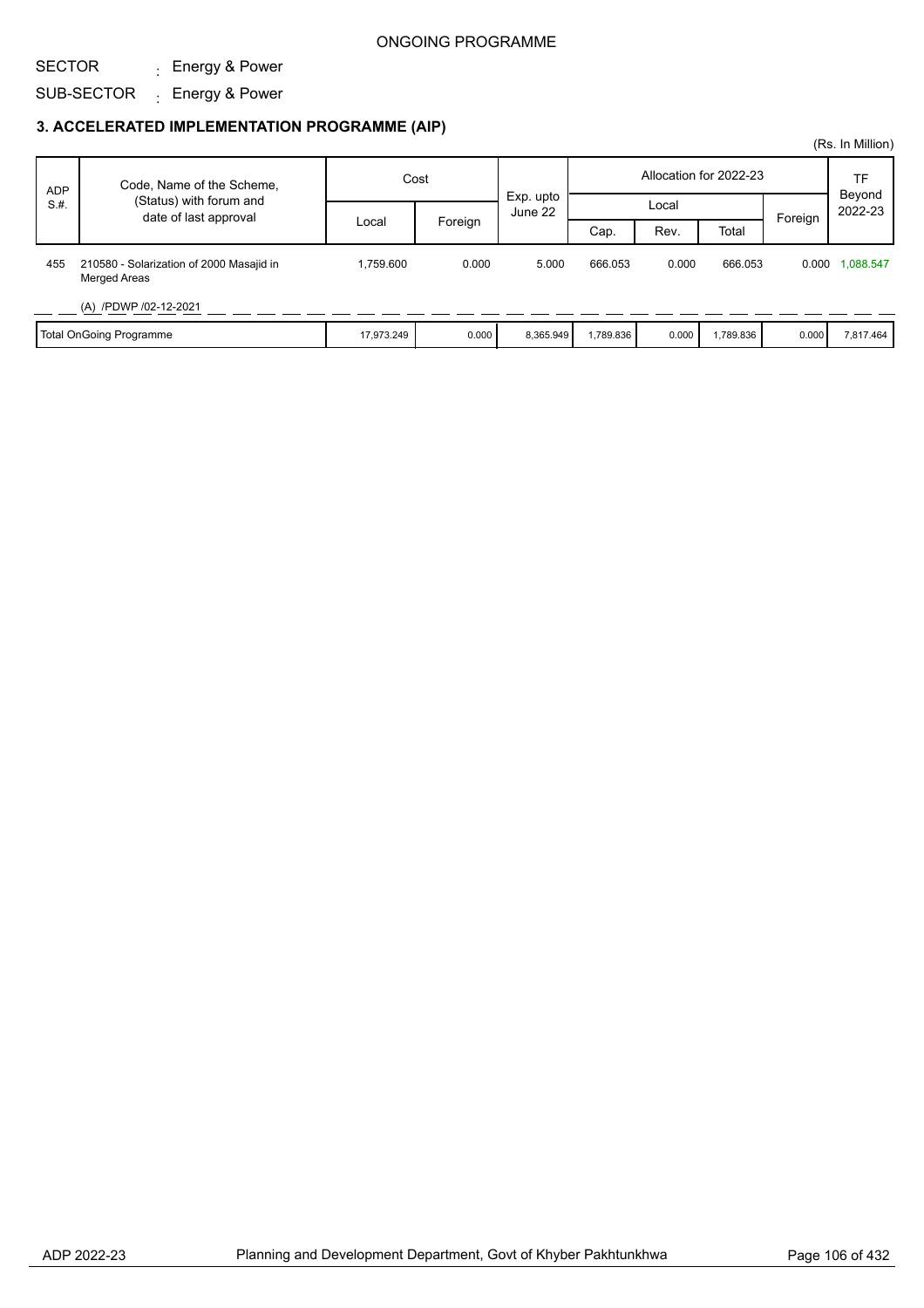#### SECTOR : Energy & Power

SUB-SECTOR <sub>:</sub> Energy & Power

|            |                                                                                                                                                                           |            |            |                      |           |        |                        |            | (Rs. In Million)  |
|------------|---------------------------------------------------------------------------------------------------------------------------------------------------------------------------|------------|------------|----------------------|-----------|--------|------------------------|------------|-------------------|
| <b>ADP</b> | Code, Name of the Scheme,                                                                                                                                                 | Cost       |            |                      |           |        | Allocation for 2022-23 |            | <b>TF</b>         |
| S.H.       | (Status) with forum and                                                                                                                                                   |            |            | Exp. upto<br>June 22 |           | Local  |                        |            | Beyond<br>2022-23 |
|            | date of last approval                                                                                                                                                     | Local      | Foreign    |                      | Cap.      | Rev.   | Total                  | Foreign    |                   |
| 456        | 220495 - Construction of 50-KM 132 KV<br>D/C Transmission Line from 220 KV Grid<br>Station Domail (Bannu) to 132 KV Mir Ali,<br><b>Tribal District North Waziristan</b>   | 1,100.000  | 0.000      | 0.000                | 5.000     | 0.000  | 5.000                  |            | 0.000 1,095.000   |
|            | (B) / PDWP/                                                                                                                                                               |            |            |                      |           |        |                        |            |                   |
| 457        | 220496 - Construction of new 132 kv Grid<br>Station Spin Warm along with 28.4 KM<br>associated Transmission Line from Mir Ali,<br><b>Tribal District North Waziristan</b> | 776.000    | 0.000      | 0.000                | 5.000     | 0.000  | 5.000                  | 0.000      | 771.000           |
|            | $(B)$ / PDWP/                                                                                                                                                             |            |            |                      |           |        |                        |            |                   |
| 458        | 220497 - Augmentation/Addition of Power<br>Transformers at New Jamrud, Landi Kotal<br>and Bajaur                                                                          | 400.000    | 0.000      | 0.000                | 5.000     | 0.000  | 5.000                  | 0.000      | 395.000           |
|            | (B) / PDWP/                                                                                                                                                               |            |            |                      |           |        |                        |            |                   |
| 459        | 220498 - Rehabilitation of existing<br>Distribution Net work and Electrification of<br>remaining Un-Electrified areas of Newly<br>Merged District (NMDs)                  | 1,000.000  | 0.000      | 0.000                | 5.000     | 0.000  | 5.000                  | 0.000      | 995.000           |
|            | $(B)$ / PDWP/                                                                                                                                                             |            |            |                      |           |        |                        |            |                   |
| 460        | 220710 - Innovative Interventions in<br>Energy Sector (SEPs)                                                                                                              | 500.000    | 0.000      | 0.000                | 0.001     | 0.001  | 0.002                  | 0.000      | 499.998           |
|            | $(B)$ / PDWP/                                                                                                                                                             |            |            |                      |           |        |                        |            |                   |
|            | <b>Total New Programme</b>                                                                                                                                                | 3,776.000  | 0.000      | 0.000                | 20.001    | 0.001  | 20.002                 | 0.000      | 3,755.998         |
|            | Total Energy & Power                                                                                                                                                      | 21,749.249 | 0.000      | 8,365.949            | 1,809.837 | 0.001  | 1,809.838              | 0.000      | 11,573.462        |
|            | <b>Total Programme</b>                                                                                                                                                    | 21,749.249 | 21,749.249 | 8,365.949            | 1,809.837 | 0.001  | 1,809.838              | 0.000      | 11,573.462        |
|            | Sub Total (Sector)                                                                                                                                                        | 46,909.798 | 46,909.798 | 15,180.388           | 7,627.588 | 97.004 | 7,724.592              | 20,951.000 | 24,004.818        |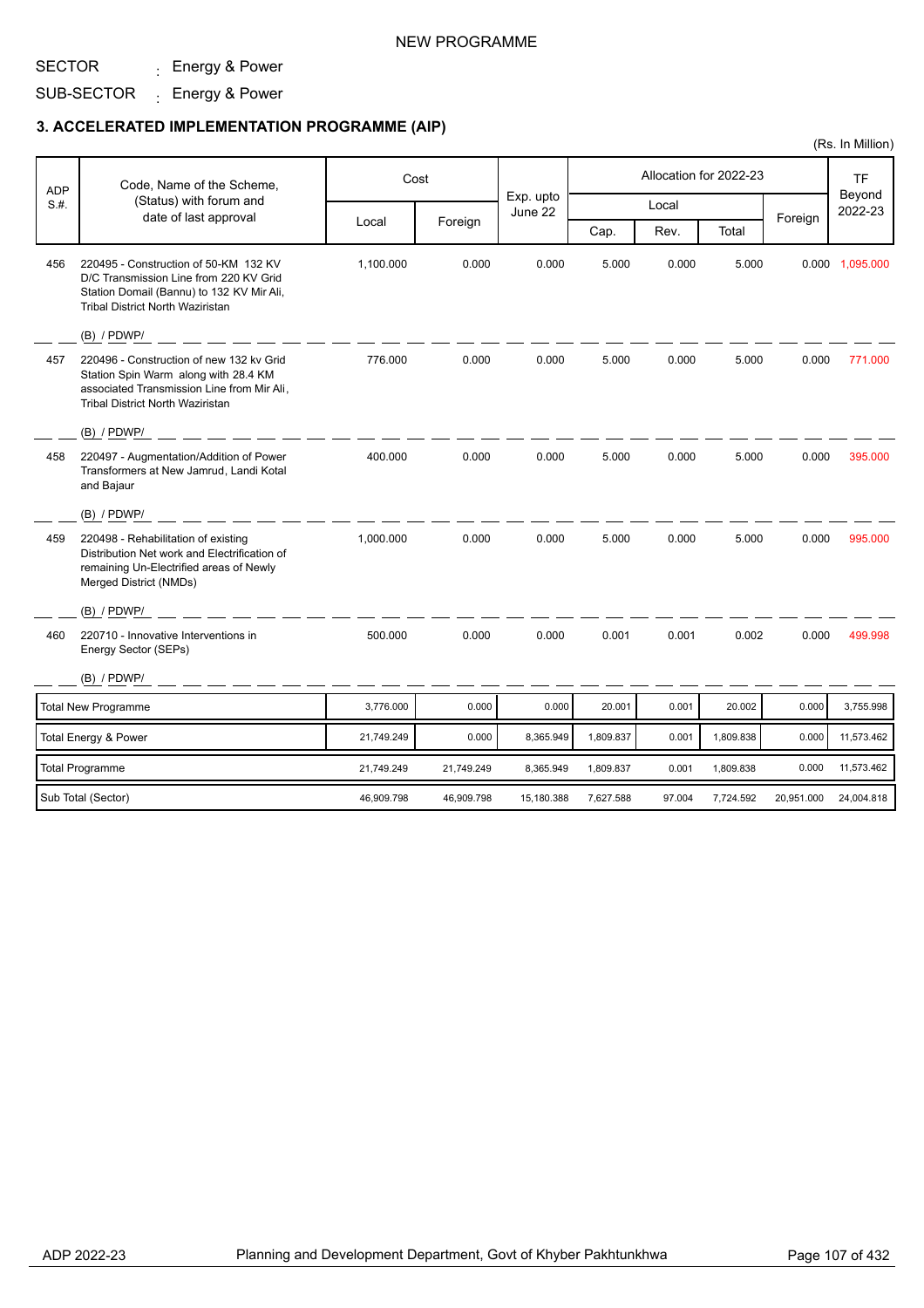#### SECTOR Environment :

## ONGOING PROGRAMME

## SUB-SECTOR Environment :

#### **1. KHYBER PAKHTUNKHWA**

|            |                                                                                                                                              |         |         |                      |       |        |                        |         | (Rs. In Million)        |
|------------|----------------------------------------------------------------------------------------------------------------------------------------------|---------|---------|----------------------|-------|--------|------------------------|---------|-------------------------|
| <b>ADP</b> | Code, Name of the Scheme,                                                                                                                    |         | Cost    |                      |       |        | Allocation for 2022-23 |         | TF<br>Beyond<br>2022-23 |
| S.H.       | (Status) with forum and<br>date of last approval                                                                                             |         |         | Exp. upto<br>June 22 |       | Local  |                        | Foreign |                         |
|            |                                                                                                                                              | Local   | Foreign |                      | Cap.  | Rev.   | Total                  |         |                         |
| 461        | 190153 - Introduction of Zigzag<br>Technology in Construction and Operation<br>of Brick Kilns in Khyber Pakhtunkhwa.                         | 11.285  | 0.000   | 9.000                | 0.000 | 2.285  | 2.285                  | 0.000   | 0.000                   |
|            | (A) /DDWP /21-11-2019                                                                                                                        |         |         |                      |       |        |                        |         |                         |
| 462        | 210657 - Shifting of EPA Lab to Forest<br>Complex Shami Road and Establishment<br>of 03 Regional Labs at Abbottabad,<br>Mingora and D.I.Khan | 222.050 | 0.000   | 30.715               | 7.000 | 23.000 | 30.000                 | 0.000   | 161.335                 |
|            | (A) /DDWP /29-12-2021                                                                                                                        |         |         |                      |       |        |                        |         |                         |
|            | <b>Total OnGoing Programme</b>                                                                                                               | 233.335 | 0.000   | 39.715               | 7.000 | 25.285 | 32.285                 | 0.000   | 161.335                 |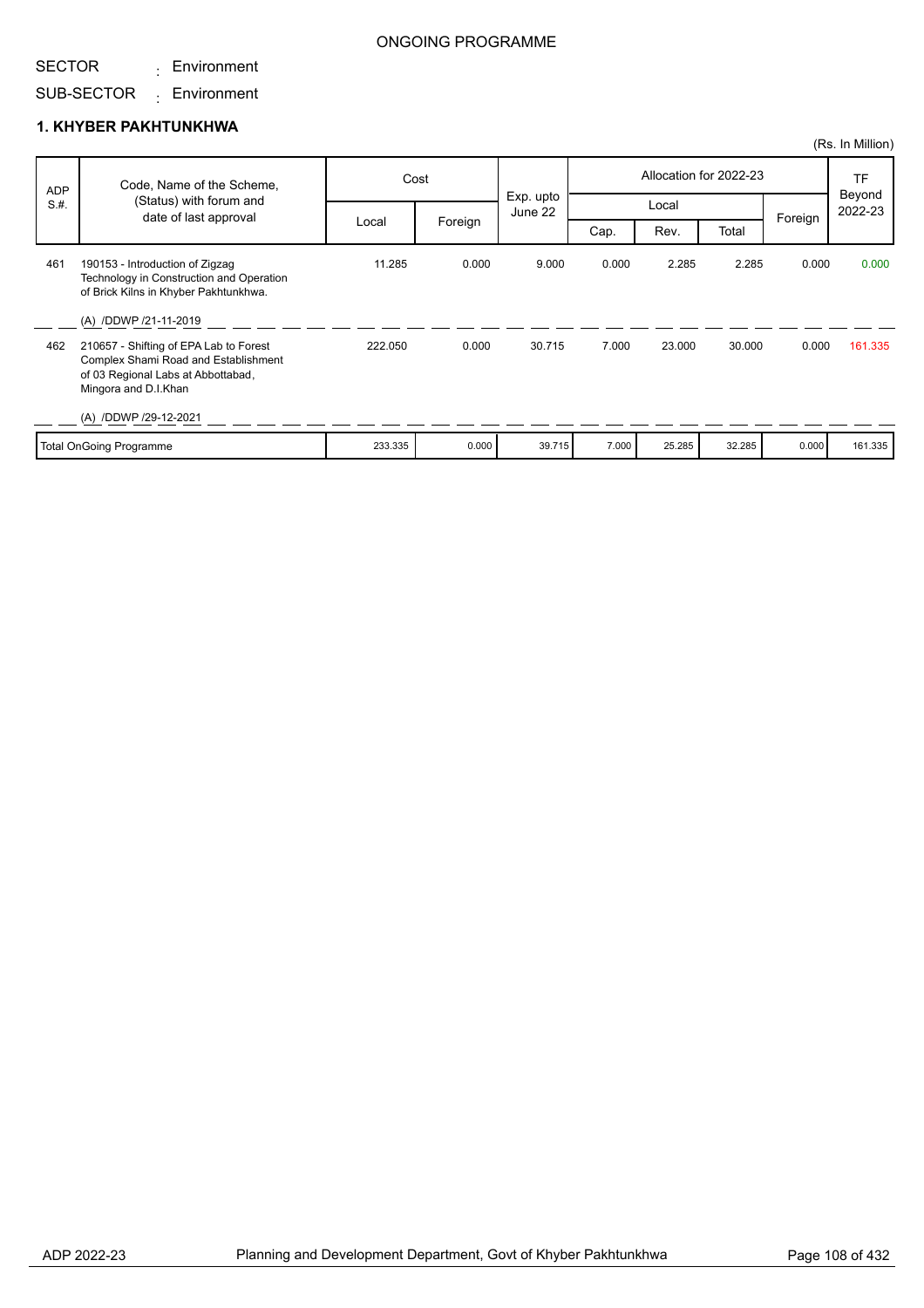Environment :

SUB-SECTOR Environment :

### **1. KHYBER PAKHTUNKHWA**

|            |                                                                                                                                        |         |         |                      |       |        |                        |         | (Rs. In Million)  |
|------------|----------------------------------------------------------------------------------------------------------------------------------------|---------|---------|----------------------|-------|--------|------------------------|---------|-------------------|
| <b>ADP</b> | Code, Name of the Scheme,                                                                                                              | Cost    |         |                      |       |        | Allocation for 2022-23 |         | TF                |
| S.H.       | (Status) with forum and<br>date of last approval                                                                                       |         |         | Exp. upto<br>June 22 |       | Local  |                        | Foreign | Beyond<br>2022-23 |
|            |                                                                                                                                        | Local   | Foreign |                      | Cap.  | Rev.   | Total                  |         |                   |
| 463        | 220226 - Updating of Environmental<br>Profile and Development of Inventory of<br>Industrial Pollution in KP. PDWP (B)<br>$(B)$ / PDWP/ | 168.650 | 0.000   | 0.000                | 0.000 | 4.530  | 4.530                  | 0.000   | 164.120           |
|            | Total New Programme                                                                                                                    | 168.650 | 0.000   | 0.000                | 0.000 | 4.530  | 4.530                  | 0.000   | 164.120           |
|            | <b>Total Environment</b>                                                                                                               | 401.985 | 0.000   | 39.715               | 7.000 | 29.815 | 36.815                 | 0.000   | 325.455           |
|            | <b>Total Programme</b>                                                                                                                 | 401.985 | 401.985 | 39.715               | 7.000 | 29.815 | 36.815                 | 0.000   | 325.455           |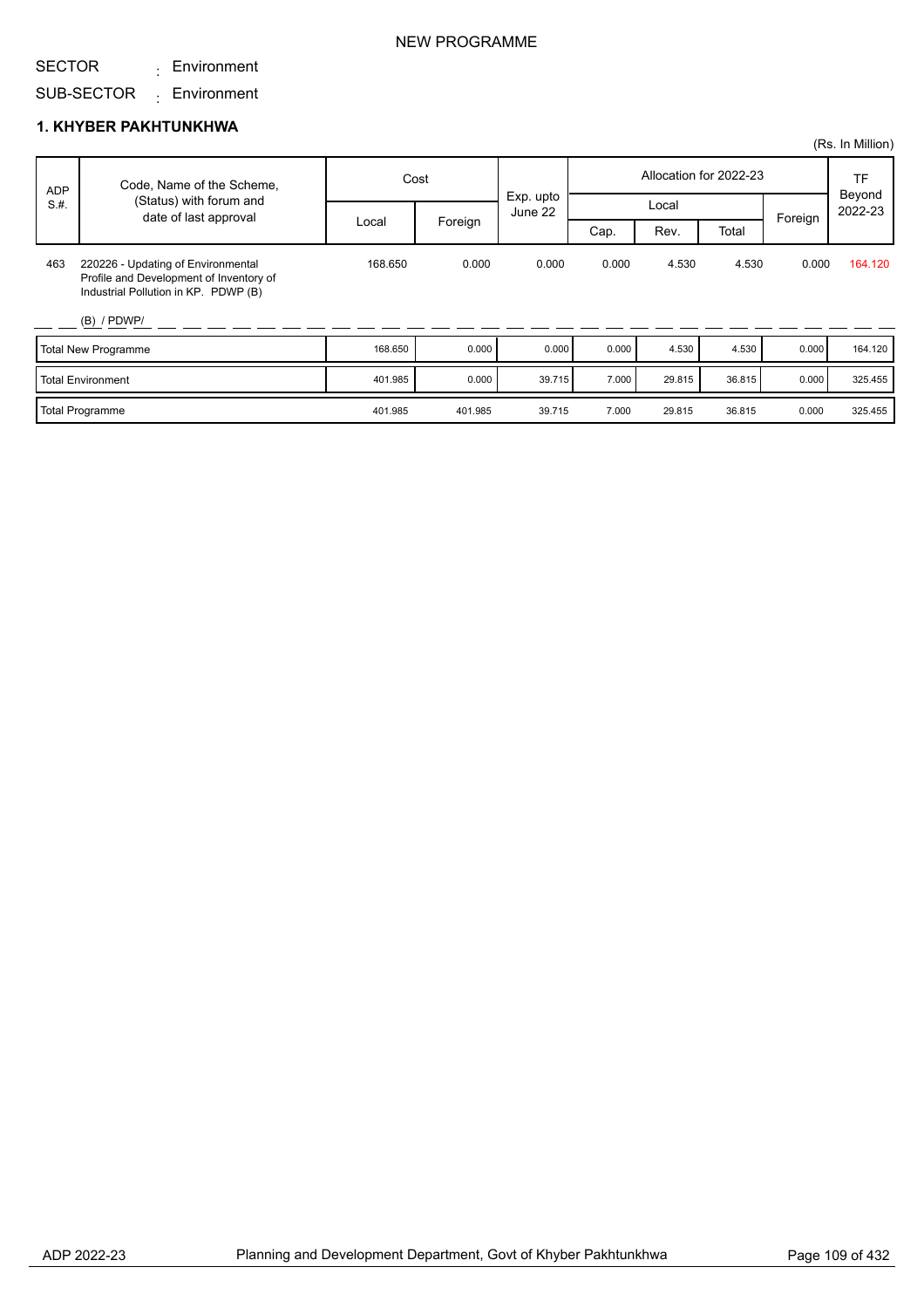### SECTOR

SUB-SECTOR Environment : Environment :

|            |                                                                     |         |         |           |       |        |                        |         | (Rs. In Million)               |
|------------|---------------------------------------------------------------------|---------|---------|-----------|-------|--------|------------------------|---------|--------------------------------|
| <b>ADP</b> | Code, Name of the Scheme,                                           |         | Cost    | Exp. upto |       |        | Allocation for 2022-23 |         | <b>TF</b><br>Beyond<br>2022-23 |
| S.H.       | (Status) with forum and<br>date of last approval                    |         |         | June 22   |       | Local  |                        | Foreign |                                |
|            |                                                                     | Local   | Foreign |           | Cap.  | Rev.   | Total                  |         |                                |
| 464        | 210112 - Establishment of EPA Offices in<br><b>Merged Districts</b> | 200.000 | 0.000   | 0.000     | 0.000 | 10.000 | 10.000                 | 0.000   | 190.000                        |
|            | $(B)$ / PDWP/                                                       |         |         |           |       |        |                        |         |                                |
|            | <b>Total OnGoing Programme</b>                                      | 200.000 | 0.000   | 0.000     | 0.000 | 10.000 | 10.000                 | 0.000   | 190.000                        |
|            | <b>Total Environment</b>                                            | 200.000 | 0.000   | 0.000     | 0.000 | 10.000 | 10.000                 | 0.000   | 190.000                        |
|            | <b>Total Programme</b>                                              | 200.000 | 200.000 | 0.000     | 0.000 | 10.000 | 10.000                 | 0.000   | 190.000                        |
|            | Sub Total (Sector)                                                  | 601.985 | 601.985 | 39.715    | 7.000 | 39.815 | 46.815                 | 0.000   | 515.455                        |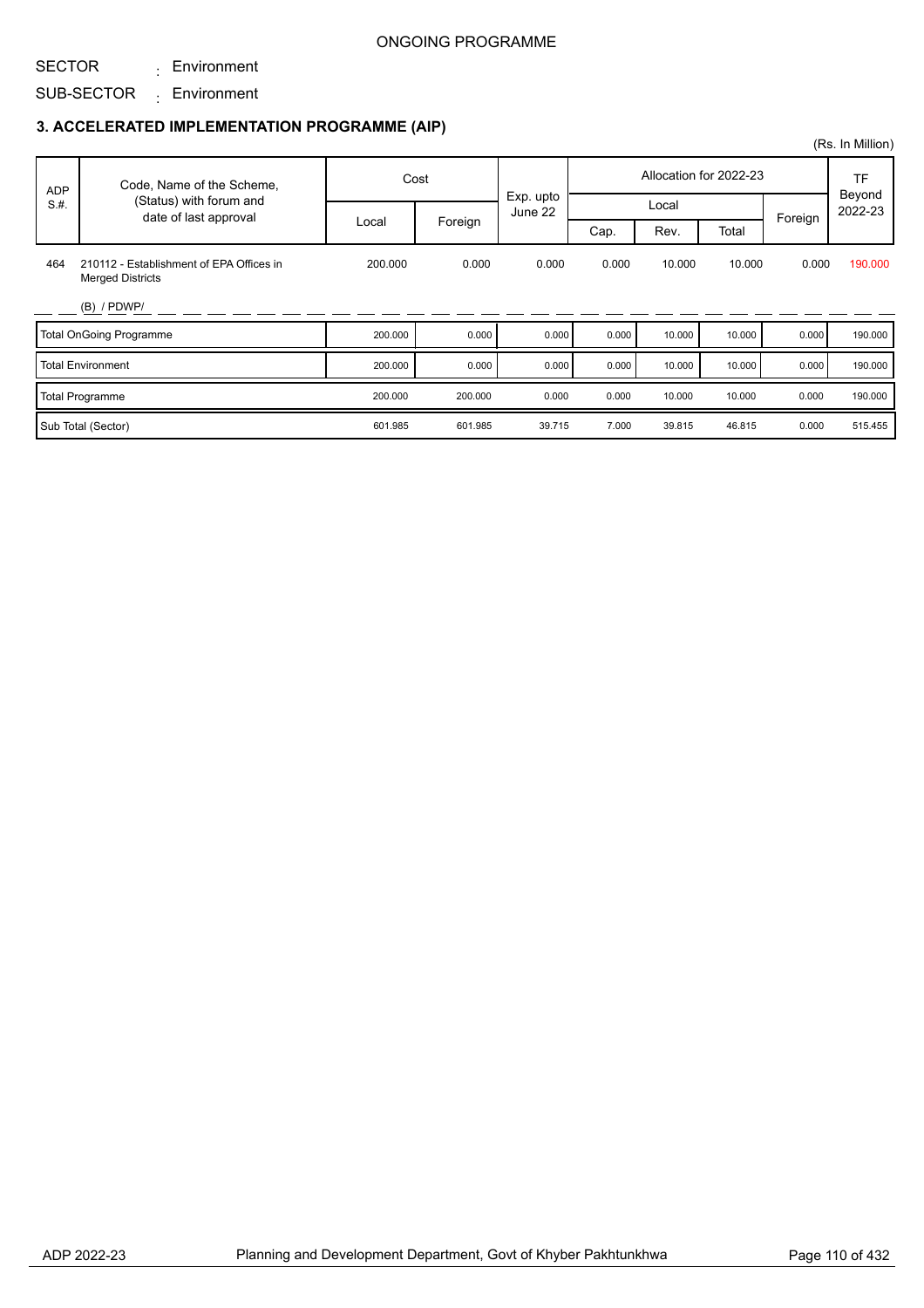## SECTOR SUB-SECTOR

Administration :

 $\colon$  Establishment & Administration

### **1. KHYBER PAKHTUNKHWA**

| <b>ADP</b> | Code, Name of the Scheme,                                                                                                                                     |           | Cost    |                      |         |         | Allocation for 2022-23 |         | <b>TF</b><br>Beyond |
|------------|---------------------------------------------------------------------------------------------------------------------------------------------------------------|-----------|---------|----------------------|---------|---------|------------------------|---------|---------------------|
| S.H.       | (Status) with forum and<br>date of last approval                                                                                                              |           |         | Exp. upto<br>June 22 |         | Local   |                        | Foreign | 2022-23             |
|            |                                                                                                                                                               | Local     | Foreign |                      | Cap.    | Rev.    | Total                  |         |                     |
| 465        | 120886 - Design and Construction of Govt.<br>Officers Residences at Race Course<br>Garden, Peshawar.                                                          | 258.164   | 0.000   | 165.970              | 20.000  | 0.000   | 20.000                 | 0.000   | 72.194              |
|            | (A) /PDWP /10-01-2019                                                                                                                                         |           |         |                      |         |         |                        |         |                     |
| 466        | 130406 - F/S Design and Construction of<br>Residential/Non Residential Building in<br>Khyberpakhtunkhwa S/H: District<br>Peshawar (Phase-I)                   | 1,500.000 | 0.000   | 0.000                | 30.000  | 0.000   | 30.000                 |         | 0.000 1,470.000     |
|            | (A) /PDWP /18-11-2020                                                                                                                                         |           |         |                      |         |         |                        |         |                     |
| 467        | 140837 - Construction of Hanger for MI-17<br>at Peshawar Airport.                                                                                             | 351.183   | 0.000   | 62.000               | 30.000  | 0.000   | 30.000                 | 0.000   | 259.183             |
|            | (A) /PDWP /02-11-2017                                                                                                                                         |           |         |                      |         |         |                        |         |                     |
| 468        | 140839 - Strengthening & Capacity<br>Building of Estate Office/ Transport<br>Section, Administration Department.                                              | 18.308    | 0.000   | 0.125                | 5.000   | 0.000   | 5.000                  | 0.000   | 13.183              |
|            | (A) /DDWP /13-01-2016                                                                                                                                         |           |         |                      |         |         |                        |         |                     |
| 469        | 140847 - F/S and Master Plan for Race<br>Course Garden (RCG), Peshawar.                                                                                       | 10.000    | 0.000   | 4.500                | 4.000   | 0.000   | 4.000                  | 0.000   | 1.500               |
|            | (A) /DDWP /11-04-2016                                                                                                                                         |           |         |                      |         |         |                        |         |                     |
| 470        | 150214 - Construction of Cafeteria/car<br>parking/masjid in Provincial Assembly<br>Building at Khyber road Peshawar.                                          | 413.408   | 0.000   | 350.539              | 62.869  | 0.000   | 62.869                 | 0.000   | 0.000               |
|            | (A) /PDWP /09-02-2022                                                                                                                                         |           |         |                      |         |         |                        |         |                     |
| 471        | 150538 - Strengthening / Capacity Building<br>of Directorate of Anti-Corruption<br>Establishment.                                                             | 100.000   | 0.000   | 44.228               | 10.000  | 0.000   | 10.000                 | 0.000   | 45.772              |
|            | (A) /PDWP /17-11-2015                                                                                                                                         |           |         |                      |         |         |                        |         |                     |
| 472        | 160175 - Establishment of Performance<br>Management and Reforms Unit in the<br><b>Chief Secretary Office</b>                                                  | 597.490   | 0.000   | 244.000              | 0.000   | 80.000  | 80.000                 | 0.000   | 273.490             |
|            | (A) /PDWP /26-05-2021                                                                                                                                         |           |         |                      |         |         |                        |         |                     |
| 473        | 160616 - Strengthening & Capacity<br>Building of Peshawar Flying Club                                                                                         | 59.840    | 0.000   | 50.000               | 0.001   | 0.000   | 0.001                  | 0.000   | 9.839               |
|            | (A) /DDWP /13-07-2020                                                                                                                                         |           |         |                      |         |         |                        |         |                     |
| 474        | 170549 - Design of Chief Minister's Office<br>and Conference Hall/Interior Decoration on<br>main Block (First Floor) at Khyber<br>Pakhtunkhwa House Islamabad | 20.090    | 0.000   | 1.500                | 5.000   | 0.000   | 5.000                  | 0.000   | 13.590              |
|            | (A) /DDWP /25-08-2017                                                                                                                                         |           |         |                      |         |         |                        |         |                     |
| 475        | 210254 - Installation of Optical Fiber<br>Networking/CBT and upgradation of<br>existing I.T System of Khyber<br>Pakhtunkhwa Public Service Commission.        | 94.580    | 0.000   | 0.000                | 0.000   | 24.440  | 24.440                 | 0.000   | 70.140              |
|            | (A) /DDWP /28-07-2021                                                                                                                                         |           |         |                      |         |         |                        |         |                     |
|            | <b>Total OnGoing Programme</b>                                                                                                                                | 3,423.063 | 0.000   | 922.862              | 166.870 | 104.440 | 271.310                | 0.000   | 2,228.891           |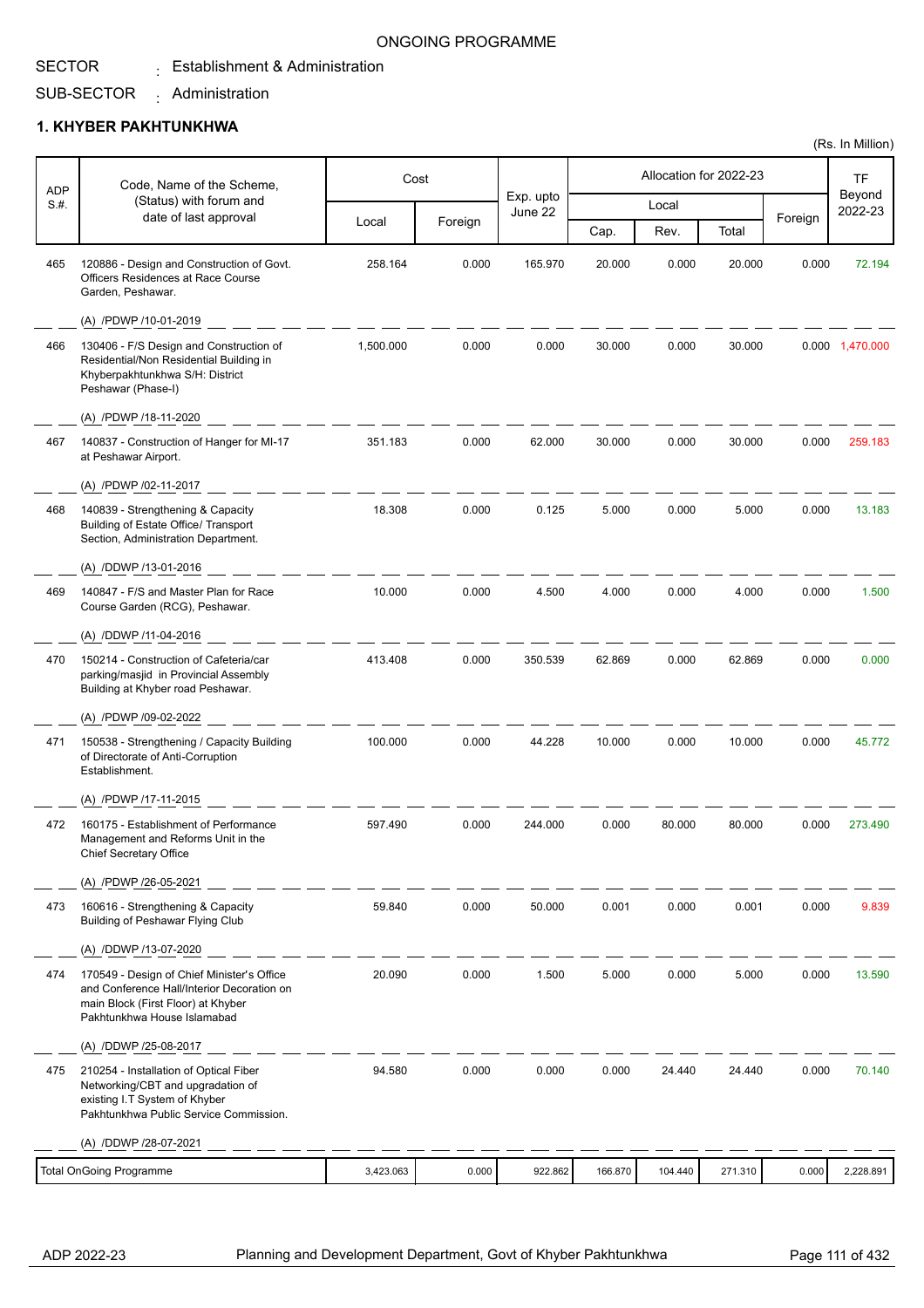### SECTOR  $\colon$  Establishment & Administration

#### SUB-SECTOR Administration :

### **1. KHYBER PAKHTUNKHWA**

|            |                                                                                                                                                                                    |           |           |                      |         |         |                        |         | (Rs. In Million)  |
|------------|------------------------------------------------------------------------------------------------------------------------------------------------------------------------------------|-----------|-----------|----------------------|---------|---------|------------------------|---------|-------------------|
| <b>ADP</b> | Code, Name of the Scheme,                                                                                                                                                          | Cost      |           |                      |         |         | Allocation for 2022-23 |         | <b>TF</b>         |
| S.H.       | (Status) with forum and<br>date of last approval                                                                                                                                   |           |           | Exp. upto<br>June 22 |         | Local   |                        |         | Beyond<br>2022-23 |
|            |                                                                                                                                                                                    | Local     | Foreign   |                      | Cap.    | Rev.    | Total                  | Foreign |                   |
| 476        | 220562 - Construction of Hostel External &<br>Internal Electrification and Gas, Fire<br>Fighting System Lumpsum, Plumbing<br>works, Development Charges and Detail<br>Supervision. | 227.810   | 0.000     | 0.000                | 10.000  | 10.000  | 20.000                 | 0.000   | 207.810           |
|            | (B) / PDWP/                                                                                                                                                                        |           |           |                      |         |         |                        |         |                   |
| 477        | 220564 - Construction of District<br>Administration Residences in District<br>Peshawar.                                                                                            | 100.000   | 0.000     | 0.000                | 31.000  | 0.000   | 31.000                 | 0.000   | 69.000            |
|            | (B) / DDWP/                                                                                                                                                                        |           |           |                      |         |         |                        |         |                   |
| 478        | 220663 - Construction of multistory<br>residential complex for District<br>departments, Mingora Swat.                                                                              | 1,500.000 | 0.000     | 0.000                | 68.780  | 0.000   | 68.780                 |         | 0.000 1,431.220   |
|            | $(B)$ / PDWP/                                                                                                                                                                      |           |           |                      |         |         |                        |         |                   |
| 479        | 220744 - Infrastructure and beautification<br>works at Civil Officer Mess                                                                                                          | 150.000   | 0.000     | 0.000                | 5.000   | 0.000   | 5.000                  | 0.000   | 145.000           |
|            | (B) / DDWP/                                                                                                                                                                        |           |           |                      |         |         |                        |         |                   |
| 480        | 220841 - F/S for Establishment of<br><b>Provincial Services Academy</b>                                                                                                            | 30.000    | 0.000     | 0.000                | 0.000   | 30.000  | 30.000                 | 0.000   | 0.000             |
|            | (B) / DDWP/                                                                                                                                                                        |           |           |                      |         |         |                        |         |                   |
|            | <b>Total New Programme</b>                                                                                                                                                         | 2,007.810 | 0.000     | 0.000                | 114.780 | 40.000  | 154.780                | 0.000   | 1,853.030         |
|            | <b>Total Administration</b>                                                                                                                                                        | 5,430.873 | 0.000     | 922.862              | 281.650 | 144.440 | 426.090                | 0.000   | 4,081.921         |
|            | <b>Total Programme</b>                                                                                                                                                             | 5,430.873 | 5,430.873 | 922.862              | 281.650 | 144.440 | 426.090                | 0.000   | 4.081.921         |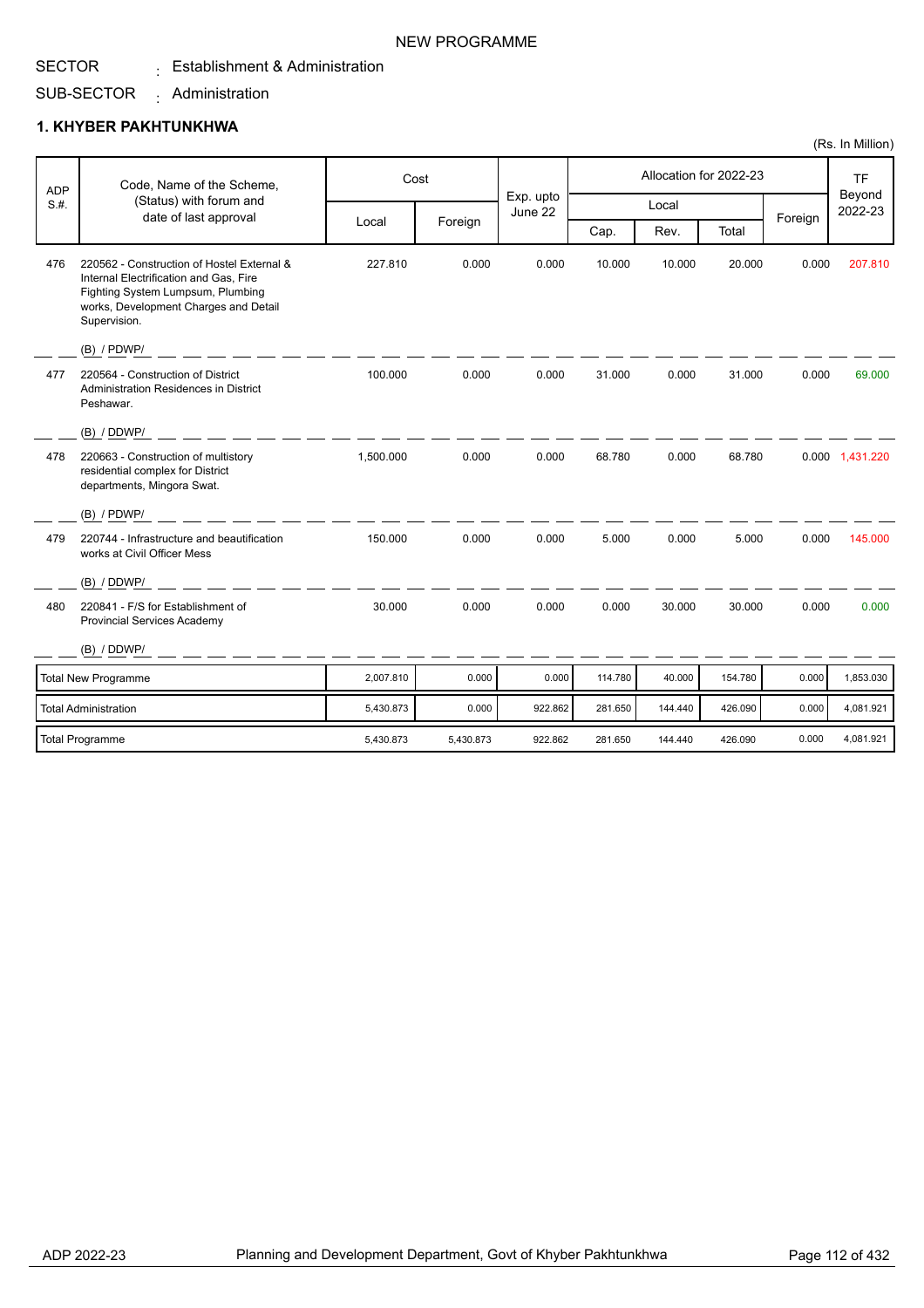### ONGOING PROGRAMME

### $\colon$  Establishment & Administration

#### SUB-SECTOR Administration :

### **2. MERGED AREAS**

|            |                                                                                                                         |           |           |                      |         |         |                        |         | (Rs. In Million)  |
|------------|-------------------------------------------------------------------------------------------------------------------------|-----------|-----------|----------------------|---------|---------|------------------------|---------|-------------------|
| <b>ADP</b> | Code, Name of the Scheme,                                                                                               |           | Cost      |                      |         |         | Allocation for 2022-23 |         | TF                |
| S.H.       | (Status) with forum and<br>date of last approval                                                                        |           |           | Exp. upto<br>June 22 |         | Local   |                        |         | Beyond<br>2022-23 |
|            |                                                                                                                         | Local     | Foreign   |                      | Cap.    | Rev.    | Total                  | Foreign |                   |
| 481        | 191153 - 180125 - Construction of Rest<br>House at Michini area District Khyber.<br>[MA]                                | 74.313    | 0.000     | 5.000                | 3.600   | 0.000   | 3.600                  | 0.000   | 65.713            |
|            | (A) /DDWP /14-03-2019                                                                                                   |           |           |                      |         |         |                        |         |                   |
| 482        | 191181 - 190262 - Construction of MPA<br>Hostel with Dormitories for Allied Staff for<br>Merged Areas at Peshawar. [MA] | 414.766   | 0.000     | 25.000               | 17.352  | 0.000   | 17.352                 | 0.000   | 372.414           |
|            | (A) /PDWP /25-02-2021                                                                                                   |           |           |                      |         |         |                        |         |                   |
|            | Total OnGoing Programme                                                                                                 | 489.079   | 0.000     | 30.000               | 20.952  | 0.000   | 20.952                 | 0.000   | 438.127           |
|            | <b>Total Administration</b>                                                                                             | 489.079   | 0.000     | 30.000               | 20.952  | 0.000   | 20.952                 | 0.000   | 438.127           |
|            | Total Programme                                                                                                         | 489.079   | 489.079   | 30.000               | 20.952  | 0.000   | 20.952                 | 0.000   | 438.127           |
|            | Sub Total (Sector)                                                                                                      | 5,919.952 | 5,919.952 | 952.862              | 302.602 | 144,440 | 447.042                | 0.000   | 4,520.048         |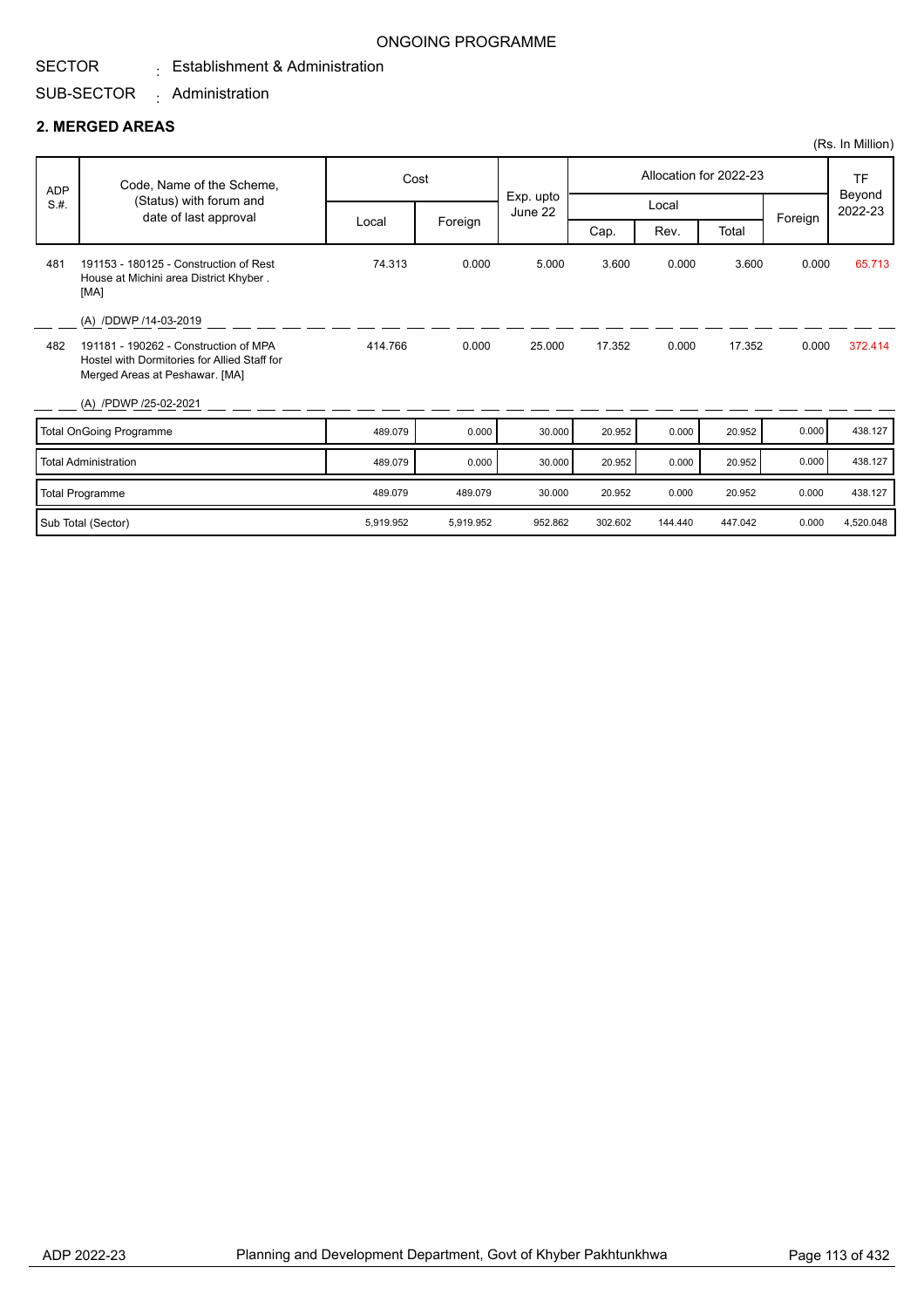#### SECTOR  $_{\rm \pm}$  Excise, Taxation & Narcotics Control

### SUB-SECTOR <sub>:</sub> E, T & N

### **1. KHYBER PAKHTUNKHWA**

| <b>ADP</b> | Code, Name of the Scheme,                                                                                                                                    |           | Cost    |                      |        |         | Allocation for 2022-23 |         | <b>TF</b><br>Beyond |
|------------|--------------------------------------------------------------------------------------------------------------------------------------------------------------|-----------|---------|----------------------|--------|---------|------------------------|---------|---------------------|
| S.H.       | (Status) with forum and<br>date of last approval                                                                                                             |           |         | Exp. upto<br>June 22 |        | Local   |                        | Foreign | 2022-23             |
|            |                                                                                                                                                              | Local     | Foreign |                      | Cap.   | Rev.    | Total                  |         |                     |
| 483        | 100350 - Establishment of Tax Facilitation<br>Centers and Excise Offices in 06 Districts<br>of Khyber Pakhtunkhwa                                            | 449.430   | 0.000   | 371.000              | 29.000 | 0.000   | 29.000                 | 0.000   | 49.430              |
|            | (A) /PDWP /18-05-2022                                                                                                                                        |           |         |                      |        |         |                        |         |                     |
| 484        | 170294 - E-enablement of Excise,<br>Taxation & Narcotics Control Department                                                                                  | 50.000    | 0.000   | 11.000               | 0.000  | 20.000  | 20.000                 | 0.000   | 19.000              |
|            | (A) /DDWP /13-12-2017                                                                                                                                        |           |         |                      |        |         |                        |         |                     |
| 485        | 170296 - Establishment of Model<br>Warehouse with Allied Facilities (PC-II<br>approved on 5-03-2020).                                                        | 265.000   | 0.000   | 4.600                | 4.000  | 0.000   | 4.000                  | 0.000   | 256.400             |
|            | (A) /PDWP /22-10-2020                                                                                                                                        |           |         |                      |        |         |                        |         |                     |
| 486        | 190139 - Construction of Lockups & Allied<br>Facilities alongwith Capacity Building of<br>New Narcotics Control Wing of ET&NCD<br>in Divisional Headquarters | 50.000    | 0.000   | 19.209               | 0.001  | 9.999   | 10.000                 | 0.000   | 20.791              |
|            | (A) /DDWP /24-09-2019                                                                                                                                        |           |         |                      |        |         |                        |         |                     |
| 487        | 190140 - Urban Immovable Property Tax<br>Survey in District Mardan and<br>Up-gradation of UIP Tax System                                                     | 78.944    | 0.000   | 5.381                | 0.000  | 43.000  | 43.000                 | 0.000   | 30.563              |
|            | (A) /DDWP /21-01-2020                                                                                                                                        |           |         |                      |        |         |                        |         |                     |
| 488        | 190141 - Strengthening of Excise Taxation<br>& Narcotics Control Department                                                                                  | 65.347    | 0.000   | 8.356                | 0.000  | 30.000  | 30.000                 | 0.000   | 26.991              |
|            | (A) /DDWP /24-09-2019                                                                                                                                        |           |         |                      |        |         |                        |         |                     |
| 489        | 200319 - Establishment of GIS Cell for<br>Urban Immovable Property in Khyber<br>Pakhtunkhwa                                                                  | 50.000    | 0.000   | 0.700                | 0.000  | 25.000  | 25.000                 | 0.000   | 24.300              |
|            | (A) /DDWP /29-09-2020                                                                                                                                        |           |         |                      |        |         |                        |         |                     |
|            | <b>Total OnGoing Programme</b>                                                                                                                               | 1,008.721 | 0.000   | 420.246              | 33.001 | 127.999 | 161.000                | 0.000   | 427.475             |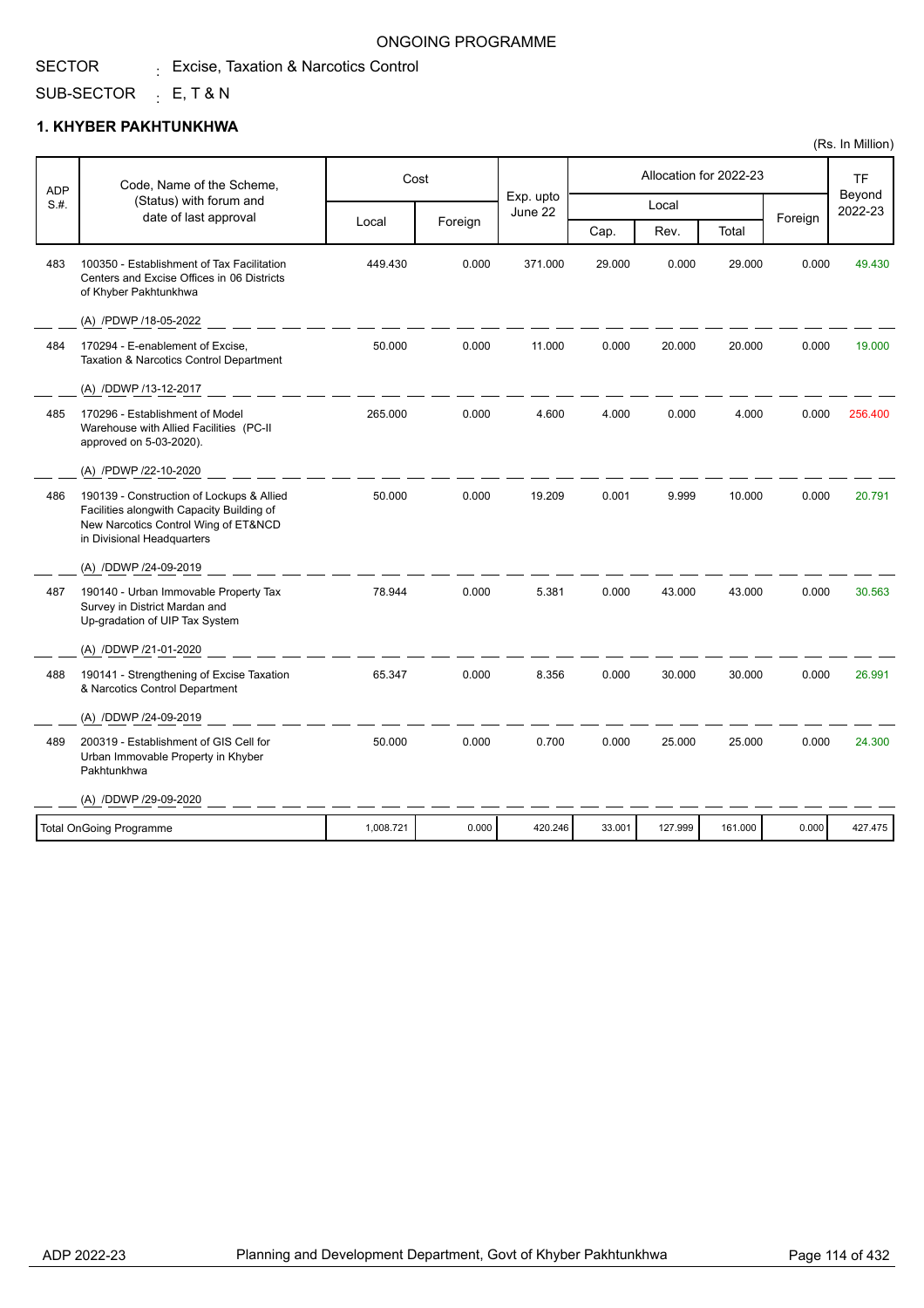#### SECTOR  $_{\rm \pm}$  Excise, Taxation & Narcotics Control

## SUB-SECTOR <sub>:</sub> E, T & N

### **1. KHYBER PAKHTUNKHWA**

| <b>ADP</b>     | Code, Name of the Scheme,                                                                      |           | Cost      |                      |        |         | Allocation for 2022-23 |         | <b>TF</b>         |
|----------------|------------------------------------------------------------------------------------------------|-----------|-----------|----------------------|--------|---------|------------------------|---------|-------------------|
| S.H.           | (Status) with forum and<br>date of last approval                                               |           |           | Exp. upto<br>June 22 |        | Local   |                        |         | Beyond<br>2022-23 |
|                |                                                                                                | Local     | Foreign   |                      | Cap.   | Rev.    | Total                  | Foreign |                   |
| 490            | 220842 - GIS Based Property Tax Survey<br>in District DI Khan, Swabi, Mansehra, and<br>Haripur | 200.000   | 0.000     | 0.000                | 0.000  | 10.000  | 10.000                 | 0.000   | 190.000           |
|                | $(B)$ / PDWP/                                                                                  |           |           |                      |        |         |                        |         |                   |
| 491            | 220843 - GIS Based Property Tax Survey<br>in District Peshawar                                 | 500.000   | 0.000     | 0.000                | 0.000  | 10.000  | 10.000                 | 0.000   | 490.000           |
|                | $(B)$ / PDWP/                                                                                  |           |           |                      |        |         |                        |         |                   |
|                | Total New Programme                                                                            | 700.000   | 0.000     | 0.000                | 0.000  | 20.000  | 20.000                 | 0.000   | 680.000           |
| Total E, T & N |                                                                                                | 1,708.721 | 0.000     | 420.246              | 33.001 | 147.999 | 181.000                | 0.000   | 1,107.475         |
|                | Total Programme                                                                                | 1,708.721 | 1,708.721 | 420.246              | 33.001 | 147.999 | 181.000                | 0.000   | 1,107.475         |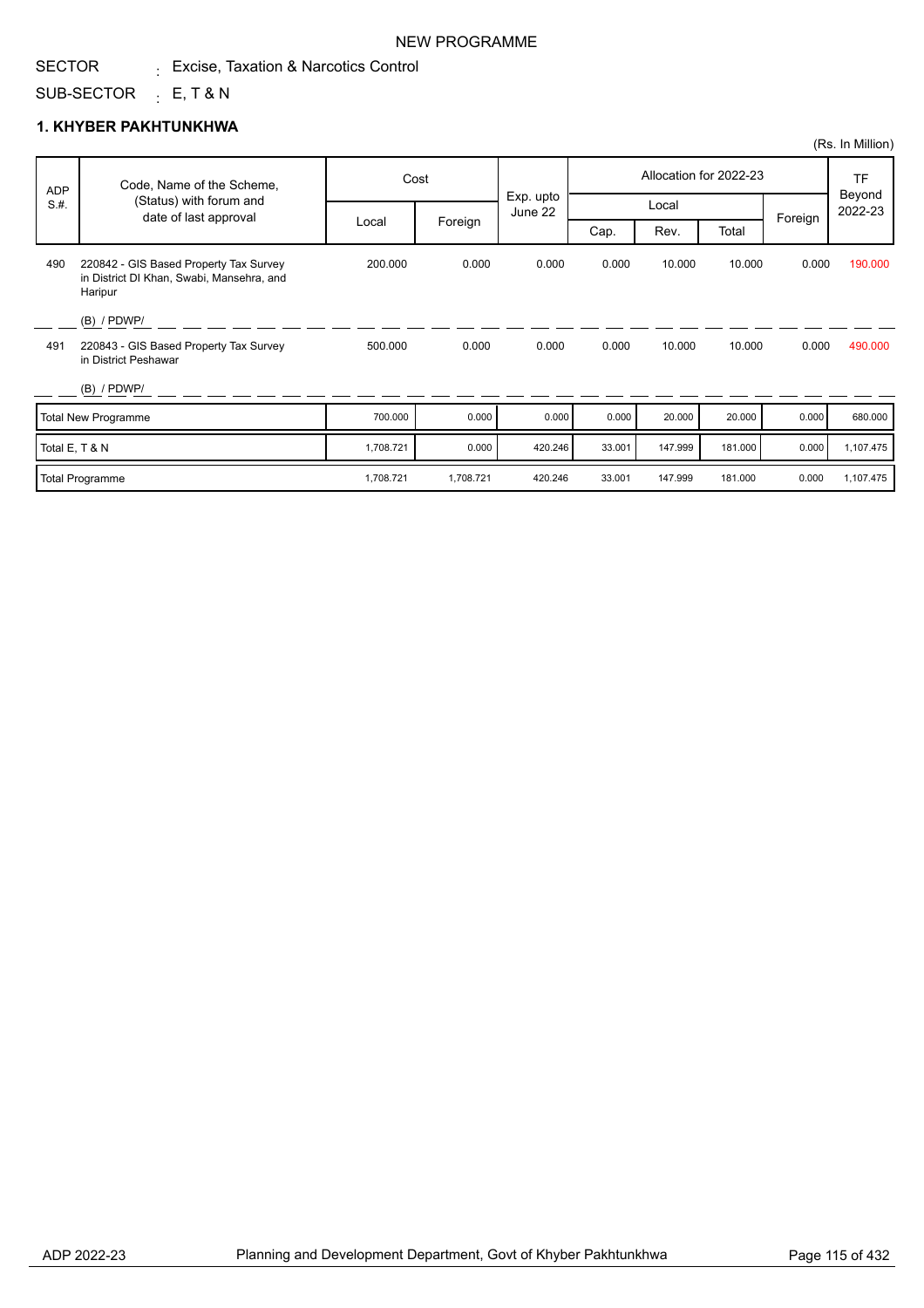SECTOR  $_{\rm \pm}$  Excise, Taxation & Narcotics Control

### SUB-SECTOR <sub>:</sub> E, T & N

### **2. MERGED AREAS**

|                |                                                                                                                                                                     |           |           |                      |        |         |                        |         | (Rs. In Million)  |
|----------------|---------------------------------------------------------------------------------------------------------------------------------------------------------------------|-----------|-----------|----------------------|--------|---------|------------------------|---------|-------------------|
| <b>ADP</b>     | Code, Name of the Scheme,                                                                                                                                           |           | Cost      |                      |        |         | Allocation for 2022-23 |         | <b>TF</b>         |
| S.H.           | (Status) with forum and<br>date of last approval                                                                                                                    |           |           | Exp. upto<br>June 22 |        | Local   |                        | Foreign | Beyond<br>2022-23 |
|                |                                                                                                                                                                     | Local     | Foreign   |                      | Cap.   | Rev.    | Total                  |         |                   |
| 492            | 191414 - 190275 - Strengthening Excise<br>Taxation & Narcotics Control Department<br>in Newly Merged Districts [MA]                                                 | 38.157    | 0.000     | 1.200                | 0.000  | 12.854  | 12.854                 | 0.000   | 24.103            |
|                | (A) /DDWP /15-11-2019                                                                                                                                               |           |           |                      |        |         |                        |         |                   |
| 493            | 191415 - 190325 - Strengthening /<br>Capacity Building of New Narcotics<br>Control Wing of Excise Taxation &<br>Narcotics Control in Newly Merged<br>Districts [MA] | 27.800    | 0.000     | 2.000                | 0.000  | 5.000   | 5.000                  | 0.000   | 20.800            |
|                | (A) /DDWP /15-11-2019                                                                                                                                               |           |           |                      |        |         |                        |         |                   |
| 494            | 191416 - 190326 - Establishment of Tax<br>Facilitation Centers and Excise Offices in<br>Rented Buildings in Newly Merged<br>Districts [MA]                          | 15.182    | 0.000     | 0.300                | 0.000  | 5.000   | 5.000                  | 0.000   | 9.882             |
|                | (A) /DDWP /15-11-2019                                                                                                                                               |           |           |                      |        |         |                        |         |                   |
|                | <b>Total OnGoing Programme</b>                                                                                                                                      | 81.139    | 0.000     | 3.500                | 0.000  | 22.854  | 22.854                 | 0.000   | 54.785            |
| Total E, T & N |                                                                                                                                                                     | 81.139    | 0.000     | 3.500                | 0.000  | 22.854  | 22.854                 | 0.000   | 54.785            |
|                | Total Programme                                                                                                                                                     | 81.139    | 81.139    | 3.500                | 0.000  | 22.854  | 22.854                 | 0.000   | 54.785            |
|                | Sub Total (Sector)                                                                                                                                                  | 1,789.860 | 1,789.860 | 423.746              | 33.001 | 170.853 | 203.854                | 0.000   | 1,162.260         |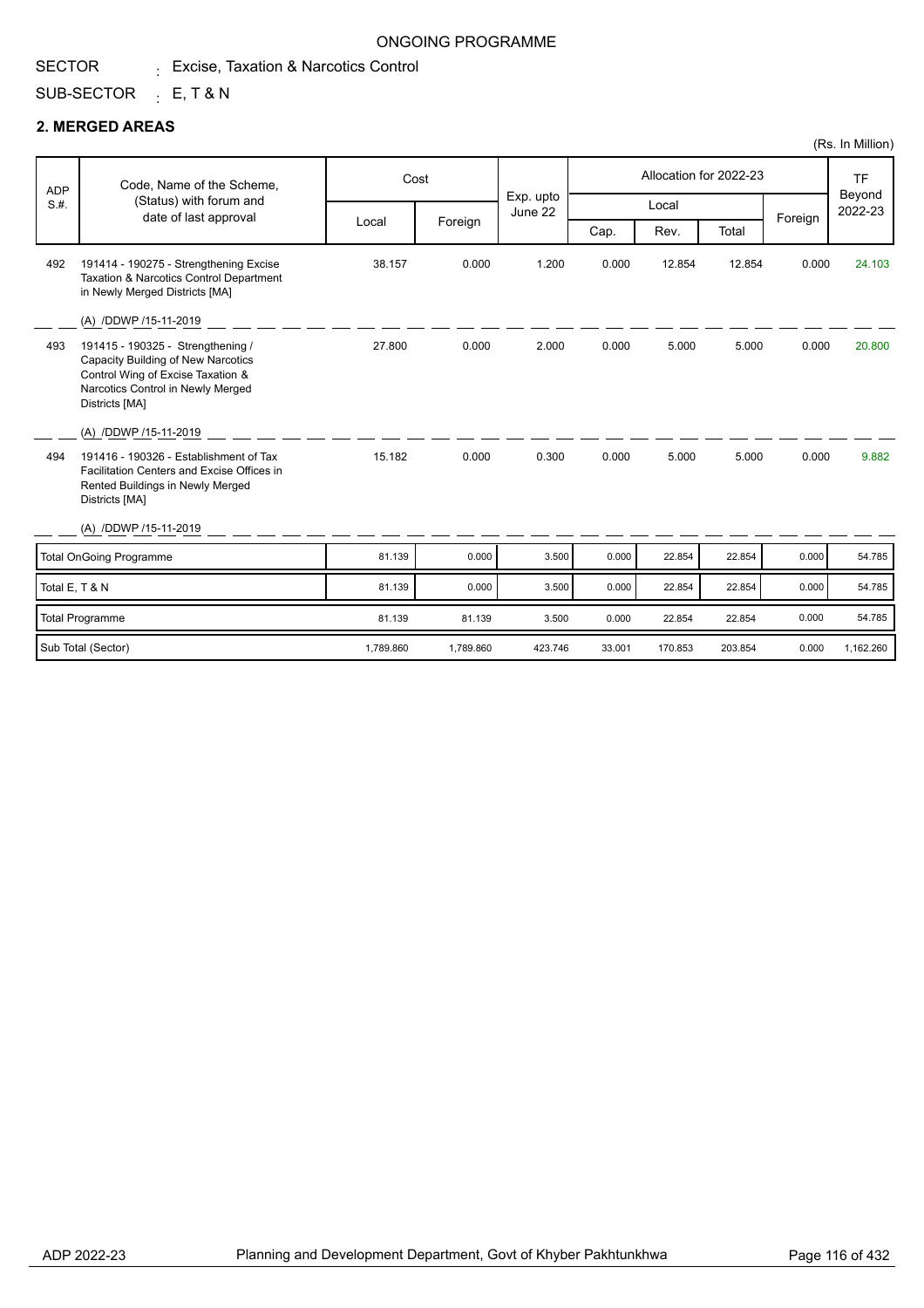<sub>:</sub> Finance

### ONGOING PROGRAMME

SUB-SECTOR <sub>:</sub> Finance

### **1. KHYBER PAKHTUNKHWA**

|            |                                                                                                               |         |            |                      |       |        |                        |            | (Rs. In Million)  |
|------------|---------------------------------------------------------------------------------------------------------------|---------|------------|----------------------|-------|--------|------------------------|------------|-------------------|
| <b>ADP</b> | Code, Name of the Scheme,                                                                                     |         | Cost       |                      |       |        | Allocation for 2022-23 |            | <b>TF</b>         |
| S.H.       | (Status) with forum and<br>date of last approval                                                              |         |            | Exp. upto<br>June 22 |       | Local  |                        |            | Beyond<br>2022-23 |
|            |                                                                                                               | Local   | Foreign    |                      | Cap.  | Rev.   | Total                  | Foreign    |                   |
| 495        | 140340 - Capacity building &<br>Strengthening of the Finance Department                                       | 229.000 | 0.000      | 200.000              | 0.000 | 29.000 | 29.000                 | 0.000      | 0.000             |
|            | (A) /PDWP /27-08-2021                                                                                         |         |            |                      |       |        |                        |            |                   |
| 496        | 160493 - Khyber Pakhtunkhwa Revenue<br>Mobilization and Resource Management<br>Programme (IDA Assisted)       | 0.001   | 18,544.000 | 0.000                | 0.000 | 0.001  | 0.001                  | 3,966.000  | 0.000             |
|            | (A) /CDWP /17-06-2019                                                                                         |         |            |                      |       |        |                        |            |                   |
| 497        | 210415 - Khyber Pakhtunkhwa Spending<br><b>Efficiently for Enhanced Development</b><br>(SPEED) (IDA Assisted) | 0.001   | 68,601.000 | 0.000                | 0.000 | 0.001  | 0.001                  | 14,210.000 | 0.000             |
|            | (A) /CDWP /24-01-2022                                                                                         |         |            |                      |       |        |                        |            |                   |
|            | Total OnGoing Programme                                                                                       | 229.002 | 87,145.000 | 200.000              | 0.000 | 29.002 | 29.002                 | 18.176.000 | 0.000             |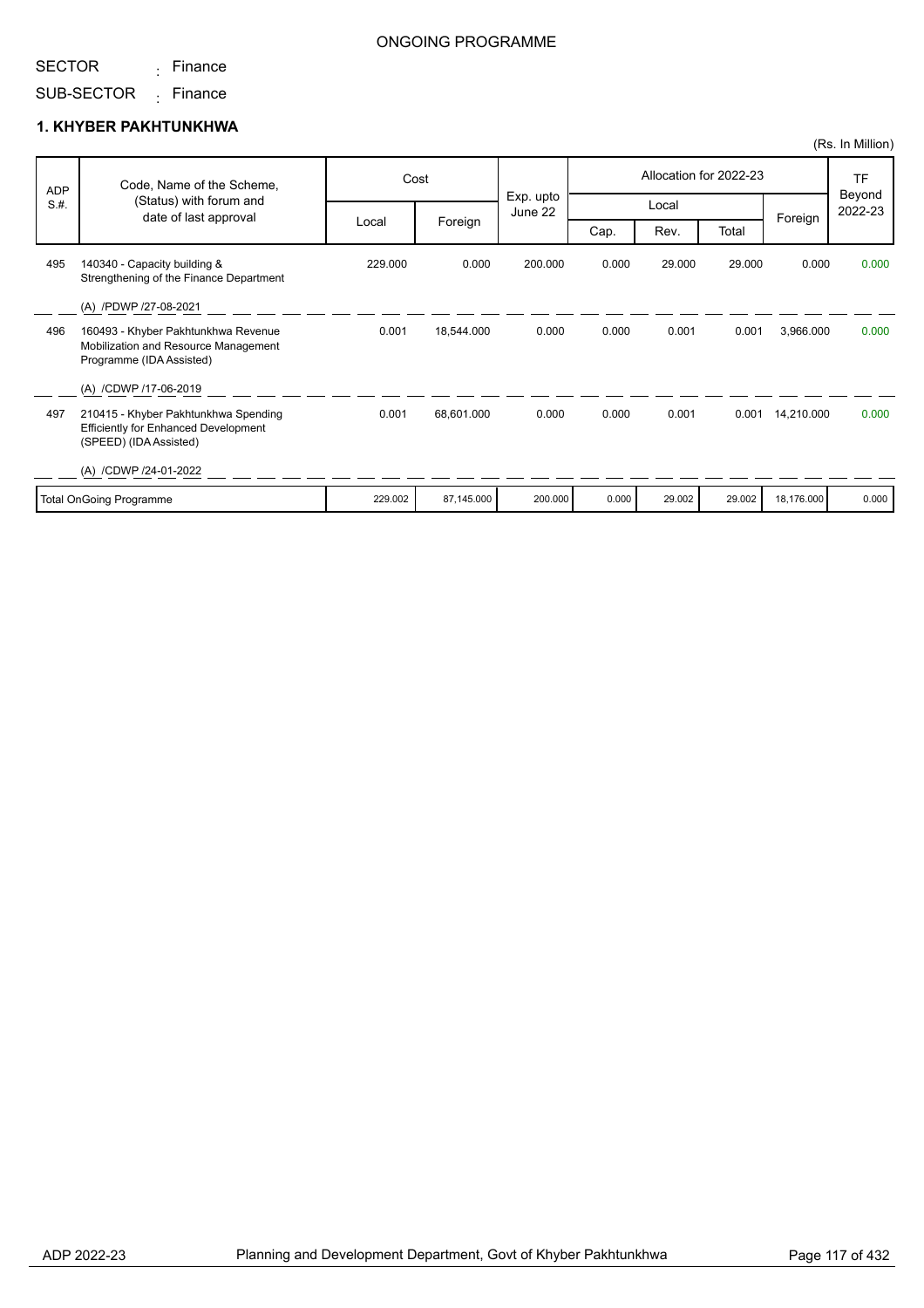<sub>:</sub> Finance

### NEW PROGRAMME

SUB-SECTOR <sub>:</sub> Finance

### **1. KHYBER PAKHTUNKHWA**

|                      |                                                                                                                      |           |            |                      |        |        |                        |            | (Rs. In Million)        |
|----------------------|----------------------------------------------------------------------------------------------------------------------|-----------|------------|----------------------|--------|--------|------------------------|------------|-------------------------|
| <b>ADP</b>           | Code, Name of the Scheme,                                                                                            | Cost      |            |                      |        |        | Allocation for 2022-23 |            | TF<br>Beyond<br>2022-23 |
| S.H.                 | (Status) with forum and<br>date of last approval                                                                     |           |            | Exp. upto<br>June 22 |        | Local  |                        | Foreign    |                         |
|                      |                                                                                                                      | Local     | Foreign    |                      | Cap.   | Rev.   | Total                  |            |                         |
| 498                  | 220327 - Construction/Renovation of<br>Treasury/District Accounts Offices in<br>Khyber Pakhtunkhwa.<br>$(B)$ / PDWP/ | 860.000   | 0.000      | 0.000                | 10.000 | 5.530  | 15.530                 | 0.000      | 844.470                 |
|                      | Total New Programme                                                                                                  | 860.000   | 0.000      | 0.000                | 10.000 | 5.530  | 15.530                 | 0.000      | 844.470                 |
| <b>Total Finance</b> |                                                                                                                      | 1,089.002 | 87,145.000 | 200.000              | 10.000 | 34.532 | 44.532                 | 18,176.000 | 844.470                 |
|                      | <b>Total Programme</b>                                                                                               | 1,089.002 | 1,089.002  | 200.000              | 10.000 | 34.532 | 44.532                 | 18,176.000 | 844.470                 |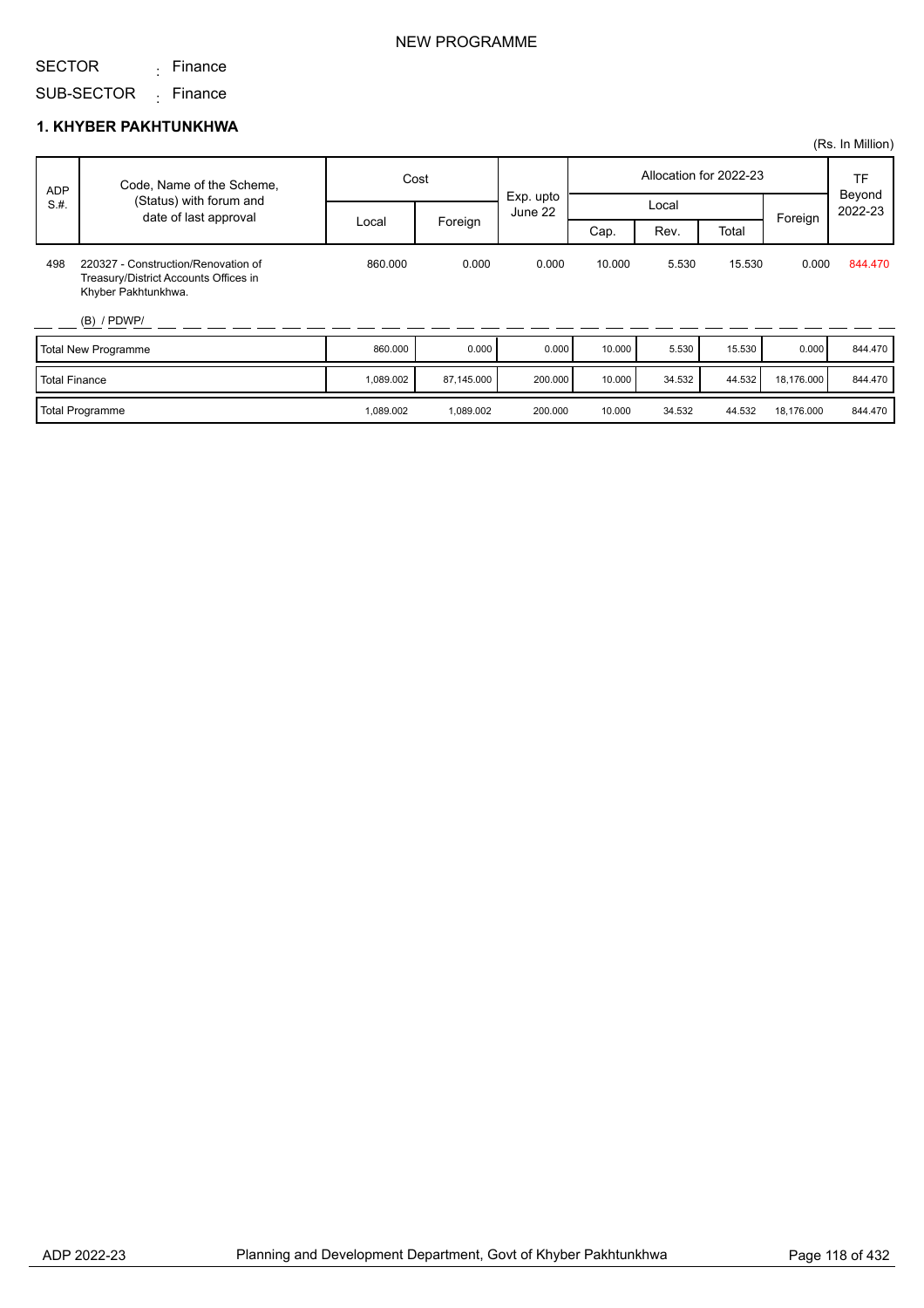### SECTOR

<sub>:</sub> Finance

### SUB-SECTOR <sub>:</sub> Finance

### **2. MERGED AREAS**

|            |                                                                               |         |         |                      |                        |       |       |         | (Rs. In Million) |
|------------|-------------------------------------------------------------------------------|---------|---------|----------------------|------------------------|-------|-------|---------|------------------|
| <b>ADP</b> | Code, Name of the Scheme,                                                     | Cost    |         |                      | Allocation for 2022-23 |       |       |         | TF<br>Beyond     |
| S.H.       | (Status) with forum and<br>date of last approval                              |         |         | Exp. upto<br>June 22 |                        | Local |       | Foreign | 2022-23          |
|            |                                                                               | Local   | Foreign |                      | Cap.                   | Rev.  | Total |         |                  |
| 499        | 191417 - 060178-Strengthening of Finance<br>Department FATA Secretariat. [MA] | 141.478 | 0.000   | 83.007               | 0.000                  | 9.000 | 9.000 | 0.000   | 49.471           |
|            | (A) /FDWP /20-09-2017                                                         |         |         |                      |                        |       |       |         |                  |
|            | <b>Total OnGoing Programme</b>                                                | 141.478 | 0.000   | 83.007               | 0.000                  | 9.000 | 9.000 | 0.000   | 49.471           |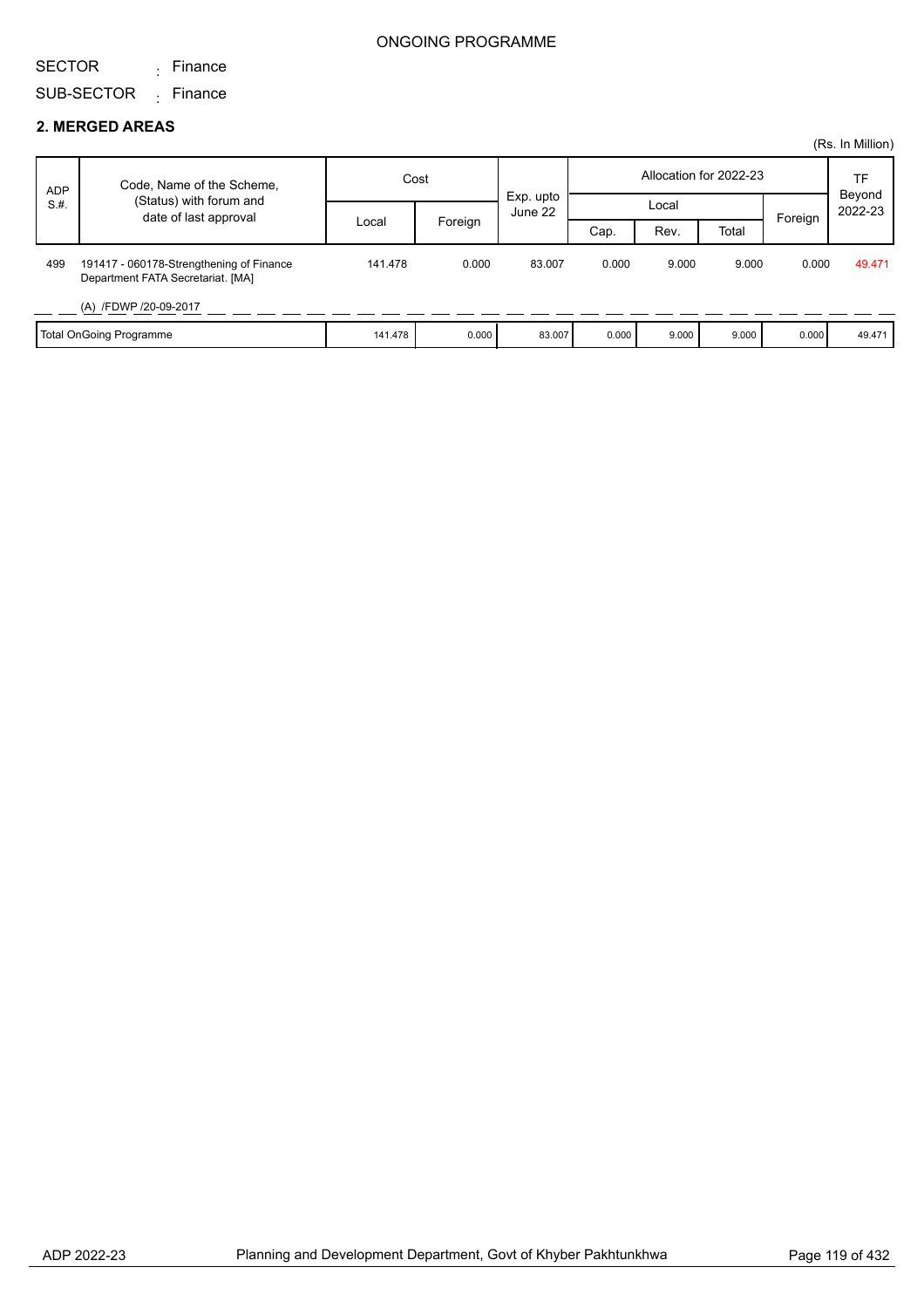<sub>:</sub> Finance

SUB-SECTOR <sub>:</sub> Finance

### **2. MERGED AREAS**

|                      |                                                                                                                      |           |           |                      |        |        |                        |            | (Rs. In Million)  |
|----------------------|----------------------------------------------------------------------------------------------------------------------|-----------|-----------|----------------------|--------|--------|------------------------|------------|-------------------|
| ADP                  | Code, Name of the Scheme,                                                                                            | Cost      |           |                      |        |        | Allocation for 2022-23 |            | TF                |
| S.H.                 | (Status) with forum and<br>date of last approval                                                                     |           |           | Exp. upto<br>June 22 |        | Local  |                        | Foreign    | Beyond<br>2022-23 |
|                      |                                                                                                                      | Local     | Foreign   |                      | Cap.   | Rev.   | Total                  |            |                   |
| 500                  | 220332 - Construction/Renovation of<br>Treasury/District Accounts Offices in<br>Merged Districts Khyber Pakhtunkhwa. | 580.000   | 0.000     | 0.000                | 1.000  | 0.000  | 1.000                  | 0.000      | 579.000           |
|                      | $(B)$ / PDWP/                                                                                                        |           |           |                      |        |        |                        |            |                   |
|                      | Total New Programme                                                                                                  | 580.000   | 0.000     | 0.000                | 1.000  | 0.000  | 1.000                  | 0.000      | 579.000           |
| <b>Total Finance</b> |                                                                                                                      | 721.478   | 0.000     | 83.007               | 1.000  | 9.000  | 10.000                 | 0.000      | 628.471           |
|                      | Total Programme                                                                                                      | 721.478   | 721.478   | 83.007               | 1.000  | 9.000  | 10.000                 | 0.000      | 628.471           |
|                      | Sub Total (Sector)                                                                                                   | 1,810.480 | 1,810.480 | 283.007              | 11.000 | 43.532 | 54.532                 | 18,176.000 | 1,472.941         |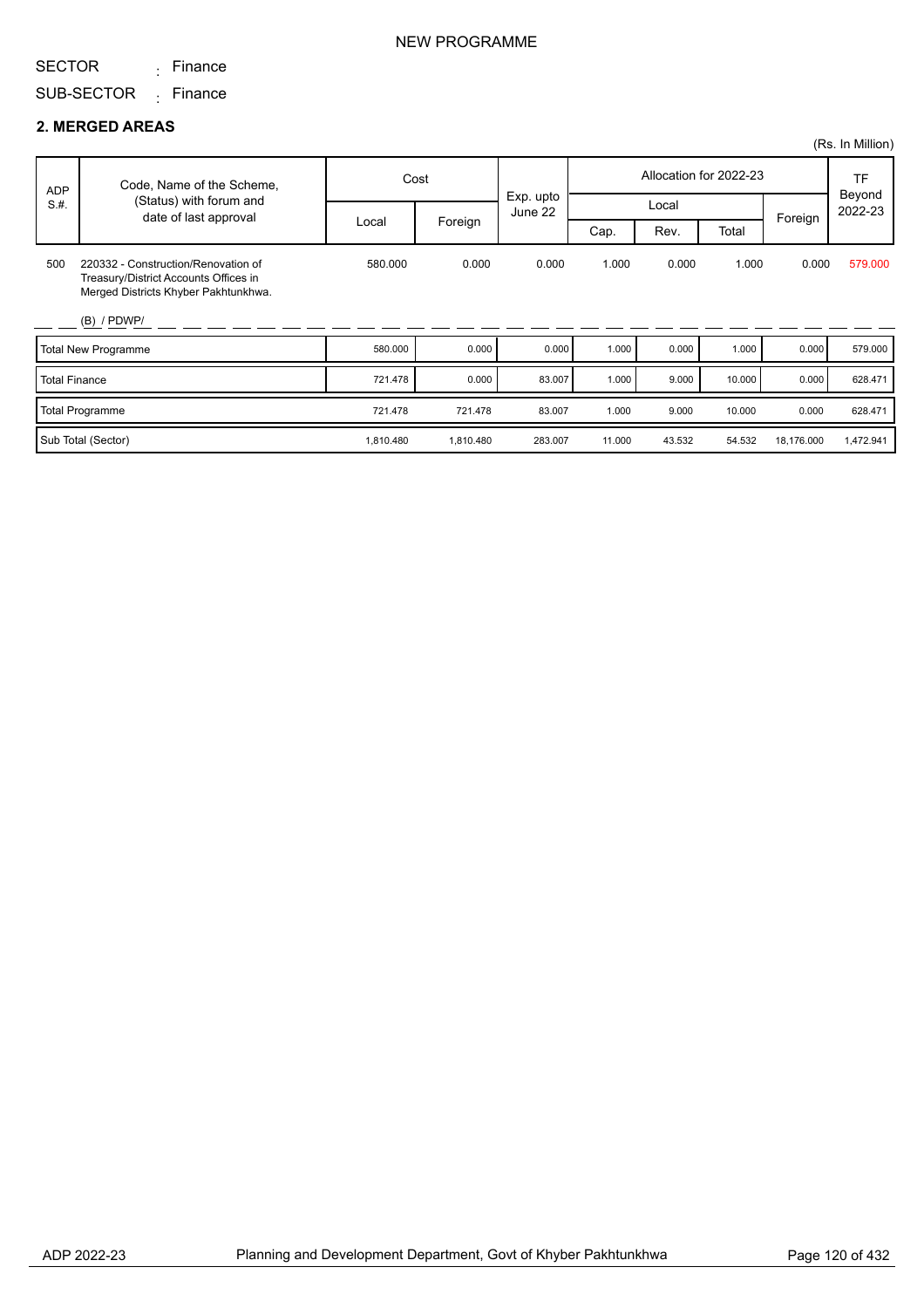Food :

Godowns of 3000 Ton Capacity in District

Godowns of 2000 Ton Capacity in District

Shangla

Kohistan

(A) /PDWP /21-12-2017

(A) /PDWP /02-11-2017

(A) /DDWP /01-11-2021

Interventions in Food Department

#### SUB-SECTOR <sub>:</sub> Food

### **1. KHYBER PAKHTUNKHWA**

|            |                                                                                                                |         |         |                      |                        |       |        |         | (Rs. In Million)  |
|------------|----------------------------------------------------------------------------------------------------------------|---------|---------|----------------------|------------------------|-------|--------|---------|-------------------|
| <b>ADP</b> | Code, Name of the Scheme,                                                                                      | Cost    |         |                      | Allocation for 2022-23 |       |        |         | TF                |
| S.H.       | (Status) with forum and                                                                                        |         |         | Exp. upto<br>June 22 | Local                  |       |        |         | Beyond<br>2022-23 |
|            | date of last approval                                                                                          | Local   | Foreign |                      | Cap.                   | Rev.  | Total  | Foreign |                   |
| 501        | 160502 - Special Repair of Food Grain<br>Godowns in Various Districts of Khyber<br>Pakhtunkhwa                 | 154.920 | 0.000   | 131.550              | 23.370                 | 0.000 | 23.370 | 0.000   | 0.000             |
|            | (A) /PDWP /18-02-2020                                                                                          |         |         |                      |                        |       |        |         |                   |
| 502        | 170606 - Construction of Food Grain<br>Godowns of 3000 Ton Capacity in District<br>Tank                        | 132.571 | 0.000   | 87.571               | 26.720                 | 0.000 | 26.720 | 0.000   | 18.280            |
|            | (A) /PDWP /21-12-2017                                                                                          |         |         |                      |                        |       |        |         |                   |
| 503        | 170608 - Construction of Food Grain<br>Godowns of 5000 Ton Capacity and Field<br>Offices in District Dir Upper | 241.500 | 0.000   | 0.000                | 45.784                 | 0.000 | 45.784 | 0.000   | 195.716           |
|            | (A) /PDWP /18-02-2020                                                                                          |         |         |                      |                        |       |        |         |                   |
| 504        | 170616 - Construction of Food Grain                                                                            | 116.668 | 0.000   | 86.668               | 30.000                 | 0.000 | 30.000 | 0.000   | 0.000             |

170617 - Construction of Food Grain 8.000 48.759 0.000 48.759 0.000 505 56.759 0.000 0.000

210630 - Provision of ICT Based 9.319 40.681 30.256 70.937 0.000 506 80.256 0.000 0.000

Total OnGoing Programme 782.674 162.674 0.000 323.108 215.314 30.256 245.570 0.000 213.996

| ONGOING PROGRAMME |
|-------------------|
|-------------------|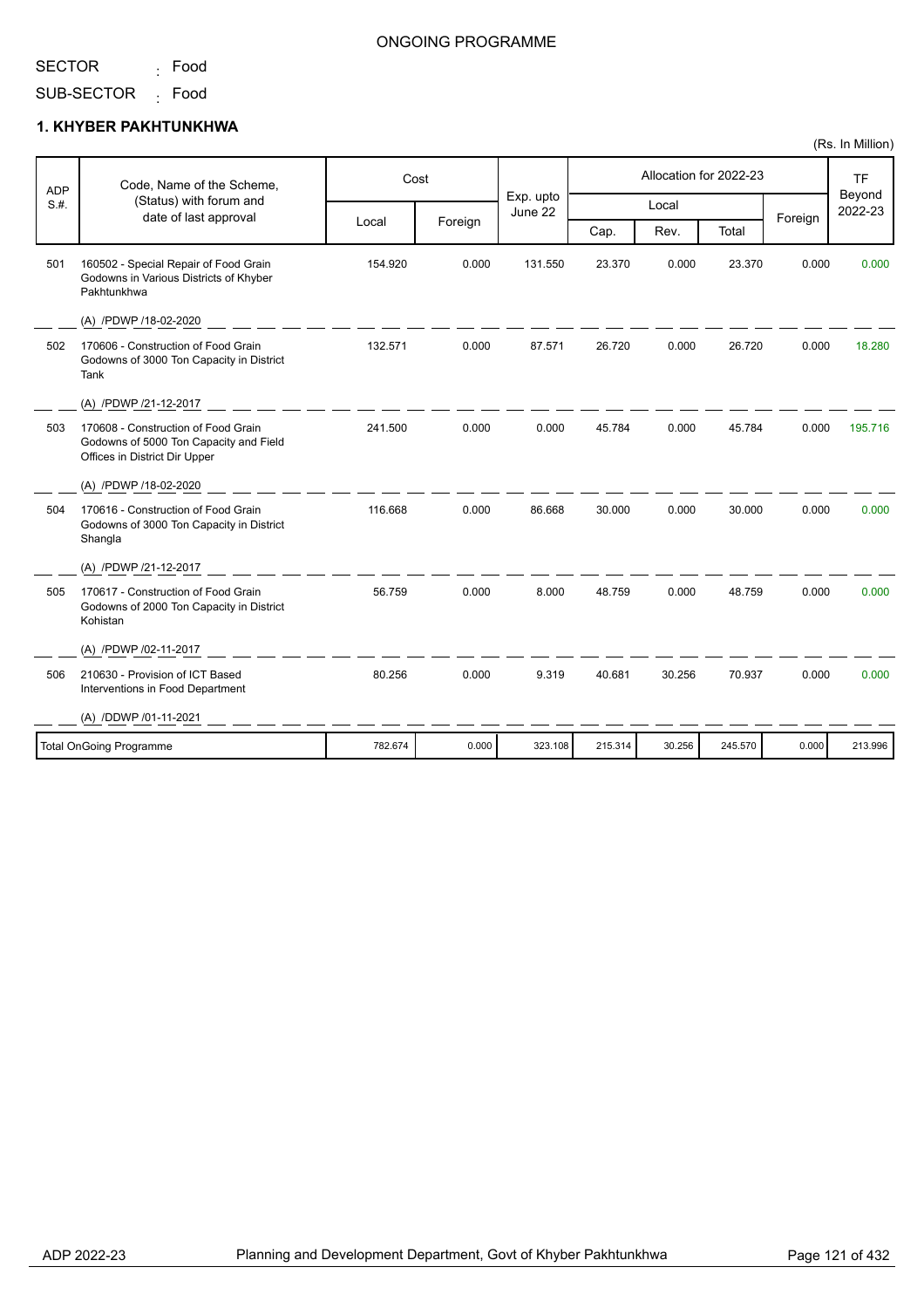<sub>:</sub> Food

SUB-SECTOR <sub>:</sub> Food

### **1. KHYBER PAKHTUNKHWA**

| <b>ADP</b>        | Code, Name of the Scheme,                                                                                                                   |           | Cost      |                      | Allocation for 2022-23 |        |         |         | <b>TF</b>         |
|-------------------|---------------------------------------------------------------------------------------------------------------------------------------------|-----------|-----------|----------------------|------------------------|--------|---------|---------|-------------------|
| S.H.              | (Status) with forum and<br>date of last approval                                                                                            |           |           | Exp. upto<br>June 22 | Local                  |        |         | Foreign | Beyond<br>2022-23 |
|                   |                                                                                                                                             | Local     | Foreign   |                      | Cap.                   | Rev.   | Total   |         |                   |
| 507               | 220171 - Construction of Food Grain<br>Godowns of 20000 Metric Ton Capacity in<br>Districts Charsadda, Mardan, Swabi, Swat<br>and Battagram | 1,000.000 | 0.000     | 0.000                | 25.000                 | 0.000  | 25.000  | 0.000   | 975.000           |
|                   | $(B)$ / PDWP/                                                                                                                               |           |           |                      |                        |        |         |         |                   |
| 508               | 220172 - Retrofitting of National Reserve<br>Center Godowns at Azakhel, District<br>Nowshera                                                | 822.457   | 0.000     | 0.000                | 12.290                 | 0.000  | 12.290  | 0.000   | 810.167           |
|                   | $(B)$ / PDWP/                                                                                                                               |           |           |                      |                        |        |         |         |                   |
| 509               | 220565 - Project Management Unit for<br>Insaf Food Card Program                                                                             | 100.000   | 0.000     | 0.000                | 0.000                  | 40.000 | 40.000  | 0.000   | 60.000            |
|                   | (B) / DDWP/                                                                                                                                 |           |           |                      |                        |        |         |         |                   |
|                   | <b>Total New Programme</b>                                                                                                                  | 1,922.457 | 0.000     | 0.000                | 37.290                 | 40.000 | 77.290  | 0.000   | 1,845.167         |
| <b>Total Food</b> |                                                                                                                                             | 2,705.131 | 0.000     | 323.108              | 252.604                | 70.256 | 322.860 | 0.000   | 2,059.163         |
|                   | Total Programme                                                                                                                             | 2,705.131 | 2,705.131 | 323.108              | 252.604                | 70.256 | 322.860 | 0.000   | 2,059.163         |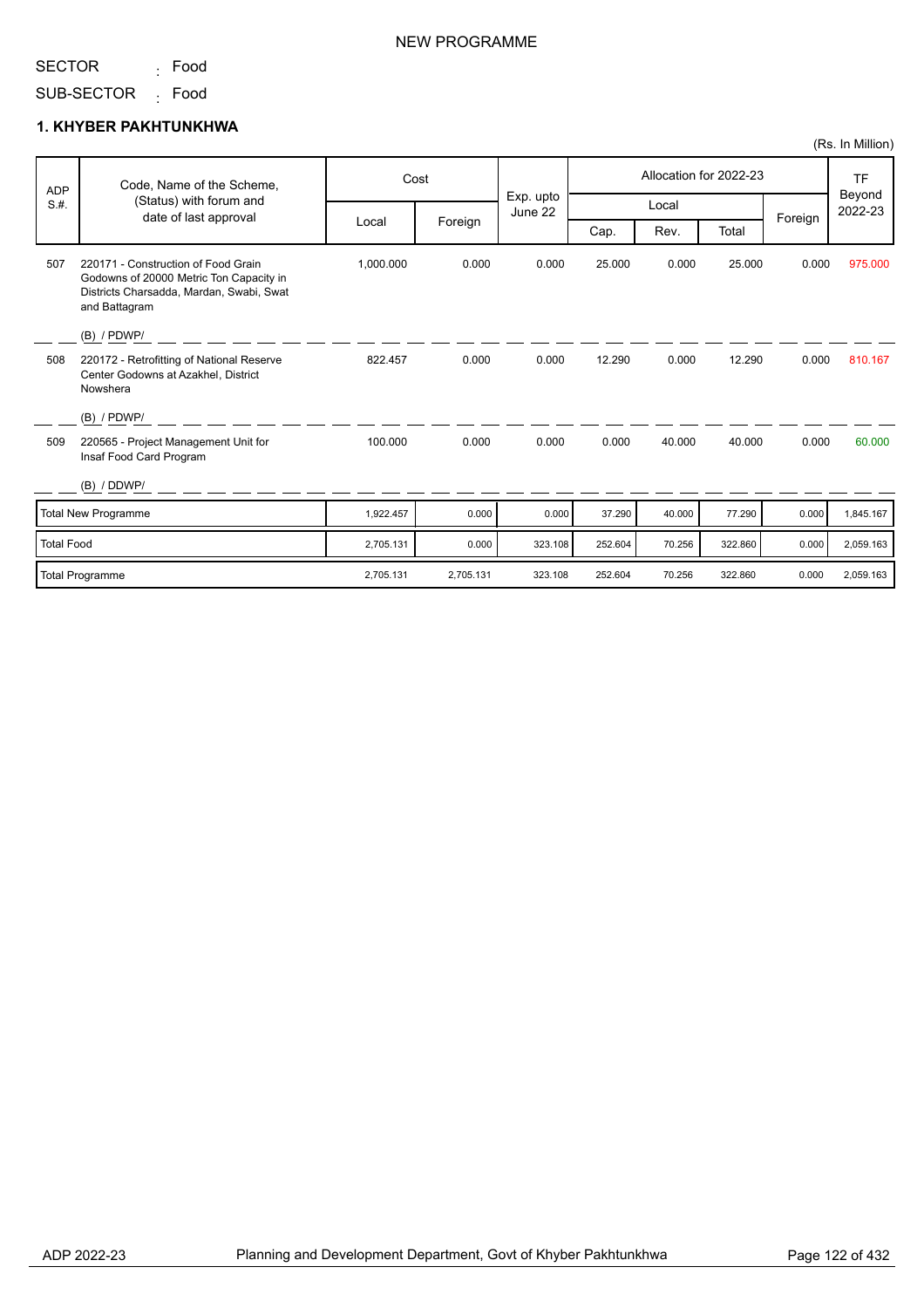SECTOR <sub>:</sub> Food

SUB-SECTOR <sub>:</sub> Food

|                   |                                                                                          |           |           |                      |                        |        |         |         | (Rs. In Million)        |
|-------------------|------------------------------------------------------------------------------------------|-----------|-----------|----------------------|------------------------|--------|---------|---------|-------------------------|
| <b>ADP</b>        | Code, Name of the Scheme,                                                                |           | Cost      |                      | Allocation for 2022-23 |        |         |         | TF<br>Beyond<br>2022-23 |
| S.H.              | (Status) with forum and                                                                  |           |           | Exp. upto<br>June 22 | Local                  |        |         |         |                         |
|                   | date of last approval                                                                    | Local     | Foreign   |                      | Cap.                   | Rev.   | Total   | Foreign |                         |
| 510               | 200038 - Acquisition of Land for Food<br>Grain Storages in the Merged Districts<br>(AIP) | 469.500   | 0.000     | 166.620              | 35.000                 | 0.000  | 35.000  | 0.000   | 267.880                 |
|                   | (A) /PDWP /21-09-2020                                                                    |           |           |                      |                        |        |         |         |                         |
| 511               | 200039 - Construction of Food Grain<br>Godowns in the Merged Districts (AIP)             | 2,321.850 | 0.000     | 10.000               | 35.000                 | 0.000  | 35.000  |         | 0.000 2,276.850         |
|                   | (A) /PDWP /22-10-2020                                                                    |           |           |                      |                        |        |         |         |                         |
|                   | <b>Total OnGoing Programme</b>                                                           | 2,791.350 | 0.000     | 176.620              | 70.000                 | 0.000  | 70.000  | 0.000   | 2,544.730               |
| <b>Total Food</b> |                                                                                          | 2,791.350 | 0.000     | 176.620              | 70.000                 | 0.000  | 70.000  | 0.000   | 2,544.730               |
|                   | <b>Total Programme</b>                                                                   | 2,791.350 | 2,791.350 | 176.620              | 70.000                 | 0.000  | 70.000  | 0.000   | 2,544.730               |
|                   | Sub Total (Sector)                                                                       | 5,496.481 | 5,496.481 | 499.728              | 322.604                | 70.256 | 392.860 | 0.000   | 4,603.893               |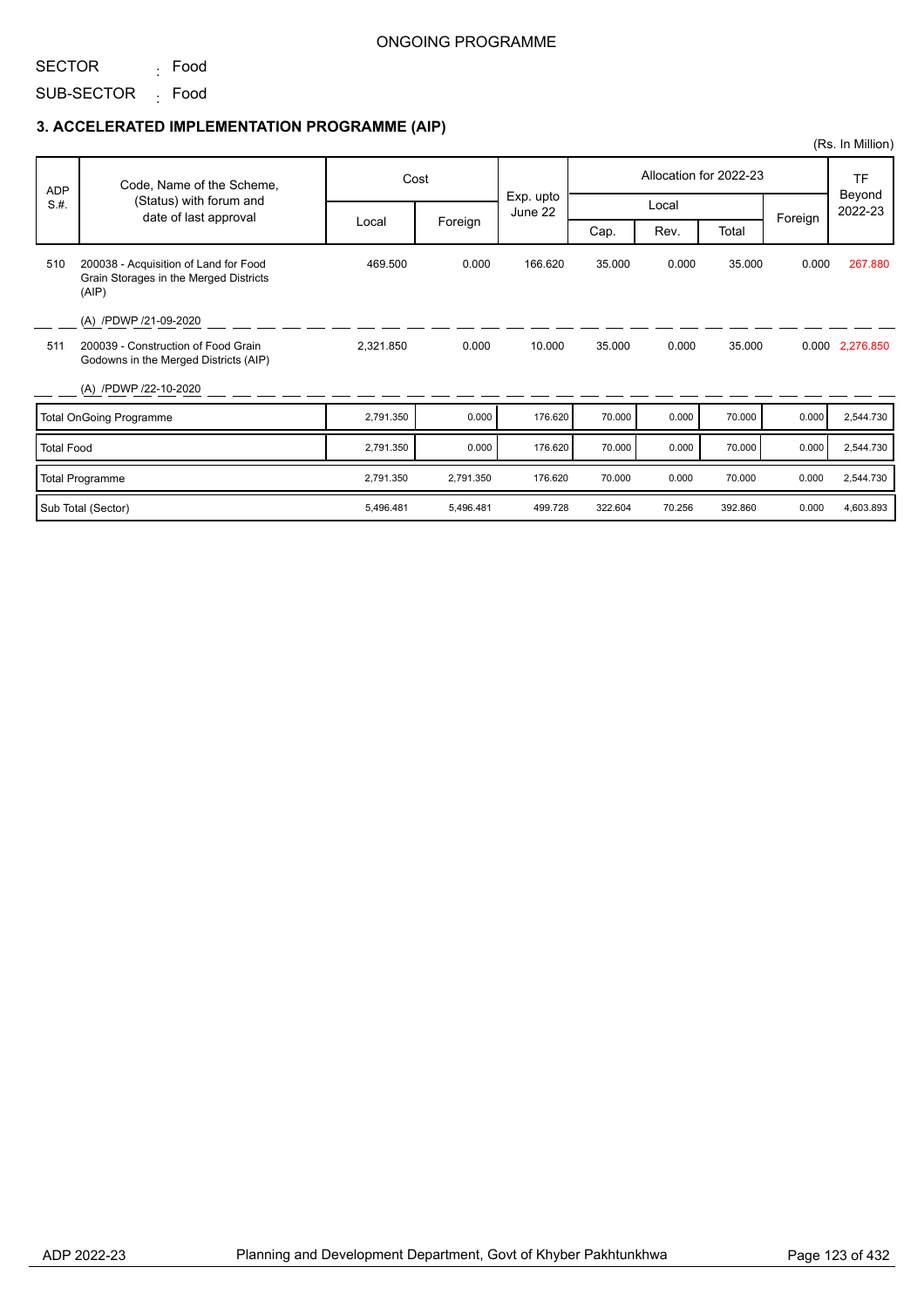<sub>:</sub> Forestry

### ONGOING PROGRAMME

SUB-SECTOR <sub>:</sub> Forestry

### **1. KHYBER PAKHTUNKHWA**

| <b>ADP</b> | Code, Name of the Scheme,                                                                                                                                         |            | Cost      | Exp. upto | Allocation for 2022-23 |           |           |         | <b>TF</b>         |  |
|------------|-------------------------------------------------------------------------------------------------------------------------------------------------------------------|------------|-----------|-----------|------------------------|-----------|-----------|---------|-------------------|--|
| S.H.       | (Status) with forum and<br>date of last approval                                                                                                                  |            |           | June 22   |                        | Local     |           |         | Beyond<br>2022-23 |  |
|            |                                                                                                                                                                   | Local      | Foreign   |           | Cap.                   | Rev.      | Total     | Foreign |                   |  |
| 512        | 180418 - Fire Prevention & Control in<br>Forest of Khyber Pakhtunkhwa.                                                                                            | 55.000     | 0.000     | 43.861    | 0.000                  | 11.139    | 11.139    | 0.000   | 0.000             |  |
|            | (A) /DDWP /03-05-2019                                                                                                                                             |            |           |           |                        |           |           |         |                   |  |
| 513        | 180424 - Creation of Forest Knowledge<br>Parks in Southern Districts.                                                                                             | 150.000    | 0.000     | 76.151    | 0.000                  | 20.000    | 20.000    | 0.000   | 53.849            |  |
|            | (A) /PDWP /03-05-2019                                                                                                                                             |            |           |           |                        |           |           |         |                   |  |
| 514        | 190145 - 10-BTTP Up-Scaling Green<br>Pakistan Program, Revival of Forestry<br>Resources in Khyber Pakhtunkhwa (ADP<br>& PSDP Funded).                             | 13,669.850 | 0.000     | 7.661.232 | 0.000                  | 1,786.891 | 1,786.891 |         | 0.000 4,221.727   |  |
|            | (A) /ECNEC /29-08-2019                                                                                                                                            |            |           |           |                        |           |           |         |                   |  |
| 515        | 190147 - Collection and Storage of Seeds<br>of Forest Species, Operationalization of<br>Seed Storages and Up-gradation of Seeds<br>Testing Laboratory (Phase-II). | 40.000     | 0.000     | 33.038    | 0.000                  | 6.962     | 6.962     | 0.000   | 0.000             |  |
|            | (A) /DDWP /17-12-2019                                                                                                                                             |            |           |           |                        |           |           |         |                   |  |
| 516        | 210391 - Billion Tree Afforestation Support<br>Project - BTASP (KFW ASSISTED)                                                                                     | 462.000    | 2,295.000 | 0.000     | 0.000                  | 100.000   | 100.000   | 300.000 | 362.000           |  |
|            | (A) /ECNEC /28-07-2021                                                                                                                                            |            |           |           |                        |           |           |         |                   |  |
|            | Total OnGoing Programme                                                                                                                                           | 14,376.850 | 2,295.000 | 7,814.282 | 0.000                  | 1,924.992 | 1,924.992 | 300.000 | 4,637.576         |  |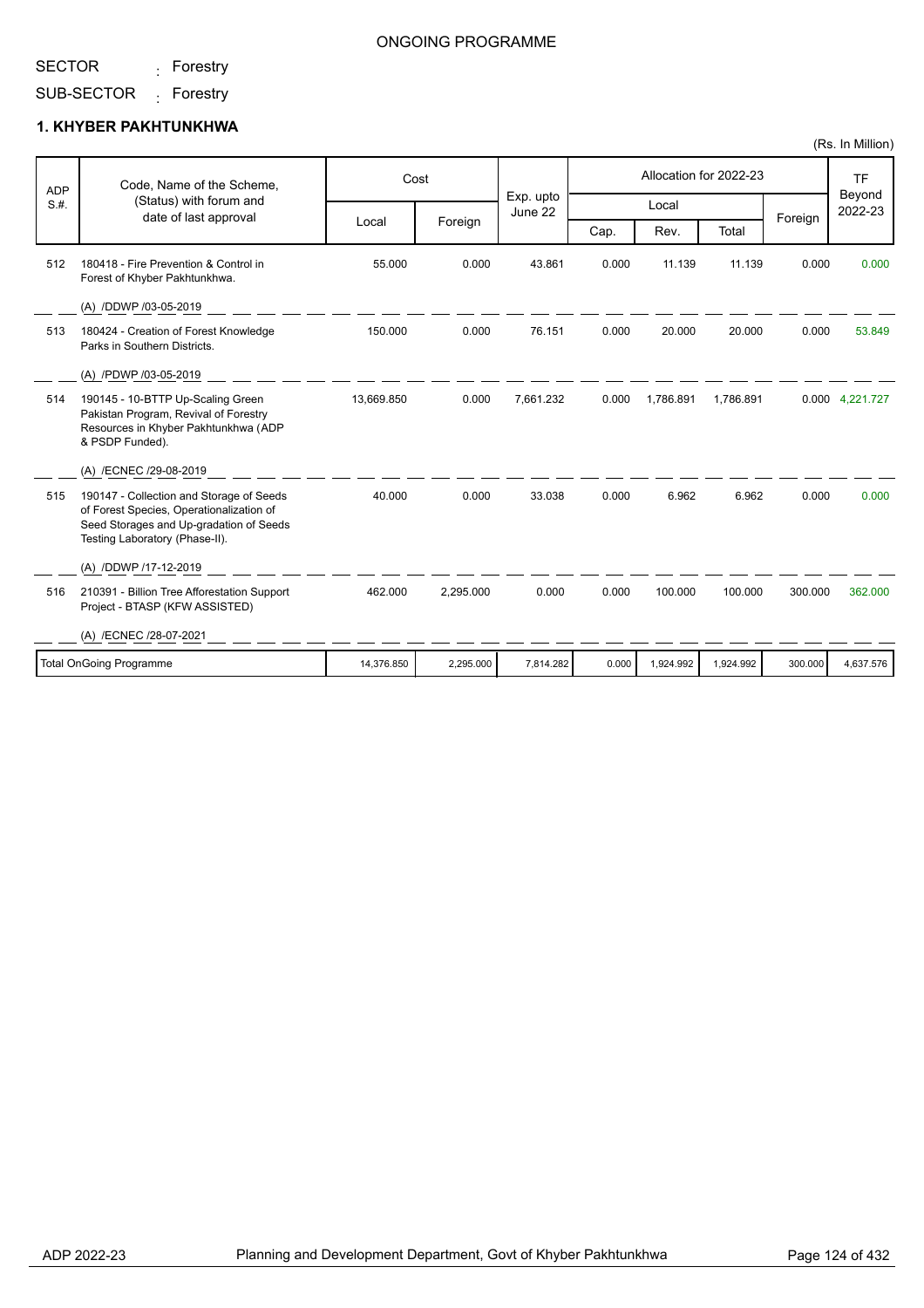<sub>:</sub> Forestry

SUB-SECTOR <sub>:</sub> Forestry

### **1. KHYBER PAKHTUNKHWA**

| <b>ADP</b>            | Code, Name of the Scheme,                                                                                                                                               |            | Cost      |                      |       |           | Allocation for 2022-23 |         | <b>TF</b>         |
|-----------------------|-------------------------------------------------------------------------------------------------------------------------------------------------------------------------|------------|-----------|----------------------|-------|-----------|------------------------|---------|-------------------|
| S.H.                  | (Status) with forum and                                                                                                                                                 |            |           | Exp. upto<br>June 22 |       | Local     |                        |         | Beyond<br>2022-23 |
|                       | date of last approval                                                                                                                                                   | Local      | Foreign   |                      | Cap.  | Rev.      | Total                  | Foreign |                   |
| 517                   | 220049 - Introduction to cultivation of the<br>Magic crops, Quinoa as a new livelihood<br>species with farm forestry species in<br>Khyber Pakhtunkhwa<br>$(B)$ / PDWP/  | 50.000     | 0.000     | 0.000                | 0.000 | 5.000     | 5.000                  | 0.000   | 45.000            |
| 518                   | 220292 - Development of designated<br>forests carbon stock assessment for<br>REDD + and promotion of carbon credit<br>Marketing in KP                                   | 209.000    | 0.000     | 0.000                | 0.000 | 20.000    | 20.000                 | 0.000   | 189.000           |
|                       | $(B)$ / PDWP/                                                                                                                                                           |            |           |                      |       |           |                        |         |                   |
| 519                   | 220653 - Development and Strengthening<br>of infrastructure for Strengthening of<br>Forest Conservation/protection in Newly<br>created Upper Swat and Wildlife Divison. | 430.000    | 0.000     | 0.000                | 5.960 | 0.000     | 5.960                  | 0.000   | 424.040           |
|                       | (B) / PDWP/                                                                                                                                                             |            |           |                      |       |           |                        |         |                   |
| 520                   | 220890 - Completion of balance/leftover<br>ERRA schemes in Khyber Pakhtunkhwa                                                                                           | 299.000    | 0.000     | 0.000                | 0.000 | 0.001     | 0.001                  | 0.000   | 298.999           |
|                       | $(B)$ / PDWP/                                                                                                                                                           |            |           |                      |       |           |                        |         |                   |
|                       | <b>Total New Programme</b>                                                                                                                                              | 988.000    | 0.000     | 0.000                | 5.960 | 25.001    | 30.961                 | 0.000   | 957.039           |
| <b>Total Forestry</b> |                                                                                                                                                                         | 15,364.850 | 2,295.000 | 7,814.282            | 5.960 | 1,949.993 | 1,955.953              | 300.000 | 5,594.615         |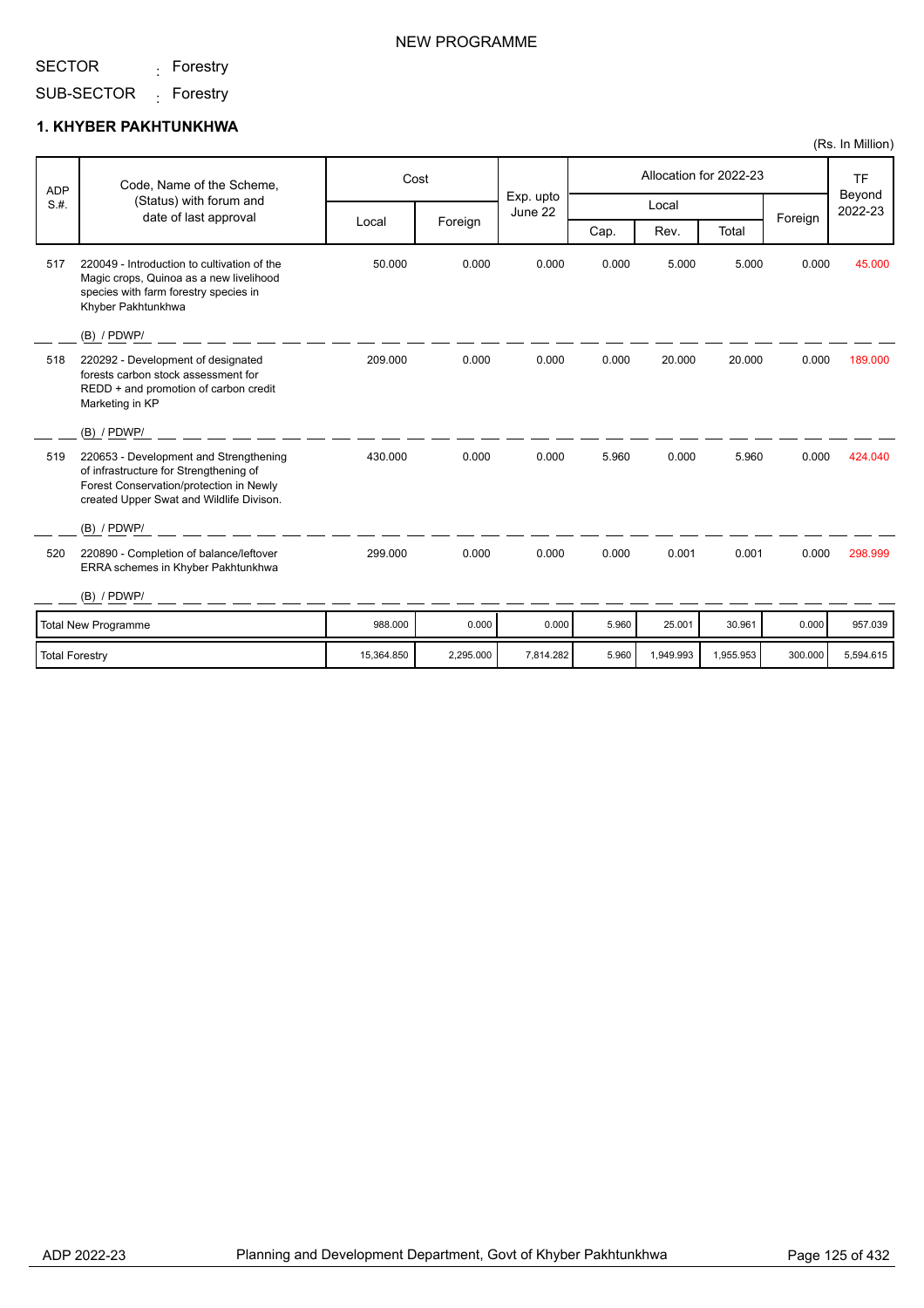<sub>:</sub> Forestry

### ONGOING PROGRAMME

## SUB-SECTOR  $\qquad \vdots$  Pakistan Forestry Institute (PFI)

### **1. KHYBER PAKHTUNKHWA**

|            |                                                                                                                                     |         |         |                      |                        |        |        |         | (Rs. In Million)    |
|------------|-------------------------------------------------------------------------------------------------------------------------------------|---------|---------|----------------------|------------------------|--------|--------|---------|---------------------|
| <b>ADP</b> | Code, Name of the Scheme,                                                                                                           |         | Cost    |                      | Allocation for 2022-23 |        |        |         | <b>TF</b><br>Beyond |
| S.H.       | (Status) with forum and<br>date of last approval                                                                                    |         |         | Exp. upto<br>June 22 | Local                  |        |        | Foreign | 2022-23             |
|            |                                                                                                                                     | Local   | Foreign |                      | Cap.                   | Rev.   | Total  |         |                     |
| 521        | 150624 - Improvement of Infrastructure of<br>PFI.                                                                                   | 88.207  | 0.000   | 82.641               | 0.000                  | 5.566  | 5.566  | 0.000   | 0.000               |
|            | (A) /DDWP /05-06-2020                                                                                                               |         |         |                      |                        |        |        |         |                     |
| 522        | 180436 - Mapping, Digitizing, Value<br>Addition & Marketing of NTFP in<br>collaboration with NTFP Directorate Forest<br>Department. | 60.000  | 0.000   | 47.284               | 0.000                  | 12.716 | 12.716 | 0.000   | 0.000               |
|            | (A) /DDWP /13-02-2019                                                                                                               |         |         |                      |                        |        |        |         |                     |
|            | <b>Total OnGoing Programme</b>                                                                                                      | 148.207 | 0.000   | 129.925              | 0.000                  | 18.282 | 18.282 | 0.000   | 0.000               |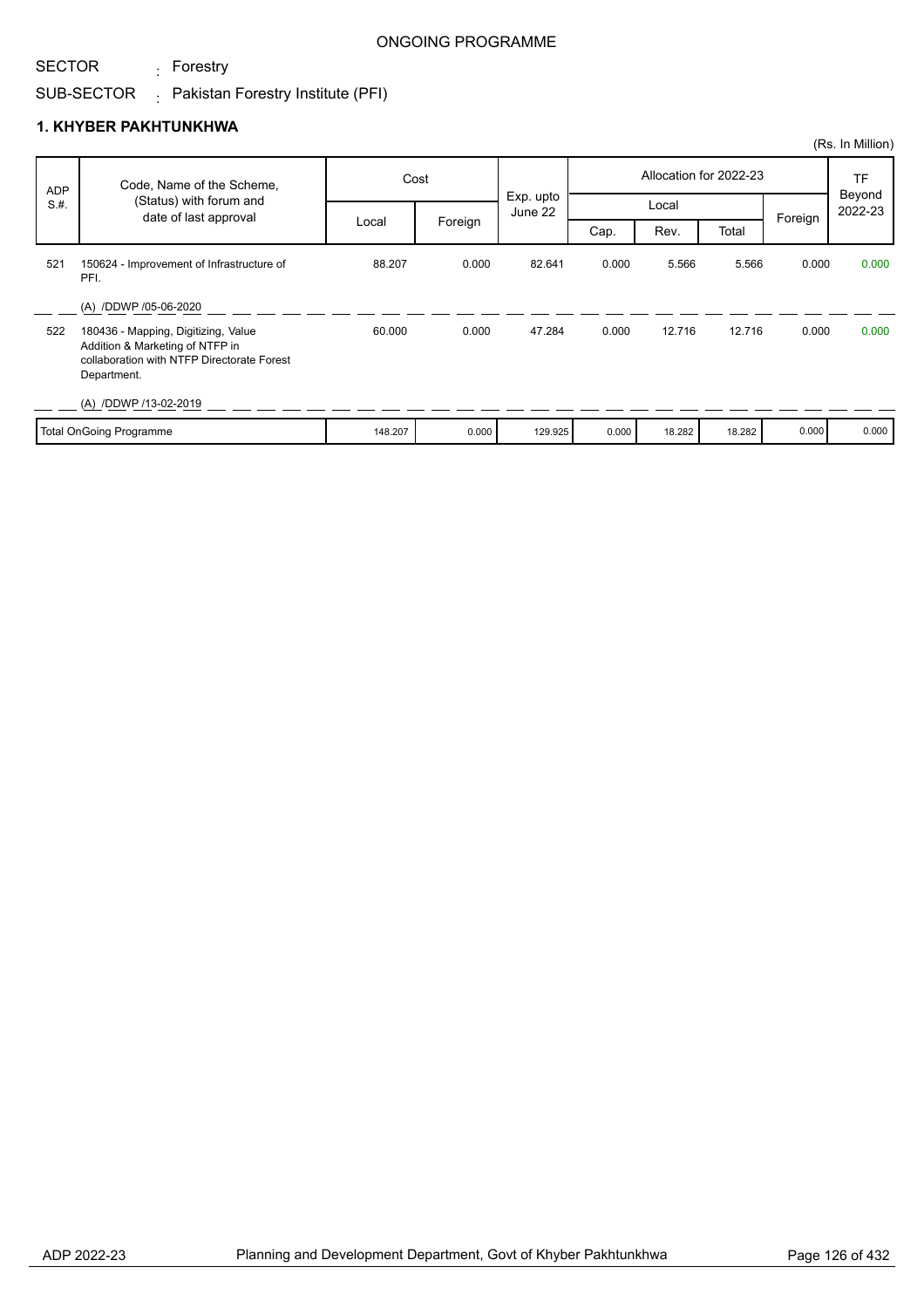<sub>:</sub> Forestry

#### SUB-SECTOR  $\colon$  Pakistan Forestry Institute (PFI)

### **1. KHYBER PAKHTUNKHWA**

|            |                                                                                                                                                                                      |         |         |                      |        |        |                        |         | (Rs. In Million)               |
|------------|--------------------------------------------------------------------------------------------------------------------------------------------------------------------------------------|---------|---------|----------------------|--------|--------|------------------------|---------|--------------------------------|
| <b>ADP</b> | Code, Name of the Scheme,                                                                                                                                                            |         | Cost    |                      |        |        | Allocation for 2022-23 |         | <b>TF</b><br>Beyond<br>2022-23 |
| S.H.       | (Status) with forum and<br>date of last approval                                                                                                                                     |         |         | Exp. upto<br>June 22 |        | Local  |                        |         |                                |
|            |                                                                                                                                                                                      | Local   | Foreign |                      | Cap.   | Rev.   | Total                  | Foreign |                                |
| 523        | 220054 - Solarization of Pakistan Forest<br>Institute (PFI), Main Buildings (Capital)<br>Solarization of Pakistan Forest Institute<br>(PFI), Main Buildings (Revenue)                | 300.000 | 0.000   | 0.000                | 13.000 | 2.000  | 15.000                 | 0.000   | 285.000                        |
|            | (B) / PDWP/                                                                                                                                                                          |         |         |                      |        |        |                        |         |                                |
| 524        | 220057 - Third Party Evaluation for<br>Revitalization of Pakistan Forest Institute,<br>Peshawar.                                                                                     | 10.000  | 0.000   | 0.000                | 0.000  | 10.000 | 10.000                 | 0.000   | 0.000                          |
|            | (B) / PDWP/                                                                                                                                                                          |         |         |                      |        |        |                        |         |                                |
| 525        | 220063 - Studies on DNA Fingerprinting of<br>Important Pakistani Timbers for their<br>identification and Illegal Trafficking Control                                                 | 80.000  | 0.000   | 0.000                | 0.000  | 20.000 | 20.000                 | 0.000   | 60.000                         |
|            | (B) / PDWP/                                                                                                                                                                          |         |         |                      |        |        |                        |         |                                |
| 526        | 220068 - Survey of Wild Bee Polinators<br>from Coniferous Forests of Khyber<br>Pakhtunkhwa                                                                                           | 15.000  | 0.000   | 0.000                | 0.000  | 15.000 | 15.000                 | 0.000   | 0.000                          |
|            | (B) / PDWP/                                                                                                                                                                          |         |         |                      |        |        |                        |         |                                |
| 527        | 220293 - Improving the Efficiency of<br>Forest Management through Development<br>of Volume Tables, Yield Tables and Growth<br>Models for Coniferous Forests of Khyber<br>Pakhtunkhwa | 30.000  | 0.000   | 0.000                | 0.000  | 5.000  | 5.000                  | 0.000   | 25.000                         |
|            | (B) / PDWP/                                                                                                                                                                          |         |         |                      |        |        |                        |         |                                |
|            | <b>Total New Programme</b>                                                                                                                                                           | 435.000 | 0.000   | 0.000                | 13.000 | 52.000 | 65.000                 | 0.000   | 370.000                        |
|            | Total Pakistan Forestry Institute (PFI)                                                                                                                                              | 583.207 | 0.000   | 129.925              | 13.000 | 70.282 | 83.282                 | 0.000   | 370.000                        |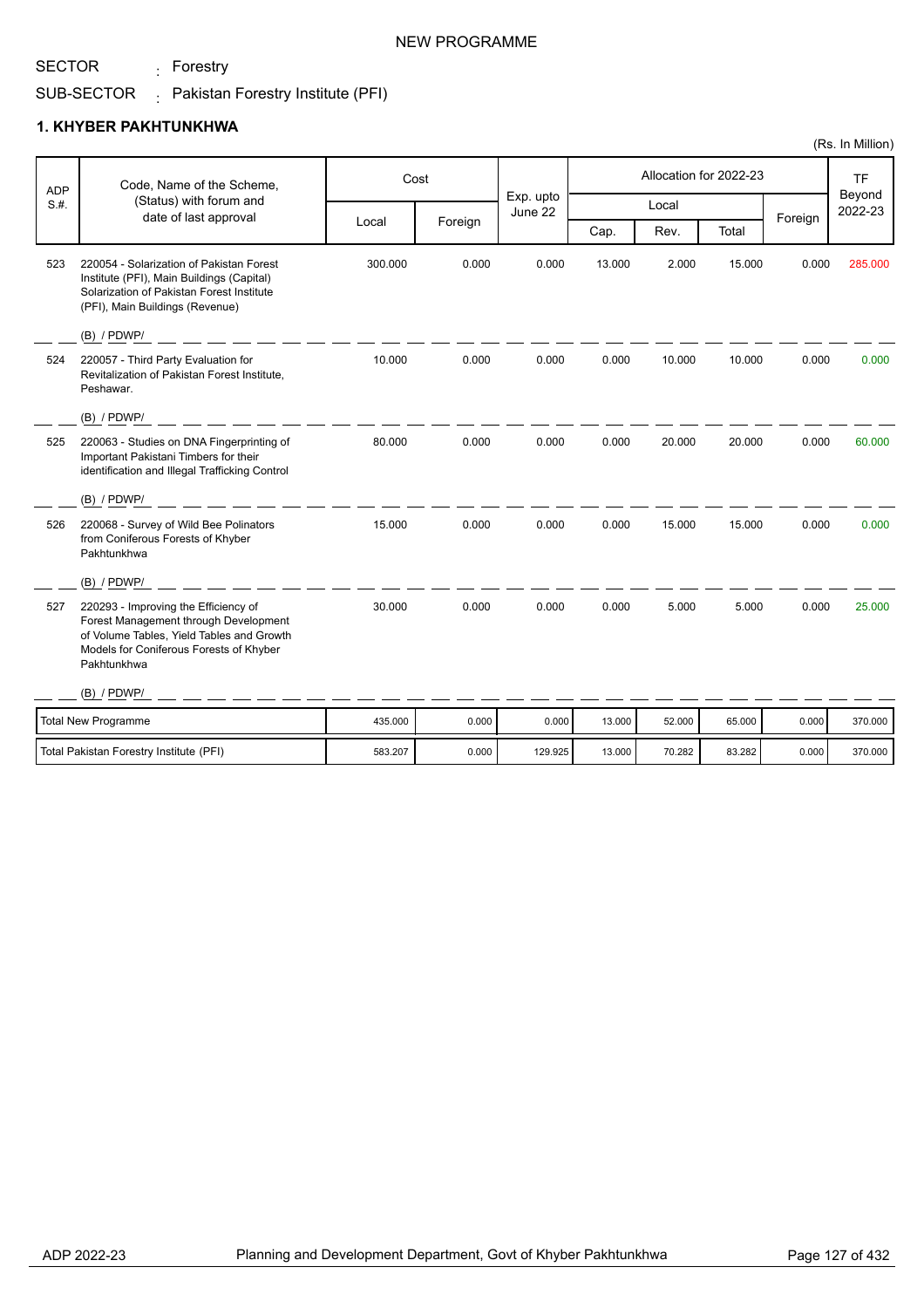## SUB-SECTOR Sericulture/NTFP <sub>:</sub> Forestry

### **1. KHYBER PAKHTUNKHWA**

|            |                                                                                                                                                                   |         |         |                      |                        |        |        |         | (Rs. In Million)  |
|------------|-------------------------------------------------------------------------------------------------------------------------------------------------------------------|---------|---------|----------------------|------------------------|--------|--------|---------|-------------------|
| <b>ADP</b> | Code, Name of the Scheme,                                                                                                                                         | Cost    |         |                      | Allocation for 2022-23 |        |        |         | <b>TF</b>         |
| S.H.       | (Status) with forum and<br>date of last approval                                                                                                                  |         |         | Exp. upto<br>June 22 | Local                  |        |        |         | Beyond<br>2022-23 |
|            |                                                                                                                                                                   | Local   | Foreign |                      | Cap.                   | Rev.   | Total  | Foreign |                   |
| 528        | 210503 - Livelihood Improvement in<br>Poverty reduction through Non-Timber<br>Forest Product (NTFP) activities in Khyber<br>Pakhtunkhwa.<br>(A) /PDWP /01-11-2021 | 200.000 | 0.000   | 10.000               | 0.000                  | 60.000 | 60.000 | 0.000   | 130,000           |
|            | Total OnGoing Programme                                                                                                                                           | 200.000 | 0.000   | 10.000               | 0.000                  | 60.000 | 60.000 | 0.000   | 130.000           |

## SECTOR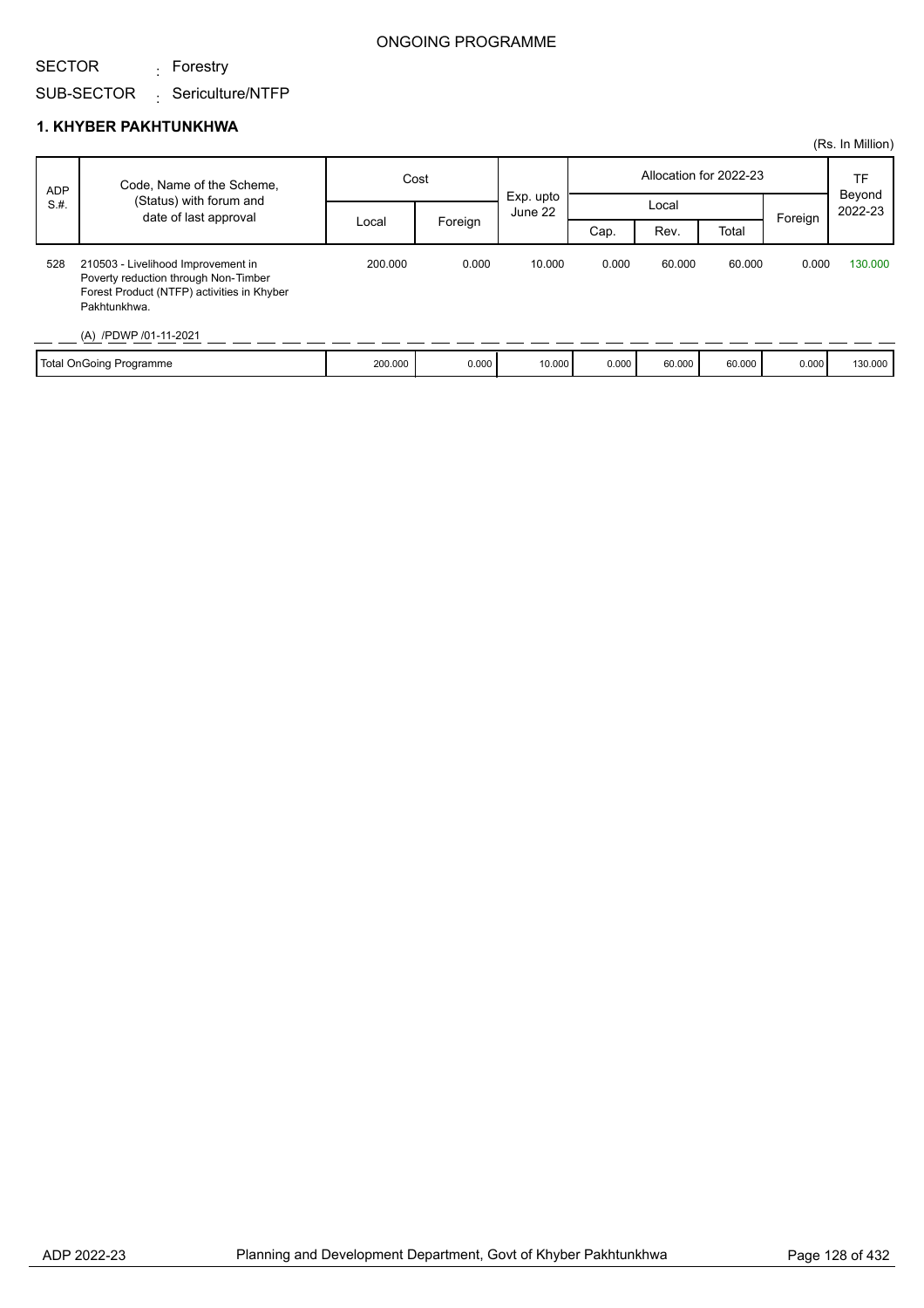<sub>:</sub> Forestry

#### SUB-SECTOR Sericulture/NTFP :

### **1. KHYBER PAKHTUNKHWA**

|            |                                                                                                                                                                      |         |         |                      |       |                        |        |         | (Rs. In Million)  |
|------------|----------------------------------------------------------------------------------------------------------------------------------------------------------------------|---------|---------|----------------------|-------|------------------------|--------|---------|-------------------|
| <b>ADP</b> | Code, Name of the Scheme,                                                                                                                                            | Cost    |         |                      |       | Allocation for 2022-23 |        | TF      |                   |
| S.H.       | (Status) with forum and<br>date of last approval                                                                                                                     |         |         | Exp. upto<br>June 22 | Local |                        |        |         | Beyond<br>2022-23 |
|            |                                                                                                                                                                      | Local   | Foreign |                      | Cap.  | Rev.                   | Total  | Foreign |                   |
| 529        | 220053 - Diversifying livelihood<br>opportunities through value chain<br>development of high values chilghoa pine<br>forests in Khyber Pakhtunkhwa.<br>$(B)$ / PDWP/ | 300.000 | 0.000   | 0.000                | 0.000 | 20.000                 | 20.000 | 0.000   | 280,000           |
|            | Total New Programme                                                                                                                                                  | 300.000 | 0.000   | 0.000                | 0.000 | 20.000                 | 20.000 | 0.000   | 280.000           |

Total Sericulture/NTFP 10000 0.000 0.000 0.000 0.000 0.000 0.000 80.000 0.000 0.000 410.000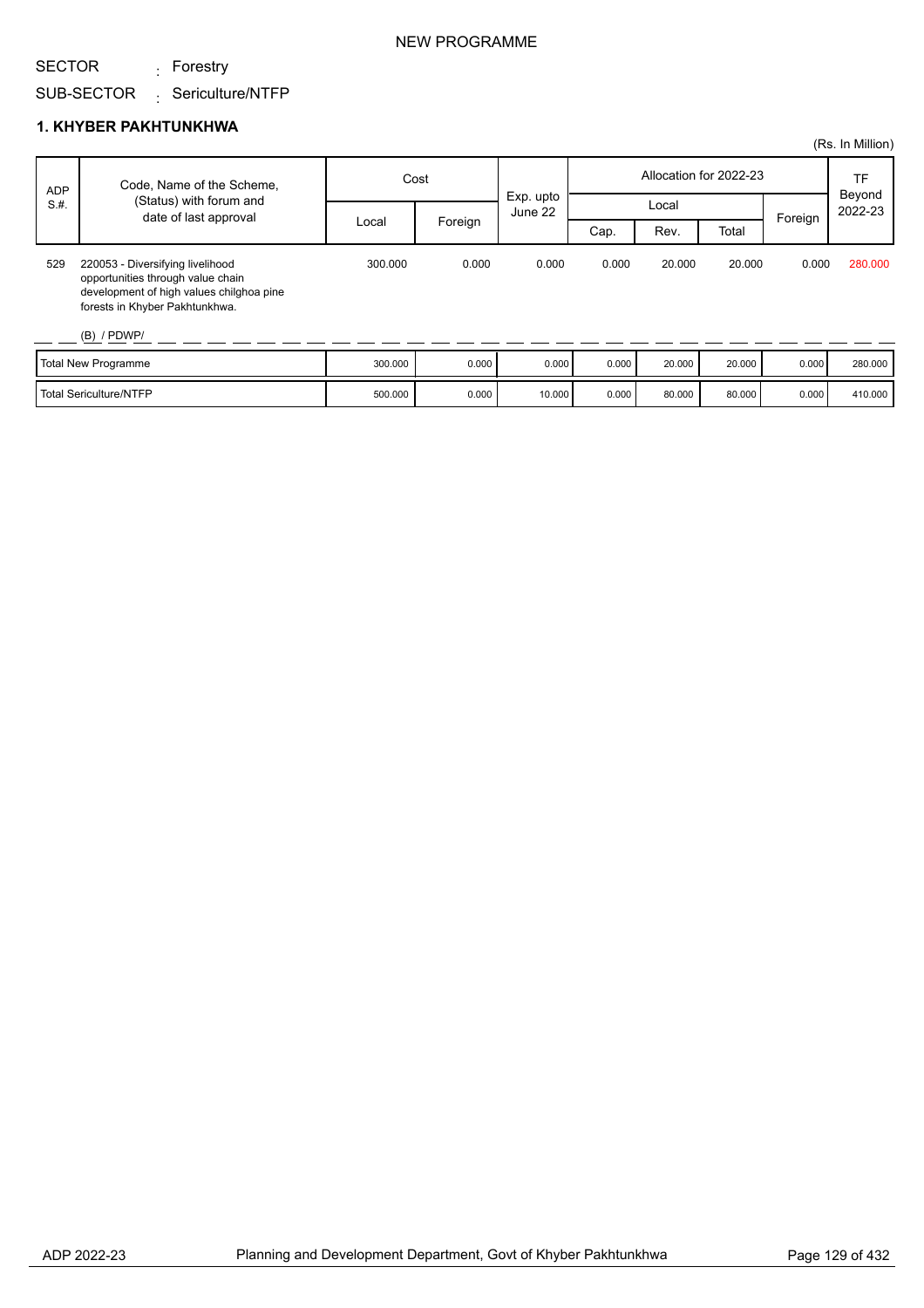<sub>:</sub> Forestry

### ONGOING PROGRAMME

SUB-SECTOR <sub>:</sub> Wild Life

### **1. KHYBER PAKHTUNKHWA**

| <b>ADP</b> | Code, Name of the Scheme,                                                                                                                |           | Cost    | Exp. upto |       |         | Allocation for 2022-23 |         | <b>TF</b>         |
|------------|------------------------------------------------------------------------------------------------------------------------------------------|-----------|---------|-----------|-------|---------|------------------------|---------|-------------------|
| S.#.       | (Status) with forum and<br>date of last approval                                                                                         |           |         | June 22   |       | Local   |                        | Foreign | Beyond<br>2022-23 |
|            |                                                                                                                                          | Local     | Foreign |           | Cap.  | Rev.    | Total                  |         |                   |
| 530        | 141007 - Zoo for Peshawar Division.                                                                                                      | 2,104.184 | 0.000   | 1,747.890 | 0.000 | 300.000 | 300.000                | 0.000   | 56.294            |
|            | (A) /PDWP /16-12-2017                                                                                                                    |           |         |           |       |         |                        |         |                   |
| 531        | 170106 - Conservation, Development and<br>Management of Wildlife in Khyber<br>Pakhtunkhwa, Under Green Pakistan.(<br>GoP 50% & GoKP 50%) | 878.814   | 0.000   | 299.960   | 0.000 | 77.495  | 77.495                 | 0.000   | 501.359           |
|            | (A) /PDWP /01-11-2021                                                                                                                    |           |         |           |       |         |                        |         |                   |
| 532        | 200139 - Establishment of Mini Zoo at<br>Kanju Township, Swat                                                                            | 995.000   | 0.000   | 496.164   | 0.000 | 394.694 | 394.694                | 0.000   | 104.142           |
|            | (A) /PDWP /31-03-2021                                                                                                                    |           |         |           |       |         |                        |         |                   |
| 533        | 210109 - Establishment of Partridge<br>Breeding Enclosure at Parshalay and<br>Mandur Kharey, Buner                                       | 11.520    | 0.000   | 2.000     | 0.000 | 9.520   | 9.520                  | 0.000   | 0.000             |
|            | (A) /DDWP /16-11-2021                                                                                                                    |           |         |           |       |         |                        |         |                   |
| 534        | 210110 - Feasibility Study and<br>Establishment of Pheasantries & Wildlife<br>Parks in Khyber Pakhtunkhwa.                               | 200.000   | 0.000   | 47.176    | 0.001 | 102.057 | 102.058                | 0.000   | 50.766            |
|            | (A) /DDWP /01-11-2021                                                                                                                    |           |         |           |       |         |                        |         |                   |
| 535        | 210407 - Conservation and Management<br>of Biodiversity in Suleman Range Sherani<br>Area.                                                | 150.000   | 0.000   | 3.200     | 0.000 | 46.236  | 46.236                 | 0.000   | 100.564           |
|            | (A) /DDWP /01-11-2021                                                                                                                    |           |         |           |       |         |                        |         |                   |
| 536        | 210656 - Improvement of Saif ul Malook<br><b>National Park</b>                                                                           | 188.980   | 0.000   | 20.000    | 0.000 | 66.420  | 66.420                 | 0.000   | 102.560           |
|            | (A) /DDWP /01-11-2021                                                                                                                    |           |         |           |       |         |                        |         |                   |
|            | <b>Total OnGoing Programme</b>                                                                                                           | 4,528.498 | 0.000   | 2,616.390 | 0.001 | 996.422 | 996.423                | 0.000   | 915.685           |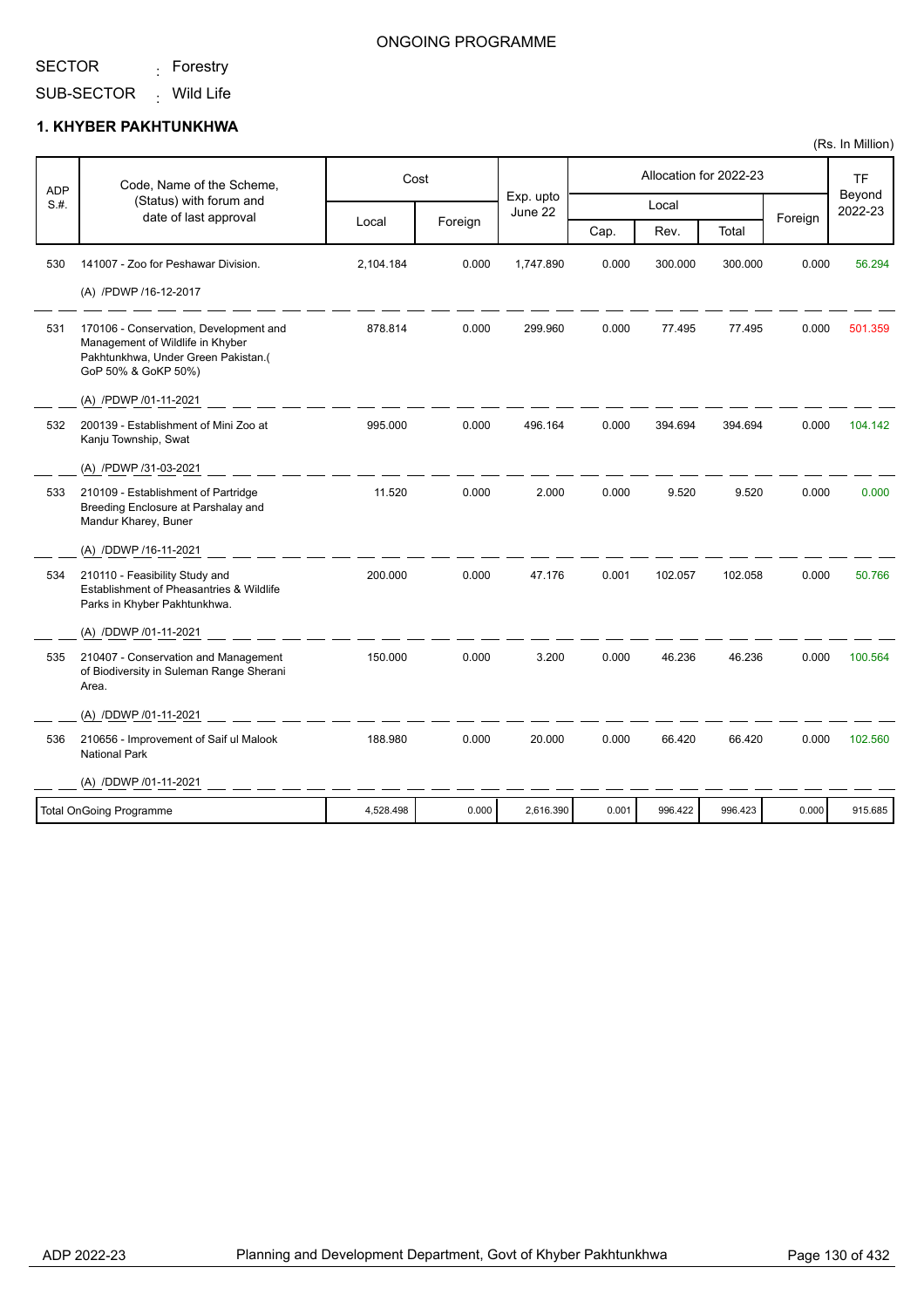#### SECTOR <sub>:</sub> Forestry

SUB-SECTOR <sub>:</sub> Wild Life

### **1. KHYBER PAKHTUNKHWA**

| <b>ADP</b>      | Code, Name of the Scheme,                                                                                                                                                    |            | Cost       | Exp. upto  |        |           | Allocation for 2022-23 |         | <b>TF</b><br>Beyond<br>2022-23 |
|-----------------|------------------------------------------------------------------------------------------------------------------------------------------------------------------------------|------------|------------|------------|--------|-----------|------------------------|---------|--------------------------------|
| S.H.            | (Status) with forum and                                                                                                                                                      |            |            | June 22    |        | Local     |                        |         |                                |
|                 | date of last approval                                                                                                                                                        | Local      | Foreign    |            | Cap.   | Rev.      | Total                  | Foreign |                                |
| 537             | 220074 - Development and management<br>of protected Areas in Khyber Pakhtunkhwa                                                                                              | 1,000.000  | 0.000      | 0.000      | 0.000  | 50.000    | 50.000                 | 0.000   | 950.000                        |
|                 | $(B)$ / PDWP/                                                                                                                                                                |            |            |            |        |           |                        |         |                                |
| 538             | 220075 - Up-gradation of Togh Mangara<br>Safari Park in Kohat District (B)                                                                                                   | 917.320    | 0.000      | 0.000      | 0.000  | 70.000    | 70.000                 | 0.000   | 847.320                        |
|                 | $(B)$ / PDWP/                                                                                                                                                                |            |            |            |        |           |                        |         |                                |
| 539             | 220076 - Improvement of Management<br>Effectiveness of Wildlife Sanctuaries in<br>Khyber Pakhtunkhwa (B)                                                                     | 38.186     | 0.000      | 0.000      | 0.000  | 7.000     | 7.000                  | 0.000   | 31.186                         |
|                 | $(B)$ / PDWP/                                                                                                                                                                |            |            |            |        |           |                        |         |                                |
| 540             | 220077 - Strengthening<br>Community-managed Protected Areas for<br>Conserving Biodiversity and Improving<br>Local Livelyhoods in Pakistan (GEF-<br>Co-financing Project) (B) | 164.151    | 0.000      | 0.000      | 0.000  | 5.000     | 5.000                  | 0.000   | 159.151                        |
|                 | $(B)$ / PDWP/                                                                                                                                                                |            |            |            |        |           |                        |         |                                |
| 541             | 220078 - Leftover Works of Temperate<br>Zone Species Project in Chitral                                                                                                      | 9.950      | 0.000      | 0.000      | 0.000  | 9.950     | 9.950                  | 0.000   | 0.000                          |
|                 | $(B)$ / PDWP/                                                                                                                                                                |            |            |            |        |           |                        |         |                                |
| 542             | 220294 - Setting-up/Establishment of<br>Wildlife Check posts in Khyber<br>Pakhtunkhwa.                                                                                       | 512.000    | 0.000      | 0.000      | 0.000  | 121.917   | 121.917                | 0.000   | 390.083                        |
|                 | $(B)$ / PDWP/                                                                                                                                                                |            |            |            |        |           |                        |         |                                |
|                 | <b>Total New Programme</b>                                                                                                                                                   | 2,641.607  | 0.000      | 0.000      | 0.000  | 263.867   | 263.867                | 0.000   | 2,377.740                      |
| Total Wild Life |                                                                                                                                                                              | 7,170.105  | 0.000      | 2,616.390  | 0.001  | 1,260.289 | 1,260.290              | 0.000   | 3,293.425                      |
|                 | <b>Total Programme</b>                                                                                                                                                       | 23,618.162 | 23,618.162 | 10,570.597 | 18.961 | 3,360.564 | 3,379.525              | 300.000 | 9,668.040                      |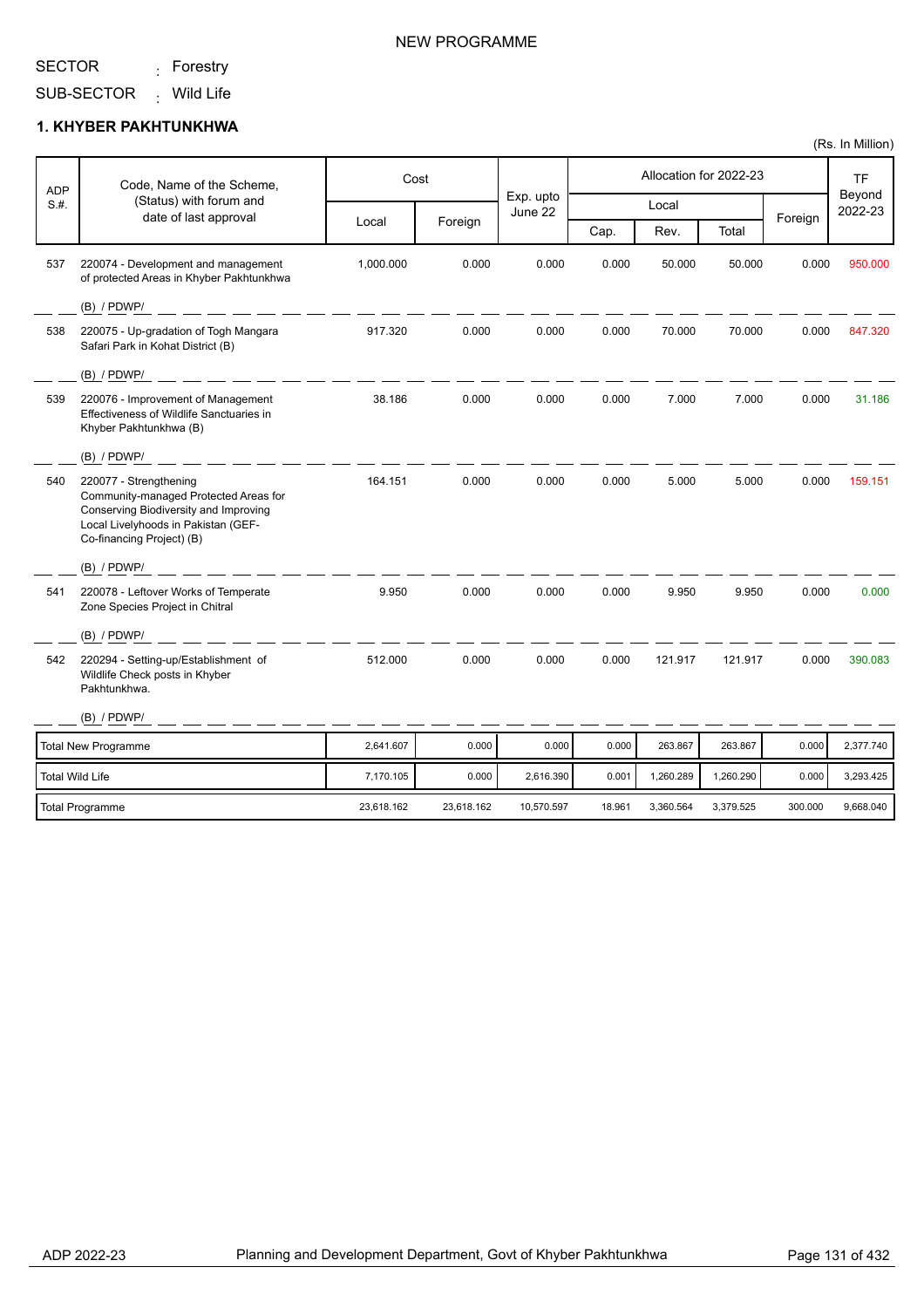<sub>:</sub> Forestry

### ONGOING PROGRAMME

SUB-SECTOR <sub>:</sub> Forestry

### **2. MERGED AREAS**

Ŧ

r

| <b>ADP</b> | Code, Name of the Scheme,                                                                                                    | Cost    |         |                      | Allocation for 2022-23 |         |         |         | <b>TF</b>         |
|------------|------------------------------------------------------------------------------------------------------------------------------|---------|---------|----------------------|------------------------|---------|---------|---------|-------------------|
| S.H.       | (Status) with forum and<br>date of last approval                                                                             |         |         | Exp. upto<br>June 22 |                        | Local   |         | Foreign | Beyond<br>2022-23 |
|            |                                                                                                                              | Local   | Foreign |                      | Cap.                   | Rev.    | Total   |         |                   |
| 543        | 191426 - 130248 - Amelioration of<br>Environment around the Dams and Waste<br>lands in NWA. [MA]                             | 78.000  | 0.000   | 73.400               | 0.000                  | 4.600   | 4.600   | 0.000   | 0.000             |
|            | (A) /DDWP /26-03-2019                                                                                                        |         |         |                      |                        |         |         |         |                   |
| 544        | 191429 - 180051 - Promotion of Energy<br>Plantation in District Kurram . [MA]                                                | 80.208  | 0.000   | 46.645               | 0.000                  | 33.563  | 33.563  | 0.000   | 0.000             |
|            | (A) /DDWP /26-03-2019                                                                                                        |         |         |                      |                        |         |         |         |                   |
| 545        | 191431 - 180056 - Livelihood improvement<br>through promotion of green growth in<br>District North Waziristan. [MA]          | 65.000  | 0.000   | 43.441               | 0.000                  | 21.559  | 21.559  | 0.000   | 0.000             |
|            | (A) /DDWP /26-03-2019                                                                                                        |         |         |                      |                        |         |         |         |                   |
| 546        | 191432 - 180057 - Mitigation of Climate<br>Change effect through raising of plantation<br>in District South Waziristan. [MA] | 80.000  | 0.000   | 58.278               | 0.000                  | 21.722  | 21.722  | 0.000   | 0.000             |
|            | (A) /DDWP /26-03-2019                                                                                                        |         |         |                      |                        |         |         |         |                   |
| 547        | 191433 - 180059 - Afforestation in Ping<br>area of Sub-Division Tank [MA]                                                    | 26.000  | 0.000   | 19.856               | 0.000                  | 6.144   | 6.144   | 0.000   | 0.000             |
|            | (A) /DDWP /26-03-2019                                                                                                        |         |         |                      |                        |         |         |         |                   |
| 548        | 191434 - 180060 - Energy Plantation in<br>Sub-Division D.I Khan. [MA]                                                        | 24.000  | 0.000   | 19.114               | 0.000                  | 4.886   | 4.886   | 0.000   | 0.000             |
|            | (A) /DDWP /26-03-2019                                                                                                        |         |         |                      |                        |         |         |         |                   |
| 549        | 191435 - 180061 - Promotion of Forestry<br>Activities in Sub-Division Bannu [MA]                                             | 15.200  | 0.000   | 13.191               | 0.000                  | 2.009   | 2.009   | 0.000   | 0.000             |
|            | (A) /DDWP /26-03-2019                                                                                                        |         |         |                      |                        |         |         |         |                   |
| 550        | 191439 - 180307 - Afforestation over<br>waste community lands in Sub-Division<br>Peshawar. [MA]                              | 45.000  | 0.000   | 34.234               | 0.000                  | 10.766  | 10.766  | 0.000   | 0.000             |
|            | (A) /DDWP /26-03-2019                                                                                                        |         |         |                      |                        |         |         |         |                   |
| 551        | 191460 - 170205 - Plantation of Fruit and<br>Forest Trees Species in FR Peshawar<br>[MA]                                     | 27.000  | 0.000   | 21.782               | 0.000                  | 5.218   | 5.218   | 0.000   | 0.000             |
|            | (A) /FDWP /20-09-2017                                                                                                        |         |         |                      |                        |         |         |         |                   |
| 552        | 191465 - 170284 - Enhancement of Tree<br>Cover in FR D.I.Khan. [MA]                                                          | 65.000  | 0.000   | 59.088               | 0.000                  | 5.912   | 5.912   | 0.000   | 0.000             |
|            | (A) /DDWP /26-03-2019                                                                                                        |         |         |                      |                        |         |         |         |                   |
| 553        | 191468 - 160152 - Stabilization of Fragile<br>Slopes through plantation in Sunpog and<br>Khanki area in Orakzai Agency. [MA] | 80.000  | 0.000   | 67.038               | 0.000                  | 12.962  | 12.962  | 0.000   | 0.000             |
|            | (A) /DDWP /26-03-2019                                                                                                        |         |         |                      |                        |         |         |         |                   |
| 554        | 191485 - 180047 - Amelioration of<br>degraded environment in District Khyber.<br>[MA]                                        | 170.000 | 0.000   | 112.152              | 0.000                  | 57.848  | 57.848  | 0.000   | 0.000             |
|            | (A) /PDWP /22-05-2019                                                                                                        |         |         |                      |                        |         |         |         |                   |
|            | <b>Total OnGoing Programme</b>                                                                                               | 755.408 | 0.000   | 568.219              | 0.000                  | 187.189 | 187.189 | 0.000   | 0.000             |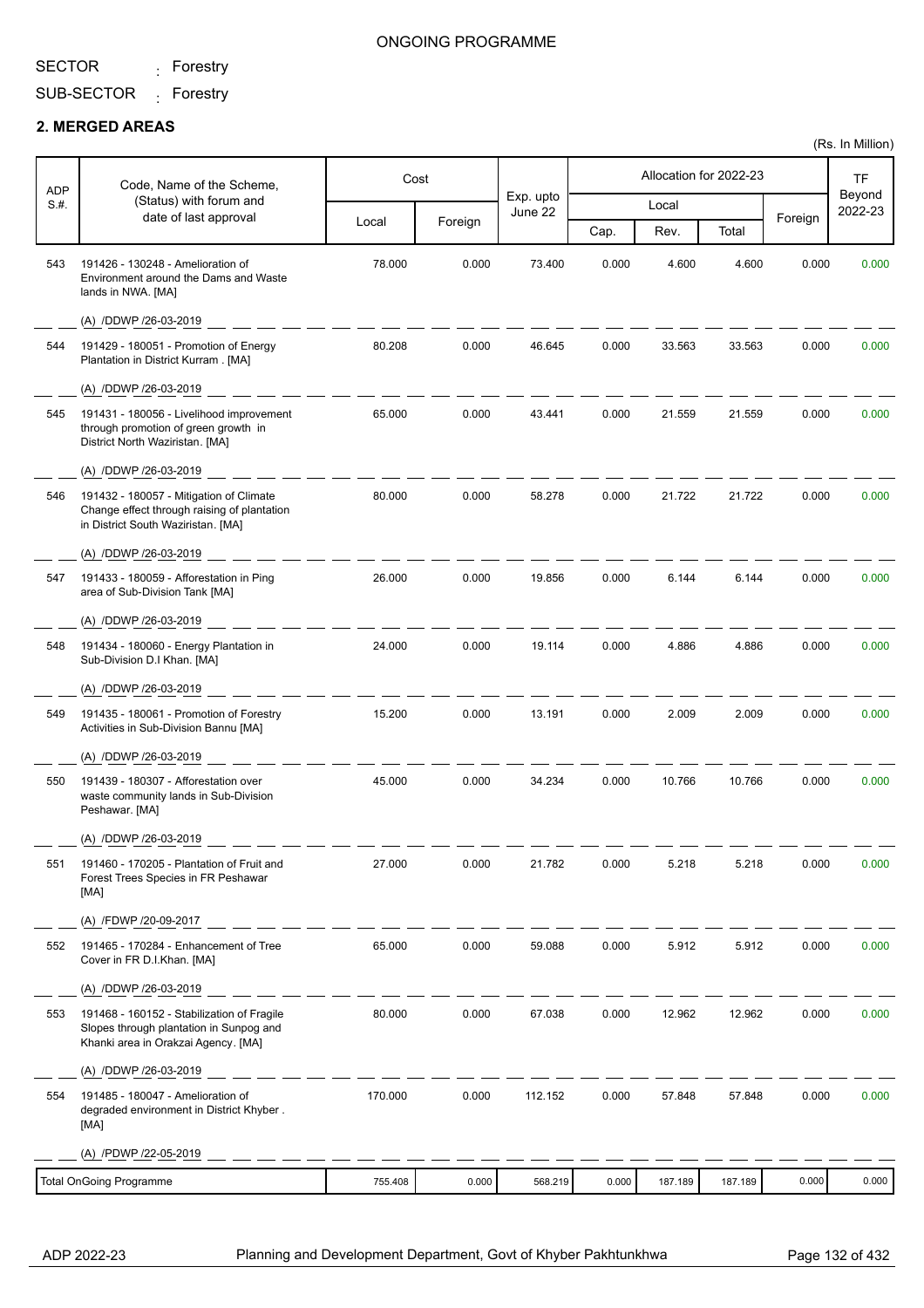<sub>:</sub> Forestry

SUB-SECTOR <sub>:</sub> Forestry

### **2. MERGED AREAS**

|                       |                                                                      |         |         |                      |       |         |                        |         | (Rs. In Million)    |
|-----------------------|----------------------------------------------------------------------|---------|---------|----------------------|-------|---------|------------------------|---------|---------------------|
| <b>ADP</b>            | Code, Name of the Scheme,                                            | Cost    |         |                      |       |         | Allocation for 2022-23 |         | <b>TF</b><br>Beyond |
| S.H.                  | (Status) with forum and<br>date of last approval                     |         |         | Exp. upto<br>June 22 |       | Local   |                        |         | 2022-23             |
|                       |                                                                      | Local   | Foreign |                      | Cap.  | Rev.    | Total                  | Foreign |                     |
| 555                   | 220228 - Enhancement of Tree Cover in<br>Newly Merged Areas DDWP (B) | 100.000 | 0.000   | 0.000                | 0.000 | 0.001   | 0.001                  | 0.000   | 99.999              |
|                       | $(B)$ / PDWP/                                                        |         |         |                      |       |         |                        |         |                     |
|                       | <b>Total New Programme</b>                                           | 100.000 | 0.000   | 0.000                | 0.000 | 0.001   | 0.001                  | 0.000   | 99.999              |
| <b>Total Forestry</b> |                                                                      | 855.408 | 0.000   | 568.219              | 0.000 | 187.190 | 187.190                | 0.000   | 99.999              |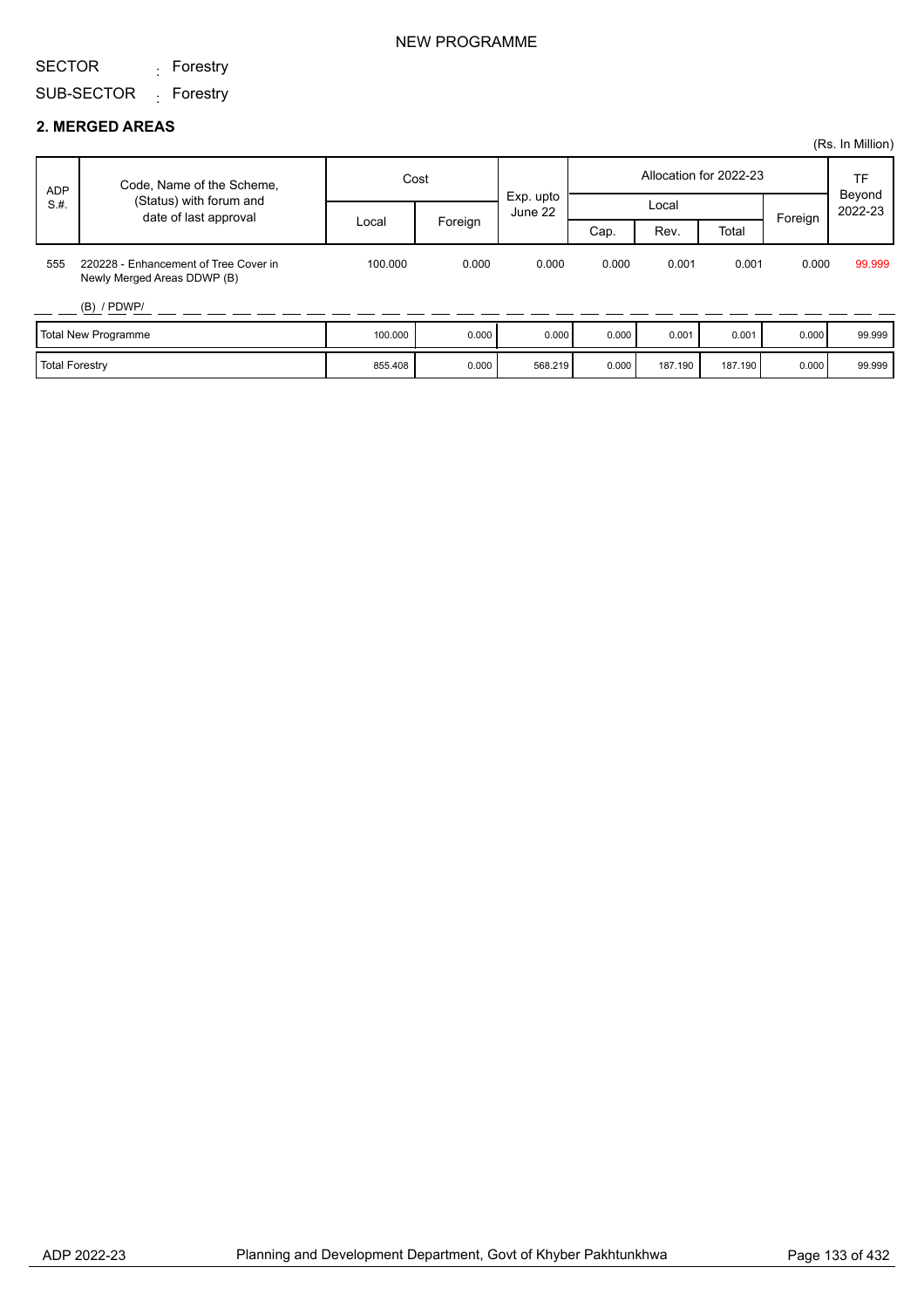<sub>:</sub> Forestry

### ONGOING PROGRAMME

## SUB-SECTOR  $\qquad \vdots$  Pakistan Forestry Institute (PFI)

### **2. MERGED AREAS**

|            |                                                                                                                                 |         |         |                      |       |                        |         |              | (Rs. In Million) |
|------------|---------------------------------------------------------------------------------------------------------------------------------|---------|---------|----------------------|-------|------------------------|---------|--------------|------------------|
| <b>ADP</b> | Code, Name of the Scheme,                                                                                                       | Cost    |         |                      |       | Allocation for 2022-23 |         | TF<br>Beyond |                  |
| S.H.       | (Status) with forum and<br>date of last approval                                                                                |         |         | Exp. upto<br>June 22 |       | Local                  |         | Foreign      | 2022-23          |
|            |                                                                                                                                 | Local   | Foreign |                      | Cap.  | Rev.                   | Total   |              |                  |
| 556        | 191486 - 190273 - Biodiversity Research<br>Initiatives in Merged Areas of Khyber<br>Pakhtunkhwa . [MA]<br>(A) /DDWP /31-12-2019 | 32.390  | 0.000   | 23.002               | 0.000 | 9.388                  | 9.388   | 0.000        | 0.000            |
|            | <b>Total OnGoing Programme</b>                                                                                                  | 32.390  | 0.000   | 23.002               | 0.000 | 9.388                  | 9.388   | 0.000        | 0.000            |
|            | Total Pakistan Forestry Institute (PFI)                                                                                         | 32.390  | 0.000   | 23.002               | 0.000 | 9.388                  | 9.388   | 0.000        | 0.000            |
|            | <b>Total Programme</b>                                                                                                          | 887.798 | 887.798 | 591.221              | 0.000 | 196.578                | 196.578 | 0.000        | 99.999           |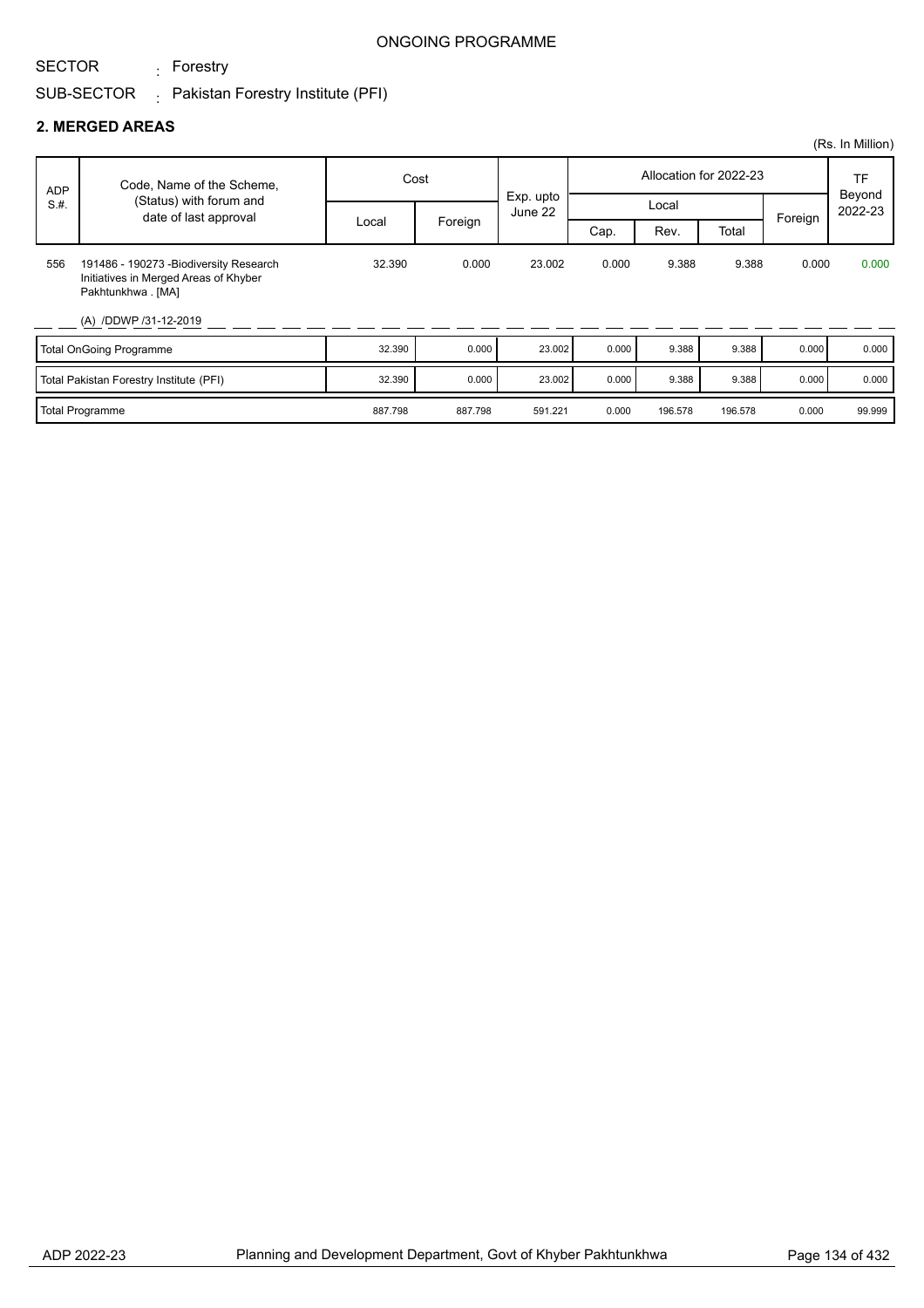SECTOR

SUB-SECTOR <sub>:</sub> Forestry <sub>:</sub> Forestry

|            |                                                                                                       |           |         |                      |       |        |                        |         | (Rs. In Million) |
|------------|-------------------------------------------------------------------------------------------------------|-----------|---------|----------------------|-------|--------|------------------------|---------|------------------|
| <b>ADP</b> | Code, Name of the Scheme,                                                                             | Cost      |         | Exp. upto<br>June 22 |       |        | Allocation for 2022-23 |         | TF<br>Beyond     |
| S.H.       | (Status) with forum and<br>date of last approval                                                      |           |         |                      |       |        | Local                  |         | 2022-23          |
|            |                                                                                                       | Local     | Foreign |                      | Cap.  | Rev.   | Total                  | Foreign |                  |
| 557        | 195217 - Merged Areas Integrated<br>Development Forestry Sector Project.<br>(AIP)(Forestry Component) | 1,559.151 | 0.000   | 233.036              | 0.000 | 37,000 | 37.000                 | 0.000   | 1,289.115        |
|            | (A) /PDWP /23-07-2020                                                                                 |           |         |                      |       |        |                        |         |                  |
|            | Total OnGoing Programme                                                                               | 1,559.151 | 0.000   | 233.036              | 0.000 | 37.000 | 37.000                 | 0.000   | 1,289.115        |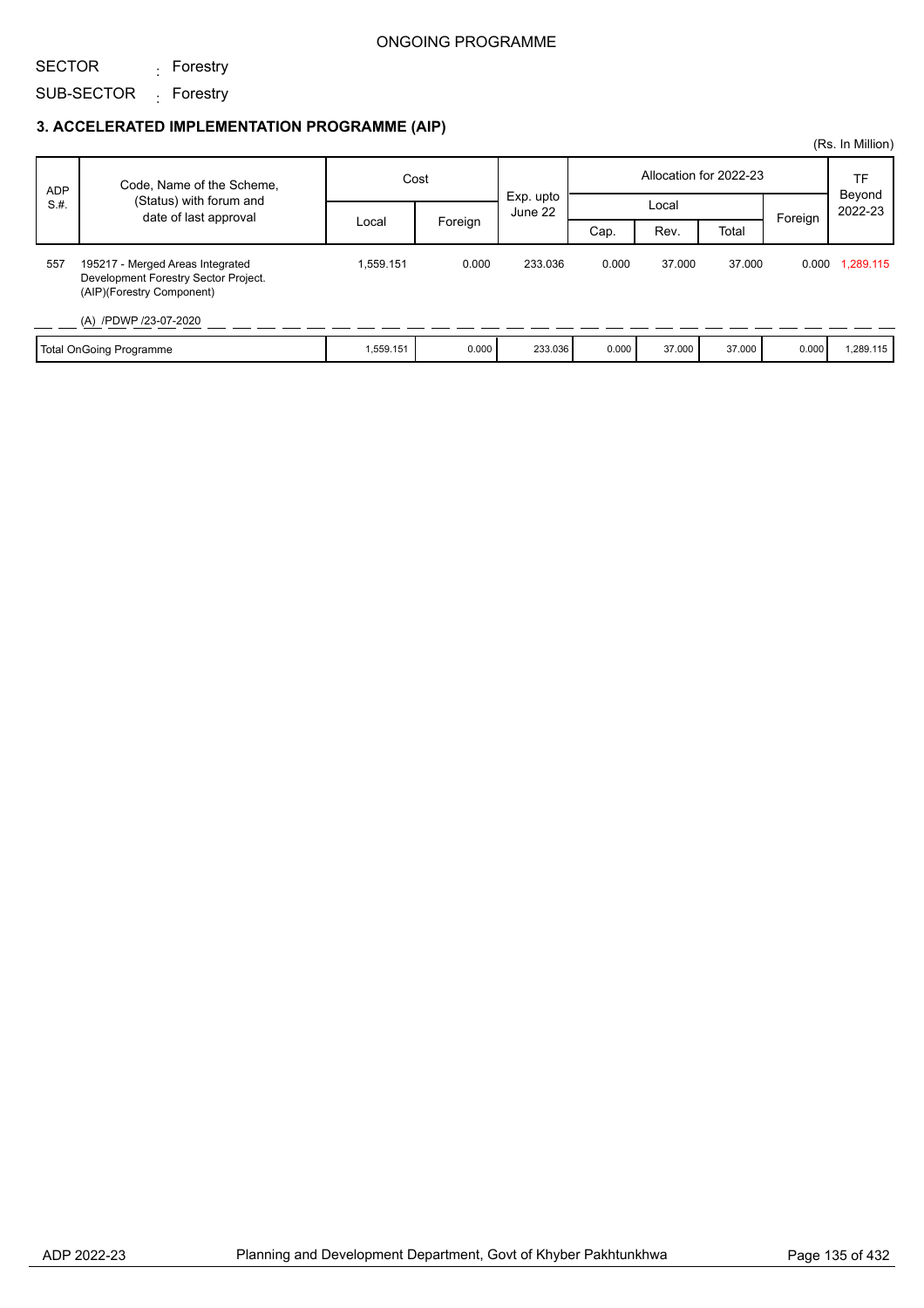### NEW PROGRAMME

SECTOR <sub>:</sub> Forestry

SUB-SECTOR <sub>:</sub> Forestry

|                       |                                                                                                                                                      |           |         |                      |       |        |                        |         | (Rs. In Million)  |
|-----------------------|------------------------------------------------------------------------------------------------------------------------------------------------------|-----------|---------|----------------------|-------|--------|------------------------|---------|-------------------|
| <b>ADP</b>            | Code, Name of the Scheme,                                                                                                                            |           | Cost    |                      |       |        | Allocation for 2022-23 |         | <b>TF</b>         |
| S.H.                  | (Status) with forum and                                                                                                                              |           |         | Exp. upto<br>June 22 |       | Local  |                        |         | Beyond<br>2022-23 |
|                       | date of last approval                                                                                                                                | Local     | Foreign |                      | Cap.  | Rev.   | Total                  | Foreign |                   |
| 558                   | 220227 - Development of Natural<br>Resources in Newly Merged Districts<br>PDWP (B)                                                                   | 200.000   | 0.000   | 0.000                | 0.000 | 0.001  | 0.001                  | 0.000   | 199.999           |
|                       | $(B)$ / PDWP/                                                                                                                                        |           |         |                      |       |        |                        |         |                   |
| 559                   | 220230 - Strengthening of Forestry<br>Research Activities in Newly Merged Areas<br>DDWP (B)                                                          | 100.000   | 0.000   | 0.000                | 0.000 | 0.001  | 0.001                  | 0.000   | 99.999            |
|                       | $(B)$ / PDWP/                                                                                                                                        |           |         |                      |       |        |                        |         |                   |
| 560                   | 220231 - Capacity Enhancement of Forest<br>Staff and Communities of Newly Merged<br>Areas for Sustainable Management of<br>Forest Resources DDWP (B) | 37.740    | 0.000   | 0.000                | 0.000 | 0.001  | 0.001                  | 0.000   | 37.739            |
|                       | $(B)$ / PDWP/                                                                                                                                        |           |         |                      |       |        |                        |         |                   |
| 561                   | 220711 - Innovative Interventions in<br>Forest/Environment Sector (SEPs)                                                                             | 200.000   | 0.000   | 0.000                | 0.001 | 0.001  | 0.002                  | 0.000   | 199.998           |
|                       | $(B)$ / PDWP/                                                                                                                                        |           |         |                      |       |        |                        |         |                   |
|                       | <b>Total New Programme</b>                                                                                                                           | 537.740   | 0.000   | 0.000                | 0.001 | 0.004  | 0.005                  | 0.000   | 537.735           |
| <b>Total Forestry</b> |                                                                                                                                                      | 2,096.891 | 0.000   | 233.036              | 0.001 | 37.004 | 37.005                 | 0.000   | 1,826.850         |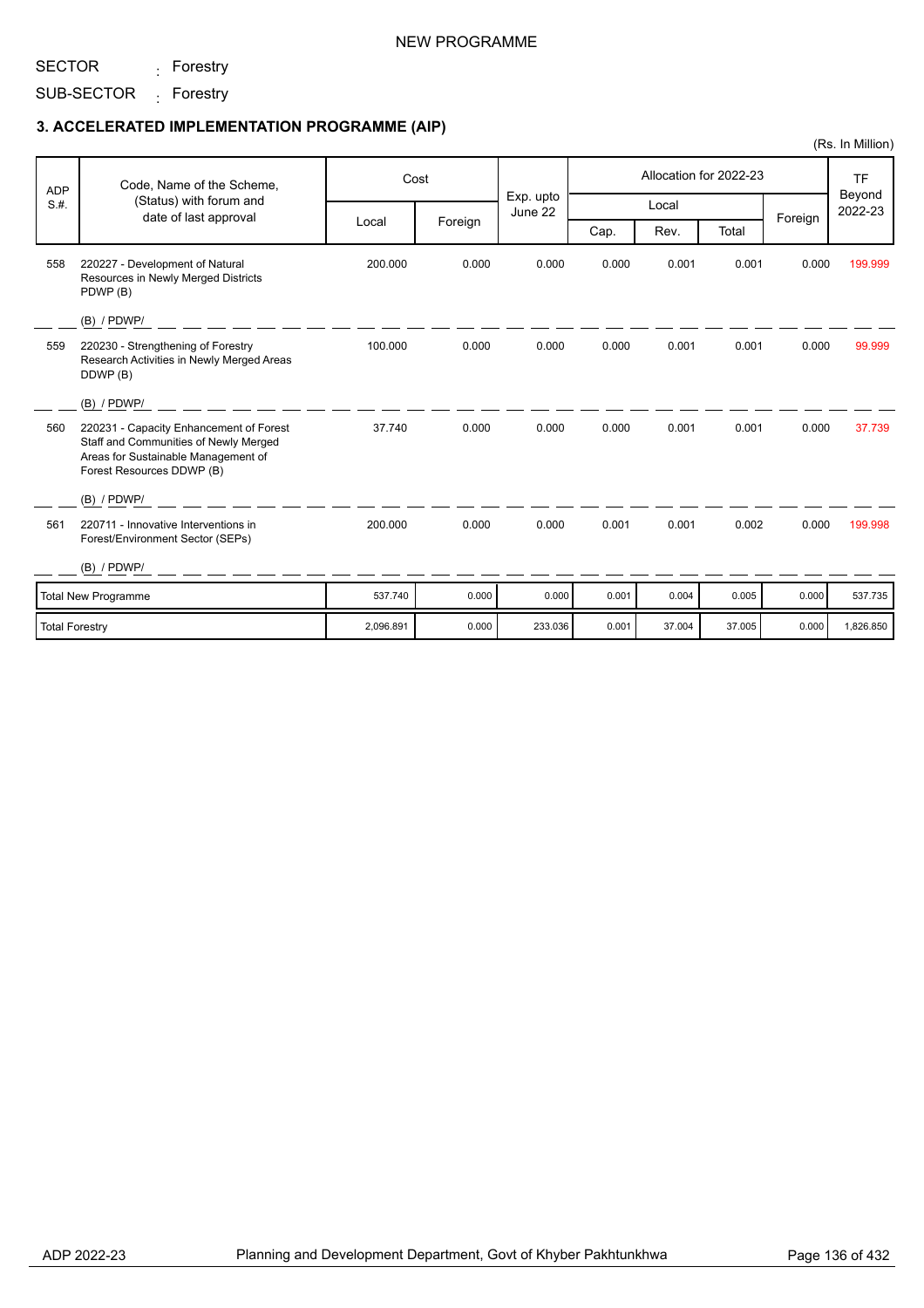### NEW PROGRAMME

## SUB-SECTOR Sericulture/NTFP <sub>:</sub> Forestry

SECTOR

|            |                                                                                                              |         |         |                      |       |       |                        |         | (Rs. In Million)  |
|------------|--------------------------------------------------------------------------------------------------------------|---------|---------|----------------------|-------|-------|------------------------|---------|-------------------|
| <b>ADP</b> | Code, Name of the Scheme,                                                                                    |         | Cost    |                      |       |       | Allocation for 2022-23 |         | <b>TF</b>         |
| S.H.       | (Status) with forum and<br>date of last approval                                                             |         |         | Exp. upto<br>June 22 |       | Local |                        | Foreign | Beyond<br>2022-23 |
|            |                                                                                                              | Local   | Foreign |                      | Cap.  | Rev.  | Total                  |         |                   |
| 562        | 220080 - Promotion livelihood<br>opportunities through NTFP interventions<br>in Merged Areas (AIP-ii)        | 455.000 | 0.000   | 0.000                | 0.000 | 2.000 | 2.000                  | 0.000   | 453.000           |
|            | $(B)$ / PDWP/                                                                                                |         |         |                      |       |       |                        |         |                   |
| 563        | 220297 - Promotion of Chilghoza<br>intervention and research activities in<br>North and South Waziristan (B) | 300.000 | 0.000   | 0.000                | 0.000 | 2.000 | 2.000                  | 0.000   | 298,000           |
|            | $(B)$ / PDWP/                                                                                                |         |         |                      |       |       |                        |         |                   |
|            | <b>Total New Programme</b>                                                                                   | 755.000 | 0.000   | 0.000                | 0.000 | 4.000 | 4.000                  | 0.000   | 751.000           |
|            | <b>Total Sericulture/NTFP</b>                                                                                | 755.000 | 0.000   | 0.000                | 0.000 | 4.000 | 4.000                  | 0.000   | 751.000           |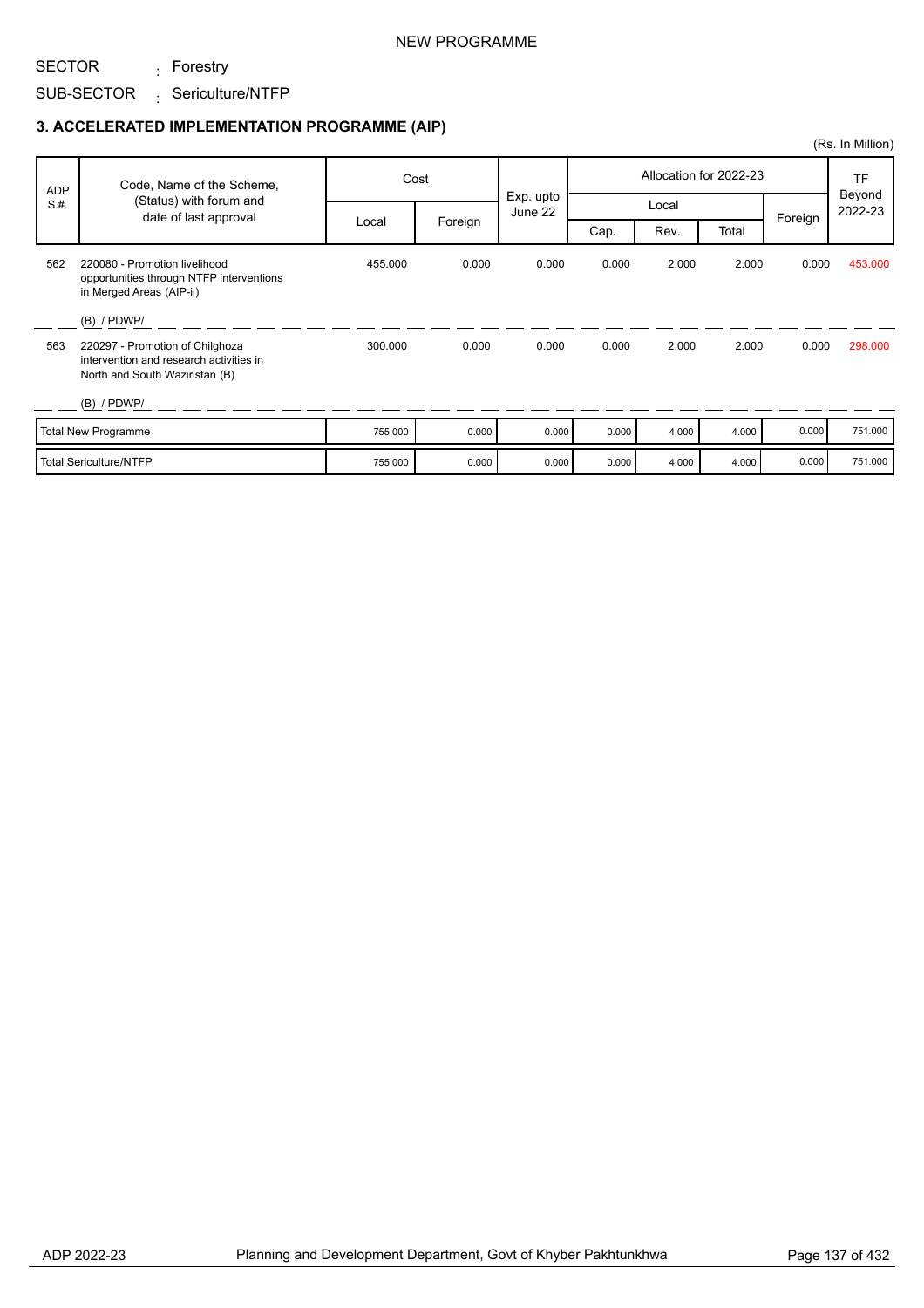SECTOR

SUB-SECTOR <sub>:</sub> Wild Life

### **3. ACCELERATED IMPLEMENTATION PROGRAMME (AIP)**

<sub>:</sub> Forestry

|            |                                                                                                                                |           |         |                      |        |        |                        |         | (Rs. In Million) |
|------------|--------------------------------------------------------------------------------------------------------------------------------|-----------|---------|----------------------|--------|--------|------------------------|---------|------------------|
| <b>ADP</b> | Code, Name of the Scheme,                                                                                                      | Cost      |         | Exp. upto<br>June 22 |        |        | Allocation for 2022-23 |         | TF<br>Beyond     |
| S.H.       | (Status) with forum and<br>date of last approval                                                                               |           |         |                      | Local  |        |                        | 2022-23 |                  |
|            |                                                                                                                                | Local     | Foreign |                      | Cap.   | Rev.   | Total                  | Foreign |                  |
| 564        | 195327 - Merged Areas Integrated<br>Development Forestry Sector Project.<br>(AIP)(Wildlifer Component<br>(A) /PDWP /21-09-2020 | 1,442.637 | 0.000   | 170.000              | 20,000 | 15.000 | 35.000                 |         | 0.000 1,237.637  |
|            | Total OnGoing Programme                                                                                                        | 1,442.637 | 0.000   | 170.000              | 20.000 | 15.000 | 35.000                 | 0.000   | 1,237.637        |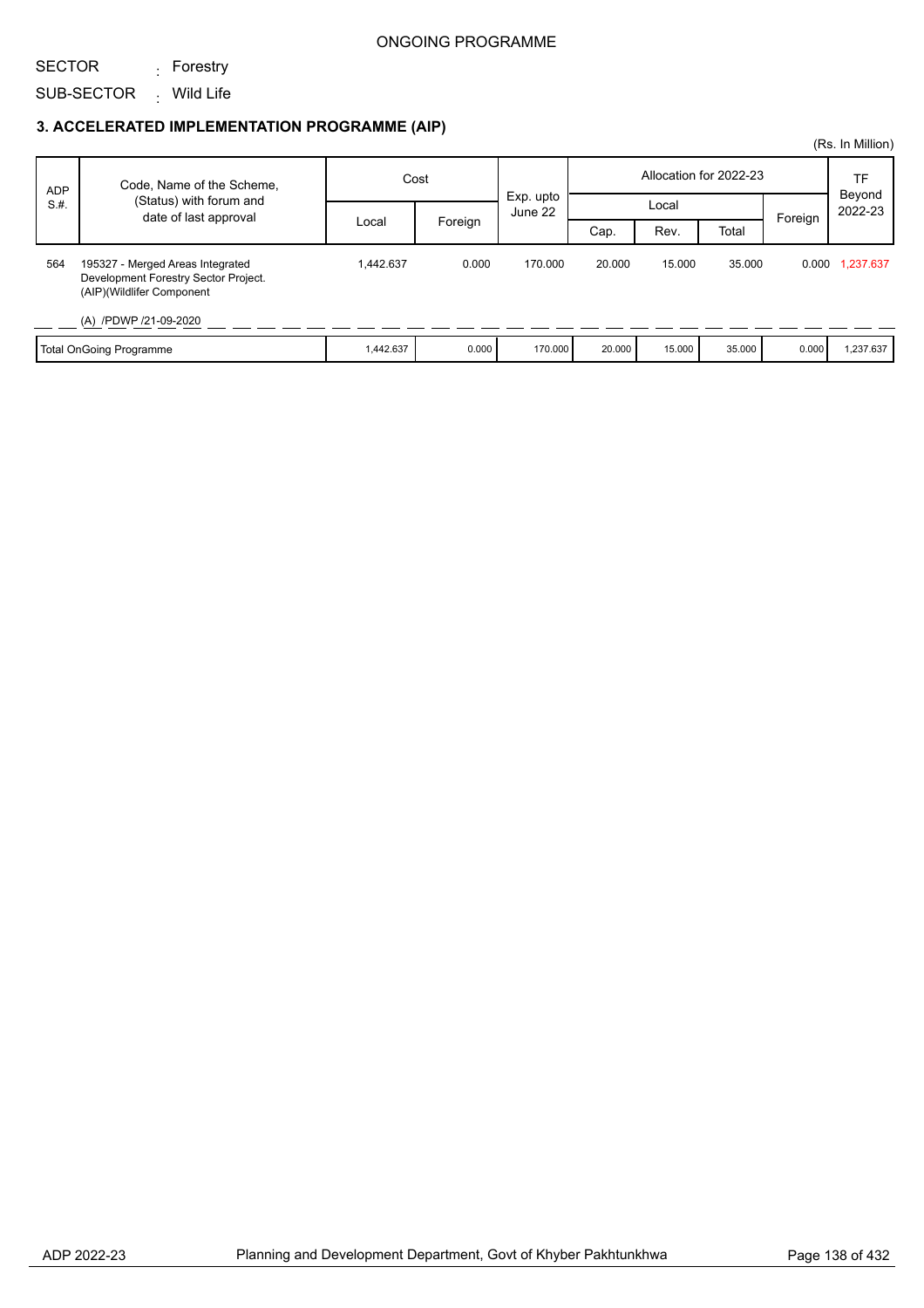### NEW PROGRAMME

SECTOR <sub>:</sub> Forestry

SUB-SECTOR <sub>:</sub> Wild Life

|            |                                                                                                     |            |            |                      |        |           |                        |         | (Rs. In Million)  |
|------------|-----------------------------------------------------------------------------------------------------|------------|------------|----------------------|--------|-----------|------------------------|---------|-------------------|
| <b>ADP</b> | Code, Name of the Scheme,                                                                           |            | Cost       |                      |        |           | Allocation for 2022-23 |         | TF                |
| S.H.       | (Status) with forum and<br>date of last approval                                                    |            |            | Exp. upto<br>June 22 |        | Local     |                        | Foreign | Beyond<br>2022-23 |
|            |                                                                                                     | Local      | Foreign    |                      | Cap.   | Rev.      | Total                  |         |                   |
| 565        | 220232 - Conservation of Flagship<br>Species and Their Critical Habitat in<br>Merged Areas PDWP (B) | 2,100.000  | 0.000      | 0.000                | 0.000  | 3.997     | 3.997                  |         | 0.000 2,096.003   |
|            | $(B)$ / PDWP/                                                                                       |            |            |                      |        |           |                        |         |                   |
|            | <b>Total New Programme</b>                                                                          | 2,100.000  | 0.000      | 0.000                | 0.000  | 3.997     | 3.997                  | 0.000   | 2,096.003         |
|            | <b>Total Wild Life</b>                                                                              | 3,542.637  | 0.000      | 170.000              | 20.000 | 18.997    | 38.997                 | 0.000   | 3,333.640         |
|            | <b>Total Programme</b>                                                                              | 6,394.528  | 6,394.528  | 403.036              | 20.001 | 60.001    | 80.002                 | 0.000   | 5,911.490         |
|            | Sub Total (Sector)                                                                                  | 30,900.488 | 30,900.488 | 11,564.854           | 38.962 | 3,617.143 | 3,656.105              | 300.000 | 15,679.529        |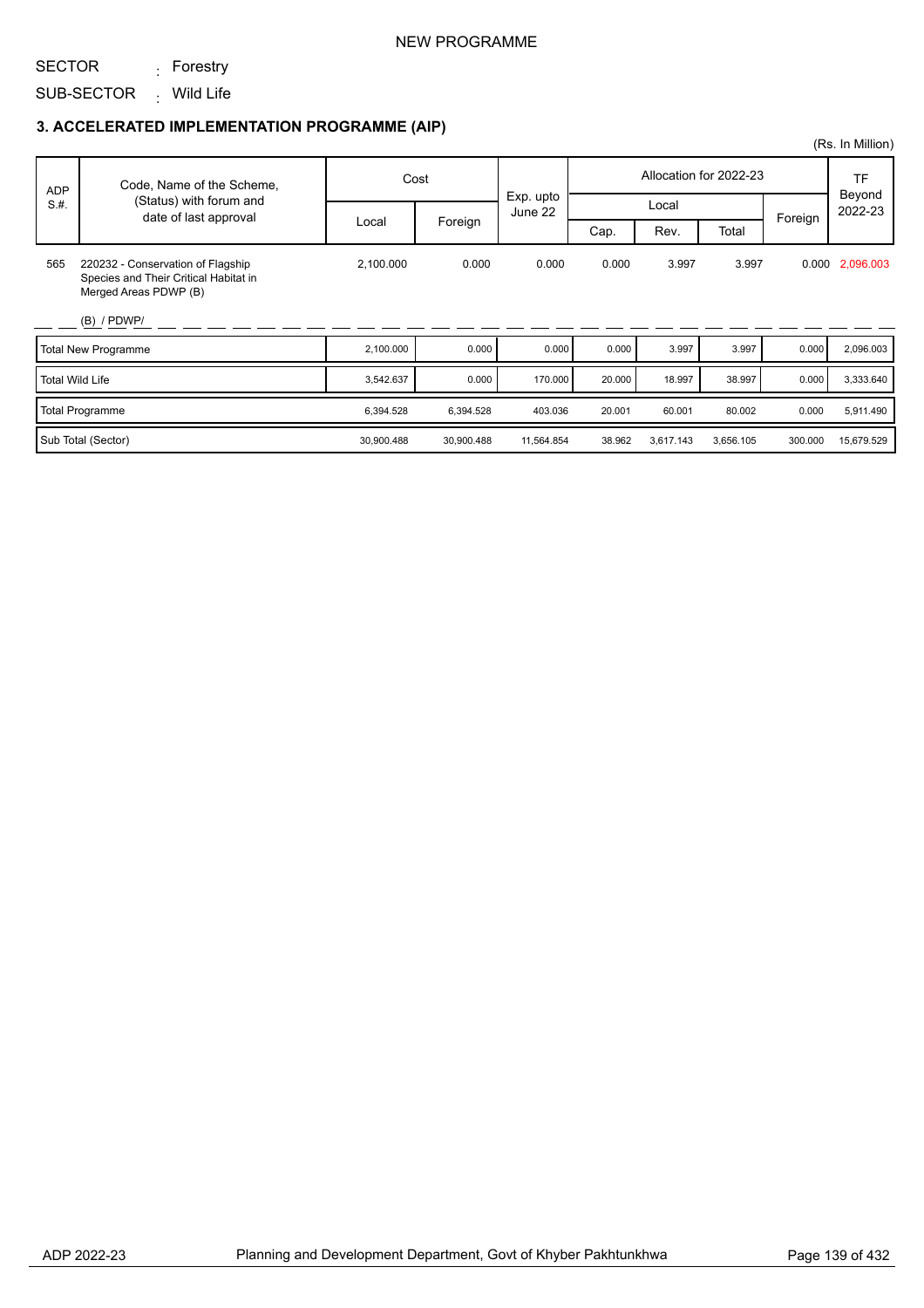<sub>:</sub> Health

### ONGOING PROGRAMME

SUB-SECTOR  $\,$  Basic Health

### **1. KHYBER PAKHTUNKHWA**

| <b>ADP</b> | Code, Name of the Scheme,                                                                                                                                                                                  |         | Cost      |                      |        | Allocation for 2022-23 |         |         | <b>TF</b>         |
|------------|------------------------------------------------------------------------------------------------------------------------------------------------------------------------------------------------------------|---------|-----------|----------------------|--------|------------------------|---------|---------|-------------------|
| S.H.       | (Status) with forum and<br>date of last approval                                                                                                                                                           |         |           | Exp. upto<br>June 22 |        | Local                  |         |         | Beyond<br>2022-23 |
|            |                                                                                                                                                                                                            | Local   | Foreign   |                      | Cap.   | Rev.                   | Total   | Foreign |                   |
| 566        | 080643 - Upgradation of 10 BHUs to<br>RHCs in Khyber Pakhtunkhwa, on need<br>basis.                                                                                                                        | 980.409 | 0.000     | 725.597              | 10.000 | 0.000                  | 10.000  | 0.000   | 244.812           |
|            | (A) /PDWP /03-11-2016                                                                                                                                                                                      |         |           |                      |        |                        |         |         |                   |
| 567        | 110614 - Social Health Protection Initiative<br>for Khyber Pakhtunkhwa(KFW assisted).                                                                                                                      | 228.827 | 3,137.321 | 135.900              | 0.000  | 30.000                 | 30.000  | 411.000 | 62.927            |
|            | (A) /CDWP /09-02-2022                                                                                                                                                                                      |         |           |                      |        |                        |         |         |                   |
| 568        | 140775 - Establishment of Independent<br>Monitoring Unit in Health Department.                                                                                                                             | 687.039 | 0.000     | 477.876              | 0.000  | 209.163                | 209.163 | 0.000   | 0.000             |
|            | (A) /PDWP /02-06-2020                                                                                                                                                                                      |         |           |                      |        |                        |         |         |                   |
| 569        | 140811 - Strengthening of the<br>Rehabilitation Services for Physically<br>Disabled at Health Department Khyber<br>Pakhtunkhwa.                                                                            | 392.265 | 0.000     | 281.270              | 0.000  | 110.995                | 110.995 | 0.000   | 0.000             |
|            | (A) /PDWP /18-11-2020                                                                                                                                                                                      |         |           |                      |        |                        |         |         |                   |
| 570        | 151062 - Upgradation of BHU Darmai to<br>RHC Level in Tehsil Matta District Swat<br>and Establishment of BHU Sakhra Fazal<br>Baig Ghari and BHU Aghal Bartana in<br>Tehsil Matta Swat.                     | 358.049 | 0.000     | 261.424              | 96.625 | 0.000                  | 96.625  | 0.000   | 0.000             |
|            | (A) /PDWP /13-01-2022                                                                                                                                                                                      |         |           |                      |        |                        |         |         |                   |
| 571        | 151066 - Estab. of BHU at Koz Shammal<br>UC Battera District Buner and at<br>Shahidan Banda Tehsil Takht Nasrati &<br>BHU at Mandawa UC Latamber, Karak<br>and Kifayat kot Gohar Ka Nar Dillasah<br>Bannu. | 259.012 | 0.000     | 236.018              | 19.668 | 3.326                  | 22.994  | 0.000   | 0.000             |
|            | (A) /PDWP /27-01-2022                                                                                                                                                                                      |         |           |                      |        |                        |         |         |                   |
| 572        | 160232 - Strengthening Health<br>Management Information System/District<br>Health Information System in Khyber<br>Pakhtunkhwa (Phase-II)                                                                   | 294.240 | 0.000     | 239.614              | 0.000  | 25.000                 | 25.000  | 0.000   | 29.626            |
|            | (A) /PDWP /03-11-2016                                                                                                                                                                                      |         |           |                      |        |                        |         |         |                   |
| 573        | 160608 - Upgradation of 5 BHUs to RHCs<br>on need basis                                                                                                                                                    | 890.116 | 0.000     | 473.288              | 50.000 | 0.000                  | 50.000  | 0.000   | 366.828           |
|            | (A) /PDWP /14-04-2021                                                                                                                                                                                      |         |           |                      |        |                        |         |         |                   |
| 574        | 170653 - Upgradation of BHU Hazar<br>Khwani to RHC, Peshawar.                                                                                                                                              | 101.938 | 0.000     | 67.800               | 34.138 | 0.000                  | 34.138  | 0.000   | 0.000             |
|            | (A) /DDWP /04-01-2019                                                                                                                                                                                      |         |           |                      |        |                        |         |         |                   |
| 575        | 200040 - Rehabilitation of all RHCs across<br>Khyber Pakhtunkhwa & conversion of 50<br>RHCs into 24/7 facilities.                                                                                          | 934.324 | 0.000     | 370.353              | 0.000  | 563.971                | 563.971 | 0.000   | 0.000             |
|            | (A) /PDWP /08-12-2021                                                                                                                                                                                      |         |           |                      |        |                        |         |         |                   |
| 576        | 200042 - Outsourcing of supply chain of<br>medicines and supplies.                                                                                                                                         | 312.117 | 0.000     | 91.878               | 0.000  | 50.000                 | 50.000  | 0.000   | 170.239           |
|            | (A) /PDWP /09-03-2021                                                                                                                                                                                      |         |           |                      |        |                        |         |         |                   |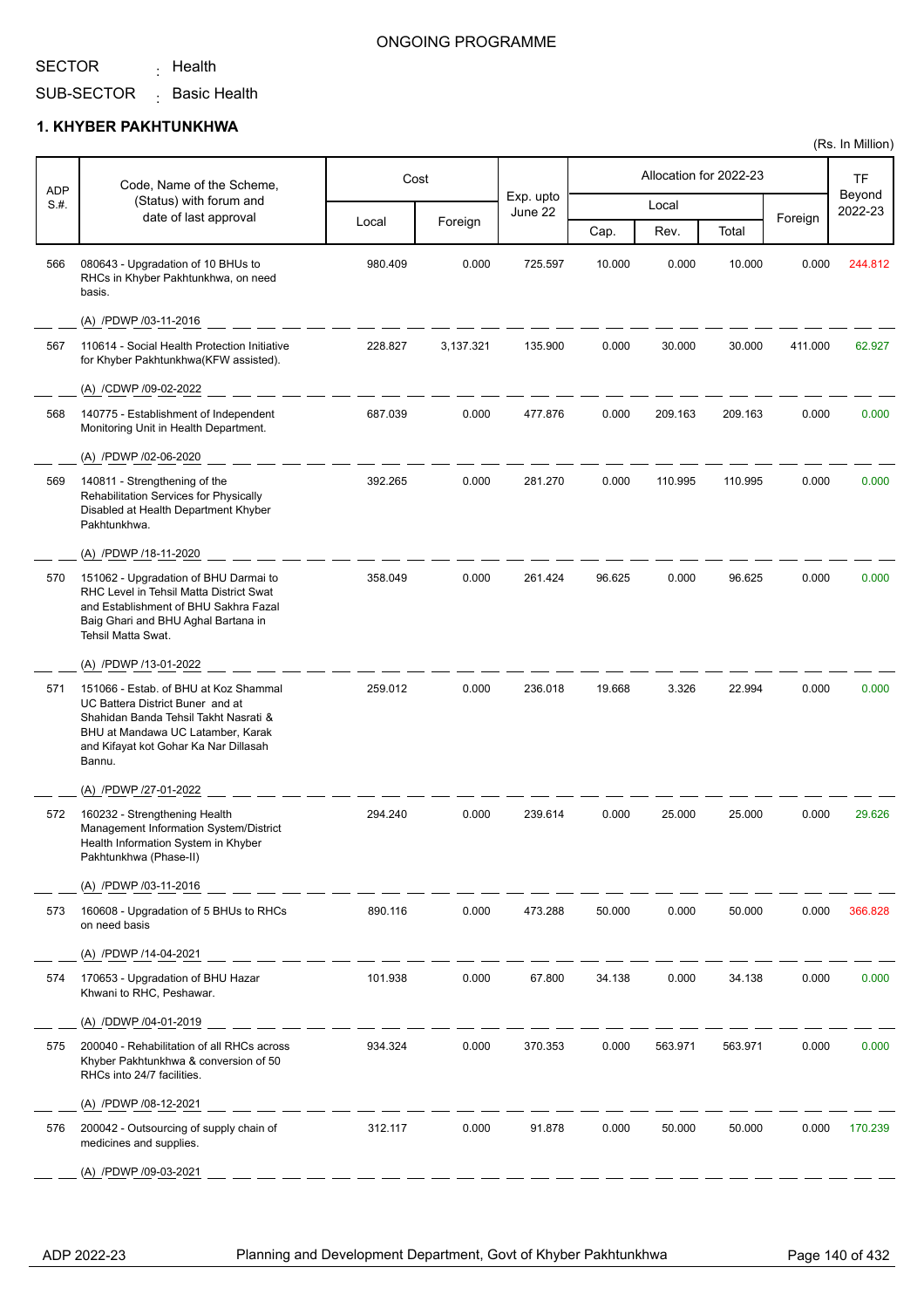<sub>:</sub> Health

SUB-SECTOR <sub>:</sub> Basic Health

### **1. KHYBER PAKHTUNKHWA**

|      | Code, Name of the Scheme,<br><b>ADP</b>                                                                                                                                 |           | Cost       |                      |         |           | Allocation for 2022-23 |           | <b>TF</b><br>Beyond |
|------|-------------------------------------------------------------------------------------------------------------------------------------------------------------------------|-----------|------------|----------------------|---------|-----------|------------------------|-----------|---------------------|
| S.H. | (Status) with forum and<br>date of last approval                                                                                                                        |           |            | Exp. upto<br>June 22 |         | Local     |                        |           | 2022-23             |
|      |                                                                                                                                                                         | Local     | Foreign    |                      | Cap.    | Rev.      | Total                  | Foreign   |                     |
| 577  | 200045 - Strengthening of all BHUs across<br>Khyber Pakhtunkhwa & conversion of 200<br>BHUs into 24/7 SBA facilities.                                                   | 1,652.166 | 0.000      | 714.056              | 0.000   | 938.110   | 938.110                | 0.000     | 0.000               |
|      | (A) /PDWP /08-12-2021                                                                                                                                                   |           |            |                      |         |           |                        |           |                     |
| 578  | 200159 - Khyber Pakhtunkhwa Human<br>Capital Investment Project. (IDA Credit of<br>US\$ 49.6 million and IDA grant US\$ 35.4<br>million).                               | 0.003     | 13,260.000 | 0.000                | 0.000   | 0.001     | 0.001                  | 2,700.000 | 0.002               |
|      | (A) /ECNEC /12-03-2021                                                                                                                                                  |           |            |                      |         |           |                        |           |                     |
| 579  | 210282 - Establishment of Provincial Food<br>and Drug Testing Laboratories.                                                                                             | 321.252   | 0.000      | 0.000                | 20.000  | 20.000    | 40.000                 | 0.000     | 281.252             |
|      | (A) /PDWP /25-06-2021                                                                                                                                                   |           |            |                      |         |           |                        |           |                     |
| 580  | 220387 - Upgradation of 5 BHUs Gulibagh,<br>Fateh Pur, Ghungai Shamozai, Kishwara<br>Malam Jabba & Charbagh to RHCs level<br>in District Swat.<br>(A) /PDWP /04-04-2022 | 1,425.522 | 0.000      | 0.000                | 143.011 | 0.000     | 143.011                |           | 0.000 1,282.511     |
|      |                                                                                                                                                                         |           |            |                      |         |           |                        |           |                     |
|      | <b>Total OnGoing Programme</b>                                                                                                                                          | 8,837.279 | 16,397.321 | 4,075.074            | 373.442 | 1,950.566 | 2,324.008              | 3,111.000 | 2,438.197           |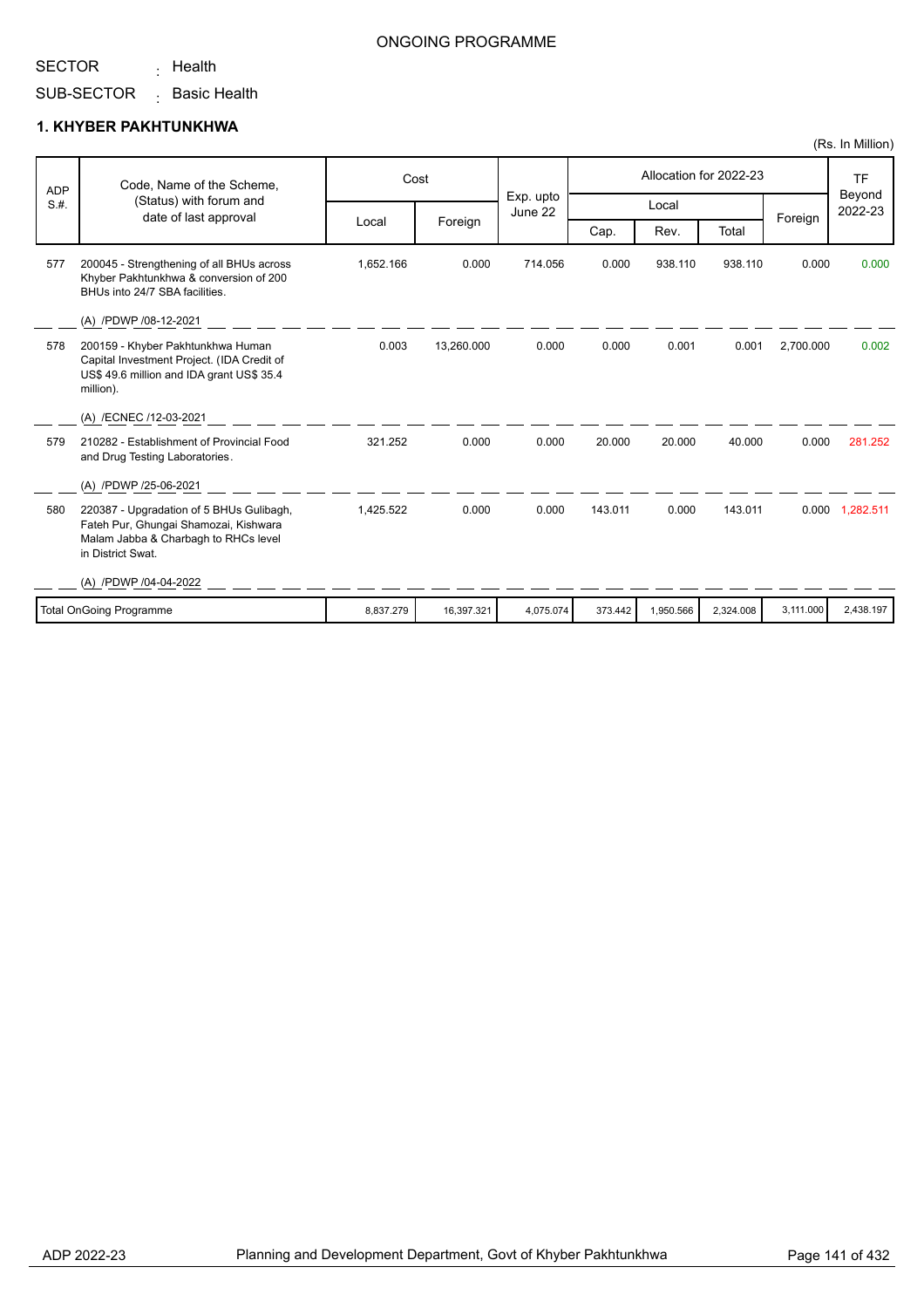<sub>:</sub> Health

SUB-SECTOR <sub>:</sub> Basic Health

### **1. KHYBER PAKHTUNKHWA**

|      | Code, Name of the Scheme,<br><b>ADP</b>                                                                                                                                                                                 |            | Cost       |                      |         |           | Allocation for 2022-23 |           | <b>TF</b><br>Beyond |
|------|-------------------------------------------------------------------------------------------------------------------------------------------------------------------------------------------------------------------------|------------|------------|----------------------|---------|-----------|------------------------|-----------|---------------------|
| S.H. | (Status) with forum and<br>date of last approval                                                                                                                                                                        |            |            | Exp. upto<br>June 22 |         | Local     |                        |           | 2022-23             |
|      |                                                                                                                                                                                                                         | Local      | Foreign    |                      | Cap.    | Rev.      | Total                  | Foreign   |                     |
| 581  | 220568 - National Health Support<br>Programme (KP Component)                                                                                                                                                            | 0.003      | 13,000.000 | 0.000                | 0.000   | 0.001     | 0.001                  | 1,000.000 | 0.002               |
|      | (B) / ECNEC/                                                                                                                                                                                                            |            |            |                      |         |           |                        |           |                     |
| 582  | 220782 - Up-Gradation of BHU Odigram to<br>RHC Odigram District Swat                                                                                                                                                    | 10.000     | 0.000      | 0.000                | 10.000  | 0.000     | 10.000                 | 0.000     | 0.000               |
|      | $(B)$ / PDWP/                                                                                                                                                                                                           |            |            |                      |         |           |                        |           |                     |
| 583  | 220844 - Up-Gradation of RHC Deolai to<br>Civil Hospital and BHU Dherai, and<br>Rangmala to RHC Level, and construction<br>of RHC Beha and RHC Gowalarai District<br>Swat, and construction of BHU Elum<br><b>Buner</b> | 100.000    | 0.000      | 0.000                | 10.000  | 0.000     | 10.000                 | 0.000     | 90.000              |
|      | (B) / DDWP/                                                                                                                                                                                                             |            |            |                      |         |           |                        |           |                     |
| 584  | 220845 - F/S for Burn Center and Kinar at<br>MMC Mardan                                                                                                                                                                 | 20.000     | 0.000      | 0.000                | 0.000   | 20.000    | 20.000                 | 0.000     | 0.000               |
|      | (B) / PDWP/                                                                                                                                                                                                             |            |            |                      |         |           |                        |           |                     |
| 585  | 220888 - Completion of balance/leftover<br>ERRA schemes in Khyber Pakhtunkhwa                                                                                                                                           | 369.000    | 0.000      | 0.000                | 0.000   | 0.001     | 0.001                  | 0.000     | 368.999             |
|      | $(B)$ / PDWP/                                                                                                                                                                                                           |            |            |                      |         |           |                        |           |                     |
| 586  | 220905 - Top-up for Sehat Card Reserve<br>Fund for Inclusion of Bone Marrow<br>Transplant and other Diseases                                                                                                            | 2,000.000  | 0.000      | 0.000                | 0.000   | 0.001     | 0.001                  |           | 0.000 1,999.999     |
|      | (B) / PDWP/                                                                                                                                                                                                             |            |            |                      |         |           |                        |           |                     |
|      | <b>Total New Programme</b>                                                                                                                                                                                              | 2,499.003  | 13,000.000 | 0.000                | 20.000  | 20.003    | 40.003                 | 1,000.000 | 2,459.000           |
|      | <b>Total Basic Health</b>                                                                                                                                                                                               | 11,336.282 | 29,397.321 | 4,075.074            | 393.442 | 1,970.569 | 2,364.011              | 4,111.000 | 4,897.197           |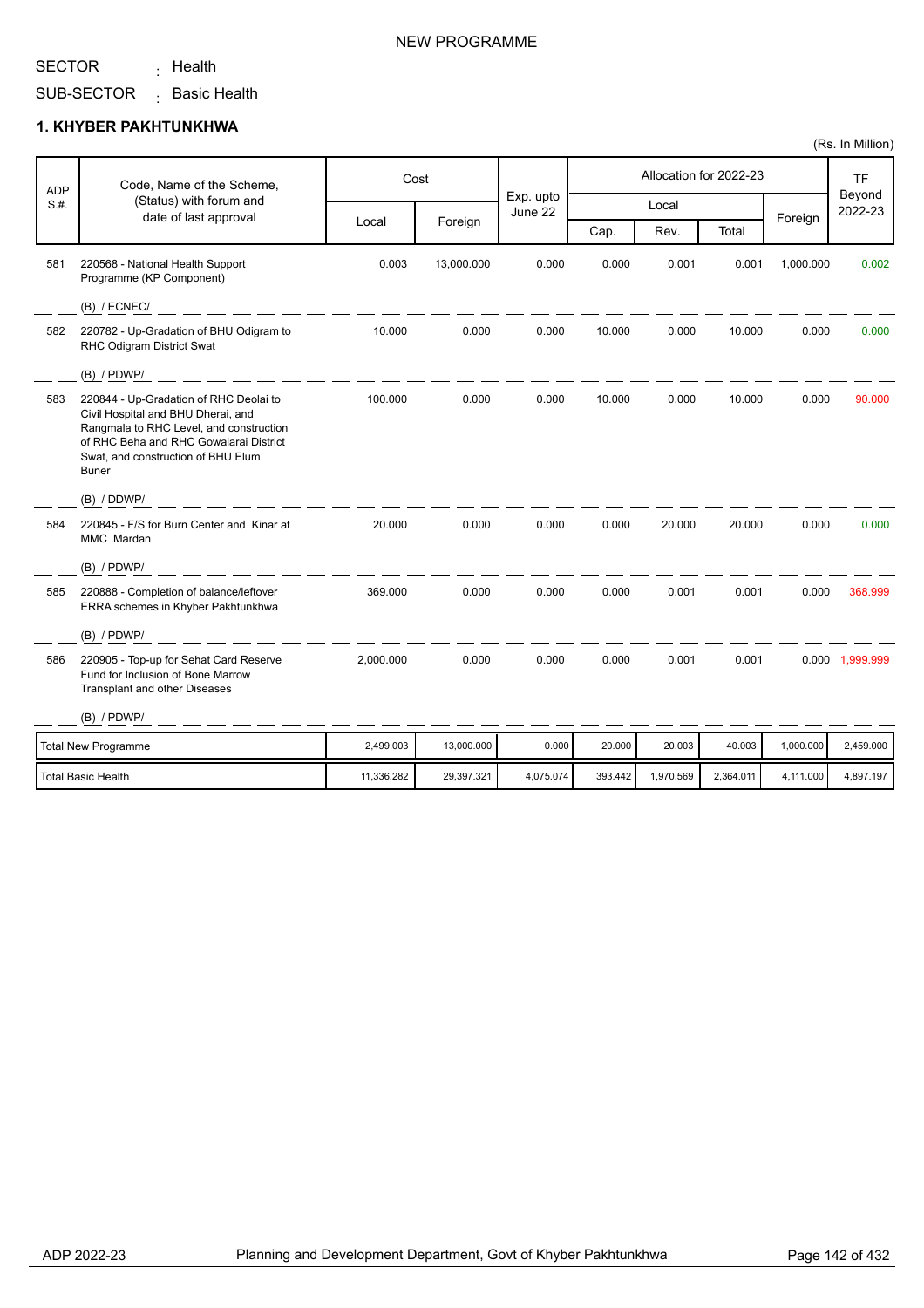<sub>:</sub> Health

### ONGOING PROGRAMME

SUB-SECTOR <sub>:</sub> General Hospitals

### **1. KHYBER PAKHTUNKHWA**

| ADP  | Code, Name of the Scheme,                                                                                                     |           | Cost    |                      |         |         | Allocation for 2022-23 |         | TF                |
|------|-------------------------------------------------------------------------------------------------------------------------------|-----------|---------|----------------------|---------|---------|------------------------|---------|-------------------|
| S.H. | (Status) with forum and                                                                                                       |           |         | Exp. upto<br>June 22 |         | Local   |                        |         | Beyond<br>2022-23 |
|      | date of last approval                                                                                                         | Local     | Foreign |                      | Cap.    | Rev.    | Total                  | Foreign |                   |
| 587  | 100183 - Establishment of Shaheed<br>Mohtarma Benazir Bhutto Children<br>Hospital in Mardan.                                  | 2,607.001 | 0.000   | 1,415.383            | 50.000  | 10.000  | 60.000                 |         | 0.000 1,131.618   |
|      | (A) /PDWP /17-09-2019                                                                                                         |           |         |                      |         |         |                        |         |                   |
| 588  | 120333 - Improvement & Standardization<br>of DHQ Hospital, Mardan. (Phase-III)                                                | 2.939.590 | 0.000   | 2,326.509            | 613.081 | 0.000   | 613.081                | 0.000   | 0.000             |
|      | (A) /PDWP /22-11-2019                                                                                                         |           |         |                      |         |         |                        |         |                   |
| 589  | 120820 - Establishment of Children &<br>Maternity Hospital Charsadda.                                                         | 1,380.465 | 0.000   | 1,194.440            | 45.000  | 141.025 | 186.025                | 0.000   | 0.000             |
|      | (A) /PDWP /02-06-2020                                                                                                         |           |         |                      |         |         |                        |         |                   |
| 590  | 130674 - Upgrdadation of DHQ Hospital,<br>Abbottabad to Category-A.                                                           | 902.280   | 0.000   | 51.980               | 80.000  | 0.000   | 80.000                 | 0.000   | 770.300           |
|      | (A) /PDWP /02-06-2020                                                                                                         |           |         |                      |         |         |                        |         |                   |
| 591  | 140764 - Construction of Category-C<br>Hospital at Balakot, Mansehra.                                                         | 575.000   | 0.000   | 469.372              | 105.628 | 0.000   | 105.628                | 0.000   | 0.000             |
|      | (A) /PDWP /18-08-2015                                                                                                         |           |         |                      |         |         |                        |         |                   |
| 592  | 140767 - Establishment of DHQ Hospital<br>(Category-C) at Judbah, District Tor Ghar.                                          | 604.990   | 0.000   | 231.500              | 360.890 | 12.600  | 373.490                | 0.000   | 0.000             |
|      | (A) /PDWP /03-12-2016                                                                                                         |           |         |                      |         |         |                        |         |                   |
| 593  | 140813 - Upgradation of Booni Hospital to<br>Category-C Hospital, District Chitral.                                           | 397.830   | 0.000   | 367.830              | 30.000  | 0.000   | 30.000                 | 0.000   | 0.000             |
|      | (A) /PDWP /18-08-2015                                                                                                         |           |         |                      |         |         |                        |         |                   |
| 594  | 150007 - Upgradation of RHC Oghi to<br>Cat-D Hospital, District Mansehra                                                      | 254.352   | 0.000   | 179.322              | 75.030  | 0.000   | 75.030                 | 0.000   | 0.000             |
|      | (A) /PDWP /12-05-2016                                                                                                         |           |         |                      |         |         |                        |         |                   |
| 595  | 150514 - Reconstruction of Old DHQ<br>Hospital, Swabi (Phase-I)                                                               | 944.637   | 0.000   | 535.317              | 409.320 | 0.000   | 409.320                | 0.000   | 0.000             |
|      | (A) /PDWP /26-08-2020                                                                                                         |           |         |                      |         |         |                        |         |                   |
| 596  | 150981 - Reconstruction of Women and<br>Children Hospital & Upgradation of Cat-D<br>Hospital Ghazi to Cat-C Hospital, Haripur | 1,248.264 | 0.000   | 866.885              | 381.379 | 0.000   | 381.379                | 0.000   | 0.000             |
|      | (A) /PDWP /16-06-2021                                                                                                         |           |         |                      |         |         |                        |         |                   |
| 597  | 151063 - Establishment of District Head<br>Quarter Hospital at Ghazi Abad, District<br>Kolai Palas                            | 985.990   | 0.000   | 40.000               | 130.000 | 0.000   | 130.000                | 0.000   | 815.990           |
|      | (A) /PDWP /12-09-2020                                                                                                         |           |         |                      |         |         |                        |         |                   |
| 598  | 160233 - Upgradation of Civil Hospital<br>Shakardara to Cat-D Hospital, Kohat.                                                | 274.840   | 0.000   | 162.326              | 62.493  | 50.021  | 112.514                | 0.000   | 0.000             |
|      | (A) /PDWP /26-09-2017                                                                                                         |           |         |                      |         |         |                        |         |                   |
| 599  | 160492 - Reconstruction of Women and<br>Children Liaqat Memorial Teaching<br>Hospital Kohat.                                  | 1,063.273 | 0.000   | 157.939              | 300.000 | 0.000   | 300.000                | 0.000   | 605.334           |
|      | (A) /PDWP /18-10-2017                                                                                                         |           |         |                      |         |         |                        |         |                   |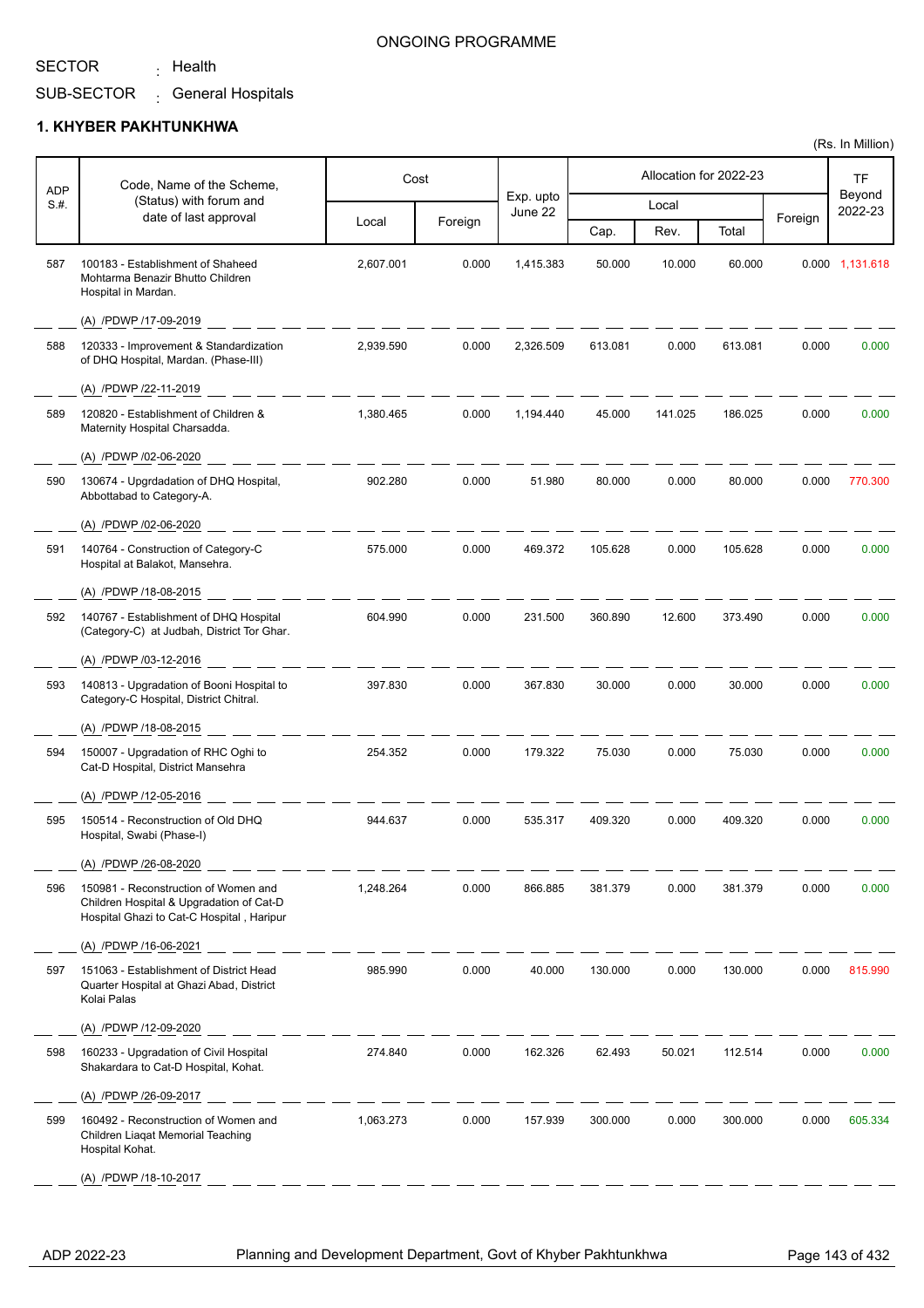<sub>:</sub> Health

### ONGOING PROGRAMME

SUB-SECTOR <sub>:</sub> General Hospitals

### **1. KHYBER PAKHTUNKHWA**

| ADP<br>S.H. | Code, Name of the Scheme,<br>(Status) with forum and<br>date of last approval                                                                                                          | Cost      |         |                      | Allocation for 2022-23 |         |         |         | TF                |
|-------------|----------------------------------------------------------------------------------------------------------------------------------------------------------------------------------------|-----------|---------|----------------------|------------------------|---------|---------|---------|-------------------|
|             |                                                                                                                                                                                        |           |         | Exp. upto<br>June 22 | Local                  |         |         |         | Beyond<br>2022-23 |
|             |                                                                                                                                                                                        | Local     | Foreign |                      | Cap.                   | Rev.    | Total   | Foreign |                   |
| 600         | 160609 - Upgradation of RHC Nizampur to<br>Category-D Hospital District Nowshera                                                                                                       | 606.433   | 0.000   | 328.923              | 219.754                | 57.756  | 277.510 | 0.000   | 0.000             |
|             | (A) /PDWP /16-11-2017                                                                                                                                                                  |           |         |                      |                        |         |         |         |                   |
| 601         | 180467 - Establishment of Trauma Centre<br>in DHQ Hospital Lakki Marwat.                                                                                                               | 370.863   | 0.000   | 221.570              | 59.998                 | 89.295  | 149.293 | 0.000   | 0.000             |
|             | (A) /PDWP /24-01-2020                                                                                                                                                                  |           |         |                      |                        |         |         |         |                   |
| 602         | 180582 - Safe Disposal of Hospital<br>infectious Waste in Khyber Pakhtunkhwa.                                                                                                          | 1,775.101 | 0.000   | 70.000               | 0.000                  | 100.000 | 100.000 |         | 0.000 1,605.101   |
|             | (A) /PDWP /29-10-2020                                                                                                                                                                  |           |         |                      |                        |         |         |         |                   |
| 603         | 180596 - Upgradation of Cat-D Hospital<br>Kalu Khan to Cat-C Hospital, Swabi.                                                                                                          | 469.341   | 0.000   | 240.237              | 176.543                | 52.561  | 229.104 | 0.000   | 0.000             |
|             | (A) /PDWP /11-11-2019                                                                                                                                                                  |           |         |                      |                        |         |         |         |                   |
| 604         | 180599 - Establishment of Paeds Hospital<br>at District Swat (Phase-I).                                                                                                                | 1,647.250 | 0.000   | 1,200.536            | 446.714                | 0.000   | 446.714 | 0.000   | 0.000             |
|             | (A) /PDWP /09-12-2020                                                                                                                                                                  |           |         |                      |                        |         |         |         |                   |
| 605         | 180602 - Establishment of Cat-D Hospital<br>at Mundi Baka Khel District Bannu.                                                                                                         | 596.052   | 0.000   | 50.000               | 50.000                 | 0.000   | 50.000  | 0.000   | 496.052           |
|             | (A) /PDWP /12-10-2020                                                                                                                                                                  |           |         |                      |                        |         |         |         |                   |
| 606         | 190418 - Re-Construction of Barikot<br>Hospital and Upgradation of RHC Chuprial<br>into Category-D Hospital Swat                                                                       | 526.033   | 0.000   | 347.100              | 178.933                | 0.000   | 178.933 | 0.000   | 0.000             |
|             | (A) /PDWP /02-10-2020                                                                                                                                                                  |           |         |                      |                        |         |         |         |                   |
| 607         | 190420 - Up-Gradation of THQ Hospital<br>Bisham from Cat-D to Cat-C Hospital,<br>District Shangla.                                                                                     | 769.743   | 0.000   | 50.000               | 40.000                 | 0.000   | 40.000  | 0.000   | 679.743           |
|             | (A) /PDWP /14-04-2021                                                                                                                                                                  |           |         |                      |                        |         |         |         |                   |
| 608         | 190458 - Upgradation of existing THQ<br>Hospital Matta to Cat-B Hospital (Vertical<br>Expansion) along with (Level-II) Trauma<br>Center/Accident & Emergency Center,<br>District Swat. | 734.000   | 0.000   | 530.000              | 204.000                | 0.000   | 204.000 | 0.000   | 0.000             |
|             | (A) /PDWP /02-06-2020                                                                                                                                                                  |           |         |                      |                        |         |         |         |                   |
| 609         | 190466 - Upgradation of Sarqalla RHC to<br>Category-D Hospital, District Buner.                                                                                                        | 634.795   | 0.000   | 40.000               | 50.000                 | 0.000   | 50.000  | 0.000   | 544.795           |
|             | (A) /PDWP /31-03-2021                                                                                                                                                                  |           |         |                      |                        |         |         |         |                   |
| 610         | 190524 - Establishement of Women &<br>Children Hospital in District Swabi<br>(Phase-I)                                                                                                 | 3,845.640 | 0.000   | 634.482              | 250.000                | 0.000   | 250.000 |         | 0.000 2,961.158   |
|             | (A) /PDWP /31-03-2021                                                                                                                                                                  |           |         |                      |                        |         |         |         |                   |
| 611         | 190527 - Upgradation of RHC<br>Jolagram-Malakand and RHC<br>Jowar-Buner to Cat-D Hospitals in<br>Malakand Division.                                                                    | 495.773   | 0.000   | 0.000                | 50.000                 | 0.000   | 50.000  | 0.000   | 445.773           |
|             | (A) /PDWP /25-06-2021                                                                                                                                                                  |           |         |                      |                        |         |         |         |                   |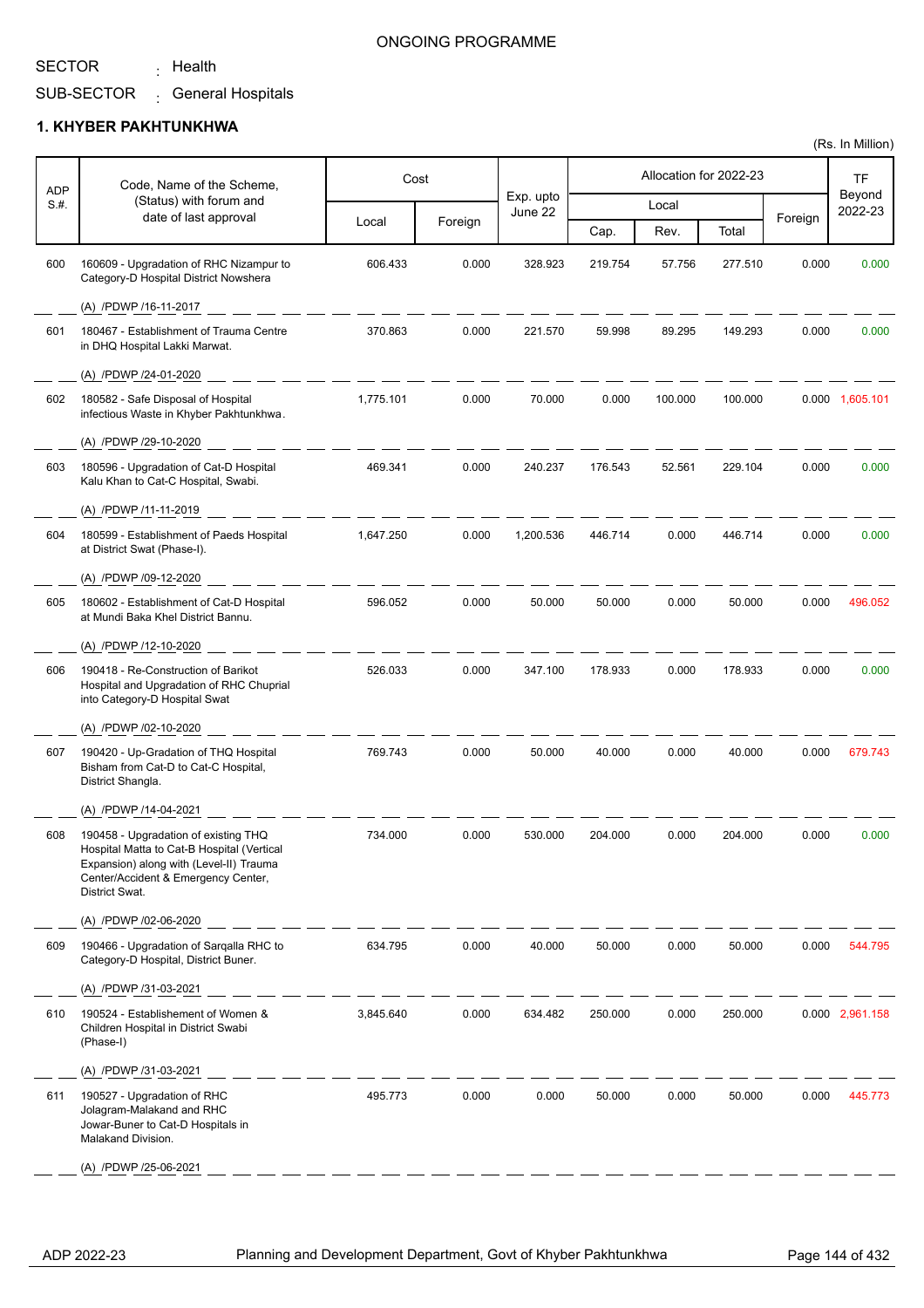<sub>:</sub> Health

### ONGOING PROGRAMME

SUB-SECTOR <sub>:</sub> General Hospitals

#### **1. KHYBER PAKHTUNKHWA**

| <b>ADP</b> | Code, Name of the Scheme,                                                                                                                                          |            | Cost    |                      |           |           | Allocation for 2022-23 |         | <b>TF</b>         |
|------------|--------------------------------------------------------------------------------------------------------------------------------------------------------------------|------------|---------|----------------------|-----------|-----------|------------------------|---------|-------------------|
| S.H.       | (Status) with forum and<br>date of last approval                                                                                                                   |            |         | Exp. upto<br>June 22 |           | Local     |                        | Foreign | Beyond<br>2022-23 |
|            |                                                                                                                                                                    | Local      | Foreign |                      | Cap.      | Rev.      | Total                  |         |                   |
| 612        | 200049 - Revamping of Non-Teaching<br>DHQs across KP.                                                                                                              | 3,361.062  | 0.000   | 1,343.625            | 583.002   | 300.000   | 883.002                |         | 0.000 1,134.435   |
|            | (A) /PDWP /22-12-2020                                                                                                                                              |            |         |                      |           |           |                        |         |                   |
| 613        | 200197 - Up-gradation of IRNUM<br>PET-CT/Cyclotrom Project.                                                                                                        | 1,456.798  | 0.000   | 435.620              | 0.000     | 300.000   | 300.000                | 0.000   | 721.178           |
|            | (A) /PDWP /29-10-2020                                                                                                                                              |            |         |                      |           |           |                        |         |                   |
| 614        | 210121 - Strengthening of 12 DHQ<br>Hospitals (Building Capacity to respond to<br>Covid-19 / any future pandemic) in Khyber<br>Pakhtunkhwa. (50% Provincial Share) | 3,256.472  | 0.000   | 345.584              | 500.000   | 500.000   | 1.000.000              |         | 0.000 1,910.888   |
|            | (A) /CDWP /31-03-2021                                                                                                                                              |            |         |                      |           |           |                        |         |                   |
| 615        | 210123 - Strengthening of DHQ Hospitals<br>(Building, Capacity to Respond<br>Covid-19/any future Pandemic in Khyber<br>Pakhtunkhwa (50% Provincial Share).         | 1,762.145  | 0.000   | 247.000              | 250.000   | 208.086   | 458.086                |         | 0.000 1,057.059   |
|            | (A) /CDWP /22-02-2021                                                                                                                                              |            |         |                      |           |           |                        |         |                   |
| 616        | 210418 - Establishment of Cardiology Unit<br>& Burn / Trauma Unit at DHQ Hospital<br>Malakand at Batkhela (50% PSDP, 50%<br>ADP) (ADP Share)                       | 561.815    | 0.000   | 43.487               | 20.000    | 80.000    | 100.000                | 0.000   | 418.328           |
|            | (A) /CDWP /26-05-2021                                                                                                                                              |            |         |                      |           |           |                        |         |                   |
| 617        | 220390 - Up-Gradation of DHQ Hospital<br>Daggar to Cat-A Hospital District Buner                                                                                   | 1,150.000  | 0.000   | 200.000              | 50.000    | 0.000     | 50.000                 | 0.000   | 900.000           |
|            | (A) /PDWP /25-06-2021                                                                                                                                              |            |         |                      |           |           |                        |         |                   |
|            | <b>Total OnGoing Programme</b>                                                                                                                                     | 38,197.828 | 0.000   | 14,326.967           | 5,771.765 | 1,901.344 | 7,673.109              | 0.000   | 16,197.752        |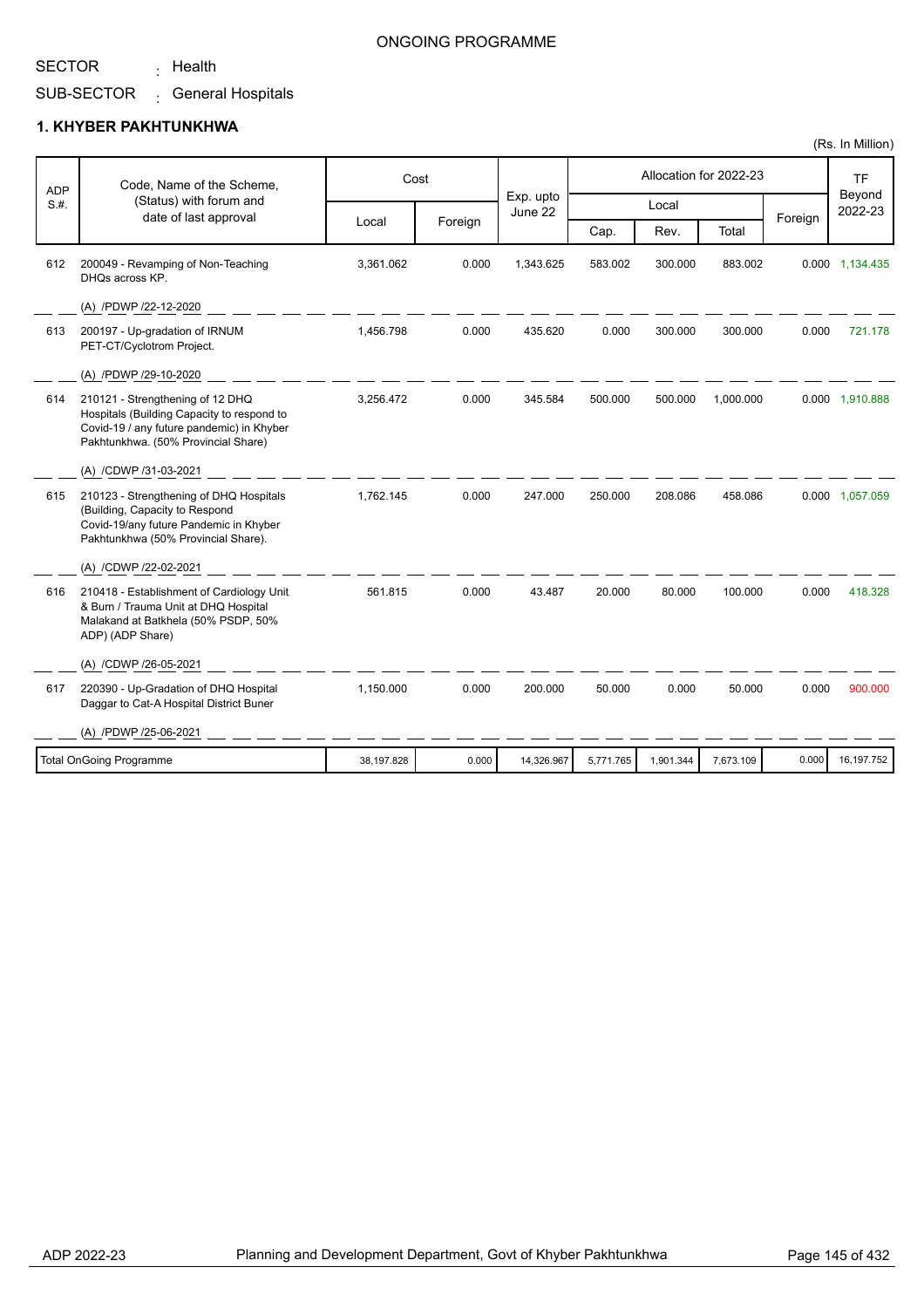<sub>:</sub> Health

SUB-SECTOR <sub>:</sub> General Hospitals

#### **1. KHYBER PAKHTUNKHWA**

| <b>ADP</b> | Code, Name of the Scheme,                                                                                                                                                                                                                    |           | Cost      |                      |         |        | Allocation for 2022-23 |         | <b>TF</b>         |
|------------|----------------------------------------------------------------------------------------------------------------------------------------------------------------------------------------------------------------------------------------------|-----------|-----------|----------------------|---------|--------|------------------------|---------|-------------------|
| S.H.       | (Status) with forum and                                                                                                                                                                                                                      |           |           | Exp. upto<br>June 22 |         | Local  |                        |         | Beyond<br>2022-23 |
|            | date of last approval                                                                                                                                                                                                                        | Local     | Foreign   |                      | Cap.    | Rev.   | Total                  | Foreign |                   |
| 618        | 170590 - Establishment of Cat-C Hospital<br>Jehangira, District Nowshera                                                                                                                                                                     | 1,206.033 | 0.000     | 0.000                | 25.000  | 0.000  | 25.000                 |         | 0.000 1,181.033   |
|            | $(B)$ / PDWP/                                                                                                                                                                                                                                |           |           |                      |         |        |                        |         |                   |
| 619        | 210478 - Construction of Wards, OPD,<br>Gyms, Private Rooms and Offices for the<br>Comprehensive Physical Rehabilitation of<br>People with Stroke and Closed Head<br>Injuries, at Paraplegic Center (Hayatabad)<br>Peshawar (PCP)            | 550.000   | 0.000     | 0.000                | 23.499  | 0.000  | 23.499                 | 0.000   | 526.501           |
|            | $(B)$ / PDWP/                                                                                                                                                                                                                                |           |           |                      |         |        |                        |         |                   |
| 620        | 220235 - Up-Gradation of Maidan Hospital<br>From Cat-D To Cat- C Level Dir Lower.                                                                                                                                                            | 627.815   | 0.000     | 0.000                | 50.000  | 0.000  | 50.000                 | 0.000   | 577.815           |
|            | $(B)$ / PDWP/                                                                                                                                                                                                                                |           |           |                      |         |        |                        |         |                   |
| 621        | 220236 - Up-Gradation of RHC Totalai and<br>RHC Kheshki Nowshera to Category-D<br>Hospital In District Buner.                                                                                                                                | 495.000   | 0.000     | 0.000                | 50.000  | 0.000  | 50.000                 | 0.000   | 445.000           |
|            | $(B)$ / PDWP/                                                                                                                                                                                                                                |           |           |                      |         |        |                        |         |                   |
| 622        | 220239 - Up-Gradation of Katlang Hospital<br>from CAT-D to CAT- C Mardan.                                                                                                                                                                    | 664.967   | 0.000     | 0.000                | 50.000  | 0.000  | 50.000                 | 0.000   | 614.967           |
|            | $(B)$ / PDWP/                                                                                                                                                                                                                                |           |           |                      |         |        |                        |         |                   |
| 623        | 220251 - Up-gradation of Basic Health<br>Unit Chamkani to Cat-D hospital Peshawar                                                                                                                                                            | 400.000   | 0.000     | 0.000                | 200.000 | 0.000  | 200.000                | 0.000   | 200.000           |
|            | $(B)$ / PDWP/                                                                                                                                                                                                                                |           |           |                      |         |        |                        |         |                   |
| 624        | 220257 - Up-Gradation of Khwazakhela<br>Hospital from Cat-C to Cat- B, Swat                                                                                                                                                                  | 1,000.000 | 0.000     | 0.000                | 250.000 | 0.000  | 250.000                | 0.000   | 750.000           |
|            | $(B)$ / PDWP/                                                                                                                                                                                                                                |           |           |                      |         |        |                        |         |                   |
| 625        | 220522 - Upgradation of Civil Hospital<br>Kalam to Cat-C Hospital, District Swat.                                                                                                                                                            | 504.000   | 0.000     | 0.000                | 78.939  | 0.000  | 78.939                 | 0.000   | 425.061           |
|            | $(B)$ / PDWP/                                                                                                                                                                                                                                |           |           |                      |         |        |                        |         |                   |
| 626        | 220569 - Khyber Pakhtunkhwa Health<br>Strengthening Programme (SBS) for<br>Revamping of Non-Teaching DHQ Hospital                                                                                                                            | 0.003     | 9,000.000 | 0.000                | 0.000   | 0.001  | 0.001                  | 0.001   | 0.002             |
|            | $(B)$ / ECNEC/                                                                                                                                                                                                                               |           |           |                      |         |        |                        |         |                   |
| 627        | 220630 - Breast Cancer Screening<br>Centers at Divisional level in Khyber<br>Pakhtunkhwa                                                                                                                                                     | 1,000.000 | 0.000     | 0.000                | 0.000   | 70.000 | 70.000                 | 0.000   | 930.000           |
|            | $(B)$ / PDWP/                                                                                                                                                                                                                                |           |           |                      |         |        |                        |         |                   |
| 628        | 220631 - F/S for Establishment of Bone<br>Marrow Transplant Center at KMU<br>Hayatabad Peshawar                                                                                                                                              | 300.000   | 0.000     | 0.000                | 20.000  | 0.000  | 20.000                 | 0.000   | 280.000           |
|            | $(B)$ / PDWP/                                                                                                                                                                                                                                |           |           |                      |         |        |                        |         |                   |
| 629        | 220667 - Establishment of Paraplegic<br>Center with Provision of Wards, OPD,<br>GYM, Private Rooms and Office for<br>Comprehensive Physical Rehabilitation of<br>People with Stroke and Closed Head<br>Injuries at Malakand Division / Swat. | 1,357.387 | 0.000     | 0.000                | 62.240  | 0.000  | 62.240                 |         | 0.000 1,295.147   |
|            | $(B)$ / PDWP/                                                                                                                                                                                                                                |           |           |                      |         |        |                        |         |                   |

ADP 2022-23 Planning and Development Department, Govt of Khyber Pakhtunkhwa Page 146 of 432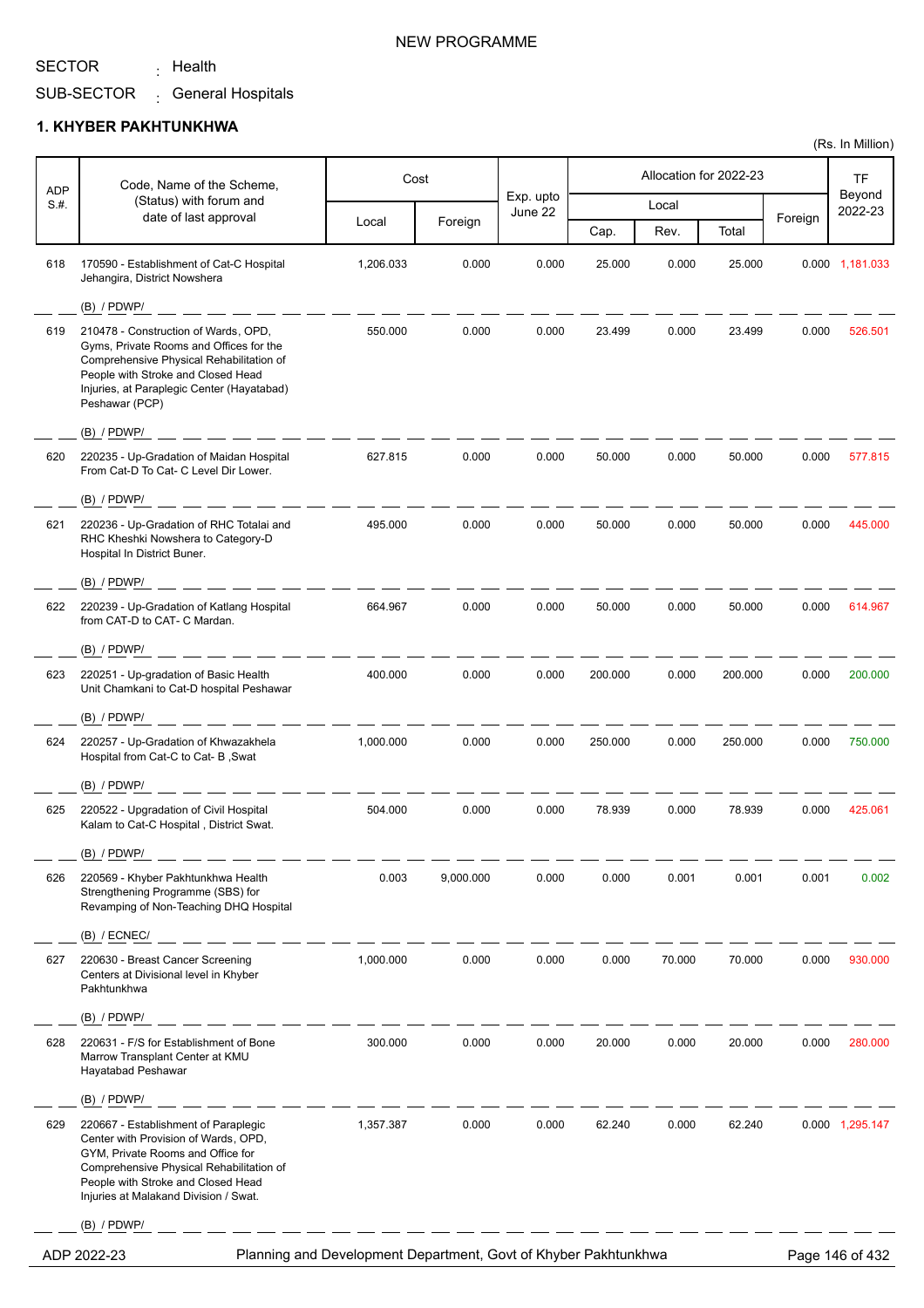<sub>:</sub> Health

SUB-SECTOR <sub>:</sub> General Hospitals

#### **1. KHYBER PAKHTUNKHWA**

| <b>ADP</b> | Code, Name of the Scheme,                                                                                                         |            | Cost      |                      |         |        | Allocation for 2022-23 |         | <b>TF</b>         |
|------------|-----------------------------------------------------------------------------------------------------------------------------------|------------|-----------|----------------------|---------|--------|------------------------|---------|-------------------|
| S.H.       | (Status) with forum and<br>date of last approval                                                                                  |            |           | Exp. upto<br>June 22 |         | Local  |                        | Foreign | Beyond<br>2022-23 |
|            |                                                                                                                                   | Local      | Foreign   |                      | Cap.    | Rev.   | Total                  |         |                   |
| 630        | 220737 - F/S and Construction of Cat-D<br>Hospitals at Miryan Bannu and Jarma,<br>District Kohat.                                 | 800.000    | 0.000     | 0.000                | 0.000   | 10.000 | 10.000                 | 0.000   | 790.000           |
|            | $(B)$ / PDWP/                                                                                                                     |            |           |                      |         |        |                        |         |                   |
| 631        | 220779 - Provision of equipment and<br>repairs/renovations for Cat-C Hospital<br>Wari Dir Upper and RHC Nehag Bandai<br>Dir Upper | 422.342    | 0.000     | 0.000                | 0.001   | 0.000  | 0.001                  | 0.000   | 422.341           |
|            | $(B)$ / PDWP/                                                                                                                     |            |           |                      |         |        |                        |         |                   |
| 632        | 220816 - Establishment of Cat-D Hospital<br><b>Manglor Swat</b>                                                                   | 400.000    | 0.000     | 0.000                | 10.000  | 0.000  | 10.000                 | 0.000   | 390.000           |
|            | $(B)$ / PDWP/                                                                                                                     |            |           |                      |         |        |                        |         |                   |
| 633        | 220904 - Provision of free OPD Medicine                                                                                           | 2,000.000  | 0.000     | 0.000                | 0.000   | 0.001  | 0.001                  | 0.000   | 1,999.999         |
|            | $(B)$ / PDWP/                                                                                                                     |            |           |                      |         |        |                        |         |                   |
|            | <b>Total New Programme</b>                                                                                                        | 11.727.547 | 9.000.000 | 0.000                | 819.679 | 80.002 | 899.681                | 0.001   | 10.827.866        |

| Total New Programme     | 11.727.547 | 9.000.000 | 0.0001     | 819,679   | 80.002    | 899.681   | 0.001 | 10.827.866 |
|-------------------------|------------|-----------|------------|-----------|-----------|-----------|-------|------------|
| Total General Hospitals | 49.925.375 | 9.000.000 | 14.326.967 | 6.591.444 | 1.981.346 | 8.572.790 | 0.001 | 27.025.618 |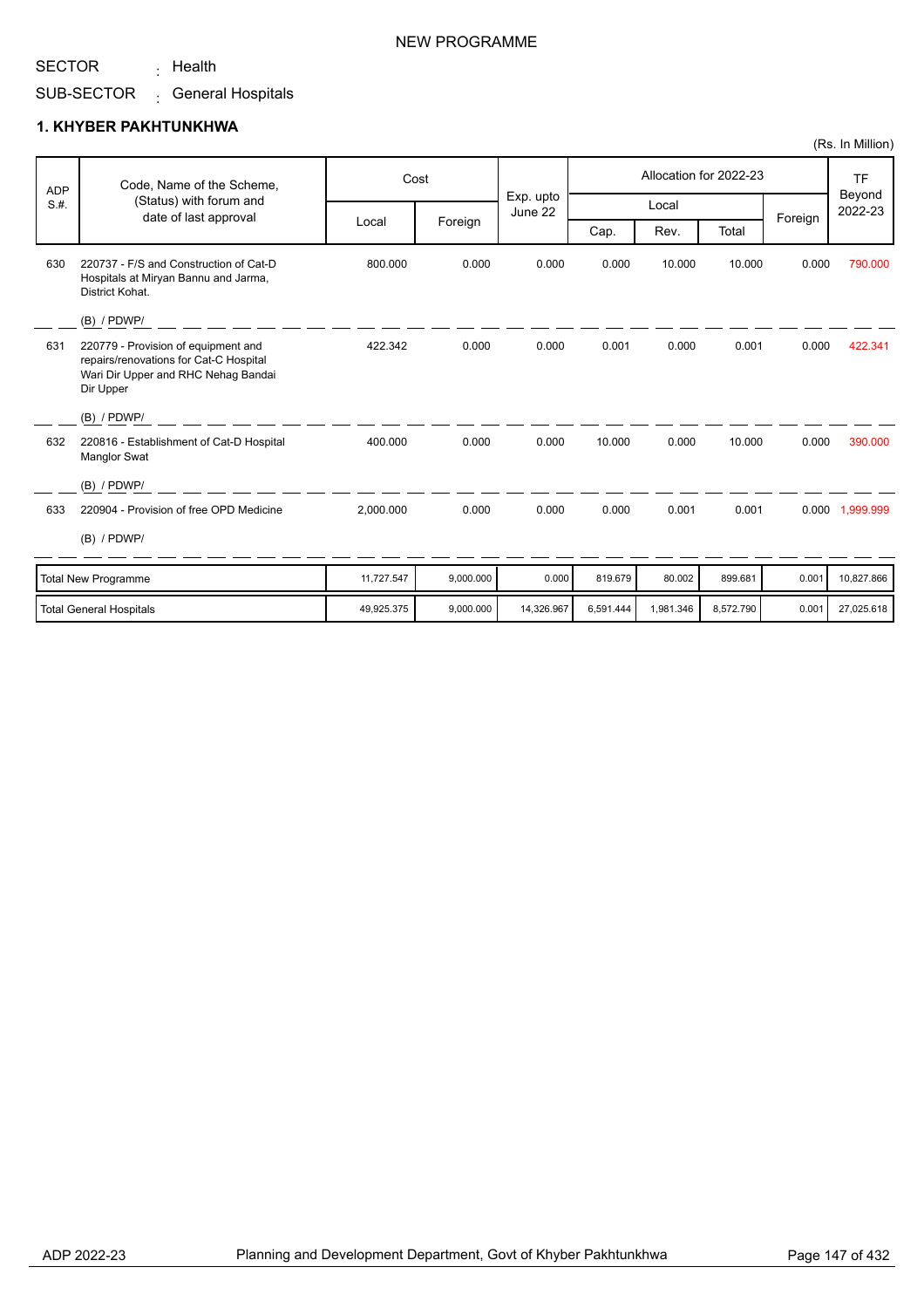<sub>:</sub> Health

### ONGOING PROGRAMME

SUB-SECTOR  $\colon$  Medical Education & Trg.

## **1. KHYBER PAKHTUNKHWA**

| <b>ADP</b> | Code, Name of the Scheme,                                                                                                                                                                                                                   |            | Cost    |                      |           |         | Allocation for 2022-23 |         | TF                |
|------------|---------------------------------------------------------------------------------------------------------------------------------------------------------------------------------------------------------------------------------------------|------------|---------|----------------------|-----------|---------|------------------------|---------|-------------------|
| S.H.       | (Status) with forum and                                                                                                                                                                                                                     |            |         | Exp. upto<br>June 22 |           | Local   |                        |         | Beyond<br>2022-23 |
|            | date of last approval                                                                                                                                                                                                                       | Local      | Foreign |                      | Cap.      | Rev.    | Total                  | Foreign |                   |
| 634        | 130217 - Construction of 01 Hostel (60<br>Rooms), 02 Lecture Theaters,<br>Laboratories and Auditorium at Saidu<br>Medical College and Staff Hostels,<br>Cardiology & Gynae Units at Saidu Group<br>of Teaching Hospitals, Saidu Sharif Swat | 3,345.015  | 0.000   | 797.978              | 473.632   | 0.000   | 473.632                |         | 0.000 2,073.405   |
|            | (A) /PDWP /16-06-2021                                                                                                                                                                                                                       |            |         |                      |           |         |                        |         |                   |
| 635        | 130618 - Establishment of Kohat Institute<br>of Medical Sciences (KIMS)                                                                                                                                                                     | 2,197.000  | 0.000   | 1,901.761            | 295.239   | 0.000   | 295.239                | 0.000   | 0.000             |
|            | (A) /PDWP /11-01-2018                                                                                                                                                                                                                       |            |         |                      |           |         |                        |         |                   |
| 636        | 150522 - Establishment of Nowshera<br>Medical College (Phase-I)                                                                                                                                                                             | 2,569.253  | 0.000   | 1,940.037            | 629.216   | 0.000   | 629.216                | 0.000   | 0.000             |
|            | (A) /PDWP /25-02-2021                                                                                                                                                                                                                       |            |         |                      |           |         |                        |         |                   |
| 637        | 160443 - Construction of Purpose Built<br>Building for Gajju Khan Medical College<br>Swabi                                                                                                                                                  | 2,592.447  | 0.000   | 30.000               | 0.001     | 0.000   | 0.001                  |         | 0.000 2,562.446   |
|            | (A) /PDWP /15-03-2022                                                                                                                                                                                                                       |            |         |                      |           |         |                        |         |                   |
| 638        | 180164 - Construction of Hostel for<br>Nowshera Medical College.                                                                                                                                                                            | 644.001    | 0.000   | 377.662              | 266.339   | 0.000   | 266.339                | 0.000   | 0.000             |
|            | (A) /PDWP /24-01-2020                                                                                                                                                                                                                       |            |         |                      |           |         |                        |         |                   |
| 639        | 180468 - Establishment of Paramedics<br>College & Male Nursing College in Lakki<br>Marwat.                                                                                                                                                  | 2,265.730  | 0.000   | 156.609              | 50.000    | 0.000   | 50.000                 |         | 0.000 2,059.121   |
|            | (A) /PDWP /22-12-2020                                                                                                                                                                                                                       |            |         |                      |           |         |                        |         |                   |
| 640        | 190460 - Establishment of Saidu College<br>of Dentistry in the existing Saidu Medical<br>College.                                                                                                                                           | 1,116.605  | 0.000   | 552.000              | 564.605   | 0.000   | 564.605                | 0.000   | 0.000             |
|            | (A) /PDWP /04-04-2022                                                                                                                                                                                                                       |            |         |                      |           |         |                        |         |                   |
| 641        | 200050 - Upgradation of existing 09<br>Nursing Schools of Province to Nursing<br>Colleges (HMC, LRH, KTH Peshawar,<br>Kohat, Bannu, D.I.Khan, Mardan, Swat &<br>Abbottabad) (Phase-I & II).                                                 | 1,725.510  | 0.000   | 725.000              | 572.240   | 428.270 | 1,000.510              | 0.000   | 0.000             |
|            | (A) /PDWP /25-01-2021                                                                                                                                                                                                                       |            |         |                      |           |         |                        |         |                   |
|            | <b>Total OnGoing Programme</b>                                                                                                                                                                                                              | 16,455.561 | 0.000   | 6,481.047            | 2,851.272 | 428.270 | 3,279.542              | 0.000   | 6,694.972         |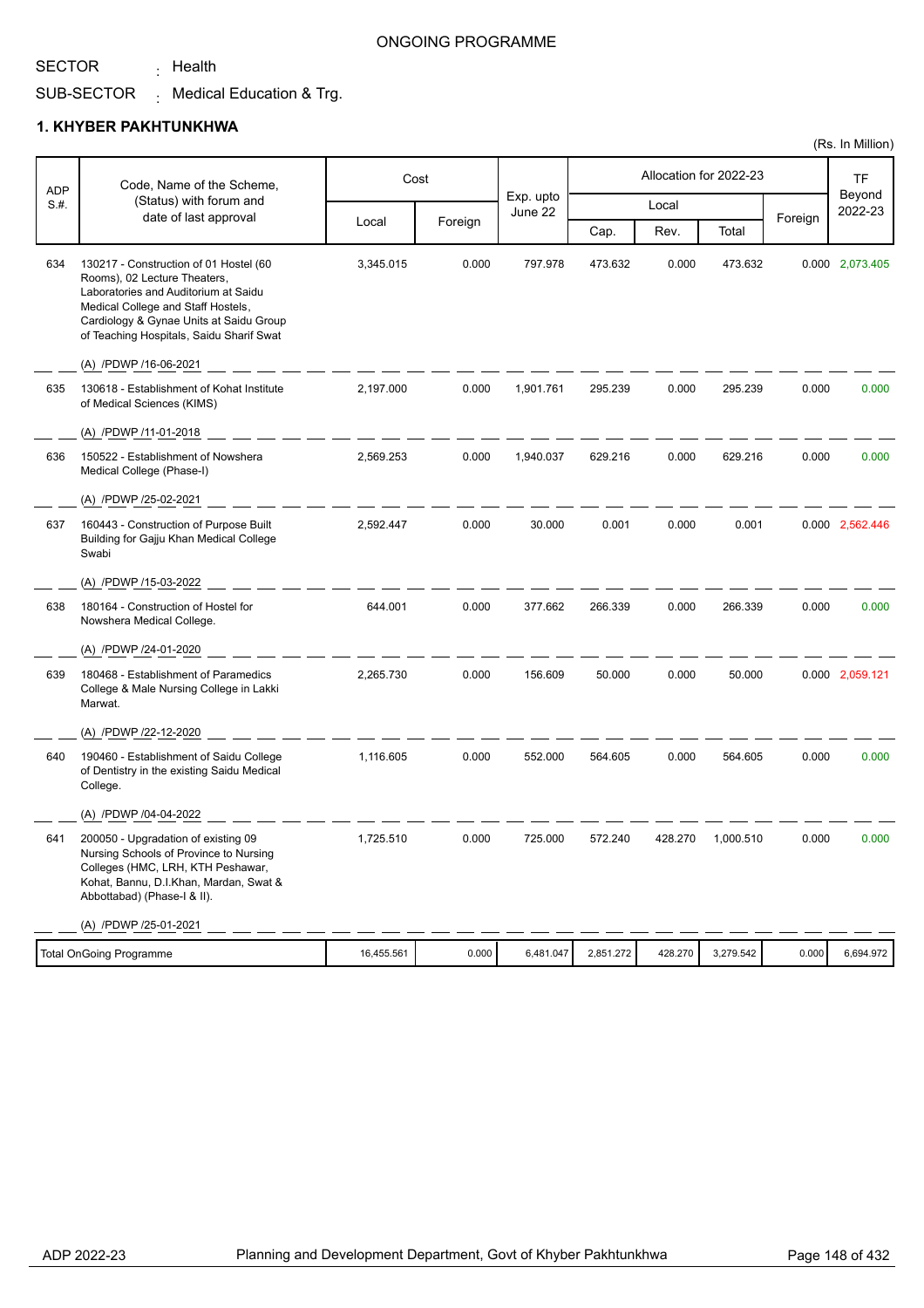<sub>:</sub> Health

SUB-SECTOR  $\colon$  Medical Education & Trg.

### **1. KHYBER PAKHTUNKHWA**

| <b>ADP</b> | Code, Name of the Scheme,                                                   |            | Cost    |                      |           |         | Allocation for 2022-23 |         | TF                |
|------------|-----------------------------------------------------------------------------|------------|---------|----------------------|-----------|---------|------------------------|---------|-------------------|
| S.H.       | (Status) with forum and<br>date of last approval                            |            |         | Exp. upto<br>June 22 |           | Local   |                        | Foreign | Beyond<br>2022-23 |
|            |                                                                             | Local      | Foreign |                      | Cap.      | Rev.    | Total                  |         |                   |
| 642        | 220326 - Re-construction of Public Health<br>School Abbottabad              | 500.000    | 0.000   | 0.000                | 50.000    | 0.000   | 50.000                 | 0.000   | 450.000           |
|            | $(B)$ / PDWP/                                                               |            |         |                      |           |         |                        |         |                   |
| 643        | 220771 - Establishment of KMU institute of<br>Health Sciences at Matta Swat | 3,627.320  | 0.000   | 0.000                | 0.000     | 20.000  | 20.000                 |         | 0.000 3,607.320   |
|            | $(B)$ / PDWP/                                                               |            |         |                      |           |         |                        |         |                   |
|            | <b>Total New Programme</b>                                                  | 4,127.320  | 0.000   | 0.000                | 50.000    | 20,000  | 70.000                 | 0.000   | 4,057.320         |
|            | Total Medical Education & Trg.                                              | 20,582.881 | 0.000   | 6,481.047            | 2,901.272 | 448.270 | 3,349.542              | 0.000   | 10,752.292        |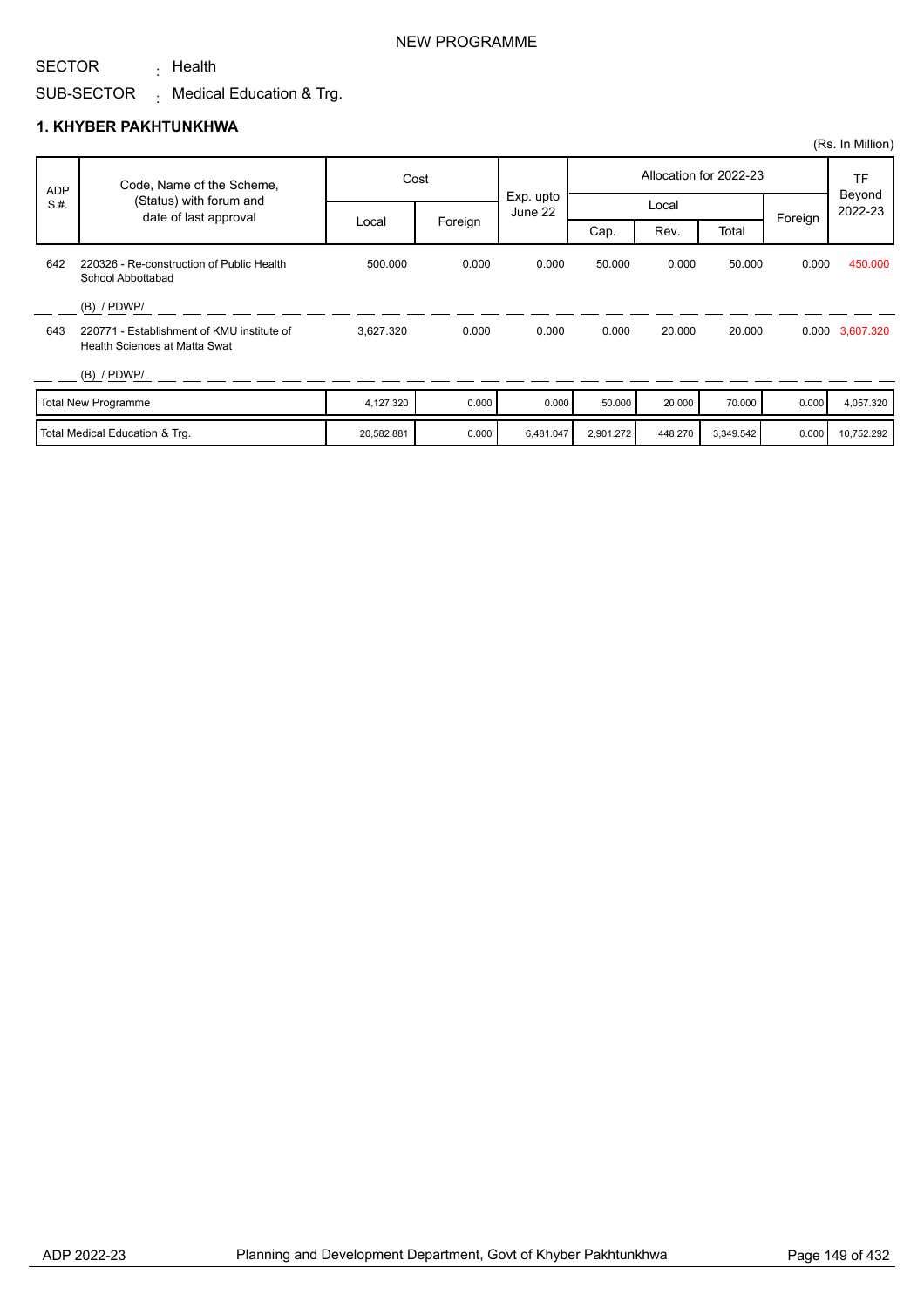<sub>:</sub> Health

### ONGOING PROGRAMME

#### SUB-SECTOR Preventive Programme :

#### **1. KHYBER PAKHTUNKHWA**

| <b>ADP</b> | Code, Name of the Scheme,                                                                                       |            | Cost    |                      |       |           | Allocation for 2022-23 |         | <b>TF</b>         |
|------------|-----------------------------------------------------------------------------------------------------------------|------------|---------|----------------------|-------|-----------|------------------------|---------|-------------------|
| S.H.       | (Status) with forum and                                                                                         |            |         | Exp. upto<br>June 22 |       | Local     |                        |         | Beyond<br>2022-23 |
|            | date of last approval                                                                                           | Local      | Foreign |                      | Cap.  | Rev.      | Total                  | Foreign |                   |
| 652        | 130218 - Integrated Vector Control<br>Programme.                                                                | 508.503    | 0.000   | 442.177              | 0.000 | 50.000    | 50.000                 | 0.000   | 16.326            |
|            | (A) /PDWP /16-02-2022                                                                                           |            |         |                      |       |           |                        |         |                   |
| 653        | 140771 - Strengthening of TB Control<br>Programme in Khyber Pakhtunkhwa<br>(Phase-II).                          | 452.001    | 0.000   | 161.439              | 0.000 | 29.962    | 29.962                 | 0.000   | 260.600           |
|            | (A) /PDWP /04-01-2021                                                                                           |            |         |                      |       |           |                        |         |                   |
| 654        | 140772 - Treatment of Poor Cancer<br>Patients (Phase-II).                                                       | 9,207.000  | 0.000   | 4,942.860            | 0.000 | 1,100.000 | 1,100.000              |         | 0.000 3,164.140   |
|            | (A) /PDWP /19-03-2019                                                                                           |            |         |                      |       |           |                        |         |                   |
| 655        | 150526 - Integrated HIV, Hepatitis and<br>Thalassemia Control Program                                           | 482.190    | 0.000   | 89.963               | 0.000 | 50.000    | 50.000                 | 0.000   | 342.227           |
|            | (A) /PDWP /31-03-2021                                                                                           |            |         |                      |       |           |                        |         |                   |
| 656        | 160239 - Establishment of Safe Blood<br>Transfusion Project (Phase-II) (German<br>Grant)                        | 477.472    | 385.895 | 437.472              | 0.000 | 40.000    | 40.000                 | 89.000  | 0.000             |
|            | (A) /CDWP /17-10-2019                                                                                           |            |         |                      |       |           |                        |         |                   |
| 657        | 170592 - Integrated Disease Surveillance<br>Response System (IDRS)                                              | 395.149    | 0.000   | 90.122               | 0.000 | 25.000    | 25.000                 | 0.000   | 280.027           |
|            | (A) /PDWP /18-05-2018                                                                                           |            |         |                      |       |           |                        |         |                   |
| 658        | 170593 - Extension of D-Talk and Insulin<br>for Life                                                            | 1,499.000  | 0.000   | 234.549              | 0.000 | 100.000   | 100.000                |         | 0.000 1,164.451   |
|            | (A) /PDWP /09-03-2021                                                                                           |            |         |                      |       |           |                        |         |                   |
| 659        | 200037 - Integration of Health Services<br>Delivery with special focus on MNCH,<br>LHW and Nutrition Programme. | 7,027.226  | 0.000   | 1,991.099            | 0.000 | 1,322.000 | 1,322.000              |         | 0.000 3,714.127   |
|            | (A) /PDWP /22-12-2020                                                                                           |            |         |                      |       |           |                        |         |                   |
| 660        | 200046 - Topping up of preventive<br>Healthcare regime (Hepatitis, TB, EPI,<br>NCD, HIV etc.).                  | 959.802    | 0.000   | 68.500               | 0.000 | 60.000    | 60.000                 | 0.000   | 831.302           |
|            | (A) /PDWP /31-03-2021                                                                                           |            |         |                      |       |           |                        |         |                   |
|            | <b>Total OnGoing Programme</b>                                                                                  | 21,008.343 | 385.895 | 8,458.181            | 0.000 | 2,776.962 | 2,776.962              | 89.000  | 9,773.200         |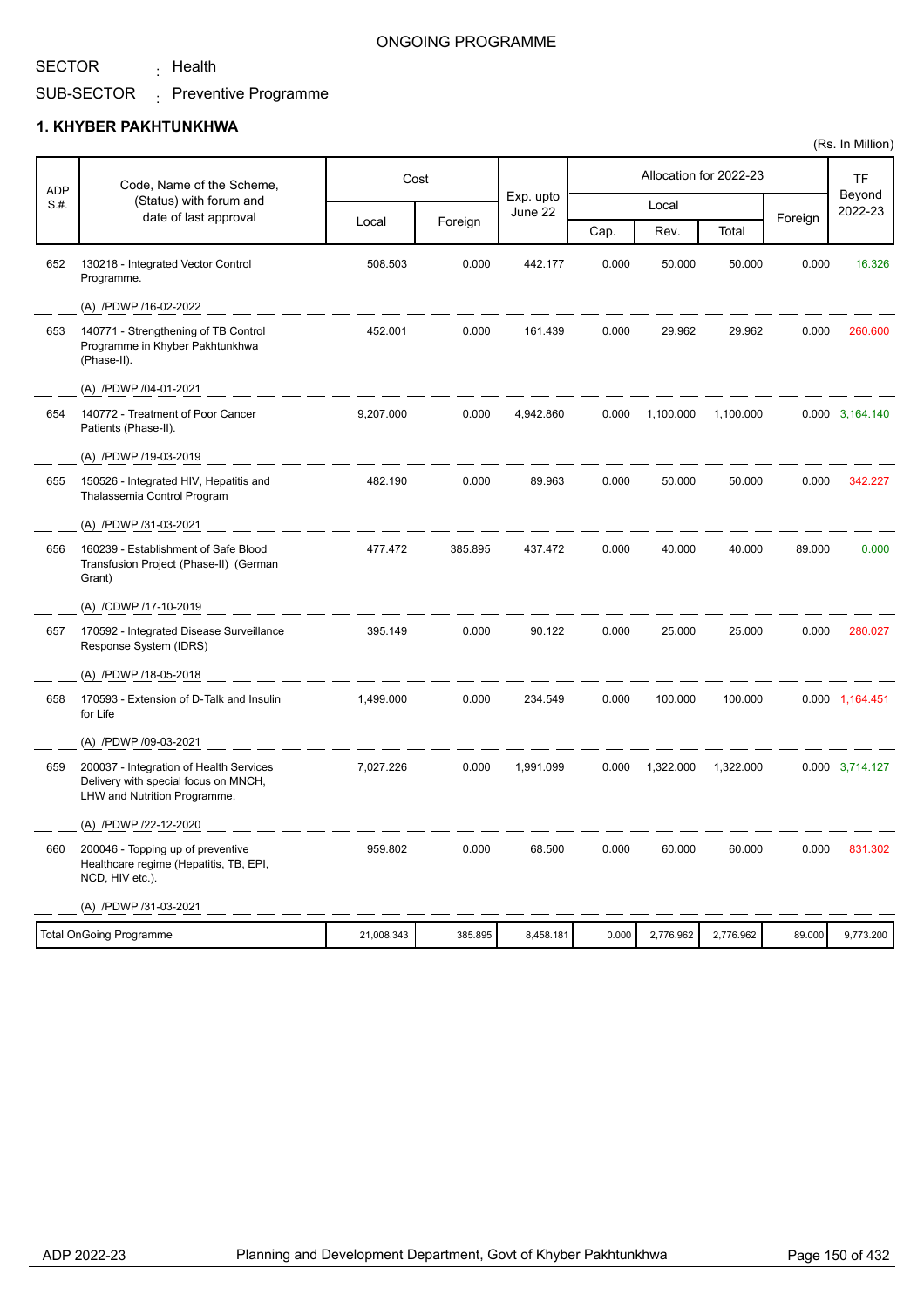<sub>:</sub> Health

# SUB-SECTOR <sub>:</sub> Preventive Programme

### **1. KHYBER PAKHTUNKHWA**

|            |                                                                                      |            |         |                      |       |           |                        |         | (Rs. In Million)  |
|------------|--------------------------------------------------------------------------------------|------------|---------|----------------------|-------|-----------|------------------------|---------|-------------------|
| <b>ADP</b> | Code, Name of the Scheme,                                                            |            | Cost    |                      |       |           | Allocation for 2022-23 |         | TF                |
| S.H.       | (Status) with forum and<br>date of last approval                                     |            |         | Exp. upto<br>June 22 |       | Local     |                        | Foreign | Beyond<br>2022-23 |
|            |                                                                                      | Local      | Foreign |                      | Cap.  | Rev.      | Total                  |         |                   |
| 661        | 220628 - Establishment of Safe Blood<br>Transfusion Centers in D.I Khan and<br>Kohat | 750.000    | 0.000   | 0.000                | 0.000 | 20,000    | 20,000                 | 0.000   | 730.000           |
|            | $(B)$ / PDWP/                                                                        |            |         |                      |       |           |                        |         |                   |
|            | Total New Programme                                                                  | 750.000    | 0.000   | 0.000                | 0.000 | 20,000    | 20,000                 | 0.000   | 730.000           |
|            | Total Preventive Programme                                                           | 21,758.343 | 385.895 | 8,458.181            | 0.000 | 2,796.962 | 2,796.962              | 89.000  | 10,503.200        |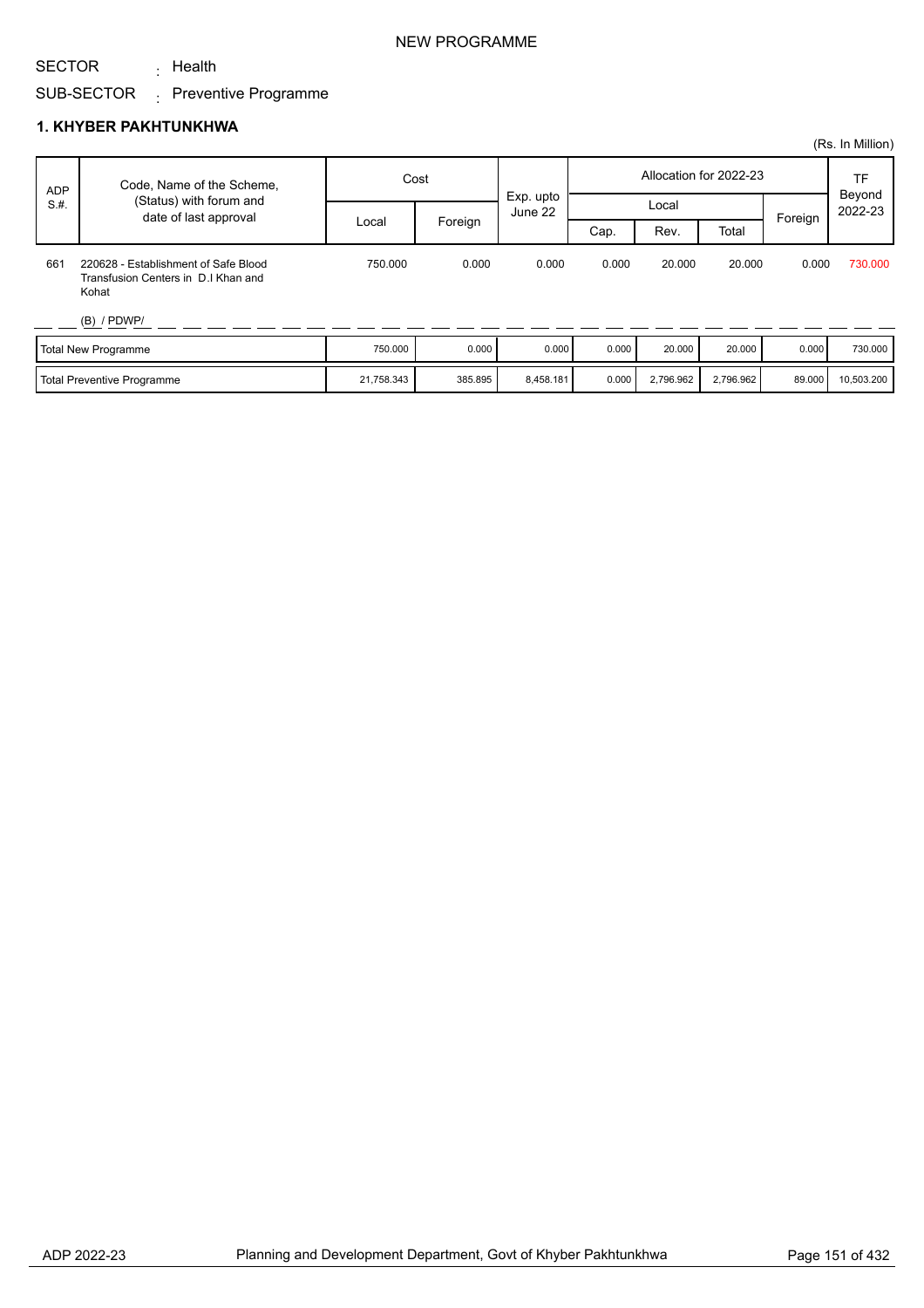<sub>:</sub> Health

### ONGOING PROGRAMME

SUB-SECTOR Teaching Hospitals :

## **1. KHYBER PAKHTUNKHWA**

| <b>ADP</b> | Code, Name of the Scheme,                                                                                                       | Cost      |         |                      |         |        | Allocation for 2022-23 |         | <b>TF</b>         |
|------------|---------------------------------------------------------------------------------------------------------------------------------|-----------|---------|----------------------|---------|--------|------------------------|---------|-------------------|
| S.H.       | (Status) with forum and                                                                                                         |           |         | Exp. upto<br>June 22 |         | Local  |                        |         | Beyond<br>2022-23 |
|            | date of last approval                                                                                                           | Local     | Foreign |                      | Cap.    | Rev.   | Total                  | Foreign |                   |
| 662        | 030001 - Khalifa Gul Nawaz Medical<br>Complex, Bannu.                                                                           | 2,903.193 | 0.000   | 1,932.353            | 100.001 | 0.000  | 100.001                | 0.000   | 870.839           |
|            | (A) /PDWP /15-05-2017                                                                                                           |           |         |                      |         |        |                        |         |                   |
| 663        | 130589 - Upgradation of Bacha Khan<br>Medical Complex for Teaching Purpose of<br>Gajju Khan Medical College, District<br>Swabi. | 1,389.130 | 0.000   | 1,289.264            | 99.866  | 0.000  | 99.866                 | 0.000   | 0.000             |
|            | (A) /PDWP /26-08-2020                                                                                                           |           |         |                      |         |        |                        |         |                   |
| 664        | 130630 - Upgradation of Existing Accident<br>& Emergency Unit and ICU at HMC.<br>Peshawar.                                      | 1,205.000 | 0.000   | 746.199              | 458.801 | 0.000  | 458.801                | 0.000   | 0.000             |
|            | (A) /PDWP /02-06-2020                                                                                                           |           |         |                      |         |        |                        |         |                   |
| 665        | 210024 - Improvement / Rehabilitation of<br>District Headquarters and Teaching<br>Hospitals of Khyber Pakhtunkhwa.              | 653.044   | 0.000   | 451.058              | 169.346 | 32.640 | 201.986                | 0.000   | 0.000             |
|            | (A) /PDWP /26-05-2021                                                                                                           |           |         |                      |         |        |                        |         |                   |
|            | <b>Total OnGoing Programme</b>                                                                                                  | 6,150.367 | 0.000   | 4,418.874            | 828.014 | 32.640 | 860.654                | 0.000   | 870.839           |
|            | <b>Total Teaching Hospitals</b>                                                                                                 | 6,150.367 | 0.000   | 4,418.874            | 828.014 | 32.640 | 860.654                | 0.000   | 870.839           |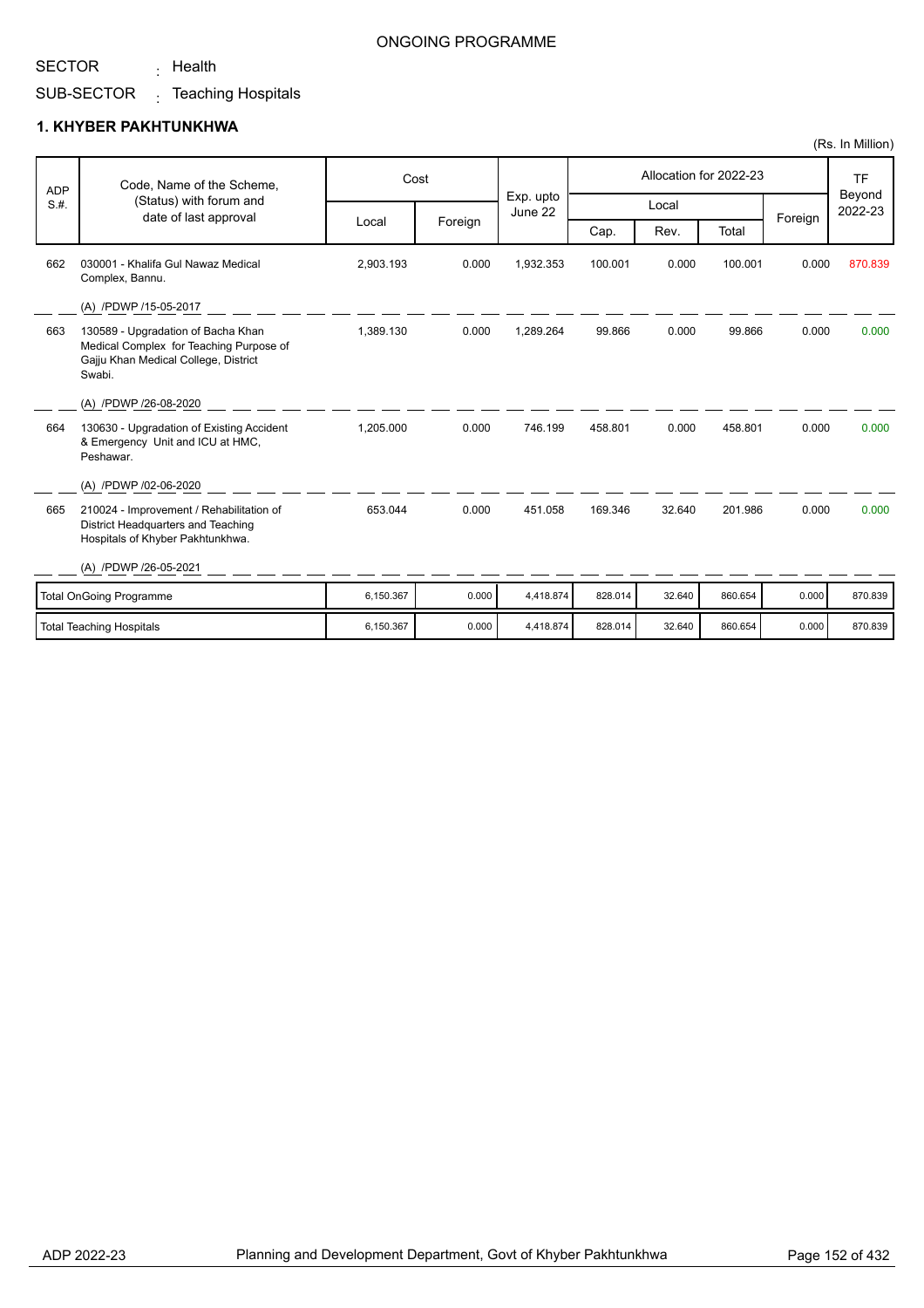<sub>:</sub> Health

SUB-SECTOR : PPP

### **1. KHYBER PAKHTUNKHWA**

| <b>ADP</b>       | Code, Name of the Scheme,                                                                                   |             | Cost        |                      |            |           | Allocation for 2022-23 |           | <b>TF</b>         |
|------------------|-------------------------------------------------------------------------------------------------------------|-------------|-------------|----------------------|------------|-----------|------------------------|-----------|-------------------|
| S.H.             | (Status) with forum and<br>date of last approval                                                            |             |             | Exp. upto<br>June 22 |            | Local     |                        | Foreign   | Beyond<br>2022-23 |
|                  |                                                                                                             | Local       | Foreign     |                      | Cap.       | Rev.      | Total                  |           |                   |
| 644              | 190067 - F/S for Establishment of<br>Charsadda Medical College, District<br>Charsadda.                      | 0.005       | 0.000       | 0.000                | 0.001      | 0.000     | 0.001                  | 0.000     | 0.004             |
|                  | $(B)$ / PDWP/                                                                                               |             |             |                      |            |           |                        |           |                   |
| 645              | 220644 - F/S for Establishment of Medical<br>College at Mansehra                                            | 0.005       | 0.000       | 0.000                | 0.000      | 0.001     | 0.001                  | 0.000     | 0.004             |
|                  | $(B)$ / PDWP/<br><u> 1981 - John Alexandri, matematik politik (</u>                                         |             |             |                      |            |           |                        |           |                   |
| 646              | 220784 - F/S and Establishment of 4<br>Tertiary Care Hospitals under PPP Mode                               | 0.005       | 0.000       | 0.000                | 0.000      | 0.001     | 0.001                  | 0.000     | 0.004             |
|                  | $(B)$ / PDWP/                                                                                               |             |             |                      |            |           |                        |           |                   |
| 647              | 220785 - Feasibility study and<br>Establishment of Medical Colleges under<br>PPP mode in Khyber Pakhtunkhwa | 0.005       | 0.000       | 0.000                | 0.000      | 0.001     | 0.001                  | 0.000     | 0.004             |
|                  | $(B)$ / PDWP/                                                                                               |             |             |                      |            |           |                        |           |                   |
| 648              | 220786 - Feasibility Study and<br>Establishment of Hospitals under PPP<br>mode in Khyber Pakhtunkhwa.       | 0.005       | 0.000       | 0.000                | 0.000      | 0.001     | 0.001                  | 0.000     | 0.004             |
|                  | $(B)$ / PDWP/                                                                                               |             |             |                      |            |           |                        |           |                   |
| 649              | 220787 - F/S for Establishment of medical<br>and dental college at Haripur                                  | 0.005       | 0.000       | 0.000                | 0.000      | 0.001     | 0.001                  | 0.000     | 0.004             |
|                  | $(B)$ / PDWP/                                                                                               |             |             |                      |            |           |                        |           |                   |
| 650              | 220788 - F/S and Establishment of<br>Pathology Labs at Divisional Level under<br>PPP                        | 0.005       | 0.000       | 0.000                | 0.001      | 0.001     | 0.002                  | 0.000     | 0.003             |
|                  | $(B)$ / PDWP/                                                                                               |             |             |                      |            |           |                        |           |                   |
| 651              | 220789 - F/S for Establishment of Medical<br>College at District Buner                                      | 0.005       | 0.000       | 0.000                | 0.000      | 0.001     | 0.001                  | 0.000     | 0.004             |
|                  | $(B)$ / PDWP/                                                                                               |             |             |                      |            |           |                        |           |                   |
|                  | Total New Programme                                                                                         | 0.040       | 0.000       | 0.000                | 0.002      | 0.007     | 0.009                  | 0.000     | 0.031             |
| <b>Total PPP</b> |                                                                                                             | 0.040       | 0.000       | 0.000                | 0.002      | 0.007     | 0.009                  | 0.000     | 0.031             |
|                  | <b>Total Programme</b>                                                                                      | 109,753.288 | 109,753.288 | 37,760.143           | 10,714.174 | 7,229.794 | 17,943.968             | 4,200.001 | 54,049.177        |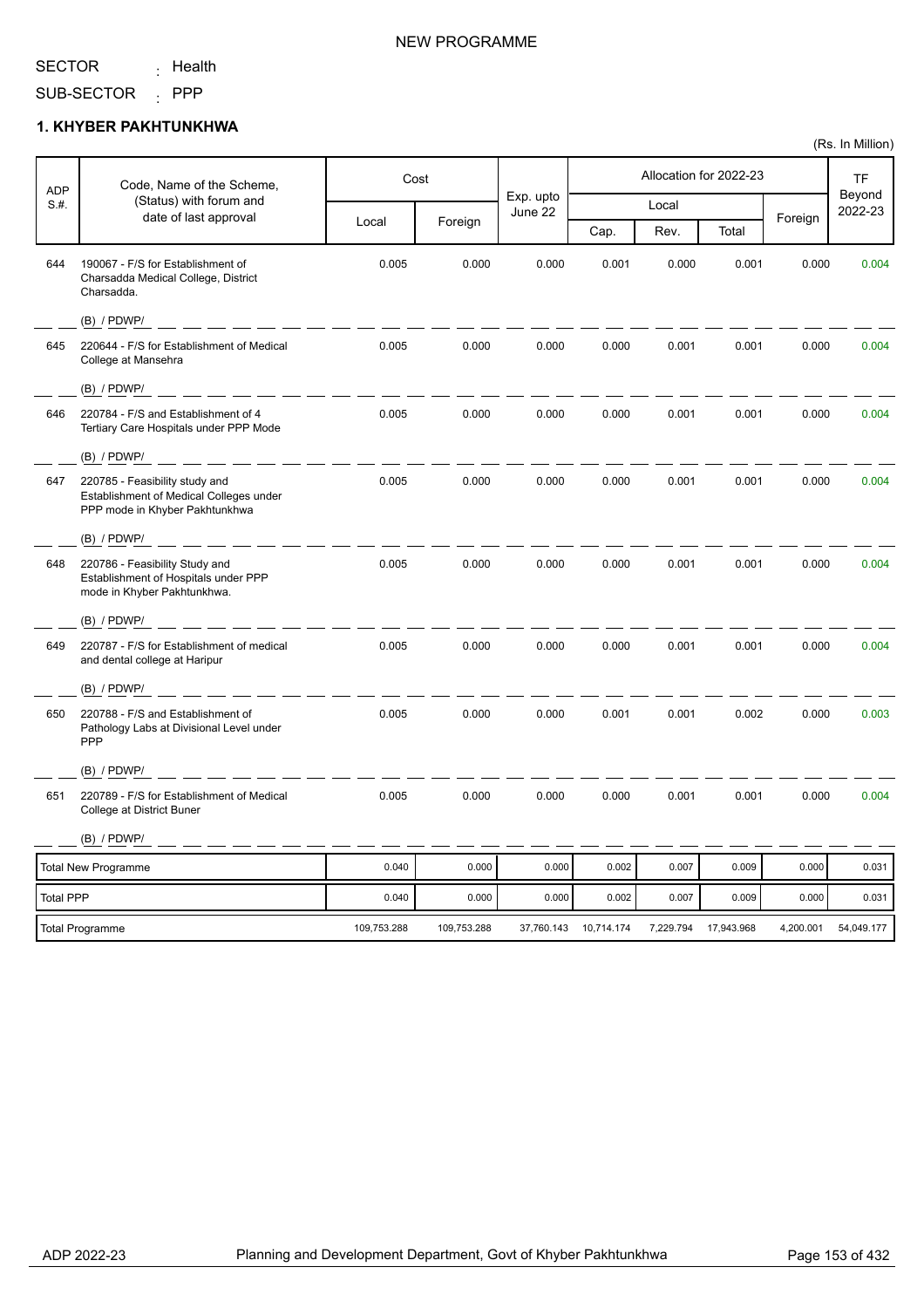<sub>:</sub> Health

SUB-SECTOR <sub>:</sub> Basic Health

#### **2. MERGED AREAS**

|            |                                                                                                 |         |         |                      |        |        |                        |         | (Rs. In Million)               |
|------------|-------------------------------------------------------------------------------------------------|---------|---------|----------------------|--------|--------|------------------------|---------|--------------------------------|
| <b>ADP</b> | Code, Name of the Scheme,                                                                       | Cost    |         |                      |        |        | Allocation for 2022-23 |         | <b>TF</b><br>Beyond<br>2022-23 |
| S.H.       | (Status) with forum and<br>date of last approval                                                |         |         | Exp. upto<br>June 22 |        | Local  |                        | Foreign |                                |
|            |                                                                                                 | Local   | Foreign |                      | Cap.   | Rev.   | Total                  |         |                                |
| 666        | 191516 - 160073 - Upgradation of CD Loe<br>Shalman to RHC in Landikotal, Khyber<br>Agency. [MA] | 70.000  | 0.000   | 51.017               | 18.983 | 0.000  | 18.983                 | 0.000   | 0.000                          |
|            | (A) /FDWP /30-11-2016                                                                           |         |         |                      |        |        |                        |         |                                |
| 667        | 191537 - 990088 - Award of Scholarships<br>to Tribal Medical Students [MA]                      | 186.300 | 0.000   | 137.414              | 0.000  | 15.994 | 15.994                 | 0.000   | 32.892                         |
|            | (A) /PDWP /25-06-2021                                                                           |         |         |                      |        |        |                        |         |                                |
|            | <b>Total OnGoing Programme</b>                                                                  | 256.300 | 0.000   | 188.431              | 18.983 | 15.994 | 34.977                 | 0.000   | 32.892                         |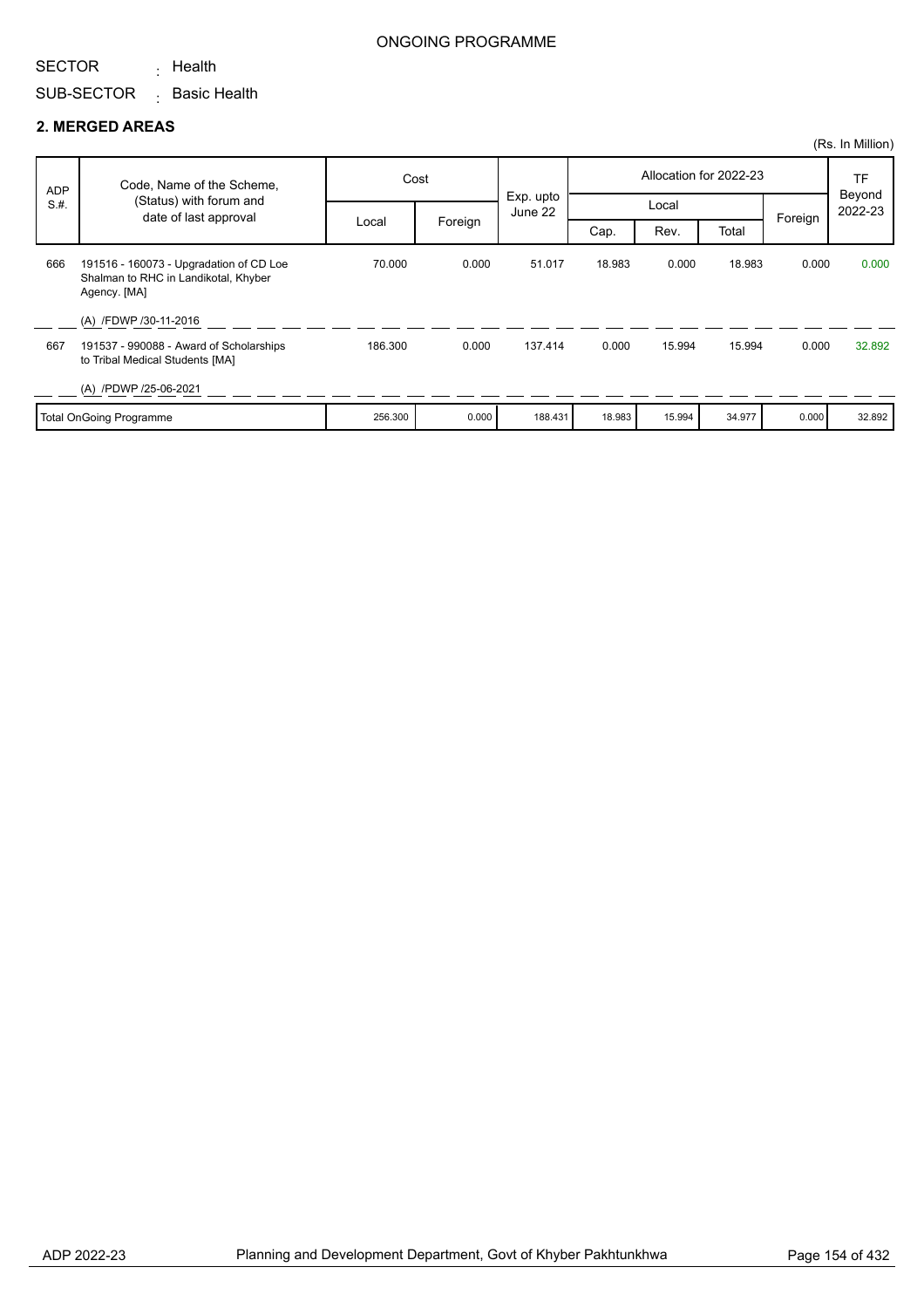<sub>:</sub> Health

SUB-SECTOR  $\,$  Basic Health

#### **2. MERGED AREAS**

|      |                                                                             |           |         |                      |         |        |                        |         | (Rs. In Million)  |
|------|-----------------------------------------------------------------------------|-----------|---------|----------------------|---------|--------|------------------------|---------|-------------------|
| ADP  | Code, Name of the Scheme,                                                   | Cost      |         |                      |         |        | Allocation for 2022-23 |         | TF                |
| S.H. | (Status) with forum and<br>date of last approval                            |           |         | Exp. upto<br>June 22 |         | Local  |                        |         | Beyond<br>2022-23 |
|      |                                                                             | Local     | Foreign |                      | Cap.    | Rev.   | Total                  | Foreign |                   |
| 668  | 220029 - Rehabilitation of 164 BHUs & 15<br>Civil Hospitals in Merged Areas | 1.600.000 | 0.000   | 0.000                | 633.815 | 0.000  | 633.815                | 0.000   | 966.185           |
|      | $(B)$ / PDWP/                                                               |           |         |                      |         |        |                        |         |                   |
|      | <b>Total New Programme</b>                                                  | 1,600.000 | 0.000   | 0.000                | 633.815 | 0.000  | 633.815                | 0.000   | 966.185           |
|      | <b>Total Basic Health</b>                                                   | 1,856.300 | 0.000   | 188.431              | 652.798 | 15.994 | 668.792                | 0.000   | 999.077           |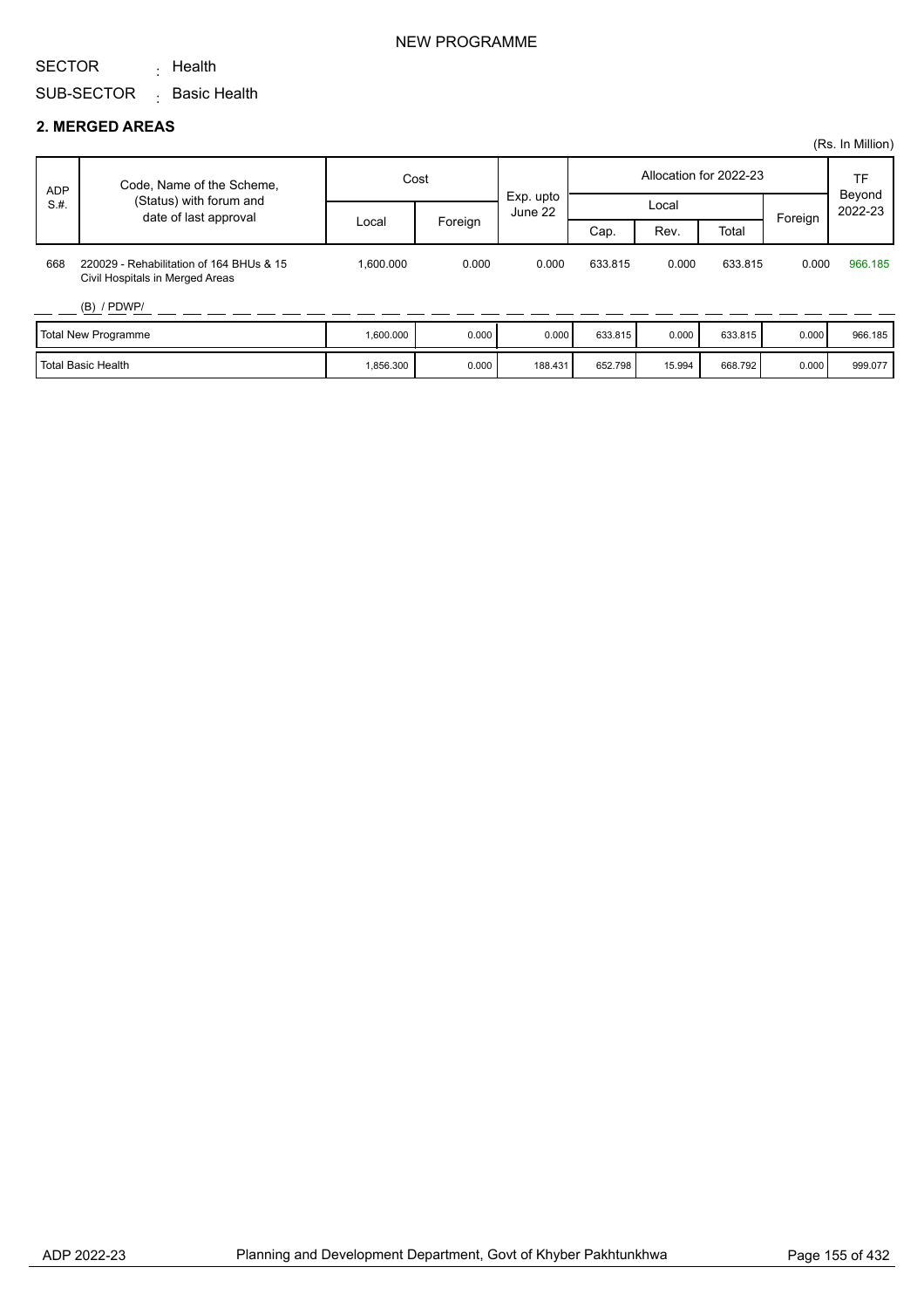<sub>:</sub> Health

### ONGOING PROGRAMME

# SUB-SECTOR <sub>:</sub> General Hospitals

#### **2. MERGED AREAS**

| <b>ADP</b> | Code, Name of the Scheme,                                                                                                                                                                                                     |         | Cost    | Exp. upto |         | Allocation for 2022-23 | <b>TF</b><br>Beyond |         |         |
|------------|-------------------------------------------------------------------------------------------------------------------------------------------------------------------------------------------------------------------------------|---------|---------|-----------|---------|------------------------|---------------------|---------|---------|
| S.H.       | (Status) with forum and<br>date of last approval                                                                                                                                                                              |         |         | June 22   |         | Local                  |                     |         | 2022-23 |
|            |                                                                                                                                                                                                                               | Local   | Foreign |           | Cap.    | Rev.                   | Total               | Foreign |         |
| 669        | 191500 - 140317 - Establishment of<br>Category-D Hospital with Two Specialities<br>at Makin, Improvement & Rehab: of 04<br>Existing Health Facilities in Mehsud<br>Closed Area, SWA. (Umbrella) [MA]<br>(A) /FDWP /09-11-2017 | 158.101 | 0.000   | 91.456    | 66.645  | 0.000                  | 66.645              | 0.000   | 0.000   |
| 670        | 191519 - 150060 - Establishment of<br>Category-D Hospital at Bazar Zakha Khel<br>(Phase II), Khyber Agency. [MA]                                                                                                              | 174.260 | 0.000   | 133.208   | 41.052  | 0.000                  | 41.052              | 0.000   | 0.000   |
|            | (A) /FDWP /15-12-2015                                                                                                                                                                                                         |         |         |           |         |                        |                     |         |         |
| 671        | 191531 - 140316 - Estab of 1 Category D<br>Hospital at Thanak Narra & Constn of 4<br>Labour Suites and Provision of 19<br>Residential Facilities to Staff in Existing<br>Health Facilities. (Umbrella) [MA]                   | 199.727 | 0.000   | 159.564   | 40.163  | 0.000                  | 40.163              | 0.000   | 0.000   |
|            | (A) /FDWP /30-11-2016                                                                                                                                                                                                         |         |         |           |         |                        |                     |         |         |
| 672        | 191535 - 160440 - Establishment of<br>Type-D Hospital at Tirah Bagh Maidan,<br>Khyber Agency. [MA]                                                                                                                            | 368.489 | 0.000   | 232.429   | 136.060 | 0.000                  | 136.060             | 0.000   | 0.000   |
|            | (A) /PDWP /03-12-2021                                                                                                                                                                                                         |         |         |           |         |                        |                     |         |         |
|            | <b>Total OnGoing Programme</b>                                                                                                                                                                                                | 900.577 | 0.000   | 616.657   | 283.920 | 0.000                  | 283.920             | 0.000   | 0.000   |
|            | <b>Total General Hospitals</b>                                                                                                                                                                                                | 900.577 | 0.000   | 616.657   | 283.920 | 0.000                  | 283.920             | 0.000   | 0.000   |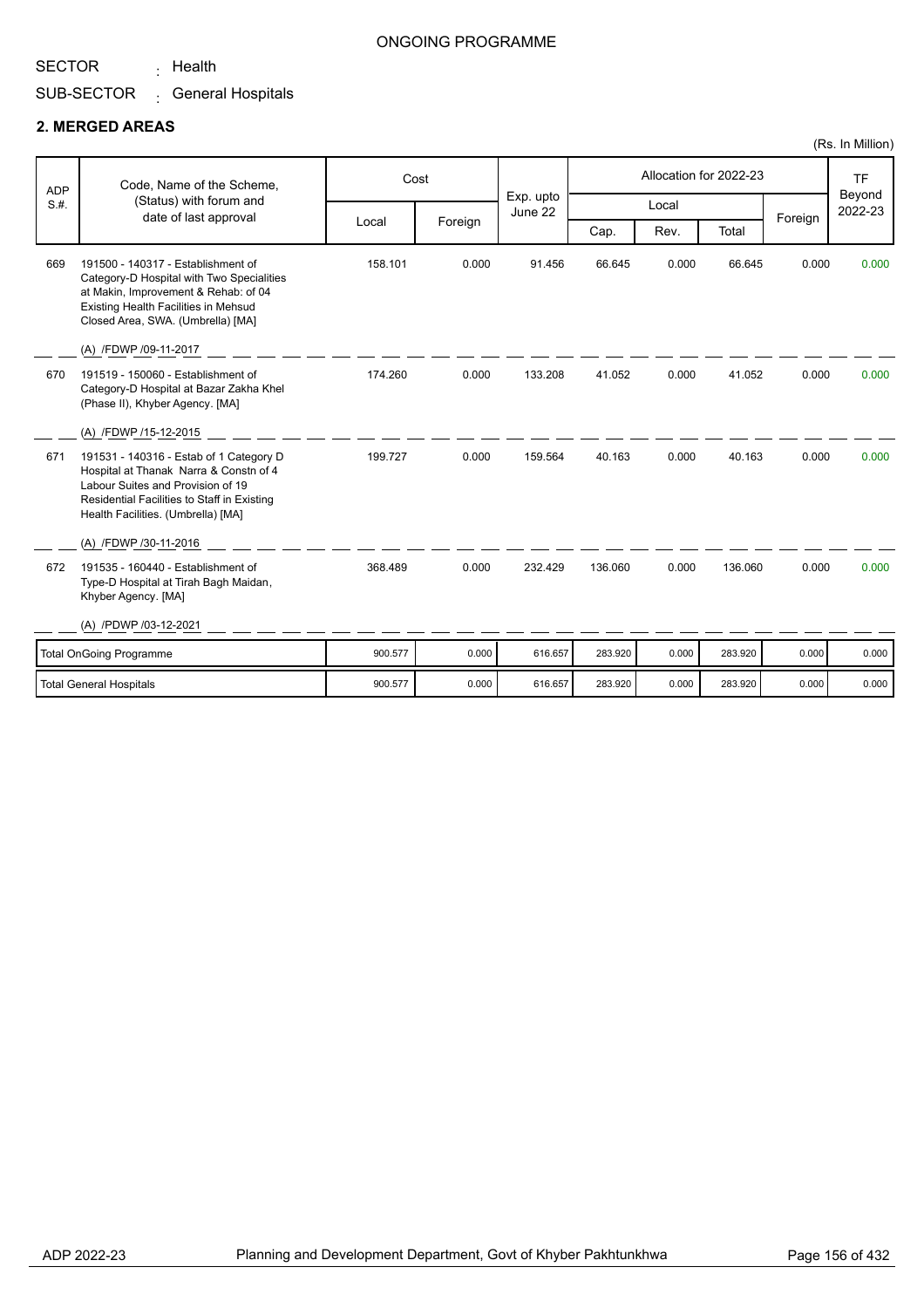<sub>:</sub> Health

SUB-SECTOR : PPP

#### **2. MERGED AREAS**

|                  |                                                                                                                      |           |           |                      |         |        |                        |         | (Rs. In Million)  |
|------------------|----------------------------------------------------------------------------------------------------------------------|-----------|-----------|----------------------|---------|--------|------------------------|---------|-------------------|
| <b>ADP</b>       | Code, Name of the Scheme,                                                                                            | Cost      |           |                      |         |        | Allocation for 2022-23 |         | <b>TF</b>         |
| S.H.             | (Status) with forum and<br>date of last approval                                                                     |           |           | Exp. upto<br>June 22 |         | Local  |                        | Foreign | Beyond<br>2022-23 |
|                  |                                                                                                                      | Local     | Foreign   |                      | Cap.    | Rev.   | Total                  |         |                   |
| 673              | 220783 - Feasibility Study and<br>Establishment of Electro Medical<br>workshops in merged districts<br>$(B)$ / PDWP/ | 0.005     | 0.000     | 0.000                | 0.000   | 0.001  | 0.001                  | 0.000   | 0.004             |
|                  | <b>Total New Programme</b>                                                                                           | 0.005     | 0.000     | 0.000                | 0.000   | 0.001  | 0.001                  | 0.000   | 0.004             |
| <b>Total PPP</b> |                                                                                                                      | 0.005     | 0.000     | 0.000                | 0.000   | 0.001  | 0.001                  | 0.000   | 0.004             |
|                  | <b>Total Programme</b>                                                                                               | 2,756.882 | 2,756.882 | 805.088              | 936.718 | 15.995 | 952.713                | 0.000   | 999.081           |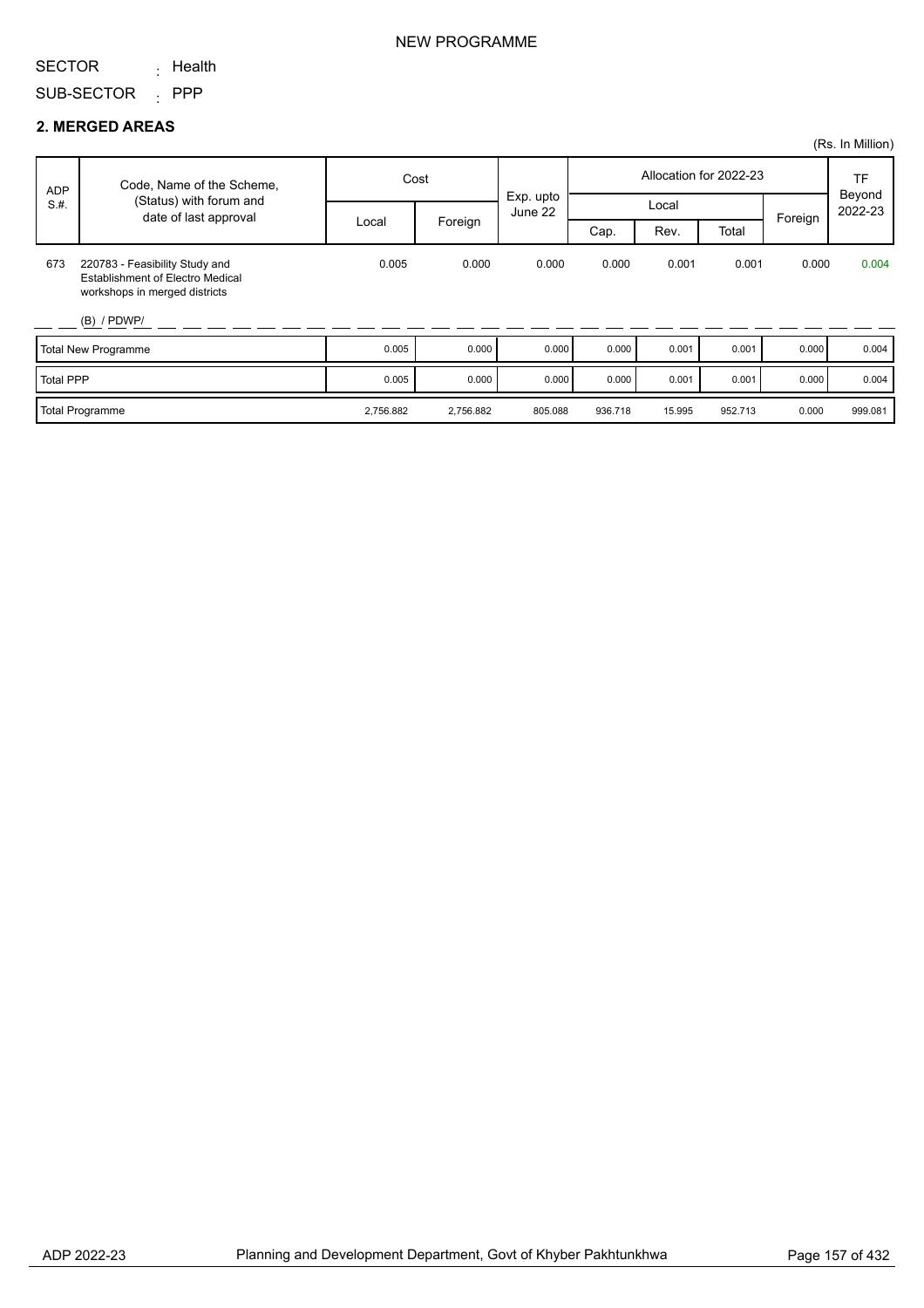### ONGOING PROGRAMME

SECTOR

SUB-SECTOR <sub>:</sub> Basic Health <sub>:</sub> Health

# **3. ACCELERATED IMPLEMENTATION PROGRAMME (AIP)**

|            |                                                                                                                  |           |         |           |        |         |                        |         | (Rs. In Million) |
|------------|------------------------------------------------------------------------------------------------------------------|-----------|---------|-----------|--------|---------|------------------------|---------|------------------|
| <b>ADP</b> | Code, Name of the Scheme,                                                                                        |           | Cost    | Exp. upto |        |         | Allocation for 2022-23 |         | TF<br>Beyond     |
| S.H.       | (Status) with forum and<br>date of last approval                                                                 |           |         | June 22   | Local  |         |                        | Foreign | 2022-23          |
|            |                                                                                                                  | Local     | Foreign |           | Cap.   | Rev.    | Total                  |         |                  |
| 674        | 195144 - Provision of SBA Services &<br>Revamping & Rehabilitation of Existing of<br>BHUs in Mergred Areas (AIP) | 557.341   | 0.000   | 450.042   | 20.000 | 87.299  | 107.299                | 0.000   | 0.000            |
|            | (A) /PDWP /29-06-2020                                                                                            |           |         |           |        |         |                        |         |                  |
| 675        | 195164 - Provision of Nurses &<br>Paramedics for Health Facilities in Merged<br>Districts. (AIP)                 | 1,771.480 | 0.000   | 150,000   | 0.000  | 100.000 | 100.000                |         | 0.000 1,521.480  |
|            | (A) /PDWP /29-06-2020                                                                                            |           |         |           |        |         |                        |         |                  |
|            | <b>Total OnGoing Programme</b>                                                                                   | 2,328.821 | 0.000   | 600.042   | 20.000 | 187.299 | 207.299                | 0.000   | 1,521.480        |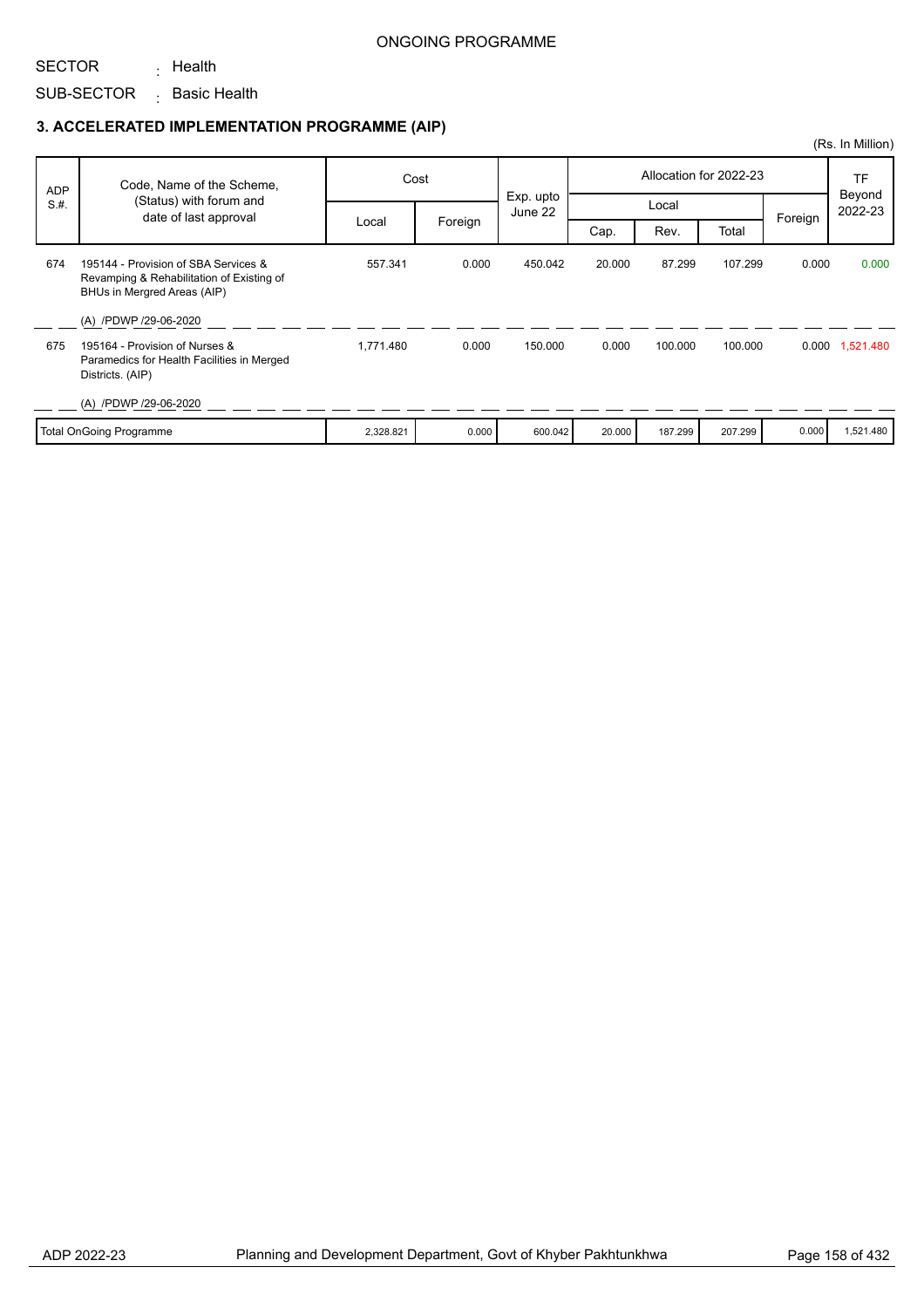### NEW PROGRAMME

## SECTOR

# SUB-SECTOR <sub>:</sub> Basic Health

<sub>:</sub> Health

# **3. ACCELERATED IMPLEMENTATION PROGRAMME (AIP)**

|            |                                                              |           |         |                      |        |         |                        |         | (Rs. In Million) |
|------------|--------------------------------------------------------------|-----------|---------|----------------------|--------|---------|------------------------|---------|------------------|
| <b>ADP</b> | Code, Name of the Scheme,                                    |           | Cost    |                      |        |         | Allocation for 2022-23 |         | TF<br>Beyond     |
| S.H.       | (Status) with forum and<br>date of last approval             |           |         | Exp. upto<br>June 22 |        | Local   |                        | Foreign | 2022-23          |
|            |                                                              | Local     | Foreign |                      | Cap.   | Rev.    | Total                  |         |                  |
| 676        | 220712 - Innovative Interventions in Health<br>Sector (SEPs) | 500.000   | 0.000   | 0.000                | 0.001  | 0.001   | 0.002                  | 0.000   | 499.998          |
|            | $(B)$ / PDWP/                                                |           |         |                      |        |         |                        |         |                  |
|            | Total New Programme                                          | 500.000   | 0.000   | 0.000                | 0.001  | 0.001   | 0.002                  | 0.000   | 499.998          |
|            | l Total Basic Health                                         | 2,828.821 | 0.000   | 600.042              | 20.001 | 187.300 | 207.301                | 0.000   | 2,021.478        |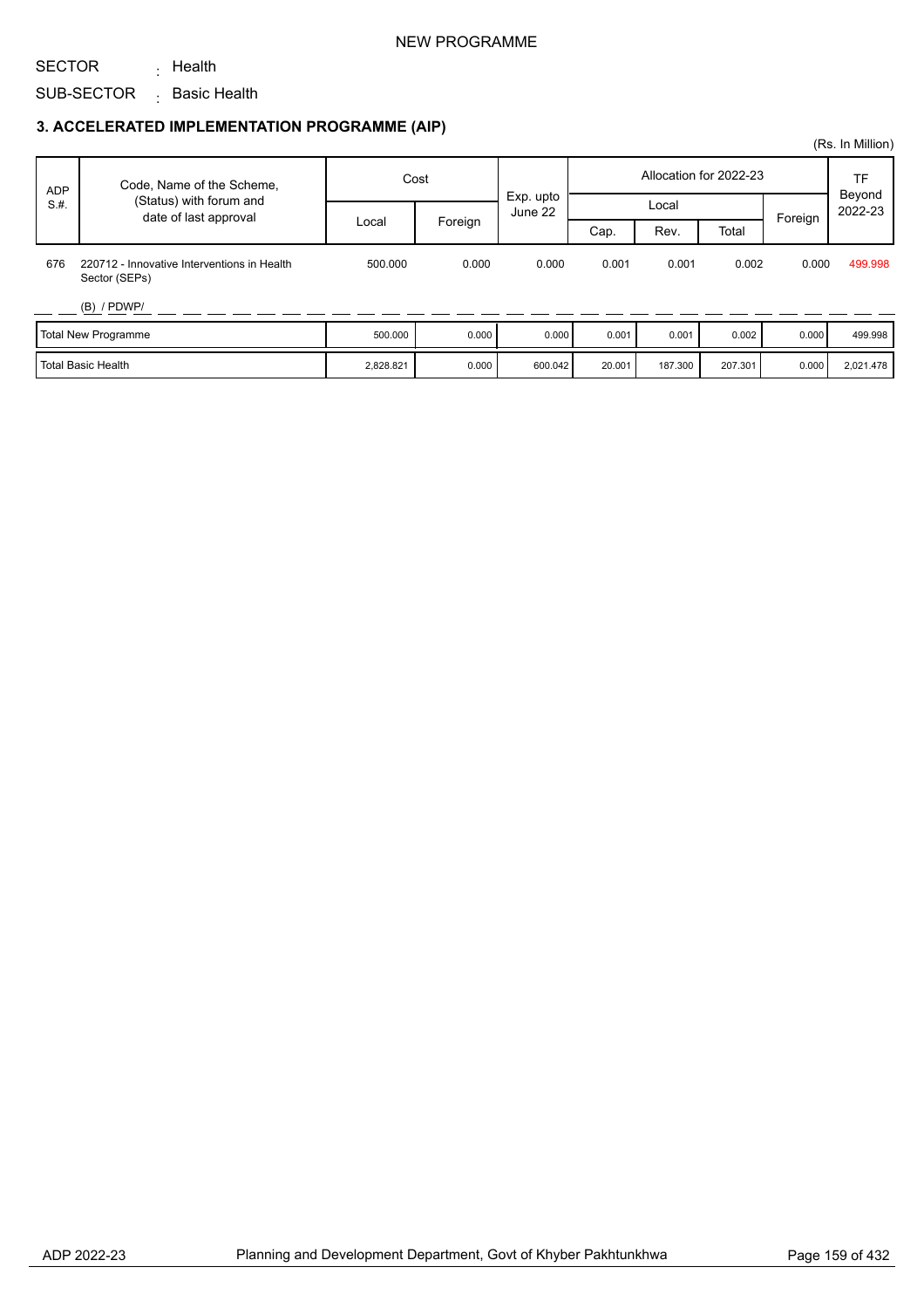ONGOING PROGRAMME

SECTOR

<sub>:</sub> Health

## SUB-SECTOR <sub>:</sub> General Hospitals

### **3. ACCELERATED IMPLEMENTATION PROGRAMME (AIP)**

| <b>ADP</b> | Code, Name of the Scheme,                                                                                                                        |            | Cost    |                      |           |           | Allocation for 2022-23 |         | <b>TF</b>         |
|------------|--------------------------------------------------------------------------------------------------------------------------------------------------|------------|---------|----------------------|-----------|-----------|------------------------|---------|-------------------|
| S.H.       | (Status) with forum and<br>date of last approval                                                                                                 |            |         | Exp. upto<br>June 22 |           | Local     |                        |         | Beyond<br>2022-23 |
|            |                                                                                                                                                  | Local      | Foreign |                      | Cap.      | Rev.      | Total                  | Foreign |                   |
| 677        | 195161 - Addition of 100 Specialists<br>(Consultants) for Health Facilties in<br>Merged Districts (AIP)                                          | 1,305.000  | 0.000   | 84.342               | 0.000     | 300.000   | 300.000                | 0.000   | 920.658           |
|            | (A) /PDWP /08-10-2019                                                                                                                            |            |         |                      |           |           |                        |         |                   |
| 678        | 195162 - Provision of Doctors at Health<br>Facilties in Merged Districts (AIP)                                                                   | 1.770.000  | 0.000   | 571.388              | 0.000     | 559.694   | 559.694                | 0.000   | 638.918           |
|            | (A) /PDWP /08-10-2019                                                                                                                            |            |         |                      |           |           |                        |         |                   |
| 679        | 195163 - Provision of EMOs at Secondary<br><b>Hospitals in Merged Areas</b>                                                                      | 1,905.300  | 0.000   | 192.557              | 0.000     | 300.000   | 300.000                |         | 0.000 1,412.743   |
|            | (A) /PDWP /08-10-2019                                                                                                                            |            |         |                      |           |           |                        |         |                   |
| 680        | 195166 - PPPs for 06 Type D Hospitals of<br>Merged Areas through Health Foundation<br>(AIP)                                                      | 2,264.454  | 0.000   | 1,691.389            | 0.000     | 573.065   | 573.065                | 0.000   | 0.000             |
|            | (A) /PDWP /09-04-2020                                                                                                                            |            |         |                      |           |           |                        |         |                   |
| 681        | 210286 - Provision of Express Lines to<br>Cat-D Hospitals in Merged Areas (AIP).                                                                 | 685.760    | 0.000   | 172.000              | 513.760   | 0.000     | 513.760                | 0.000   | 0.000             |
|            | (A) /PDWP /15-11-2021                                                                                                                            |            |         |                      |           |           |                        |         |                   |
| 682        | 210287 - Revamping of Secondary Health<br>Facilities including Improvement of<br>Accident and Emergency Units in Newly<br>Merged Districts (AIP) | 3,409.219  | 0.000   | 0.000                | 300.000   | 200.000   | 500.000                |         | 0.000 2,909.219   |
|            | (A) /PDWP /08-12-2021                                                                                                                            |            |         |                      |           |           |                        |         |                   |
| 683        | 210289 - Establishment of Paraplegic<br>Center in Merged Areas (AIP). (B) PDWP                                                                   | 940.982    | 0.000   | 120.000              | 500.000   | 0.000     | 500.000                | 0.000   | 320.982           |
|            | (A) /PDWP /29-12-2021                                                                                                                            |            |         |                      |           |           |                        |         |                   |
|            | <b>Total OnGoing Programme</b>                                                                                                                   | 12,280.715 | 0.000   | 2,831.676            | 1,313.760 | 1,932.759 | 3,246.519              | 0.000   | 6,202.520         |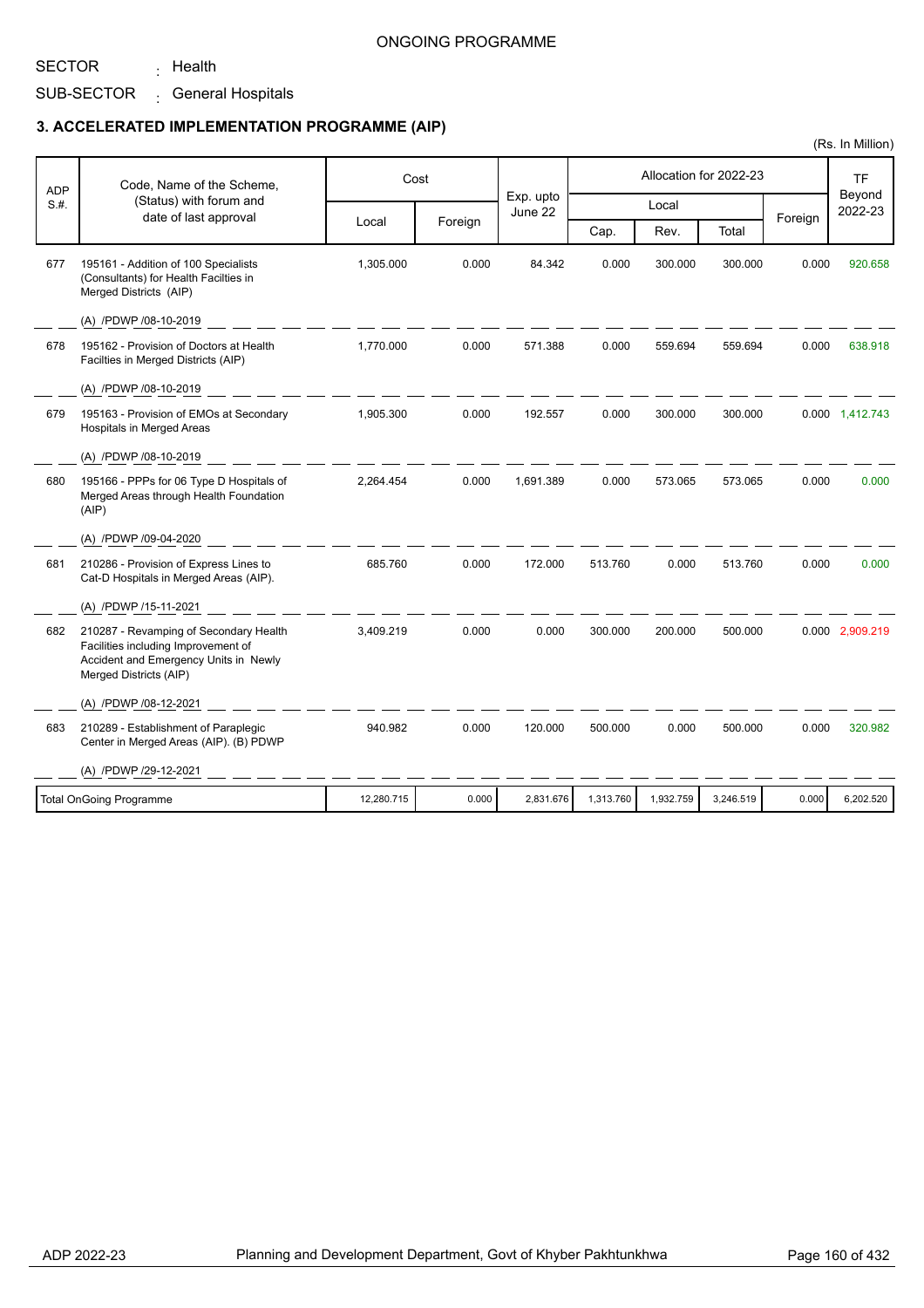<sub>:</sub> Health

## SUB-SECTOR <sub>:</sub> General Hospitals

## **3. ACCELERATED IMPLEMENTATION PROGRAMME (AIP)**

|            |                                                                                                                                     |            |         |                      |           |           |                        |         | (Rs. In Million)  |
|------------|-------------------------------------------------------------------------------------------------------------------------------------|------------|---------|----------------------|-----------|-----------|------------------------|---------|-------------------|
| <b>ADP</b> | Code, Name of the Scheme,                                                                                                           |            | Cost    |                      |           |           | Allocation for 2022-23 |         | <b>TF</b>         |
| S.H.       | (Status) with forum and<br>date of last approval                                                                                    |            |         | Exp. upto<br>June 22 |           | Local     |                        |         | Beyond<br>2022-23 |
|            |                                                                                                                                     | Local      | Foreign |                      | Cap.      | Rev.      | Total                  | Foreign |                   |
| 684        | 210288 - Construction of Residential Flats<br>for staff at Secondary Level Hospitals in<br><b>Merged Areas</b>                      | 1,000.000  | 0.000   | 0.000                | 50.000    | 0.000     | 50.000                 | 0.000   | 950.000           |
|            | $(B)$ / PDWP/                                                                                                                       |            |         |                      |           |           |                        |         |                   |
| 685        | 210539 - Construction of Women and<br>Children Hospital in the existing premises<br>of old AHQ Hospital, Wana - South<br>Waziristan | 500.000    | 0.000   | 0.000                | 100.000   | 0.000     | 100.000                | 0.000   | 400.000           |
|            | $(B)$ / PDWP/                                                                                                                       |            |         |                      |           |           |                        |         |                   |
|            | Total New Programme                                                                                                                 | 1,500.000  | 0.000   | 0.000                | 150.000   | 0.000     | 150.000                | 0.000   | 1,350.000         |
|            | <b>Total General Hospitals</b>                                                                                                      | 13,780.715 | 0.000   | 2,831.676            | 1,463.760 | 1,932.759 | 3,396.519              | 0.000   | 7,552.520         |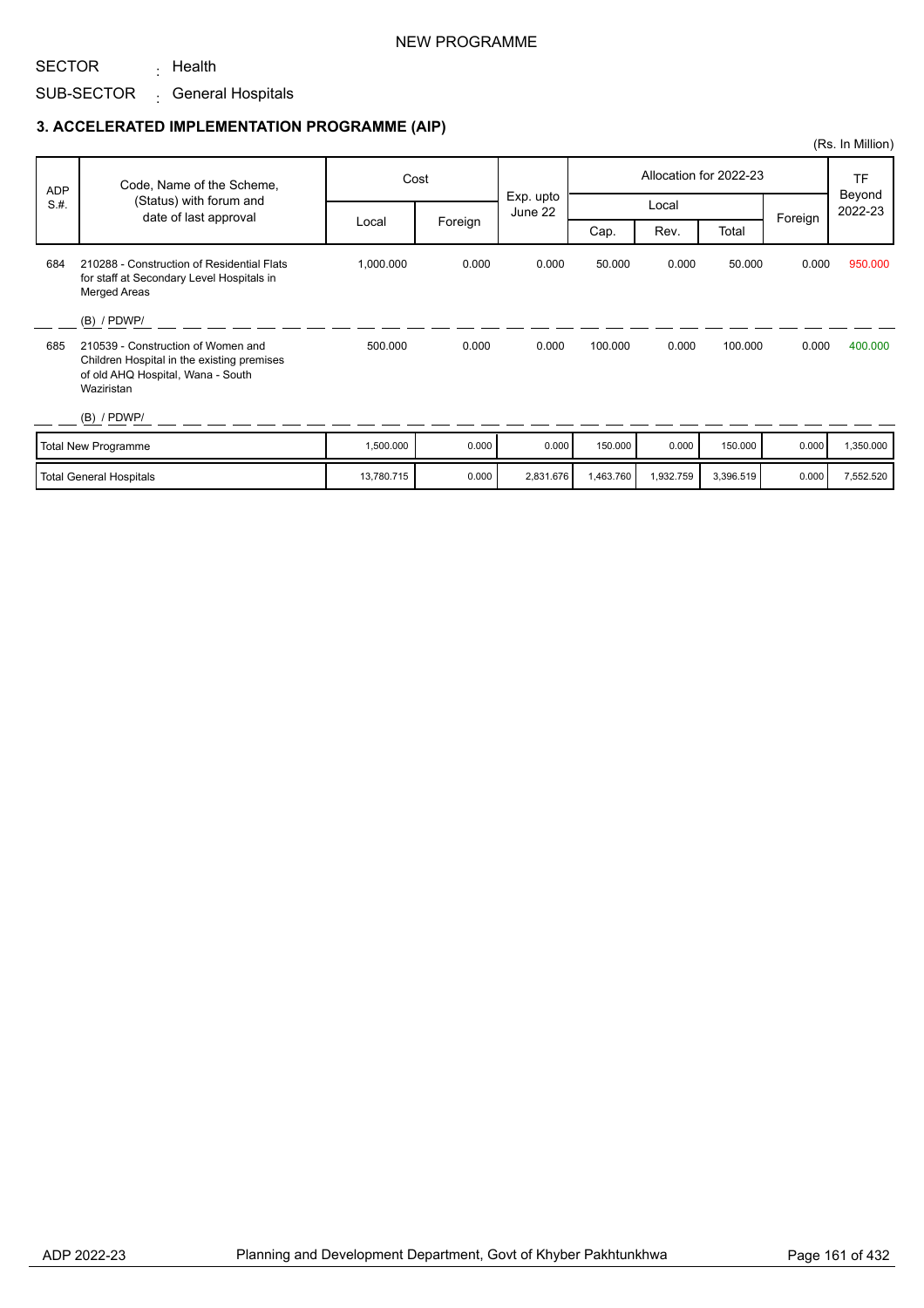### ONGOING PROGRAMME

#### SECTOR <sub>:</sub> Health

# SUB-SECTOR Medical Education & Trg. :

# **3. ACCELERATED IMPLEMENTATION PROGRAMME (AIP)**

|            |                                                                                                                                                              |         |         |                      |                        |        |         |         | (Rs. In Million)  |
|------------|--------------------------------------------------------------------------------------------------------------------------------------------------------------|---------|---------|----------------------|------------------------|--------|---------|---------|-------------------|
| <b>ADP</b> | Code, Name of the Scheme,                                                                                                                                    | Cost    |         | Exp. upto<br>June 22 | Allocation for 2022-23 |        |         |         | <b>TF</b>         |
| S.H.       | (Status) with forum and<br>date of last approval                                                                                                             |         |         |                      | Local                  |        |         |         | Beyond<br>2022-23 |
|            |                                                                                                                                                              | Local   | Foreign |                      | Cap.                   | Rev.   | Total   | Foreign |                   |
| 686        | 200096 - Expansion/Upgradation of<br>Khyber Girls Medical College, Peshawar<br>for additional students of Merged Districts<br>(AIP)<br>(A) /PDWP /25-01-2021 | 452.607 | 0.000   | 58.801               | 128.467                | 40.000 | 168.467 | 0.000   | 225.339           |
|            | Total OnGoing Programme                                                                                                                                      | 452.607 | 0.000   | 58.801               | 128.467                | 40.000 | 168.467 | 0.000   | 225.339           |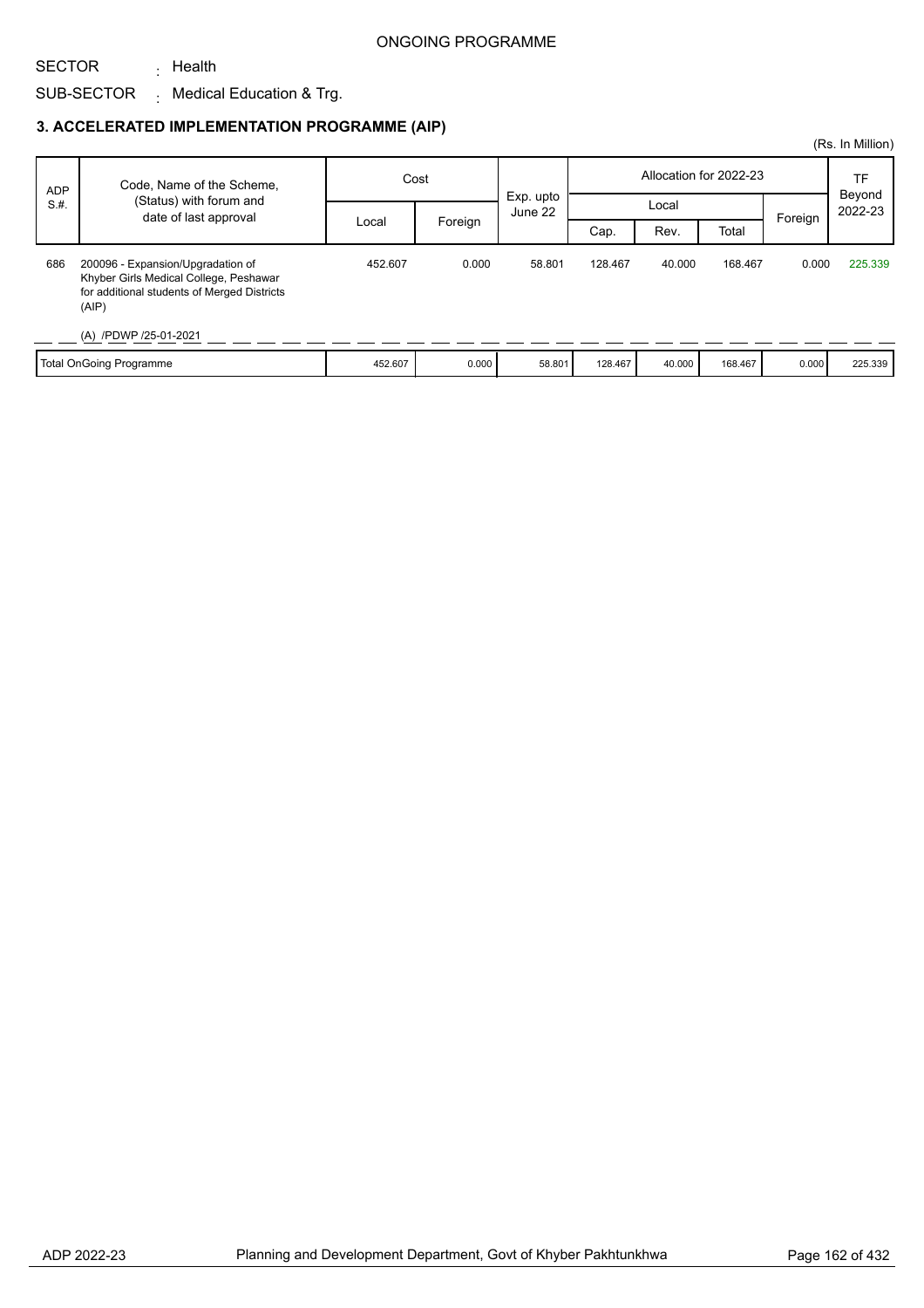### NEW PROGRAMME

#### SUB-SECTOR <sub>:</sub> Health  $\colon$  Medical Education & Trg.

### **3. ACCELERATED IMPLEMENTATION PROGRAMME (AIP)**

| <b>ADP</b> | Code, Name of the Scheme,                                                                                    | Cost      |         | Exp. upto |         | Allocation for 2022-23 |         | TF<br>Beyond |                 |
|------------|--------------------------------------------------------------------------------------------------------------|-----------|---------|-----------|---------|------------------------|---------|--------------|-----------------|
| S.H.       | (Status) with forum and<br>date of last approval                                                             |           |         | June 22   |         | Local                  |         | Foreign      | 2022-23         |
|            |                                                                                                              | Local     | Foreign |           | Cap.    | Rev.                   | Total   |              |                 |
| 687        | 220038 - Establishment/up gradation of<br>new Health facilities and<br>Paramedics/Nursing/ Medical Colleges. | 3.900.000 | 0.000   | 0.000     | 50.000  | 0.000                  | 50.000  |              | 0.000 3,850.000 |
|            | $(B)$ / PDWP/                                                                                                |           |         |           |         |                        |         |              |                 |
|            | Total New Programme                                                                                          | 3,900.000 | 0.000   | 0.000     | 50.000  | 0.000                  | 50,000  | 0.000        | 3,850.000       |
|            | Total Medical Education & Trg.                                                                               | 4,352.607 | 0.000   | 58.801    | 178,467 | 40.000                 | 218,467 | 0.000        | 4,075.339       |

(Rs. In Million)

SECTOR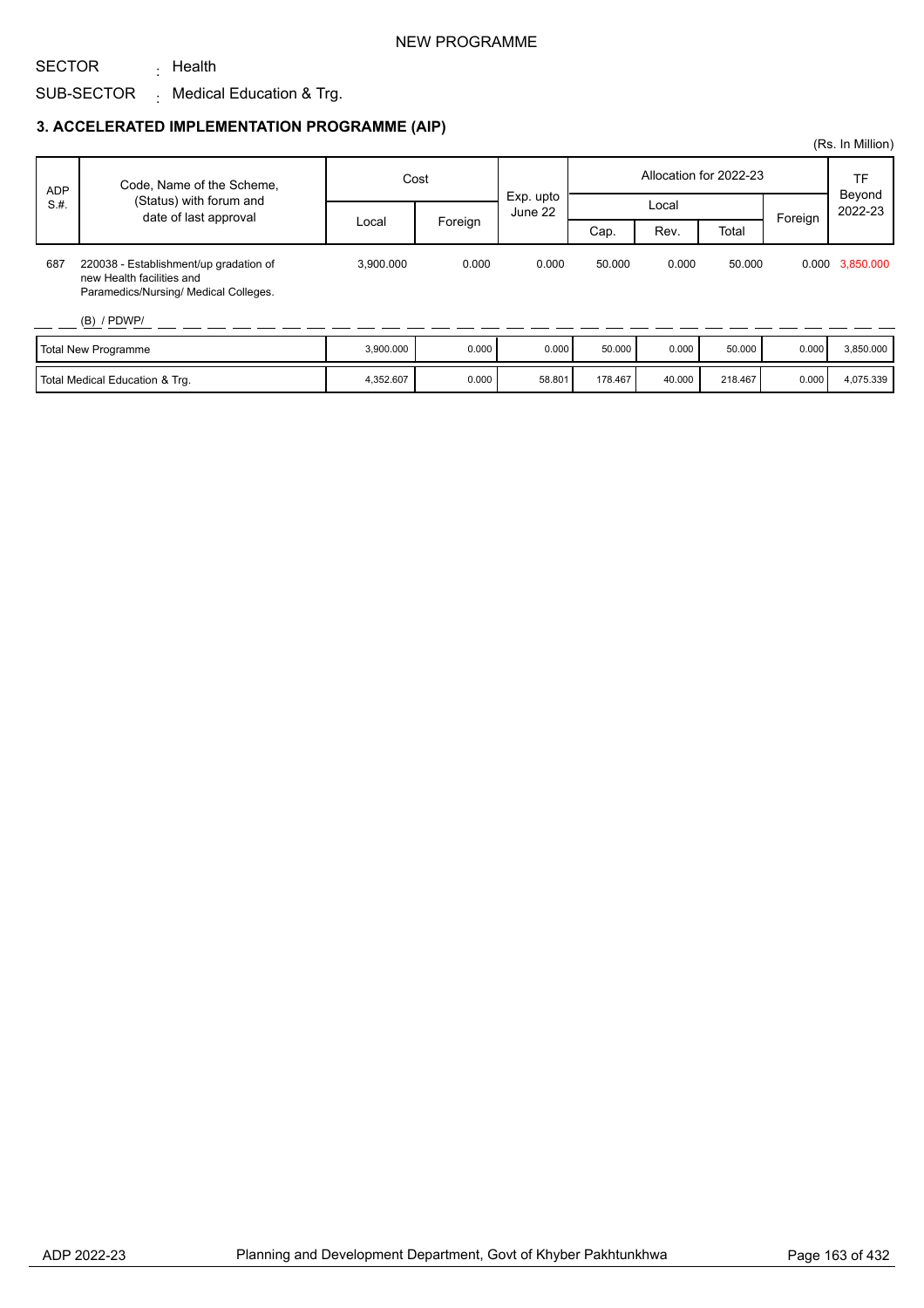# SUB-SECTOR <sub>:</sub> Preventive Programme <sub>:</sub> Health

## **3. ACCELERATED IMPLEMENTATION PROGRAMME (AIP)**

|            |                                                                              |             |             |                      |            |            |                        |           | (Rs. In Million)  |
|------------|------------------------------------------------------------------------------|-------------|-------------|----------------------|------------|------------|------------------------|-----------|-------------------|
| <b>ADP</b> | Code, Name of the Scheme,                                                    |             | Cost        |                      |            |            | Allocation for 2022-23 |           | <b>TF</b>         |
| S.H.       | (Status) with forum and<br>date of last approval                             |             |             | Exp. upto<br>June 22 |            | Local      |                        |           | Beyond<br>2022-23 |
|            |                                                                              | Local       | Foreign     |                      | Cap.       | Rev.       | Total                  | Foreign   |                   |
| 688        | 195147 - Topping -up of MNCH Program<br>(AIP)                                | 556.968     | 0.000       | 300.808              | 0.000      | 200.000    | 200.000                | 0.000     | 56.160            |
|            | (A) /PDWP /08-10-2019                                                        |             |             |                      |            |            |                        |           |                   |
| 689        | 195148 - Strengthening of National<br>Program (NP) for Family Planning (AIP) | 794.342     | 0.000       | 201.627              | 0.000      | 200.000    | 200.000                | 0.000     | 392.715           |
|            | (A) /PDWP /12-12-2019                                                        |             |             |                      |            |            |                        |           |                   |
| 690        | 195153 - Strengthening of EPI Programme<br>$(AIP)$ .                         | 1,985.946   | 0.000       | 892.643              | 0.000      | 200.000    | 200.000                | 0.000     | 893.303           |
|            | (A) /PDWP /29-06-2020                                                        |             |             |                      |            |            |                        |           |                   |
|            | <b>Total OnGoing Programme</b>                                               | 3,337.256   | 0.000       | 1,395.078            | 0.000      | 600,000    | 600.000                | 0.000     | 1,342.178         |
|            | <b>Total Preventive Programme</b>                                            | 3,337.256   | 0.000       | 1,395.078            | 0.000      | 600.000    | 600.000                | 0.000     | 1,342.178         |
|            | <b>Total Programme</b>                                                       | 24,299.399  | 24,299.399  | 4,885.597            | 1,662.228  | 2,760.059  | 4,422.287              | 0.000     | 14,991.515        |
|            | Sub Total (Sector)                                                           | 136.809.569 | 136.809.569 | 43.450.828           | 13,313.120 | 10.005.848 | 23.318.968             | 4,200.001 | 70.039.773        |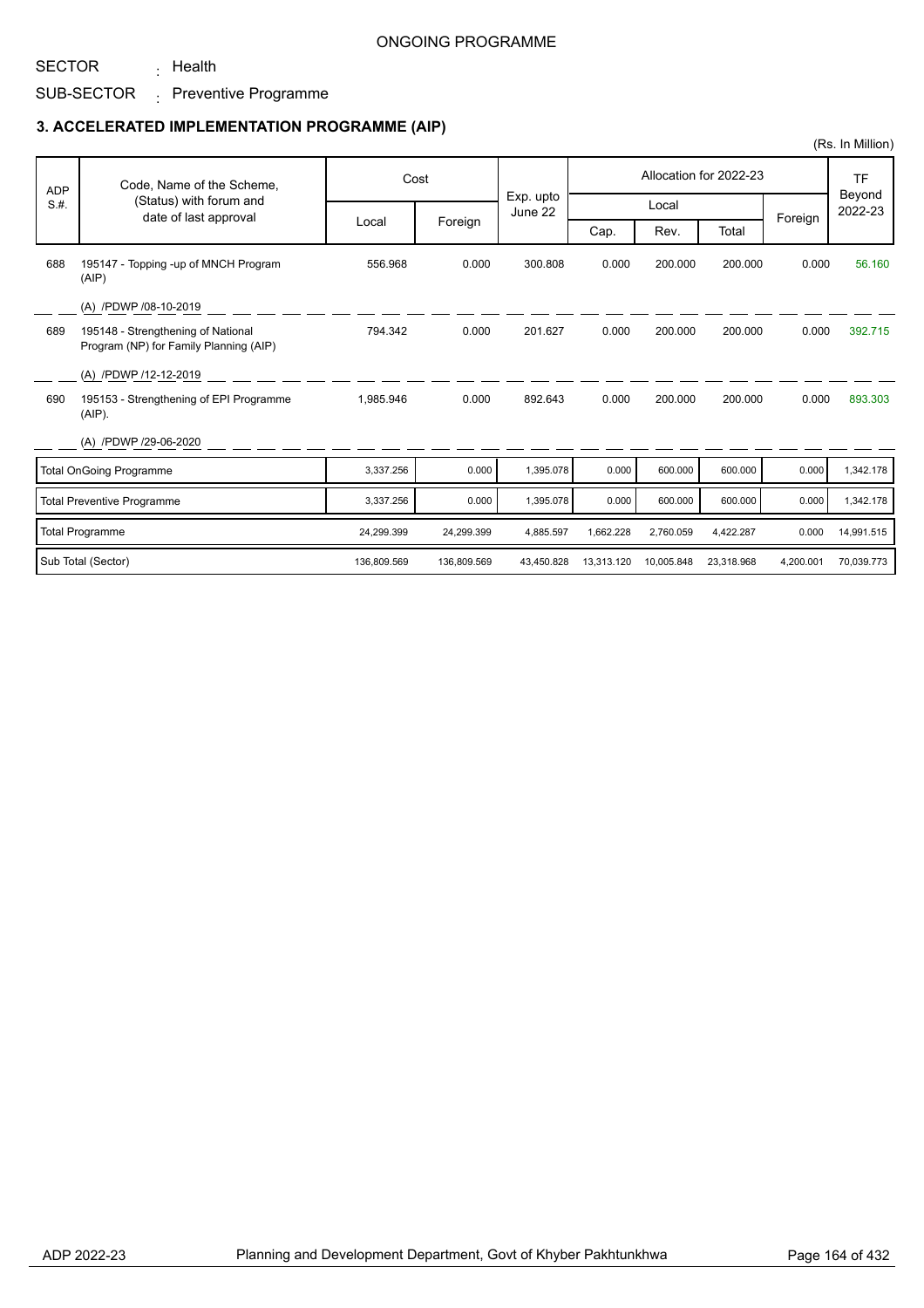## ONGOING PROGRAMME

#### SECTOR  $\cdot$  Higher Education

# SUB-SECTOR Archives & Libraries :

#### **1. KHYBER PAKHTUNKHWA**

|            |                                                                     |         |         |                      |       |        |                        |         | (Rs. In Million)  |
|------------|---------------------------------------------------------------------|---------|---------|----------------------|-------|--------|------------------------|---------|-------------------|
| <b>ADP</b> | Code, Name of the Scheme,                                           | Cost    |         |                      |       |        | Allocation for 2022-23 |         | TF                |
| S.H.       | (Status) with forum and<br>date of last approval                    |         |         | Exp. upto<br>June 22 |       | Local  |                        |         | Beyond<br>2022-23 |
|            |                                                                     | Local   | Foreign |                      | Cap.  | Rev.   | Total                  | Foreign |                   |
| 691        | 180249 - Strengthening of Public Libraries<br>in Khyber Pakhtunkhwa | 100.000 | 0.000   | 46.655               | 0.000 | 53.345 | 53.345                 | 0.000   | 0.000             |
|            | (A) /DDWP /17-02-2019                                               |         |         |                      |       |        |                        |         |                   |
|            | Total OnGoing Programme                                             | 100.000 | 0.000   | 46.655               | 0.000 | 53.345 | 53.345                 | 0.000   | 0.000             |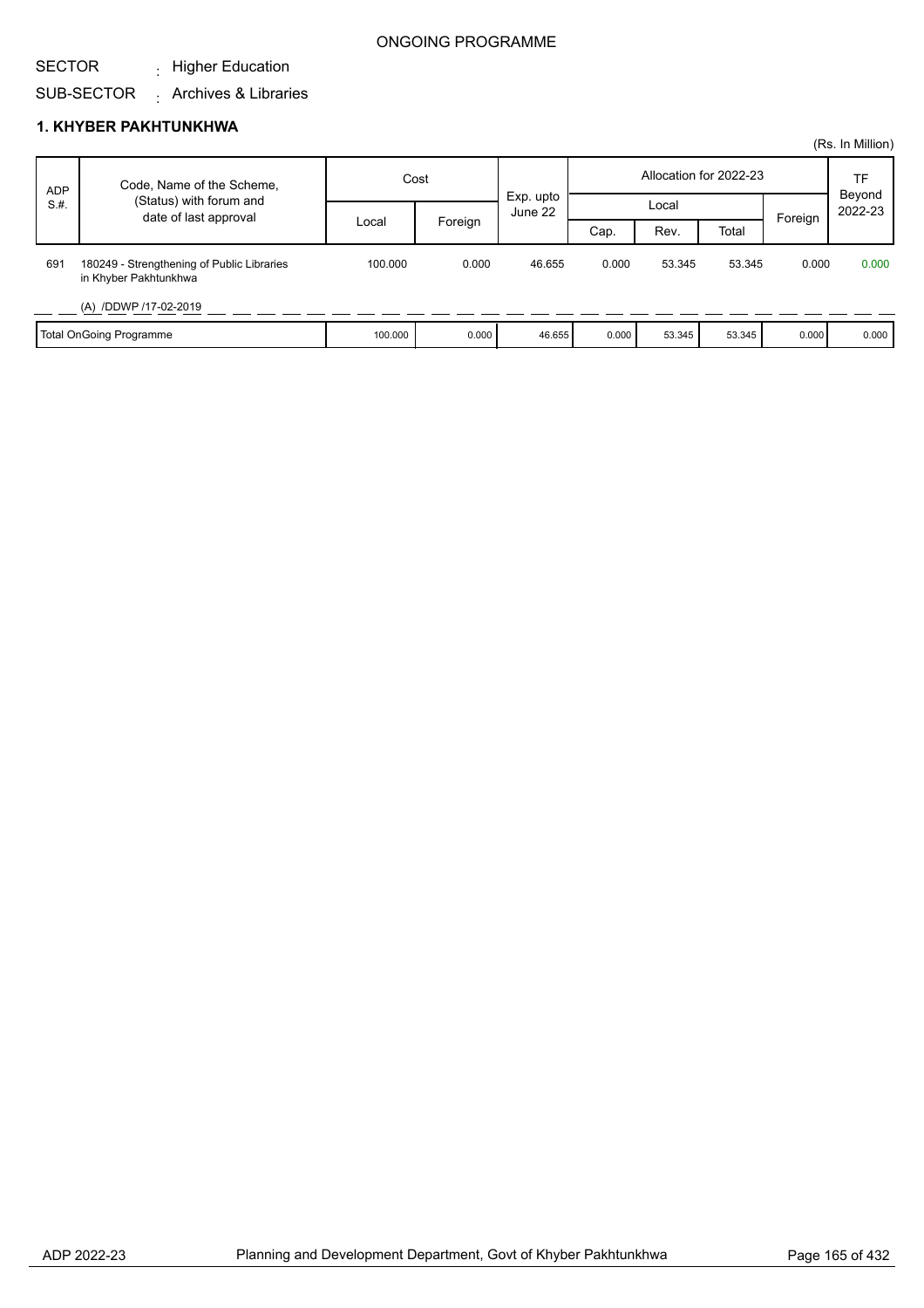#### SECTOR  $\cdot$  Higher Education

# SUB-SECTOR Archives & Libraries :

### **1. KHYBER PAKHTUNKHWA**

| <b>ADP</b> | Code, Name of the Scheme,                                                                                            |           | Cost    |                      |         |        | Allocation for 2022-23 |         | <b>TF</b>         |
|------------|----------------------------------------------------------------------------------------------------------------------|-----------|---------|----------------------|---------|--------|------------------------|---------|-------------------|
| S.H.       | (Status) with forum and<br>date of last approval                                                                     |           |         | Exp. upto<br>June 22 |         | Local  |                        |         | Beyond<br>2022-23 |
|            |                                                                                                                      | Local     | Foreign |                      | Cap.    | Rev.   | Total                  | Foreign |                   |
| 692        | 220456 - Establishment / Additional<br>Infrastructure / Repair Of Public Libraries<br>in Khyber Pakhtunkhwa          | 2,100.000 | 0.000   | 0.000                | 100.000 | 0.000  | 100.000                |         | 0.000 2,000.000   |
|            | $(B)$ / PDWP/                                                                                                        |           |         |                      |         |        |                        |         |                   |
| 693        | 220666 - Establishment of Pak China<br>Research Centre of Economic<br>Development in Swat, at University of<br>Swat. | 1,230.540 | 0.000   | 0.000                | 56.420  | 0.000  | 56.420                 |         | 0.000 1,174.120   |
|            | $(B)$ / PDWP/                                                                                                        |           |         |                      |         |        |                        |         |                   |
|            | <b>Total New Programme</b>                                                                                           | 3,330.540 | 0.000   | 0.000                | 156.420 | 0.000  | 156.420                | 0.000   | 3,174.120         |
|            | <b>Total Archives &amp; Libraries</b>                                                                                | 3,430.540 | 0.000   | 46.655               | 156.420 | 53.345 | 209.765                | 0.000   | 3,174.120         |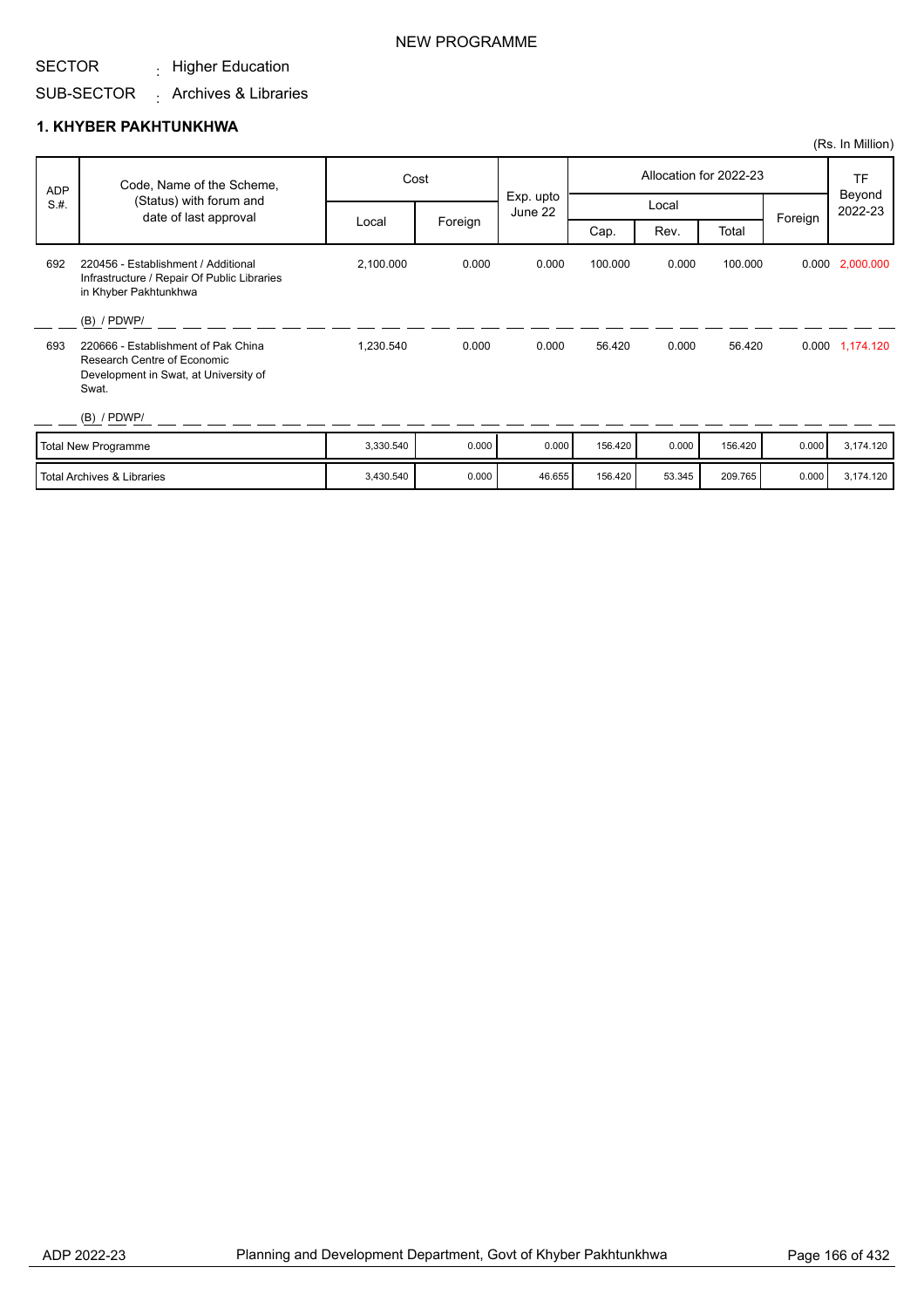$\cdot$  Higher Education

# SUB-SECTOR College Education

# **1. KHYBER PAKHTUNKHWA**

| <b>ADP</b> | Code, Name of the Scheme,                                                                                                                                           |           | Cost    |                      |         |         | Allocation for 2022-23 |         | TF                |
|------------|---------------------------------------------------------------------------------------------------------------------------------------------------------------------|-----------|---------|----------------------|---------|---------|------------------------|---------|-------------------|
| S.#.       | (Status) with forum and<br>date of last approval                                                                                                                    |           |         | Exp. upto<br>June 22 |         | Local   |                        |         | Beyond<br>2022-23 |
|            |                                                                                                                                                                     | Local     | Foreign |                      | Cap.    | Rev.    | Total                  | Foreign |                   |
| 694        | 050179 - Establishment of Govt. Colleges<br>in Khyber Pakhtunkhwa. (Phase-II)                                                                                       | 1,638.362 | 0.000   | 1,538.362            | 75.000  | 25.000  | 100.000                | 0.000   | 0.000             |
|            | (A) /PDWP /15-05-2006                                                                                                                                               |           |         |                      |         |         |                        |         |                   |
| 695        | 100248 - Establishment of 15 Govt<br>Colleges in Khyber Pakhtunkhwa for Boys<br>and Girls (Phase-IV)                                                                | 3.397.516 | 0.000   | 3,168.136            | 210.000 | 19.380  | 229.380                | 0.000   | 0.000             |
|            | (A) /PDWP /09-04-2011                                                                                                                                               |           |         |                      |         |         |                        |         |                   |
| 696        | 120268 - Establishment of 20 Govt.<br>Colleges (Male & Female) in Khyber<br>Pakhtunkhwa (Phase-V).                                                                  | 3,884.489 | 0.000   | 3,645.504            | 193.313 | 33.680  | 226.993                | 0.000   | 11.992            |
|            | (A) /PDWP /31-05-2012                                                                                                                                               |           |         |                      |         |         |                        |         |                   |
| 697        | 140589 - Establishment of 10 Govt.<br>Colleges in Khyber Pakhtunkhwa.                                                                                               | 2,111.386 | 0.000   | 1,961.386            | 150.000 | 0.000   | 150.000                | 0.000   | 0.000             |
|            | (A) /PDWP /14-04-2015                                                                                                                                               |           |         |                      |         |         |                        |         |                   |
| 698        | 150031 - Establishment of Government<br>Degree Colleges in Khyber Pakhtunkhwa<br>on need basis.                                                                     | 2,272.088 | 0.000   | 1,221.227            | 100.000 | 100.000 | 200.000                | 0.000   | 850.861           |
|            | (A) /PDWP /05-08-2016                                                                                                                                               |           |         |                      |         |         |                        |         |                   |
| 699        | 160522 - Establishment of 14 Govt<br>Colleges in Khyber Pakhtunkhwa                                                                                                 | 151.095   | 0.000   | 87.094               | 61.000  | 3.001   | 64.001                 | 0.000   | 0.000             |
|            | (A) /PDWP /15-09-2017                                                                                                                                               |           |         |                      |         |         |                        |         |                   |
| 700        | 170006 - Provision of additional/missing<br>facilities in Govt. Colleges of Khyber<br>Pakhtunkhwa (Phase-II).                                                       | 1,696.825 | 0.000   | 1,399.998            | 149.070 | 0.000   | 149.070                | 0.000   | 147.757           |
|            | (A) /PDWP /29-06-2020                                                                                                                                               |           |         |                      |         |         |                        |         |                   |
| 701        | 180524 - Reconstruction/ Special Repair<br>of Govt Colleges in KP                                                                                                   | 500.000   | 0.000   | 224.264              | 275.736 | 0.000   | 275.736                | 0.000   | 0.000             |
|            | (A) /PDWP /03-05-2019                                                                                                                                               |           |         |                      |         |         |                        |         |                   |
| 702        | 180621 - Establishment of 17 Government<br>Colleges (boys & girls) in Khyber<br>Pakhtunkhwa - (Phase-II) (Cost of land &<br>Boundary Wall+ academic infrastructure) | 5,720.985 | 0.000   | 1,069.596            | 500.000 | 0.000   | 500.000                |         | 0.000 4,151.389   |
|            | (A) /PDWP /26-05-2021                                                                                                                                               |           |         |                      |         |         |                        |         |                   |
| 703        | 190392 - Construction of BS Blocks in<br>Government Colleges Khyber<br>Pakhtunkhwa                                                                                  | 370.530   | 0.000   | 181.298              | 189.232 | 0.000   | 189.232                | 0.000   | 0.000             |
|            | (A) /PDWP /04-02-2020                                                                                                                                               |           |         |                      |         |         |                        |         |                   |
| 704        | 200116 - Feasibility study and<br>establishment of GGDC Tahkal Peshawar                                                                                             | 349.440   | 0.000   | 0.000                | 100.000 | 0.000   | 100.000                | 0.000   | 249.440           |
|            | (A) /PDWP /10-09-2021                                                                                                                                               |           |         |                      |         |         |                        |         |                   |
| 705        | 200118 - Provision of water<br>supply/Filtration Plants to Govt Colleges<br>of Khyber Pakhtunkihawa                                                                 | 200.000   | 0.000   | 0.000                | 100.000 | 0.000   | 100.000                | 0.000   | 100.000           |
|            | (A) /PDWP /18-11-2020                                                                                                                                               |           |         |                      |         |         |                        |         |                   |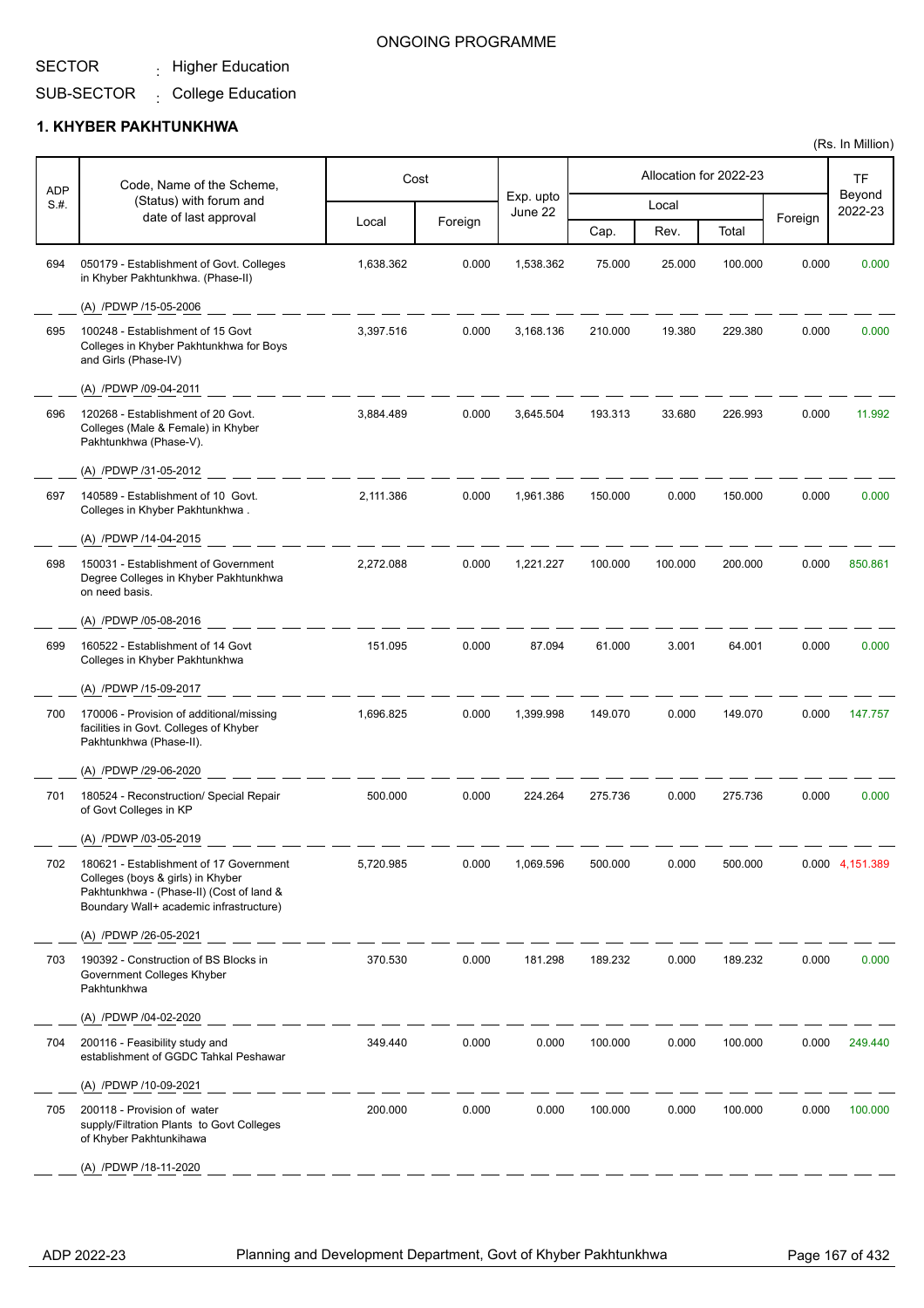#### SECTOR  $\cdot$  Higher Education

## ONGOING PROGRAMME

#### SUB-SECTOR  $\cdot$  College Education

### **1. KHYBER PAKHTUNKHWA**

| <b>ADP</b> | Code, Name of the Scheme,                                                                                                                                                |            | Cost    |                      |           |         | Allocation for 2022-23 |         | <b>TF</b>         |
|------------|--------------------------------------------------------------------------------------------------------------------------------------------------------------------------|------------|---------|----------------------|-----------|---------|------------------------|---------|-------------------|
| S.#.       | (Status) with forum and<br>date of last approval                                                                                                                         |            |         | Exp. upto<br>June 22 |           | Local   |                        | Foreign | Beyond<br>2022-23 |
|            |                                                                                                                                                                          | Local      | Foreign |                      | Cap.      | Rev.    | Total                  |         |                   |
| 706        | 200137 - Purchase of Necessary Items<br>(Furniture, Equipment, Plant & Machinery,<br>Sport Goods, Computer & Allied<br>Accessories, etc.) for Colleges on Need<br>Basis. | 550.000    | 0.000   | 264.060              | 0.000     | 195.940 | 195.940                | 0.000   | 90.000            |
|            | (A) /PDWP /18-11-2020                                                                                                                                                    |            |         |                      |           |         |                        |         |                   |
| 707        | 200138 - Provision of Addtioanl<br>infrastructure and repair of exsiting<br>colleges                                                                                     | 1,425.000  | 0.000   | 264.273              | 140.000   | 0.000   | 140.000                |         | 0.000 1,020.727   |
|            | (A) /PDWP /18-11-2020                                                                                                                                                    |            |         |                      |           |         |                        |         |                   |
| 708        | 210495 - Establishment of 20 Colleges<br>across the Province (GD/GGD/<br>GCMS/GGCMS Colleges ) (B) /PDWP /                                                               | 8,700.000  | 0.000   | 0.000                | 235.000   | 0.000   | 235.000                |         | 0.000 8,465.000   |
|            | (A) /PDWP /12-10-2021                                                                                                                                                    |            |         |                      |           |         |                        |         |                   |
| 709        | 210496 - Establishment of Govt Degree<br>College Boi Abbottabad                                                                                                          | 370.000    | 0.000   | 0.000                | 100.000   | 0.000   | 100.000                | 0.000   | 270.000           |
|            | (A) /PDWP /12-10-2021                                                                                                                                                    |            |         |                      |           |         |                        |         |                   |
| 710        | 210507 - Purchase of Buses for Govt.<br>Degree College Tank, District Tank                                                                                               | 50.000     | 0.000   | 0.000                | 0.000     | 50.000  | 50.000                 | 0.000   | 0.000             |
|            | (A) /DDWP /29-11-2021                                                                                                                                                    |            |         |                      |           |         |                        |         |                   |
| 711        | 210635 - Functionalization of newly<br>Constructed / Established Colleges<br>including provision of transport facility in<br>Khyber Pakhtunkhwa on need basis            | 595.421    | 0.000   | 81.112               | 200.000   | 0.000   | 200.000                | 0.000   | 314.309           |
|            | (A) /PDWP /10-09-2021                                                                                                                                                    |            |         |                      |           |         |                        |         |                   |
| 712        | 210695 - Construction of BS Blocks,<br>Additional Class Rooms / missing /<br>Security facilities in Govt. Colleges in<br>Khyber Pakhtunkhwa                              | 1,705.300  | 0.000   | 10.000               | 120.000   | 0.000   | 120.000                |         | 0.000 1,575.300   |
|            | (A) /PDWP /29-12-2021                                                                                                                                                    |            |         |                      |           |         |                        |         |                   |
| 713        | 211029 - Establishment of 11 Colleges<br>across the Province (GD/GGD Colleges)<br>NON-ADP                                                                                | 4,785.000  | 0.000   | 0.000                | 151.017   | 0.000   | 151.017                |         | 0.000 4,633.983   |
|            | (A) /PDWP /25-03-2022                                                                                                                                                    |            |         |                      |           |         |                        |         |                   |
|            | <b>Total OnGoing Programme</b>                                                                                                                                           | 40,473.437 | 0.000   | 15,116.310           | 3,049.368 | 427.001 | 3,476.369              | 0.000   | 21,880.758        |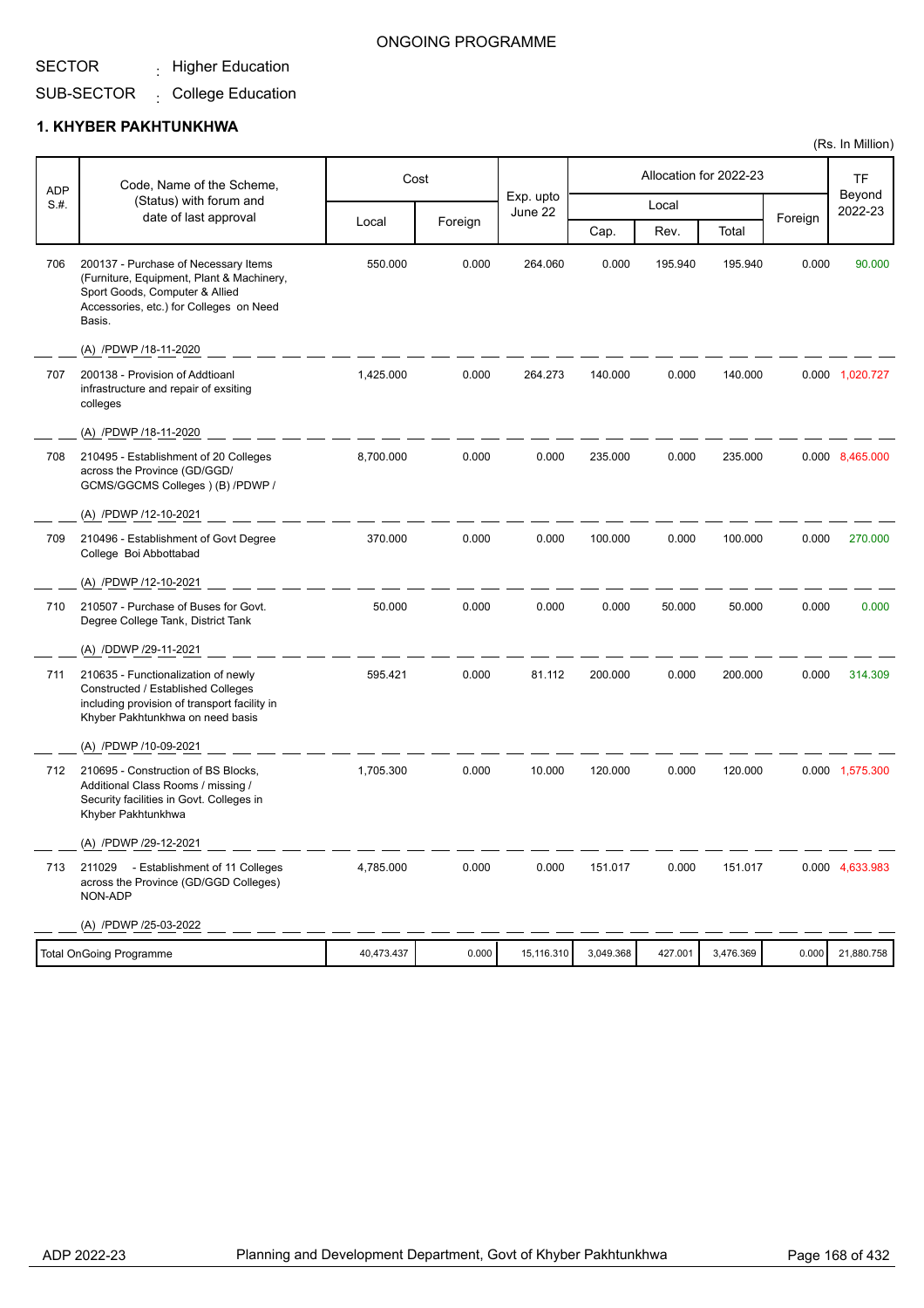$\cdot$  Higher Education

# SUB-SECTOR College Education

## **1. KHYBER PAKHTUNKHWA**

|                    | Code, Name of the Scheme,                                                                                                                                                                      |            | Cost    |                      |           |         | Allocation for 2022-23 |         | <b>TF</b>         |
|--------------------|------------------------------------------------------------------------------------------------------------------------------------------------------------------------------------------------|------------|---------|----------------------|-----------|---------|------------------------|---------|-------------------|
| <b>ADP</b><br>S.H. | (Status) with forum and                                                                                                                                                                        |            |         | Exp. upto<br>June 22 |           | Local   |                        |         | Beyond<br>2022-23 |
|                    | date of last approval                                                                                                                                                                          | Local      | Foreign |                      | Cap.      | Rev.    | Total                  | Foreign |                   |
| 714                | 210636 - Provision of Missing Facilities /<br>Basic requirements for 30 Premium<br>Colleges                                                                                                    | 600.000    | 0.000   | 0.000                | 20.000    | 20.000  | 40.000                 | 0.000   | 560.000           |
|                    | (B) / PDWP/                                                                                                                                                                                    |            |         |                      |           |         |                        |         |                   |
| 715                | 210696 - Provision for Land Compensation<br>of Decretal Cases / Balance Works                                                                                                                  | 500.000    | 0.000   | 30.000               | 33.800    | 30.520  | 64.320                 | 0.000   | 405.680           |
|                    | $(B)$ / PDWP/                                                                                                                                                                                  |            |         |                      |           |         |                        |         |                   |
| 716                | 220452 - Establishment of GGDC<br>Charkana Peshawar, GGDC Agra<br>Malakand, GDC Malak Pur Buner, GGDC<br>Osheri Larajam Dir Upper and GDC<br>Garam Chashma Chitral Lower, GGDC<br>Doaba Hangu. | 2.250.000  | 0.000   | 0.000                | 22.240    | 0.000   | 22.240                 |         | 0.000 2,227.760   |
|                    | (B) / PDWP/                                                                                                                                                                                    |            |         |                      |           |         |                        |         |                   |
| 717                | 220454 - Construction of Building for<br>Gandhara Hindko Academy                                                                                                                               | 100.000    | 0.000   | 0.000                | 10.000    | 0.000   | 10.000                 | 0.000   | 90.000            |
|                    | $(B)$ / PDWP/                                                                                                                                                                                  |            |         |                      |           |         |                        |         |                   |
| 718                | 220846 - Provision of B.S blocks and<br>missing facilities in colleges.                                                                                                                        | 500.000    | 0.000   | 0.000                | 10.000    | 0.000   | 10.000                 | 0.000   | 490.000           |
|                    | $(B)$ / PDWP/                                                                                                                                                                                  |            |         |                      |           |         |                        |         |                   |
| 719                | 220859 - F/S and solarization of colleges<br>(general + Commerce) on need basis                                                                                                                | 1,700.000  | 0.000   | 0.000                | 0.000     | 0.001   | 0.001                  |         | 0.000 1,699.999   |
|                    | $(B)$ / PDWP/                                                                                                                                                                                  |            |         |                      |           |         |                        |         |                   |
|                    | <b>Total New Programme</b>                                                                                                                                                                     | 5,650.000  | 0.000   | 30.000               | 96.040    | 50.521  | 146.561                | 0.000   | 5,473.439         |
|                    | <b>Total College Education</b>                                                                                                                                                                 | 46,123.437 | 0.000   | 15,146.310           | 3,145.408 | 477.522 | 3,622.930              | 0.000   | 27,354.197        |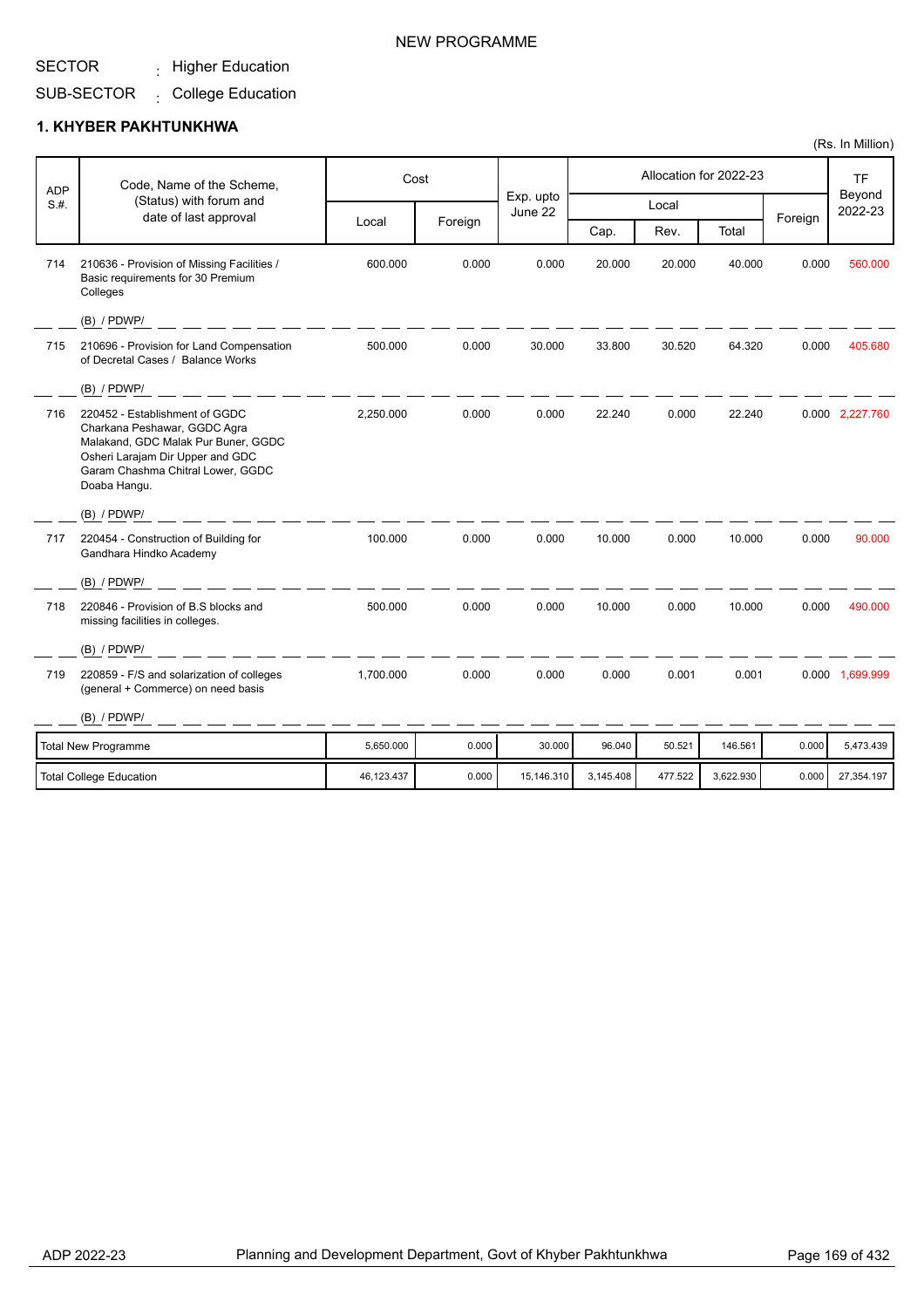$\cdot$  Higher Education

# SUB-SECTOR Commerce & Management Sciences :

# **1. KHYBER PAKHTUNKHWA**

|            |                                                                                                             |         |         |                      |        |       |                        |         | (Rs. In Million)               |
|------------|-------------------------------------------------------------------------------------------------------------|---------|---------|----------------------|--------|-------|------------------------|---------|--------------------------------|
| <b>ADP</b> | Code, Name of the Scheme,                                                                                   |         | Cost    |                      |        |       | Allocation for 2022-23 |         | <b>TF</b><br>Beyond<br>2022-23 |
| S.H.       | (Status) with forum and<br>date of last approval                                                            |         |         | Exp. upto<br>June 22 |        | Local |                        | Foreign |                                |
|            |                                                                                                             | Local   | Foreign |                      | Cap.   | Rev.  | Total                  |         |                                |
| 720        | 210723 - Establishment of Govt<br>Commerce College at Tehsil Takht-i-Bahi<br>Mardan                         | 350.000 | 0.000   | 0.000                | 30.000 | 0.000 | 30.000                 | 0.000   | 320,000                        |
| 721        | $(B)$ / PDWP/<br>220552 - Establishment of Government<br>College of Management Sciences No. 2<br>Matta Swat | 400.000 | 0.000   | 0.000                | 20.447 | 0.000 | 20.447                 | 0.000   | 379.553                        |
|            | $(B)$ / PDWP/                                                                                               |         |         |                      |        |       |                        |         |                                |
|            | <b>Total New Programme</b>                                                                                  | 750.000 | 0.000   | 0.000                | 50.447 | 0.000 | 50.447                 | 0.000   | 699.553                        |
|            | Total Commerce & Management Sciences                                                                        | 750.000 | 0.000   | 0.000                | 50.447 | 0.000 | 50.447                 | 0.000   | 699.553                        |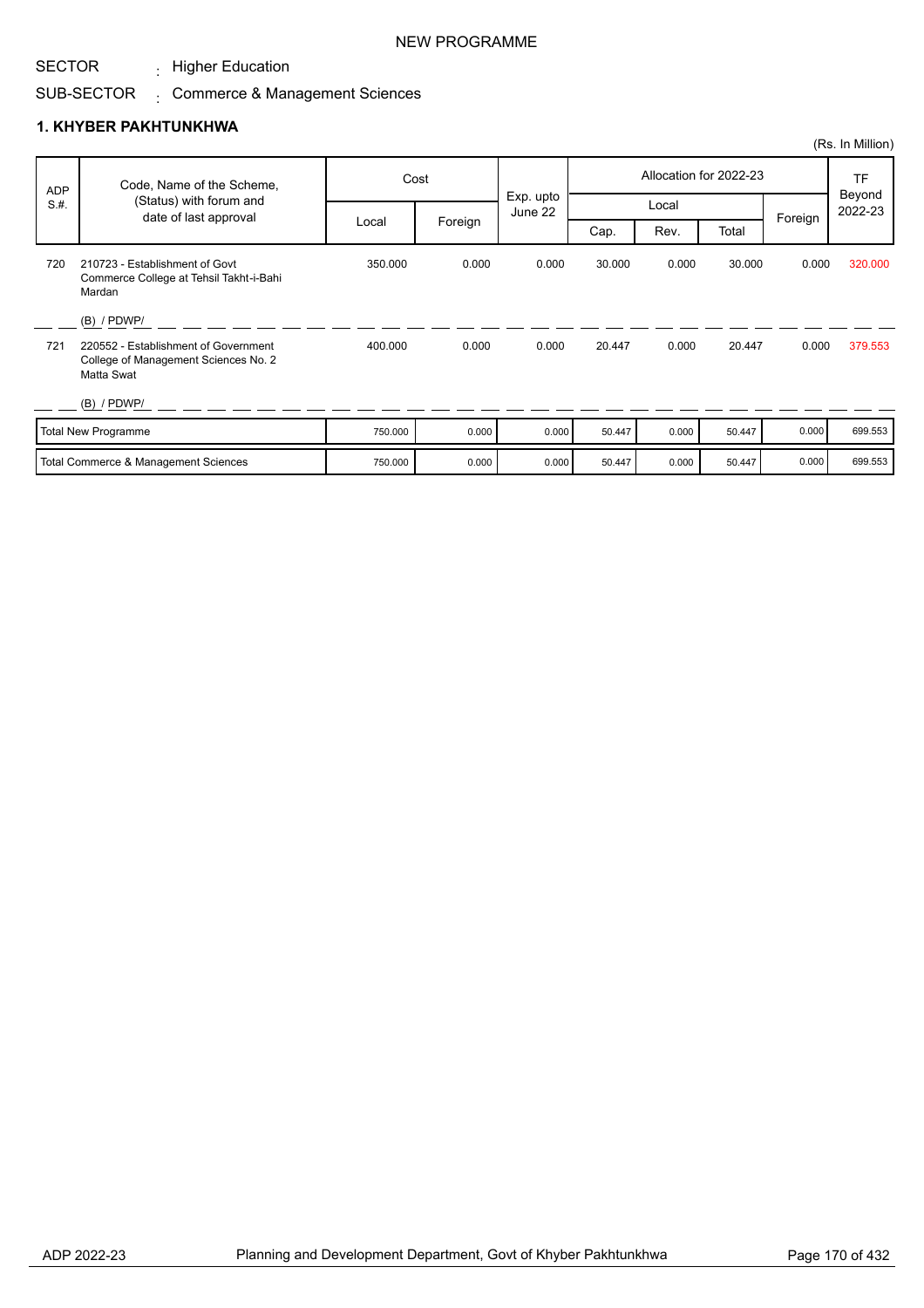$\cdot$  Higher Education

#### SUB-SECTOR  $\pm$  Higher Education Department

## **1. KHYBER PAKHTUNKHWA**

|            |                                                                                                    |           |         |                      |       |         |                        |         | (Rs. In Million)    |
|------------|----------------------------------------------------------------------------------------------------|-----------|---------|----------------------|-------|---------|------------------------|---------|---------------------|
| <b>ADP</b> | Code, Name of the Scheme,                                                                          |           | Cost    |                      |       |         | Allocation for 2022-23 |         | <b>TF</b><br>Beyond |
| S.H.       | (Status) with forum and<br>date of last approval                                                   |           |         | Exp. upto<br>June 22 |       | Local   |                        |         | 2022-23             |
|            |                                                                                                    | Local     | Foreign |                      | Cap.  | Rev.    | Total                  | Foreign |                     |
| 722        | 140616 - Strengthening of Planning Cell of<br>Higher Education Department (Phase-II)               | 160.000   | 0.000   | 80.867               | 0.000 | 35.000  | 35.000                 | 0.000   | 44.133              |
|            | (A) /DDWP /30-03-2021                                                                              |           |         |                      |       |         |                        |         |                     |
| 723        | 170009 - Strengthening of BS Program<br>and teacher engagement for BS-4 years<br>degree programme. | 2,619.500 | 0.000   | 1,875.283            | 0.000 | 250.000 | 250.000                | 0.000   | 494.217             |
|            | (A) /PDWP /31-05-2019                                                                              |           |         |                      |       |         |                        |         |                     |
| 724        | 170035 - Quality Assurance Programme                                                               | 74.679    | 0.000   | 69.679               | 0.000 | 5.000   | 5.000                  | 0.000   | 0.000               |
|            | (A) /DDWP /30-03-2021                                                                              |           |         |                      |       |         |                        |         |                     |
| 725        | 180530 - Strengthening of HEMIS Cell                                                               | 25.600    | 0.000   | 14.859               | 0.000 | 8.000   | 8.000                  | 0.000   | 2.741               |
|            | (A) /DDWP /26-10-2020                                                                              |           |         |                      |       |         |                        |         |                     |
| 726        | 200117 - Mandatory Training Program for<br>college Teachers (Phase-II).                            | 87.370    | 0.000   | 47.828               | 0.000 | 39.542  | 39.542                 | 0.000   | 0.000               |
|            | (A) /DDWP /30-09-2020                                                                              |           |         |                      |       |         |                        |         |                     |
|            | <b>Total OnGoing Programme</b>                                                                     | 2,967.149 | 0.000   | 2,088.516            | 0.000 | 337.542 | 337.542                | 0.000   | 541.091             |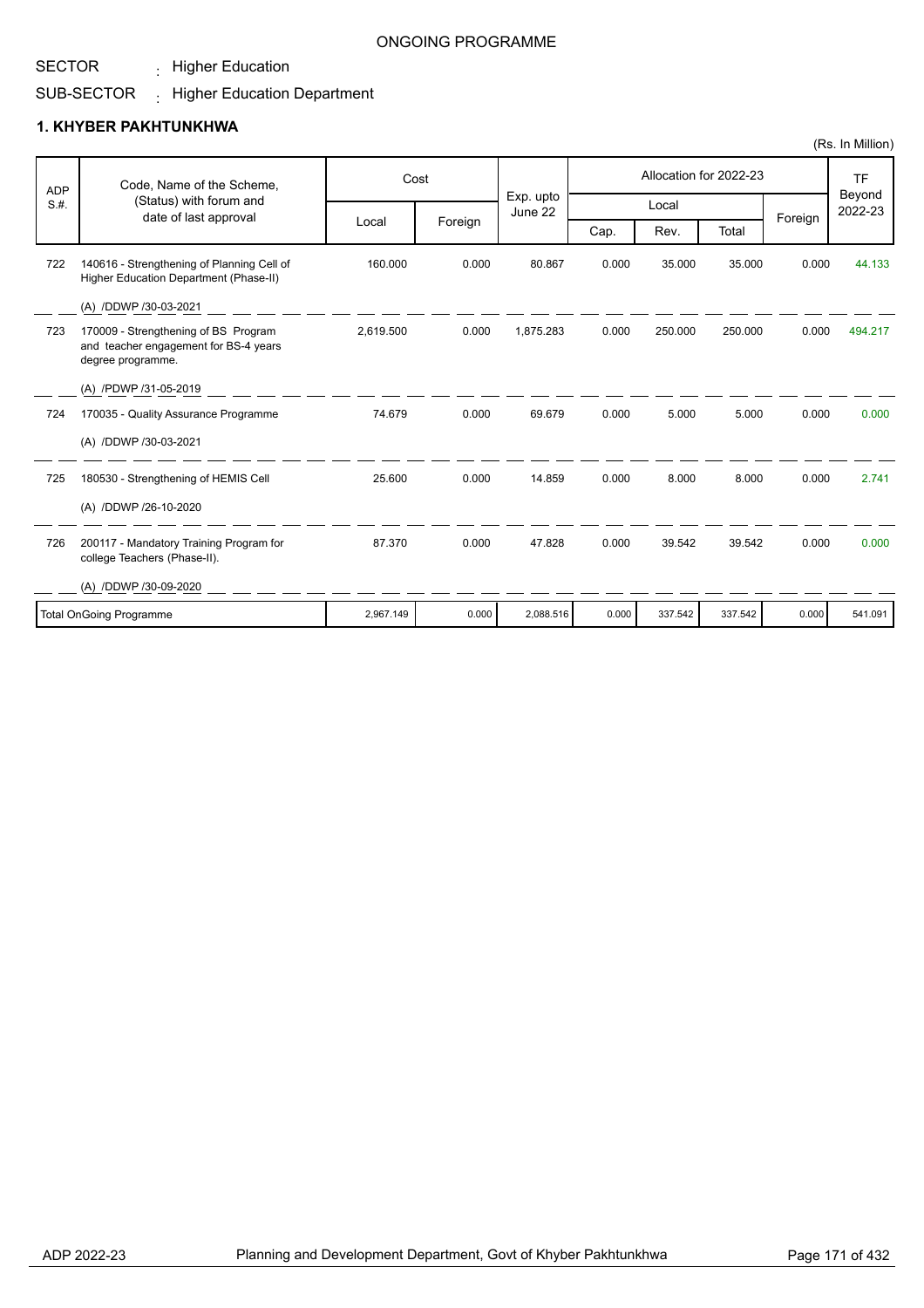$\cdot$  Higher Education

#### SUB-SECTOR  $\pm$  Higher Education Department

## **1. KHYBER PAKHTUNKHWA**

|            |                                                                                                                |         |         |                      |        |        |                        |         | (Rs. In Million)  |
|------------|----------------------------------------------------------------------------------------------------------------|---------|---------|----------------------|--------|--------|------------------------|---------|-------------------|
| <b>ADP</b> | Code, Name of the Scheme,                                                                                      | Cost    |         |                      |        |        | Allocation for 2022-23 |         | TF                |
| S.H.       | (Status) with forum and<br>date of last approval                                                               |         |         | Exp. upto<br>June 22 |        | Local  |                        |         | Beyond<br>2022-23 |
|            |                                                                                                                | Local   | Foreign |                      | Cap.   | Rev.   | Total                  | Foreign |                   |
| 727        | 210742 - Strengthening of ETEA<br>(Establishment of Digital Labs for CBT)<br>(PC-II Approved at Cost of 12.5M) | 250,000 | 0.000   | 0.000                | 50.000 | 24.993 | 74.993                 | 0.000   | 175.007           |
|            | $(B)$ / PDWP/                                                                                                  |         |         |                      |        |        |                        |         |                   |
| 728        | 220893 - Khyber Pakhtunkhwa Higher<br><b>Education Scholarship Program</b>                                     | 200.000 | 0.000   | 0.000                | 0.000  | 0.001  | 0.001                  | 0.000   | 199.999           |
|            | $(B)$ / PDWP/                                                                                                  |         |         |                      |        |        |                        |         |                   |
| 729        | 220894 - Skill Development Programme<br>for Colleges/University Students                                       | 100.000 | 0.000   | 0.000                | 0.000  | 0.001  | 0.001                  | 0.000   | 99.999            |
|            | $(B)$ / PDWP/                                                                                                  |         |         |                      |        |        |                        |         |                   |
|            | <b>Total New Programme</b>                                                                                     | 550,000 | 0.000   | 0.000                | 50.000 | 24.995 | 74.995                 | 0.000   | 475.005           |

Total Higher Education Department 3,517.149 0.000 2,088.516 50.000 362.537 412.537 0.000 1,016.096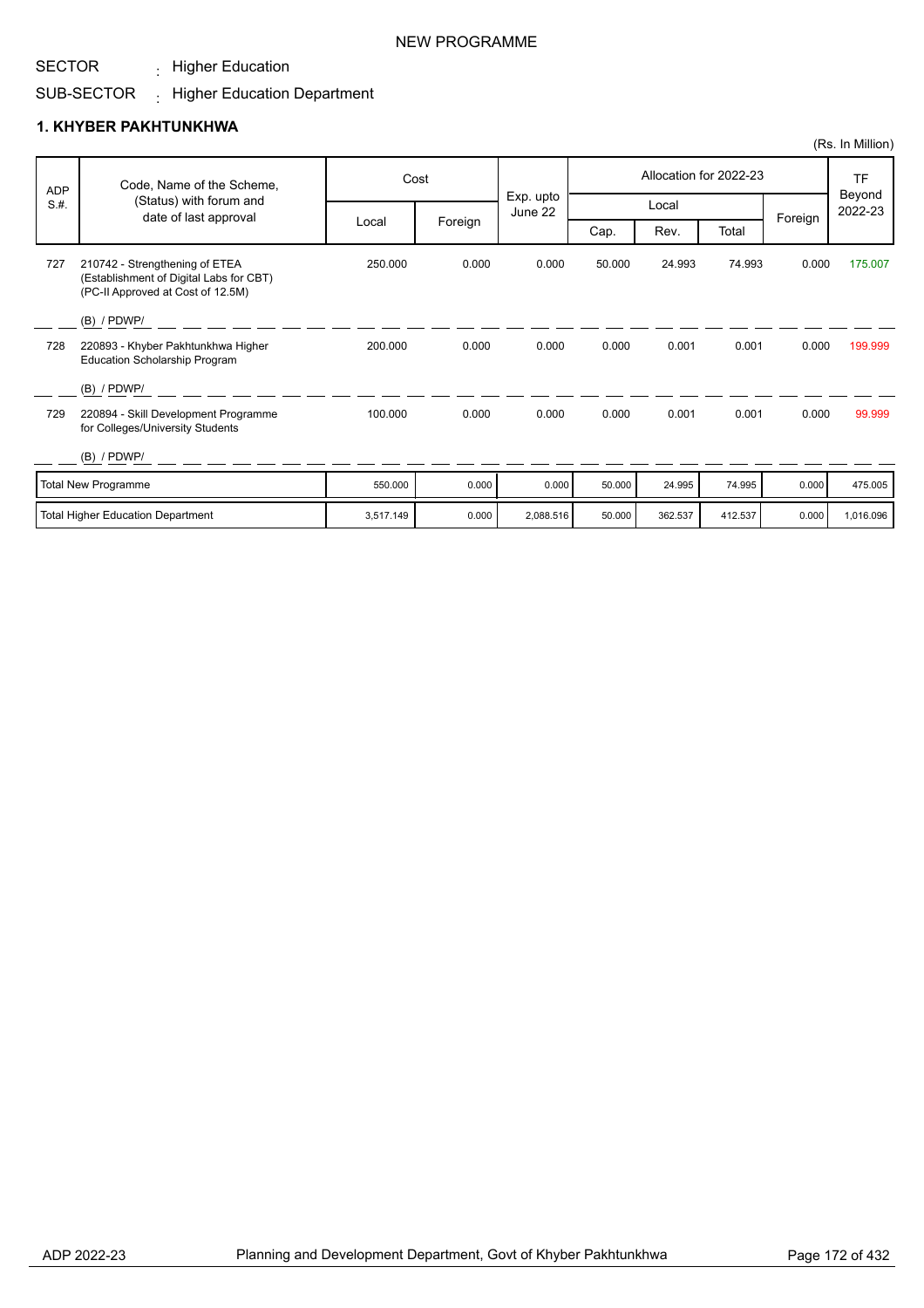$\cdot$  Higher Education

#### SUB-SECTOR University Education :

#### **1. KHYBER PAKHTUNKHWA**

|                    | Code, Name of the Scheme,                                                                                            |           | Cost    |                      |       |         | Allocation for 2022-23 |         | TF                |
|--------------------|----------------------------------------------------------------------------------------------------------------------|-----------|---------|----------------------|-------|---------|------------------------|---------|-------------------|
| <b>ADP</b><br>S.H. | (Status) with forum and                                                                                              |           |         | Exp. upto<br>June 22 |       | Local   |                        |         | Beyond<br>2022-23 |
|                    | date of last approval                                                                                                | Local     | Foreign |                      | Cap.  | Rev.    | Total                  | Foreign |                   |
| 732                | 130548 - Establishment of Women<br>University Campus in Swabi.                                                       | 2,161.380 | 0.000   | 1,392.128            | 0.000 | 100.000 | 100.000                | 0.000   | 669.252           |
|                    | (A) /PDWP /22-12-2020                                                                                                |           |         |                      |       |         |                        |         |                   |
| 733                | 130549 - Establishment of Swat University<br>(Counterpart funding for PSDP Project)                                  | 1,883.827 | 0.000   | 1,397.555            | 0.000 | 394.694 | 394.694                | 0.000   | 91.578            |
|                    | (A) /PDWP /21-09-2020                                                                                                |           |         |                      |       |         |                        |         |                   |
| 734                | 150042 - Establishment of Sub-Campus of<br>UET at Dir (Upper)                                                        | 1,129.437 | 0.000   | 254.605              | 0.000 | 10.000  | 10.000                 | 0.000   | 864.832           |
|                    | (A) /PDWP /15-09-2017                                                                                                |           |         |                      |       |         |                        |         |                   |
| 735                | 150045 - Establishment of Women<br>University at Mardan                                                              | 1,739.418 | 0.000   | 761.576              | 0.000 | 150.000 | 150.000                | 0.000   | 827.842           |
|                    | (A) /PDWP /25-01-2021                                                                                                |           |         |                      |       |         |                        |         |                   |
| 736                | 151057 - Strengthening of Abdul Wali<br>Khan Campus at Buner.                                                        | 200.000   | 0.000   | 130.011              | 0.000 | 69.989  | 69.989                 | 0.000   | 0.000             |
|                    | (A) /PDWP /12-10-2021                                                                                                |           |         |                      |       |         |                        |         |                   |
| 737                | 160568 - Up gradation of Abdul Wali Khan<br>Campus at Buner to a full fledge University                              | 608.138   | 0.000   | 295.202              | 0.000 | 100.000 | 100.000                | 0.000   | 212.936           |
|                    | (A) /PDWP /16-02-2022                                                                                                |           |         |                      |       |         |                        |         |                   |
| 738                | 170030 - Pak Austria Facchochsule<br>institute of Applied Sciences and<br>technology (PAF-IAST)                      | 8,601.919 | 0.000   | 4,747.625            | 0.000 | 200.000 | 200.000                |         | 0.000 3,654.294   |
|                    | (A) /PDWP /11-01-2018                                                                                                |           |         |                      |       |         |                        |         |                   |
| 739                | 170032 - Support to SBBU women<br>University Peshawar.                                                               | 282.637   | 0.000   | 98.725               | 0.000 | 94.097  | 94.097                 | 0.000   | 89.815            |
|                    | (A) /PDWP /29-12-2021                                                                                                |           |         |                      |       |         |                        |         |                   |
| 740                | 180240 - Provision of Access Road &<br>Strengthening of University of Science &<br>Technology Bannu (PC-II approved) | 457.324   | 0.000   | 38.000               | 0.000 | 100.000 | 100.000                | 0.000   | 319.324           |
|                    | (A) /PDWP /26-05-2021                                                                                                |           |         |                      |       |         |                        |         |                   |
| 741                | 180248 - F/S and provision for<br>Up-gradation of UET Sub Campus<br>Mardan to the level of University                | 1,271.143 | 0.000   | 671.913              | 0.000 | 200.000 | 200.000                | 0.000   | 399.230           |
|                    | (A) /PDWP /01-11-2021                                                                                                |           |         |                      |       |         |                        |         |                   |
| 742                | 180580 - Establishment of Pakhtunkhwa<br>Economic Policy Research Institute at<br>AWKUM.                             | 118.730   | 0.000   | 109.820              | 8.909 | 0.001   | 8.910                  | 0.000   | 0.000             |
|                    | (A) /PDWP /19-02-2019                                                                                                |           |         |                      |       |         |                        |         |                   |
| 743                | 190237 - University of Engineering and<br><b>Applied Sciences Swat</b>                                               | 7,941.379 | 0.000   | 1,822.898            | 0.000 | 789.387 | 789.387                |         | 0.000 5,329.094   |
|                    | (A) /PDWP /09-12-2020                                                                                                |           |         |                      |       |         |                        |         |                   |
| 744                | 190443 - Support to Abdul Wali Khan<br>University Mardan for Special Initiatives.                                    | 880.663   | 0.000   | 183.855              | 0.000 | 180.902 | 180.902                | 0.000   | 515.906           |
|                    | (A) /PDWP /29-06-2020                                                                                                |           |         |                      |       |         |                        |         |                   |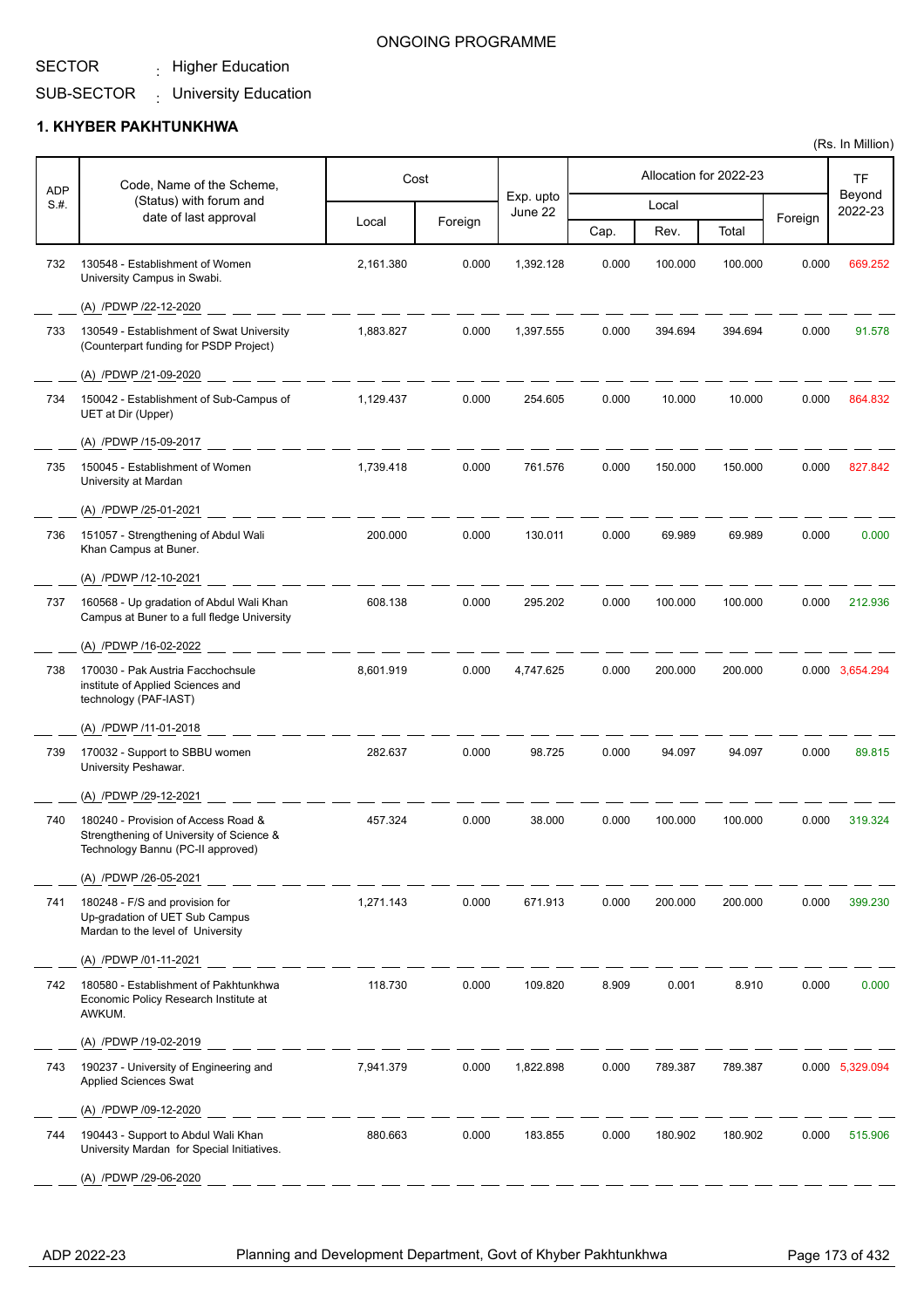$\cdot$  Higher Education

# SUB-SECTOR : University Education

#### **1. KHYBER PAKHTUNKHWA**

| <b>ADP</b> | Code, Name of the Scheme,                                                                                                   |            | Cost    |                      |       |           | Allocation for 2022-23 |         | <b>TF</b>         |
|------------|-----------------------------------------------------------------------------------------------------------------------------|------------|---------|----------------------|-------|-----------|------------------------|---------|-------------------|
| S.H.       | (Status) with forum and<br>date of last approval                                                                            |            |         | Exp. upto<br>June 22 |       | Local     |                        | Foreign | Beyond<br>2022-23 |
|            |                                                                                                                             | Local      | Foreign |                      | Cap.  | Rev.      | Total                  |         |                   |
| 745        | 200305 - F/S for Giving the full fledged<br>university to the existing campus of Abdul<br>Wali Khan University (Dir Lower). | 1,000.000  | 0.000   | 21.100               | 0.000 | 110.000   | 110.000                | 0.000   | 868,900           |
|            | (A) /PDWP /01-11-2021                                                                                                       |            |         |                      |       |           |                        |         |                   |
| 746        | 200332 - F/S of Swat University Campus<br>at Dargai District Malakand.                                                      | 5.100      | 0.000   | 0.000                | 0.000 | 5.100     | 5.100                  | 0.000   | 0.000             |
|            | (A) /PDWP /21-09-2020                                                                                                       |            |         |                      |       |           |                        |         |                   |
| 747        | 210728 - Feasibility Study for Allied<br>Colleges at Pak-Austria Fachhochschule<br>Institute Haripur                        | 20.000     | 0.000   | 0.000                | 0.000 | 5.000     | 5.000                  | 0.000   | 15,000            |
|            | (A) /PDWP /01-11-2021                                                                                                       |            |         |                      |       |           |                        |         |                   |
| 748        | 210757 - Enhancing the Research<br>capabilities of Research Laboratories of<br>Bacha Khan University Charsadda              | 200.000    | 0.000   | 0.000                | 0.000 | 30.121    | 30.121                 | 0.000   | 169.879           |
|            | (A) /PDWP /01-11-2021                                                                                                       |            |         |                      |       |           |                        |         |                   |
|            | <b>Total OnGoing Programme</b>                                                                                              | 28,501.095 | 0.000   | 11,925.013           | 8.909 | 2,539.291 | 2,548.200              | 0.000   | 14,027.882        |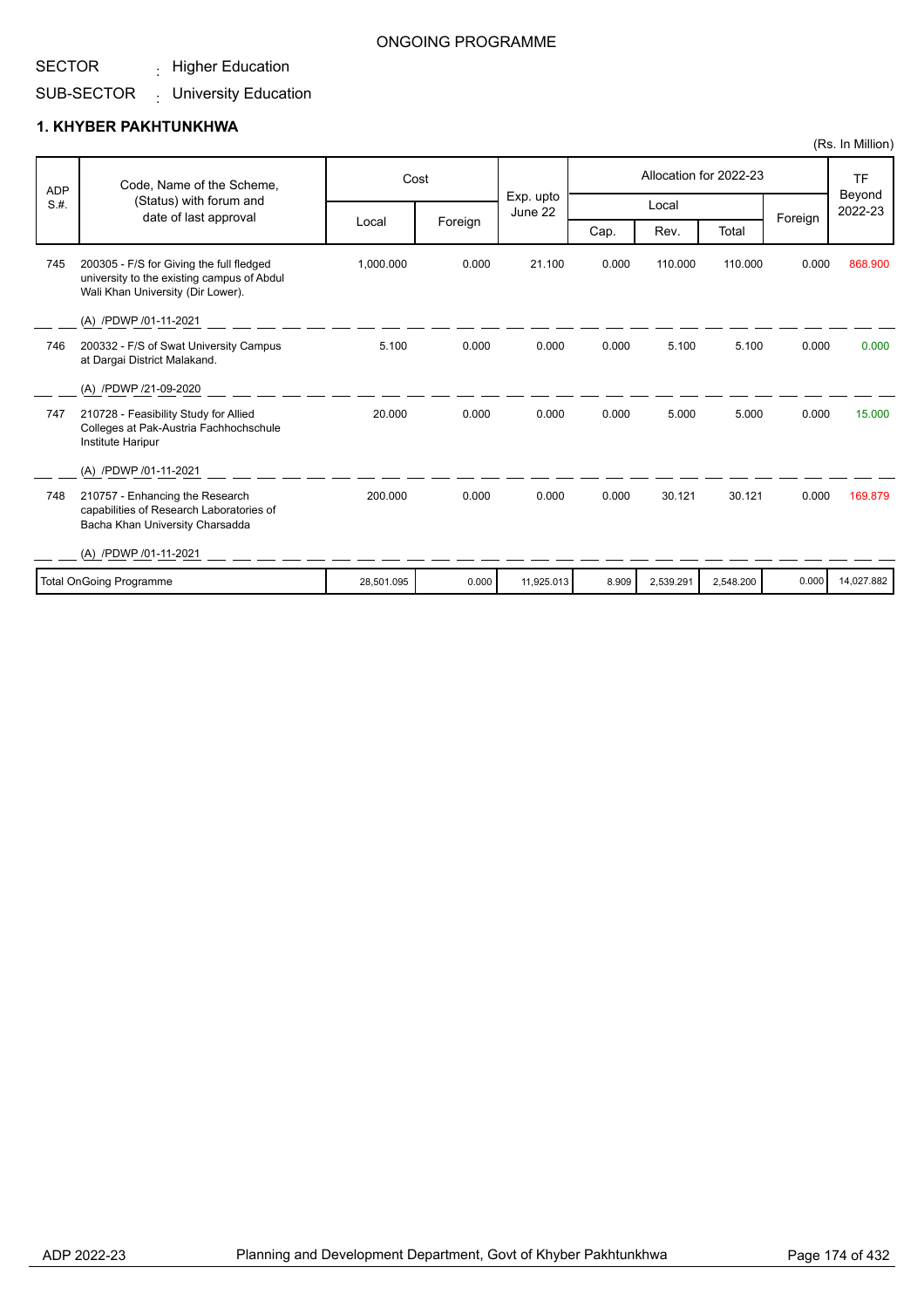#### SECTOR  $\cdot$  Higher Education

SUB-SECTOR : University Education

## **1. KHYBER PAKHTUNKHWA**

| <b>ADP</b> | Code, Name of the Scheme,                                                                                            |            | Cost    |                      |       |           | Allocation for 2022-23 |         | <b>TF</b>         |  |
|------------|----------------------------------------------------------------------------------------------------------------------|------------|---------|----------------------|-------|-----------|------------------------|---------|-------------------|--|
| S.H.       | (Status) with forum and<br>date of last approval                                                                     |            |         | Exp. upto<br>June 22 |       | Local     |                        | Foreign | Beyond<br>2022-23 |  |
|            |                                                                                                                      | Local      | Foreign |                      | Cap.  | Rev.      | Total                  |         |                   |  |
| 749        | 220451 - Conversion of Swat University<br>Campus Shangla into full fledge University<br>namely University of Shangla | 398,400    | 0.000   | 0.000                | 0.000 | 70.000    | 70.000                 | 0.000   | 328,400           |  |
|            | $(B)$ / PDWP/                                                                                                        |            |         |                      |       |           |                        |         |                   |  |
| 750        | 220748 - Conversion of KUST<br>sub-campus Hangu into University of<br>Hangu                                          | 1,000.000  | 0.000   | 0.000                | 0.001 | 0.000     | 0.001                  | 0.000   | 999.999           |  |
|            | $(B)$ / PDWP/                                                                                                        |            |         |                      |       |           |                        |         |                   |  |
|            | <b>Total New Programme</b>                                                                                           | 1,398.400  | 0.000   | 0.000                | 0.001 | 70.000    | 70.001                 | 0.000   | 1,328.399         |  |
|            | <b>Total University Education</b>                                                                                    | 29,899.495 | 0.000   | 11,925.013           | 8.910 | 2,609.291 | 2,618.201              | 0.000   | 15,356.281        |  |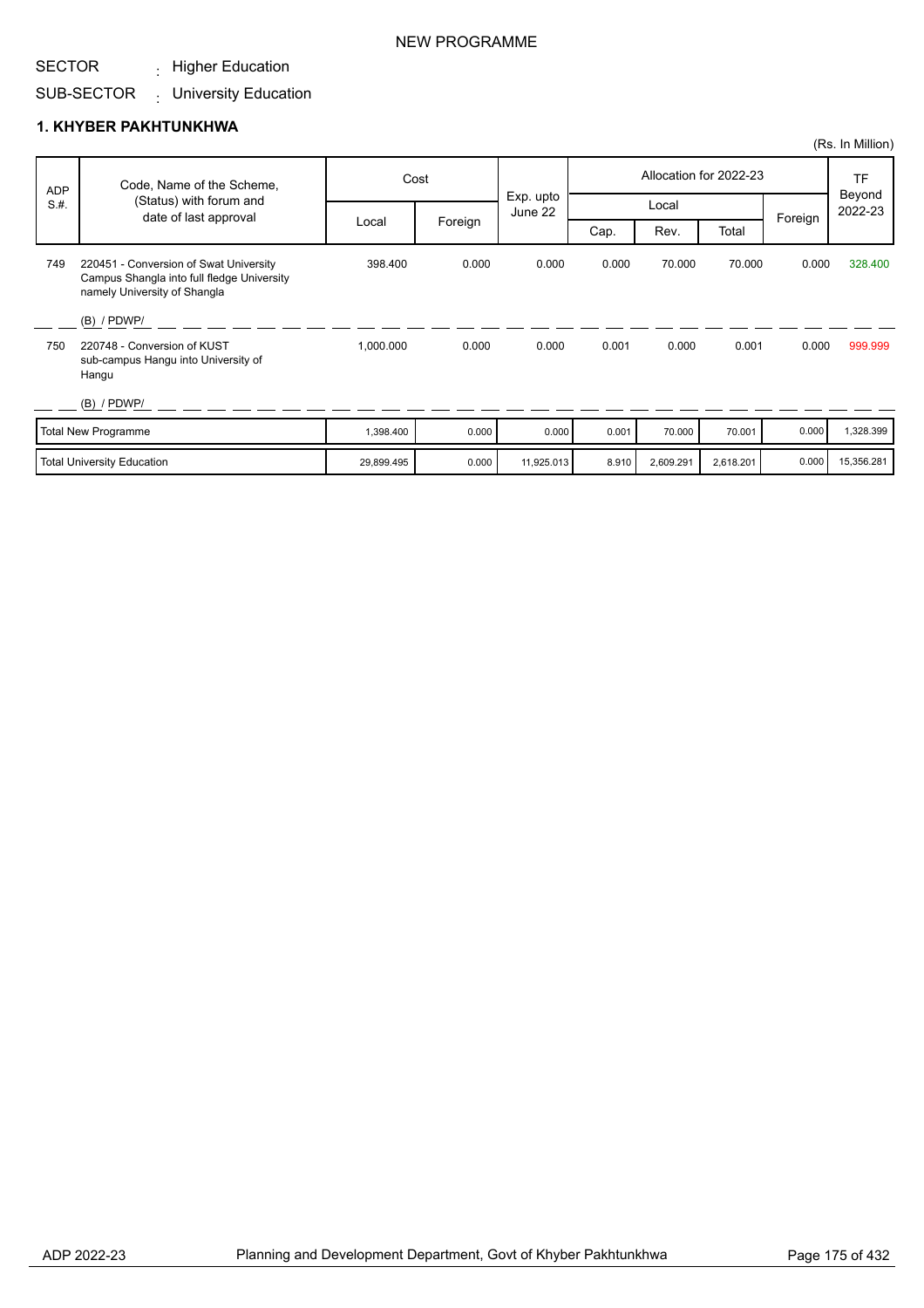#### SECTOR  $\cdot$  Higher Education

#### SUB-SECTOR : PPP

#### **1. KHYBER PAKHTUNKHWA**

|                  |                                                                          |            |            |                      |           |           |                        |         | (Rs. In Million)  |
|------------------|--------------------------------------------------------------------------|------------|------------|----------------------|-----------|-----------|------------------------|---------|-------------------|
| ADP              | Code, Name of the Scheme,                                                |            | Cost       |                      |           |           | Allocation for 2022-23 |         | <b>TF</b>         |
| S.H.             | (Status) with forum and<br>date of last approval                         |            |            | Exp. upto<br>June 22 |           | Local     |                        |         | Beyond<br>2022-23 |
|                  |                                                                          | Local      | Foreign    |                      | Cap.      | Rev.      | Total                  | Foreign |                   |
| 730              | 220800 - F/S and Establishment of Fine<br>Arts College Peshawar          | 0.005      | 0.000      | 0.000                | 0.001     | 0.001     | 0.002                  | 0.000   | 0.003             |
|                  | $(B)$ / PDWP/                                                            |            |            |                      |           |           |                        |         |                   |
| 731              | 220801 - F/S of Solarization of<br>Government Colleges using ESCO Model. | 0.001      | 0.000      | 0.000                | 0.000     | 0.001     | 0.001                  | 0.000   | 0.000             |
|                  | $(B)$ / PDWP/                                                            |            |            |                      |           |           |                        |         |                   |
|                  | <b>Total New Programme</b>                                               | 0.006      | 0.000      | 0.000                | 0.001     | 0.002     | 0.003                  | 0.000   | 0.003             |
| <b>Total PPP</b> |                                                                          | 0.006      | 0.000      | 0.000                | 0.001     | 0.002     | 0.003                  | 0.000   | 0.003             |
|                  | <b>Total Programme</b>                                                   | 83,720.627 | 83,720.627 | 29,206.494           | 3,411.186 | 3,502.697 | 6,913.883              | 0.000   | 47,600.250        |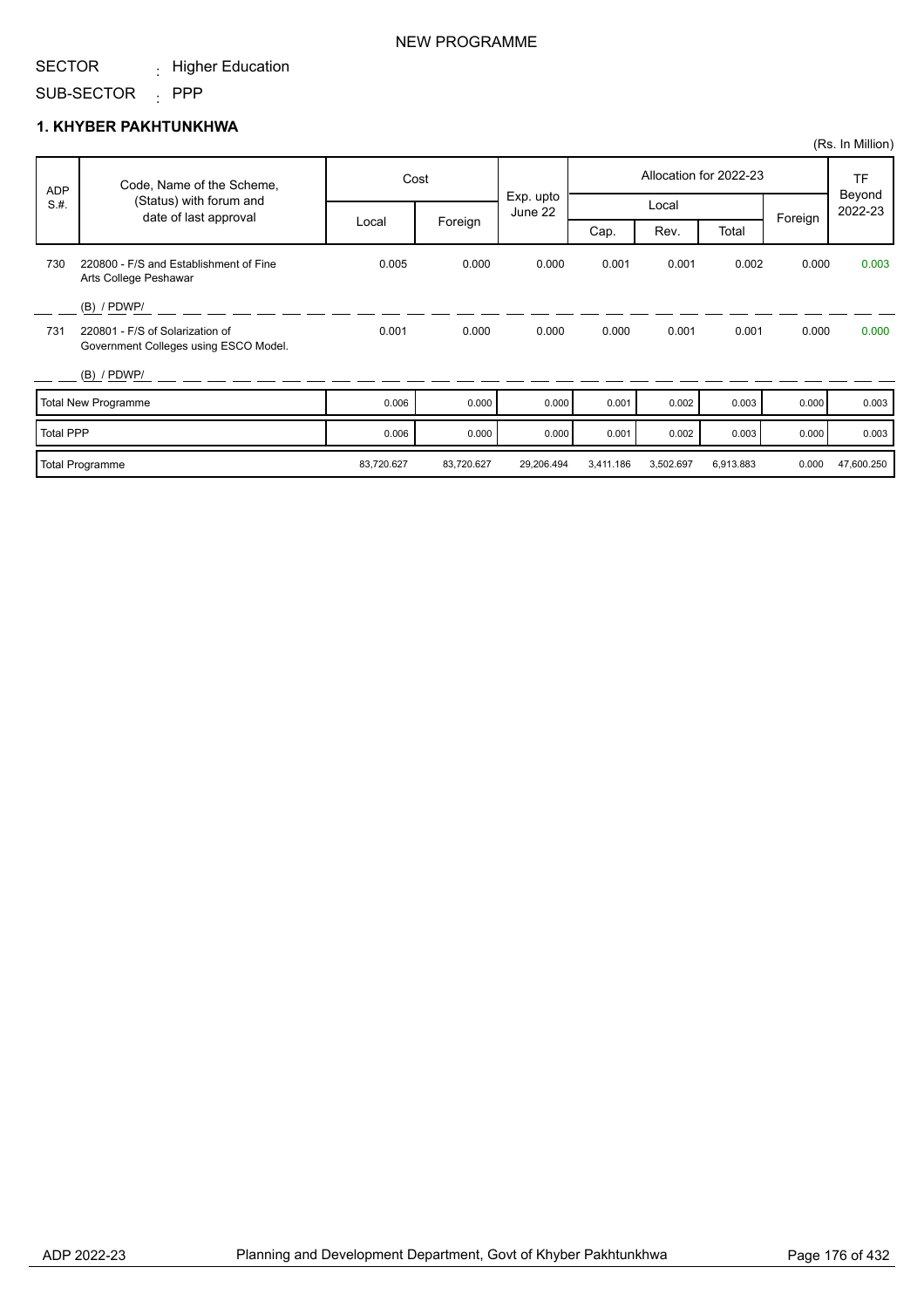# $\cdot$  Higher Education

#### SUB-SECTOR  $\cdot$  College Education

### **2. MERGED AREAS**

| <b>ADP</b> | Code, Name of the Scheme,                                                                                                                 |         | Cost    |                      |         |        | Allocation for 2022-23 |         | <b>TF</b>         |
|------------|-------------------------------------------------------------------------------------------------------------------------------------------|---------|---------|----------------------|---------|--------|------------------------|---------|-------------------|
| S.H.       | (Status) with forum and                                                                                                                   |         |         | Exp. upto<br>June 22 |         | Local  |                        |         | Beyond<br>2022-23 |
|            | date of last approval                                                                                                                     | Local   | Foreign |                      | Cap.    | Rev.   | Total                  | Foreign |                   |
| 751        | 191574 - 150165 - Construction of Student<br>Hostels and Residential Quarters for Staff<br>in Govt. Degree College in Ladha, SWA.<br>[MA] | 67.826  | 0.000   | 59.950               | 7.876   | 0.000  | 7.876                  | 0.000   | 0.000             |
|            | (A) /FDWP /10-01-2017                                                                                                                     |         |         |                      |         |        |                        |         |                   |
| 752        | 191575 - 160036 - Re-construction of GDC<br>Ladha, SWA. [MA]                                                                              | 162.600 | 0.000   | 148.322              | 14.278  | 0.000  | 14.278                 | 0.000   | 0.000             |
|            | (A) /FDWP /18-10-2016                                                                                                                     |         |         |                      |         |        |                        |         |                   |
| 753        | 191576 - 170422 - Construction of Building<br>for Govt Degree College Ara Khel, FR<br>Kohat. [MA]                                         | 298.387 | 0.000   | 10.568               | 85.075  | 0.000  | 85.075                 | 0.000   | 202.744           |
|            | (A) /PDWP /03-12-2021                                                                                                                     |         |         |                      |         |        |                        |         |                   |
| 754        | 191577 - 170423 - Reconstruction of<br>Degree College Sam, SWA. [MA]                                                                      | 99.546  | 0.000   | 44.878               | 54.668  | 0.000  | 54.668                 | 0.000   | 0.000             |
|            | (A) /FDWP /20-09-2017                                                                                                                     |         |         |                      |         |        |                        |         |                   |
| 755        | 191579 - 160460 - Establishment of<br>GGDC Bara, Khyber Agency. (G.D) [MA]                                                                | 279.162 | 0.000   | 126.771              | 40.000  | 11.228 | 51.228                 | 0.000   | 101.163           |
|            | (A) /FDWP /18-05-2022                                                                                                                     |         |         |                      |         |        |                        |         |                   |
|            | <b>Total OnGoing Programme</b>                                                                                                            | 907.521 | 0.000   | 390.489              | 201.897 | 11.228 | 213.125                | 0.000   | 303.907           |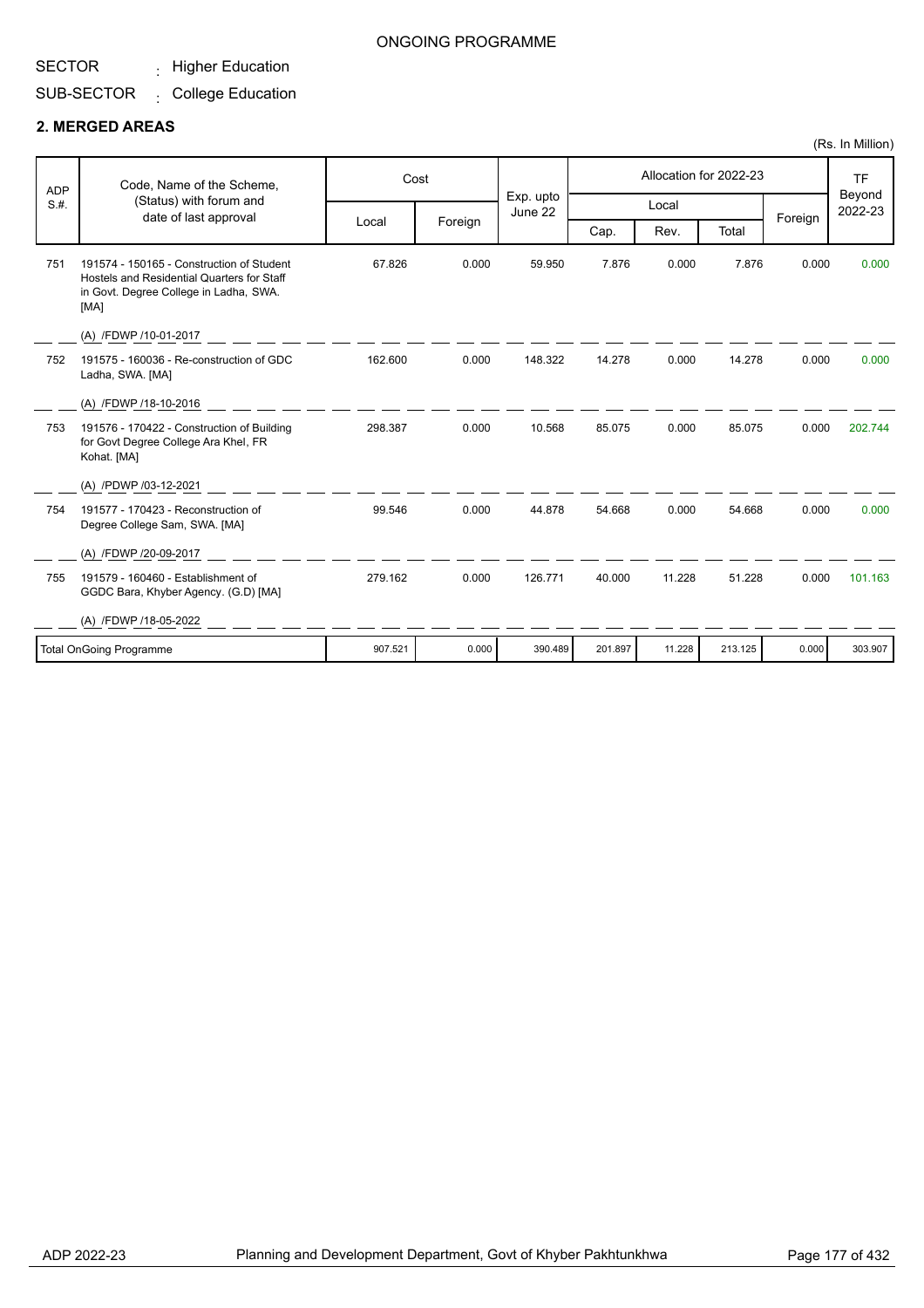#### SECTOR  $\cdot$  Higher Education

#### SUB-SECTOR  $\cdot$  College Education

#### **2. MERGED AREAS**

|            |                                                                                                                                                                                   |         |         |                      |       |        |                        |         | (Rs. In Million)        |
|------------|-----------------------------------------------------------------------------------------------------------------------------------------------------------------------------------|---------|---------|----------------------|-------|--------|------------------------|---------|-------------------------|
| <b>ADP</b> | Code, Name of the Scheme,                                                                                                                                                         | Cost    |         |                      |       |        | Allocation for 2022-23 |         | TF<br>Beyond<br>2022-23 |
| S.H.       | (Status) with forum and<br>date of last approval                                                                                                                                  |         |         | Exp. upto<br>June 22 |       | Local  |                        | Foreign |                         |
|            |                                                                                                                                                                                   | Local   | Foreign |                      | Cap.  | Rev.   | Total                  |         |                         |
| 756        | 220624 - Purchase of Revenue<br>Components (Furniture, Computer, Lab<br>equipment and Libraries Books etc.) for<br>Newly established colleges in Merged<br>Areas<br>$(B)$ / PDWP/ | 250,000 | 0.000   | 0.000                | 0.000 | 27.629 | 27.629                 | 0.000   | 222.371                 |
|            | <b>Total New Programme</b>                                                                                                                                                        | 250.000 | 0.000   | 0.000                | 0.000 | 27.629 | 27.629                 | 0.000   | 222.371                 |

Total College Education 1,157.521 1,157.521 0.000 390.489 201.897 38.857 240.754 0.000 526.278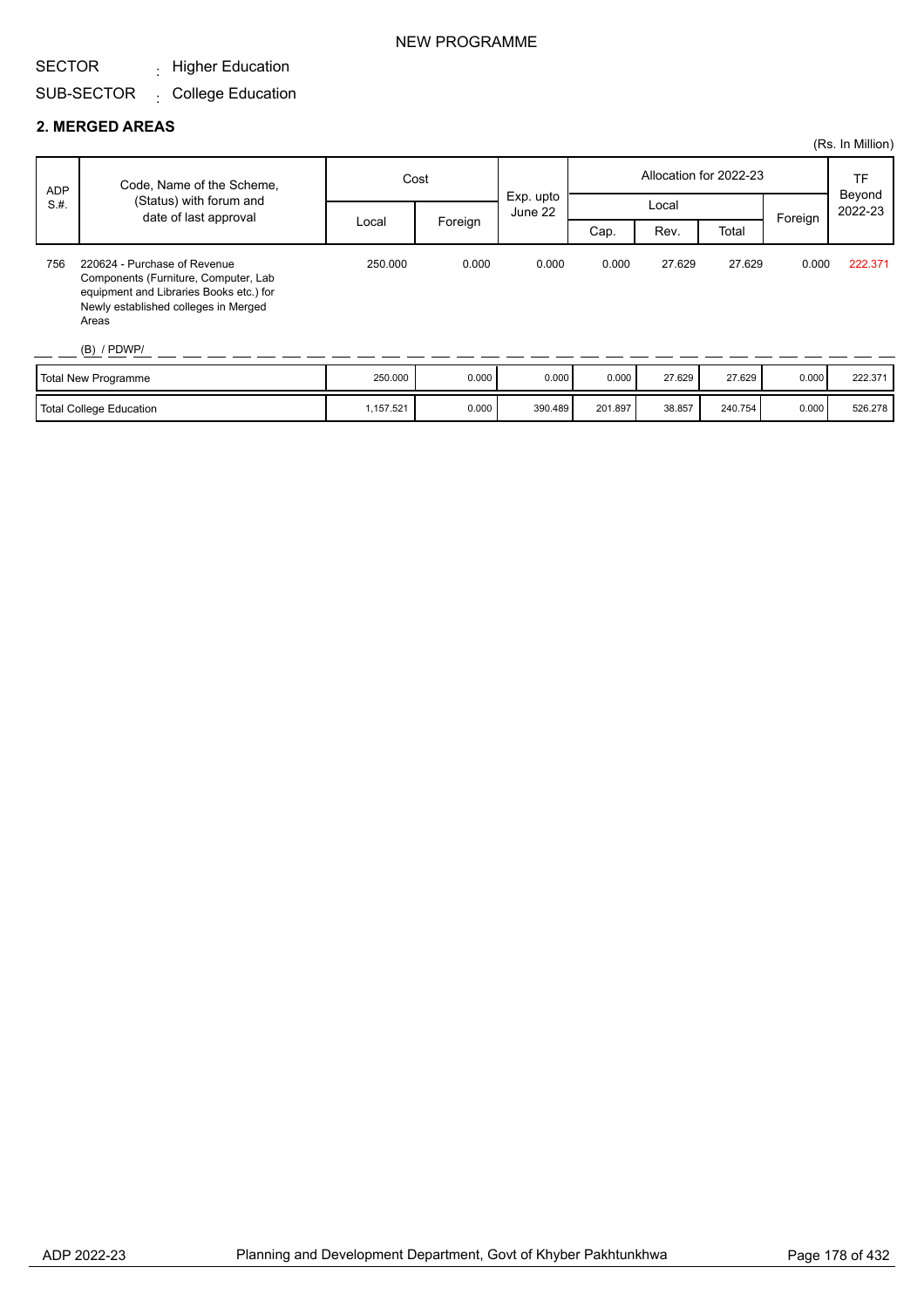$\cdot$  Higher Education

#### SUB-SECTOR . Commerce & Management Sciences

#### **2. MERGED AREAS**

|            |                                                                                                                                                                                   |        |         |                      |       |        |                        |         | (Rs. In Million)  |
|------------|-----------------------------------------------------------------------------------------------------------------------------------------------------------------------------------|--------|---------|----------------------|-------|--------|------------------------|---------|-------------------|
| <b>ADP</b> | Code, Name of the Scheme,                                                                                                                                                         | Cost   |         |                      |       |        | Allocation for 2022-23 |         | <b>TF</b>         |
| S.H.       | (Status) with forum and                                                                                                                                                           |        |         | Exp. upto<br>June 22 |       | Local  |                        |         | Beyond<br>2022-23 |
|            | date of last approval                                                                                                                                                             | Local  | Foreign |                      | Cap.  | Rev.   | Total                  | Foreign |                   |
| 757        | 220554 - Provision of Missing Facilities i.e.<br>Furniture, Computer & Equipment's and<br>Libraries Book in Commerce College of<br><b>Newly Merged Districts</b><br>$(B)$ / PDWP/ | 75,000 | 0.000   | 0.000                | 0.000 | 12.918 | 12.918                 | 0.000   | 62.082            |
|            |                                                                                                                                                                                   | 75.000 | 0.000   | 0.000                | 0.000 | 10.010 | $\overline{10}$        | 0.000   | 00.000            |

| <b>Total New Programme</b>           | 75.000 | 0.000 | 0.000   | 0.000 | 12.918 | 12.918 | 0.000 | 62.082 |
|--------------------------------------|--------|-------|---------|-------|--------|--------|-------|--------|
| Total Commerce & Management Sciences | 75.000 | 0.000 | ' 000.د | 0.000 | 12.918 | 12.918 | 0.000 | 62.082 |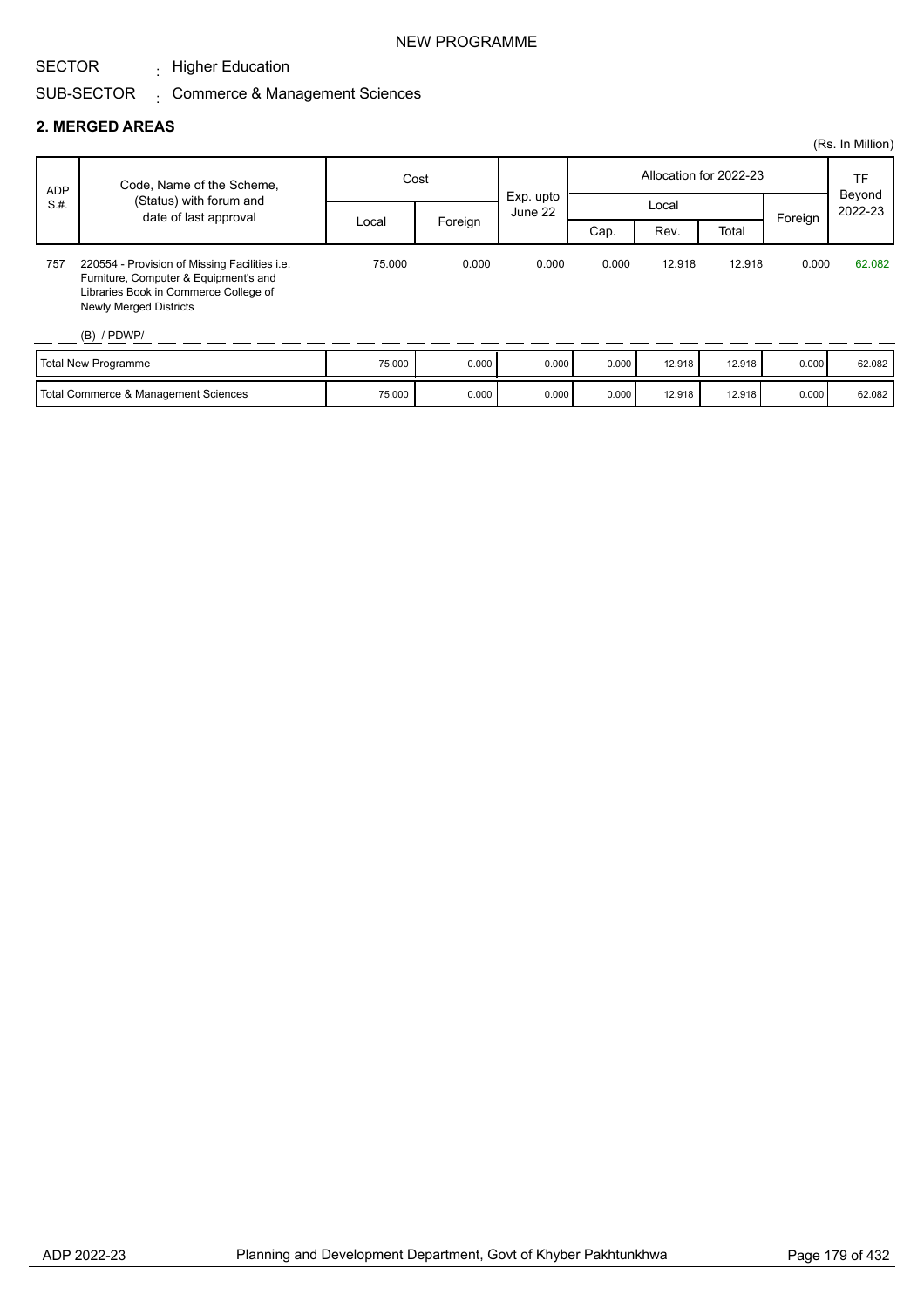$\cdot$  Higher Education

### ONGOING PROGRAMME

#### SUB-SECTOR  $\pm$  Higher Education Department

#### **2. MERGED AREAS**

|                                          |                                                                                                        |         |         |                      |                        |         |         |         | (Rs. In Million)  |
|------------------------------------------|--------------------------------------------------------------------------------------------------------|---------|---------|----------------------|------------------------|---------|---------|---------|-------------------|
| <b>ADP</b><br>S.H.                       | Code, Name of the Scheme,<br>(Status) with forum and<br>date of last approval                          | Cost    |         |                      | Allocation for 2022-23 |         |         |         | <b>TF</b>         |
|                                          |                                                                                                        | Local   | Foreign | Exp. upto<br>June 22 | Local                  |         |         |         | Beyond<br>2022-23 |
|                                          |                                                                                                        |         |         |                      | Cap.                   | Rev.    | Total   | Foreign |                   |
| 758                                      | 191578 - 160459 - Award of In Land<br>Scholarships to FATA Students During<br>(2017-18) [MA]           | 431.880 | 0.000   | 150.000              | 0.000                  | 128.535 | 128.535 | 0.000   | 153.345           |
| 759                                      | (A) /PDWP /17-04-2018<br>210594 - Establishment of Public Library in<br>Wana District South Waziristan | 20.000  | 0.000   | 0.000                | 20,000                 | 0.000   | 20.000  | 0.000   | 0.000             |
|                                          | (A) /DDWP /29-11-2021                                                                                  |         |         |                      |                        |         |         |         |                   |
|                                          | <b>Total OnGoing Programme</b>                                                                         | 451.880 | 0.000   | 150.000              | 20.000                 | 128.535 | 148.535 | 0.000   | 153.345           |
| <b>Total Higher Education Department</b> |                                                                                                        | 451.880 | 0.000   | 150.000              | 20.000                 | 128.535 | 148.535 | 0.000   | 153.345           |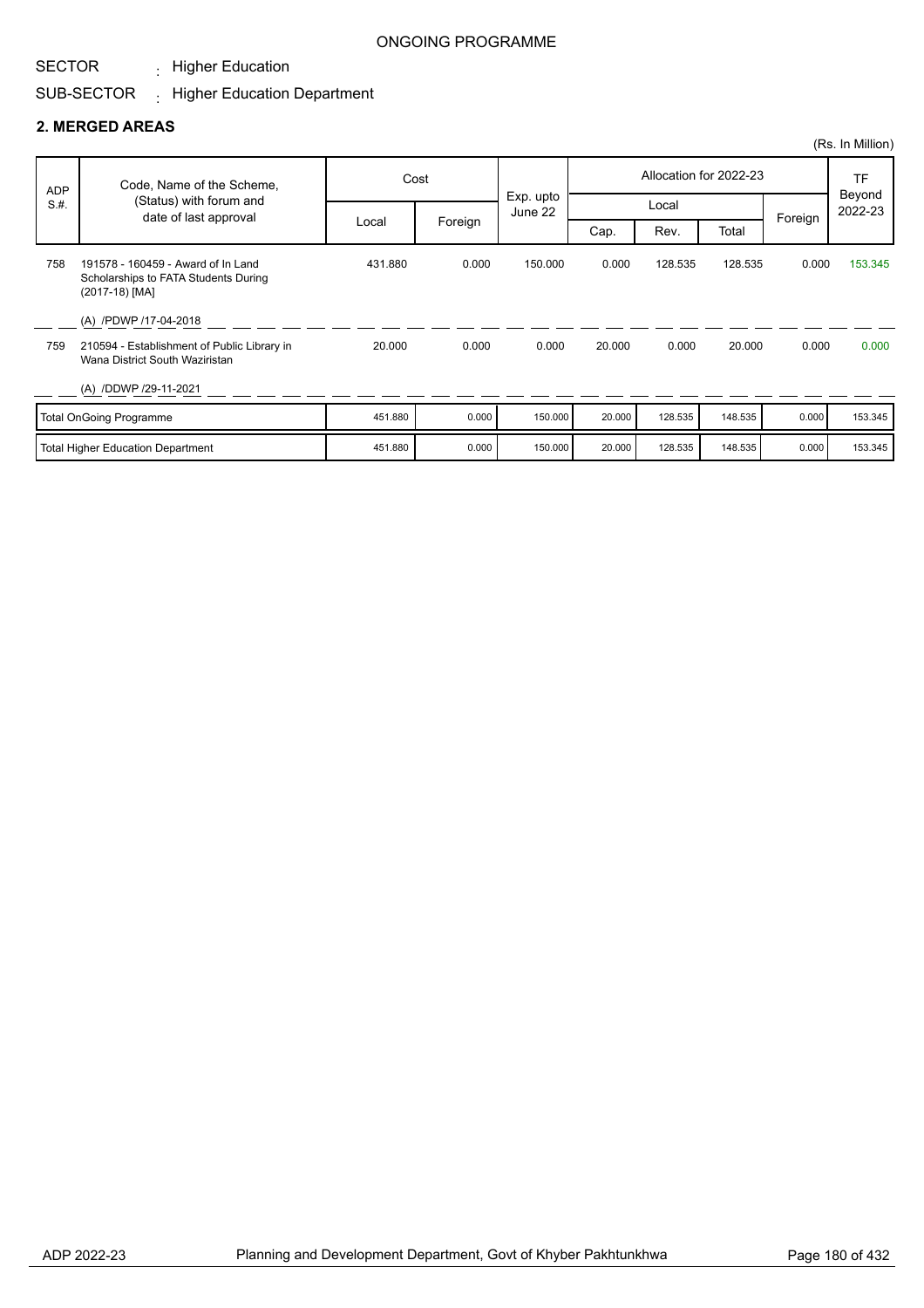#### SECTOR  $\cdot$  Higher Education

## SUB-SECTOR : University Education

#### **2. MERGED AREAS**

|                       |                                                                                      |        |         |           |       |        |                        |         | (Rs. In Million)  |
|-----------------------|--------------------------------------------------------------------------------------|--------|---------|-----------|-------|--------|------------------------|---------|-------------------|
| <b>ADP</b><br>S.H.    | Code, Name of the Scheme,                                                            | Cost   |         | Exp. upto |       |        | Allocation for 2022-23 |         | TF                |
|                       | (Status) with forum and                                                              |        |         | June 22   |       | Local  |                        | Foreign | Beyond<br>2022-23 |
| date of last approval |                                                                                      | Local  | Foreign |           | Cap.  | Rev.   | Total                  |         |                   |
| 760                   | 191569 - 140360 - Establishment of PMU<br>for Establishment of FATA University. [MA] | 98.981 | 0.000   | 39.989    | 0.000 | 58.992 | 58.992                 | 0.000   | 0.000             |
|                       | (A) /PDWP /16-02-2022                                                                |        |         |           |       |        |                        |         |                   |
|                       | <b>Total OnGoing Programme</b>                                                       | 98.981 | 0.000   | 39.989    | 0.000 | 58.992 | 58.992                 | 0.000   | 0.000             |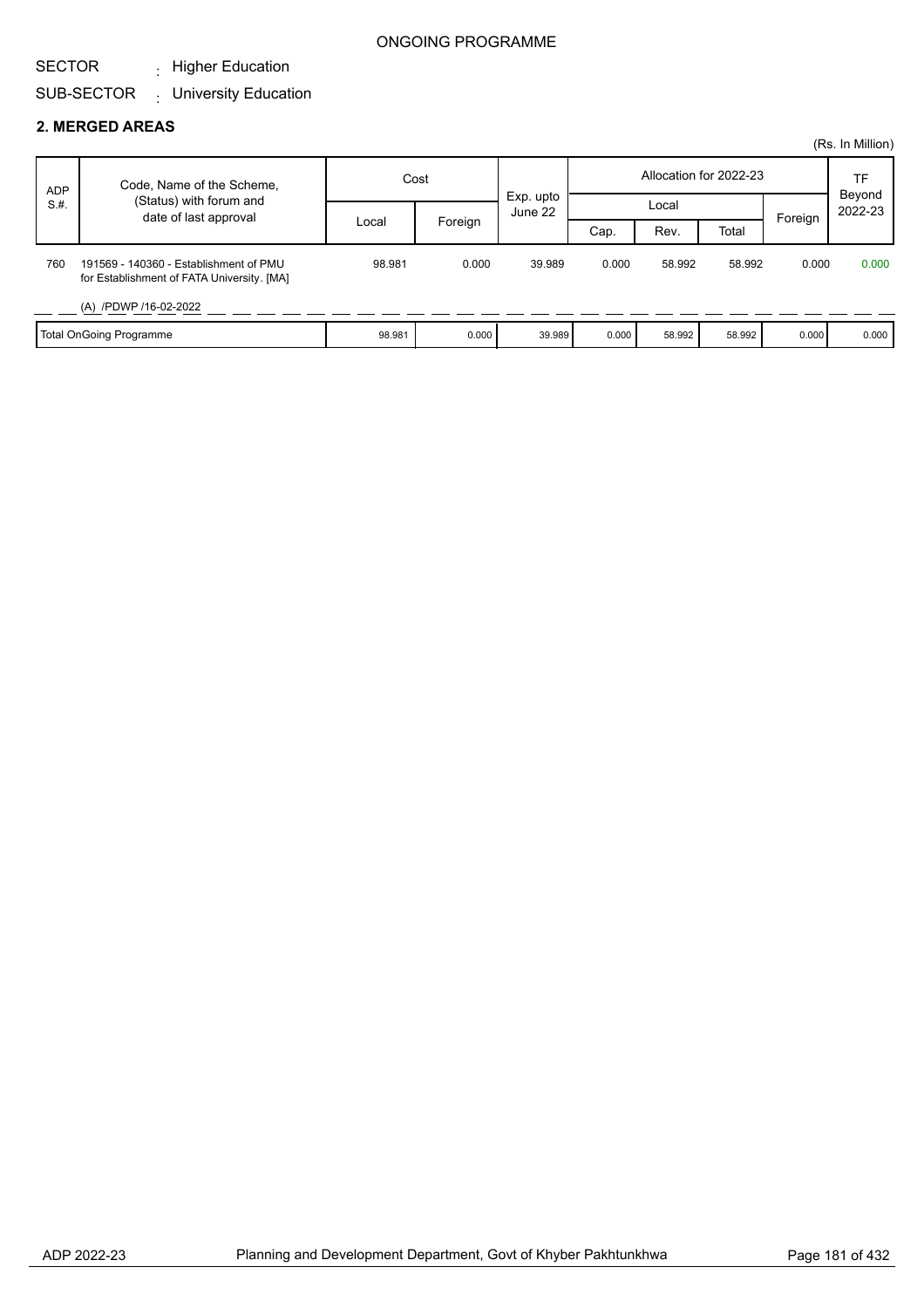#### SECTOR  $\cdot$  Higher Education

#### SUB-SECTOR University Education :

#### **2. MERGED AREAS**

|      |                                                  |           |           |           |         |         |                        |         | (Rs. In Million)  |
|------|--------------------------------------------------|-----------|-----------|-----------|---------|---------|------------------------|---------|-------------------|
| ADP  | Code, Name of the Scheme,                        |           | Cost      | Exp. upto |         |         | Allocation for 2022-23 |         | <b>TF</b>         |
| S.H. | (Status) with forum and<br>date of last approval |           |           | June 22   | Local   |         |                        |         | Beyond<br>2022-23 |
|      |                                                  | Local     | Foreign   |           | Cap.    | Rev.    | Total                  | Foreign |                   |
| 761  | 220475 - Establishment of University in<br>Bajur | 1,000.000 | 0.000     | 0.000     | 0.000   | 0.010   | 0.010                  | 0.000   | 999.990           |
|      | $(B)$ / PDWP/                                    |           |           |           |         |         |                        |         |                   |
|      | Total New Programme                              | 1,000.000 | 0.000     | 0.000     | 0.000   | 0.010   | 0.010                  | 0.000   | 999.990           |
|      | Total University Education                       | 1,098.981 | 0.000     | 39.989    | 0.000   | 59.002  | 59.002                 | 0.000   | 999.990           |
|      | Total Programme                                  | 2,783.382 | 2,783.382 | 580.478   | 221.897 | 239.312 | 461.209                | 0.000   | 1,741.695         |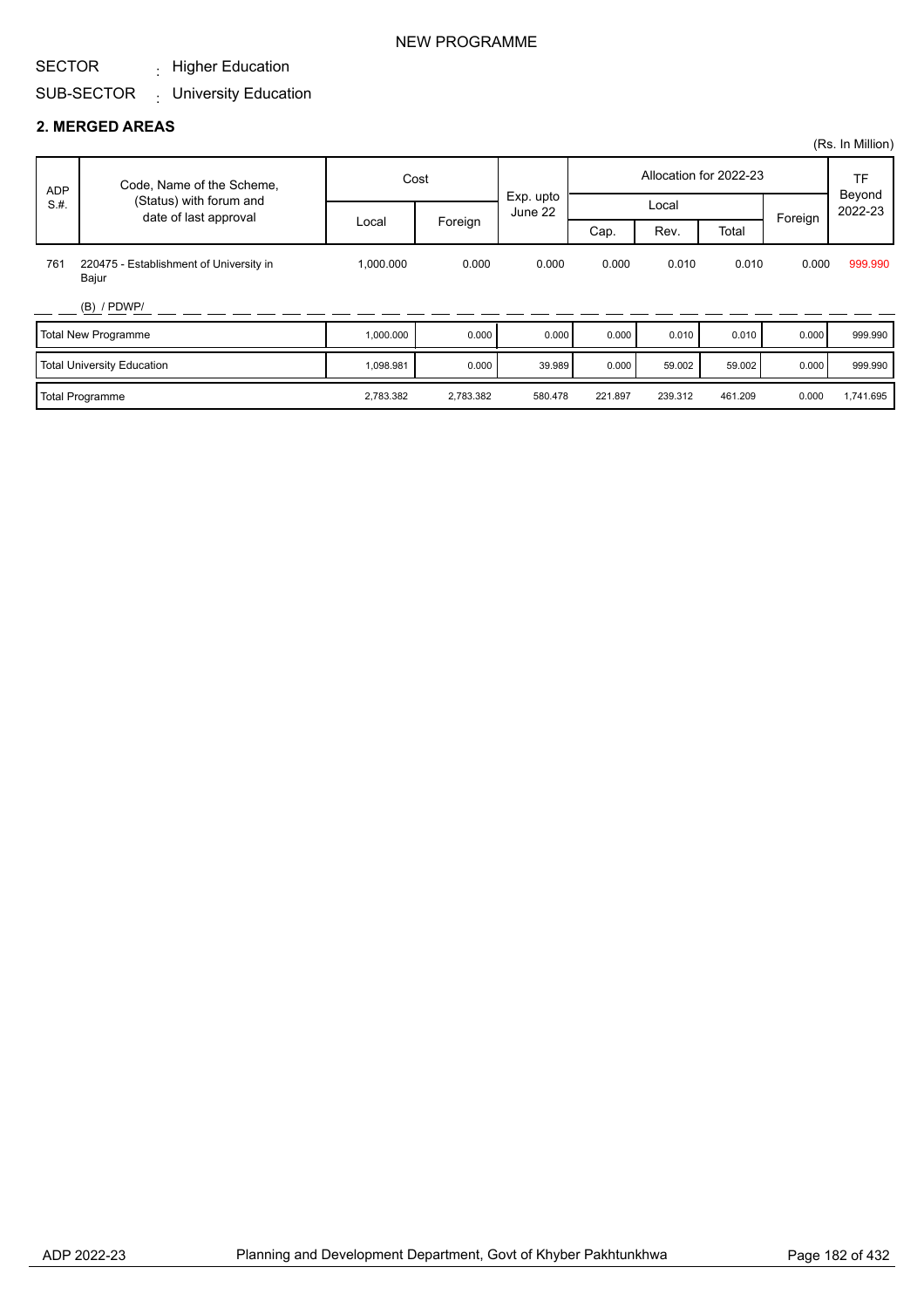#### SECTOR  $\cdot$  Higher Education

SUB-SECTOR College Education

|            |                                                                                                                                                              |            |         |           |         |         |                        |         | (Rs. In Million)    |
|------------|--------------------------------------------------------------------------------------------------------------------------------------------------------------|------------|---------|-----------|---------|---------|------------------------|---------|---------------------|
| <b>ADP</b> | Code, Name of the Scheme,                                                                                                                                    |            | Cost    | Exp. upto |         |         | Allocation for 2022-23 |         | <b>TF</b><br>Beyond |
| S.#.       | (Status) with forum and<br>date of last approval                                                                                                             | Local      | Foreign | June 22   |         | Local   |                        | Foreign | 2022-23             |
|            |                                                                                                                                                              |            |         |           | Cap.    | Rev.    | Total                  |         |                     |
| 762        | 195132 - Strengthening and rehabilitation<br>of existing colleges (General + Commerce)<br>(AIP)                                                              | 1,151.830  | 0.000   | 570.897   | 45.000  | 5.000   | 50.000                 | 0.000   | 530.933             |
|            | (A) /PDWP /26-05-2021                                                                                                                                        |            |         |           |         |         |                        |         |                     |
| 763        | 195133 - Strengthening of BS Programme<br>(AIP)                                                                                                              | 372.626    | 0.000   | 18.839    | 0.000   | 50.000  | 50.000                 | 0.000   | 303.787             |
|            | (A) /PDWP /10-02-2020                                                                                                                                        |            |         |           |         |         |                        |         |                     |
| 764        | 195134 - Provision of Transport Facilities<br>to Higher Educational Institutes (AIP)                                                                         | 1,440.000  | 0.000   | 276.208   | 0.000   | 50.000  | 50.000                 |         | 0.000 1,113.792     |
|            | (A) /PDWP /25-03-2022                                                                                                                                        |            |         |           |         |         |                        |         |                     |
| 765        | 195136 - Performance based package for<br>the teaching faculty (AIP)                                                                                         | 168.960    | 0.000   | 0.000     | 0.000   | 168.960 | 168.960                | 0.000   | 0.000               |
|            | (A) /PDWP /31-03-2021                                                                                                                                        |            |         |           |         |         |                        |         |                     |
| 766        | 195137 - Capacity building programme for<br>college faculty (AIP)                                                                                            | 383.500    | 0.000   | 0.000     | 0.000   | 45.000  | 45.000                 | 0.000   | 338.500             |
|            | (A) /PDWP /25-02-2021                                                                                                                                        |            |         |           |         |         |                        |         |                     |
| 767        | 195138 - Provision of staff to existing<br>colleges (Commerce + General) (AIP)                                                                               | 1,348.368  | 0.000   | 225.622   | 0.000   | 96.632  | 96.632                 |         | 0.000 1,026.114     |
|            | (A) /PDWP /03-12-2021                                                                                                                                        |            |         |           |         |         |                        |         |                     |
| 768        | 200119 - Provision of Land and<br>Construction of Building for exsiting<br>Government Colleges in Merged Areas<br>(AIP)                                      | 1,050.000  | 0.000   | 0.000     | 25.000  | 25.000  | 50.000                 |         | 0.000 1,000.000     |
|            | (A) /PDWP /18-11-2020                                                                                                                                        |            |         |           |         |         |                        |         |                     |
| 769        | 200120 - Provision of Additonal Academic<br>Infrstructure & Missing Facilities in the<br>existing Government Colleges in Merged<br>Areas on need basis (AIP) | 1,717.000  | 0.000   | 378.976   | 50.000  | 0.000   | 50.000                 |         | 0.000 1,288.024     |
|            | (A) /PDWP /18-11-2020                                                                                                                                        |            |         |           |         |         |                        |         |                     |
| 770        | 210353 - Establishment and Construction<br>of Public libraries in Merged Districts (AIP)                                                                     | 120.000    | 0.000   | 0.000     | 45.000  | 0.000   | 45.000                 | 0.000   | 75.000              |
|            | (A) /DDWP /29-11-2021                                                                                                                                        |            |         |           |         |         |                        |         |                     |
| 771        | 210354 - Solarization of Govt. Colleges in<br>Merged Districts (PC-II Approved at the<br>cost of 47.46M)                                                     | 1,584.090  | 0.000   | 40.000    | 0.000   | 45.000  | 45.000                 |         | 0.000 1,499.090     |
|            | (A) /PDWP /13-04-2022                                                                                                                                        |            |         |           |         |         |                        |         |                     |
| 772        | 210591 - Establishment of 12 Degree<br>Colleges (Boys & Girls) in Merged Districts                                                                           | 5,220.000  | 0.000   | 0.000     | 55.000  | 0.000   | 55.000                 |         | 0.000 5,165.000     |
|            | (A) /PDWP /12-10-2021                                                                                                                                        |            |         |           |         |         |                        |         |                     |
|            | <b>Total OnGoing Programme</b>                                                                                                                               | 14,556.374 | 0.000   | 1,510.542 | 220.000 | 485.592 | 705.592                | 0.000   | 12,340.240          |
|            | <b>Total College Education</b>                                                                                                                               | 14,556.374 | 0.000   | 1,510.542 | 220.000 | 485.592 | 705.592                | 0.000   | 12,340.240          |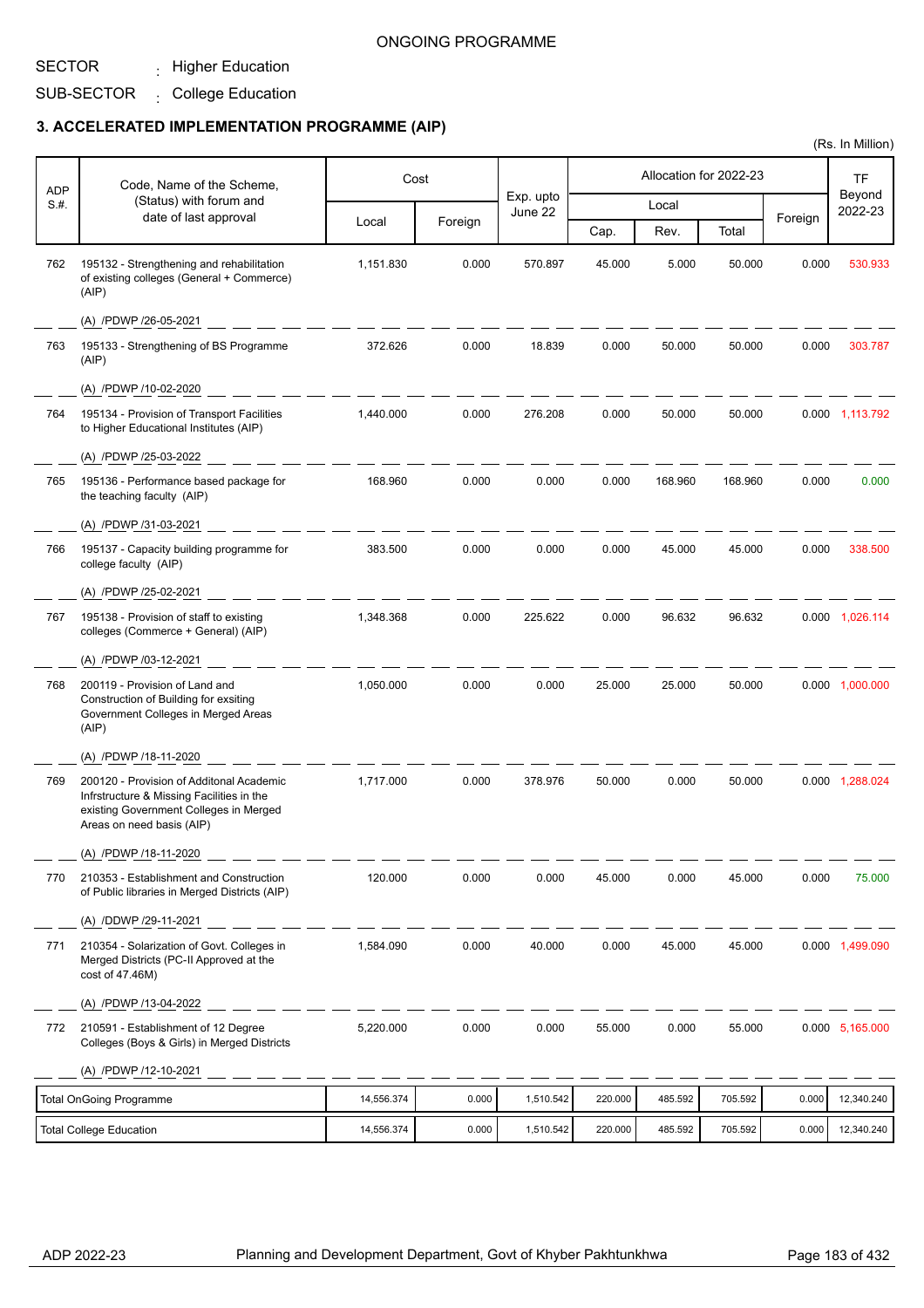## SUB-SECTOR Higher Education Department :

 $\cdot$  Higher Education

|            |                                                                                                |           |         |                      |       |         |                        |         | (Rs. In Million)  |
|------------|------------------------------------------------------------------------------------------------|-----------|---------|----------------------|-------|---------|------------------------|---------|-------------------|
| <b>ADP</b> | Code, Name of the Scheme,                                                                      |           | Cost    |                      |       |         | Allocation for 2022-23 |         | TF                |
| S.H.       | (Status) with forum and<br>date of last approval                                               |           |         | Exp. upto<br>June 22 |       | Local   |                        | Foreign | Beyond<br>2022-23 |
|            |                                                                                                | Local     | Foreign |                      | Cap.  | Rev.    | Total                  |         |                   |
| 773        | 191583 - Introduction of BS Program in<br>Colleges in all Tribal Districts (AIP)               | 106.660   | 0.000   | 16.200               | 0.000 | 90.460  | 90.460                 | 0.000   | 0.000             |
|            | (A) /PDWP /18-11-2020                                                                          |           |         |                      |       |         |                        |         |                   |
| 774        | 195127 - Provision of Stipends and<br>scholarships for students of Merged Areas<br>$(AIP)$ .   | 1,699.880 | 0.000   | 50.000               | 0.000 | 50.000  | 50.000                 | 0.000   | 1,599.880         |
|            | (A) /PDWP /02-10-2020                                                                          |           |         |                      |       |         |                        |         |                   |
| 775        | 210592 - Development of Education City<br>at Barwand, Mehsud Area District South<br>Waziristan | 2,772.571 | 0.000   | 35.000               | 5.000 | 45,000  | 50.000                 |         | 0.000 2,687.571   |
|            | (A) /PDWP /08-03-2022                                                                          |           |         |                      |       |         |                        |         |                   |
|            | <b>Total OnGoing Programme</b>                                                                 | 4,579.111 | 0.000   | 101.200              | 5.000 | 185.460 | 190.460                | 0.000   | 4,287.451         |
|            | <b>Total Higher Education Department</b>                                                       | 4,579.111 | 0.000   | 101.200              | 5.000 | 185.460 | 190.460                | 0.000   | 4,287.451         |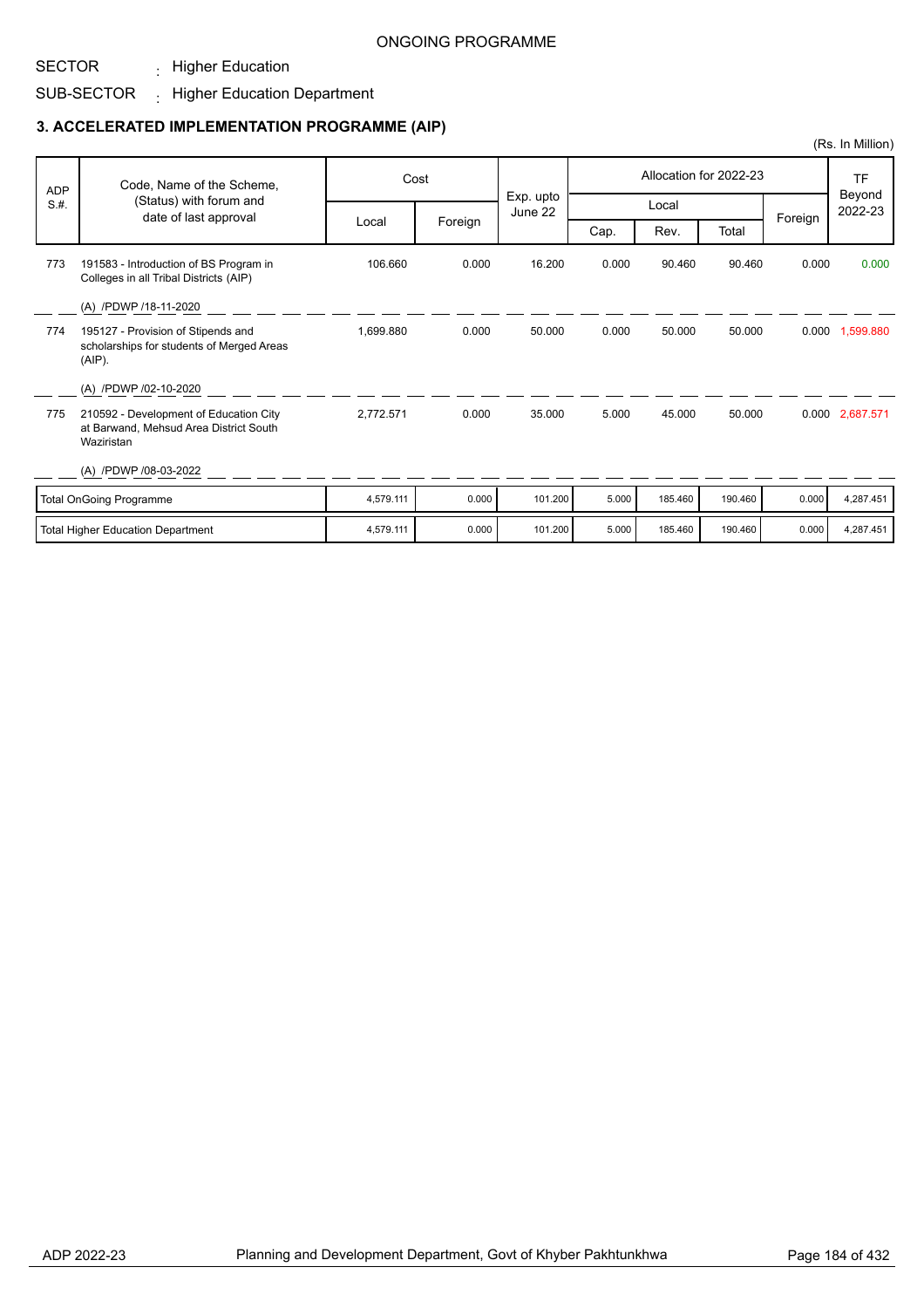SUB-SECTOR : University Education  $\cdot$  Higher Education

|            |                                                                                                        |             |             |                      |           |           |                        |         | (Rs. In Million)  |
|------------|--------------------------------------------------------------------------------------------------------|-------------|-------------|----------------------|-----------|-----------|------------------------|---------|-------------------|
| <b>ADP</b> | Code, Name of the Scheme,                                                                              |             | Cost        |                      |           |           | Allocation for 2022-23 |         | TF                |
| S.H.       | (Status) with forum and<br>date of last approval                                                       |             |             | Exp. upto<br>June 22 |           | Local     |                        | Foreign | Beyond<br>2022-23 |
|            |                                                                                                        | Local       | Foreign     |                      | Cap.      | Rev.      | Total                  |         |                   |
| 776        | 191585 - F/S & Establishment/Upgradition<br>of Colleges/Universities/Campuses in<br>Merged Areas (AIP) | 15.100      | 0.000       | 7.283                | 0.000     | 5.298     | 5.298                  | 0.000   | 2.519             |
|            | (A) /DDWP /21-09-2020                                                                                  |             |             |                      |           |           |                        |         |                   |
|            | <b>Total OnGoing Programme</b>                                                                         | 15.100      | 0.000       | 7.283                | 0.000     | 5.298     | 5.298                  | 0.000   | 2.519             |
|            | <b>Total University Education</b>                                                                      | 15.100      | 0.000       | 7.283                | 0.000     | 5.298     | 5.298                  | 0.000   | 2.519             |
|            | <b>Total Programme</b>                                                                                 | 19,150.585  | 19,150.585  | 1,619.025            | 225.000   | 676.350   | 901.350                | 0.000   | 16,630.210        |
|            | Sub Total (Sector)                                                                                     | 105,654.594 | 105,654.594 | 31,405.997           | 3,858.083 | 4,418.359 | 8,276.442              | 0.000   | 65,972.155        |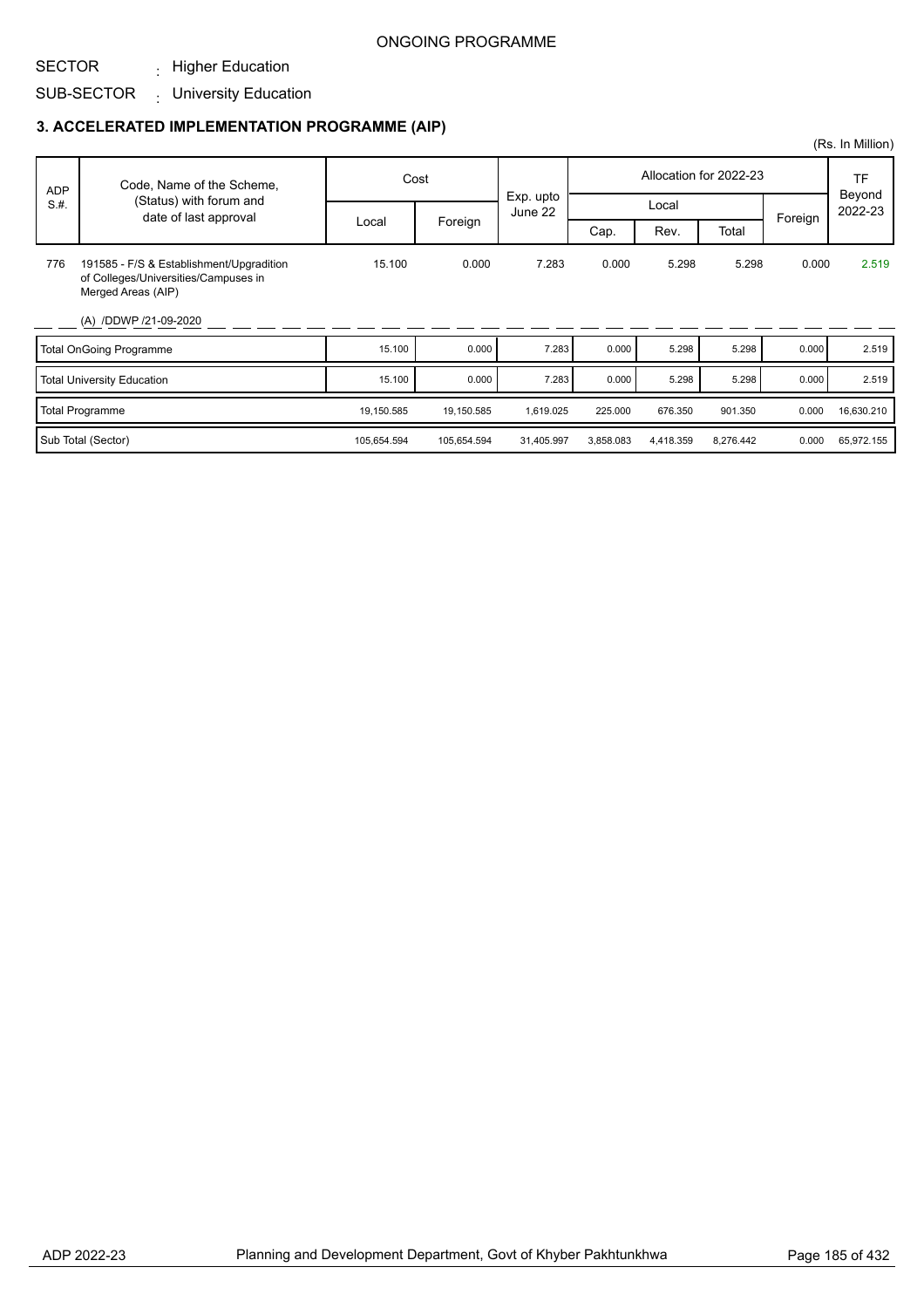<sub>:</sub> Home

### ONGOING PROGRAMME

SUB-SECTOR <sub>:</sub> HTAs

#### **1. KHYBER PAKHTUNKHWA**

| <b>ADP</b> | Code, Name of the Scheme,                                                                                                |         | Cost    |                      |         |        | Allocation for 2022-23 |         | <b>TF</b>         |
|------------|--------------------------------------------------------------------------------------------------------------------------|---------|---------|----------------------|---------|--------|------------------------|---------|-------------------|
| S.H.       | (Status) with forum and<br>date of last approval                                                                         |         |         | Exp. upto<br>June 22 |         | Local  |                        | Foreign | Beyond<br>2022-23 |
|            |                                                                                                                          | Local   | Foreign |                      | Cap.    | Rev.   | Total                  |         |                   |
| 777        | 160435 - Strengthening Rule of Law<br>Project (SRLP) (UNDP Assisted) PDWP<br>cleared on 31-01-2018                       | 200.000 | 600.000 | 0.000                | 0.001   | 0.000  | 0.001                  | 0.001   | 199.999           |
|            | (B) / CDWP/                                                                                                              |         |         |                      |         |        |                        |         |                   |
| 778        | 170331 - Establishment of Forensic<br>Science Laboratory (FSL) at Peshawar                                               | 0.001   | 0.000   | 0.000                | 0.001   | 0.000  | 0.001                  | 0.000   | 0.000             |
|            | (B) / CDWP/                                                                                                              |         |         |                      |         |        |                        |         |                   |
| 779        | 180093 - Reformation & Skills<br>Development facilities for Probationers<br>(Rule of Law Road map)                       | 76.297  | 0.000   | 20.000               | 0.000   | 15.000 | 15.000                 | 0.000   | 41.297            |
|            | (A) /DDWP /02-01-2020                                                                                                    |         |         |                      |         |        |                        |         |                   |
| 780        | 180104 - Case Management System in the<br>Directorate of Prosecution and its District<br>Offices (Rule of Law Road map)  | 94.927  | 0.000   | 40.393               | 0.000   | 15.000 | 15.000                 | 0.000   | 39.534            |
|            | (A) /DDWP /01-08-2019                                                                                                    |         |         |                      |         |        |                        |         |                   |
| 781        | 180518 - Computerization of Arms<br>Licenses in the Remaining Districts of<br>Khyber Pakhtunkhwa                         | 50.976  | 0.000   | 15.000               | 0.000   | 10.000 | 10.000                 | 0.000   | 25.976            |
|            | (A) /DDWP /06-11-2019                                                                                                    |         |         |                      |         |        |                        |         |                   |
| 782        | 200089 - Establishment & Strengthening<br>of Civilian Oversight Bodies under Khyber<br>Pakhtunkhwa Police Act, 2017      | 63.580  | 0.000   | 43.681               | 0.000   | 12.000 | 12.000                 | 0.000   | 7.899             |
|            | (A) /DDWP /13-10-2020                                                                                                    |         |         |                      |         |        |                        |         |                   |
| 783        | 210237 - Missing Facilities in the Newly<br>Constructed Khyber Pakhtunkhwa<br>Prosecution Training Academy               | 44.000  | 0.000   | 12.601               | 0.000   | 15.000 | 15.000                 | 0.000   | 16.399            |
|            | (A) /DDWP /07-10-2021                                                                                                    |         |         |                      |         |        |                        |         |                   |
| 784        | 210316 - Acquisition of Land for<br><b>Construction of Forensic Science</b><br>Laboratory at Peshawar PDWP<br>25-02-2021 | 320.000 | 0.000   | 0.000                | 200.000 | 0.000  | 200.000                | 0.000   | 120,000           |
|            | (A) /PDWP /25-02-2021                                                                                                    |         |         |                      |         |        |                        |         |                   |
|            | <b>Total OnGoing Programme</b>                                                                                           | 849.781 | 600.000 | 131.675              | 200.002 | 67.000 | 267.002                | 0.001   | 451.104           |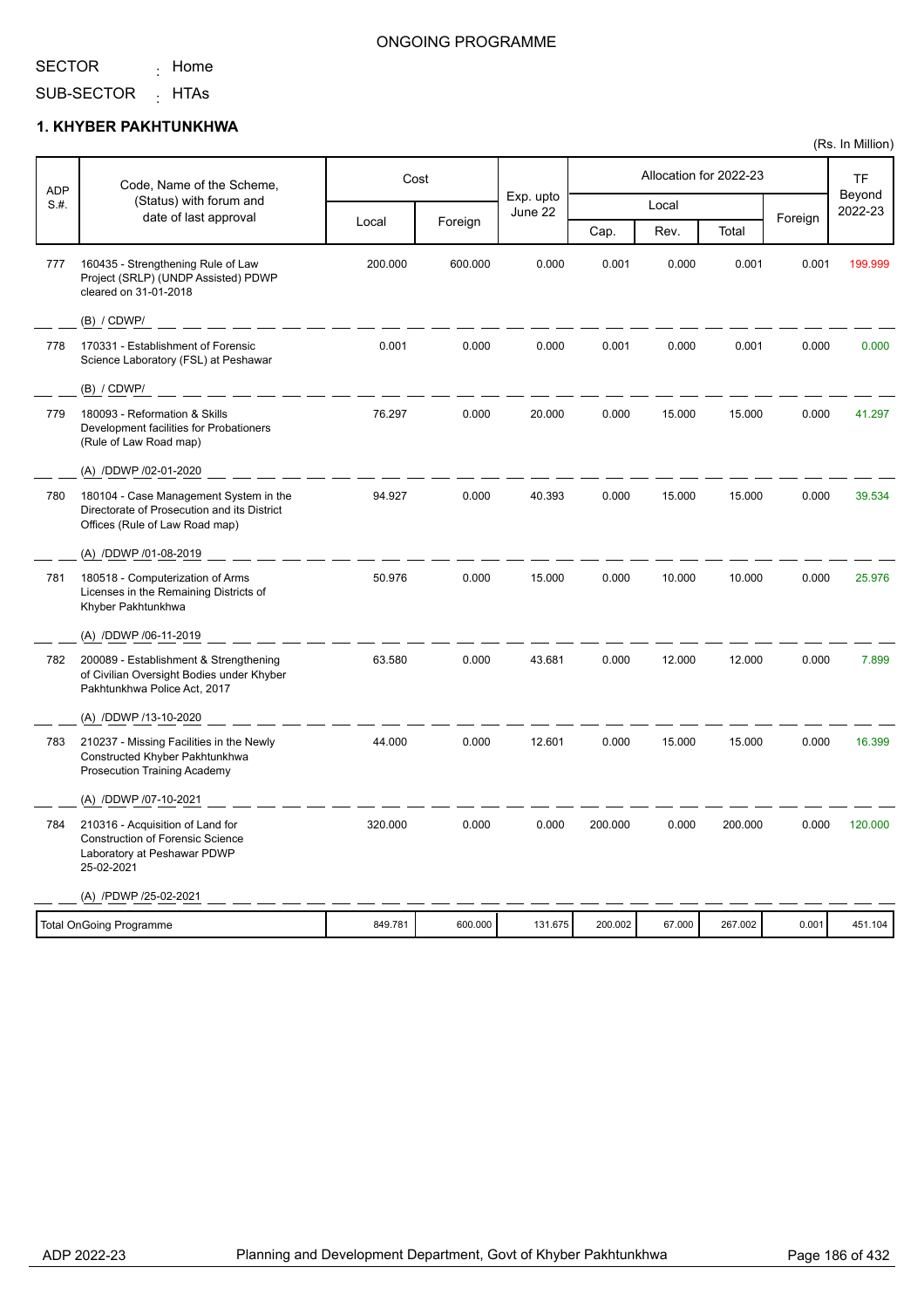<sub>:</sub> Home

### NEW PROGRAMME

SUB-SECTOR <sub>:</sub> HTAs

#### **1. KHYBER PAKHTUNKHWA**

| <b>ADP</b>        | Code, Name of the Scheme,<br>(Status) with forum and                                                        | Cost      |         |                      |         |        | Allocation for 2022-23 |         | <b>TF</b><br>Beyond |
|-------------------|-------------------------------------------------------------------------------------------------------------|-----------|---------|----------------------|---------|--------|------------------------|---------|---------------------|
| S.H.              | date of last approval                                                                                       |           |         | Exp. upto<br>June 22 |         | Local  |                        |         | 2022-23             |
|                   |                                                                                                             | Local     | Foreign |                      | Cap.    | Rev.   | Total                  | Foreign |                     |
| 785               | 220182 - Acquisition of Land for the<br><b>Construction of Prosecution Complex</b>                          | 80.000    | 0.000   | 0.000                | 80.000  | 0.000  | 80.000                 | 0.000   | 0.000               |
|                   | (B) / PDWP/                                                                                                 |           |         |                      |         |        |                        |         |                     |
| 786               | 220463 - Construction and Up-gradation of<br>Existing District Malkhanas in Khyber<br>Pakhtunkhwa           | 300.000   | 0.000   | 0.000                | 0.000   | 10.000 | 10.000                 | 0.000   | 290,000             |
|                   | (B) / PDWP/                                                                                                 |           |         |                      |         |        |                        |         |                     |
| 787               | 220740 - Establishment of Juvenile<br><b>Rehabilitation Centers at Central Prisons</b><br>Haripur and Bannu | 340.000   | 0.000   | 0.000                | 5.000   | 0.000  | 5.000                  | 0.000   | 335.000             |
|                   | $(B)$ / PDWP/                                                                                               |           |         |                      |         |        |                        |         |                     |
| 788               | 220887 - Completion of balance/leftover<br><b>ERRA Schemes in Khyber Pakhtunkhwa</b>                        | 103.000   | 0.000   | 0.000                | 0.000   | 0.001  | 0.001                  | 0.000   | 102.999             |
|                   | (B) / PDWP/                                                                                                 |           |         |                      |         |        |                        |         |                     |
|                   | <b>Total New Programme</b>                                                                                  | 823.000   | 0.000   | 0.000                | 85.000  | 10.001 | 95.001                 | 0.000   | 727.999             |
| <b>Total HTAs</b> |                                                                                                             | 1,672.781 | 600.000 | 131.675              | 285.002 | 77.001 | 362.003                | 0.001   | 1,179.103           |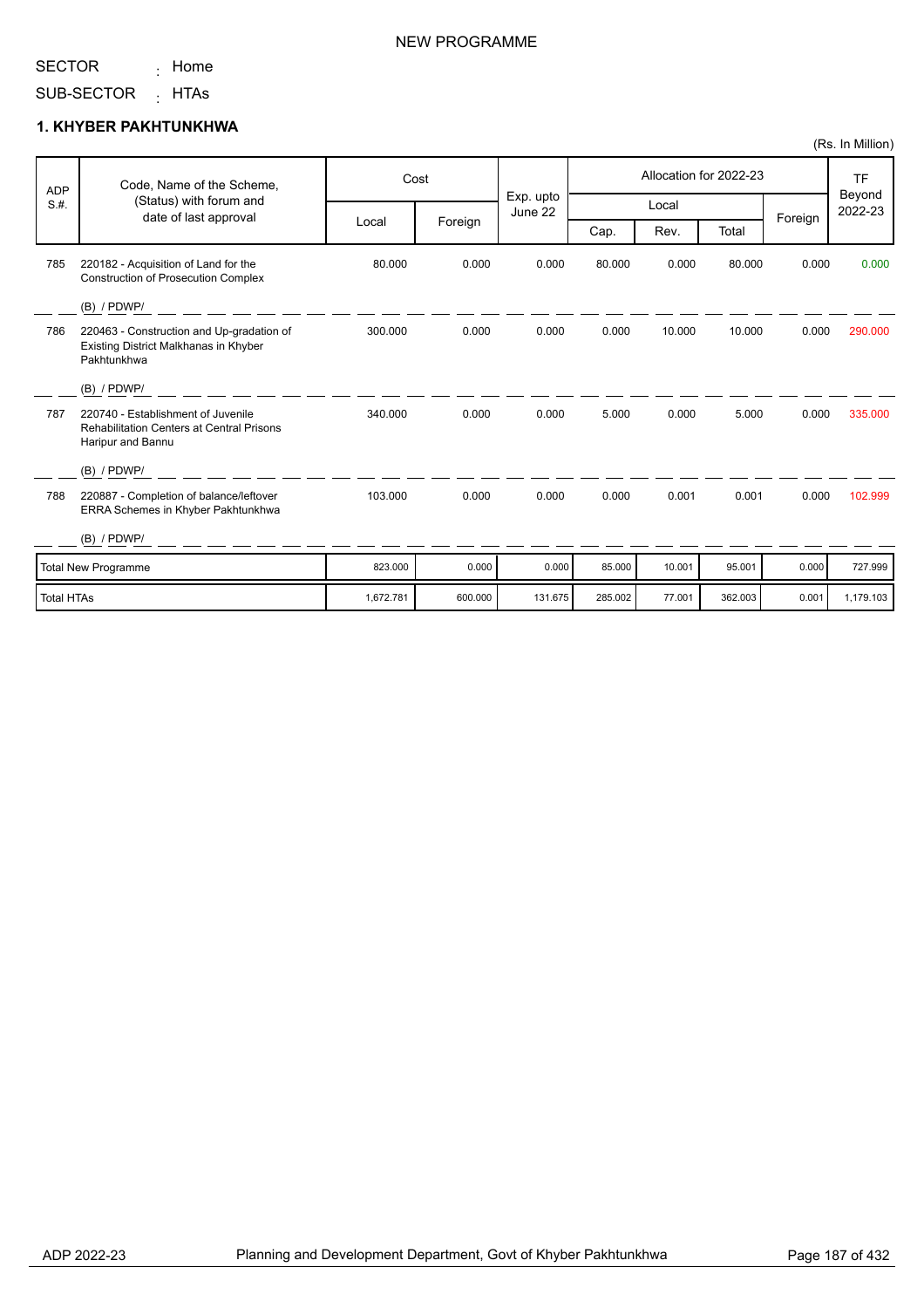<sub>:</sub> Home

#### ONGOING PROGRAMME

SUB-SECTOR <sub>:</sub> Police

### **1. KHYBER PAKHTUNKHWA**

| <b>ADP</b> | Code, Name of the Scheme,                                                                                                                                                                                                      |                                                                 | Cost    |                      |        |        | Allocation for 2022-23 |         | TF                |
|------------|--------------------------------------------------------------------------------------------------------------------------------------------------------------------------------------------------------------------------------|-----------------------------------------------------------------|---------|----------------------|--------|--------|------------------------|---------|-------------------|
| $S#$ .     | (Status) with forum and                                                                                                                                                                                                        |                                                                 |         | Exp. upto<br>June 22 |        | Local  |                        |         | Beyond<br>2022-23 |
|            | date of last approval                                                                                                                                                                                                          | Local                                                           | Foreign |                      | Cap.   | Rev.   | Total                  | Foreign |                   |
| 789        | 020602 - Construction of Central Police<br>Office in Peshawar.                                                                                                                                                                 | 732.933                                                         | 0.000   | 668.000              | 64.933 | 0.000  | 64.933                 | 0.000   | 0.000             |
|            | (A) /PDWP /23-12-2016                                                                                                                                                                                                          |                                                                 |         |                      |        |        |                        |         |                   |
| 790        | 120248 - Special Development Support<br>for Khyber Pakhtunkhwa Police (Tor Ghar<br>= Rs. 400.00 M Phase-III)                                                                                                                   | 2,000.000                                                       | 0.000   | 1,549.642            | 50.000 | 0.000  | 50.000                 | 0.000   | 400.358           |
|            | (A) /PDWP /07-08-2012                                                                                                                                                                                                          |                                                                 |         |                      |        |        |                        |         |                   |
| 791        | 130378 - Special Development Support for<br>Khyber Pakhtunkhwa Police, SDSP-IV                                                                                                                                                 | 1,048.000                                                       | 0.000   | 816.728              | 35.000 | 0.000  | 35.000                 | 0.000   | 196.272           |
|            | (A) /PDWP /29-01-2015                                                                                                                                                                                                          |                                                                 |         |                      |        |        |                        |         |                   |
| 792        | 140150 - Establishment of Project<br>Management Unit (PMU) for Safe City<br>Project Peshawar                                                                                                                                   | 142.608                                                         | 0.000   | 118.000              | 0.000  | 20.000 | 20.000                 | 0.000   | 4.608             |
|            | (A) /PDWP /27-01-2017                                                                                                                                                                                                          |                                                                 |         |                      |        |        |                        |         |                   |
| 793        | 140263 - F/S & Construction of<br><b>Headquarters for Counter Terrorism</b><br>Department at District Peshawar(Ternab)                                                                                                         | 231.573                                                         | 0.000   | 177.550              | 54.023 | 0.000  | 54.023                 | 0.000   | 0.000             |
| 794        | (A) /PDWP /11-03-2016<br>140807 - F/S and Dev. of Police                                                                                                                                                                       | 345.000                                                         | 0.000   | 260.170              | 84.830 | 0.000  | 84.830                 | 0.000   | 0.000             |
|            | Infrastructure in Khyber Pakhtunkhwa<br>(Police Station at Kabalgram, Chauga,<br>Olandar, Dandai District Shangla, Swari at<br>District Buner, Gawaleri and Gat-Poechar<br>at District Swat, Kuz Paro at District<br>Kohistan) |                                                                 |         |                      |        |        |                        |         |                   |
|            | (A) /PDWP /26-11-2015                                                                                                                                                                                                          |                                                                 |         |                      |        |        |                        |         |                   |
| 795        | 160133 - F/S and Strengthening of Police<br>Infrastructure in Khyber Pakhtunkhwa                                                                                                                                               | 425.020                                                         | 0.000   | 176.126              | 25.000 | 0.000  | 25.000                 | 0.000   | 223.894           |
|            | (A) /PDWP /18-10-2017                                                                                                                                                                                                          |                                                                 |         |                      |        |        |                        |         |                   |
| 796        | 160542 - F/S and Construction of Model<br>Police Station at Each Tehsil & Town<br>Headquarter of Khyber Pakhtunkhwa (13<br>No.) (Phase-I)                                                                                      | 1,107.410                                                       | 0.000   | 513.411              | 55.000 | 0.000  | 55.000                 | 0.000   | 538.999           |
|            | (A) /PDWP /27-07-2017                                                                                                                                                                                                          |                                                                 |         |                      |        |        |                        |         |                   |
| 797        | 160544 - F/S and Construction of Regional<br><b>Headquarters for Counter Terrorism</b>                                                                                                                                         | 660.594                                                         | 0.000   | 462.072              | 35.000 | 0.000  | 35.000                 | 0.000   | 163.522           |
|            | (A) /PDWP /27-07-2017                                                                                                                                                                                                          |                                                                 |         |                      |        |        |                        |         |                   |
| 798        | 190142 - E-Enablement of Special Branch<br>Phase-II                                                                                                                                                                            | 92.740                                                          | 0.000   | 20.000               | 0.000  | 15.000 | 15.000                 | 0.000   | 57.740            |
|            | (A) /DDWP /24-12-2020                                                                                                                                                                                                          |                                                                 |         |                      |        |        |                        |         |                   |
| 799        | 190432 - Refurbishment of Existing Police<br>Station and Construction of New Police<br>Stations                                                                                                                                | 145.215                                                         | 0.000   | 39.164               | 20.000 | 0.000  | 20.000                 | 0.000   | 86.051            |
|            | (A) /PDWP /18-02-2020                                                                                                                                                                                                          |                                                                 |         |                      |        |        |                        |         |                   |
| 800        | 200033 - Acquisition of Land for Heavy<br>Firing Range Adjacent to Elite Police<br>Training Center, Nowshera                                                                                                                   | 203.033                                                         | 0.000   | 60.607               | 25.000 | 0.000  | 25.000                 | 0.000   | 117.426           |
|            | (A) /PDWP /19-03-2020                                                                                                                                                                                                          |                                                                 |         |                      |        |        |                        |         |                   |
|            | ADP 2022-23                                                                                                                                                                                                                    | Planning and Development Department, Govt of Khyber Pakhtunkhwa |         |                      |        |        |                        |         | Page 188 of 432   |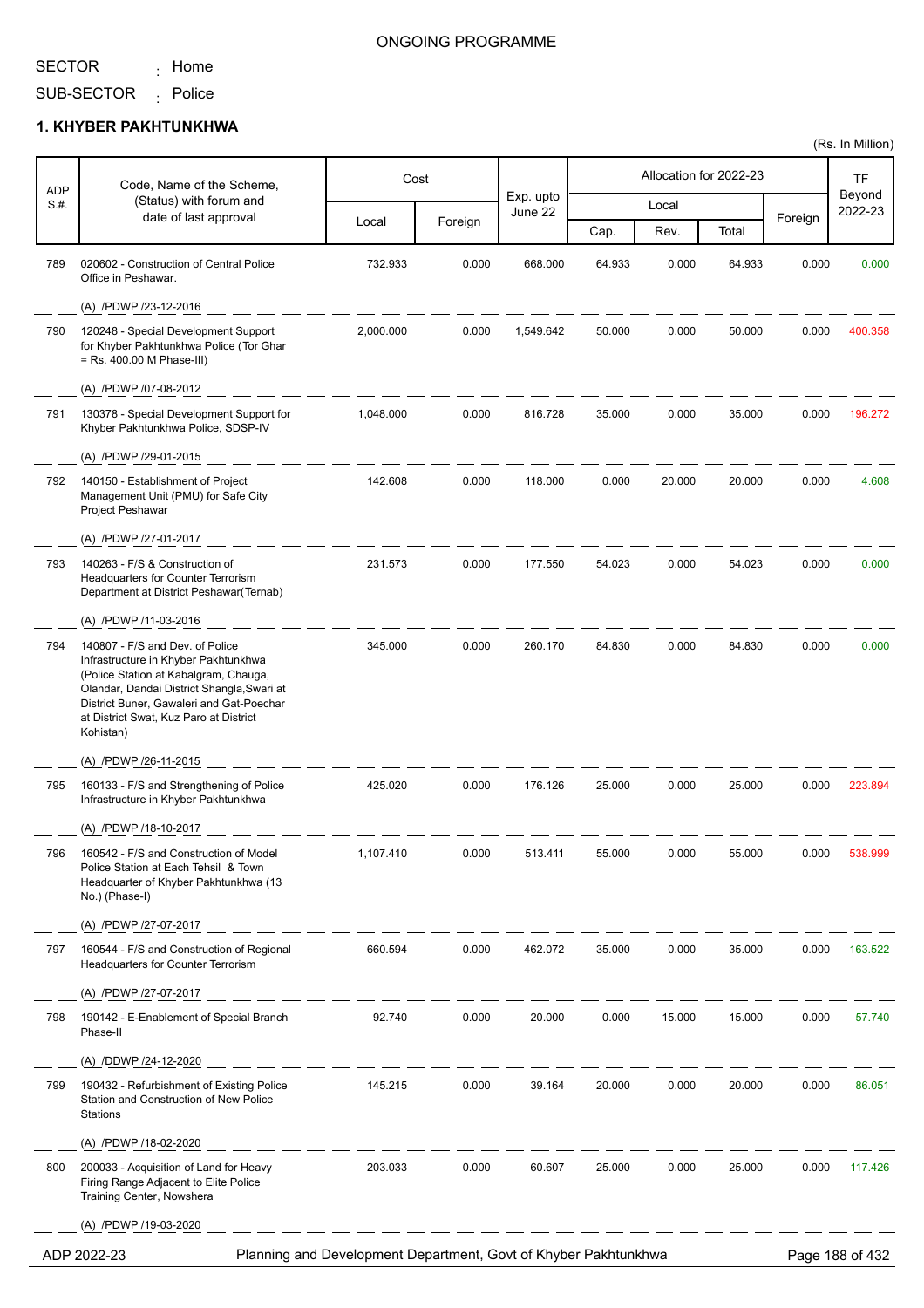<sub>:</sub> Home

#### ONGOING PROGRAMME

SUB-SECTOR <sub>:</sub> Police

#### **1. KHYBER PAKHTUNKHWA**

| <b>ADP</b> | Code, Name of the Scheme,                                                                                |            | Cost    |                      |         |         | Allocation for 2022-23 |         | <b>TF</b>         |
|------------|----------------------------------------------------------------------------------------------------------|------------|---------|----------------------|---------|---------|------------------------|---------|-------------------|
| S.H.       | (Status) with forum and<br>date of last approval                                                         |            |         | Exp. upto<br>June 22 |         | Local   |                        | Foreign | Beyond<br>2022-23 |
|            |                                                                                                          | Local      | Foreign |                      | Cap.    | Rev.    | Total                  |         |                   |
| 801        | 200123 - Development of Police<br>Infrastructure in Malakand Division                                    | 1,348.000  | 0.000   | 100.000              | 300.000 | 0.000   | 300.000                | 0.000   | 948.000           |
|            | (A) /PDWP /27-08-2021                                                                                    |            |         |                      |         |         |                        |         |                   |
| 802        | 210037 - Construction of Police Station<br>Jani Khel Bannu                                               | 100.000    | 0.000   | 2.800                | 14.471  | 0.000   | 14.471                 | 0.000   | 82.729            |
|            | (A) /DDWP /25-08-2021                                                                                    |            |         |                      |         |         |                        |         |                   |
| 803        | 210540 - Safe City Project, Swat                                                                         | 471.744    | 0.000   | 0.000                | 0.000   | 78.939  | 78.939                 | 0.000   | 392.805           |
|            | (A) /PDWP /25-03-2022                                                                                    |            |         |                      |         |         |                        |         |                   |
| 804        | 210541 - Construction of Auditorium at<br>Police Training College, Hangu                                 | 90.000     | 0.000   | 0.000                | 30.000  | 0.000   | 30.000                 | 0.000   | 60.000            |
|            | (B) / DDWP/                                                                                              |            |         |                      |         |         |                        |         |                   |
| 805        | 210542 - Construction/ Re-Construction<br>and Rehabilitation of Police Stations in<br>Khyber Pakhtunkhwa | 1,350.000  | 0.000   | 0.000                | 37.040  | 0.000   | 37.040                 |         | 0.000 1,312.960   |
|            | $(B)$ / PDWP/                                                                                            |            |         |                      |         |         |                        |         |                   |
| 806        | 220622 - Maintenance of Regional Police<br>Officer (RPO) Office and Residence at D.I<br>Khan             | 17.628     | 0.000   | 0.000                | 17.628  | 0.000   | 17.628                 | 0.000   | 0.000             |
|            | (A) /PDWP /30-05-2022                                                                                    |            |         |                      |         |         |                        |         |                   |
|            | <b>Total OnGoing Programme</b>                                                                           | 10,511.498 | 0.000   | 4,964.270            | 847.925 | 113.939 | 961.864                | 0.000   | 4.585.364         |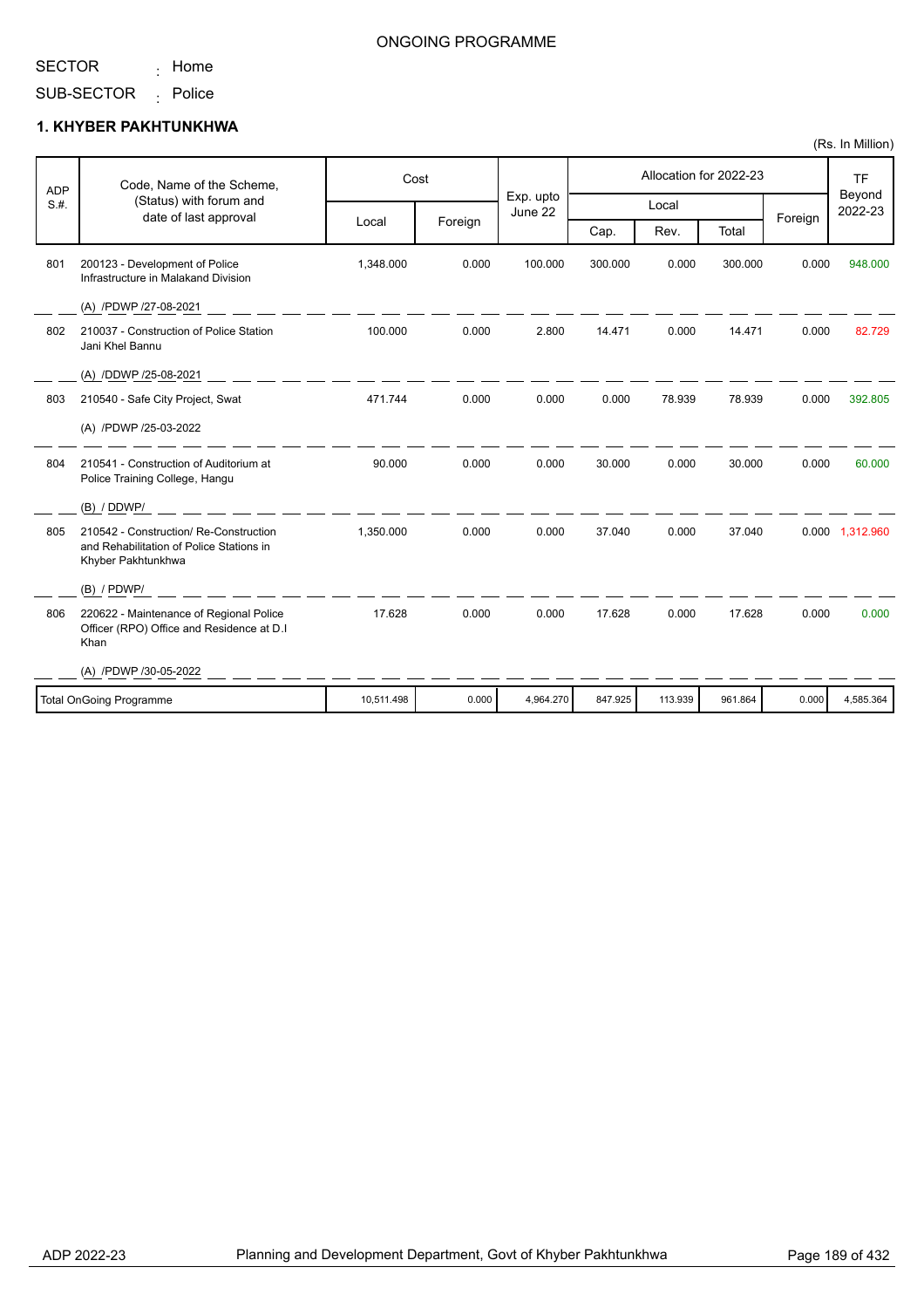<sub>:</sub> Home

# NEW PROGRAMME

SUB-SECTOR <sub>:</sub> Police

#### **1. KHYBER PAKHTUNKHWA**

| <b>ADP</b> | Code, Name of the Scheme,                                                                                         | Cost    |         |                      |        | Allocation for 2022-23 |        |         | <b>TF</b>         |
|------------|-------------------------------------------------------------------------------------------------------------------|---------|---------|----------------------|--------|------------------------|--------|---------|-------------------|
| S.H.       | (Status) with forum and<br>date of last approval                                                                  |         |         | Exp. upto<br>June 22 |        | Local                  |        | Foreign | Beyond<br>2022-23 |
|            |                                                                                                                   | Local   | Foreign |                      | Cap.   | Rev.                   | Total  |         |                   |
| 807        | 220184 - Construction of Police Station<br>Mandani, District Charsadda                                            | 120.000 | 0.000   | 0.000                | 10.000 | 0.000                  | 10.000 | 0.000   | 110.000           |
|            | (B) / DDWP/                                                                                                       |         |         |                      |        |                        |        |         |                   |
| 808        | 220187 - Construction of 05 Police Posts<br>in Mardan                                                             | 229.750 | 0.000   | 0.000                | 15.000 | 0.000                  | 15.000 | 0.000   | 214.750           |
|            | $(B)$ / PDWP/                                                                                                     |         |         |                      |        |                        |        |         |                   |
| 809        | 220188 - Construction of Police Station<br>Baizu, District Mardan                                                 | 117.050 | 0.000   | 0.000                | 7.000  | 0.000                  | 7.000  | 0.000   | 110.050           |
|            | (B) / DDWP/                                                                                                       |         |         |                      |        |                        |        |         |                   |
| 810        | 220189 - Construction of Police Station<br>Misri Banda, District Nowshera                                         | 120.000 | 0.000   | 0.000                | 11.000 | 0.000                  | 11.000 | 0.000   | 109.000           |
|            | (B) / DDWP/                                                                                                       |         |         |                      |        |                        |        |         |                   |
| 811        | 220191 - Purchase of Land for Police<br>Lines Charsadda (Decretal Amount)                                         | 224.670 | 0.000   | 0.000                | 20.000 | 0.000                  | 20.000 | 0.000   | 204.670           |
|            | $(B)$ / PDWP/                                                                                                     |         |         |                      |        |                        |        |         |                   |
| 812        | 220472 - Construction of Police Post at<br>Peshawar Zoo                                                           | 30.000  | 0.000   | 0.000                | 8.000  | 0.000                  | 8.000  | 0.000   | 22.000            |
|            | (B) / DDWP/                                                                                                       |         |         |                      |        |                        |        |         |                   |
| 813        | 220556 - Construction of Command and<br>Control Center for Ababeel Force                                          | 600.000 | 0.000   | 0.000                | 5.000  | 5.000                  | 10.000 | 0.000   | 590.000           |
|            | (B) / PDWP/                                                                                                       |         |         |                      |        |                        |        |         |                   |
| 814        | 220557 - Payment of Decretal Amount for<br>Land Acquisition for Police Station<br>Barawal, Dir Upper              | 13.268  | 0.000   | 0.000                | 13.268 | 0.000                  | 13.268 | 0.000   | 0.000             |
|            | (B) / DDWP/                                                                                                       |         |         |                      |        |                        |        |         |                   |
| 815        | 220623 - Project Implementation Unit<br>(PIU) for Safe City Project Swat                                          | 50.000  | 0.000   | 0.000                | 0.000  | 10.000                 | 10.000 | 0.000   | 40.000            |
|            | (B) / PDWP/                                                                                                       |         |         |                      |        |                        |        |         |                   |
| 816        | 220741 - Promotion of Modern Policing<br>through Introduction of Drone Technology<br>(Phase-I for Divisional HQs) | 500.000 | 0.000   | 0.000                | 5.000  | 5.000                  | 10.000 | 0.000   | 490.000           |
|            | (B) / PDWP/                                                                                                       |         |         |                      |        |                        |        |         |                   |

| Total New Programme | 2,004.738  | 0.000 | 0.000     | 94.268  | 20,000  | 114.268   | 0.000  | 1.890.470 |
|---------------------|------------|-------|-----------|---------|---------|-----------|--------|-----------|
| Total Police        | 12.516.236 | 0.000 | 4.964.270 | 942.193 | 133.939 | 1,076.132 | 0.0001 | 6,475.834 |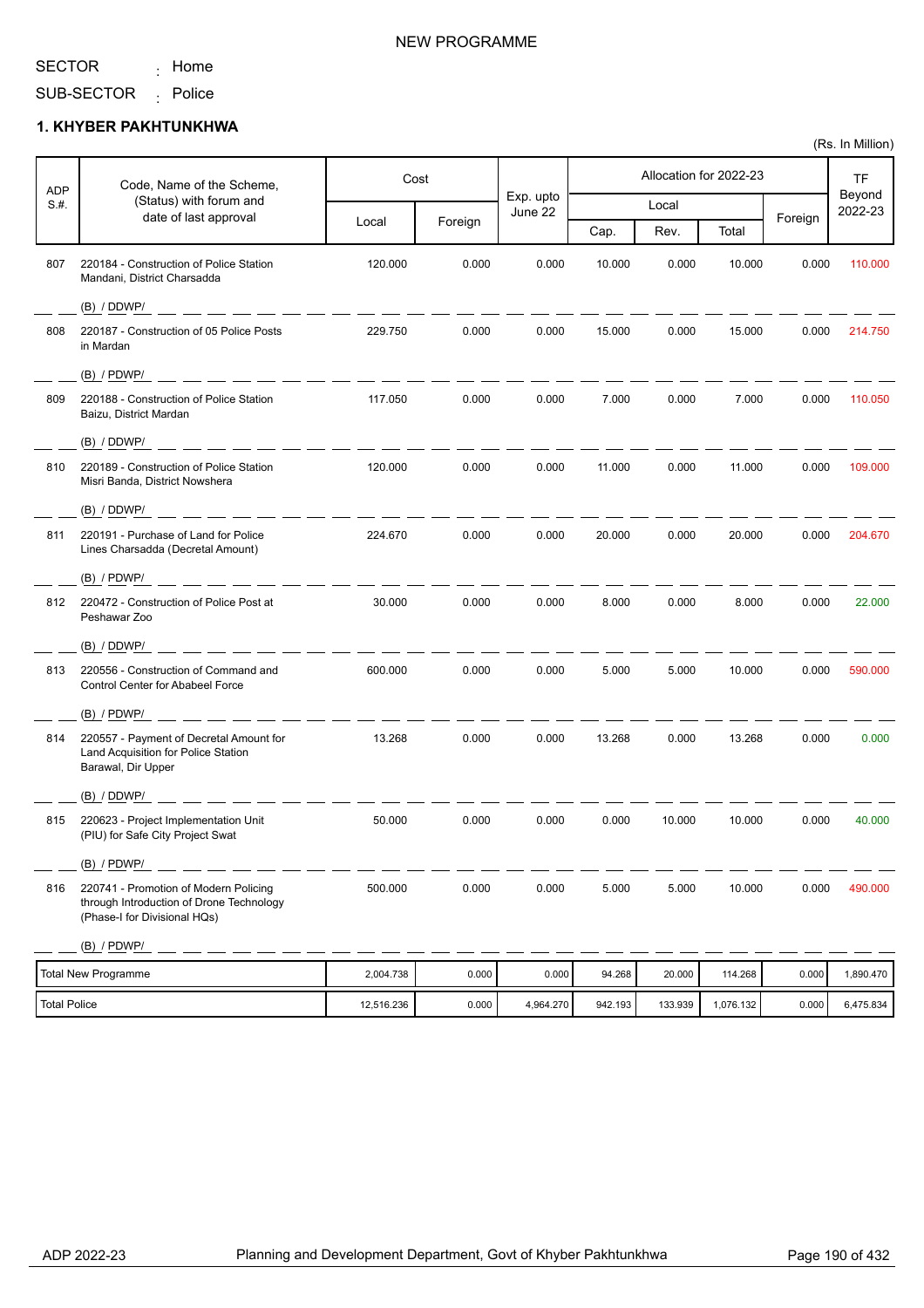<sub>:</sub> Home

#### ONGOING PROGRAMME

SUB-SECTOR <sub>:</sub> Prisons

#### **1. KHYBER PAKHTUNKHWA**

| <b>ADP</b> | Code, Name of the Scheme,                                                                                                       |           | Cost    |                      |         | Allocation for 2022-23 |         |         | <b>TF</b>         |
|------------|---------------------------------------------------------------------------------------------------------------------------------|-----------|---------|----------------------|---------|------------------------|---------|---------|-------------------|
| S.H.       | (Status) with forum and                                                                                                         |           |         | Exp. upto<br>June 22 |         | Local                  |         |         | Beyond<br>2022-23 |
|            | date of last approval                                                                                                           | Local     | Foreign |                      | Cap.    | Rev.                   | Total   | Foreign |                   |
| 817        | 110131 - Improvement of Existing Jails in<br>Khyber Pakhtunkhwa.                                                                | 714.810   | 0.000   | 405.000              | 100.000 | 0.000                  | 100.000 | 0.000   | 209.810           |
|            | (A) /PDWP /10-12-2021                                                                                                           |           |         |                      |         |                        |         |         |                   |
| 818        | 120189 - Construction of District Jail<br>Swabi. (Phase-II)                                                                     | 1,398.000 | 0.000   | 593.923              | 126.813 | 0.000                  | 126.813 | 0.000   | 677.264           |
|            | (A) /PDWP /16-11-2017                                                                                                           |           |         |                      |         |                        |         |         |                   |
| 819        | 140132 - Reconstruction of District Jail<br>Swat                                                                                | 707.000   | 0.000   | 647.000              | 60.000  | 0.000                  | 60.000  | 0.000   | 0.000             |
|            | (A) /PDWP /03-11-2016                                                                                                           |           |         |                      |         |                        |         |         |                   |
| 820        | 140205 - F/S & Construction of Admin<br>Blocks and Barracks for Watch & Ward<br>Staff in Central Jails of Khyber<br>Pakhtunkhwa | 450.700   | 0.000   | 397.652              | 53.048  | 0.000                  | 53.048  | 0.000   | 0.000             |
|            | (A) /PDWP /03-11-2016                                                                                                           |           |         |                      |         |                        |         |         |                   |
| 821        | 150272 - Feasibility Study and<br>Construction of Central Prison D.I.Khan on<br>Existing Site (Phase-II)                        | 812.996   | 0.000   | 383.527              | 60.000  | 0.000                  | 60.000  | 0.000   | 369.469           |
|            | (A) /PDWP /10-03-2016                                                                                                           |           |         |                      |         |                        |         |         |                   |
| 822        | 170041 - Establishment of Planning and<br>Monitoring Cell at Inspectorate General of<br>Prisons, Khyber Pakhtunkhwa             | 31.606    | 0.000   | 22.391               | 0.000   | 9.215                  | 9.215   | 0.000   | 0.000             |
|            | (A) /DDWP /18-04-2018                                                                                                           |           |         |                      |         |                        |         |         |                   |
| 823        | 180090 - Feasibility Study for Prison<br>Industries and Skill Development of<br>Prisoners (Rule of Law Road map)                | 51.972    | 0.000   | 15.000               | 0.000   | 15.000                 | 15.000  | 0.000   | 21.972            |
|            | (A) /DDWP /09-02-2022                                                                                                           |           |         |                      |         |                        |         |         |                   |
| 824        | 200032 - Security Enhancement of Central<br>Prison, Mardan                                                                      | 68.813    | 0.000   | 48.813               | 20.000  | 0.000                  | 20.000  | 0.000   | 0.000             |
|            | (A) /DDWP /13-10-2020                                                                                                           |           |         |                      |         |                        |         |         |                   |
| 825        | 210039 - Feasibility Study, Planning,<br>Designing and Construction of Central<br>Prison Peshawar (Phase-II)                    | 3,206.450 | 0.000   | 0.000                | 61.000  | 0.000                  | 61.000  |         | 0.000 3,145.450   |
|            | $(B)$ / PDWP/                                                                                                                   |           |         |                      |         |                        |         |         |                   |
| 826        | 210394 - Connectivity of NAB Courts,<br>NAB Detention Cells and Prisons through<br>Video Link                                   | 6.816     | 0.000   | 1.400                | 0.000   | 5.416                  | 5.416   | 0.000   | 0.000             |
|            | (A) /DDWP /01-11-2021                                                                                                           |           |         |                      |         |                        |         |         |                   |
| 827        | 220193 - Feasibility Study, Planning,<br>Dsigning & Construction of District Jail<br>Shangla                                    | 40.000    | 0.000   | 0.000                | 14.000  | 0.000                  | 14.000  | 0.000   | 26.000            |
|            | (A) /PDWP /04-04-2022                                                                                                           |           |         |                      |         |                        |         |         |                   |
|            | <b>Total OnGoing Programme</b>                                                                                                  | 7,489.163 | 0.000   | 2,514.706            | 494.861 | 29.631                 | 524.492 | 0.000   | 4,449.965         |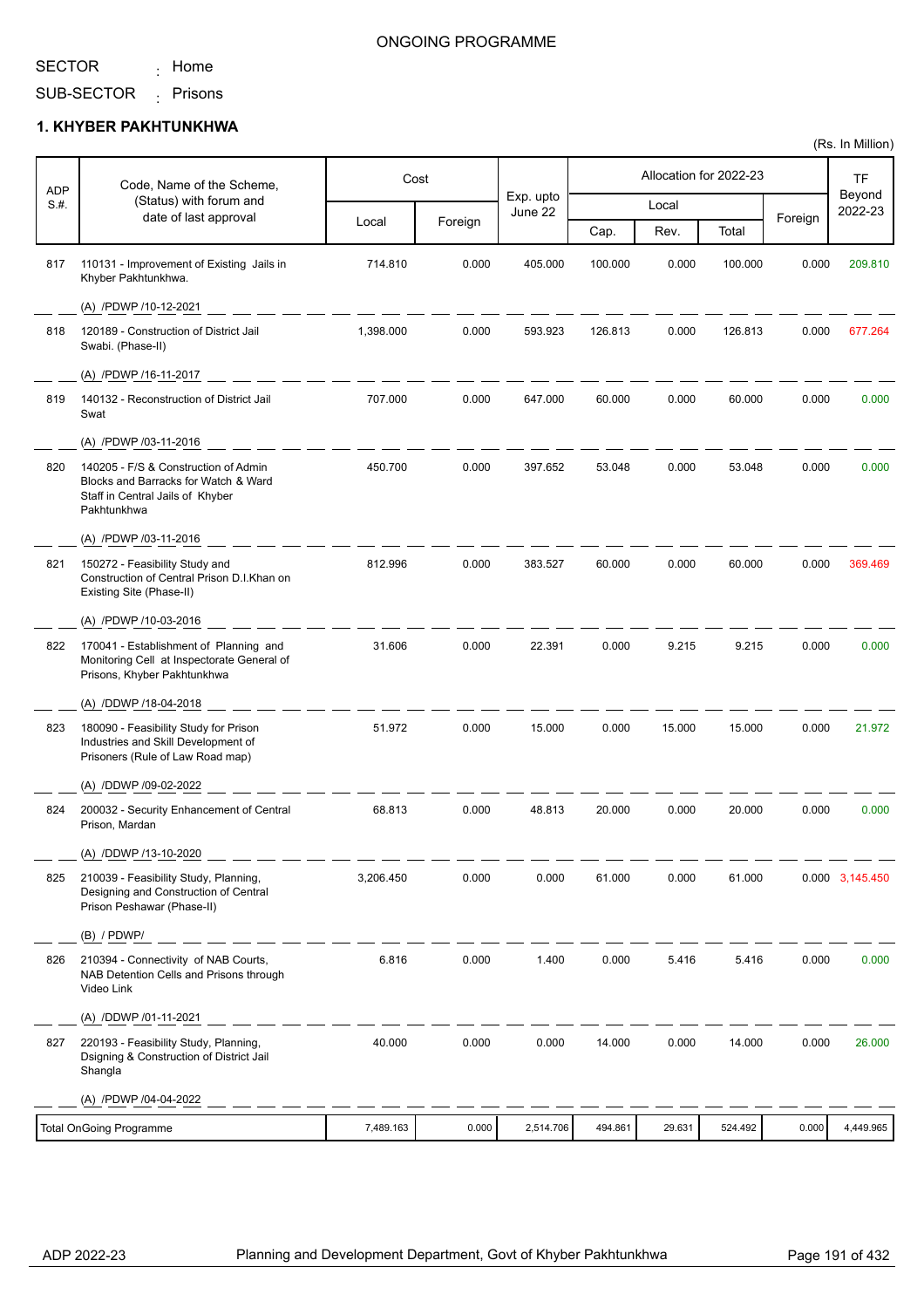<sub>:</sub> Home

SUB-SECTOR Prisons :

#### **1. KHYBER PAKHTUNKHWA**

| <b>ADP</b>           | Code, Name of the Scheme,                                                                                   |            | Cost       |                      |           |         | Allocation for 2022-23 |         | <b>TF</b>         |
|----------------------|-------------------------------------------------------------------------------------------------------------|------------|------------|----------------------|-----------|---------|------------------------|---------|-------------------|
| S.H.                 | (Status) with forum and                                                                                     |            |            | Exp. upto<br>June 22 |           | Local   |                        |         | Beyond<br>2022-23 |
|                      | date of last approval                                                                                       | Local      | Foreign    |                      | Cap.      | Rev.    | Total                  | Foreign |                   |
| 828                  | 220192 - Feasibility Study, Design and<br>Construction of District Jail Dir Upper                           | 40.000     | 0.000      | 0.000                | 8.000     | 0.000   | 8.000                  | 0.000   | 32.000            |
|                      | $(B)$ / PDWP/                                                                                               |            |            |                      |           |         |                        |         |                   |
| 829                  | 220195 - Feasibility Study, Design and<br>Construction of District Jail Malakand                            | 40.000     | 0.000      | 0.000                | 12.000    | 0.000   | 12.000                 | 0.000   | 28,000            |
|                      | $(B)$ / PDWP/                                                                                               |            |            |                      |           |         |                        |         |                   |
| 830                  | 220196 - Feasibility Study, Design and<br><b>Construction of Central Prison Swat</b>                        | 40.000     | 0.000      | 0.000                | 9.000     | 0.000   | 9.000                  | 0.000   | 31.000            |
|                      | $(B)$ / PDWP/                                                                                               |            |            |                      |           |         |                        |         |                   |
| 831                  | 220197 - Video Conferencing and Video<br>Linking Facilities for Prisons and<br><b>Anti-Terrorism Courts</b> | 58.750     | 0.000      | 0.000                | 0.000     | 10.000  | 10.000                 | 0.000   | 48.750            |
|                      | (B) / DDWP/                                                                                                 |            |            |                      |           |         |                        |         |                   |
|                      | Total New Programme                                                                                         | 178.750    | 0.000      | 0.000                | 29.000    | 10.000  | 39.000                 | 0.000   | 139.750           |
| <b>Total Prisons</b> |                                                                                                             | 7,667.913  | 0.000      | 2,514.706            | 523.861   | 39.631  | 563.492                | 0.000   | 4,589.715         |
|                      | <b>Total Programme</b>                                                                                      | 21,856.930 | 21,856.930 | 7,610.651            | 1,751.056 | 250.571 | 2,001.627              | 0.001   | 12,244.652        |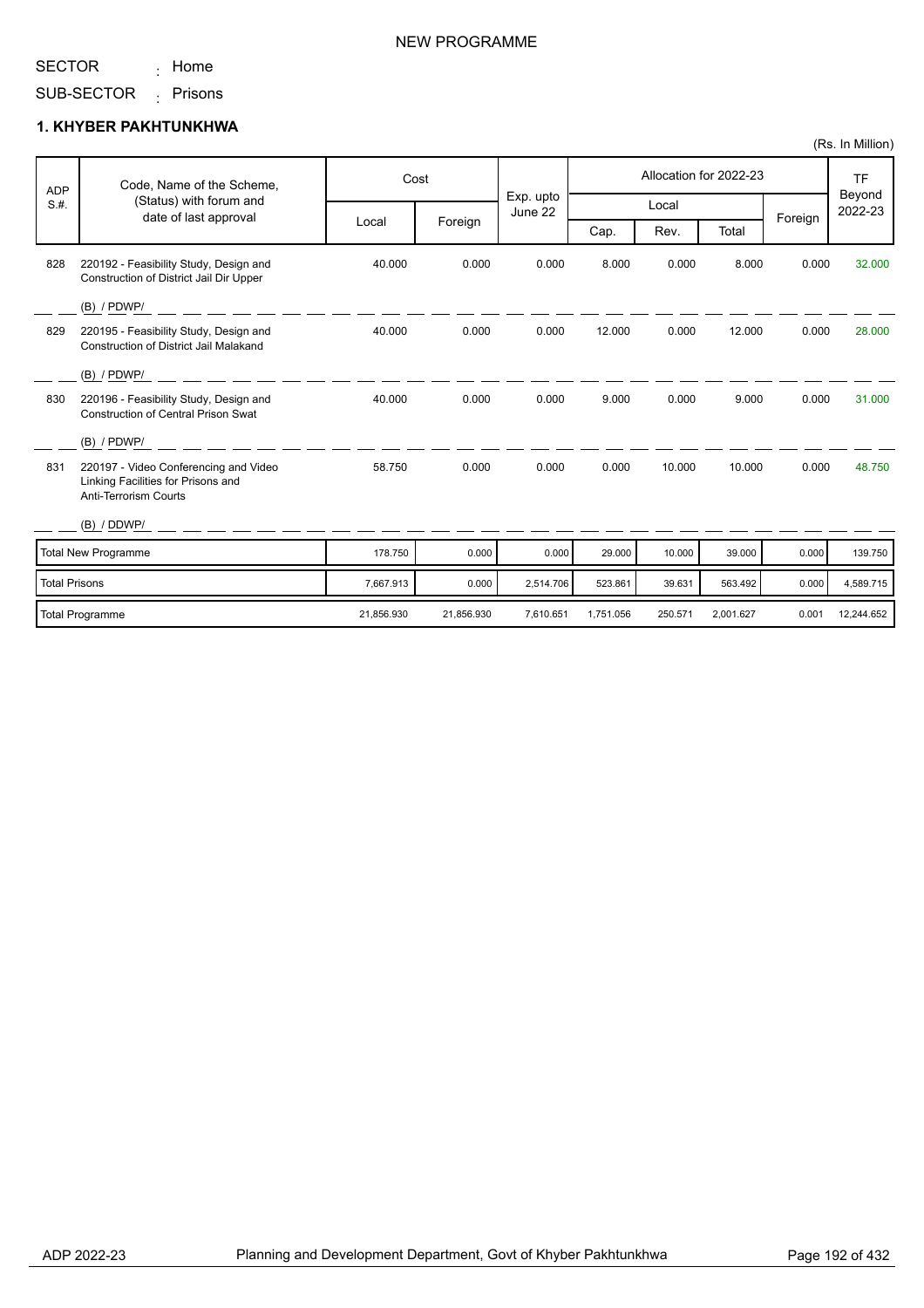<sub>:</sub> Home

SUB-SECTOR <sub>:</sub> HTAs

#### **2. MERGED AREAS**

| <b>ADP</b>        | Code, Name of the Scheme,                                                                         |           | Cost    |                      |        |        | Allocation for 2022-23 |         | <b>TF</b>         |
|-------------------|---------------------------------------------------------------------------------------------------|-----------|---------|----------------------|--------|--------|------------------------|---------|-------------------|
| S.H.              | (Status) with forum and<br>date of last approval                                                  |           |         | Exp. upto<br>June 22 |        | Local  |                        |         | Beyond<br>2022-23 |
|                   |                                                                                                   | Local     | Foreign |                      | Cap.   | Rev.   | Total                  | Foreign |                   |
| 832               | 191586 - 180582 - De-Radicalization /<br><b>Rehabilitation Center in Tribal Districts</b><br>[MA] | 756.945   | 0.000   | 615.778              | 0.000  | 30.856 | 30.856                 | 0.000   | 110.311           |
|                   | (A) /PDWP /15-11-2021                                                                             |           |         |                      |        |        |                        |         |                   |
| 833               | 191588 - 030435-Creation of Crisis<br>Management Cell in FATA Secretariat [MA]                    | 135.435   | 0.000   | 135.215              | 0.000  | 0.220  | 0.220                  | 0.000   | 0.000             |
|                   | (A) /FDWP /24-11-2017                                                                             |           |         |                      |        |        |                        |         |                   |
| 834               | 210040 - Computerization of Arms<br>Licenses in the Newly Merged Districts                        | 140.000   | 0.000   | 8.000                | 0.000  | 9.640  | 9.640                  | 0.000   | 122.360           |
|                   | (A) /PDWP /29-12-2021                                                                             |           |         |                      |        |        |                        |         |                   |
| 835               | 210315 - Construction of Yadgaar-e-Wafa<br>Monument at Landi Kotal, District Khyber               | 21.780    | 0.000   | 0.000                | 21.780 | 0.000  | 21.780                 | 0.000   | 0.000             |
|                   | (A) /DDWP /20-04-2022                                                                             |           |         |                      |        |        |                        |         |                   |
|                   | <b>Total OnGoing Programme</b>                                                                    | 1,054.160 | 0.000   | 758.993              | 21.780 | 40.716 | 62.496                 | 0.000   | 232.671           |
| <b>Total HTAs</b> |                                                                                                   | 1.054.160 | 0.000   | 758.993              | 21.780 | 40.716 | 62.496                 | 0.000   | 232.671           |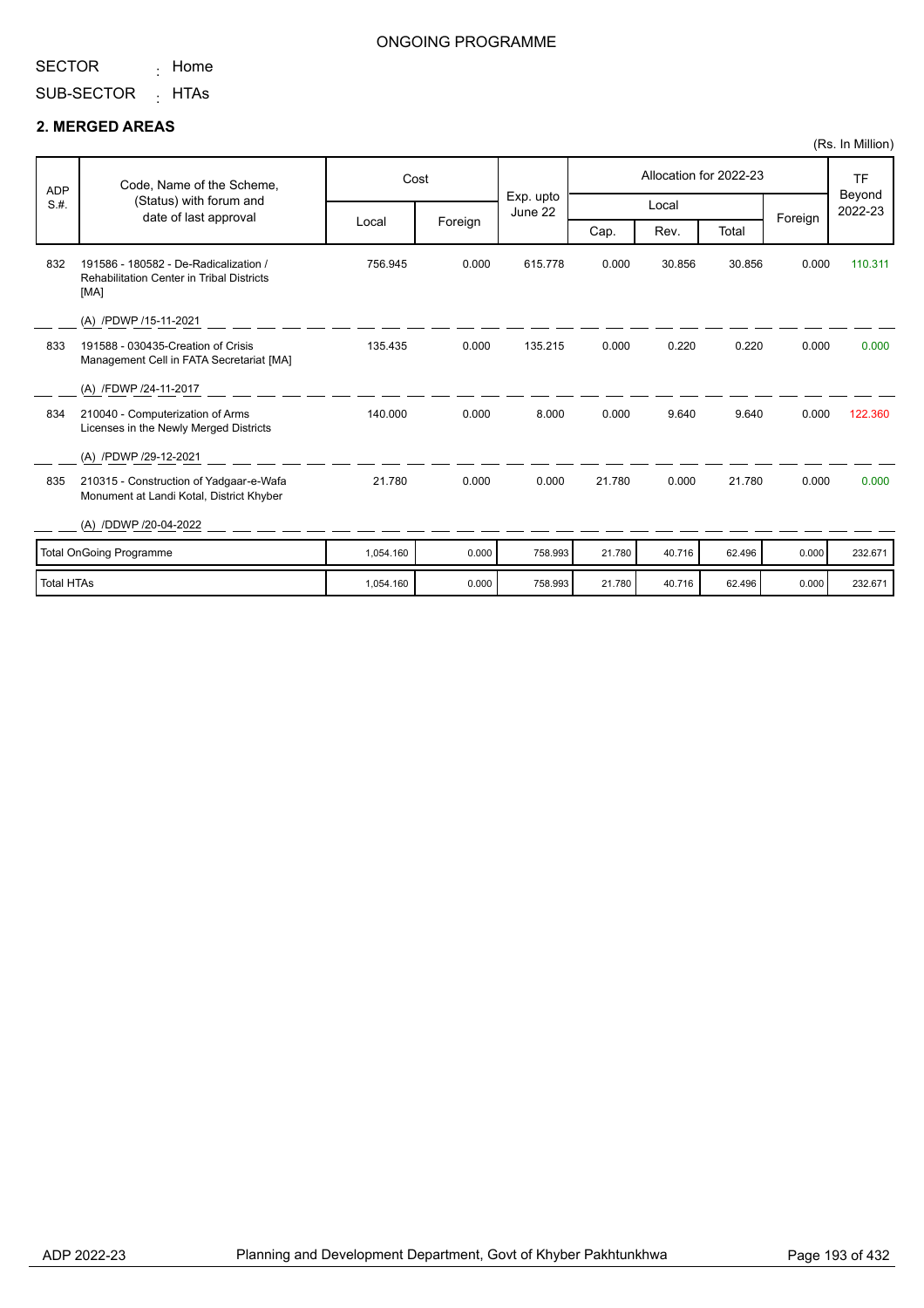<sub>:</sub> Home

#### ONGOING PROGRAMME

SUB-SECTOR <sub>:</sub> Police

#### **2. MERGED AREAS**

| <b>ADP</b>          | Code, Name of the Scheme,                                                                                                      |           | Cost      |                      |         |        | Allocation for 2022-23 |         | <b>TF</b>         |
|---------------------|--------------------------------------------------------------------------------------------------------------------------------|-----------|-----------|----------------------|---------|--------|------------------------|---------|-------------------|
| S.H.                | (Status) with forum and<br>date of last approval                                                                               |           |           | Exp. upto<br>June 22 |         | Local  |                        |         | Beyond<br>2022-23 |
|                     |                                                                                                                                | Local     | Foreign   |                      | Cap.    | Rev.   | Total                  | Foreign |                   |
| 836                 | 191115 - 170307-M&R / Establishment of<br>Check Posts and Barracks for Levies /<br>Khassadars in SWA. [MA]                     | 79.441    | 0.000     | 66.641               | 12.800  | 0.000  | 12.800                 | 0.000   | 0.000             |
|                     | (A) /FDWP /06-03-2018                                                                                                          |           |           |                      |         |        |                        |         |                   |
| 837                 | 191156 - 180100 - Construction of<br>Levies/Khassadrs Barracks & Levy Line in<br>District South Waziristan. [MA]               | 30.043    | 0.000     | 11.255               | 18.788  | 0.000  | 18.788                 | 0.000   | 0.000             |
|                     | (A) /DDWP /23-04-2019                                                                                                          |           |           |                      |         |        |                        |         |                   |
| 838                 | 191179 - 170342-Construction and<br>Rehabilitation of Levy Barraks, Levy<br>Picquets and Lockups in All Agencies<br>/FRs. [MA] | 396.548   | 0.000     | 208.854              | 99.936  | 0.000  | 99.936                 | 0.000   | 87.758            |
|                     | (A) /FDWP /27-06-2018                                                                                                          |           |           |                      |         |        |                        |         |                   |
| 839                 | 191587 - 100205-Establishment of Levy<br>Training Center at Shah Kass, Khyber<br>Agency [MA]                                   | 173.120   | 0.000     | 156.229              | 16.891  | 0.000  | 16.891                 | 0.000   | 0.000             |
|                     | (A) /FDWP /01-01-2018                                                                                                          |           |           |                      |         |        |                        |         |                   |
|                     | <b>Total OnGoing Programme</b>                                                                                                 | 679.152   | 0.000     | 442.979              | 148.415 | 0.000  | 148.415                | 0.000   | 87.758            |
| <b>Total Police</b> |                                                                                                                                | 679.152   | 0.000     | 442.979              | 148.415 | 0.000  | 148.415                | 0.000   | 87.758            |
|                     | <b>Total Programme</b>                                                                                                         | 1,733.312 | 1,733.312 | 1.201.972            | 170.195 | 40.716 | 210.911                | 0.000   | 320.429           |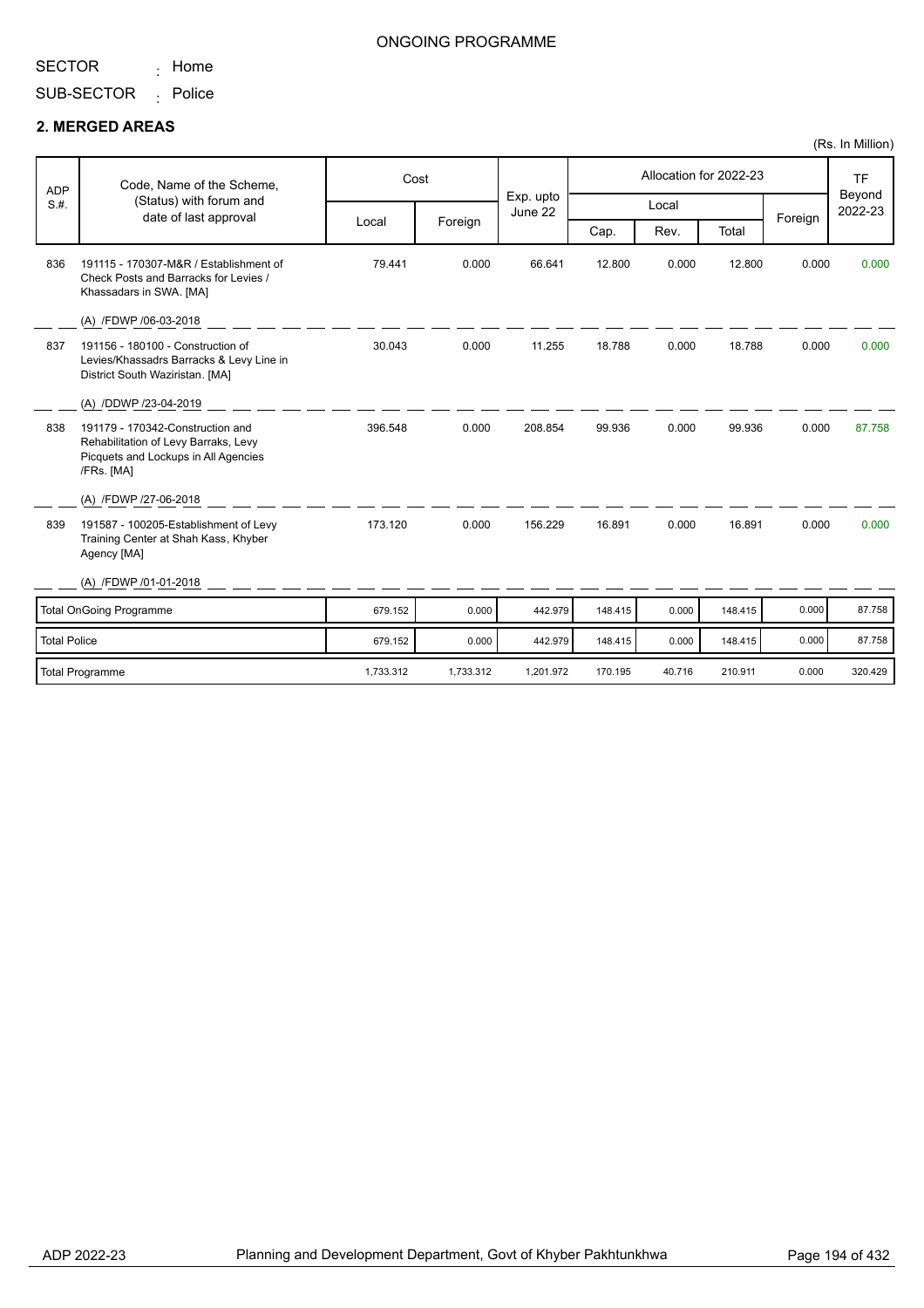SECTOR : Home

SUB-SECTOR <sub>:</sub> HTAs

|            |                                                                                     |         |         |                      |       |        |                        |         | (Rs. In Million)        |
|------------|-------------------------------------------------------------------------------------|---------|---------|----------------------|-------|--------|------------------------|---------|-------------------------|
| <b>ADP</b> | Code, Name of the Scheme,                                                           | Cost    |         |                      |       |        | Allocation for 2022-23 |         | TF<br>Beyond<br>2022-23 |
| S.H.       | (Status) with forum and<br>date of last approval                                    |         |         | Exp. upto<br>June 22 |       | Local  |                        | Foreign |                         |
|            |                                                                                     | Local   | Foreign |                      | Cap.  | Rev.   | Total                  |         |                         |
| 840        | 195240 - Extension of Prosecution<br>Services in Merged Districts (AIP)             | 126.704 | 0.000   | 24.845               | 0.000 | 20.000 | 20.000                 | 0.000   | 81.859                  |
|            | (A) /PDWP /08-10-2019                                                               |         |         |                      |       |        |                        |         |                         |
| 841        | 195241 - Extension of Parole and<br>Probation Services in Merged Districts<br>(AIP) | 47.125  | 0.000   | 20.880               | 0.000 | 20.000 | 20.000                 | 0.000   | 6.245                   |
|            | (A) /PDWP /08-10-2019                                                               |         |         |                      |       |        |                        |         |                         |
|            | <b>Total OnGoing Programme</b>                                                      | 173.829 | 0.000   | 45.725               | 0.000 | 40.000 | 40.000                 | 0.000   | 88.104                  |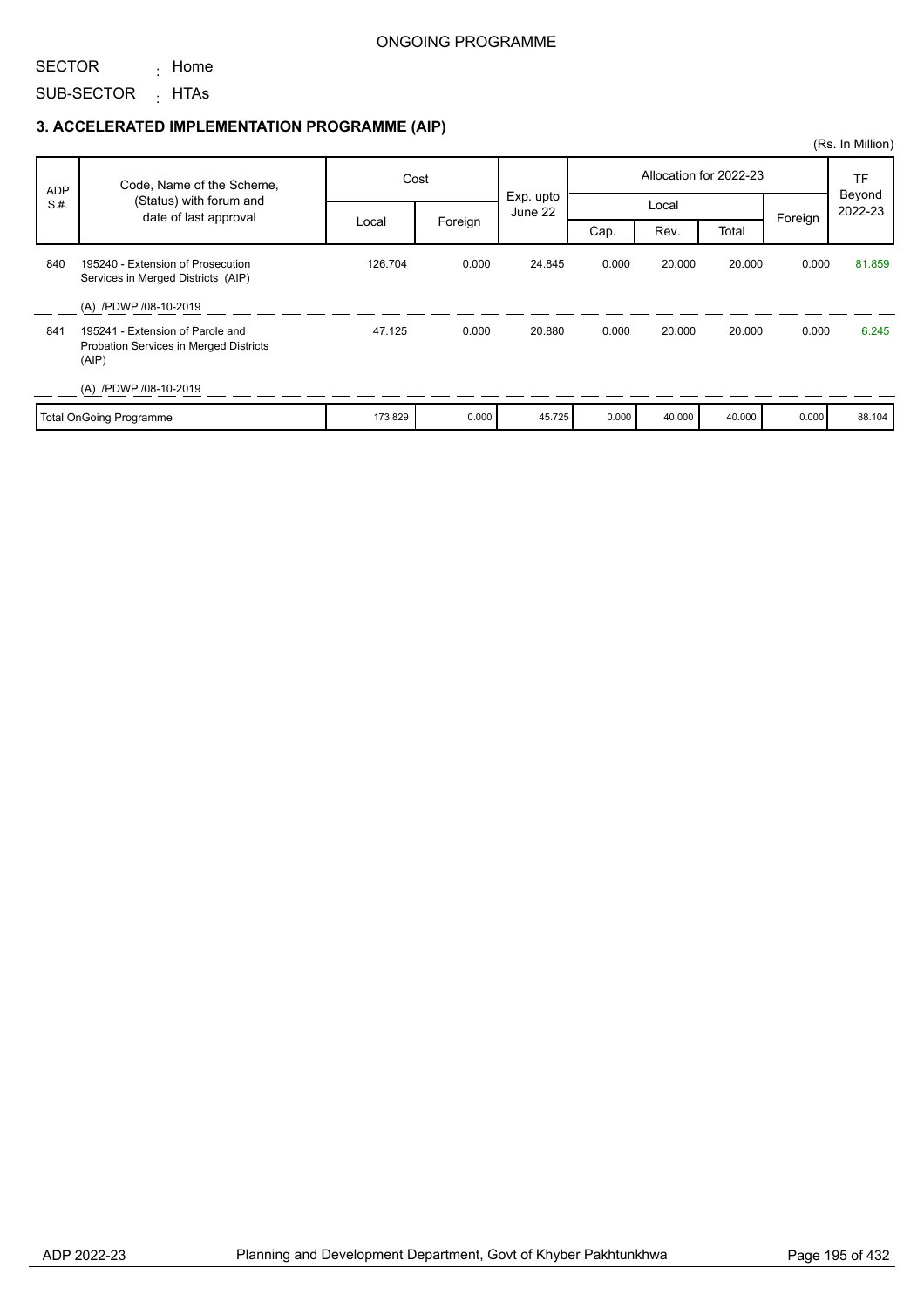#### NEW PROGRAMME

SECTOR <sub>:</sub> Home

SUB-SECTOR <sub>:</sub> HTAs

|            |                                                            |         |                  |           |                        |        |        |         | (Rs. In Million) |                         |
|------------|------------------------------------------------------------|---------|------------------|-----------|------------------------|--------|--------|---------|------------------|-------------------------|
| <b>ADP</b> | Code, Name of the Scheme,                                  | Cost    |                  | Exp. upto | Allocation for 2022-23 |        |        |         |                  | TF<br>Beyond<br>2022-23 |
| S.H.       | (Status) with forum and<br>date of last approval           |         | Local<br>June 22 |           |                        |        |        | Foreign |                  |                         |
|            |                                                            | Local   | Foreign          |           | Cap.                   | Rev.   | Total  |         |                  |                         |
| 842        | 220726 - Innovative Interventions in Home<br>Sector (SEPs) | 200.000 | 0.000            | 0.000     | 0.001                  | 0.001  | 0.002  | 0.000   | 199.998          |                         |
|            | $(B)$ / PDWP/                                              |         |                  |           |                        |        |        |         |                  |                         |
|            | Total New Programme                                        | 200.000 | 0.000            | 0.000     | 0.001                  | 0.001  | 0.002  | 0.000   | 199.998          |                         |
| Total HTAs |                                                            | 373.829 | 0.000            | 45.725    | 0.001                  | 40.001 | 40.002 | 0.000   | 288.102          |                         |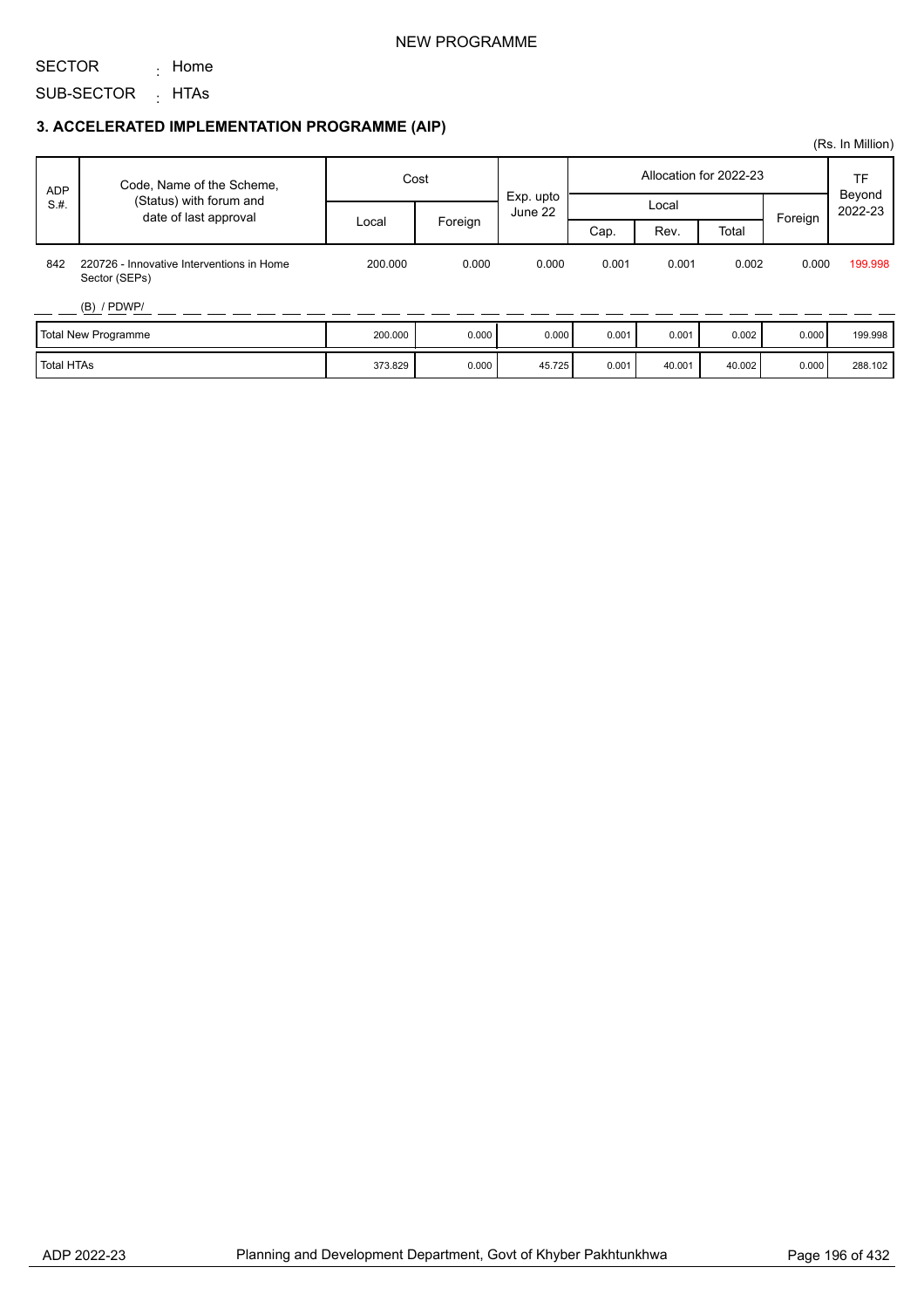SECTOR <sub>:</sub> Home

SUB-SECTOR <sub>:</sub> Police

|            |                                                                                                             |            |         |                      |         |         |                        |         | (Rs. In Million)               |
|------------|-------------------------------------------------------------------------------------------------------------|------------|---------|----------------------|---------|---------|------------------------|---------|--------------------------------|
| <b>ADP</b> | Code, Name of the Scheme,                                                                                   |            | Cost    |                      |         |         | Allocation for 2022-23 |         | <b>TF</b><br>Beyond<br>2022-23 |
| S.H.       | (Status) with forum and<br>date of last approval                                                            |            |         | Exp. upto<br>June 22 |         | Local   |                        | Foreign |                                |
|            |                                                                                                             | Local      | Foreign |                      | Cap.    | Rev.    | Total                  |         |                                |
| 843        | 195238 - F/S & Construction of Police<br>Stations and Police Posts including Levies<br>Transformation (AIP) | 7.191.990  | 0.000   | 2.870.000            | 159.000 | 0.000   | 159.000                | 0.000   | 4,162.990                      |
|            | (A) /PDWP /08-10-2019                                                                                       |            |         |                      |         |         |                        |         |                                |
| 844        | 195239 - Training Programs for Police and<br>Levies along with Necessary Equipment<br>(AIP)                 | 1,776.533  | 0.000   | 1,627.300            | 0.000   | 149.233 | 149.233                | 0.000   | 0.000                          |
|            | (A) /PDWP /01-11-2021                                                                                       |            |         |                      |         |         |                        |         |                                |
| 845        | 210041 - Establishment of Police Lines at<br>Miran Shah, North Waziristan                                   | 160.000    | 0.000   | 0.000                | 30.000  | 0.000   | 30.000                 | 0.000   | 130,000                        |
|            | (A) /PDWP /09-02-2022                                                                                       |            |         |                      |         |         |                        |         |                                |
| 846        | 210042 - Strengthening of Counter<br>Terrorism Department in Newly Merged<br><b>Districts</b>               | 844.997    | 0.000   | 81.060               | 0.000   | 200.000 | 200.000                | 0.000   | 563.937                        |
|            | (A) /PDWP /15-09-2021                                                                                       |            |         |                      |         |         |                        |         |                                |
| 847        | 210202 - Security of Khyber Spinal Route                                                                    | 95.280     | 0.000   | 0.000                | 0.000   | 95.280  | 95.280                 | 0.000   | 0.000                          |
|            | (A) /PDWP /04-04-2022                                                                                       |            |         |                      |         |         |                        |         |                                |
|            | <b>Total OnGoing Programme</b>                                                                              | 10,068.800 | 0.000   | 4,578.360            | 189.000 | 444.513 | 633.513                | 0.000   | 4,856.927                      |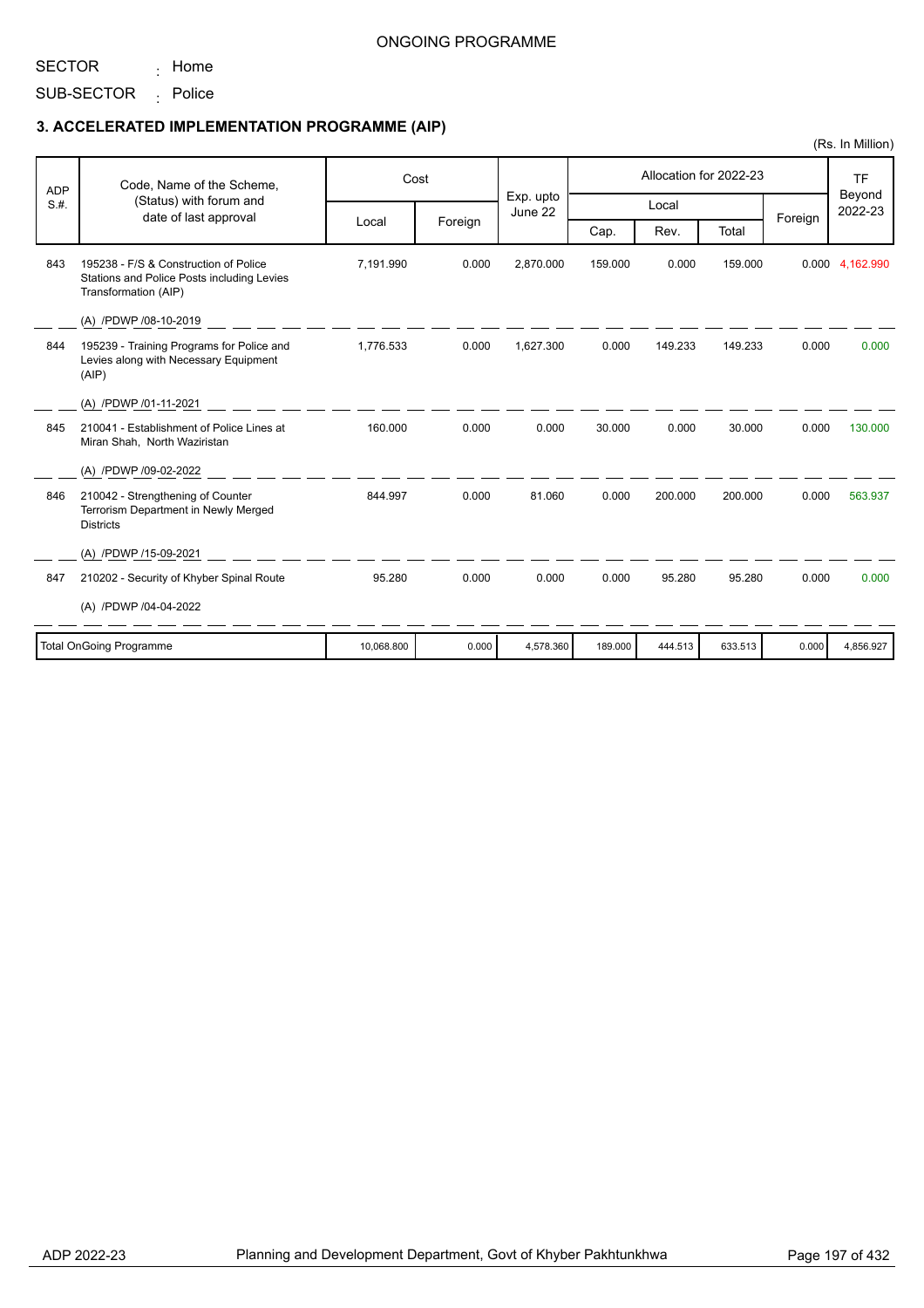SECTOR <sub>:</sub> Home

SUB-SECTOR <sub>:</sub> Police

### **3. ACCELERATED IMPLEMENTATION PROGRAMME (AIP)**

| <b>ADP</b>          | Code, Name of the Scheme,<br>(Status) with forum and                |            | Cost    |                      |         |         | Allocation for 2022-23 |         | <b>TF</b>         |
|---------------------|---------------------------------------------------------------------|------------|---------|----------------------|---------|---------|------------------------|---------|-------------------|
| S.H.                | date of last approval                                               |            |         | Exp. upto<br>June 22 |         | Local   |                        |         | Beyond<br>2022-23 |
|                     |                                                                     | Local      | Foreign |                      | Cap.    | Rev.    | Total                  | Foreign |                   |
| 848                 | 220198 - Establishment of Police Lines<br>Bajaur                    | 1,176.660  | 0.000   | 0.000                | 10.000  | 0.000   | 10.000                 |         | 0.000 1,166.660   |
|                     | $(B)$ / PDWP/                                                       |            |         |                      |         |         |                        |         |                   |
| 849                 | 220199 - Establishment of Police Lines at<br>Ghalanai, Mohmand      | 756.670    | 0.000   | 0.000                | 15.000  | 0.000   | 15.000                 | 0.000   | 741.670           |
|                     | $(B)$ / PDWP/                                                       |            |         |                      |         |         |                        |         |                   |
| 850                 | 220200 - Establishment of Police Lines at<br>Shakas, Khyber         | 1,156.660  | 0.000   | 0.000                | 10.000  | 0.000   | 10.000                 |         | 0.000 1,146.660   |
|                     | $(B)$ / PDWP/                                                       |            |         |                      |         |         |                        |         |                   |
| 851                 | 220203 - Establishment of Police Lines at<br>Wana, South Waziristan | 976.670    | 0.000   | 0.000                | 15.000  | 0.000   | 15.000                 | 0.000   | 961.670           |
|                     | $(B)$ / PDWP/                                                       |            |         |                      |         |         |                        |         |                   |
|                     | Total New Programme                                                 | 4,066.660  | 0.000   | 0.000                | 50.000  | 0.000   | 50.000                 | 0.000   | 4,016.660         |
| <b>Total Police</b> |                                                                     | 14,135.460 | 0.000   | 4,578.360            | 239.000 | 444.513 | 683.513                | 0.000   | 8,873.587         |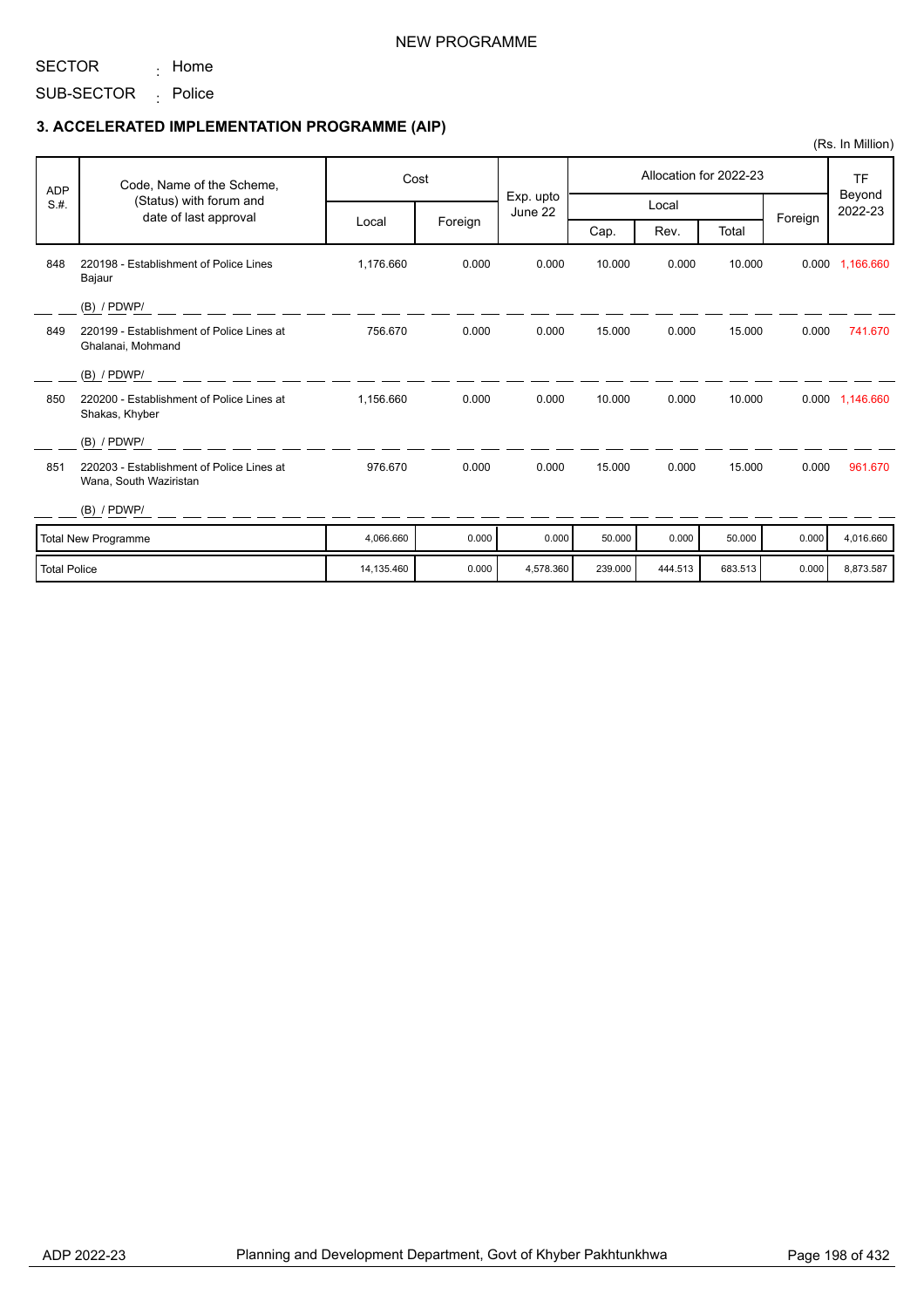SECTOR

SUB-SECTOR <sub>:</sub> Prisons

<sub>:</sub> Home

|            |                                                                                                                                                     |         |         |                      |        |        |                        |         | (Rs. In Million)  |
|------------|-----------------------------------------------------------------------------------------------------------------------------------------------------|---------|---------|----------------------|--------|--------|------------------------|---------|-------------------|
| <b>ADP</b> | Code, Name of the Scheme,                                                                                                                           |         | Cost    |                      |        |        | Allocation for 2022-23 |         | <b>TF</b>         |
| S.H.       | (Status) with forum and<br>date of last approval                                                                                                    |         |         | Exp. upto<br>June 22 |        | Local  |                        |         | Beyond<br>2022-23 |
|            |                                                                                                                                                     | Local   | Foreign |                      | Cap.   | Rev.   | Total                  | Foreign |                   |
| 852        | 195237 - Improvement of Existing Political<br>Lockups (Sub Jails) and Providing Arms &<br>Ammunitions along with other Necessary<br>Equipment (AIP) | 817.590 | 0.000   | 314.000              | 20.000 | 30.000 | 50.000                 | 0.000   | 453.590           |
|            | (A) /PDWP /08-10-2019                                                                                                                               |         |         |                      |        |        |                        |         |                   |
| 853        | 200088 - F/S for Construction of District<br>Jails in Merged Districts (AIP)                                                                        | 20.000  | 0.000   | 0.000                | 20,000 | 0.000  | 20.000                 | 0.000   | 0.000             |
|            | (A) /DDWP /13-10-2020                                                                                                                               |         |         |                      |        |        |                        |         |                   |
| 854        | 220204 - Upgradation of Existing Sub Jail<br>Parachinar to the status of District Jail                                                              | 39.000  | 0.000   | 0.000                | 39.000 | 0.000  | 39.000                 | 0.000   | 0.000             |
|            | (A) /DDWP /04-04-2022                                                                                                                               |         |         |                      |        |        |                        |         |                   |
|            | <b>Total OnGoing Programme</b>                                                                                                                      | 876.590 | 0.000   | 314.000              | 79.000 | 30.000 | 109.000                | 0.000   | 453.590           |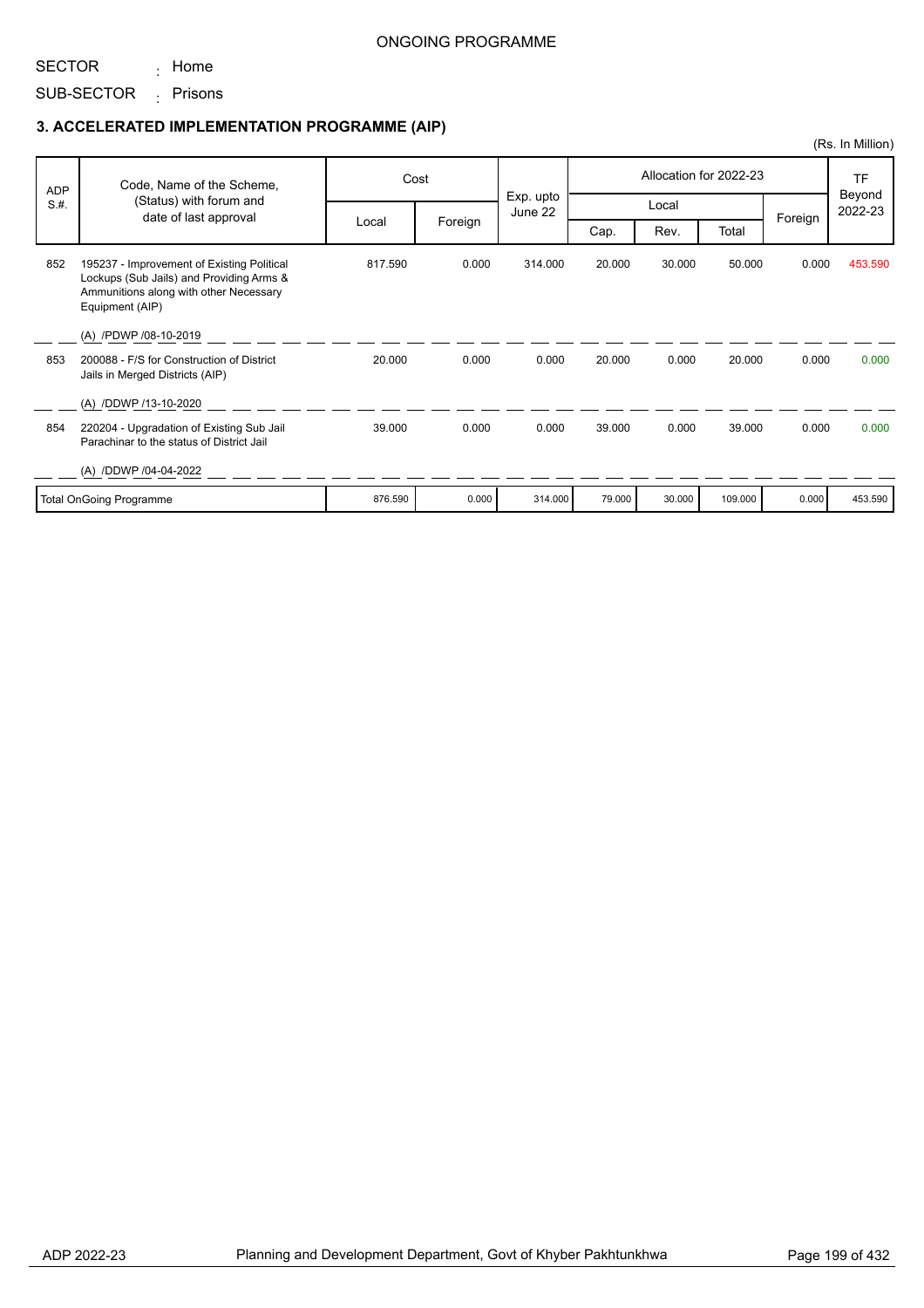#### NEW PROGRAMME

SECTOR

SUB-SECTOR <sub>:</sub> Prisons

<sub>:</sub> Home

## **3. ACCELERATED IMPLEMENTATION PROGRAMME (AIP)**

| <b>ADP</b>           | Code, Name of the Scheme,<br>(Status) with forum and                                                       |            | Cost       |                      | Allocation for 2022-23 |         |           |         | TF<br>Beyond |
|----------------------|------------------------------------------------------------------------------------------------------------|------------|------------|----------------------|------------------------|---------|-----------|---------|--------------|
| S.H.                 |                                                                                                            |            |            | Exp. upto<br>June 22 |                        | Local   |           |         | 2022-23      |
|                      | date of last approval                                                                                      | Local      | Foreign    |                      | Cap.                   | Rev.    | Total     | Foreign |              |
| 855                  | 220546 - Acquisition of Land for<br>Construction of District Jails in the Newly<br><b>Merged Districts</b> | 1,300.000  | 0.000      | 0.000                | 35,000                 | 0.000   | 35.000    | 0.000   | 1,265.000    |
|                      | $(B)$ / PDWP/                                                                                              |            |            |                      |                        |         |           |         |              |
|                      | <b>Total New Programme</b>                                                                                 | 1,300.000  | 0.000      | 0.000                | 35.000                 | 0.000   | 35.000    | 0.000   | 1,265.000    |
| <b>Total Prisons</b> |                                                                                                            | 2,176.590  | 0.000      | 314.000              | 114.000                | 30.000  | 144.000   | 0.000   | 1,718.590    |
|                      | <b>Total Programme</b>                                                                                     | 16,685.879 | 16,685.879 | 4,938.085            | 353.001                | 514.514 | 867.515   | 0.000   | 10,880.279   |
|                      | Sub Total (Sector)                                                                                         | 40,276.121 | 40,276.121 | 13,750.708           | 2,274.252              | 805.801 | 3,080.053 | 0.001   | 23,445.360   |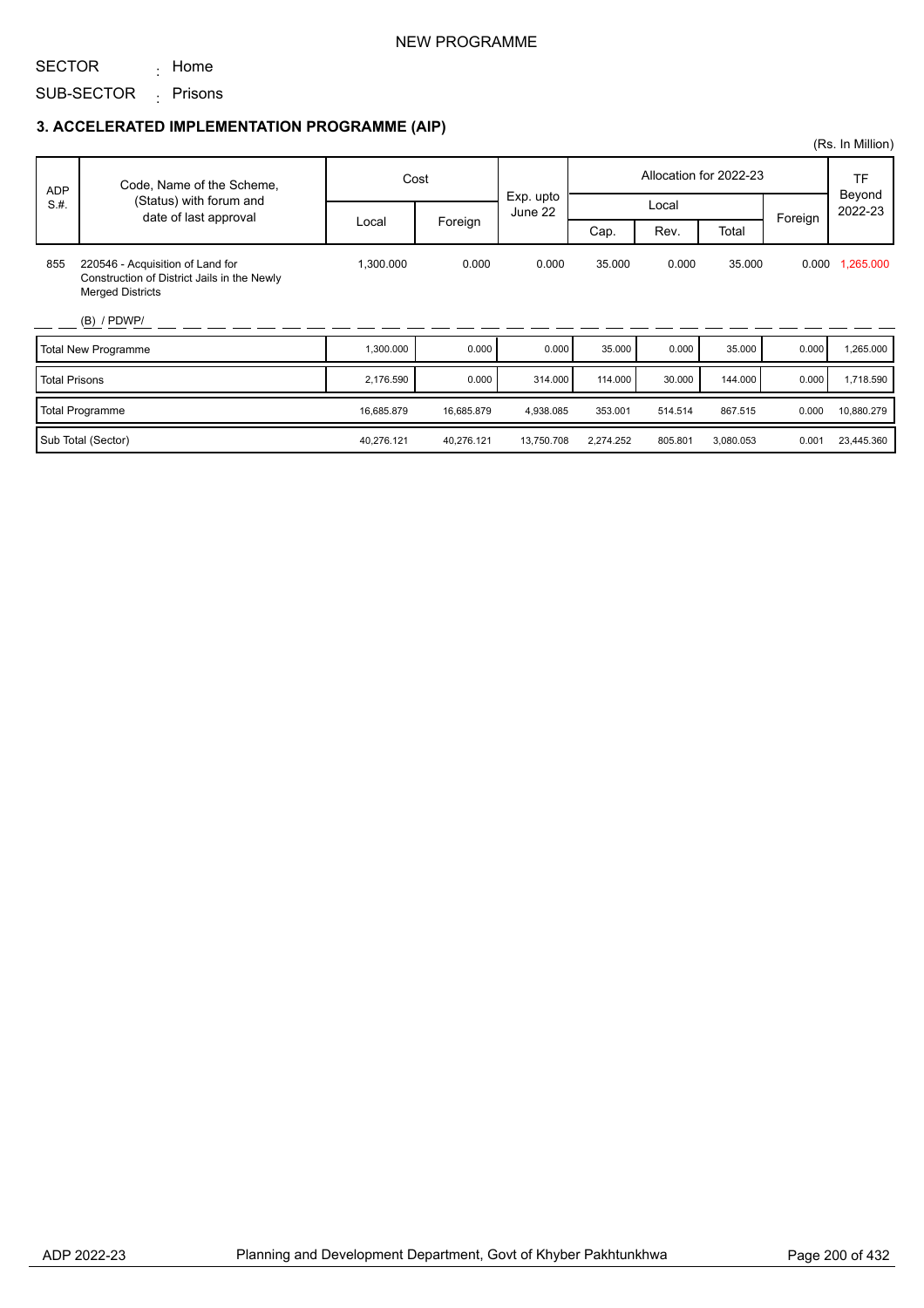<sub>:</sub> Housing

### ONGOING PROGRAMME

SUB-SECTOR <sub>:</sub> Housing

#### **1. KHYBER PAKHTUNKHWA**

| <b>ADP</b>           | Code, Name of the Scheme,                                                                                                                                       |           | Cost      |                      |         |       | Allocation for 2022-23 |         | <b>TF</b>         |
|----------------------|-----------------------------------------------------------------------------------------------------------------------------------------------------------------|-----------|-----------|----------------------|---------|-------|------------------------|---------|-------------------|
| S.#.                 | (Status) with forum and                                                                                                                                         |           |           | Exp. upto<br>June 22 |         | Local |                        |         | Beyond<br>2022-23 |
|                      | date of last approval                                                                                                                                           | Local     | Foreign   |                      | Cap.    | Rev.  | Total                  | Foreign |                   |
| 856                  | 100211 - Development of Various Housing<br>schemes on the existing state land for<br>Government Servants/General Public in<br>Khyber Pakhtunkhwa.               | 521.036   | 0.000     | 275.698              | 100.000 | 0.000 | 100.000                | 0.000   | 145.338           |
|                      | (A) /PDWP /11-01-2018                                                                                                                                           |           |           |                      |         |       |                        |         |                   |
| 857                  | 100353 - Construction of High-Rise Flats<br>for Govt. Servants at Phase-V Hayatabad,<br>Peshawar.                                                               | 1,715.577 | 0.000     | 1,050.580            | 200.000 | 0.000 | 200.000                | 0.000   | 464.997           |
|                      | (A) /PDWP /11-11-2013                                                                                                                                           |           |           |                      |         |       |                        |         |                   |
| 858                  | 150440 - Construction of Flats at Civil<br>Quarters Peshawar. (Phase-II) 1000 Sft                                                                               | 886.055   | 0.000     | 254.881              | 200.000 | 0.000 | 200.000                | 0.000   | 431.174           |
|                      | (A) /PDWP /18-02-2020                                                                                                                                           |           |           |                      |         |       |                        |         |                   |
| 859                  | 150670 - Establishment of Housing<br>Foundation for Government Servants.                                                                                        | 100.000   | 0.000     | 24.693               | 0.001   | 0.000 | 0.001                  | 0.000   | 75.306            |
|                      | (A) /PDWP /21-01-2016                                                                                                                                           |           |           |                      |         |       |                        |         |                   |
| 860                  | 180044 - Feasibility Studies for<br>Development of Housing Schemes /<br>Satellite Towns/ Commercial Properties in<br>Kp                                         | 40.000    | 0.000     | 20.660               | 19.340  | 0.000 | 19.340                 | 0.000   | 0.000             |
|                      | (A) /PDWP /24-01-2020                                                                                                                                           |           |           |                      |         |       |                        |         |                   |
| 861                  | 200106 - Construction Of Boundary Wall,<br>Main Gate & Check Post i.e Seed Money<br>at Surizai District Peshawar Under Naya<br>Pakistan Housing Program (NPHP). | 314.127   | 0.000     | 0.203                | 95.969  | 0.000 | 95.969                 | 0.000   | 217.955           |
|                      | (A) /PDWP /05-03-2020                                                                                                                                           |           |           |                      |         |       |                        |         |                   |
| 862                  | 210740 - Development of Peri Urban<br>Housing Schemes in Khyber Pakhtunkhwa                                                                                     | 16.062    | 0.000     | 0.000                | 8.030   | 0.000 | 8.030                  | 0.000   | 8.032             |
|                      | (A) /PDWP /03-12-2021                                                                                                                                           |           |           |                      |         |       |                        |         |                   |
|                      | <b>Total OnGoing Programme</b>                                                                                                                                  | 3,592.857 | 0.000     | 1,626.715            | 623.340 | 0.000 | 623.340                | 0.000   | 1,342.802         |
| <b>Total Housing</b> |                                                                                                                                                                 | 3,592.857 | 0.000     | 1,626.715            | 623.340 | 0.000 | 623.340                | 0.000   | 1,342.802         |
|                      | <b>Total Programme</b>                                                                                                                                          | 3,592.857 | 3,592.857 | 1,626.715            | 623.340 | 0.000 | 623.340                | 0.000   | 1,342.802         |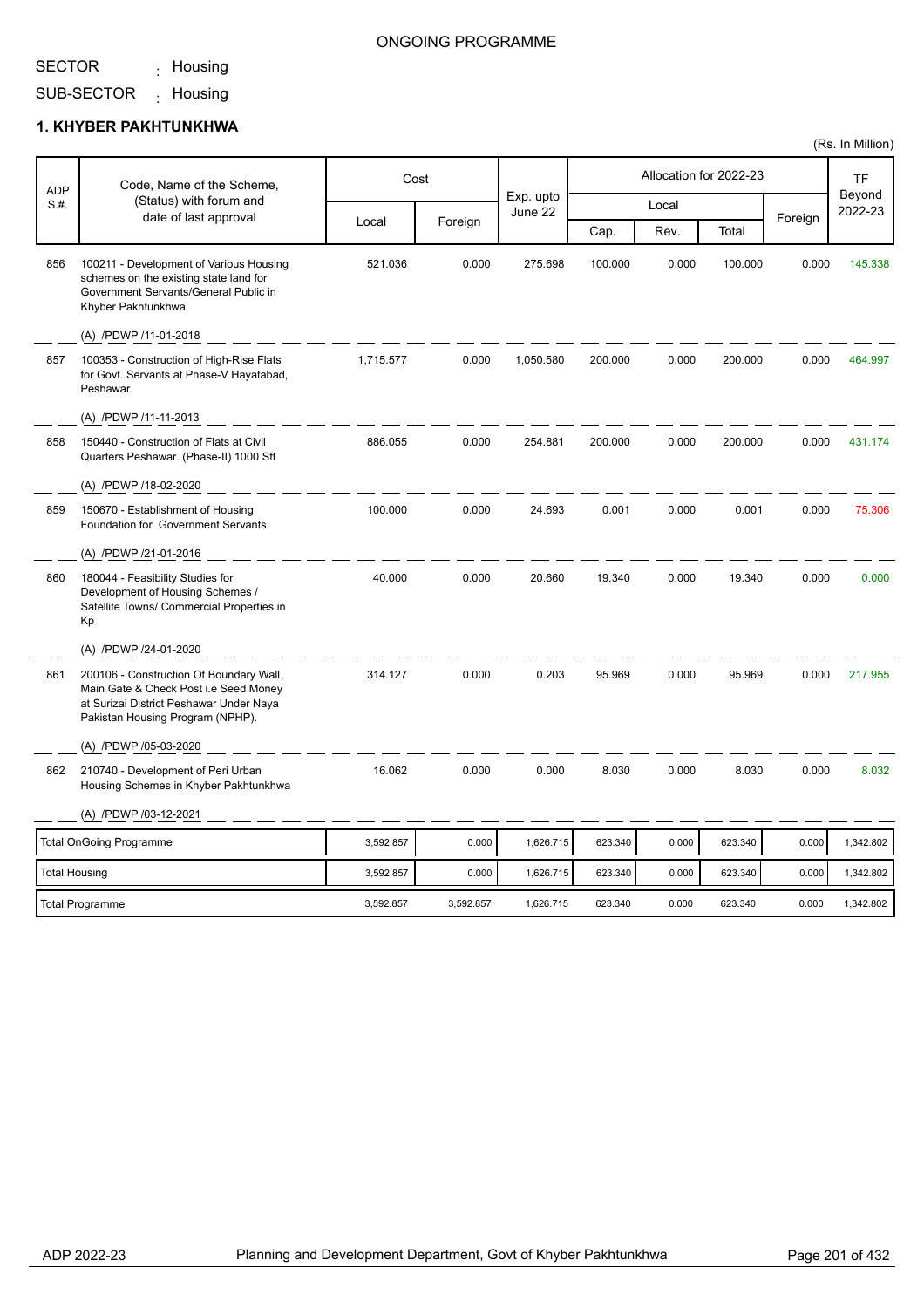<sub>:</sub> Housing

SUB-SECTOR : PPP

#### **2. MERGED AREAS**

| ADP              | Code, Name of the Scheme,                                                                                                | Cost  |         |                      | Allocation for 2022-23 |       |       |         | <b>TF</b><br>Beyond |
|------------------|--------------------------------------------------------------------------------------------------------------------------|-------|---------|----------------------|------------------------|-------|-------|---------|---------------------|
| S.H.             | (Status) with forum and<br>date of last approval                                                                         |       |         | Exp. upto<br>June 22 |                        | Local |       |         | 2022-23             |
|                  |                                                                                                                          | Local | Foreign |                      | Cap.                   | Rev.  | Total | Foreign |                     |
| 863              | 220811 - Establishment of Housing<br>Colonies (Urban & Peri-Urban) in Merged<br>Areas [AIP] (Cost 500M)<br>$(B)$ / PDWP/ | 0.005 | 0.000   | 0.000                | 0.001                  | 0.000 | 0.001 | 0.000   | 0.004               |
|                  | Total New Programme                                                                                                      | 0.005 | 0.000   | 0.000                | 0.001                  | 0.000 | 0.001 | 0.000   | 0.004               |
| <b>Total PPP</b> |                                                                                                                          | 0.005 | 0.000   | 0.000                | 0.001                  | 0.000 | 0.001 | 0.000   | 0.004               |
|                  | Total Programme                                                                                                          | 0.005 | 0.005   | 0.000                | 0.001                  | 0.000 | 0.001 | 0.000   | 0.004               |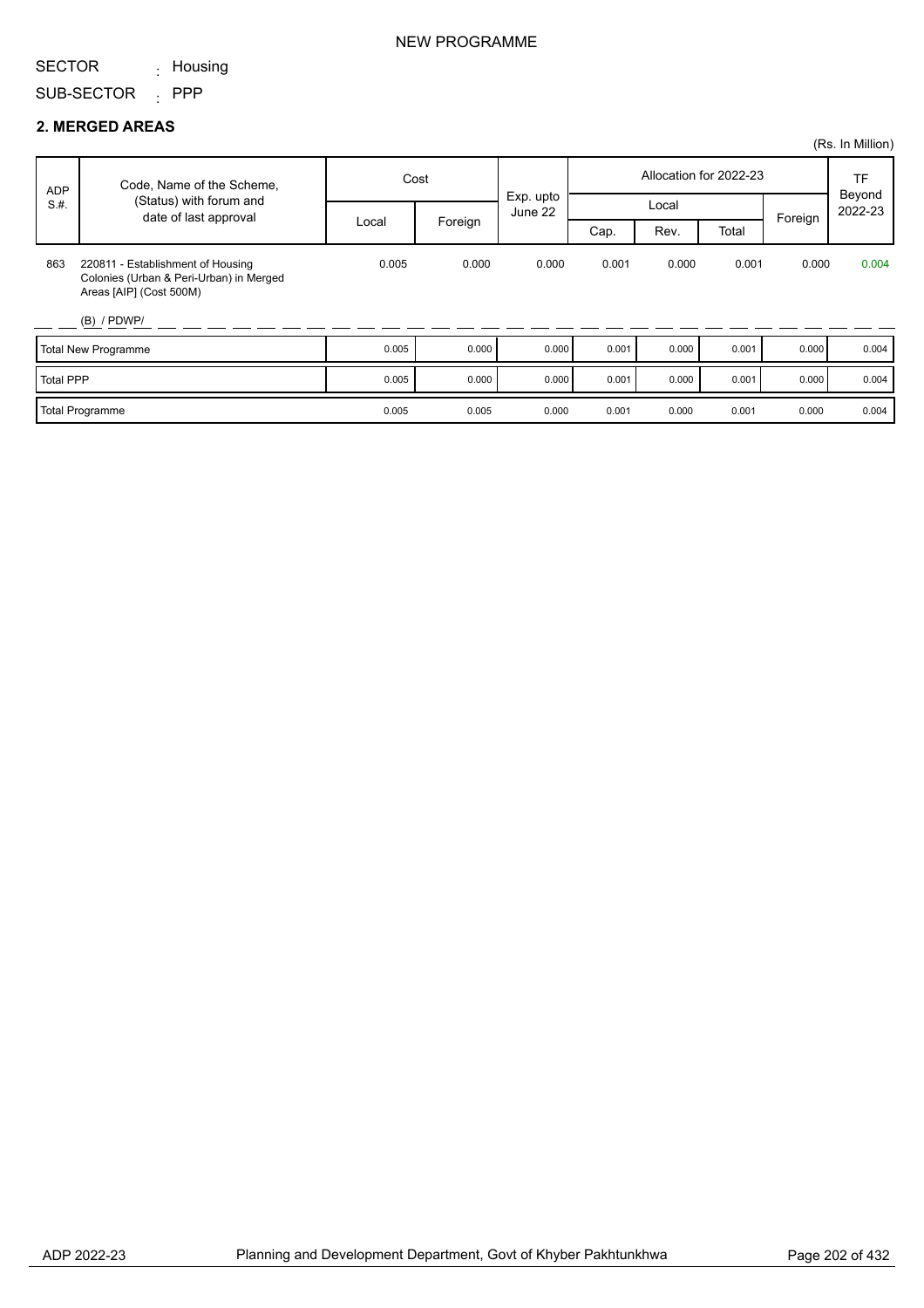## SECTOR

SUB-SECTOR <sub>:</sub> Housing <sub>:</sub> Housing

|                      |                                                                       |           |           |           |         |        |                        |         | (Rs. In Million)               |
|----------------------|-----------------------------------------------------------------------|-----------|-----------|-----------|---------|--------|------------------------|---------|--------------------------------|
| <b>ADP</b>           | Code, Name of the Scheme,                                             |           | Cost      | Exp. upto |         |        | Allocation for 2022-23 |         | <b>TF</b><br>Beyond<br>2022-23 |
| S.H.                 | (Status) with forum and<br>date of last approval                      |           |           | June 22   |         | Local  |                        | Foreign |                                |
|                      |                                                                       | Local     | Foreign   |           | Cap.    | Rev.   | Total                  |         |                                |
| 864                  | 210682 - F/S and Establishment of<br>Housing Colonies in Merged Areas | 45.000    | 0.000     | 0.000     | 0.000   | 45.000 | 45.000                 | 0.000   | 0.000                          |
|                      | (A) /PDWP /03-12-2021                                                 |           |           |           |         |        |                        |         |                                |
|                      | <b>Total OnGoing Programme</b>                                        | 45.000    | 0.000     | 0.000     | 0.000   | 45.000 | 45.000                 | 0.000   | 0.000                          |
| <b>Total Housing</b> |                                                                       | 45.000    | 0.000     | 0.000     | 0.000   | 45.000 | 45.000                 | 0.000   | 0.000                          |
|                      | <b>Total Programme</b>                                                | 45.000    | 45.000    | 0.000     | 0.000   | 45.000 | 45.000                 | 0.000   | 0.000                          |
|                      | Sub Total (Sector)                                                    | 3,637.862 | 3,637.862 | 1,626.715 | 623.341 | 45.000 | 668.341                | 0.000   | 1,342.806                      |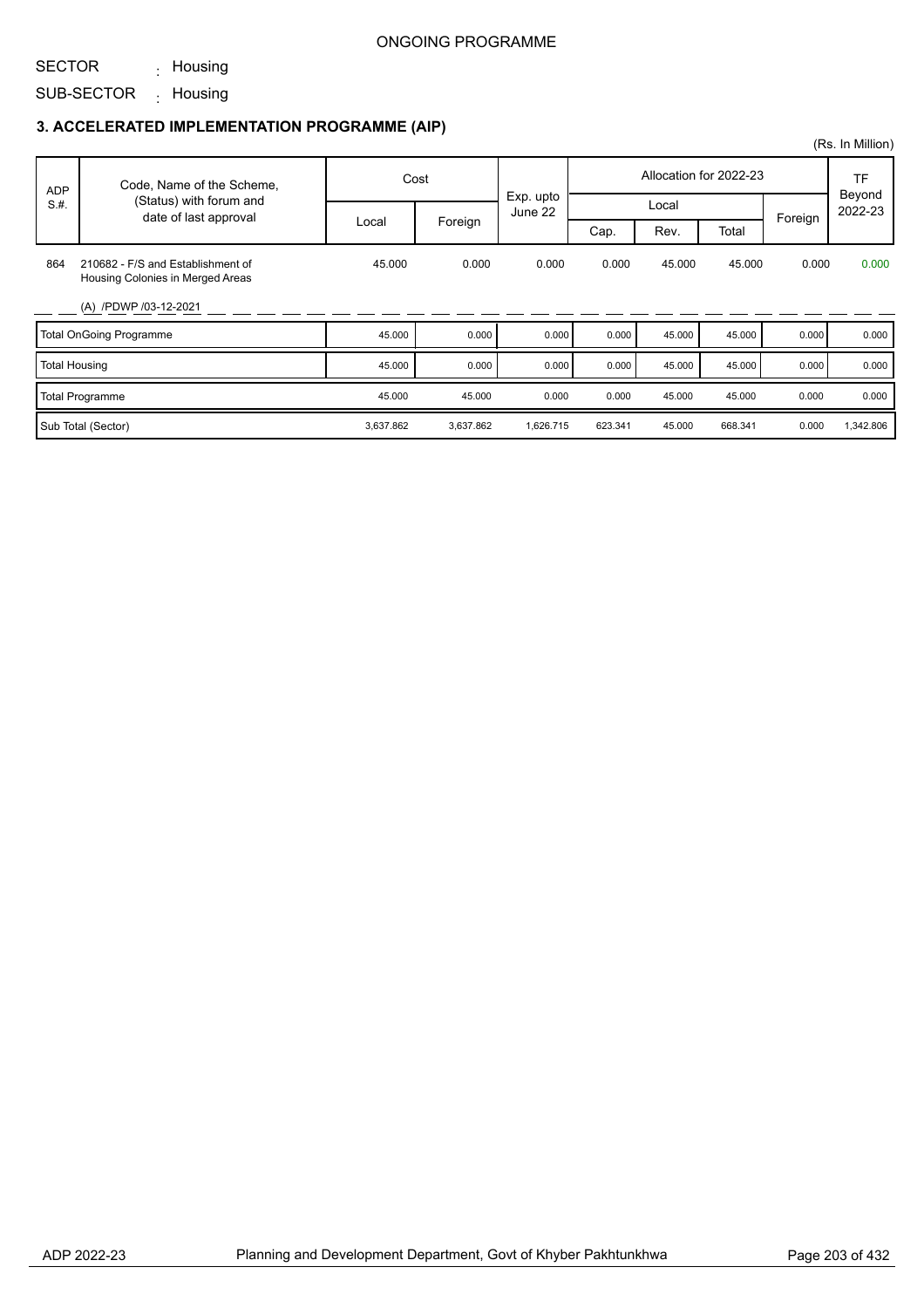#### SECTOR : Industries

SUB-SECTOR <sub>:</sub> EZDMC

#### **1. KHYBER PAKHTUNKHWA**

|            |                                                                 |           |         |                      |       |         |                        |         | (Rs. In Million)  |
|------------|-----------------------------------------------------------------|-----------|---------|----------------------|-------|---------|------------------------|---------|-------------------|
| <b>ADP</b> | Code, Name of the Scheme,                                       |           | Cost    |                      |       |         | Allocation for 2022-23 |         | TF                |
| S.H.       | (Status) with forum and<br>date of last approval                |           |         | Exp. upto<br>June 22 |       | Local   |                        | Foreign | Beyond<br>2022-23 |
|            |                                                                 | Local     | Foreign |                      | Cap.  | Rev.    | Total                  |         |                   |
| 865        | 190191 - Land Acquisition for Marble City,<br>Buner (100 Acres) | 837.581   | 0.000   | 90.000               | 0.000 | 747.580 | 747.580                | 0.000   | 0.001             |
|            | (A) /PDWP /12-10-2021                                           |           |         |                      |       |         |                        |         |                   |
| 866        | 210209 - Land Acquisition for Salt and<br>Gypsum City, Karak    | 200.001   | 0.000   | 200.000              | 0.001 | 0.000   | 0.001                  | 0.000   | 0.000             |
|            | (A) /PDWP /01-11-2021                                           |           |         |                      |       |         |                        |         |                   |
|            | <b>Total OnGoing Programme</b>                                  | 1,037.582 | 0.000   | 290.000              | 0.001 | 747.580 | 747.581                | 0.000   | 0.001             |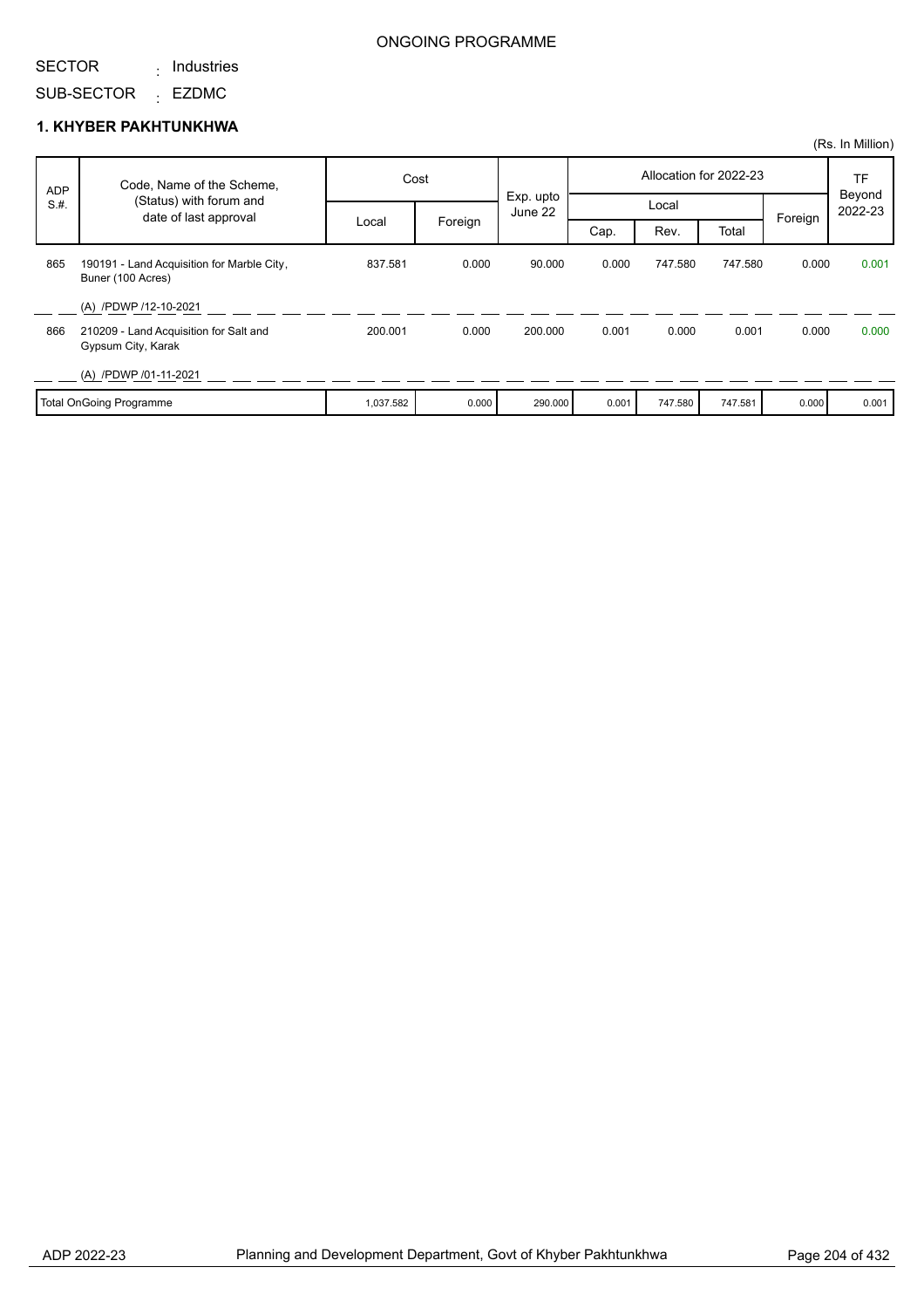: Industries

SUB-SECTOR <sub>:</sub> EZDMC

#### **1. KHYBER PAKHTUNKHWA**

|             |                                                                                                           |           |         |                      |         |         |                        |         | (Rs. In Million)  |
|-------------|-----------------------------------------------------------------------------------------------------------|-----------|---------|----------------------|---------|---------|------------------------|---------|-------------------|
| <b>ADP</b>  | Code, Name of the Scheme,                                                                                 | Cost      |         |                      |         |         | Allocation for 2022-23 |         | TF                |
| S.H.        | (Status) with forum and<br>date of last approval                                                          |           |         | Exp. upto<br>June 22 | Local   |         |                        | Foreign | Beyond<br>2022-23 |
|             |                                                                                                           | Local     | Foreign |                      | Cap.    | Rev.    | Total                  |         |                   |
| 867         | 220095 - Access Road to Rashakai<br>Special Economic Zone from Kernal Sher<br>Khan Interchange (Phase-II) | 400.000   | 0.000   | 0.000                | 100.000 | 0.000   | 100.000                | 0.000   | 300,000           |
|             | $(B)$ / PDWP/                                                                                             |           |         |                      |         |         |                        |         |                   |
|             | <b>Total New Programme</b>                                                                                | 400.000   | 0.000   | 0.000                | 100.000 | 0.000   | 100.000                | 0.000   | 300.000           |
| Total EZDMC |                                                                                                           | 1,437.582 | 0.000   | 290.000              | 100.001 | 747.580 | 847.581                | 0.000   | 300.001           |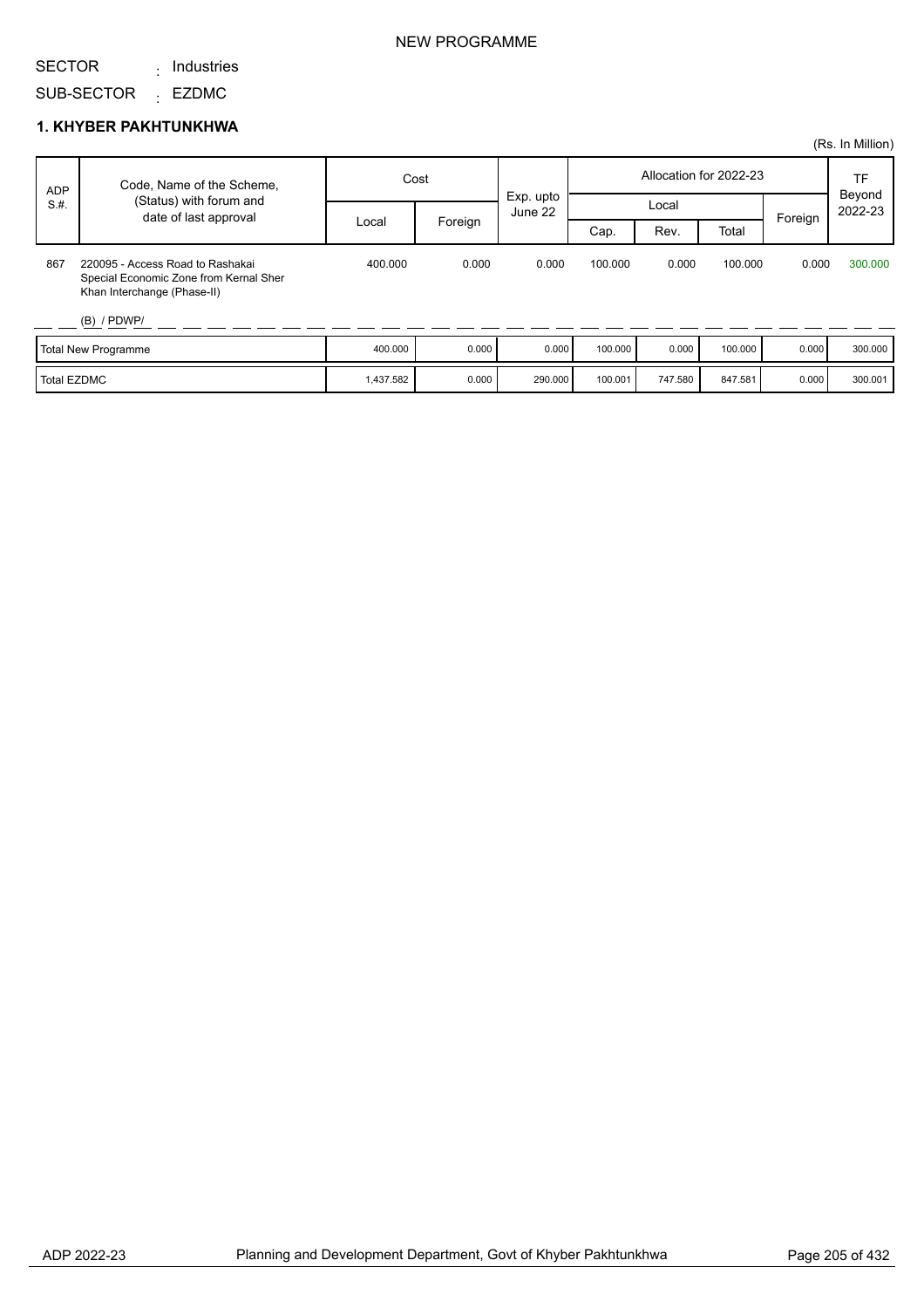: Industries

#### ONGOING PROGRAMME

## SUB-SECTOR <sub>:</sub> Industries Department

#### **1. KHYBER PAKHTUNKHWA**

| <b>ADP</b> | Code, Name of the Scheme,<br>(Status) with forum and                                              |           | Cost      | Exp. upto |       |         | Allocation for 2022-23 |         | <b>TF</b><br>Beyond |
|------------|---------------------------------------------------------------------------------------------------|-----------|-----------|-----------|-------|---------|------------------------|---------|---------------------|
| S.H.       | date of last approval                                                                             |           |           | June 22   |       | Local   |                        |         | 2022-23             |
|            |                                                                                                   | Local     | Foreign   |           | Cap.  | Rev.    | Total                  | Foreign |                     |
| 868        | 110536 - Economic Revitalization in<br>Khyber Pakhtunkhwa. (ERKP) FEC = Rs.<br>6227.237 Million.  | 51.050    | 4.620.400 | 46.492    | 0.000 | 4.558   | 4.558                  | 0.010   | 0.000               |
|            | (A) /PDWP /22-06-2020                                                                             |           |           |           |       |         |                        |         |                     |
| 869        | 130367 - Establishment of Khyber<br>Pakhtunkhwa University of Technology at<br>Nowshera (Phase-I) | 3.755.470 | 0.000     | 1.796.440 | 0.000 | 400.000 | 400.000                |         | 0.000 1,559.030     |
|            | (A) /PDWP /03-03-2022                                                                             |           |           |           |       |         |                        |         |                     |
| 870        | 200054 - Economic Growth & jobs<br>Creation through Technical/Financial<br>Assistance(ERKF Model) | 4.159.000 | 0.000     | 0.497     | 0.000 | 94.513  | 94.513                 |         | 0.000 4.063.990     |
|            | (A) /PDWP /22-10-2020                                                                             |           |           |           |       |         |                        |         |                     |
| 871        | 210226 - Establishment of Information<br>Management & Analysis Unit at Industries<br>Department   | 71.150    | 0.000     | 12.423    | 0.000 | 10.000  | 10.000                 | 0.000   | 48.727              |
|            | (A) /DDWP /19-07-2021                                                                             |           |           |           |       |         |                        |         |                     |
|            | <b>Total OnGoing Programme</b>                                                                    | 8,036.670 | 4,620.400 | 1,855.852 | 0.000 | 509.071 | 509.071                | 0.010   | 5,671.747           |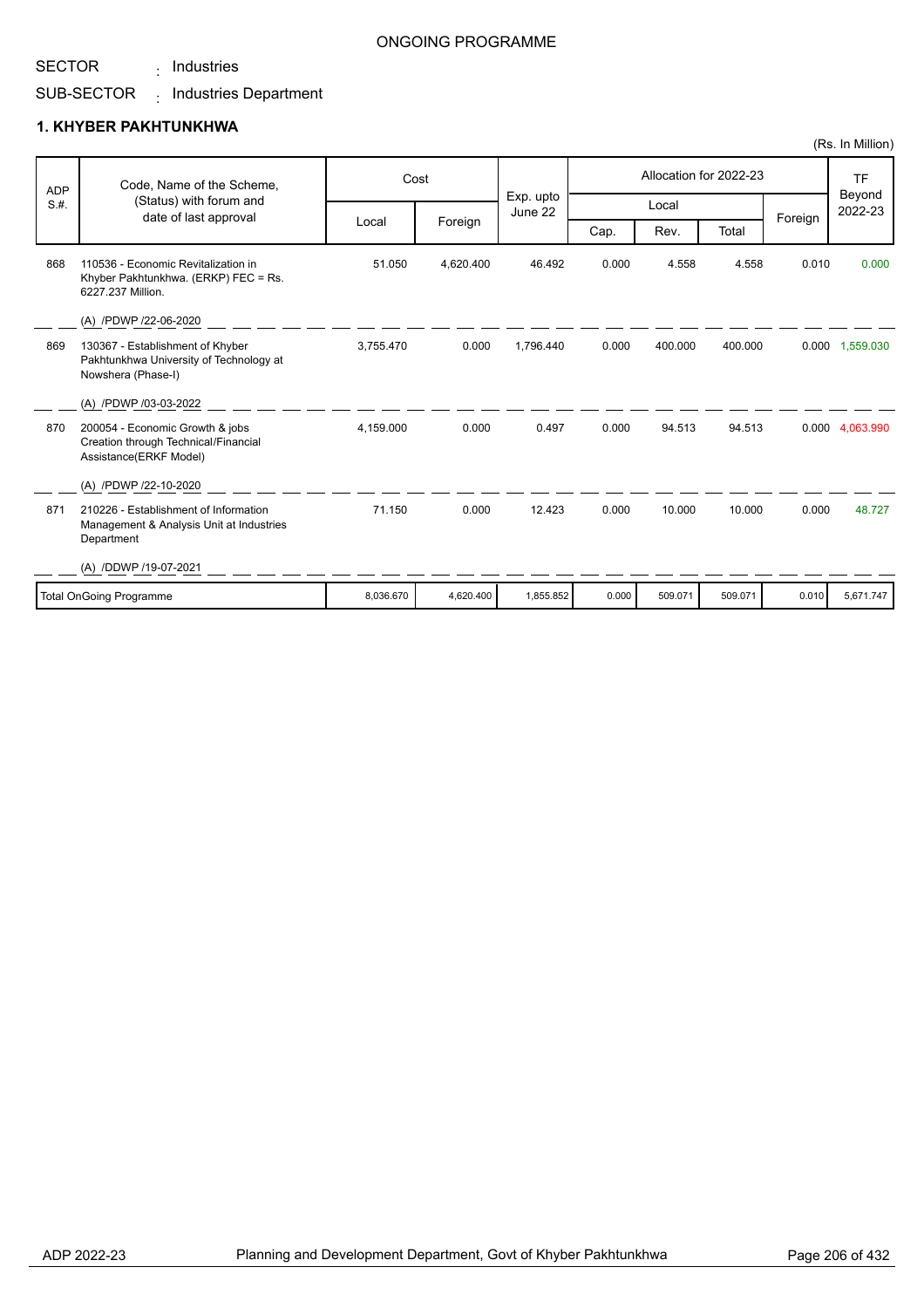: Industries

## SUB-SECTOR <sub>:</sub> Industries Department

## **1. KHYBER PAKHTUNKHWA**

|            |                                                               |           |                  |           |                        |           |         |         | (Rs. In Million)  |
|------------|---------------------------------------------------------------|-----------|------------------|-----------|------------------------|-----------|---------|---------|-------------------|
| <b>ADP</b> | Code, Name of the Scheme,                                     |           | Cost             |           | Allocation for 2022-23 |           |         |         | TF                |
| S.H.       | (Status) with forum and<br>date of last approval              |           | Local<br>June 22 |           |                        | Exp. upto |         |         | Beyond<br>2022-23 |
|            |                                                               | Local     | Foreign          |           | Cap.                   | Rev.      | Total   | Foreign |                   |
| 872        | 210683 - Modernization of Government<br><b>Printing Press</b> | 199.000   | 0.000            | 0.000     | 10.000                 | 25,000    | 35.000  | 0.000   | 164,000           |
|            | $(B)$ / PDWP/                                                 |           |                  |           |                        |           |         |         |                   |
|            | Total New Programme                                           | 199.000   | 0.000            | 0.000     | 10.000                 | 25.000    | 35.000  | 0.000   | 164.000           |
|            | Total Industries Department                                   | 8,235.670 | 4,620.400        | 1,855.852 | 10.000                 | 534.071   | 544.071 | 0.010   | 5,835.747         |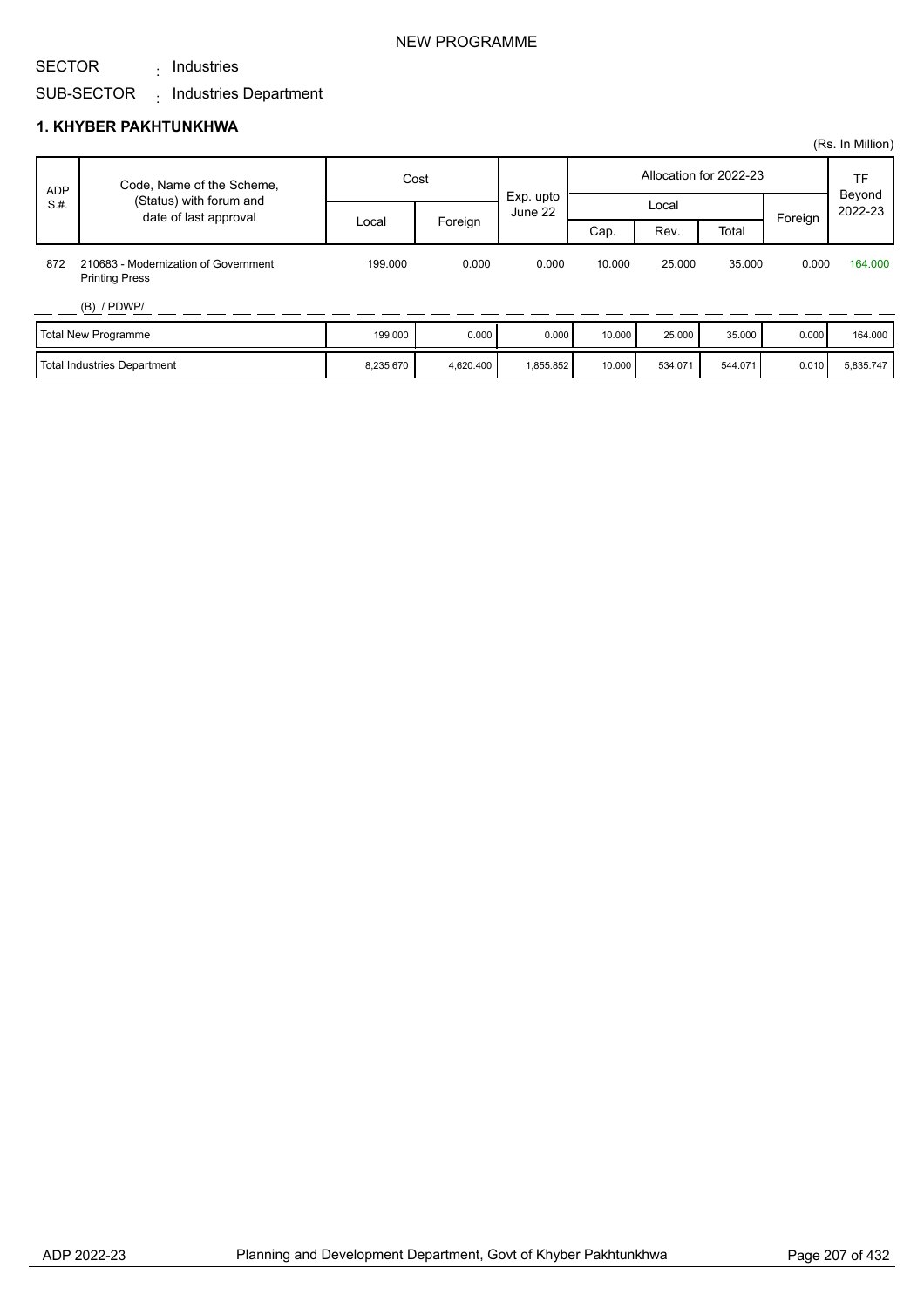#### SECTOR : Industries

SUB-SECTOR <sub>:</sub> SIDB

#### **1. KHYBER PAKHTUNKHWA**

|            |                                                                                          |         |         |                      |       |       |                        |         | (Rs. In Million)  |
|------------|------------------------------------------------------------------------------------------|---------|---------|----------------------|-------|-------|------------------------|---------|-------------------|
| <b>ADP</b> | Code, Name of the Scheme,                                                                | Cost    |         |                      |       |       | Allocation for 2022-23 |         | <b>TF</b>         |
| S.H.       | (Status) with forum and<br>date of last approval                                         |         |         | Exp. upto<br>June 22 | Local |       |                        |         | Beyond<br>2022-23 |
|            |                                                                                          | Local   | Foreign |                      | Cap.  | Rev.  | Total                  | Foreign |                   |
| 881        | 150370 - Acquisition of Land and<br>Establishment of Small Industrial Estate at<br>Swat. | 105.616 | 0.000   | 105.615              | 0.000 | 0.001 | 0.001                  | 0.000   | 0.000             |
|            | (A) /PDWP /29-12-2015                                                                    |         |         |                      |       |       |                        |         |                   |
|            | Total OnGoing Programme                                                                  | 105.616 | 0.000   | 105.615              | 0.000 | 0.001 | 0.001                  | 0.000   | 0.000             |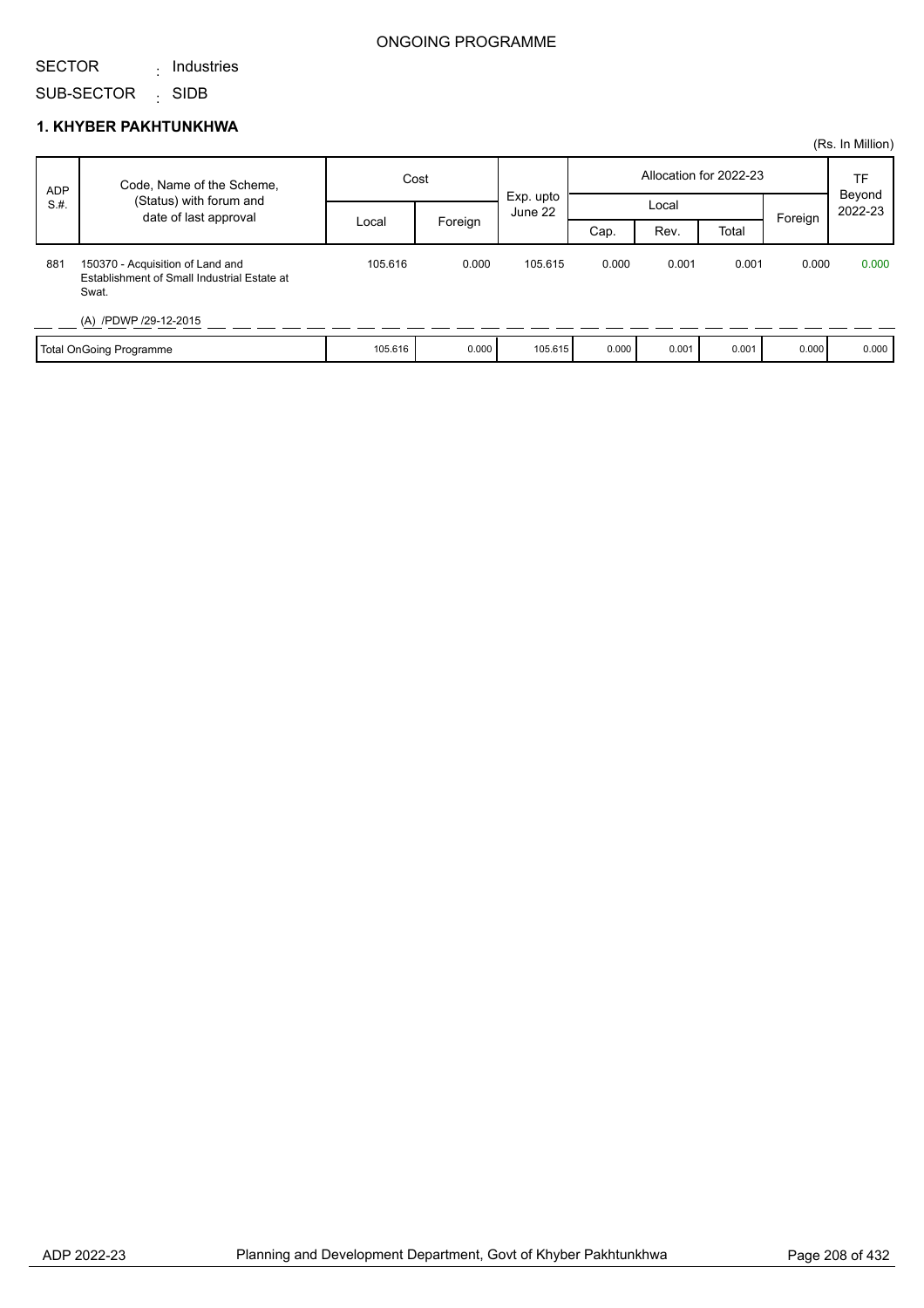#### SECTOR : Industries

## NEW PROGRAMME

SUB-SECTOR SIDB :

## **1. KHYBER PAKHTUNKHWA**

| <b>ADP</b> | Code, Name of the Scheme,                                                                                                                                                             | Cost      |         |                      |       |         | Allocation for 2022-23 |         | <b>TF</b><br>Beyond |
|------------|---------------------------------------------------------------------------------------------------------------------------------------------------------------------------------------|-----------|---------|----------------------|-------|---------|------------------------|---------|---------------------|
| S.H.       | (Status) with forum and<br>date of last approval                                                                                                                                      |           |         | Exp. upto<br>June 22 |       | Local   |                        | Foreign | 2022-23             |
|            |                                                                                                                                                                                       | Local     | Foreign |                      | Cap.  | Rev.    | Total                  |         |                     |
| 882        | 210220 - Establishment of SIE Dir Lower<br>(Land Cost on loan/self financing model)                                                                                                   | 462.610   | 0.000   | 0.000                | 0.000 | 25.000  | 25.000                 | 0.000   | 437.610             |
|            | $(B)$ / PDWP/                                                                                                                                                                         |           |         |                      |       |         |                        |         |                     |
| 883        | 210222 - Establishment of SIE Swabi<br>(Land Cost on loan/self financing model)                                                                                                       | 318.310   | 0.000   | 0.000                | 0.000 | 25.000  | 25.000                 | 0.000   | 293.310             |
|            | $(B)$ / PDWP/                                                                                                                                                                         |           |         |                      |       |         |                        |         |                     |
| 884        | 220058 - Installation of Independent<br>Electric Feeder at SIE Bannu and Dargai                                                                                                       | 60.000    | 0.000   | 0.000                | 0.000 | 60.000  | 60.000                 | 0.000   | 0.000               |
|            | (B) / DDWP/                                                                                                                                                                           |           |         |                      |       |         |                        |         |                     |
| 885        | 220064 - Establishment of Research and<br>Development Unit at SIDB                                                                                                                    | 105.000   | 0.000   | 0.000                | 0.000 | 30.000  | 30.000                 | 0.000   | 75.000              |
|            | $(B)$ / PDWP/                                                                                                                                                                         |           |         |                      |       |         |                        |         |                     |
| 886        | 220533 - Rehabilitation and upgradation of<br>SIDB's existing SIEs in Khyber<br>Pakhtunkhwa                                                                                           | 150.000   | 0.000   | 0.000                | 0.000 | 28.090  | 28.090                 | 0.000   | 121.910             |
|            | $(B)$ / PDWP/                                                                                                                                                                         |           |         |                      |       |         |                        |         |                     |
| 887        | 220535 - F/S for revival of SIDB closed<br>Units (HDC Booni Upper Chitral, Gaba<br>Centre Gari Habibullah, Carpet Center Ogi<br>Mansehra and Patti Training Center Pattan<br>Kohistan | 10.000    | 0.000   | 0.000                | 0.000 | 10.000  | 10.000                 | 0.000   | 0.000               |
|            | $(B)$ / PDWP/                                                                                                                                                                         |           |         |                      |       |         |                        |         |                     |
|            | <b>Total New Programme</b>                                                                                                                                                            | 1,105.920 | 0.000   | 0.000                | 0.000 | 178.090 | 178.090                | 0.000   | 927.830             |
| Total SIDB |                                                                                                                                                                                       | 1,211.536 | 0.000   | 105.615              | 0.000 | 178.091 | 178.091                | 0.000   | 927.830             |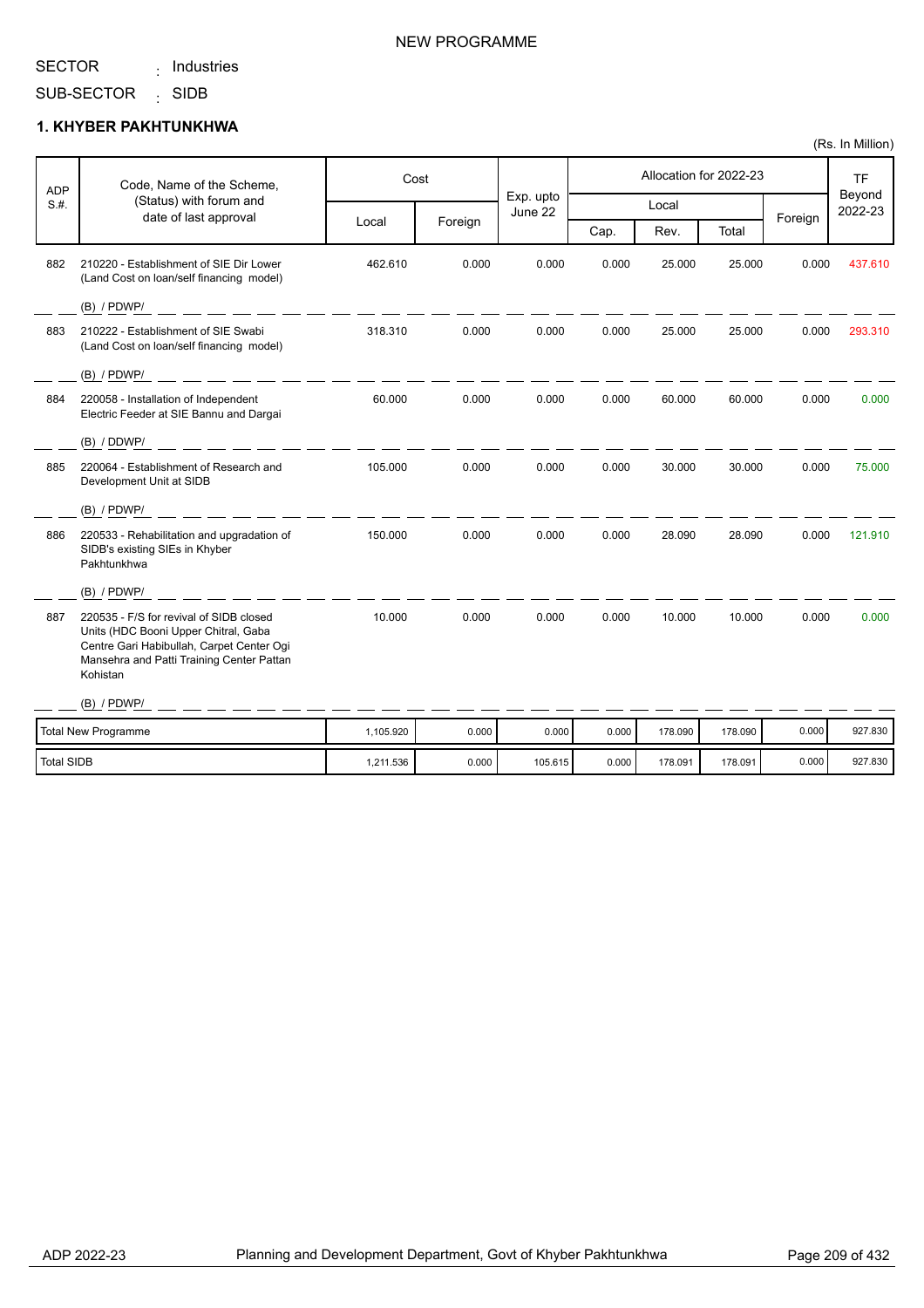Τ

Г

: Industries

Τ

#### ONGOING PROGRAMME

Τ

Τ

SUB-SECTOR <sub>:</sub> TEVTA

#### **1. KHYBER PAKHTUNKHWA**

| <b>ADP</b> | Code, Name of the Scheme,                                                                             |           | Cost    |                      |         |        | Allocation for 2022-23 |         | TF<br>Beyond<br>2022-23 |
|------------|-------------------------------------------------------------------------------------------------------|-----------|---------|----------------------|---------|--------|------------------------|---------|-------------------------|
| S.H.       | (Status) with forum and<br>date of last approval                                                      |           |         | Exp. upto<br>June 22 |         | Local  |                        |         |                         |
|            |                                                                                                       | Local     | Foreign |                      | Cap.    | Rev.   | Total                  | Foreign |                         |
| 888        | 150752 - One Liner Provision for<br>Improvement & Development of Technical<br>Education.              | 3,500.000 | 0.000   | 1,340.000            | 0.000   | 0.000  | 0.000                  | 0.000   | 2,160.000               |
|            | (A) /PDWP /29-12-2015                                                                                 |           |         |                      |         |        |                        |         |                         |
| 889        | 190241 - Reconstruction of Government<br>Technical Vocational Center (GTVC) at<br>Bannu               | 257.558   | 0.000   | 66.525               | 191.033 | 0.000  | 191.033                | 0.000   | 0.000                   |
|            | (A) /PDWP /21-09-2020                                                                                 |           |         |                      |         |        |                        |         |                         |
| 890        | 190242 - Reconstructions of Government<br>College of Technology (GCT) at Abottabad                    | 714.045   | 0.000   | 156.649              | 100.000 | 0.000  | 100.000                | 0.000   | 457.396                 |
|            | (A) /PDWP /21-09-2020                                                                                 |           |         |                      |         |        |                        |         |                         |
| 891        | 190243 - Reconstruction of Government<br>College of Technology at Nowshera                            | 606.712   | 0.000   | 138.500              | 113.167 | 0.000  | 113.167                | 0.000   | 355.045                 |
|            | (A) /PDWP /21-09-2020                                                                                 |           |         |                      |         |        |                        |         |                         |
| 892        | 210212 - Construction of Building for GPI,<br>GTVC (M) & GTVC (W) Matta, Swat (Land<br>Acquired)      | 727.881   | 0.000   | 75.000               | 236.816 | 0.000  | 236.816                | 0.000   | 416.065                 |
|            | (A) /PDWP /14-12-2021                                                                                 |           |         |                      |         |        |                        |         |                         |
| 893        | 210213 - Establishment of Government<br>Polytechnic Institute Urmar Bala,<br>Peshawar                 | 300.000   | 0.000   | 7.000                | 5.000   | 0.000  | 5.000                  | 0.000   | 288.000                 |
|            | (B) / PDWP/                                                                                           |           |         |                      |         |        |                        |         |                         |
| 894        | 210215 - Construction of Building for<br>Leather Technology Institute at<br>Charsadda (Land Acquired) | 350.000   | 0.000   | 5.000                | 26.000  | 0.000  | 26.000                 | 0.000   | 319.000                 |
|            | (B) / PDWP/                                                                                           |           |         |                      |         |        |                        |         |                         |
| 895        | 210416 - Establishment of Technical<br>College for Boys at Village Mathra,<br>Peshawar (Phase-II)     | 250.000   | 0.000   | 4.450                | 125.000 | 0.000  | 125.000                | 0.000   | 120.550                 |
|            | $(B)$ / PDWP/                                                                                         |           |         |                      |         |        |                        |         |                         |
| 896        | 210498 - Khyber Pakhtunkhwa Youth<br>Internship Program in leading Industries &<br><b>MNCs</b>        | 288.133   | 0.000   | 30.000               | 0.000   | 40.000 | 40.000                 | 0.000   | 218.133                 |
|            | (A) /PDWP /01-11-2021                                                                                 |           |         |                      |         |        |                        |         |                         |
| 897        | 210506 - Scholarship Program for<br>Strengthening of TVET System in KP                                | 99.840    | 0.000   | 10.000               | 0.000   | 30.000 | 30.000                 | 0.000   | 59.840                  |
|            | (A) /PDWP /25-08-2021                                                                                 |           |         |                      |         |        |                        |         |                         |
| 898        | 210512 - Up-gradation of GTVC to GPI in<br>Battagram                                                  | 115.764   | 0.000   | 5.000                | 40.000  | 0.000  | 40.000                 | 0.000   | 70.764                  |
|            | (A) /PDWP /27-01-2022                                                                                 |           |         |                      |         |        |                        |         |                         |
| 899        | 210513 - Establishment of GTVC<br>(Women) at Tordher, Swabi                                           | 150.000   | 0.000   | 2.500                | 0.000   | 5.000  | 5.000                  | 0.000   | 142.500                 |
|            | (A) /PDWP /06-12-2021                                                                                 |           |         |                      |         |        |                        |         |                         |
| 900        | 210514 - Up-gradation of GPI, Serai Saleh<br>Haripur to College of Technology                         | 387.720   | 0.000   | 0.000                | 30.000  | 0.000  | 30.000                 | 0.000   | 357.720                 |
|            | (A) /PDWP /27-01-2022                                                                                 |           |         |                      |         |        |                        |         |                         |

ADP 2022-23 Planning and Development Department, Govt of Khyber Pakhtunkhwa Page 210 of 432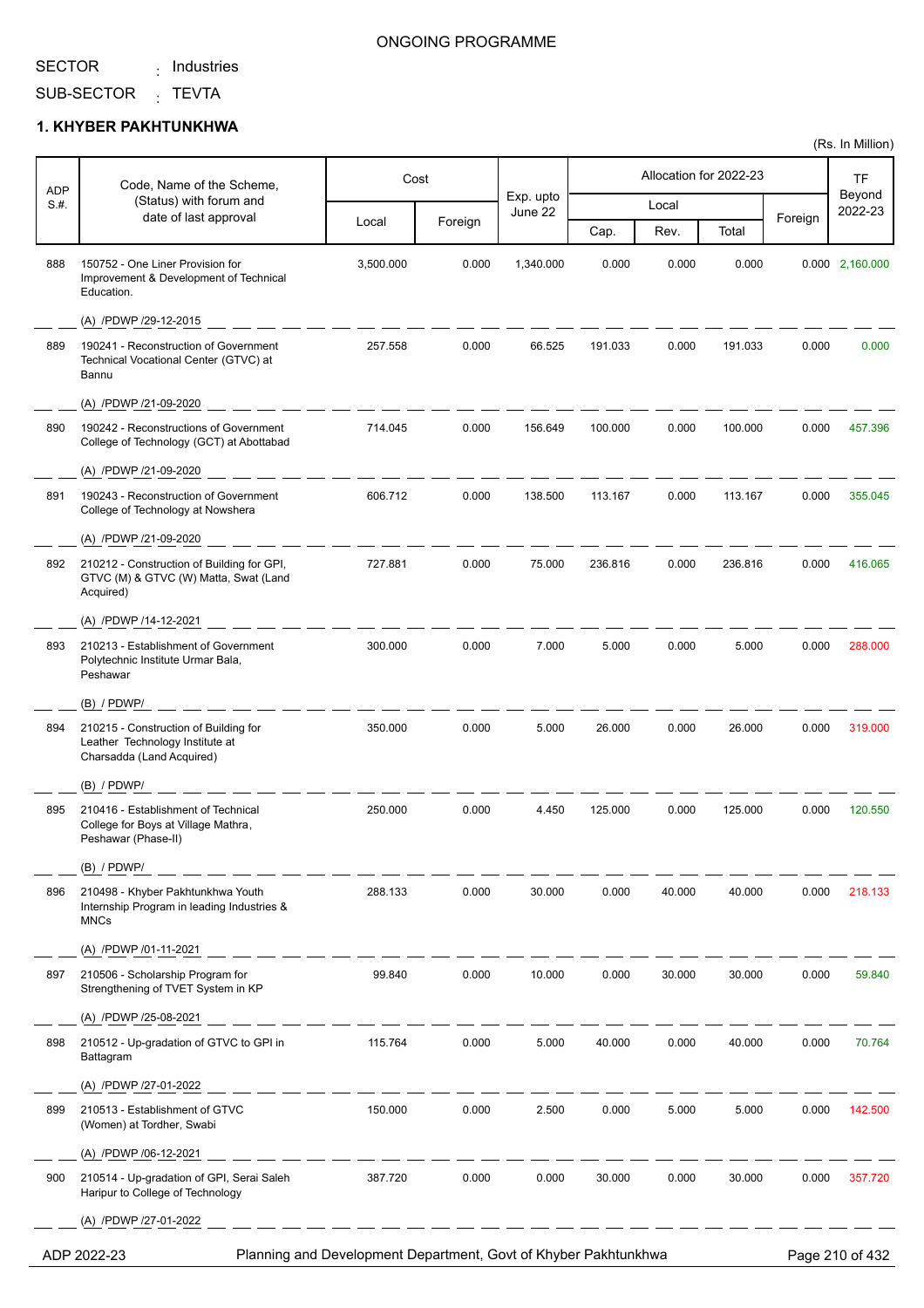### SECTOR

: Industries

SUB-SECTOR <sub>:</sub> TEVTA

### **1. KHYBER PAKHTUNKHWA**

|            |                                                                                                                 |           |         |                      |                        |        |         |         | (Rs. In Million)        |
|------------|-----------------------------------------------------------------------------------------------------------------|-----------|---------|----------------------|------------------------|--------|---------|---------|-------------------------|
| <b>ADP</b> | Code, Name of the Scheme,                                                                                       | Cost      |         |                      | Allocation for 2022-23 |        |         |         | TF<br>Beyond<br>2022-23 |
| S.H.       | (Status) with forum and                                                                                         |           |         | Exp. upto<br>June 22 |                        |        | Local   |         |                         |
|            | date of last approval                                                                                           | Local     | Foreign |                      | Cap.                   | Rev.   | Total   | Foreign |                         |
| 901        | 210519 - Establishment of GTVC (Male) at<br>Shabqadar and GTVC (Female) at Rajjar<br>Charsadda<br>$(B)$ / PDWP/ | 300.000   | 0.000   | 5.000                | 0.000                  | 5.000  | 5.000   | 0.000   | 290,000                 |
|            |                                                                                                                 |           |         |                      |                        |        |         |         |                         |
|            | Total OnGoing Programme                                                                                         | 8,047.653 | 0.000   | 1,845.624            | 867.016                | 80.000 | 947.016 | 0.000   | 5,255.013               |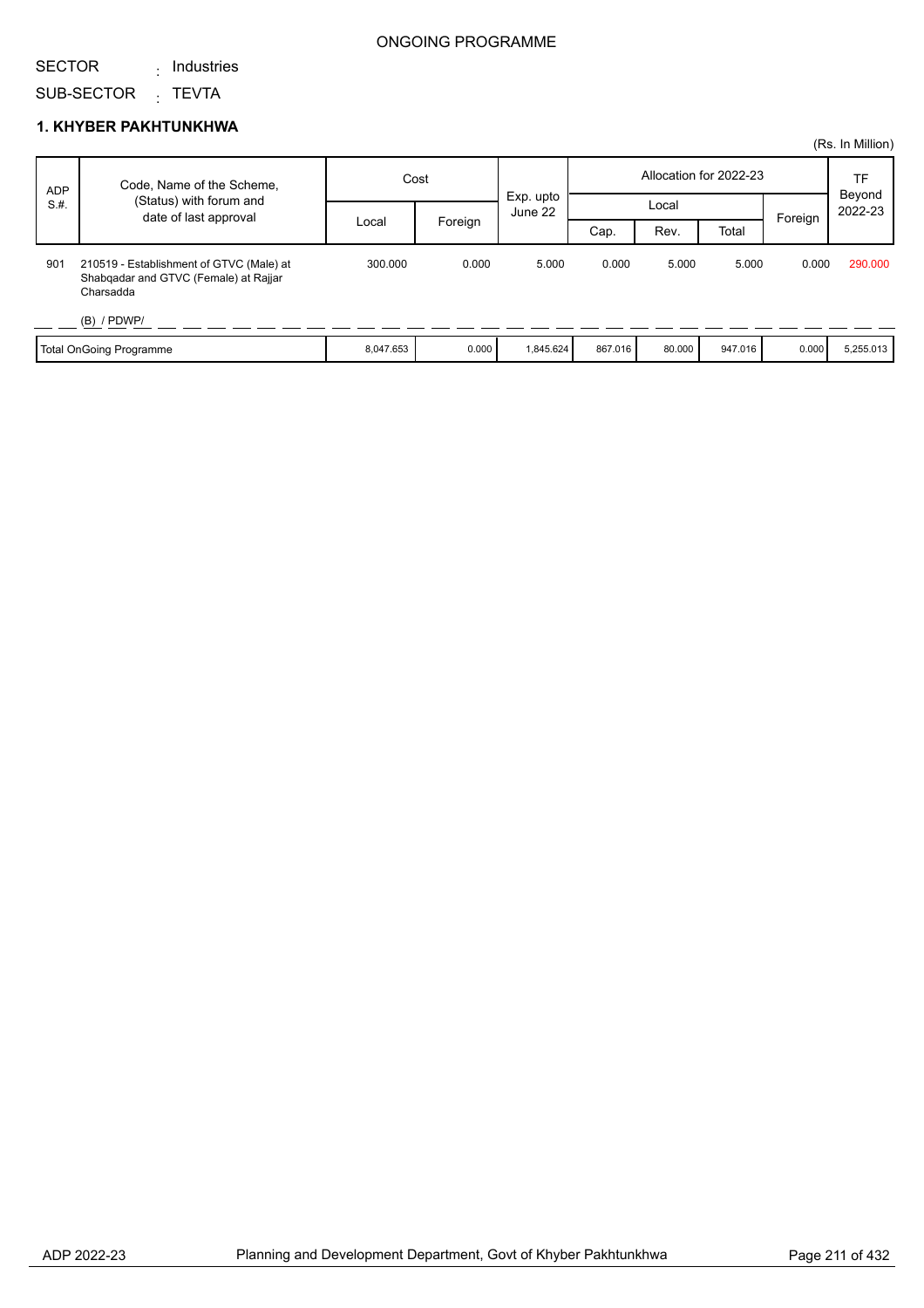### : Industries

SUB-SECTOR <sub>:</sub> TEVTA

#### **1. KHYBER PAKHTUNKHWA**

| ADP                | Code, Name of the Scheme,                                                                                                                                    |           | Cost    |                      |         |         | Allocation for 2022-23 |         | <b>TF</b>         |
|--------------------|--------------------------------------------------------------------------------------------------------------------------------------------------------------|-----------|---------|----------------------|---------|---------|------------------------|---------|-------------------|
| S.H.               | (Status) with forum and<br>date of last approval                                                                                                             |           |         | Exp. upto<br>June 22 |         | Local   |                        |         | Beyond<br>2022-23 |
|                    |                                                                                                                                                              | Local     | Foreign |                      | Cap.    | Rev.    | Total                  | Foreign |                   |
| 902                | 220098 - Establishment of Two Renewable<br>Energy Hubs / Center in Khyber<br>Pakhtunkhwa (KFW Assisted Grant)                                                | 22.700    | 717.990 | 0.000                | 0.000   | 1.000   | 1.000                  | 0.000   | 21.700            |
|                    | (B) / CDWP/                                                                                                                                                  |           |         |                      |         |         |                        |         |                   |
| 903                | 220099 - Shifting of GPI Batkhela from<br>Rented to Own building (Land purchase<br>and construction of building)                                             | 300.000   | 0.000   | 0.000                | 0.000   | 10.000  | 10.000                 | 0.000   | 290,000           |
|                    | $(B)$ / PDWP/                                                                                                                                                |           |         |                      |         |         |                        |         |                   |
| 904                | 220101 - Upgradation of GTVC to the level<br>of GPI at GTVC (B) Chitral                                                                                      | 150.000   | 0.000   | 0.000                | 10.000  | 0.000   | 10.000                 | 0.000   | 140.000           |
|                    | $(B)$ / PDWP/                                                                                                                                                |           |         |                      |         |         |                        |         |                   |
| 905                | 220106 - Construction of building for<br>GTVC (M/F) at Madyan, Swat (Land<br>Purchase & Construction of Building)                                            | 200.000   | 0.000   | 0.000                | 0.000   | 10.000  | 10.000                 | 0.000   | 190.000           |
|                    | $(B)$ / PDWP/                                                                                                                                                |           |         |                      |         |         |                        |         |                   |
| 906                | 220621 - Introduction of Internet of Things<br>(IoT) courses in selected Technical<br>Institutes for promotion of Industrialization<br>in Khyber Pakhtunkhwa | 102.000   | 0.000   | 0.000                | 0.000   | 10.000  | 10.000                 | 0.000   | 92.000            |
|                    | $(B)$ / PDWP/                                                                                                                                                |           |         |                      |         |         |                        |         |                   |
| 907                | 220860 - F/S for upgradation of vocational<br>institute to technical college tehsil dargai                                                                   | 10.000    | 0.000   | 0.000                | 0.000   | 0.001   | 0.001                  | 0.000   | 9.999             |
|                    | $(B)$ / PDWP/                                                                                                                                                |           |         |                      |         |         |                        |         |                   |
|                    | <b>Total New Programme</b>                                                                                                                                   | 784.700   | 717.990 | 0.000                | 10.000  | 31.001  | 41.001                 | 0.000   | 743.699           |
| <b>Total TEVTA</b> |                                                                                                                                                              | 8,832.353 | 717.990 | 1,845.624            | 877.016 | 111.001 | 988.017                | 0.000   | 5,998.712         |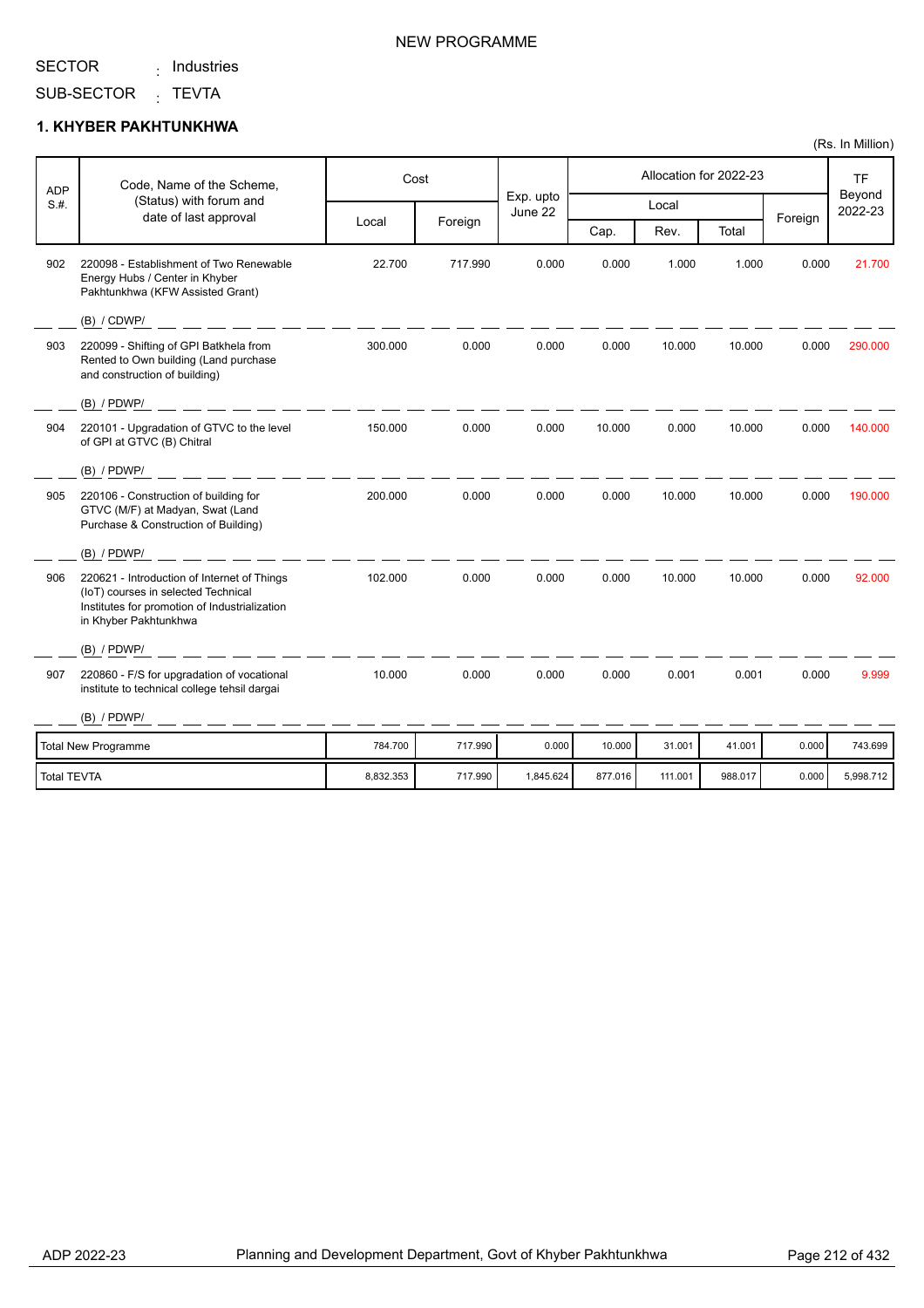## : Industries

Sector in TEVTA under PPP Act,2020.

### **1. KHYBER PAKHTUNKHWA**

|            |                                                                                                               |        |         |                      |       |        |                        |         | $(155. \text{III} \cdot \text{IVIII} \cdot \text{III})$ |
|------------|---------------------------------------------------------------------------------------------------------------|--------|---------|----------------------|-------|--------|------------------------|---------|---------------------------------------------------------|
| <b>ADP</b> | Code, Name of the Scheme,                                                                                     |        | Cost    |                      |       |        | Allocation for 2022-23 |         | TF<br>Beyond<br>2022-23                                 |
| S.H.       | (Status) with forum and<br>date of last approval                                                              |        |         | Exp. upto<br>June 22 |       | Local  |                        |         |                                                         |
|            |                                                                                                               | Local  | Foreign |                      | Cap.  | Rev.   | Total                  | Foreign |                                                         |
| 873        | 210205 - F/S and Establishment of<br>combined Effluent treatment plant for<br>Industrial Estate Peshawar      | 20.800 | 0.000   | 5.000                | 0.000 | 15.800 | 15.800                 | 0.000   | 0.000                                                   |
|            | (A) /PDWP /02-12-2021                                                                                         |        |         |                      |       |        |                        |         |                                                         |
| 874        | 210206 - F/S and Establishment of<br>combined Effluent treatment plant for<br><b>Industrial Estate Hattar</b> | 20.800 | 0.000   | 5.000                | 0.000 | 15.800 | 15.800                 | 0.000   | 0.000                                                   |
|            | (A) /PDWP /02-12-2021                                                                                         |        |         |                      |       |        |                        |         |                                                         |
| 875        | 210523 - F/S for Establishment of Small<br>Industrial Estates In Khyber Pakhtunkhwa                           | 21.540 | 0.000   | 6.982                | 0.000 | 14.558 | 14.558                 | 0.000   | 0.000                                                   |
|            | (A) /PDWP /02-12-2021                                                                                         |        |         |                      |       |        |                        |         |                                                         |
| 876        | 210653 - F/S for engagement of Private                                                                        | 23.760 | 0.000   | 0.001                | 0.000 | 23.759 | 23.759                 | 0.000   | 0.000                                                   |

ONGOING PROGRAMME

| /PDWP /29-12-2021<br>(A) |        |       |        |       |        |        |       |       |
|--------------------------|--------|-------|--------|-------|--------|--------|-------|-------|
| Total OnGoing Programme  | 86.900 | 0.000 | 16.983 | 0.000 | 69.917 | 69.917 | 0.000 | 0.000 |
|                          |        |       |        |       |        |        |       |       |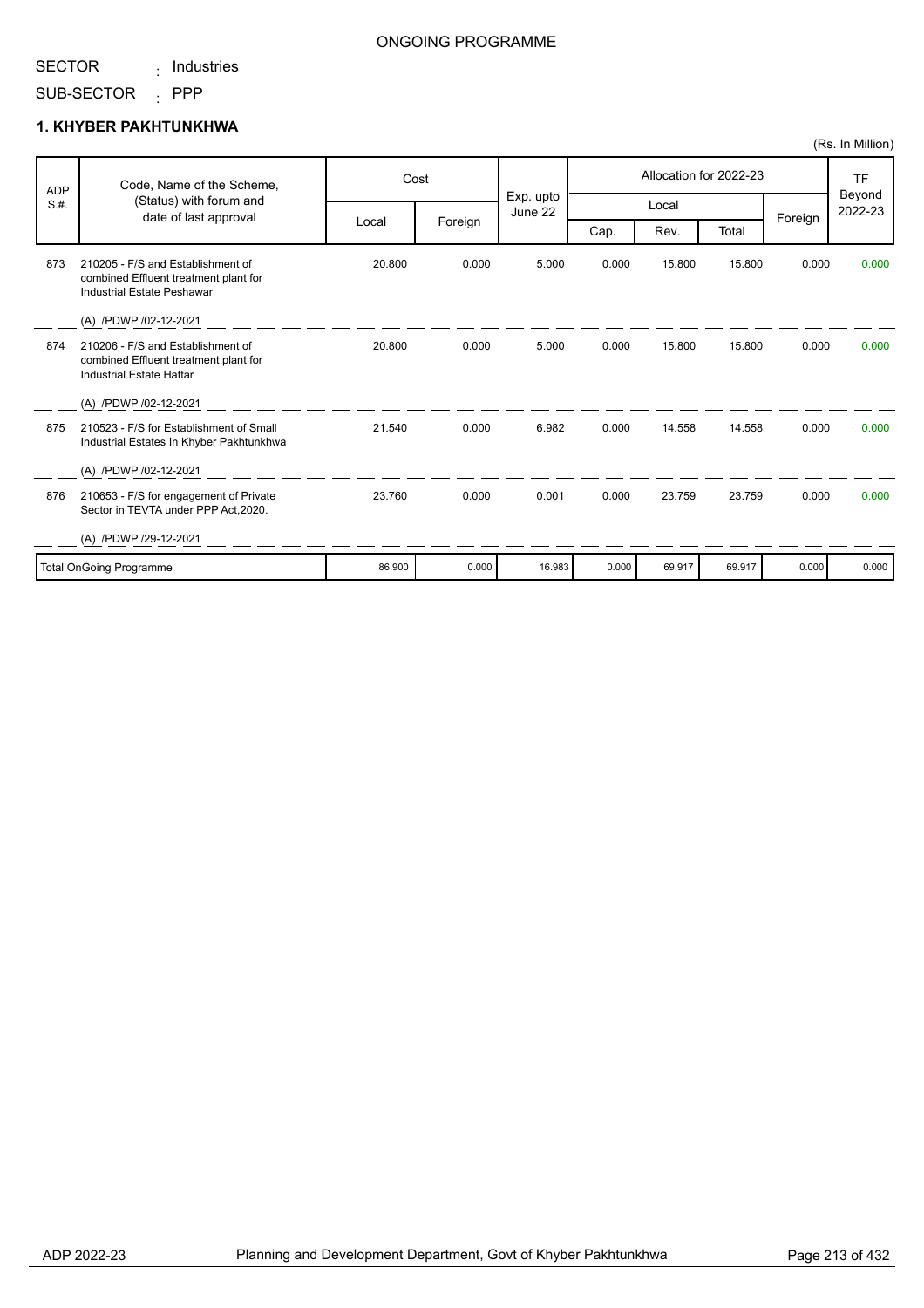#### SECTOR : Industries

### NEW PROGRAMME

#### SUB-SECTOR : PPP

### **1. KHYBER PAKHTUNKHWA**

| <b>ADP</b>       | Code, Name of the Scheme,<br>(Status) with forum and                                 |            | Cost       |                      |         |           | Allocation for 2022-23 |         | <b>TF</b><br>Beyond<br>2022-23 |
|------------------|--------------------------------------------------------------------------------------|------------|------------|----------------------|---------|-----------|------------------------|---------|--------------------------------|
| S.H.             | date of last approval                                                                |            |            | Exp. upto<br>June 22 |         | Local     |                        |         |                                |
|                  |                                                                                      | Local      | Foreign    |                      | Cap.    | Rev.      | Total                  | Foreign |                                |
| 877              | 220793 - F/S and Establishment of Coal<br>Briquetting Industry in Darra Adam Khel    | 0.005      | 0.000      | 0.000                | 0.001   | 0.001     | 0.002                  | 0.000   | 0.003                          |
|                  | $(B)$ / PDWP/                                                                        |            |            |                      |         |           |                        |         |                                |
| 878              | 220794 - F/S and Establishment of<br>Soapstone Processing Unit in District<br>Kurram | 0.005      | 0.000      | 0.000                | 0.001   | 0.001     | 0.002                  | 0.000   | 0.003                          |
|                  | $(B)$ / PDWP/                                                                        |            |            |                      |         |           |                        |         |                                |
| 879              | 220795 - Establishment of Green<br>Hydrogen Plant in Khyber-Pakhtunkhwa              | 0.005      | 0.000      | 0.000                | 0.001   | 0.000     | 0.001                  | 0.000   | 0.004                          |
|                  | $(B)$ / PDWP/                                                                        |            |            |                      |         |           |                        |         |                                |
| 880              | 220796 - Establishment of Economic Zone<br>in Daraban.                               | 0.005      | 0.000      | 0.000                | 0.001   | 0.000     | 0.001                  | 0.000   | 0.004                          |
|                  | $(B)$ / PDWP/                                                                        |            |            |                      |         |           |                        |         |                                |
|                  | Total New Programme                                                                  | 0.020      | 0.000      | 0.000                | 0.004   | 0.002     | 0.006                  | 0.000   | 0.014                          |
| <b>Total PPP</b> |                                                                                      | 86.920     | 0.000      | 16.983               | 0.004   | 69.919    | 69.923                 | 0.000   | 0.014                          |
|                  | <b>Total Programme</b>                                                               | 19,804.061 | 19,804.061 | 4,114.074            | 987.021 | 1,640.662 | 2,627.683              | 0.010   | 13,062.304                     |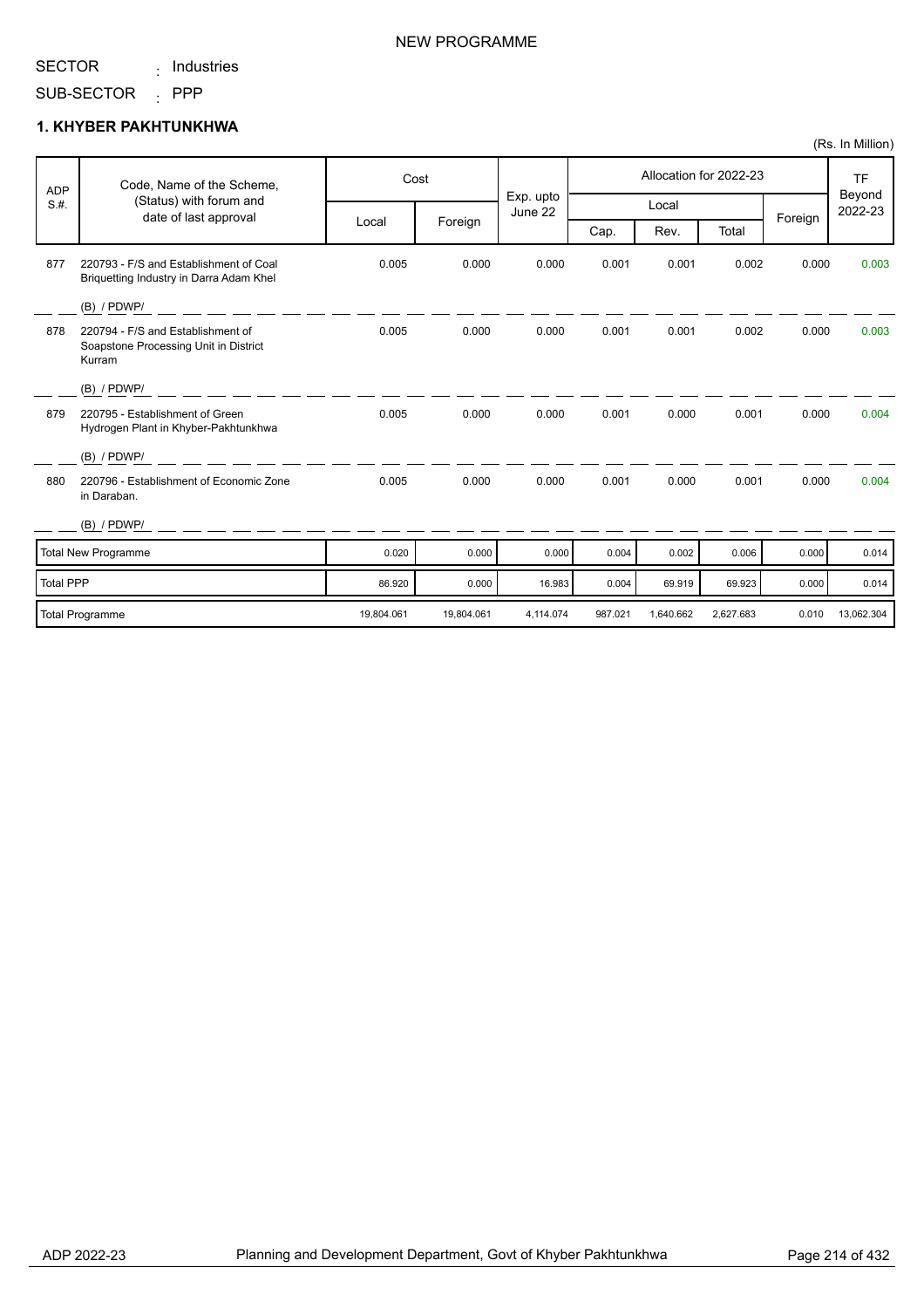: Industries

#### ONGOING PROGRAMME

## SUB-SECTOR  $\qquad \vdots$  Small Industries Dev. Board

#### **2. MERGED AREAS**

|                                   |                                                                                                                                                |        |         |                      |                        |        |        |         | (Rs. In Million)  |
|-----------------------------------|------------------------------------------------------------------------------------------------------------------------------------------------|--------|---------|----------------------|------------------------|--------|--------|---------|-------------------|
| <b>ADP</b><br>S.H.                | Code, Name of the Scheme,<br>(Status) with forum and<br>date of last approval                                                                  | Cost   |         |                      | Allocation for 2022-23 |        |        |         | <b>TF</b>         |
|                                   |                                                                                                                                                | Local  | Foreign | Exp. upto<br>June 22 | Local                  |        |        | Foreign | Beyond<br>2022-23 |
|                                   |                                                                                                                                                |        |         |                      | Cap.                   | Rev.   | Total  |         |                   |
| 910                               | 210225 - Interest Free Micro-lending<br>activities to support small scale<br>Entrepreneurs (IFML) in Merged Districts<br>(A) /PDWP /01-11-2021 | 93.429 | 0.000   | 72.000               | 0.000                  | 21.429 | 21.429 | 0.000   | 0.000             |
| <b>Total OnGoing Programme</b>    |                                                                                                                                                | 93.429 | 0.000   | 72.000               | 0.000                  | 21.429 | 21.429 | 0.000   | 0.000             |
| Total Small Industries Dev. Board |                                                                                                                                                | 93.429 | 0.000   | 72.000               | 0.000                  | 21.429 | 21.429 | 0.000   | 0.000             |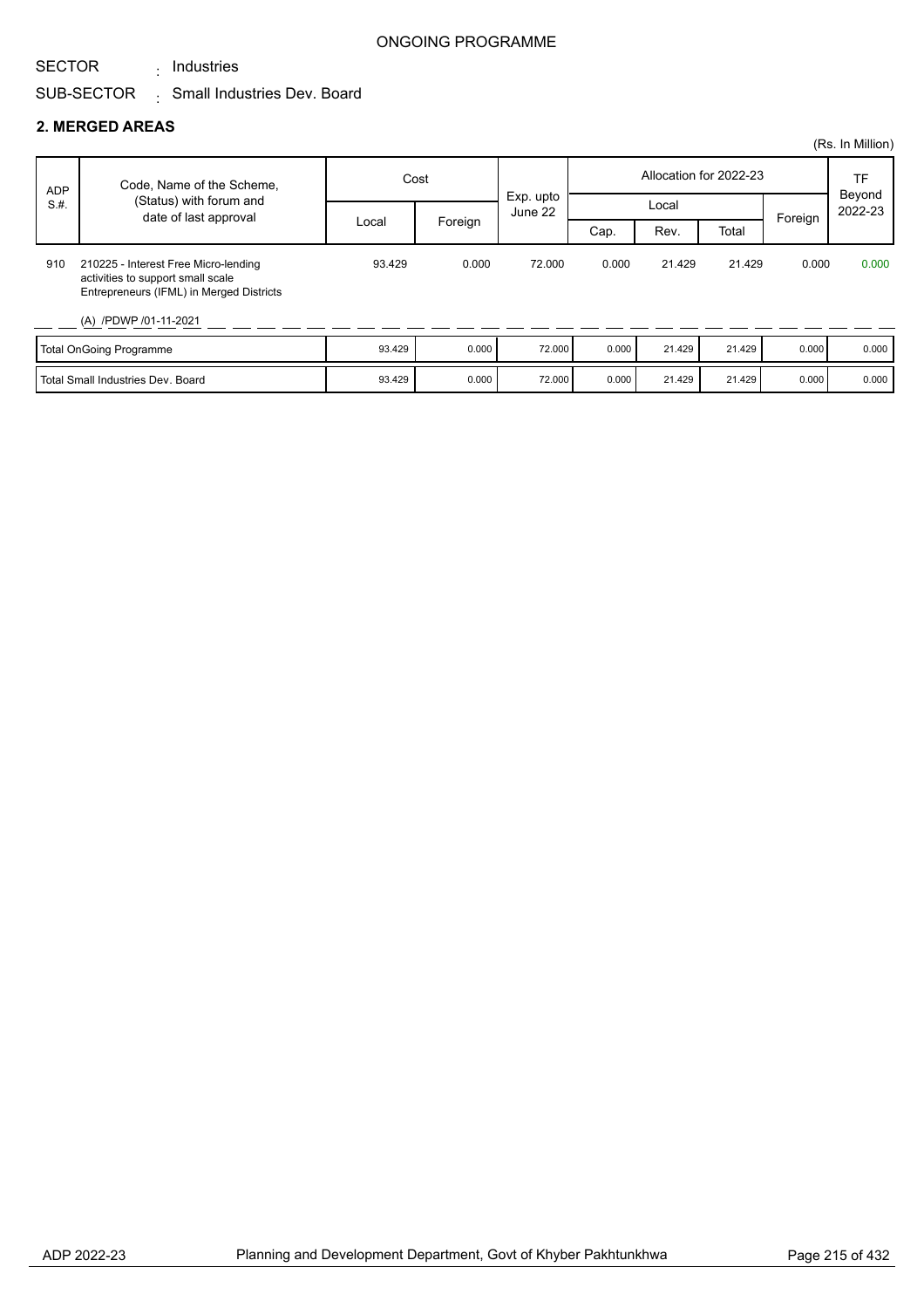: Industries

SUB-SECTOR <sub>:</sub> TEVTA

#### **2. MERGED AREAS**

| <b>ADP</b><br>S.H.                                                             | Code, Name of the Scheme,<br>(Status) with forum and<br>date of last approval                                                                                            | Cost    |         | Exp. upto<br>June 22 |        | Allocation for 2022-23 |         | TF              |                   |
|--------------------------------------------------------------------------------|--------------------------------------------------------------------------------------------------------------------------------------------------------------------------|---------|---------|----------------------|--------|------------------------|---------|-----------------|-------------------|
|                                                                                |                                                                                                                                                                          |         |         |                      | Local  |                        |         |                 | Beyond<br>2022-23 |
|                                                                                |                                                                                                                                                                          | Local   | Foreign |                      | Cap.   | Rev.                   | Total   | Foreign         |                   |
| 911                                                                            | 193147 - Women Skills Development<br>Centers in Central FATA BOD/15/9/2017<br>[FDA]                                                                                      | 183.941 | 0.000   | 183.904              | 0.000  | 0.037                  | 0.037   | 0.000           | 0.000             |
|                                                                                | (A) /PDWP /16-02-2022                                                                                                                                                    |         |         |                      |        |                        |         |                 |                   |
| 912                                                                            | 193148 - Women Skills Development<br>Centers in Southern FATA.<br>(BOD/15/9/2017 [FDA]                                                                                   | 174.723 | 0.000   | 174.594              | 0.000  | 0.129                  | 0.129   | 0.000           | 0.000             |
|                                                                                | (A) /PDWP /16-02-2022                                                                                                                                                    |         |         |                      |        |                        |         |                 |                   |
| 913                                                                            | 193150 - FATA Youth Skills Development<br>(Field Internship Programme) (Phase-II).<br>BOD/14/02/2019 [FDA]                                                               | 59.950  | 0.000   | 57.837               | 0.000  | 2.113                  | 2.113   | 0.000           | 0.000             |
|                                                                                | (A) /DDWP /03-03-2022                                                                                                                                                    |         |         |                      |        |                        |         |                 |                   |
| 914                                                                            | 193154 - Career Building Short Courses<br>For Tribal Districts Youth in Hospitality<br>Management & Other Skills (A) BOD<br>14/02/2019 [FDA]                             | 197.332 | 0.000   | 26.769               | 0.000  | 14.041                 | 14.041  | 0.000           | 156.522           |
|                                                                                | (A) /BOD /14-02-2019                                                                                                                                                     |         |         |                      |        |                        |         |                 |                   |
| 915                                                                            | 193156 - Tribal Districts Youth Skills<br>programme in Health courses (Phase-III)<br>(A) BOD 14/02/2019 [FDA]                                                            | 186.702 | 0.000   | 58.320               | 0.000  | 128.382                | 128.382 | 0.000           | 0.000             |
|                                                                                | (A) /BOD /14-02-2019                                                                                                                                                     |         |         |                      |        |                        |         |                 |                   |
| 916                                                                            | 193158 - Women Skills Development<br>Centers in Northern Tribal Districts<br>(Phase-III) (B) [FDA]                                                                       | 185.000 | 0.000   | 85.225               | 0.000  | 55.016                 | 55.016  | 0.000           | 44.759            |
|                                                                                | (A) /BOD /20-06-2019                                                                                                                                                     |         |         |                      |        |                        |         |                 |                   |
| 917                                                                            | 193184 - Award of Scholarships to the<br>FATA Students at Ghulam Ishaq Khan<br>Institute of Engineering Sciences &<br>Technologies at Topi, Swabi<br>BOD/20/06/2019[FDA] | 243.428 | 0.000   | 194.112              | 0.000  | 49.316                 | 49.316  | 0.000           | 0.000             |
|                                                                                | (A) /PDWP /21-04-2022                                                                                                                                                    |         |         |                      |        |                        |         |                 |                   |
| 918                                                                            | 193185 - Reformation of Technical<br>Education in all Institutions in FATA. (A)<br>BOD/26/12/2017 [FDA]                                                                  | 153.202 | 0.000   | 60.598               | 0.000  | 92.604                 | 92.604  | 0.000           | 0.000             |
|                                                                                | (A) /BOD /26-12-2017                                                                                                                                                     |         |         |                      |        |                        |         |                 |                   |
| 919                                                                            | 193189 - Establishment of Vocational<br>Training Centers/Institutes in Bajaur<br>Agency, NWA and FR Kohat. (A) BOD<br>15/09/2017 [FDA]                                   | 156.621 | 0.000   | 96.050               | 16.067 | 0.000                  | 16.067  | 0.000           | 44.504            |
|                                                                                | (A) /BOD /15-09-2017                                                                                                                                                     |         |         |                      |        |                        |         |                 |                   |
| 920                                                                            | 193197 - Establishment of Nageebullah<br>Mehsood Polytechnic Institute at Makeen<br>District South Waziristan<br>BOD/20/06/2019[FDA]                                     | 199.384 | 0.000   | 61.000               | 9.210  | 0.000                  | 9.210   | 0.000           | 129.174           |
|                                                                                | (A) /BOD /20-06-2019                                                                                                                                                     |         |         |                      |        |                        |         |                 |                   |
| 921                                                                            | 193198 - Introduction of B. Tech Program<br>at Govt. College of Technology Khar<br>District Bajaur (A)BOD/20/06/2019 [FDA]                                               | 199.960 | 0.000   | 153.648              | 0.000  | 46.312                 | 46.312  | 0.000           | 0.000             |
|                                                                                | (A) /PDWP /20-06-2019                                                                                                                                                    |         |         |                      |        |                        |         |                 |                   |
| Planning and Development Department, Govt of Khyber Pakhtunkhwa<br>ADP 2022-23 |                                                                                                                                                                          |         |         |                      |        |                        |         | Page 216 of 432 |                   |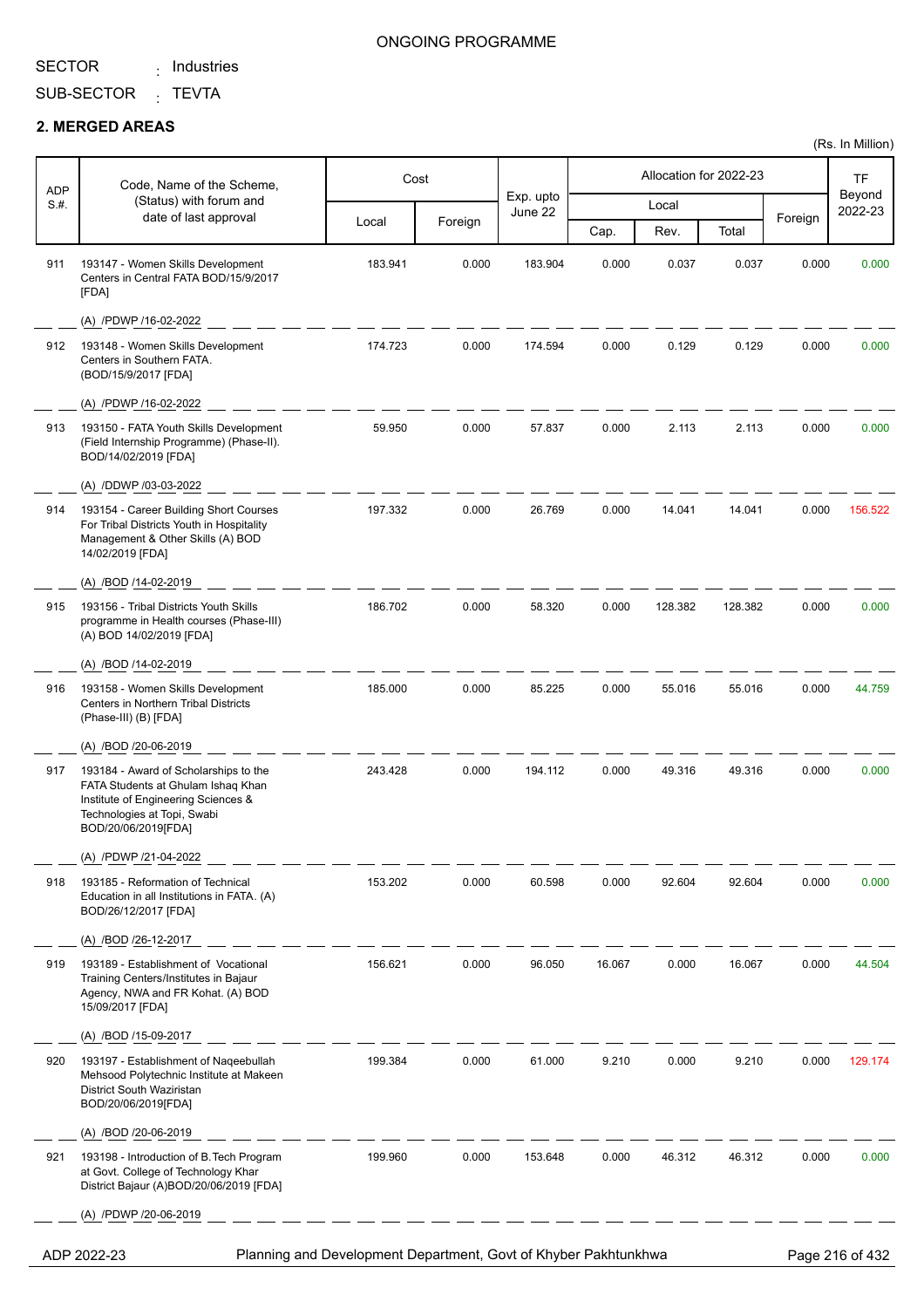: Industries

### ONGOING PROGRAMME

SUB-SECTOR <sub>:</sub> TEVTA

#### **2. MERGED AREAS**

|                    |                                                                                                                |           |         |                      |        |         |                        |         | (Rs. In Million)  |
|--------------------|----------------------------------------------------------------------------------------------------------------|-----------|---------|----------------------|--------|---------|------------------------|---------|-------------------|
| <b>ADP</b>         | Code, Name of the Scheme,                                                                                      |           | Cost    |                      |        |         | Allocation for 2022-23 |         | TF                |
| S.H.               | (Status) with forum and<br>date of last approval                                                               |           |         | Exp. upto<br>June 22 |        | Local   |                        | Foreign | Beyond<br>2022-23 |
|                    |                                                                                                                | Local     | Foreign |                      | Cap.   | Rev.    | Total                  |         |                   |
| 922                | 193199 - Introduction of New Technologies<br>in existing Technical Institutes of Tribal<br>Districts [FDA]     | 199.485   | 0.000   | 103.145              | 50.000 | 46.340  | 96.340                 | 0.000   | 0.000             |
|                    | (A) /BOD /20-06-2019                                                                                           |           |         |                      |        |         |                        |         |                   |
| 923                | 210219 - Operationalization and Purchase<br>of Furniture/Tools/Equipment for GTI Bar<br>Muhammad Khel, Orakzai | 87.756    | 0.000   | 0.000                | 0.000  | 87.756  | 87.756                 | 0.000   | 0.000             |
|                    | (A) /DDWP /01-11-2021                                                                                          |           |         |                      |        |         |                        |         |                   |
|                    | Total OnGoing Programme                                                                                        | 2,227.484 | 0.000   | 1,255.202            | 75.277 | 522.046 | 597.323                | 0.000   | 374.959           |
| <b>Total TEVTA</b> |                                                                                                                | 2,227.484 | 0.000   | 1,255.202            | 75.277 | 522.046 | 597.323                | 0.000   | 374.959           |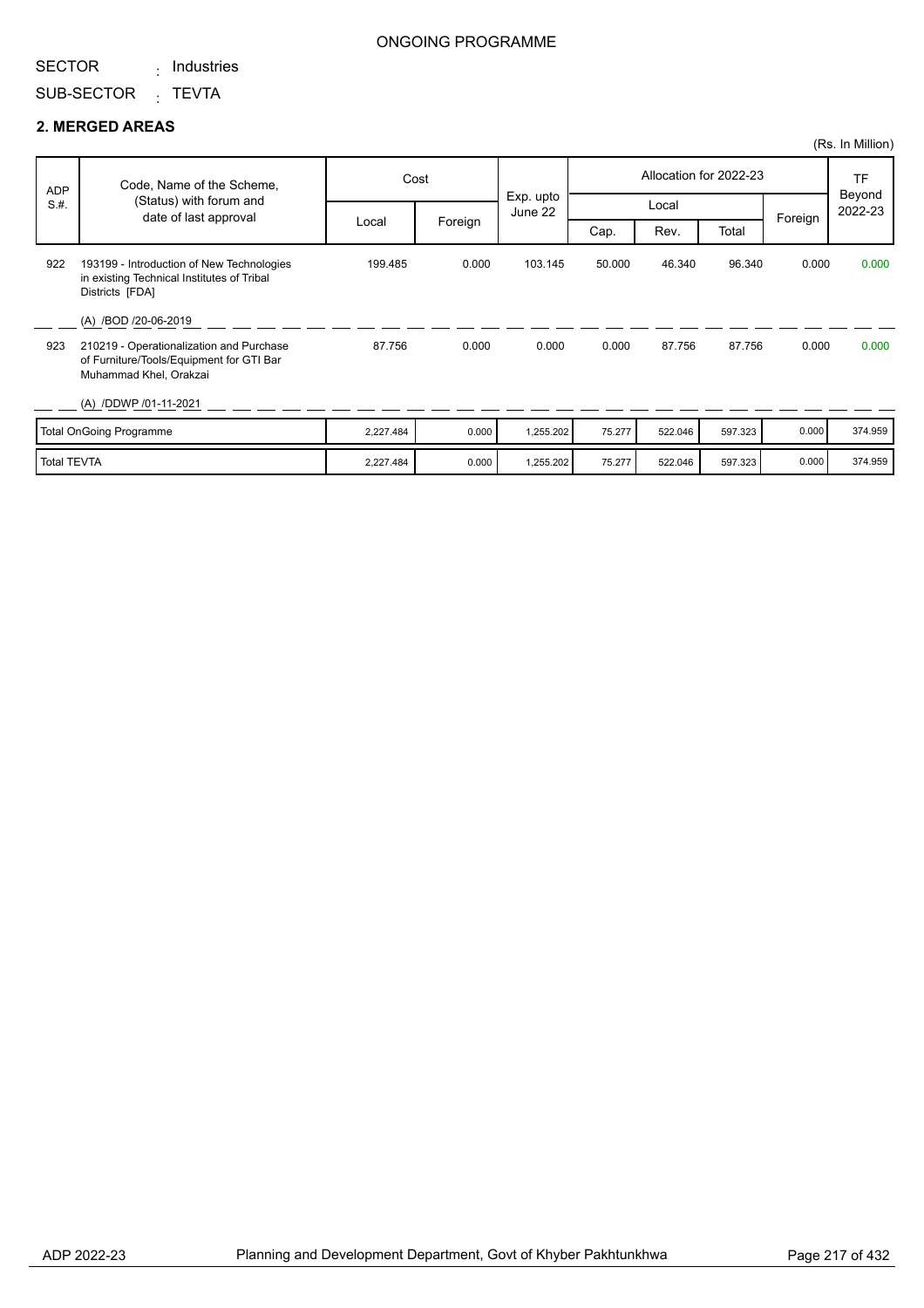: Industries

SUB-SECTOR : PPP

#### **2. MERGED AREAS**

|                  |                                                                                                     |           |           |                      |        |         |                        |         | (Rs. In Million)  |
|------------------|-----------------------------------------------------------------------------------------------------|-----------|-----------|----------------------|--------|---------|------------------------|---------|-------------------|
| ADP              | Code, Name of the Scheme,                                                                           |           | Cost      |                      |        |         | Allocation for 2022-23 |         | <b>TF</b>         |
| S.H.             | (Status) with forum and<br>date of last approval                                                    |           |           | Exp. upto<br>June 22 |        | Local   |                        |         | Beyond<br>2022-23 |
|                  |                                                                                                     | Local     | Foreign   |                      | Cap.   | Rev.    | Total                  | Foreign |                   |
| 908              | 220792 - F/S and Land Acquisition &<br>Establishment of Small Industrial Estate in<br>Merged Areas. | 0.005     | 0.000     | 0.000                | 0.000  | 0.001   | 0.001                  | 0.000   | 0.004             |
|                  | $(B)$ / PDWP/                                                                                       |           |           |                      |        |         |                        |         |                   |
| 909              | 220797 - Establishment of Economic<br>Zones in Newly Merged Districts under<br><b>PPP</b>           | 0.005     | 0.000     | 0.000                | 0.001  | 0.000   | 0.001                  | 0.000   | 0.004             |
|                  | $(B)$ / PDWP/                                                                                       |           |           |                      |        |         |                        |         |                   |
|                  | Total New Programme                                                                                 | 0.010     | 0.000     | 0.000                | 0.001  | 0.001   | 0.002                  | 0.000   | 0.008             |
| <b>Total PPP</b> |                                                                                                     | 0.010     | 0.000     | 0.000                | 0.001  | 0.001   | 0.002                  | 0.000   | 0.008             |
|                  | Total Programme                                                                                     | 2,320.923 | 2,320.923 | 1,327.202            | 75.278 | 543.476 | 618.754                | 0.000   | 374.967           |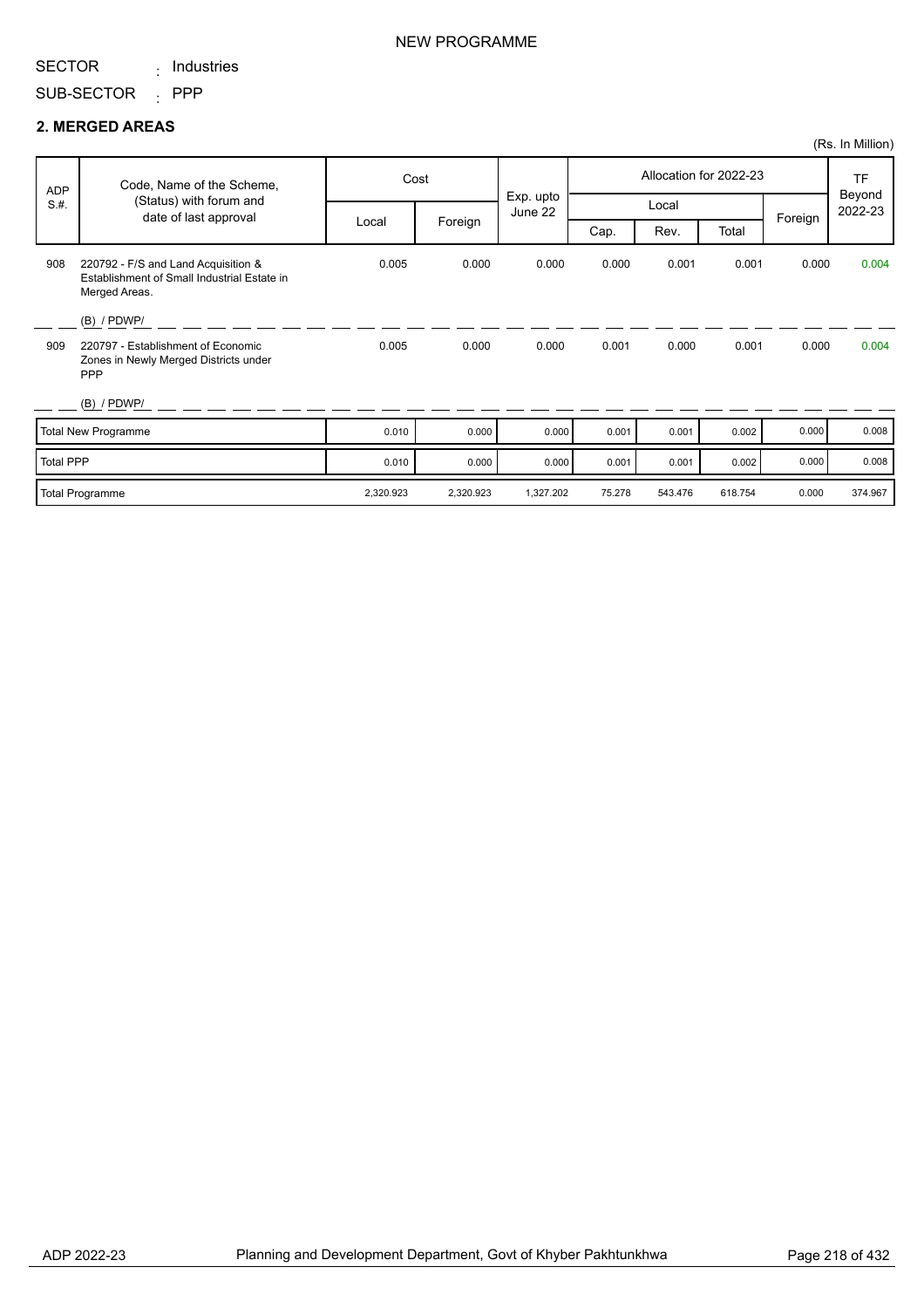### ONGOING PROGRAMME

SECTOR : Industries

SUB-SECTOR <sub>:</sub> EZDMC

|            |                                                                                                 |           |         |                      |                        |       |         |         | (Rs. In Million)  |
|------------|-------------------------------------------------------------------------------------------------|-----------|---------|----------------------|------------------------|-------|---------|---------|-------------------|
| <b>ADP</b> | Code, Name of the Scheme,                                                                       | Cost      |         |                      | Allocation for 2022-23 |       |         |         | TF                |
| S.H.       | (Status) with forum and                                                                         |           |         | Exp. upto<br>June 22 |                        | Local |         |         | Beyond<br>2022-23 |
|            | date of last approval                                                                           | Local     | Foreign |                      | Cap.                   | Rev.  | Total   | Foreign |                   |
| 924        | 210210 - Development of Infrastructure<br>(Completion of balance works), Mohmand<br>Marble City | 1,349.000 | 0.000   | 39.999               | 150.000                | 0.000 | 150.000 |         | 0.000 1,159.001   |
|            | (A) /PDWP /15-10-2021                                                                           |           |         |                      |                        |       |         |         |                   |
|            | Total OnGoing Programme                                                                         | 1,349.000 | 0.000   | 39.999               | 150.000                | 0.000 | 150,000 | 0.000   | 1,159.001         |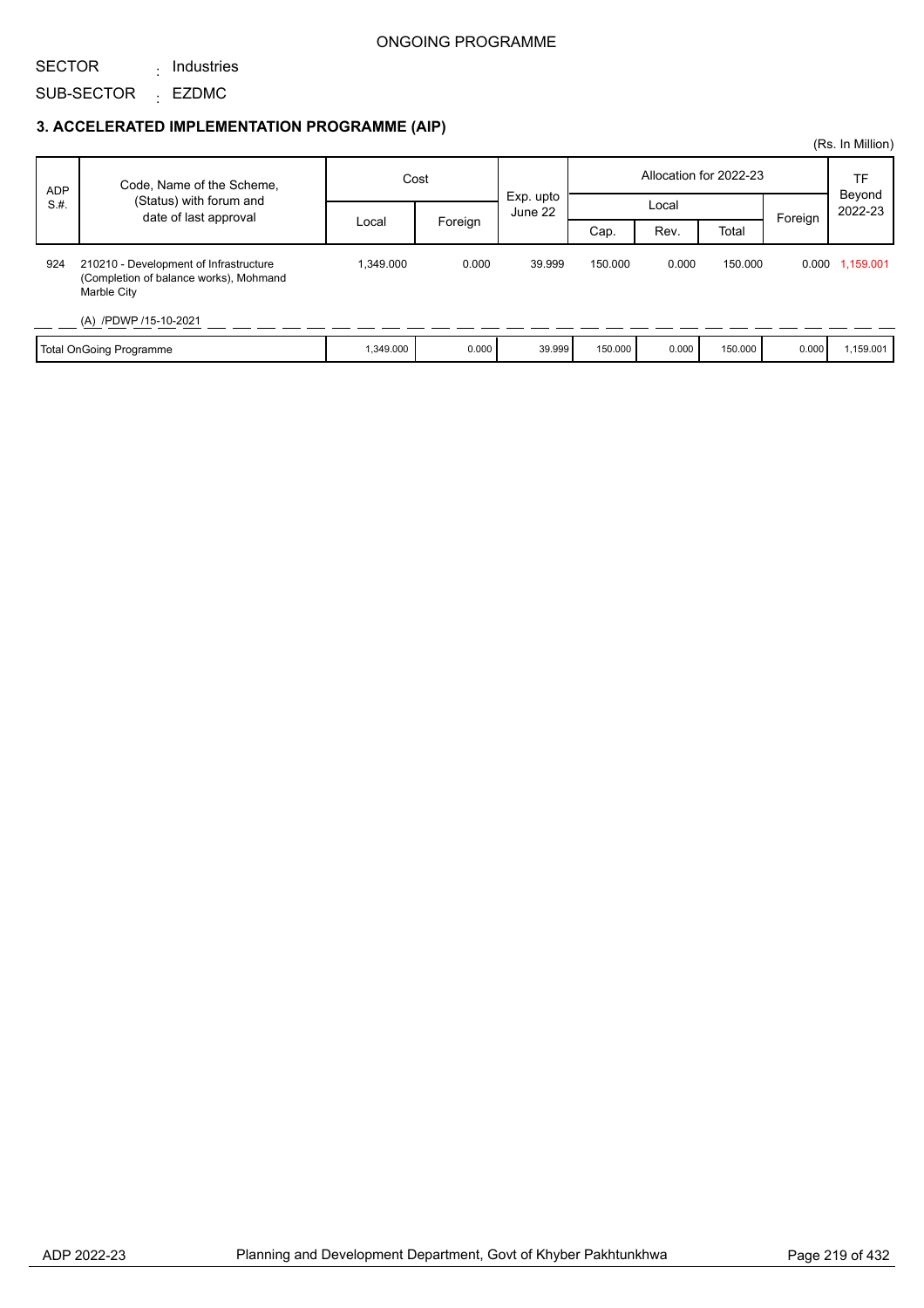### NEW PROGRAMME

SECTOR : Industries

SUB-SECTOR <sub>:</sub> EZDMC

### **3. ACCELERATED IMPLEMENTATION PROGRAMME (AIP)**

| <b>ADP</b>  | Code, Name of the Scheme,                                                         | Cost      |         | Exp. upto |         |        | Allocation for 2022-23 |         | TF<br>Beyond |
|-------------|-----------------------------------------------------------------------------------|-----------|---------|-----------|---------|--------|------------------------|---------|--------------|
| S.H.        | (Status) with forum and<br>date of last approval                                  |           |         | June 22   |         | Local  |                        |         | 2022-23      |
|             |                                                                                   | Local     | Foreign |           | Cap.    | Rev.   | Total                  | Foreign |              |
| 925         | 220575 - F/S for Establishment of<br>Pak-Afghan Economic Zone, District<br>Khyber | 10.000    | 0.000   | 0.000     | 0.000   | 10.000 | 10.000                 | 0.000   | 0.000        |
|             | $(B)$ / PDWP/                                                                     |           |         |           |         |        |                        |         |              |
|             | Total New Programme                                                               | 10.000    | 0.000   | 0.000     | 0.000   | 10.000 | 10.000                 | 0.000   | 0.000        |
| Total EZDMC |                                                                                   | 1,359.000 | 0.000   | 39.999    | 150.000 | 10.000 | 160.000                | 0.000   | 1,159.001    |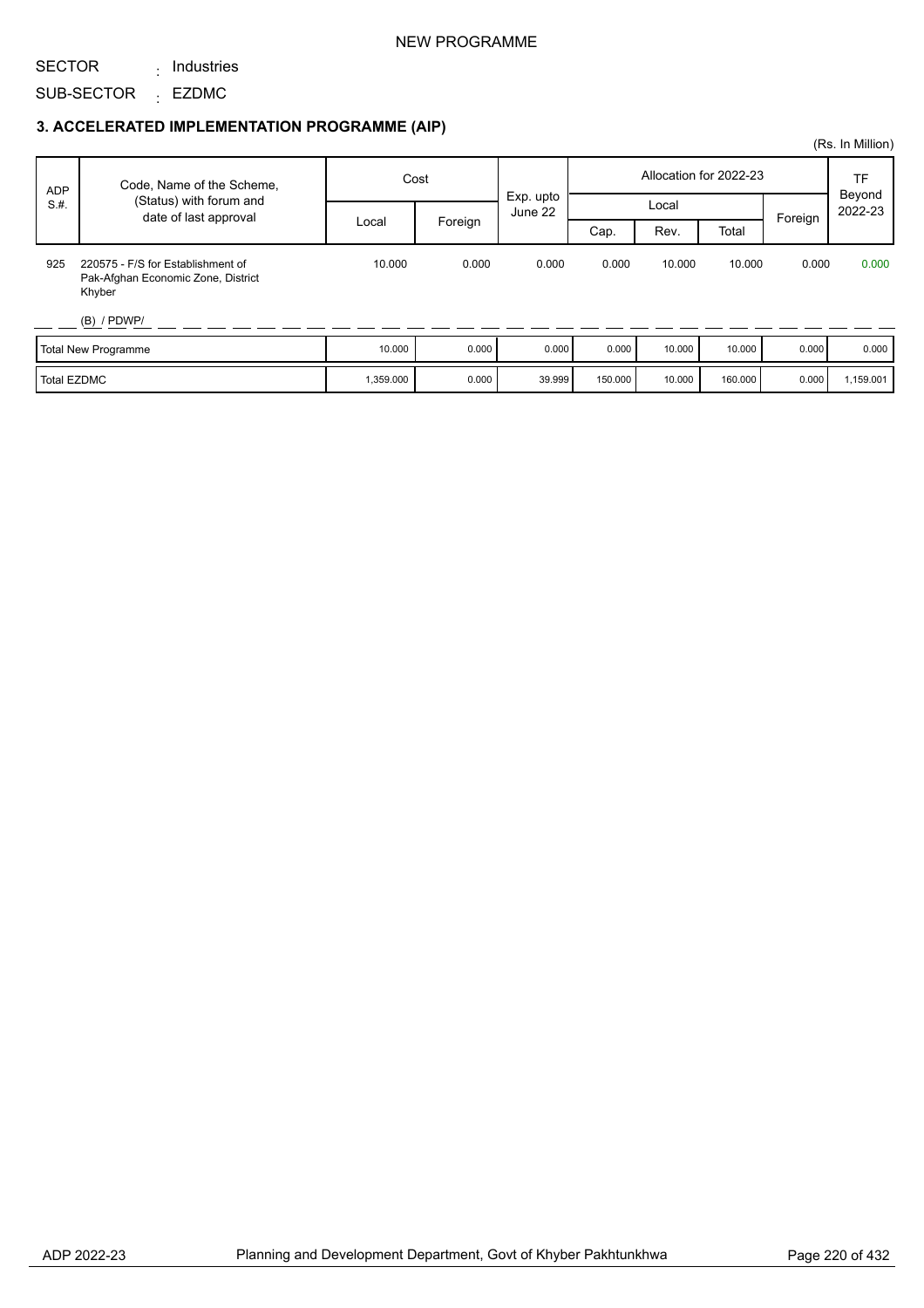### SUB-SECTOR <sub>:</sub> Industries Department

: Industries

|            |                                                  |                  |       |                      |       |        |                        |       | (Rs. In Million) |                   |
|------------|--------------------------------------------------|------------------|-------|----------------------|-------|--------|------------------------|-------|------------------|-------------------|
| <b>ADP</b> | Code, Name of the Scheme,                        | Cost             |       |                      |       |        | Allocation for 2022-23 |       | TF               |                   |
| S.H.       | (Status) with forum and<br>date of last approval |                  |       | Exp. upto<br>June 22 |       |        | Local                  |       | Foreign          | Beyond<br>2022-23 |
|            |                                                  | Foreign<br>Local |       |                      | Cap.  | Rev.   | Total                  |       |                  |                   |
| 926        | 195214 - Insaf Rozgar Scheme (AIP)               | 1.381.000        | 0.000 | 1.300.000            | 0.000 | 81.000 | 81.000                 | 0.000 | 0.000            |                   |
|            | (A) /PDWP /01-11-2021                            |                  |       |                      |       |        |                        |       |                  |                   |
|            | Total OnGoing Programme                          | 1,381.000        | 0.000 | 1,300.000            | 0.000 | 81.000 | 81.000                 | 0.000 | 0.000            |                   |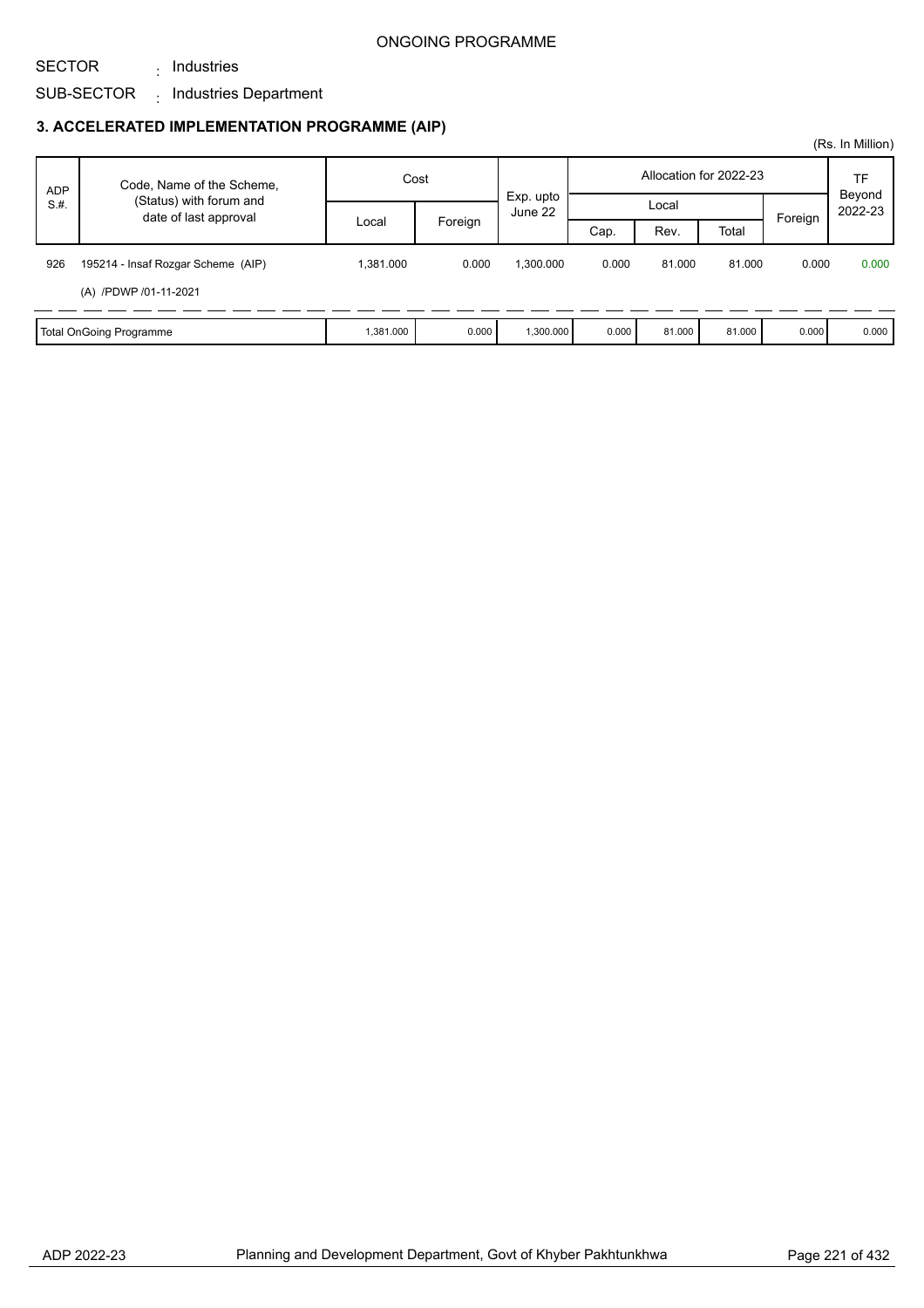### NEW PROGRAMME

## SUB-SECTOR <sub>:</sub> Industries Department : Industries

SECTOR

### **3. ACCELERATED IMPLEMENTATION PROGRAMME (AIP)**

| <b>ADP</b> | Code, Name of the Scheme,                                        | Cost      |         |                      | Allocation for 2022-23 |        |        |         | TF                |
|------------|------------------------------------------------------------------|-----------|---------|----------------------|------------------------|--------|--------|---------|-------------------|
| S.H.       | (Status) with forum and<br>date of last approval                 |           |         | Exp. upto<br>June 22 |                        | Local  |        |         | Beyond<br>2022-23 |
|            |                                                                  | Local     | Foreign |                      | Cap.                   | Rev.   | Total  | Foreign |                   |
| 927        | 220713 - Innovative Interventions in<br>Industries Sector (SEPs) | 500.000   | 0.000   | 0.000                | 0.001                  | 0.001  | 0.002  | 0.000   | 499.998           |
|            | $(B)$ / PDWP/                                                    |           |         |                      |                        |        |        |         |                   |
|            | Total New Programme                                              | 500.000   | 0.000   | 0.000                | 0.001                  | 0.001  | 0.002  | 0.000   | 499.998           |
|            | Total Industries Department                                      | 1,881.000 | 0.000   | 1,300.000            | 0.001                  | 81.001 | 81.002 | 0.000   | 499.998           |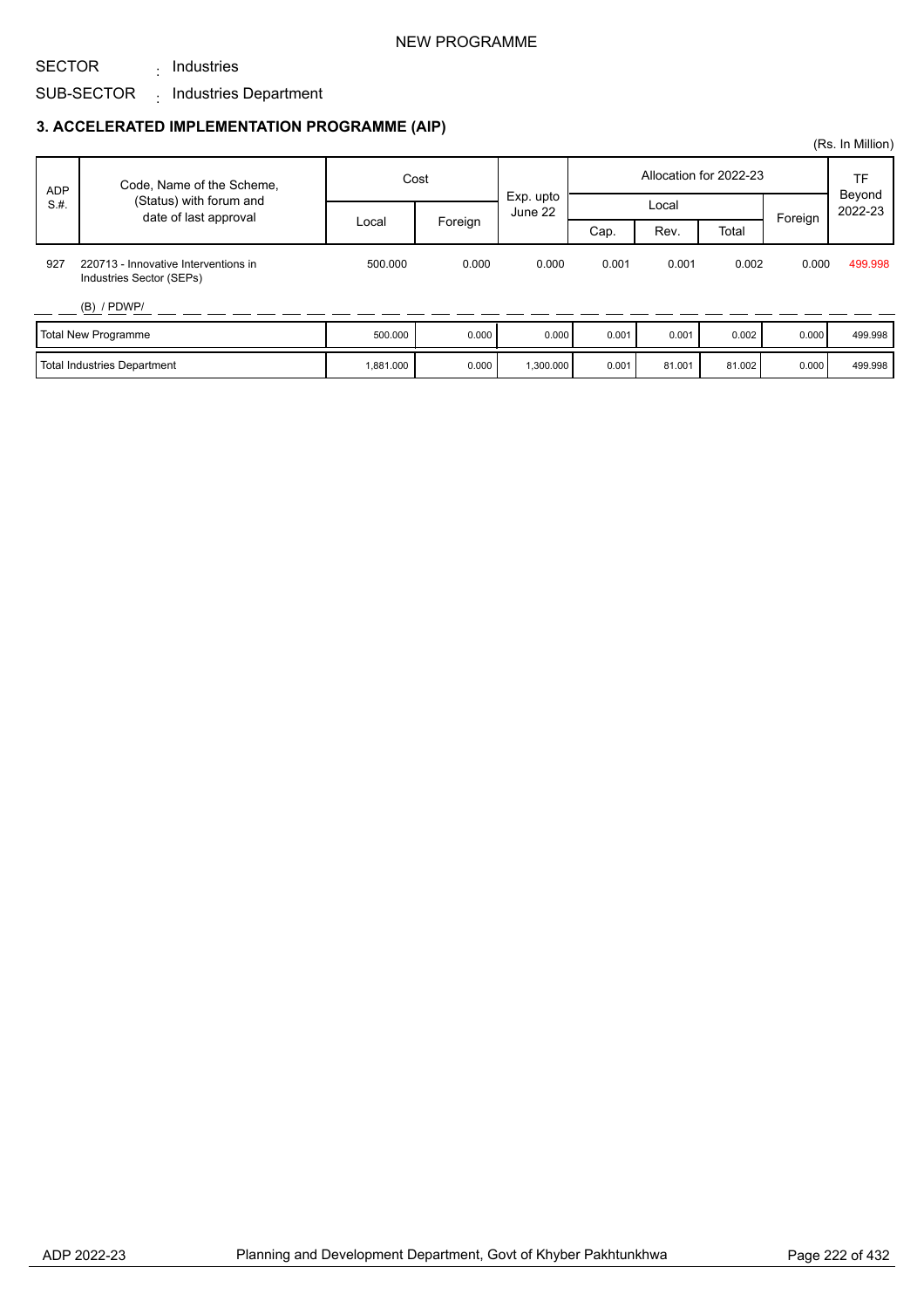### NEW PROGRAMME

#### SECTOR : Industries

SUB-SECTOR SIDB :

|                   |                                                                                                               |         |         |                      |                        |        |        |         | (Rs. In Million)  |
|-------------------|---------------------------------------------------------------------------------------------------------------|---------|---------|----------------------|------------------------|--------|--------|---------|-------------------|
| <b>ADP</b>        | Code, Name of the Scheme,                                                                                     |         | Cost    |                      | Allocation for 2022-23 |        |        |         | <b>TF</b>         |
| S.H.              | (Status) with forum and<br>date of last approval                                                              |         |         | Exp. upto<br>June 22 |                        | Local  |        | Foreign | Beyond<br>2022-23 |
|                   |                                                                                                               | Local   | Foreign |                      | Cap.                   | Rev.   | Total  |         |                   |
| 929               | 220578 - Establishment of Small Industrial<br>Estate Bara, Khyber<br>(Land cost on loan/self financing model) | 558.590 | 0.000   | 0.000                | 0.000                  | 48.000 | 48.000 | 0.000   | 510.590           |
|                   | $(B)$ / PDWP/                                                                                                 |         |         |                      |                        |        |        |         |                   |
| 930               | 220579 - Establishment of Small Industrial<br>Estate Kurram<br>(Land cost on loan/self financing model)       | 313.480 | 0.000   | 0.000                | 0.000                  | 20.000 | 20.000 | 0.000   | 293.480           |
|                   | $(B)$ / PDWP/                                                                                                 |         |         |                      |                        |        |        |         |                   |
|                   | <b>Total New Programme</b>                                                                                    | 872.070 | 0.000   | 0.000                | 0.000                  | 68.000 | 68.000 | 0.000   | 804.070           |
| <b>Total SIDB</b> |                                                                                                               | 872.070 | 0.000   | 0.000                | 0.000                  | 68.000 | 68.000 | 0.000   | 804.070           |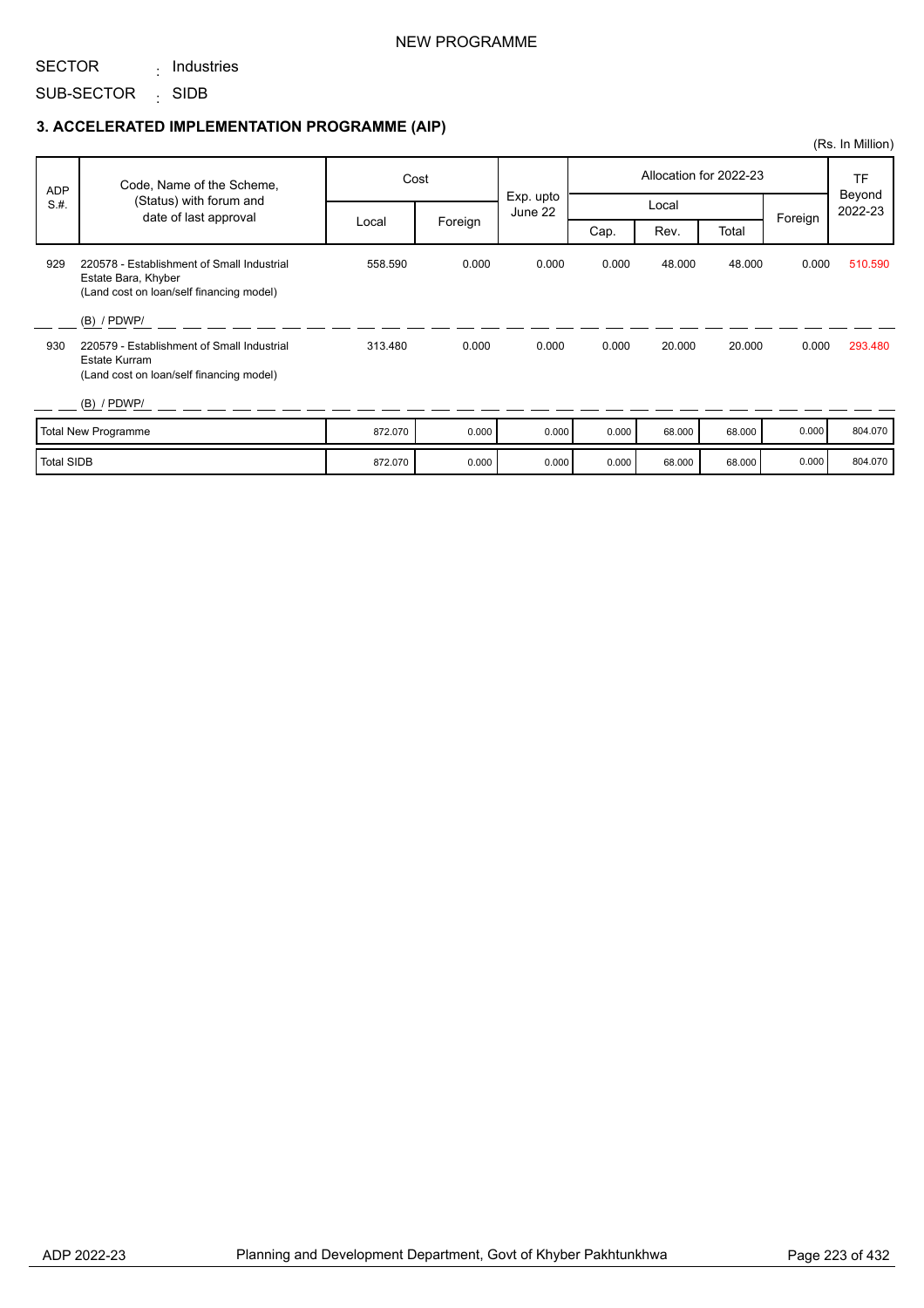## SUB-SECTOR  $\qquad \vdots$  Small Industries Dev. Board : Industries

|            |                                                                                                        |           |         |                      |       |         |                        |         | (Rs. In Million)               |
|------------|--------------------------------------------------------------------------------------------------------|-----------|---------|----------------------|-------|---------|------------------------|---------|--------------------------------|
| <b>ADP</b> | Code, Name of the Scheme,                                                                              |           | Cost    |                      |       |         | Allocation for 2022-23 |         | <b>TF</b><br>Beyond<br>2022-23 |
| S.H.       | (Status) with forum and<br>date of last approval                                                       |           |         | Exp. upto<br>June 22 |       | Local   |                        | Foreign |                                |
|            |                                                                                                        | Local     | Foreign |                      | Cap.  | Rev.    | Total                  |         |                                |
| 931        | 195215 - Interest free microfinance<br>schemes (IFMS) for entrepreneurship<br>development in MAs (AIP) | 2,007.497 | 0.000   | 902.204              | 0.000 | 100.000 | 100.000                | 0.000   | 1,005.293                      |
|            | (A) /PDWP /03-05-2019                                                                                  |           |         |                      |       |         |                        |         |                                |
| 932        | 200060 - Development of Small Industrial<br>Estate on Bannu Miranshah Road, NW<br>(AIP)                | 191.000   | 0.000   | 190.999              | 0.000 | 0.001   | 0.001                  | 0.000   | 0.000                          |
|            | (A) /PDWP /10-02-2020                                                                                  |           |         |                      |       |         |                        |         |                                |
| 933        | 200062 - Establishment of Small Industrial<br>Estate at Bajaur (AIP) (PC-II Approved)                  | 401.340   | 0.000   | 255.000              | 0.000 | 146.340 | 146.340                | 0.000   | 0.000                          |
|            | (A) /PDWP /15-11-2021                                                                                  |           |         |                      |       |         |                        |         |                                |
|            | <b>Total OnGoing Programme</b>                                                                         | 2,599.837 | 0.000   | 1,348.203            | 0.000 | 246.341 | 246.341                | 0.000   | 1,005.293                      |
|            | <b>Total Small Industries Dev. Board</b>                                                               | 2.599.837 | 0.000   | 1.348.203            | 0.000 | 246.341 | 246.341                | 0.000   | 1,005.293                      |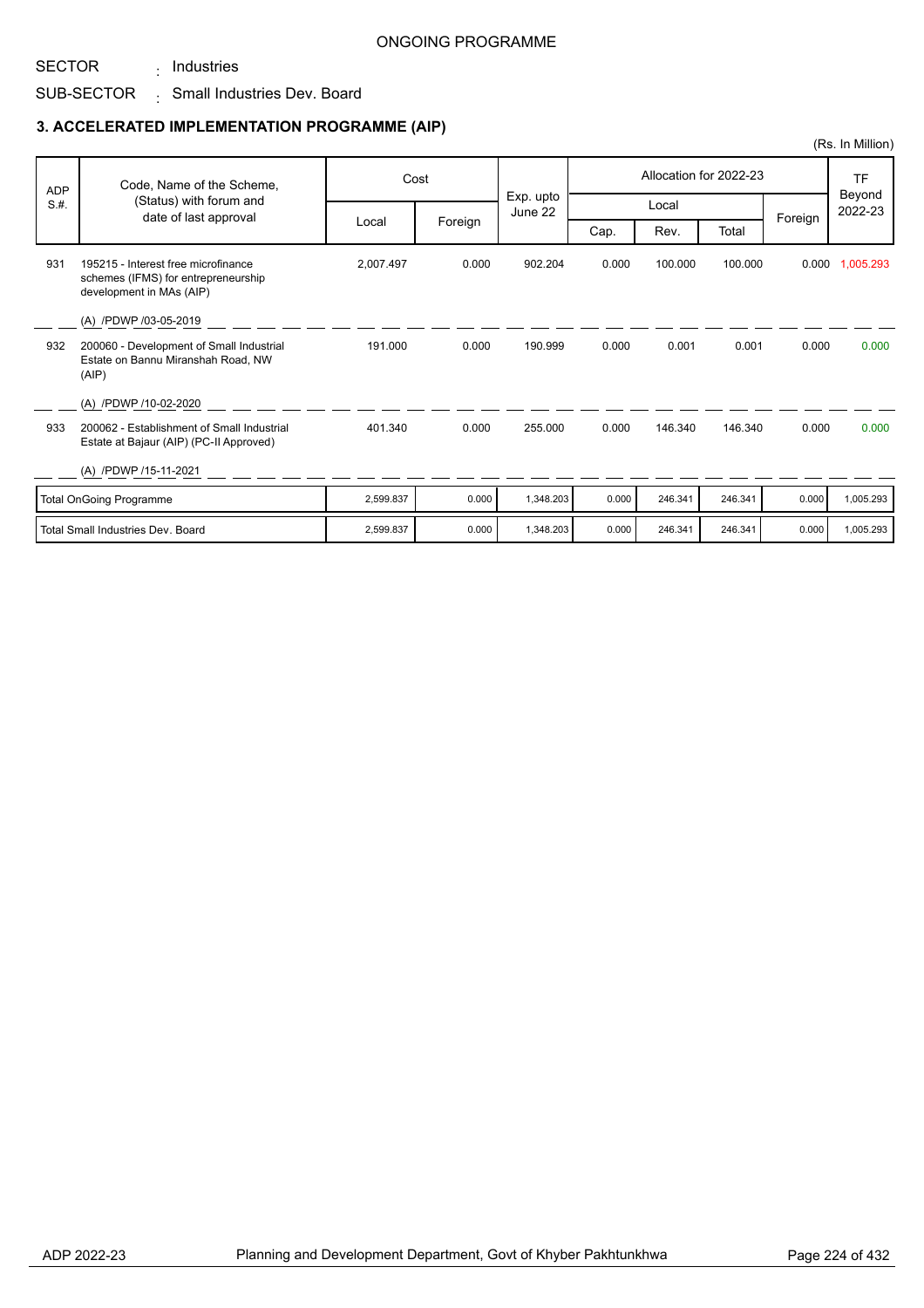### ONGOING PROGRAMME

SECTOR

: Industries

SUB-SECTOR <sub>:</sub> TEVTA

|            |                                                                          |           |         |                      |       |        |                        |         | (Rs. In Million) |
|------------|--------------------------------------------------------------------------|-----------|---------|----------------------|-------|--------|------------------------|---------|------------------|
| <b>ADP</b> | Code, Name of the Scheme,                                                | Cost      |         |                      |       |        | Allocation for 2022-23 |         | TF<br>Beyond     |
| S.H.       | (Status) with forum and<br>date of last approval                         |           |         | Exp. upto<br>June 22 | Local |        |                        | 2022-23 |                  |
|            |                                                                          | Local     | Foreign |                      | Cap.  | Rev.   | Total                  | Foreign |                  |
| 934        | 200068 - Accelerated Skill Development<br>Program for Merged Areas (AIP) | 1.399.440 | 0.000   | 20.000               | 0.000 | 99.659 | 99.659                 |         | 0.000 1,279.781  |
|            | (A) /PDWP /27-08-2021                                                    |           |         |                      |       |        |                        |         |                  |
|            | Total OnGoing Programme                                                  | 1,399.440 | 0.000   | 20.000               | 0.000 | 99.659 | 99.659                 | 0.000   | 1,279.781        |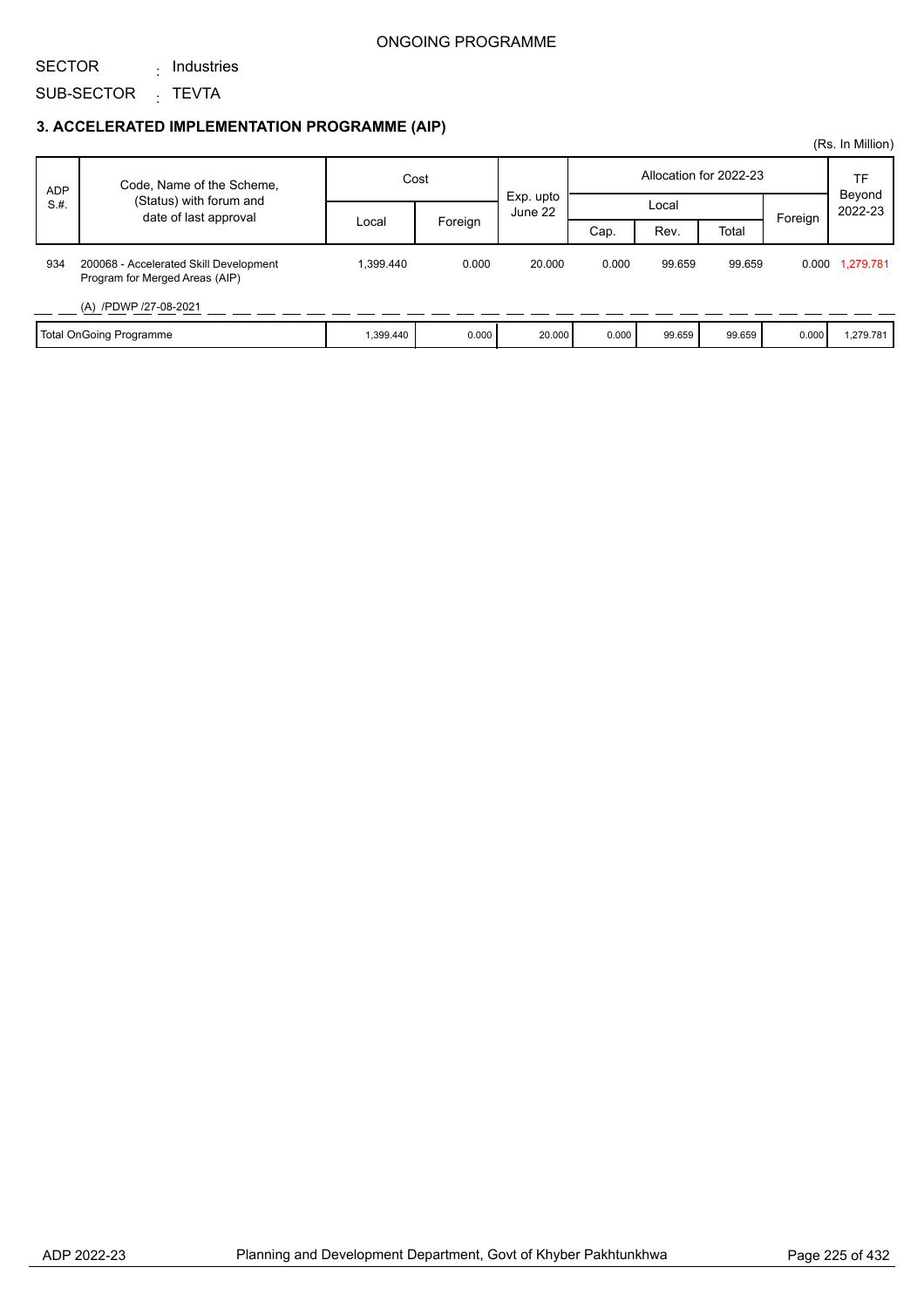### NEW PROGRAMME

SECTOR : Industries

SUB-SECTOR <sub>:</sub> TEVTA

### **3. ACCELERATED IMPLEMENTATION PROGRAMME (AIP)**

| <b>ADP</b>         | Code, Name of the Scheme,                                                                                                   | Cost      |         | Exp. upto |       |         | Allocation for 2022-23 |         | TF<br>Beyond |
|--------------------|-----------------------------------------------------------------------------------------------------------------------------|-----------|---------|-----------|-------|---------|------------------------|---------|--------------|
| S.H.               | (Status) with forum and<br>date of last approval                                                                            |           |         | June 22   |       | Local   |                        | Foreign | 2022-23      |
|                    |                                                                                                                             | Local     | Foreign |           | Cap.  | Rev.    | Total                  |         |              |
| 935                | 220507 - Improvement and Infrastructure<br>Development of existing Technical<br>Institutes in Merged Areas<br>$(B)$ / PDWP/ | 210.000   | 0.000   | 0.000     | 0.000 | 20.000  | 20,000                 | 0.000   | 190,000      |
|                    | Total New Programme                                                                                                         | 210.000   | 0.000   | 0.000     | 0.000 | 20,000  | 20,000                 | 0.000   | 190.000      |
| <b>Total TEVTA</b> |                                                                                                                             | 1,609.440 | 0.000   | 20.000    | 0.000 | 119.659 | 119.659                | 0.000   | 1,469.781    |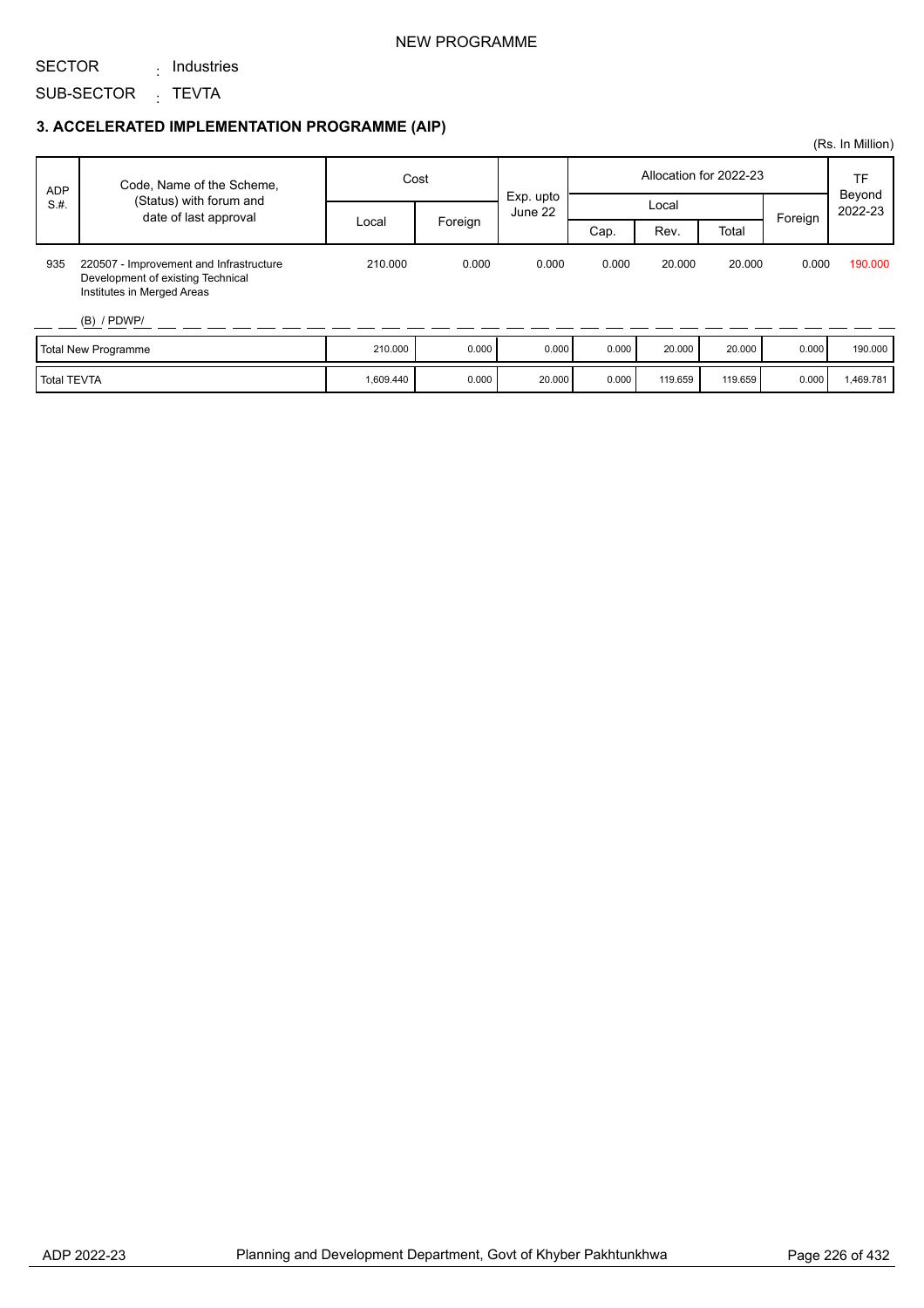### ONGOING PROGRAMME

#### SECTOR : Industries

SUB-SECTOR : PPP

|                  |                                                                                                                             |            |            |                      |                        |           |           |         | (Rs. In Million)  |
|------------------|-----------------------------------------------------------------------------------------------------------------------------|------------|------------|----------------------|------------------------|-----------|-----------|---------|-------------------|
| <b>ADP</b>       | Code, Name of the Scheme,                                                                                                   |            | Cost       |                      | Allocation for 2022-23 |           |           |         | <b>TF</b>         |
| S.H.             | (Status) with forum and<br>date of last approval                                                                            |            |            | Exp. upto<br>June 22 |                        | Local     |           | Foreign | Beyond<br>2022-23 |
|                  |                                                                                                                             | Local      | Foreign    |                      | Cap.                   | Rev.      | Total     |         |                   |
| 928              | 210714 - F/S for Establishment of<br>Economic Zones in Newly Merged<br>Districts[AIP](Cost=2000 M)<br>(A) /PDWP /27-01-2022 | 36.200     | 0.000      | 5.000                | 0.000                  | 10.000    | 10.000    | 0.000   | 21.200            |
|                  | <b>Total OnGoing Programme</b>                                                                                              | 36.200     | 0.000      | 5.000                | 0.000                  | 10.000    | 10.000    | 0.000   | 21.200            |
| <b>Total PPP</b> |                                                                                                                             | 36.200     | 0.000      | 5.000                | 0.000                  | 10.000    | 10.000    | 0.000   | 21.200            |
|                  | <b>Total Programme</b>                                                                                                      | 8,357.547  | 8,357.547  | 2,713.202            | 150.001                | 535.001   | 685.002   | 0.000   | 4,959.343         |
|                  | Sub Total (Sector)                                                                                                          | 30,482.531 | 30,482.531 | 8,154.478            | 1,212.300              | 2,719.139 | 3,931.439 | 0.010   | 18,396.614        |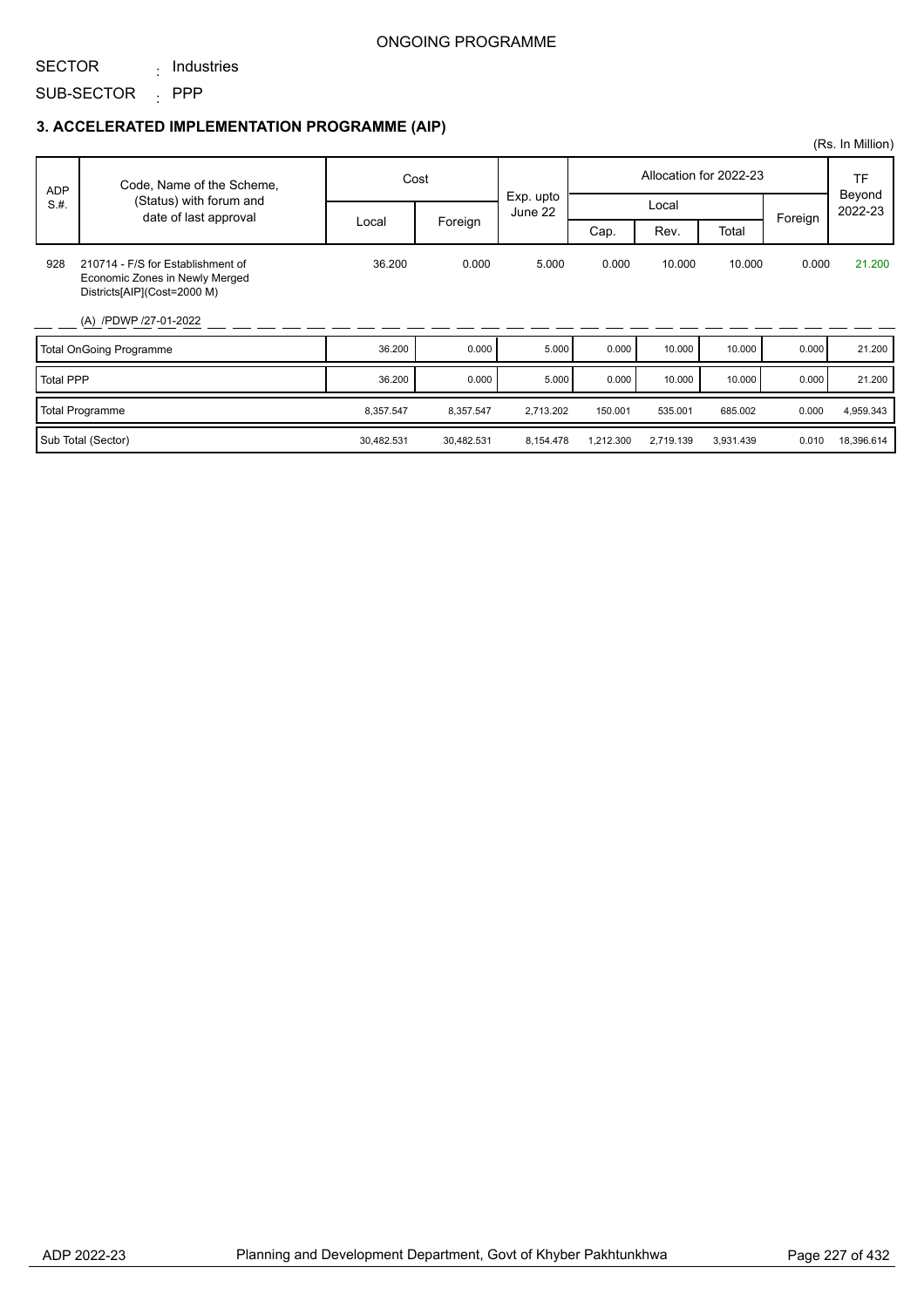$\cdot$  Information

### ONGOING PROGRAMME

#### SUB-SECTOR  $\cdot$  Information

### **1. KHYBER PAKHTUNKHWA**

| <b>ADP</b> | Code, Name of the Scheme,                                                                                                                                             |           | Cost    |                      |       |         | Allocation for 2022-23 |         | <b>TF</b><br>Beyond |
|------------|-----------------------------------------------------------------------------------------------------------------------------------------------------------------------|-----------|---------|----------------------|-------|---------|------------------------|---------|---------------------|
| S.H.       | (Status) with forum and<br>date of last approval                                                                                                                      |           |         | Exp. upto<br>June 22 |       | Local   |                        | Foreign | 2022-23             |
|            |                                                                                                                                                                       | Local     | Foreign |                      | Cap.  | Rev.    | Total                  |         |                     |
| 936        | 180178 - Capacity Building of Directorate<br>of Information and Establishment of Social<br>Media Cell for Chief Minister, Khyber<br>Pakhtunkhwa                       | 98.967    | 0.000   | 71.119               | 0.000 | 20.000  | 20.000                 | 0.000   | 7.848               |
|            | (A) /DDWP /28-04-2020                                                                                                                                                 |           |         |                      |       |         |                        |         |                     |
| 937        | 190229 - Construction, Restoration and<br>Rehabilitation of Press Clubs on Need<br><b>Basis</b>                                                                       | 74.000    | 0.000   | 73.000               | 1.000 | 0.000   | 1.000                  | 0.000   | 0.000               |
|            | (A) /DDWP /16-10-2020                                                                                                                                                 |           |         |                      |       |         |                        |         |                     |
| 938        | 210116 - Effective Publicity of Flagship<br>Projects of the Government of Khyber<br>Pakhtunkhwa                                                                       | 300.000   | 0.000   | 14.400               | 0.000 | 39.001  | 39.001                 | 0.000   | 246.599             |
|            | (A) /PDWP /15-11-2021                                                                                                                                                 |           |         |                      |       |         |                        |         |                     |
| 939        | 210204 - Study for Sustainable Operation<br>of Existing Radio Stations in Khyber<br>Pakhtunkhwa                                                                       | 15.000    | 0.000   | 3.000                | 0.000 | 12.000  | 12.000                 | 0.000   | 0.000               |
|            | (A) /DDWP /01-11-2021                                                                                                                                                 |           |         |                      |       |         |                        |         |                     |
| 940        | 210545 - Establishment of Social Media<br>Participatory Platforms for Awareness and<br>Feedback Regarding Reforms Initiatives<br>and Encouraging Civic Responsibility | 736.176   | 0.000   | 80.293               | 0.000 | 243.000 | 243.000                | 0.000   | 412.883             |
|            | (A) /PDWP /27-01-2022                                                                                                                                                 |           |         |                      |       |         |                        |         |                     |
|            | <b>Total OnGoing Programme</b>                                                                                                                                        | 1,224.143 | 0.000   | 241.812              | 1.000 | 314.001 | 315.001                | 0.000   | 667.330             |
|            | <b>Total Information</b>                                                                                                                                              | 1,224.143 | 0.000   | 241.812              | 1.000 | 314.001 | 315.001                | 0.000   | 667.330             |

Total Programme 1,224.143 1,224.143 241.812 1.000 314.001 315.001 0.000 667.330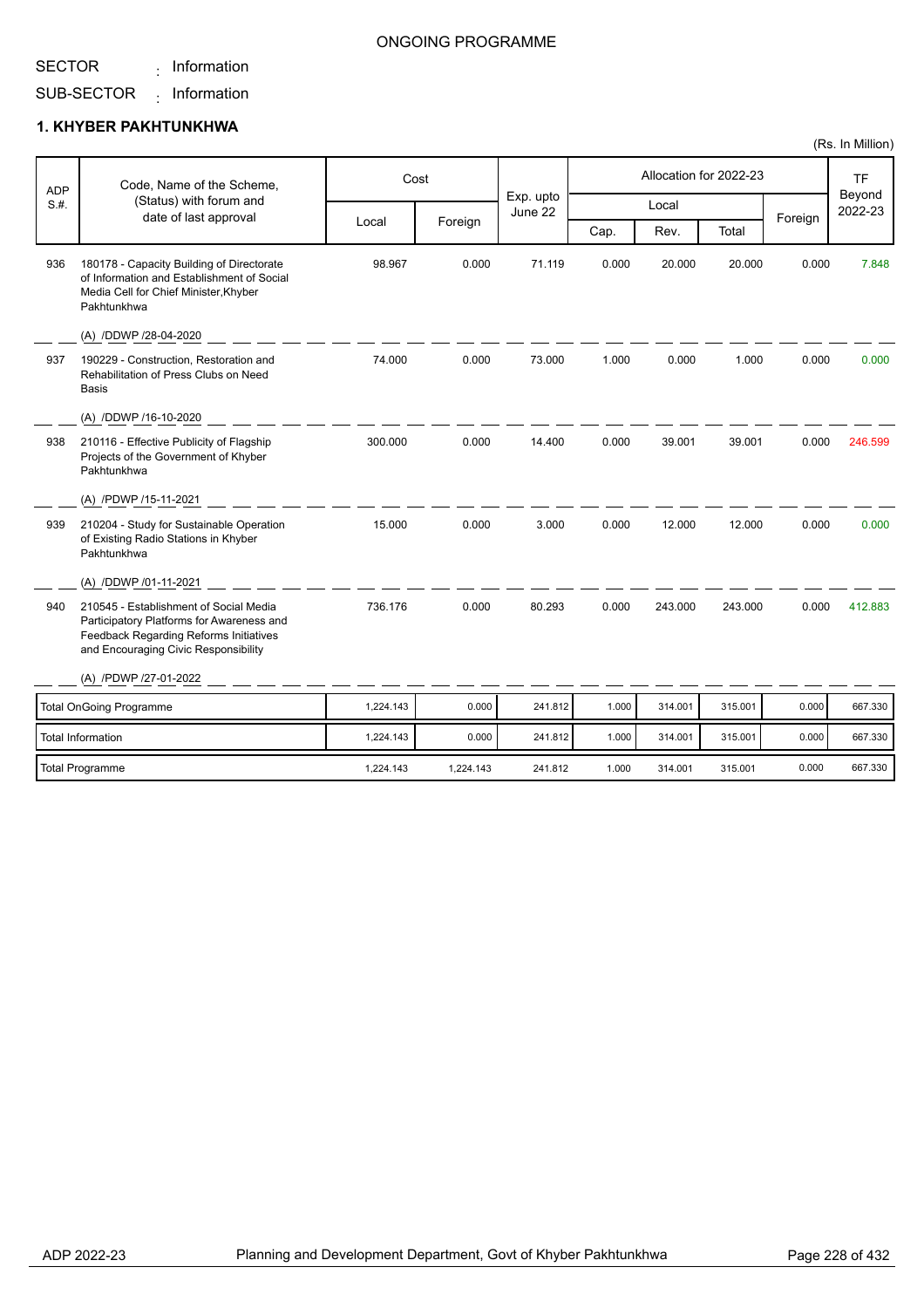#### SECTOR  $\cdot$  Information

### ONGOING PROGRAMME

## SUB-SECTOR Information :

#### **2. MERGED AREAS**

|      |                                                                                                                                             |         |         |                      |       |                        |        |         | (Rs. In Million)  |
|------|---------------------------------------------------------------------------------------------------------------------------------------------|---------|---------|----------------------|-------|------------------------|--------|---------|-------------------|
| ADP  | Code, Name of the Scheme,                                                                                                                   | Cost    |         |                      |       | Allocation for 2022-23 |        | TF      |                   |
| S.H. | (Status) with forum and<br>date of last approval                                                                                            |         |         | Exp. upto<br>June 22 | Local |                        |        | Foreign | Beyond<br>2022-23 |
|      |                                                                                                                                             | Local   | Foreign |                      | Cap.  | Rev.                   | Total  |         |                   |
| 941  | 191596 - 150394 - Establishment of PMU<br>for Operationalization of Five FM Radio<br>Stations in Merged Areas [MA]<br>(A) /PDWP /08-10-2019 | 134.519 | 0.000   | 119.848              | 0.000 | 14.671                 | 14.671 | 0.000   | 0.000             |
|      | Total OnGoing Programme                                                                                                                     | 134.519 | 0.000   | 119.848              | 0.000 | 14.671                 | 14.671 | 0.000   | 0.000             |
|      | Total Information                                                                                                                           | 134.519 | 0.000   | 119.848              | 0.000 | 14.671                 | 14.671 | 0.000   | 0.000             |
|      | Total Programme                                                                                                                             | 134.519 | 134.519 | 119.848              | 0.000 | 14.671                 | 14.671 | 0.000   | 0.000             |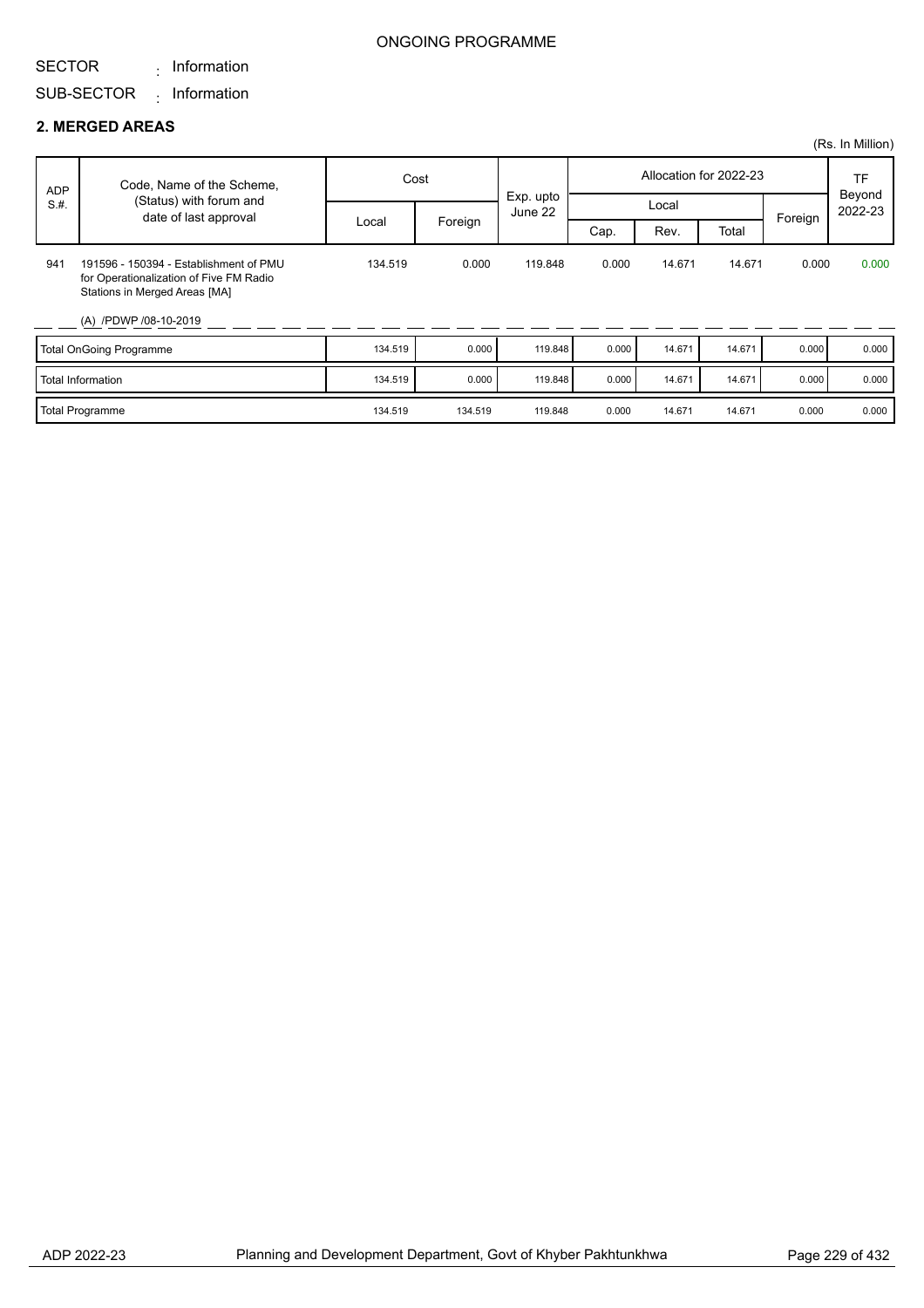### ONGOING PROGRAMME

SECTOR

 $\cdot$  Information

# SUB-SECTOR Information :

### **3. ACCELERATED IMPLEMENTATION PROGRAMME (AIP)**

| <b>ADP</b> | Code, Name of the Scheme,                                                                                                                                                                         |           | Cost      |                      |       | Allocation for 2022-23 |         | <b>TF</b> |                   |
|------------|---------------------------------------------------------------------------------------------------------------------------------------------------------------------------------------------------|-----------|-----------|----------------------|-------|------------------------|---------|-----------|-------------------|
| S.H.       | (Status) with forum and<br>date of last approval                                                                                                                                                  |           |           | Exp. upto<br>June 22 | Local |                        |         |           | Beyond<br>2022-23 |
|            |                                                                                                                                                                                                   | Local     | Foreign   |                      | Cap.  | Rev.                   | Total   | Foreign   |                   |
| 942        | 200043 - Establishment of Communication<br>and Social Media Cell For Publicity of AIP<br>Projects & Launching of Mass Awareness<br>Campaigns in Newly Merged Areas (AIP)<br>(A) /PDWP /22-10-2020 | 871.350   | 0.000     | 96.806               | 0.000 | 30.000                 | 30.000  | 0.000     | 744.544           |
| 943        | 200044 - Up Scaling of Information Setup<br>in Merged Districts (AIP)                                                                                                                             | 266.085   | 0.000     | 22.501               | 6.000 | 14.000                 | 20.000  | 0.000     | 223.584           |
|            | (A) /PDWP /21-09-2020                                                                                                                                                                             |           |           |                      |       |                        |         |           |                   |
|            | <b>Total OnGoing Programme</b>                                                                                                                                                                    | 1,137.435 | 0.000     | 119.307              | 6.000 | 44.000                 | 50.000  | 0.000     | 968.128           |
|            | <b>Total Information</b>                                                                                                                                                                          | 1,137.435 | 0.000     | 119.307              | 6.000 | 44.000                 | 50.000  | 0.000     | 968.128           |
|            | <b>Total Programme</b>                                                                                                                                                                            | 1,137.435 | 1,137.435 | 119.307              | 6.000 | 44.000                 | 50.000  | 0.000     | 968.128           |
|            | Sub Total (Sector)                                                                                                                                                                                | 2.496.097 | 2.496.097 | 480.967              | 7.000 | 372.672                | 379.672 | 0.000     | 1,635.458         |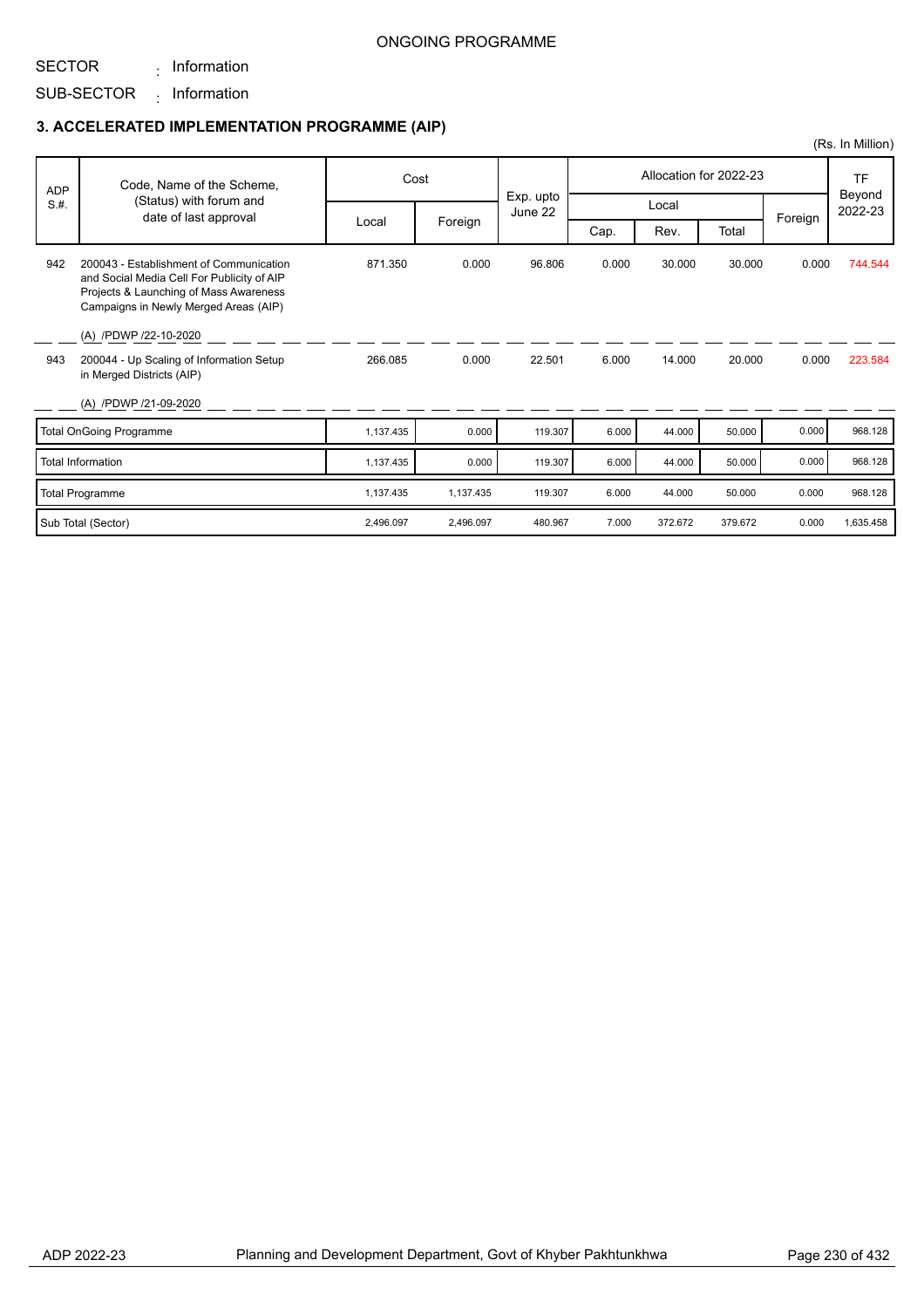<sub>:</sub> Labour

### ONGOING PROGRAMME

SUB-SECTOR <sub>:</sub> Labour

### **1. KHYBER PAKHTUNKHWA**

| <b>ADP</b> | Code, Name of the Scheme,                                                                                                                |         | Cost    |                      |       |         | Allocation for 2022-23 |         | <b>TF</b><br>Beyond<br>2022-23 |
|------------|------------------------------------------------------------------------------------------------------------------------------------------|---------|---------|----------------------|-------|---------|------------------------|---------|--------------------------------|
| S.H.       | (Status) with forum and                                                                                                                  |         |         | Exp. upto<br>June 22 |       | Local   |                        |         |                                |
|            | date of last approval                                                                                                                    | Local   | Foreign |                      | Cap.  | Rev.    | Total                  | Foreign |                                |
| 944        | 150650 - Establishment of Centre for<br>Occupational Safety & Health(OSH) in<br>Khyber Pakhtunkhwa                                       | 53.346  | 0.000   | 40.758               | 0.000 | 12.588  | 12.588                 | 0.000   | 0.000                          |
|            | (A) /DDWP /15-11-2021                                                                                                                    |         |         |                      |       |         |                        |         |                                |
| 945        | 160053 - Strengthening Govt. Efforts to<br>Combat Child Labour through Child Labour<br>Survey in Khyber Pakhtunkhwa (UNICEF<br>Assisted) | 241.705 | 120.000 | 134.286              | 0.000 | 107.419 | 107.419                | 44.100  | 0.000                          |
|            | (A) /PDWP /09-01-2020                                                                                                                    |         |         |                      |       |         |                        |         |                                |
| 946        | 200091 - Enabling Directorate of Labour,<br>Khyber Pakhtunkhwa for Better Service<br>Delivery                                            | 98.137  | 0.000   | 8.996                | 0.000 | 58.137  | 58.137                 | 0.000   | 31.004                         |
|            | (A) /PDWP /31-03-2021                                                                                                                    |         |         |                      |       |         |                        |         |                                |
| 947        | 200092 - Establishment of Clinical<br>Laboratories (Grade-A) and X-Ray<br>Facilities at Service Outlets of Khyber<br>Pakhtunkhwa, ESSI   | 83.800  | 0.000   | 50.000               | 3.800 | 30.000  | 33.800                 | 0.000   | 0.000                          |
|            | (A) /DDWP /13-04-2021                                                                                                                    |         |         |                      |       |         |                        |         |                                |
|            | Total OnGoing Programme                                                                                                                  | 476.988 | 120.000 | 234.040              | 3.800 | 208.144 | 211.944                | 44.100  | 31.004                         |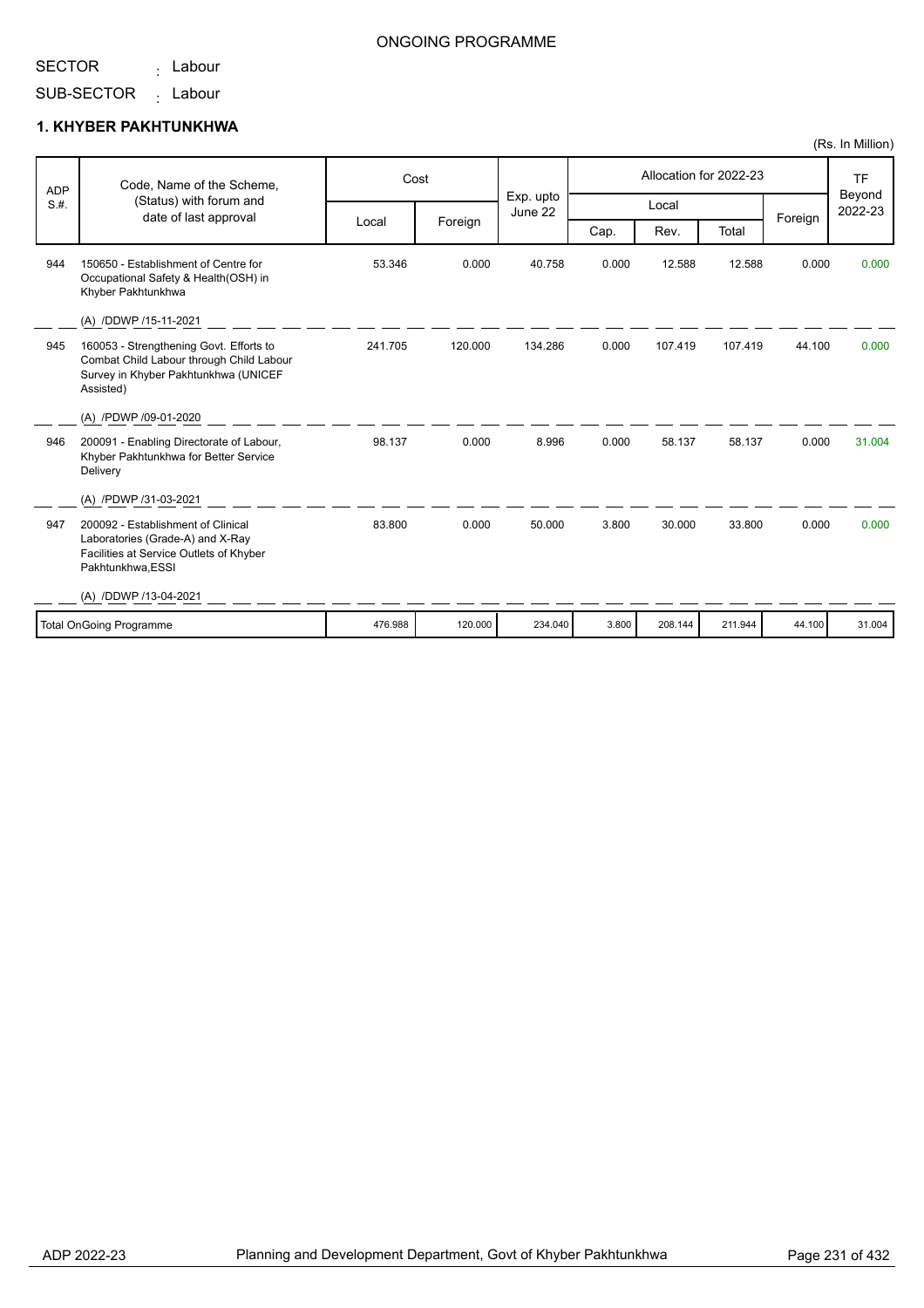<sub>:</sub> Labour

SUB-SECTOR <sub>:</sub> Labour

#### **1. KHYBER PAKHTUNKHWA**

| <b>ADP</b>          | Code, Name of the Scheme,                                                                                                                      |         | Cost    |                      | Allocation for 2022-23 |         |         |        | <b>TF</b><br>Beyond |         |         |
|---------------------|------------------------------------------------------------------------------------------------------------------------------------------------|---------|---------|----------------------|------------------------|---------|---------|--------|---------------------|---------|---------|
| S.H.                | (Status) with forum and<br>date of last approval                                                                                               |         |         | Exp. upto<br>June 22 | Local                  |         |         |        |                     | Foreign | 2022-23 |
|                     |                                                                                                                                                | Local   | Foreign |                      | Cap.                   | Rev.    | Total   |        |                     |         |         |
| 948                 | 220100 - Automation of Employees of<br>Social Security Institution (ESSI), Khyber<br>Pakhtunkhwa                                               | 50.000  | 0.000   | 0.000                | 0.000                  | 50.000  | 50.000  | 0.000  | 0.000               |         |         |
|                     | (B) / DDWP/                                                                                                                                    |         |         |                      |                        |         |         |        |                     |         |         |
| 949                 | 220526 - Feasibility study for Solarization<br>of Medi-Care Centers of Employees Social<br>Security Institution (ESSI), Khyber<br>Pakhtunkhwa. | 5.000   | 0.000   | 0.000                | 0.000                  | 5.000   | 5.000   | 0.000  | 0.000               |         |         |
|                     | $(B)$ / PDWP/                                                                                                                                  |         |         |                      |                        |         |         |        |                     |         |         |
| 950                 | 220611 - Land Acquisition for<br>establishment of Labour Complex                                                                               | 70.000  | 0.000   | 0.000                | 0.000                  | 70.000  | 70.000  | 0.000  | 0.000               |         |         |
|                     | (B) / DDWP/                                                                                                                                    |         |         |                      |                        |         |         |        |                     |         |         |
|                     | Total New Programme                                                                                                                            | 125.000 | 0.000   | 0.000                | 0.000                  | 125.000 | 125.000 | 0.000  | 0.000               |         |         |
| <b>Total Labour</b> |                                                                                                                                                | 601.988 | 120.000 | 234.040              | 3.800                  | 333.144 | 336.944 | 44.100 | 31.004              |         |         |
|                     | Total Programme                                                                                                                                | 601.988 | 601.988 | 234.040              | 3.800                  | 333.144 | 336.944 | 44.100 | 31.004              |         |         |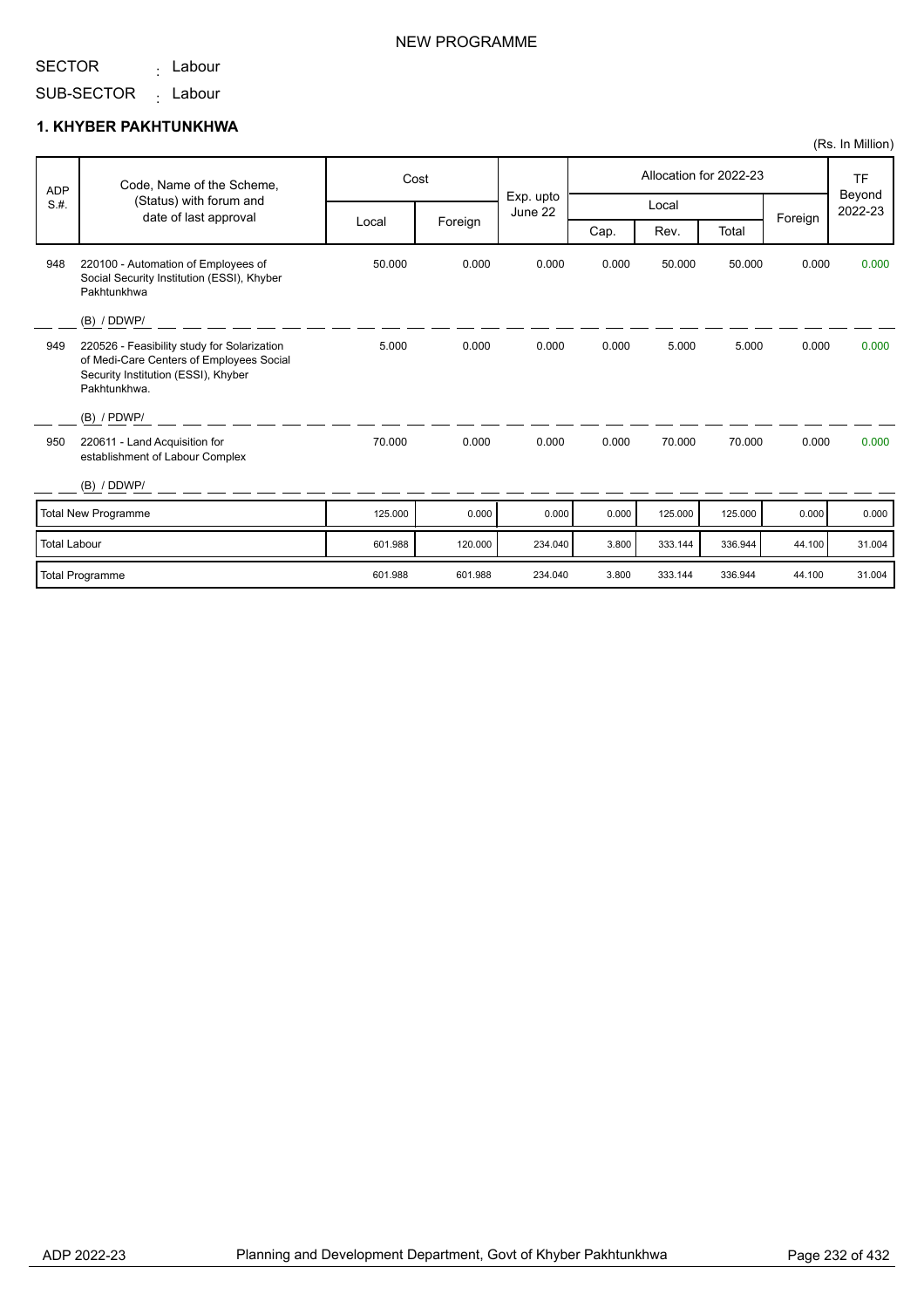### NEW PROGRAMME

SECTOR <sub>:</sub> Labour

SUB-SECTOR <sub>:</sub> Labour

|                     |                                                                                                     |         |         |         |           |         |                        |        | (Rs. In Million) |                   |
|---------------------|-----------------------------------------------------------------------------------------------------|---------|---------|---------|-----------|---------|------------------------|--------|------------------|-------------------|
| <b>ADP</b>          | Code, Name of the Scheme,                                                                           | Cost    |         |         |           |         | Allocation for 2022-23 |        | TF               |                   |
| S.H.                | (Status) with forum and<br>date of last approval                                                    |         |         | June 22 | Exp. upto |         | Local                  |        | Foreign          | Beyond<br>2022-23 |
|                     |                                                                                                     | Local   | Foreign |         | Cap.      | Rev.    | Total                  |        |                  |                   |
| 951                 | 220527 - Extension and strengthening of<br>Labour Welfare and Regulatory Regime in<br>Merged Areas. | 120.000 | 0.000   | 0.000   | 0.000     | 0.001   | 0.001                  | 0.000  | 119.999          |                   |
|                     | $(B)$ / PDWP/                                                                                       |         |         |         |           |         |                        |        |                  |                   |
|                     | <b>Total New Programme</b>                                                                          | 120.000 | 0.000   | 0.000   | 0.000     | 0.001   | 0.001                  | 0.000  | 119.999          |                   |
| <b>Total Labour</b> |                                                                                                     | 120.000 | 0.000   | 0.000   | 0.000     | 0.001   | 0.001                  | 0.000  | 119.999          |                   |
|                     | <b>Total Programme</b>                                                                              | 120.000 | 120.000 | 0.000   | 0.000     | 0.001   | 0.001                  | 0.000  | 119.999          |                   |
|                     | Sub Total (Sector)                                                                                  | 721.988 | 721.988 | 234.040 | 3.800     | 333.145 | 336.945                | 44.100 | 151.003          |                   |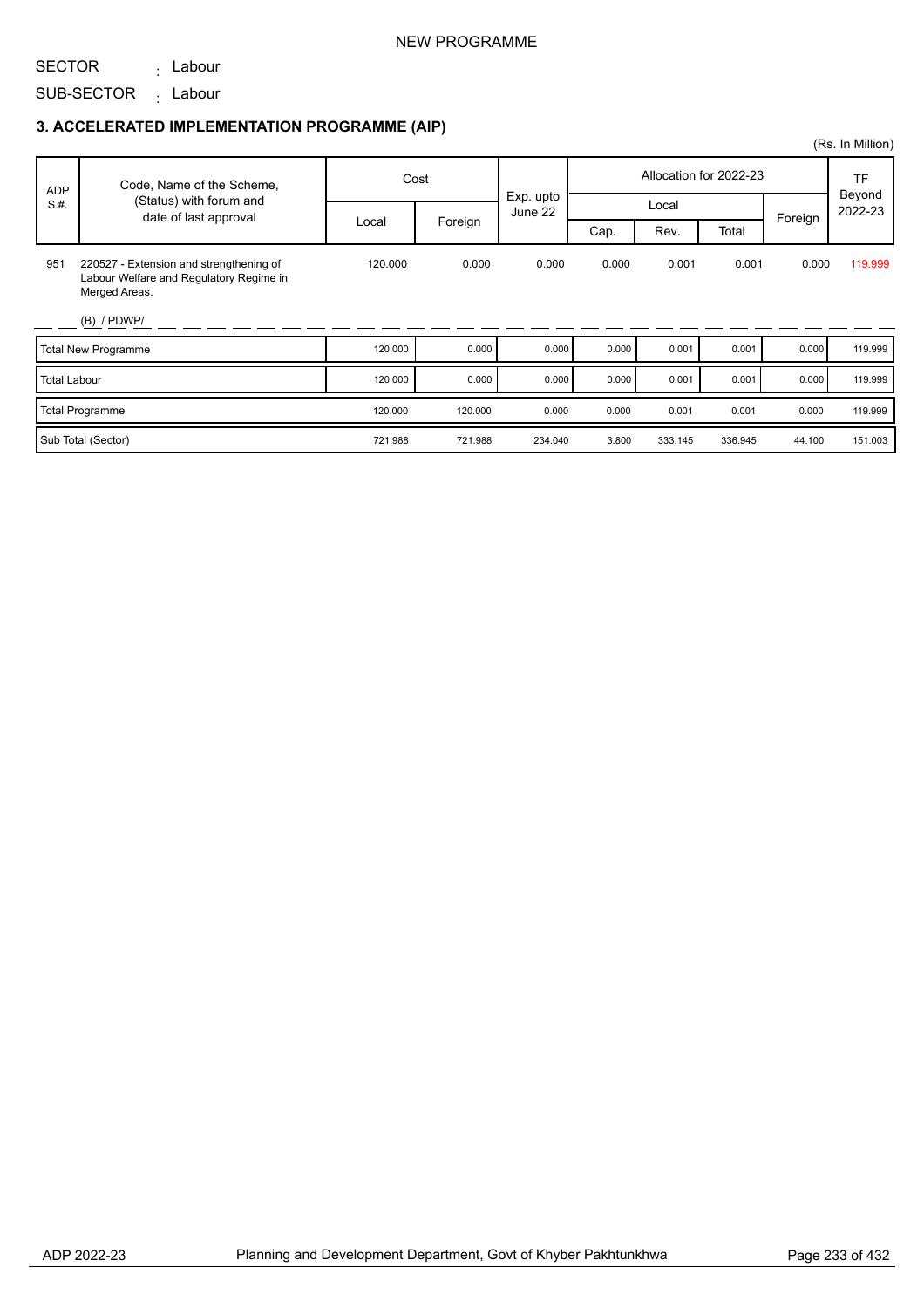#### SECTOR . Law & Justice

### ONGOING PROGRAMME

## SUB-SECTOR Law & Justice :

#### **1. KHYBER PAKHTUNKHWA**

|            |                                                                                                                                                                                                                                                                     |         |         |                      |        |       |                        |         | (Rs. In Million)  |
|------------|---------------------------------------------------------------------------------------------------------------------------------------------------------------------------------------------------------------------------------------------------------------------|---------|---------|----------------------|--------|-------|------------------------|---------|-------------------|
| <b>ADP</b> | Code, Name of the Scheme,                                                                                                                                                                                                                                           | Cost    |         |                      |        |       | Allocation for 2022-23 |         | TF                |
| S.H.       | (Status) with forum and<br>date of last approval                                                                                                                                                                                                                    |         |         | Exp. upto<br>June 22 |        | Local |                        |         | Beyond<br>2022-23 |
|            |                                                                                                                                                                                                                                                                     | Local   | Foreign |                      | Cap.   | Rev.  | Total                  | Foreign |                   |
| 952        | 110454 - Directorate of Human Rights and<br>its District Based Resource Centers with<br>Integrated Facilities for Public<br>Prosecutors, Government Pleaders and<br>Probation Officers, Government of Khyber<br>Pakhtunkhwa (INL Assisted)<br>(A) /PDWP /23-12-2016 | 300.000 | 0.000   | 189.899              | 34.000 | 1.000 | 35,000                 | 0.000   | 75.101            |
|            | Total OnGoing Programme                                                                                                                                                                                                                                             | 300.000 | 0.000   | 189.899              | 34.000 | 1.000 | 35.000                 | 0.000   | 75.101            |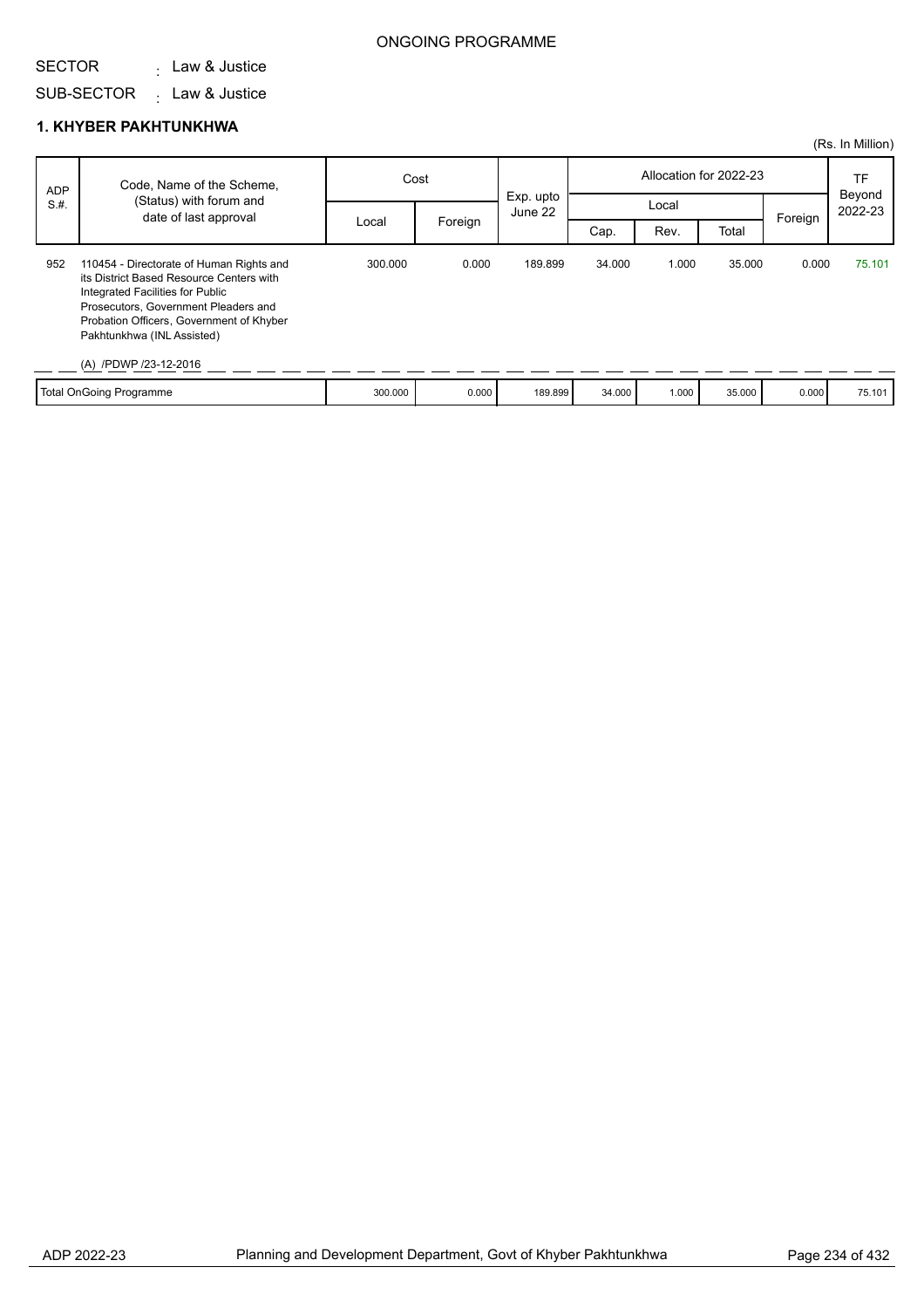#### SECTOR . Law & Justice

SUB-SECTOR Law & Justice :

#### **1. KHYBER PAKHTUNKHWA**

| Allocation for 2022-23<br>Cost<br>Code, Name of the Scheme,<br><b>ADP</b>                                                                                                                                              |         | TF<br>Beyond<br>2022-23 |
|------------------------------------------------------------------------------------------------------------------------------------------------------------------------------------------------------------------------|---------|-------------------------|
| Exp. upto<br>(Status) with forum and<br>S.H.<br>Local<br>June 22<br>date of last approval                                                                                                                              |         |                         |
| Foreign<br>Local<br>Rev.<br>Total<br>Cap.                                                                                                                                                                              | Foreign |                         |
| 953<br>73,000<br>0.000<br>0.000<br>10.000<br>10.000<br>220559 - Strengthening of Ombudsperson<br>0.000<br>Secretariat for Protection against<br>Harassment of Women at Workplace,<br>Khyber Pakhtunkhwa<br>(B) / DDWP/ | 0.000   | 63.000                  |
| <b>Total New Programme</b><br>73.000<br>0.000<br>0.000<br>0.000<br>10.000<br>10.000                                                                                                                                    | 0.000   | 63.000                  |

| <b>Total New Programme</b>     | 73.000  | 0.000 | 0.000   | 0.000  | 10.000 | 10.000 | 0.000 | 63.000  |
|--------------------------------|---------|-------|---------|--------|--------|--------|-------|---------|
| <b>Total Law &amp; Justice</b> | 373.000 | 0.000 | 189.899 | 34.000 | 11.000 | 45.000 | 0.000 | 138.101 |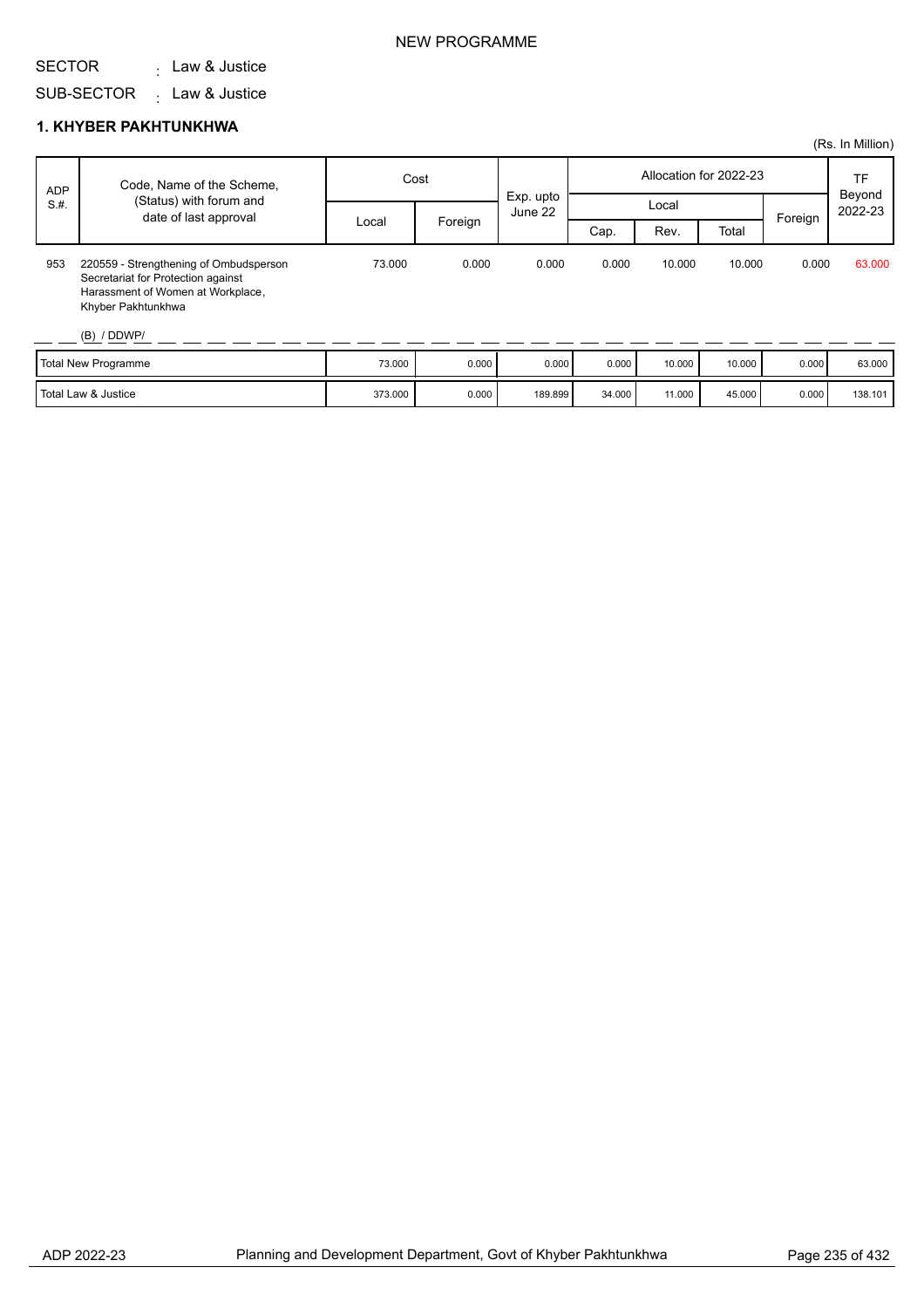. Law & Justice

### ONGOING PROGRAMME

#### SUB-SECTOR : Peshawar High Court

#### **1. KHYBER PAKHTUNKHWA**

| <b>ADP</b> | Code, Name of the Scheme,                                                                                                                                          |           | Cost    |                      |         |       | Allocation for 2022-23 |         | TF                |
|------------|--------------------------------------------------------------------------------------------------------------------------------------------------------------------|-----------|---------|----------------------|---------|-------|------------------------|---------|-------------------|
| S.#.       | (Status) with forum and<br>date of last approval                                                                                                                   |           |         | Exp. upto<br>June 22 |         | Local |                        |         | Beyond<br>2022-23 |
|            |                                                                                                                                                                    | Local     | Foreign |                      | Cap.    | Rev.  | Total                  | Foreign |                   |
| 954        | 100425 - Construction of Judicial<br>Complex, Mansehra                                                                                                             | 558.334   | 0.000   | 494.588              | 63.746  | 0.000 | 63.746                 | 0.000   | 0.000             |
|            | (A) /PDWP /01-11-2021                                                                                                                                              |           |         |                      |         |       |                        |         |                   |
| 955        | 120004 - Construction of Judicial<br>Complex, Chitral                                                                                                              | 930.934   | 0.000   | 601.950              | 220.000 | 0.000 | 220.000                | 0.000   | 108.984           |
|            | (A) /PDWP /04-12-2013                                                                                                                                              |           |         |                      |         |       |                        |         |                   |
| 956        | 120419 - F/S for Master Planning &<br>Designing of Khyber Pakhtunkhwa Judicial<br>Academy at Regi Model Town Peshawar                                              | 290.000   | 0.000   | 10.002               | 0.000   | 0.001 | 0.001                  | 0.000   | 279.997           |
|            | (A) /PDWP /15-09-2017                                                                                                                                              |           |         |                      |         |       |                        |         |                   |
| 957        | 130445 - Construction of Joint Judicial<br>Complex at Karak and Takhte-Nasrati                                                                                     | 1,048.595 | 0.000   | 597.990              | 90.000  | 0.000 | 90.000                 | 0.000   | 360.605           |
|            | (A) /PDWP /06-04-2021                                                                                                                                              |           |         |                      |         |       |                        |         |                   |
| 958        | 130446 - F/S for Assessment of<br>Residential Requirements, Master<br>Planning & Designing of Judicial<br>Complexes in Selected Districts of Khyber<br>Pakhtunkhwa | 1,469.576 | 0.000   | 480.205              | 200.000 | 0.000 | 200.000                | 0.000   | 789.371           |
|            | (A) /PDWP /11-03-2016                                                                                                                                              |           |         |                      |         |       |                        |         |                   |
| 959        | 140294 - Construction of Judicial<br>Complex, Mardan                                                                                                               | 1,100.000 | 0.000   | 177.112              | 40.000  | 0.000 | 40.000                 | 0.000   | 882.888           |
|            | (A) /PDWP /05-05-2017                                                                                                                                              |           |         |                      |         |       |                        |         |                   |
| 960        | 140296 - F/S and Construction of Tehsil<br>Judicial Complexes in 5 Selected Districts<br>on Priority Basis (Paharpur, Draband,<br>Oghi, Havelian and Hangu)        | 914.988   | 0.000   | 750.818              | 164.170 | 0.000 | 164.170                | 0.000   | 0.000             |
|            | (A) /PDWP /05-04-2019                                                                                                                                              |           |         |                      |         |       |                        |         |                   |
| 961        | 140301 - F/S & Master Planning for<br>Construction of "Model Anti Terrorism<br>Courts"                                                                             | 250.000   | 0.000   | 229.000              | 21.000  | 0.000 | 21.000                 | 0.000   | 0.000             |
|            | (A) /PDWP /05-05-2017                                                                                                                                              |           |         |                      |         |       |                        |         |                   |
| 962        | 140307 - F/S & Master Planning and<br>Detailed Designing of Judicial Complex,<br>Abbottabad                                                                        | 773.785   | 0.000   | 314.436              | 189.000 | 0.000 | 189.000                | 0.000   | 270.349           |
|            | (A) /PDWP /29-11-2018                                                                                                                                              |           |         |                      |         |       |                        |         |                   |
| 963        | 140308 - F/S and Construction of Judicial<br>Complex, D.I.Khan                                                                                                     | 974.877   | 0.000   | 830.404              | 40.000  | 0.000 | 40.000                 | 0.000   | 104.473           |
|            | (A) /PDWP /03-09-2015                                                                                                                                              |           |         |                      |         |       |                        |         |                   |
| 964        | 160182 - F/S for Establishment of Judicial<br>Complex at Dargai (Malakand), Thall<br>(Hangu), Shabqadar (Charsadda), Tank &<br>Totalai (Buner)                     | 613.908   | 0.000   | 319.387              | 200.000 | 0.000 | 200.000                | 0.000   | 94.521            |
|            | (A) /PDWP /05-04-2019                                                                                                                                              |           |         |                      |         |       |                        |         |                   |
| 965        | 160187 - Construction of Judicial<br>Complexes, Swat                                                                                                               | 972.778   | 0.000   | 300.000              | 394.694 | 0.000 | 394.694                | 0.000   | 278.084           |
|            | (A) /PDWP /10-02-2021                                                                                                                                              |           |         |                      |         |       |                        |         |                   |

ADP 2022-23 Planning and Development Department, Govt of Khyber Pakhtunkhwa Page 236 of 432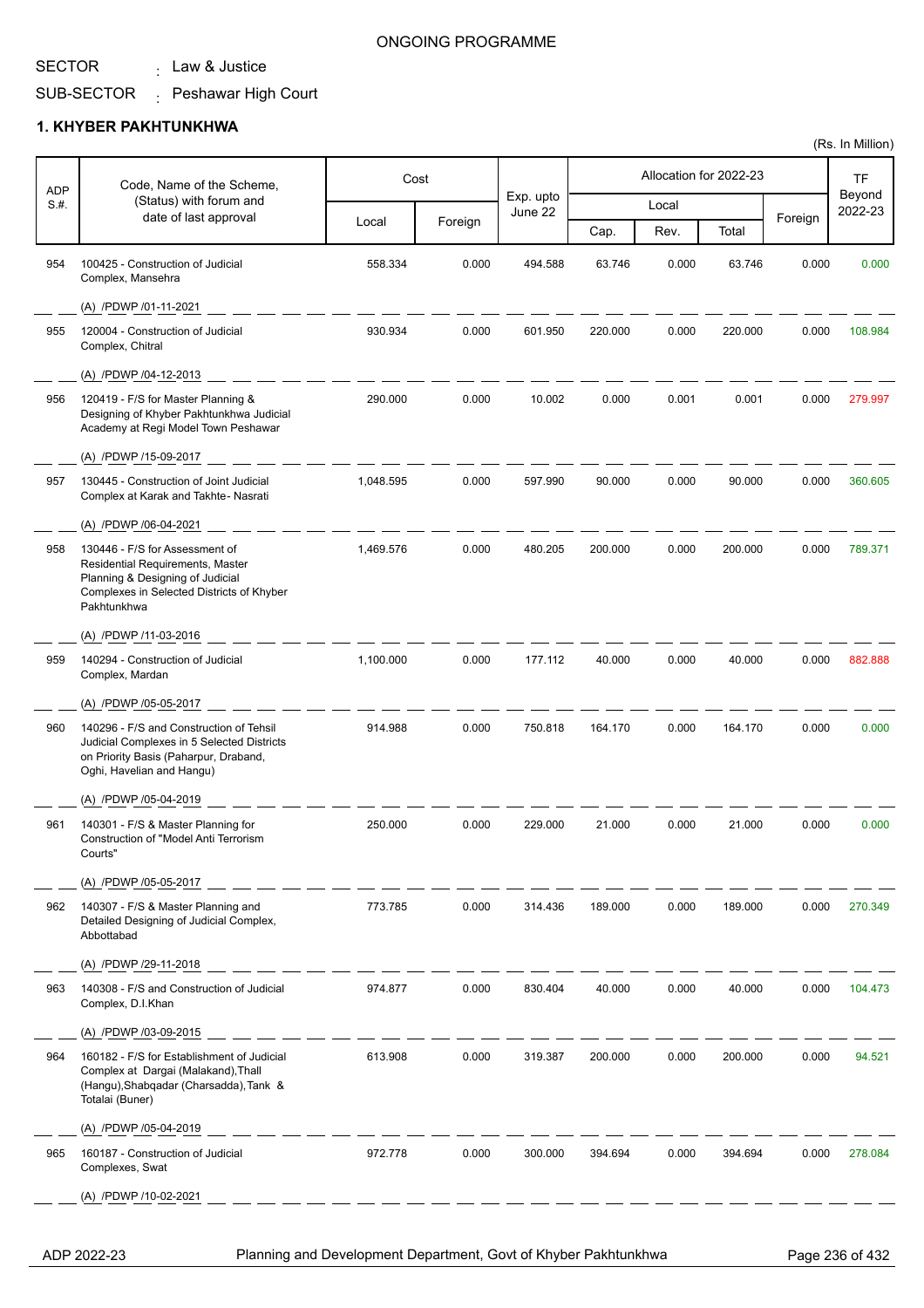. Law & Justice

### ONGOING PROGRAMME

#### SUB-SECTOR : Peshawar High Court

#### **1. KHYBER PAKHTUNKHWA**

| <b>ADP</b> | Code, Name of the Scheme,                                                                                                              |            | Cost    |                      |           |       | Allocation for 2022-23 |         | <b>TF</b>         |
|------------|----------------------------------------------------------------------------------------------------------------------------------------|------------|---------|----------------------|-----------|-------|------------------------|---------|-------------------|
| S.H.       | (Status) with forum and                                                                                                                |            |         | Exp. upto<br>June 22 |           | Local |                        |         | Beyond<br>2022-23 |
|            | date of last approval                                                                                                                  | Local      | Foreign |                      | Cap.      | Rev.  | Total                  | Foreign |                   |
| 966        | 160589 - Construction of Bachelor Hostel<br>for Judicial Officers in 08 Districts of<br>Khyber Pakhtunkhwa                             | 290.749    | 0.000   | 238.832              | 10.000    | 1.766 | 11.766                 | 0.000   | 40.151            |
|            | (A) /PDWP /02-11-2017                                                                                                                  |            |         |                      |           |       |                        |         |                   |
| 967        | 180076 - Additional Facilities and<br>Improvement of Infrastructure of Existing<br>Judicial Complexes                                  | 250.079    | 0.000   | 203.899              | 8.000     | 0.000 | 8.000                  | 0.000   | 38.180            |
|            | (A) /PDWP /05-04-2019                                                                                                                  |            |         |                      |           |       |                        |         |                   |
| 968        | 180077 - Master Planning and Detailed<br>Designing of Peshawar Katchehry<br>Compound . (PC-II approved on<br>01-03-2019)               | 63.250     | 0.000   | 3.000                | 60.250    | 0.000 | 60.250                 | 0.000   | 0.000             |
|            | (A) /DDWP /08-02-2022                                                                                                                  |            |         |                      |           |       |                        |         |                   |
| 969        | 190342 - Construction of Additional Court<br>Rooms & Missing Facilities on Need Basis<br>in District & Tehsil Complexes                | 287.348    | 0.000   | 211.163              | 60.000    | 0.000 | 60.000                 | 0.000   | 16.185            |
|            | (A) /PDWP /05-03-2020                                                                                                                  |            |         |                      |           |       |                        |         |                   |
| 970        | 210117 - Missing Facilities and<br>Improvement of Infrastructure in Existing<br>Judicial Complexes of Khyber<br>Pakhtunkhwa (Phase II) | 348.690    | 0.000   | 0.000                | 43.941    | 0.000 | 43.941                 | 0.000   | 304.749           |
|            | (A) /PDWP /22-04-2022                                                                                                                  |            |         |                      |           |       |                        |         |                   |
| 971        | 210119 - Acquisition of Land for Judicial<br><b>Complex Swat</b>                                                                       | 200.000    | 0.000   | 0.000                | 149.984   | 0.000 | 149.984                | 0.000   | 50.016            |
|            | $(B)$ / PDWP/                                                                                                                          |            |         |                      |           |       |                        |         |                   |
| 972        | 210120 - Acquisition of Land for Extension<br>of Judicial Complex Dargai                                                               | 118.588    | 0.000   | 55.896               | 40.000    | 0.000 | 40.000                 | 0.000   | 22.692            |
|            | (A) /DDWP /08-02-2022                                                                                                                  |            |         |                      |           |       |                        |         |                   |
| 973        | 210317 - Acquisition of Land and<br>Construction of Judicial Infrastructure at<br><b>Chitral Upper</b>                                 | 196.550    | 0.000   | 16.000               | 50.000    | 0.000 | 50.000                 | 0.000   | 130.550           |
|            | (A) /DDWP /18-11-2021                                                                                                                  |            |         |                      |           |       |                        |         |                   |
| 974        | 210543 - F/S, Designing and Construction<br>of Parking Plaza near PHC                                                                  | 300.000    | 0.000   | 0.000                | 5.000     | 0.000 | 5.000                  | 0.000   | 295.000           |
|            | $(B)$ / PDWP/                                                                                                                          |            |         |                      |           |       |                        |         |                   |
| 975        | 210544 - F/S, Designing and Construction<br>of District Judicial Complex Nowshera                                                      | 900.000    | 0.000   | 0.000                | 5.000     | 0.000 | 5.000                  | 0.000   | 895.000           |
|            | (B) / PDWP/                                                                                                                            |            |         |                      |           |       |                        |         |                   |
|            | <b>Total OnGoing Programme</b>                                                                                                         | 12,853.029 | 0.000   | 5,834.682            | 2,054.785 | 1.767 | 2,056.552              | 0.000   | 4,961.795         |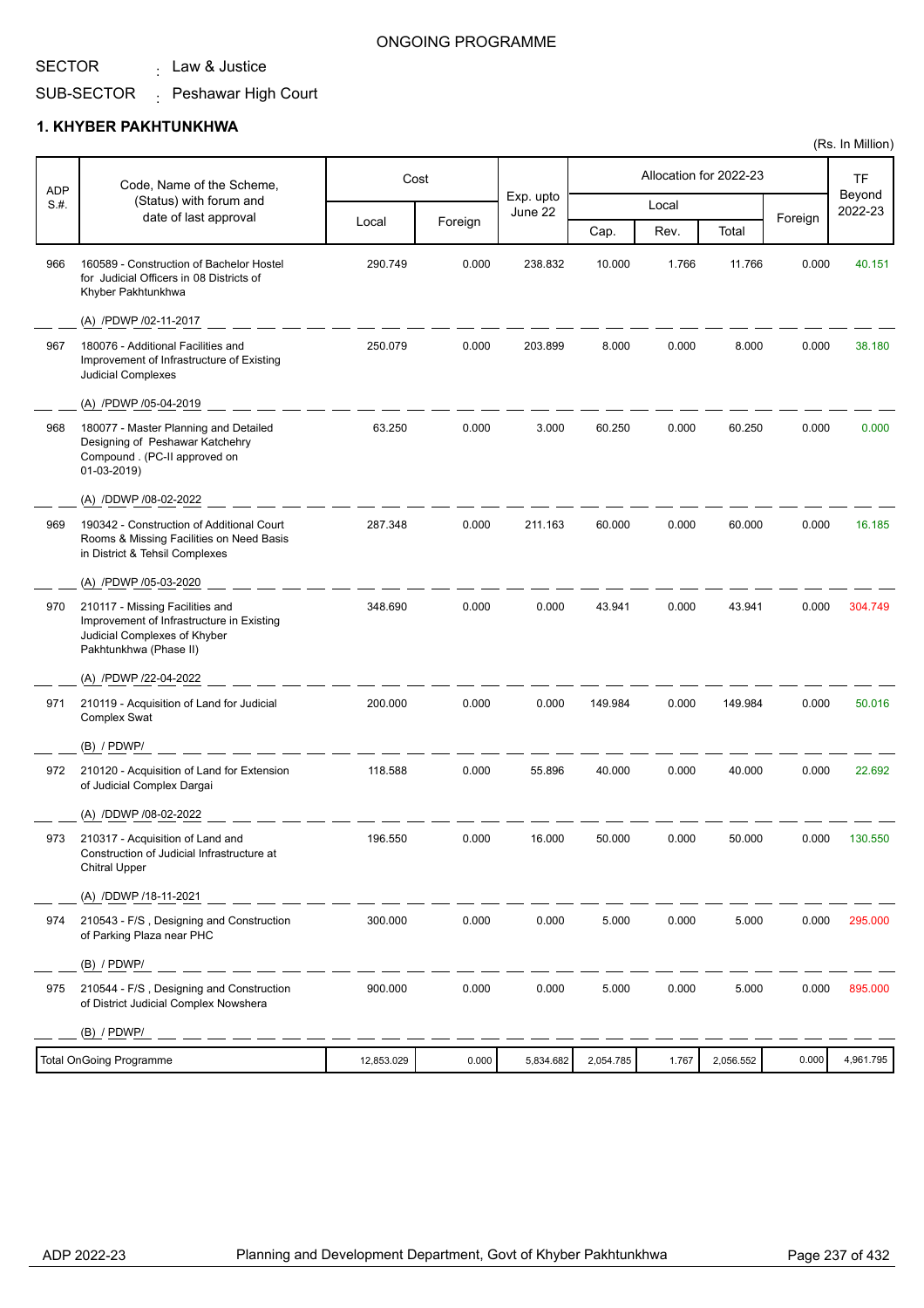. Law & Justice

#### SUB-SECTOR : Peshawar High Court

#### **1. KHYBER PAKHTUNKHWA**

| <b>ADP</b> | Code, Name of the Scheme,                                                                                |            | Cost       |                      | Allocation for 2022-23 |        |           |         | <b>TF</b>         |
|------------|----------------------------------------------------------------------------------------------------------|------------|------------|----------------------|------------------------|--------|-----------|---------|-------------------|
| S.H.       | (Status) with forum and<br>date of last approval                                                         |            |            | Exp. upto<br>June 22 |                        | Local  |           |         | Beyond<br>2022-23 |
|            |                                                                                                          | Local      | Foreign    |                      | Cap.                   | Rev.   | Total     | Foreign |                   |
| 976        | 220153 - Feasibility Study, Design, for<br><b>Construction of District Judicial Complex</b><br>Dir Upper | 40.000     | 0.000      | 0.000                | 10.000                 | 0.000  | 10.000    | 0.000   | 30.000            |
|            | $(B)$ / PDWP/                                                                                            |            |            |                      |                        |        |           |         |                   |
| 977        | 220154 - Construction of District Judicial<br>Complex Kohat                                              | 1,300.000  | 0.000      | 0.000                | 40.000                 | 0.000  | 40.000    |         | 0.000 1,260.000   |
|            | (B) / PDWP/                                                                                              |            |            |                      |                        |        |           |         |                   |
| 978        | 220155 - Construction of Tehsil Judicial<br>Complex Wari, Dir Upper                                      | 170.000    | 0.000      | 0.000                | 20.000                 | 0.000  | 20.000    | 0.000   | 150.000           |
|            | $(B)$ / DDWP/                                                                                            |            |            |                      |                        |        |           |         |                   |
| 979        | 220160 - Acquisition of Additional Land for<br>PHC Mingora Bench / Dar-ul-Qaza, Swat                     | 150.000    | 0.000      | 0.000                | 57.986                 | 0.000  | 57.986    | 0.000   | 92.014            |
|            | (B) / DDWP/                                                                                              |            |            |                      |                        |        |           |         |                   |
| 980        | 220161 - Acquisition of Land for New<br>District Judicial Complex, Malakand                              | 180.000    | 0.000      | 0.000                | 5.000                  | 0.000  | 5.000     | 0.000   | 175.000           |
|            | (B) / DDWP/                                                                                              |            |            |                      |                        |        |           |         |                   |
| 981        | 220162 - Construction of Residences for<br>Judiciary at Peshawar                                         | 80.000     | 0.000      | 0.000                | 5.000                  | 0.000  | 5.000     | 0.000   | 75.000            |
|            | (B) / DDWP/                                                                                              |            |            |                      |                        |        |           |         |                   |
| 982        | 220493 - Construction of Tehsil Judicial<br>Complex Lal Qilla, Dir Lower                                 | 170.000    | 0.000      | 0.000                | 20.000                 | 0.000  | 20.000    | 0.000   | 150.000           |
|            | (B) / DDWP/                                                                                              |            |            |                      |                        |        |           |         |                   |
| 983        | 220833 - Extension of Judicial Lodge at<br>Nathya Gali, Abbottabad.                                      | 74.600     | 0.000      | 0.000                | 0.001                  | 0.000  | 0.001     | 0.000   | 74.599            |
|            | (B) / DDWP/                                                                                              |            |            |                      |                        |        |           |         |                   |
|            | <b>Total New Programme</b>                                                                               | 2,164.600  | 0.000      | 0.000                | 157.987                | 0.000  | 157.987   | 0.000   | 2,006.613         |
|            | <b>Total Peshawar High Court</b>                                                                         | 15,017.629 | 0.000      | 5,834.682            | 2,212.772              | 1.767  | 2,214.539 | 0.000   | 6,968.408         |
|            | <b>Total Programme</b>                                                                                   | 15,390.629 | 15,390.629 | 6,024.581            | 2,246.772              | 12.767 | 2,259.539 | 0.000   | 7,106.509         |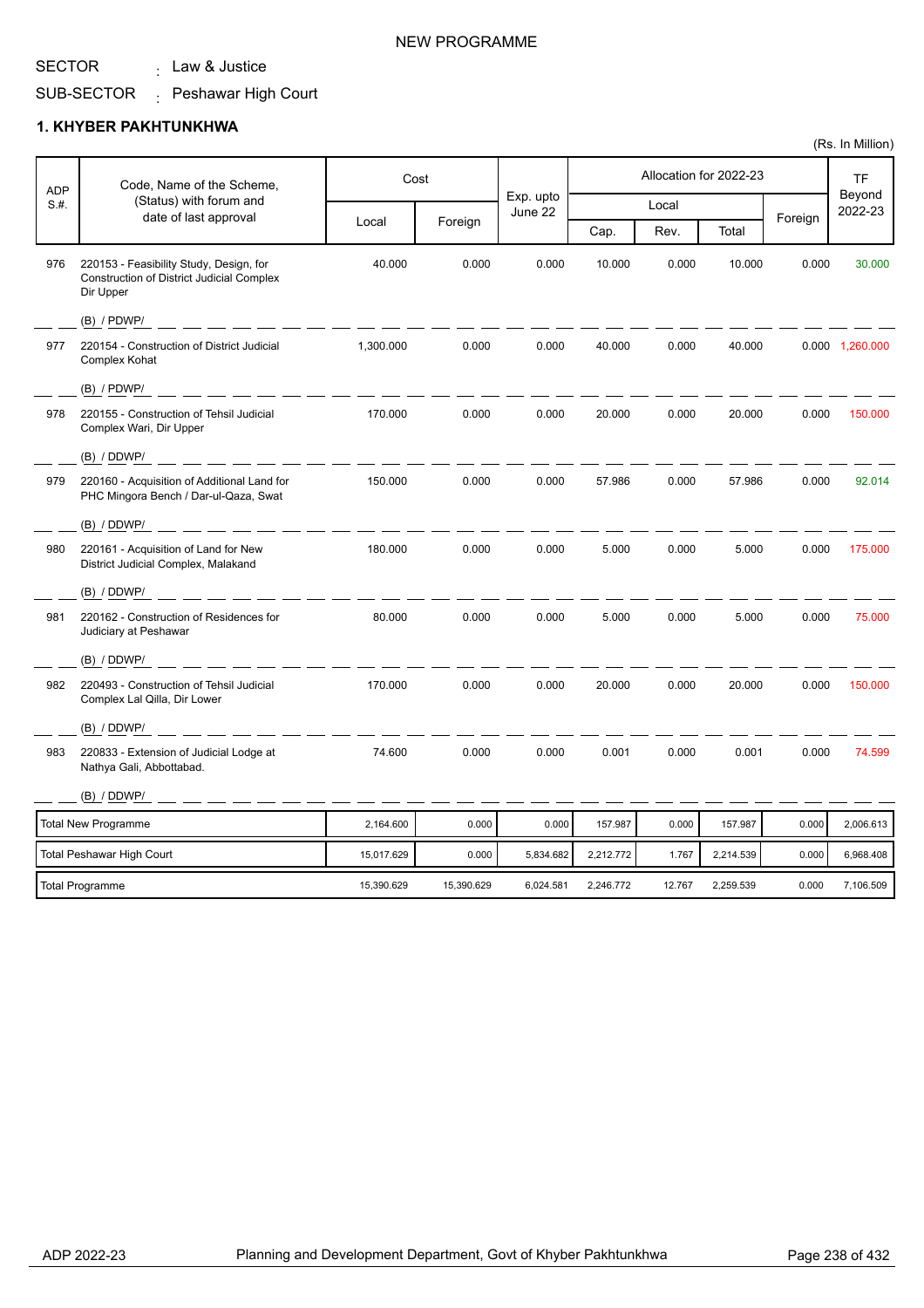. Law & Justice

#### SUB-SECTOR : Peshawar High Court

#### **2. MERGED AREAS**

|            |                                                                                                                                          |         |         |                      |         |                        |         |           | (Rs. In Million)  |
|------------|------------------------------------------------------------------------------------------------------------------------------------------|---------|---------|----------------------|---------|------------------------|---------|-----------|-------------------|
| <b>ADP</b> | Code, Name of the Scheme,                                                                                                                | Cost    |         |                      |         | Allocation for 2022-23 |         | <b>TF</b> |                   |
| S.H.       | (Status) with forum and<br>date of last approval                                                                                         |         |         | Exp. upto<br>June 22 | Local   |                        |         | Foreign   | Beyond<br>2022-23 |
|            |                                                                                                                                          | Local   | Foreign |                      | Cap.    | Rev.                   | Total   |           |                   |
| 984        | 191600 - 190088 - Missing Facilities and<br>Improvement of Infrastructure in the newly<br>merged districts [MA]<br>(A) /PDWP /10-09-2021 | 452.375 | 0.000   | 208.959              | 243.416 | 0.000                  | 243.416 | 0.000     | 0.000             |
|            | <b>Total OnGoing Programme</b>                                                                                                           | 452.375 | 0.000   | 208.959              | 243.416 | 0.000                  | 243.416 | 0.000     | 0.000             |
|            | <b>Total Peshawar High Court</b>                                                                                                         | 452.375 | 0.000   | 208.959              | 243.416 | 0.000                  | 243.416 | 0.000     | 0.000             |
|            | <b>Total Programme</b>                                                                                                                   | 452.375 | 452.375 | 208.959              | 243.416 | 0.000                  | 243.416 | 0.000     | 0.000             |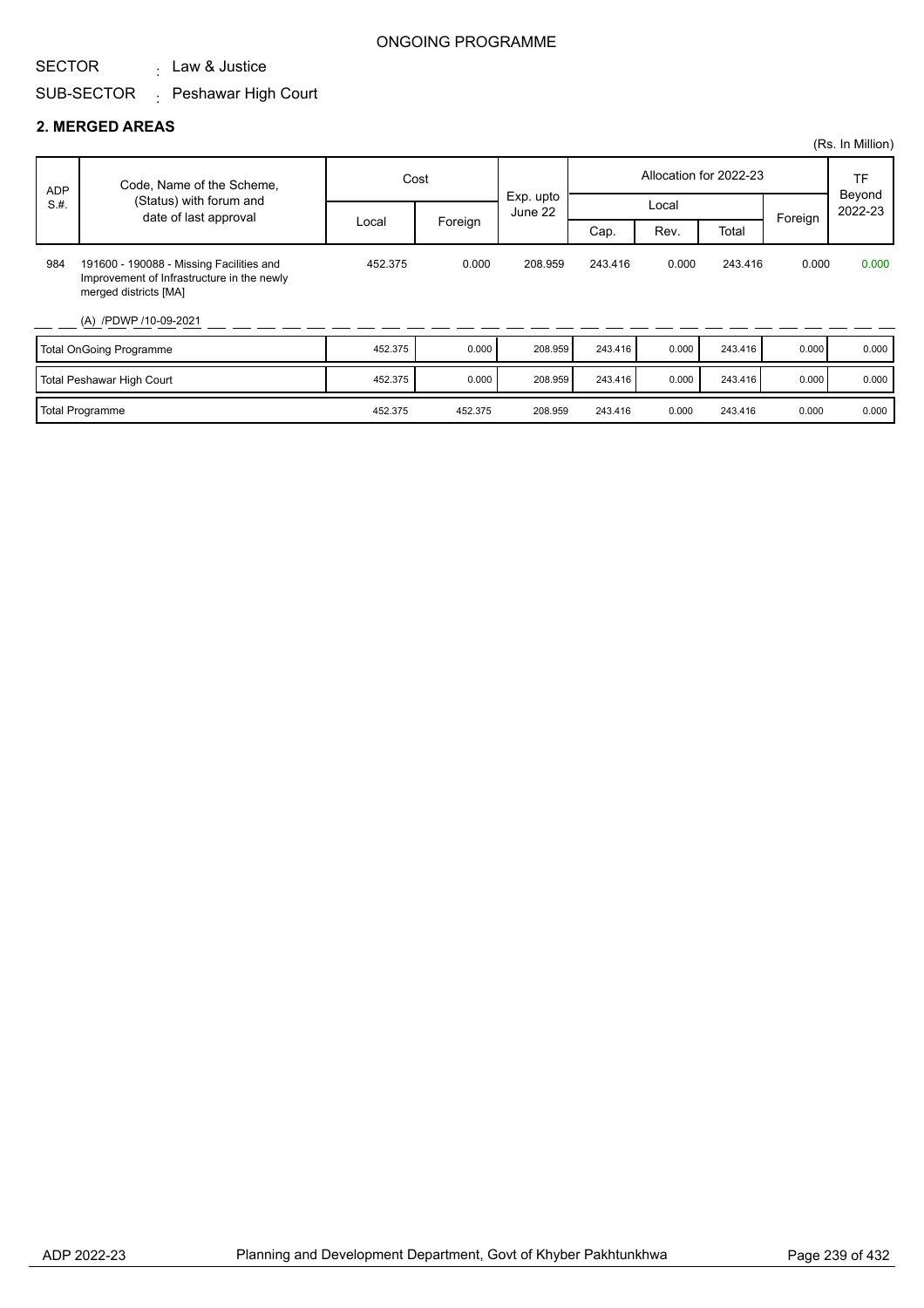### NEW PROGRAMME

#### SECTOR . Law & Justice

SUB-SECTOR Law & Justice :

|            |                                                                                                      |         |         |                      |       |       |                        |         | (Rs. In Million)  |
|------------|------------------------------------------------------------------------------------------------------|---------|---------|----------------------|-------|-------|------------------------|---------|-------------------|
| <b>ADP</b> | Code, Name of the Scheme,                                                                            |         | Cost    |                      |       |       | Allocation for 2022-23 |         | TF                |
| S.H.       | (Status) with forum and<br>date of last approval                                                     |         |         | Exp. upto<br>June 22 |       | Local |                        | Foreign | Beyond<br>2022-23 |
|            |                                                                                                      | Local   | Foreign |                      | Cap.  | Rev.  | Total                  |         |                   |
| 985        | 220725 - Innovative Interventions in Law<br>and Justice Sector (SEPs)                                | 200.000 | 0.000   | 0.000                | 0.001 | 0.001 | 0.002                  | 0.000   | 199.998           |
|            | $(B)$ / PDWP/                                                                                        |         |         |                      |       |       |                        |         |                   |
| 986        | 220750 - Establishment of District Based<br>Resource Centers in the Newly Merged<br><b>Districts</b> | 200.000 | 0.000   | 0.000                | 0.000 | 0.001 | 0.001                  | 0.000   | 199.999           |
|            | $(B)$ / PDWP/                                                                                        |         |         |                      |       |       |                        |         |                   |
|            | <b>Total New Programme</b>                                                                           | 400.000 | 0.000   | 0.000                | 0.001 | 0.002 | 0.003                  | 0.000   | 399.997           |
|            | Total Law & Justice                                                                                  | 400.000 | 0.000   | 0.000                | 0.001 | 0.002 | 0.003                  | 0.000   | 399.997           |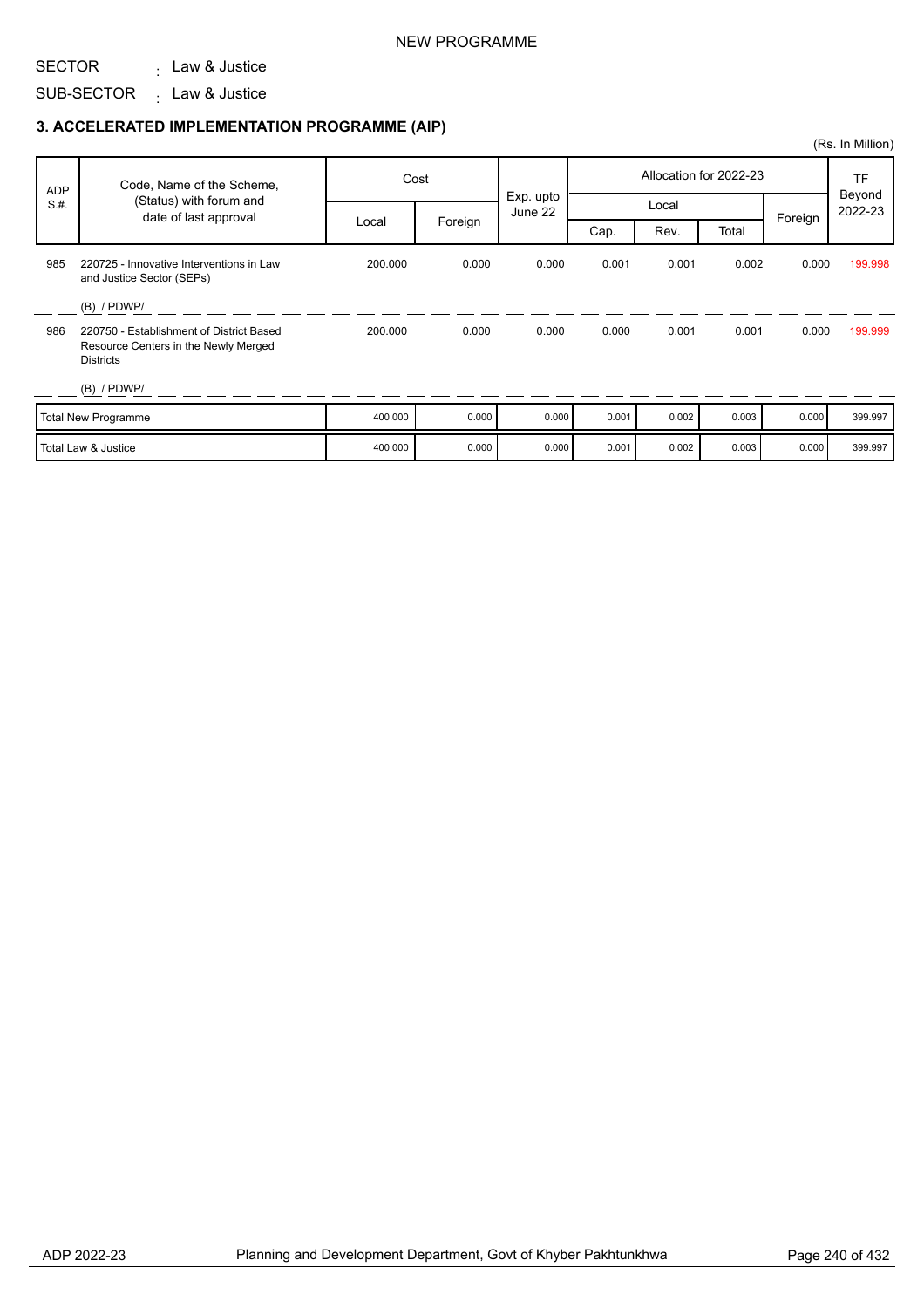SUB-SECTOR <sub>:</sub> Peshawar High Court

. Law & Justice

|            |                                                                  |            |            |                      |           |        |                        |         | (Rs. In Million)  |
|------------|------------------------------------------------------------------|------------|------------|----------------------|-----------|--------|------------------------|---------|-------------------|
| <b>ADP</b> | Code, Name of the Scheme,                                        |            | Cost       |                      |           |        | Allocation for 2022-23 |         | TF                |
| S.H.       | (Status) with forum and<br>date of last approval                 |            |            | Exp. upto<br>June 22 |           | Local  |                        | Foreign | Beyond<br>2022-23 |
|            |                                                                  | Local      | Foreign    |                      | Cap.      | Rev.   | Total                  |         |                   |
| 987        | 200265 - Construction of 07 District<br>Judicial Complexes (AIP) | 7,370.000  | 0.000      | 465.684              | 570.000   | 0.000  | 570.000                |         | 0.000 6,334.316   |
|            | (A) /PDWP /29-10-2020                                            |            |            |                      |           |        |                        |         |                   |
| 988        | 200266 - Construction of 25 Tehsil Judicial<br>Complexes (AIP)   | 7,200.000  | 0.000      | 206.792              | 200.000   | 0.000  | 200.000                |         | 0.000 6,793.208   |
|            | (A) /PDWP /29-10-2020                                            |            |            |                      |           |        |                        |         |                   |
|            | <b>Total OnGoing Programme</b>                                   | 14,570.000 | 0.000      | 672.476              | 770.000   | 0.000  | 770.000                | 0.000   | 13,127.524        |
|            | Total Peshawar High Court                                        | 14,570.000 | 0.000      | 672.476              | 770.000   | 0.000  | 770.000                | 0.000   | 13,127.524        |
|            | <b>Total Programme</b>                                           | 14,970.000 | 14,970.000 | 672.476              | 770.001   | 0.002  | 770.003                | 0.000   | 13,527.521        |
|            | Sub Total (Sector)                                               | 30,813.004 | 30,813.004 | 6,906.016            | 3,260.189 | 12.769 | 3,272.958              | 0.000   | 20,634.030        |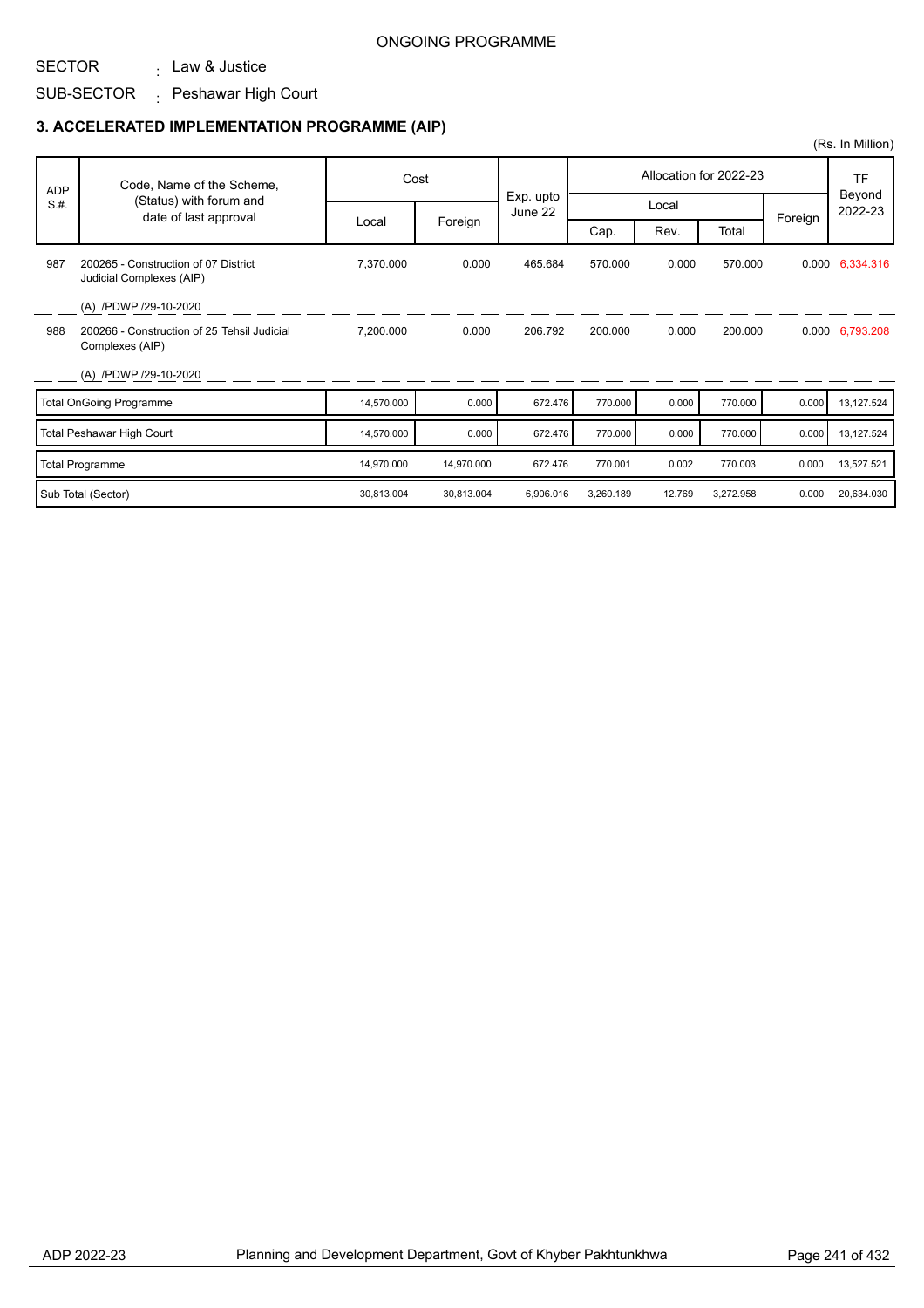### ONGOING PROGRAMME

## SUB-SECTOR <sub>:</sub> Local Dev.

### **1. KHYBER PAKHTUNKHWA**

|                    | Code, Name of the Scheme,                                                                                |           | Cost      |                      |         |        | Allocation for 2022-23 |         | TF                  |
|--------------------|----------------------------------------------------------------------------------------------------------|-----------|-----------|----------------------|---------|--------|------------------------|---------|---------------------|
| <b>ADP</b><br>S.#. | (Status) with forum and                                                                                  |           |           | Exp. upto<br>June 22 |         | Local  |                        |         | Beyond<br>2022-23   |
|                    | date of last approval                                                                                    | Local     | Foreign   |                      | Cap.    | Rev.   | Total                  | Foreign |                     |
| 989                | 110326 - Municipal Services Delivery<br>Project. (USAID Assisted)                                        | 1,105.000 | 6,594.000 | 894.185              | 0.000   | 5.000  | 5.000                  | 600.000 | 205.815             |
|                    | (A) /ECNEC /16-08-2012                                                                                   |           |           |                      |         |        |                        |         |                     |
| 990                | 130567 - Khyber Pakhtunkhwa Districts<br>Governance and Community Development<br>Program (EU Assisted).  | 3,380.000 | 7,681.000 | 1,990.222            | 70.000  | 10.000 | 80.000                 |         | 2,418.000 1,309.778 |
|                    | (A) /PSC /17-01-2018                                                                                     |           |           |                      |         |        |                        |         |                     |
| 991                | 130610 - Construction of Public Park at<br>Swabi.                                                        | 399.645   | 0.000     | 175.746              | 50.000  | 0.000  | 50.000                 | 0.000   | 173.899             |
|                    | (A) /PDWP /31-03-2021                                                                                    |           |           |                      |         |        |                        |         |                     |
| 992                | 130641 - Reform Initiatives in Local<br>Government.                                                      | 222.205   | 0.000     | 179.780              | 42.425  | 0.000  | 42.425                 | 0.000   | 0.000               |
|                    | (A) /PDWP /19-11-2014                                                                                    |           |           |                      |         |        |                        |         |                     |
| 993                | 140345 - Rehabilitation of Rural Roads in<br>Selected Districts of Khyber Pakhtunkhwa<br>(on need basis) | 4,000.000 | 0.000     | 3,458.639            | 120.000 | 0.000  | 120.000                | 0.000   | 421.361             |
|                    | (A) /PDWP /08-10-2015                                                                                    |           |           |                      |         |        |                        |         |                     |
| 994                | 150502 - Uplift of Rural Roads in Districts<br>Dir Upper & Dir Lower.                                    | 1,500.000 | 0.000     | 1,076.177            | 70.000  | 0.000  | 70.000                 | 0.000   | 353.823             |
|                    | (A) /PDWP /02-11-2015                                                                                    |           |           |                      |         |        |                        |         |                     |
| 995                | 150599 - Improvement of Infrastructure in<br>Selected Development Authorities in<br>Khyber Pakhtunkhwa.  | 1,547.000 | 0.000     | 984.649              | 30.000  | 0.000  | 30.000                 | 0.000   | 532.351             |
|                    | (A) /PDWP /03-09-2015                                                                                    |           |           |                      |         |        |                        |         |                     |
| 996                | 150726 - Establishment of public parks in<br>Havelian-Abbottabad, Thana-Malakand<br>and Hangu.           | 120.000   | 0.000     | 72.170               | 0.001   | 0.000  | 0.001                  | 0.000   | 47.829              |
|                    | (A) /PDWP /21-01-2016                                                                                    |           |           |                      |         |        |                        |         |                     |
| 997                | 151045 - Special Initiative Programme for<br>District Mardan.                                            | 1,000.000 | 0.000     | 703.439              | 100.000 | 0.000  | 100.000                | 0.000   | 196.561             |
|                    | (A) /PDWP /05-05-2017                                                                                    |           |           |                      |         |        |                        |         |                     |
| 998                | 160599 - Uplift and Development of<br>hillstations in Malakand Division                                  | 500.000   | 0.000     | 334.174              | 15.000  | 0.000  | 15.000                 | 0.000   | 150.826             |
|                    | (A) /PDWP /27-01-2017                                                                                    |           |           |                      |         |        |                        |         |                     |
| 999                | 160600 - Establishment of Communication<br>Devolution Support Unit in LG&RD<br>Department                | 24.000    | 0.000     | 10.000               | 0.000   | 14.000 | 14.000                 | 0.000   | 0.000               |
|                    | (A) /DDWP /29-11-2016                                                                                    |           |           |                      |         |        |                        |         |                     |
| 1000               | 160603 - Solarization of Tube Wells at<br>Kalabat Township Haripur (NHP)                                 | 13.832    | 0.000     | 13.831               | 0.001   | 0.000  | 0.001                  | 0.000   | 0.000               |
|                    | (A) /PDWP /15-09-2017                                                                                    |           |           |                      |         |        |                        |         |                     |
| 1001               | 160605 - Acquisition of Land &<br>Construction of Bus Terminal at Haripur                                | 100.000   | 0.000     | 70.900               | 29.100  | 0.000  | 29.100                 | 0.000   | 0.000               |
|                    | (A) /PDWP /08-03-2018                                                                                    |           |           |                      |         |        |                        |         |                     |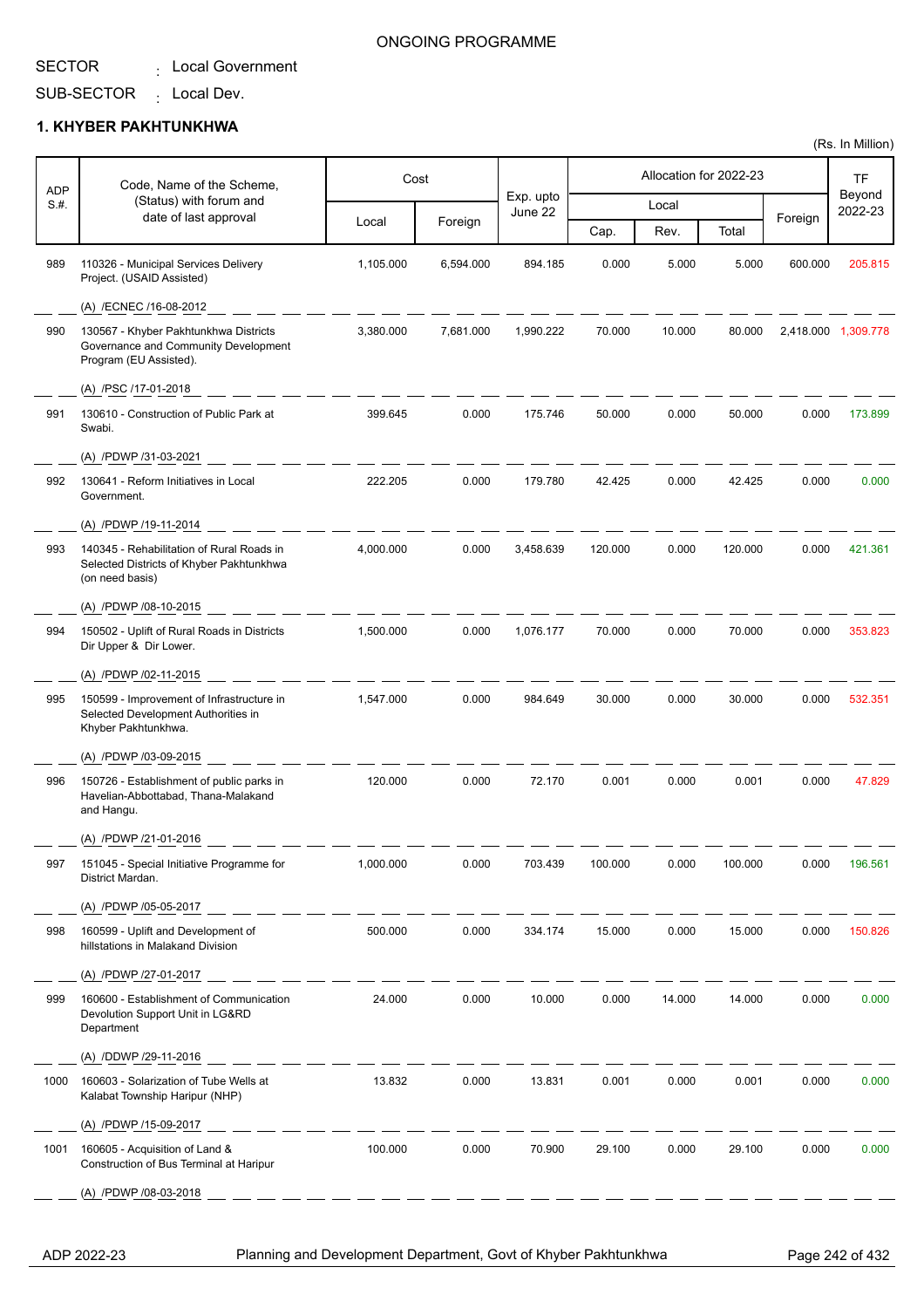SUB-SECTOR : Local Dev.

## **1. KHYBER PAKHTUNKHWA**

|             | Cost<br>Code, Name of the Scheme,                                                                   |           | Allocation for 2022-23 |                      |         |        | <b>TF</b> |         |                   |
|-------------|-----------------------------------------------------------------------------------------------------|-----------|------------------------|----------------------|---------|--------|-----------|---------|-------------------|
| ADP<br>S.H. | (Status) with forum and                                                                             |           |                        | Exp. upto<br>June 22 |         | Local  |           |         | Beyond<br>2022-23 |
|             | date of last approval                                                                               | Local     | Foreign                |                      | Cap.    | Rev.   | Total     | Foreign |                   |
| 1002        | 170264 - Development Pacakge for<br>Kumrat & Barawal Valley                                         | 270.000   | 0.000                  | 202.690              | 67.310  | 0.000  | 67.310    | 0.000   | 0.000             |
|             | (A) /PDWP /28-07-2021                                                                               |           |                        |                      |         |        |           |         |                   |
| 1003        | 170269 - Rehab/Construction of Roads in<br>Kalatbat Township Haripur                                | 196.995   | 0.000                  | 0.000                | 20.000  | 0.000  | 20.000    | 0.000   | 176.995           |
|             | (A) /DDWP /13-08-2021                                                                               |           |                        |                      |         |        |           |         |                   |
| 1004        | 170527 - Replacement of Rusted Water<br>Supply Pipes in Selected Districts of<br>Khyber Pakhtunkhwa | 300.000   | 0.000                  | 221.909              | 59.910  | 0.000  | 59.910    | 0.000   | 18.181            |
|             | (A) /PDWP /11-01-2018                                                                               |           |                        |                      |         |        |           |         |                   |
| 1005        | 180054 - Replacement of Water Supply<br>Pipes adjacent to Sewerage Lines in KP                      | 200.000   | 0.000                  | 141.600              | 58.400  | 0.000  | 58.400    | 0.000   | 0.000             |
|             | (A) /PDWP /03-05-2019                                                                               |           |                        |                      |         |        |           |         |                   |
| 1006        | 180509 - Rehabilitation / Improvement of<br>under Developed Areas of Swabi                          | 1,000.000 | 0.000                  | 368.198              | 140.000 | 0.000  | 140.000   | 0.000   | 491.802           |
|             | (A) /PDWP /10-01-2019                                                                               |           |                        |                      |         |        |           |         |                   |
| 1007        | 180606 - Communication / Mass<br>Awareness /Publicity of Schemes                                    | 200.000   | 0.000                  | 57.500               | 0.000   | 15.000 | 15.000    | 0.000   | 127.500           |
|             | (A) /PDWP /19-02-2019                                                                               |           |                        |                      |         |        |           |         |                   |
| 1008        | 180610 - Support to Local Government<br>System.                                                     | 90.000    | 0.000                  | 34.000               | 0.000   | 56.000 | 56.000    | 0.000   | 0.000             |
|             | (A) /DDWP /27-05-2019                                                                               |           |                        |                      |         |        |           |         |                   |
| 1009        | 190329 - Establishment of Public Parks in<br>Selected Tehsils in Khyber Pakhtunkhwa                 | 1,000.000 | 0.000                  | 198.602              | 300.000 | 0.000  | 300.000   | 0.000   | 501.398           |
|             | (A) /PDWP /21-09-2020                                                                               |           |                        |                      |         |        |           |         |                   |
| 1010        | 190331 - Construction of Tehsil Complex<br>in Selected Tehsils                                      | 230.000   | 0.000                  | 141.046              | 40.000  | 0.000  | 40.000    | 0.000   | 48.954            |
|             | (A) /PDWP /21-09-2020                                                                               |           |                        |                      |         |        |           |         |                   |
| 1011        | 190401 - Construction of Slaughter<br>Houses in Selected Tehsils of Khyber<br>Pakhtunkhwa           | 300.000   | 0.000                  | 6.000                | 10.000  | 0.000  | 10.000    | 0.000   | 284.000           |
|             | (A) /PDWP /10-02-2020                                                                               |           |                        |                      |         |        |           |         |                   |
|             | 1012 190402 - Establishment of Bus Terminal at<br>Tehsil Level in Khyber Pakhtunkhwa                | 800.000   | 0.000                  | 41.417               | 40.000  | 0.000  | 40.000    | 0.000   | 718.583           |
|             | (A) /PDWP /02-10-2020                                                                               |           |                        |                      |         |        |           |         |                   |
| 1013        | 190403 - Construction of Fruit & Vegetable<br>Market in Selected Tehsils of Khyber<br>Pakhtunkhwa   | 92.470    | 0.000                  | 26.301               | 66.169  | 0.000  | 66.169    | 0.000   | 0.000             |
|             | (A) /PDWP /02-10-2020                                                                               |           |                        |                      |         |        |           |         |                   |
| 1014        | 190423 - Provision for Electrification<br>works.                                                    | 200.000   | 0.000                  | 58.600               | 141.400 | 0.000  | 141.400   | 0.000   | 0.000             |
|             | (A) /PDWP /11-11-2019                                                                               |           |                        |                      |         |        |           |         |                   |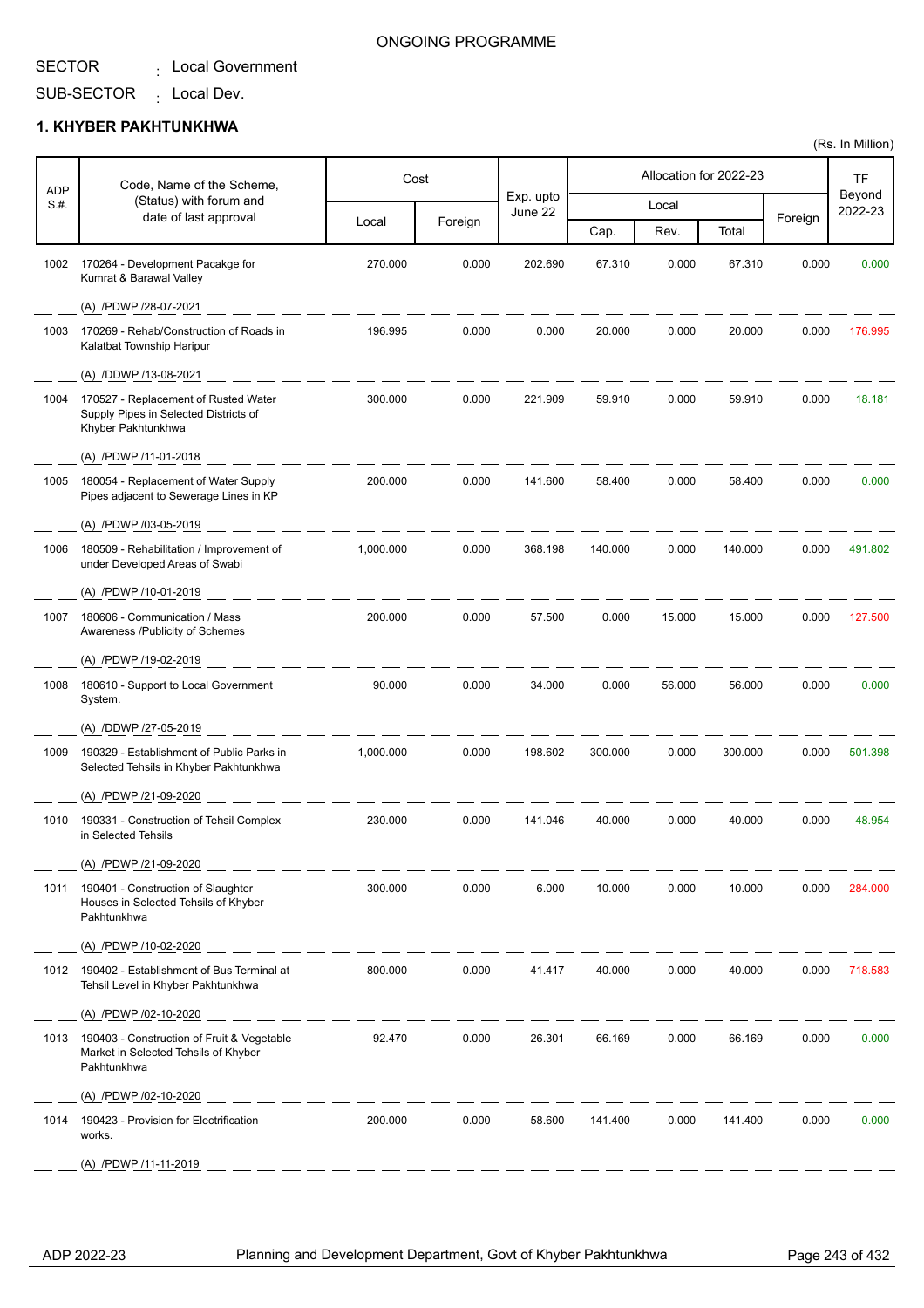SUB-SECTOR

: Local Dev.

#### **1. KHYBER PAKHTUNKHWA**

| ADP  | Code, Name of the Scheme,                                                                                                                                                                            |           | Cost    |                      |         |       | Allocation for 2022-23 |         | <b>TF</b>         |
|------|------------------------------------------------------------------------------------------------------------------------------------------------------------------------------------------------------|-----------|---------|----------------------|---------|-------|------------------------|---------|-------------------|
| S.#. | (Status) with forum and                                                                                                                                                                              |           |         | Exp. upto<br>June 22 |         | Local |                        |         | Beyond<br>2022-23 |
|      | date of last approval                                                                                                                                                                                | Local     | Foreign |                      | Cap.    | Rev.  | Total                  | Foreign |                   |
| 1015 | 200176 - Development / Construction of<br>Mega Park surrounding Mardan,<br>Peshawar, Charsadda (Big Park) &<br>Feasibility                                                                           | 10.000    | 0.000   | 5.000                | 5.000   | 0.000 | 5.000                  | 0.000   | 0.000             |
|      | (A) /PDWP /18-11-2020                                                                                                                                                                                |           |         |                      |         |       |                        |         |                   |
| 1016 | 200244 - Beautification of Peshawar<br>Canals                                                                                                                                                        | 97.665    | 0.000   | 0.000                | 15.000  | 0.000 | 15.000                 | 0.000   | 82.665            |
|      | (A) /DDWP /05-01-2021                                                                                                                                                                                |           |         |                      |         |       |                        |         |                   |
| 1017 | 200251 - F/S for Establishment of Park at<br>Peshawar                                                                                                                                                | 2.500     | 0.000   | 0.000                | 2.500   | 0.000 | 2.500                  | 0.000   | 0.000             |
|      | (A) /PDWP /14-04-2021                                                                                                                                                                                |           |         |                      |         |       |                        |         |                   |
| 1018 | 200253 - Special Development Pakage for<br><b>Backward Areas of District Tank</b>                                                                                                                    | 199.993   | 0.000   | 68.989               | 20.000  | 0.000 | 20.000                 | 0.000   | 111.004           |
|      | (A) /DDWP /01-04-2022                                                                                                                                                                                |           |         |                      |         |       |                        |         |                   |
| 1019 | 200254 - Regional Development<br>Parogramme for Tehsil Parowa &<br>sorrounding Areas, D.I Khan                                                                                                       | 99.990    | 0.000   | 58.600               | 41.390  | 0.000 | 41.390                 | 0.000   | 0.000             |
|      | (A) /DDWP /24-12-2020                                                                                                                                                                                |           |         |                      |         |       |                        |         |                   |
| 1020 | 200257 - Development Pakage for<br>Backward Areas of UCs Koi Barmol, Alo,<br>Kharki, Dheri, Qasmi, Shamozai, Mian<br>Essa, Kati Garhi, Babozai, V/C<br>ShabatKhel, V/C DewanKhel District<br>Mardan. | 100.000   | 0.000   | 33.305               | 66.695  | 0.000 | 66.695                 | 0.000   | 0.000             |
|      | (A) /DDWP /27-10-2020                                                                                                                                                                                |           |         |                      |         |       |                        |         |                   |
| 1021 | 200259 - F/S for Constriction Of Tehsil<br>Complex at Maidan Dir Lower                                                                                                                               | 29.349    | 0.000   | 2.950                | 5.000   | 0.000 | 5.000                  | 0.000   | 21.399            |
|      | (A) /PDWP /29-04-2021                                                                                                                                                                                |           |         |                      |         |       |                        |         |                   |
|      | 1022 200260 - Strengthening of weak District<br>Development Authorities.                                                                                                                             | 10.000    | 0.000   | 7.500                | 2.500   | 0.000 | 2.500                  | 0.000   | 0.000             |
|      | (A) /DDWP /27-10-2020                                                                                                                                                                                |           |         |                      |         |       |                        |         |                   |
| 1023 | 200299 - Development Works in UC<br>36,42, 43, 44, 48, 64, 65, 66, 69, 70, 71,<br>80, 92, Peshawar                                                                                                   | 207.000   | 0.000   | 108.269              | 98.731  | 0.000 | 98.731                 | 0.000   | 0.000             |
|      | (A) /PDWP /10-02-2020                                                                                                                                                                                |           |         |                      |         |       |                        |         |                   |
| 1024 | 200443 - Special Development Package<br>For UCS Shodag, Harichand, Gandheri,<br>Hisara and Behram Dheri District<br>Charsadda                                                                        | 100.000   | 0.000   | 50.000               | 50.000  | 0.000 | 50.000                 | 0.000   | 0.000             |
|      | (A) /PDWP /10-02-2021                                                                                                                                                                                |           |         |                      |         |       |                        |         |                   |
| 1025 | 210130 - Development Schemes in District<br>Manshera 06 Nos of Sub- Project                                                                                                                          | 312.910   | 0.000   | 29.500               | 20.000  | 0.000 | 20.000                 | 0.000   | 263.410           |
|      | (A) /PDWP /25-01-2021                                                                                                                                                                                |           |         |                      |         |       |                        |         |                   |
| 1026 | 210151 - District Development Initiatives in<br>Khyber Pakhtunkhwa                                                                                                                                   | 1,286.112 | 0.000   | 0.000                | 100.000 | 0.000 | 100.000                |         | 0.000 1,186.112   |
|      | (A) /PDWP /01-11-2021                                                                                                                                                                                |           |         |                      |         |       |                        |         |                   |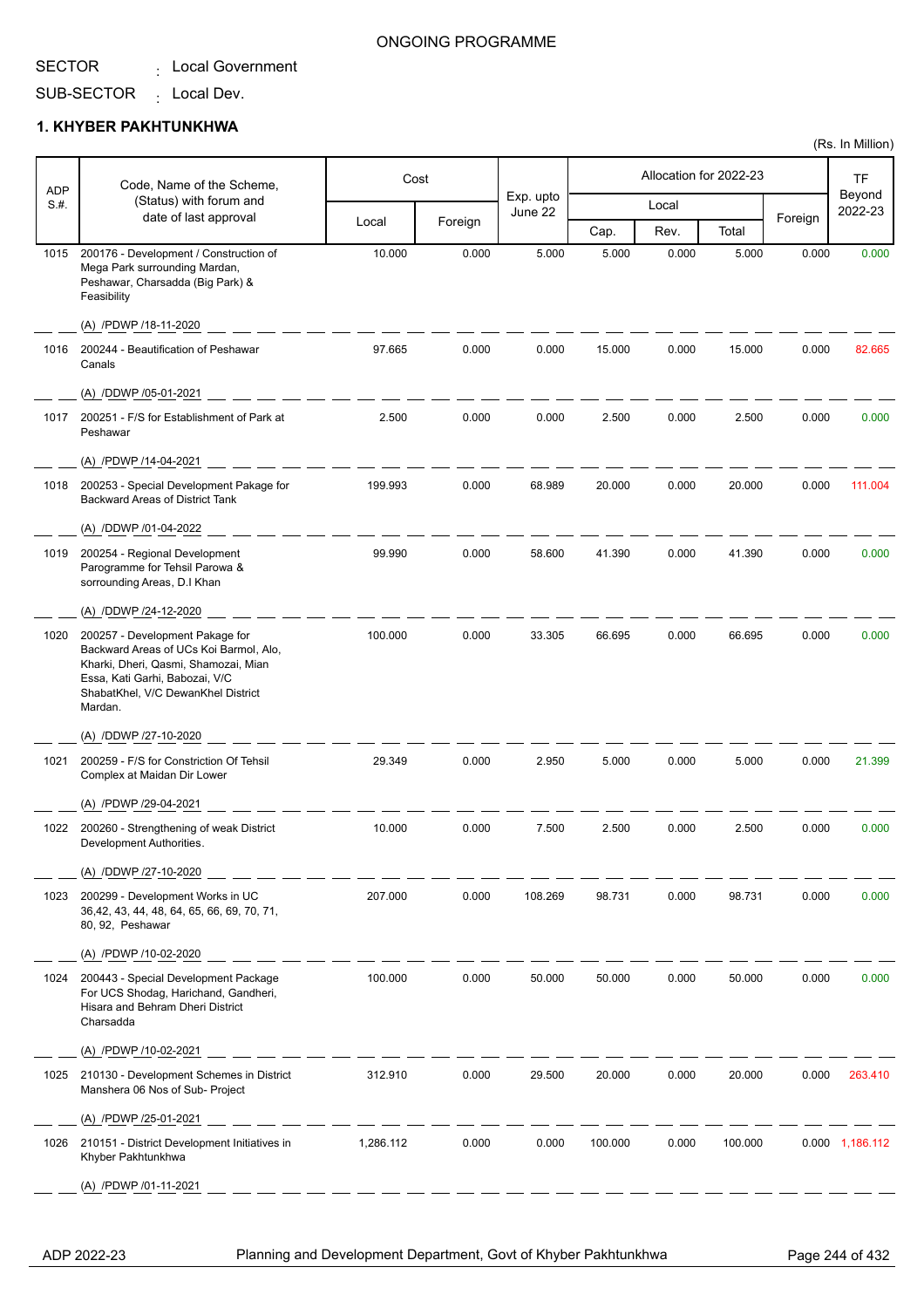## SUB-SECTOR

: Local Dev.

### **1. KHYBER PAKHTUNKHWA**

| <b>ADP</b> | Code, Name of the Scheme,                                                                                                                                                                                                                                                                                              |            | Cost       |                      |           |         | Allocation for 2022-23 |           | TF<br>Beyond |
|------------|------------------------------------------------------------------------------------------------------------------------------------------------------------------------------------------------------------------------------------------------------------------------------------------------------------------------|------------|------------|----------------------|-----------|---------|------------------------|-----------|--------------|
| S.H.       | (Status) with forum and<br>date of last approval                                                                                                                                                                                                                                                                       |            |            | Exp. upto<br>June 22 |           | Local   |                        | Foreign   | 2022-23      |
|            |                                                                                                                                                                                                                                                                                                                        | Local      | Foreign    |                      | Cap.      | Rev.    | Total                  |           |              |
| 1027       | 210402 - Landfill Sites for Remaining<br>TMAs of Khyber Pakhtunkhwa                                                                                                                                                                                                                                                    | 925.345    | 0.000      | 0.000                | 250.000   | 0.000   | 250.000                | 0.000     | 675.345      |
|            | (A) /PDWP /19-11-2021                                                                                                                                                                                                                                                                                                  |            |            |                      |           |         |                        |           |              |
| 1028       | 210565 - Purchase of Land and<br>Construction for Janazgah/Grave yard at<br>UCs Rural Mardan, Sultan Muhammad<br>Kalli Chail Banda, UCs Gujrat, Bakhshali,<br>Garhi Daulat Zai, Garyala, Rural Mardan,<br>Fatma, Babini, Shahbaz Garhi, Baghicha<br>Dheri, Chak Hoti, Sikandari and Par Hoti<br><b>District Mardan</b> | 300.000    | 0.000      | 0.000                | 80.000    | 0.000   | 80.000                 | 0.000     | 220.000      |
|            | (A) /PDWP /25-03-2022                                                                                                                                                                                                                                                                                                  |            |            |                      |           |         |                        |           |              |
| 1029       | 210566 - Reconstruction of old Janazgah<br>of UCs Badaber and Surizai Payan and<br>Construction of New Janazgah at UC Mera<br>Surizai Payan.                                                                                                                                                                           | 100.000    | 0.000      | 0.000                | 50.000    | 0.000   | 50.000                 | 0.000     | 50.000       |
|            | (A) /DDWP /10-09-2021                                                                                                                                                                                                                                                                                                  |            |            |                      |           |         |                        |           |              |
| 1030       | 210567 - Development Works in UC<br>Khazana, Gosam, Munda, Shalkandi, Mian<br>Kaly, Mayar, Sadbar Kaly, Samar Bagh<br>and Miskini District Dir Lower                                                                                                                                                                   | 100.000    | 0.000      | 0.000                | 15.000    | 0.000   | 15.000                 | 0.000     | 85.000       |
|            | (A) /DDWP /13-08-2021                                                                                                                                                                                                                                                                                                  |            |            |                      |           |         |                        |           |              |
| 1031       | 210569 - Establishment of Takhat bhai<br>Canal Park Mardan                                                                                                                                                                                                                                                             | 100.000    | 0.000      | 0.000                | 50.000    | 0.000   | 50.000                 | 0.000     | 50.000       |
|            | (A) /DDWP /13-08-2021                                                                                                                                                                                                                                                                                                  |            |            |                      |           |         |                        |           |              |
| 1032       | 210572 - Strengthening of TMAs of Tourist<br>Areas in Khyber Pakhtunkhwa                                                                                                                                                                                                                                               | 493.561    | 0.000      | 0.000                | 142.007   | 0.000   | 142.007                | 0.000     | 351.554      |
|            | (A) /PDWP /25-03-2022                                                                                                                                                                                                                                                                                                  |            |            |                      |           |         |                        |           |              |
|            | <b>Total OnGoing Programme</b>                                                                                                                                                                                                                                                                                         | 23,265.572 | 14,275.000 | 11,825.888           | 2,483.539 | 100.000 | 2,583.539              | 3,018.000 | 8,856.145    |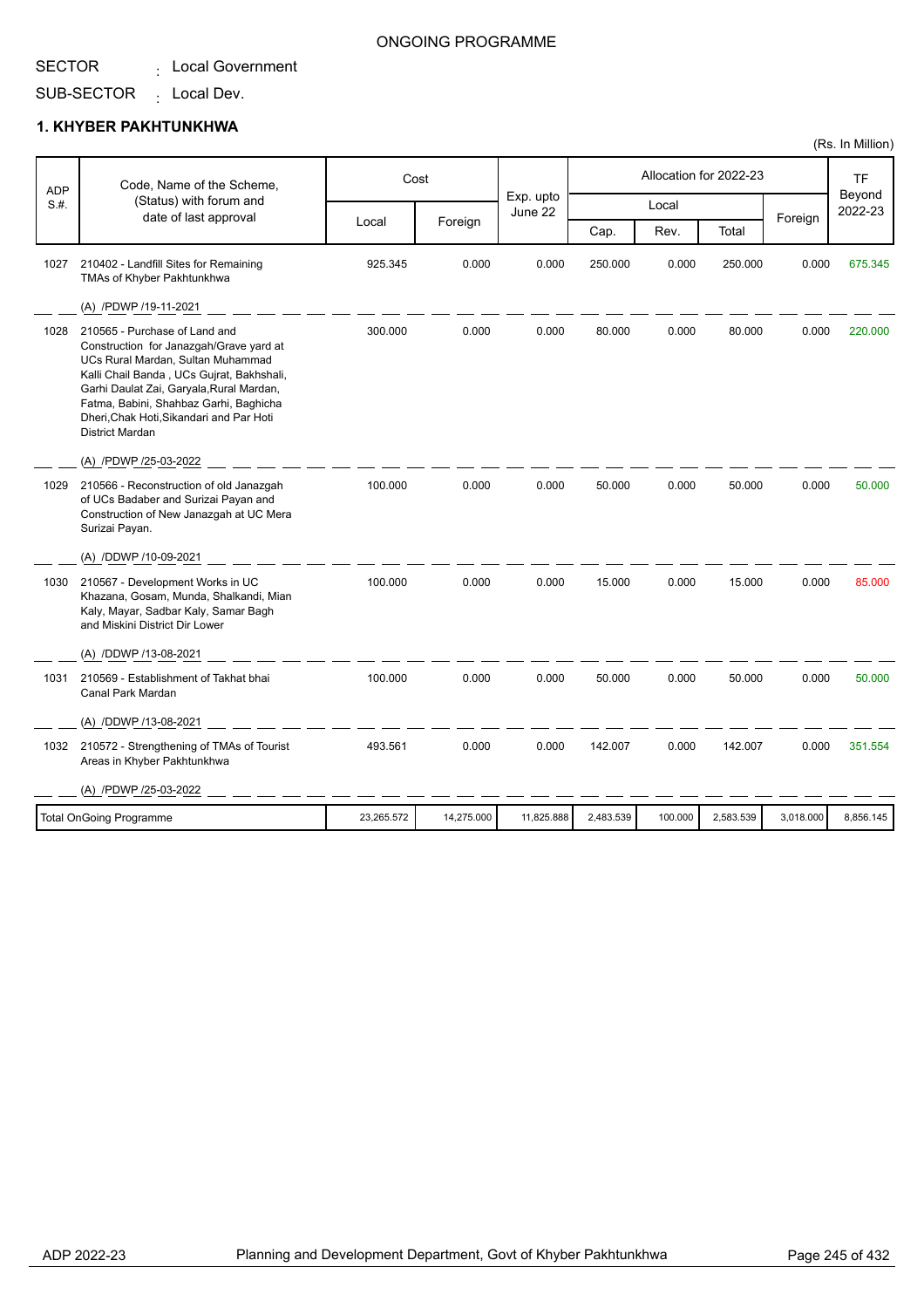SUB-SECTOR <sub>:</sub> Local Dev.

### **1. KHYBER PAKHTUNKHWA**

| <b>ADP</b> | Code, Name of the Scheme,                                                                                                                                                                                    |            | Cost       |                      |           |         | Allocation for 2022-23 |           | <b>TF</b>         |
|------------|--------------------------------------------------------------------------------------------------------------------------------------------------------------------------------------------------------------|------------|------------|----------------------|-----------|---------|------------------------|-----------|-------------------|
| S.H.       | (Status) with forum and<br>date of last approval                                                                                                                                                             |            |            | Exp. upto<br>June 22 |           | Local   |                        |           | Beyond<br>2022-23 |
|            |                                                                                                                                                                                                              | Local      | Foreign    |                      | Cap.      | Rev.    | Total                  | Foreign   |                   |
| 1033       | 210147 - Construction/Rehabilitation of<br>Rural Roads in Selected Districts of<br>Khyber Pakhtunkhwa Phase-II                                                                                               | 2,000.000  | 0.000      | 0.000                | 50.000    | 0.000   | 50.000                 | 0.000     | 1.950.000         |
|            | (B) / PDWP/                                                                                                                                                                                                  |            |            |                      |           |         |                        |           |                   |
| 1034       | 220585 - Establishment of Sub Divisional<br>Offices for TMAs in Khyber Pakhtunkhwa<br>on Need Basis.                                                                                                         | 500.000    | 0.000      | 0.000                | 10.000    | 0.000   | 10.000                 | 0.000     | 490.000           |
|            | (B) / PDWP/                                                                                                                                                                                                  |            |            |                      |           |         |                        |           |                   |
| 1035       | 220770 - Installation of street Lights,<br>Solarization of Mosques at UCs<br>Bakhshali, Gujrat, Rural Mardan, Baghicha<br>Dheri, Shah Bazghari, Gari Daulatzai,<br>Garyala, Fatma and Babini District Mardan | 200.000    | 0.000      | 0.000                | 0.000     | 0.001   | 0.001                  | 0.000     | 199.999           |
|            | (B) / PDWP/                                                                                                                                                                                                  |            |            |                      |           |         |                        |           |                   |
| 1036       | 220867 - Purchase of sanitation vehicles<br>for urban area development authorities                                                                                                                           | 1.000.000  | 0.000      | 0.000                | 0.000     | 0.001   | 0.001                  | 0.000     | 999.999           |
|            | (B) / PDWP/                                                                                                                                                                                                  |            |            |                      |           |         |                        |           |                   |
| 1037       | 220891 - Completion of balance/leftover<br>ERRA schemes in Khyber Pakhtunkhwa                                                                                                                                | 84.000     | 0.000      | 0.000                | 0.000     | 0.001   | 0.001                  | 0.000     | 83.999            |
|            | $(B)$ / PDWP/                                                                                                                                                                                                |            |            |                      |           |         |                        |           |                   |
|            | <b>Total New Programme</b>                                                                                                                                                                                   | 3,784.000  | 0.000      | 0.000                | 60.000    | 0.003   | 60.003                 | 0.000     | 3,723.997         |
|            | Total Local Dev.                                                                                                                                                                                             | 27,049.572 | 14,275.000 | 11,825.888           | 2,543.539 | 100.003 | 2,643.542              | 3,018.000 | 12,580.142        |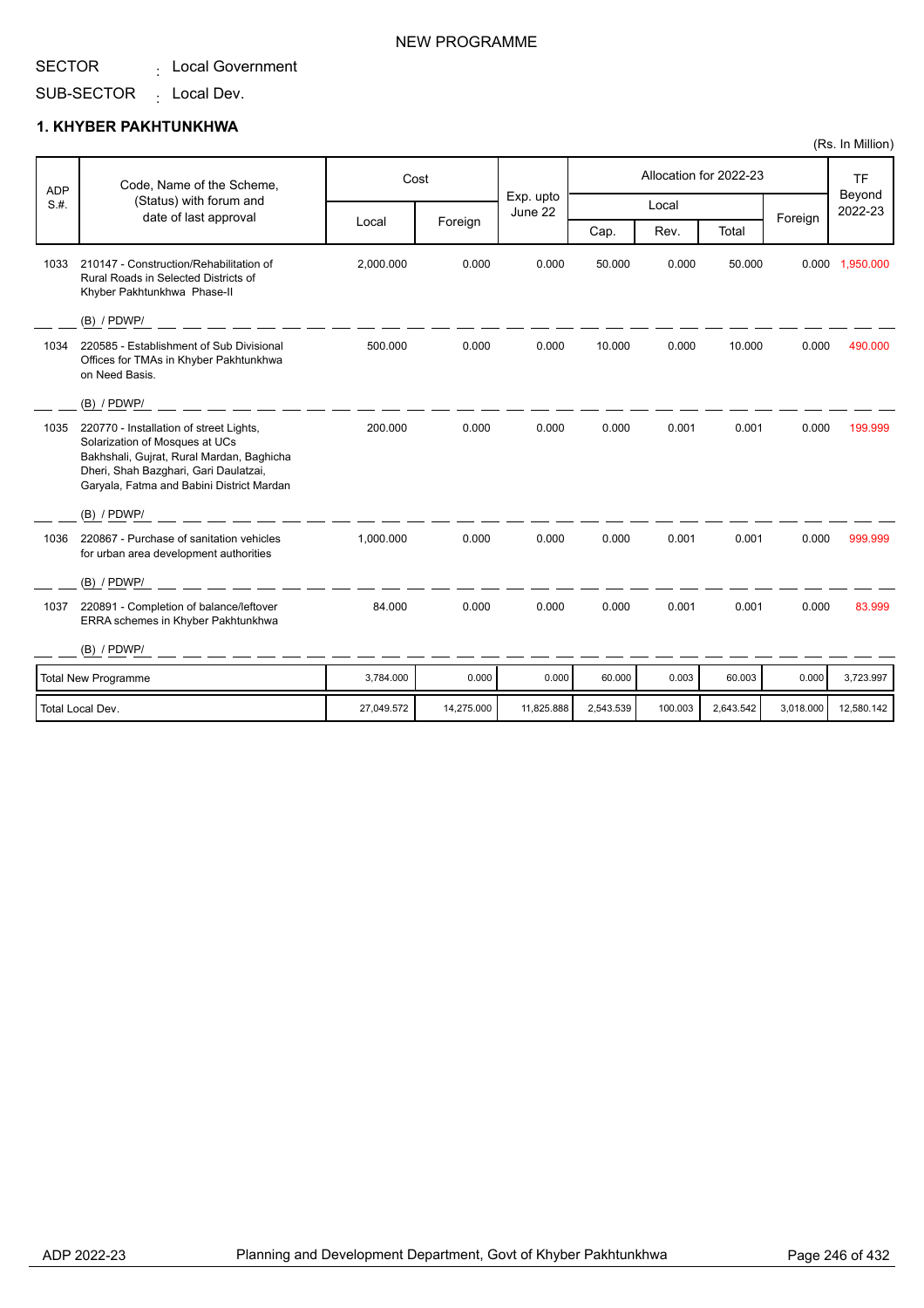#### SUB-SECTOR : PPP

#### **1. KHYBER PAKHTUNKHWA**

|                  |                                                                                                                        |            |            |                      |           |         |                        |           | (Rs. In Million)  |
|------------------|------------------------------------------------------------------------------------------------------------------------|------------|------------|----------------------|-----------|---------|------------------------|-----------|-------------------|
| <b>ADP</b>       | Code, Name of the Scheme,                                                                                              | Cost       |            |                      |           |         | Allocation for 2022-23 |           | <b>TF</b>         |
| S.H.             | (Status) with forum and<br>date of last approval                                                                       |            |            | Exp. upto<br>June 22 |           | Local   |                        |           | Beyond<br>2022-23 |
|                  |                                                                                                                        | Local      | Foreign    |                      | Cap.      | Rev.    | Total                  | Foreign   |                   |
| 1038             | 220790 - F/S and Construction of Parking<br>Plazas in Provincial and Divisional<br>Headquarters of Khyber Pakhtunkhwa. | 0.005      | 0.000      | 0.000                | 0.000     | 0.001   | 0.001                  | 0.000     | 0.004             |
|                  | $(B)$ / PDWP/                                                                                                          |            |            |                      |           |         |                        |           |                   |
| 1039             | 220791 - F/S and Establishment of<br>Adventure Park in Peshawar on PPP<br>mode                                         | 0.005      | 0.000      | 0.000                | 0.001     | 0.001   | 0.002                  | 0.000     | 0.003             |
|                  | $(B)$ / PDWP/                                                                                                          |            |            |                      |           |         |                        |           |                   |
|                  | <b>Total New Programme</b>                                                                                             | 0.010      | 0.000      | 0.000                | 0.001     | 0.002   | 0.003                  | 0.000     | 0.007             |
| <b>Total PPP</b> |                                                                                                                        | 0.010      | 0.000      | 0.000                | 0.001     | 0.002   | 0.003                  | 0.000     | 0.007             |
|                  | <b>Total Programme</b>                                                                                                 | 27,049.582 | 27,049.582 | 11,825.888           | 2,543.540 | 100.005 | 2,643.545              | 3,018.000 | 12,580.149        |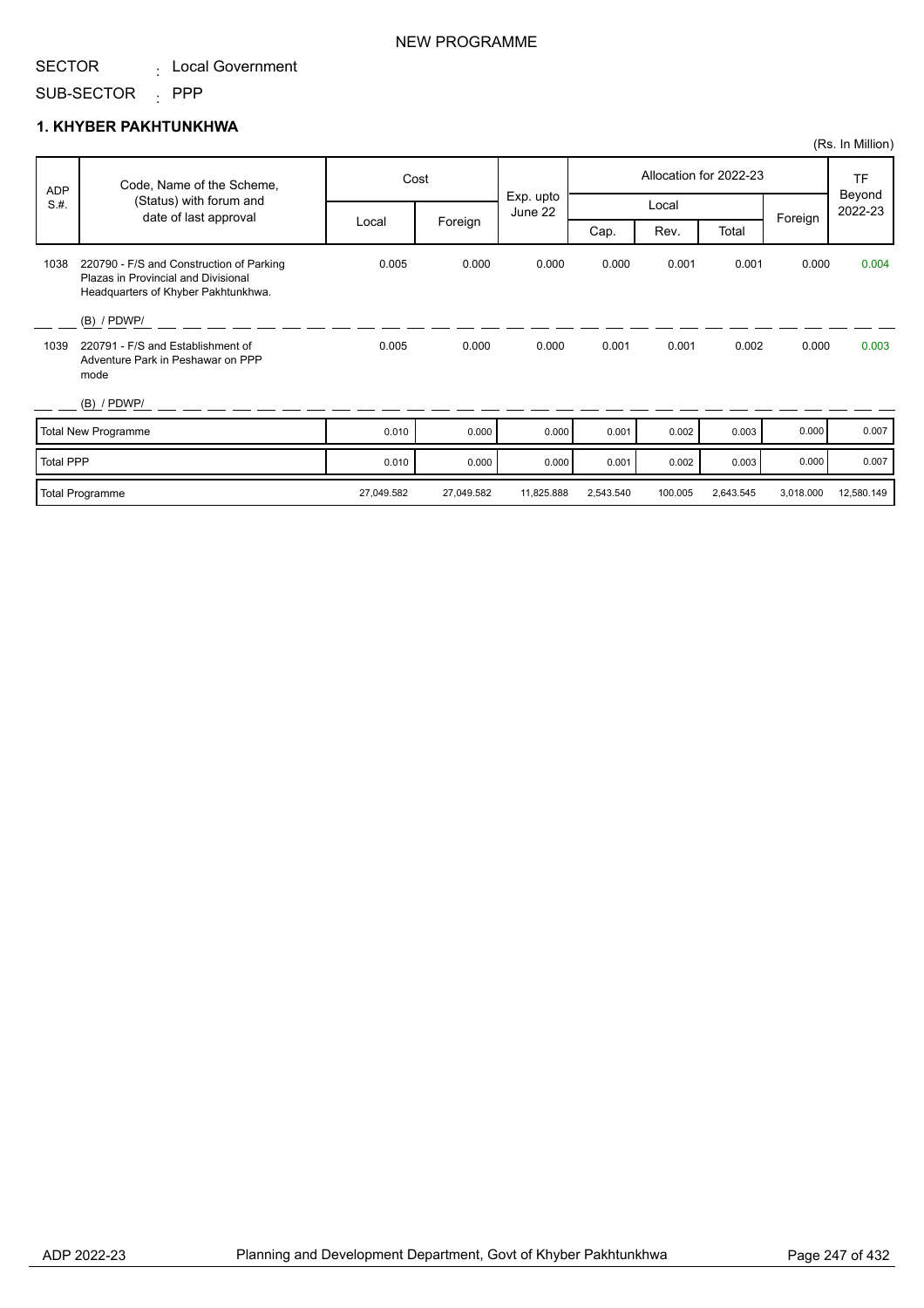SUB-SECTOR <sub>:</sub> Local Dev.

#### **2. MERGED AREAS**

| <b>ADP</b> | Code, Name of the Scheme,                                                                                                     |         | Cost    |                      |         |       | Allocation for 2022-23 |         | <b>TF</b>         |
|------------|-------------------------------------------------------------------------------------------------------------------------------|---------|---------|----------------------|---------|-------|------------------------|---------|-------------------|
| S.H.       | (Status) with forum and<br>date of last approval                                                                              |         |         | Exp. upto<br>June 22 |         | Local |                        |         | Beyond<br>2022-23 |
|            |                                                                                                                               | Local   | Foreign |                      | Cap.    | Rev.  | Total                  | Foreign |                   |
| 1040       | 191607 - 180511 - Construction of farm to<br>market road in Newly Merged Districts.<br>[MA]                                   | 158.689 | 0.000   | 65.050               | 93.639  | 0.000 | 93.639                 | 0.000   | 0.000             |
|            | (A) /PDWP /26-12-2019                                                                                                         |         |         |                      |         |       |                        |         |                   |
| 1041       | 191618 - 170057-Execution of Rural<br>Works Programme in District Mohmand.<br>[MA]                                            | 80.000  | 0.000   | 0.000                | 80.000  | 0.000 | 80.000                 | 0.000   | 0.000             |
|            | (A) /DDWP /13-08-2021                                                                                                         |         |         |                      |         |       |                        |         |                   |
| 1042       | 191621 - 170124-Construction of Small<br>Bridge for Taritang, Gowder and Village<br>Cheena of Kurram District. (Phase-I) [MA] | 45.759  | 0.000   | 0.000                | 45.759  | 0.000 | 45.759                 | 0.000   | 0.000             |
|            | (A) /FDWP /06-03-2018                                                                                                         |         |         |                      |         |       |                        |         |                   |
| 1043       | 191622 - 170125-Execution of Rural Work<br>Programme in Kurram District. [MA]                                                 | 63.339  | 0.000   | 55.966               | 7.373   | 0.000 | 7.373                  | 0.000   | 0.000             |
|            | (A) /DDWP /16-03-2018                                                                                                         |         |         |                      |         |       |                        |         |                   |
| 1044       | 191630 - 100111-Strenghtening of Local<br>Govt Directorate, Newly Merged Districts.<br>[MA]                                   | 116.628 | 0.000   | 84.929               | 31.699  | 0.000 | 31.699                 | 0.000   | 0.000             |
|            | (A) /FDWP /06-03-2018                                                                                                         |         |         |                      |         |       |                        |         |                   |
| 1045       | 191642 - 190287 - Establishment and<br>Operationalization of VC/NC[MA]                                                        | 242.617 | 0.000   | 0.583                | 242.034 | 0.000 | 242.034                | 0.000   | 0.000             |
|            | (A) /PDWP /29-04-2021                                                                                                         |         |         |                      |         |       |                        |         |                   |
| 1046       | 191650 - 190302 - PCC Link Roads &<br>drinking water supply schemes in District<br>North Waziristan [MA]                      | 54.000  | 0.000   | 20.618               | 33.382  | 0.000 | 33.382                 | 0.000   | 0.000             |
|            | (A) /DDWP /15-09-2020                                                                                                         |         |         |                      |         |       |                        |         |                   |
| 1047       | 191652 - 190307 - PCC Link Roads &<br>Drinking Water Supply Schemes in Lakki<br>[MA]                                          | 25.000  | 0.000   | 5.868                | 19.132  | 0.000 | 19.132                 | 0.000   | 0.000             |
|            | (A) /DDWP /15-09-2020                                                                                                         |         |         |                      |         |       |                        |         |                   |
|            | <b>Total OnGoing Programme</b>                                                                                                | 786.032 | 0.000   | 233.014              | 553.018 | 0.000 | 553.018                | 0.000   | 0.000             |
|            |                                                                                                                               |         |         |                      |         |       |                        |         |                   |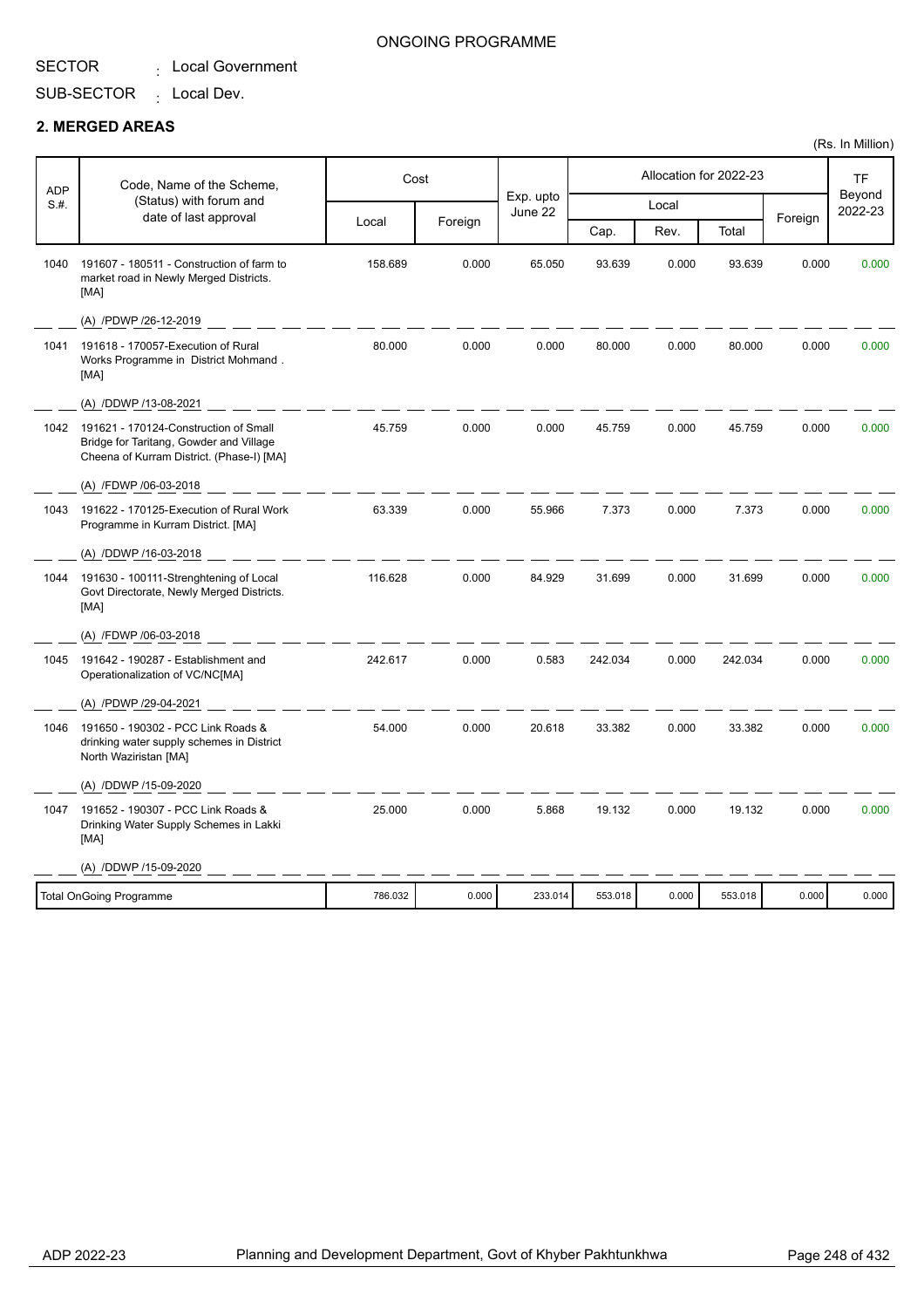SUB-SECTOR <sub>:</sub> Local Dev.

#### **2. MERGED AREAS**

|            |                                                                                               |           |           |                      |         |       |                        |         | (Rs. In Million)  |
|------------|-----------------------------------------------------------------------------------------------|-----------|-----------|----------------------|---------|-------|------------------------|---------|-------------------|
| <b>ADP</b> | Code, Name of the Scheme,                                                                     |           | Cost      |                      |         |       | Allocation for 2022-23 |         | <b>TF</b>         |
| S.H.       | (Status) with forum and<br>date of last approval                                              |           |           | Exp. upto<br>June 22 | Local   |       |                        |         | Beyond<br>2022-23 |
|            |                                                                                               | Local     | Foreign   |                      | Cap.    | Rev.  | Total                  | Foreign |                   |
| 1048       | 210170 - Execution of Rural Work<br>Program in Newly Merged Districts / Sub<br>Divisions (MA) | 2,500.000 | 0.000     | 0.000                | 199.230 | 0.000 | 199.230                |         | 0.000 2,300.770   |
|            | $(B)$ / PDWP/                                                                                 |           |           |                      |         |       |                        |         |                   |
| 1049       | 210172 - Drinking Water Supply Schemes<br>in Newly Merged Districts / Sub-Division<br>(MA)    | 2,500.000 | 0.000     | 0.000                | 119.526 | 0.000 | 119.526                |         | 0.000 2,380.474   |
|            | $(B)$ / PDWP/                                                                                 |           |           |                      |         |       |                        |         |                   |
|            | Total New Programme                                                                           | 5,000.000 | 0.000     | 0.000                | 318.756 | 0.000 | 318,756                | 0.000   | 4,681.244         |
|            | Total Local Dev.                                                                              | 5,786.032 | 0.000     | 233.014              | 871.774 | 0.000 | 871.774                | 0.000   | 4,681.244         |
|            | Total Programme                                                                               | 5,786.032 | 5,786.032 | 233.014              | 871.774 | 0.000 | 871.774                | 0.000   | 4,681.244         |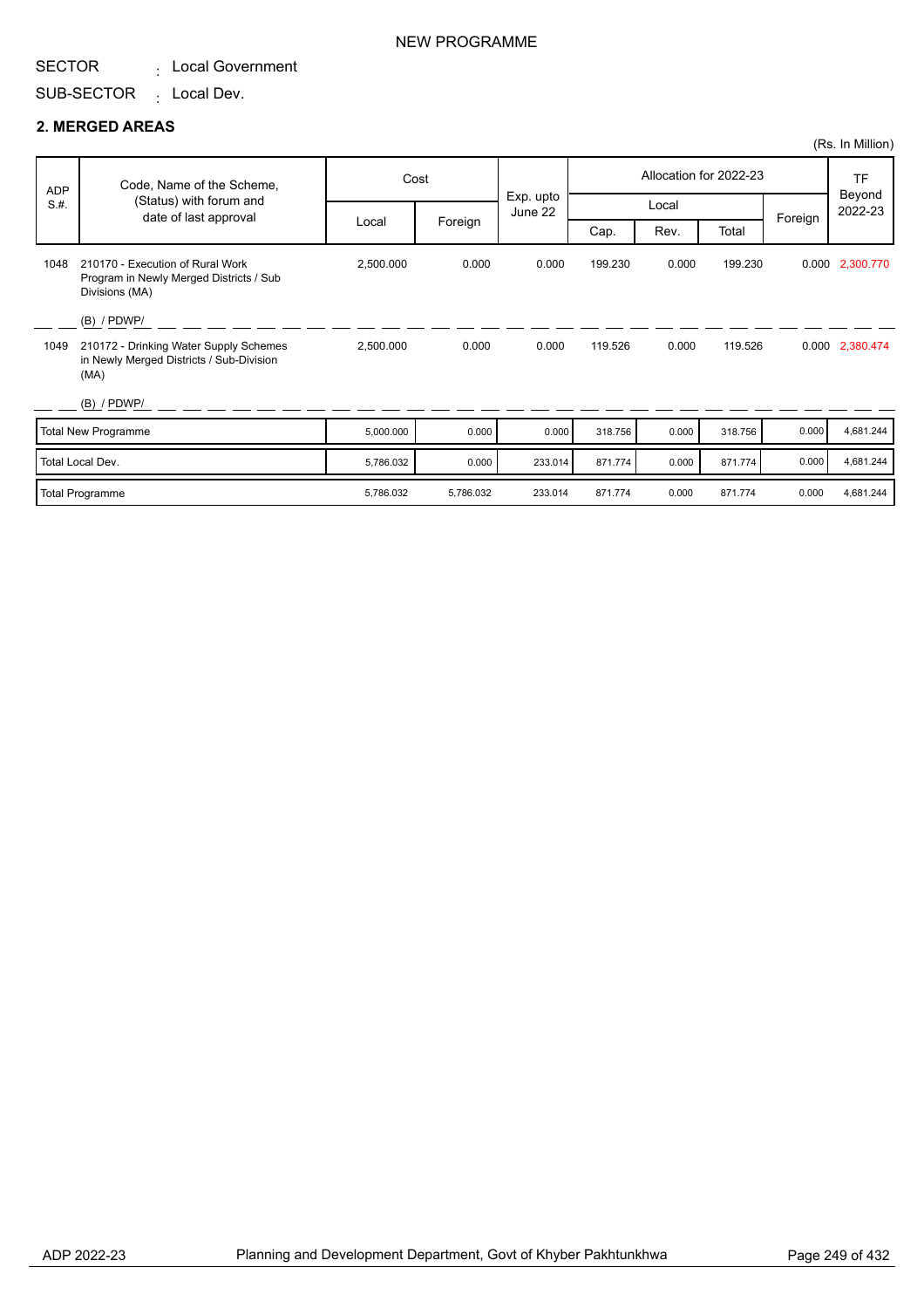: Local Government

## SUB-SECTOR <sub>:</sub> Local Dev.

|            |                                                                                                                                            |            |            |                      |           |         |                        |           | (Rs. In Million)    |
|------------|--------------------------------------------------------------------------------------------------------------------------------------------|------------|------------|----------------------|-----------|---------|------------------------|-----------|---------------------|
| <b>ADP</b> | Code, Name of the Scheme,                                                                                                                  |            | Cost       |                      |           |         | Allocation for 2022-23 |           | <b>TF</b><br>Beyond |
| S.H.       | (Status) with forum and                                                                                                                    |            |            | Exp. upto<br>June 22 |           | Local   |                        |           | 2022-23             |
|            | date of last approval                                                                                                                      | Local      | Foreign    |                      | Cap.      | Rev.    | Total                  | Foreign   |                     |
| 1050       | 220714 - Innovative Interventions in Local<br>Govt. Sector (SEPs)                                                                          | 200.000    | 0.000      | 0.000                | 0.001     | 0.001   | 0.002                  | 0.000     | 199.998             |
|            | $(B)$ / PDWP/                                                                                                                              |            |            |                      |           |         |                        |           |                     |
| 1051       | 220730 - Construction of Taxi<br>Stands/waiting sheds in VCNCs (01<br>stand/waiting shed x 1.2m. 1 shedx711<br>VCNCs)                      | 853.000    | 0.000      | 0.000                | 0.001     | 0.001   | 0.002                  | 0.000     | 852.998             |
|            | (B) / PDWP/                                                                                                                                |            |            |                      |           |         |                        |           |                     |
| 1052       | 220731 - Construction of Revenue<br>Generating missing facilities (Bus/taxi<br>stands, Fruits/vegetables markets,<br>Slaughterhouses etc.) | 2,000.000  | 0.000      | 0.000                | 0.001     | 0.001   | 0.002                  |           | 0.000 1,999.998     |
|            | (B) / PDWP/                                                                                                                                |            |            |                      |           |         |                        |           |                     |
| 1053       | 220732 - Qabail Led Development<br>Programme (50/50 cost-sharing with<br>donor)                                                            | 2,500.000  | 2,500.000  | 0.000                | 0.001     | 0.001   | 0.002                  |           | 0.001 2,499.998     |
|            | (B) / PDWP/                                                                                                                                |            |            |                      |           |         |                        |           |                     |
|            | <b>Total New Programme</b>                                                                                                                 | 5,553.000  | 2,500.000  | 0.000                | 0.004     | 0.004   | 0.008                  | 0.001     | 5,552.992           |
|            | Total Local Dev.                                                                                                                           | 5,553.000  | 2,500.000  | 0.000                | 0.004     | 0.004   | 0.008                  | 0.001     | 5,552.992           |
|            | <b>Total Programme</b>                                                                                                                     | 5,553.000  | 5,553.000  | 0.000                | 0.004     | 0.004   | 0.008                  | 0.001     | 5,552.992           |
|            | Sub Total (Sector)                                                                                                                         | 38,388.614 | 38,388.614 | 12,058.902           | 3,415.318 | 100.009 | 3,515.327              | 3,018.001 | 22,814.385          |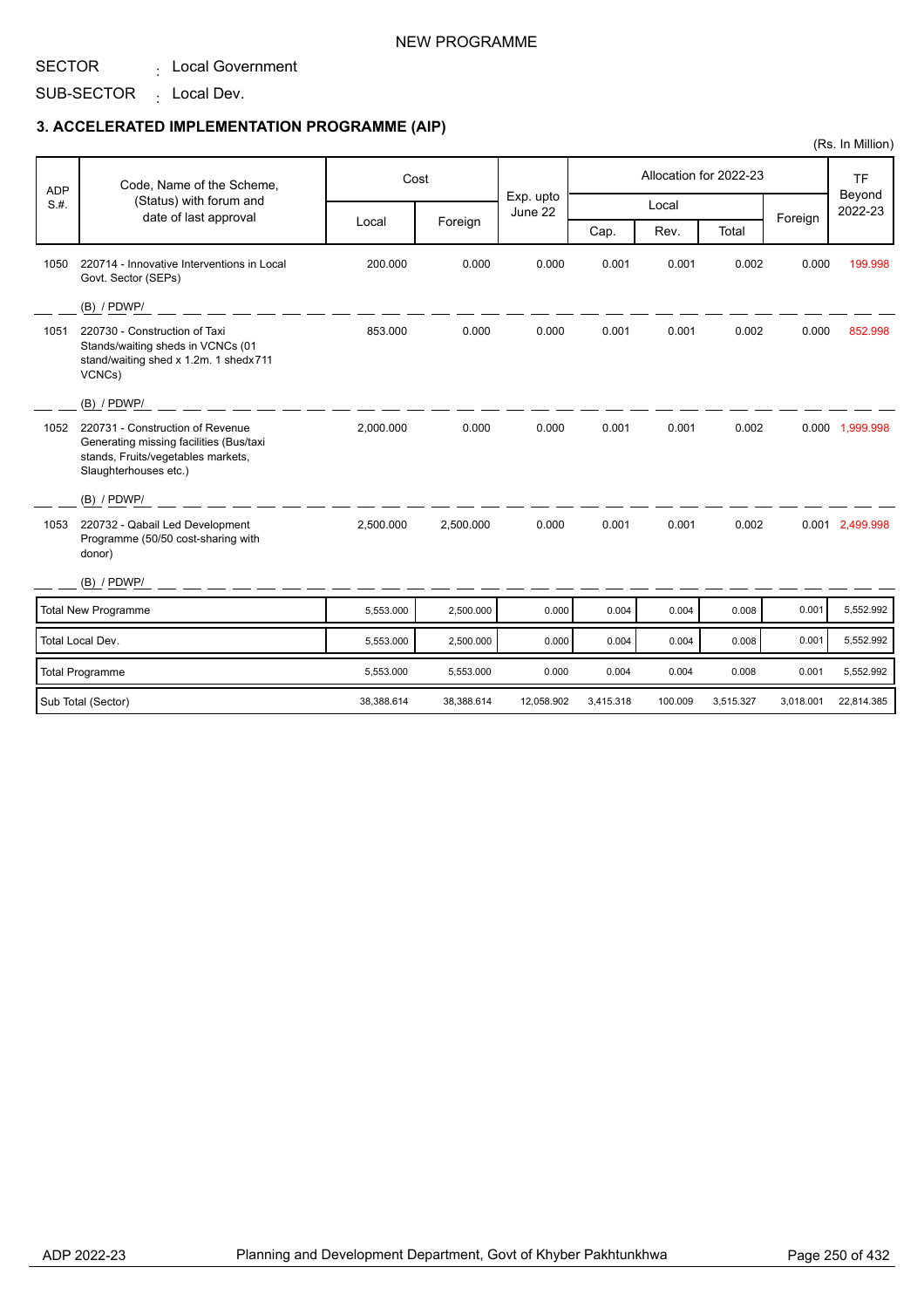## Mines & Minerals :

#### SUB-SECTOR Mines & Minerals :

## **1. KHYBER PAKHTUNKHWA**

| <b>ADP</b> | Code, Name of the Scheme,                                                                                                                    |           | Cost    |                      |        |         | Allocation for 2022-23 |         | <b>TF</b>         |
|------------|----------------------------------------------------------------------------------------------------------------------------------------------|-----------|---------|----------------------|--------|---------|------------------------|---------|-------------------|
| S.H.       | (Status) with forum and<br>date of last approval                                                                                             |           |         | Exp. upto<br>June 22 |        | Local   |                        | Foreign | Beyond<br>2022-23 |
|            |                                                                                                                                              | Local     | Foreign |                      | Cap.   | Rev.    | Total                  |         |                   |
| 1054       | 140791 - Assesment Study &<br>Establishment of Mines Monitoring and<br>Surveillance Units in Mineral Bearing<br>Areas of Khyber Pakhtunkhwa. | 474.147   | 0.000   | 425.772              | 0.000  | 48.375  | 48.375                 | 0.000   | 0.000             |
|            | (A) /PDWP /12-10-2021                                                                                                                        |           |         |                      |        |         |                        |         |                   |
| 1055       | 170143 - Geological Mapping of Khyber<br>Pakhtunkhwa.                                                                                        | 397.231   | 0.000   | 34.199               | 0.000  | 50.000  | 50.000                 | 0.000   | 313.032           |
|            | (A) /PDWP /16-04-2018                                                                                                                        |           |         |                      |        |         |                        |         |                   |
| 1056       | 190279 - Strengthening of Minerals<br><b>Development Department</b>                                                                          | 19.120    | 0.000   | 16.394               | 0.000  | 2.726   | 2.726                  | 0.000   | 0.000             |
|            | (A) /DDWP /01-10-2019                                                                                                                        |           |         |                      |        |         |                        |         |                   |
| 1057       | 210229 - Fencing of Fizzagat Emerald<br>Mine, Swat                                                                                           | 50.000    | 0.000   | 15.000               | 35.000 | 0.000   | 35.000                 | 0.000   | 0.000             |
|            | (A) /DDWP /01-11-2021                                                                                                                        |           |         |                      |        |         |                        |         |                   |
| 1058       | 210230 - Capacity Building of Mineral<br>Testing Laboratory (DGMM)                                                                           | 93.602    | 0.000   | 21.000               | 20.000 | 52.602  | 72.602                 | 0.000   | 0.000             |
|            | (A) /DDWP /01-11-2021                                                                                                                        |           |         |                      |        |         |                        |         |                   |
| 1059       | 210780 - Establishment of Mining<br>Cadastral System Phase-II                                                                                | 83.995    | 0.000   | 20.000               | 0.000  | 18.097  | 18.097                 | 0.000   | 45.898            |
|            | (A) /DDWP /22-02-2022                                                                                                                        |           |         |                      |        |         |                        |         |                   |
|            | <b>Total OnGoing Programme</b>                                                                                                               | 1,118.095 | 0.000   | 532.365              | 55.000 | 171.800 | 226.800                | 0.000   | 358.930           |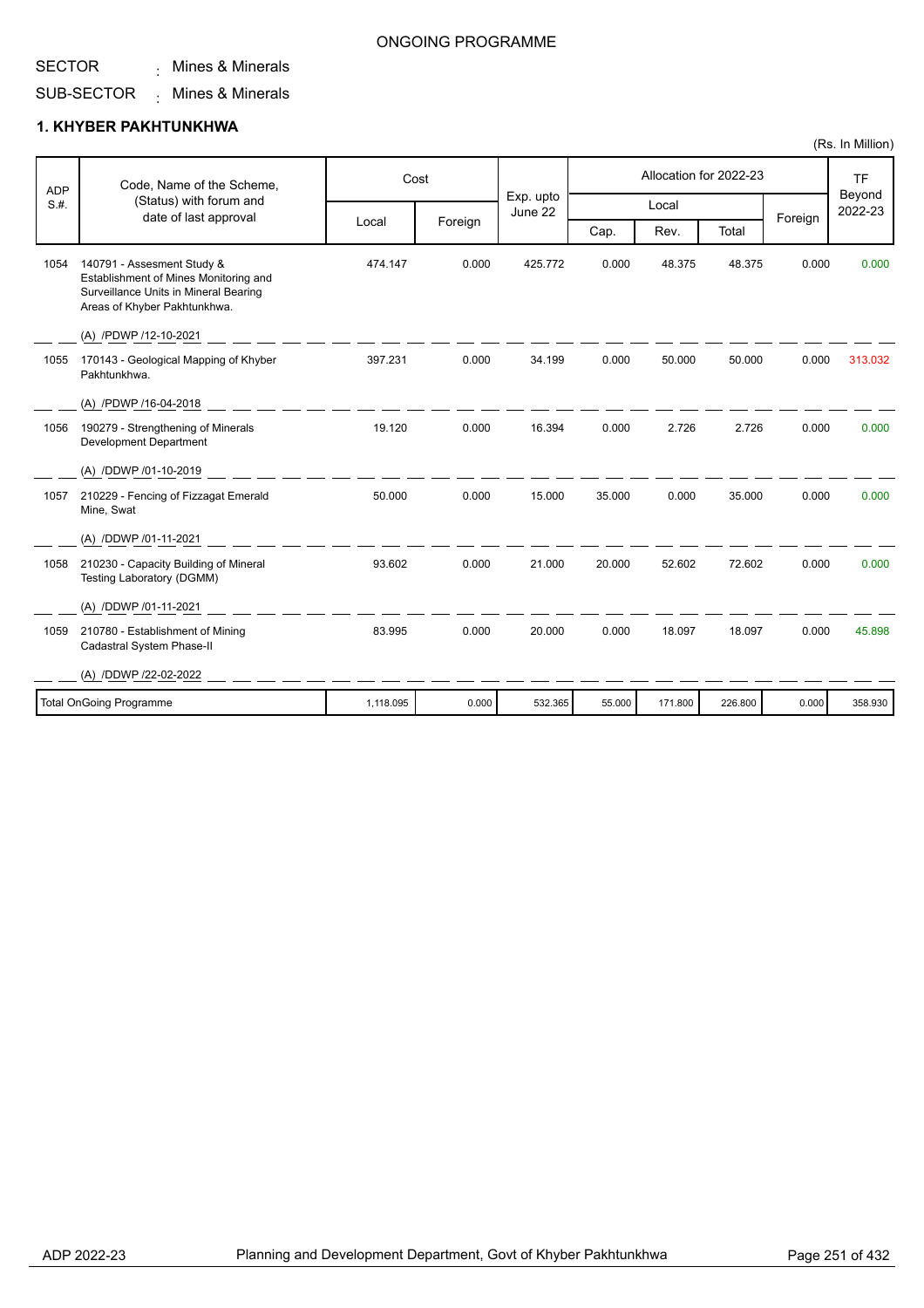#### SECTOR Mines & Minerals :

### NEW PROGRAMME

#### SUB-SECTOR Mines & Minerals :

### **1. KHYBER PAKHTUNKHWA**

| <b>ADP</b><br>S.H.                | Code, Name of the Scheme,<br>(Status) with forum and<br>date of last approval                             | Cost      |           |                      | Allocation for 2022-23 |         |         |         | <b>TF</b>         |
|-----------------------------------|-----------------------------------------------------------------------------------------------------------|-----------|-----------|----------------------|------------------------|---------|---------|---------|-------------------|
|                                   |                                                                                                           |           |           | Exp. upto<br>June 22 | Local                  |         |         |         | Beyond<br>2022-23 |
|                                   |                                                                                                           | Local     | Foreign   |                      | Cap.                   | Rev.    | Total   | Foreign |                   |
| 1060                              | 210781 - F/S for Establishment of<br>Crushing Zones in Khyber Pakhtunkhwa.                                | 10.000    | 0.000     | 0.000                | 0.000                  | 10.000  | 10.000  | 0.000   | 0.000             |
|                                   | $(B)$ / PDWP/                                                                                             |           |           |                      |                        |         |         |         |                   |
| 1061                              | 220215 - Rehabilitation of Mines Rescue<br>safety & Training center Jalozai District<br>Nowshera          | 12.000    | 0.000     | 0.000                | 0.000                  | 12.000  | 12.000  | 0.000   | 0.000             |
|                                   | (B) / DDWP/                                                                                               |           |           |                      |                        |         |         |         |                   |
| 1062                              | 220501 - Establishment of Office Building<br>in Chitral, Buner Dir Lower, Mansehra,<br>Swabi and D.I.Khan | 150.000   | 0.000     | 0.000                | 10.000                 | 0.000   | 10.000  | 0.000   | 140.000           |
|                                   | $(B)$ / PDWP/                                                                                             |           |           |                      |                        |         |         |         |                   |
| 1063                              | 220528 - Construction of Minerals<br>Complex in Peshawar                                                  | 200.000   | 0.000     | 0.000                | 20.000                 | 0.000   | 20.000  | 0.000   | 180.000           |
|                                   | $(B)$ / PDWP/                                                                                             |           |           |                      |                        |         |         |         |                   |
| Total New Programme               |                                                                                                           | 372.000   | 0.000     | 0.000                | 30.000                 | 22.000  | 52.000  | 0.000   | 320.000           |
| <b>Total Mines &amp; Minerals</b> |                                                                                                           | 1,490.095 | 0.000     | 532.365              | 85.000                 | 193.800 | 278,800 | 0.000   | 678.930           |
| <b>Total Programme</b>            |                                                                                                           | 1,490.095 | 1,490.095 | 532.365              | 85.000                 | 193.800 | 278,800 | 0.000   | 678.930           |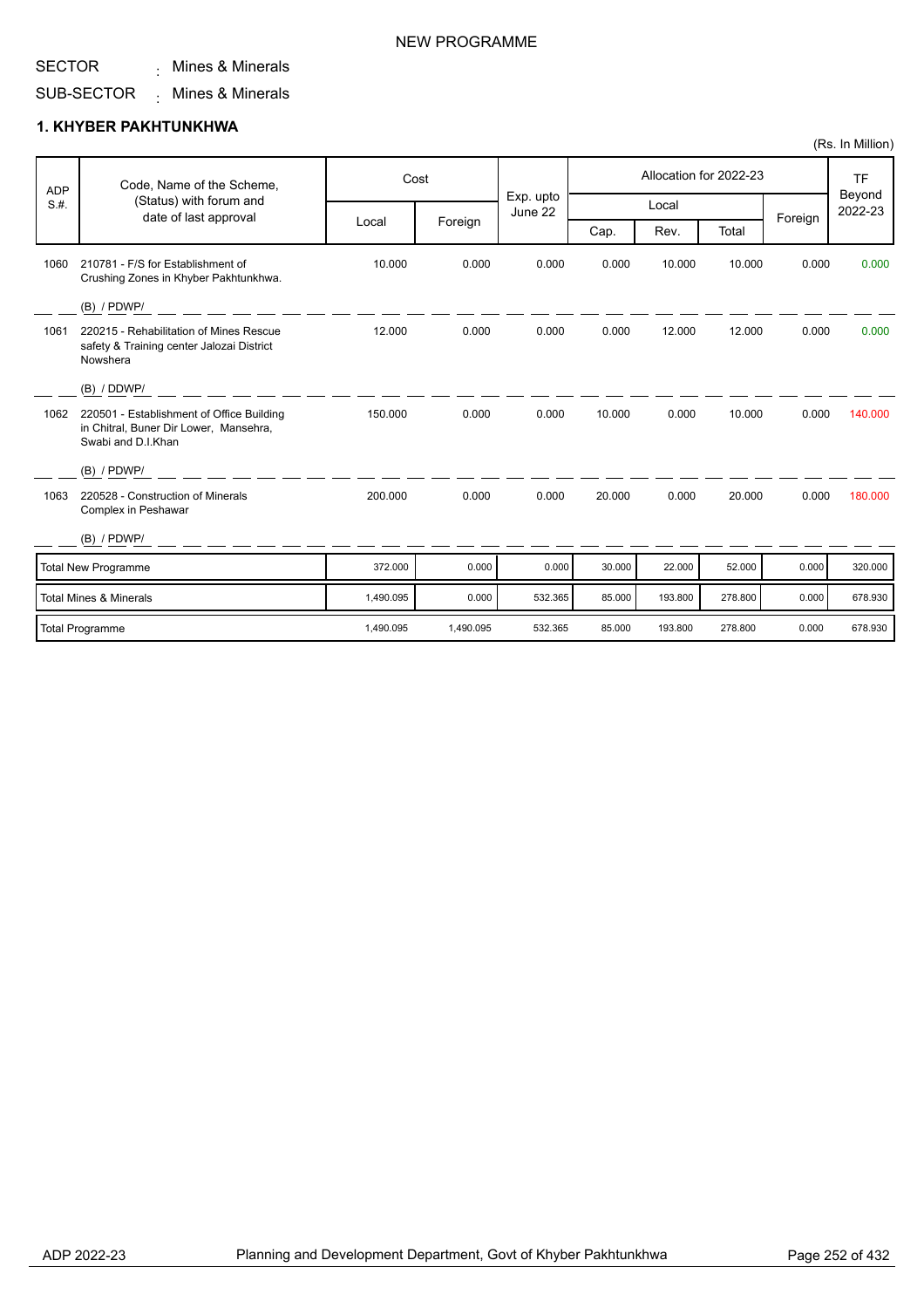#### SECTOR Mines & Minerals :

#### SUB-SECTOR Mines & Minerals :

### **2. MERGED AREAS**

|            |                                                                            |         |         |                      |       |        |                        |         | (Rs. In Million)    |
|------------|----------------------------------------------------------------------------|---------|---------|----------------------|-------|--------|------------------------|---------|---------------------|
| <b>ADP</b> | Code, Name of the Scheme,                                                  |         | Cost    |                      |       |        | Allocation for 2022-23 |         | <b>TF</b><br>Beyond |
| S.H.       | (Status) with forum and<br>date of last approval                           |         |         | Exp. upto<br>June 22 |       |        | Local                  |         | 2022-23             |
|            |                                                                            | Local   | Foreign |                      | Cap.  | Rev.   | Total                  | Foreign |                     |
| 1064       | 220580 - Welfare Programme for the<br>Mines Labour of the Merged Districts | 200.000 | 0.000   | 0.000                | 0.000 | 38.561 | 38.561                 | 0.000   | 161.439             |
|            | $(B)$ / PDWP/                                                              |         |         |                      |       |        |                        |         |                     |
|            | Total New Programme                                                        | 200.000 | 0.000   | 0.000                | 0.000 | 38.561 | 38.561                 | 0.000   | 161.439             |
|            | Total Mines & Minerals                                                     | 200.000 | 0.000   | 0.000                | 0.000 | 38.561 | 38.561                 | 0.000   | 161.439             |
|            | Total Programme                                                            | 200.000 | 200.000 | 0.000                | 0.000 | 38.561 | 38.561                 | 0.000   | 161.439             |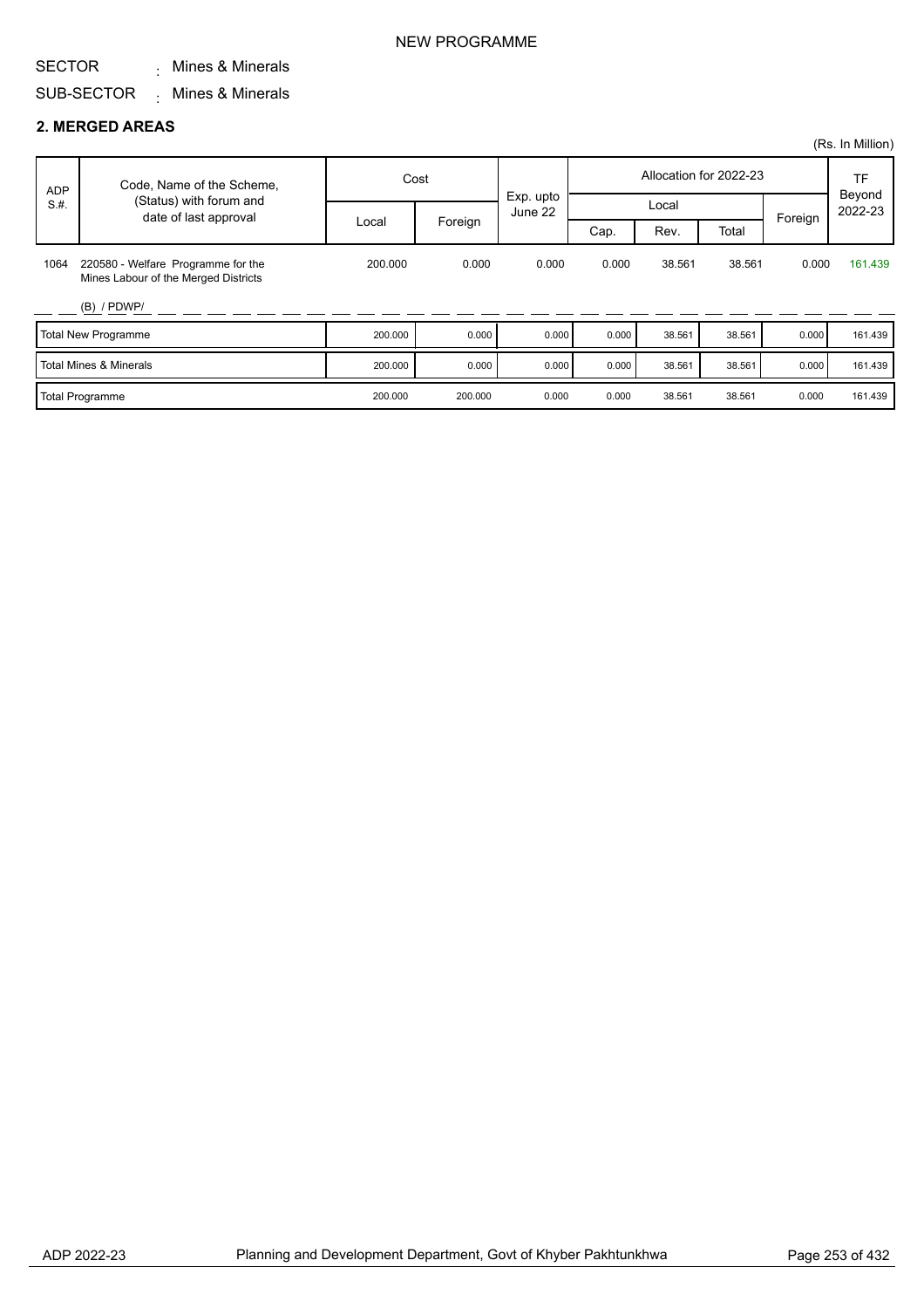### NEW PROGRAMME

#### SECTOR Mines & Minerals :

#### SUB-SECTOR Mines & Minerals :

### **3. ACCELERATED IMPLEMENTATION PROGRAMME (AIP)**

|            |                                                                                                                             |           |           |                      |        |         |                        |         | (Rs. In Million)  |
|------------|-----------------------------------------------------------------------------------------------------------------------------|-----------|-----------|----------------------|--------|---------|------------------------|---------|-------------------|
| <b>ADP</b> | Code, Name of the Scheme,                                                                                                   |           | Cost      |                      |        |         | Allocation for 2022-23 |         | TF                |
| S.H.       | (Status) with forum and<br>date of last approval                                                                            |           |           | Exp. upto<br>June 22 |        | Local   |                        | Foreign | Beyond<br>2022-23 |
|            |                                                                                                                             | Local     | Foreign   |                      | Cap.   | Rev.    | Total                  |         |                   |
| 1065       | 220581 - Soft loan programme to facilitate<br>mechanized mining and infrastructure<br>development<br>(shingle road) in NMDs | 1,000.000 | 0.000     | 0.000                | 0.000  | 20.000  | 20.000                 | 0.000   | 980.000           |
|            | $(B)$ / PDWP/                                                                                                               |           |           |                      |        |         |                        |         |                   |
| 1066       | 220715 - Innovative Interventions in Mines<br>& Minerals Sector (SEPs)                                                      | 500.000   | 0.000     | 0.000                | 0.001  | 0.001   | 0.002                  | 0.000   | 499.998           |
|            | $(B)$ / PDWP/                                                                                                               |           |           |                      |        |         |                        |         |                   |
|            | <b>Total New Programme</b>                                                                                                  | 1,500.000 | 0.000     | 0.000                | 0.001  | 20.001  | 20.002                 | 0.000   | 1,479.998         |
|            | <b>Total Mines &amp; Minerals</b>                                                                                           | 1,500.000 | 0.000     | 0.000                | 0.001  | 20.001  | 20.002                 | 0.000   | 1,479.998         |
|            | <b>Total Programme</b>                                                                                                      | 1,500.000 | 1,500.000 | 0.000                | 0.001  | 20.001  | 20.002                 | 0.000   | 1,479.998         |
|            | Sub Total (Sector)                                                                                                          | 3,190.095 | 3,190.095 | 532.365              | 85.001 | 252.362 | 337.363                | 0.000   | 2,320.367         |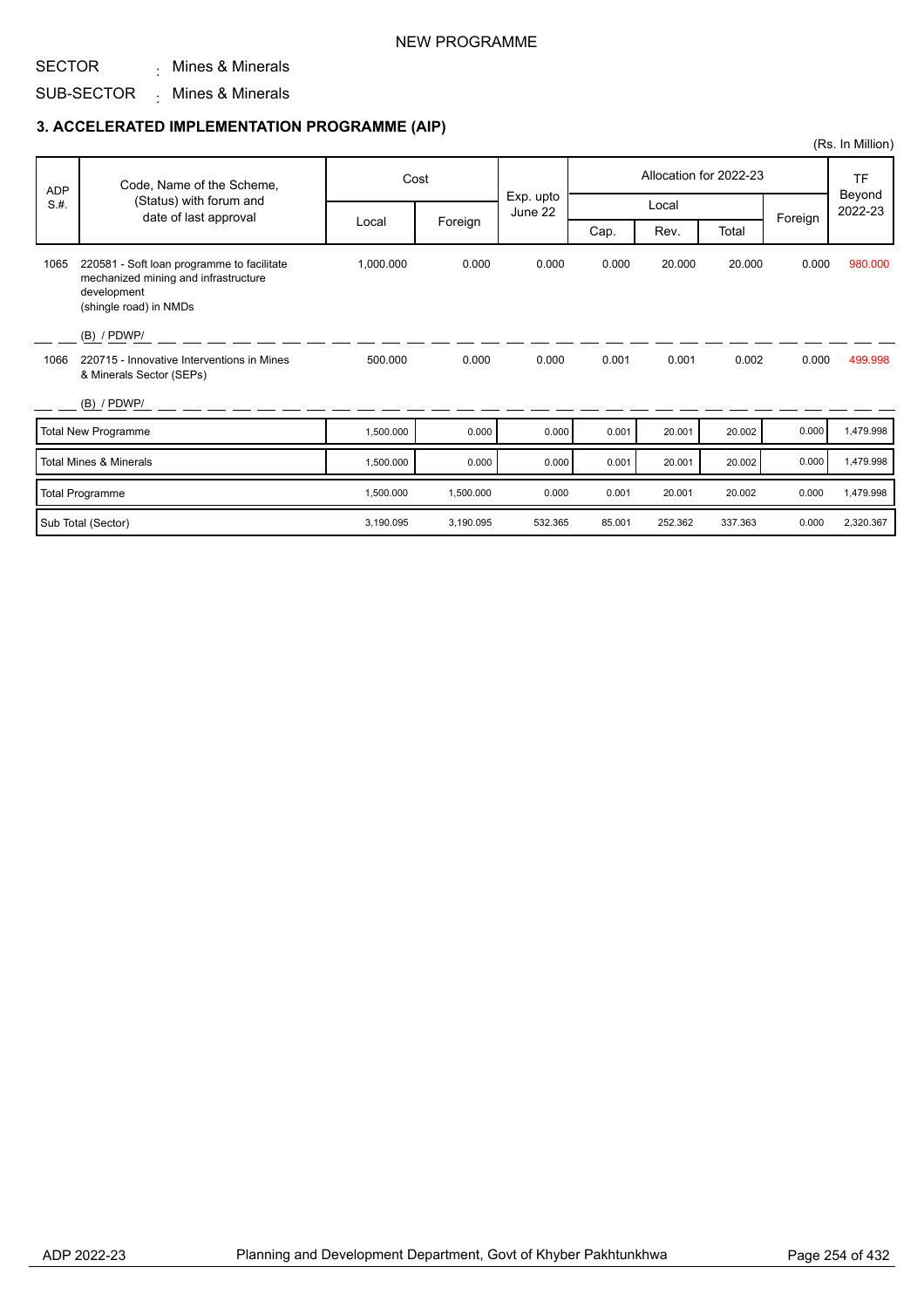### SECTOR

# . Multi Sectoral Development

#### SUB-SECTOR  $_{\rm \pm}$  Economic Infrastructural Development

## **1. KHYBER PAKHTUNKHWA**

|            |                                                                                                                   |           |         |                      |           |       |                        |         | (1.10.11.11.11.10.17) |
|------------|-------------------------------------------------------------------------------------------------------------------|-----------|---------|----------------------|-----------|-------|------------------------|---------|-----------------------|
| <b>ADP</b> | Code, Name of the Scheme,                                                                                         |           | Cost    |                      |           |       | Allocation for 2022-23 |         | <b>TF</b><br>Beyond   |
| S.H.       | (Status) with forum and                                                                                           |           |         | Exp. upto<br>June 22 |           | Local |                        |         | 2022-23               |
|            | date of last approval                                                                                             | Local     | Foreign |                      | Cap.      | Rev.  | Total                  | Foreign |                       |
| 1067       | 210410 - Institutional Development<br>through innovative interventions                                            | 2,227.364 | 0.000   | 0.000                | 1,028.462 | 0.000 | 1,028.462              | 0.000   | 1,198.902             |
|            | $(B)$ / PDWP/                                                                                                     |           |         |                      |           |       |                        |         |                       |
| 1068       | 210412 - Enhancing socio-economic<br>indicators of Khyber Pakhtunkhwa                                             | 3,052.864 | 0.000   | 0.000                | 800.000   | 0.000 | 800.000                |         | 0.000 2,252.864       |
|            | (B) / PDWP/                                                                                                       |           |         |                      |           |       |                        |         |                       |
| 1069       | 210648 - Stunting Prevention Through<br>Improved Nutrition and Agriculture<br>Development Initiative.             | 1,500.000 | 0.000   | 0.000                | 599.995   | 0.000 | 599.995                | 0.000   | 900.005               |
|            | (B) / PDWP/                                                                                                       |           |         |                      |           |       |                        |         |                       |
| 1070       | 210649 - Implementation of water policy                                                                           | 1,543.000 | 0.000   | 0.000                | 800.000   | 0.000 | 800.000                | 0.000   | 743.000               |
|            | (B) / PDWP/                                                                                                       |           |         |                      |           |       |                        |         |                       |
| 1071       | 220777 - Structural & Social Interventions<br>to uplift marginalized Segments of Society<br>in Khyber Pakhtunkhwa | 1.180.609 | 0.000   | 0.000                | 1.180.609 | 0.000 | 1,180.609              | 0.000   | 0.000                 |
|            | $(B)$ / PDWP/                                                                                                     |           |         |                      |           |       |                        |         |                       |
|            | <b>Total New Programme</b>                                                                                        | 9,503.837 | 0.000   | 0.000                | 4.409.066 | 0.000 | 4.409.066              | 0.000   | 5,094.771             |
|            | Total Economic Infrastructural Development                                                                        | 9,503.837 | 0.000   | 0.000                | 4.409.066 | 0.000 | 4,409.066              | 0.000   | 5,094.771             |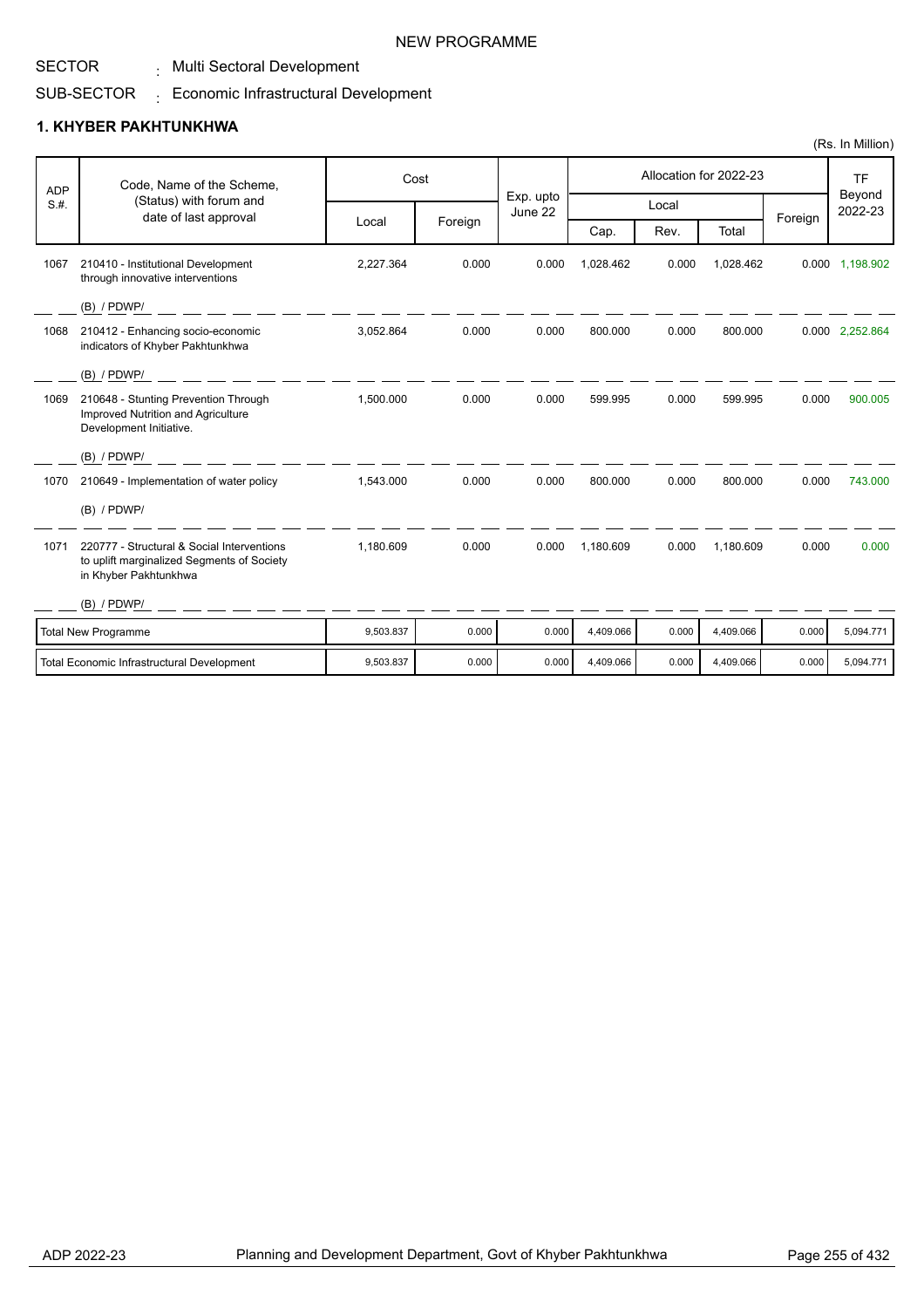### ONGOING PROGRAMME

SUB-SECTOR <sub>:</sub> MSD

### **1. KHYBER PAKHTUNKHWA**

| <b>ADP</b> | Code, Name of the Scheme,                                                                                                                                                              |            | Cost       |                      |           |         | Allocation for 2022-23 |           | <b>TF</b>         |
|------------|----------------------------------------------------------------------------------------------------------------------------------------------------------------------------------------|------------|------------|----------------------|-----------|---------|------------------------|-----------|-------------------|
| S.H.       | (Status) with forum and<br>date of last approval                                                                                                                                       |            |            | Exp. upto<br>June 22 |           | Local   |                        |           | Beyond<br>2022-23 |
|            |                                                                                                                                                                                        | Local      | Foreign    |                      | Cap.      | Rev.    | Total                  | Foreign   |                   |
| 1072       | 140720 - Infrastructure Development<br>Support to Khyber Pakhtunkhwa (KfW<br>Assisted)                                                                                                 | 0.001      | 1,133.000  | 0.000                | 0.001     | 0.000   | 0.001                  | 497.000   | 0.000             |
|            | (A) /PDWP /09-12-2014                                                                                                                                                                  |            |            |                      |           |         |                        |           |                   |
| 1073       | 160491 - SDGs Unit in Khyber<br>Pakhtunkhwa (UNDP Assisted)<br>(Local=50% Foreign=50%)                                                                                                 | 700.000    | 300.000    | 250.000              | 0.000     | 75.000  | 75.000                 | 50.000    | 375.000           |
|            | (A) /CDWP /24-07-2017                                                                                                                                                                  |            |            |                      |           |         |                        |           |                   |
| 1074       | 170291 - Khyber Pakhtunkhwa Stunting<br>Prevention and Rehabilitation Integrated<br>Nutrition Gain (KP SPRING Project)<br>(SDGs) Cost Rs. 2217.851 (Local=757.110<br>Foreign=1460.741) | 2,217.851  | 1,461.000  | 143.664              | 0.000     | 257.620 | 257.620                |           | 500.000 1,816.567 |
|            | (A) /CDWP /06-08-2019                                                                                                                                                                  |            |            |                      |           |         |                        |           |                   |
| 1075       | 170340 - Special Development Package,<br>District Torghar (Phase-II)                                                                                                                   | 6,369.690  | 0.000      | 1,899.538            | 700.000   | 0.000   | 700.000                |           | 0.000 3,770.152   |
|            | (A) /PDWP /27-07-2017                                                                                                                                                                  |            |            |                      |           |         |                        |           |                   |
| 1076       | 170422 - KP Reconstruction Programme<br>(KPRP) (USAID Assisted)                                                                                                                        | 0.001      | 11,018.000 | 0.000                | 0.001     | 0.000   | 0.001                  | 428.000   | 0.000             |
|            | (A) /PSC /03-02-2010                                                                                                                                                                   |            |            |                      |           |         |                        |           |                   |
| 1077       | 170601 - Saudi Fund for Development<br>Projects.                                                                                                                                       | 0.001      | 4,532.000  | 0.000                | 0.001     | 0.000   | 0.001                  | 1,586.000 | 0.000             |
|            | (A) /PSC /05-11-2015                                                                                                                                                                   |            |            |                      |           |         |                        |           |                   |
| 1078       | 180620 - Special Development Package<br>for Militancy hit/backward areas of Swat.                                                                                                      | 1,094.010  | 0.000      | 929.650              | 164.360   | 0.000   | 164.360                | 0.000     | 0.000             |
|            | (A) /PDWP /07-03-2019                                                                                                                                                                  |            |            |                      |           |         |                        |           |                   |
| 1079       | 190333 - Torghar Integrated Area<br>Development Project (INL Assisted).                                                                                                                | 0.001      | 200.000    | 0.000                | 0.001     | 0.000   | 0.001                  | 99.000    | 0.000             |
|            | (A) /CDWP /10-12-2020                                                                                                                                                                  |            |            |                      |           |         |                        |           |                   |
| 1080       | 190446 - Least developed districts uplift<br>programme (Kolai Palas, Battagram, Tank,<br>Kohistan Upper, Shangla, Buner, Chitral<br>(Upper & Lower) and Hangu.                         | 4,090.000  | 0.000      | 3,606.160            | 483.840   | 0.000   | 483.840                | 0.000     | 0.000             |
|            | (A) /PDWP /09-01-2020                                                                                                                                                                  |            |            |                      |           |         |                        |           |                   |
| 1081       | 190447 - Malakand Area Development<br>Programme.                                                                                                                                       | 5,900.000  | 0.000      | 5,056.620            | 843.380   | 0.000   | 843.380                | 0.000     | 0.000             |
|            | (A) /PDWP /09-01-2020                                                                                                                                                                  |            |            |                      |           |         |                        |           |                   |
| 1082       | 190448 - Regional Development Initiatives<br>for achieving SDGs (inclusive liabilties<br>under SPDI, PP & DDIs).                                                                       | 10,000.000 | 0.000      | 8,013.350            | 1,986.650 | 0.000   | 1,986.650              | 0.000     | 0.000             |
|            | (A) /PDWP /18-11-2019                                                                                                                                                                  |            |            |                      |           |         |                        |           |                   |
| 1083       | 190449 - Peshawar Uplift Programme<br>(Phase-II).                                                                                                                                      | 5,282.960  | 0.000      | 3,540.500            | 900.000   | 70.000  | 970.000                | 0.000     | 772.460           |
|            | (A) /PDWP /09-02-2022                                                                                                                                                                  |            |            |                      |           |         |                        |           |                   |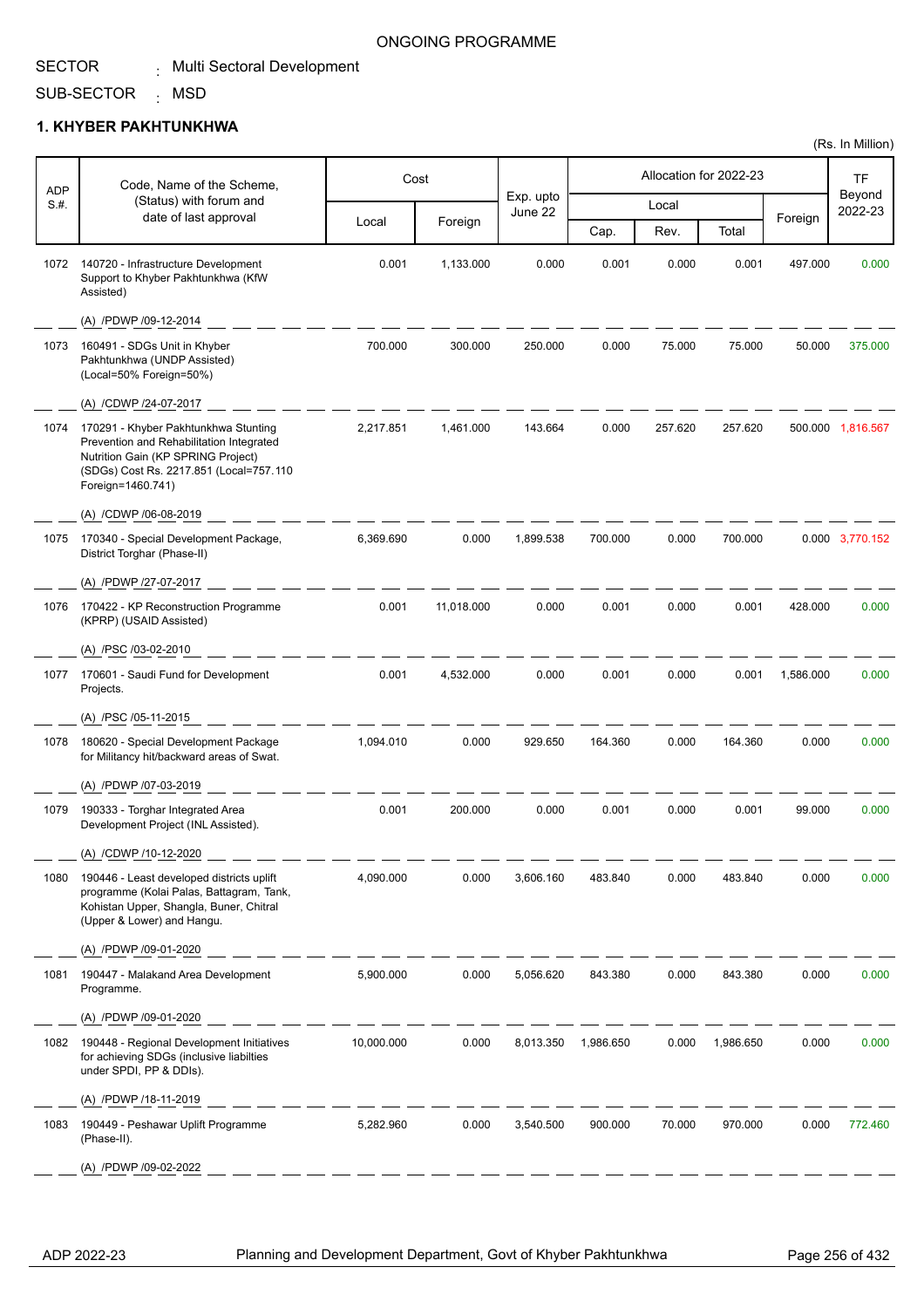### ONGOING PROGRAMME

#### SUB-SECTOR <sub>:</sub> MSD

### **1. KHYBER PAKHTUNKHWA**

| ADP  | Code, Name of the Scheme,                                                                                                                                                 |            | Cost       |                      |           |         | Allocation for 2022-23 |           | TF                 |
|------|---------------------------------------------------------------------------------------------------------------------------------------------------------------------------|------------|------------|----------------------|-----------|---------|------------------------|-----------|--------------------|
| S.#. | (Status) with forum and                                                                                                                                                   |            |            | Exp. upto<br>June 22 |           | Local   |                        |           | Beyond<br>2022-23  |
|      | date of last approval                                                                                                                                                     | Local      | Foreign    |                      | Cap.      | Rev.    | Total                  | Foreign   |                    |
| 1084 | 200188 - F/S and Establishment of<br>Residences for P&D Staff at Hayatabad,<br>Peshawar.                                                                                  | 1,353.690  | 0.000      | 1.500                | 600.000   | 0.000   | 600.000                | 0.000     | 752.190            |
|      | (A) /PDWP /-                                                                                                                                                              |            |            |                      |           |         |                        |           |                    |
| 1085 | 200262 - Special Development Package<br>for Backward Areas of Tehsil Khwazakhela<br>and adjoining Areas of District Swat.                                                 | 200.000    | 0.000      | 176.100              | 23.900    | 0.000   | 23.900                 | 0.000     | 0.000              |
|      | (A) /PDWP /09-03-2021                                                                                                                                                     |            |            |                      |           |         |                        |           |                    |
| 1086 | 210034 - Integrated Implementation of the<br>CCI Recommendation to Address High<br>Population Growth Rate                                                                 | 93.000     | 0.000      | 25.000               | 68.000    | 0.000   | 68.000                 | 0.000     | 0.000              |
|      | (A) /PDWP /25-01-2021                                                                                                                                                     |            |            |                      |           |         |                        |           |                    |
| 1087 | 210257 - Rural Economic Transformation<br>Project (RETP) (IFAD Assisted)                                                                                                  | 12,700.000 | 17,566.000 | 0.000                | 140.000   | 100.000 | 240.000                |           | 500.000 12,460.000 |
|      | (A) /ECNEC /16-03-2022                                                                                                                                                    |            |            |                      |           |         |                        |           |                    |
| 1088 | 210405 - Accrued liabilities of Umbrella<br>Schemes of Regional Development<br>Initiatives SDG's (Inclusive Liabilities of<br>SPDI, PP & DDI)                             | 3,750.380  | 0.000      | 849.990              | 1,684.303 | 0.000   | 1,684.303              |           | 0.000 1,216.087    |
|      | (A) /PDWP /02-12-2021                                                                                                                                                     |            |            |                      |           |         |                        |           |                    |
| 1089 | 210413 - CASA-1000 Community Support<br>Program (CSP)                                                                                                                     | 0.001      | 2,249.500  | 0.000                | 0.001     | 0.000   | 0.001                  | 1,558.000 | 0.000              |
|      | (A) /PDWP /27-07-2020                                                                                                                                                     |            |            |                      |           |         |                        |           |                    |
| 1090 | 210547 - Gas Development and Extension<br>of HT/LT Lines, Provision of Transformers,<br>Rehabilitation of HT/LT lines & Bifurcations<br>of 11kv Feeds, Khyber Pakhtunkhwa | 5,000.000  | 0.000      | 340.000              | 1,000.000 | 0.000   | 1,000.000              |           | 0.000 3,660.000    |
|      | (A) /PDWP /28-02-2022                                                                                                                                                     |            |            |                      |           |         |                        |           |                    |
| 1091 | 210549 - District Development Plan for<br>Peshawar Capital                                                                                                                | 9,200.000  | 0.000      | 940.000              | 1,000.000 | 0.000   | 1,000.000              |           | 0.000 7,260.000    |
|      | (A) /PDWP /12-10-2021                                                                                                                                                     |            |            |                      |           |         |                        |           |                    |
| 1092 | 210550 - District Development Plan for<br>Nowshera and Charsadda                                                                                                          | 6,500.000  | 0.000      | 1,220.000            | 1,300.000 | 0.000   | 1,300.000              |           | 0.000 3,980.000    |
|      | (A) /FDWP /12-10-2021                                                                                                                                                     |            |            |                      |           |         |                        |           |                    |
| 1093 | 210551 - District Development Plan for<br><b>Mardan Division</b>                                                                                                          | 9,580.000  | 0.000      | 960.000              | 1,020.000 | 0.000   | 1,020.000              |           | 0.000 7,600.000    |
|      | (A) /PDWP /12-10-2021                                                                                                                                                     |            |            |                      |           |         |                        |           |                    |
| 1094 | 210552 - District Development Plan for<br>Swat, Shangla in Malakand Division                                                                                              | 6,372.280  | 0.000      | 1,165.000            | 1,001.510 | 0.000   | 1,001.510              |           | 0.000 4,205.770    |
|      | (A) /PDWP /12-10-2021                                                                                                                                                     |            |            |                      |           |         |                        |           |                    |
| 1095 | 210553 - District Development Plan for<br>Buner, Upper Dir, Lower Dir, Malakand,<br>Upper Chitral, Lower Chitral, in Malakand<br>Division                                 | 9,700.000  | 0.000      | 960.000              | 1,000.000 | 0.000   | 1,000.000              |           | 0.000 7,740.000    |
|      | (A) /PDWP /12-10-2021                                                                                                                                                     |            |            |                      |           |         |                        |           |                    |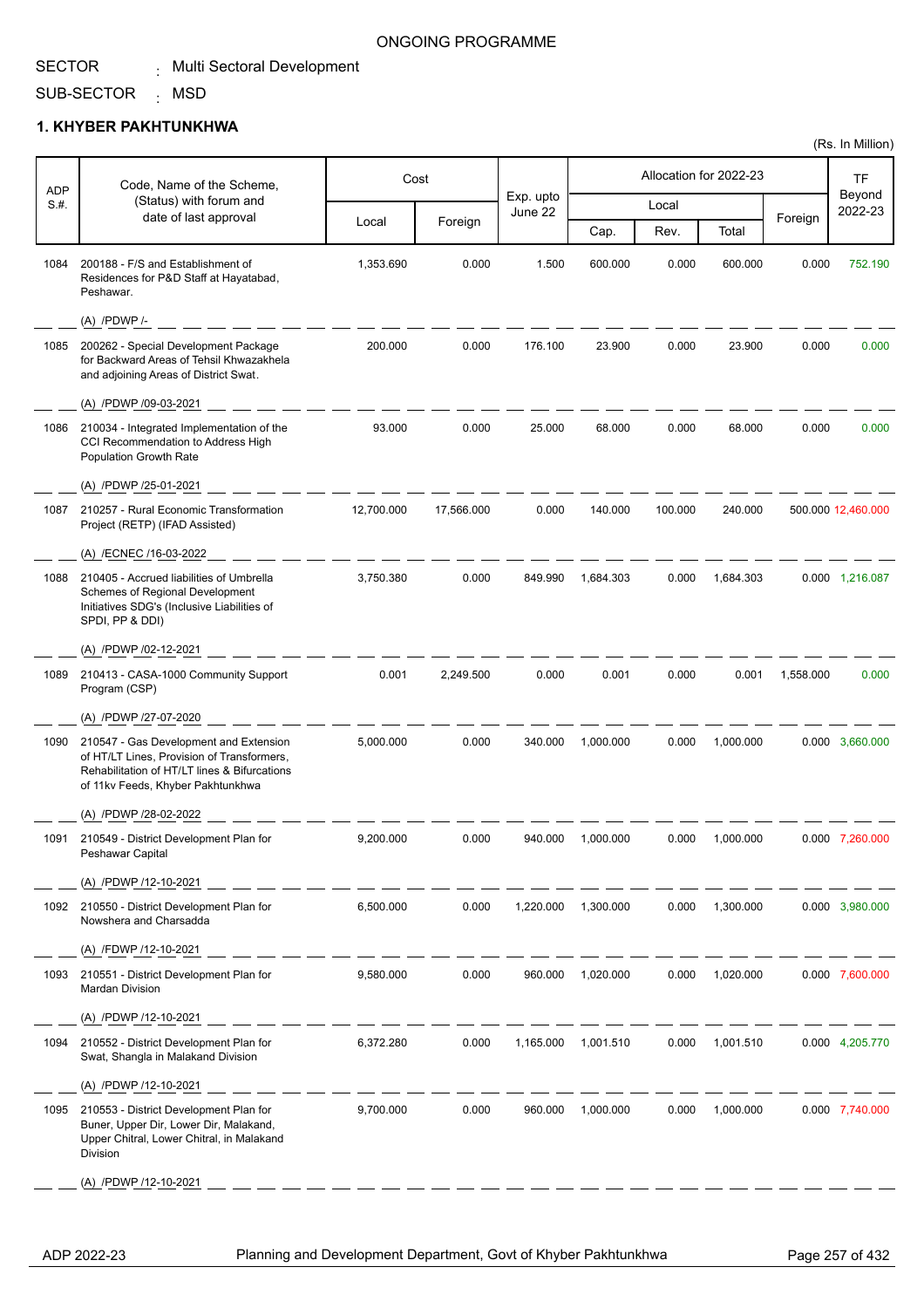#### SUB-SECTOR MSD **1. KHYBER PAKHTUNKHWA** :

(A) /PDWP/29-11-2021

(A) /PDWP /25-08-2021

P&D Offices

| <b>ADP</b> | Code, Name of the Scheme,                                           | Cost      |         |                      | Allocation for 2022-23 |       |           |         | TF                |
|------------|---------------------------------------------------------------------|-----------|---------|----------------------|------------------------|-------|-----------|---------|-------------------|
| S.H.       | (Status) with forum and<br>date of last approval                    |           |         | Exp. upto<br>June 22 |                        | Local |           | Foreign | Beyond<br>2022-23 |
|            |                                                                     | Local     | Foreign |                      | Cap.                   | Rev.  | Total     |         |                   |
| 1096       | 210554 - District Development Plan for<br><b>Kohat Division</b>     | 4.500.000 | 0.000   | 560.000              | 600.000                | 0.000 | 600.000   | 0.000   | 3,340.000         |
|            | (A) /PDWP /12-10-2021                                               |           |         |                      |                        |       |           |         |                   |
| 1097       | 210555 - District Development Plan for<br><b>Bannu Division</b>     | 4,600.000 | 0.000   | 560.000              | 600.000                | 0.000 | 600.000   |         | 0.000 3,440.000   |
|            | (A) /PDWP /12-10-2021                                               |           |         |                      |                        |       |           |         |                   |
| 1098       | 210556 - District Development Plan for D.I<br><b>Khan Division</b>  | 4.700.000 | 0.000   | 560.000              | 600.000                | 0.000 | 600.000   |         | 0.000 3,540.000   |
|            | (A) /PDWP /12-10-2021                                               |           |         |                      |                        |       |           |         |                   |
| 1099       | 210557 - District Development Plan for<br><b>Hazara Division</b>    | 9.900.000 | 0.000   | 1.436.000            | 1.500.000              | 0.000 | 1,500.000 |         | 0.000 6,964.000   |
|            | (A) /PDWP /12-10-2021                                               |           |         |                      |                        |       |           |         |                   |
| 1100       | 210578 - Integrated Development<br>Package for Janikhel - TSD Wazir | 2.003.500 | 0.000   | 80.000               | 390.000                | 0.000 | 390.000   | 0.000   | 1,533.500         |

1101 210749 - Improvement/Rehabilitation of 180.000 0000 0000 40.000 0.000 0.000 0.000 0.000 0.000

Total OnGoing Programme 125,887.366 38,459.500 33,313.072 17,645.948 502.620 18,148.568 5,218.000 74,425.726

(Rs. In Million)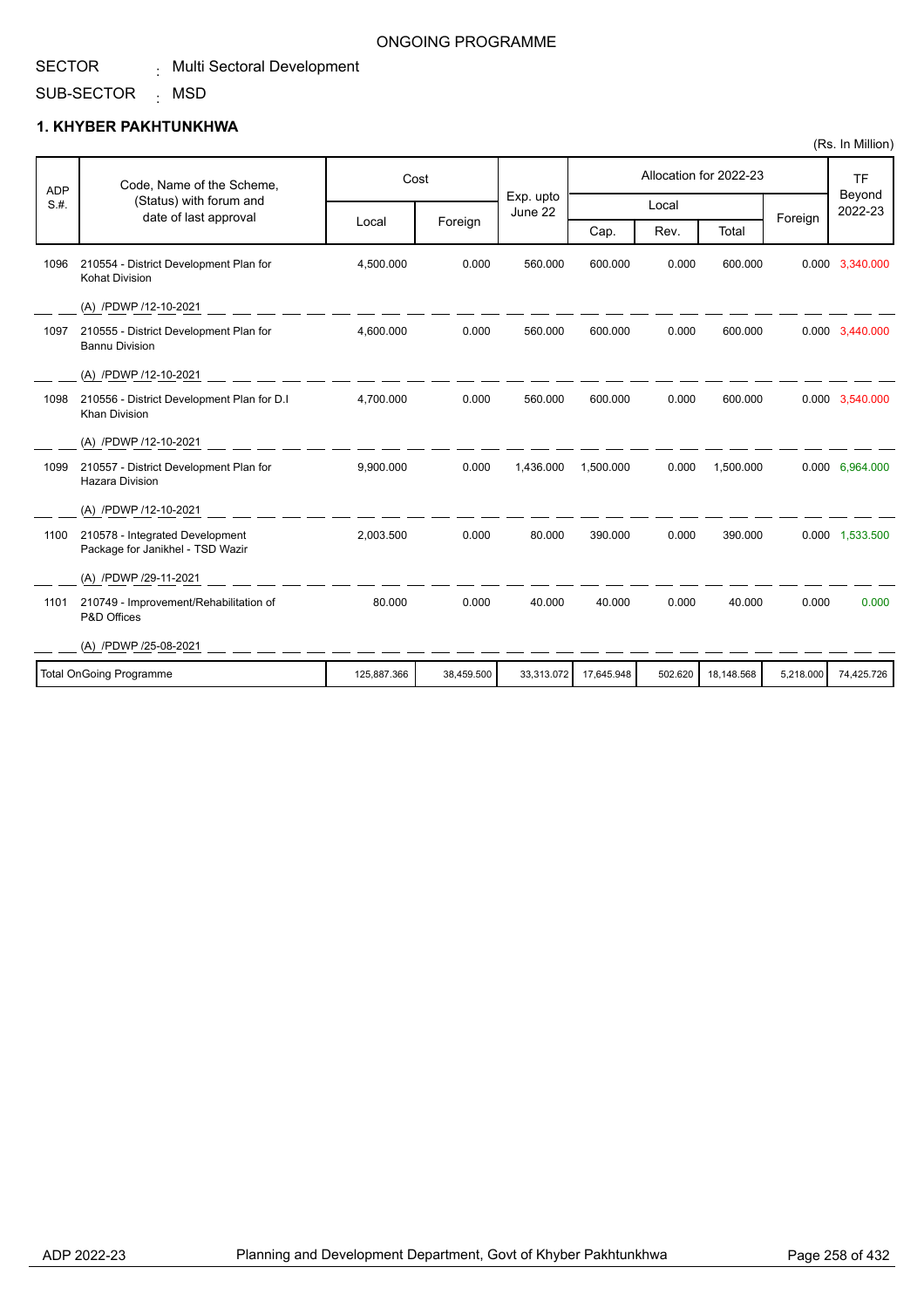SUB-SECTOR <sub>:</sub> MSD

### **1. KHYBER PAKHTUNKHWA**

| <b>ADP</b> | Code, Name of the Scheme,                                                                                                                                                                                                                           |           | Cost       |                      |         |        | Allocation for 2022-23 |         | TF                |
|------------|-----------------------------------------------------------------------------------------------------------------------------------------------------------------------------------------------------------------------------------------------------|-----------|------------|----------------------|---------|--------|------------------------|---------|-------------------|
| S.H.       | (Status) with forum and<br>date of last approval                                                                                                                                                                                                    |           |            | Exp. upto<br>June 22 |         | Local  |                        |         | Beyond<br>2022-23 |
|            |                                                                                                                                                                                                                                                     | Local     | Foreign    |                      | Cap.    | Rev.   | Total                  | Foreign |                   |
| 1102       | 210417 - F/S and Restoration &<br>Rehabilitation of River related issues in<br>Hazara & Malakand Divisions                                                                                                                                          | 500.000   | 0.000      | 0.000                | 20.000  | 0.000  | 20.000                 | 0.000   | 480.000           |
|            | $(B)$ / PDWP/                                                                                                                                                                                                                                       |           |            |                      |         |        |                        |         |                   |
| 1103       | 210627 - Special Development Initiative<br>for UCs Bakot, Boi, Dalola, Pattan,<br>Kokmang, Namal, Berote, Pluck, Seer<br>Gharbi, Seer Sharqi, Lora, Gorini, Phalla,<br>Nagri Totyal, VC Tarnavi 1 & 2 and VC<br>Banda Pir Khan District Abbottabad. | 500.000   | 0.000      | 0.000                | 140.000 | 0.000  | 140.000                | 0.000   | 360.000           |
|            | (B) / PDWP/                                                                                                                                                                                                                                         |           |            |                      |         |        |                        |         |                   |
| 1104       | 210631 - Khyber Pakhtunkhwa Rural<br>Investment & Institutional Support Project<br>(RIISP)(World Bank Assisted)                                                                                                                                     | 0.001     | 52,000.000 | 0.000                | 0.001   | 0.000  | 0.001                  | 200.000 | 0.000             |
|            | (B) / PDWP/                                                                                                                                                                                                                                         |           |            |                      |         |        |                        |         |                   |
| 1105       | 220409 - Strengthening of Civil<br>Registration and vital Statistics System in<br>the Province                                                                                                                                                      | 96.979    | 0.000      | 0.000                | 20.000  | 17.112 | 37.112                 | 0.000   | 59.867            |
|            | (B) / PDWP/                                                                                                                                                                                                                                         |           |            |                      |         |        |                        |         |                   |
| 1106       | 220625 - Construction of Divisional<br>Monitoring Offices in 7 Divisions of Khyber<br>Pakhtunkhwa                                                                                                                                                   | 432.258   | 0.000      | 0.000                | 10.000  | 0.000  | 10.000                 | 0.000   | 422.258           |
|            | (B) / PDWP/                                                                                                                                                                                                                                         |           |            |                      |         |        |                        |         |                   |
| 1107       | 220648 - Support to dislocated people in<br>Pakistan Khyber Pakhtunkhwa (KFW<br>Assisted)                                                                                                                                                           | 0.000     | 2,500.000  | 0.000                | 0.000   | 0.000  | 0.000                  | 50.000  | 0.000             |
|            | (B) / CDWP/                                                                                                                                                                                                                                         |           |            |                      |         |        |                        |         |                   |
| 1108       | 220668 - District Development Plan for<br>Chitral                                                                                                                                                                                                   | 1,000.000 | 0.000      | 0.000                | 10.000  | 0.000  | 10.000                 | 0.000   | 990.000           |
|            | $(B)$ / PDWP/                                                                                                                                                                                                                                       |           |            |                      |         |        |                        |         |                   |
| 1109       | 220669 - District Development Plan for<br>Swat                                                                                                                                                                                                      | 5,000.000 | 0.000      | 0.000                | 10.000  | 0.000  | 10.000                 |         | 0.000 4,990.000   |
|            | $(B)$ / PDWP/<br><u> — — — — — — — — —</u>                                                                                                                                                                                                          |           |            |                      |         |        |                        |         |                   |
| 1110       | 220670 - District Development Plan for Dir<br>Upper                                                                                                                                                                                                 | 2,000.000 | 0.000      | 0.000                | 10.000  | 0.000  | 10.000                 |         | 0.000 1,990.000   |
|            | (B) / PDWP/                                                                                                                                                                                                                                         |           |            |                      |         |        |                        |         |                   |
| 1111       | 220671 - District Development Plan for Dir<br>Lower                                                                                                                                                                                                 | 3,000.000 | 0.000      | 0.000                | 10.000  | 0.000  | 10.000                 |         | 0.000 2,990.000   |
|            | (B) / PDWP/                                                                                                                                                                                                                                         |           |            |                      |         |        |                        |         |                   |
| 1112       | 220672 - District Development Plan for<br>Khyber Pakhtunkhwa                                                                                                                                                                                        | 5,000.000 | 0.000      | 0.000                | 10.000  | 0.001  | 10.001                 |         | 0.000 4,989.999   |
|            | (B) / PDWP/<br><u>the state and the state of the state of the state of the state of the state of the state of the state of the state of the state of the state of the state of the state of the state of the state of the state of the state of</u> |           |            |                      |         |        |                        |         |                   |
| 1113       | 220673 - District Development Plan for<br>Malakand                                                                                                                                                                                                  | 1,500.000 | 0.000      | 0.000                | 10.000  | 0.001  | 10.001                 |         | 0.000 1,489.999   |
|            | $(B)$ / PDWP/                                                                                                                                                                                                                                       |           |            |                      |         |        |                        |         |                   |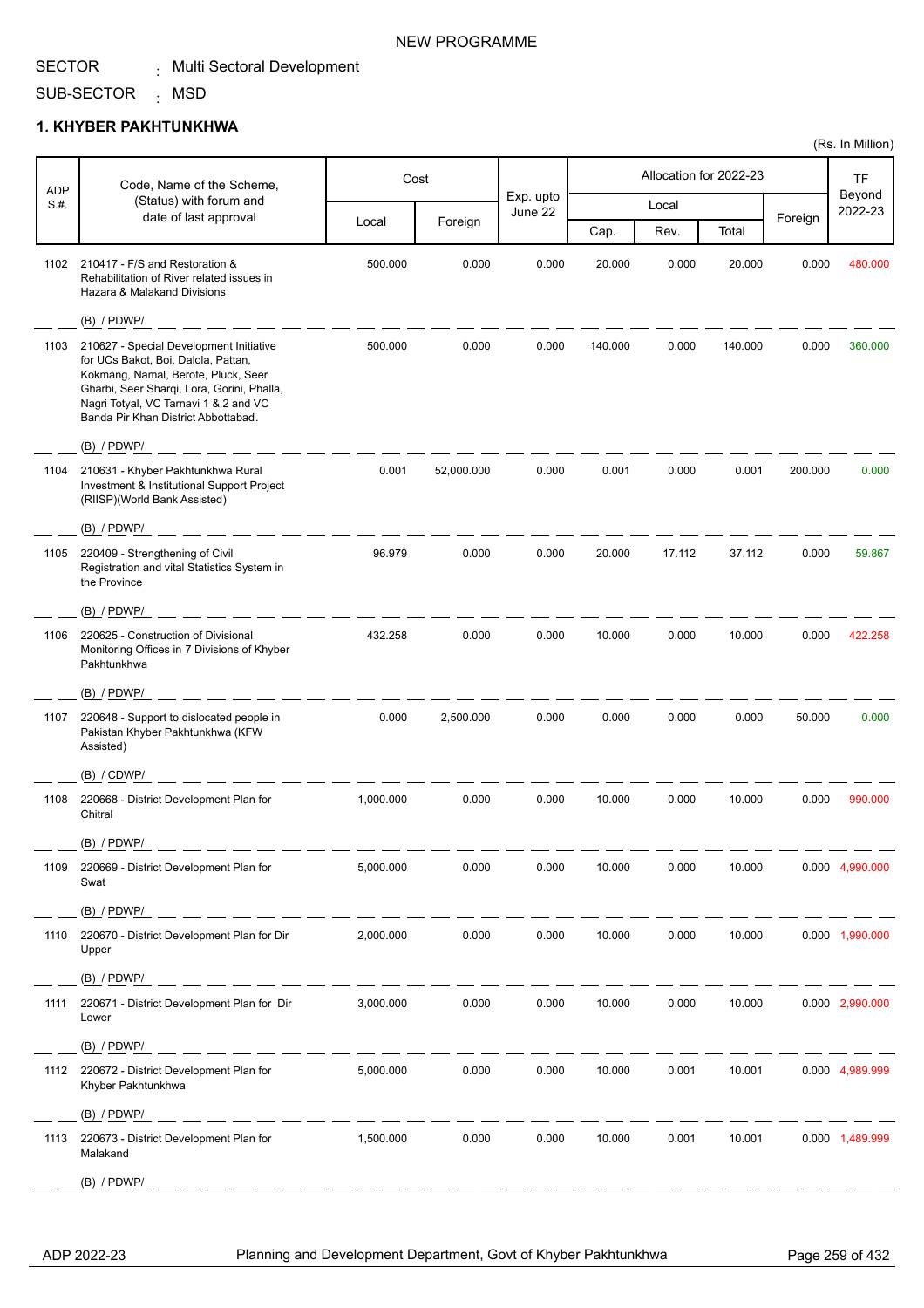Т

T

Τ

#### SUB-SECTOR <sub>:</sub> MSD

Г

Τ

### **1. KHYBER PAKHTUNKHWA**

| <b>ADP</b> | Code, Name of the Scheme,                                                                                                                                                                                                                                                                                                                                                                                                                                                                   |           | Cost    |                      |        |       | Allocation for 2022-23 |         | TF                |
|------------|---------------------------------------------------------------------------------------------------------------------------------------------------------------------------------------------------------------------------------------------------------------------------------------------------------------------------------------------------------------------------------------------------------------------------------------------------------------------------------------------|-----------|---------|----------------------|--------|-------|------------------------|---------|-------------------|
| S.#.       | (Status) with forum and<br>date of last approval                                                                                                                                                                                                                                                                                                                                                                                                                                            |           |         | Exp. upto<br>June 22 |        | Local |                        |         | Beyond<br>2022-23 |
|            |                                                                                                                                                                                                                                                                                                                                                                                                                                                                                             | Local     | Foreign |                      | Cap.   | Rev.  | Total                  | Foreign |                   |
| 1114       | 220674 - District Development Plan for<br><b>Buner</b>                                                                                                                                                                                                                                                                                                                                                                                                                                      | 2,500.000 | 0.000   | 0.000                | 10.000 | 0.001 | 10.001                 |         | 0.000 2,489.999   |
|            | $(B)$ / PDWP/                                                                                                                                                                                                                                                                                                                                                                                                                                                                               |           |         |                      |        |       |                        |         |                   |
| 1115       | 220675 - District Development Plan for<br>Shangla                                                                                                                                                                                                                                                                                                                                                                                                                                           | 1,500.000 | 0.000   | 0.000                | 10.000 | 0.001 | 10.001                 |         | 0.000 1,489.999   |
|            | $(B)$ / PDWP/<br><u> 2001 - 2002 - 2003 - 2003 - 200</u>                                                                                                                                                                                                                                                                                                                                                                                                                                    | ___       |         |                      |        |       |                        |         |                   |
| 1116       | 220676 - District Development Plan for<br>Kohistan                                                                                                                                                                                                                                                                                                                                                                                                                                          | 1,500.000 | 0.000   | 0.000                | 10.000 | 0.001 | 10.001                 |         | 0.000 1,489.999   |
|            | $(B)$ / PDWP/                                                                                                                                                                                                                                                                                                                                                                                                                                                                               |           |         |                      |        |       |                        |         |                   |
| 1117       | 220677 - District Development Plan for<br>Battagram                                                                                                                                                                                                                                                                                                                                                                                                                                         | 1,500.000 | 0.000   | 0.000                | 10.000 | 0.001 | 10.001                 |         | 0.000 1,489.999   |
|            | $(B)$ / PDWP/                                                                                                                                                                                                                                                                                                                                                                                                                                                                               |           |         |                      |        |       |                        |         |                   |
| 1118       | 220678 - District Development Plan for<br>Mansehra                                                                                                                                                                                                                                                                                                                                                                                                                                          | 3,000.000 | 0.000   | 0.000                | 10.000 | 0.001 | 10.001                 |         | 0.000 2,989.999   |
|            | (B) / PDWP/                                                                                                                                                                                                                                                                                                                                                                                                                                                                                 |           |         |                      |        |       |                        |         |                   |
| 1119       | 220679 - District Development Plan for<br>Torghar                                                                                                                                                                                                                                                                                                                                                                                                                                           | 1,000.000 | 0.000   | 0.000                | 10.000 | 0.001 | 10.001                 | 0.000   | 989.999           |
|            | $(B)$ / PDWP/                                                                                                                                                                                                                                                                                                                                                                                                                                                                               |           |         |                      |        |       |                        |         |                   |
| 1120       | 220680 - District Development Plan for<br>Abbottabad                                                                                                                                                                                                                                                                                                                                                                                                                                        | 2,000.000 | 0.000   | 0.000                | 10.000 | 0.001 | 10.001                 |         | 0.000 1,989.999   |
|            | $(B)$ / PDWP/                                                                                                                                                                                                                                                                                                                                                                                                                                                                               |           |         |                      |        |       |                        |         |                   |
| 1121       | 220681 - District Development Plan for<br>Haripur                                                                                                                                                                                                                                                                                                                                                                                                                                           | 1,500.000 | 0.000   | 0.000                | 10.000 | 0.001 | 10.001                 |         | 0.000 1,489.999   |
|            | $(B)$ / PDWP/                                                                                                                                                                                                                                                                                                                                                                                                                                                                               |           |         |                      |        |       |                        |         |                   |
| 1122       | 220682 - District Development Plan for<br>Swabi                                                                                                                                                                                                                                                                                                                                                                                                                                             | 3,500.000 | 0.000   | 0.000                | 10.000 | 0.001 | 10.001                 |         | 0.000 3,489.999   |
|            | $(B)$ / PDWP/                                                                                                                                                                                                                                                                                                                                                                                                                                                                               |           |         |                      |        |       |                        |         |                   |
| 1123       | 220683 - District Development Plan for<br>Mardan                                                                                                                                                                                                                                                                                                                                                                                                                                            | 5,500.000 | 0.000   | 0.000                | 10.000 | 0.001 | 10.001                 |         | 0.000 5,489.999   |
|            | (B) / PDWP/                                                                                                                                                                                                                                                                                                                                                                                                                                                                                 |           |         |                      |        |       |                        |         |                   |
| 1124       | 220684 - District Development Plan for<br>Charsadda                                                                                                                                                                                                                                                                                                                                                                                                                                         | 3,000.000 | 0.000   | 0.000                | 10.000 | 0.001 | 10.001                 |         | 0.000 2,989.999   |
|            | (B) / PDWP/<br>_____________                                                                                                                                                                                                                                                                                                                                                                                                                                                                |           |         |                      |        |       |                        |         |                   |
|            | 1125 220685 - District Development Plan for<br>Nowshera                                                                                                                                                                                                                                                                                                                                                                                                                                     | 3,000.000 | 0.000   | 0.000                | 10.000 | 0.001 | 10.001                 |         | 0.000 2,989.999   |
|            | $(B)$ / PDWP/<br>$\frac{1}{2} \left( \frac{1}{2} \right) \left( \frac{1}{2} \right) \left( \frac{1}{2} \right) \left( \frac{1}{2} \right) \left( \frac{1}{2} \right) \left( \frac{1}{2} \right) \left( \frac{1}{2} \right) \left( \frac{1}{2} \right) \left( \frac{1}{2} \right) \left( \frac{1}{2} \right) \left( \frac{1}{2} \right) \left( \frac{1}{2} \right) \left( \frac{1}{2} \right) \left( \frac{1}{2} \right) \left( \frac{1}{2} \right) \left( \frac{1}{2} \right) \left( \frac$ |           |         |                      |        |       |                        |         |                   |
| 1126       | 220686 - District Development Plan for<br>Peshawar                                                                                                                                                                                                                                                                                                                                                                                                                                          | 8,000.000 | 0.000   | 0.000                | 10.000 | 0.001 | 10.001                 |         | 0.000 7,989.999   |
|            | $(B)$ / PDWP/                                                                                                                                                                                                                                                                                                                                                                                                                                                                               |           |         |                      |        |       |                        |         |                   |
| 1127       | 220687 - District Development Plan for<br>Kohat                                                                                                                                                                                                                                                                                                                                                                                                                                             | 2,000.000 | 0.000   | 0.000                | 10.000 | 0.000 | 10.000                 |         | 0.000 1,990.000   |
|            | $(B)$ / PDWP/                                                                                                                                                                                                                                                                                                                                                                                                                                                                               |           |         |                      |        |       |                        |         |                   |

(Rs. In Million)

T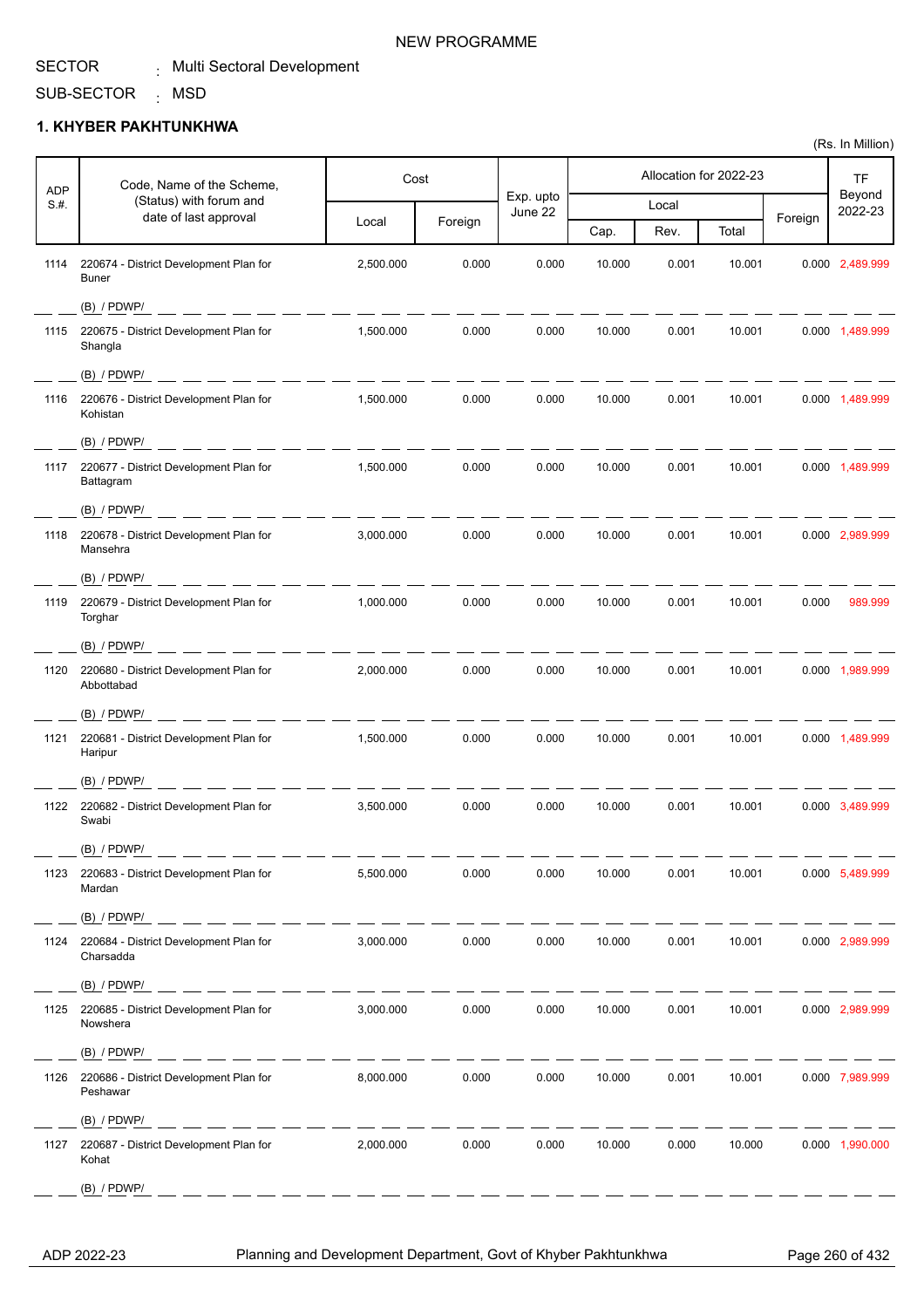#### SUB-SECTOR <sub>:</sub> MSD

### **1. KHYBER PAKHTUNKHWA**

| <b>ADP</b>       | Code, Name of the Scheme,                                                                            |             | Cost       |                      |            |         | Allocation for 2022-23 |         | <b>TF</b>             |
|------------------|------------------------------------------------------------------------------------------------------|-------------|------------|----------------------|------------|---------|------------------------|---------|-----------------------|
| S.H.             | (Status) with forum and<br>date of last approval                                                     |             |            | Exp. upto<br>June 22 |            | Local   |                        |         | Beyond<br>2022-23     |
|                  |                                                                                                      | Local       | Foreign    |                      | Cap.       | Rev.    | Total                  | Foreign |                       |
| 1128             | 220688 - District Development Plan for<br>hangu                                                      | 1,500.000   | 0.000      | 0.000                | 10.000     | 0.001   | 10.001                 |         | 0.000 1,489.999       |
|                  | $(B)$ / PDWP/                                                                                        |             |            |                      |            |         |                        |         |                       |
| 1129             | 220689 - District Development Plan for<br>Karak                                                      | 1.500.000   | 0.000      | 0.000                | 10.000     | 0.001   | 10.001                 |         | 0.000 1,489.999       |
|                  | $(B)$ / PDWP/                                                                                        |             |            |                      |            |         |                        |         |                       |
| 1130             | 220690 - District Development Plan for<br>Bannu                                                      | 3,000.000   | 0.000      | 0.000                | 10.000     | 0.001   | 10.001                 |         | 0.000 2,989.999       |
|                  | $(B)$ / PDWP/                                                                                        |             |            |                      |            |         |                        |         |                       |
| 1131             | 220691 - District Development Plan for<br>Lakki Marwat                                               | 2.000.000   | 0.000      | 0.000                | 10.000     | 0.001   | 10.001                 |         | 0.000 1,989.999       |
|                  | $(B)$ / PDWP/<br>- - - - - -                                                                         |             |            |                      |            |         |                        |         |                       |
|                  | 1132 220692 - District Development Plan for<br>Tank                                                  | 500.000     | 0.000      | 0.000                | 10.000     | 0.001   | 10.001                 | 0.000   | 489.999               |
|                  | $(B)$ / PDWP/                                                                                        |             |            |                      |            |         |                        |         |                       |
| 1133             | 220693 - District Development Plan for<br>D.I.Khan                                                   | 2.500.000   | 0.000      | 0.000                | 10.000     | 0.001   | 10.001                 |         | 0.000 2,489.999       |
|                  | $(B)$ / PDWP/                                                                                        |             |            |                      |            |         |                        |         |                       |
| 1134             | 220868 - Special Development Package<br>for Tehsil Topi and Surrounding Areas                        | 200.000     | 0.000      | 0.000                | 0.000      | 0.001   | 0.001                  | 0.000   | 199.999               |
|                  | (B) / PDWP/                                                                                          |             |            |                      |            |         |                        |         |                       |
| 1135             | 220869 - F/S for underground electricity<br>supply lines for mingora city                            | 10.000      | 0.000      | 0.000                | 0.000      | 0.001   | 0.001                  | 0.000   | 9.999                 |
|                  | $(B)$ / PDWP/                                                                                        |             |            |                      |            |         |                        |         |                       |
| 1136             | 220882 - Development of Public Sector<br>Community Re-Creational Center at<br>Shamozai District Swat | 100.000     | 0.000      | 0.000                | 0.000      | 0.001   | 0.001                  | 0.000   | 99.999                |
|                  | $(B)$ / PDWP/                                                                                        |             |            |                      |            |         |                        |         |                       |
|                  | <b>Total New Programme</b>                                                                           | 69,839.238  | 54,500.000 | 0.000                | 450.001    | 17.136  | 467.137                | 250.000 | 69,372.101            |
| <b>Total MSD</b> |                                                                                                      | 195,726.604 | 92,959.500 | 33,313.072           | 18,095.949 | 519.756 | 18,615.705             |         | 5,468.000 143,797.827 |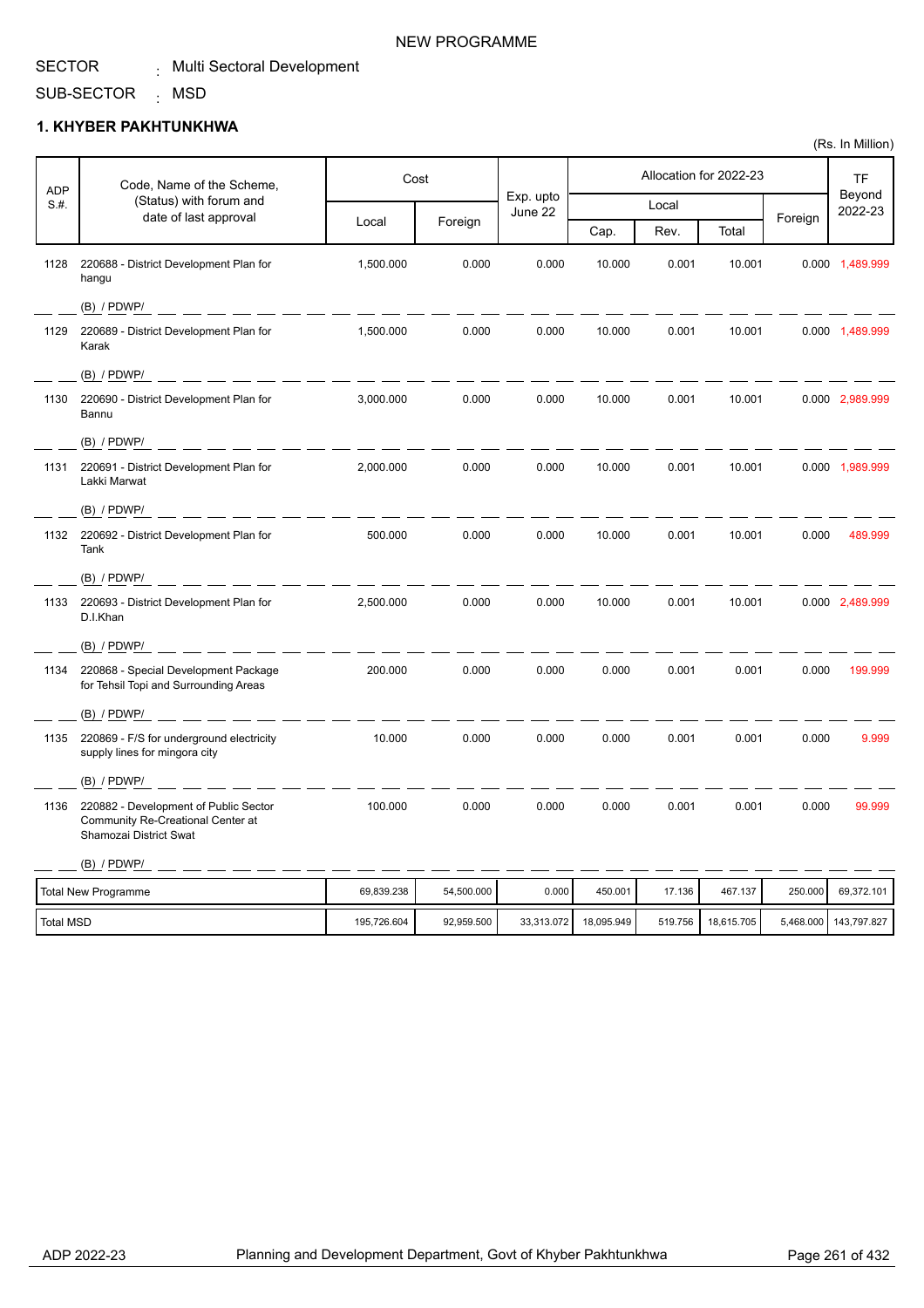### SECTOR

#### Multi Sectoral Development :

#### SUB-SECTOR  $\colon$  Research & Development

### **1. KHYBER PAKHTUNKHWA**

| <b>ADP</b> | Code, Name of the Scheme,                                                                                                                                                                                                                                                       |           | Cost      |                      |         |         | Allocation for 2022-23 |         | TF                |
|------------|---------------------------------------------------------------------------------------------------------------------------------------------------------------------------------------------------------------------------------------------------------------------------------|-----------|-----------|----------------------|---------|---------|------------------------|---------|-------------------|
| S.#.       | (Status) with forum and<br>date of last approval                                                                                                                                                                                                                                |           |           | Exp. upto<br>June 22 |         | Local   |                        |         | Beyond<br>2022-23 |
|            |                                                                                                                                                                                                                                                                                 | Local     | Foreign   |                      | Cap.    | Rev.    | Total                  | Foreign |                   |
| 1138       | 020535 - Capacity building of Planning &<br>Development Department (Phase-II).                                                                                                                                                                                                  | 994.399   | 0.000     | 698.296              | 0.000   | 220.000 | 220.000                | 0.000   | 76.103            |
|            | (A) /PDWP /28-11-2019                                                                                                                                                                                                                                                           |           |           |                      |         |         |                        |         |                   |
| 1139       | 070532 - Establishment of M&E System in<br>Khyber Pakhtunkhwa.                                                                                                                                                                                                                  | 1,132.348 | 0.000     | 864.051              | 0.000   | 50.000  | 50.000                 | 0.000   | 218.297           |
|            | (A) /PDWP /03-11-2016                                                                                                                                                                                                                                                           |           |           |                      |         |         |                        |         |                   |
| 1140       | 080022 - Sustainable Development Unit                                                                                                                                                                                                                                           | 274.260   | 0.000     | 170.690              | 0.000   | 15.000  | 15.000                 | 0.000   | 88.570            |
|            | (A) /PDWP /23-12-2016                                                                                                                                                                                                                                                           |           |           |                      |         |         |                        |         |                   |
| 1141       | 110428 - Development of Regional GDP/<br>Economic Indicators (BoS)                                                                                                                                                                                                              | 450.487   | 0.000     | 300.000              | 0.000   | 150.487 | 150.487                | 0.000   | 0.000             |
|            | (A) /PDWP /13-01-2022                                                                                                                                                                                                                                                           |           |           |                      |         |         |                        |         |                   |
| 1142       | 110603 - Public Policy and Social<br>Protection Reforms Unit.                                                                                                                                                                                                                   | 94.000    | 0.000     | 50.590               | 15.000  | 0.000   | 15.000                 | 0.000   | 28.410            |
|            | (A) /PDWP /10-02-2021                                                                                                                                                                                                                                                           |           |           |                      |         |         |                        |         |                   |
| 1143       | 140803 - Piloting Innovative Ideas to<br>address key issues of Khyber<br>Pakhtunkhwa: Tele- Farming-100m,<br>Tele-Medicine-100m, Digitizing GoKP<br>Payments-10m, One-Touch Rescue-5m,<br>Satellite remote sensing of minerals-9m,<br>Youth Facilitation Center-10m and others. | 1,047.957 | 0.000     | 234.858              | 0.000   | 272.592 | 272.592                | 0.000   | 540.507           |
|            | (A) /PDWP /26-05-2021                                                                                                                                                                                                                                                           |           |           |                      |         |         |                        |         |                   |
| 1144       | 150189 - Provision for Research Studies/<br>Consultancies/ Surveys/ Detailed Design /<br>Feasibility Studies.                                                                                                                                                                   | 1,440.000 | 0.000     | 94.000               | 800.000 | 0.000   | 800.000                | 0.000   | 546.000           |
|            | (A) /PDWP /10-05-2020                                                                                                                                                                                                                                                           |           |           |                      |         |         |                        |         |                   |
| 1145       | 150659 - Institutional Support to P&D<br>Department                                                                                                                                                                                                                             | 1,851.000 | 0.000     | 0.000                | 0.000   | 400.000 | 400.000                |         | 0.000 1,451.000   |
|            | (A) /PDWP /10-02-2020                                                                                                                                                                                                                                                           |           |           |                      |         |         |                        |         |                   |
| 1146       | 150747 - Establishment of Centralized GIS<br>Facilities                                                                                                                                                                                                                         | 554.317   | 0.000     | 233.877              | 0.000   | 70.000  | 70.000                 | 0.000   | 250.440           |
|            | (A) /PDWP /25-02-2021                                                                                                                                                                                                                                                           |           |           |                      |         |         |                        |         |                   |
| 1147       | 160438 - Governance and Policy Reforms<br>Programme (MDTF Assisted).                                                                                                                                                                                                            | 7.000     | 2,621.000 | 4.640                | 0.000   | 2.360   | 2.360                  | 573.000 | 0.000             |
|            | (A) /PDWP /18-05-2018                                                                                                                                                                                                                                                           |           |           |                      |         |         |                        |         |                   |
| 1148       | 160453 - Provision for Contractors<br>Decretal accrued Liabilities, Land<br><b>Compensation and Uncashed Cheques</b>                                                                                                                                                            | 1,100.000 | 0.000     | 260.000              | 603.380 | 0.000   | 603.380                | 0.000   | 236.620           |
|            | (A) /PDWP /-                                                                                                                                                                                                                                                                    |           |           |                      |         |         |                        |         |                   |
| 1149       | 160569 - Establishment of PPP Support<br>Unit in P&D Department                                                                                                                                                                                                                 | 220.679   | 0.000     | 39.461               | 0.000   | 62.209  | 62.209                 | 0.000   | 119.009           |
|            | (A) /PDWP /08-10-2021                                                                                                                                                                                                                                                           |           |           |                      |         |         |                        |         |                   |
| 1150       | 170355 - Reconstruction of old Block of<br>P&D Department                                                                                                                                                                                                                       | 259.369   | 0.000     | 55.529               | 203.840 | 0.000   | 203.840                | 0.000   | 0.000             |
|            | (A) /PDWP /02-06-2020                                                                                                                                                                                                                                                           |           |           |                      |         |         |                        |         |                   |

ADP 2022-23 Planning and Development Department, Govt of Khyber Pakhtunkhwa Page 262 of 432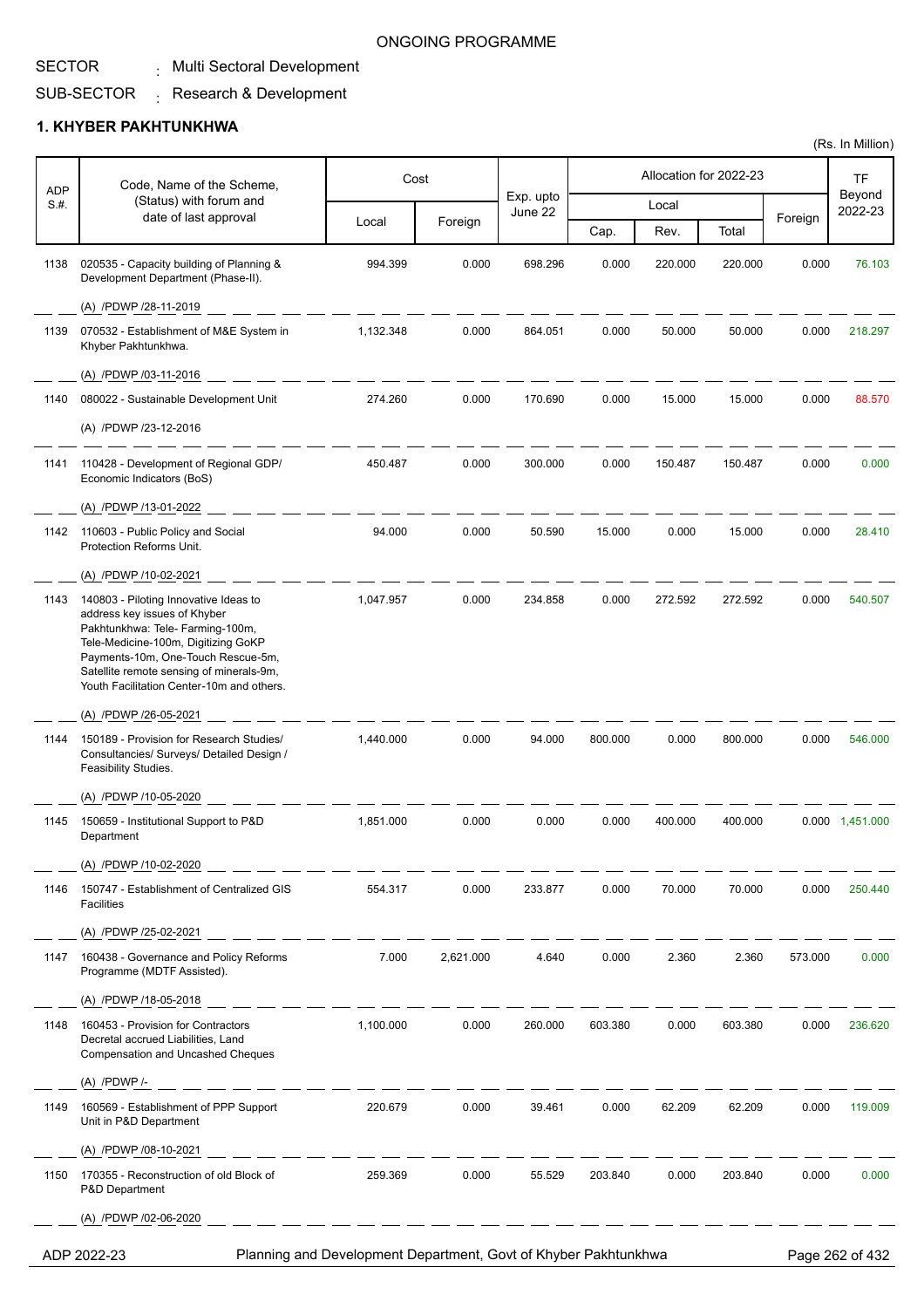#### SECTOR . Multi Sectoral Development

#### SUB-SECTOR  $\colon$  Research & Development

### **1. KHYBER PAKHTUNKHWA**

|            |                                                                                                                                  |            |           |                      |           |           |                        |         | (Rs. In Million)  |
|------------|----------------------------------------------------------------------------------------------------------------------------------|------------|-----------|----------------------|-----------|-----------|------------------------|---------|-------------------|
| <b>ADP</b> | Code, Name of the Scheme,                                                                                                        |            | Cost      |                      |           |           | Allocation for 2022-23 |         | <b>TF</b>         |
| S.H.       | (Status) with forum and<br>date of last approval                                                                                 |            |           | Exp. upto<br>June 22 |           | Local     |                        | Foreign | Beyond<br>2022-23 |
|            |                                                                                                                                  | Local      | Foreign   |                      | Cap.      | Rev.      | Total                  |         |                   |
| 1151       | 170518 - Establishment of China Pakistan<br>Economic Corridor Cell (CPEC Cell) in<br>P&D Department                              | 162.794    | 0.000     | 69.204               | 0.000     | 93.590    | 93.590                 | 0.000   | 0.000             |
| 1152       | (A) /PDWP /22-06-2020<br>190347 - Extension of Monitoring &<br>Evaluation System to Districts in Khyber<br>Pakhtunkhwa (Phase-I) | 1,411.318  | 0.000     | 190.332              | 0.000     | 837.120   | 837.120                | 0.000   | 383.866           |
|            | (A) /PDWP /15-10-2021                                                                                                            |            |           |                      |           |           |                        |         |                   |
|            | <b>Total OnGoing Programme</b>                                                                                                   | 10,999.928 | 2,621.000 | 3,265.528            | 1,622.220 | 2,173.358 | 3,795.578              | 573.000 | 3,938.822         |
|            | Total Research & Development                                                                                                     | 10,999.928 | 2,621.000 | 3,265.528            | 1,622.220 | 2,173.358 | 3,795.578              | 573.000 | 3,938.822         |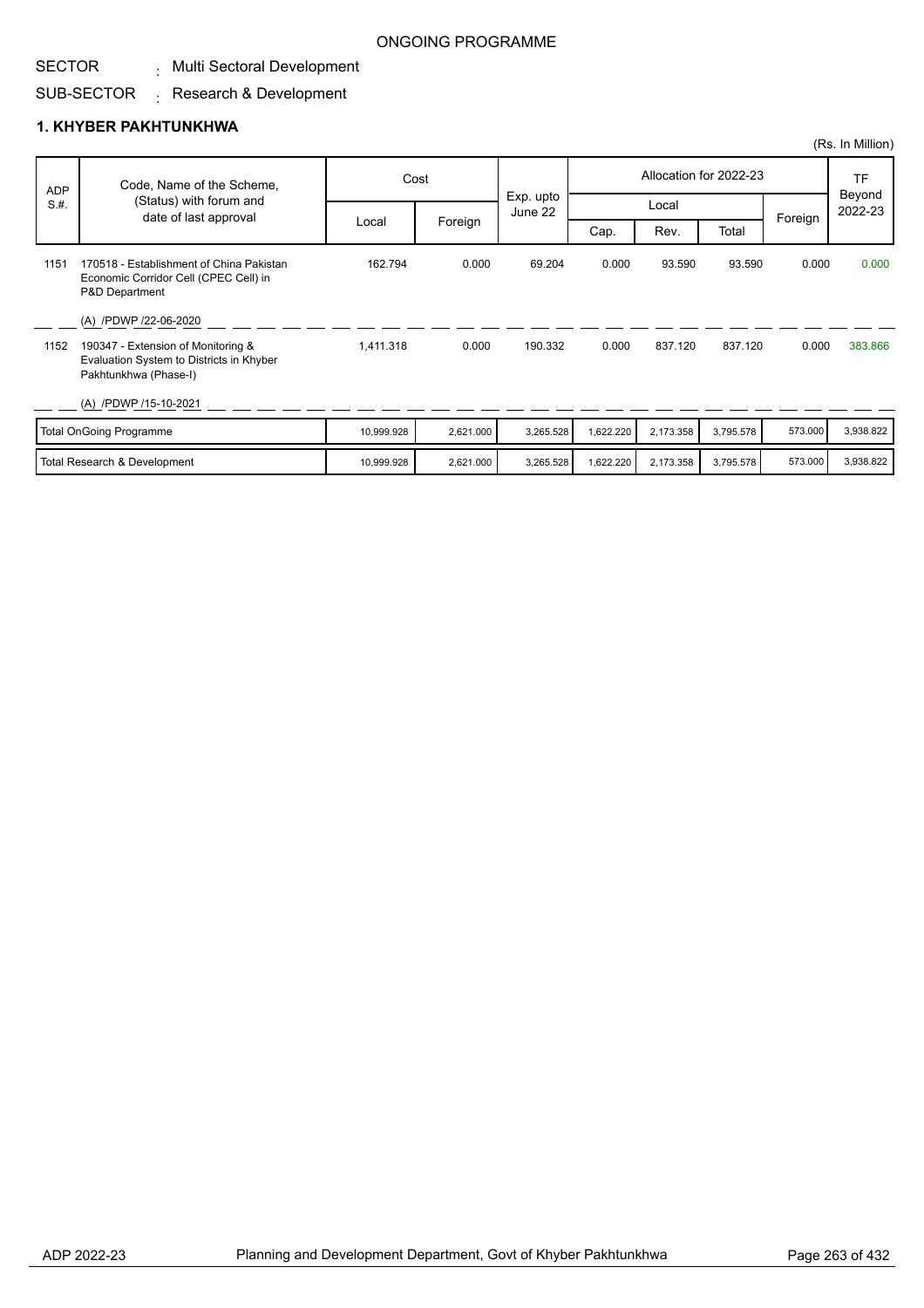# SECTOR

### . Multi Sectoral Development

#### SUB-SECTOR . Royalty & Cess (MSD)

### **1. KHYBER PAKHTUNKHWA**

| <b>ADP</b> | Code, Name of the Scheme,<br>(Status) with forum and                                                                                                  |            | Cost    |                      |           |         | Allocation for 2022-23 |         | TF<br>Beyond    |
|------------|-------------------------------------------------------------------------------------------------------------------------------------------------------|------------|---------|----------------------|-----------|---------|------------------------|---------|-----------------|
| S.H.       | date of last approval                                                                                                                                 |            |         | Exp. upto<br>June 22 |           | Local   |                        | Foreign | 2022-23         |
|            |                                                                                                                                                       | Local      | Foreign |                      | Cap.      | Rev.    | Total                  |         |                 |
| 1153       | 190263 - Projects to be funded from<br><b>Tobacco Development Cess</b>                                                                                | 3,343.806  | 0.000   | 1,994.661            | 998.836   | 0.000   | 998.836                | 0.000   | 350.309         |
|            | (A) /DDC /10-05-2018                                                                                                                                  |            |         |                      |           |         |                        |         |                 |
| 1154       | 190264 - Block provision for projects to be<br>funded from 10% Net Hydel Profit (Own<br>Source Malakand-III HPP)                                      | 1,923.750  | 0.000   | 1,588.370            | 335.380   | 0.000   | 335.380                | 0.000   | 0.000           |
|            | (A) /DDC /10-05-2017                                                                                                                                  |            |         |                      |           |         |                        |         |                 |
| 1155       | 190265 - Block provision for projects to be<br>funded from 10% Net Hydel Profit                                                                       | 12,479.199 | 0.000   | 6,800.649            | 1,500.000 | 0.000   | 1,500.000              |         | 0.000 4,178.550 |
|            | (A) /DDC /10-05-2017                                                                                                                                  |            |         |                      |           |         |                        |         |                 |
| 1156       | 200152 - Hangu Area Development Project<br>(To be funded from 10% Oil and Gas<br>Royalty)                                                             | 4,352.900  | 0.000   | 409.080              | 1,000.000 | 0.000   | 1,000.000              |         | 0.000 2,943.820 |
|            | (A) /PDWP /04-02-2020                                                                                                                                 |            |         |                      |           |         |                        |         |                 |
| 1157       | 200153 - Kohat Area Development Project<br>(To be funded from 10% Oil and Gas<br>Royalty)                                                             | 1,349.900  | 0.000   | 284.390              | 200.000   | 0.000   | 200.000                | 0.000   | 865.510         |
|            | (A) /PDWP /09-02-2022                                                                                                                                 |            |         |                      |           |         |                        |         |                 |
| 1158       | 200154 - Karak Area Development Project<br>(To be funded from 10% Oil and Gas<br>Royalty)                                                             | 9,282.800  | 0.000   | 1,531.600            | 2,000.000 | 0.000   | 2,000.000              |         | 0.000 5,751.200 |
|            | (A) /PDWP /04-02-2020                                                                                                                                 |            |         |                      |           |         |                        |         |                 |
| 1159       | 200155 - Establishment of Project<br>Management Unit and Three District<br>Management Units for Projects to be<br>funded from 10% Oil and Gas Royalty | 624.355    | 0.000   | 178.430              | 0.000     | 150.000 | 150.000                | 0.000   | 295.925         |
|            | (A) /PDWP /09-02-2022                                                                                                                                 |            |         |                      |           |         |                        |         |                 |
|            | <b>Total OnGoing Programme</b>                                                                                                                        | 33,356.710 | 0.000   | 12,787.180           | 6,034.216 | 150.000 | 6,184.216              | 0.000   | 14,385.314      |
|            | Total Royalty & Cess (MSD)                                                                                                                            | 33,356.710 | 0.000   | 12,787.180           | 6,034.216 | 150.000 | 6,184.216              | 0.000   | 14,385.314      |

# ONGOING PROGRAMME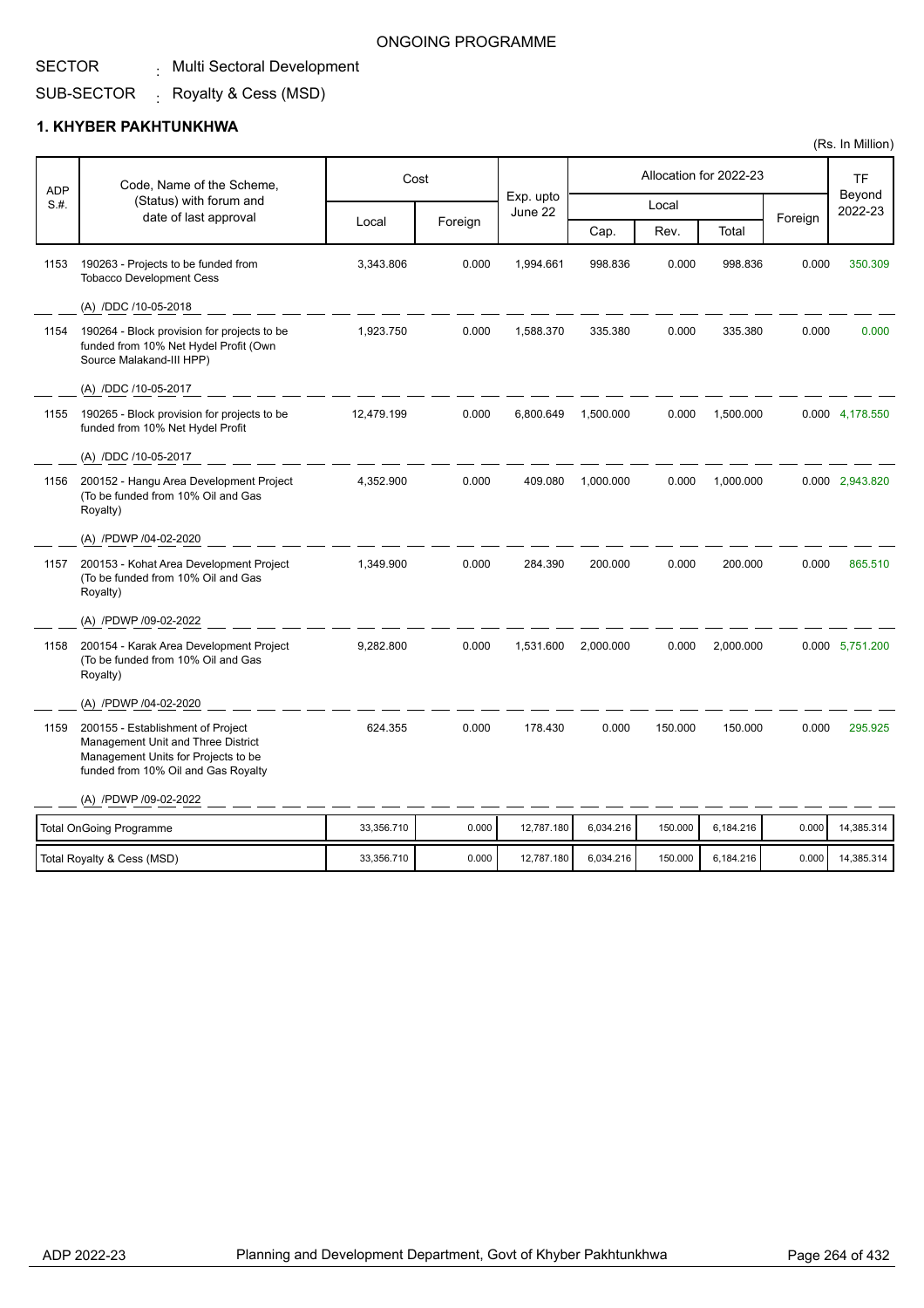#### SUB-SECTOR UPU :

### **1. KHYBER PAKHTUNKHWA**

| <b>ADP</b> | Code, Name of the Scheme,                                                                                                                               |           | Cost    |                      |        |         | Allocation for 2022-23 |         | <b>TF</b>         |
|------------|---------------------------------------------------------------------------------------------------------------------------------------------------------|-----------|---------|----------------------|--------|---------|------------------------|---------|-------------------|
| S.H.       | (Status) with forum and<br>date of last approval                                                                                                        |           |         | Exp. upto<br>June 22 |        | Local   |                        |         | Beyond<br>2022-23 |
|            |                                                                                                                                                         | Local     | Foreign |                      | Cap.   | Rev.    | Total                  | Foreign |                   |
| 1160       | 080059 - Provincial Land Use Plan.<br>Khyber Pakhtunkhwa                                                                                                | 428.444   | 0.000   | 248.416              | 80.028 | 100.000 | 180.028                | 0.000   | 0.000             |
|            | (A) /PDWP /29-10-2020                                                                                                                                   |           |         |                      |        |         |                        |         |                   |
| 1161       | 110545 - Establishment of Urban Policy<br>Unit.                                                                                                         | 545.596   | 0.000   | 436.456              | 0.000  | 45.368  | 45.368                 | 0.000   | 63.772            |
|            | (A) /PDWP /15-10-2021                                                                                                                                   |           |         |                      |        |         |                        |         |                   |
| 1162       | 130522 - Improvement of Branch Roads in<br>Peshawar.                                                                                                    | 786.000   | 0.000   | 712.114              | 10.500 | 0.000   | 10.500                 | 0.000   | 63.386            |
|            | (A) /PDWP /19-06-2019                                                                                                                                   |           |         |                      |        |         |                        |         |                   |
| 1163       | 130526 - Preparation of Master Plan for<br>Urban Centers (Divisional/Districts<br>Headquarters) of Khyber Pakhtunkhwa                                   | 537.051   | 0.000   | 124.567              | 0.000  | 193.097 | 193.097                | 0.000   | 219.387           |
|            | (A) /PDWP /25-05-2021                                                                                                                                   |           |         |                      |        |         |                        |         |                   |
| 1164       | 200130 - Promoting Sustainable Urban<br>Development Through resilient resource<br>Management with a Participatory Approach<br>in Manshera (KFW Funded). | 94.600    | 946.000 | 0.000                | 0.000  | 10.000  | 10.000                 | 825.000 | 84.600            |
|            | (A) /CDWP /01-01-2020                                                                                                                                   |           |         |                      |        |         |                        |         |                   |
|            | Total OnGoing Programme                                                                                                                                 | 2,391.691 | 946.000 | 1,521.553            | 90.528 | 348.465 | 438.993                | 825.000 | 431.145           |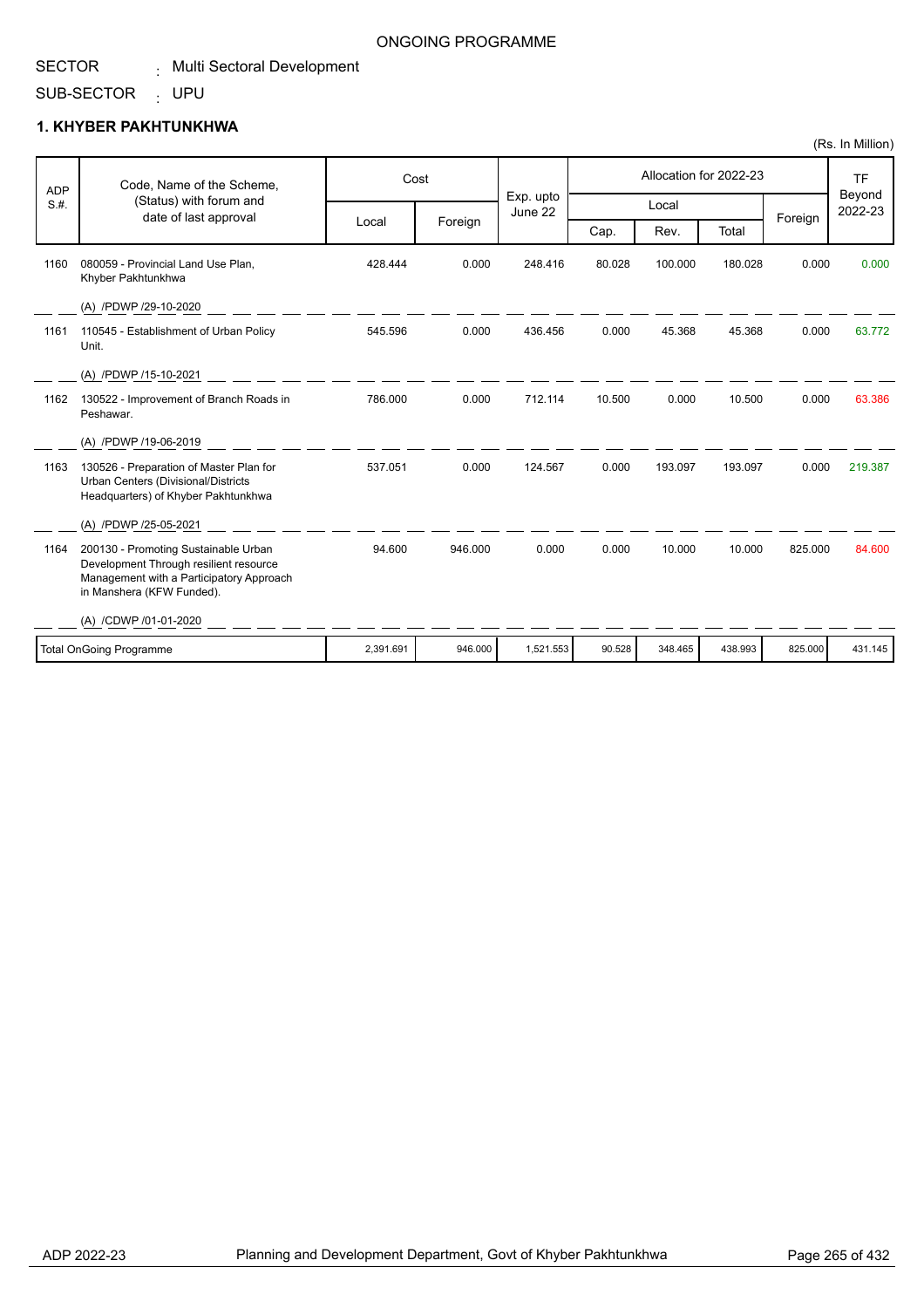#### SUB-SECTOR UPU :

### **1. KHYBER PAKHTUNKHWA**

|            |                                                                                                                                                                         |       |           |                      |                        |       |       |         | (Rs. In Million)  |
|------------|-------------------------------------------------------------------------------------------------------------------------------------------------------------------------|-------|-----------|----------------------|------------------------|-------|-------|---------|-------------------|
| <b>ADP</b> | Code, Name of the Scheme,                                                                                                                                               | Cost  |           |                      | Allocation for 2022-23 |       |       |         | TF                |
| S.H.       | (Status) with forum and                                                                                                                                                 |       |           | Exp. upto<br>June 22 |                        | Local |       |         | Beyond<br>2022-23 |
|            | date of last approval                                                                                                                                                   | Local | Foreign   |                      | Cap.                   | Rev.  | Total | Foreign |                   |
| 1165       | 220419 - 'Regional Infrastructure Fund for<br>Khyber Pakhtunkhwa II' for Improving<br>Resilient Resource Management in Cities<br>(RRMIC)(KFW Assisted)<br>$(B)$ / PDWP/ | 0.001 | 3,500.000 | 0.000                | 0.001                  | 0.000 | 0.001 | 200.000 | 0.000             |
|            | <b>Total Now Drogrammo</b>                                                                                                                                              | 0.001 | 2.500,000 | n nnn I              | 0.001                  | 0.000 | 0.001 | 200.000 | n nnn 1           |

| Total New Programme | 0.001     | 3,500.000 | 0.000    | 0.001  | 0.000   | 0.001   | 200.000  | 0.000   |
|---------------------|-----------|-----------|----------|--------|---------|---------|----------|---------|
| <b>Total UPU</b>    | 2.391.692 | 4,446.000 | .521.553 | 90.529 | 348.465 | 438.994 | ,025.000 | 431.145 |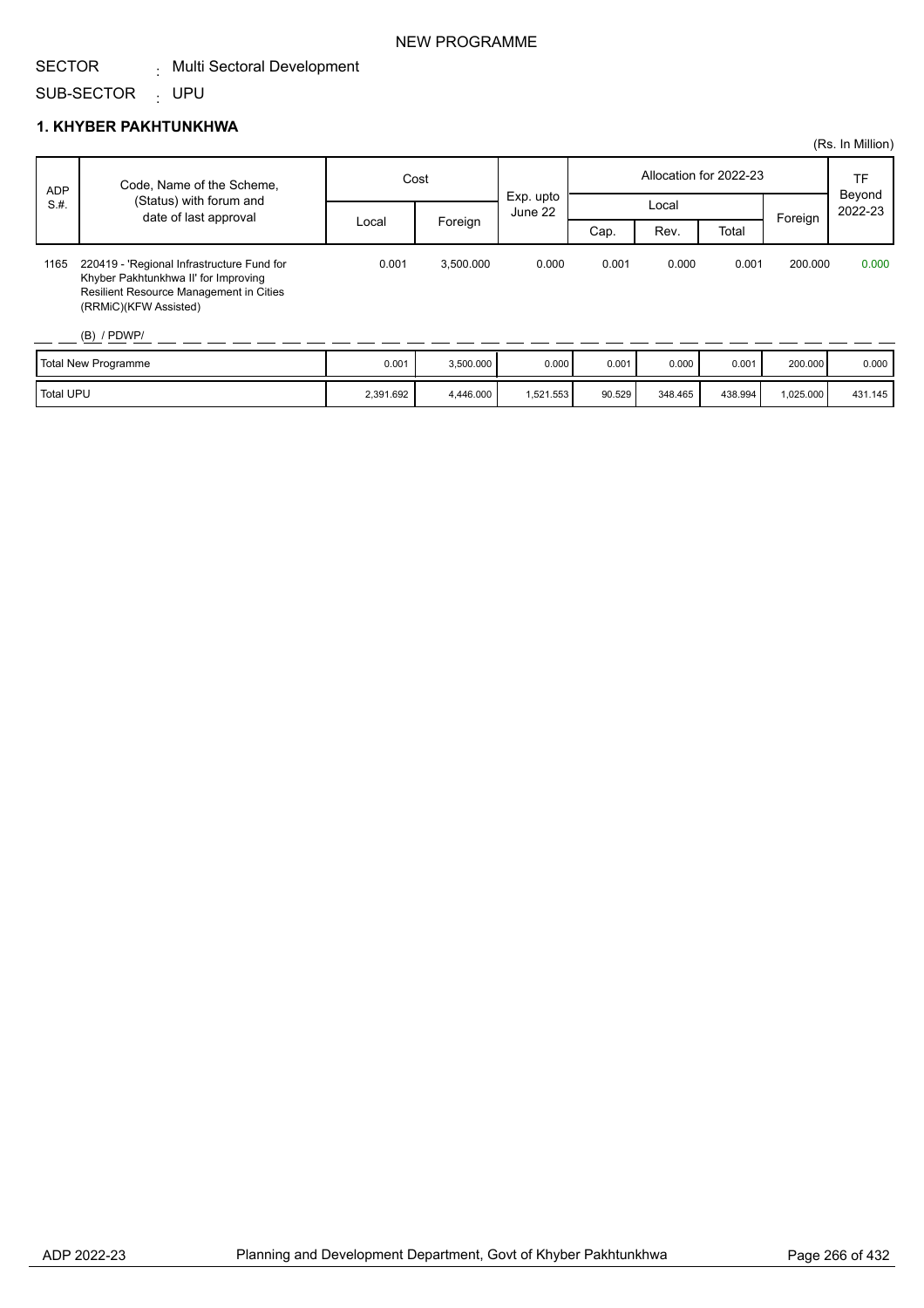#### SUB-SECTOR : PPP

### **1. KHYBER PAKHTUNKHWA**

|                  |                                                      |             |             |                      |            |           |                        |           | (Rs. In Million)    |
|------------------|------------------------------------------------------|-------------|-------------|----------------------|------------|-----------|------------------------|-----------|---------------------|
| <b>ADP</b>       | Code, Name of the Scheme,<br>(Status) with forum and |             | Cost        |                      |            |           | Allocation for 2022-23 |           | <b>TF</b><br>Beyond |
| S.H.             |                                                      |             |             | Exp. upto<br>June 22 | Local      |           |                        | 2022-23   |                     |
|                  | date of last approval                                | Local       | Foreign     |                      | Cap.       | Rev.      | Total                  | Foreign   |                     |
| 1137             | 220847 - Design and Research for<br>Semi-Conductors. | 0.001       | 0.000       | 0.000                | 0.000      | 0.001     | 0.001                  | 0.000     | 0.000               |
|                  | $(B)$ / PDWP/                                        |             |             |                      |            |           |                        |           |                     |
|                  | <b>Total New Programme</b>                           | 0.001       | 0.000       | 0.000                | 0.000      | 0.001     | 0.001                  | 0.000     | 0.000               |
| <b>Total PPP</b> |                                                      | 0.001       | 0.000       | 0.000                | 0.000      | 0.001     | 0.001                  | 0.000     | 0.000               |
|                  | <b>Total Programme</b>                               | 251,978.772 | 251,978.772 | 50,887.333           | 30,251.980 | 3,191.580 | 33,443.560             | 7,066.000 | 167,647.879         |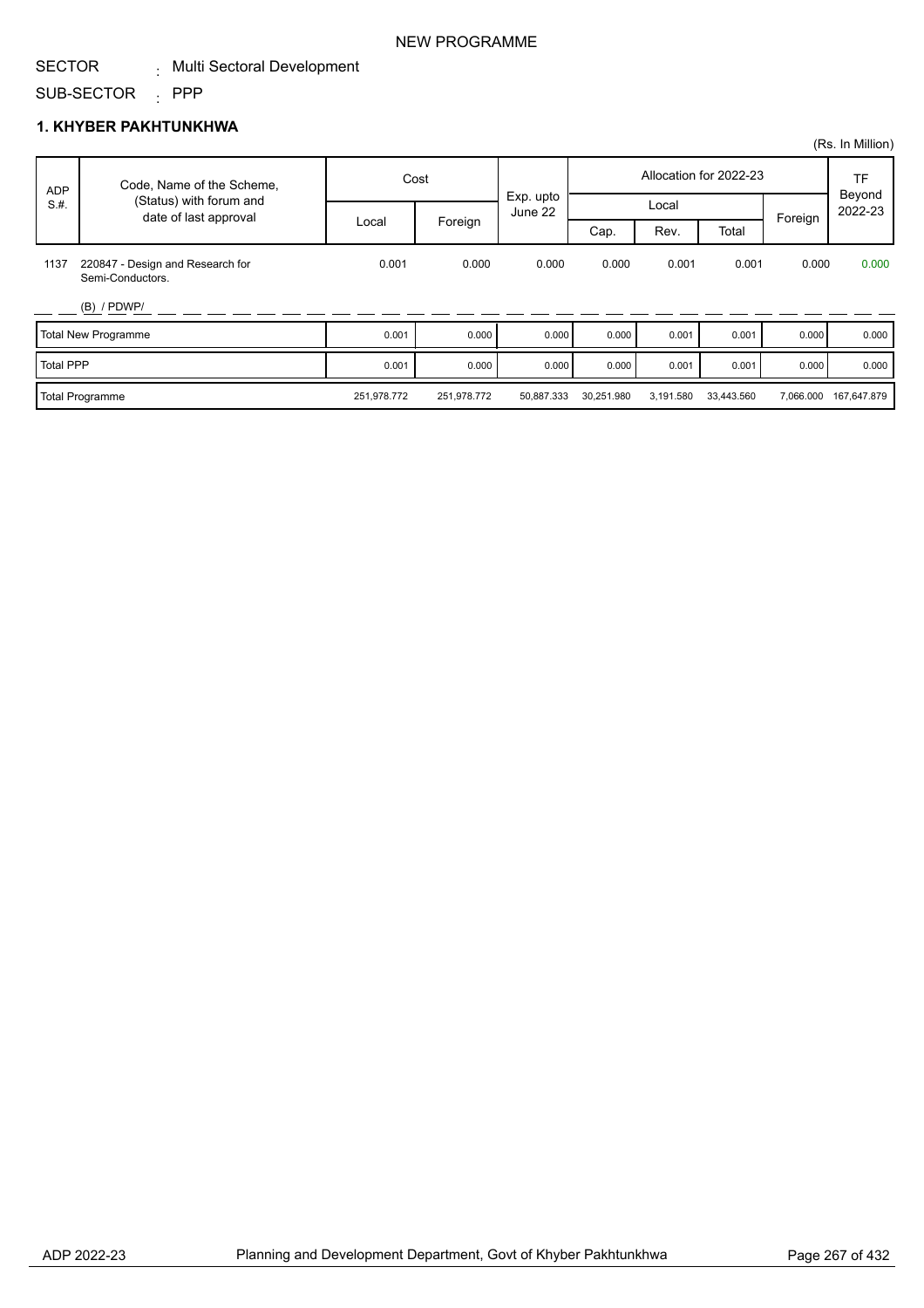#### SECTOR . Multi Sectoral Development

#### SUB-SECTOR  $_{\rm \pm}$  Economic Infrastructural Development

#### **2. MERGED AREAS**

|            |                                                                           |         |         |                      |                        |       |        |       | (Rs. In Million) |         |                   |
|------------|---------------------------------------------------------------------------|---------|---------|----------------------|------------------------|-------|--------|-------|------------------|---------|-------------------|
| <b>ADP</b> | Code, Name of the Scheme,                                                 | Cost    |         |                      | Allocation for 2022-23 |       |        |       | TF               |         |                   |
| S.H.       | (Status) with forum and<br>date of last approval                          |         |         | Exp. upto<br>June 22 |                        | Local |        |       |                  | Foreign | Beyond<br>2022-23 |
|            |                                                                           | Local   | Foreign |                      | Cap.                   | Rev.  | Total  |       |                  |         |                   |
| 1166       | 191870 - 170375-Special Initiatives in<br>FATA (Phase-II). (Reg.Dev) [MA] | 384.345 | 0.000   | 320.461              | 63.884                 | 0.000 | 63.884 | 0.000 | 0.000            |         |                   |
|            | (A) /FDC /02-11-2017                                                      |         |         |                      |                        |       |        |       |                  |         |                   |
|            | <b>Total OnGoing Programme</b>                                            | 384.345 | 0.000   | 320.461              | 63.884                 | 0.000 | 63.884 | 0.000 | 0.000            |         |                   |
|            | Total Economic Infrastructural Development                                | 384.345 | 0.000   | 320.461              | 63.884                 | 0.000 | 63.884 | 0.000 | 0.000            |         |                   |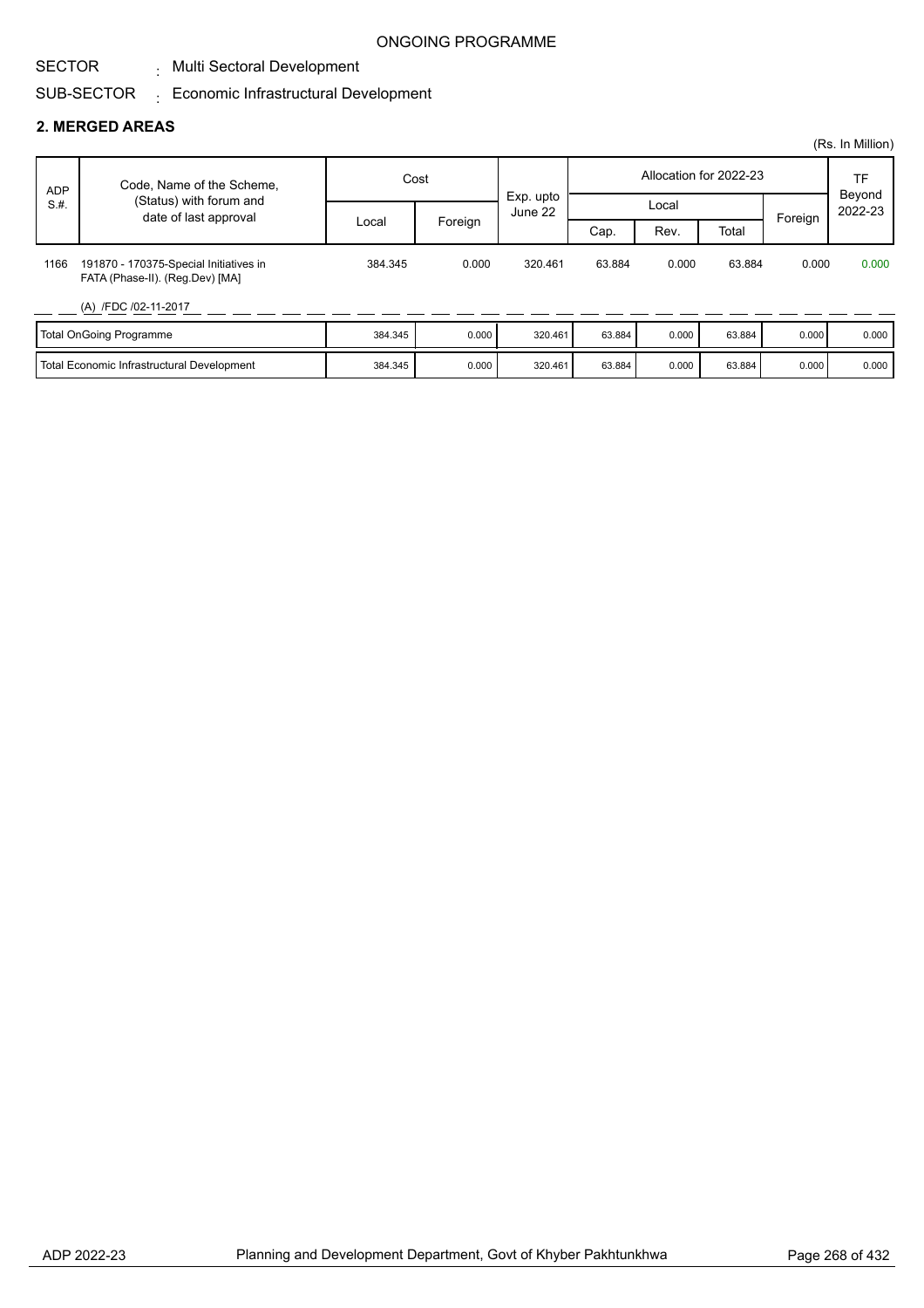SECTOR <sub>:</sub> Multi Sectoral Development

# SUB-SECTOR <sub>:</sub> MSD **2. MERGED AREAS**

|                      |                                                                                                                                                                                                                |         |           |                      |         |                        |         |           | (Rs. In Million)  |
|----------------------|----------------------------------------------------------------------------------------------------------------------------------------------------------------------------------------------------------------|---------|-----------|----------------------|---------|------------------------|---------|-----------|-------------------|
|                      | Code, Name of the Scheme,                                                                                                                                                                                      |         | Cost      |                      |         | Allocation for 2022-23 |         |           | TF                |
| <b>ADP</b><br>$S#$ . | (Status) with forum and<br>date of last approval                                                                                                                                                               |         |           | Exp. upto<br>June 22 |         | Local                  |         |           | Beyond<br>2022-23 |
|                      |                                                                                                                                                                                                                | Local   | Foreign   |                      | Cap.    | Rev.                   | Total   | Foreign   |                   |
| 1167                 | 191657 - 170315-Special Development<br>Package for Remote and Neglected Areas<br>in District South Waziristan. [MA]                                                                                            | 174.000 | 0.000     | 0.000                | 174.000 | 0.000                  | 174.000 | 0.000     | 0.000             |
|                      | (A) /PDWP /19-03-2020                                                                                                                                                                                          |         |           |                      |         |                        |         |           |                   |
| 1168                 | 191661 - 150081-Integrated Area<br>Development Program, North Waziristan<br>Agency. [MA]                                                                                                                       | 300.000 | 0.000     | 219.723              | 70.277  | 10.000                 | 80.277  | 0.000     | 0.000             |
|                      | (A) /FDC /03-01-2017                                                                                                                                                                                           |         |           |                      |         |                        |         |           |                   |
| 1169                 | 191664 - 070242-Clearance of<br>Contractors' liabilities, Compensation /<br>Arbitration Awards, Court decretal<br>amounts and escalation in FATA. [MA]                                                         | 494.886 | 0.000     | 180.000              | 99.155  | 0.000                  | 99.155  | 0.000     | 215.731           |
|                      | (A) /PDWP /12-10-2020                                                                                                                                                                                          |         |           |                      |         |                        |         |           |                   |
| 1170                 | 191667 - 130450-Bajaur Area<br>Development Project, Phase-IV, FATA.<br>(GoP Component) (INL Assisted), PSDP =<br>109.166M [MA]                                                                                 | 161.920 | 700.000   | 59.290               | 0.000   | 10.000                 | 10.000  | 163.000   | 92.630            |
|                      | (A) /CDWP /09-10-2013                                                                                                                                                                                          |         |           |                      |         |                        |         |           |                   |
| 1171                 | 191671 - 140225-FATA Water Resources<br>Development Project (FWRDP). (GoP<br>Component) (ADB Assisted). [MA]                                                                                                   | 581.330 | 5,497.030 | 346.080              | 78.420  | 156.830                | 235.250 | 1,287.000 | 0.000             |
|                      | (A) /CDWP /27-05-2021                                                                                                                                                                                          |         |           |                      |         |                        |         |           |                   |
| 1172                 | 191673 - 170026-Integrated Development<br>in Arang / Barang and Mamond / Salarzai<br>Areas, in District Bajaur. [MA]                                                                                           | 135.000 | 0.000     | 53.760               | 66.240  | 15.000                 | 81.240  | 0.000     | 0.000             |
|                      | (A) /PDWP /10-09-2020                                                                                                                                                                                          |         |           |                      |         |                        |         |           |                   |
| 1173                 | 191674 - 170096-Integrated Area<br>Development Projects in Khyber Agency.<br>[MA]                                                                                                                              | 280.500 | 0.000     | 68.130               | 62.196  | 10.000                 | 72.196  | 0.000     | 140.174           |
|                      | (A) /FDWP /17-04-2018                                                                                                                                                                                          |         |           |                      |         |                        |         |           |                   |
| 1174                 | 191675 - 170058-Development Package<br>including Construction of Community<br>Based Small DWSSs and Instalation of<br>Street Lights in Different Areas of<br>Mohmand Agency. (including Dewaizai<br>Area) [MA] | 159.355 | 0.000     | 119.355              | 40.000  | 0.000                  | 40.000  | 0.000     | 0.000             |
|                      | (A) /PDWP /12-12-2018                                                                                                                                                                                          |         |           |                      |         |                        |         |           |                   |
| 1175                 | 191676 - 150036-Integrated Area<br>Development Program, Bajaur Agency.<br>[MA]                                                                                                                                 | 300.160 | 0.000     | 237.606              | 55.054  | 7.500                  | 62.554  | 0.000     | 0.000             |
|                      | (A) /FDC /11-04-2016                                                                                                                                                                                           |         |           |                      |         |                        |         |           |                   |
| 1176                 | 191678 - 150038-Integrated Area<br>Development Program, Khyber Agency.<br>[MA]                                                                                                                                 | 300.000 | 0.000     | 267.407              | 28.127  | 4.466                  | 32.593  | 0.000     | 0.000             |
|                      | (A) /FDC /08-06-2016                                                                                                                                                                                           |         |           |                      |         |                        |         |           |                   |
| 1177                 | 191682 - 130451-Mohmand Area<br>Development Project, Phase-IV, FATA.<br>(INL Assisted). PSDP=281.791M [MA]                                                                                                     | 796.560 | 400.000   | 42.200               | 0.000   | 7.000                  | 7.000   | 100.000   | 747.360           |
|                      | (A) /CDWP /30-10-2019                                                                                                                                                                                          |         |           |                      |         |                        |         |           |                   |
|                      | Planning and Development Department, Govt of Khyber Pakhtunkhwa<br>ADP 2022-23                                                                                                                                 |         |           |                      |         |                        |         |           | Page 269 of 432   |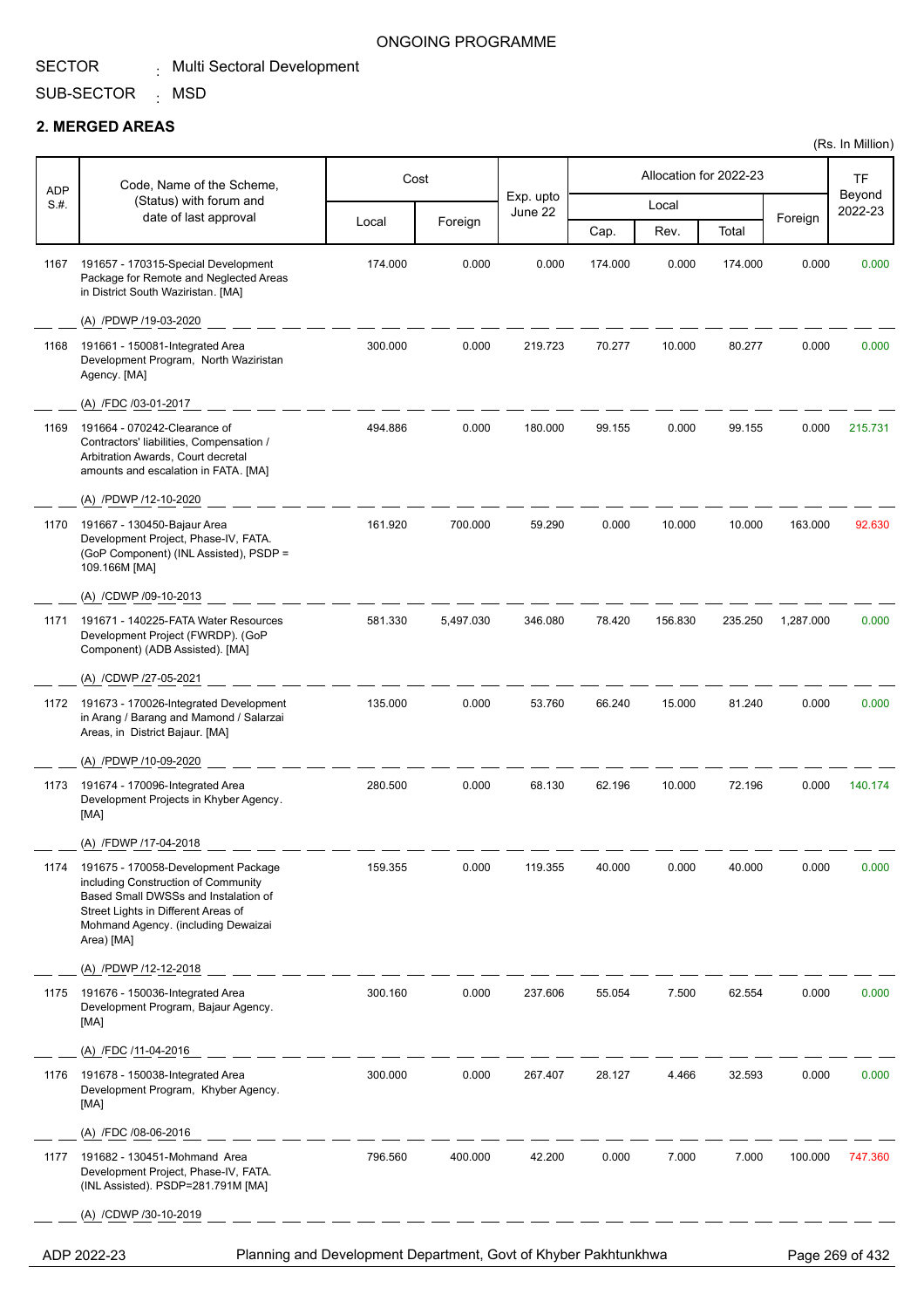# SECTOR

### ONGOING PROGRAMME

SUB-SECTOR . Multi Sectoral Development

<sub>:</sub> MSD

## **2. MERGED AREAS**

| <b>ADP</b> | Code, Name of the Scheme,                                                                               | Cost       |            |                      |           |         | Allocation for 2022-23 |           | <b>TF</b>         |
|------------|---------------------------------------------------------------------------------------------------------|------------|------------|----------------------|-----------|---------|------------------------|-----------|-------------------|
| S.H.       | (Status) with forum and<br>date of last approval                                                        |            |            | Exp. upto<br>June 22 |           | Local   |                        | Foreign   | Beyond<br>2022-23 |
|            |                                                                                                         | Local      | Foreign    |                      | Cap.      | Rev.    | Total                  |           |                   |
| 1178       | 191683 - 190238 - Khyber Area<br>Development Project (INL Assisted)<br>(Phase-II) [MA].                 | 97.614     | 423.000    | 58.598               | 0.000     | 12.854  | 12.854                 | 118.000   | 26.162            |
|            | (A) /CDWP /30-11-2018                                                                                   |            |            |                      |           |         |                        |           |                   |
| 1179       | 191684 - 190346 - Special Integrated Area<br>Development Package for North<br>Waziristan District. [MA] | 2,000.000  | 0.000      | 106.000              | 49.268    | 15.000  | 64.268                 |           | 0.000 1,829.732   |
|            | (A) /PDWP /02-10-2020                                                                                   |            |            |                      |           |         |                        |           |                   |
| 1180       | 191685 - 190347 - Special Integrated Area<br>Development Package for South<br>Waziristan District. [MA] | 2,181.222  | 0.000      | 33.000               | 49.268    | 15.000  | 64.268                 |           | 0.000 2,083.954   |
|            | (A) /PDWP /29-04-2021                                                                                   |            |            |                      |           |         |                        |           |                   |
| 1181       | 194003 - Governance & Pollicy Project<br>FATA (GPP) WB/MDTF [DOP]                                       | 0.002      | 717.300    | 0.001                | 0.000     | 0.001   | 0.001                  | 228.000   | 0.000             |
|            | (A) /PSC /01-05-2021                                                                                    |            |            |                      |           |         |                        |           |                   |
| 1182       | 210414 - The Khyber-Pass Economic<br>Corridor Project (KPEC)                                            | 0.001      | 11.625.000 | 0.000                | 0.000     | 0.001   | 0.001                  | 800.000   | 0.000             |
|            | (A) /ECNEC /16-07-2020                                                                                  |            |            |                      |           |         |                        |           |                   |
| 1183       | 210579 - District Development Plan for<br>Merged Areas.                                                 | 5,000.000  | 0.000      | 965.440              | 774.554   | 0.000   | 774.554                |           | 0.000 3,260.006   |
|            | (A) /PDWP /12-10-2021                                                                                   |            |            |                      |           |         |                        |           |                   |
|            | <b>Total OnGoing Programme</b>                                                                          | 12.962.550 | 19.362.330 | 2,756.590            | 1.546.559 | 263.652 | 1.810.211              | 2.696.000 | 8,395.749         |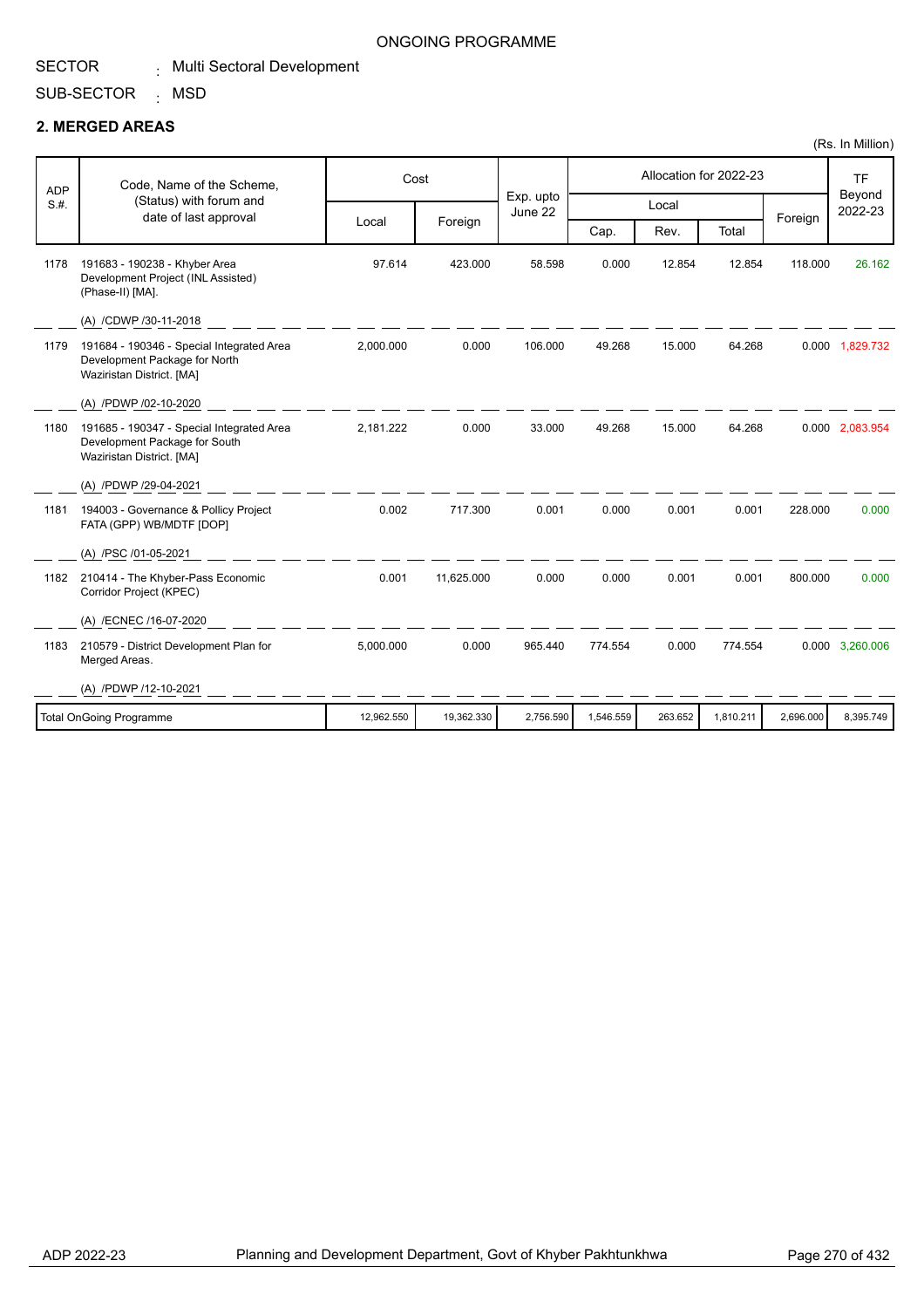т

### NEW PROGRAMME

T

T

### SUB-SECTOR <sub>:</sub> MSD

### **2. MERGED AREAS**

Τ

 $\overline{1}$ 

| <b>ADP</b> | Code, Name of the Scheme,                                             | Cost                                                            |         |                      |         |       | Allocation for 2022-23 |         | TF                |
|------------|-----------------------------------------------------------------------|-----------------------------------------------------------------|---------|----------------------|---------|-------|------------------------|---------|-------------------|
| S.H.       | (Status) with forum and<br>date of last approval                      |                                                                 |         | Exp. upto<br>June 22 |         | Local |                        |         | Beyond<br>2022-23 |
|            |                                                                       | Local                                                           | Foreign |                      | Cap.    | Rev.  | Total                  | Foreign |                   |
| 1184       | 210759 - Consolidation of Development<br>Initiatives in Merged Areas. | 2,000.000                                                       | 0.000   | 0.000                | 478.702 | 0.000 | 478.702                |         | 0.000 1,521.298   |
|            | $(B)$ / PDWP/                                                         |                                                                 |         |                      |         |       |                        |         |                   |
| 1185       | 220694 - District Development Plan for<br>Khyber                      | 400.000                                                         | 0.000   | 0.000                | 0.001   | 0.001 | 0.002                  | 0.000   | 399.998           |
|            | $(B)$ / PDWP/<br>. __ __ __ __ __ __                                  |                                                                 |         |                      |         |       |                        |         |                   |
| 1186       | 220695 - District Development Plan for<br>Bajaur                      | 400.000                                                         | 0.000   | 0.000                | 0.001   | 0.001 | 0.002                  | 0.000   | 399.998           |
|            | $(B)$ / PDWP/                                                         |                                                                 |         |                      |         |       |                        |         |                   |
| 1187       | 220696 - District Development Plan for<br>Mohmand                     | 400.000                                                         | 0.000   | 0.000                | 0.001   | 0.001 | 0.002                  | 0.000   | 399.998           |
|            | $(B)$ / PDWP/                                                         |                                                                 |         |                      |         |       |                        |         |                   |
| 1188       | 220697 - District Development Plan for<br>Orakzai                     | 400.000                                                         | 0.000   | 0.000                | 0.001   | 0.001 | 0.002                  | 0.000   | 399.998           |
|            | (B) / PDWP/<br>ساد سند است. سند است                                   |                                                                 |         |                      |         |       |                        |         |                   |
| 1189       | 220698 - District Development Plan for<br>Kurram                      | 400.000                                                         | 0.000   | 0.000                | 0.001   | 0.001 | 0.002                  | 0.000   | 399.998           |
|            | $(B)$ / PDWP/                                                         |                                                                 |         |                      |         |       |                        |         |                   |
| 1190       | 220699 - District Development Plan for<br>North Waziristan            | 400.000                                                         | 0.000   | 0.000                | 0.001   | 0.001 | 0.002                  | 0.000   | 399.998           |
|            | $(B)$ / PDWP/                                                         |                                                                 |         |                      |         |       |                        |         |                   |
| 1191       | 220700 - District Development Plan for<br>South Waziristan            | 400.000                                                         | 0.000   | 0.000                | 0.001   | 0.001 | 0.002                  | 0.000   | 399.998           |
|            | $(B)$ / PDWP/                                                         |                                                                 |         |                      |         |       |                        |         |                   |
| 1192       | 220701 - Sub-Divisional Development Plan<br>Hassan Khel               | 200.000                                                         | 0.000   | 0.000                | 0.001   | 0.001 | 0.002                  | 0.000   | 199.998           |
|            | $(B)$ / PDWP/                                                         |                                                                 |         |                      |         |       |                        |         |                   |
| 1193       | 220702 - Sub-Divisional Development Plan<br>Dara Adam Khel            | 200.000                                                         | 0.000   | 0.000                | 0.001   | 0.001 | 0.002                  | 0.000   | 199.998           |
|            | $(B)$ / PDWP/                                                         |                                                                 |         |                      |         |       |                        |         |                   |
| 1194       | 220703 - Sub-Divisional Development Plan<br>Wazir                     | 200.000                                                         | 0.000   | 0.000                | 0.001   | 0.001 | 0.002                  | 0.000   | 199.998           |
|            | (B) / PDWP/                                                           |                                                                 |         |                      |         |       |                        |         |                   |
| 1195       | 220704 - Sub-Divisional Development Plan<br>Bettani                   | 200.000                                                         | 0.000   | 0.000                | 0.001   | 0.001 | 0.002                  | 0.000   | 199.998           |
|            | $(B)$ / PDWP/                                                         |                                                                 |         |                      |         |       |                        |         |                   |
| 1196       | 220705 - Sub-Divisional Development Plan<br>Darazinda                 | 200.000                                                         | 0.000   | 0.000                | 0.001   | 0.001 | 0.002                  | 0.000   | 199.998           |
|            | $(B)$ / PDWP/                                                         |                                                                 |         |                      |         |       |                        |         |                   |
| 1197       | 220706 - Sub-Divisional Development Plan<br>Jandola                   | 200.000                                                         | 0.000   | 0.000                | 0.001   | 0.001 | 0.002                  | 0.000   | 199.998           |
|            | $(B)$ / PDWP/                                                         |                                                                 |         |                      |         |       |                        |         |                   |
|            | <b>Total New Programme</b>                                            | 6,000.000                                                       | 0.000   | 0.000                | 478.715 | 0.013 | 478.728                | 0.000   | 5,521.272         |
|            | ADP 2022-23                                                           | Planning and Development Department, Govt of Khyber Pakhtunkhwa |         |                      |         |       |                        |         | Page 271 of 432   |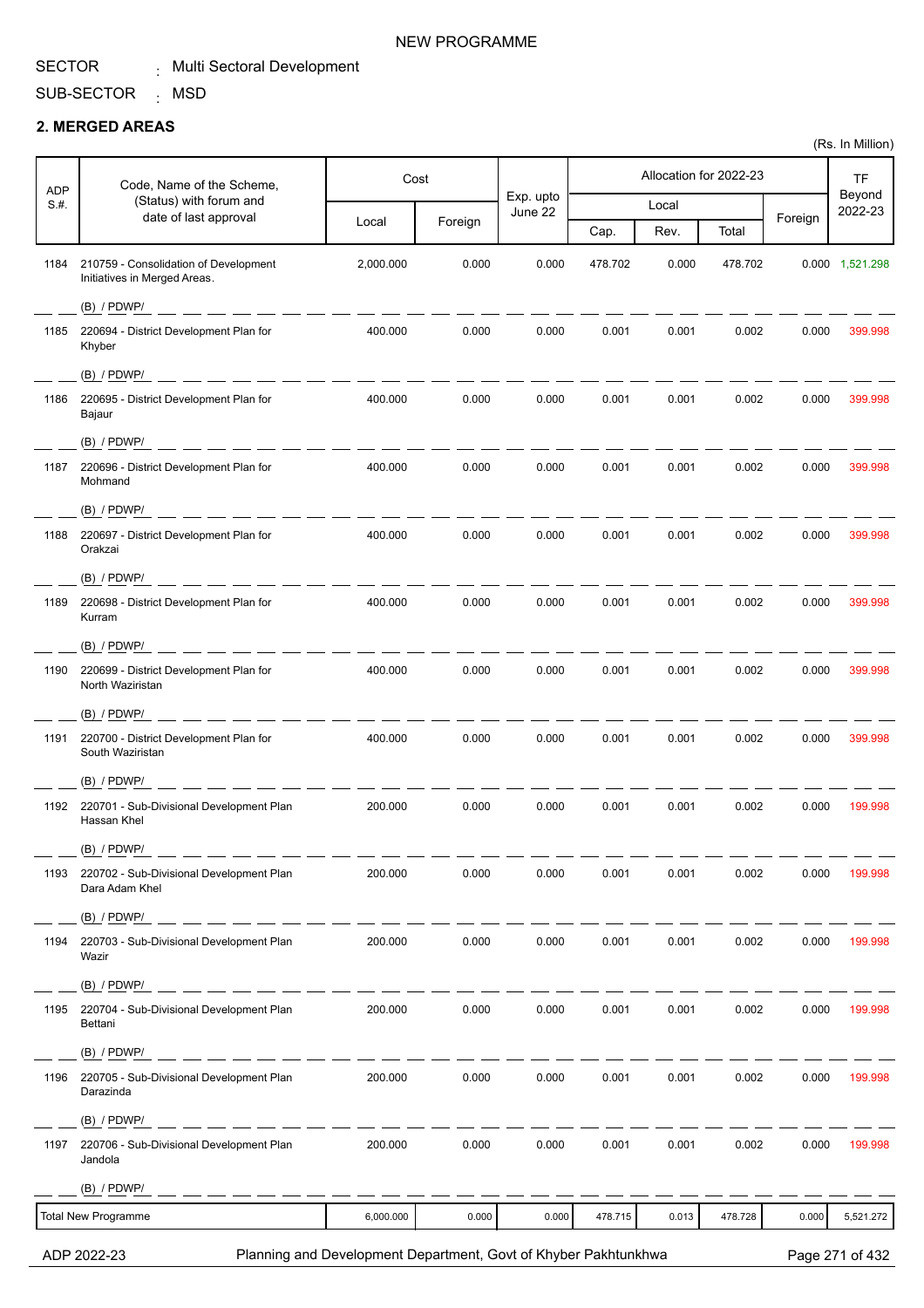### NEW PROGRAMME

#### SECTOR . Multi Sectoral Development

#### SUB-SECTOR <sub>:</sub> MSD

### **2. MERGED AREAS**

| <b>ADP</b> | Code, Name of the Scheme,<br>(Status) with forum and<br>date of last approval |            | Cost       |                      |           | Allocation for 2022-23 |           | ТF                |            |
|------------|-------------------------------------------------------------------------------|------------|------------|----------------------|-----------|------------------------|-----------|-------------------|------------|
| S.#.       |                                                                               | Local      |            | Exp. upto<br>June 22 | Local     |                        | Foreign   | Beyond<br>2022-23 |            |
|            |                                                                               |            | Foreign    |                      | Cap.      | Rev.                   | Total     |                   |            |
| Total MSD  |                                                                               | 18.962.550 | 19,362.330 | 2.756.590            | 2.025.274 | 263.665                | 2.288.939 | 2.696.000         | 13.917.021 |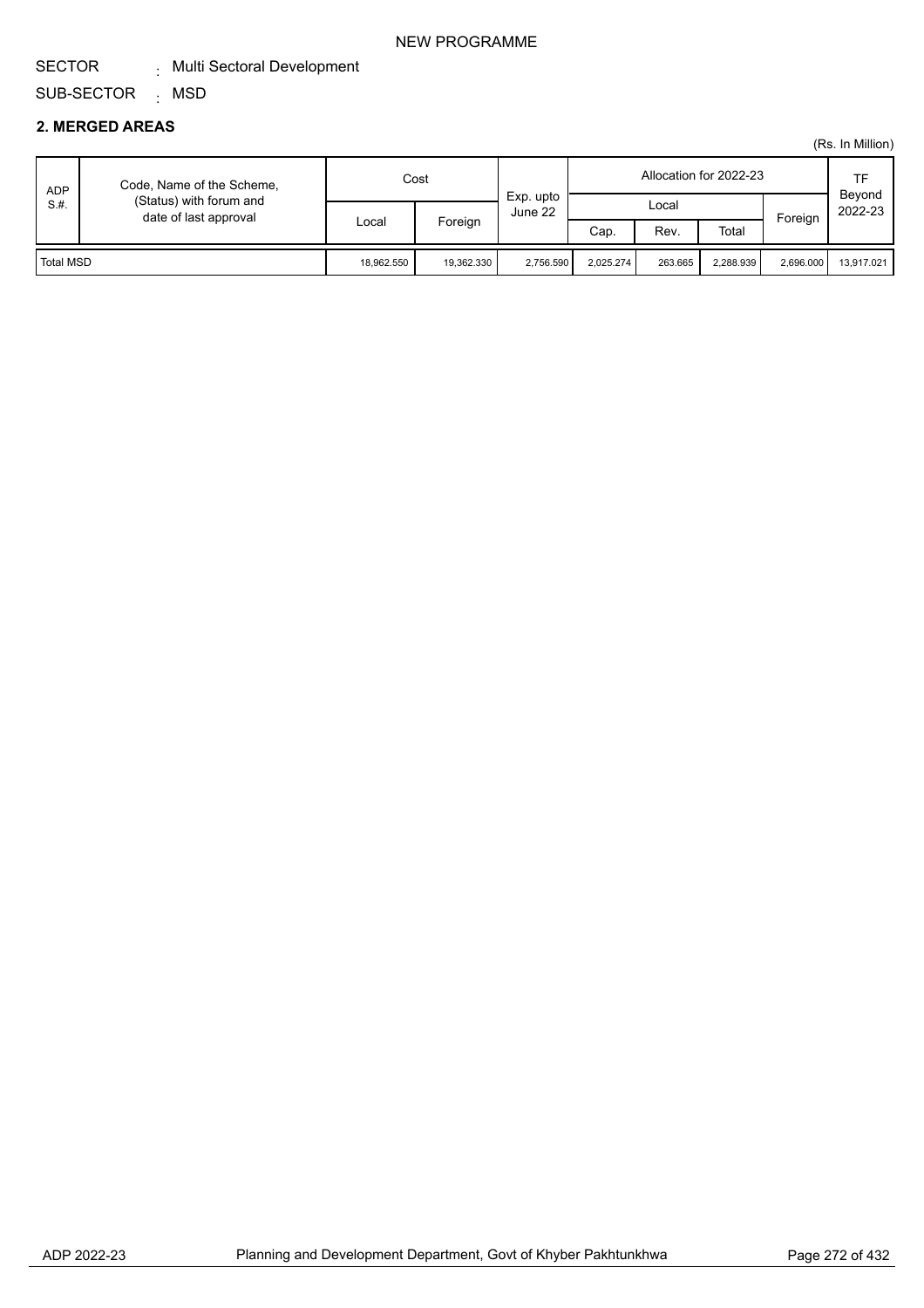### SECTOR

#### Multi Sectoral Development :

#### SUB-SECTOR  $\colon$  Research & Development

### **2. MERGED AREAS**

| <b>ADP</b> | Code, Name of the Scheme,                                                                                                           |           | Cost    |                      |       |         | Allocation for 2022-23 |         | <b>TF</b>         |
|------------|-------------------------------------------------------------------------------------------------------------------------------------|-----------|---------|----------------------|-------|---------|------------------------|---------|-------------------|
| S.#.       | (Status) with forum and                                                                                                             |           |         | Exp. upto<br>June 22 |       | Local   |                        |         | Beyond<br>2022-23 |
|            | date of last approval                                                                                                               | Local     | Foreign |                      | Cap.  | Rev.    | Total                  | Foreign |                   |
| 1198       | 191686 - 040142- Estab: of Reference &<br>Archival Library at FATA Secretariat.<br>(Reg.Dev) [MA]                                   | 66.751    | 0.000   | 61.751               | 0.000 | 5.000   | 5.000                  | 0.000   | 0.000             |
|            | (A) /FDWP /24-01-2018                                                                                                               |           |         |                      |       |         |                        |         |                   |
| 1199       | 191690 - 100150-Strengthening of<br>Administration, Infrastructure and<br>Coordination (AI&C) Department, FATA<br>Secretariat. [MA] | 173.412   | 0.000   | 143.174              | 0.000 | 15.681  | 15.681                 | 0.000   | 14.557            |
|            | (A) /FDWP /01-01-2018                                                                                                               |           |         |                      |       |         |                        |         |                   |
| 1200       | 191691 - 030360-Strengthening of P&D,<br>FATA Secretariat. [MA]                                                                     | 317.316   | 0.000   | 307.316              | 0.000 | 10.000  | 10.000                 | 0.000   | 0.000             |
|            | (A) /FDWP /17-04-2018                                                                                                               |           |         |                      |       |         |                        |         |                   |
| 1201       | 191692 - 120161-Sattelite Monitoring of<br>Development Schemes in FATA. [MA]                                                        | 168.203   | 0.000   | 77.453               | 0.000 | 16.067  | 16.067                 | 0.000   | 74.683            |
|            | (A) /FDWP /06-03-2018                                                                                                               |           |         |                      |       |         |                        |         |                   |
| 1202       | 191693 - 060195-Establishment of<br>Directorate of Projects in FATA Secretariat.<br>[MA]                                            | 204.940   | 0.000   | 184.410              | 0.000 | 20.530  | 20.530                 | 0.000   | 0.000             |
|            | (A) /FDWP /27-06-2018                                                                                                               |           |         |                      |       |         |                        |         |                   |
| 1203       | 191697 - 090083-Project Management<br>Unit, FATA Infrastructure Programme, SDU<br>[MA]                                              | 344.460   | 0.000   | 138.650              | 0.000 | 12.854  | 12.854                 | 0.000   | 192.956           |
|            | (A) /PDWP /26-05-2021                                                                                                               |           |         |                      |       |         |                        |         |                   |
| 1204       | 191698 - 100207-Project Management<br>Unit for World Food Programme in FATA.<br>[MA]                                                | 42.140    | 0.000   | 37.490               | 0.000 | 4.650   | 4.650                  | 0.000   | 0.000             |
|            | (A) /DDWP /12-12-2018                                                                                                               |           |         |                      |       |         |                        |         |                   |
| 1205       | 191699 - 030466-Directorate of Monitoring<br>and Evaluation in FATA Secretariat . [MA]                                              | 286.060   | 0.000   | 280.045              | 0.000 | 6.015   | 6.015                  | 0.000   | 0.000             |
|            | (A) /FDWP /17-04-2018                                                                                                               |           |         |                      |       |         |                        |         |                   |
| 1206       | 191701 - 100179-Establishment of Field<br>Formation for the Directorate of M&E in<br>Agencies and FRs. [MA]                         | 314.392   | 0.000   | 245.201              | 0.000 | 20.566  | 20.566                 | 0.000   | 48.625            |
|            | (A) /FDWP /17-04-2018                                                                                                               |           |         |                      |       |         |                        |         |                   |
| 1207       | 193179 - Surveys/Feasibilities under<br>Various Sectors (Phase II) (A)<br>BOD/08/10/2015 [FDA]                                      | 180.000   | 0.000   | 95.859               | 0.000 | 19.280  | 19.280                 | 0.000   | 64.861            |
|            | (A) /BOD /10-09-2021                                                                                                                |           |         |                      |       |         |                        |         |                   |
|            | <b>Total OnGoing Programme</b>                                                                                                      | 2,097.674 | 0.000   | 1,571.349            | 0.000 | 130.643 | 130.643                | 0.000   | 395.682           |
|            | Total Research & Development                                                                                                        | 2,097.674 | 0.000   | 1,571.349            | 0.000 | 130.643 | 130.643                | 0.000   | 395.682           |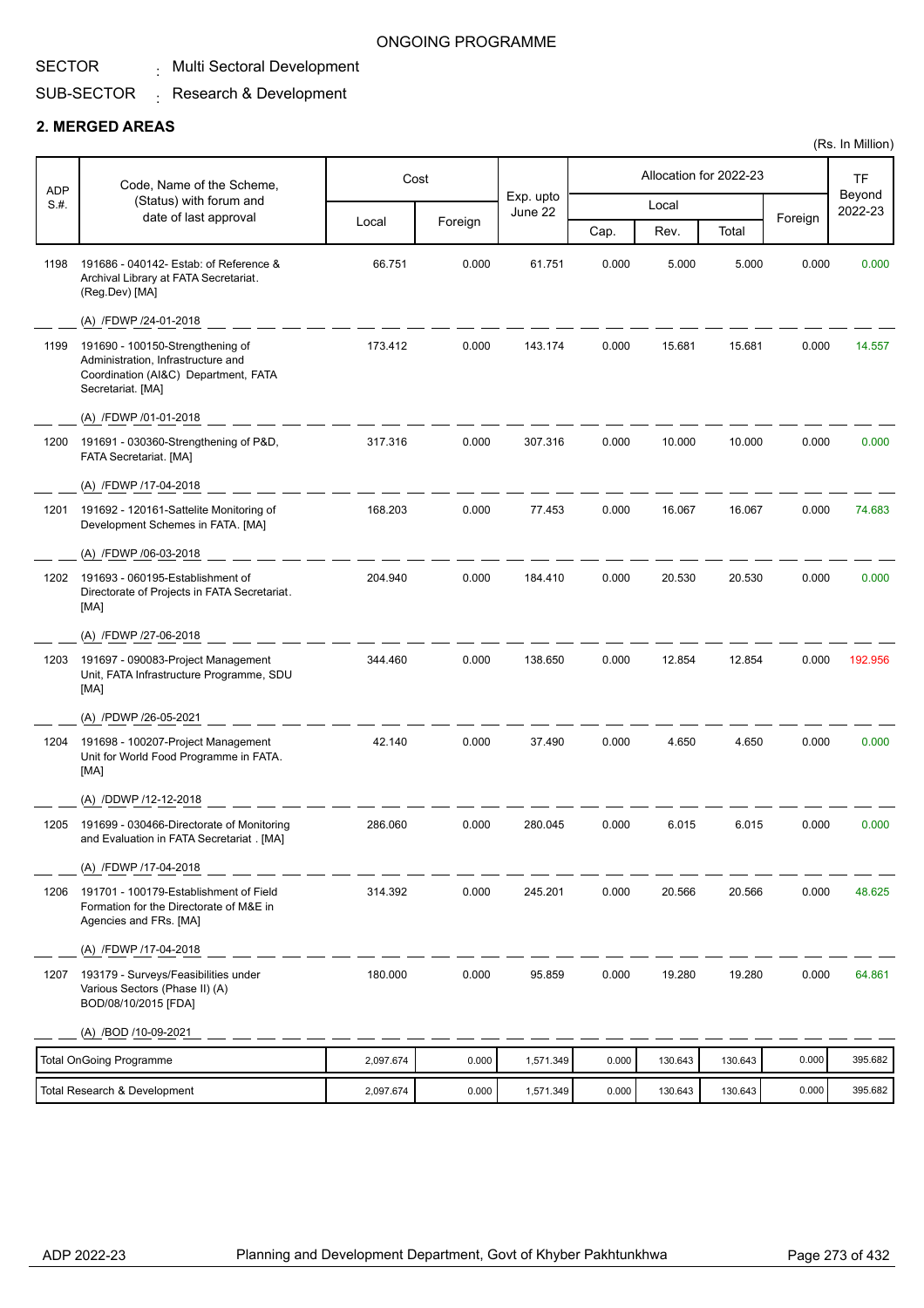# SUB-SECTOR <sub>:</sub> UPU

## **2. MERGED AREAS**

|                  |                                                                           |            |            |                      |           |         |                        |           | (Rs. In Million)  |
|------------------|---------------------------------------------------------------------------|------------|------------|----------------------|-----------|---------|------------------------|-----------|-------------------|
| <b>ADP</b>       | Code, Name of the Scheme,                                                 | Cost       |            |                      |           |         | Allocation for 2022-23 |           | <b>TF</b>         |
| S.H.             | (Status) with forum and<br>date of last approval                          |            |            | Exp. upto<br>June 22 | Local     |         | Foreign                |           | Beyond<br>2022-23 |
|                  |                                                                           | Local      | Foreign    |                      | Cap.      | Rev.    | Total                  |           |                   |
| 1208             | 191927 - 170431 - Urban Policy &<br>Planning Unit in FATA. (Reg.Dev) [MA] | 327.195    | 0.000      | 60.056               | 0.000     | 38.561  | 38.561                 | 0.000     | 228,578           |
|                  | (A) /FDWP /09-03-2021                                                     |            |            |                      |           |         |                        |           |                   |
|                  | <b>Total OnGoing Programme</b>                                            | 327.195    | 0.000      | 60.056               | 0.000     | 38.561  | 38.561                 | 0.000     | 228.578           |
| <b>Total UPU</b> |                                                                           | 327.195    | 0.000      | 60.056               | 0.000     | 38.561  | 38.561                 | 0.000     | 228.578           |
|                  | <b>Total Programme</b>                                                    | 21,771.764 | 21,771.764 | 4,708.456            | 2,089.158 | 432.869 | 2,522.027              | 2,696.000 | 14,541.281        |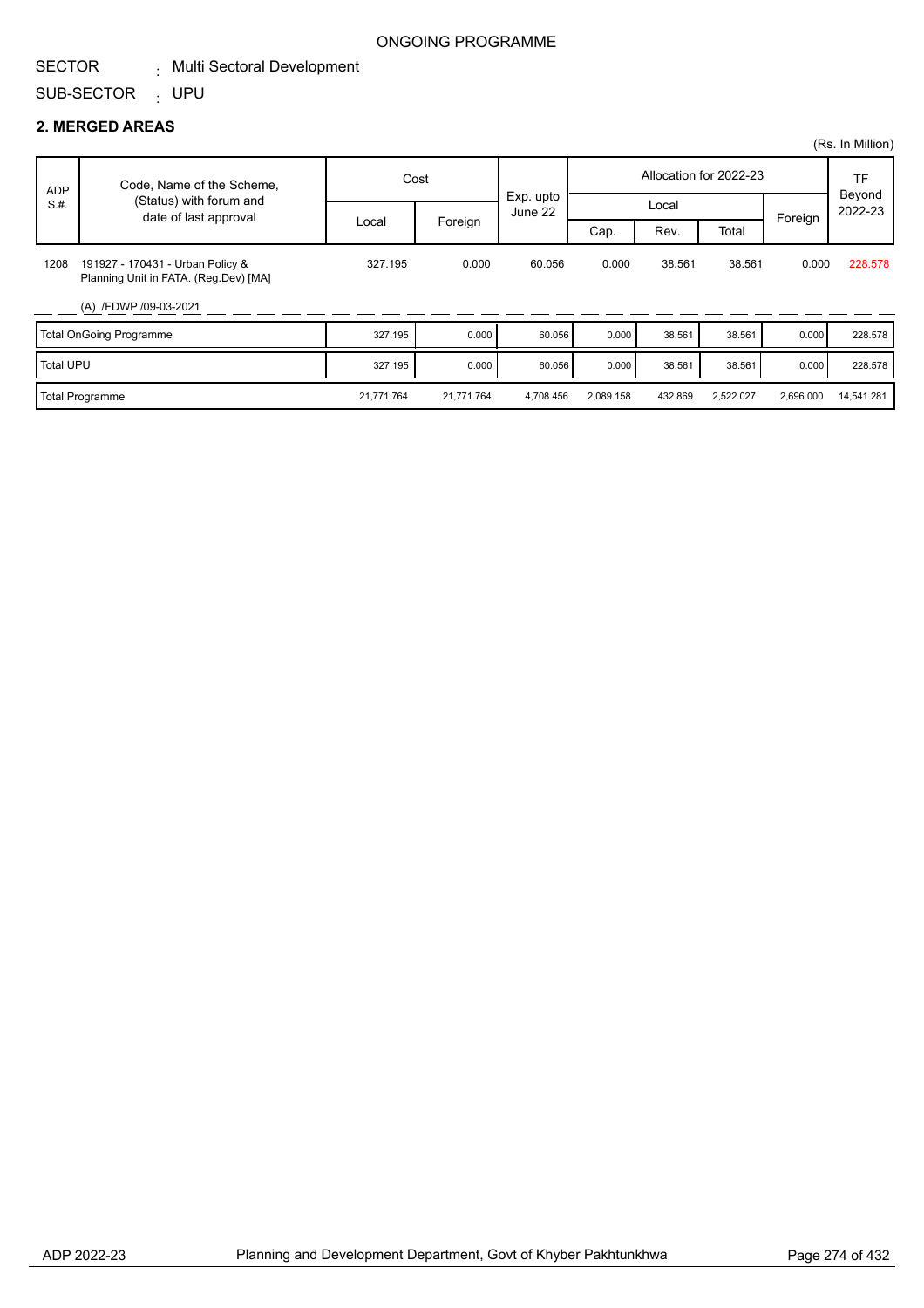#### SECTOR . Multi Sectoral Development

SUB-SECTOR <sub>:</sub> MSD

### **3. ACCELERATED IMPLEMENTATION PROGRAMME (AIP)**

| <b>ADP</b> | Code, Name of the Scheme,                                        |            | Cost    |                      |           |        | Allocation for 2022-23 |         | <b>TF</b><br>Beyond<br>2022-23 |
|------------|------------------------------------------------------------------|------------|---------|----------------------|-----------|--------|------------------------|---------|--------------------------------|
| S.H.       | (Status) with forum and<br>date of last approval                 |            |         | Exp. upto<br>June 22 |           | Local  |                        | Foreign |                                |
|            |                                                                  | Local      | Foreign |                      | Cap.      | Rev.   | Total                  |         |                                |
| 1209       | 210269 - Integrated Development<br>Package for Zakhakhel, Khyber | 3,438.483  | 0.000   | 0.000                | 400.000   | 19.000 | 419.000                |         | 0.000 3,019.483                |
|            | (A) /PDWP /13-01-2022                                            |            |         |                      |           |        |                        |         |                                |
| 1210       | 210270 - Permanent Reconstruction<br>Project - Phase-II          | 5,000.000  | 0.000   | 800.000              | 1,001.700 | 0.000  | 1,001.700              |         | 0.000 3,198.300                |
|            | (A) /PDWP /12-10-2021                                            |            |         |                      |           |        |                        |         |                                |
| 1211       | 210701 - Integrated Development<br>Package for Orakzai           | 1,709.055  | 0.000   | 0.000                | 200.000   | 20.000 | 220.000                |         | 0.000 1,489.055                |
|            | (A) /PDWP /27-01-2022                                            |            |         |                      |           |        |                        |         |                                |
|            | <b>Total OnGoing Programme</b>                                   | 10,147.538 | 0.000   | 800.000              | 1,601.700 | 39.000 | 1,640.700              | 0.000   | 7,706.838                      |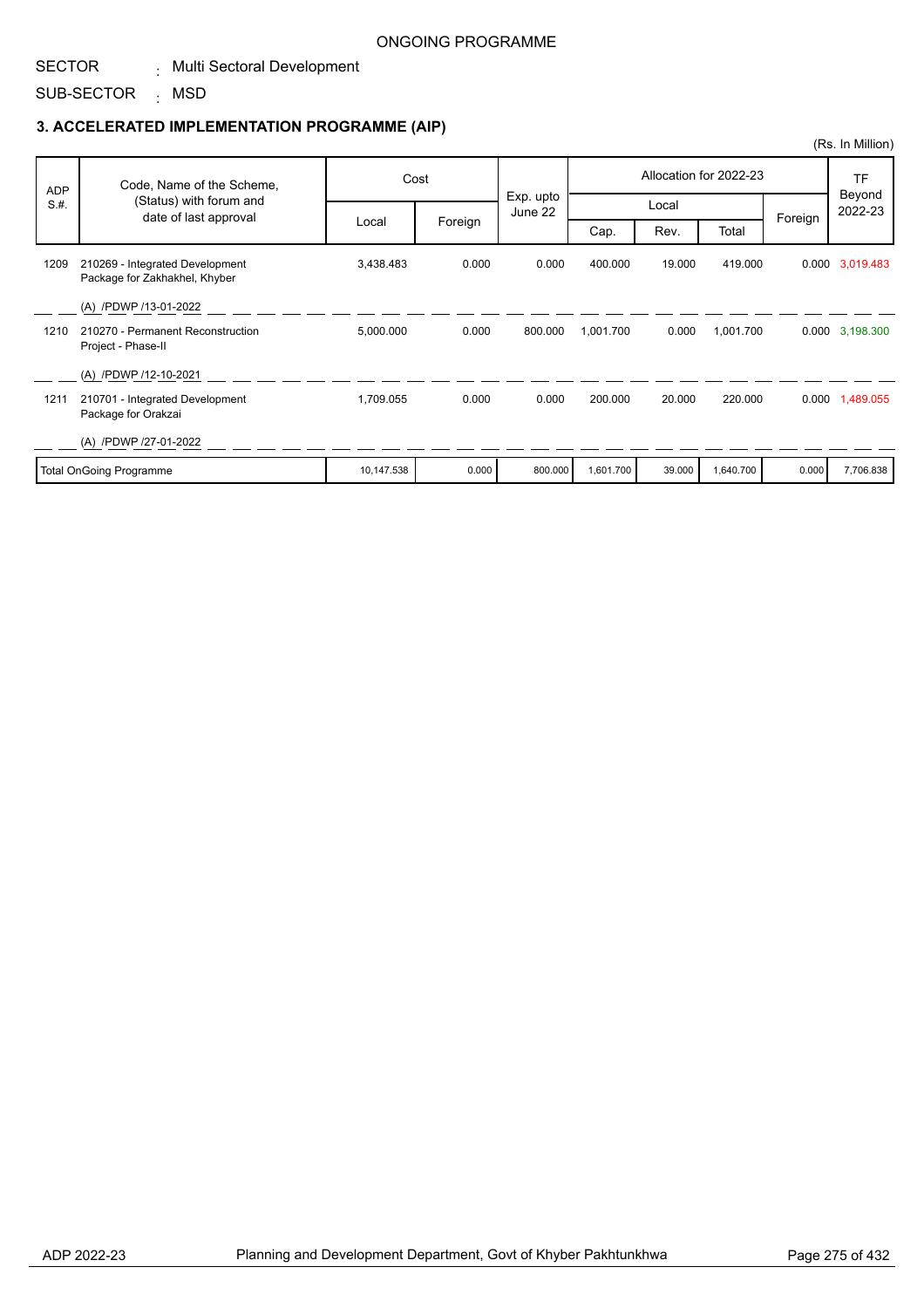### NEW PROGRAMME

#### SECTOR . Multi Sectoral Development

SUB-SECTOR <sub>:</sub> MSD

### **3. ACCELERATED IMPLEMENTATION PROGRAMME (AIP)**

|                  |                                                                                  |            |         |                      |           |        |                        |         | (Rs. In Million)  |
|------------------|----------------------------------------------------------------------------------|------------|---------|----------------------|-----------|--------|------------------------|---------|-------------------|
| <b>ADP</b>       | Code, Name of the Scheme,                                                        |            | Cost    |                      |           |        | Allocation for 2022-23 |         | <b>TF</b>         |
| S.H.             | (Status) with forum and<br>date of last approval                                 |            |         | Exp. upto<br>June 22 |           |        |                        | Foreign | Beyond<br>2022-23 |
|                  |                                                                                  | Local      | Foreign |                      | Cap.      | Rev.   | Total                  |         |                   |
| 1212             | 210711 - Reforms Initiatives in Merged<br>Areas (AIP)                            | 500.000    | 0.000   | 0.000                | 192.300   | 0.000  | 192.300                | 0.000   | 307.700           |
|                  | $(B)$ / PDWP/                                                                    |            |         |                      |           |        |                        |         |                   |
| 1213             | 220875 - Integrated Development at Tehsil<br>Mahmund and Salzari District Bajaur | 150.000    | 0.000   | 0.000                | 0.000     | 0.001  | 0.001                  | 0.000   | 149.999           |
|                  | $(B)$ / PDWP/                                                                    |            |         |                      |           |        |                        |         |                   |
|                  | <b>Total New Programme</b>                                                       | 650.000    | 0.000   | 0.000                | 192.300   | 0.001  | 192.301                | 0.000   | 457.699           |
| <b>Total MSD</b> |                                                                                  | 10,797.538 | 0.000   | 800.000              | 1,794.000 | 39.001 | 1,833.001              | 0.000   | 8,164.537         |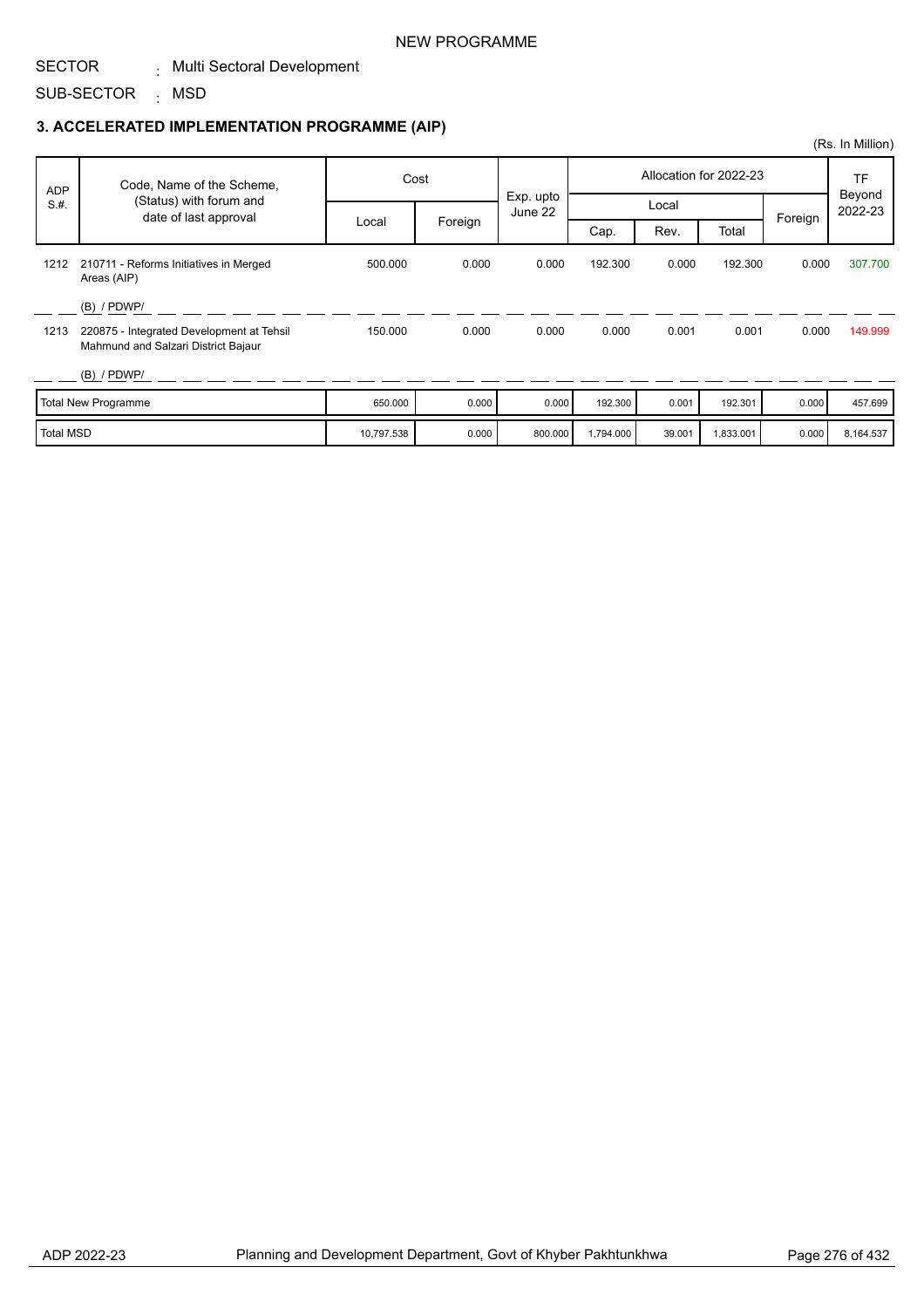#### SECTOR . Multi Sectoral Development

#### SUB-SECTOR  $\colon$  Research & Development

### **3. ACCELERATED IMPLEMENTATION PROGRAMME (AIP)**

|            |                                                  |             |             |            |              |           |                        |           | (Rs. In Million)    |
|------------|--------------------------------------------------|-------------|-------------|------------|--------------|-----------|------------------------|-----------|---------------------|
| <b>ADP</b> | Code, Name of the Scheme,                        | Cost        |             | Exp. upto  |              |           | Allocation for 2022-23 |           | <b>TF</b><br>Beyond |
| S.H.       | (Status) with forum and<br>date of last approval |             |             | June 22    |              | Local     |                        | Foreign   | 2022-23             |
|            | 200280 - M&E Framework & District M&E            | Local       | Foreign     |            | Cap.         | Rev.      | Total                  |           |                     |
| 1214       | Units (AIP)                                      | 667.700     | 0.000       | 0.000      | 0.000        | 10.000    | 10.000                 | 0.000     | 657.700             |
|            | (A) /PDWP /28-07-2021                            |             |             |            |              |           |                        |           |                     |
|            | <b>Total OnGoing Programme</b>                   | 667.700     | 0.000       | 0.000      | 0.000        | 10.000    | 10.000                 | 0.000     | 657.700             |
|            | Total Research & Development                     | 667.700     | 0.000       | 0.000      | 0.000        | 10.000    | 10.000                 | 0.000     | 657.700             |
|            | <b>Total Programme</b>                           | 11,465.238  | 11,465.238  | 800.000    | 1,794.000    | 49.001    | 1,843.001              | 0.000     | 8,822.237           |
|            | Sub Total (Sector)                               | 285,215.774 | 285,215.774 | 56,395.789 | 34, 135. 138 | 3,673.450 | 37,808.588             | 9,762.000 | 191,011.397         |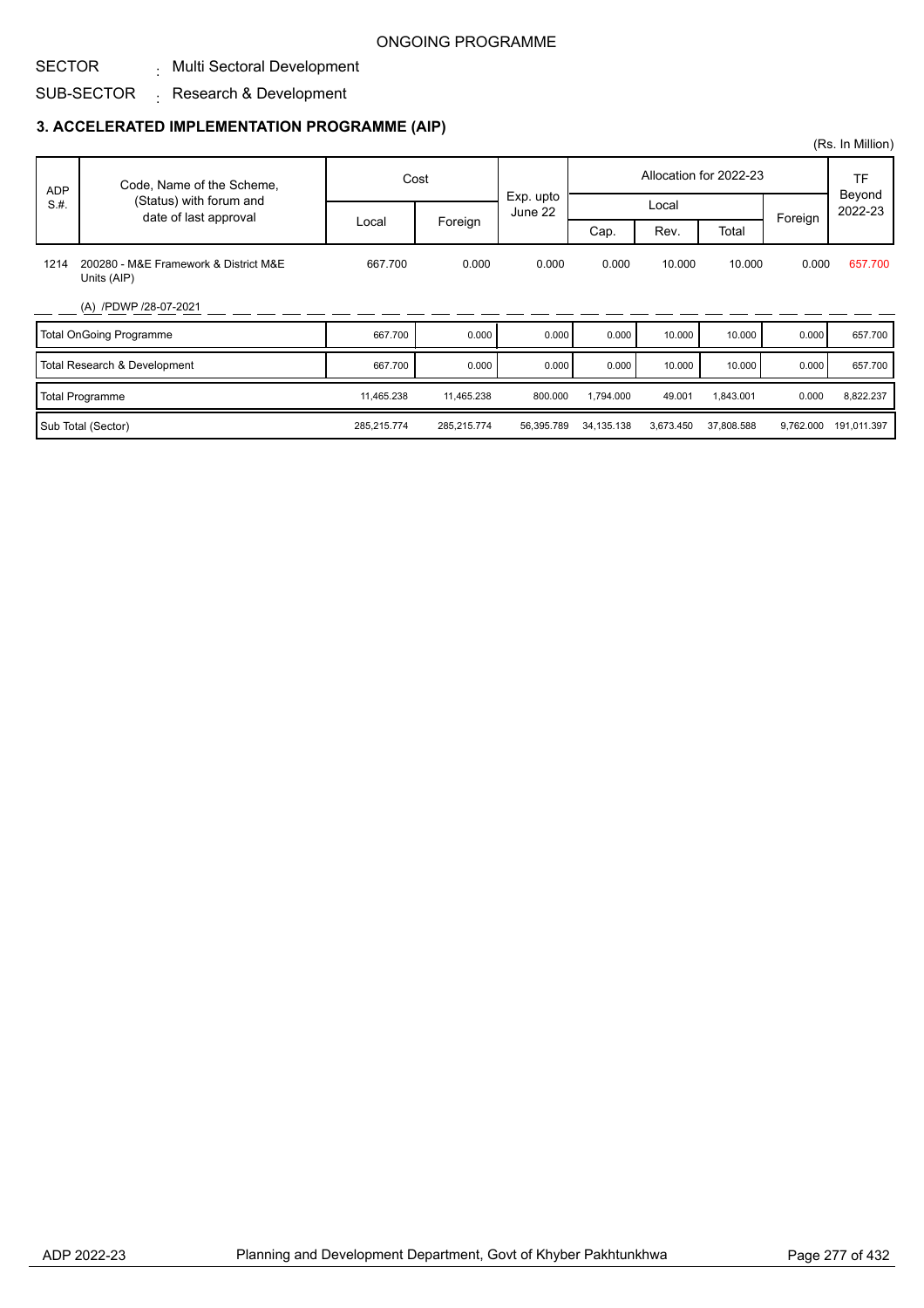#### SECTOR  $\colon$  Population Welfare

#### SUB-SECTOR  $\colon$  Population Welfare

### **1. KHYBER PAKHTUNKHWA**

| <b>ADP</b> | Code, Name of the Scheme,<br>(Status) with forum and                                                                                                |           | Cost    |                      | Allocation for 2022-23 |         |         |         | <b>TF</b><br>Beyond |
|------------|-----------------------------------------------------------------------------------------------------------------------------------------------------|-----------|---------|----------------------|------------------------|---------|---------|---------|---------------------|
| S.H.       | date of last approval                                                                                                                               |           |         | Exp. upto<br>June 22 |                        | Local   |         | Foreign | 2022-23             |
|            |                                                                                                                                                     | Local     | Foreign |                      | Cap.                   | Rev.    | Total   |         |                     |
| 1215       | 170244 - Innovative scheme for Promotion<br>of Population Welfare Programme for<br>achieving SDGs, FP 2020 goal and vision<br>of population policy. | 290.698   | 0.000   | 233.487              | 0.000                  | 57.211  | 57.211  | 0.000   | 0.000               |
|            | (A) /PDWP /10-01-2019                                                                                                                               |           |         |                      |                        |         |         |         |                     |
| 1216       | 190023 - Establishment of 10 Adolescent<br>& Sexual Reproductive Health Centre                                                                      | 93.550    | 0.000   | 26.110               | 0.000                  | 67.440  | 67.440  | 0.000   | 0.000               |
|            | (A) /DDWP /29-10-2019                                                                                                                               |           |         |                      |                        |         |         |         |                     |
| 1217       | 200001 - Establishment of Mobile Service<br>Unit in Upper Kohistan & Kolai Palas                                                                    | 19.047    | 0.000   | 11.089               | 0.000                  | 7.958   | 7.958   | 0.000   | 0.000               |
|            | (A) /DDWP /11-12-2019                                                                                                                               |           |         |                      |                        |         |         |         |                     |
| 1218       | 210273 - Establishment of 260 Family<br>Welfare Centers in Khyber Pakhtunkhwa.                                                                      | 1,161.340 | 0.000   | 68.600               | 0.000                  | 529.331 | 529.331 | 0.000   | 563.409             |
|            | (A) /PDWP /21-04-2022                                                                                                                               |           |         |                      |                        |         |         |         |                     |
|            | <b>Total OnGoing Programme</b>                                                                                                                      | 1,564.635 | 0.000   | 339.286              | 0.000                  | 661.940 | 661.940 | 0.000   | 563.409             |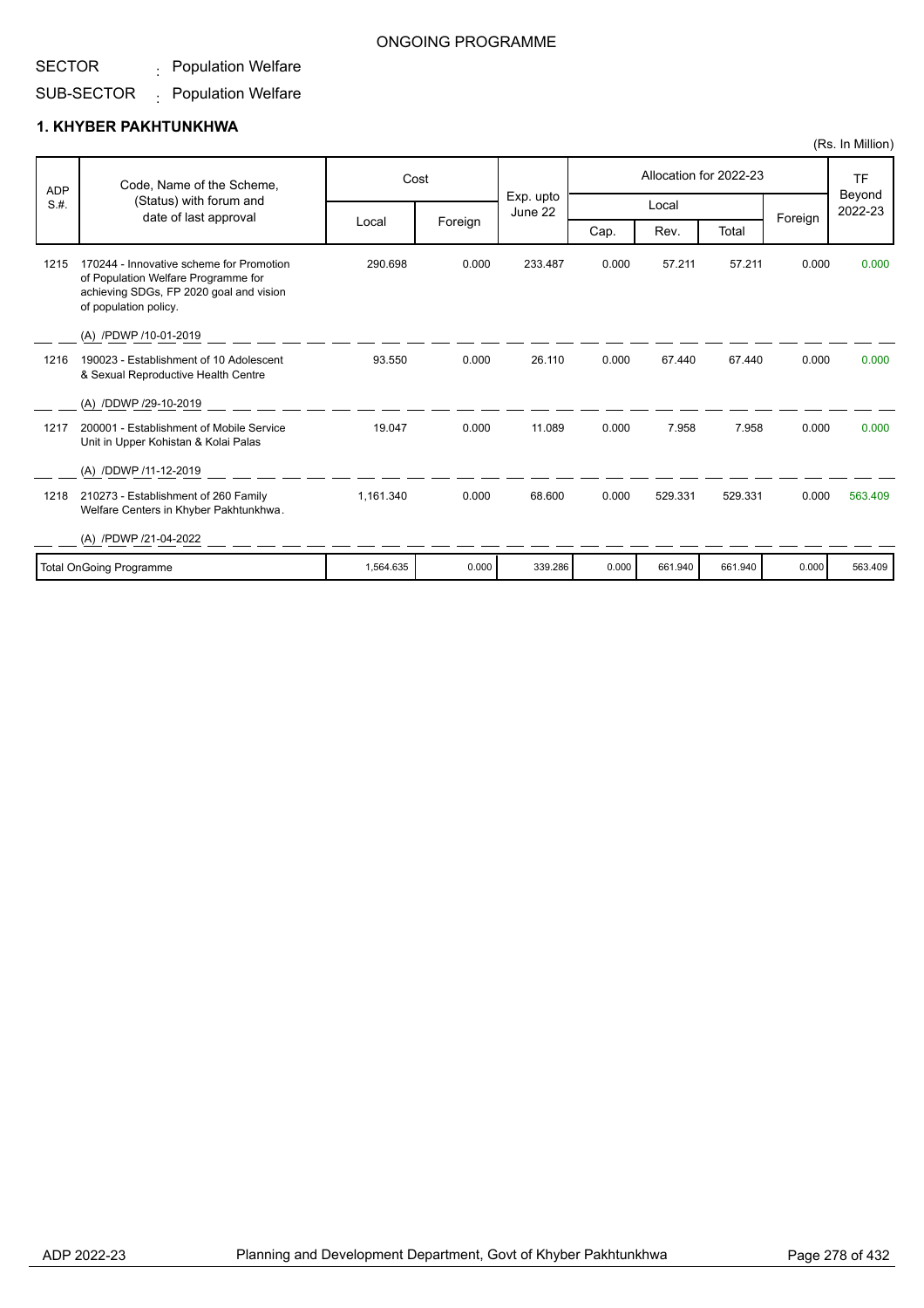#### SECTOR  $\colon$  Population Welfare

#### SUB-SECTOR  $\colon$  Population Welfare

### **1. KHYBER PAKHTUNKHWA**

|            |                                                                                                                           |           |           |                      |       |         |                        |         | (Rs. In Million)  |
|------------|---------------------------------------------------------------------------------------------------------------------------|-----------|-----------|----------------------|-------|---------|------------------------|---------|-------------------|
| <b>ADP</b> | Code, Name of the Scheme,                                                                                                 |           | Cost      |                      |       |         | Allocation for 2022-23 |         | TF                |
| S.H.       | (Status) with forum and<br>date of last approval                                                                          |           |           | Exp. upto<br>June 22 |       | Local   |                        | Foreign | Beyond<br>2022-23 |
|            |                                                                                                                           | Local     | Foreign   |                      | Cap.  | Rev.    | Total                  |         |                   |
| 1219       | 220150 - Public Private Partnership for<br>Franchising Family Planning Services in<br>Khyber Pakhtunkhwa<br>$(B)$ / PDWP/ | 127.767   | 0.000     | 0.000                | 0.000 | 20.000  | 20.000                 | 0.000   | 107.767           |
|            | <b>Total New Programme</b>                                                                                                | 127.767   | 0.000     | 0.000                | 0.000 | 20.000  | 20.000                 | 0.000   | 107.767           |
|            | <b>Total Population Welfare</b>                                                                                           | 1,692.402 | 0.000     | 339.286              | 0.000 | 681.940 | 681.940                | 0.000   | 671.176           |
|            | <b>Total Programme</b>                                                                                                    | 1,692.402 | 1,692.402 | 339.286              | 0.000 | 681.940 | 681.940                | 0.000   | 671.176           |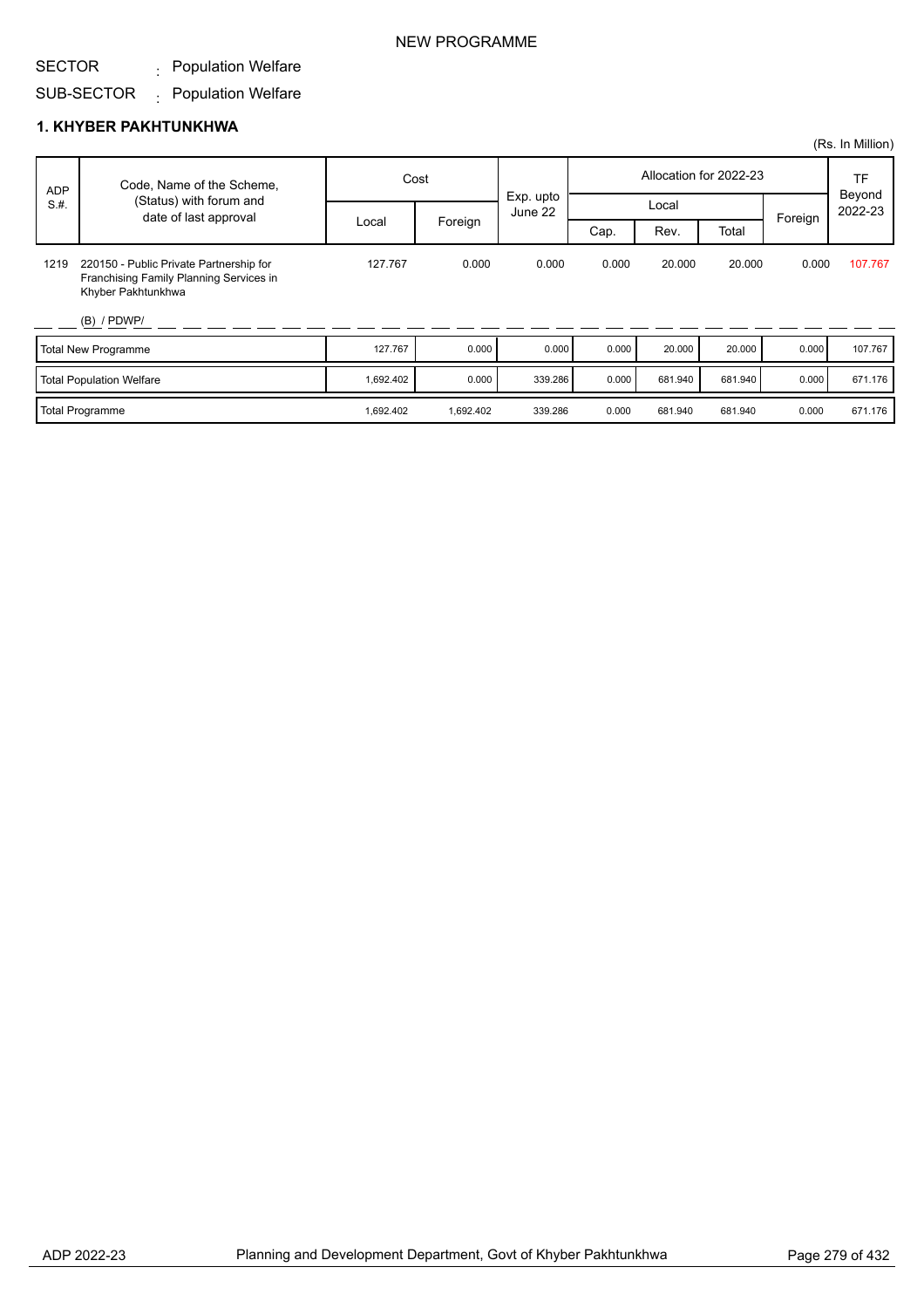#### SECTOR  $\colon$  Population Welfare

#### SUB-SECTOR  $\colon$  Population Welfare

#### **2. MERGED AREAS**

|            |                                                                                                                                                                               |        |         |                      |       |        |                        |         | (Rs. In Million) |
|------------|-------------------------------------------------------------------------------------------------------------------------------------------------------------------------------|--------|---------|----------------------|-------|--------|------------------------|---------|------------------|
| <b>ADP</b> | Code, Name of the Scheme,                                                                                                                                                     |        | Cost    |                      |       |        | Allocation for 2022-23 |         | TF<br>Beyond     |
| S.H.       | (Status) with forum and<br>date of last approval                                                                                                                              |        |         | Exp. upto<br>June 22 |       | Local  |                        | Foreign | 2022-23          |
|            |                                                                                                                                                                               | Local  | Foreign |                      | Cap.  | Rev.   | Total                  |         |                  |
| 1220       | 191702 - 190228 -<br>Consolidation/strengthening of existing<br>service delivery Units of Population<br>Welfare Department Merged Districts.<br>[MA]<br>(A) /DDWP /29-10-2019 | 58.000 | 0.000   | 44.592               | 0.000 | 13.408 | 13.408                 | 0.000   | 0.000            |
|            | <b>Total OnGoing Programme</b>                                                                                                                                                | 58.000 | 0.000   | 44.592               | 0.000 | 13.408 | 13.408                 | 0.000   | 0.000            |
|            | <b>Total Population Welfare</b>                                                                                                                                               | 58.000 | 0.000   | 44.592               | 0.000 | 13.408 | 13.408                 | 0.000   | 0.000            |
|            | <b>Total Programme</b>                                                                                                                                                        | 58.000 | 58.000  | 44.592               | 0.000 | 13.408 | 13.408                 | 0.000   | 0.000            |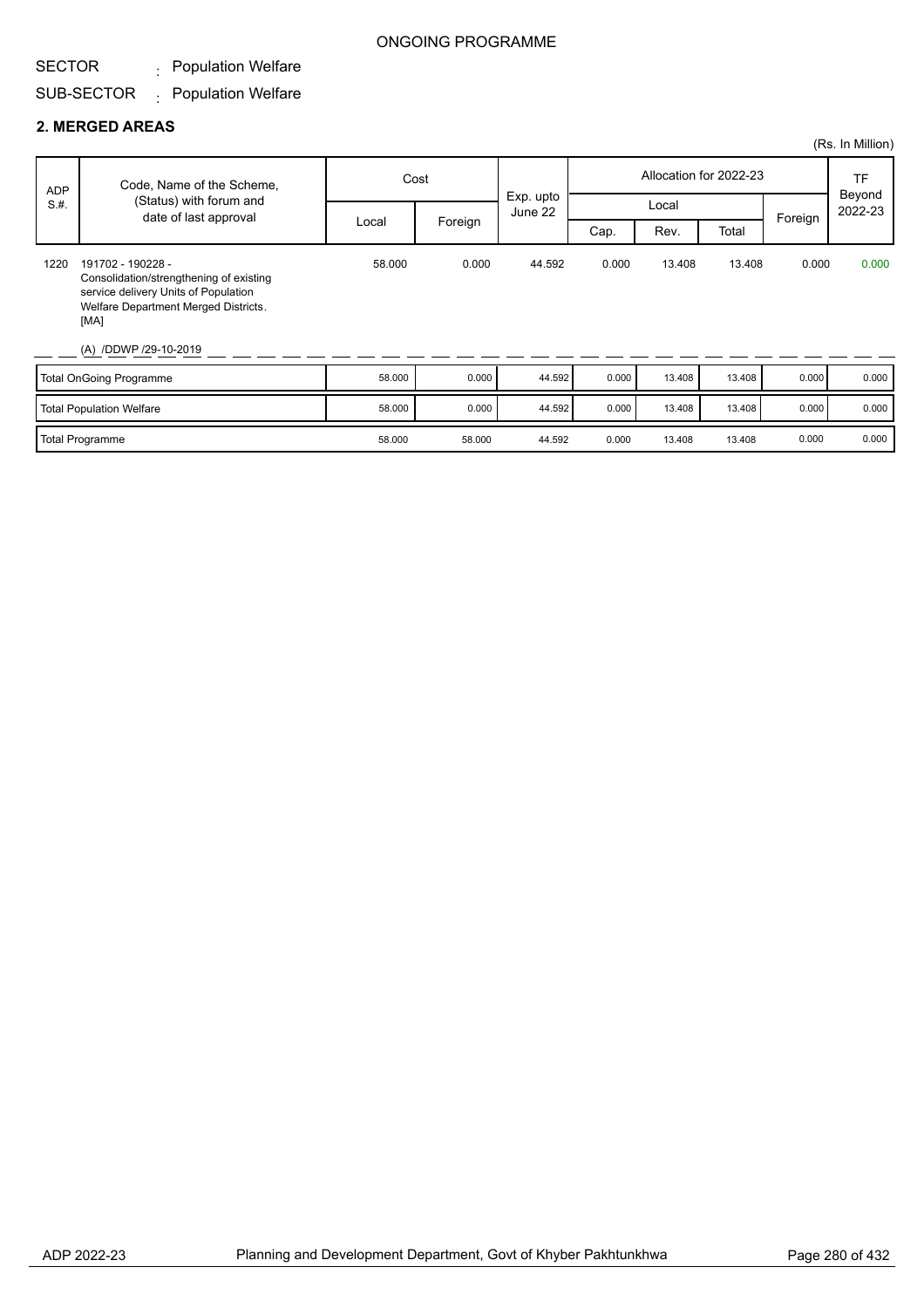### NEW PROGRAMME

#### SECTOR  $\colon$  Population Welfare

#### SUB-SECTOR  $\colon$  Population Welfare

### **3. ACCELERATED IMPLEMENTATION PROGRAMME (AIP)**

| <b>ADP</b> | Code, Name of the Scheme,                                                                                    | Cost      |           |                      |       | Allocation for 2022-23 |         | TF      |                   |
|------------|--------------------------------------------------------------------------------------------------------------|-----------|-----------|----------------------|-------|------------------------|---------|---------|-------------------|
| S.H.       | (Status) with forum and<br>date of last approval                                                             |           |           | Exp. upto<br>June 22 |       | Local                  |         |         | Beyond<br>2022-23 |
|            |                                                                                                              | Local     | Foreign   |                      | Cap.  | Rev.                   | Total   | Foreign |                   |
| 1221       | 210275 - Establishment of 120 Family<br>Welfare Centers (FWCs) in Merged<br>Districts of Khyber Pakhtunkhwa. | 585.000   | 0.000     | 0.000                | 0.000 | 80.000                 | 80.000  | 0.000   | 505.000           |
|            | $(B)$ / PDWP/                                                                                                |           |           |                      |       |                        |         |         |                   |
|            | <b>Total New Programme</b>                                                                                   | 585.000   | 0.000     | 0.000                | 0.000 | 80.000                 | 80.000  | 0.000   | 505.000           |
|            | <b>Total Population Welfare</b>                                                                              | 585.000   | 0.000     | 0.000                | 0.000 | 80.000                 | 80.000  | 0.000   | 505.000           |
|            | <b>Total Programme</b>                                                                                       | 585.000   | 585.000   | 0.000                | 0.000 | 80.000                 | 80.000  | 0.000   | 505.000           |
|            | Sub Total (Sector)                                                                                           | 2,335.402 | 2,335.402 | 383.878              | 0.000 | 775.348                | 775.348 | 0.000   | 1,176.176         |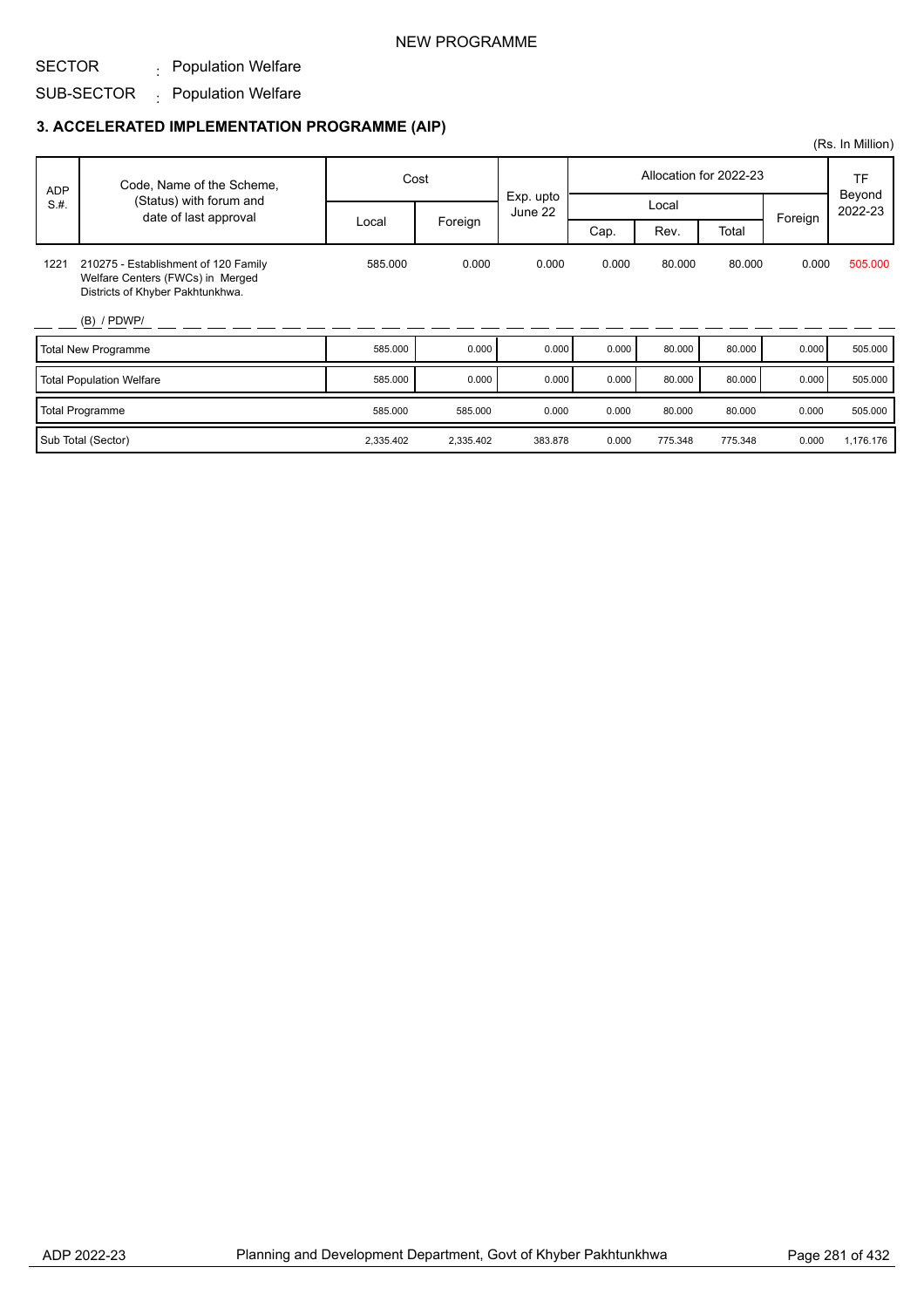### NEW PROGRAMME

#### SECTOR . Public Private Partnership

SUB-SECTOR : PPP

### **1. KHYBER PAKHTUNKHWA**

|                  |                                                                                                                                                                 |         |         |                      |                        |         |         |         | (Rs. In Million) |
|------------------|-----------------------------------------------------------------------------------------------------------------------------------------------------------------|---------|---------|----------------------|------------------------|---------|---------|---------|------------------|
| <b>ADP</b>       | Code, Name of the Scheme,                                                                                                                                       |         | Cost    |                      | Allocation for 2022-23 |         |         |         | TF<br>Beyond     |
| S.H.             | (Status) with forum and<br>date of last approval                                                                                                                |         |         | Exp. upto<br>June 22 | Local                  |         |         |         | 2022-23          |
|                  |                                                                                                                                                                 | Local   | Foreign |                      | Cap.                   | Rev.    | Total   | Foreign |                  |
| 1222             | 210479 - Project Development Facility for<br>Feasibility Studies & Transaction Advisory<br>Services for Public Private Partnership<br>Projects<br>$(B)$ / PDWP/ | 500.000 | 0.000   | 0.000                | 0.000                  | 500.000 | 500.000 | 0.000   | 0.000            |
|                  | <b>Total New Programme</b>                                                                                                                                      | 500.000 | 0.000   | 0.000                | 0.000                  | 500.000 | 500.000 | 0.000   | 0.000            |
| <b>Total PPP</b> |                                                                                                                                                                 | 500.000 | 0.000   | 0.000                | 0.000                  | 500.000 | 500.000 | 0.000   | 0.000            |
|                  | <b>Total Programme</b>                                                                                                                                          | 500.000 | 500.000 | 0.000                | 0.000                  | 500.000 | 500.000 | 0.000   | 0.000            |
|                  | Sub Total (Sector)                                                                                                                                              | 500.000 | 500.000 | 0.000                | 0.000                  | 500.000 | 500.000 | 0.000   | 0.000            |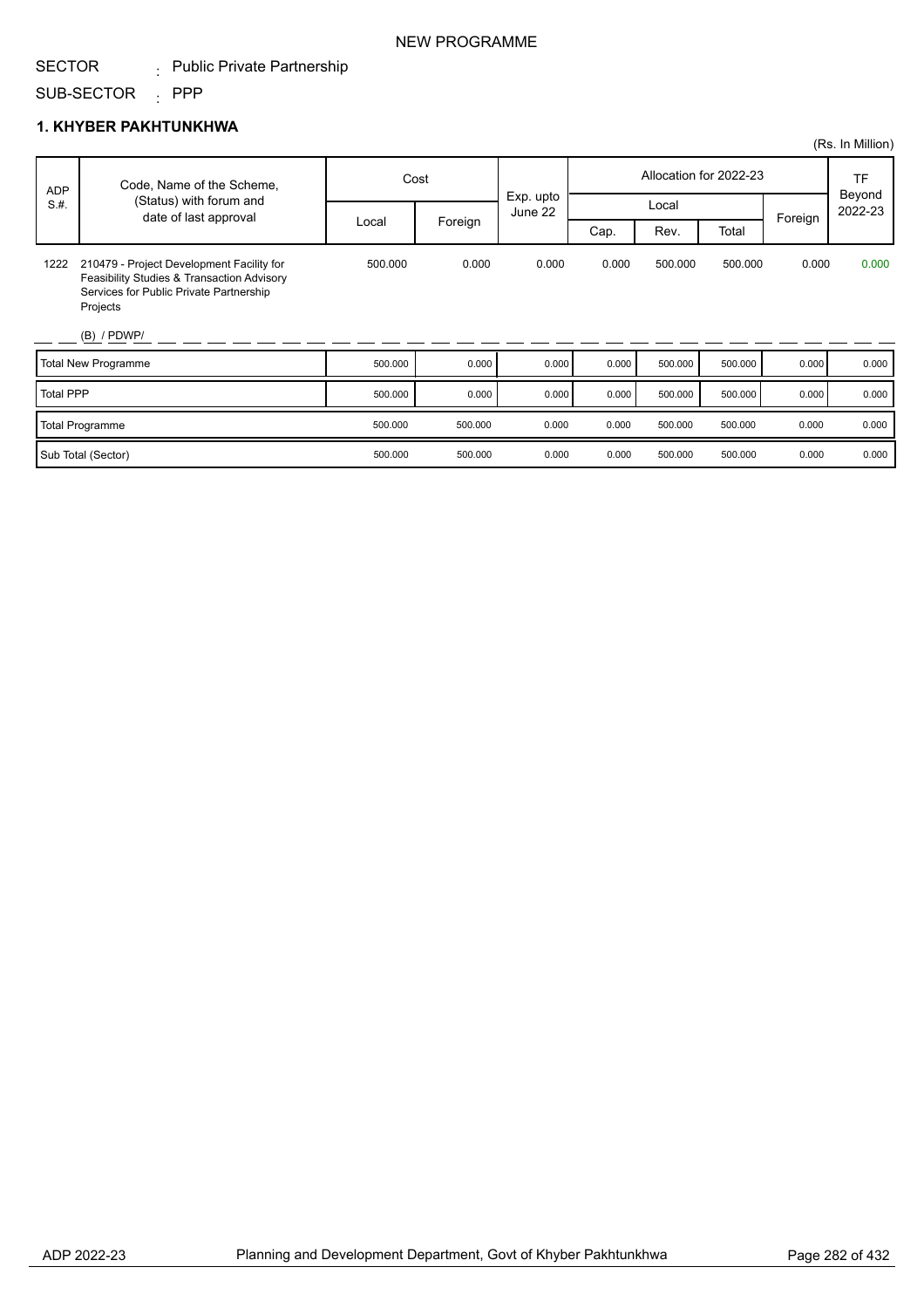#### SECTOR  $\colon$  Relief & Rehabilitation

#### SUB-SECTOR  $\colon$  Relief and Rehabilitation

### **1. KHYBER PAKHTUNKHWA**

| <b>ADP</b> | Code, Name of the Scheme,                                                                                                                          |         | Cost    |                      |         |        | Allocation for 2022-23 |         | TF                |
|------------|----------------------------------------------------------------------------------------------------------------------------------------------------|---------|---------|----------------------|---------|--------|------------------------|---------|-------------------|
| S.H.       | (Status) with forum and<br>date of last approval                                                                                                   |         |         | Exp. upto<br>June 22 |         | Local  |                        |         | Beyond<br>2022-23 |
|            |                                                                                                                                                    | Local   | Foreign |                      | Cap.    | Rev.   | Total                  | Foreign |                   |
| 1223       | 130372 - Establishment of Emergency<br>Rescue Services(Rescue 1122) in District<br>Swat                                                            | 926.220 | 0.000   | 783.320              | 0.000   | 0.100  | 0.100                  | 0.000   | 142.800           |
|            | (A) /PDWP /10-12-2019                                                                                                                              |         |         |                      |         |        |                        |         |                   |
| 1224       | 130373 - Establishment of Emergency<br>Rescue Services (Rescue 1122) in District<br>D.I. Khan                                                      | 487.450 | 0.000   | 442.764              | 44.636  | 0.050  | 44.686                 | 0.000   | 0.000             |
|            | (A) /PDWP /19-02-2019                                                                                                                              |         |         |                      |         |        |                        |         |                   |
| 1225       | 140306 - Revamping of PEOC & MIS<br>Section and Development of MIS for<br><b>PDMA</b>                                                              | 243.981 | 0.000   | 214.830              | 0.000   | 29.151 | 29.151                 | 0.000   | 0.000             |
|            | (A) /PDWP /15-10-2021                                                                                                                              |         |         |                      |         |        |                        |         |                   |
| 1226       | 140316 - Establishment of Emergency<br>Rescue Services (Rescue 1122) in District<br>Abbottabad                                                     | 476.770 | 0.000   | 442.488              | 34.282  | 0.000  | 34.282                 | 0.000   | 0.000             |
|            | (A) /PDWP /19-02-2019                                                                                                                              |         |         |                      |         |        |                        |         |                   |
| 1227       | 150132 - Establishment of Khyber<br>Pakhtunkhwa Emergency Rescue Service<br>(Rescue 1122) in District Bannu                                        | 255.690 | 0.000   | 135.650              | 120.040 | 0.000  | 120.040                | 0.000   | 0.000             |
|            | (A) /PDWP /26-11-2015                                                                                                                              |         |         |                      |         |        |                        |         |                   |
| 1228       | 150133 - Establishment of Khyber<br>Pakhtunkhwa Emergency Rescue Service<br>(Rescue 1122) in District Kohat                                        | 540.390 | 0.000   | 450.000              | 90.390  | 0.000  | 90.390                 | 0.000   | 0.000             |
|            | (A) /PDWP /09-02-2016                                                                                                                              |         |         |                      |         |        |                        |         |                   |
| 1229       | 150134 - Establishment of Khyber<br>Pakhtunkhwa Emergency Rescue Service<br>(Rescue 1122) in District Nowshehra                                    | 590.340 | 0.000   | 542.609              | 0.000   | 0.100  | 0.100                  | 0.000   | 47.631            |
|            | (A) /PDWP /19-02-2019                                                                                                                              |         |         |                      |         |        |                        |         |                   |
| 1230       | 150135 - Establishment of Khyber<br>Pakhtunkhwa Emergency Rescue Service<br>(Rescue 1122) in District Swabi                                        | 397.294 | 0.000   | 221.588              | 0.000   | 0.100  | 0.100                  | 0.000   | 175.606           |
|            | (A) /PDWP /19-02-2019                                                                                                                              |         |         |                      |         |        |                        |         |                   |
| 1231       | 150648 - Establishment of Khyber<br>Pakhtunkhwa Emergency Rescue Service<br>(Rescue 1122) in Tehsil Rustam, Katlang &<br>Shergarh District Mardan. | 377.500 | 0.000   | 322.447              | 0.000   | 0.100  | 0.100                  | 0.000   | 54.953            |
|            | (A) /PDWP /18-05-2018                                                                                                                              |         |         |                      |         |        |                        |         |                   |
| 1232       | 160217 - Establishment of Emergency<br>Rescue Services (Rescue 1122) in District<br>Chitral                                                        | 444.408 | 0.000   | 310.940              | 40.000  | 0.000  | 40.000                 | 0.000   | 93.468            |
|            | (A) /PDWP /26-05-2021                                                                                                                              |         |         |                      |         |        |                        |         |                   |
| 1233       | 160458 - Establishment of Camp<br>Management Support Unit for Displaced<br>Persons (DPs) in PDMA                                                   | 10.940  | 0.000   | 6.441                | 0.000   | 2.000  | 2.000                  | 0.000   | 2.499             |
|            | (A) /DDWP /29-11-2016                                                                                                                              |         |         |                      |         |        |                        |         |                   |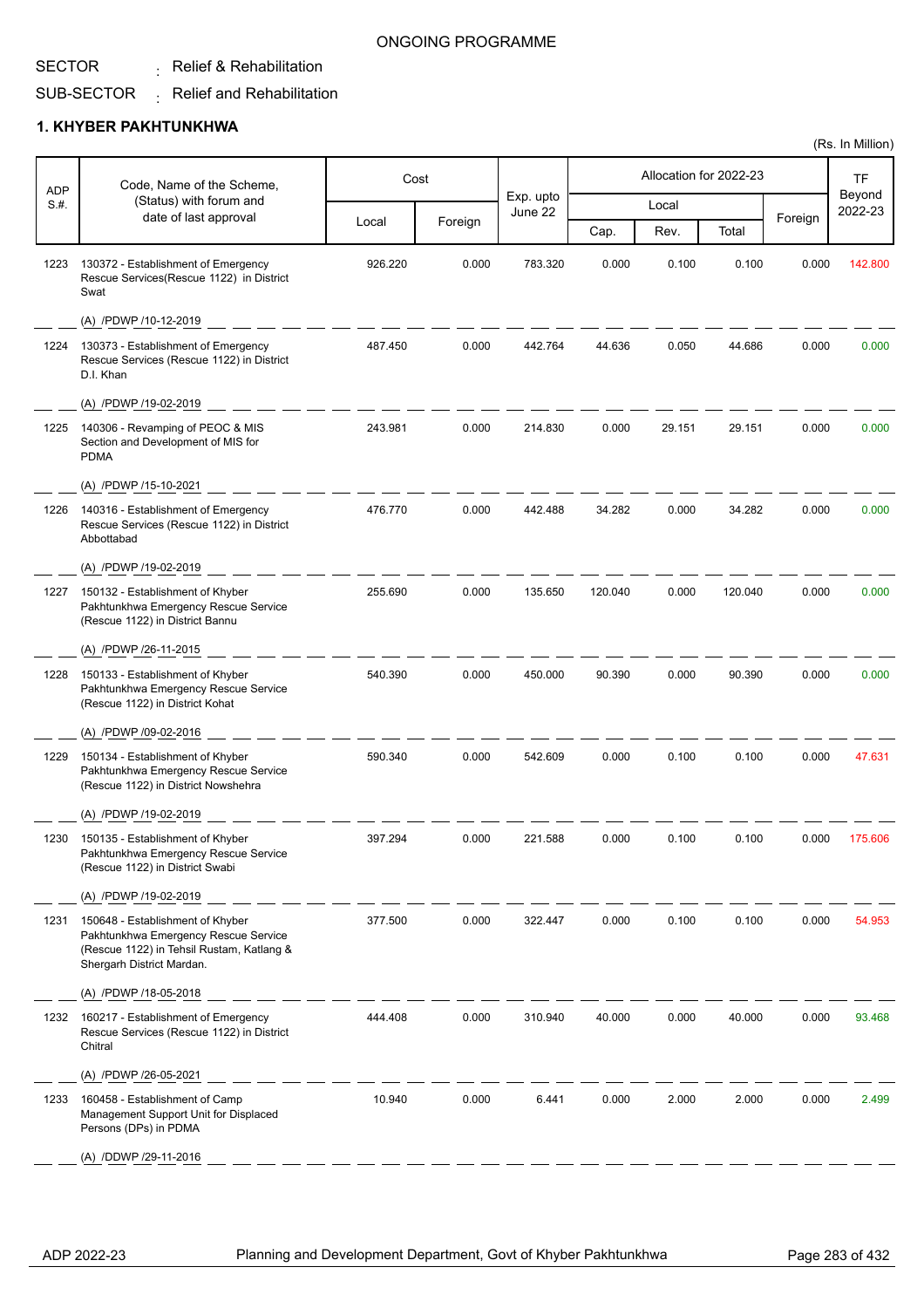#### SECTOR  $\colon$  Relief & Rehabilitation

#### SUB-SECTOR  $\colon$  Relief and Rehabilitation

### **1. KHYBER PAKHTUNKHWA**

| <b>ADP</b> | Code, Name of the Scheme,                                                                                            |         | Cost    |                      |        |        | Allocation for 2022-23 |         | <b>TF</b>         |
|------------|----------------------------------------------------------------------------------------------------------------------|---------|---------|----------------------|--------|--------|------------------------|---------|-------------------|
| S.H.       | (Status) with forum and<br>date of last approval                                                                     |         |         | Exp. upto<br>June 22 |        | Local  |                        |         | Beyond<br>2022-23 |
|            |                                                                                                                      | Local   | Foreign |                      | Cap.   | Rev.   | Total                  | Foreign |                   |
| 1234       | 160545 - Establishment of Emergency<br>Rescue Services (Rescue 1122) in District<br>Dir Upper                        | 258.714 | 0.000   | 205.245              | 53.469 | 0.000  | 53.469                 | 0.000   | 0.000             |
|            | (A) /PDWP /26-05-2021                                                                                                |         |         |                      |        |        |                        |         |                   |
| 1235       | 170287 - Establishment of Emergency<br>Rescue Service (Rescue-1122) in District<br>Hangu.                            | 262.432 | 0.000   | 222.850              | 0.000  | 0.100  | 0.100                  | 0.000   | 39.482            |
|            | (A) /PDWP /31-01-2018                                                                                                |         |         |                      |        |        |                        |         |                   |
| 1236       | 170288 - Establishment of Emergency<br>Rescue Service (Rescue-1122) in District<br>Karak.                            | 264.434 | 0.000   | 234.208              | 0.000  | 0.100  | 0.100                  | 0.000   | 30.126            |
|            | (A) /PDWP /31-01-2018                                                                                                |         |         |                      |        |        |                        |         |                   |
| 1237       | 170338 - Establishment of Gender and<br>Child Cell in PDMA                                                           | 14.837  | 0.000   | 8.500                | 0.000  | 3.500  | 3.500                  | 0.000   | 2.837             |
|            | (A) /DDWP /24-11-2017                                                                                                |         |         |                      |        |        |                        |         |                   |
| 1238       | 180066 - Purchase of Land/ Construction<br>of Rescue 1122 Stations & Blanace Works<br>in Khyber Pakhtunkhwa.         | 199.219 | 0.000   | 90.960               | 55.000 | 0.000  | 55.000                 | 0.000   | 53.259            |
|            | (A) /PDWP /09-03-2021                                                                                                |         |         |                      |        |        |                        |         |                   |
| 1239       | 190114 - Establishment of Emergency<br>Rescue Service (Rescue-1122) Khyber<br>Pakhtunkhwa in District Shangla        | 320.508 | 0.000   | 265.670              | 54.838 | 0.000  | 54.838                 | 0.000   | 0.000             |
|            | (A) /PDWP /17-09-2019                                                                                                |         |         |                      |        |        |                        |         |                   |
| 1240       | 190115 - Establishment of Emergency<br>Rescue Service (Rescue-1122) Khyber<br>Pakhtunkhwa in District Malakand       | 320.508 | 0.000   | 213.607              | 50.000 | 0.000  | 50.000                 | 0.000   | 56.901            |
|            | (A) /PDWP /17-09-2019                                                                                                |         |         |                      |        |        |                        |         |                   |
| 1241       | 190363 - Establishment of Emergency<br>Rescue Service (Rescue-1122) Khyber<br>Pakhtunkhwa in District Lower Kohistan | 320.508 | 0.000   | 202.274              | 85.000 | 5.000  | 90.000                 | 0.000   | 28.234            |
|            | (A) /PDWP /17-09-2019                                                                                                |         |         |                      |        |        |                        |         |                   |
| 1242       | 190424 - Establishment of Emergency<br>Rescue Service (Rescue-1122) Khyber<br>Pakhtunkhwa in District Lakki Marwat   | 320.508 | 0.000   | 226.501              | 94.007 | 0.000  | 94.007                 | 0.000   | 0.000             |
|            | (A) /PDWP /17-09-2019                                                                                                |         |         |                      |        |        |                        |         |                   |
| 1243       | 200009 - Establishment of Emergency<br>Rescue Service (Rescue 1122) Khyber<br>Pakhtunkhwa in District Tank           | 345.116 | 0.000   | 113.495              | 90.000 | 0.000  | 90.000                 | 0.000   | 141.621           |
|            | (A) /PDWP /26-08-2020                                                                                                |         |         |                      |        |        |                        |         |                   |
| 1244       | 200010 - Establishment of Emergency<br>Rescue Service (Rescue 1122) Khyber<br>Pakhtunkhwa in District Upper Kohistan | 222.908 | 0.000   | 120.525              | 52.102 | 10.000 | 62.102                 | 0.000   | 40.281            |
|            | (A) /PDWP /26-08-2020                                                                                                |         |         |                      |        |        |                        |         |                   |
| 1245       | 200011 - Establishment of Emergency<br>Rescue Service (Rescue 1122) Khyber<br>Pakhtunkhwa in District Batagram       | 357.116 | 0.000   | 126.511              | 40.000 | 10.000 | 50.000                 | 0.000   | 180.605           |
|            | (A) /PDWP /26-08-2020                                                                                                |         |         |                      |        |        |                        |         |                   |
|            |                                                                                                                      |         |         |                      |        |        |                        |         |                   |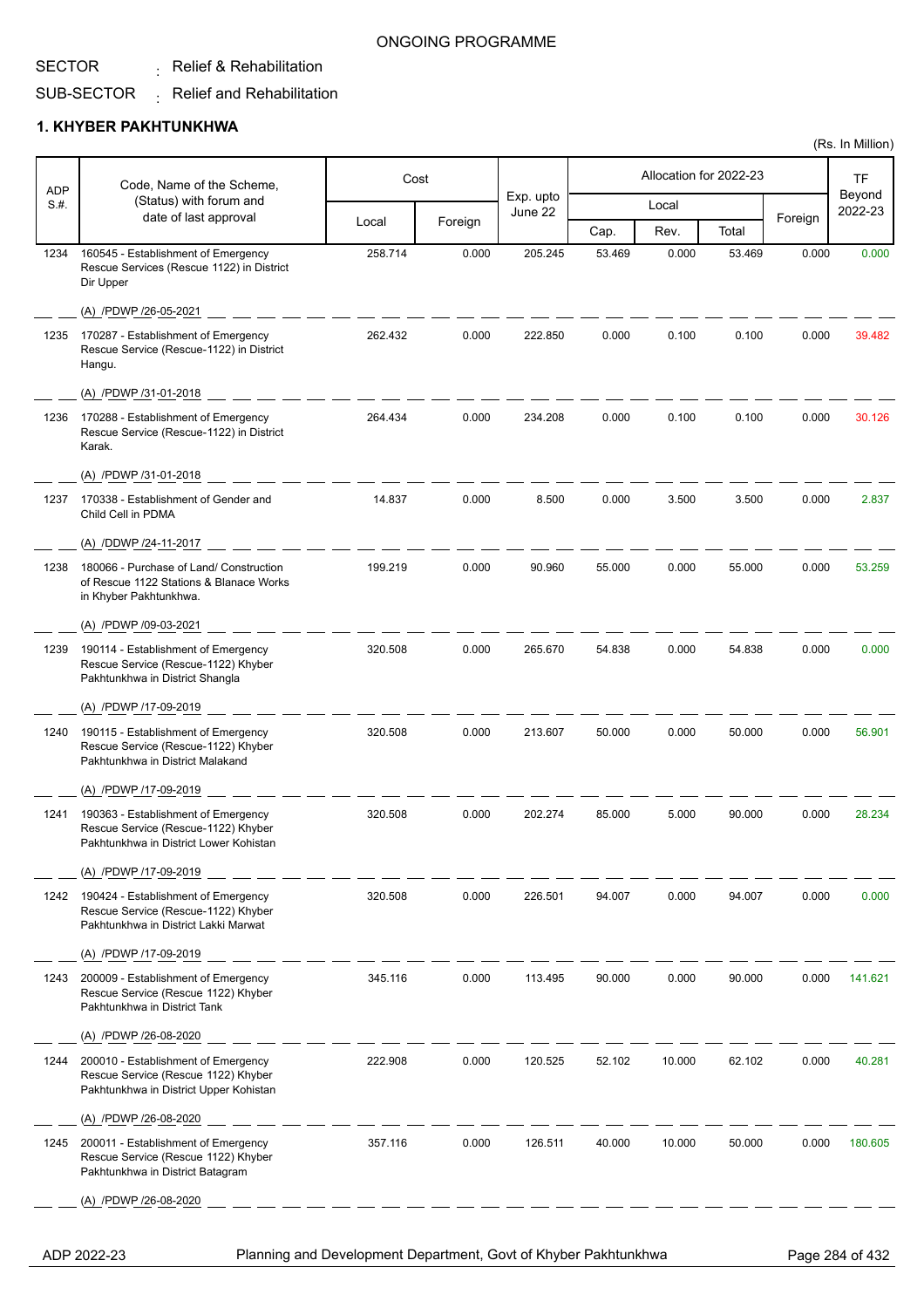### SECTOR

 $\colon$  Relief & Rehabilitation

#### SUB-SECTOR  $\colon$  Relief and Rehabilitation

### **1. KHYBER PAKHTUNKHWA**

| <b>ADP</b> | Code, Name of the Scheme,                                                                                                             | Cost       |         |                      |           |         | Allocation for 2022-23 |         | TF                |
|------------|---------------------------------------------------------------------------------------------------------------------------------------|------------|---------|----------------------|-----------|---------|------------------------|---------|-------------------|
| S.#.       | (Status) with forum and<br>date of last approval                                                                                      |            |         | Exp. upto<br>June 22 |           | Local   |                        |         | Beyond<br>2022-23 |
|            |                                                                                                                                       | Local      | Foreign |                      | Cap.      | Rev.    | Total                  | Foreign |                   |
| 1246       | 200012 - Feasibility Study and Expension<br>of Emergency Rescue Services to conduct<br>mines rescue operations.                       | 397.500    | 0.000   | 157.460              | 0.000     | 20.000  | 20.000                 | 0.000   | 220.040           |
|            | (A) /PDWP /19-12-2020                                                                                                                 |            |         |                      |           |         |                        |         |                   |
| 1247       | 200029 - Establishment of Emergency<br>Rescue Service (Rescue 1122) Khyber<br>Pakhtunkhwa in District Buner                           | 442.132    | 0.000   | 188.009              | 70.000    | 184.123 | 254.123                | 0.000   | 0.000             |
|            | (A) /PDWP /22-04-2022                                                                                                                 |            |         |                      |           |         |                        |         |                   |
| 1248       | 200030 - Disaster Mitigation,<br>Preparedness and Rehabilitation in Khyber<br>Pakhtunkhwa                                             | 407.660    | 0.000   | 337.660              | 70.000    | 0.000   | 70.000                 | 0.000   | 0.000             |
|            | (A) /PDWP /09-01-2020                                                                                                                 |            |         |                      |           |         |                        |         |                   |
| 1249       | 200099 - Establishment of Emergency<br>Rescue Service (Rescue 1122) Khyber<br>Pakhtunkhwa in District Torghar.                        | 220.408    | 0.000   | 135.924              | 50.000    | 34.484  | 84.484                 | 0.000   | 0.000             |
|            | (A) /PDWP /26-08-2020                                                                                                                 |            |         |                      |           |         |                        |         |                   |
| 1250       | 200100 - Establishment of Emergency<br>Rescue Service (Rescue 1122) Khyber<br>Pakhtunkhwa in District Upper Chitral                   | 359.556    | 0.000   | 147.940              | 50.000    | 5.000   | 55.000                 | 0.000   | 156.616           |
|            | (A) /PDWP /26-08-2020                                                                                                                 |            |         |                      |           |         |                        |         |                   |
| 1251       | 200101 - Establishment of Emergency<br>Rescue Service (Rescue 1122) Khyber<br>Pakhtunkhwa in District Kolai-Palas                     | 223.088    | 0.000   | 93.933               | 40.000    | 10.000  | 50.000                 | 0.000   | 79.155            |
|            | (A) /PDWP /26-08-2020                                                                                                                 |            |         |                      |           |         |                        |         |                   |
| 1252       | 210421 - Reconstruction and<br><b>Rehabilitation of Disaster Affected</b><br>Infrastructure in District Chitral Upper and<br>Lower    | 713.144    | 0.000   | 82.000               | 150.000   | 0.000   | 150.000                | 0.000   | 481.144           |
|            | (A) /PDWP /29-12-2021                                                                                                                 |            |         |                      |           |         |                        |         |                   |
| 1253       | 210476 - Expansion of Emergency Rescue<br>Services 1122 to Tehsil Level and<br>establishment of sub stations in Khyber<br>Pakhtunkhwa | 3,907.230  | 0.000   | 200.000              | 250.000   | 206.918 | 456.918                |         | 0.000 3,250.312   |
|            | (A) /PDWP /13-01-2022                                                                                                                 |            |         |                      |           |         |                        |         |                   |
| 1254       | 210477 - Reconstruction and<br>Rehabilitation of Flood Affected<br>Infrastructure in District Swat                                    | 565.372    | 0.000   | 50.000               | 197.347   | 0.000   | 197.347                | 0.000   | 318.025           |
|            | (A) /PDWP /09-02-2022                                                                                                                 |            |         |                      |           |         |                        |         |                   |
|            | <b>Total OnGoing Programme</b>                                                                                                        | 15,193.881 | 0.000   | 7,296.349            | 1,781.111 | 520.826 | 2,301.937              | 0.000   | 5,595.595         |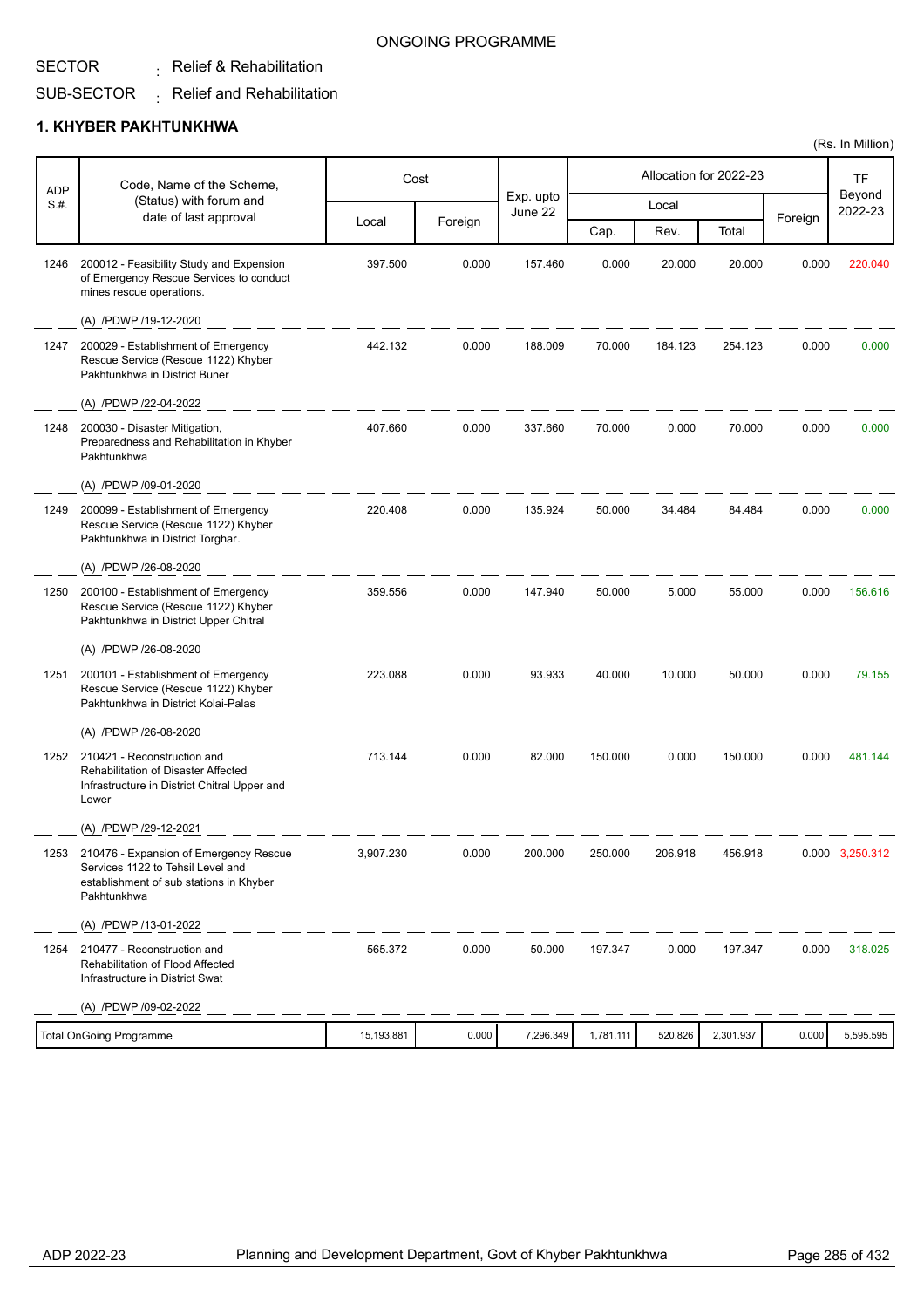# NEW PROGRAMME

#### SECTOR  $\colon$  Relief & Rehabilitation

#### SUB-SECTOR  $\colon$  Relief and Rehabilitation

### **1. KHYBER PAKHTUNKHWA**

| <b>ADP</b> | Code, Name of the Scheme,                                                                                                                  |            | Cost       |                      | Allocation for 2022-23 |         |           |         | <b>TF</b>         |
|------------|--------------------------------------------------------------------------------------------------------------------------------------------|------------|------------|----------------------|------------------------|---------|-----------|---------|-------------------|
| S.H.       | (Status) with forum and<br>date of last approval                                                                                           |            |            | Exp. upto<br>June 22 | Local                  |         |           |         | Beyond<br>2022-23 |
|            |                                                                                                                                            | Local      | Foreign    |                      | Cap.                   | Rev.    | Total     | Foreign |                   |
| 1255       | 220295 - Extension of Emergency Rescue<br>Service (Rescue-1122) Sub-Stations to<br>tehsil level Khyber Pakhtunkhwa<br>(Phase-II)           | 3,500.000  | 0.000      | 0.000                | 110.140                | 70.000  | 180.140   |         | 0.000 3,319.860   |
|            | $(B)$ / PDWP/                                                                                                                              |            |            |                      |                        |         |           |         |                   |
| 1256       | 220298 - Establishment of Emergency<br>Rescue Services (Rescue-1122)<br>permanent station at Ghalla godown kohat<br>road district Peshawar | 50,000     | 0.000      | 0.000                | 20.000                 | 0.000   | 20.000    | 0.000   | 30.000            |
|            | (B) / DDWP/                                                                                                                                |            |            |                      |                        |         |           |         |                   |
|            | Total New Programme                                                                                                                        | 3,550.000  | 0.000      | 0.000                | 130.140                | 70.000  | 200.140   | 0.000   | 3,349.860         |
|            | <b>Total Relief and Rehabilitation</b>                                                                                                     | 18,743.881 | 0.000      | 7,296.349            | 1,911.251              | 590.826 | 2,502.077 | 0.000   | 8,945.455         |
|            | <b>Total Programme</b>                                                                                                                     | 18.743.881 | 18.743.881 | 7.296.349            | 1.911.251              | 590.826 | 2,502.077 | 0.000   | 8.945.455         |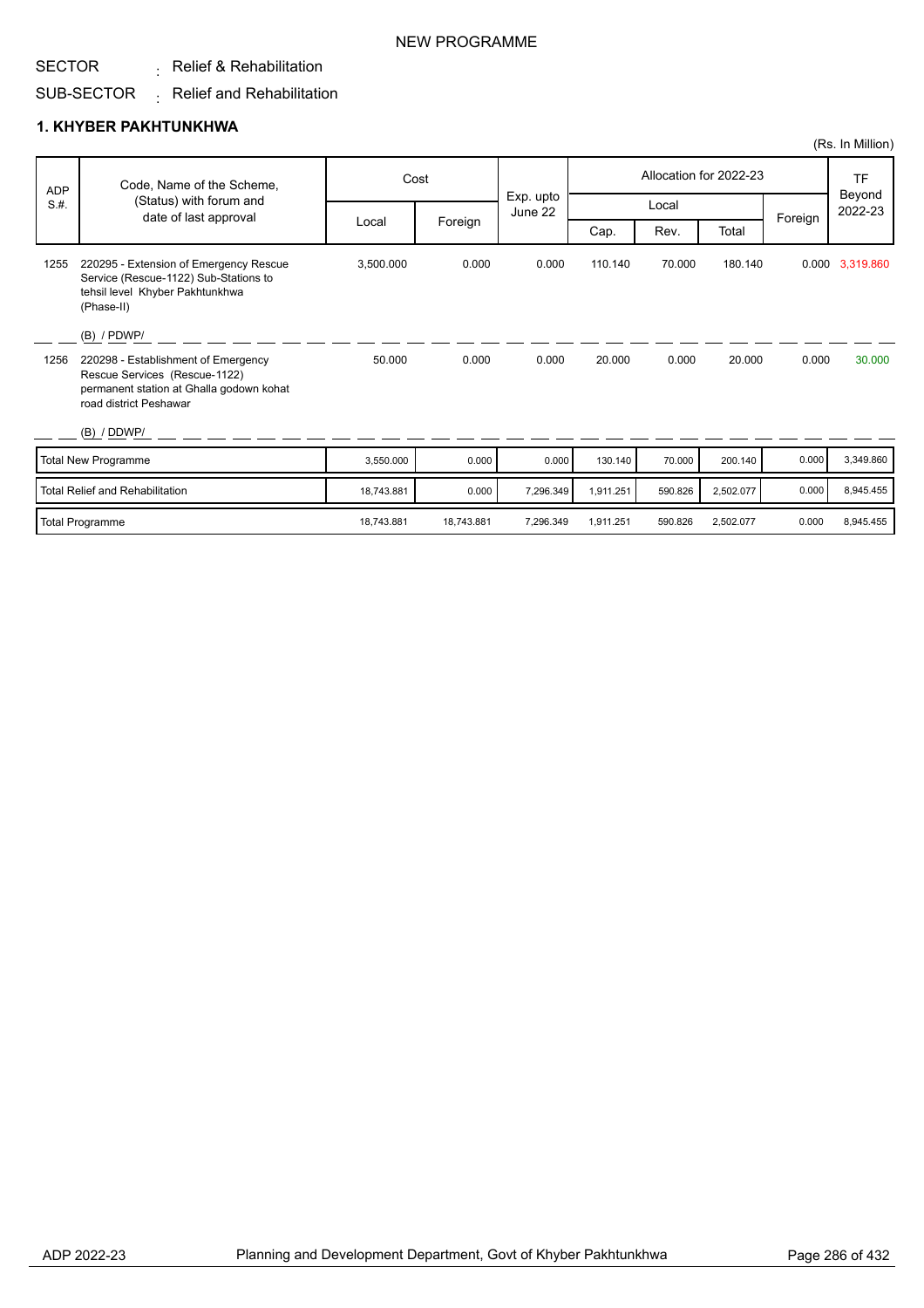#### SECTOR  $\colon$  Relief & Rehabilitation

#### SUB-SECTOR  $\colon$  Relief and Rehabilitation

### **2. MERGED AREAS**

|            |                                                                                                                                       |         |         |                      |       |       |                        |         | (Rs. In Million)  |
|------------|---------------------------------------------------------------------------------------------------------------------------------------|---------|---------|----------------------|-------|-------|------------------------|---------|-------------------|
| <b>ADP</b> | Code, Name of the Scheme,                                                                                                             | Cost    |         |                      |       |       | Allocation for 2022-23 |         | <b>TF</b>         |
| S.H.       | (Status) with forum and<br>date of last approval                                                                                      |         |         | Exp. upto<br>June 22 |       | Local |                        | Foreign | Beyond<br>2022-23 |
|            |                                                                                                                                       | Local   | Foreign |                      | Cap.  | Rev.  | Total                  |         |                   |
| 1257       | 191177 - 170340-Maintenance / Repair<br>and Rehabiliation of Damaged Building<br>Infrastructure in FATA [MA]<br>(A) /FDWP /27-06-2018 | 197.060 | 0.000   | 135.061              | 5.000 | 0.000 | 5.000                  | 0.000   | 56.999            |
|            | <b>Total OnGoing Programme</b>                                                                                                        | 197.060 | 0.000   | 135.061              | 5.000 | 0.000 | 5.000                  | 0.000   | 56.999            |
|            | <b>Total Relief and Rehabilitation</b>                                                                                                | 197.060 | 0.000   | 135.061              | 5.000 | 0.000 | 5.000                  | 0.000   | 56.999            |
|            | Total Programme                                                                                                                       | 197.060 | 197.060 | 135.061              | 5.000 | 0.000 | 5.000                  | 0.000   | 56.999            |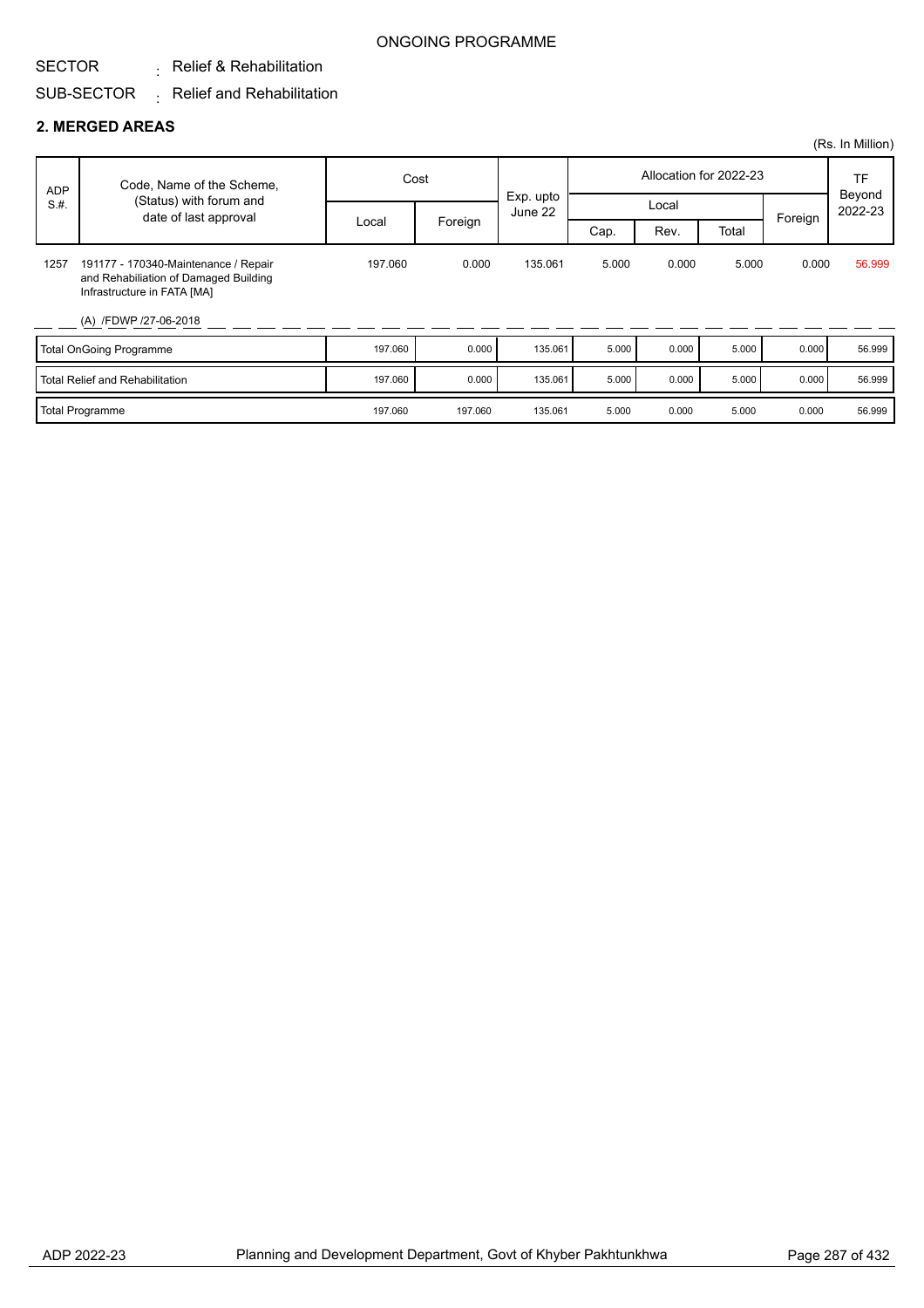#### SUB-SECTOR  $\colon$  Relief & Rehabilitation  $\colon$  Relief and Rehabilitation

SECTOR

### **3. ACCELERATED IMPLEMENTATION PROGRAMME (AIP)**

|                                |                                                                                                                                |            |         |                      |                        |         |           | (Rs. In Million)  |                 |
|--------------------------------|--------------------------------------------------------------------------------------------------------------------------------|------------|---------|----------------------|------------------------|---------|-----------|-------------------|-----------------|
| <b>ADP</b><br>S.H.             | Code, Name of the Scheme,<br>(Status) with forum and<br>date of last approval                                                  | Cost       |         |                      | Allocation for 2022-23 |         |           |                   | <b>TF</b>       |
|                                |                                                                                                                                |            |         | Exp. upto<br>June 22 | Local                  |         |           | Beyond<br>2022-23 |                 |
|                                |                                                                                                                                | Local      | Foreign |                      | Cap.                   | Rev.    | Total     | Foreign           |                 |
| 1258                           | 200179 - Establishment of Emergency<br>Rescue Services (Rescue 1122) in 07<br>Tribal Districts of Khyber Pakhtunkhwa.<br>(AIP) | 3,087.900  | 0.000   | 2,400.000            | 0.000                  | 0.100   | 0.100     | 0.000             | 687.800         |
|                                | (A) /PDWP /16-02-2022                                                                                                          |            |         |                      |                        |         |           |                   |                 |
| 1259                           | 200180 - Establishment of Emergency<br>Rescue Services (Rescue 1122) in FR,s of<br>Khyber Pakhtunkhwa.(AIP)                    | 1,532.310  | 0.000   | 1,200.000            | 70.000                 | 0.000   | 70.000    | 0.000             | 262.310         |
|                                | (A) /PDWP /16-02-2022                                                                                                          |            |         |                      |                        |         |           |                   |                 |
| 1260                           | 200181 - Economic Revitalization of<br>District North Waziristan - Compensation<br>for Businesses Lost (Phase-II) (AIP)        | 9,024.314  | 0.000   | 2,224.000            | 0.000                  | 300.000 | 300.000   |                   | 0.000 6,500.314 |
|                                | (A) /PDWP /15-03-2022                                                                                                          |            |         |                      |                        |         |           |                   |                 |
| 1261                           | 200276 - Establishment of Khyber<br>Pakhtunkhwa Emergency Services<br>Academy at Shahkas, Khyber<br>(Rescue-1122) (AIP)        | 3,117.557  | 0.000   | 800.000              | 315.903                | 0.000   | 315.903   |                   | 0.000 2,001.654 |
|                                | (A) /PDWP /22-10-2020                                                                                                          |            |         |                      |                        |         |           |                   |                 |
| 1262                           | 210650 - Extension of Emergency Rescue<br>Services (1122) Sub Stations in Newly<br>Merged Districts of Khyber Pakhtunkhwa      | 1,235.997  | 0.000   | 500.000              | 235.997                | 500.000 | 735.997   | 0.000             | 0.000           |
|                                | (A) /PDWP /01-11-2021                                                                                                          |            |         |                      |                        |         |           |                   |                 |
| <b>Total OnGoing Programme</b> |                                                                                                                                | 17,998.078 | 0.000   | 7,124.000            | 621.900                | 800.100 | 1,422.000 | 0.000             | 9,452.078       |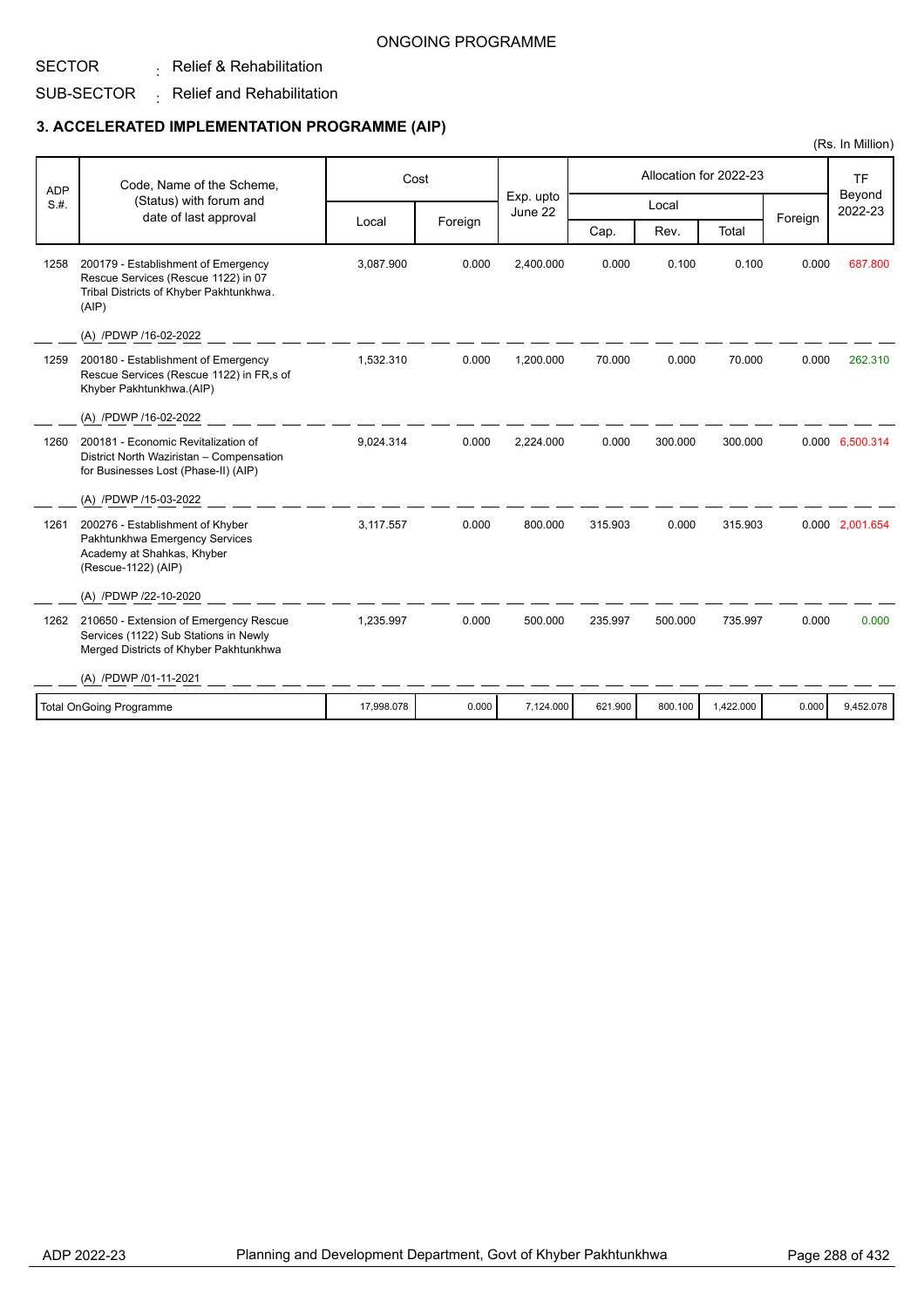#### NEW PROGRAMME

#### SECTOR  $\colon$  Relief & Rehabilitation

#### SUB-SECTOR  $\,$   $\,$  Relief and Rehabilitation

#### **3. ACCELERATED IMPLEMENTATION PROGRAMME (AIP)**

|            |                                                                                                                                              |            |            |                      |           |           |                        |         | (Rs. In Million)  |
|------------|----------------------------------------------------------------------------------------------------------------------------------------------|------------|------------|----------------------|-----------|-----------|------------------------|---------|-------------------|
| <b>ADP</b> | Code, Name of the Scheme,                                                                                                                    |            | Cost       |                      |           |           | Allocation for 2022-23 |         | <b>TF</b>         |
| S.H.       | (Status) with forum and                                                                                                                      |            |            | Exp. upto<br>June 22 |           | Local     |                        |         | Beyond<br>2022-23 |
|            | date of last approval                                                                                                                        | Local      | Foreign    |                      | Cap.      | Rev.      | Total                  | Foreign |                   |
| 1263       | 220305 - Extension of Emergency Rescue<br>Service (Rescue-1122) Sub-Stations in<br>Newly Merged District of Khyber<br>Pakhtunkhwa (Phase-II) | 2,000.000  | 0.000      | 0.000                | 30.000    | 49.000    | 79.000                 | 0.000   | 1,921.000         |
|            | $(B)$ / PDWP/                                                                                                                                |            |            |                      |           |           |                        |         |                   |
| 1264       | 220308 - Construction of 3 Nos.<br>Contingency Warehouses in Newly<br><b>Merged Districts</b>                                                | 120.000    | 0.000      | 0.000                | 79.000    | 0.000     | 79.000                 | 0.000   | 41.000            |
|            | (B) / PDWP/                                                                                                                                  |            |            |                      |           |           |                        |         |                   |
| 1265       | 220716 - Innovative Interventions in Relief<br>Sector (SEPs)                                                                                 | 100.000    | 0.000      | 0.000                | 0.001     | 0.001     | 0.002                  | 0.000   | 99.998            |
|            | (B) / PDWP/                                                                                                                                  |            |            |                      |           |           |                        |         |                   |
|            | <b>Total New Programme</b>                                                                                                                   | 2,220.000  | 0.000      | 0.000                | 109.001   | 49.001    | 158.002                | 0.000   | 2,061.998         |
|            | <b>Total Relief and Rehabilitation</b>                                                                                                       | 20,218.078 | 0.000      | 7,124.000            | 730.901   | 849.101   | 1,580.002              | 0.000   | 11,514.076        |
|            | <b>Total Programme</b>                                                                                                                       | 20,218.078 | 20,218.078 | 7,124.000            | 730.901   | 849.101   | 1,580.002              | 0.000   | 11,514.076        |
|            | Sub Total (Sector)                                                                                                                           | 39,159.019 | 39,159.019 | 14,555.410           | 2,647.152 | 1,439.927 | 4,087.079              | 0.000   | 20,516.530        |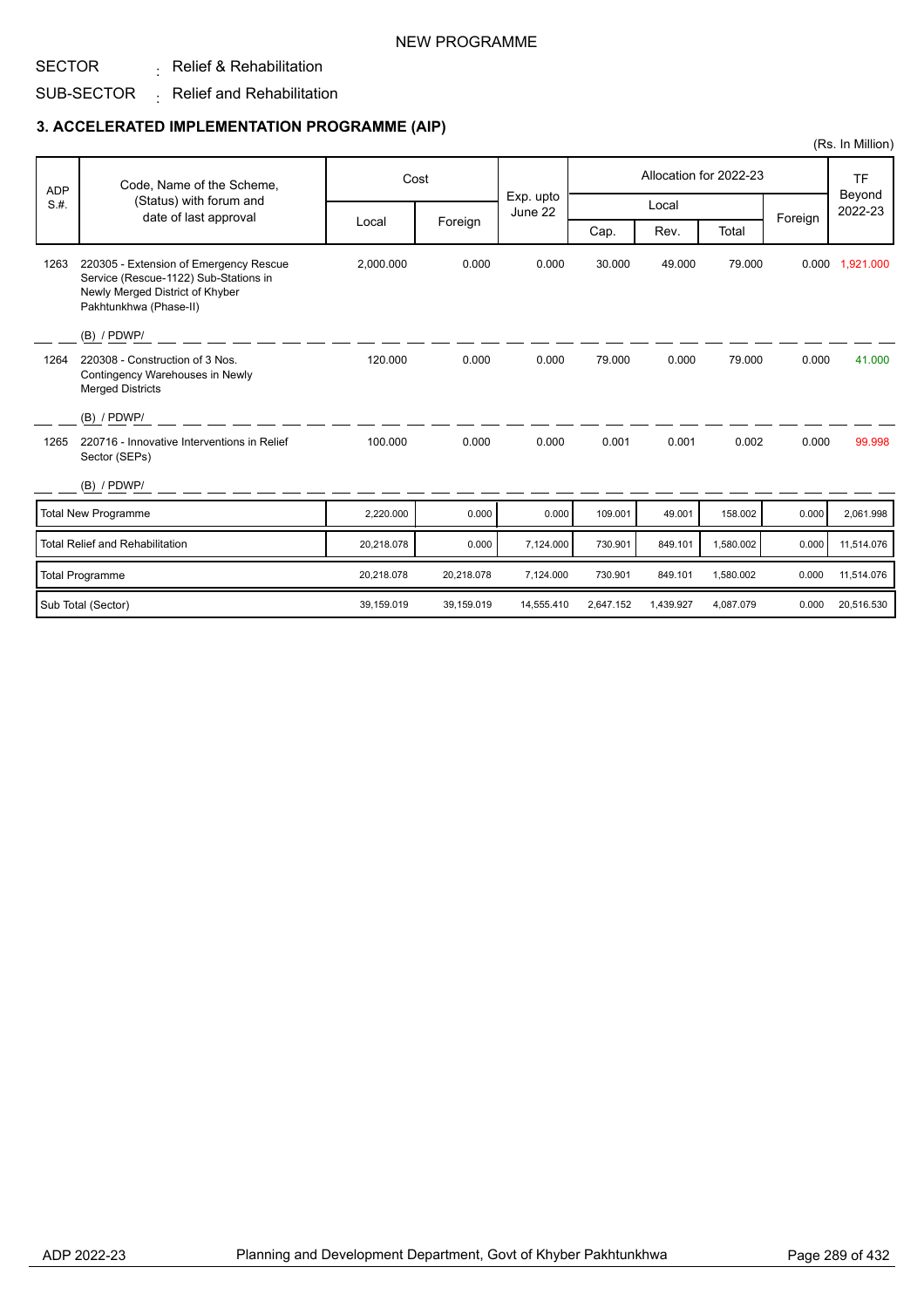<sub>:</sub> Roads

#### ONGOING PROGRAMME

SUB-SECTOR Buildings :

#### **1. KHYBER PAKHTUNKHWA**

| <b>ADP</b> | Code, Name of the Scheme,                                                                                        |           | Cost    |                      |         |        | Allocation for 2022-23 |         | TF                |
|------------|------------------------------------------------------------------------------------------------------------------|-----------|---------|----------------------|---------|--------|------------------------|---------|-------------------|
| S.H.       | (Status) with forum and                                                                                          |           |         | Exp. upto<br>June 22 |         | Local  |                        |         | Beyond<br>2022-23 |
|            | date of last approval                                                                                            | Local     | Foreign |                      | Cap.    | Rev.   | Total                  | Foreign |                   |
| 1266       | 120362 - Emergent nature and Additional<br><b>Construction of Office/Residential</b><br>Buildings.               | 431.080   | 0.000   | 339.293              | 40.000  | 0.000  | 40.000                 | 0.000   | 51.787            |
|            | (A) /PDWP /26-05-2021                                                                                            |           |         |                      |         |        |                        |         |                   |
| 1267       | 120779 - Strengthening and Capacity<br>Building of Material Testing Labs for C&W<br>Department, Peshawar         | 200.251   | 0.000   | 154.647              | 45.604  | 0.000  | 45.604                 | 0.000   | 0.000             |
|            | (A) /PDWP /23-12-2016                                                                                            |           |         |                      |         |        |                        |         |                   |
| 1268       | 120842 - Establishment of Project Unit for<br>PaRRSA / PDMA for USAID Projects in<br>C&W Department.             | 269.070   | 0.000   | 217.449              | 51.621  | 0.000  | 51.621                 | 0.000   | 0.000             |
|            | (A) /PDWP /17-09-2019                                                                                            |           |         |                      |         |        |                        |         |                   |
| 1269       | 120870 - Continuing Professional<br>Development of Engineers                                                     | 3.730     | 0.000   | 3.317                | 0.413   | 0.000  | 0.413                  | 0.000   | 0.000             |
|            | (A) /DDWP /04-07-2012                                                                                            |           |         |                      |         |        |                        |         |                   |
| 1270       | 160530 - Provision for Design of Structural<br>/ Plumbing / Elect/ Air Conditioning various<br>Buildings in KPK  | 19.980    | 0.000   | 15.381               | 4.599   | 0.000  | 4.599                  | 0.000   | 0.000             |
|            | (A) /DDWP /31-08-2016                                                                                            |           |         |                      |         |        |                        |         |                   |
| 1271       | 180346 - Extension of Existing Facility of<br>MIS/ GIS for Paperless Environment in<br><b>C&amp;W Department</b> | 957.986   | 0.000   | 246.972              | 200.000 | 0.000  | 200.000                | 0.000   | 511.014           |
|            | (A) /PDWP /11-03-2022                                                                                            |           |         |                      |         |        |                        |         |                   |
| 1272       | 200004 - Provision of Buildings and<br>Department for NH&MP on Swat<br>Expressway                                | 749.740   | 0.000   | 32.994               | 20.000  | 0.000  | 20.000                 | 0.000   | 696.746           |
|            | (A) /PDWP /22-12-2020                                                                                            |           |         |                      |         |        |                        |         |                   |
| 1273       | 210501 - Strengthening of C&W<br>Department                                                                      | 476.000   | 0.000   | 0.316                | 0.000   | 20.000 | 20.000                 | 0.000   | 455.684           |
|            | (A) /PDWP /27-08-2021                                                                                            |           |         |                      |         |        |                        |         |                   |
|            | <b>Total OnGoing Programme</b>                                                                                   | 3,107.837 | 0.000   | 1,010.369            | 362.237 | 20.000 | 382.237                | 0.000   | 1,715.231         |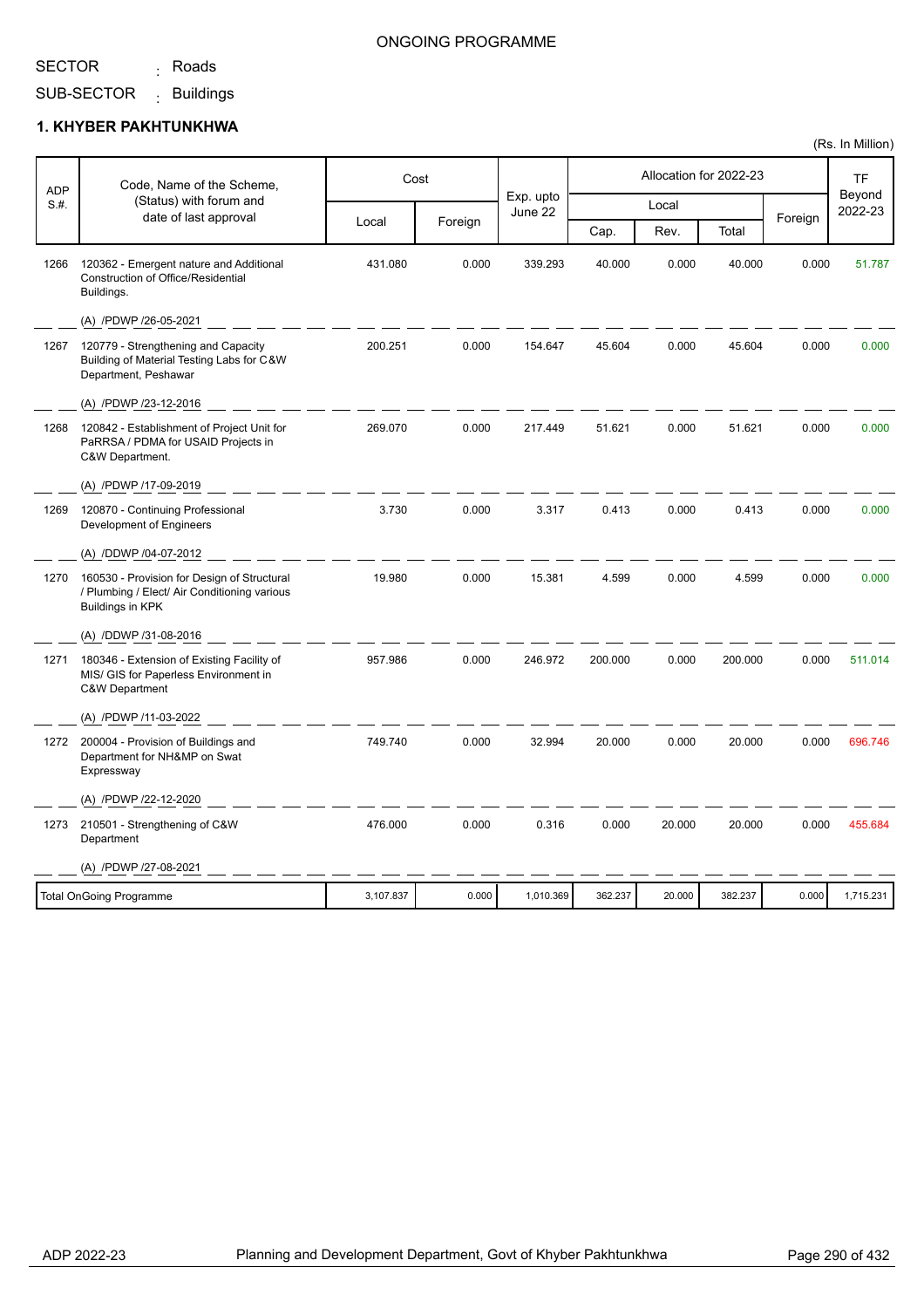#### NEW PROGRAMME

#### SECTOR SUB-SECTOR <sub>:</sub> Roads Buildings :

|            |                                                                                   |           |         |                      |                        |        |         |         | (Rs. In Million)  |
|------------|-----------------------------------------------------------------------------------|-----------|---------|----------------------|------------------------|--------|---------|---------|-------------------|
| <b>ADP</b> | Code, Name of the Scheme,                                                         |           | Cost    |                      | Allocation for 2022-23 |        |         |         | TF                |
| S.H.       | (Status) with forum and<br>date of last approval                                  |           |         | Exp. upto<br>June 22 | Local                  |        |         | Foreign | Beyond<br>2022-23 |
|            |                                                                                   | Local     | Foreign |                      | Cap.                   | Rev.   | Total   |         |                   |
| 1274       | 210448 - F/S & Designing of Mega<br>Projects (Buildings) in Khyber<br>Pakhtunkhwa | 500.000   | 0.000   | 0.000                | 60.000                 | 0.000  | 60.000  | 0.000   | 440.000           |
|            | $(B)$ / PDWP/                                                                     |           |         |                      |                        |        |         |         |                   |
|            | <b>Total New Programme</b>                                                        | 500.000   | 0.000   | 0.000                | 60.000                 | 0.000  | 60.000  | 0.000   | 440.000           |
|            | <b>Total Buildings</b>                                                            | 3,607.837 | 0.000   | 1,010.369            | 422.237                | 20.000 | 442.237 | 0.000   | 2,155.231         |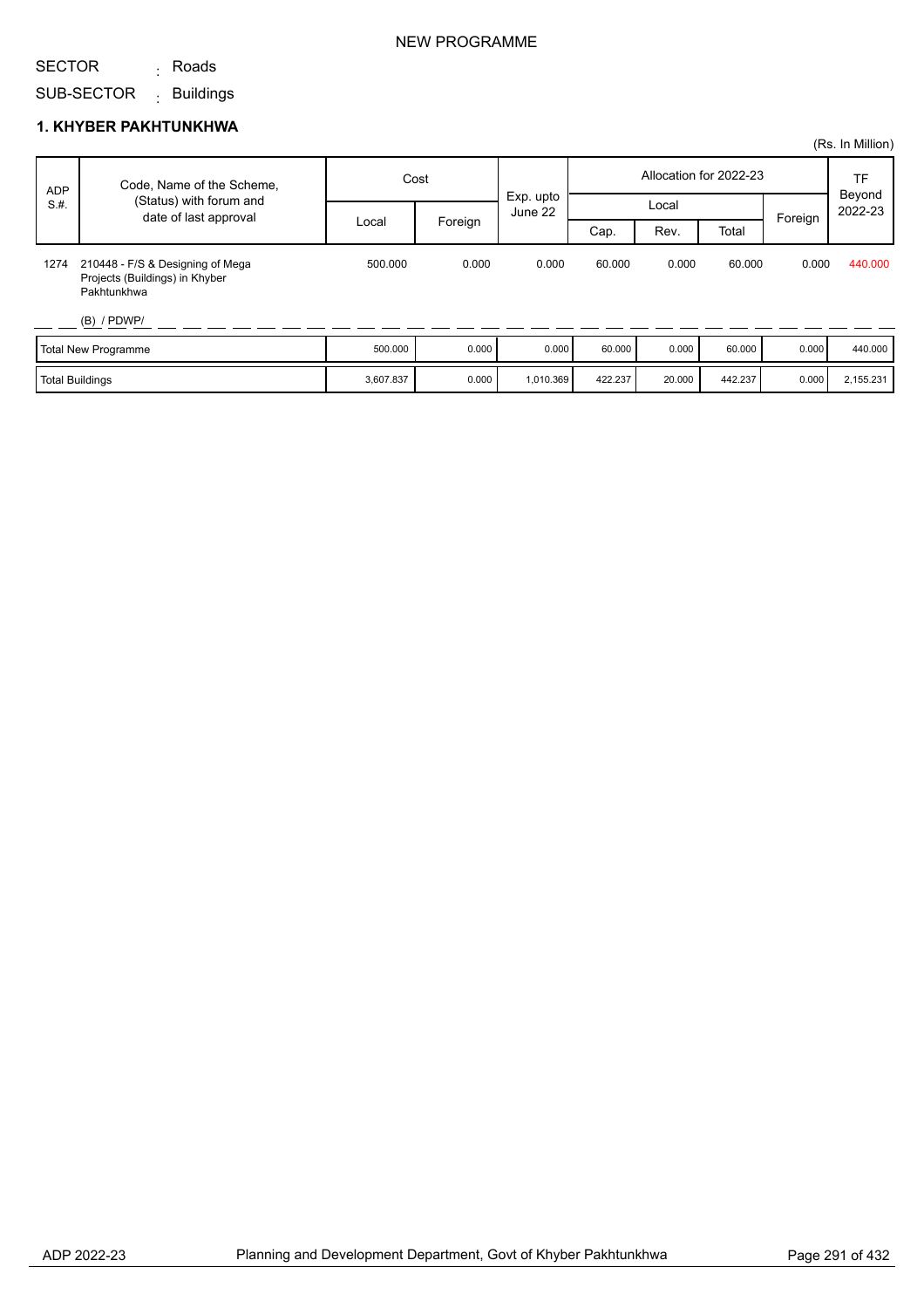<sub>:</sub> Roads

### ONGOING PROGRAMME

SUB-SECTOR District Roads :

#### **1. KHYBER PAKHTUNKHWA**

| <b>ADP</b> | Code, Name of the Scheme,                                                                                                                                                                                                                                                             |           | Cost    |                      |         |       | Allocation for 2022-23 |         | TF                |
|------------|---------------------------------------------------------------------------------------------------------------------------------------------------------------------------------------------------------------------------------------------------------------------------------------|-----------|---------|----------------------|---------|-------|------------------------|---------|-------------------|
| S.H.       | (Status) with forum and<br>date of last approval                                                                                                                                                                                                                                      |           |         | Exp. upto<br>June 22 |         | Local |                        |         | Beyond<br>2022-23 |
|            |                                                                                                                                                                                                                                                                                       | Local     | Foreign |                      | Cap.    | Rev.  | Total                  | Foreign |                   |
| 1275       | 050209 - Const:, B/T & Rehab: of 14 KM<br>road in Distt: Kohistan                                                                                                                                                                                                                     | 406.458   | 0.000   | 167.682              | 30.000  | 0.000 | 30.000                 | 0.000   | 208.776           |
|            | (A) /PDWP /25-03-2015                                                                                                                                                                                                                                                                 |           |         |                      |         |       |                        |         |                   |
| 1276       | 060323 - Construction of RCC Bridge on<br>River Swat along with approach road at<br>Thana-Malakand.                                                                                                                                                                                   | 429.160   | 0.000   | 429.159              | 0.001   | 0.000 | 0.001                  | 0.000   | 0.000             |
|            | (A) /PDWP /22-10-2012                                                                                                                                                                                                                                                                 |           |         |                      |         |       |                        |         |                   |
| 1277       | 100382 - Construction of Sairay Kalkot to<br>Thall Kumrat road, 10-km, Dir Upper                                                                                                                                                                                                      | 255.368   | 0.000   | 179.161              | 10.000  | 0.000 | 10.000                 | 0.000   | 66.207            |
|            | (A) /PDWP /11-02-2015                                                                                                                                                                                                                                                                 |           |         |                      |         |       |                        |         |                   |
| 1278       | 130420 - Construction of Pre Stressed<br>RCC Bridge over Indus River from KKH to<br>Seo village at Dassu Kohistan.                                                                                                                                                                    | 322.534   | 0.000   | 240.286              | 30.000  | 0.000 | 30.000                 | 0.000   | 52.248            |
|            | (A) /PDWP /29-05-2014                                                                                                                                                                                                                                                                 |           |         |                      |         |       |                        |         |                   |
| 1279       | 140638 - F/S, design, improvement, B/T<br>and PCC roads in various Ucs including<br>Pandair, Batar, Gulbandai,, Soray Buner.<br>SH: a) Budal Jabbo rd via Sher Ali UC<br>Pandir, b) Pukhtano Maira Road UC<br>Batara, , h) Kandaogay Topal rd UC<br>Soray, i) Maradu PCC rd UC Soray. | 400.000   | 0.000   | 307.204              | 10.000  | 0.000 | 10.000                 | 0.000   | 82.796            |
|            | (A) /PDWP /08-10-2019                                                                                                                                                                                                                                                                 |           |         |                      |         |       |                        |         |                   |
| 1280       | 140672 - F/S, Design and Contruction of<br>Bridge at Kabul River connecting Mohib<br>Banda/Pashtun Garhi on Right Bank and<br>Kheshgi on Left Bank, District Nowshera.<br>i/c Constn of bypass road from main GT<br>road to Pashtun Garhi Bridge (03-Km).                             | 680.592   | 0.000   | 609.694              | 20.000  | 0.000 | 20.000                 | 0.000   | 50.898            |
|            | (A) /PDWP /15-09-2017                                                                                                                                                                                                                                                                 |           |         |                      |         |       |                        |         |                   |
| 1281       | 140675 - F/S, Design and Construction of<br>Sabir Shah Nakot Bridge, Mansehra.                                                                                                                                                                                                        | 184.550   | 0.000   | 169.227              | 15.323  | 0.000 | 15.323                 | 0.000   | 0.000             |
|            | (A) /PDWP /17-01-2020                                                                                                                                                                                                                                                                 |           |         |                      |         |       |                        |         |                   |
| 1282       | 140782 - F/S, Design, Construction,<br>Improvement and Black Topping of Roads<br>in Galyat Region, Abbottabad.                                                                                                                                                                        | 324.287   | 0.000   | 324.187              | 0.100   | 0.000 | 0.100                  | 0.000   | 0.000             |
|            | (A) /PDWP /14-04-2015                                                                                                                                                                                                                                                                 |           |         |                      |         |       |                        |         |                   |
| 1283       | 140830 - F/S, Design & Construction of BT<br>roads a) Mian Kalay to Kambat, b) Link<br>road to Ghwara Banda, Gawardesh,<br>Janpassa, Parata, Nawkoto and Hisarak<br>District Dir (Lower).                                                                                             | 1,210.570 | 0.000   | 417.901              | 20.000  | 0.000 | 20.000                 | 0.000   | 772.669           |
|            | (A) /PDWP /14-04-2015                                                                                                                                                                                                                                                                 |           |         |                      |         |       |                        |         |                   |
| 1284       | 140883 - F/S, Design & BT of roads a)<br>Nakka Gali Khuthiala - Mubarka b) Chatri<br>to Sher Bai Mangl Bridge viz Bandi<br>Matrach Gramry, c) Sargal, d) Sayal, e)<br>Khutyala - Todumira, f) Rich Bainr - Ghayal<br>Qazyan, Chaitryan, g) Sargal Kakot -<br>Patheri, AAbad.          | 401.843   | 0.000   | 256.219              | 145.624 | 0.000 | 145.624                | 0.000   | 0.000             |
|            | (A) /PDWP /31-05-2019                                                                                                                                                                                                                                                                 |           |         |                      |         |       |                        |         |                   |

ADP 2022-23 Planning and Development Department, Govt of Khyber Pakhtunkhwa Page 292 of 432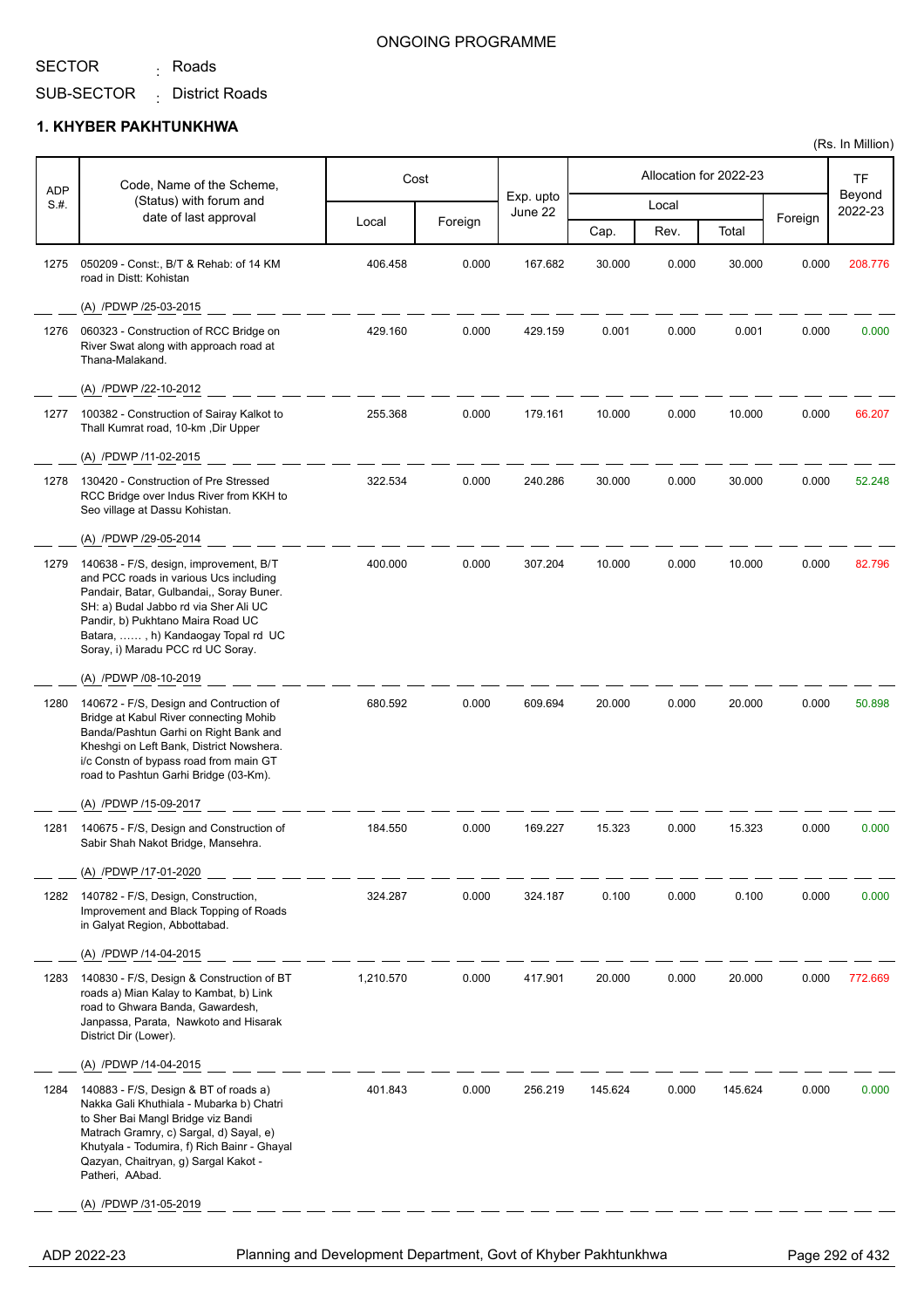<sub>:</sub> Roads

### ONGOING PROGRAMME

(Rs. In Million)

SUB-SECTOR District Roads :

| <b>ADP</b> | Code, Name of the Scheme,                                                                                                                                                                                                                                                                       |                                                                 | Cost    |                      |         |       | Allocation for 2022-23 |         | TF                |
|------------|-------------------------------------------------------------------------------------------------------------------------------------------------------------------------------------------------------------------------------------------------------------------------------------------------|-----------------------------------------------------------------|---------|----------------------|---------|-------|------------------------|---------|-------------------|
| S.#.       | (Status) with forum and<br>date of last approval                                                                                                                                                                                                                                                |                                                                 |         | Exp. upto<br>June 22 |         | Local |                        | Foreign | Beyond<br>2022-23 |
|            |                                                                                                                                                                                                                                                                                                 | Local                                                           | Foreign |                      | Cap.    | Rev.  | Total                  |         |                   |
| 1285       | 140885 - Reconstruction / Rehabilitation of<br>road from Narmi Khel to Miryan, District<br>Bannu.                                                                                                                                                                                               | 694.382                                                         | 0.000   | 468.884              | 20.000  | 0.000 | 20.000                 | 0.000   | 205.498           |
|            | (A) /PDWP /16-02-2022                                                                                                                                                                                                                                                                           |                                                                 |         |                      |         |       |                        |         |                   |
| 1286       | 140886 - F/S, Design & Construction of 05<br>Km road from Bannu City to Kakki via<br>Mundan, Bannu.                                                                                                                                                                                             | 220.000                                                         | 0.000   | 194.596              | 25.404  | 0.000 | 25.404                 | 0.000   | 0.000             |
|            | (A) /PDWP /15-09-2017                                                                                                                                                                                                                                                                           |                                                                 |         |                      |         |       |                        |         |                   |
| 1287       | 140901 - F/S, Design & Construction of<br>Talash Kalpanai Bypass road (10 Km), Dir<br>Lower.                                                                                                                                                                                                    | 683.495                                                         | 0.000   | 556.007              | 127.488 | 0.000 | 127.488                | 0.000   | 0.000             |
|            | (A) /PDWP /21-12-2017                                                                                                                                                                                                                                                                           |                                                                 |         |                      |         |       |                        |         |                   |
| 1288       | 140903 - Construction of PCC Road<br>Samang Gulwadai Dara and Shaoor,<br>District Dir Upper.                                                                                                                                                                                                    | 974.247                                                         | 0.000   | 172.405              | 20.000  | 0.000 | 20.000                 | 0.000   | 781.842           |
|            | (A) /PDWP /25-03-2022                                                                                                                                                                                                                                                                           |                                                                 |         |                      |         |       |                        |         |                   |
| 1289       | 140905 - Construction, Widening and BT<br>of Usherai Dara and its missing links, Dir<br>Upper.                                                                                                                                                                                                  | 802.338                                                         | 0.000   | 329.469              | 10.000  | 0.000 | 10.000                 | 0.000   | 462.869           |
|            | (A) /PDWP /25-03-2022                                                                                                                                                                                                                                                                           |                                                                 |         |                      |         |       |                        |         |                   |
| 1290       | 140916 - F/S, Design & Improvement /<br>Construction of Mahreen to Mehar Bat<br>road, Barparo road & Kanisher roads,<br>Kohistan.                                                                                                                                                               | 100.000                                                         | 0.000   | 65.512               | 4.084   | 0.000 | 4.084                  | 0.000   | 30.404            |
|            | (A) /PDWP /17-11-2015                                                                                                                                                                                                                                                                           |                                                                 |         |                      |         |       |                        |         |                   |
| 1291       | 140920 - F/S, design and Construction of<br>a) Chor Kalan road & b) Jabbori to Methal<br>Kayian Road via Banda Gee Such,<br>Mansehra.                                                                                                                                                           | 120.000                                                         | 0.000   | 110.352              | 9.648   | 0.000 | 9.648                  | 0.000   | 0.000             |
|            | (A) /PDWP /11-02-2015                                                                                                                                                                                                                                                                           |                                                                 |         |                      |         |       |                        |         |                   |
| 1292       | 140935 - F/S, Design, Impr&Wid of Roads<br>a)Akora<br>Ktk-Guldheri, Manai, Duran, Tarkhel, b) Shah<br>abKhel-Guldheri,c)Pitao-Dam,d)KakaSahi<br>b-KhwarMiangan,e)K.S-BaghGali,f)Khwar-<br>Pitao,g)Pitao-Sawarkhel,h)K.S-Abkhel<br>Wali, i) Walai MR-S.K via<br>Khwar,j)K.S-KiliKandao, Nowshera | 1,009.995                                                       | 0.000   | 972.335              | 10.000  | 0.000 | 10.000                 | 0.000   | 27.660            |
|            | (A) /PDWP /26-09-2017                                                                                                                                                                                                                                                                           |                                                                 |         |                      |         |       |                        |         |                   |
| 1293       | 140936 - F/S, Design and BT of Internal<br>roads Pirpiai - Azakhel Bala - Payan -<br>Dagai - Banda Nabi, Badrashi, Nowshera.<br>SH: Const of internal road in UCs<br>Dagai-Banda Nabi, Pirpiai, Badrashi,<br>Azakhel Bala & Payan, District Nowshera<br>(Phase-II)                              | 1,050.000                                                       | 0.000   | 864.741              | 60.000  | 0.000 | 60.000                 | 0.000   | 125.259           |
|            | (A) /PDWP /18-10-2017                                                                                                                                                                                                                                                                           |                                                                 |         |                      |         |       |                        |         |                   |
| 1294       | 140938 - F/S, Design & Improvement/BT<br>of Internal 16 Km Road at Kheshgi Bala<br>and Payan, Nowshera                                                                                                                                                                                          | 849.997                                                         | 0.000   | 750.578              | 30.000  | 0.000 | 30.000                 | 0.000   | 69.419            |
|            | (A) /PDWP /26-09-2017                                                                                                                                                                                                                                                                           |                                                                 |         |                      |         |       |                        |         |                   |
|            | ADP 2022-23                                                                                                                                                                                                                                                                                     | Planning and Development Department, Govt of Khyber Pakhtunkhwa |         |                      |         |       |                        |         | Page 293 of 432   |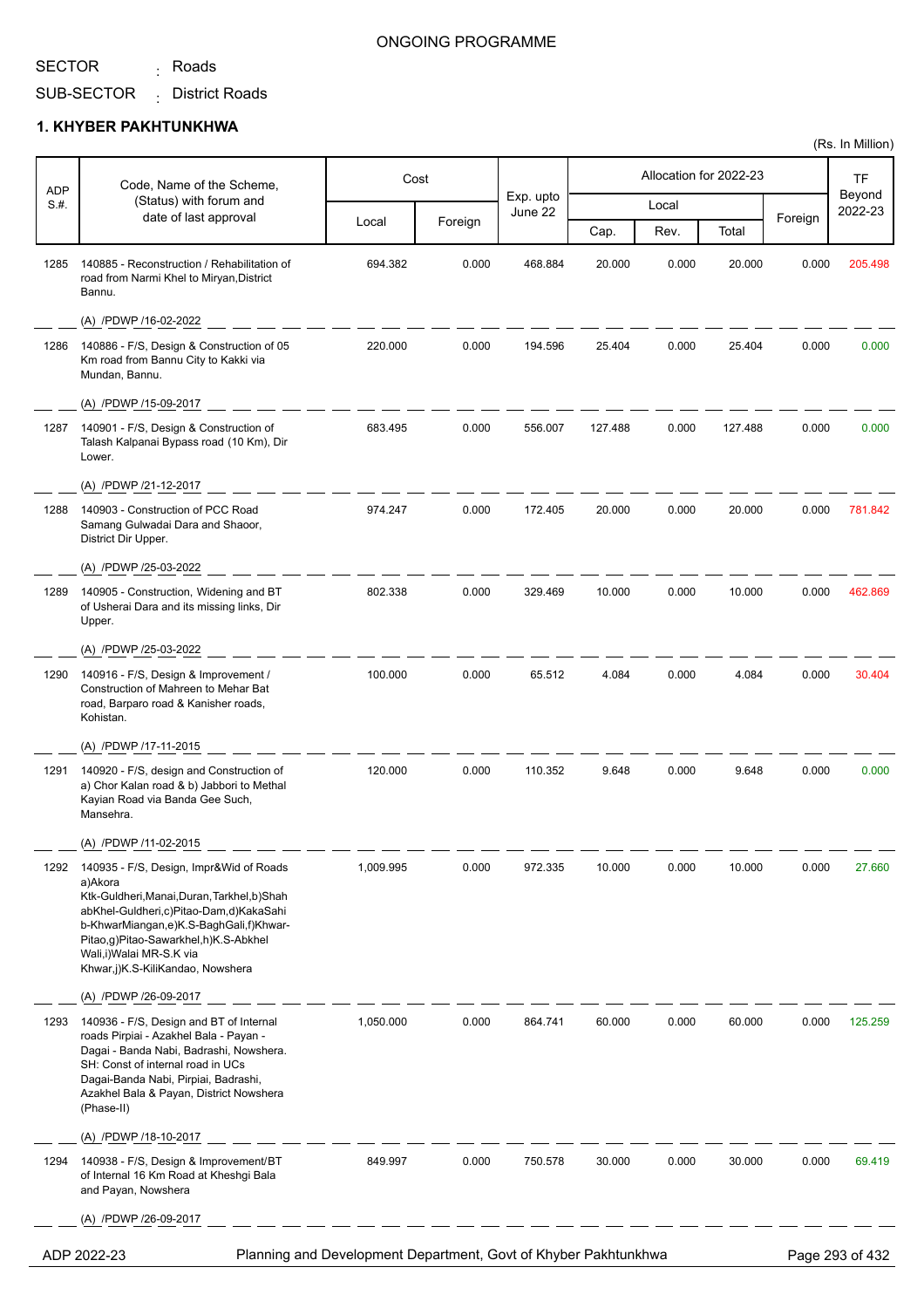<sub>:</sub> Roads

#### ONGOING PROGRAMME

SUB-SECTOR District Roads :

#### **1. KHYBER PAKHTUNKHWA**

| <b>ADP</b> | Code, Name of the Scheme,                                                                                                                                                                                                                         |           | Cost    |                      |         |       | Allocation for 2022-23 |         | TF                |
|------------|---------------------------------------------------------------------------------------------------------------------------------------------------------------------------------------------------------------------------------------------------|-----------|---------|----------------------|---------|-------|------------------------|---------|-------------------|
| S.H.       | (Status) with forum and<br>date of last approval                                                                                                                                                                                                  |           |         | Exp. upto<br>June 22 |         | Local |                        |         | Beyond<br>2022-23 |
|            |                                                                                                                                                                                                                                                   | Local     | Foreign |                      | Cap.    | Rev.  | Total                  | Foreign |                   |
| 1295       | 140939 - F/S & Construction of a)<br>Bakhtai-Kottli Khurd-Kottli Kalan road i/c<br>Bridges b) road from Cherat road to<br>Spinkhak Village, Nowshera.                                                                                             | 400.000   | 0.000   | 326.723              | 20.000  | 0.000 | 20.000                 | 0.000   | 53.277            |
|            | (A) /PDWP /26-09-2017                                                                                                                                                                                                                             |           |         |                      |         |       |                        |         |                   |
| 1296       | 140950 - F/S, Design and Dualization of<br>16 KM Road from Jamil Chowk (Ring<br>Road) towards Urmar Payan Peshawar.                                                                                                                               | 1,199.009 | 0.000   | 1,179.416            | 5.000   | 0.000 | 5.000                  | 0.000   | 14.593            |
|            | (A) /PDWP /08-11-2019                                                                                                                                                                                                                             |           |         |                      |         |       |                        |         |                   |
| 1297       | 140955 - F/S, Design, Improvement /<br>Widening & BT of Ranyal to Chichloo<br>Road (10 Km), Shangla                                                                                                                                               | 227.580   | 0.000   | 71.192               | 110.000 | 0.000 | 110.000                | 0.000   | 46.388            |
|            | (A) /PDWP /01-11-2021                                                                                                                                                                                                                             |           |         |                      |         |       |                        |         |                   |
| 1298       | 140964 - F/S, Design & Rehabilitation / BT<br>of Kalam to Gujar Gabral road (flood<br>damaged), Swat                                                                                                                                              | 643.877   | 0.000   | 258.338              | 39.469  | 0.000 | 39.469                 | 0.000   | 346.070           |
|            | (A) /PDWP /09-12-2020                                                                                                                                                                                                                             |           |         |                      |         |       |                        |         |                   |
| 1299       | 140965 - F/S, Design & improvement,<br>Widening & BT of Mangwaltan to Toha<br>Road (17.5 Km), District Swat.                                                                                                                                      | 435.930   | 0.000   | 255.073              | 10.565  | 0.000 | 10.565                 | 0.000   | 170.292           |
|            | (A) /PDWP /28-10-2019                                                                                                                                                                                                                             |           |         |                      |         |       |                        |         |                   |
| 1300       | 140967 - F/S, Design & Construction of a)<br>Chamtalai to Taroghai road, District Swat,<br>b) Garam Chashma to Kandujal Road,<br>District Chitral (9 KM).                                                                                         | 185.406   | 0.000   | 134.280              | 51.126  | 0.000 | 51.126                 | 0.000   | 0.000             |
|            | (A) /PDWP /21-12-2017                                                                                                                                                                                                                             |           |         |                      |         |       |                        |         |                   |
| 1301       | 140970 - F/S, Design & Rehabilitation of<br>Mingora Jambeel Gokand road, Swat                                                                                                                                                                     | 573.748   | 0.000   | 414.261              | 50.000  | 0.000 | 50.000                 | 0.000   | 109.487           |
|            | (A) /PDWP /18-11-2020                                                                                                                                                                                                                             |           |         |                      |         |       |                        |         |                   |
| 1 JUZ      | 72 - F/S and BT OF TU KM foad from<br>Mera Mada Khel to Godar, Tor Ghar                                                                                                                                                                           |           |         |                      |         |       |                        |         |                   |
|            | (A) /PDWP /25-02-2021                                                                                                                                                                                                                             |           |         |                      |         |       |                        |         |                   |
| 1303       | 140979 - F/S & Design of a) Improvement<br>& Rehabilitation of Dodba to Sheringal<br>Swany Road (15 KM) including 3 Nos<br>Bridges, b) Construction of RCC Bridge at<br>Kotkay UC Sultan Khel District Dir Upper                                  | 597.770   | 0.000   | 448.769              | 20.000  | 0.000 | 20.000                 | 0.000   | 129.001           |
|            | (A) /PDWP /25-03-2015                                                                                                                                                                                                                             |           |         |                      |         |       |                        |         |                   |
| 1304       | 140981 - Construction/ Improvement /<br>Rehabilitation/ Widening of 16 different<br>roads (20 Km) in Ucs Bandas Pir Khan,<br>Mir Pure, Kakul, Shiekul Bandi,<br>Nawanshehr, Keyal. Central Urban, Malik<br>Pura & Ward 1 to 15 Cantt, Abbottabad. | 400.000   | 0.000   | 360.193              | 39.807  | 0.000 | 39.807                 | 0.000   | 0.000             |
|            | (A) /PDWP /17-09-2019                                                                                                                                                                                                                             |           |         |                      |         |       |                        |         |                   |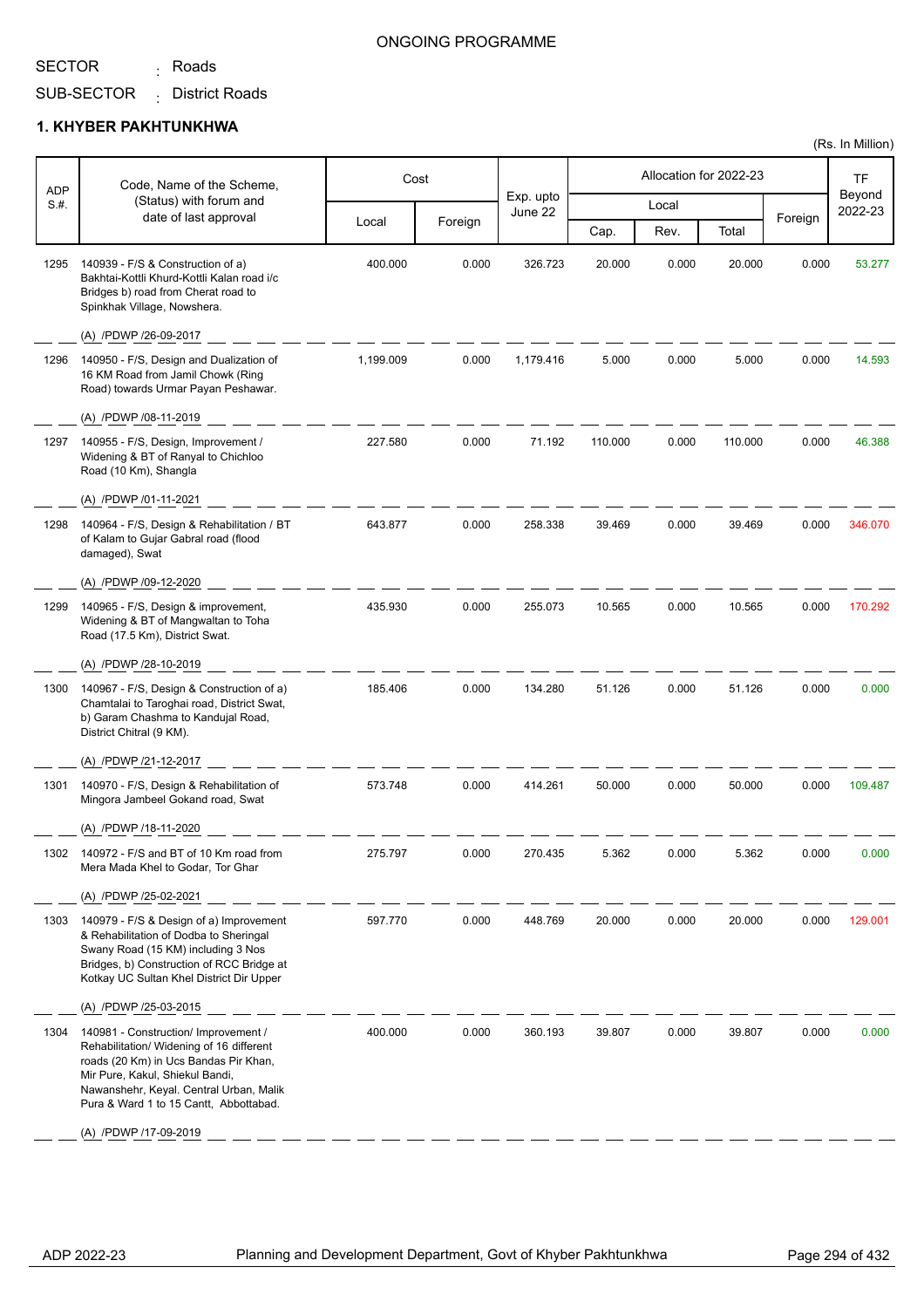<sub>:</sub> Roads

SUB-SECTOR District Roads :

| <b>ADP</b> | Code, Name of the Scheme,                                                                                                                                                                                                                                                            |           | Cost    |                      |         |       | Allocation for 2022-23 |         | <b>TF</b>         |
|------------|--------------------------------------------------------------------------------------------------------------------------------------------------------------------------------------------------------------------------------------------------------------------------------------|-----------|---------|----------------------|---------|-------|------------------------|---------|-------------------|
| S.H.       | (Status) with forum and<br>date of last approval                                                                                                                                                                                                                                     |           |         | Exp. upto<br>June 22 |         | Local |                        |         | Beyond<br>2022-23 |
|            |                                                                                                                                                                                                                                                                                      | Local     | Foreign |                      | Cap.    | Rev.  | Total                  | Foreign |                   |
| 1305       | 140987 - F/S, Design and Construction of<br>main Daraband Road from Sagu to Madi<br>via Gara Unra Attal Sharif Road (16 Km)<br>Kulachi D.I. Khan i) Kirri Shamozai to<br>Jhoke Rind (1Km), ii) Bridge on Lora<br>Jullah Daraban City.                                                | 220.219   | 0.000   | 220.218              | 0.001   | 0.000 | 0.001                  | 0.000   | 0.000             |
|            | (A) /PDWP /17-01-2020                                                                                                                                                                                                                                                                |           |         |                      |         |       |                        |         |                   |
| 1306       | 140989 - F/S, Design and Construction of<br>4 Nos. of RCC Bridges a) Aghiraly and Arif<br>b) Darangal Khwar c) Markhanai Maidan,<br>Dir Lower.                                                                                                                                       | 207.202   | 0.000   | 175.037              | 32.165  | 0.000 | 32.165                 | 0.000   | 0.000             |
|            | (A) /PDWP /25-03-2022                                                                                                                                                                                                                                                                |           |         |                      |         |       |                        |         |                   |
| 1307       | 141004 - F/S, Design and Rehabilitation of<br>Roads a) Martung to Dedal b) Shikolai to<br>Anawar (3 Km) c) Awarai to Kandona<br>(2Km) & d) Fiza to Alagram (1Km),<br>Shangla (12 Kms).                                                                                               | 188.140   | 0.000   | 121.325              | 48.383  | 0.000 | 48.383                 | 0.000   | 18.432            |
|            | (A) /PDWP /27-01-2017                                                                                                                                                                                                                                                                |           |         |                      |         |       |                        |         |                   |
| 1308       | 141019 - F/S, Design & Construction /<br>Rehabilitation of Roads a) G.T Road to<br>Said Akbar Koroona b) Ayub Abad to<br>Essori Bala c) Jehangira Kati Maina d)<br>Pitao Payan to Dargai village e) G. T Road<br>Khwar Mohallah Shen Bagh Koroona,<br>District Nowshera.             | 294.551   | 0.000   | 267.130              | 27.421  | 0.000 | 27.421                 | 0.000   | 0.000             |
|            | (A) /PDWP /15-09-2017                                                                                                                                                                                                                                                                |           |         |                      |         |       |                        |         |                   |
| 1309       | 150230 - Construction of Mardan Bypass<br>Road from Rashakai Interchange to Jalala<br>(Missing links 8 Kms), Mardan (including<br>land)                                                                                                                                              | 1,346.668 | 0.000   | 1,029.483            | 80.000  | 0.000 | 80.000                 | 0.000   | 237.185           |
|            | (A) /PDWP /18-05-2018                                                                                                                                                                                                                                                                |           |         |                      |         |       |                        |         |                   |
| 1310       | 150487 - Construction of 20 Km Shingle<br>Road/ Jeepable tracks roads for 04 UCs<br>i.e. Gul Bandai, Pandair, Sooray & Batara<br>in District Buner. SH: a) Tera- Peyaz Rd,<br>b) Kass-Such rd UC Pandir, , i)<br>Serai-Kuz Shamnal rd, j) Kuz Shamnal-Bar<br>Shamnal UC Batara.      | 250.000   | 0.000   | 184.656              | 65.344  | 0.000 | 65.344                 | 0.000   | 0.000             |
|            | (A) /PDWP /08-10-2019                                                                                                                                                                                                                                                                |           |         |                      |         |       |                        |         |                   |
| 1311       | 150785 - Construction of Road from<br>Chodhwaan to Gataar to Jandi babar to<br>Maro Main Road (UC Chodhwaan) and<br>Musazai Sharif to Kot Shanawaz to Gara<br>Mir Alam to Gara Essa Khan (UC Musazai<br>sharif) District D.I.Khan i) Bridge on Valeri<br>Nullah Chodwan Kot Tagga Rd | 199.526   | 0.000   | 136.311              | 63.215  | 0.000 | 63.215                 | 0.000   | 0.000             |
|            | (A) /PDWP /15-09-2017                                                                                                                                                                                                                                                                |           |         |                      |         |       |                        |         |                   |
| 1312       | 150793 - Rehabilitation/ BTR road from<br>Baran Dam to Jani Khel and Police station<br>Miryan to Hawaid road District Bannu.                                                                                                                                                         | 436.034   | 0.000   | 219.459              | 130.000 | 0.000 | 130.000                | 0.000   | 86.575            |
|            | (A) /PDWP /31-01-2018                                                                                                                                                                                                                                                                |           |         |                      |         |       |                        |         |                   |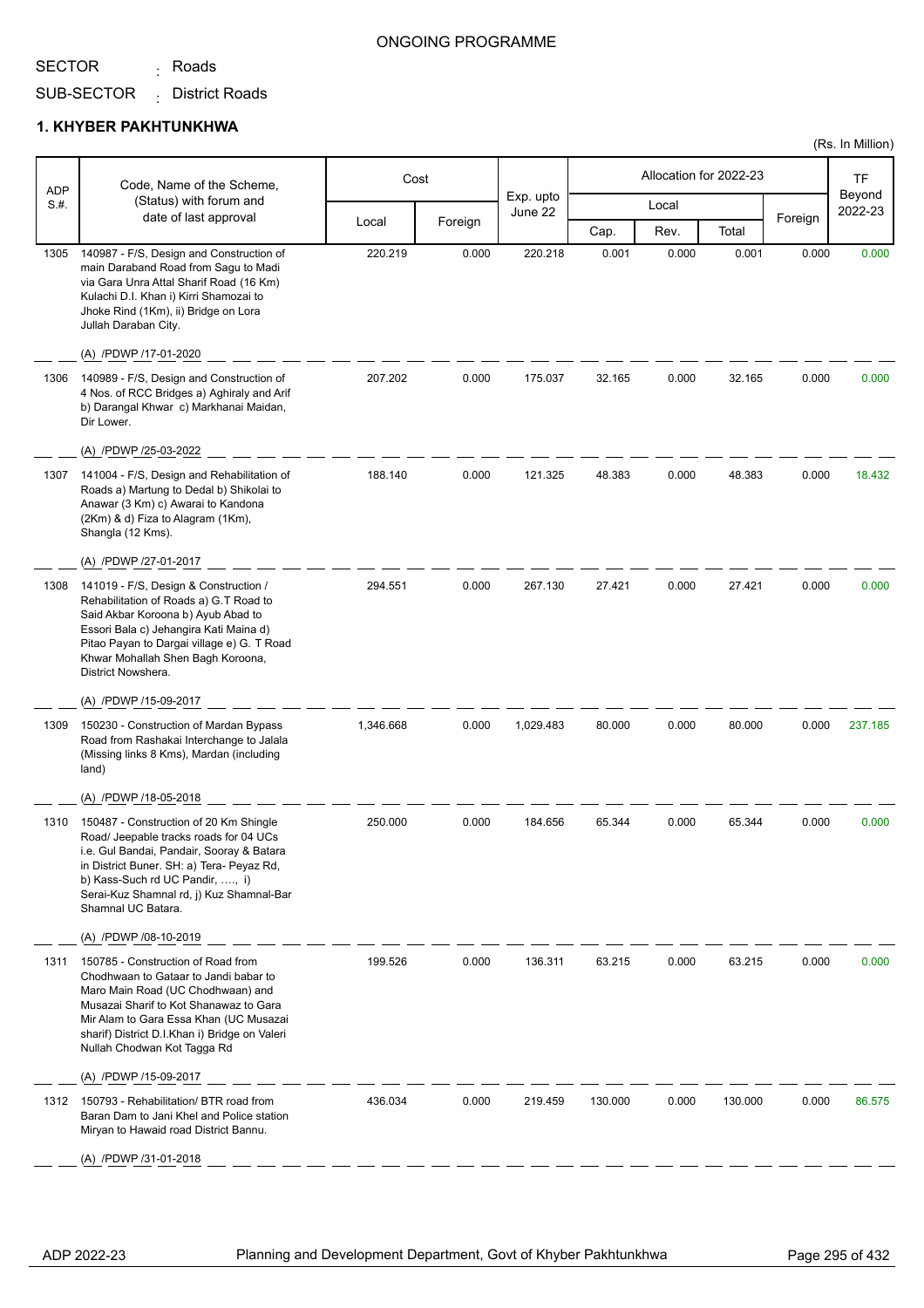<sub>:</sub> Roads

#### ONGOING PROGRAMME

SUB-SECTOR District Roads :

#### **1. KHYBER PAKHTUNKHWA**

| ADP  | Code, Name of the Scheme,                                                                                                                                                                                                                                                              |           | Cost    |                      |         |       | Allocation for 2022-23 |         | TF                |
|------|----------------------------------------------------------------------------------------------------------------------------------------------------------------------------------------------------------------------------------------------------------------------------------------|-----------|---------|----------------------|---------|-------|------------------------|---------|-------------------|
| S.H. | (Status) with forum and                                                                                                                                                                                                                                                                |           |         | Exp. upto<br>June 22 |         | Local |                        |         | Beyond<br>2022-23 |
|      | date of last approval                                                                                                                                                                                                                                                                  | Local     | Foreign |                      | Cap.    | Rev.  | Total                  | Foreign |                   |
| 1313 | 150795 - Construction of road from a)<br>Ghazi Khel to Phar Khel Pacca (5.156<br>Km), b) Zangi Khel to Mela Mandra Khel<br>(3-Km), c) Gambilla Phar Khel to Wanda<br>Pashan (2.5-Km), d) Ghani Khel to Tajori<br>road & Barham Khel to Pahar Khel Paca<br>(29-Km), Lakki Marwat        | 560.202   | 0.000   | 230.469              | 100.000 | 0.000 | 100.000                | 0.000   | 229.733           |
|      | (A) /PDWP /17-03-2020                                                                                                                                                                                                                                                                  |           |         |                      |         |       |                        |         |                   |
| 1314 | 150798 - Constn: of Kacha PCC & BT of<br>roads in UCs Sarwai, Chinglai, Kandar<br>Kati, Nagrai Gorghoshto, Koga, Nawagai,<br>Makhrani, Kangali & Totalia District Buner<br>(17.30 Km). SH: a) Charkot-Ghazi Kot rd,<br>b) Charkot-Mangl Thana rd, , n) PCC<br>MenaKadl rd UC Makhrani. | 250.000   | 0.000   | 195.511              | 30.000  | 0.000 | 30.000                 | 0.000   | 24.489            |
|      | (A) /PDWP /08-10-2019                                                                                                                                                                                                                                                                  |           |         |                      |         |       |                        |         |                   |
| 1315 | 150803 - a) Impt and B/T of 15 km roads<br>b) construction and B/T of Swari Bypass<br>road c) Construction/extension & BT of<br>Battara Akhun Kalay road via Koz shamnal<br>(i/c Cost of Land), Buner.                                                                                 | 400.000   | 0.000   | 242.503              | 110.000 | 0.000 | 110.000                | 0.000   | 47.497            |
|      | (A) /PDWP /03-11-2016                                                                                                                                                                                                                                                                  |           |         |                      |         |       |                        |         |                   |
| 1316 | 150807 - Construction of drain, pavement<br>of streets and internal roads of UCs Pabbi,<br>Khan Sher Garhi, Chowki Mumraz, Akbar<br>Pura & Taru Distt Nowshera.                                                                                                                        | 749.799   | 0.000   | 520.228              | 100.000 | 0.000 | 100.000                | 0.000   | 129.571           |
|      | (A) /PDWP /26-09-2017                                                                                                                                                                                                                                                                  |           |         |                      |         |       |                        |         |                   |
| 1317 | 150809 - Const./ Pavement of roads<br>/streets alongwith allied works in UCs<br>Aman Kot, Mohib Banda, Pahari Katti<br>Khel, ZKKS & Manki Sharif, Nowshera.                                                                                                                            | 599.984   | 0.000   | 593.731              | 6.253   | 0.000 | 6.253                  | 0.000   | 0.000             |
|      | (A) /PDWP /26-09-2017                                                                                                                                                                                                                                                                  |           |         |                      |         |       |                        |         |                   |
| 1318 | 150810 - Construction/ pavement of<br>roads/streets in UC's Kheshgi<br>Bala, Kheshgi Payan, Aman Garh and<br>Gandheri, Nowshera                                                                                                                                                        | 549.577   | 0.000   | 466.912              | 70.000  | 0.000 | 70.000                 | 0.000   | 12.665            |
|      | (A) /PDWP /11-01-2018                                                                                                                                                                                                                                                                  |           |         |                      |         |       |                        |         |                   |
| 1319 | 150813 - Const./Rehab. of roads from<br>Inzari to Hisartang and Shaidu Khwar to<br>Shinwari Koroona via Eidgah, District<br>Nowshera.                                                                                                                                                  | 200.000   | 0.000   | 92.451               | 107.549 | 0.000 | 107.549                | 0.000   | 0.000             |
|      | (A) /PDWP /26-11-2015                                                                                                                                                                                                                                                                  |           |         |                      |         |       |                        |         |                   |
| 1320 | 150817 - Construction / rehabilitation/ BT<br>of roads in UCs, Sakhra, Chuprial,<br>Gwaleraiand, Asharay, District Swat                                                                                                                                                                | 1,601.097 | 0.000   | 756.405              | 183.035 | 0.000 | 183.035                | 0.000   | 661.657           |
|      | (A) /PDWP /10-02-2021                                                                                                                                                                                                                                                                  |           |         |                      |         |       |                        |         |                   |
| 1321 | 150827 - a) Rehabilitaiton/ Reconstruction<br>of roads Ala Salamkot, Dobando Dara,<br>Nasrat Dara, Darora sharamkand & b)<br>Const of Maj General Sanullah Shaheed<br>road at Dir Upper.                                                                                               | 393.737   | 0.000   | 263.438              | 50.000  | 0.000 | 50.000                 | 0.000   | 80.299            |
|      | (A) /PDWP /26-09-2017                                                                                                                                                                                                                                                                  |           |         |                      |         |       |                        |         |                   |

ADP 2022-23 Planning and Development Department, Govt of Khyber Pakhtunkhwa Page 296 of 432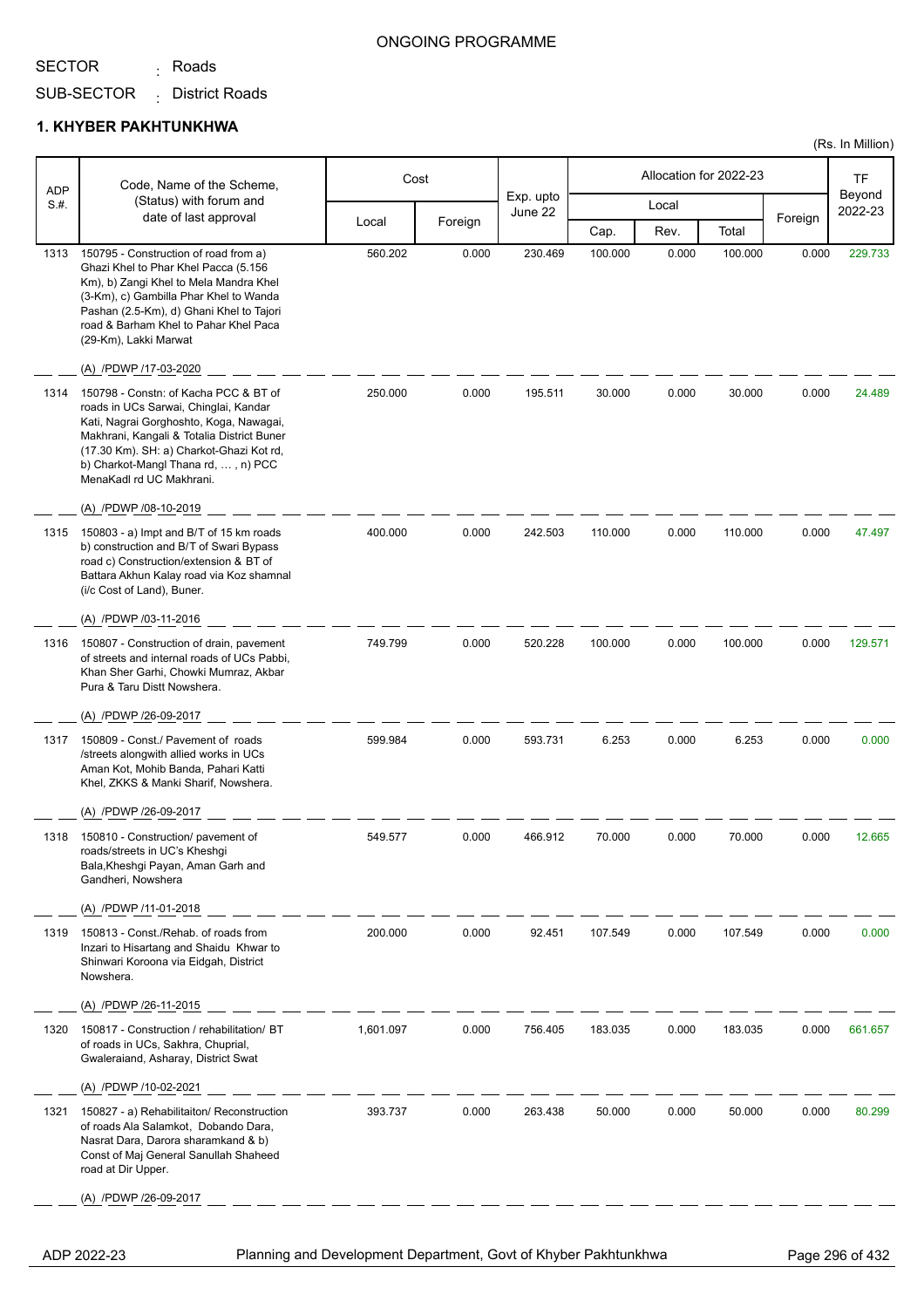<sub>:</sub> Roads

#### ONGOING PROGRAMME

SUB-SECTOR District Roads :

#### **1. KHYBER PAKHTUNKHWA**

| <b>ADP</b> | Code, Name of the Scheme,                                                                                                                                                                                                                           |         | Cost    |                      |         |       | Allocation for 2022-23 |         | TF                |
|------------|-----------------------------------------------------------------------------------------------------------------------------------------------------------------------------------------------------------------------------------------------------|---------|---------|----------------------|---------|-------|------------------------|---------|-------------------|
| S.#.       | (Status) with forum and<br>date of last approval                                                                                                                                                                                                    |         |         | Exp. upto<br>June 22 |         | Local |                        |         | Beyond<br>2022-23 |
|            |                                                                                                                                                                                                                                                     | Local   | Foreign |                      | Cap.    | Rev.  | Total                  | Foreign |                   |
| 1322       | 150829 - Rehabilitation/ Reconstruction of<br>a) RCC roads Kumrat, Badgoai & Jandrai<br>Road b) Doag Dara, Usorai Dara, Kadi<br>Khel Dara Dir Upper.                                                                                                | 863.837 | 0.000   | 214.243              | 10.000  | 0.000 | 10.000                 | 0.000   | 639.594           |
|            | (A) /PDWP /25-03-2022                                                                                                                                                                                                                               |         |         |                      |         |       |                        |         |                   |
| 1323       | 150833 - Rehab/Reconstn of Sultan Khail<br>Dara (left & right), Roghano Darra, & Karro<br>Darra road (left & Right), Lugman Banda<br>via Adhokay and Safaray Qamar Tall Distt:<br>Dir Upper.                                                        | 336.821 | 0.000   | 184.046              | 133.841 | 0.000 | 133.841                | 0.000   | 18.934            |
|            | (A) /PDWP /07-03-2019                                                                                                                                                                                                                               |         |         |                      |         |       |                        |         |                   |
| 1324       | 150835 - Construction of RCC Bridges at<br>Hajiabad, Munjai & Nasafa, Kano, Dir<br>Lower.                                                                                                                                                           | 450.485 | 0.000   | 248.106              | 110.000 | 0.000 | 110.000                | 0.000   | 92.379            |
|            | (A) /PDWP /18-10-2017                                                                                                                                                                                                                               |         |         |                      |         |       |                        |         |                   |
| 1325       | 150838 - Construction of RCC bridges<br>Raidgay (Kotkay) & Gul Khawarr Maidan<br>Dir Lower                                                                                                                                                          | 190.549 | 0.000   | 152.182              | 38.367  | 0.000 | 38.367                 | 0.000   | 0.000             |
|            | (A) /PDWP /03-11-2016                                                                                                                                                                                                                               |         |         |                      |         |       |                        |         |                   |
| 1326       | 150839 - Const of a) Swat-Asbarn road,<br>Asbarn-Shursheen and Rabial Ghazijatt<br>pat road, Doga Gaz Dara Khadagzai road,<br>Gulabad Asbarn road Khairabad kotigram<br>laram road Khadagzai link road Chakdara<br>Kamala Raod (Badwan), Dir Lower. | 550.000 | 0.000   | 406.517              | 110.000 | 0.000 | 110.000                | 0.000   | 33.483            |
|            | (A) /PDWP /18-10-2017                                                                                                                                                                                                                               |         |         |                      |         |       |                        |         |                   |
| 1327       | 150840 - Construction, of Haryan Kot,<br>Aghligah & UC's warthair, Badaa, Selay<br>paty road, sakhakot Jadeed Bandajat,<br>UC's kot & Garhi Usmani Khel in District<br>Malakand                                                                     | 199.900 | 0.000   | 158.043              | 10.000  | 0.000 | 10.000                 | 0.000   | 31.857            |
|            | (A) /PDWP /02-11-2015                                                                                                                                                                                                                               |         |         |                      |         |       |                        |         |                   |
| 1328       | 150844 - Construction/ widening of roads<br>Varijun to Terich, Jinjarit to Jinjarit Koh and<br>Kosht to Loan District Chitral.                                                                                                                      | 423.106 | 0.000   | 224.057              | 50.000  | 0.000 | 50.000                 | 0.000   | 149.049           |
|            | (A) /PDWP /11-01-2018                                                                                                                                                                                                                               |         |         |                      |         |       |                        |         |                   |
| 1329       | 150845 - Construction / Improvement and<br>Black topping of internal roads of Tehsil<br>Battagram District Battagram.                                                                                                                               | 136.000 | 0.000   | 120.898              | 15.102  | 0.000 | 15.102                 | 0.000   | 0.000             |
|            | (A) /PDWP /03-11-2016                                                                                                                                                                                                                               |         |         |                      |         |       |                        |         |                   |
| 1330       | 150846 - Construction of road a) Dokda to<br>Jawari to Korsar via poland b)<br>Construction of Multi Span box culverts at<br>village sultanwas and Ghazi Khanai,<br>District Buner.                                                                 | 470.266 | 0.000   | 187.494              | 20.000  | 0.000 | 20.000                 | 0.000   | 262.772           |
|            | (A) /PDWP /12-10-2021                                                                                                                                                                                                                               |         |         |                      |         |       |                        |         |                   |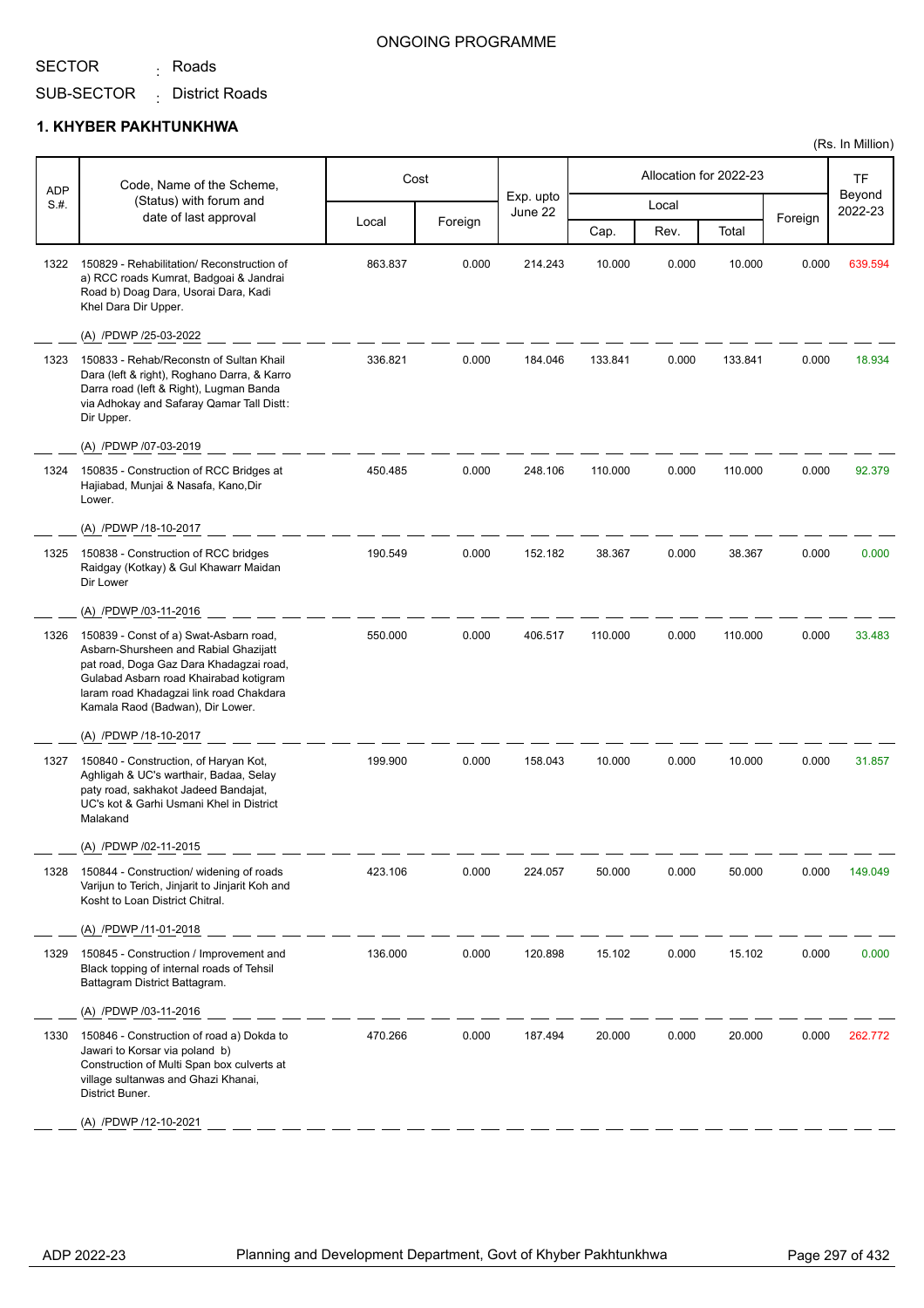<sub>:</sub> Roads

#### ONGOING PROGRAMME

(Rs. In Million)

SUB-SECTOR District Roads :

| <b>ADP</b> | Code, Name of the Scheme,                                                                                                                                                                                                                                                                                         | Cost    |         |                      | Allocation for 2022-23 |       |         | TF      |                   |
|------------|-------------------------------------------------------------------------------------------------------------------------------------------------------------------------------------------------------------------------------------------------------------------------------------------------------------------|---------|---------|----------------------|------------------------|-------|---------|---------|-------------------|
| S.H.       | (Status) with forum and                                                                                                                                                                                                                                                                                           |         |         | Exp. upto<br>June 22 |                        | Local |         |         | Beyond<br>2022-23 |
|            | date of last approval                                                                                                                                                                                                                                                                                             | Local   | Foreign |                      | Cap.                   | Rev.  | Total   | Foreign |                   |
| 1331       | 150850 - Constn/BT of roads Shaheda<br>Garny Dhery rd, Turlndi Shehram Tarki rd,<br>Turlndi Khawaj rd, Turlndi Kal Dher Lahor<br>Lar, Tarkai Lar Mangy rd, Sheikh Jana Pio<br>Dher rd, S.Jana Mansabdr rd, , Mangy<br>Charbagh rd, Tarak-Dojangi rd & rd in UC<br>Sheikh Jna, Swabi<br>(A) /PDWP /22-05-2019      | 600.000 | 0.000   | 305.260              | 20.000                 | 0.000 | 20.000  | 0.000   | 274.740           |
| 1332       | 150852 - Const/Reh of Roads Baka Lar<br>Tordher, Zakarya Salah, Haryan<br>Salah, Jalbai Main Dhand, Faroq Banda<br>Jehangira, Balo Haryan, Swabi Interchange<br>Service to sherafzal shah Banda<br>Balo, Swabi University, Jalsai Tordher, Lahor<br>Janazgah, Beka Shakh Nabi, Swabi.<br>(A) /PDWP /16-11-2017    | 330.000 | 0.000   | 161.220              | 20.000                 | 0.000 | 20.000  | 0.000   | 148.780           |
| 1333       | 150854 - F/S.Des/Constn of road Pay:<br>Ghabie, Panawat, Leron Amra Bala,<br>Ganari, Himlet, Jaba Mang Hund, Thall,<br>Dewal Gari, Himle, Topi rd, Baja,<br>Katagram-Achelai, Takai-Gajai,, Palodhnd<br>pul Salem Khan Brdg, Lakht Lar<br>MA-Cham Shagai Chk Dagai road,<br>Swabi (37Km)<br>(A) /PDWP /22-05-2019 | 380.000 | 0.000   | 249.046              | 20.000                 | 0.000 | 20.000  | 0.000   | 110.954           |
| 1334       | 150859 - Construction and Blacktopping of<br>road from Sarki Lawagher to Alamsheri<br>District Karak.(12Km)                                                                                                                                                                                                       | 315.636 | 0.000   | 267.199              | 48.437                 | 0.000 | 48.437  | 0.000   | 0.000             |
| 1335       | (A) /PDWP /29-11-2018<br>150864 - Construction of road from Haji<br>Gali to Naguara Gali, Guda Takia, Beesian<br>Riala, Sajikot Ghora Road District<br>Abbottabad.<br>(A) /PDWP /10-09-2015                                                                                                                       | 200.000 | 0.000   | 176.876              | 23.124                 | 0.000 | 23.124  | 0.000   | 0.000             |
| 1336       | 150865 - Construction/ Rehabilitation of<br>road from BHU tajwal to nawansher,<br>Machana to Batangi, Serrian to Keri Raiki,<br>Taror, Shakra to Choprra Nawansher<br>Pirkot, to Tupla road Kala Ban, Shukka<br>Kas road, Abbottabad.<br>(A) /PDWP /30-11-2017                                                    | 700.000 | 0.000   | 439.370              | 260.630                | 0.000 | 260.630 | 0.000   | 0.000             |
| 1337       | 150869 - Improvement / widening &<br>Rehabilitation of Chakia Junglan Sundar<br>Kalarian road and Shahkail Garhi Pairan<br>road District Manshera.<br>(A) /PDWP /08-03-2022                                                                                                                                       | 170.734 | 0.000   | 156.755              | 13.979                 | 0.000 | 13.979  | 0.000   | 0.000             |
| 1338       | 150870 - Improvement/ carpeting of road<br>from Dhodial to Shatay Road, Baffa<br>Doraha to khwajgan and Dhodial to Shatay<br>road District Manshera.<br>(A) /PDWP /21-04-2022                                                                                                                                     | 175.696 | 0.000   | 108.679              | 67.017                 | 0.000 | 67.017  | 0.000   | 0.000             |
| 1339       | 150872 - Construction of Machai Peek<br>Coor Kalam (Oagi road) District Tor Ghar<br>(A) /PDWP /25-02-2021                                                                                                                                                                                                         | 99.785  | 0.000   | 73.587               | 3.638                  | 0.000 | 3.638   | 0.000   | 22.560            |
|            | Planning and Development Department, Govt of Khyber Pakhtunkhwa<br>ADP 2022-23                                                                                                                                                                                                                                    |         |         |                      |                        |       |         |         | Page 298 of 432   |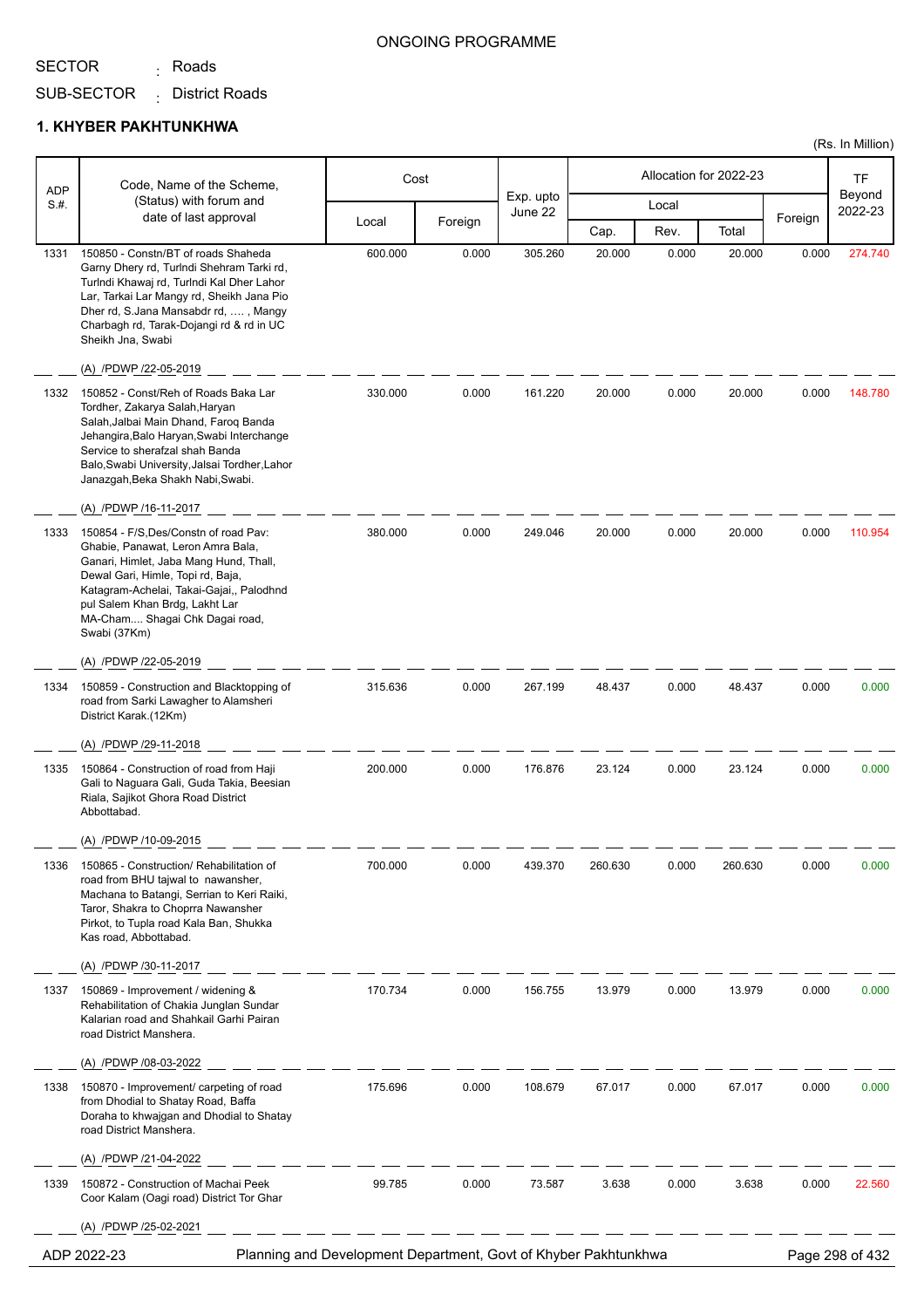<sub>:</sub> Roads

#### ONGOING PROGRAMME

SUB-SECTOR District Roads :

#### **1. KHYBER PAKHTUNKHWA**

| <b>ADP</b> | Code, Name of the Scheme,                                                                                                                                                                                                                                                                      |         | Cost    |                      |         |       | Allocation for 2022-23 |         | TF                |
|------------|------------------------------------------------------------------------------------------------------------------------------------------------------------------------------------------------------------------------------------------------------------------------------------------------|---------|---------|----------------------|---------|-------|------------------------|---------|-------------------|
| S.#.       | (Status) with forum and<br>date of last approval                                                                                                                                                                                                                                               |         |         | Exp. upto<br>June 22 |         | Local |                        |         | Beyond<br>2022-23 |
|            |                                                                                                                                                                                                                                                                                                | Local   | Foreign |                      | Cap.    | Rev.  | Total                  | Foreign |                   |
| 1340       | 150875 - Construction of road from shaha<br>to Sput valley, Gabar Naala Road and<br>Construction of road Thoti, Tehsil Kandian,<br>District District Kohistan.                                                                                                                                 | 80.000  | 0.000   | 71.584               | 8.416   | 0.000 | 8.416                  | 0.000   | 0.000             |
|            | (A) /PDWP /10-09-2015                                                                                                                                                                                                                                                                          |         |         |                      |         |       |                        |         |                   |
| 1341       | 150946 - F/S and Design for improvement<br>/Rehabilitation of Oghi Battagram Road<br>and Construction of RCC bridge at Biari<br>Khwar, District Battagram.                                                                                                                                     | 376.687 | 0.000   | 301.274              | 75.413  | 0.000 | 75.413                 | 0.000   | 0.000             |
|            | (A) /PDWP /29-06-2020                                                                                                                                                                                                                                                                          |         |         |                      |         |       |                        |         |                   |
| 1342       | 150954 - Construction and BT of road a)<br>Peshawar road to Kodai UC Agra b)<br>Koachaki to Ajon Kallay via Hassanabad<br>Kandaro Kally UC Shodag, Charsadda                                                                                                                                   | 325.000 | 0.000   | 250.758              | 20.000  | 0.000 | 20.000                 | 0.000   | 54.242            |
|            | (A) /PDWP /18-10-2017                                                                                                                                                                                                                                                                          |         |         |                      |         |       |                        |         |                   |
| 1343       | 150955 - Construction of drains, pavement<br>of streets and internal roads of Dak Ismail<br>Khel, Shah Kot, Dak Besud, Balu, Spin<br>Khak and Jalozai Distt Nowhsera                                                                                                                           | 700.090 | 0.000   | 594.034              | 70.000  | 0.000 | 70.000                 | 0.000   | 36.056            |
|            | (A) /PDWP /15-09-2017                                                                                                                                                                                                                                                                          |         |         |                      |         |       |                        |         |                   |
| 1344       | 150958 - Construction / Rehabilitation of<br>Jehangira Bypass and Nizampur road to<br>Charpani village, District Nowshera.                                                                                                                                                                     | 300.000 | 0.000   | 166.574              | 133.426 | 0.000 | 133.426                | 0.000   | 0.000             |
|            | (A) /PDWP /15-09-2017                                                                                                                                                                                                                                                                          |         |         |                      |         |       |                        |         |                   |
| 1345       | 150959 - Constn/BT of roads Permoli<br>bypass rd, Permoli Saba Wand Lar, Sher<br>Dara rd, Spen kany Bandi Oba rd, S.Kany<br>Bandi Oba Dojangi rd, S.Kany Amankot<br>Lar PCC rd, , Naranji rd, Palosi rd,<br>Mada Khela rd, Parmoli i/c R/wall & PCC<br>rd at Thakh-Sher Dara, Swabi            | 600.300 | 0.000   | 343.308              | 20.000  | 0.000 | 20.000                 | 0.000   | 236.992           |
|            | (A) /PDWP /22-05-2019                                                                                                                                                                                                                                                                          |         |         |                      |         |       |                        |         |                   |
| 1346       | 150961 - F/S.Des./const of road/street<br>pav., Gara Jehangira, Jalsai Jagnat, Jalsai<br>Dhok, Doba Lar, Zakria Khel, Batlasai<br>Naray lar Ambar, Hayatabad Azim Garhi,<br>Jehangira Mera Dhab, Lahor Gharbi, Nabi<br>Beka, Mankai, Matani Changan Tordher,<br>Ambar, Lahor Sharqi, Swabi     | 249.630 | 0.000   | 138.344              | 3.300   | 0.000 | 3.300                  | 0.000   | 107.986           |
|            | (A) /PDWP /15-09-2017                                                                                                                                                                                                                                                                          |         |         |                      |         |       |                        |         |                   |
| 1347       | 150963 - Const/Reh: of roads Pato Atak &<br>Bari kot, Rbt Asegay Larm Danda,<br>Sarbnda, Dod Khana, Shati, Mali,<br>Watngay, Mlknd Kohry, Gadla, Banda,<br>Kram Khel, Spary, Danwa, Rani &<br>Ghwago, Khungi SaroGai, Dehri Shagai<br>Talash, Asegay Rbt, Malai rd, Safary Mlknd,<br>Dir Lower | 379.010 | 0.000   | 352.760              | 26.250  | 0.000 | 26.250                 | 0.000   | 0.000             |
|            | (A) /PDWP /10-12-2021                                                                                                                                                                                                                                                                          |         |         |                      |         |       |                        |         |                   |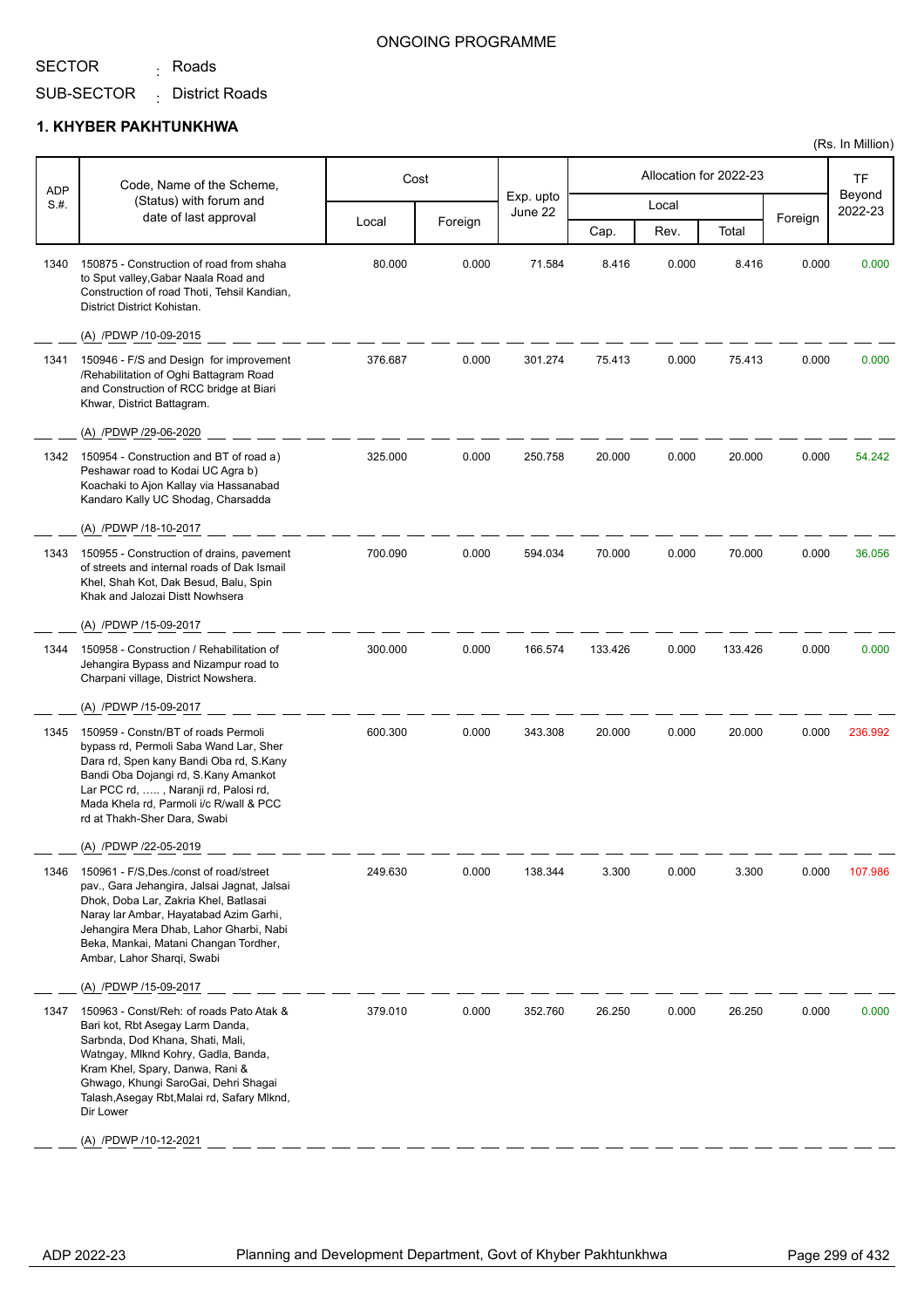<sub>:</sub> Roads

#### ONGOING PROGRAMME

SUB-SECTOR District Roads :

#### **1. KHYBER PAKHTUNKHWA**

| <b>ADP</b> | Code, Name of the Scheme,                                                                                                                                                                                                                                    |           | Cost    |                      |         |       | Allocation for 2022-23 |         | TF                |
|------------|--------------------------------------------------------------------------------------------------------------------------------------------------------------------------------------------------------------------------------------------------------------|-----------|---------|----------------------|---------|-------|------------------------|---------|-------------------|
| S.H.       | (Status) with forum and<br>date of last approval                                                                                                                                                                                                             |           |         | Exp. upto<br>June 22 |         | Local |                        |         | Beyond<br>2022-23 |
|            |                                                                                                                                                                                                                                                              | Local     | Foreign |                      | Cap.    | Rev.  | Total                  | Foreign |                   |
| 1348       | 150965 - Construction/ Black Topping of<br>roads Raindalay & Kakas road UC Miskini,<br>Union Council Mayar road, Union Council<br>Samar Bagh and UC Kambat Road Dir<br>Lower.                                                                                | 275.308   | 0.000   | 179.874              | 10.000  | 0.000 | 10.000                 | 0.000   | 85.434            |
|            | (A) /PDWP /02-11-2015                                                                                                                                                                                                                                        |           |         |                      |         |       |                        |         |                   |
| 1349       | 150988 - Construction of RCC Bridges at<br>Swausar Kasai, Gulibagh & Sromanzai Dir<br>Upper.                                                                                                                                                                 | 157.708   | 0.000   | 32.431               | 50.000  | 0.000 | 50.000                 | 0.000   | 75.277            |
|            | (A) /PDWP /15-09-2017                                                                                                                                                                                                                                        |           |         |                      |         |       |                        |         |                   |
| 1350       | 151074 - Construction/ Pavement of roads<br>/streets alongwith allied works in UCs<br>Kurvi and Dheri Kati Khel, District<br>Nowshera.                                                                                                                       | 449.904   | 0.000   | 382.688              | 10.000  | 0.000 | 10.000                 | 0.000   | 57.216            |
|            | (A) /PDWP /26-09-2017                                                                                                                                                                                                                                        |           |         |                      |         |       |                        |         |                   |
| 1351       | 151077 - Construction/ Reconstruction /<br>Rehabilitation of road, UC Nar Jaffar, UC<br>Kakki-I, UC Baharat, UC Kosar Fateh<br>Khel, UC Mandan, UC Shamshi Khel & UC<br>Mira Khel, District Bannu.                                                           | 350.000   | 0.000   | 188.413              | 10.000  | 0.000 | 10.000                 | 0.000   | 151.587           |
|            | (A) /PDWP /02-06-2020                                                                                                                                                                                                                                        |           |         |                      |         |       |                        |         |                   |
| 1352       | 151078 - Construction/ Rehabilitation of<br>road, UC Mira Khel, UC Kakki-II, UC<br>Ismail Khel, UC Qalander, UC Khujare, UC<br>Khujamad Mandan, UC Kala Khel and UC<br>Shamsi Khel and Street Pavements along<br>with Drain in UCs of PK-89, District Bannu. | 600.000   | 0.000   | 234.071              | 110.000 | 0.000 | 110.000                | 0.000   | 255.929           |
|            | (A) /PDWP /23-07-2020                                                                                                                                                                                                                                        |           |         |                      |         |       |                        |         |                   |
| 1353       | 160623 - F/S, Design & Construction of<br>over head / Flyover and bridges in UC<br>Gujrat UC Galyara UC Bakhshali in District<br>Mardan                                                                                                                      | 1,975.619 | 0.000   | 1,310.796            | 100.000 | 0.000 | 100.000                | 0.000   | 564.823           |
|            | (A) /PDWP /03-12-2021                                                                                                                                                                                                                                        |           |         |                      |         |       |                        |         |                   |
| 1354       | 160626 - F/S, Design and Construction of<br>Makhnial road from Changla to Islamabad                                                                                                                                                                          | 667.000   | 0.000   | 199.025              | 464.100 | 0.000 | 464.100                | 0.000   | 3.875             |
|            | (A) /PDWP /28-03-2017                                                                                                                                                                                                                                        |           |         |                      |         |       |                        |         |                   |
| 1355       | 160628 - F/S, Design and Construction &<br>Supervision of bypass road from Ayub<br>Bridge Havellian (N-35) to Dhamtour at<br>Abbotabad (18.325 Km)                                                                                                           | 3,407.687 | 0.000   | 3,053.186            | 201.295 | 0.000 | 201.295                | 0.000   | 153.206           |
|            | (A) /PDWP /10-12-2019                                                                                                                                                                                                                                        |           |         |                      |         |       |                        |         |                   |
| 1356       | 160629 - F/S, Design and Construction of<br>Link road from Shabqadar Naguman<br>(PKHA) to Shabqadar Battagram road<br>(PKHA) via Attakai upto Police Post<br>Khairabad on Shabqadar Munda Head<br>Work, Road, District Charsadda                             | 511.584   | 0.000   | 206.682              | 110.000 | 0.000 | 110.000                | 0.000   | 194.902           |
|            | (A) /PDWP /31-03-2021                                                                                                                                                                                                                                        |           |         |                      |         |       |                        |         |                   |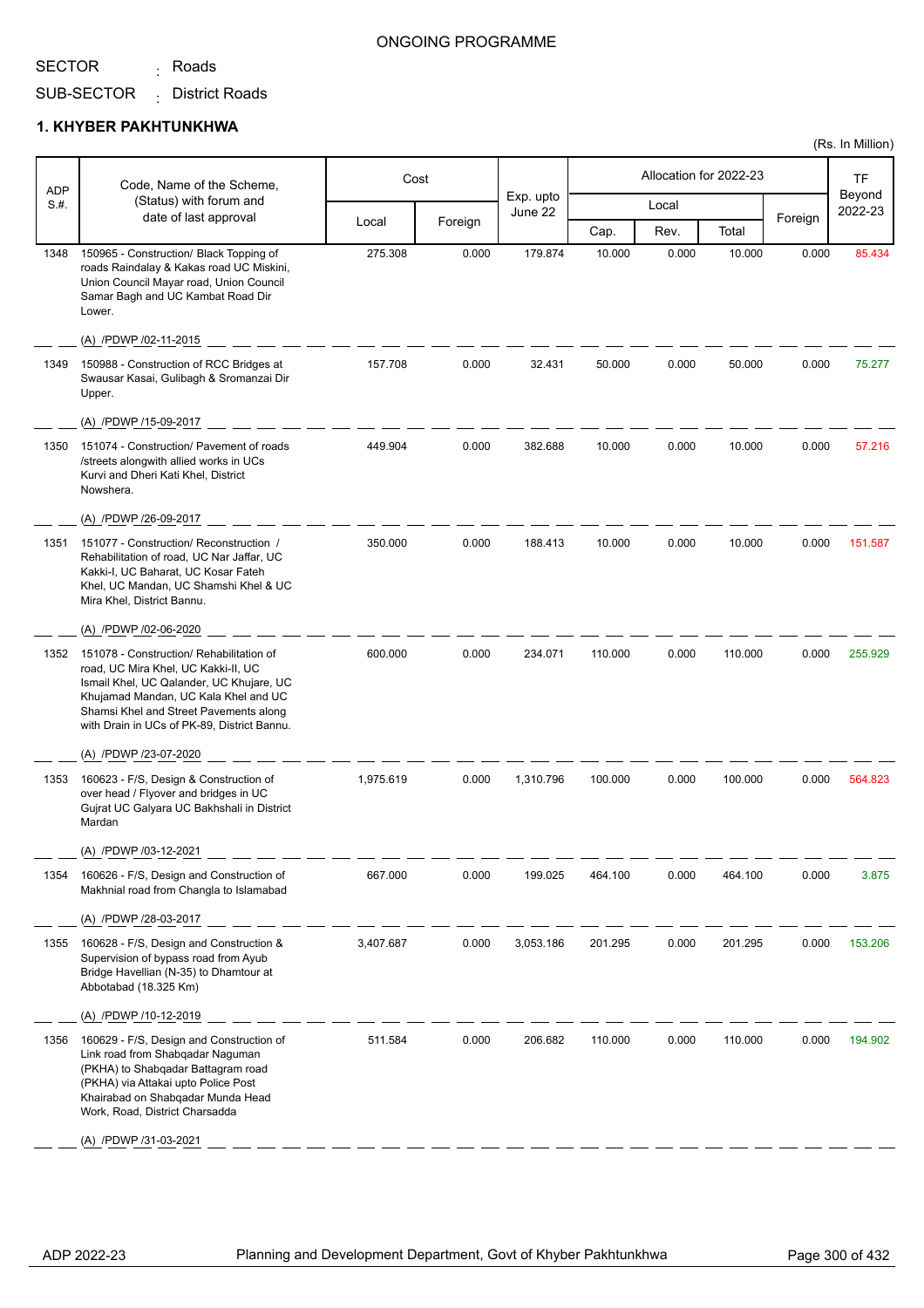<sub>:</sub> Roads

### ONGOING PROGRAMME

SUB-SECTOR District Roads :

#### **1. KHYBER PAKHTUNKHWA**

| <b>ADP</b> | Code, Name of the Scheme,                                                                                                                                                                                                                                                           |         | Cost    |                      |         |       | Allocation for 2022-23 |         | TF                |
|------------|-------------------------------------------------------------------------------------------------------------------------------------------------------------------------------------------------------------------------------------------------------------------------------------|---------|---------|----------------------|---------|-------|------------------------|---------|-------------------|
| S.#.       | (Status) with forum and                                                                                                                                                                                                                                                             |         |         | Exp. upto<br>June 22 |         | Local |                        |         | Beyond<br>2022-23 |
|            | date of last approval                                                                                                                                                                                                                                                               | Local   | Foreign |                      | Cap.    | Rev.  | Total                  | Foreign |                   |
| 1357       | 170171 - Immediate Rehabilitation of flood<br>damaged (09 Nos Roads & Bridges each)<br>due to flash flood and GOLF 2015, District<br>Chitral                                                                                                                                        | 623.239 | 0.000   | 558.750              | 50.000  | 0.000 | 50.000                 | 0.000   | 14.489            |
|            | (A) /PDWP /18-11-2020                                                                                                                                                                                                                                                               |         |         |                      |         |       |                        |         |                   |
| 1358       | 170175 - F/S, Design and Construction /<br>Improvement and BT of Thakot-Banna<br>Road via Kar Kally Koz Cheena District<br>Battagram                                                                                                                                                | 335.303 | 0.000   | 184.904              | 110.000 | 0.000 | 110.000                | 0.000   | 40.399            |
|            | (A) /PDWP /28-03-2018                                                                                                                                                                                                                                                               |         |         |                      |         |       |                        |         |                   |
| 1359       | 170177 - Construction of Road namely<br>Kohistangat Saidu Sharif to Loe Banr<br><b>District Swat</b>                                                                                                                                                                                | 422.107 | 0.000   | 92.688               | 118.408 | 0.000 | 118.408                | 0.000   | 211.011           |
|            | (A) /PDWP /25-10-2021                                                                                                                                                                                                                                                               |         |         |                      |         |       |                        |         |                   |
| 1360       | 170179 - Construction of road from Kuza<br>Bandai to New Cantt Swat (2.40 Km)                                                                                                                                                                                                       | 905.786 | 0.000   | 0.357                | 39.469  | 0.000 | 39.469                 | 0.000   | 865.960           |
|            | (A) /PDWP /10-09-2021                                                                                                                                                                                                                                                               |         |         |                      |         |       |                        |         |                   |
| 1361       | 170180 - Construction and Improvement of<br>Sigram Bypass Road, Swat (3.25 Km)                                                                                                                                                                                                      | 174.760 | 0.000   | 45.202               | 110.514 | 0.000 | 110.514                | 0.000   | 19.044            |
|            | (A) /PDWP /29-09-2017                                                                                                                                                                                                                                                               |         |         |                      |         |       |                        |         |                   |
| 1362       | 170182 - Constn of Internal Road in U/Cs:<br>Pind Hashim, Sarai Naimat, Mankarai,<br>North, Central, Darwash, South, Pandak,<br>Ali Khan, Sarai Selah, Shah Maqsood,<br>Rehana, Sikandarpur, Kalinger, Beer,<br>Ladar Mong, Jatti Pind, Dingi, Siryia,<br>Najafpur, Haripur         | 800.000 | 0.000   | 673.572              | 10.000  | 0.000 | 10.000                 | 0.000   | 116.428           |
|            | (A) /PDWP /21-09-2020                                                                                                                                                                                                                                                               |         |         |                      |         |       |                        |         |                   |
| 1363       | 170183 - Constn of Makhnial-Kharian<br>Neelan Poto, Gandian Kamawa Chapra,<br>BT rd from Gutba Chk to Jb, Chaobian<br>Board-Rajpur, Mang-Kali Tarrar Bala,<br>Mang stop-vill Mang, Main rd vill Ghalam,<br>Qutba chk-vill Qutba, Bandi Munem<br>stop-Soka (24 Km), District Haripur | 400.000 | 0.000   | 342.629              | 30.000  | 0.000 | 30.000                 | 0.000   | 27.371            |
|            | (A) /PDWP /29-11-2018                                                                                                                                                                                                                                                               |         |         |                      |         |       |                        |         |                   |
| 1364       | 170565 - Construction of Roads from a)<br>Dhgri-Moharr (1Km), b) Ghazikot-Chameri<br>(1Km) c) Phulra-Madserian (1Km) d) Ratta<br>Depo-Chanyal (1Km) e) Saira-Daraband<br>(1Km), Mansehra.                                                                                           | 150.000 | 0.000   | 68.128               | 81.872  | 0.000 | 81.872                 | 0.000   | 0.000             |
|            | (A) /PDWP /02-11-2017                                                                                                                                                                                                                                                               |         |         |                      |         |       |                        |         |                   |
| 1365       | 170567 - Construction of Black Topped<br>road from Terri to Kot Banda at Tehsil<br>Banda Daud Shah, District Karak                                                                                                                                                                  | 117.420 | 0.000   | 86.645               | 30.775  | 0.000 | 30.775                 | 0.000   | 0.000             |
|            | (A) /PDWP /15-09-2017                                                                                                                                                                                                                                                               |         |         |                      |         |       |                        |         |                   |
| 1366       | 170568 - Construction of 2.3-Km Bypass<br>Road in Barikot District Swat.                                                                                                                                                                                                            | 249.930 | 0.000   | 161.844              | 45.032  | 0.000 | 45.032                 | 0.000   | 43.054            |
|            | (A) /PDWP /25-02-2021                                                                                                                                                                                                                                                               |         |         |                      |         |       |                        |         |                   |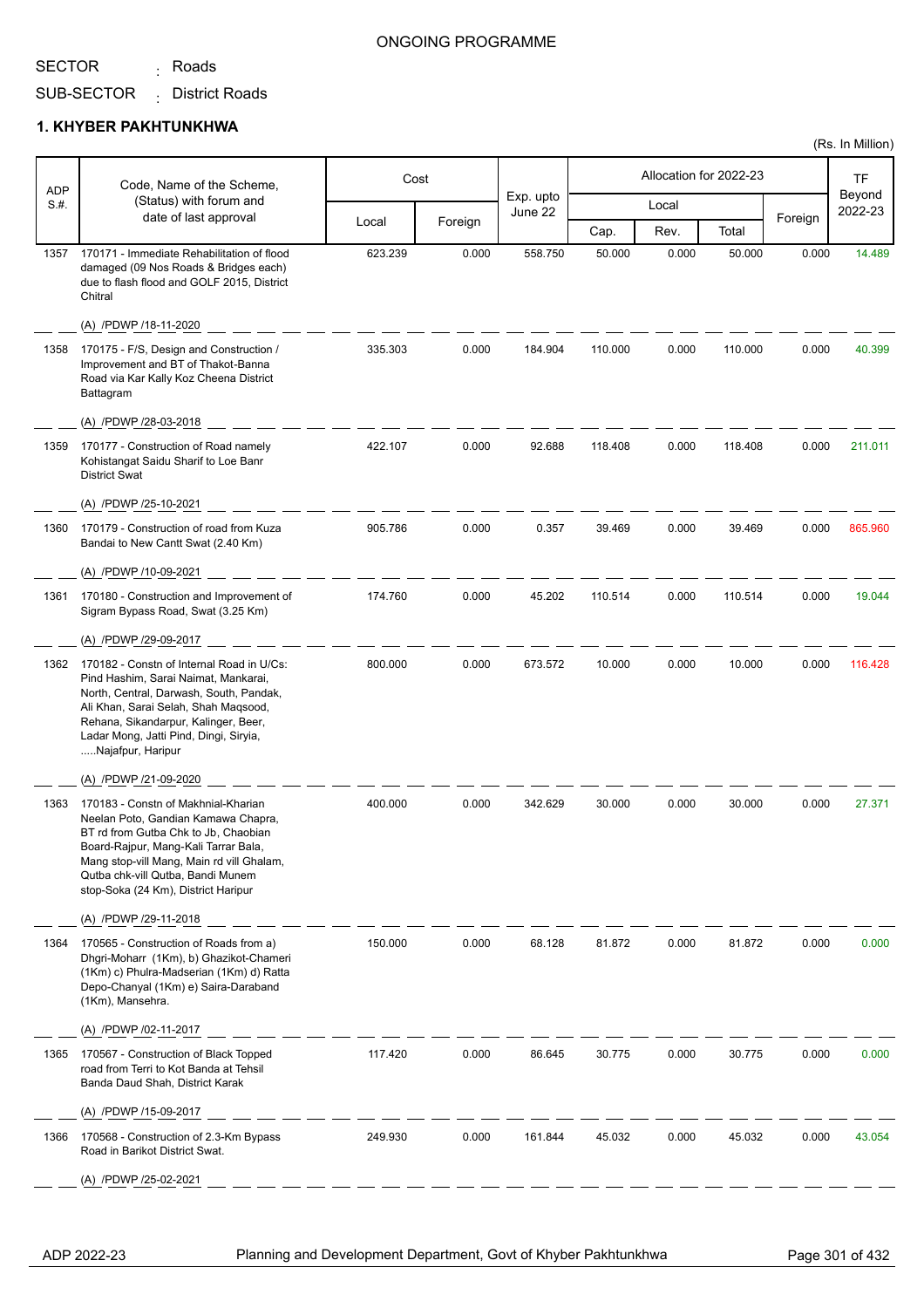<sub>:</sub> Roads

#### ONGOING PROGRAMME

SUB-SECTOR District Roads :

#### **1. KHYBER PAKHTUNKHWA**

| <b>ADP</b> | Code, Name of the Scheme,                                                                                                                                                                                                                                         |         | Cost    |                      |         |       | Allocation for 2022-23 |         | TF                |
|------------|-------------------------------------------------------------------------------------------------------------------------------------------------------------------------------------------------------------------------------------------------------------------|---------|---------|----------------------|---------|-------|------------------------|---------|-------------------|
| S.#.       | (Status) with forum and                                                                                                                                                                                                                                           |         |         | Exp. upto<br>June 22 |         | Local |                        |         | Beyond<br>2022-23 |
|            | date of last approval                                                                                                                                                                                                                                             | Local   | Foreign |                      | Cap.    | Rev.  | Total                  | Foreign |                   |
| 1367       | 170569 - Construction of Road Bangara<br>Malkot to Khan Dana Road (5 Km). District<br>Abbottabad                                                                                                                                                                  | 150.000 | 0.000   | 82.620               | 67.380  | 0.000 | 67.380                 | 0.000   | 0.000             |
|            | (A) /PDWP /15-09-2017                                                                                                                                                                                                                                             |         |         |                      |         |       |                        |         |                   |
| 1368       | 170572 - Construction of Qalandarabad<br>Bypass Road, District Abbottabad                                                                                                                                                                                         | 239.640 | 0.000   | 57.474               | 58.860  | 0.000 | 58.860                 | 0.000   | 123.306           |
|            | (A) /PDWP /18-10-2017                                                                                                                                                                                                                                             |         |         |                      |         |       |                        |         |                   |
| 1369       | 170573 - Construction/ Rehabilitation of<br>Road Bakht Bilanda, Atack, Nagrai<br>Payeen, Pangral Shati Chinar, Kano<br>Ghumbat Kai and Zual Baba Hajiabad<br>Road Asilo District Dir Lower                                                                        | 174.850 | 0.000   | 90.489               | 10.000  | 0.000 | 10.000                 | 0.000   | 74.361            |
|            | (A) /PDWP /15-09-2017                                                                                                                                                                                                                                             |         |         |                      |         |       |                        |         |                   |
| 1370       | 170574 - BT/PCC Road 35 Km in, District<br>Abbottabad.                                                                                                                                                                                                            | 463.231 | 0.000   | 373.186              | 60.000  | 0.000 | 60.000                 | 0.000   | 30.045            |
|            | (A) /PDWP /31-05-2019                                                                                                                                                                                                                                             |         |         |                      |         |       |                        |         |                   |
| 1371       | 170576 - Improvement / Widening /<br>Rehabilitation of road from main Hangu<br>thall road (Mamoo Banda to Dallan<br>Gurguri Road (22 Km), District Hangu                                                                                                          | 399.720 | 0.000   | 220.450              | 179.270 | 0.000 | 179.270                | 0.000   | 0.000             |
|            | (A) /PDWP /31-05-2019                                                                                                                                                                                                                                             |         |         |                      |         |       |                        |         |                   |
| 1372       | 170578 - F/S, Design & Construction of /<br>Improvement of Hangu Samana Main<br>Road (7 K m) District Hangu (Phase-II)                                                                                                                                            | 184.122 | 0.000   | 98.584               | 85.538  | 0.000 | 85.538                 | 0.000   | 0.000             |
|            | (A) /PDWP /31-01-2018                                                                                                                                                                                                                                             |         |         |                      |         |       |                        |         |                   |
| 1373       | 170579 - F/S, Desig/ Construction of RCC<br>Bridges a) Qanjobori, b) Kakar Shang, c)<br>Banda Akhoon Zadgan Shari Khwar Alai<br>and Repair of Battagram Paimal Road (12<br>Km), District Battagram                                                                | 241.608 | 0.000   | 149.396              | 10.000  | 0.000 | 10.000                 | 0.000   | 82.212            |
|            | (A) /PDWP /18-05-2022                                                                                                                                                                                                                                             |         |         |                      |         |       |                        |         |                   |
| 1374       | 170628 - Construction & Rehahbilitation of<br>road from Takia Sheikhan to Dager Maira<br>via Rajoya and road from Tharna to Ghora<br>Bazfran (6-Km), District Abbottabad                                                                                          | 77.100  | 0.000   | 40.910               | 36.190  | 0.000 | 36.190                 | 0.000   | 0.000             |
|            | (A) /PDWP /25-01-2021                                                                                                                                                                                                                                             |         |         |                      |         |       |                        |         |                   |
| 1375       | 170639 - F/S & Construction of Hindi Khel<br>Haved Road and Construction of roads at<br>UC Momand Khel UC Mitha Khel, District<br>Bannu.                                                                                                                          | 600.066 | 0.000   | 288.190              | 311.876 | 0.000 | 311.876                | 0.000   | 0.000             |
|            | (A) /PDWP /10-08-2019                                                                                                                                                                                                                                             |         |         |                      |         |       |                        |         |                   |
| 1376       | 170659 - Consruction, Rehabilitation,<br>Black Topping of Roads / PCC Roads<br>Drain Culverts Retaining wall, Ucs<br>Sherpao, Ziam, Abazai, Katozai,<br>Battagram, Kangra, Daulat Pura,<br>Hassanzai, Mirza Dher, Tangi, Mandani,<br>Nisatta, District Charsadda. | 300.000 | 0.000   | 122.571              | 10.000  | 0.000 | 10.000                 | 0.000   | 167.429           |
|            | (A) /PDWP /15-09-2017                                                                                                                                                                                                                                             |         |         |                      |         |       |                        |         |                   |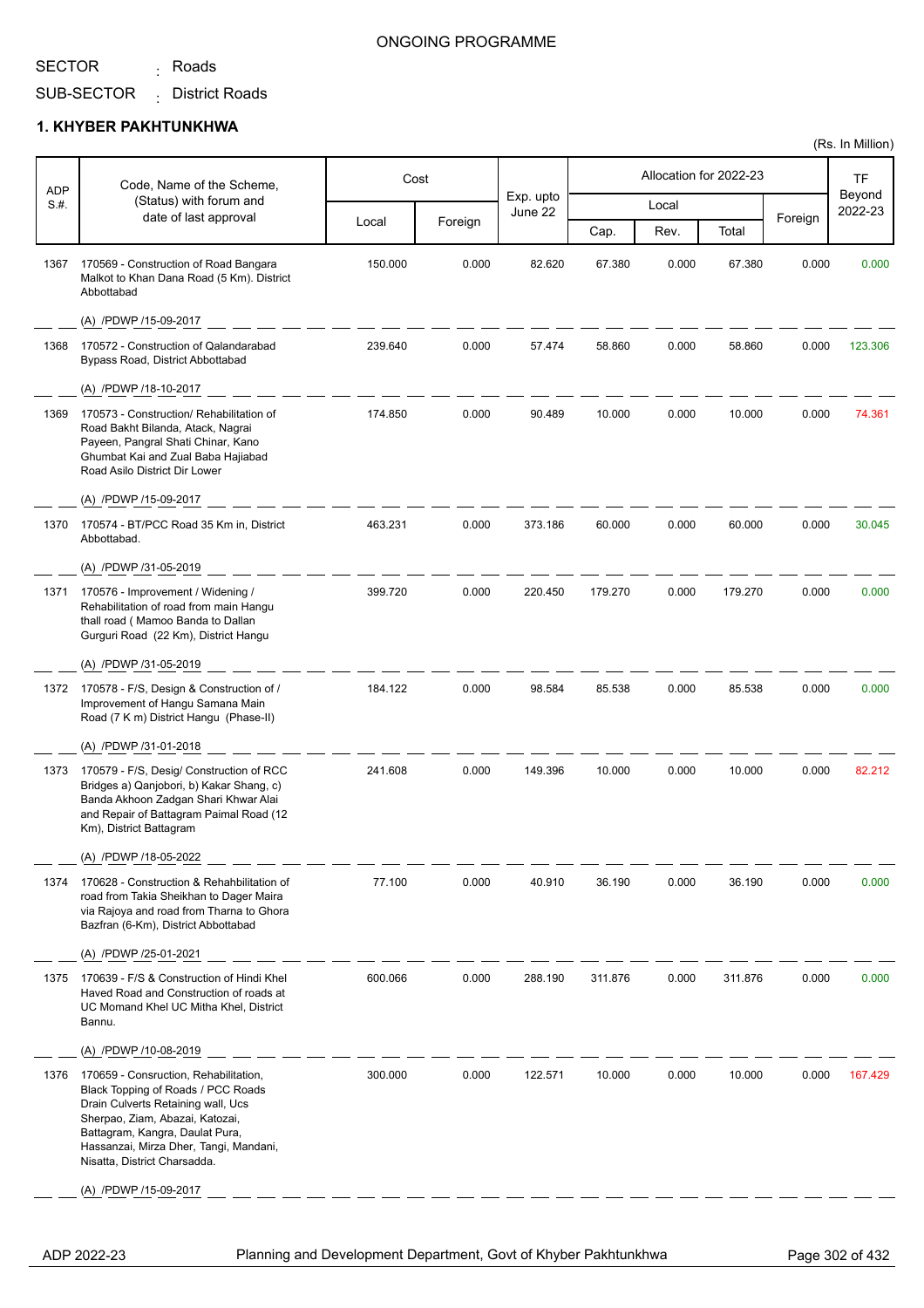<sub>:</sub> Roads

#### ONGOING PROGRAMME

SUB-SECTOR District Roads :

#### **1. KHYBER PAKHTUNKHWA**

| <b>ADP</b> | Code, Name of the Scheme,                                                                                                                                                                                                                                                                                                        |         | Cost    |                      |         |       | Allocation for 2022-23 |         | TF                |
|------------|----------------------------------------------------------------------------------------------------------------------------------------------------------------------------------------------------------------------------------------------------------------------------------------------------------------------------------|---------|---------|----------------------|---------|-------|------------------------|---------|-------------------|
| S.#.       | (Status) with forum and<br>date of last approval                                                                                                                                                                                                                                                                                 |         |         | Exp. upto<br>June 22 |         | Local |                        |         | Beyond<br>2022-23 |
|            |                                                                                                                                                                                                                                                                                                                                  | Local   | Foreign |                      | Cap.    | Rev.  | Total                  | Foreign |                   |
| 1377       | 170667 - Construction / BT and<br>Reconstruction of Road at Kalan Mera<br>Khel via Barara Mera Khel to Hamedi road<br>Hassan Khel via Khujari to Barat Ada<br>Kakki Road, District Bannu (8.50 Km)                                                                                                                               | 257.060 | 0.000   | 51.148               | 11.800  | 0.000 | 11.800                 | 0.000   | 194.112           |
|            | (A) /DDWP /21-04-2022                                                                                                                                                                                                                                                                                                            |         |         |                      |         |       |                        |         |                   |
| 1378       | 170668 - F/S, Design & BT of remaining<br>portion of Road from Manzaray Baba to<br>Khanoray, Malakand (Phase-II).                                                                                                                                                                                                                | 199.917 | 0.000   | 119.532              | 25.000  | 0.000 | 25.000                 | 0.000   | 55.385            |
|            | (A) /PDWP /11-01-2018                                                                                                                                                                                                                                                                                                            |         |         |                      |         |       |                        |         |                   |
| 1379       | 170669 - Const of rd: Baryam,<br>Nazrabad, Airport-Mamdhera, Gora-Tangai<br>Shah, Totanu Bandai, Tangai<br>Chena, Sigram, Mahak-Narngpura, Venai-O<br>chrai & Sijban-Sperdr, Reconst of rd<br>Kalakaly-Nasrat Chk, Giga Shawr<br>Gat-Landysr, Nasrtkhwr-Tarkani, Shalhand-<br>Tarnkhwr,Kndaw-Skai, Swat<br>(A) /PDWP /29-11-2018 | 850.101 | 0.000   | 609.867              | 99.924  | 0.000 | 99.924                 | 0.000   | 140.310           |
| 1380       | 190131 - Dualization of Dalazak Road (05                                                                                                                                                                                                                                                                                         | 519.450 | 0.000   | 216.532              | 302.918 | 0.000 | 302.918                | 0.000   | 0.000             |
|            | Km) from Ring Road chowk towards Grid<br>Station, Peshawar<br>(A) /PDWP /12-12-2019                                                                                                                                                                                                                                              |         |         |                      |         |       |                        |         |                   |
| 1381       | 190144 - Construction of road at Ghar<br>Kalay (Shuhada Road) Mitha Khel, District<br>Karak                                                                                                                                                                                                                                      | 270.940 | 0.000   | 14.863               | 60.000  | 0.000 | 60.000                 | 0.000   | 196.077           |
|            | (A) /PDWP /29-06-2020                                                                                                                                                                                                                                                                                                            |         |         |                      |         |       |                        |         |                   |
| 1382       | 190235 - Construction of RCC Bridge on<br>River Panjkora at Timergara Bypass to<br>Kandaro Munda Road Dir Lower                                                                                                                                                                                                                  | 621.038 | 0.000   | 2.800                | 120.000 | 0.000 | 120.000                | 0.000   | 498.238           |
|            | (A) /PDWP /26-08-2020                                                                                                                                                                                                                                                                                                            |         |         |                      |         |       |                        |         |                   |
| 1383       | 190340 - Construction of roads in, District<br>Peshawar                                                                                                                                                                                                                                                                          | 308.970 | 0.000   | 148.385              | 160.585 | 0.000 | 160.585                | 0.000   | 0.000             |
|            | (A) /PDWP /25-06-2021                                                                                                                                                                                                                                                                                                            |         |         |                      |         |       |                        |         |                   |
| 1384       | 190371 - Construction of roads a) Bara<br>Gali, Goragali, Bagnotar, Khun Palkot Kutli<br>road, b) Kathwal, Mir Rehmat Khan, Peer<br>Lal Mori Sambal Dhara road, District<br>Abbottabad                                                                                                                                           | 80.000  | 0.000   | 77.250               | 2.750   | 0.000 | 2.750                  | 0.000   | 0.000             |
|            | (A) /DDWP /28-11-2019                                                                                                                                                                                                                                                                                                            |         |         |                      |         |       |                        |         |                   |
| 1385       | 190372 - Construction of Interrnal Roads<br>in the Entire UCs of District Haripur.                                                                                                                                                                                                                                               | 250.000 | 0.000   | 111.040              | 10.000  | 0.000 | 10.000                 | 0.000   | 128.960           |
|            | (A) /PDWP /08-10-2019                                                                                                                                                                                                                                                                                                            |         |         |                      |         |       |                        |         |                   |
| 1386       | 190373 - Rehabilitation of internal roads in<br>Kalabat Township to Kangra Colony<br><b>District Haripur</b>                                                                                                                                                                                                                     | 200.000 | 0.000   | 184.340              | 15.660  | 0.000 | 15.660                 | 0.000   | 0.000             |
|            | (A) /PDWP /02-01-2020                                                                                                                                                                                                                                                                                                            |         |         |                      |         |       |                        |         |                   |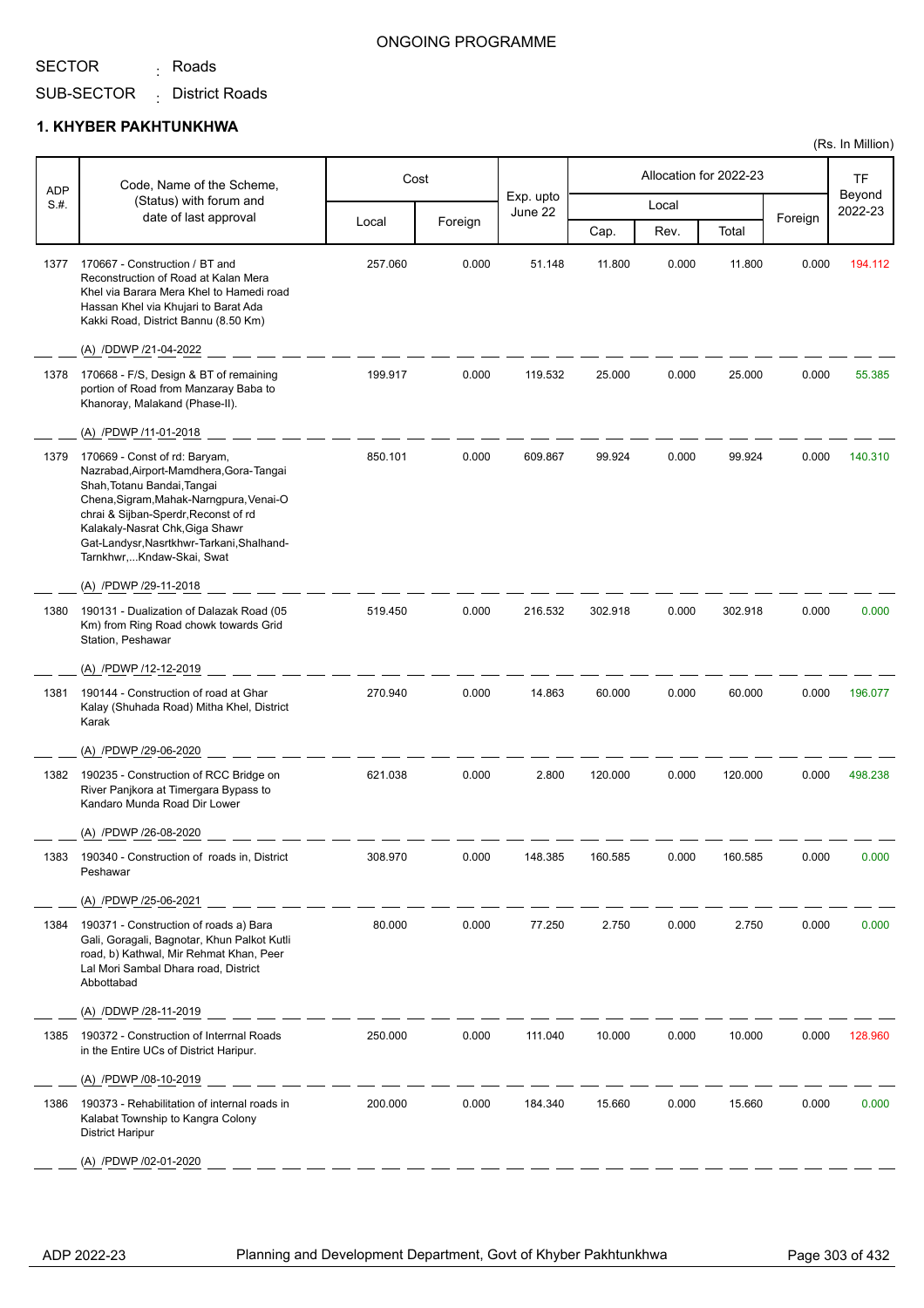<sub>:</sub> Roads

#### ONGOING PROGRAMME

SUB-SECTOR District Roads :

#### **1. KHYBER PAKHTUNKHWA**

|                    | Code, Name of the Scheme,                                                                                                                                                                                                                                               |           | Cost    |                      |         |       | Allocation for 2022-23 |         | <b>TF</b>         |
|--------------------|-------------------------------------------------------------------------------------------------------------------------------------------------------------------------------------------------------------------------------------------------------------------------|-----------|---------|----------------------|---------|-------|------------------------|---------|-------------------|
| <b>ADP</b><br>S.H. | (Status) with forum and                                                                                                                                                                                                                                                 |           |         | Exp. upto<br>June 22 |         | Local |                        |         | Beyond<br>2022-23 |
|                    | date of last approval                                                                                                                                                                                                                                                   | Local     | Foreign |                      | Cap.    | Rev.  | Total                  | Foreign |                   |
| 1387               | 190374 - i) Constn: / Rehabn: of road<br>Chngi No. 11 to village Ali Khan, ii)<br>Construction / Rehabilitation of road a)<br>Jam Road, b) Baiki Road, c) Kharan to<br>Kani Kot (i/c Bridge), d) Kangar Amgah<br>road UC Beer, e) Kharian Road UC<br>Lodermang, Haripur | 850.000   | 0.000   | 425.774              | 10.000  | 0.000 | 10.000                 | 0.000   | 414.226           |
|                    | (A) /PDWP /01-03-2020                                                                                                                                                                                                                                                   |           |         |                      |         |       |                        |         |                   |
| 1388               | 190450 - Construction of Chakdarra<br>Bypass Road (6 Km), Dir Lower                                                                                                                                                                                                     | 536.100   | 0.000   | 438.045              | 98.055  | 0.000 | 98.055                 | 0.000   | 0.000             |
|                    | (A) /PDWP /08-10-2019                                                                                                                                                                                                                                                   |           |         |                      |         |       |                        |         |                   |
| 1389               | 190459 - Construction/ Rehabilitation/<br>Widening/ PCC/ BT of internal roads in<br>UCs Sakhra, Darmai, Ashray,<br>Durushkhela, Baidara, Khairari, Chuprial,<br>Barthana & adjoining areas of District<br>Swat                                                          | 1,999.983 | 0.000   | 933.861              | 231.916 | 0.000 | 231.916                | 0.000   | 834.206           |
|                    | (A) /PDWP /09-12-2020                                                                                                                                                                                                                                                   |           |         |                      |         |       |                        |         |                   |
| 1390               | 190467 - Rehabilitaion/ Widening PCC<br>Road Batangi Phagwaridoga and Salikot<br>UC Patan Kalan and Construction of a<br>new road Boi to Namal via Pattan Khord of<br>District Abbottabad.                                                                              | 297.120   | 0.000   | 97.664               | 60.000  | 0.000 | 60.000                 | 0.000   | 139.456           |
|                    | (A) /PDWP /18-11-2019                                                                                                                                                                                                                                                   |           |         |                      |         |       |                        |         |                   |
| 1391               | 190469 - Construction of roads at UCs<br>Baldher, Jhangra Kaloo Mira, Jhangi &<br>Pawa, Pind Kargoo Khan, Sherwan,<br>Jhagra, Chammat District Abbottabad<br>including bridge on Havelian Daur near<br>Chamba Mera village.                                             | 300.000   | 0.000   | 191.865              | 60.000  | 0.000 | 60.000                 | 0.000   | 48.135            |
|                    | (A) /PDWP /18-11-2019                                                                                                                                                                                                                                                   |           |         |                      |         |       |                        |         |                   |
| 1392               | 190470 - Construction of roads in UCs<br>Kehal, Central Urban, Malikpura,<br>Nawansherhr, Shiekhul Bandi, Kakul,<br>Mirpur, Banda Pir Khan and Cantt area,<br>Abbottabad.                                                                                               | 297.120   | 0.000   | 119.866              | 160.000 | 0.000 | 160.000                | 0.000   | 17.254            |
|                    | (A) /PDWP /12-12-2019                                                                                                                                                                                                                                                   |           |         |                      |         |       |                        |         |                   |
| 1393               | 190475 - Construction / Rehabilitaiton of<br>roads/Construction of Bridges/Dualization<br>at UCs Alo, Kharki, Dheri, Qasmi,<br>Shamozia, Mian Essa, Kati Garhi, Babozai<br>VC Shah Bathkhela VC Dewan Khel<br>District Mardan.<br>(A) /PDWP /08-10-2019                 | 200.000   | 0.000   | 199.999              | 0.001   | 0.000 | 0.001                  | 0.000   | 0.000             |
| 1394               | 190480 - Construction/ Rehabilitaion of<br>Roads at UCs Fatma, Babini, Gujrat,<br>Garyala, Ghari Daulatzai, Bagicha Dheri,<br>Shahbaz Ghari, Rural Mardan, Bakshali,<br>Mardan<br>(A) /PDWP /15-11-2021                                                                 | 500.000   | 0.000   | 232.547              | 60.000  | 0.000 | 60.000                 | 0.000   | 207.453           |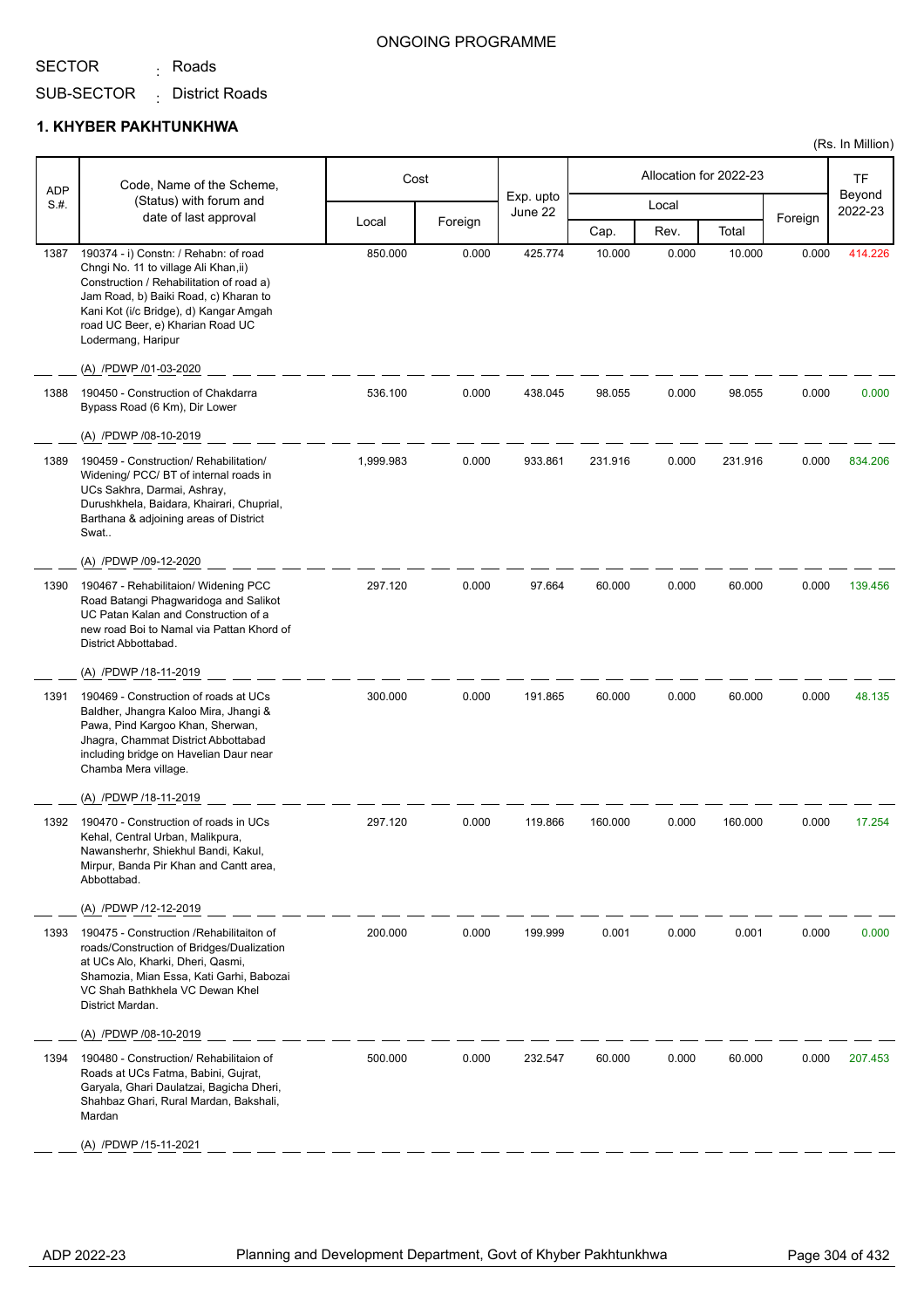<sub>:</sub> Roads

#### ONGOING PROGRAMME

SUB-SECTOR District Roads :

#### **1. KHYBER PAKHTUNKHWA**

|            |                                                                                                                                                                                                                                                                                                                                                                                                                                                                                                                                                            |         |         |                      |         |                        |         |         | (Rs. In Million)  |
|------------|------------------------------------------------------------------------------------------------------------------------------------------------------------------------------------------------------------------------------------------------------------------------------------------------------------------------------------------------------------------------------------------------------------------------------------------------------------------------------------------------------------------------------------------------------------|---------|---------|----------------------|---------|------------------------|---------|---------|-------------------|
| <b>ADP</b> | Code, Name of the Scheme,                                                                                                                                                                                                                                                                                                                                                                                                                                                                                                                                  | Cost    |         |                      |         | Allocation for 2022-23 |         |         | <b>TF</b>         |
| S.H.       | (Status) with forum and                                                                                                                                                                                                                                                                                                                                                                                                                                                                                                                                    |         |         | Exp. upto<br>June 22 |         | Local                  |         |         | Beyond<br>2022-23 |
|            | date of last approval                                                                                                                                                                                                                                                                                                                                                                                                                                                                                                                                      | Local   | Foreign |                      | Cap.    | Rev.                   | Total   | Foreign |                   |
| 1395       | 190485 - Construction of Road from Fazal<br>Abad to Yakh Kohi and Mady Baba to<br>Mohammad Din Killi (3.5Km), Maday Baba<br>Qasab Chowk to Mian Ganu Killi (2.35<br>Km), Bajaotho Killi to Muhammad din Killi<br>(1 Km), Yakh Kohi to Bajaorho Killi (1.2<br>km), Lowrh Pul to Bajaorho Killi (1.75 Km),<br>District Mardan.                                                                                                                                                                                                                               | 150.000 | 0.000   | 60.962               | 89.038  | 0.000                  | 89.038  | 0.000   | 0.000             |
|            | (A) /DDWP /30-10-2019                                                                                                                                                                                                                                                                                                                                                                                                                                                                                                                                      |         |         |                      |         |                        |         |         |                   |
| 1396       | 190486 - Imrovement and widening and<br>BT of road from Tangi Bucha bridge to<br>Serai via Ghandheri and Zegai to Bucha<br>Khan Kili, from Cheena to Sherpao via<br>Ghazo dheri i/c link road to Tootakai Tehsil<br>Tangi Distt Charsadda B) Imrovement and<br>widening and BT of road from a) Buch<br>Bridge to Inzer Killi Bnridge via Saeed<br>Abad Rehman Shaha Killi and<br>Chindrodgag i/c toot killi, b) GHS Gndheri<br>to Nasratzai Minor via Ijaradar Killli i/c Link<br>road, c) Ghadheri Chowk to Khanjare i/c<br>Link roads, Charsadda (12 Km) | 499.620 | 0.000   | 244.824              | 110.000 | 0.000                  | 110.000 | 0.000   | 144.796           |
|            | (A) /PDWP /31-03-2021                                                                                                                                                                                                                                                                                                                                                                                                                                                                                                                                      |         |         |                      |         |                        |         |         |                   |
| 1397       | 190488 - Construction of roads in Ucs<br>MC1,2,3,4, Mera prang, Doolat pura, Agra,<br>Hisara yaseenzai, Tarnao, Kangra and<br>Battagram District Charsadda.                                                                                                                                                                                                                                                                                                                                                                                                | 200.000 | 0.000   | 121.518              | 78.482  | 0.000                  | 78.482  | 0.000   | 0.000             |
|            | (A) /PDWP /08-10-2019                                                                                                                                                                                                                                                                                                                                                                                                                                                                                                                                      |         |         |                      |         |                        |         |         |                   |
| 1398       | 190496 - Construction<br>/Rehabilitation/Widening/BT to Chakar<br>Mandan road from DI.Khan road to Kakki<br>Road including Narjaffar Nar Shukrullah<br>road Bannu.<br>(A) /PDWP /21-04-2022                                                                                                                                                                                                                                                                                                                                                                | 521.826 | 0.000   | 29.552               | 255.530 | 0.000                  | 255.530 | 0.000   | 236.744           |
| 1399       | 190497 - Construction of Shaktoo bridge<br>on Janikhel road and<br>Construction/Rehabilitation of roads in<br>Tehsil Bakha Khel and adjoining areas<br>District Bannu.                                                                                                                                                                                                                                                                                                                                                                                     | 349.976 | 0.000   | 88.373               | 261.603 | 0.000                  | 261.603 | 0.000   | 0.000             |
|            | (A) /PDWP /21-08-2019                                                                                                                                                                                                                                                                                                                                                                                                                                                                                                                                      |         |         |                      |         |                        |         |         |                   |
| 1400       | 190499 - Improvement & Rehabilitation of<br>road from Sakhi/Malang Adda to Tajori via<br>link road to Khan Killa and village Landi<br>Mir Salam Sukeman Khel, District Lakki<br>Marwat                                                                                                                                                                                                                                                                                                                                                                     | 550.000 | 0.000   | 352.883              | 40.000  | 0.000                  | 40.000  | 0.000   | 157.117           |
|            | (A) /PDWP /17-03-2020                                                                                                                                                                                                                                                                                                                                                                                                                                                                                                                                      |         |         |                      |         |                        |         |         |                   |
| 1401       | 190500 - Construction of roads at Ucs 1,<br>2, 3, 4, 5, DD-1, DD-2, Shorkot, Ratta<br>Kulachi, Dewali District D.I Khan.<br>(A) /PDWP /01-09-2020                                                                                                                                                                                                                                                                                                                                                                                                          | 300.000 | 0.000   | 100.760              | 134.300 | 0.000                  | 134.300 | 0.000   | 64.940            |
| 1402       | 190509 - Construction/ Rehabilitaion and<br>repair of roads in Tehsil Kabal District<br>Swat.                                                                                                                                                                                                                                                                                                                                                                                                                                                              | 999.380 | 0.000   | 409.093              | 255.521 | 0.000                  | 255.521 | 0.000   | 334.766           |
|            | (A) /PDWP /09-12-2020                                                                                                                                                                                                                                                                                                                                                                                                                                                                                                                                      |         |         |                      |         |                        |         |         |                   |
|            |                                                                                                                                                                                                                                                                                                                                                                                                                                                                                                                                                            |         |         |                      |         |                        |         |         |                   |

ADP 2022-23 Planning and Development Department, Govt of Khyber Pakhtunkhwa Page 305 of 432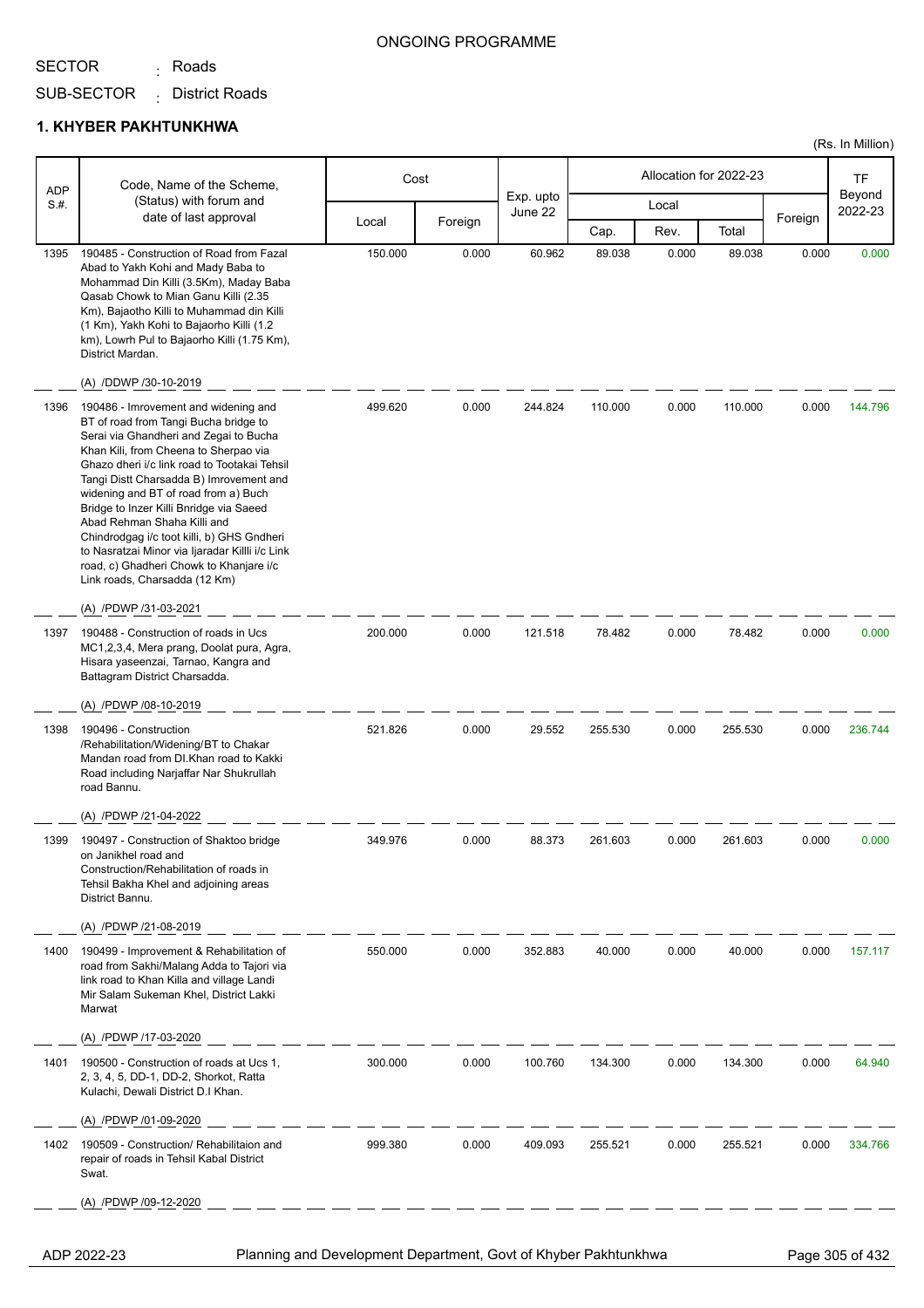<sub>:</sub> Roads

#### ONGOING PROGRAMME

### SUB-SECTOR District Roads :

#### **1. KHYBER PAKHTUNKHWA**

| <b>ADP</b> | Code, Name of the Scheme,                                                                                                                                                                                                                                                                            |         | Cost    |                      |         |       | Allocation for 2022-23 |         | <b>TF</b>         |
|------------|------------------------------------------------------------------------------------------------------------------------------------------------------------------------------------------------------------------------------------------------------------------------------------------------------|---------|---------|----------------------|---------|-------|------------------------|---------|-------------------|
| S.H.       | (Status) with forum and<br>date of last approval                                                                                                                                                                                                                                                     |         |         | Exp. upto<br>June 22 |         | Local |                        | Foreign | Beyond<br>2022-23 |
|            |                                                                                                                                                                                                                                                                                                      | Local   | Foreign |                      | Cap.    | Rev.  | Total                  |         |                   |
| 1403       | 190513 - Const./Rehab./BT of Roads at<br>Ucs Kharkai, Dargai, Wartaro, Mehrdi, GU<br>Khel, Heroshah, Koper, Badrega, SKT<br>Khas, SKT Jadeed, STK Banda Jat, Kot,<br>Sely pati Malakand.                                                                                                             | 200.000 | 0.000   | 188.877              | 11.123  | 0.000 | 11.123                 | 0.000   | 0.000             |
|            | (A) /PDWP /26-12-2019                                                                                                                                                                                                                                                                                |         |         |                      |         |       |                        |         |                   |
| 1404       | 190517 - Const of Rds<br>Sorpatu-Shunyal-Talkr, JafarAbad-Cheno<br>Barai, Mato Shomi Rd, Salend Sardan<br>Rema Dando Rd, Sherpalm-Amlok Banr rd<br>Gwalri-Kwaro Cham Kamrtai Balirkis a/w<br>Bridge, Sarbnda Dop rd, Dero Zyartkhpa<br>rd, Weni Dagi Manro Paty rd, Nilagram rd.<br>Swat             | 480.622 | 0.000   | 110.073              | 163.894 | 0.000 | 163.894                | 0.000   | 206.655           |
|            | (A) /PDWP /08-10-2019                                                                                                                                                                                                                                                                                |         |         |                      |         |       |                        |         |                   |
| 1405       | 190521 - Improvement and BT of Jabba<br>Mazghund Road, Shanai to Katagrame<br>Road, Dalorai to Dhero Serkoi Bala Road,<br>Chanai to Beer Gali Main road, Gandaf<br>village RCC Road, Malak Abad to Takail<br>road, Leran Panawal road, Kotha Batti<br>Abad road, Swabi                               | 150.000 | 0.000   | 61.898               | 23.000  | 0.000 | 23.000                 | 0.000   | 65.102            |
|            | (A) /PDWP /31-03-2021                                                                                                                                                                                                                                                                                |         |         |                      |         |       |                        |         |                   |
| 1406       | 190522 - Improvement and BT of Naroo<br>Banda to Serai Road, Katcha road<br>Katagram to Achelai Deval Garhi road,<br>Katcha road from Main road Sandwa<br>Kandaw to Talli Abad, Amrai Bala to<br>Shingrai, Katcha road to Pola, Katcha road<br>to Mazghund District Swabi.                           | 119.342 | 0.000   | 47.585               | 50.642  | 0.000 | 50.642                 | 0.000   | 21.115            |
|            | (A) /PDWP /31-03-2021                                                                                                                                                                                                                                                                                |         |         |                      |         |       |                        |         |                   |
| 1407       | 190536 - Construction and BT of road from<br>Mardan road to Gujarano kalay via road to<br>mir Ahmad Kallay, sheikh Abad to sher<br>khan kallay, karwan road, soor mill<br>Raheema road to Landay shah, Dosehra<br>road to Nazoo kallay Pakistan kallay Dehri<br>zardad District Charsadda.           | 150.000 | 0.000   | 75.578               | 74.422  | 0.000 | 74.422                 | 0.000   | 0.000             |
|            | (A) /PDWP /17-09-2019                                                                                                                                                                                                                                                                                |         |         |                      |         |       |                        |         |                   |
| 1408       | 190537 - Const: & BT of road from<br>Koladher ghani khan rd-Sarfaraz klay,<br>Palosa chk-via malang abad-dosera chk,<br>Dosera Chk-Spin Kane via Sheikhano<br>Klay, Sardheri station-palosa chk via abas<br>klay shekho, Shah pasand kalay-Londa<br>kalay Nisata, Charsadda<br>(A) /PDWP /17-09-2019 | 150.000 | 0.000   | 73.179               | 10.000  | 0.000 | 10.000                 | 0.000   | 66.821            |
| 1409       | 190540 - Const: of Qadra Bypass road UC                                                                                                                                                                                                                                                              | 200.000 | 0.000   | 40.111               | 96.140  | 0.000 | 96.140                 | 0.000   | 63.749            |
|            | Pabani, Totalai-Galu Dheri Bypass Rd,<br>GHS-F.Elahi DHQ Hospital Swabi, Thand<br>Kol-Marghuz Bypass rd, Thand Kol-Bam<br>Khel Bypass rd, Kaddi-Thand Kol bypass<br>rd, Main Swabi-Mardan - Aurang abad,<br>GHS Salim Khan Rd, Swabi                                                                 |         |         |                      |         |       |                        |         |                   |
|            | (A) /PDWP /31-03-2021                                                                                                                                                                                                                                                                                |         |         |                      |         |       |                        |         |                   |
|            |                                                                                                                                                                                                                                                                                                      |         |         |                      |         |       |                        |         |                   |

ADP 2022-23 Planning and Development Department, Govt of Khyber Pakhtunkhwa Page 306 of 432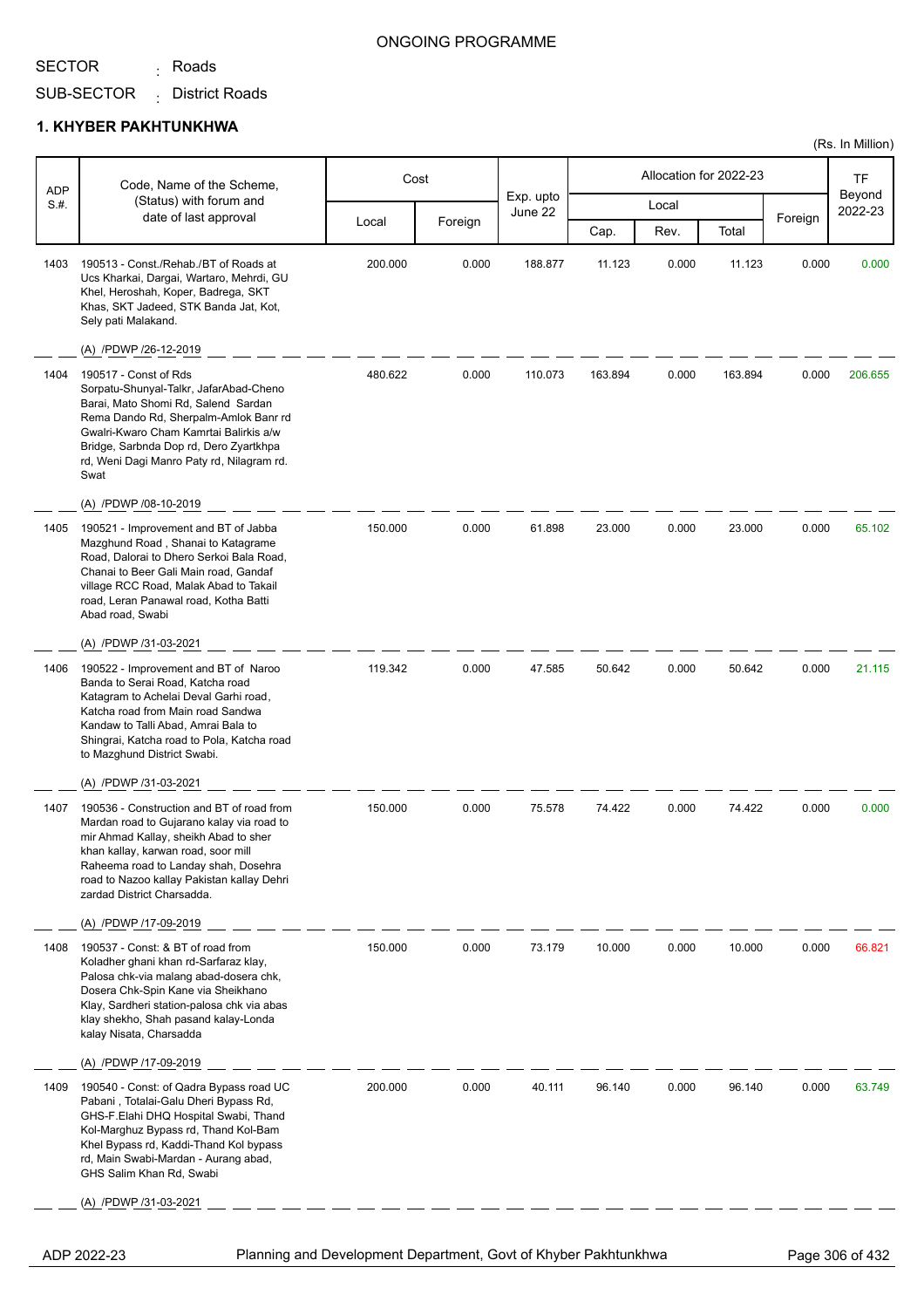# SECTOR <sub>:</sub> Roads

### ONGOING PROGRAMME

(Rs. In Million)

SUB-SECTOR District Roads :

| ADP  | Code, Name of the Scheme,                                                                                                                                                                                                                                                                              |         | Cost    |                      |         |       | Allocation for 2022-23 |         | TF                |
|------|--------------------------------------------------------------------------------------------------------------------------------------------------------------------------------------------------------------------------------------------------------------------------------------------------------|---------|---------|----------------------|---------|-------|------------------------|---------|-------------------|
| S.H. | (Status) with forum and<br>date of last approval                                                                                                                                                                                                                                                       |         |         | Exp. upto<br>June 22 |         | Local |                        |         | Beyond<br>2022-23 |
|      |                                                                                                                                                                                                                                                                                                        | Local   | Foreign |                      | Cap.    | Rev.  | Total                  | Foreign |                   |
| 1410 | 190550 - Construction of C&W roads in<br>Tehsil Kohat, Gumbat and Lachi District<br>Kohat                                                                                                                                                                                                              | 350.000 | 0.000   | 114.378              | 235.622 | 0.000 | 235.622                | 0.000   | 0.000             |
|      | (A) /PDWP /09-01-2020                                                                                                                                                                                                                                                                                  |         |         |                      |         |       |                        |         |                   |
| 1411 | 190563 - Construction of karim abad<br>susom road, faizabad orgoch Hone road,<br>sweer road, District Chitral.                                                                                                                                                                                         | 150.000 | 0.000   | 89.650               | 10.000  | 0.000 | 10.000                 | 0.000   | 50.350            |
|      | (A) /PDWP /17-01-2020                                                                                                                                                                                                                                                                                  |         |         |                      |         |       |                        |         |                   |
| 1412 | 190564 - Construction/ BT/Rehabilitation/<br>widening of sultan khel darra roads,<br>chapper dara roads, karro dara roads (L/R)<br>bandai serai arrimanzai road, galkorr<br>karbadai via shalgah road and<br>construction of RCC bridge at village sadiq<br>abad wari Dir Upper.                       | 291.000 | 0.000   | 172.990              | 110.000 | 0.000 | 110.000                | 0.000   | 8.010             |
|      | (A) /PDWP /03-03-2022                                                                                                                                                                                                                                                                                  |         |         |                      |         |       |                        |         |                   |
| 1413 | 190567 - Const of Janazgah-Brdg Salim<br>Khan, Qaziabad, Panjpir Main rd, Shaga<br>Lar, Panjpir Mera rd, Kharo-Gela,<br>Gulshnabad & Kula Dhand rd, Mulyano<br>Banda Tariqabad, Salim Khan<br>rd-Sharifabad Chk, S.K. Nehr-S.K<br>Chk,-S.Shagi Chk-GDC, BamKhel<br>rd-Kalabad Khan via Shandor, Swabi  | 199.507 | 0.000   | 115.656              | 30.000  | 0.000 | 30.000                 | 0.000   | 53.851            |
|      | (A) /PDWP /17-09-2019                                                                                                                                                                                                                                                                                  |         |         |                      |         |       |                        |         |                   |
| 1414 | 190570 - Construction / Improvement of<br>roads in Topi, Swabi and Lahore, District<br>Swabi                                                                                                                                                                                                           | 300.000 | 0.000   | 62.268               | 30.000  | 0.000 | 30.000                 | 0.000   | 207.732           |
|      | (A) /PDWP /31-03-2021                                                                                                                                                                                                                                                                                  |         |         |                      |         |       |                        |         |                   |
| 1415 | 190571 - Construction of internal road in<br>different UCs, Agra, Pirkhel, Totakan,<br>Dheri Jolagram, Malakand<br>Khass,Khar,Batkhela Upper, Batkela<br>Lower, Batkhela<br>Middle, Aladand, Dheri, Thana<br>Bandjai, Thana Khass, Thana Jadeed &<br>Palai District Malakand.                          | 200.000 | 0.000   | 178.369              | 21.631  | 0.000 | 21.631                 | 0.000   | 0.000             |
|      | (A) /PDWP /26-12-2019                                                                                                                                                                                                                                                                                  |         |         |                      |         |       |                        |         |                   |
| 1416 | 190572 - Const of Rds Pya Chnchry Rd,<br>Kedm-Gorni Rd, Bdali-Dbrgy rd,<br>Ayn-Ashoka rd, Behran-Gantr Rd, Bshigrm<br>Deri-Kardial Rd, Mshigl (Bagh Deri), Alrgly<br>(Bahran) Rd, Barani<br>Rd(Mdyn), Droli(Bahran) Brdg, Kuza<br>Aryni(Bodai Kmar) Brdg, Osho(Motli)<br>Brdg, Ayn (Bahran) Brdg, Swat | 781.510 | 0.000   | 160.075              | 157.877 | 0.000 | 157.877                | 0.000   | 463.558           |
|      | (A) /PDWP /18-02-2019                                                                                                                                                                                                                                                                                  |         |         |                      |         |       |                        |         |                   |
| 1417 | 190573 - Construction/Rehab of rural<br>roads / Culverts/streets/drainage system /<br>clearance of drainage system at UCs<br>Ghala Dher, Mohabbat Abad, Rorya,<br>Muslim Abad, Guli Bagh Bari Cham, Hoti,<br>Par Hoti, Sikandary & Bicket Gunj in<br>District Mardan                                   | 244.379 | 0.000   | 216.054              | 28.325  | 0.000 | 28.325                 | 0.000   | 0.000             |
|      | (A) /PDWP /31-03-2021                                                                                                                                                                                                                                                                                  |         |         |                      |         |       |                        |         |                   |
|      | Planning and Development Department, Govt of Khyber Pakhtunkhwa<br>ADP 2022-23                                                                                                                                                                                                                         |         |         |                      |         |       |                        |         | Page 307 of 432   |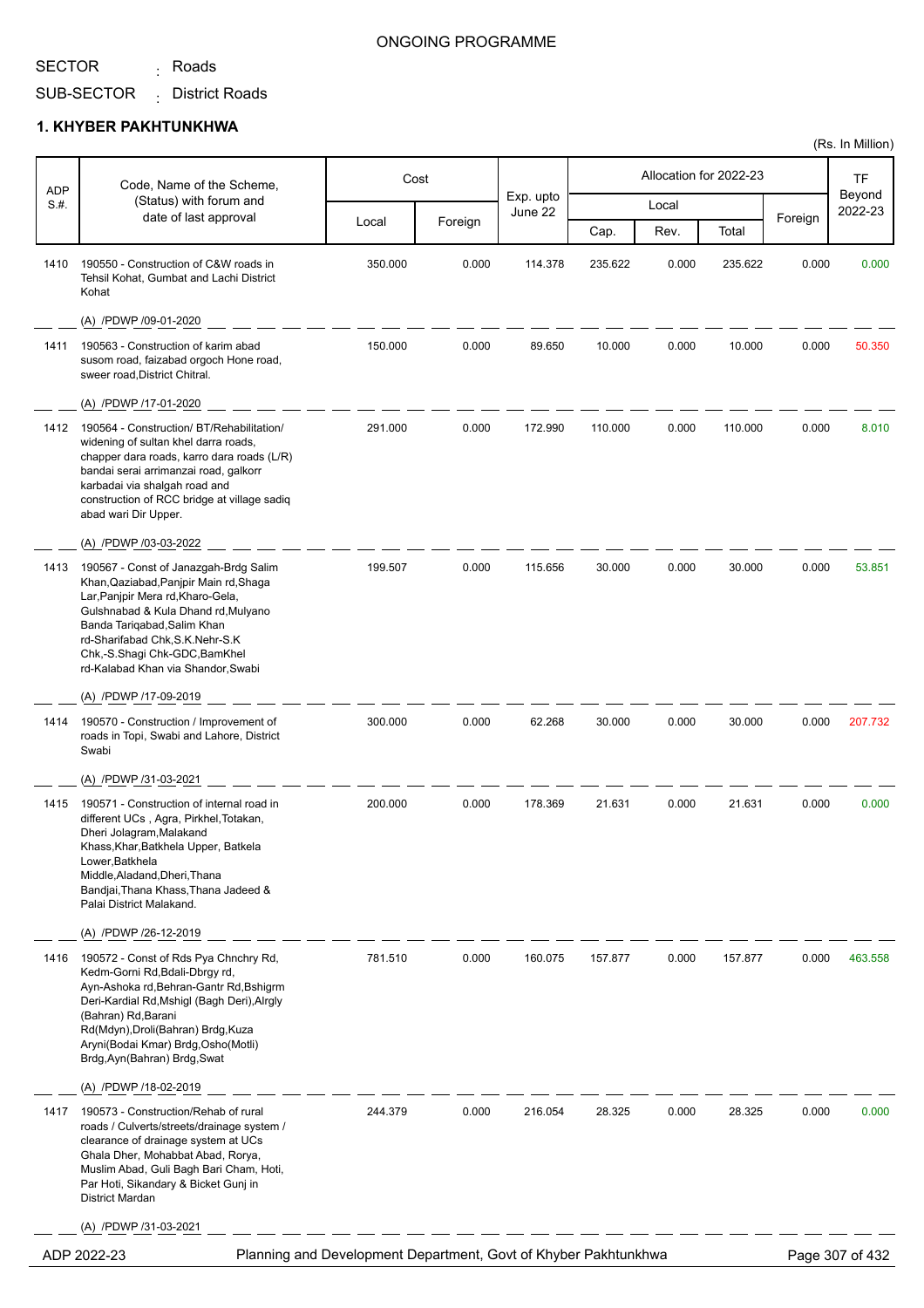# SECTOR <sub>:</sub> Roads

### ONGOING PROGRAMME

(Rs. In Million)

SUB-SECTOR District Roads :

|                    | Code, Name of the Scheme,                                                                                                                                                                                                                        |         | Cost    |                      |         |       | Allocation for 2022-23 |         | TF                |
|--------------------|--------------------------------------------------------------------------------------------------------------------------------------------------------------------------------------------------------------------------------------------------|---------|---------|----------------------|---------|-------|------------------------|---------|-------------------|
| <b>ADP</b><br>S.H. | (Status) with forum and<br>date of last approval                                                                                                                                                                                                 |         |         | Exp. upto<br>June 22 |         | Local |                        |         | Beyond<br>2022-23 |
|                    |                                                                                                                                                                                                                                                  | Local   | Foreign |                      | Cap.    | Rev.  | Total                  | Foreign |                   |
| 1418               | 190574 - FS, Design, & Construction of<br>road from Odigram to Guligram, Swat                                                                                                                                                                    | 757.560 | 0.000   | 15.069               | 197.347 | 0.000 | 197.347                | 0.000   | 545.144           |
|                    | (A) /PDWP /25-10-2021                                                                                                                                                                                                                            |         |         |                      |         |       |                        |         |                   |
| 1419               | 190575 - Upgradation & Strengthening of<br>C&W roads in District Buner.                                                                                                                                                                          | 150.000 | 0.000   | 124.758              | 25.242  | 0.000 | 25.242                 | 0.000   | 0.000             |
|                    | (A) /PDWP /08-10-2019                                                                                                                                                                                                                            |         |         |                      |         |       |                        |         |                   |
| 1420               | 190576 - Construction of roads a) Kandak<br>- Jehangir Malikdam Road Barikot, b)<br>Rangilla Shamozai to Segawali, c)<br>Talang-Churkhai, d) Najigram - Samsari,<br><b>District Swat</b>                                                         | 300.000 | 0.000   | 149.621              | 78.939  | 0.000 | 78.939                 | 0.000   | 71.440            |
|                    | (A) /PDWP /08-10-2019                                                                                                                                                                                                                            |         |         |                      |         |       |                        |         |                   |
| 1421               | 190577 - Construction / Widening<br>/Rehabilitation / Blacktopping / PCC of<br>C&W roads in District Buner.                                                                                                                                      | 431.174 | 0.000   | 129.757              | 30.712  | 0.000 | 30.712                 | 0.000   | 270.705           |
|                    | (A) /PDWP /18-05-2022                                                                                                                                                                                                                            |         |         |                      |         |       |                        |         |                   |
| 1422               | 190578 - Construction/ BT/Rehabilitation<br>of Roads at UCs Manga, Khazana<br>Dheri, Chamtar, Maho Dheri, Baghdada,<br>Dagai, Kass koroona, Mardan Khass, bicket<br>ghani, bijli ghar, Baghe ram, Cantt, koragh,<br>gharib abad, District Mardan | 200.000 | 0.000   | 169.644              | 30.356  | 0.000 | 30.356                 | 0.000   | 0.000             |
|                    | (A) /PDWP /08-10-2019                                                                                                                                                                                                                            |         |         |                      |         |       |                        |         |                   |
| 1423               | 190579 - F/S Design & Construction of i)<br>Bypass road Swari to Dagar and ii) UC<br>Rega, Krapa, Dewana Baba, Shalbandai,<br>Noorizi, Batara, Pandair, Sooray, Gul<br>Bandal, Gagra, District Buner.                                            | 698.656 | 0.000   | 285.488              | 413.168 | 0.000 | 413.168                | 0.000   | 0.000             |
|                    | (A) /PDWP /09-12-2020                                                                                                                                                                                                                            |         |         |                      |         |       |                        |         |                   |
| 1424               | 190580 - Construction/ Rehabilitation/<br>Improvement of different roads in various<br>UCs of District Mardan i.e Gujar Garhi,<br>jehangir abad, sari balol, kot jungurio, pat<br>baba, daman koh, saro shaha, nara<br>Mardan                    | 200.000 | 0.000   | 130.194              | 50.000  | 0.000 | 50.000                 | 0.000   | 19.806            |
|                    | (A) /PDWP /08-10-2019                                                                                                                                                                                                                            |         |         |                      |         |       |                        |         |                   |
| 1425               | 190581 - Construction / Rehabilitation of<br>BT road in Tehsil Karak, Takht-e-Nasrati<br>and Banda Daud shah, Karak                                                                                                                              | 339.956 | 0.000   | 227.741              | 112.215 | 0.000 | 112.215                | 0.000   | 0.000             |
|                    | (A) /PDWP /08-03-2022                                                                                                                                                                                                                            |         |         |                      |         |       |                        |         |                   |
| 1426               | 190582 - Construction of roads in District<br>Nowshera.                                                                                                                                                                                          | 150.000 | 0.000   | 109.809              | 20.000  | 0.000 | 20.000                 | 0.000   | 20.191            |
|                    | (A) /PDWP /02-06-2020                                                                                                                                                                                                                            |         |         |                      |         |       |                        |         |                   |
| 1427               | 190583 - Construction, Rehabilitation,<br>Improvement and BT of internal road of,<br>Battagram.                                                                                                                                                  | 200.000 | 0.000   | 136.514              | 10.000  | 0.000 | 10.000                 | 0.000   | 53.486            |
|                    | (A) /PDWP /10-02-2021                                                                                                                                                                                                                            |         |         |                      |         |       |                        |         |                   |
| 1428               | 190584 - Construction, Rehabilitation of<br>internal roads of District Mansehra.                                                                                                                                                                 | 200.000 | 0.000   | 150.883              | 49.117  | 0.000 | 49.117                 | 0.000   | 0.000             |
|                    | (A) /PDWP /14-04-2021                                                                                                                                                                                                                            |         |         |                      |         |       |                        |         |                   |
|                    | Planning and Development Department, Govt of Khyber Pakhtunkhwa<br>ADP 2022-23                                                                                                                                                                   |         |         |                      |         |       |                        |         | Page 308 of 432   |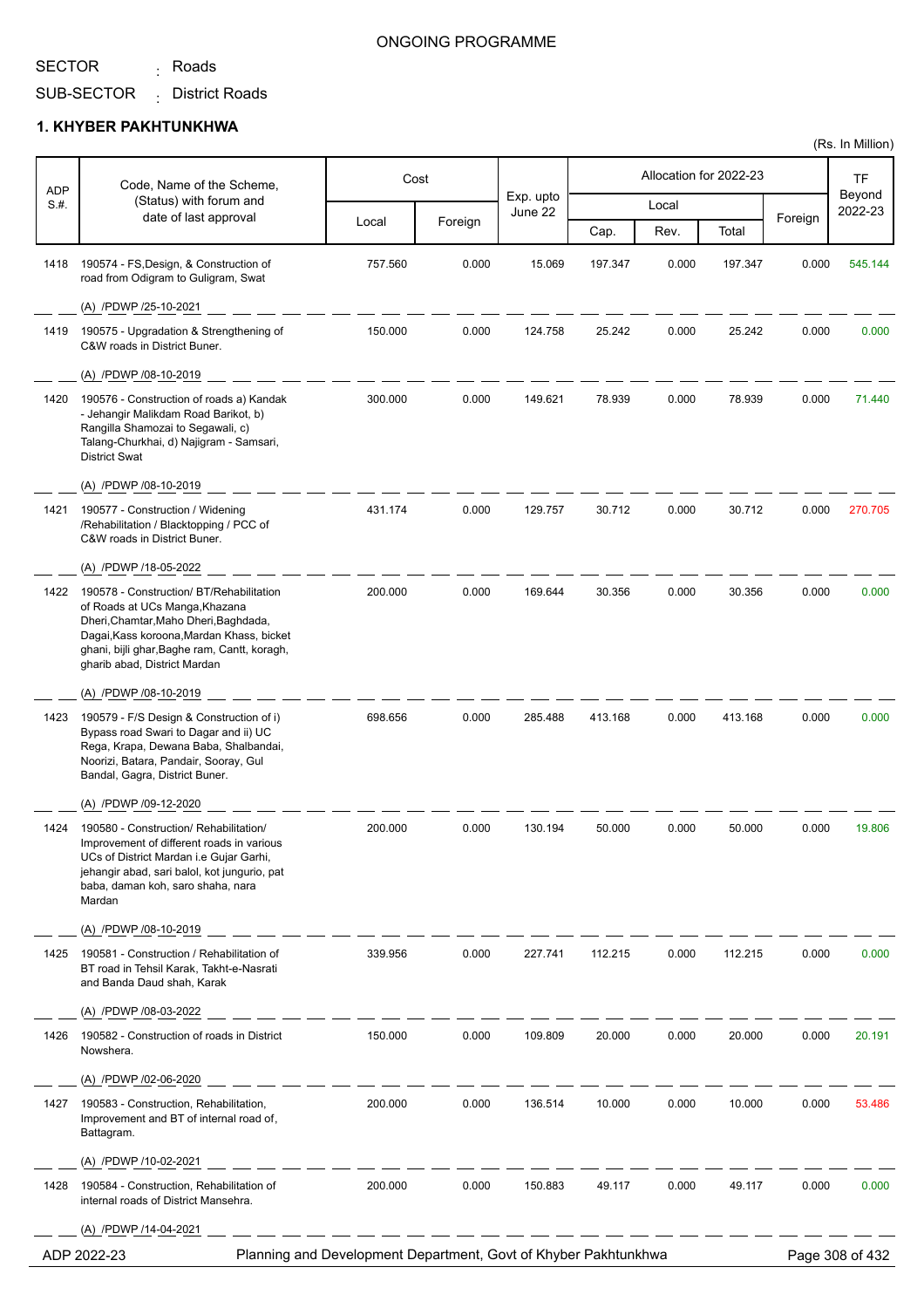<sub>:</sub> Roads

SUB-SECTOR District Roads :

#### **1. KHYBER PAKHTUNKHWA**

|                    | Code, Name of the Scheme,                                                                                                                                                                                                                                                                                                                                                                                                                                                                                                                                    |         | Cost    |                      |         |       | Allocation for 2022-23 |         | <b>TF</b>         |
|--------------------|--------------------------------------------------------------------------------------------------------------------------------------------------------------------------------------------------------------------------------------------------------------------------------------------------------------------------------------------------------------------------------------------------------------------------------------------------------------------------------------------------------------------------------------------------------------|---------|---------|----------------------|---------|-------|------------------------|---------|-------------------|
| <b>ADP</b><br>S.H. | (Status) with forum and                                                                                                                                                                                                                                                                                                                                                                                                                                                                                                                                      |         |         | Exp. upto<br>June 22 |         | Local |                        |         | Beyond<br>2022-23 |
|                    | date of last approval                                                                                                                                                                                                                                                                                                                                                                                                                                                                                                                                        | Local   | Foreign |                      | Cap.    | Rev.  | Total                  | Foreign |                   |
| 1429               | 190585 - Rehabilitation of Roads in,<br>District Mansehra.                                                                                                                                                                                                                                                                                                                                                                                                                                                                                                   | 199.400 | 0.000   | 165.284              | 34.116  | 0.000 | 34.116                 | 0.000   | 0.000             |
|                    | (A) /PDWP /18-11-2019                                                                                                                                                                                                                                                                                                                                                                                                                                                                                                                                        |         |         |                      |         |       |                        |         |                   |
| 1430               | 190586 - Construction of roads in District<br>Nowshera.                                                                                                                                                                                                                                                                                                                                                                                                                                                                                                      | 338.251 | 0.000   | 198.251              | 140.000 | 0.000 | 140.000                | 0.000   | 0.000             |
|                    | (A) /PDWP /18-11-2019                                                                                                                                                                                                                                                                                                                                                                                                                                                                                                                                        |         |         |                      |         |       |                        |         |                   |
| 1431               | 190587 - Construction of roads in District<br>Nowshera.                                                                                                                                                                                                                                                                                                                                                                                                                                                                                                      | 152.378 | 0.000   | 120.270              | 30.000  | 0.000 | 30.000                 | 0.000   | 2.108             |
|                    | (A) /PDWP /18-11-2019                                                                                                                                                                                                                                                                                                                                                                                                                                                                                                                                        |         |         |                      |         |       |                        |         |                   |
| 1432               | 190588 - Construction of roads in District<br>Nowshera.                                                                                                                                                                                                                                                                                                                                                                                                                                                                                                      | 150.000 | 0.000   | 120.310              | 20.000  | 0.000 | 20.000                 | 0.000   | 9.690             |
|                    | (A) /PDWP /18-11-2019                                                                                                                                                                                                                                                                                                                                                                                                                                                                                                                                        |         |         |                      |         |       |                        |         |                   |
| 1433               | 190589 - Construction of roads in District<br>Nowshera.                                                                                                                                                                                                                                                                                                                                                                                                                                                                                                      | 150.000 | 0.000   | 41.947               | 70.000  | 0.000 | 70.000                 | 0.000   | 38.053            |
|                    | (A) /PDWP /18-11-2019                                                                                                                                                                                                                                                                                                                                                                                                                                                                                                                                        |         |         |                      |         |       |                        |         |                   |
| 1434               | 190590 - Construction / Improvement /<br>Rehabilitation and BT of Oghi Ahi Battal<br>road Jandar Pari to Balian Chakal road<br>Darband District Mansehra.                                                                                                                                                                                                                                                                                                                                                                                                    | 250.000 | 0.000   | 125.550              | 110.000 | 0.000 | 110.000                | 0.000   | 14.450            |
|                    | (A) /PDWP /11-11-2019                                                                                                                                                                                                                                                                                                                                                                                                                                                                                                                                        |         |         |                      |         |       |                        |         |                   |
| 1435               | 190592 - Rehabilitation/Const. of<br>Roads/Internal roads at UCs Haryana,<br>Gulbela, Takhtabad, khazana, kankola,<br>Pakha Ghulam, nahaqi, & adjoining areas<br>including bridge, and Const of street Malik<br>Saad Colony, Duranpur, Ring road,<br>Peshawar.                                                                                                                                                                                                                                                                                               | 220.000 | 0.000   | 143.596              | 76.404  | 0.000 | 76.404                 | 0.000   | 0.000             |
|                    | (A) /PDWP /08-10-2019                                                                                                                                                                                                                                                                                                                                                                                                                                                                                                                                        |         |         |                      |         |       |                        |         |                   |
| 1436               | 190593 - Const: of road a) Pain BasiKhel<br>b) Seri Kandao-Gigiani B/Khel,c) Mori<br>BasiKhel, d) Shatal-Karizan Saidan, e)<br>Pakbund-Mori Nusrat Khel, f) Cherah<br>BasiKhel, g) Mera MadaKhel-Qabristan, h)<br>Guizer paty-Teety M/khel, i) Shahbat<br>Madrasa Mera M/Khel, j) Tilikandao to tilli<br>Baba Ziarat Road, k) Bar Ghari Road, I)<br>BadarZiarlargay Road, m) Surband Road,<br>n) Shallon Bashi Khel Road, o) Goryard to<br>Danda japeet Road, p) Shagai to Kalish<br>Road, q) Shingle road Asary to Bajo<br>Bainda, r) Shingle Road, Torghar | 400.000 | 0.000   | 43.636               | 110.000 | 0.000 | 110.000                | 0.000   | 246.364           |
|                    | (A) /PDWP /08-07-2021                                                                                                                                                                                                                                                                                                                                                                                                                                                                                                                                        |         |         |                      |         |       |                        |         |                   |
| 1437               | 190596 - Construction / Rehabilitation and<br>Kacha roads in hilly areas at U/C Machi,<br>Rustam, Bazara, Charguli Kata Khat<br>District Mardan.                                                                                                                                                                                                                                                                                                                                                                                                             | 290.925 | 0.000   | 149.357              | 141.568 | 0.000 | 141.568                | 0.000   | 0.000             |
|                    | (A) /PDWP /22-12-2020                                                                                                                                                                                                                                                                                                                                                                                                                                                                                                                                        |         |         |                      |         |       |                        |         |                   |
| 1438               | 190842 - Improvement / Rehab of<br>Mansehra Lassan Nawab Road (CPEC<br>Interchange) 3KMS                                                                                                                                                                                                                                                                                                                                                                                                                                                                     | 690.000 | 0.000   | 53.987               | 10.000  | 0.000 | 10.000                 | 0.000   | 626.013           |
|                    | (A) /PDWP /29-06-2020                                                                                                                                                                                                                                                                                                                                                                                                                                                                                                                                        |         |         |                      |         |       |                        |         |                   |
|                    |                                                                                                                                                                                                                                                                                                                                                                                                                                                                                                                                                              |         |         |                      |         |       |                        |         |                   |

ADP 2022-23 Planning and Development Department, Govt of Khyber Pakhtunkhwa Page 309 of 432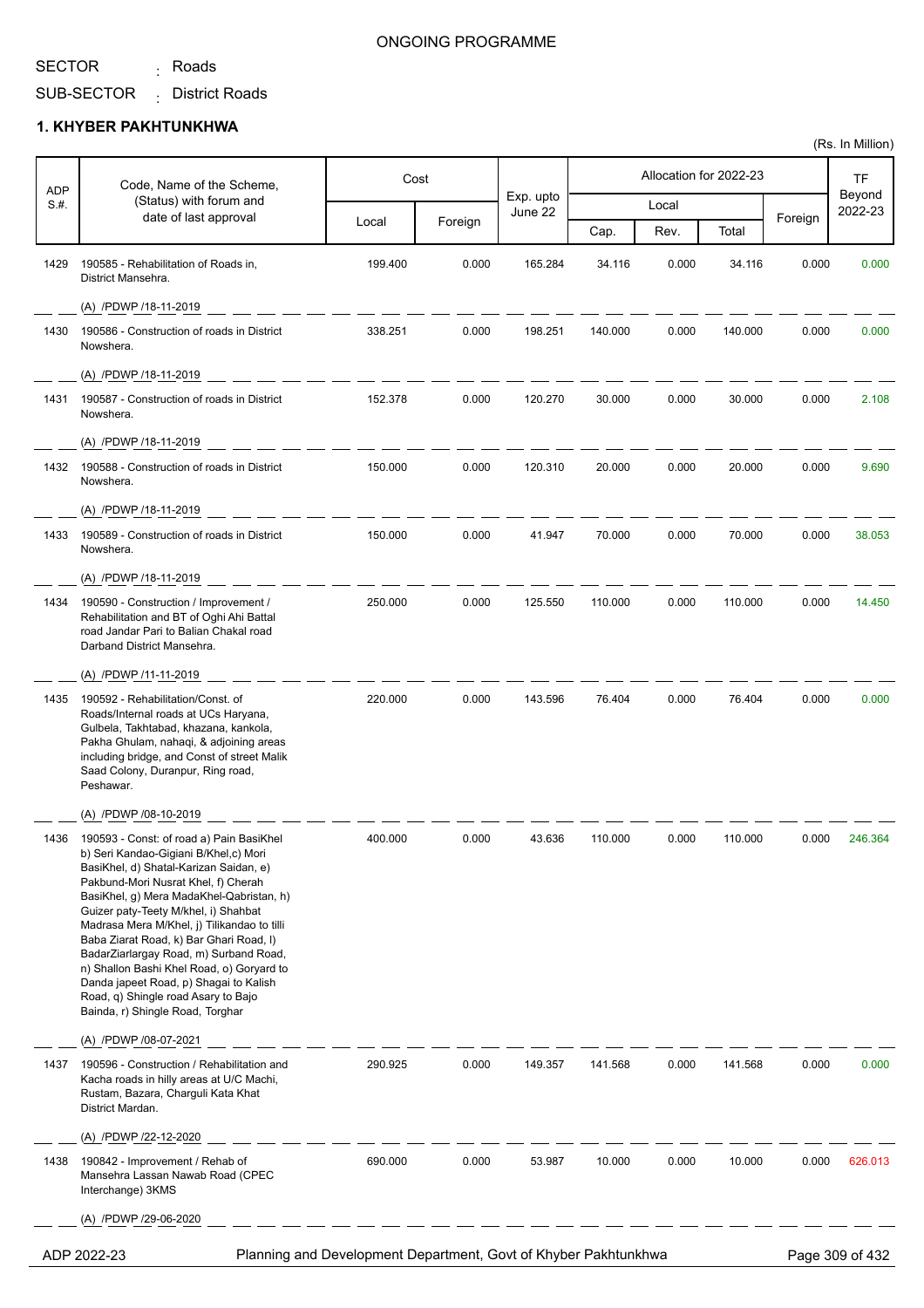<sub>:</sub> Roads

#### ONGOING PROGRAMME

SUB-SECTOR District Roads :

#### **1. KHYBER PAKHTUNKHWA**

| ADP  | Code, Name of the Scheme,                                                                                                                     |           | Cost    |                      |         |       | Allocation for 2022-23 |         | TF                |
|------|-----------------------------------------------------------------------------------------------------------------------------------------------|-----------|---------|----------------------|---------|-------|------------------------|---------|-------------------|
| S.#. | (Status) with forum and                                                                                                                       |           |         | Exp. upto<br>June 22 |         | Local |                        |         | Beyond<br>2022-23 |
|      | date of last approval                                                                                                                         | Local     | Foreign |                      | Cap.    | Rev.  | Total                  | Foreign |                   |
| 1439 | 200005 - Rehabilitation of Gandi Ashig to<br>Gandi Umer Khan Road (11-Km) District<br>D.I.Khan.                                               | 137.052   | 0.000   | 42.813               | 94.239  | 0.000 | 94.239                 | 0.000   | 0.000             |
|      | (A) /PDWP /03-05-2020                                                                                                                         |           |         |                      |         |       |                        |         |                   |
| 1440 | 200006 - Repair and Rehabilittion of road<br>between Banda Daud Shaha (TERRI<br>Chowk) & Gurguri District Karak (38-Km)                       | 587.768   | 0.000   | 34.789               | 100.000 | 0.000 | 100.000                | 0.000   | 452.979           |
|      | (A) /PDWP /29-06-2020                                                                                                                         |           |         |                      |         |       |                        |         |                   |
| 1441 | 200388 - Construction of Roads in District<br>Swat.                                                                                           | 1,000.094 | 0.000   | 300.078              | 153.811 | 0.000 | 153.811                | 0.000   | 546.205           |
|      | (A) /PDWP /29-10-2020                                                                                                                         |           |         |                      |         |       |                        |         |                   |
|      | 1442 200412 - 200412 - MAINTENANCE &<br>REPAIR OF CARPETED ROAD IN<br>PREMISES OF ST. JOHN'S CATHEDRAL<br>CHURCH PESHAWAR CANTT               | 7.920     | 0.000   | 0.400                | 7.520   | 0.000 | 7.520                  | 0.000   | 0.000             |
|      | (A) /PDWP /09-12-2020                                                                                                                         |           |         |                      |         |       |                        |         |                   |
| 1443 | 200466 - Construction of Pir Baba Bypass<br>Road & Pir Baba Kalabat Bypass Road,<br>District Buner.                                           | 384.280   | 0.000   | 114.811              | 20.000  | 0.000 | 20.000                 | 0.000   | 249.469           |
|      | (A) /PDWP /18-05-2022                                                                                                                         |           |         |                      |         |       |                        |         |                   |
| 1444 | 200536 - Design and Construction of<br>Singur Bridge over Chitral River, District<br>Lower Chitral                                            | 705.071   | 0.000   | 687.411              | 17.660  | 0.000 | 17.660                 | 0.000   | 0.000             |
|      | (A) /PDWP /26-05-2021                                                                                                                         |           |         |                      |         |       |                        |         |                   |
|      | 1445 210436 - F/S, Design, Construction &<br>Black Topping of Road from Dokhada<br>Village to Elum Top, District Buner (11.5<br>KM)           | 686.892   | 0.000   | 35.340               | 20.000  | 0.000 | 20.000                 | 0.000   | 631.552           |
|      | (A) /PDWP /08-07-2021                                                                                                                         |           |         |                      |         |       |                        |         |                   |
| 1446 | 210437 - Rehabilitation and Extension of 3<br>Nos Kalash Valley Roads in District Chitral                                                     | 300.000   | 0.000   | 0.317                | 20.000  | 0.000 | 20.000                 | 0.000   | 279.68            |
|      | (A) /PDWP /13-01-2022                                                                                                                         |           |         |                      |         |       |                        |         |                   |
| 1447 | 210438 - FS, Design & Construction of 02<br>No Flyovers in D.I.Khan City a) Flyover at<br>Tank Adda Chowk, b) Flyover at Sabzi<br>Mandi Chowk | 3,224.280 | 0.000   | 0.313                | 120.000 | 0.000 | 120.000                |         | 0.000 3,103.967   |
|      |                                                                                                                                               |           |         |                      |         |       |                        |         |                   |
| 1448 | 210439 - Rehabilitation / Reconstruction /<br>Improvement of flood affected roads and<br>Bridges in District Kohistan Lower                   | 115.700   | 0.000   | 21.988               | 10.000  | 0.000 | 10.000                 | 0.000   | 83.712            |
|      | (A) /DDWP /28-12-2021                                                                                                                         |           |         |                      |         |       |                        |         |                   |
| 1449 | 210442 - Feasibility study for Dualization<br>of road from Main Swabi road to Bakhshali<br>Interchange 7 Km, Mardan                           | 1,389.023 | 0.000   | 10.421               | 0.001   | 0.000 | 0.001                  |         | 0.000 1,378.601   |
|      | (A) /PDWP /01-11-2021                                                                                                                         |           |         |                      |         |       |                        |         |                   |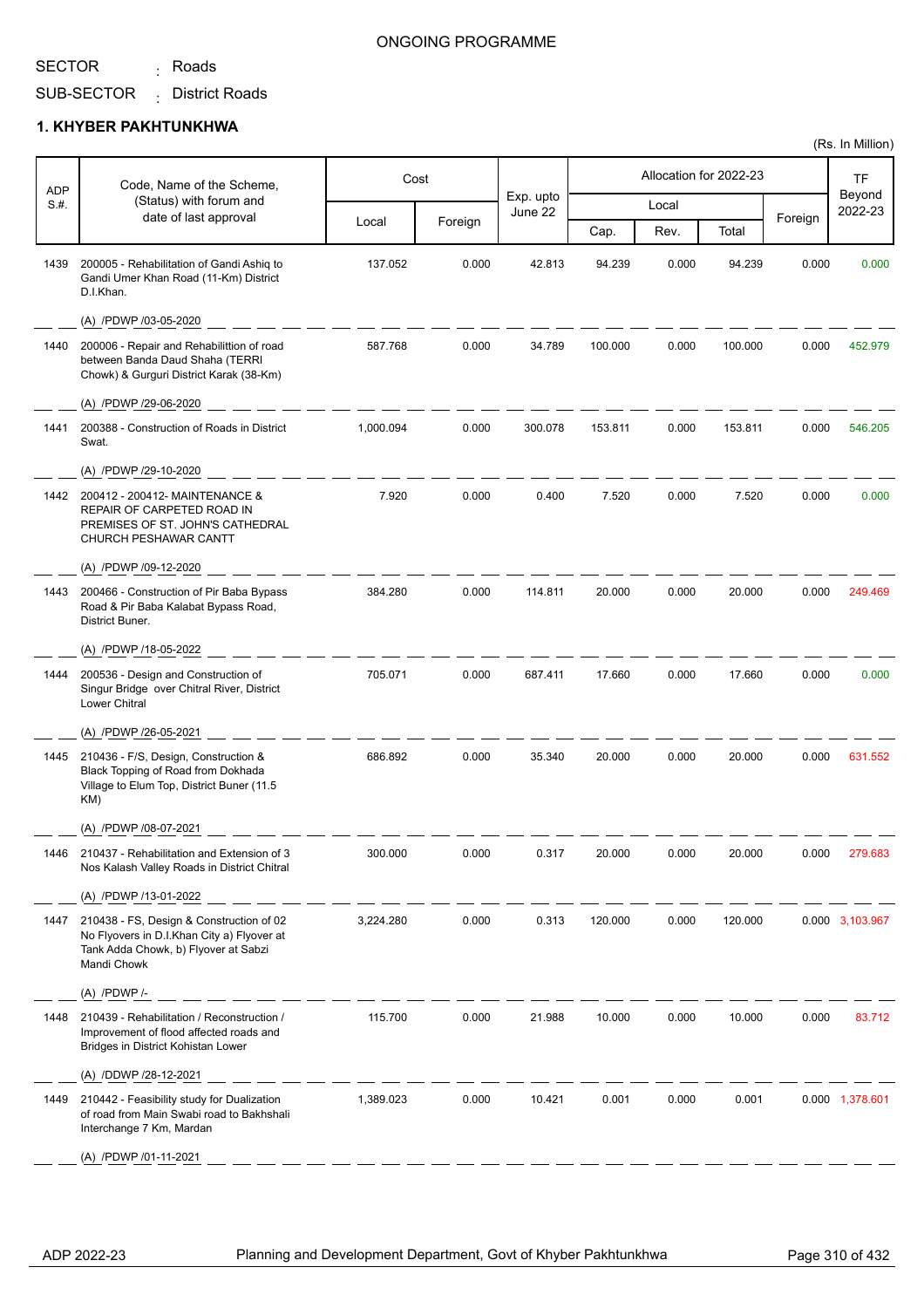<sub>:</sub> Roads

#### ONGOING PROGRAMME

SUB-SECTOR District Roads :

#### **1. KHYBER PAKHTUNKHWA**

| <b>ADP</b> | Code, Name of the Scheme,                                                                                                                                                                    |            | Cost    |                      |            |         | Allocation for 2022-23 |         | TF                |
|------------|----------------------------------------------------------------------------------------------------------------------------------------------------------------------------------------------|------------|---------|----------------------|------------|---------|------------------------|---------|-------------------|
| S.#.       | (Status) with forum and                                                                                                                                                                      |            |         | Exp. upto<br>June 22 |            | Local   |                        |         | Beyond<br>2022-23 |
|            | date of last approval                                                                                                                                                                        | Local      | Foreign |                      | Cap.       | Rev.    | Total                  | Foreign |                   |
| 1450       | 210451 - Construction of Road from<br>Balakot on Malam Jabba road to Shangla<br>Top 5.5 KM District Swat.                                                                                    | 279.020    | 0.000   | 0.082                | 118.408    | 0.000   | 118.408                | 0.000   | 160.530           |
|            | (A) /PDWP /10-09-2021                                                                                                                                                                        |            |         |                      |            |         |                        |         |                   |
| 1451       | 210461 - F/S, Design & Construction of<br>Badalai Bridge at Madyan District Swat                                                                                                             | 395.580    | 0.000   | 0.083                | 118.408    | 0.000   | 118.408                | 0.000   | 277.089           |
|            | (A) /PDWP /25-03-2022                                                                                                                                                                        |            |         |                      |            |         |                        |         |                   |
| 1452       | 210464 - Construction of Road & Bridges<br>due to Flood Damages in Shahgram / tirat<br>Dara Madyan Tehsil Behrain District Swat<br>in August 2020                                            | 433.900    | 0.000   | 0.076                | 157.877    | 0.000   | 157.877                | 0.000   | 275.947           |
|            | (A) /PDWP /12-10-2021                                                                                                                                                                        |            |         |                      |            |         |                        |         |                   |
| 1453       | 210480 - Purchase of Land for Kalash<br>Valley Roads in District Lower Chitral                                                                                                               | 1.500.611  | 0.000   | 0.099                | 0.000      | 250.000 | 250.000                |         | 0.000 1,250.512   |
|            | (A) /PDWP /04-04-2022                                                                                                                                                                        |            |         |                      |            |         |                        |         |                   |
| 1454       | 210546 - Construction, Rehabilitation&<br>Widening of Roads in UC Abakhel, UC Tor<br>Warsak, UC Elai, UC Gadizai, UC Pacha,<br>UC Malakpur, UC Daggar and UC Gokand<br><b>District Buner</b> | 550.000    | 0.000   | 56.314               | 120.000    | 0.000   | 120.000                | 0.000   | 373.686           |
|            | (A) /PDWP /02-12-2021                                                                                                                                                                        |            |         |                      |            |         |                        |         |                   |
| 1455       | 210629 - F/S, Design & Construction of<br>Hangu Samana Road at District Hangu                                                                                                                | 575.550    | 0.000   | 0.029                | 100.000    | 0.000   | 100.000                | 0.000   | 475.521           |
|            | (A) /PDWP /29-12-2021                                                                                                                                                                        |            |         |                      |            |         |                        |         |                   |
| 1456       | 210633 - Construction & Upgradation of<br>B/T Road from Dalo Khel to Abba Khel in<br>Distt Lakki Marwat                                                                                      | 125.750    | 0.000   | 10.315               | 20.000     | 0.000   | 20.000                 | 0.000   | 95.435            |
|            | (A) /DDWP /01-12-2021                                                                                                                                                                        |            |         |                      |            |         |                        |         |                   |
| 1457       | 210724 - Construction and Improvement of<br>roads and bridges in tehsil kabal swat                                                                                                           | 1,500.000  | 0.000   | 0.031                | 394.694    | 0.000   | 394.694                |         | 0.000 1,105.275   |
|            | (A) /PDWP /25-10-2021                                                                                                                                                                        |            |         |                      |            |         |                        |         |                   |
| 1458       | 210727 - Construction of 5 Km road from<br>Indus highway to Jhoke Karlo and 8 KM<br>road from Jalebi Morh to Baghwani DI<br><b>KHAN</b>                                                      | 152.259    | 0.000   | 0.079                | 152.180    | 0.000   | 152.180                | 0.000   | 0.000             |
|            | (A) /PDWP /29-12-2021                                                                                                                                                                        |            |         |                      |            |         |                        |         |                   |
| 1459       | 210774 - Construction of Kacheri chowk to<br>Shaheen Plaza Bannu Road, Kohat                                                                                                                 | 382.048    | 0.000   | 100.038              | 228.250    | 0.000   | 228.250                | 0.000   | 53.760            |
|            | (A) /PDWP /03-12-2021                                                                                                                                                                        |            |         |                      |            |         |                        |         |                   |
| 1460       | 220373 - Construction / Widening /<br>Improvement & Rehabilitation of Roads &<br>Bridges in Tehsil Matta and adjoining<br>Areas of District Swat                                             | 2,500.000  | 0.000   | 0.017                | 789.387    | 0.000   | 789.387                |         | 0.000 1,710.596   |
|            | (A) /PDWP /12-10-2021                                                                                                                                                                        |            |         |                      |            |         |                        |         |                   |
|            | <b>Total OnGoing Programme</b>                                                                                                                                                               | 88,988.952 | 0.000   | 44,095.109           | 14,291.264 | 250.000 | 14,541.264             | 0.000   | 30,352.579        |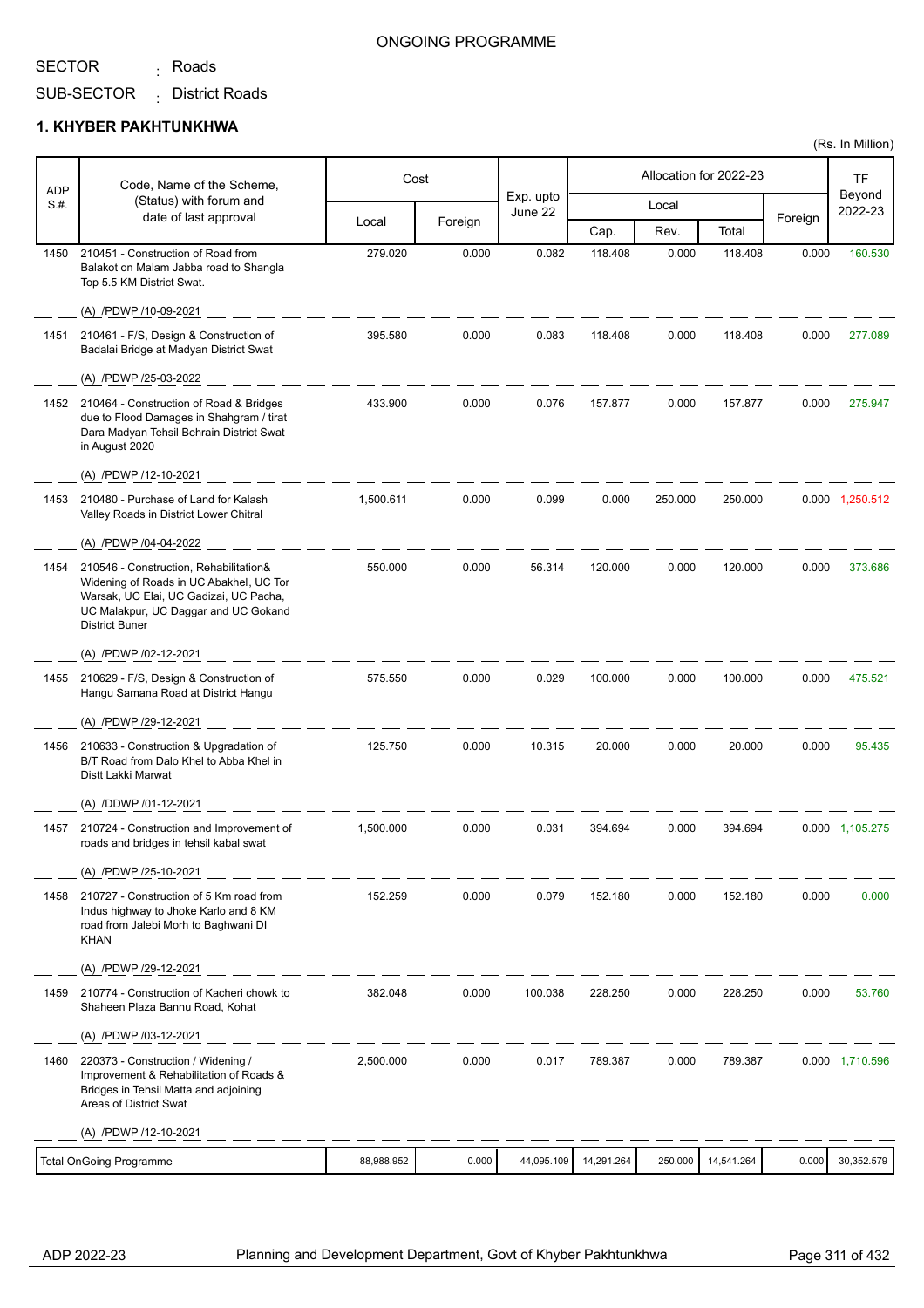<sub>:</sub> Roads

SUB-SECTOR District Roads :

#### **1. KHYBER PAKHTUNKHWA**

|                    |                                                                                                                                                      | Cost<br>Code, Name of the Scheme, |         |                      | Allocation for 2022-23 |       |        | <b>TF</b> |                   |
|--------------------|------------------------------------------------------------------------------------------------------------------------------------------------------|-----------------------------------|---------|----------------------|------------------------|-------|--------|-----------|-------------------|
| <b>ADP</b><br>S.#. | (Status) with forum and                                                                                                                              |                                   |         | Exp. upto<br>June 22 |                        | Local |        |           | Beyond<br>2022-23 |
|                    | date of last approval                                                                                                                                | Local                             | Foreign |                      | Cap.                   | Rev.  | Total  | Foreign   |                   |
| 1461               | 210739 - Purchase of Land to improve<br>Mansehra road Abbottabad City                                                                                | 1,000.000                         | 0.000   | 0.000                | 50.000                 | 0.000 | 50.000 | 0.000     | 950.000           |
|                    | $(B)$ / PDWP/                                                                                                                                        |                                   |         |                      |                        |       |        |           |                   |
| 1462               | 220372 - F/S, Design & B/T of Venai to<br>Gat Road (New Alignment), Swat                                                                             | 100.000                           | 0.000   | 0.000                | 0.001                  | 0.000 | 0.001  | 0.000     | 99.999            |
|                    | $(B)$ / PDWP/                                                                                                                                        |                                   |         |                      |                        |       |        |           |                   |
| 1463               | 220404 - Construction & Rehabilitation of<br>Seyason Road 12 KMs in District Dir<br>Upper                                                            | 365.579                           | 0.000   | 0.000                | 40.000                 | 0.000 | 40.000 | 0.000     | 325.579           |
|                    | $(B)$ / PDWP/                                                                                                                                        |                                   |         |                      |                        |       |        |           |                   |
| 1464               | 220597 - Construction of Grade<br>Interchange at Havellian to Dhamtour<br>Bypass, Abbottabad                                                         | 250.000                           | 0.000   | 0.000                | 50.000                 | 0.000 | 50.000 | 0.000     | 200.000           |
|                    | $(B)$ / PDWP/                                                                                                                                        |                                   |         |                      |                        |       |        |           |                   |
| 1465               | 220598 - Construction of Nowshera<br>Bridge, Abbottabad                                                                                              | 300.000                           | 0.000   | 0.000                | 50.000                 | 0.000 | 50.000 | 0.000     | 250.000           |
|                    | $(B)$ / PDWP/                                                                                                                                        |                                   |         |                      |                        |       |        |           |                   |
| 1466               | 220599 - Construction of Havellian city<br>Bypass road, District Abbottabad (11.5KM)                                                                 | 1,500.000                         | 0.000   | 0.000                | 60.000                 | 0.000 | 60.000 |           | 0.000 1,440.000   |
|                    | $(B)$ / PDWP/                                                                                                                                        |                                   |         |                      |                        |       |        |           |                   |
| 1467               | 220600 - Construction of B/T road from<br>Mosazai to Gara Sheikh 15 Km, D.I Khan                                                                     | 300.000                           | 0.000   | 0.000                | 52.770                 | 0.000 | 52.770 | 0.000     | 247.230           |
|                    | $(B)$ / PDWP/                                                                                                                                        |                                   |         |                      |                        |       |        |           |                   |
| 1468               | 220601 - Construction of Kumbar Bypass<br>road 4.5-Kms, District Dir Lower                                                                           | 900.000                           | 0.000   | 0.000                | 50.000                 | 0.000 | 50.000 | 0.000     | 850.000           |
|                    | $(B)$ / PDWP/                                                                                                                                        |                                   |         |                      |                        |       |        |           |                   |
| 1469               | 220602 - Improvement/Rehabilitation of<br>Bakrial City road from CPEC interchange<br>to MNJ road (6.9 Km), Mansehra                                  | 600.000                           | 0.000   | 0.000                | 25.000                 | 0.000 | 25.000 | 0.000     | 575.000           |
|                    | $(B)$ / PDWP/                                                                                                                                        |                                   |         |                      |                        |       |        |           |                   |
| 1470               | 220603 - Construction of 04 Km road<br>including 150m bridge on Bara River<br>connecting Kohat road with Ring road via<br>Sheikh Muhammadi, Peshawar | 150.000                           | 0.000   | 0.000                | 40.000                 | 0.000 | 40.000 | 0.000     | 110.000           |
|                    | $(B)$ / PDWP/                                                                                                                                        |                                   |         |                      |                        |       |        |           |                   |
| 1471               | 220605 - Construction of 5 Nos Pedestrian<br>bridge on Charsadda road at a) Gulbela, b)<br>Naguman, c) Nahaqi, d) Khazana, e)<br>Bakhsu              | 231.000                           | 0.000   | 0.000                | 60.000                 | 0.000 | 60.000 | 0.000     | 171.000           |
|                    | $(B)$ / PDWP/                                                                                                                                        |                                   |         |                      |                        |       |        |           |                   |
| 1472               | 220617 - Construction Road for Different<br>UCs of (Attobbatad) 30-KMs                                                                               | 500.000                           | 0.000   | 0.000                | 60.000                 | 0.000 | 60.000 | 0.000     | 440.000           |
|                    | $(B)$ / PDWP/                                                                                                                                        |                                   |         |                      |                        |       |        |           |                   |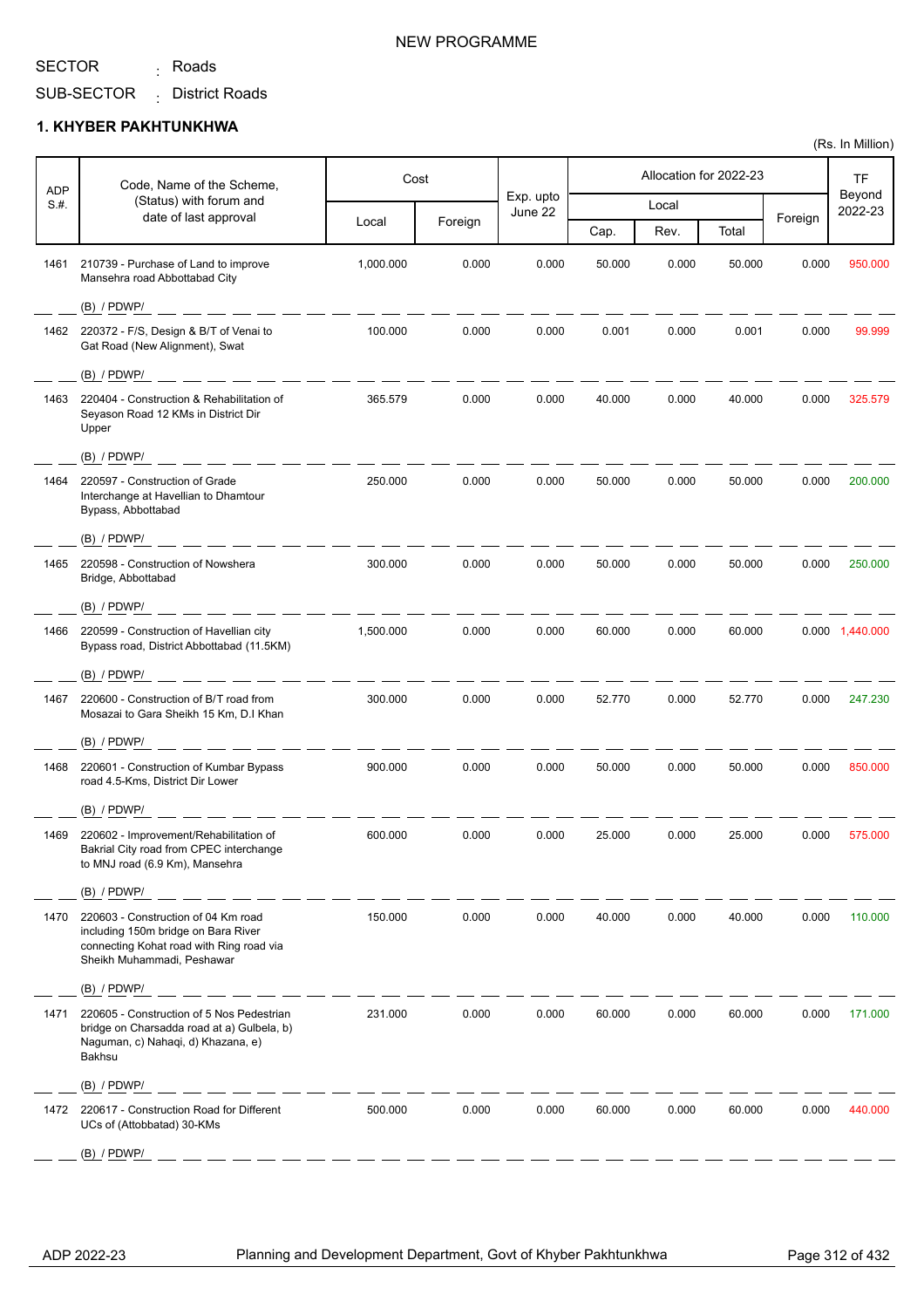<sub>:</sub> Roads

SUB-SECTOR District Roads :

#### **1. KHYBER PAKHTUNKHWA**

|                    | Code, Name of the Scheme,                                                                                                                                                                                                                                                              |           | Cost    |                      |         | Allocation for 2022-23 |         |         | TF                |
|--------------------|----------------------------------------------------------------------------------------------------------------------------------------------------------------------------------------------------------------------------------------------------------------------------------------|-----------|---------|----------------------|---------|------------------------|---------|---------|-------------------|
| <b>ADP</b><br>S.H. | (Status) with forum and                                                                                                                                                                                                                                                                |           |         | Exp. upto<br>June 22 |         | Local                  |         |         | Beyond<br>2022-23 |
|                    | date of last approval                                                                                                                                                                                                                                                                  | Local     | Foreign |                      | Cap.    | Rev.                   | Total   | Foreign |                   |
| 1473               | 220643 - Construction of road from Kot<br>Kashmir to Bragia via Spahi Khel, Sagai &<br>Walai with link road Tup Takhti Khel,<br>District Laki Marwat                                                                                                                                   | 480.000   | 0.000   | 0.000                | 10.000  | 0.000                  | 10.000  | 0.000   | 470.000           |
|                    | $(B)$ / PDWP/                                                                                                                                                                                                                                                                          |           |         |                      |         |                        |         |         |                   |
| 1474               | 220646 - Construction of Approach Road<br>for Sports Facility at Sango Maira via<br>Achani (Kanal Road Peshawar)                                                                                                                                                                       | 150.000   | 0.000   | 0.000                | 0.001   | 0.000                  | 0.001   | 0.000   | 149.999           |
|                    | $(B)$ / PDWP/                                                                                                                                                                                                                                                                          |           |         |                      |         |                        |         |         |                   |
| 1475               | 220647 - Access to Rural Roads in<br>Barawal Valley, Bibyore, Darora, Hattan,<br>Chukyatan, and Rokhan (15KM)                                                                                                                                                                          | 150.000   | 0.000   | 0.000                | 0.001   | 0.000                  | 0.001   | 0.000   | 149.999           |
|                    | $(B)$ / PDWP/                                                                                                                                                                                                                                                                          |           |         |                      |         |                        |         |         |                   |
| 1476               | 220658 - Construction/rehabilitation/<br>widening / improvement of Roads,<br>Bridges & Culverts in Upper Swat and<br>Tehsil Kabal.                                                                                                                                                     | 5,500.000 | 0.000   | 0.000                | 183.410 | 0.000                  | 183.410 |         | 0.000 5,316.590   |
|                    | $(B)$ / PDWP/                                                                                                                                                                                                                                                                          |           |         |                      |         |                        |         |         |                   |
| 1477               | 220751 - Construction of Warai Bypass<br>road Dir Upper                                                                                                                                                                                                                                | 700.000   | 0.000   | 0.000                | 0.001   | 0.000                  | 0.001   | 0.000   | 699.999           |
|                    | $(B)$ / PDWP/                                                                                                                                                                                                                                                                          |           |         |                      |         |                        |         |         |                   |
| 1478               | 220754 - Construction of roads to tourist<br>spots in Malakand and Hazara Division                                                                                                                                                                                                     | 1,500.000 | 0.000   | 0.000                | 0.001   | 0.000                  | 0.001   |         | 0.000 1,499.999   |
|                    | $(B)$ / PDWP/                                                                                                                                                                                                                                                                          |           |         |                      |         |                        |         |         |                   |
| 1479               | 220755 - F/S and Construction bridge on<br>river Indus in Kabalgram Tehsil Martung,<br>Shangla.                                                                                                                                                                                        | 550.000   | 0.000   | 0.000                | 0.001   | 0.001                  | 0.002   | 0.000   | 549.998           |
|                    | $(B)$ / PDWP/                                                                                                                                                                                                                                                                          |           |         |                      |         |                        |         |         |                   |
| 1480               | 220756 - Improvement & Rehabilitation of<br>roads in District Kohat, (i) Sodal to Tapi<br>Road 12-KMs, (ii) Dar Malak to Walai<br>Road 15-Kms (iii) Lachi Gulsha Khel link<br>Road 14-Kms (iv) Tanda Dam Road                                                                          | 1,230.000 | 0.000   | 0.000                | 0.001   | 0.000                  | 0.001   |         | 0.000 1,229.999   |
|                    | (B) / PDWP/                                                                                                                                                                                                                                                                            |           |         |                      |         |                        |         |         |                   |
| 1481               | 220758 - Construction of BT road from<br>warana to link road and warana to<br>Musakan, District Karak - 30KM                                                                                                                                                                           | 700.000   | 0.000   | 0.000                | 0.001   | 0.000                  | 0.001   | 0.000   | 699.999           |
|                    | $(B)$ / PDWP/                                                                                                                                                                                                                                                                          |           |         |                      |         |                        |         |         |                   |
| 1482               | 220760 - Construction and rehabilitation of<br>road in District Nowshera                                                                                                                                                                                                               | 500.000   | 0.000   | 0.000                | 0.001   | 0.000                  | 0.001   | 0.000   | 499.999           |
|                    | $(B)$ / PDWP/                                                                                                                                                                                                                                                                          |           |         |                      |         |                        |         |         |                   |
| 1483               | 220767 - Construction and Rehabilitation<br>of various roads at UCs Bakhshali, Gujrat,<br>Rural Mardan, Baghicha Dheri, Shah<br>Bazghari, Gari daulatzai, Garyaa, Fatma,<br>Babini and expansion of Mohib Banda<br>road from Kacha Sarak to Mhib Banda<br><b>Chowk District Mardan</b> | 470.000   | 0.000   | 0.000                | 0.001   | 0.000                  | 0.001   | 0.000   | 469.999           |
|                    | $(B)$ / PDWP/                                                                                                                                                                                                                                                                          |           |         |                      |         |                        |         |         |                   |
|                    |                                                                                                                                                                                                                                                                                        |           |         |                      |         |                        |         |         |                   |

ADP 2022-23 Planning and Development Department, Govt of Khyber Pakhtunkhwa Page 313 of 432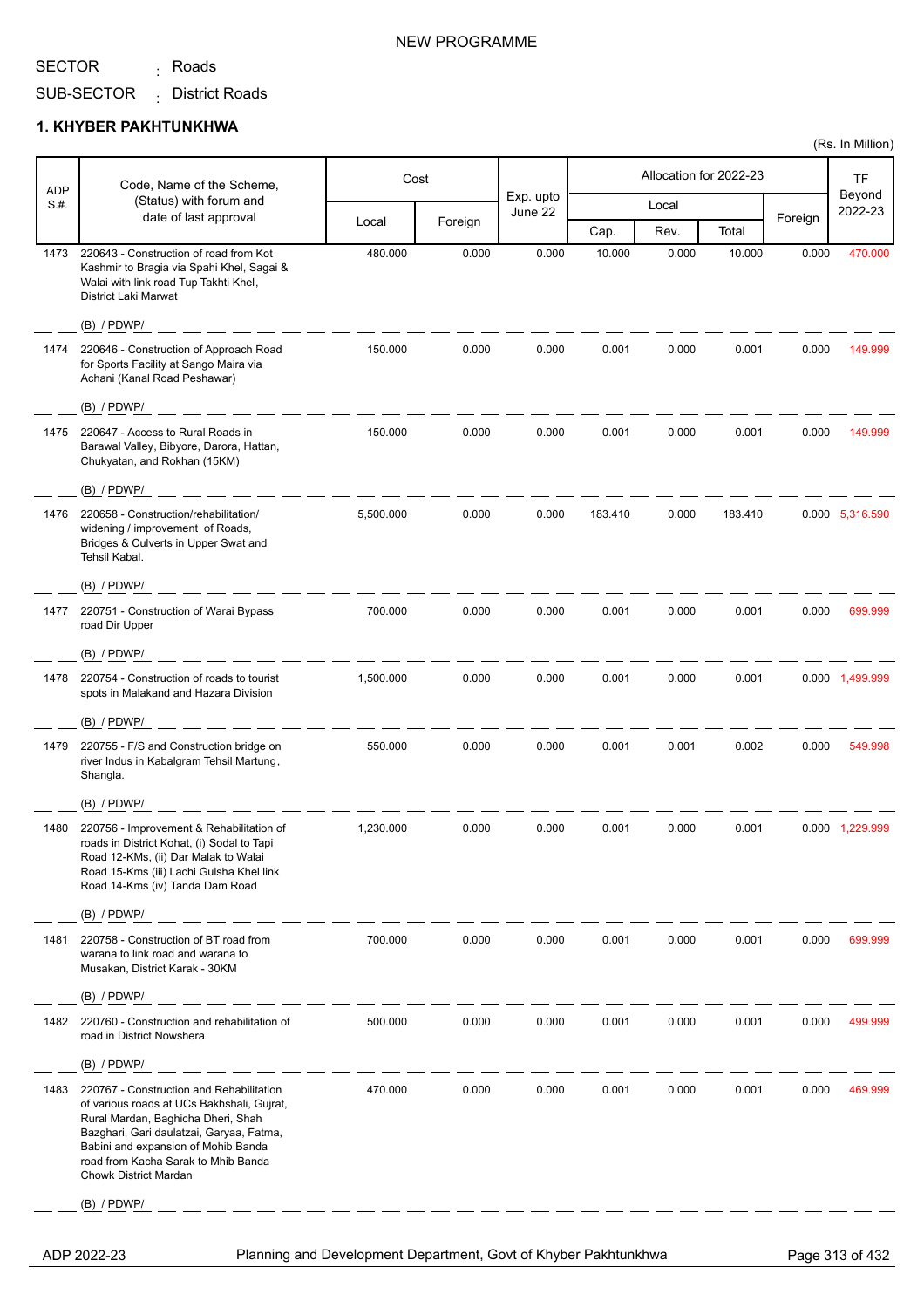<sub>:</sub> Roads

SUB-SECTOR District Roads :

#### **1. KHYBER PAKHTUNKHWA**

| <b>ADP</b> | Code, Name of the Scheme,                                                                                                                                                                                                                                                                           |            | Cost    |                      |         |        | Allocation for 2022-23 |         | <b>TF</b>         |
|------------|-----------------------------------------------------------------------------------------------------------------------------------------------------------------------------------------------------------------------------------------------------------------------------------------------------|------------|---------|----------------------|---------|--------|------------------------|---------|-------------------|
| S.H.       | (Status) with forum and<br>date of last approval                                                                                                                                                                                                                                                    |            |         | Exp. upto<br>June 22 |         | Local  |                        |         | Beyond<br>2022-23 |
|            |                                                                                                                                                                                                                                                                                                     | Local      | Foreign |                      | Cap.    | Rev.   | Total                  | Foreign |                   |
| 1484       | 220778 - Construction of Bridge (II) over<br>river Kabul on Swabi Jehangira Road                                                                                                                                                                                                                    | 1,325.971  | 0.000   | 0.000                | 0.001   | 0.000  | 0.001                  |         | 0.000 1,325.970   |
|            | $(B)$ / PDWP/                                                                                                                                                                                                                                                                                       |            |         |                      |         |        |                        |         |                   |
| 1485       | 220848 -<br>Reconstruction/Improvement/Widening/Re<br>hb of road from Pir Bala Chowk to Shahgai<br>Thana Chowk District Peshawar and<br>Construction of roads at Ucs juggani,<br>Shahi Bala, Mathra, Garhi Sherdad,<br>Panam Dheri, Kafoor Dheri, Badezi Regi<br>and Chagharmati District Peshawar. | 500.000    | 0.000   | 0.000                | 10.000  | 0.000  | 10.000                 | 0.000   | 490.000           |
|            | $(B)$ / PDWP/                                                                                                                                                                                                                                                                                       |            |         |                      |         |        |                        |         |                   |
| 1486       | 220849 - Construction of Pabbi Cherat<br>Road (11.5 Km)                                                                                                                                                                                                                                             | 220.000    | 0.000   | 0.000                | 10.000  | 0.000  | 10.000                 | 0.000   | 210.000           |
|            | $(B)$ / PDWP/                                                                                                                                                                                                                                                                                       | 500.000    | 0.000   | 0.000                | 10.000  | 0.000  | 10.000                 | 0.000   | 490.000           |
| 1487       | 220850 - Construction of Takatak to Haya<br>Sairay Bridge<br>$(B)$ / PDWP/                                                                                                                                                                                                                          |            |         |                      |         |        |                        |         |                   |
| 1488       | 220851 - F/S for Construction of Tunnel                                                                                                                                                                                                                                                             | 30.000     | 0.000   | 0.000                | 0.000   | 30.000 | 30.000                 | 0.000   | 0.000             |
|            | Maidan to Barawal Dir Lower<br>$(B)$ / PDWP/                                                                                                                                                                                                                                                        |            |         |                      |         |        |                        |         |                   |
| 1489       | 220862 - Construction of RCC Bridge                                                                                                                                                                                                                                                                 | 150.000    | 0.000   | 0.000                | 0.001   | 0.000  | 0.001                  | 0.000   | 149.999           |
|            | jankas Barkot District Dir upper                                                                                                                                                                                                                                                                    |            |         |                      |         |        |                        |         |                   |
|            | $(B)$ / PDWP/                                                                                                                                                                                                                                                                                       |            |         |                      |         |        |                        |         |                   |
| 1490       | 220863 - F/S for construction of access<br>road from dargai to palai interchange<br>district Malakand                                                                                                                                                                                               | 10.000     | 0.000   | 0.000                | 0.000   | 0.001  | 0.001                  | 0.000   | 9.999             |
|            | $(B)$ / PDWP/                                                                                                                                                                                                                                                                                       |            |         |                      |         |        |                        |         |                   |
| 1491       | 220864 - F/S for construction of Swabi<br>gadoon industrial zone bypass road Swabi                                                                                                                                                                                                                  | 10.000     | 0.000   | 0.000                | 0.000   | 0.001  | 0.001                  | 0.000   | 9.999             |
|            | $(B)$ / PDWP/                                                                                                                                                                                                                                                                                       |            |         |                      |         |        |                        |         |                   |
| 1492       | 220865 - Construction/Rehab of road from<br>chakar kakul to gali bannian with link to<br>jabbi, beerwaly, and mandrch UC kakul,<br>and construction of cant road in Ward-1 to<br>10 District Abbottabad                                                                                             | 300.000    | 0.000   | 0.000                | 0.001   | 0.000  | 0.001                  | 0.000   | 299.999           |
|            | $(B)$ / PDWP/                                                                                                                                                                                                                                                                                       |            |         |                      |         |        |                        |         |                   |
| 1493       | 220872 -<br>Construction/Rehabilitation/Improvement<br>of road from Bada Mir Abas to Sari Nourag<br>Via Bahrat, Kaki and Mirdil Nar<br>Shakoorullah                                                                                                                                                 | 880.000    | 0.000   | 0.000                | 0.001   | 0.000  | 0.001                  | 0.000   | 879.999           |
|            | $(B)$ / PDWP/                                                                                                                                                                                                                                                                                       |            |         |                      |         |        |                        |         |                   |
| 1494       | 220873 - Construction/Rehabilitation of<br>road from Kacha Bachak Meerakhel to<br>Shegi Machankhel (10Km) District Bannu                                                                                                                                                                            | 200.000    | 0.000   | 0.000                | 0.001   | 0.000  | 0.001                  | 0.000   | 199.999           |
|            | $(B)$ / PDWP/                                                                                                                                                                                                                                                                                       |            |         |                      |         |        |                        |         |                   |
|            | <b>Total New Programme</b>                                                                                                                                                                                                                                                                          | 22,252.550 | 0.000   | 0.000                | 761.195 | 30.003 | 791.198                | 0.000   | 21,461.352        |
|            |                                                                                                                                                                                                                                                                                                     |            |         |                      |         |        |                        |         |                   |

ADP 2022-23 Planning and Development Department, Govt of Khyber Pakhtunkhwa Page 314 of 432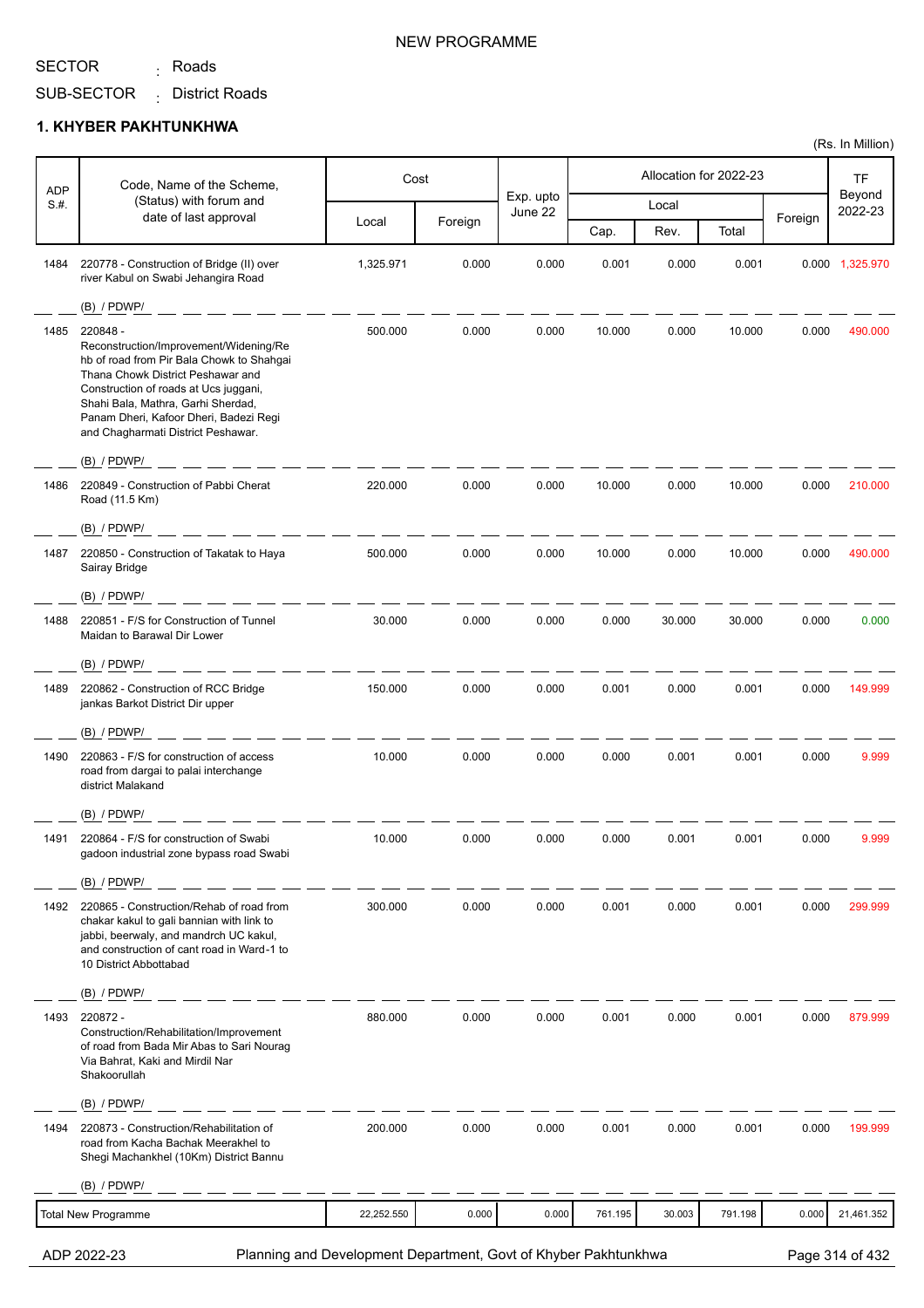#### NEW PROGRAMME

SUB-SECTOR District Roads :

<sub>:</sub> Roads

#### **1. KHYBER PAKHTUNKHWA**

SECTOR

| <b>ADP</b><br>S.H.          | Code, Name of the Scheme,<br>(Status) with forum and<br>date of last approval | Cost        |         | Exp. upto  |            |         | Allocation for 2022-23 |         | TF<br>Beyond |
|-----------------------------|-------------------------------------------------------------------------------|-------------|---------|------------|------------|---------|------------------------|---------|--------------|
|                             |                                                                               | Local       | Foreign | June 22    | Local      |         |                        | Foreign | 2022-23      |
|                             |                                                                               |             |         |            | Cap.       | Rev.    | Total                  |         |              |
| <b>Total District Roads</b> |                                                                               | 111.241.502 | 0.000   | 44.095.109 | 15.052.459 | 280.003 | 15.332.462             | 0.000   | 51.813.931   |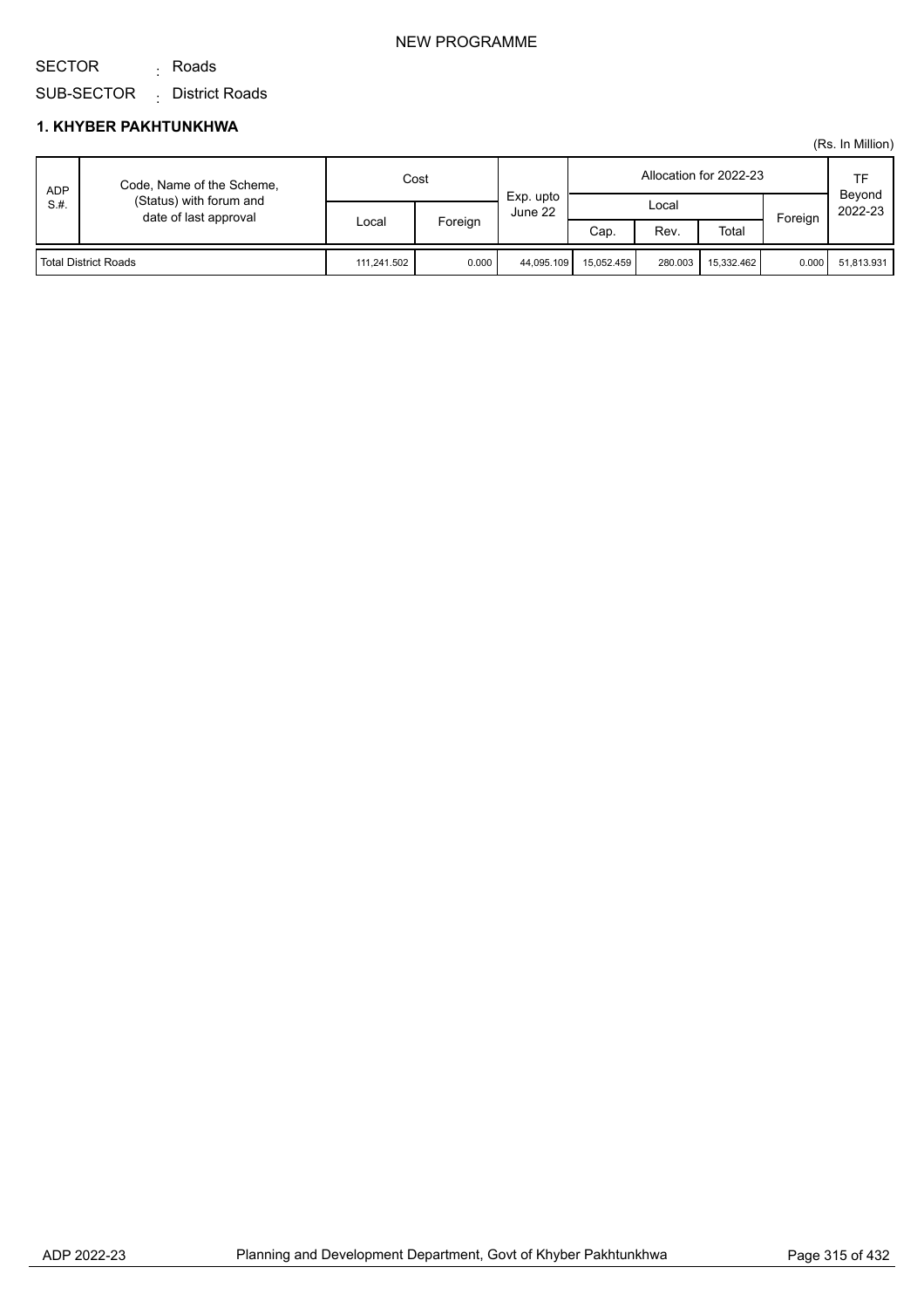<sub>:</sub> Roads

#### ONGOING PROGRAMME

SUB-SECTOR PKHA Roads & Bridges

#### **1. KHYBER PAKHTUNKHWA**

| <b>ADP</b> | Code, Name of the Scheme,                                                                                                                                              |           | Cost    |                      |           |       | Allocation for 2022-23 |         | <b>TF</b>         |
|------------|------------------------------------------------------------------------------------------------------------------------------------------------------------------------|-----------|---------|----------------------|-----------|-------|------------------------|---------|-------------------|
| S.H.       | (Status) with forum and                                                                                                                                                |           |         | Exp. upto<br>June 22 |           | Local |                        |         | Beyond<br>2022-23 |
|            | date of last approval                                                                                                                                                  | Local     | Foreign |                      | Cap.      | Rev.  | Total                  | Foreign |                   |
| 1495       | 020665 - Construction / Supervision of<br>new Road Works.                                                                                                              | 2,931.315 | 0.000   | 1,284.207            | 60.000    | 0.000 | 60.000                 |         | 0.000 1,587.108   |
|            | (A) /PDWP /23-07-2020                                                                                                                                                  |           |         |                      |           |       |                        |         |                   |
| 1496       | 020675 - F/S and Design of Projects of<br>Various Roads.                                                                                                               | 1.017.605 | 0.000   | 302.916              | 30.000    | 0.000 | 30.000                 | 0.000   | 684.689           |
|            | (A) /PDWP /23-08-2011                                                                                                                                                  |           |         |                      |           |       |                        |         |                   |
| 1497       | 130198 - Establishment of Axle Load<br>Control Regime on Provincial Highways at<br>5- Stations.                                                                        | 498.160   | 0.000   | 234.838              | 40.000    | 0.000 | 40.000                 | 0.000   | 223.322           |
|            | (A) /PDWP /17-04-2014                                                                                                                                                  |           |         |                      |           |       |                        |         |                   |
| 1498       | 140620 - Re-construction of Bridge at Tor<br>Warsak Daggar & widening/improvement<br>& BT of 18 KM leftover portion of Swarai<br>Pir Qilla Puran Road, District Buner. | 1,111.276 | 0.000   | 642.287              | 283.099   | 0.000 | 283.099                | 0.000   | 185.890           |
|            | (A) /PDWP /12-02-2016                                                                                                                                                  |           |         |                      |           |       |                        |         |                   |
| 1499       | 140621 - Dualization of Naguman<br>Shabqadar Section of Provincial Highway<br>S-1A, District Charsadda (13 KM).                                                        | 1,609.960 | 0.000   | 1,406.488            | 60.000    | 0.000 | 60.000                 | 0.000   | 143.472           |
|            | (A) /PDWP /25-03-2015                                                                                                                                                  |           |         |                      |           |       |                        |         |                   |
| 1500       | 140623 - Construction of road from<br>Balambat Timergara to Kalpani Maidan<br>Link road District Dir Lower.                                                            | 689.999   | 0.000   | 428.098              | 50.000    | 0.000 | 50.000                 | 0.000   | 211.901           |
|            | (A) /PDWP /08-02-2018                                                                                                                                                  |           |         |                      |           |       |                        |         |                   |
| 1501       | 140829 - Improvement of 25 KM left over<br>portion of Chukiyatan - Barawal - Shahi<br>Road, District Dir (Upper).                                                      | 975.010   | 0.000   | 648.645              | 296.410   | 0.000 | 296.410                | 0.000   | 29.955            |
|            | (A) /PDWP /01-11-2021                                                                                                                                                  |           |         |                      |           |       |                        |         |                   |
| 1502       | 140877 - Construction of Haripur Bypass<br>Road (23-KM).                                                                                                               | 5,046.730 | 0.000   | 4,212.803            | 200.000   | 0.000 | 200.000                | 0.000   | 633.927           |
|            | (A) /PDWP /01-11-2021                                                                                                                                                  |           |         |                      |           |       |                        |         |                   |
| 1503       | 140878 - Improvement & Widening of<br>Nizampur - Kohat road (64 Kms), District<br>Nowshera & Kohat                                                                     | 2,796.756 | 0.000   | 2,287.052            | 309.751   | 0.000 | 309.751                | 0.000   | 199.953           |
|            | (A) /PDWP /28-01-2015                                                                                                                                                  |           |         |                      |           |       |                        |         |                   |
| 1504       | 160193 - Project Directorate for Swat<br>Expressway.                                                                                                                   | 390.909   | 0.000   | 265.053              | 50.000    | 0.000 | 50.000                 | 0.000   | 75.856            |
|            | (A) /PDWP /26-08-2020                                                                                                                                                  |           |         |                      |           |       |                        |         |                   |
| 1505       | 160630 - F/S, Design and Construction of<br>2 No. Flyovers on Mingora Kanju Road<br>SH: Mingora Bypass and Kanju Chowk,<br><b>District Swat</b>                        | 3,158.756 | 0.000   | 2,195.440            | 813.326   | 0.000 | 813.326                | 0.000   | 149.990           |
|            | (A) /PDWP /25-10-2021                                                                                                                                                  |           |         |                      |           |       |                        |         |                   |
| 1506       | 170523 - F/S & Construction of Circular<br>Bypass Road, Bannu (64.90 Km)                                                                                               | 9,589.804 | 0.000   | 3,785.960            | 2,000.000 | 0.000 | 2,000.000              |         | 0.000 3,803.844   |
|            | (A) /PDWP /25-03-2022                                                                                                                                                  |           |         |                      |           |       |                        |         |                   |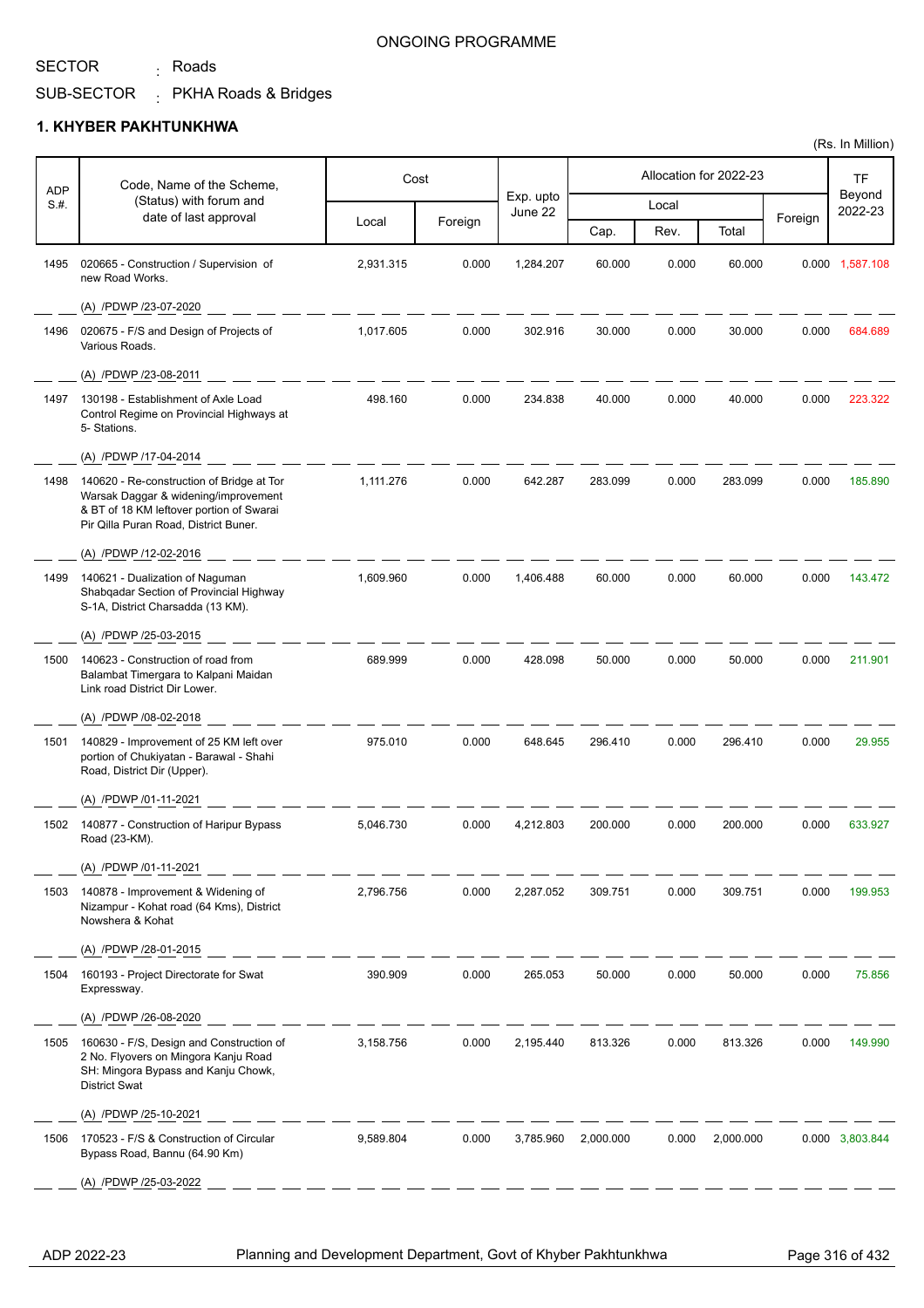<sub>:</sub> Roads

#### ONGOING PROGRAMME

SUB-SECTOR PKHA Roads & Bridges :

#### **1. KHYBER PAKHTUNKHWA**

| <b>ADP</b> | Code, Name of the Scheme,                                                                                                                                                                                                                                                          |           | Cost    |                      |           |       | Allocation for 2022-23 |         | TF                |
|------------|------------------------------------------------------------------------------------------------------------------------------------------------------------------------------------------------------------------------------------------------------------------------------------|-----------|---------|----------------------|-----------|-------|------------------------|---------|-------------------|
| S.H.       | (Status) with forum and                                                                                                                                                                                                                                                            |           |         | Exp. upto<br>June 22 |           | Local |                        |         | Beyond<br>2022-23 |
|            | date of last approval                                                                                                                                                                                                                                                              | Local     | Foreign |                      | Cap.      | Rev.  | Total                  | Foreign |                   |
| 1507       | 170566 - Widening, Improvement and BT<br>of Swari, Dewana Baba road (11 Km)<br>including RCC Bridge at Tangu, District<br>Buner.                                                                                                                                                   | 1,464.977 | 0.000   | 657.755              | 792.242   | 0.000 | 792.242                | 0.000   | 14.980            |
|            | (A) /PDWP /31-03-2021                                                                                                                                                                                                                                                              |           |         |                      |           |       |                        |         |                   |
| 1508       | 170629 - Widening & Improvement of<br>Tarnawa Kohala Bala Road (35 Km)<br><b>District Haripur</b>                                                                                                                                                                                  | 2,221.880 | 0.000   | 612.708              | 100.000   | 0.000 | 100.000                |         | 0.000 1,509.172   |
|            | (A) /PDWP /21-04-2022                                                                                                                                                                                                                                                              |           |         |                      |           |       |                        |         |                   |
| 1509       | 180163 - Improvement & Rehabilitation of<br>road from Karappa to Shakardara (35 Km)<br><b>District Kohat</b>                                                                                                                                                                       | 2,266.330 | 0.000   | 1,062.025            | 1,204.305 | 0.000 | 1,204.305              | 0.000   | 0.000             |
|            | (A) /PDWP /08-03-2018                                                                                                                                                                                                                                                              |           |         |                      |           |       |                        |         |                   |
| 1510       | 180600 - F/S, Design and Reconstruction<br>of RCC Bridges i) Pir Bala on KM-7,<br>Peshawar, ii) Kanawer Bridge on<br>Charsadda Tangi Road, iii) Elai Bridge on<br>S-10 at Buner and iv) Bridge on<br>Haripur-Beer Section S-12 (Length-160m)                                       | 668.596   | 0.000   | 573.708              | 94.888    | 0.000 | 94.888                 | 0.000   | 0.000             |
|            | (A) /PDWP /22-05-2019                                                                                                                                                                                                                                                              |           |         |                      |           |       |                        |         |                   |
| 1511       | 190341 - Widening / Improvement /<br>Rehabilitation of road from Beer to<br>Kalangir on Haripur - Chappar Road<br>Section of Provincial Highway S-12 (17<br>Km)                                                                                                                    | 1,274.720 | 0.000   | 89.844               | 500.000   | 0.000 | 500.000                | 0.000   | 684.876           |
|            | (A) /PDWP /09-01-2020                                                                                                                                                                                                                                                              |           |         |                      |           |       |                        |         |                   |
| 1512       | 190490 - Construction of Flyover at<br>Kulader Chowk Charsadda.                                                                                                                                                                                                                    | 842.552   | 0.000   | 0.168                | 60.000    | 0.000 | 60.000                 | 0.000   | 782.384           |
|            | (A) /PDWP /27-08-2021                                                                                                                                                                                                                                                              |           |         |                      |           |       |                        |         |                   |
| 1513       | 190511 - F/S and detailed design of<br>Peshawar - D.I.Khan Motorway.(320 KM).                                                                                                                                                                                                      | 320.000   | 0.000   | 38.029               | 100.000   | 0.000 | 100.000                | 0.000   | 181.971           |
|            | (A) /CDWP /-                                                                                                                                                                                                                                                                       |           |         |                      |           |       |                        |         |                   |
| 1514       | 190556 - F/S, Design & Reconst: of<br>Bridges: Arsala(S-11), Aghan Pur(S-10),<br>Drwaza Kas(S-8), Doghi (S-12), Bada on<br>Swabi Topi Rd(S-1), Khyali(S-1), Matra<br>(S-4), Machni (S-4), kababian (S-4), Dehri<br>(S-10), Aloch Puran(S-10A), Chena on<br>Swari Ambela Rd (S-10A) | 2,637.960 | 0.000   | 235.145              | 300.000   | 0.000 | 300.000                |         | 0.000 2,102.815   |
|            | (A) /PDWP /26-06-2020                                                                                                                                                                                                                                                              |           |         |                      |           |       |                        |         |                   |
| 1515       | 190558 - Dualization of Swabi Jehangira<br>Road left over portion 11 Km i/c bridge on<br><b>River Indus</b>                                                                                                                                                                        | 3,367.708 | 0.000   | 682.986              | 400.000   | 0.000 | 400.000                |         | 0.000 2,284.722   |
|            | (A) /PDWP /29-06-2020                                                                                                                                                                                                                                                              |           |         |                      |           |       |                        |         |                   |
| 1516       | 190559 - F/S, Detailed Eng. and<br>Construction of Matta Bypass Road<br>$(3.16+6) = 9.16$ Km), Swat.                                                                                                                                                                               | 1,656.609 | 0.000   | 1,595.432            | 61.177    | 0.000 | 61.177                 | 0.000   | 0.000             |
|            | (A) /PDWP /14-04-2021                                                                                                                                                                                                                                                              |           |         |                      |           |       |                        |         |                   |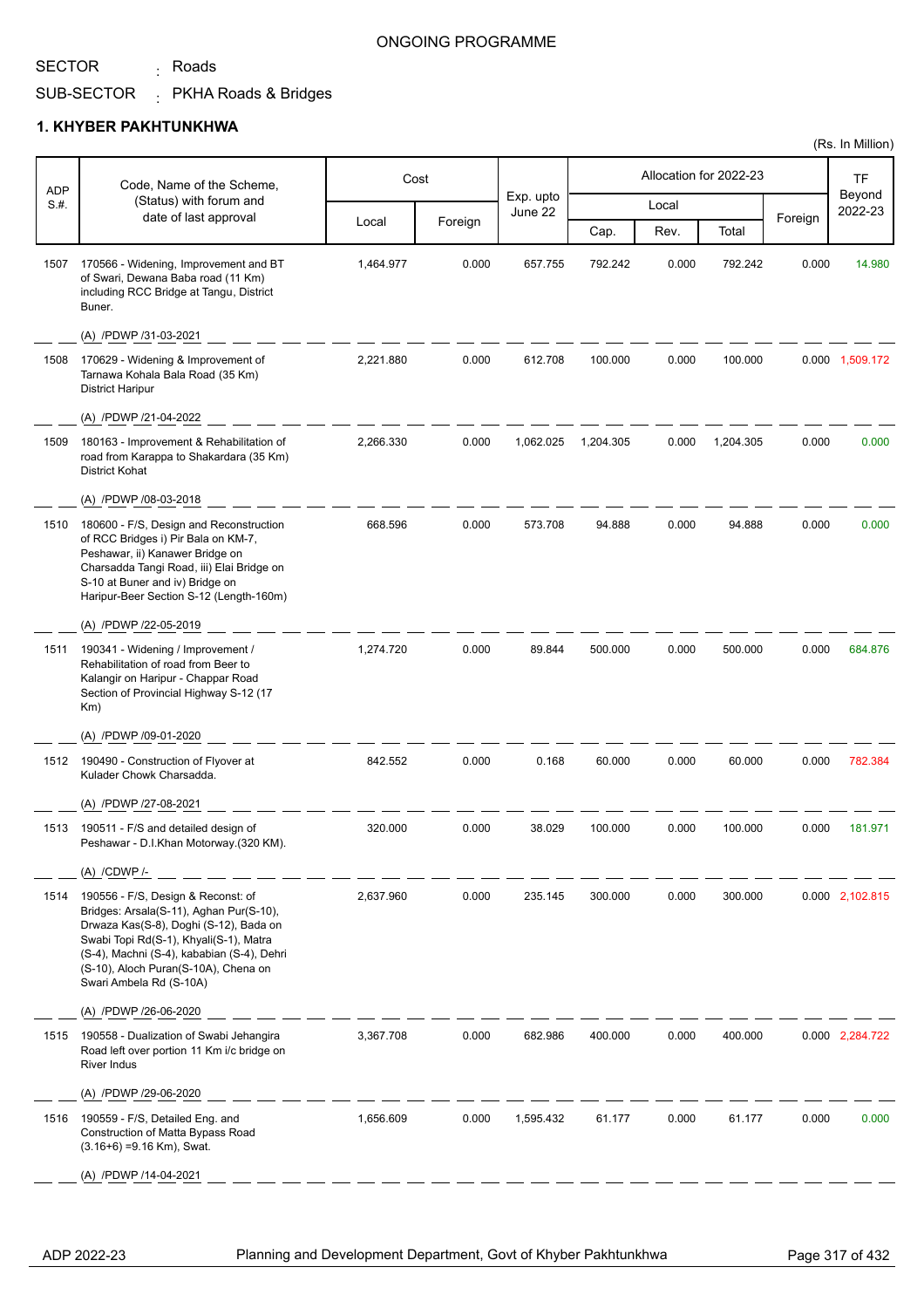<sub>:</sub> Roads

#### ONGOING PROGRAMME

SUB-SECTOR PKHA Roads & Bridges

#### **1. KHYBER PAKHTUNKHWA**

| <b>ADP</b> | Code, Name of the Scheme,                                                                                                                           |            | Cost    |                      |            |       | Allocation for 2022-23 |         | TF                |
|------------|-----------------------------------------------------------------------------------------------------------------------------------------------------|------------|---------|----------------------|------------|-------|------------------------|---------|-------------------|
| S.#.       | (Status) with forum and                                                                                                                             |            |         | Exp. upto<br>June 22 |            | Local |                        |         | Beyond<br>2022-23 |
|            | date of last approval                                                                                                                               | Local      | Foreign |                      | Cap.       | Rev.  | Total                  | Foreign |                   |
| 1517       | 190566 - Dualization of road from katlang<br>Bazar Doran Abad chowk (Chungi) Mardan                                                                 | 3,344.916  | 0.000   | 5.344                | 15.000     | 0.000 | 15.000                 |         | 0.000 3,324.572   |
|            | (A) /PDWP /27-08-2021                                                                                                                               |            |         |                      |            |       |                        |         |                   |
| 1518       | 200290 - F/S, Design, & Construction of<br>Khandia Road Upper Kohistan                                                                              | 5,543.410  | 0.000   | 211.446              | 200.000    | 0.000 | 200.000                |         | 0.000 5,131.964   |
|            | (A) /PDWP /02-12-2021                                                                                                                               |            |         |                      |            |       |                        |         |                   |
| 1519       | 210441 - F/S, Design and Dualization of<br>Provincial highway S-1, from Aziz Bhatti<br>Chowk to Jawad Chowk (Nehar Chowk)<br><b>District Mardan</b> | 1,389.023  | 0.000   | 0.197                | 50.000     | 0.000 | 50.000                 |         | 0.000 1,338.826   |
|            | (A) /PDWP /18-05-2022                                                                                                                               |            |         |                      |            |       |                        |         |                   |
| 1520       | 210447 - FS, Design and Construction of<br>Khawazakhela Besham Motorway                                                                             | 24.000     | 0.000   | 0.287                | 23.713     | 0.000 | 23.713                 | 0.000   | 0.000             |
|            | (A) /PDWP /27-08-2021                                                                                                                               |            |         |                      |            |       |                        |         |                   |
| 1521       | 210452 - Feasibility study and<br>Construction of Chupryal Bypass road (2.5<br>Km) District Swat                                                    | 493.800    | 0.000   | 0.077                | 157.877    | 0.000 | 157.877                | 0.000   | 335.846           |
|            | (A) /PDWP /03-03-2022                                                                                                                               |            |         |                      |            |       |                        |         |                   |
| 1522       | 210454 - Feasibility study and<br>Construction of Khwazakhela Bypass<br>District Swat.                                                              | 1,368.820  | 0.000   | 0.058                | 236.816    | 0.000 | 236.816                |         | 0.000 1,131.946   |
|            | (A) /PDWP /03-03-2022                                                                                                                               |            |         |                      |            |       |                        |         |                   |
| 1523       | 210463 - Improvement / Widening /<br>Rehabilitation from Main GT Sarozai<br>Hangu Road District Hangu.                                              | 7,946.719  | 0.000   | 0.020                | 160.000    | 0.000 | 160.000                |         | 0.000 7,786.699   |
|            | (A) /PDWP /25-03-2022                                                                                                                               |            |         |                      |            |       |                        |         |                   |
| 1524       | 210516 - F/S, Design and Construction of<br>Grade separated intersection at Shaheed<br>Chowk Timergara.                                             | 1,156.726  | 0.000   | 0.026                | 100.000    | 0.000 | 100.000                |         | 0.000 1,056.700   |
|            | (A) /PDWP /25-03-2022                                                                                                                               |            |         |                      |            |       |                        |         |                   |
| 1525       | 210769 - F/S and Construction of Buner<br>Karakar Tunnel District Buner                                                                             | 6,284.500  | 0.000   | 0.110                | 60.000     | 0.000 | 60.000                 |         | 0.000 6,224.390   |
|            | (A) /PDWP /25-10-2021                                                                                                                               |            |         |                      |            |       |                        |         |                   |
| 1526       | 210983 - Widening and Rehabilitation of<br>road from Baryam Chowk to Wanai, Matta<br>District Swat (10.3 KM) - Non ADP                              | 670.380    | 0.000   | 0.044                | 300.000    | 0.000 | 300.000                | 0.000   | 370.336           |
|            | (A) /PDWP /09-02-2022                                                                                                                               |            |         |                      |            |       |                        |         |                   |
| 1527       | 220397 - Construction of Road from<br>Patrack to Thall Kurmrat District Upper Dir<br>(44-KMs)                                                       | 7,449.026  | 0.000   | 0.011                | 300.000    | 0.000 | 300.000                |         | 0.000 7,149.015   |
|            | (A) /PDWP /25-03-2022                                                                                                                               |            |         |                      |            |       |                        |         |                   |
| 1528       | 220642 - Acquisition of land for Dir<br>Motorway                                                                                                    | 3,210.000  | 0.000   | 0.001                | 3,209.999  | 0.000 | 3,209.999              | 0.000   | 0.000             |
|            | (A) /PDWP /22-04-2022                                                                                                                               |            |         |                      |            |       |                        |         |                   |
|            | <b>Total OnGoing Programme</b>                                                                                                                      | 85,418.932 | 0.000   | 23,459.208           | 12,618.603 | 0.000 | 12,618.603             | 0.000   | 49,341.121        |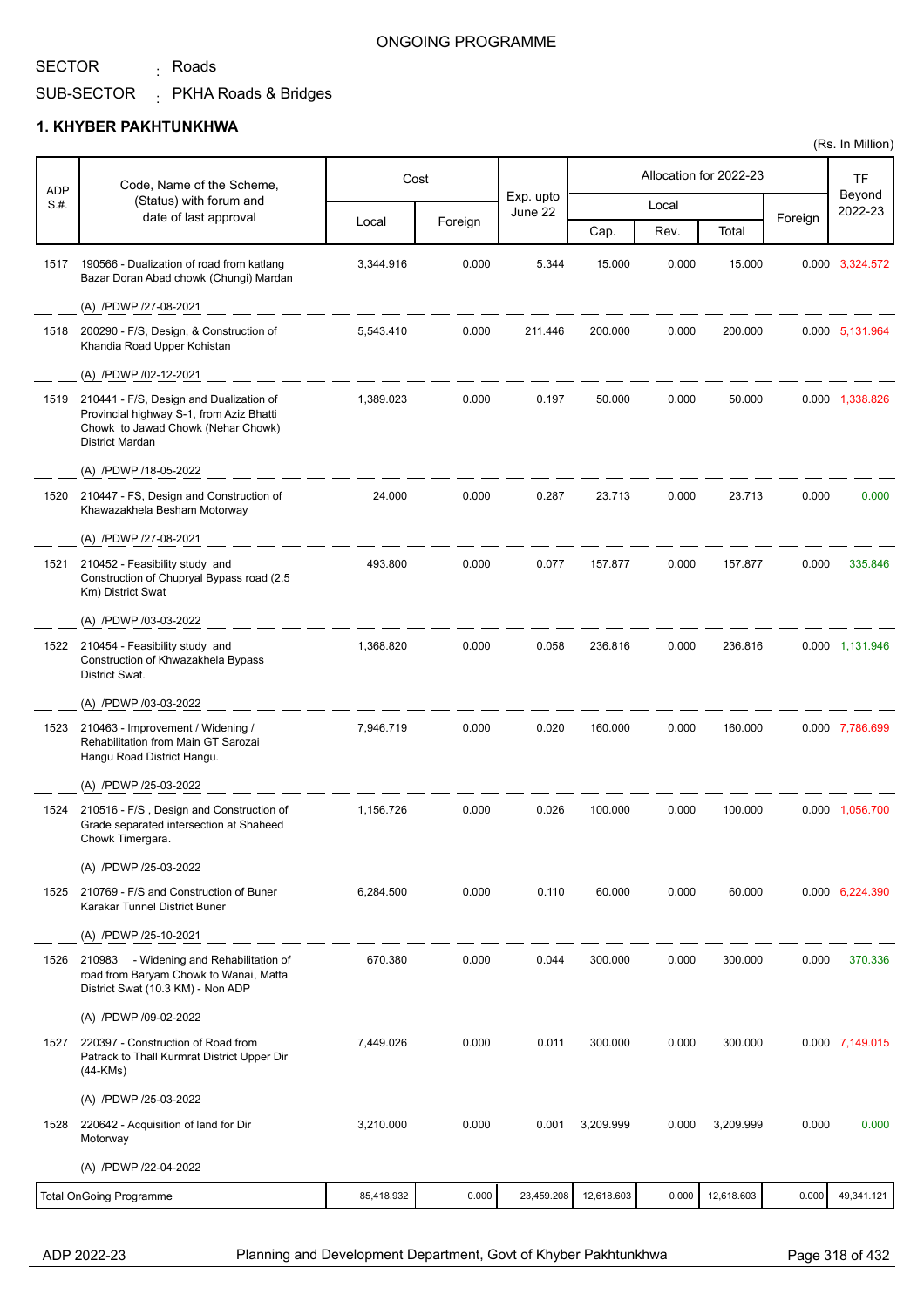<sub>:</sub> Roads

SUB-SECTOR PKHA Roads & Bridges :

#### **1. KHYBER PAKHTUNKHWA**

| <b>ADP</b> | Code, Name of the Scheme,                                                                                                                                                                            |             | Cost    |                      |            |       | Allocation for 2022-23 |         | TF                |
|------------|------------------------------------------------------------------------------------------------------------------------------------------------------------------------------------------------------|-------------|---------|----------------------|------------|-------|------------------------|---------|-------------------|
| S.H.       | (Status) with forum and<br>date of last approval                                                                                                                                                     |             |         | Exp. upto<br>June 22 |            | Local |                        | Foreign | Beyond<br>2022-23 |
|            |                                                                                                                                                                                                      | Local       | Foreign |                      | Cap.       | Rev.  | Total                  |         |                   |
| 1529       | 210440 - Construction of approach roads<br>of Kalur Kot Bridge at River Indus<br>(Khyber Pakhtunkhwa share as Bridge<br>almost completed)                                                            | 900.000     | 0.000   | 0.000                | 40.000     | 0.000 | 40.000                 | 0.000   | 860,000           |
|            | (B) / PDWP/                                                                                                                                                                                          |             |         |                      |            |       |                        |         |                   |
| 1530       | 210443 - Construction Rehabilitation SRA<br>Khatan Bypass Road Fizagat Mingora and<br>Construction of Patanay to DarulQaza<br>road Distt; Swat.                                                      | 348.280     | 0.000   | 0.000                | 78.939     | 0.000 | 78.939                 | 0.000   | 269.341           |
|            | $(B)$ / PDWP/                                                                                                                                                                                        |             |         |                      |            |       |                        |         |                   |
| 1531       | 220406 - Construction of Shaheeda Sar to<br>Etay Khwar, Sar Kala to Bar Teraj Road<br>and improvement of Btara to Shangra<br>Road District Buner                                                     | 700.000     | 0.000   | 0.000                | 60.000     | 0.000 | 60.000                 | 0.000   | 640.000           |
|            | (B) / PDWP/                                                                                                                                                                                          |             |         |                      |            |       |                        |         |                   |
|            | 1532 220407 - Feasibility Study & Construction<br>of Road from Madyan to Kalam Including<br><b>Bridges</b>                                                                                           | 4,500.000   | 0.000   | 0.000                | 470.000    | 0.000 | 470.000                |         | 0.000 4,030.000   |
|            | (B) / PDWP/                                                                                                                                                                                          |             |         |                      |            |       |                        |         |                   |
| 1533       | 220606 - Construction of RCC bridge on<br>DI Khan Darya Khan Road.                                                                                                                                   | 2,500.000   | 0.000   | 0.000                | 40.000     | 0.000 | 40.000                 |         | 0.000 2,460.000   |
|            | (B) / PDWP/                                                                                                                                                                                          |             |         |                      |            |       |                        |         |                   |
| 1534       | 220607 - Feasibility Study, Detail<br>Engineering Design and construction of<br>Road connecting Indus Highway (N-55) at<br>Take Off Bannu Link Road with Hakla -<br>Yarak - D.I.Khan Motorway (M-14) | 20,000.000  | 0.000   | 0.000                | 70.000     | 0.000 | 70.000                 |         | 0.000 19,930.000  |
|            | (B) / PDWP/                                                                                                                                                                                          |             |         |                      |            |       |                        |         |                   |
| 1535       | 220638 - Feasibility Study, Detailed<br>Engineering Design and construction of<br>dualization of road from Indus Highway to<br>Bannu City (26-KM)                                                    | 7,682.060   | 0.000   | 0.000                | 10.000     | 0.000 | 10.000                 |         | 0.000 7,672.060   |
|            | (B) / PDWP/                                                                                                                                                                                          |             |         |                      |            |       |                        |         |                   |
|            | <b>Total New Programme</b>                                                                                                                                                                           | 36,630.340  | 0.000   | 0.000                | 768.939    | 0.000 | 768.939                | 0.000   | 35,861.401        |
|            | Total PKHA Roads & Bridges                                                                                                                                                                           | 122,049.272 | 0.000   | 23,459.208           | 13,387.542 | 0.000 | 13,387.542             | 0.000   | 85,202.522        |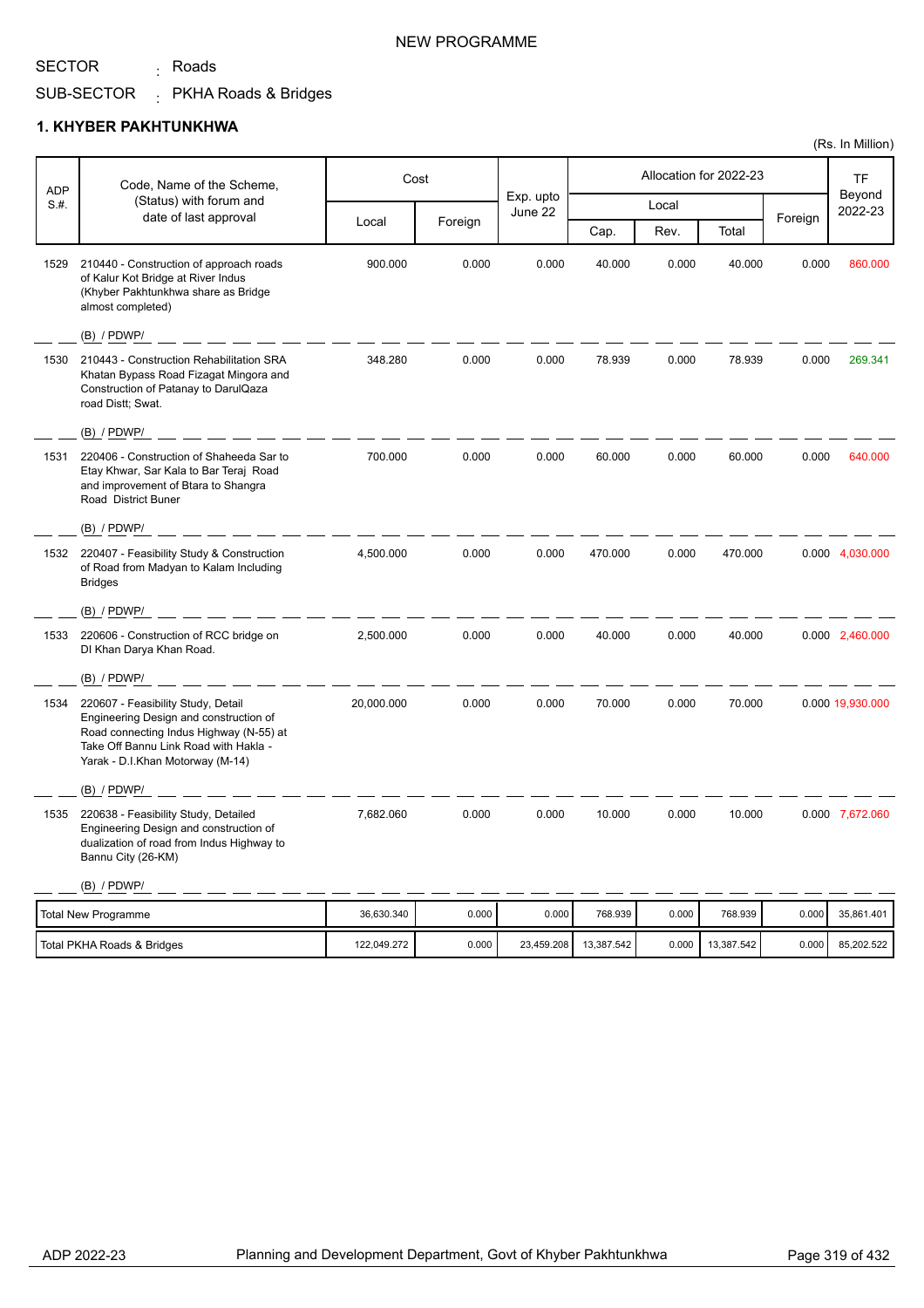<sub>:</sub> Roads

#### ONGOING PROGRAMME

#### SUB-SECTOR . Roads & Bridges (Provincial)

#### **1. KHYBER PAKHTUNKHWA**

| <b>ADP</b> | Code, Name of the Scheme,                                                                                                                   |           | Cost       |                      |         |       | Allocation for 2022-23 |         | TF                  |
|------------|---------------------------------------------------------------------------------------------------------------------------------------------|-----------|------------|----------------------|---------|-------|------------------------|---------|---------------------|
| S.H.       | (Status) with forum and                                                                                                                     |           |            | Exp. upto<br>June 22 |         | Local |                        |         | Beyond<br>2022-23   |
|            | date of last approval                                                                                                                       | Local     | Foreign    |                      | Cap.    | Rev.  | Total                  | Foreign |                     |
| 1543       | 100429 - Construction of 13 Nos RCC<br>Bridges in Khyber Pakhtunkhwa.                                                                       | 972.399   | 0.000      | 742.637              | 40.000  | 0.000 | 40.000                 | 0.000   | 189.762             |
|            | (A) /PDWP /22-01-2015                                                                                                                       |           |            |                      |         |       |                        |         |                     |
| 1544       | 110388 - Constn: of Abutments and<br>Launching of Canadian Steel Bridges<br>provided to Pak Army for Khyber<br>Pakhtunkhwa (CIDA Assisted). | 764.000   | 0.000      | 221.450              | 40.000  | 0.000 | 40.000                 | 0.000   | 502.550             |
|            | (A) /PDWP /23-12-2016                                                                                                                       |           |            |                      |         |       |                        |         |                     |
| 1545       | 130391 - F/S, Detailed Design and<br>Supervision for RCC Bridges in Khyber<br>Pakhtunkhwa.                                                  | 100.000   | 0.000      | 10.494               | 40.000  | 0.000 | 40.000                 | 0.000   | 49.506              |
|            | (A) /DDWP /02-04-2014                                                                                                                       |           |            |                      |         |       |                        |         |                     |
| 1546       | 130510 - Feasibiilty Study, Detailed<br>Designing and Supervision of various<br>roads of C&W Khyber Pakhtunkhwa.                            | 100.000   | 0.000      | 7.698                | 40.000  | 0.000 | 40.000                 | 0.000   | 52.302              |
|            | (A) /DDWP /26-12-2013                                                                                                                       |           |            |                      |         |       |                        |         |                     |
| 1547       | 130574 - Impt/ Rehabilitation &<br>Upgradation of 300 KM roads in Khyber<br>Pakhtunkhwa                                                     | 3,666.384 | 0.000      | 3,312.410            | 40.000  | 0.000 | 40.000                 | 0.000   | 313.974             |
|            | (A) /PDWP /25-03-2015                                                                                                                       |           |            |                      |         |       |                        |         |                     |
| 1548       | 140974 - Construction / Widening /<br>Improvement / Rehabilitation of Roads<br>and Bridges (on need basis) in Khyber<br>Pakhtunkhwa         | 1,856.516 | 0.000      | 1,459.727            | 40.000  | 0.000 | 40.000                 | 0.000   | 356.789             |
|            | (A) /PDWP /28-01-2015                                                                                                                       |           |            |                      |         |       |                        |         |                     |
| 1549       | 160249 - Provincial Roads Rehabilitation<br>Project "Under PKHA Portfolio" (ADB<br>Assisted).                                               | 4.353.160 | 23,802.000 | 2,123.976            | 370.000 | 0.000 | 370.000                |         | 5,226.000 1,859.184 |
|            | (A) /CDWP /15-02-2021                                                                                                                       |           |            |                      |         |       |                        |         |                     |
| 1550       | 160498 - Provision for Rehabilitaiton of<br>flood/torrential Affected Roads & Bridges.<br>(SDG)                                             | 690.864   | 0.000      | 328.700              | 326.834 | 0.000 | 326.834                | 0.000   | 35.330              |
|            | (A) /PDWP /02-03-2017                                                                                                                       |           |            |                      |         |       |                        |         |                     |
| 1551       | 160622 - F/S, Design and Rehabilitation of<br>C&W roads in Khyber Pakhtunkhwa                                                               | 3,447.168 | 0.000      | 1,294.973            | 200.000 | 0.000 | 200.000                |         | 0.000 1,952.195     |
|            | (A) /PDWP /08-03-2022                                                                                                                       |           |            |                      |         |       |                        |         |                     |
| 1552       | 170173 - Provision for Liabilities of Land<br>Compensation                                                                                  | 496.839   | 0.000      | 496.838              | 0.001   | 0.000 | 0.001                  | 0.000   | 0.000               |
|            | (A) /PDWP /27-07-2017                                                                                                                       |           |            |                      |         |       |                        |         |                     |
| 1553       | 170521 - F/S & Dualization of<br>Mardan-Swabi Road (ADB Assisted)                                                                           | 2,500.000 | 11,462.000 | 483.845              | 300.000 | 0.000 | 300.000                |         | 4,031.000 1,716.155 |
|            | (A) /CDWP /15-02-2021                                                                                                                       |           |            |                      |         |       |                        |         |                     |
| 1554       | 170585 - Construction/ Widening /<br>Rehabilitation / Dualization of C&W Roads<br>in Khyber Pakhtunkhwa                                     | 2,581.105 | 0.000      | 1,200.434            | 70.000  | 0.000 | 70.000                 |         | 0.000 1,310.671     |
|            | (A) /PDWP /08-10-2019                                                                                                                       |           |            |                      |         |       |                        |         |                     |
|            |                                                                                                                                             |           |            |                      |         |       |                        |         |                     |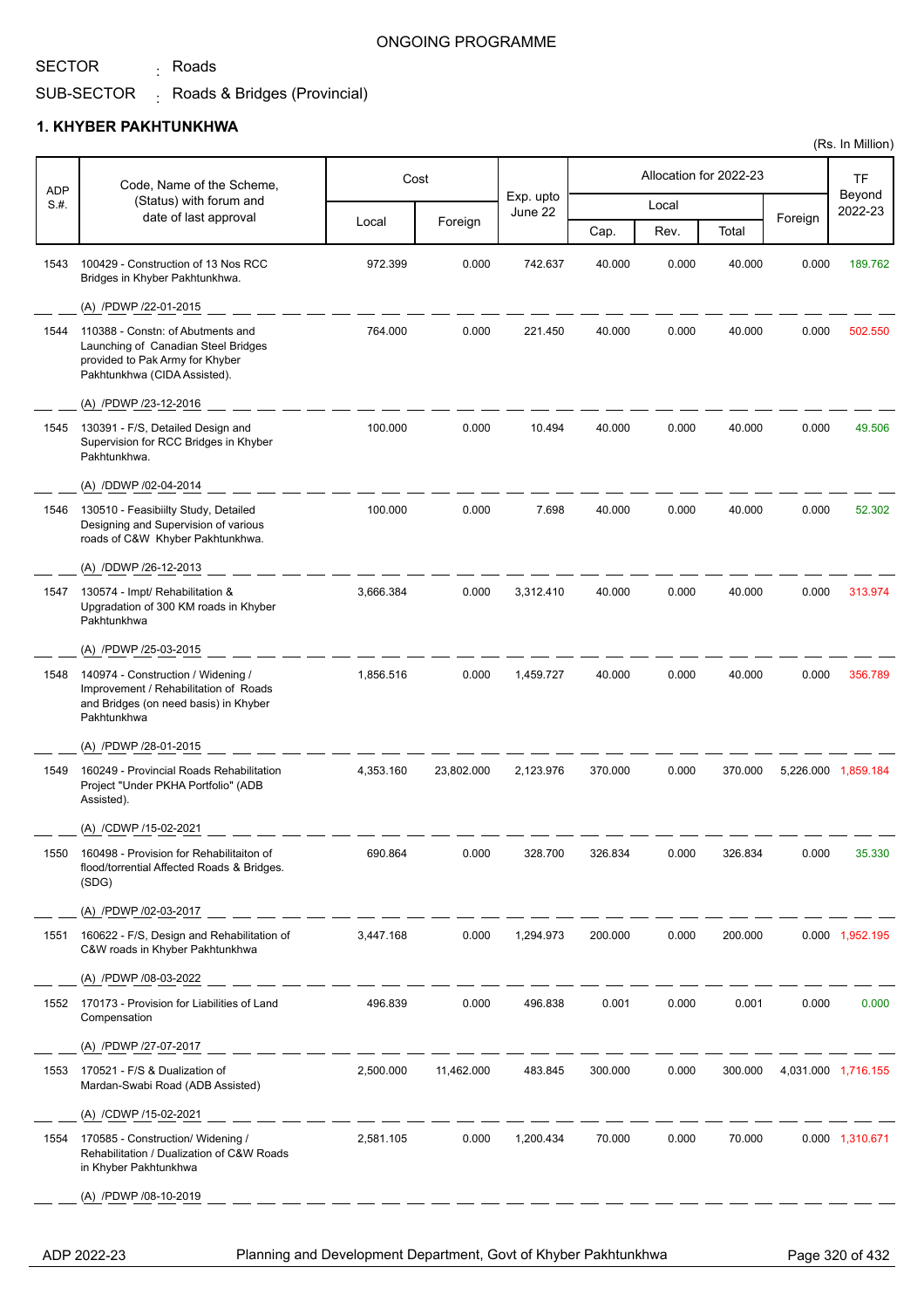<sub>:</sub> Roads

#### ONGOING PROGRAMME

#### SUB-SECTOR . Roads & Bridges (Provincial)

|            |                                                                                                                                                                                                         |           |         |                      |         |       |                        |         | (Rs. In Million)  |
|------------|---------------------------------------------------------------------------------------------------------------------------------------------------------------------------------------------------------|-----------|---------|----------------------|---------|-------|------------------------|---------|-------------------|
| <b>ADP</b> | Code, Name of the Scheme,                                                                                                                                                                               |           | Cost    |                      |         |       | Allocation for 2022-23 |         | TF                |
| S.#.       | (Status) with forum and<br>date of last approval                                                                                                                                                        |           |         | Exp. upto<br>June 22 |         | Local |                        |         | Beyond<br>2022-23 |
|            |                                                                                                                                                                                                         | Local     | Foreign |                      | Cap.    | Rev.  | Total                  | Foreign |                   |
| 1555       | 170587 - Upgradation & Strengthening of<br>C&W Roads in Khyber Pakhtunkhwa                                                                                                                              | 3,965.877 | 0.000   | 1,134.998            | 300.000 | 0.000 | 300.000                |         | 0.000 2,530.879   |
|            | (A) /PDWP /08-03-2022                                                                                                                                                                                   |           |         |                      |         |       |                        |         |                   |
| 1556       | 180162 - Special Repair & Maintenance of<br>identified Provincial Highways through<br>Perofrmance Based Maintenance (PBM)<br>Pilot Project under Provincial Roads<br>Improvement Project (ADB Assisted) | 1,092.270 | 0.000   | 0.024                | 400.000 | 0.000 | 400.000                | 0.000   | 692.246           |
|            | (A) /PDWP /29-10-2020                                                                                                                                                                                   |           |         |                      |         |       |                        |         |                   |
| 1557       | 180589 - Feasibility Study on Khyber<br>Pakhtunkhwa Rural Roads Improvement &<br>Rehabilitation Project (JICA Assisted)<br>(Phase-II)                                                                   | 10.000    | 0.000   | 0.392                | 9.608   | 0.000 | 9.608                  | 0.000   | 0.000             |
|            | $(B)$ / PDWP/                                                                                                                                                                                           |           |         |                      |         |       |                        |         |                   |
| 1558       | 180615 - Construction of Roads & Bridges<br>on need Basis                                                                                                                                               | 3,965.877 | 0.000   | 275.584              | 400.000 | 0.000 | 400.000                |         | 0.000 3,290.293   |
|            | (A) /PDWP /08-03-2022                                                                                                                                                                                   |           |         |                      |         |       |                        |         |                   |
| 1559       | 190221 - Rehabilitation of Flood Damages<br>Rural Roads under Counter Value Fund<br>(CVF Japan Assisted)                                                                                                | 0.001     | 821.000 | 0.000                | 0.001   | 0.000 | 0.001                  | 100.000 | 0.000             |
|            | (A) /CDWP /01-03-2021                                                                                                                                                                                   |           |         |                      |         |       |                        |         |                   |
| 1560       | 190598 - Construction of 10 Nos RCC<br>Bridges in Khyber Pakhtunkhwa (On need<br>basis)                                                                                                                 | 3,036.346 | 0.000   | 4.607                | 50.000  | 0.000 | 50.000                 |         | 0.000 2,981.739   |
|            | (A) /PDWP /27-01-2022                                                                                                                                                                                   |           |         |                      |         |       |                        |         |                   |
| 1561       | 200245 - Construction of Techinically &<br>Economically Feasible 294 KMs Roads in<br>Malakand Division.                                                                                                 | 5,531.524 | 0.000   | 698.016              | 200.000 | 0.000 | 200.000                |         | 0.000 4,633.508   |
|            | (A) /PDWP /09-12-2020                                                                                                                                                                                   |           |         |                      |         |       |                        |         |                   |
| 1562       | 200246 - Construction of Techinically &<br>Economically Feasible 170 KMs Roads in<br>Hazara Division.                                                                                                   | 3,664.427 | 0.000   | 573.886              | 200.000 | 0.000 | 200.000                |         | 0.000 2,890.541   |
|            | (A) /PDWP /08-07-2021                                                                                                                                                                                   |           |         |                      |         |       |                        |         |                   |
| 1563       | 200247 - Construction of Technically &<br>Economically Feasible 198 KMs Roads in<br>Peshawar Division.                                                                                                  | 4,456.033 | 0.000   | 806.177              | 300.000 | 0.000 | 300.000                |         | 0.000 3,349.856   |
|            | (A) /PDWP /14-04-2021                                                                                                                                                                                   |           |         |                      |         |       |                        |         |                   |
| 1564       | 200248 - Construction of Techinically &<br>Economically Feasible 60 KMs Roads in<br>Kohat Division.                                                                                                     | 998.847   | 0.000   | 167.010              | 831.837 | 0.000 | 831.837                | 0.000   | 0.000             |
|            | (A) /PDWP /18-11-2020                                                                                                                                                                                   |           |         |                      |         |       |                        |         |                   |
| 1565       | 200249 - Construction of Techinically &<br>Economically Feasible 35 KMs Roads in<br>Bannu Division.                                                                                                     | 896.227   | 0.000   | 88.688               | 50.000  | 0.000 | 50.000                 | 0.000   | 757.539           |
|            | (A) /PDWP /29-12-2021                                                                                                                                                                                   |           |         |                      |         |       |                        |         |                   |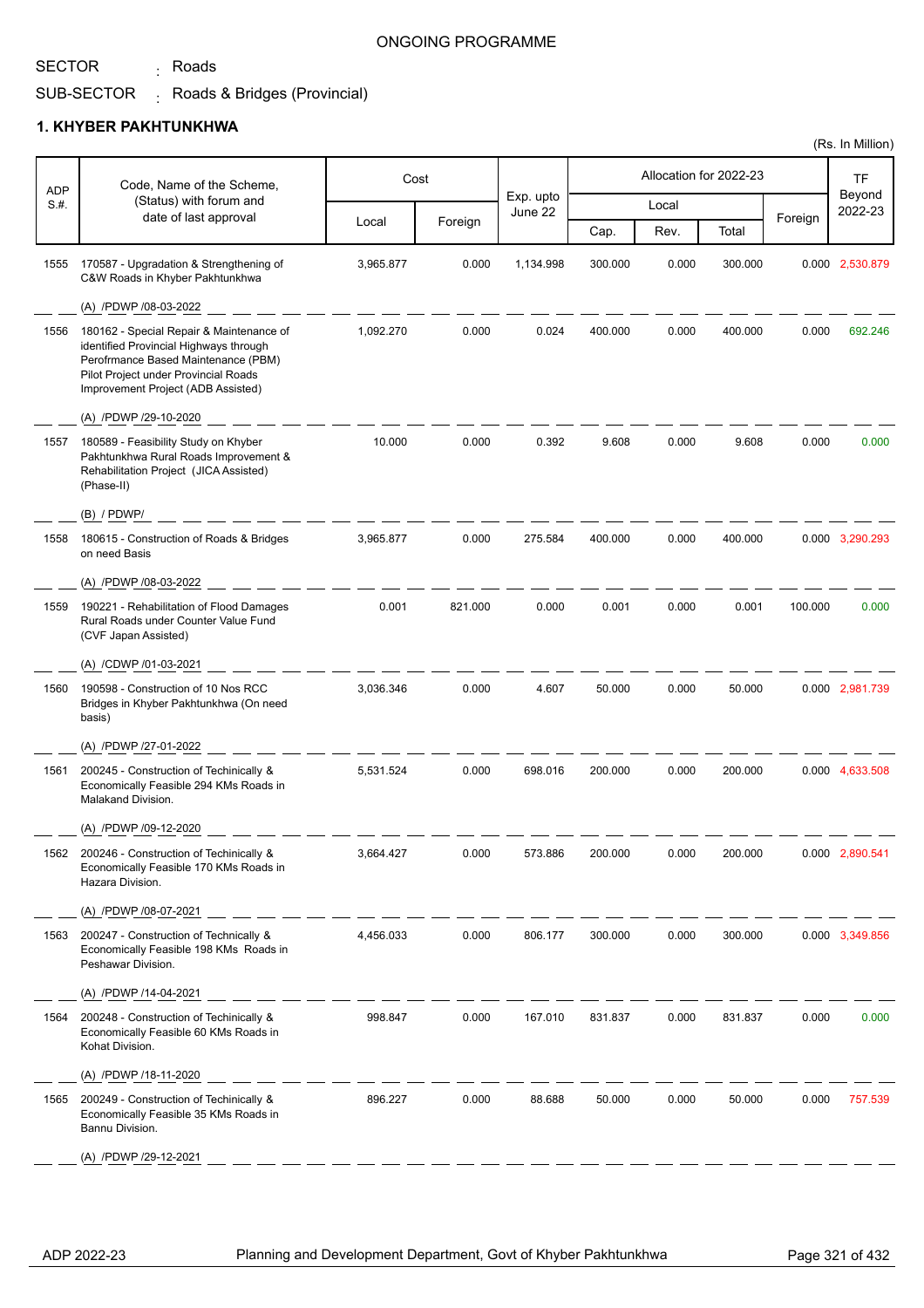# <sub>:</sub> Roads

#### ONGOING PROGRAMME

# SUB-SECTOR Roads & Bridges (Provincial) :

|            |                                                                                                                                                                                                                |            |            |                      |           |       |                        |            | (Rs. In Million)    |
|------------|----------------------------------------------------------------------------------------------------------------------------------------------------------------------------------------------------------------|------------|------------|----------------------|-----------|-------|------------------------|------------|---------------------|
| <b>ADP</b> | Code, Name of the Scheme,                                                                                                                                                                                      |            | Cost       |                      |           |       | Allocation for 2022-23 |            | <b>TF</b>           |
| S.H.       | (Status) with forum and<br>date of last approval                                                                                                                                                               |            |            | Exp. upto<br>June 22 |           | Local |                        | Foreign    | Beyond<br>2022-23   |
|            |                                                                                                                                                                                                                | Local      | Foreign    |                      | Cap.      | Rev.  | Total                  |            |                     |
| 1566       | 200250 - Construction of Techinically &<br>Economically Feasible 35 KMs Roads in<br>D.I.Khan Division.                                                                                                         | 600.000    | 0.000      | 221.439              | 50.000    | 0.000 | 50.000                 | 0.000      | 328.561             |
|            | (A) /PDWP /22-10-2020                                                                                                                                                                                          |            |            |                      |           |       |                        |            |                     |
| 1567       | 200252 - Construction of Techinically &<br>Economically Feasible 100 KMs Roads in<br>Mardan Division.                                                                                                          | 2.173.316  | 0.000      | 688.845              | 80.000    | 0.000 | 80.000                 |            | 0.000 1,404.471     |
|            | (A) /PDWP /25-02-2021                                                                                                                                                                                          |            |            |                      |           |       |                        |            |                     |
| 1568       | 200326 - F/S, Design and Construction of<br>40 No. of existing steel bridges to RCC<br>Bridges including new bridges (DFID<br>Assisted, Acrow / NATO Canadian steel<br>Bridges provided by Pak Army) (Phase-I) | 2.546.713  | 0.000      | 0.033                | 99.997    | 0.000 | 99.997                 |            | 0.000 2,446.683     |
|            | (A) /PDWP /08-03-2022                                                                                                                                                                                          |            |            |                      |           |       |                        |            |                     |
| 1569       | 210456 - Construction of Roads and<br>Bridges in Khyber Pakhtunkhwa                                                                                                                                            | 3,000.000  | 0.000      | 0.101                | 60.000    | 0.000 | 60.000                 |            | 0.000 2,939.899     |
|            | (A) /PDWP /18-05-2022                                                                                                                                                                                          |            |            |                      |           |       |                        |            |                     |
| 1570       | 220398 - Khyber Pakhtunkhwa Roads<br>Accessibility Projects (KP RAP) World<br><b>Bank Assisted</b>                                                                                                             | 1,800.000  | 52,700.000 | 0.003                | 600.000   | 0.000 | 600.000                |            | 1,500.000 1,199.997 |
|            | (A) /CDWP /28-04-2022                                                                                                                                                                                          |            |            |                      |           |       |                        |            |                     |
|            | <b>Total OnGoing Programme</b>                                                                                                                                                                                 | 59,265.893 | 88,785.000 | 16,342.985           | 5,138.278 | 0.000 | 5,138.278              | 10,857.000 | 37,784.630          |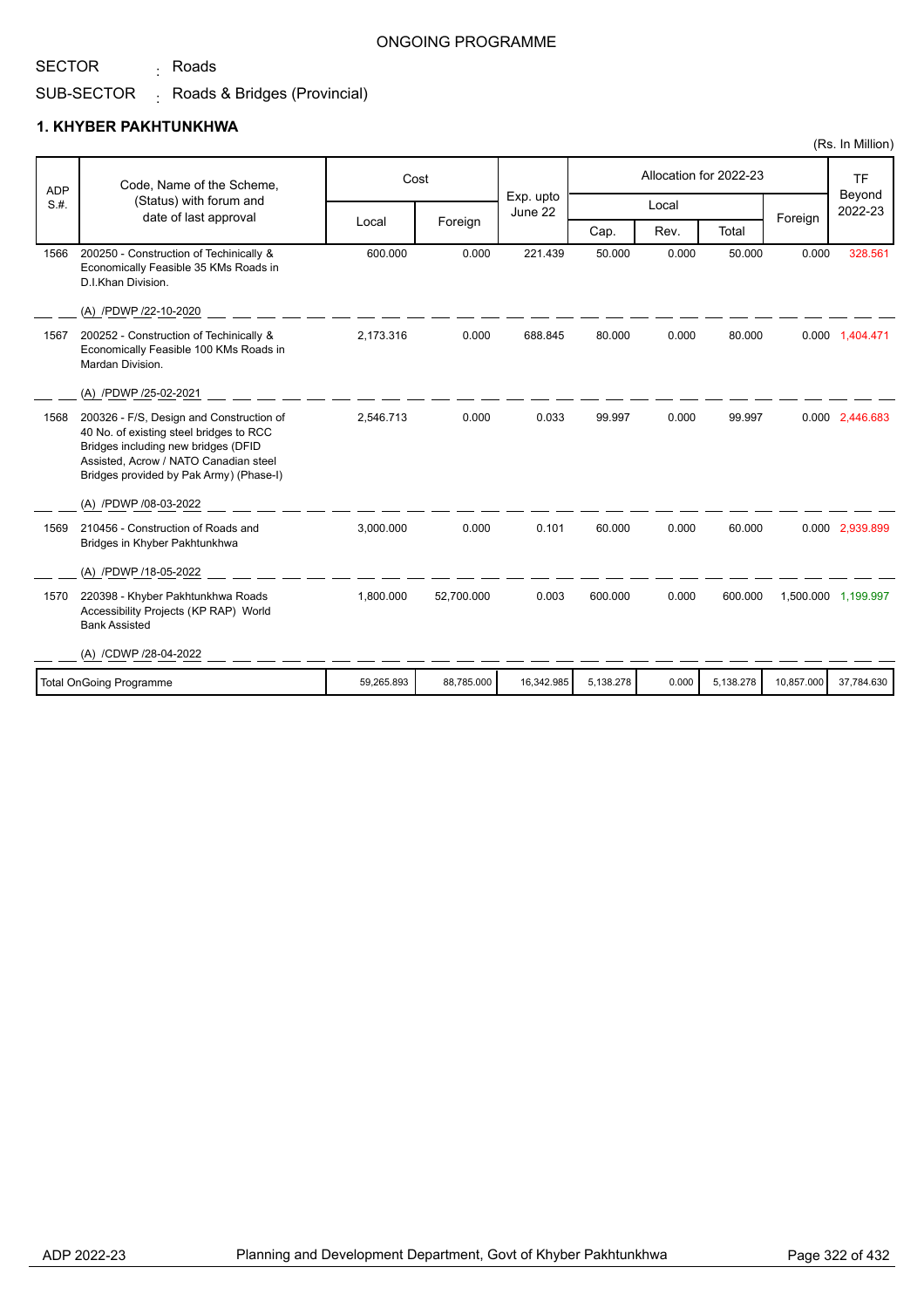<sub>:</sub> Roads

#### SUB-SECTOR . Roads & Bridges (Provincial)

|            |                                                                                                                         |            |             |                      |           |       |                        |            | (Rs. In Million)  |
|------------|-------------------------------------------------------------------------------------------------------------------------|------------|-------------|----------------------|-----------|-------|------------------------|------------|-------------------|
| <b>ADP</b> | Code, Name of the Scheme,                                                                                               |            | Cost        |                      |           |       | Allocation for 2022-23 |            | <b>TF</b>         |
| S.H.       | (Status) with forum and<br>date of last approval                                                                        |            |             | Exp. upto<br>June 22 |           | Local |                        | Foreign    | Beyond<br>2022-23 |
|            |                                                                                                                         | Local      | Foreign     |                      | Cap.      | Rev.  | Total                  |            |                   |
| 1571       | 200008 - Khyber Pakhtunkhwa Rural<br>Roads Development Project (KP-RRDP)<br>(ADB Assisted)                              | 3,674.000  | 53,000.000  | 0.000                | 50.000    | 0.000 | 50.000                 | 2,000.000  | 3,624.000         |
|            | (B) / CDWP/                                                                                                             |            |             |                      |           |       |                        |            |                   |
| 1572       | 220539 - Construction of leftover ongoing<br>schemes of PERRA in Earth quick affected<br>District of Khyber Pakhtunkhwa | 2,264.609  | 0.000       | 0.000                | 100.000   | 0.000 | 100.000                |            | 0.000 2,164.609   |
|            | $(B)$ / PDWP/                                                                                                           |            |             |                      |           |       |                        |            |                   |
|            | <b>Total New Programme</b>                                                                                              | 5,938.609  | 53,000.000  | 0.000                | 150.000   | 0.000 | 150.000                | 2,000.000  | 5,788.609         |
|            | Total Roads & Bridges (Provincial)                                                                                      | 65,204.502 | 141,785.000 | 16,342.985           | 5,288.278 | 0.000 | 5,288.278              | 12,857.000 | 43,573.239        |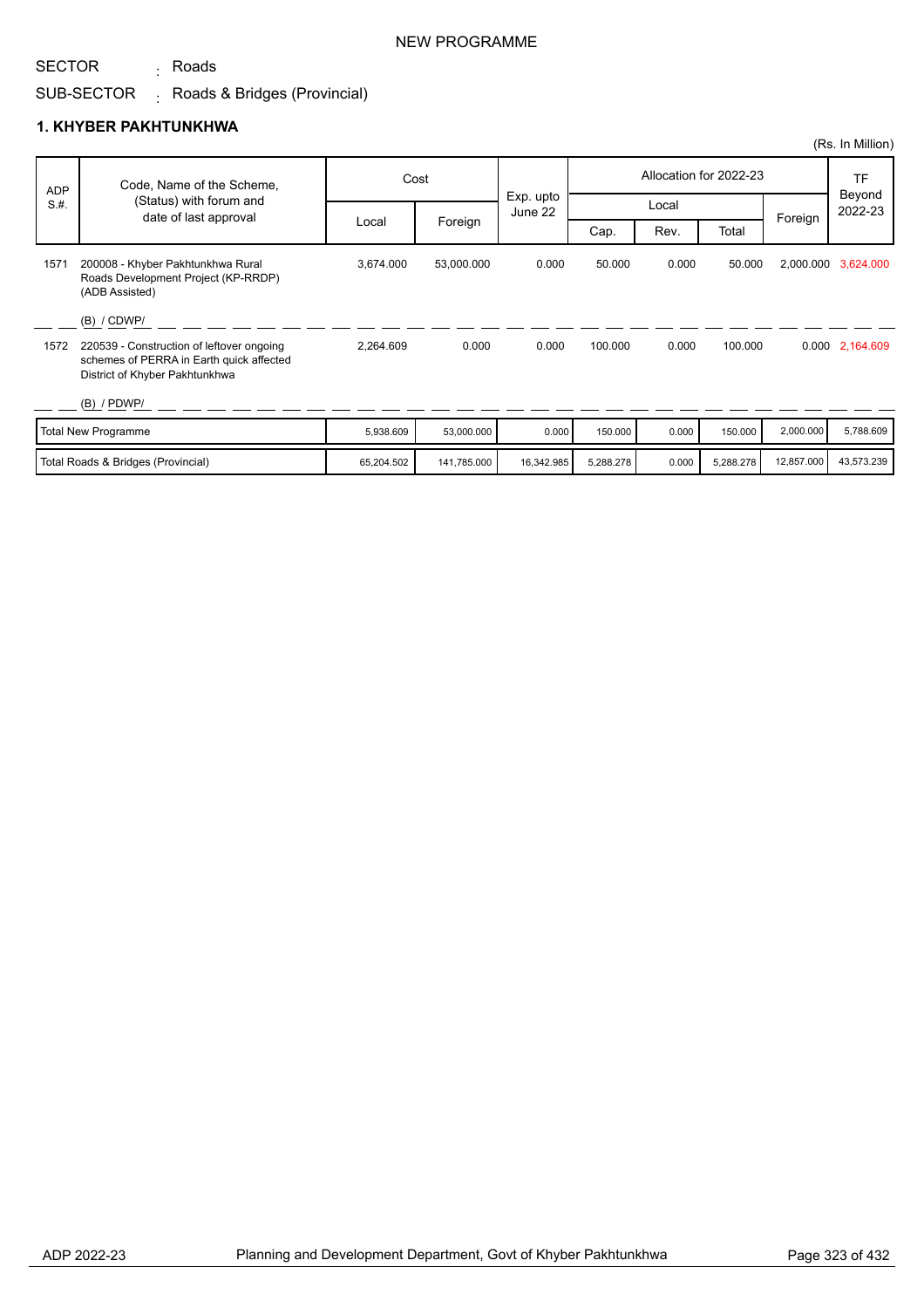<sub>:</sub> Roads

#### SUB-SECTOR : PPP

# **1. KHYBER PAKHTUNKHWA**

| <b>ADP</b>       | Code, Name of the Scheme,                                                                                                                                   |             | Cost        |                      |            |         | Allocation for 2022-23 |         | <b>TF</b>              |
|------------------|-------------------------------------------------------------------------------------------------------------------------------------------------------------|-------------|-------------|----------------------|------------|---------|------------------------|---------|------------------------|
| S.H.             | (Status) with forum and<br>date of last approval                                                                                                            |             |             | Exp. upto<br>June 22 |            | Local   |                        |         | Beyond<br>2022-23      |
|                  |                                                                                                                                                             | Local       | Foreign     |                      | Cap.       | Rev.    | Total                  | Foreign |                        |
| 1536             | 220752 - Construction of warai bazar<br>bypass (PPP) (Cost=700M)                                                                                            | 0.005       | 0.000       | 0.000                | 0.001      | 0.000   | 0.001                  | 0.000   | 0.004                  |
|                  | $(B)$ / PDWP/                                                                                                                                               |             |             |                      |            |         |                        |         |                        |
| 1537             | 220753 - Construction of Expressway<br>from Swat to Ambela Buner.<br>(Cost=25000M)                                                                          | 0.005       | 0.000       | 0.000                | 0.001      | 0.000   | 0.001                  | 0.000   | 0.004                  |
|                  | $(B)$ / PDWP/                                                                                                                                               |             |             |                      |            |         |                        |         |                        |
| 1538             | 220828 - F/S, Design, and Construction of<br>Khawazakhela Besham Motorway                                                                                   | 0.005       | 0.000       | 0.000                | 0.001      | 0.001   | 0.002                  | 0.000   | 0.003                  |
|                  | $(B)$ / PDWP/                                                                                                                                               |             |             |                      |            |         |                        |         |                        |
| 1539             | 220829 - Feasibility Study, Design of Link<br>Motorway from Swat Motorway at Karnel<br>Sher Khan Interchange to Jehangira (N-5)<br>through PPP mode         | 0.005       | 0.000       | 0.000                | 0.001      | 0.001   | 0.002                  | 0.000   | 0.003                  |
|                  | $(B)$ / PDWP/                                                                                                                                               |             |             |                      |            |         |                        |         |                        |
| 1540             | 220830 - Construction of Peshawar - D.I.<br>Khan motorway.                                                                                                  | 0.005       | 0.000       | 0.000                | 0.001      | 0.000   | 0.001                  | 0.000   | 0.004                  |
|                  | $(B)$ / PDWP/                                                                                                                                               |             |             |                      |            |         |                        |         |                        |
| 1541             | 220831 - F/S of Motorway Link from<br>Charsadda interchange (M-1) to Katlang<br>(New proposed Interchange at Swat<br>Motorway) through PPP Mode             | 0.005       | 0.000       | 0.000                | 0.001      | 0.001   | 0.002                  | 0.000   | 0.003                  |
|                  | (B) / PDWP/                                                                                                                                                 |             |             |                      |            |         |                        |         |                        |
| 1542             | 220832 - Provision of VGF, Land<br>acquisition, Utility & resettlement<br>component and construction of<br>Expressway Swat Expressway to District<br>Buner. | 0.005       | 0.000       | 0.000                | 0.001      | 0.000   | 0.001                  | 0.000   | 0.004                  |
|                  | (B) / PDWP/                                                                                                                                                 |             |             |                      |            |         |                        |         |                        |
|                  | <b>Total New Programme</b>                                                                                                                                  | 0.035       | 0.000       | 0.000                | 0.007      | 0.003   | 0.010                  | 0.000   | 0.025                  |
| <b>Total PPP</b> |                                                                                                                                                             | 0.035       | 0.000       | 0.000                | 0.007      | 0.003   | 0.010                  | 0.000   | 0.025                  |
|                  | Total Programme                                                                                                                                             | 302.103.148 | 302.103.148 | 84,907.671           | 34,150.523 | 300.006 | 34,450.529             |         | 12,857.000 182,744.948 |

#### NEW PROGRAMME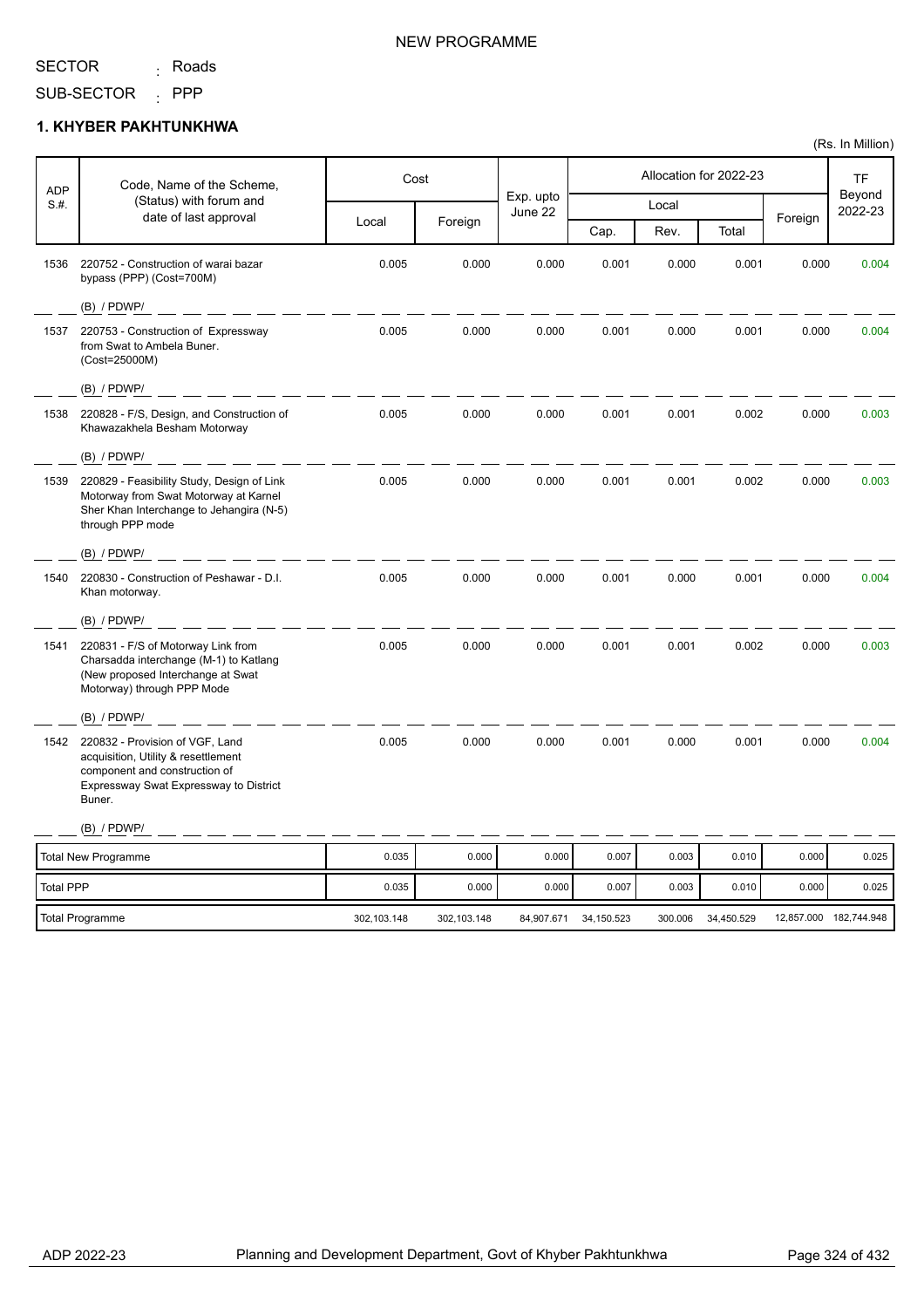<sub>:</sub> Roads

### ONGOING PROGRAMME

SUB-SECTOR District Roads :

#### **2. MERGED AREAS**

| <b>ADP</b> | Code, Name of the Scheme,                                                                                                       |         | Cost    |                      |         |       | Allocation for 2022-23 |         | <b>TF</b>         |
|------------|---------------------------------------------------------------------------------------------------------------------------------|---------|---------|----------------------|---------|-------|------------------------|---------|-------------------|
| S.#.       | (Status) with forum and<br>date of last approval                                                                                |         |         | Exp. upto<br>June 22 |         | Local |                        |         | Beyond<br>2022-23 |
|            |                                                                                                                                 | Local   | Foreign |                      | Cap.    | Rev.  | Total                  | Foreign |                   |
| 1573       | 191709 - 170140-Construction & Black<br>Topping of Roads in Orakzai Agency. [MA]                                                | 133.027 | 0.000   | 100.299              | 29.863  | 0.000 | 29.863                 | 0.000   | 2.865             |
|            | (A) /FDWP /10-10-2017                                                                                                           |         |         |                      |         |       |                        |         |                   |
| 1574       | 191711 - 170142- Rehabilitation of Road in<br>Lower Sub Division of District Orakzai. (5<br>kms) [MA]                           | 48.679  | 0.000   | 13.212               | 31.742  | 0.000 | 31.742                 | 0.000   | 3.725             |
|            | (A) /DDWP /28-03-2019                                                                                                           |         |         |                      |         |       |                        |         |                   |
| 1575       | 191713 - 140332-Construction of Road<br>from Shahoor to Toormandi via Pastai<br>Khawazai 10 Kms in SWA. (Umbrella)<br>[MA]      | 190.085 | 0.000   | 142.601              | 29.050  | 0.000 | 29.050                 | 0.000   | 18.434            |
|            | (A) /FDWP /31-05-2016                                                                                                           |         |         |                      |         |       |                        |         |                   |
| 1576       | 191722 - 170248-Construction of BT<br>Roads in Sub-Division Tank. [MA]                                                          | 589.719 | 0.000   | 164.511              | 51.414  | 0.000 | 51.414                 | 0.000   | 373.794           |
|            | (A) /PDWP /04-04-2022                                                                                                           |         |         |                      |         |       |                        |         |                   |
| 1577       | 191723 - 170249-Maintenance &<br>Rehabilitation of Existing BT Roads in FR<br>Tank. [MA]                                        | 289.836 | 0.000   | 68.025               | 38.561  | 0.000 | 38.561                 | 0.000   | 183.250           |
|            | (A) /PDWP /25-03-2022                                                                                                           |         |         |                      |         |       |                        |         |                   |
| 1578       | 191731 - 140030-Construction of BT Road<br>from Siplatoi to Nano via Aghbarghai<br>Phase II (10 Kms) in SWA. (Umbrella)<br>[MA] | 185.469 | 0.000   | 79.810               | 17.281  | 0.000 | 17.281                 | 0.000   | 88.378            |
|            | (A) /FDWP /04-08-2021                                                                                                           |         |         |                      |         |       |                        |         |                   |
| 1579       | 191734 - 140329-Black Topping of 8 Kms<br>Road in District South Waziristan.<br>(Umbrella) [MA]                                 | 160.906 | 0.000   | 0.123                | 57.198  | 0.000 | 57.198                 | 0.000   | 103.585           |
|            | (A) /PDWP /18-02-2020                                                                                                           |         |         |                      |         |       |                        |         |                   |
| 1580       | 191735 - 050169-Improvement / BT of<br>Road from Pacho Pana to Dapar (15<br>Kms), Orakzai Agency (Revised). [MA]                | 198.150 | 0.000   | 78.498               | 115.441 | 0.000 | 115.441                | 0.000   | 4.211             |
|            | (A) /FDWP /17-04-2018                                                                                                           |         |         |                      |         |       |                        |         |                   |
| 1581       | 191739 - 140337-Construction of BT Road<br>from Shahoor to Toormandi Phase II (6<br>Kms) in SWA. (Umbrella) [MA]                | 164.383 | 0.000   | 87.647               | 14.809  | 0.000 | 14.809                 | 0.000   | 61.927            |
|            | (A) /FDWP /18-05-2022                                                                                                           |         |         |                      |         |       |                        |         |                   |
| 1582       | 191741 - 140333-Construction of Road<br>from Kotkai to Stara Panga via Ganderai<br>10 Kms in SWA. (Umbrella) [MA]               | 131.189 | 0.000   | 0.087                | 131.102 | 0.000 | 131.102                | 0.000   | 0.000             |
|            | (A) /FDWP /16-06-2015                                                                                                           |         |         |                      |         |       |                        |         |                   |
| 1583       | 191744 - 140072-Construction of Shingle<br>Roads of different lengths in District South<br>Waziristan (20 Kms). (Umbrella) [MA] | 479.300 | 0.000   | 0.221                | 26.346  | 0.000 | 26.346                 | 0.000   | 452.733           |
|            | (A) /PDWP /22-10-2020                                                                                                           |         |         |                      |         |       |                        |         |                   |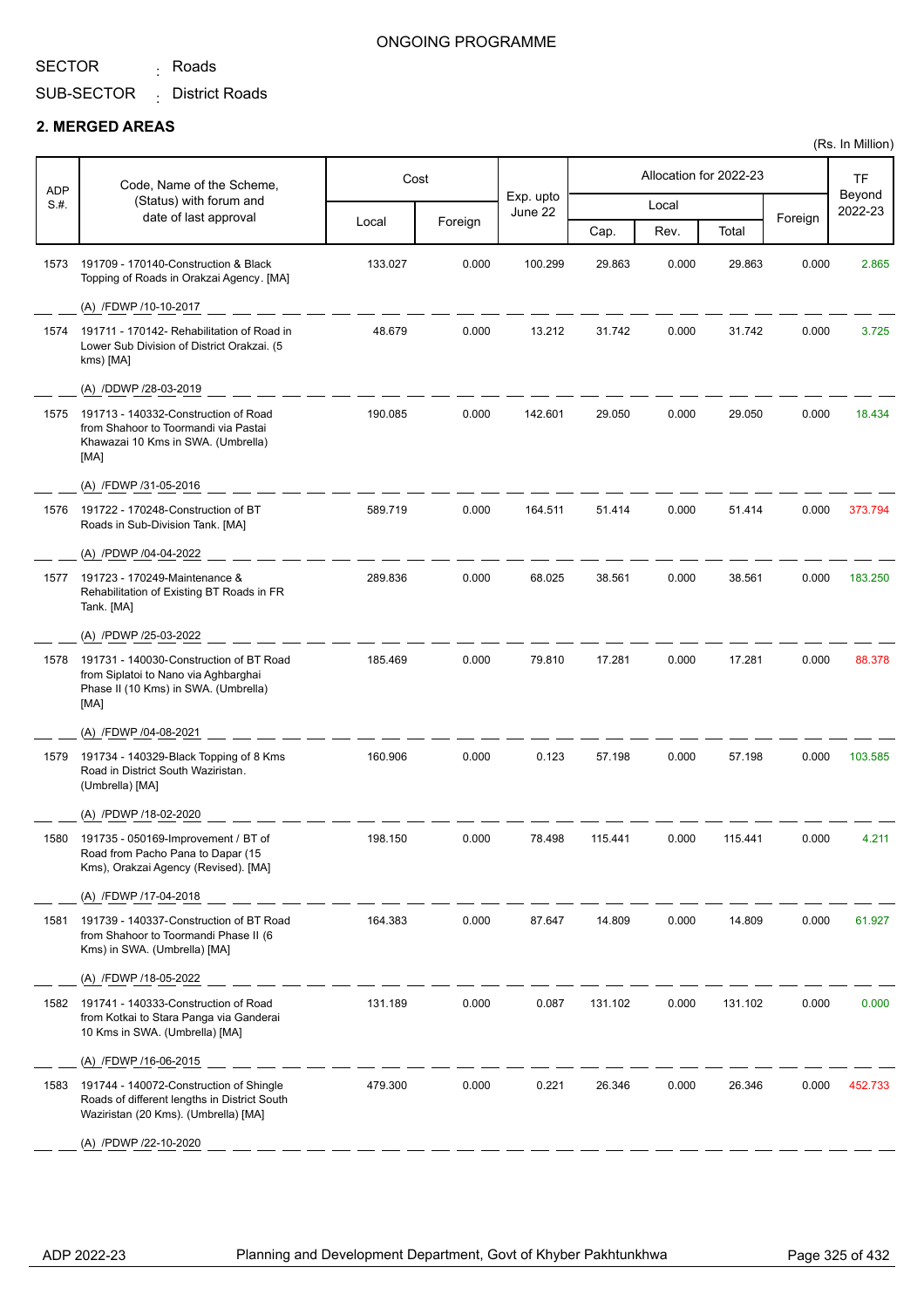<sub>:</sub> Roads

SUB-SECTOR District Roads :

#### **2. MERGED AREAS**

| <b>ADP</b> | Code, Name of the Scheme,                                                                                                                                                                                                                                       |         | Cost    |                      |         |       | Allocation for 2022-23 |         | TF                |
|------------|-----------------------------------------------------------------------------------------------------------------------------------------------------------------------------------------------------------------------------------------------------------------|---------|---------|----------------------|---------|-------|------------------------|---------|-------------------|
| S.#.       | (Status) with forum and                                                                                                                                                                                                                                         |         |         | Exp. upto<br>June 22 |         | Local |                        |         | Beyond<br>2022-23 |
|            | date of last approval                                                                                                                                                                                                                                           | Local   | Foreign |                      | Cap.    | Rev.  | Total                  | Foreign |                   |
| 1584       | 191745 - 140135-Construction of Road<br>from Gulzaman Narakai to Bazid Narakai<br>via Borakai (10 Kms) in SWA. (Umbrella)<br>[MA]<br>(A) /FDWP /10-10-2017                                                                                                      | 194.306 | 0.000   | 126.672              | 44.706  | 0.000 | 44.706                 | 0.000   | 22.928            |
| 1585       | 191746 - 140143-Black Topped Road from<br>Ladha to Ghowak (5 Kms) & Widening /<br>BT of Road from Sam to Kareeb Korrona<br>Lower Kanigurram in SWA. (Umbrella)<br>[MA]                                                                                          | 695.480 | 0.000   | 152.093              | 51.414  | 0.000 | 51.414                 | 0.000   | 491.973           |
|            | (A) /FDWP /18-05-2022                                                                                                                                                                                                                                           |         |         |                      |         |       |                        |         |                   |
| 1586       | 191747 - 140061-Construction of Link<br>Road to Lower & Upper Kanigurram Baba<br>Sar to Salarogha (4.5 Kms) and Constn of<br>5 Kms BT Road (Bazai to Tangi Budinzai<br>up to Larima with Link Road to Ladha Pet<br>Welai Road 5 Kms) in SWA. (Umbrella)<br>[MA] | 290.603 | 0.000   | 103.975              | 116.383 | 0.000 | 116.383                | 0.000   | 70.245            |
|            | (A) /PDWP /22-10-2020                                                                                                                                                                                                                                           |         |         |                      |         |       |                        |         |                   |
| 1587       | 191748 - 170012-Construction and Black<br>Topping of 17.8-Kms Roads in District<br>Bajaur. [MA]                                                                                                                                                                 | 388.005 | 0.000   | 147.055              | 19.280  | 0.000 | 19.280                 | 0.000   | 221.670           |
|            | (A) /PDWP /07-03-2019                                                                                                                                                                                                                                           |         |         |                      |         |       |                        |         |                   |
| 1588       | 191750 - 140184-Construction of 10 Kms<br>BT Road (Balance Length of Badar Manitoi<br>Shkai BT Road 10 Kms) in District South<br>Waziristan. (Umbrella) [MA]                                                                                                    | 207.718 | 0.000   | 0.070                | 185.902 | 0.000 | 185.902                | 0.000   | 21.746            |
|            | (A) /PDWP /22-05-2019                                                                                                                                                                                                                                           |         |         |                      |         |       |                        |         |                   |
| 1589       | 191751 - 140162-Construction of<br>Ghundakai Sarina Road in District South<br>Waziristan (10 Kms). (Umbrella) [MA]                                                                                                                                              | 472.865 | 0.000   | 0.143                | 45.759  | 0.000 | 45.759                 | 0.000   | 426.963           |
|            | (A) /PDWP /18-05-2022                                                                                                                                                                                                                                           |         |         |                      |         |       |                        |         |                   |
| 1590       | 191753 - 150048-Construction of Black<br>Topped/Link Roads in various Areas of<br>Mohmand Agency (Revised). [MA]                                                                                                                                                | 280.361 | 0.000   | 204.960              | 16.505  | 0.000 | 16.505                 | 0.000   | 58.896            |
|            | (A) /FDWP /17-04-2018                                                                                                                                                                                                                                           |         |         |                      |         |       |                        |         |                   |
| 1591       | 191756 - 170080-Constn of B/T road in<br>Bara sub division khyber agency. [MA]                                                                                                                                                                                  | 199.184 | 0.000   | 145.357              | 15.029  | 0.000 | 15.029                 | 0.000   | 38.798            |
|            | (A) /FDWP /15-12-2018                                                                                                                                                                                                                                           |         |         |                      |         |       |                        |         |                   |
| 1592       | 191761 - 170277-Construction of BT<br>Roads in Sub-Division DI Khan. [MA]                                                                                                                                                                                       | 471.785 | 0.000   | 148.942              | 44.987  | 0.000 | 44.987                 | 0.000   | 277.856           |
|            | (A) /PDWP /04-04-2022                                                                                                                                                                                                                                           |         |         |                      |         |       |                        |         |                   |
| 1593       | 191762 - 170278- Rehabilitation of<br>Communication Infrastructure in<br>Sub-Division D.I Khan. [MA]                                                                                                                                                            | 61.254  | 0.000   | 58.171               | 0.530   | 0.000 | 0.530                  | 0.000   | 2.553             |
|            | (A) /DDWP /28-03-2019                                                                                                                                                                                                                                           |         |         |                      |         |       |                        |         |                   |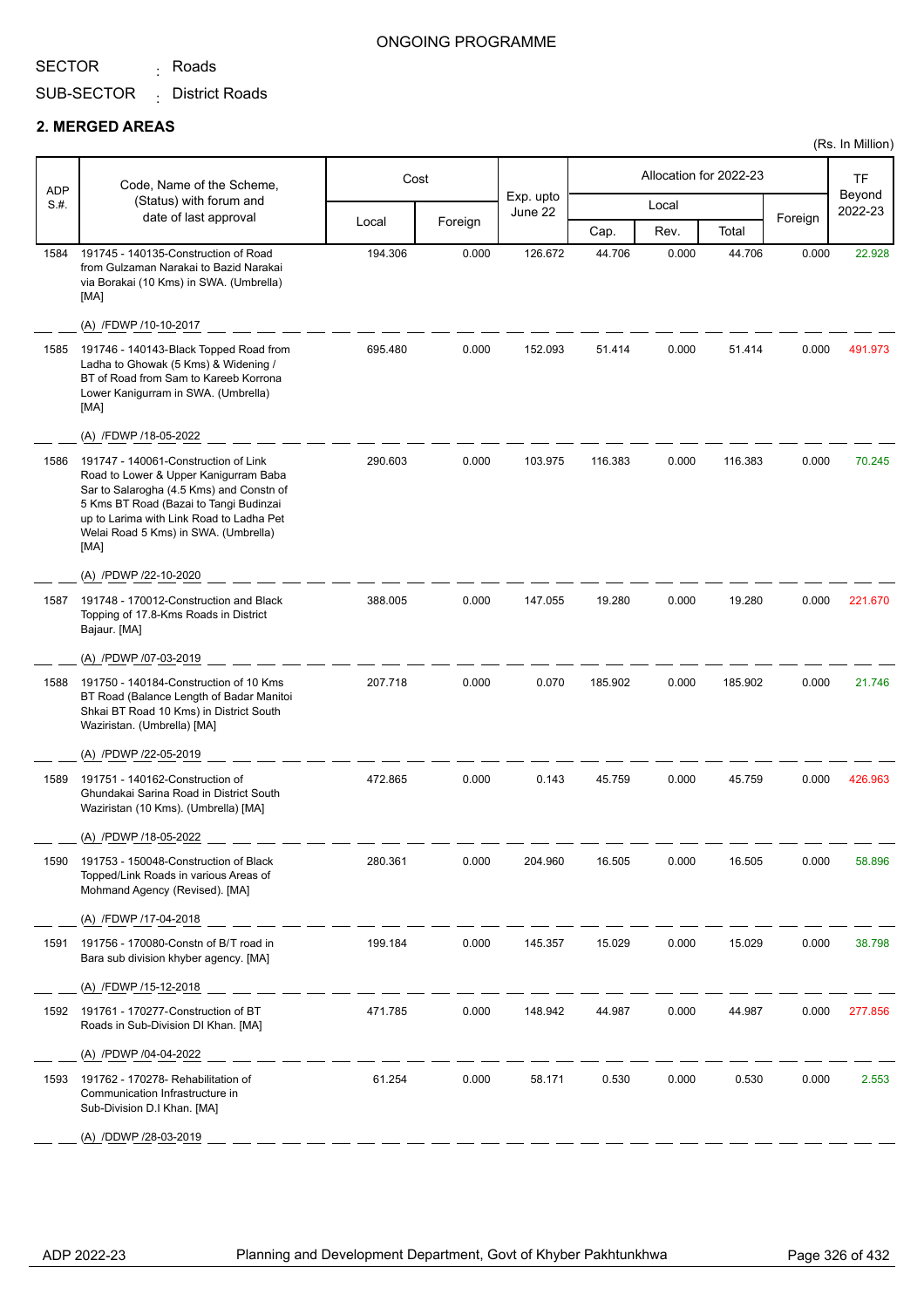<sub>:</sub> Roads

SUB-SECTOR District Roads :

#### **2. MERGED AREAS**

| <b>ADP</b> | Code, Name of the Scheme,                                                                                                                          |         | Cost    |                      |         |       | Allocation for 2022-23 |         | TF                |
|------------|----------------------------------------------------------------------------------------------------------------------------------------------------|---------|---------|----------------------|---------|-------|------------------------|---------|-------------------|
| S.#.       | (Status) with forum and<br>date of last approval                                                                                                   |         |         | Exp. upto<br>June 22 |         | Local |                        | Foreign | Beyond<br>2022-23 |
|            |                                                                                                                                                    | Local   | Foreign |                      | Cap.    | Rev.  | Total                  |         |                   |
| 1594       | 191763 - 170296-Construction of BT Road<br>from Mantoi Jirga Ground via Ghundakai<br>Village Matterjan to Nika Ziarat Area (6<br>Kms) in SWA. [MA] | 106.167 | 0.000   | 94.453               | 11.714  | 0.000 | 11.714                 | 0.000   | 0.000             |
|            | (A) /FDWP /01-01-2018                                                                                                                              |         |         |                      |         |       |                        |         |                   |
| 1595       | 191764 - 170302-Construction of BT Road<br>in Ladha Sub Division, SWA. [MA]                                                                        | 184.436 | 0.000   | 169.842              | 5.420   | 0.000 | 5.420                  | 0.000   | 9.174             |
|            | (A) /FDWP /01-01-2018                                                                                                                              |         |         |                      |         |       |                        |         |                   |
| 1596       | 191765 - 170303-Construction of BT<br>Roads in Sarwakai Sub Division, SWA.<br>[MA]                                                                 | 538.939 | 0.000   | 189.269              | 259.877 | 0.000 | 259.877                | 0.000   | 89.793            |
|            | (A) /FDWP /29-12-2021                                                                                                                              |         |         |                      |         |       |                        |         |                   |
| 1597       | 191767 - 170305- Rehabilitation of<br>Existing Roads in Ladha Sub Division,<br>District South Waziristan. [MA]                                     | 97.048  | 0.000   | 47.402               | 7.374   | 0.000 | 7.374                  | 0.000   | 42.272            |
|            | (A) /DDWP /28-11-2019                                                                                                                              |         |         |                      |         |       |                        |         |                   |
| 1598       | 191769 - 170392-Construction of BT<br>Roads in WANA Sub Division, SWA. [MA]                                                                        | 109.453 | 0.000   | 81.745               | 21.394  | 0.000 | 21.394                 | 0.000   | 6.314             |
|            | (A) /FDWP /01-01-2018                                                                                                                              |         |         |                      |         |       |                        |         |                   |
| 1599       | 191774 - 140324-Construction of 11 km<br>Black Topped Road (3 Nos in SWA.<br>(Umbrella) [MA]                                                       | 216.881 | 0.000   | 178.775              | 17.245  | 0.000 | 17.245                 | 0.000   | 20.861            |
|            | (A) /FDWP /19-04-2017                                                                                                                              |         |         |                      |         |       |                        |         |                   |
| 1600       | 191777 - 140321-Construction of 06 Kms<br>BT Road and Rehabilitation of 5.5 Kms<br>Road in Mehsud Closed Area. [MA]                                | 230.894 | 0.000   | 120.211              | 22.771  | 0.000 | 22.771                 | 0.000   | 87.912            |
|            | (A) /PDWP /18-05-2021                                                                                                                              |         |         |                      |         |       |                        |         |                   |
| 1601       | 191779 - 140334-Black Topping of Roads<br>in District South Waziristan, Phase II (25<br>Kms). (Umbrella). [MA]                                     | 657.361 | 0.000   | 248.537              | 241.392 | 0.000 | 241.392                | 0.000   | 167.432           |
|            | (A) /PDWP /03-03-2022                                                                                                                              |         |         |                      |         |       |                        |         |                   |
| 1602       | 191780 - 140322-Construction of 16 Kms<br>Black Topped Road in SWA. [MA]                                                                           | 433.783 | 0.000   | 133.763              | 165.093 | 0.000 | 165.093                | 0.000   | 134.927           |
|            | (A) /PDWP /22-05-2019                                                                                                                              |         |         |                      |         |       |                        |         |                   |
| 1603       | 191782 - 060093-Constn: of Black Topped<br>Road From Telephone Exchange to SM<br>Rocha, FR Bannu. (10 Kms) (Revised)<br>[MA]                       | 284.189 | 0.000   | 179.234              | 23.494  | 0.000 | 23.494                 | 0.000   | 81.461            |
|            | (A) /FDWP /09-06-2017                                                                                                                              |         |         |                      |         |       |                        |         |                   |
| 1604       | 191783 - 160171-Construction of Black<br>Topped Roads in NWA, Phase-II. [MA]                                                                       | 359.850 | 0.000   | 355.200              | 4.650   | 0.000 | 4.650                  | 0.000   | 0.000             |
|            | (A) /FDWP /03-01-2017                                                                                                                              |         |         |                      |         |       |                        |         |                   |
| 1605       | 191784 - 180162- Construction & black<br>topping of roads in District Orakzai. [MA]                                                                | 186.660 | 0.000   | 42.673               | 134.829 | 0.000 | 134.829                | 0.000   | 9.158             |
|            | (A) /PDWP /17-09-2019                                                                                                                              |         |         |                      |         |       |                        |         |                   |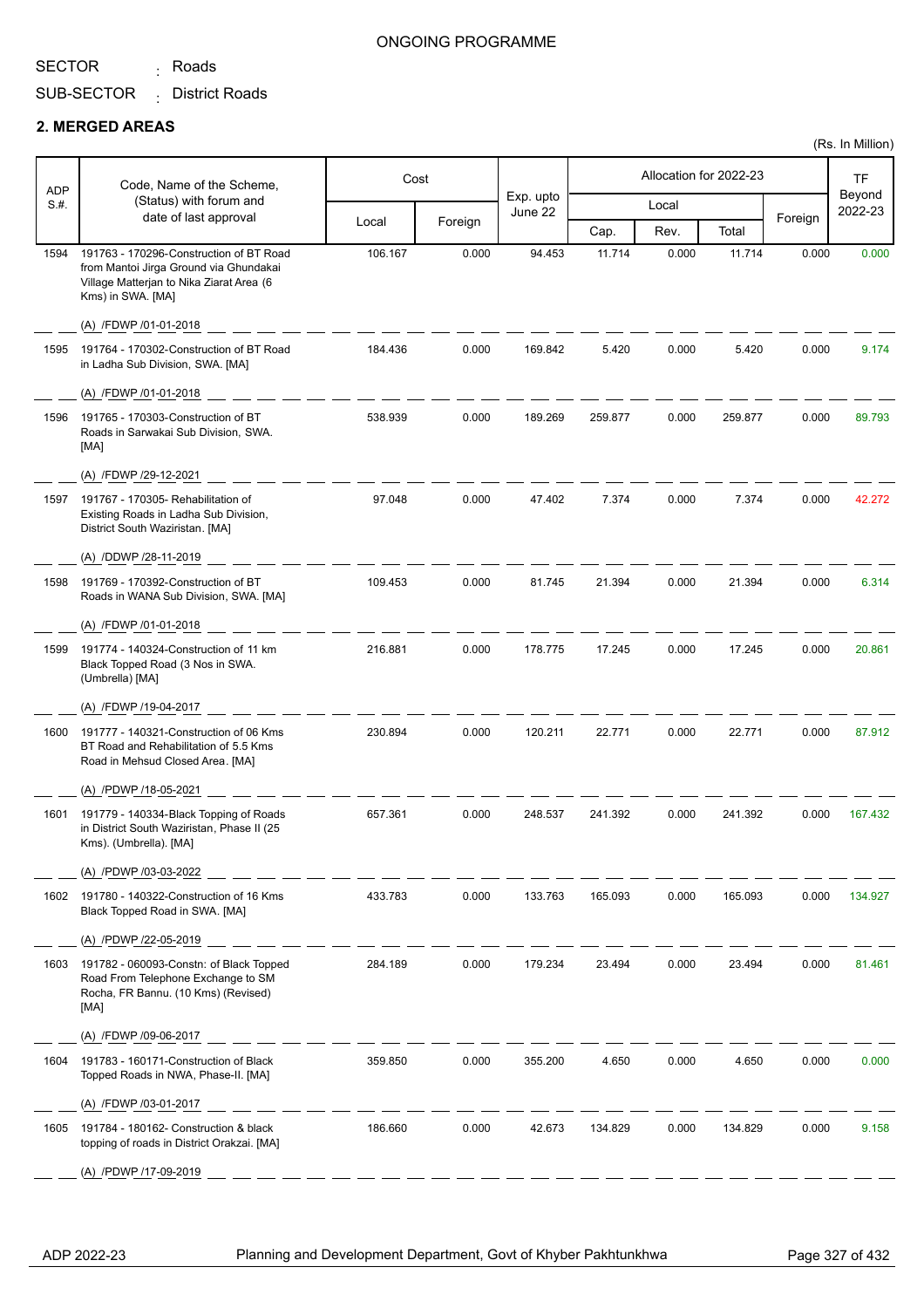<sub>:</sub> Roads

### ONGOING PROGRAMME

SUB-SECTOR District Roads :

#### **2. MERGED AREAS**

| <b>ADP</b> | Code, Name of the Scheme,                                                                                                                                       |         | Cost    |                      |         |       | Allocation for 2022-23 |         | <b>TF</b>         |
|------------|-----------------------------------------------------------------------------------------------------------------------------------------------------------------|---------|---------|----------------------|---------|-------|------------------------|---------|-------------------|
| S.#.       | (Status) with forum and<br>date of last approval                                                                                                                |         |         | Exp. upto<br>June 22 |         | Local |                        |         | Beyond<br>2022-23 |
|            |                                                                                                                                                                 | Local   | Foreign |                      | Cap.    | Rev.  | Total                  | Foreign |                   |
| 1606       | 191785 - 180121 - Construction &<br>blacktopping of road in Tehsil Jamrud and<br>landikotal District Khyber. [MA]                                               | 136.814 | 0.000   | 54.208               | 42.824  | 0.000 | 42.824                 | 0.000   | 39.782            |
|            | (A) /PDWP /17-09-2019                                                                                                                                           |         |         |                      |         |       |                        |         |                   |
| 1607       | 191786 - 180122 - Construction &<br>blacktopping road in Tirah Maidan and<br>Bara District Khyber. [MA]                                                         | 199.030 | 0.000   | 115.258              | 21.225  | 0.000 | 21.225                 | 0.000   | 62.547            |
|            | (A) /PDWP /05-04-2019                                                                                                                                           |         |         |                      |         |       |                        |         |                   |
| 1608       | 191789 - 180096 - Construction of<br>Blacktop Road in Sarwekai, District South<br>Waziristan. [MA]                                                              | 160.073 | 0.000   | 105.278              | 27.192  | 0.000 | 27.192                 | 0.000   | 27.603            |
|            | (A) /PDWP /22-04-2019                                                                                                                                           |         |         |                      |         |       |                        |         |                   |
| 1609       | 191790 - 180097 - Construction of<br>Blacktop Road in Wana, District South<br>Waziristan. [MA]                                                                  | 182.828 | 0.000   | 35.088               | 130.852 | 0.000 | 130.852                | 0.000   | 16.888            |
|            | (A) /PDWP /31-05-2019                                                                                                                                           |         |         |                      |         |       |                        |         |                   |
| 1610       | 191791 - 180203 - Construction and Black<br>Topping of Roads in District Bajaur. [MA]                                                                           | 290.545 | 0.000   | 98.796               | 12.854  | 0.000 | 12.854                 | 0.000   | 178.895           |
|            | (A) /PDWP /20-03-2019                                                                                                                                           |         |         |                      |         |       |                        |         |                   |
| 1611       | 191792 - 180204 - Rehabilitation of<br>Existing Black Topped roads in District<br>Bajaur. [MA]                                                                  | 185.962 | 0.000   | 130.290              | 55.672  | 0.000 | 55.672                 | 0.000   | 0.000             |
|            | (A) /PDWP /02-12-2021                                                                                                                                           |         |         |                      |         |       |                        |         |                   |
| 1612       | 191794 - 180246 - Construction/<br>Improvement and Rehabilitation of Black<br>Topped Roads in Upper, Lower and Baizai<br>Sub-Division in District Mohmand. [MA] | 160.000 | 0.000   | 0.520                | 12.854  | 0.000 | 12.854                 | 0.000   | 146.626           |
|            | (A) /PDWP /31-05-2019                                                                                                                                           |         |         |                      |         |       |                        |         |                   |
|            | 1613 191798 - 180363 - Construction, &<br>Rehabilitation of existing Blacktop roads in<br>Upper District Kurram. [MA]                                           | 204.243 | 0.000   | 86.393               | 10.000  | 0.000 | 10.000                 | 0.000   | 107.850           |
|            | (A) /PDWP /19-01-2020                                                                                                                                           |         |         |                      |         |       |                        |         |                   |
| 1614       | 191800 - 180337 - Construction and Black<br>Topping of Link Roads in District North<br>Waziristan. [MA]                                                         | 382.120 | 0.000   | 162.199              | 38.612  | 0.000 | 38.612                 | 0.000   | 181.309           |
|            | (A) /FDWP /05-04-2019                                                                                                                                           |         |         |                      |         |       |                        |         |                   |
| 1615       | 191804 - 170438 - Cons. of Link Road<br>from Jandola Gabbar road to Maees Khan<br>Korona "SMALL" area, Tehsil Laddha,<br>SWA (15-KMs) (Phase - I) [MA]          | 271.208 | 0.000   | 110.198              | 32.134  | 0.000 | 32.134                 | 0.000   | 128.876           |
|            | (A) /FDWP /17-04-2018                                                                                                                                           |         |         |                      |         |       |                        |         |                   |
| 1616       | 191805 - 170435 - Const. of B/T Road<br>from Toortoot Khyber Agency to Dogar<br>Kurram Agency, (4-KMs) Balance Portion.<br>(GD) [MA]                            | 120.063 | 0.000   | 40.532               | 59.408  | 0.000 | 59.408                 | 0.000   | 20.123            |
|            | (A) /FDWP /06-03-2018                                                                                                                                           |         |         |                      |         |       |                        |         |                   |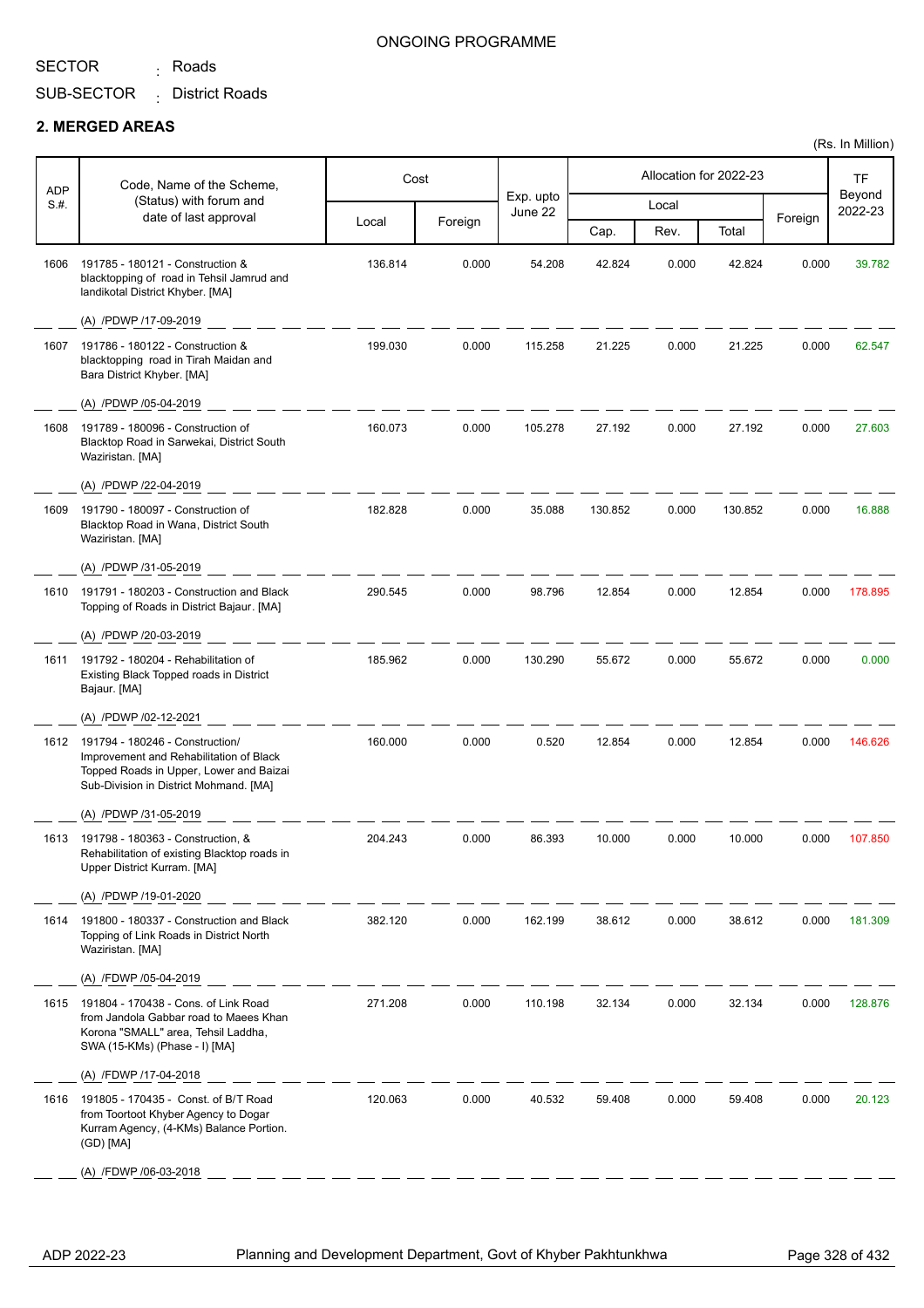<sub>:</sub> Roads

## SUB-SECTOR District Roads :

#### **2. MERGED AREAS**

|            |                                                                                                                                                                                                                   |         |         |                      |        |       |                        |         | (Rs. In Million)  |
|------------|-------------------------------------------------------------------------------------------------------------------------------------------------------------------------------------------------------------------|---------|---------|----------------------|--------|-------|------------------------|---------|-------------------|
| <b>ADP</b> | Code, Name of the Scheme,                                                                                                                                                                                         |         | Cost    |                      |        |       | Allocation for 2022-23 |         | <b>TF</b>         |
| S.#.       | (Status) with forum and                                                                                                                                                                                           |         |         | Exp. upto<br>June 22 |        | Local |                        |         | Beyond<br>2022-23 |
|            | date of last approval                                                                                                                                                                                             | Local   | Foreign |                      | Cap.   | Rev.  | Total                  | Foreign |                   |
| 1617       | 191807 - 170427 - Construction of 7 Kms<br>BT Road to Chalghoza Forest, Village<br>Ghurlana, Tehsil Birmal, SWA. [MA]                                                                                             | 162.266 | 0.000   | 81.552               | 67.928 | 0.000 | 67.928                 | 0.000   | 12.786            |
|            | (A) /FDWP /03-03-2022                                                                                                                                                                                             |         |         |                      |        |       |                        |         |                   |
| 1618       | 191809 - 170445 - Construction of Black<br>Topping of Road from Sher Khel to Serai<br>Kandow upto Dars Masjid (10.5 KMs) &<br>Sarzai to Sangara Balance Portion (2.5<br>KMs) in Tirah, Khyber District (GD). [MA] | 210.494 | 0.000   | 99.576               | 61.274 | 0.000 | 61.274                 | 0.000   | 49.644            |
|            | (A) /PDWP /20-03-2019                                                                                                                                                                                             |         |         |                      |        |       |                        |         |                   |
| 1619       | 191811 - 180516 - Construction of Black<br>Topped Roads in Sub-Division DI Khan.<br>[MA]                                                                                                                          | 72.157  | 0.000   | 48.652               | 9.336  | 0.000 | 9.336                  | 0.000   | 14.169            |
|            | (A) /DDWP /28-03-2019                                                                                                                                                                                             |         |         |                      |        |       |                        |         |                   |
| 1620       | 191814 - 180452 - Construction of<br>Blacktop road (3 km) in Sub-Division Tank.<br>[MA]                                                                                                                           | 307.578 | 0.000   | 69.134               | 51.414 | 0.000 | 51.414                 | 0.000   | 187.030           |
|            | (A) /PDWP /25-03-2022                                                                                                                                                                                             |         |         |                      |        |       |                        |         |                   |
| 1621       | 191815 - 180453 - Construction /<br>widening/ Improvement of Roads and<br>causeway in Sub-Division Kohat [MA]                                                                                                     | 42.235  | 0.000   | 17.774               | 24.461 | 0.000 | 24.461                 | 0.000   | 0.000             |
|            | (A) /DDWP /06-02-2019                                                                                                                                                                                             |         |         |                      |        |       |                        |         |                   |
| 1622       | 191818 - 180577 - Rehabilitation of<br>existing roads in District South Waziristan.<br>[MA]                                                                                                                       | 56.946  | 0.000   | 52.165               | 4.781  | 0.000 | 4.781                  | 0.000   | 0.000             |
|            | (A) /PDWP /22-04-2019                                                                                                                                                                                             |         |         |                      |        |       |                        |         |                   |
| 1623       | 191820 - 190255 - Construction of Black<br>Topped Roads in Tribal District Mohmand.<br>[MA]                                                                                                                       | 102.000 | 0.000   | 0.408                | 5.000  | 0.000 | 5.000                  | 0.000   | 96.592            |
|            | (A) /PDWP /04-11-2021                                                                                                                                                                                             |         |         |                      |        |       |                        |         |                   |
| 1624       | 191822 - 190257 - Construction of Black<br>Topped Roads in Tribal District North<br>Waziristan [MA]                                                                                                               | 647.811 | 0.000   | 118.646              | 48.201 | 0.000 | 48.201                 | 0.000   | 480.964           |
|            | (A) /PDWP /17-09-2019                                                                                                                                                                                             |         |         |                      |        |       |                        |         |                   |
| 1625       | 191823 - 190258 - Construction of Black<br>Topped Roads in Tribal District Kurram.<br>[MA]                                                                                                                        | 149.267 | 0.000   | 83.705               | 47.673 | 0.000 | 47.673                 | 0.000   | 17.889            |
|            | (A) /PDWP /19-01-2020                                                                                                                                                                                             |         |         |                      |        |       |                        |         |                   |
| 1626       | 191824 - 190259 - Construction of Black<br>Topped Roads in Tribal District Orakzai.<br>[MA]                                                                                                                       | 116.015 | 0.000   | 10.117               | 91.070 | 0.000 | 91.070                 | 0.000   | 14.828            |
|            | (A) /PDWP /29-06-2020                                                                                                                                                                                             |         |         |                      |        |       |                        |         |                   |
| 1627       | 191829 - 190327 - Construction of 6-Kms<br>Black Top Road from Dashka to Razin<br>Haris Koroona Tehsil Makin District South<br>Waziristan. [MA]                                                                   | 238.688 | 0.000   | 97.628               | 80.950 | 0.000 | 80.950                 | 0.000   | 60.110            |
|            | (A) /PDWP /29-12-2021                                                                                                                                                                                             |         |         |                      |        |       |                        |         |                   |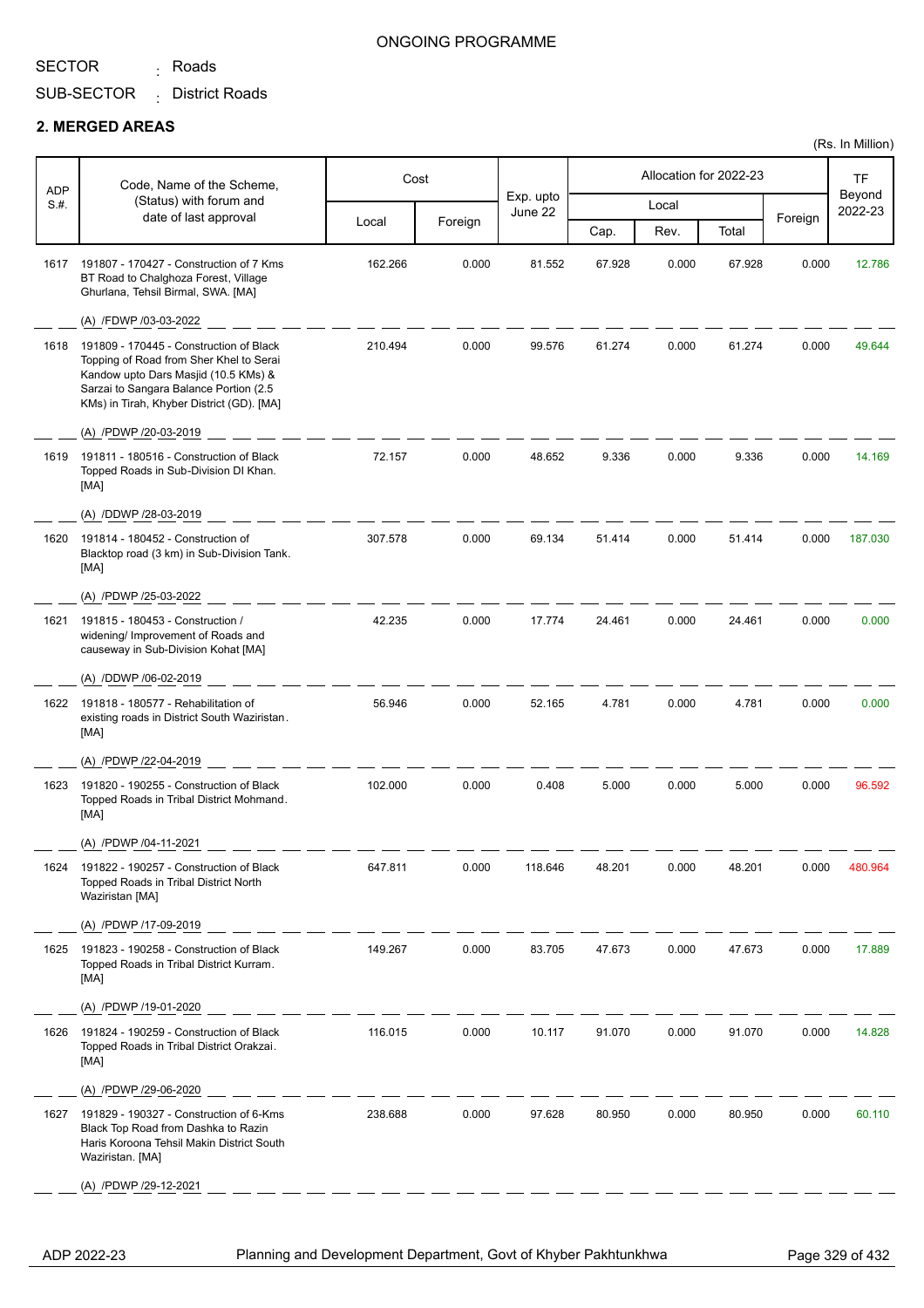<sub>:</sub> Roads

#### ONGOING PROGRAMME

SUB-SECTOR District Roads :

#### **2. MERGED AREAS**

| <b>ADP</b> | Code, Name of the Scheme,                                                                                                                               |         | Cost    |                      |         |       | Allocation for 2022-23 |         | <b>TF</b>         |
|------------|---------------------------------------------------------------------------------------------------------------------------------------------------------|---------|---------|----------------------|---------|-------|------------------------|---------|-------------------|
| S.H.       | (Status) with forum and                                                                                                                                 |         |         | Exp. upto<br>June 22 |         | Local |                        |         | Beyond<br>2022-23 |
|            | date of last approval                                                                                                                                   | Local   | Foreign |                      | Cap.    | Rev.  | Total                  | Foreign |                   |
| 1628       | 191830 - 190351 - Construction of 6-Km<br>B/T Road in District Khyber(CMD) [MA]                                                                         | 125.930 | 0.000   | 68.571               | 31.789  | 0.000 | 31.789                 | 0.000   | 25.570            |
|            | (A) /DDWP /08-11-2019                                                                                                                                   |         |         |                      |         |       |                        |         |                   |
| 1629       | 191832 - 190355 - Construction of 3.5 km<br>road from ByPass road to Sabzi Mewa<br>Mandi via Darpa Khel Qasim Meeran Shah<br>North Waziristan(CMD) [MA] | 207.919 | 0.000   | 76.228               | 25.707  | 0.000 | 25.707                 | 0.000   | 105.984           |
|            | (A) /DDWP /09-02-2022                                                                                                                                   |         |         |                      |         |       |                        |         |                   |
| 1630       | 191844 - 170402-Construction of Bara<br>ByPasses Road from Nogazi Baba to<br>Sheikhan Sports Stadium TD Khyber 7<br>KMs [MA]                            | 517.729 | 0.000   | 112.448              | 280.631 | 0.000 | 280.631                | 0.000   | 124.650           |
|            | (A) /PDWP /18-11-2019                                                                                                                                   |         |         |                      |         |       |                        |         |                   |
| 1631       | 195264 - Construction and Rehabilitation<br>of Road from Tanga Bridge to Rocha<br>Phase-II (10-Km) TSD Bannu                                            | 257.151 | 0.000   | 0.080                | 96.402  | 0.000 | 96.402                 | 0.000   | 160.669           |
|            | (A) /PDWP /01-11-2021                                                                                                                                   |         |         |                      |         |       |                        |         |                   |
| 1632       | 195266 - Construction of Road from Malik<br>Khidmat Khan Chappari upto Dargah<br>Shahidan TSD Bannu (10-KMs)                                            | 250.559 | 0.000   | 0.320                | 12.854  | 0.000 | 12.854                 | 0.000   | 237.385           |
|            | (A) /PDWP /01-11-2021                                                                                                                                   |         |         |                      |         |       |                        |         |                   |
| 1633       | 200124 - Construction of 9 Kms Blacktop<br>Road Taking off Mir Ali Khaisoor Road to<br>Thangri connecting Isha Razmak Road to<br>Asad Khel Distt NW.    | 402.087 | 0.000   | 72.464               | 59.264  | 0.000 | 59.264                 | 0.000   | 270.359           |
|            | (A) /PDWP /09-01-2020                                                                                                                                   |         |         |                      |         |       |                        |         |                   |
| 1634       | 200125 - Construction of 5Km BTR from<br>Shadman Road to Zarwar Khan Kot<br>Ghawkha Laman Tehsil Wana                                                   | 139.441 | 0.000   | 30.114               | 92.867  | 0.000 | 92.867                 | 0.000   | 16.460            |
|            | (A) /PDWP /04-02-2020                                                                                                                                   |         |         |                      |         |       |                        |         |                   |
| 1635       | 200126 - Construction of 4Kms BTR<br>Shakir Kalay Area Darazanda Sub Division                                                                           | 99.694  | 0.000   | 86.423               | 0.001   | 0.000 | 0.001                  | 0.000   | 13.270            |
|            | (A) /PDWP /08-10-2019                                                                                                                                   |         |         |                      |         |       |                        |         |                   |
| 1636       | 200127 - Construction of 05Kms BTR<br>Ramzan Abad Ustrana Darazanda Sub<br>Division                                                                     | 123.388 | 0.000   | 20.353               | 45.370  | 0.000 | 45.370                 | 0.000   | 57.665            |
|            | (A) /PDWP /08-10-2019                                                                                                                                   |         |         |                      |         |       |                        |         |                   |
| 1637       | 210581 - Construction of BTR from<br>Niskora to Karha 04-Kms in Sub Division<br>Darazinda (Phase-I)                                                     | 100.360 | 0.000   | 0.229                | 25.707  | 0.000 | 25.707                 | 0.000   | 74.424            |
|            | (A) /DDWP /28-12-2021                                                                                                                                   |         |         |                      |         |       |                        |         |                   |
| 1638       | 210582 - Construction of road from New<br>Bagh to Kowarah Malik Den Khel Wadi<br>Terah (5 Km) - Khyber                                                  | 120.000 | 0.000   | 0.230                | 25.707  | 0.000 | 25.707                 | 0.000   | 94.063            |
|            | (A) /DDWP /25-10-2021                                                                                                                                   |         |         |                      |         |       |                        |         |                   |
| 1639       | 210597 - Rehabilitation of Marai Zera<br>Road (7.80 Km)-Orakzai                                                                                         | 347.950 | 0.000   | 0.272                | 19.280  | 0.000 | 19.280                 | 0.000   | 328.398           |
|            | (A) /PDWP /22-10-2021                                                                                                                                   |         |         |                      |         |       |                        |         |                   |
|            | Planning and Development Department, Govt of Khyber Pakhtunkhwa<br>ADP 2022-23                                                                          |         |         |                      |         |       |                        |         | Page 330 of 432   |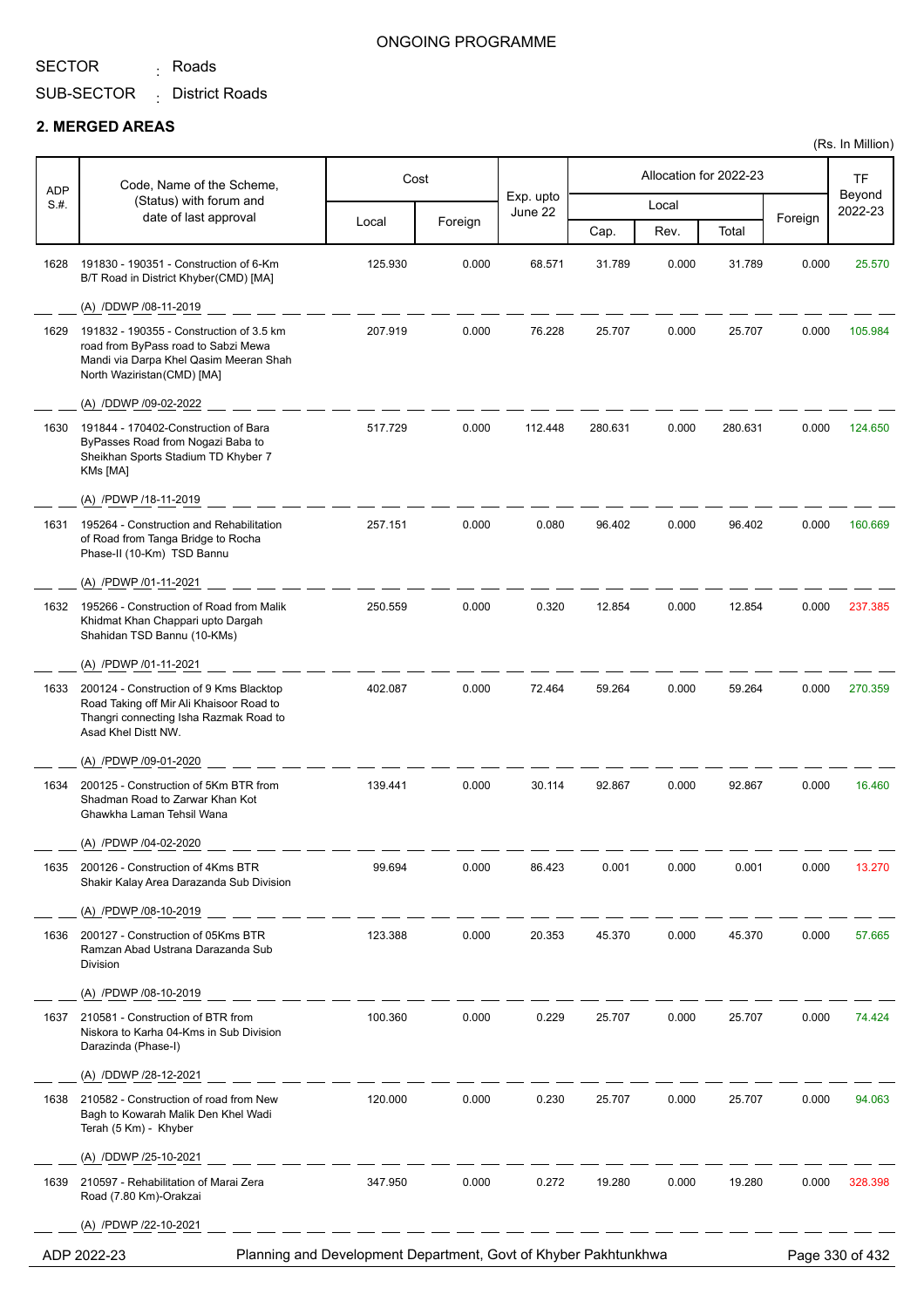<sub>:</sub> Roads

### ONGOING PROGRAMME

## SUB-SECTOR District Roads :

#### **2. MERGED AREAS**

| ADP  | Code, Name of the Scheme,                                                                                                                 |         | Cost    |                      |         |       | Allocation for 2022-23 |         | <b>TF</b>         |
|------|-------------------------------------------------------------------------------------------------------------------------------------------|---------|---------|----------------------|---------|-------|------------------------|---------|-------------------|
| S.#. | (Status) with forum and<br>date of last approval                                                                                          |         |         | Exp. upto<br>June 22 |         | Local |                        |         | Beyond<br>2022-23 |
|      |                                                                                                                                           | Local   | Foreign |                      | Cap.    | Rev.  | Total                  | Foreign |                   |
| 1640 | 210609 - Construction of Shaboorakhel<br>Road (6 Km)- Orakzai                                                                             | 240.000 | 0.000   | 0.102                | 64.268  | 0.000 | 64.268                 | 0.000   | 175.630           |
|      | (A) /PDWP /15-11-2021                                                                                                                     |         |         |                      |         |       |                        |         |                   |
| 1641 | 210611 - Construction of BT road from<br>Ziarat Khan Kot Nano to Siplatoi<br>Sub-Division Sarwakai (5 Km)- South<br>Waziristan            | 146.432 | 0.000   | 0.231                | 25.707  | 0.000 | 25.707                 | 0.000   | 120.494           |
|      | (A) /DDWP /28-10-2021                                                                                                                     |         |         |                      |         |       |                        |         |                   |
| 1642 | 210612 - Construction of 5-KMs Black Top<br>Road for Village Wacha Dana, Aana Abad<br>Tehsil Birmal - South Waziristan                    | 137.301 | 0.000   | 0.232                | 25.707  | 0.000 | 25.707                 | 0.000   | 111.362           |
|      | (A) /DDWP /10-01-2022                                                                                                                     |         |         |                      |         |       |                        |         |                   |
| 1643 | 210613 - Construction of remaining portion<br>of road from Khamrang to Satta Khula (5<br>Km)- South Waziristan                            | 151.122 | 0.000   | 0.233                | 25.707  | 0.000 | 25.707                 | 0.000   | 125.182           |
|      | (A) /DDWP /28-10-2021                                                                                                                     |         |         |                      |         |       |                        |         |                   |
| 1644 | 210614 - Construction of 5 Km road from<br>Jandola Gabar Road to Shawali Khel<br>Kanzy via Qali Khel- Sub Division Jandola<br>Tank        | 194.451 | 0.000   | 0.394                | 10.000  | 0.000 | 10.000                 | 0.000   | 184.057           |
|      | (A) /DDWP /28-12-2021                                                                                                                     |         |         |                      |         |       |                        |         |                   |
| 1645 | 210617 - Construction of 5 Km BT road at<br>Zaryat Kot to Chappara Tehsil Sararogha-<br>South Waziristan                                  | 197.087 | 0.000   | 0.084                | 142.087 | 0.000 | 142.087                | 0.000   | 54.916            |
|      | (A) /DDWP /28-10-2021                                                                                                                     |         |         |                      |         |       |                        |         |                   |
| 1646 | 210703 - Construction of BT Road from<br>Trekh Tale to Mundaiwam Jalander<br>Koroona (09 km)(Ph-II), Tehsil Shaktoi -<br>South Waziristan | 315.527 | 0.000   | 0.321                | 12.854  | 0.000 | 12.854                 | 0.000   | 302.352           |
|      | (A) /PDWP /01-11-2021                                                                                                                     |         |         |                      |         |       |                        |         |                   |
| 1647 | 210704 - Improvement, Widening and<br>Black Topping Khanullah Khail Ahmad<br>Wam Jannata Road Phase-1 (5KM) -<br>South Waziristan         | 146.613 | 0.000   | 0.234                | 25.707  | 0.000 | 25.707                 | 0.000   | 120.672           |
|      | (A) /DDWP /28-10-2021                                                                                                                     |         |         |                      |         |       |                        |         |                   |
| 1648 | 210705 - Rehabilitation of Road from<br>Nawagai Bazar to Ghaljo Kamangara<br>(06km) - Bajaur                                              | 120.000 | 0.000   | 0.395                | 10.000  | 0.000 | 10.000                 | 0.000   | 109.605           |
|      | (A) /DDWP /28-12-2021                                                                                                                     |         |         |                      |         |       |                        |         |                   |
| 1649 | 210707 - Construction of BT Road from<br>Pash Ziyarat to Lawarrah (07km) - South<br>Waziristan                                            | 192.500 | 0.000   | 0.396                | 10.000  | 0.000 | 10.000                 | 0.000   | 182.104           |
|      | (A) /DDWP /01-12-2021                                                                                                                     |         |         |                      |         |       |                        |         |                   |
| 1650 | 210708 - Construction of BT Road from<br>Gula Jan Kot to Naseeb Khel Jani Khel<br>(09km) - TSD Tank                                       | 310.000 | 0.000   | 0.135                | 51.414  | 0.000 | 51.414                 | 0.000   | 258.451           |
|      | (A) /PDWP /08-03-2022                                                                                                                     |         |         |                      |         |       |                        |         |                   |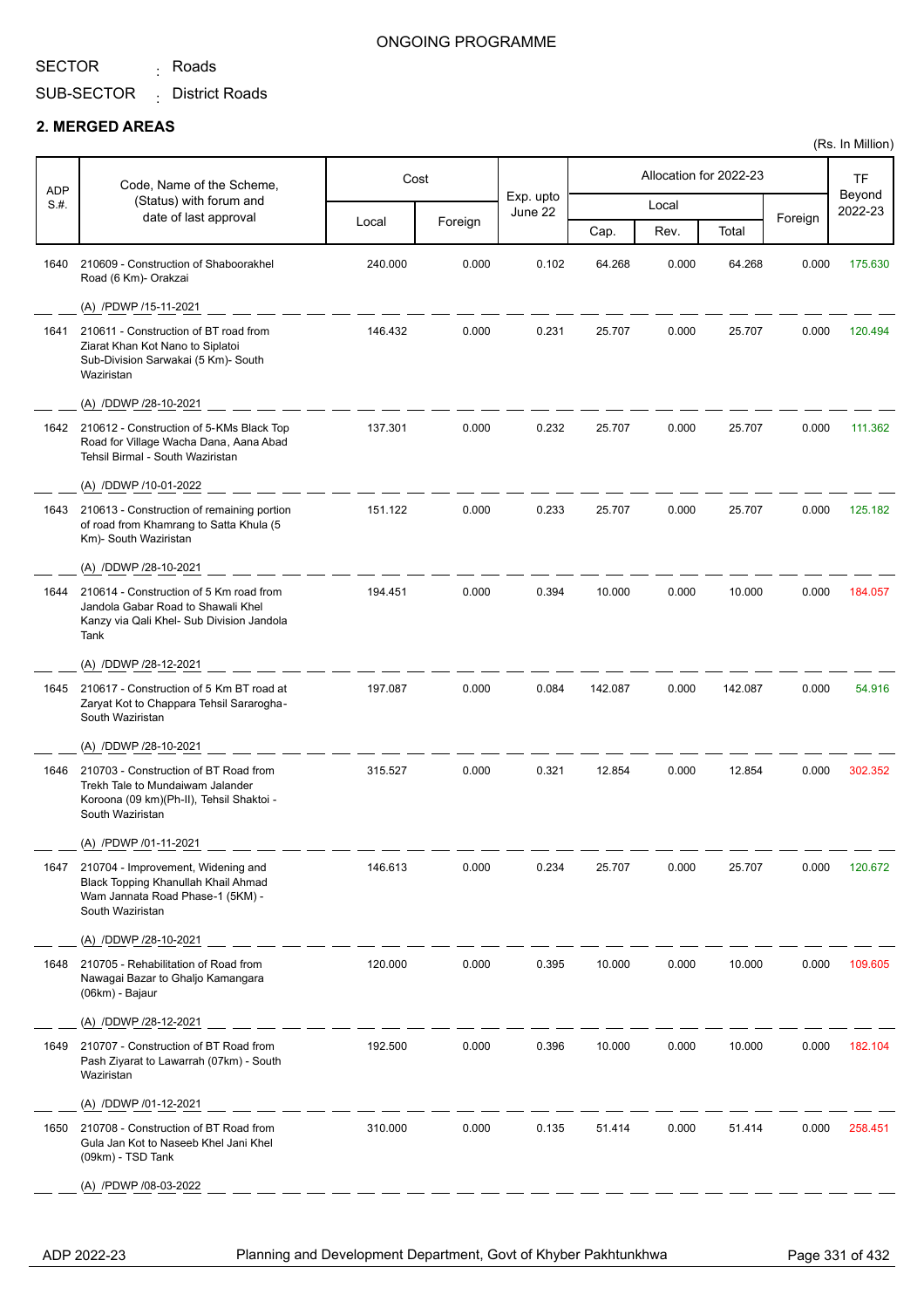<sub>:</sub> Roads

## SUB-SECTOR District Roads :

#### **2. MERGED AREAS**

| Code, Name of the Scheme,<br><b>ADP</b> | Cost                                                                                                                                                                     |            |         |                      |           | Allocation for 2022-23 |           | <b>TF</b> |                   |
|-----------------------------------------|--------------------------------------------------------------------------------------------------------------------------------------------------------------------------|------------|---------|----------------------|-----------|------------------------|-----------|-----------|-------------------|
| S.H.                                    | (Status) with forum and                                                                                                                                                  |            |         | Exp. upto<br>June 22 |           | Local                  |           |           | Beyond<br>2022-23 |
|                                         | date of last approval                                                                                                                                                    | Local      | Foreign |                      | Cap.      | Rev.                   | Total     | Foreign   |                   |
| 1651                                    | 210722 - Reconstruction and<br>Rehabilitation of Tapi Road (04km) - North<br>Waziristan [MA]                                                                             | 107.140    | 0.000   | 0.397                | 10.000    | 0.000                  | 10.000    | 0.000     | 96.743            |
|                                         | (A) /DDWP /28-12-2021                                                                                                                                                    |            |         |                      |           |                        |           |           |                   |
| 1652                                    | 210750 - Widening, Improvement and<br>BTR from Toor Nazon to Stara Kada via<br>Kisa Khail (10 Km- Phase-I) and Road<br>from Ghaki to Vatakai (7Km Phase-III) -<br>Kurram | 553.940    | 0.000   | 0.398                | 10.000    | 0.000                  | 10.000    | 0.000     | 543.542           |
|                                         | (A) /PDWP /02-12-2021                                                                                                                                                    |            |         |                      |           |                        |           |           |                   |
| 1653                                    | 210751 - Widening, Improvement and<br>BTR from Sher Khan Khapa to Taritang via<br>Zara Mela (7 Km) and Road from Kochi<br>Bridge to Makhizai - Kurram                    | 492.360    | 0.000   | 0.409                | 5.000     | 0.000                  | 5.000     | 0.000     | 486.951           |
|                                         | (A) /PDWP /02-12-2021                                                                                                                                                    |            |         |                      |           |                        |           |           |                   |
| 1654                                    | 210752 - Construction of BTR Sharkhawe<br>Dara (Remaining Portion (3 Km) and<br>Alwara Mela Road (5 Km) - Kurram                                                         | 234.050    | 0.000   | 0.410                | 5.000     | 0.000                  | 5.000     | 0.000     | 228.640           |
|                                         | (A) /PDWP /02-12-2021                                                                                                                                                    |            |         |                      |           |                        |           |           |                   |
| 1655                                    | 210758 - Construction of 11 Km Road from<br>Arzi Khel to Nazan Khel TSD Tank                                                                                             | 319.000    | 0.000   | 0.136                | 51.414    | 0.000                  | 51.414    | 0.000     | 267.450           |
|                                         | (A) /PDWP /08-03-2022                                                                                                                                                    |            |         |                      |           |                        |           |           |                   |
| 1656                                    | 210760 - Rehabilitation of link road from<br>main Gabar Shadi Khel Road to Kotka Gul<br>Nawaz Wara Tara(5.Km) TSD Lakki.                                                 | 88.040     | 0.000   | 0.251                | 21.760    | 0.000                  | 21.760    | 0.000     | 66.029            |
|                                         | (A) /DDWP /28-12-2021                                                                                                                                                    |            |         |                      |           |                        |           |           |                   |
|                                         | <b>Total OnGoing Programme</b>                                                                                                                                           | 20,274.079 | 0.000   | 5,754.183            | 4,156.474 | 0.000                  | 4,156.474 | 0.000     | 10,363.422        |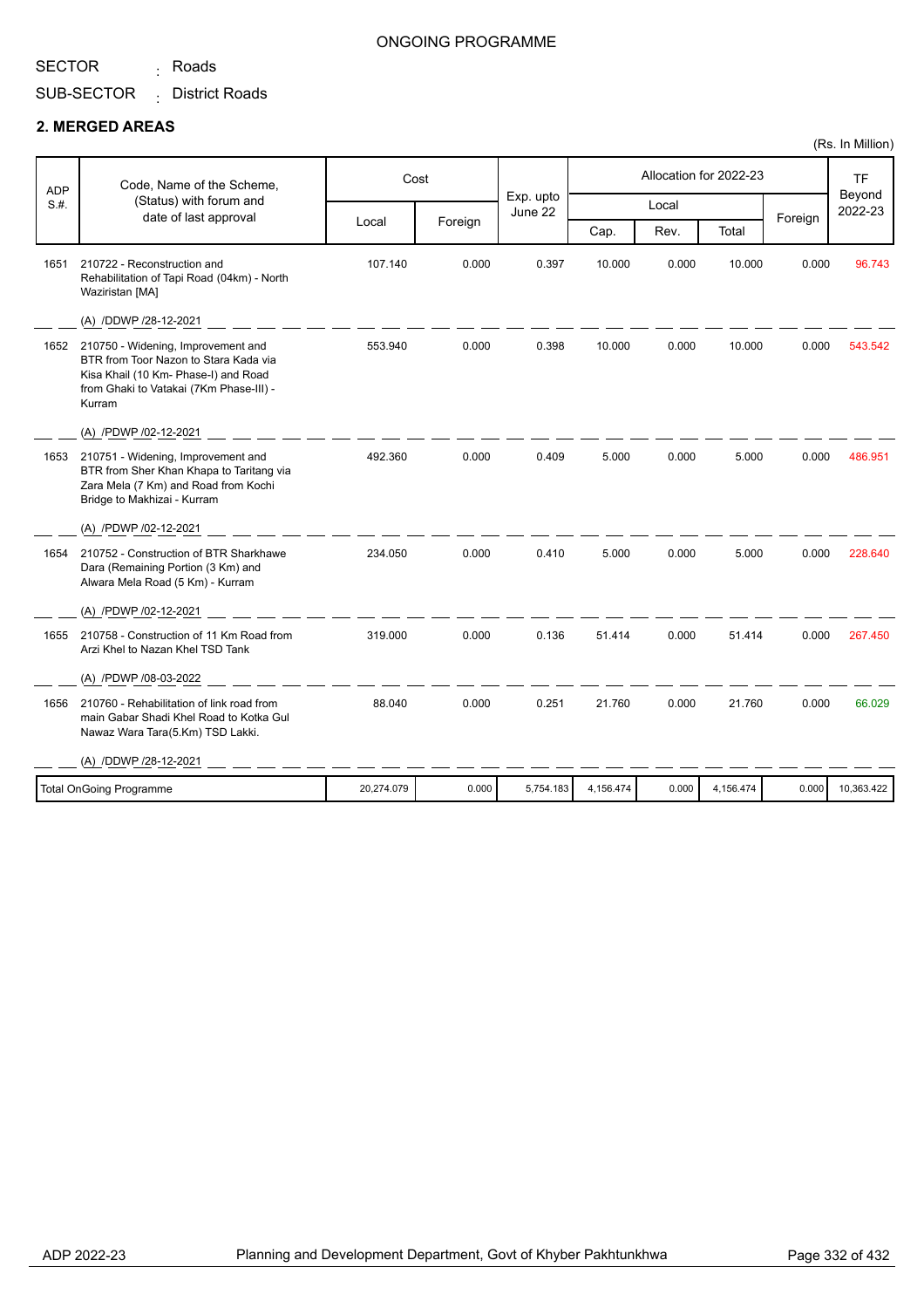<sub>:</sub> Roads

## SUB-SECTOR District Roads :

#### **2. MERGED AREAS**

| <b>ADP</b> | Code, Name of the Scheme,<br>(Status) with forum and                                                                      |            | Cost    | Exp. upto |           |       | Allocation for 2022-23 |         | <b>TF</b><br>Beyond |
|------------|---------------------------------------------------------------------------------------------------------------------------|------------|---------|-----------|-----------|-------|------------------------|---------|---------------------|
| S.H.       | date of last approval                                                                                                     |            |         | June 22   |           | Local |                        |         | 2022-23             |
|            |                                                                                                                           | Local      | Foreign |           | Cap.      | Rev.  | Total                  | Foreign |                     |
| 1657       | 210618 - Construction of 3 Span (33 Mtr<br>Each) RCC Bridge at Khori Mor KM No. 32<br>Wana Jandola Road- South Waziristan | 140.000    | 0.000   | 0.000     | 12.854    | 0.000 | 12.854                 | 0.000   | 127.146             |
|            | $(B)$ / PDWP/                                                                                                             |            |         |           |           |       |                        |         |                     |
| 1658       | 210706 - Construction of BT Road from<br>Sikandar Post to Toikhula - South<br>Waziristan                                  | 100.000    | 0.000   | 0.000     | 32.134    | 0.000 | 32.134                 | 0.000   | 67.866              |
|            | (B) / DDWP/                                                                                                               |            |         |           |           |       |                        |         |                     |
| 1659       | 220878 - Construction of B/T Road from<br>Darazinda to Danishabad TSD Darazinda<br>Sub Division D.I Khan                  | 100.000    | 0.000   | 0.000     | 0.001     | 0.000 | 0.001                  | 0.000   | 99.999              |
|            | (B) / DDWP/                                                                                                               |            |         |           |           |       |                        |         |                     |
| 1660       | 220879 - Construction of Road from Main<br>Wana Tiarza to Faqeer Raghzai South<br>Waziristan                              | 300.000    | 0.000   | 0.000     | 0.001     | 0.000 | 0.001                  | 0.000   | 299.999             |
|            | $(B)$ / PDWP/                                                                                                             |            |         |           |           |       |                        |         |                     |
|            | Total New Programme                                                                                                       | 640.000    | 0.000   | 0.000     | 44.990    | 0.000 | 44.990                 | 0.000   | 595.010             |
|            | Total District Roads                                                                                                      | 20.914.079 | 0.000   | 5,754.183 | 4,201.464 | 0.000 | 4,201.464              | 0.000   | 10,958.432          |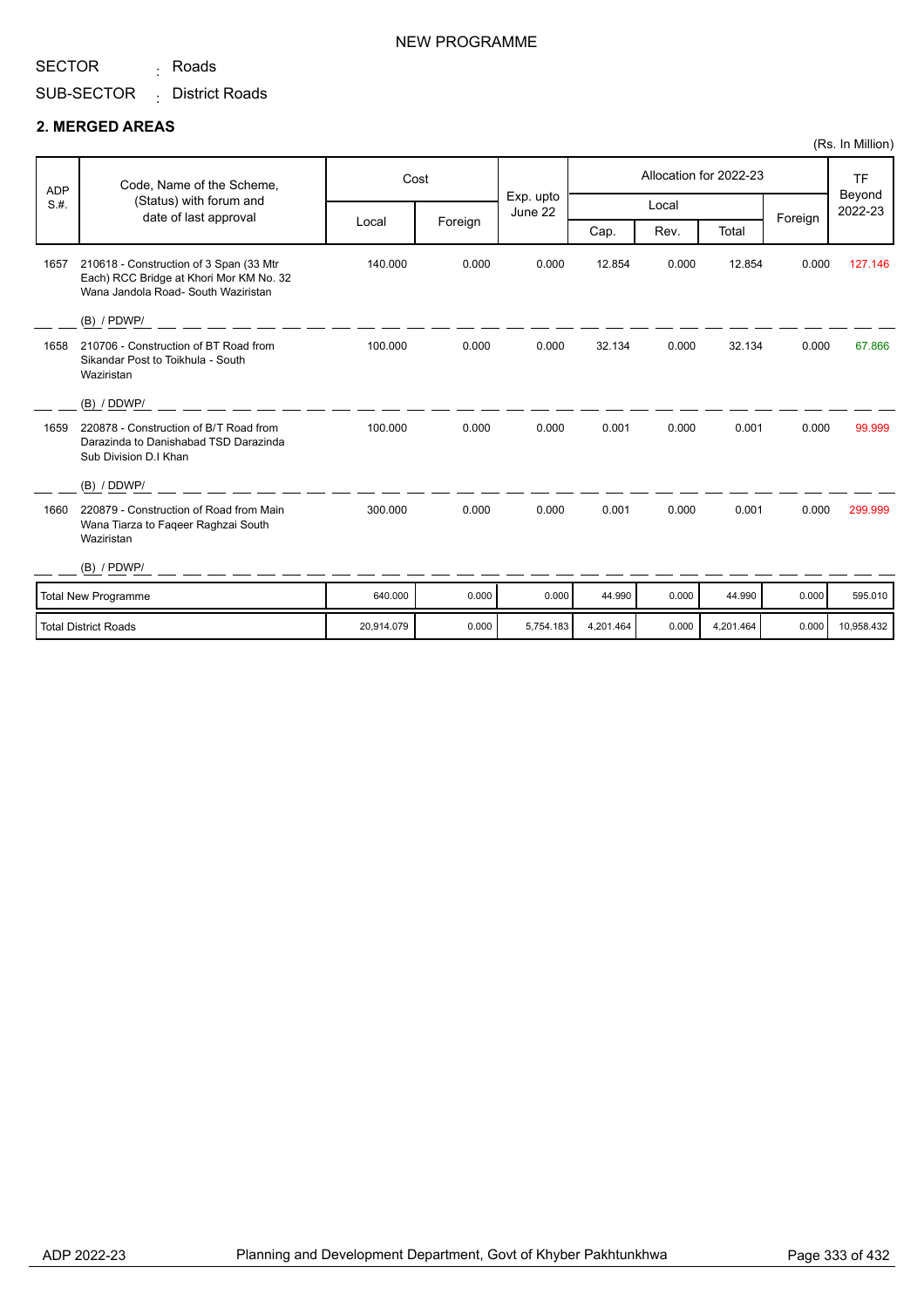<sub>:</sub> Roads

#### ONGOING PROGRAMME

#### SUB-SECTOR . Roads & Bridges (Provincial)

#### **2. MERGED AREAS**

|                    |                                                                                                                                                                                          |                                                                 |         |                      |         |       |                        |         | (Rs. In Million)  |
|--------------------|------------------------------------------------------------------------------------------------------------------------------------------------------------------------------------------|-----------------------------------------------------------------|---------|----------------------|---------|-------|------------------------|---------|-------------------|
|                    | Code, Name of the Scheme,                                                                                                                                                                |                                                                 | Cost    |                      |         |       | Allocation for 2022-23 |         | <b>TF</b>         |
| <b>ADP</b><br>S.#. | (Status) with forum and                                                                                                                                                                  |                                                                 |         | Exp. upto<br>June 22 |         | Local |                        |         | Beyond<br>2022-23 |
|                    | date of last approval                                                                                                                                                                    | Local                                                           | Foreign |                      | Cap.    | Rev.  | Total                  | Foreign |                   |
| 1661               | 191837 - 170421-Construction of Road<br>from Maidan Khyber Agency to Tortooth<br>Kurram Agency via Haider Kandao (15<br>Kms) in FATA. [MA]                                               | 741.095                                                         | 0.000   | 409.997              | 216.031 | 0.000 | 216.031                | 0.000   | 115.067           |
|                    | (A) /FDC /02-11-2017                                                                                                                                                                     |                                                                 |         |                      |         |       |                        |         |                   |
| 1662               | 191839 - 170398-Construction of BT Road<br>from Ustrana Area Kohi Bahara to Sherani<br>Tehsil Darazinda and National Highway at<br>Parwara Mughal Kot Road Ph-II (10 Kms),<br>CPEC. [MA] | 129.822                                                         | 0.000   | 84.209               | 45.613  | 0.000 | 45.613                 | 0.000   | 0.000             |
|                    | (A) /FDWP /01-01-2018                                                                                                                                                                    |                                                                 |         |                      |         |       |                        |         |                   |
| 1663               | 191841 - 170399-Construction of Link<br>Roads to CPEC in Tribal Districts. [MA]<br>(A) /PDWP /05-04-2019                                                                                 | 395.353                                                         | 0.000   | 136.124              | 87.243  | 0.000 | 87.243                 | 0.000   | 171.986           |
| 1664               | 191843 - 170401-Construction of Bridge<br>on Kabul River at Michani Area in Tribal<br>Districts. (Phase-I) [MA]                                                                          | 400.000                                                         | 0.000   | 10.260               | 12.854  | 0.000 | 12.854                 | 0.000   | 376.886           |
|                    | (A) /PDWP /11-11-2019                                                                                                                                                                    |                                                                 |         |                      |         |       |                        |         |                   |
| 1665               | 191845 - 170334-Maintenance and<br>Rehabilitation of Roads in Tribal Districts.<br>(Bajaur, Mohmand, Orakzai & Khyber)<br>[MA]                                                           | 349.010                                                         | 0.000   | 216.471              | 46.280  | 0.000 | 46.280                 | 0.000   | 86.259            |
|                    | (A) /PDWP /05-04-2019                                                                                                                                                                    |                                                                 |         |                      |         |       |                        |         |                   |
| 1666               | 191846 - 170335-Maintenance and<br>Rehabilitation of Roads in Tribal Districts. (<br>Kurram, NWA and SWA) [MA]                                                                           | 356.000                                                         | 0.000   | 242.351              | 37.210  | 0.000 | 37.210                 | 0.000   | 76.439            |
|                    | (A) /PDWP /05-04-2019                                                                                                                                                                    |                                                                 |         |                      |         |       |                        |         |                   |
| 1667               | 191847 - 170336-Maintenance and<br>Rehabilitation of Roads in All<br>Sub-Divisions of Tribal Districts. [MA]                                                                             | 326.394                                                         | 0.000   | 321.805              | 4.589   | 0.000 | 4.589                  | 0.000   | 0.000             |
|                    | (A) /PDWP /05-04-2019                                                                                                                                                                    |                                                                 |         |                      |         |       |                        |         |                   |
| 1668               | 191848 - 170337-Construction of Bridges<br>in All Agencies, FATA [MA]                                                                                                                    | 242.587                                                         | 0.000   | 199.162              | 24.136  | 0.000 | 24.136                 | 0.000   | 19.289            |
|                    | (A) /FDWP /02-06-2020                                                                                                                                                                    |                                                                 |         |                      |         |       |                        |         |                   |
| 1669               | 191849 - 170338-Construction of Bridges<br>in All FRs, FATA [MA]                                                                                                                         | 383.021                                                         | 0.000   | 84.986               | 125.561 | 0.000 | 125.561                | 0.000   | 172.474           |
|                    | (A) /FDWP /07-02-2018                                                                                                                                                                    |                                                                 |         |                      |         |       |                        |         |                   |
| 1670               | 191851 - 180574 - Construction of Bridges<br>on existing major roads in Tribal Districts.<br>[MA]                                                                                        | 732.328                                                         | 0.000   | 95.831               | 38.561  | 0.000 | 38.561                 | 0.000   | 597.936           |
|                    | (A) /PDWP /08-03-2022                                                                                                                                                                    |                                                                 |         |                      |         |       |                        |         |                   |
| 1671               | 191852 - 190253 - Construction of RCC<br>Bridges in Merged Areas. [MA]                                                                                                                   | 828.956                                                         | 0.000   | 18.095               | 110.468 | 0.000 | 110.468                | 0.000   | 700.393           |
|                    | (A) /PDWP /04-12-2018                                                                                                                                                                    |                                                                 |         |                      |         |       |                        |         |                   |
| 1672               | 200173 - Replacement of Steel Bridges<br>Installed by Pak Army with RCC Pre<br>Stressed Bridges in Merged Areas                                                                          | 800.000                                                         | 0.000   | 7.897                | 38.561  | 0.000 | 38.561                 | 0.000   | 753.542           |
|                    | (B) / PDWP/                                                                                                                                                                              |                                                                 |         |                      |         |       |                        |         |                   |
|                    | ADP 2022-23                                                                                                                                                                              | Planning and Development Department, Govt of Khyber Pakhtunkhwa |         |                      |         |       |                        |         | Page 334 of 432   |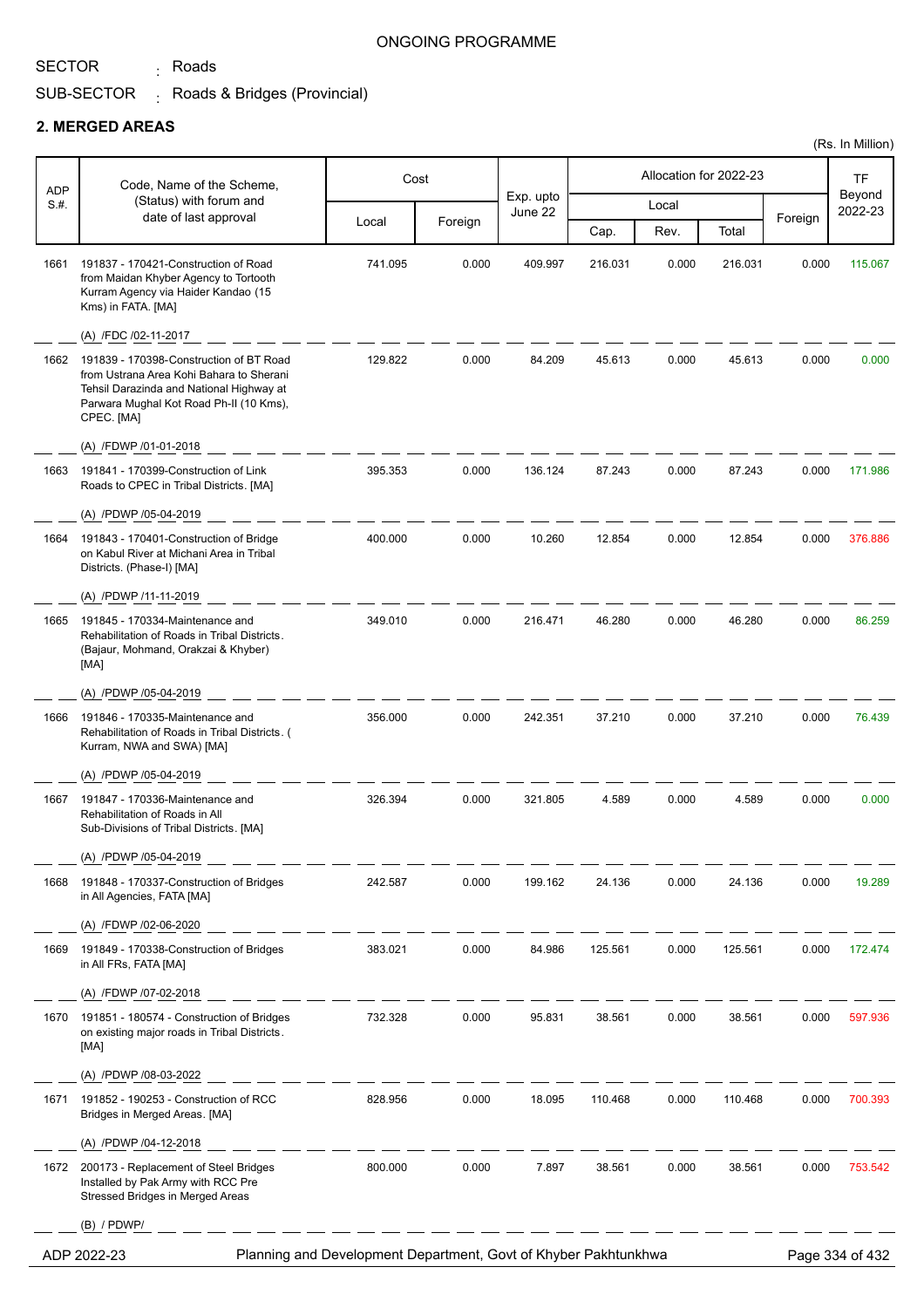# SECTOR

<sub>:</sub> Roads

#### SUB-SECTOR . Roads & Bridges (Provincial)

### **2. MERGED AREAS**

|            |                                                  |            |            |                      |           |       |                        |         | (Rs. In Million)  |
|------------|--------------------------------------------------|------------|------------|----------------------|-----------|-------|------------------------|---------|-------------------|
| <b>ADP</b> | Code, Name of the Scheme,                        | Cost       |            |                      |           |       | Allocation for 2022-23 |         | TF                |
| S.H.       | (Status) with forum and<br>date of last approval |            |            | Exp. upto<br>June 22 | Local     |       |                        | Foreign | Beyond<br>2022-23 |
|            |                                                  | Local      | Foreign    |                      | Cap.      | Rev.  | Total                  |         |                   |
|            | <b>Total OnGoing Programme</b>                   |            | 0.000      | 1.827.188            | 787.107   | 0.000 | 787.107                | 0.000   | 3.070.271         |
|            | Total Roads & Bridges (Provincial)               | 5,684.566  | 0.000      | 1,827.188            | 787.107   | 0.000 | 787.107                | 0.000   | 3,070.271         |
|            | Total Programme                                  | 26,598.645 | 26.598.645 | 7.581.371            | 4.988.571 | 0.000 | 4.988.571              | 0.000   | 14,028.703        |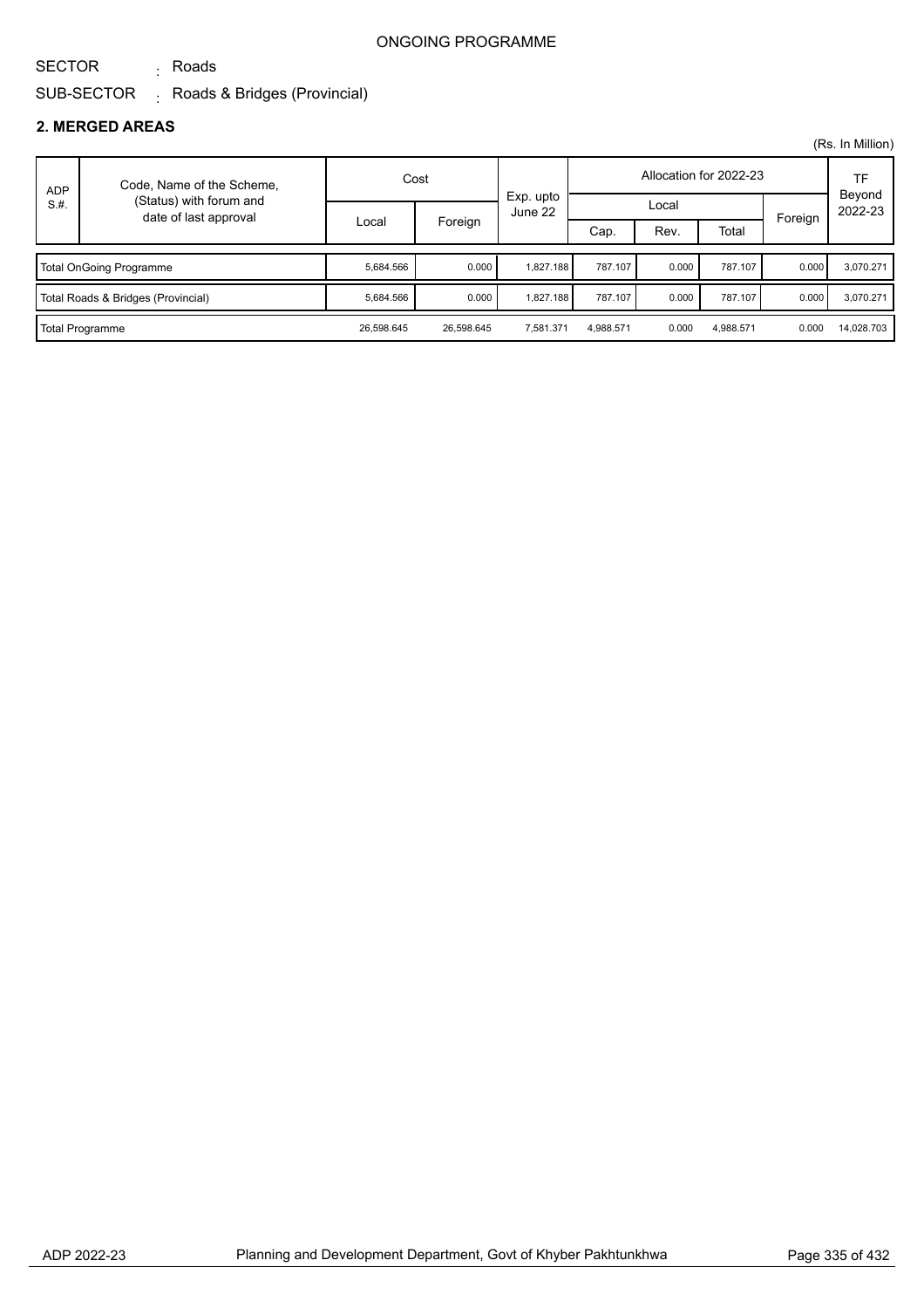SECTOR

SUB-SECTOR District Roads : <sub>:</sub> Roads

## **3. ACCELERATED IMPLEMENTATION PROGRAMME (AIP)**

| <b>ADP</b> | Code, Name of the Scheme,                                                                                                                                                               |         | Cost    |                      |         |       | Allocation for 2022-23 |         | <b>TF</b>         |
|------------|-----------------------------------------------------------------------------------------------------------------------------------------------------------------------------------------|---------|---------|----------------------|---------|-------|------------------------|---------|-------------------|
| S.#.       | (Status) with forum and                                                                                                                                                                 |         |         | Exp. upto<br>June 22 |         | Local |                        |         | Beyond<br>2022-23 |
|            | date of last approval                                                                                                                                                                   | Local   | Foreign |                      | Cap.    | Rev.  | Total                  | Foreign |                   |
| 1673       | 195245 - Construction & B/Topping road<br>from Shaheed Manza to Ghalmi Aka Khel<br>Mirghat Khel (10-KMs) Khyber (FMR)<br>(AIP)                                                          | 204.800 | 0.000   | 106.321              | 13.330  | 0.000 | 13.330                 | 0.000   | 85.149            |
|            | (A) /PDWP /26-12-2019                                                                                                                                                                   |         |         |                      |         |       |                        |         |                   |
| 1674       | 195246 - Construction & B/Topping road<br>from Said Hassan Attory to Mela via<br>Zangal Kali (3-KMs) Khyber (FMR) (AIP)                                                                 | 78.226  | 0.000   | 11.196               | 28.080  | 0.000 | 28.080                 | 0.000   | 38.950            |
|            | (A) /PDWP /26-12-2019                                                                                                                                                                   |         |         |                      |         |       |                        |         |                   |
| 1675       | 195247 - Construction of B/Topped Road<br>from Mastak Bridge to Shadally via Methra<br>in Tribal District, Khyber (28-KMs) Khyber<br>(FMR)(AlP)                                         | 934.418 | 0.000   | 91.394               | 332.529 | 0.000 | 332.529                | 0.000   | 510.495           |
|            | (A) /PDWP /26-12-2019                                                                                                                                                                   |         |         |                      |         |       |                        |         |                   |
| 1676       | 195248 - Construction BTR road from<br>Mashoo Mela to Jarando Killi Sher Khel<br>(16-KMs) Bara Sub Division Khyber<br>(FMR) (AIP)                                                       | 400.000 | 0.000   | 78.769               | 50.000  | 0.000 | 50.000                 | 0.000   | 271.231           |
|            | (A) /PDWP /26-12-2019                                                                                                                                                                   |         |         |                      |         |       |                        |         |                   |
| 1677       | 195249 - Construction & Black Topping of<br>Road from Main Khwaizai/Baizai Road<br>(Near Sultan Khel) to Soor Daagy,<br>Halimzai (2 KMs) in Mohmand (FMR)<br>(AIP)                      | 42.126  | 0.000   | 13.277               | 27.670  | 0.000 | 27.670                 | 0.000   | 1.179             |
|            | (A) /PDWP /09-01-2020                                                                                                                                                                   |         |         |                      |         |       |                        |         |                   |
| 1678       | 195250 - Construction of Black Topped<br>Road from Sadgai village to Dewgar<br>Sadgai Tehsil Ghulam Khan (11 KMs)<br>(FMR)(AlP)                                                         | 393.448 | 0.000   | 40.604               | 33.076  | 0.000 | 33.076                 | 0.000   | 319.768           |
|            | (A) /PDWP /09-01-2020                                                                                                                                                                   |         |         |                      |         |       |                        |         |                   |
| 1679       | 195251 - Construction of B/T Road from<br>Garyum Dossali Road to Dossali Village,<br>Tehsil Dossali, Sub Divisino Razmak<br>$(5-KMs)$ (FMR) (AIP)                                       | 137.815 | 0.000   | 18.017               | 53.096  | 0.000 | 53.096                 | 0.000   | 66.702            |
|            | (A) /PDWP /09-01-2020                                                                                                                                                                   |         |         |                      |         |       |                        |         |                   |
| 1680       | 195252 - Construction of Black Topped<br>Road from Isha Razmak Road to Lakkay<br>Asad Khel village, Phase-II Tehsil Razmak<br>Sub Division Razmak (4 KM) balance<br>portion (FMR) (AIP) | 86.296  | 0.000   | 30.404               | 6.296   | 0.000 | 6.296                  | 0.000   | 49.596            |
|            | (A) /PDWP /09-01-2020                                                                                                                                                                   |         |         |                      |         |       |                        |         |                   |
| 1681       | 195255 - Construction of Hakim Khel to<br>Broomi Khel Road, Tehsil Mirali (3 KM)<br>$(FMR)$ (AIP).                                                                                      | 53.000  | 0.000   | 20.280               | 26.349  | 0.000 | 26.349                 | 0.000   | 6.371             |
|            | (A) /PDWP /09-01-2020                                                                                                                                                                   |         |         |                      |         |       |                        |         |                   |
| 1682       | 195256 - Construction & B/T of Shagai<br>Alizai Main Barang to Takht Mor Road (5<br>KMs) Bajaur (FMR) (AIP)                                                                             | 117.958 | 0.000   | 3.323                | 20.000  | 0.000 | 20.000                 | 0.000   | 94.635            |
|            | (A) /PDWP /02-06-2020                                                                                                                                                                   |         |         |                      |         |       |                        |         |                   |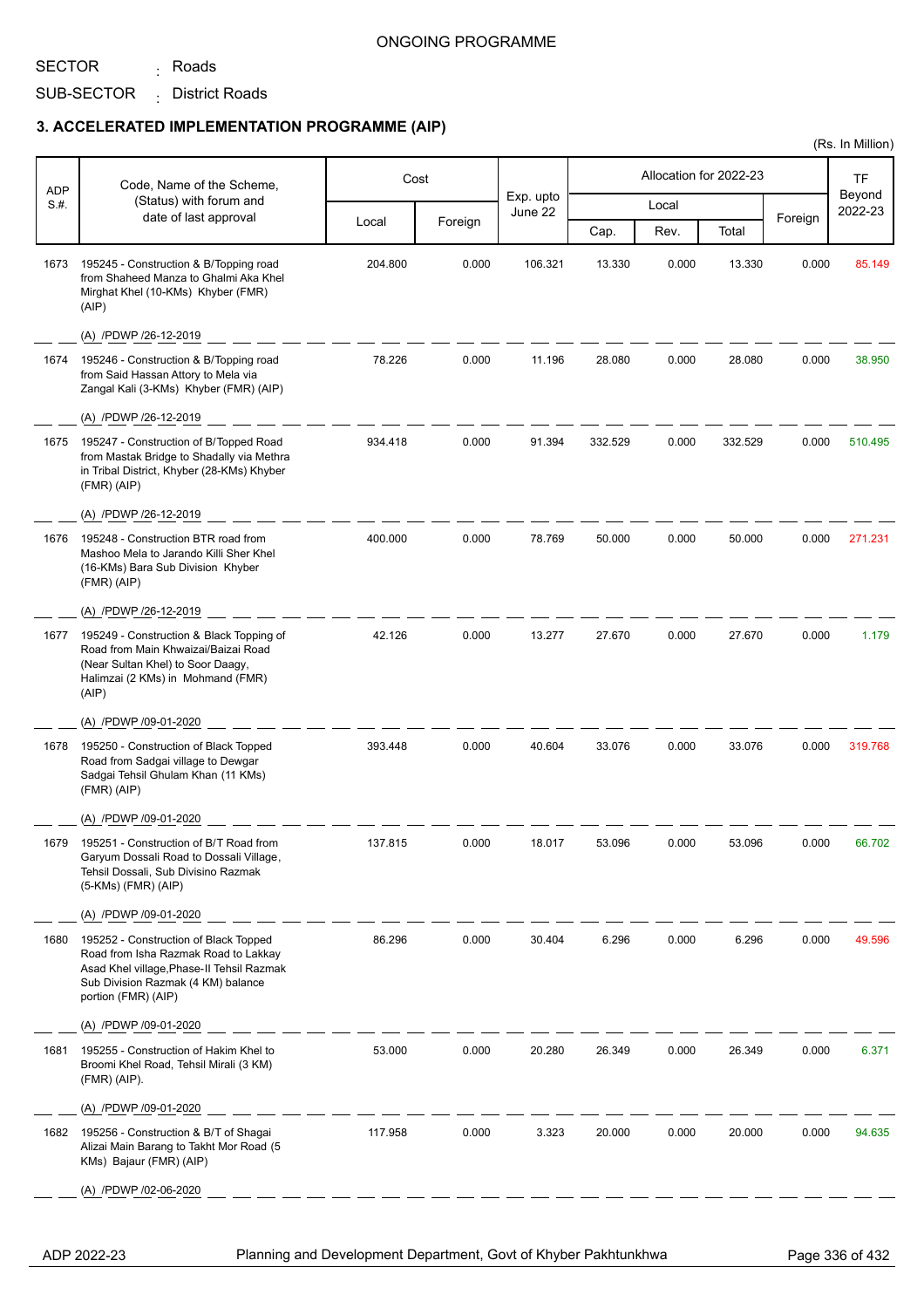## SECTOR

SUB-SECTOR District Roads : <sub>:</sub> Roads

## **3. ACCELERATED IMPLEMENTATION PROGRAMME (AIP)**

| ADP  | Code, Name of the Scheme,                                                                                                                                            |           | Cost    |                      |         |       | Allocation for 2022-23 |         | TF                |
|------|----------------------------------------------------------------------------------------------------------------------------------------------------------------------|-----------|---------|----------------------|---------|-------|------------------------|---------|-------------------|
| S.#. | (Status) with forum and                                                                                                                                              |           |         | Exp. upto<br>June 22 |         | Local |                        |         | Beyond<br>2022-23 |
|      | date of last approval                                                                                                                                                | Local     | Foreign |                      | Cap.    | Rev.  | Total                  | Foreign |                   |
| 1683 | 195257 - Construction & B/Topping of<br>Dando Bartrass Arang Pajegram via<br>Dherai Road (07-KMs) Bajaur (FMR) (AIP)                                                 | 169.250   | 0.000   | 10.324               | 20.000  | 0.000 | 20.000                 | 0.000   | 138.926           |
|      | (A) /PDWP /09-10-2019                                                                                                                                                |           |         |                      |         |       |                        |         |                   |
| 1684 | 195258 - Construction & Black Topping of<br>Bandagai Road Tehsil Wara Mamund (03<br>KMs) Bajaur (FMR) (AIP)                                                          | 72.899    | 0.000   | 15.326               | 48.588  | 0.000 | 48.588                 | 0.000   | 8.985             |
|      | (A) /PDWP /09-10-2019                                                                                                                                                |           |         |                      |         |       |                        |         |                   |
| 1685 | 195259 - Construction and Black Topping<br>of Naranj to Ghargo Sar Road (4-KMs)<br>Bajaur (FMR) (AIP)                                                                | 106.080   | 0.000   | 18.831               | 81.335  | 0.000 | 81.335                 | 0.000   | 5.914             |
|      | (A) /PDWP /04-02-2020                                                                                                                                                |           |         |                      |         |       |                        |         |                   |
| 1686 | 195260 - Construction and B/Topping of<br>Tang Khata Dherai Road (02-KMs) Bajaur<br>(FMR)(AlP)                                                                       | 46.249    | 0.000   | 32.697               | 13.552  | 0.000 | 13.552                 | 0.000   | 0.000             |
|      | (A) /PDWP /04-02-2020                                                                                                                                                |           |         |                      |         |       |                        |         |                   |
| 1687 | 195261 - Construction of BT Road from<br>Luqmankhail to Kas 2-KMs Kurram (FMR)<br>(AIP)                                                                              | 46.031    | 0.000   | 38.917               | 7.114   | 0.000 | 7.114                  | 0.000   | 0.000             |
|      | (A) /PDWP /09-01-2020                                                                                                                                                |           |         |                      |         |       |                        |         |                   |
| 1688 | 195262 - Construction of Road from<br>Wacha Mela Khand to Dande Madrassa<br>Kharkai Central Kurram (3-KMs) Kurram<br>(FMR)(AlP)                                      | 72.562    | 0.000   | 18.441               | 39.591  | 0.000 | 39.591                 | 0.000   | 14.530            |
|      | (A) /PDWP /09-01-2020                                                                                                                                                |           |         |                      |         |       |                        |         |                   |
| 1689 | 195263 - Construction of Road from<br>Chakai Kalai to Sakhi Ahmad Shah Killi<br>(Thall Parachinar Main Road) Lower<br>Kurram (2.0-KMs) (FMR) (AIP)                   | 62.691    | 0.000   | 14.165               | 36.998  | 0.000 | 36.998                 | 0.000   | 11.528            |
|      | (A) /PDWP /09-01-2020                                                                                                                                                |           |         |                      |         |       |                        |         |                   |
| 1690 | 195267 - Improvement & Widening of the<br>existing BTR from Main Ghallany road to<br>Sar Lara (64-KMs) (TR) (AIP)                                                    | 1,182.265 | 0.000   | 114.299              | 100.000 | 0.000 | 100.000                | 0.000   | 967.966           |
|      | (A) /PDWP /08-10-2019                                                                                                                                                |           |         |                      |         |       |                        |         |                   |
| 1691 | 195268 - Improvement & Rehabilitation of<br>Parachinar Tarimangal Road (23-KMs)<br>$(TR)$ (AIP)                                                                      | 699.175   | 0.000   | 89.916               | 235.388 | 0.000 | 235.388                | 0.000   | 373.871           |
|      | (A) /PDWP /08-10-2019                                                                                                                                                |           |         |                      |         |       |                        |         |                   |
| 1692 | 195269 - Improvement & Rehabilitation of<br>Mali Khel Kharlachi Road 21-km (TR)<br>(AIP)                                                                             | 769.445   | 0.000   | 54.782               | 100.000 | 0.000 | 100.000                | 0.000   | 614.663           |
|      | (A) /PDWP /18-05-2022                                                                                                                                                |           |         |                      |         |       |                        |         |                   |
| 1693 | 195270 - Widening Improvement & B/T of<br>Road taking off Tall Mirali Road at<br>Spinwam Chowk to Hassan Khel Dandi<br>Kach (18-KMs) Remainig Portion) (TR)<br>(AIP) | 456.308   | 0.000   | 40.951               | 30.000  | 0.000 | 30.000                 | 0.000   | 385.357           |
|      | (A) /PDWP /08-10-2019                                                                                                                                                |           |         |                      |         |       |                        |         |                   |
|      |                                                                                                                                                                      |           |         |                      |         |       |                        |         |                   |

ADP 2022-23 Planning and Development Department, Govt of Khyber Pakhtunkhwa Page 337 of 432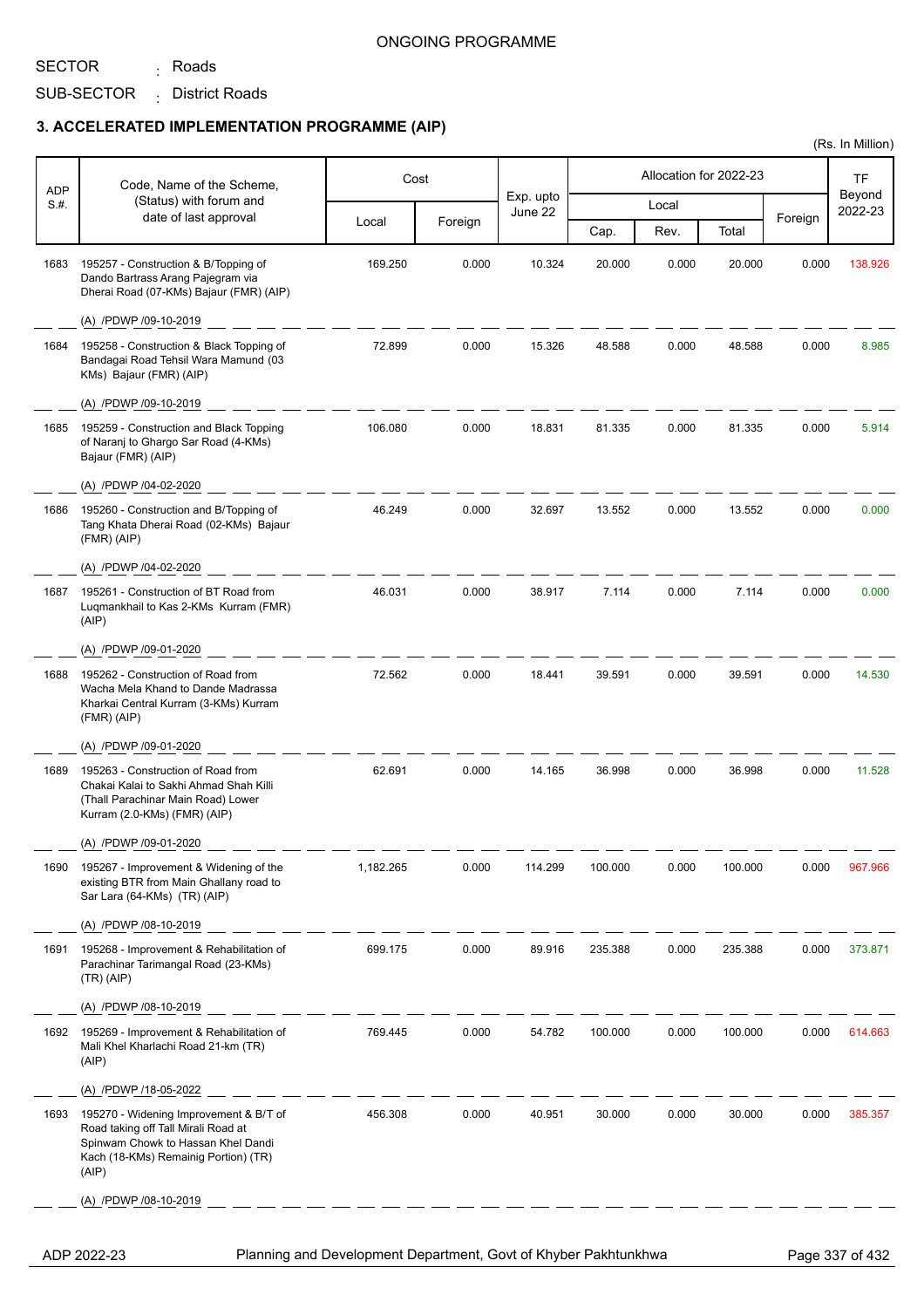SECTOR

SUB-SECTOR District Roads : <sub>:</sub> Roads

## **3. ACCELERATED IMPLEMENTATION PROGRAMME (AIP)**

|            |                                                                                                                                                           |         |         |                      |         |       |                        |         | (Rs. In Million)  |
|------------|-----------------------------------------------------------------------------------------------------------------------------------------------------------|---------|---------|----------------------|---------|-------|------------------------|---------|-------------------|
| <b>ADP</b> | Code, Name of the Scheme,                                                                                                                                 |         | Cost    |                      |         |       | Allocation for 2022-23 |         | <b>TF</b>         |
| S.#.       | (Status) with forum and                                                                                                                                   |         |         | Exp. upto<br>June 22 |         | Local |                        |         | Beyond<br>2022-23 |
|            | date of last approval                                                                                                                                     | Local   | Foreign |                      | Cap.    | Rev.  | Total                  | Foreign |                   |
| 1694       | 195271 - Construction of Road from Khoi<br>Bahara via village Umerzai Astandar to<br>Parwara Road NA-50, (18-KMs) in Sub<br>Division Darazinda (TR) (AIP) | 398.445 | 0.000   | 56.447               | 20.000  | 0.000 | 20.000                 | 0.000   | 321.998           |
|            | (A) /PDWP /08-10-2019                                                                                                                                     |         |         |                      |         |       |                        |         |                   |
| 1695       | 195272 - Construction of BT Road from<br>Main Hassan Khel road upto Baghdad<br>Khel Ashpaly (10-KMs) Sub Division<br>Darazinda (TR) (AIP)                 | 188.240 | 0.000   | 28.165               | 20.000  | 0.000 | 20.000                 | 0.000   | 140.075           |
|            | (A) /PDWP /08-10-2019                                                                                                                                     |         |         |                      |         |       |                        |         |                   |
| 1696       | 195273 - Improvement & Widening of<br>Main Jandola Gabbar Road (42-KMs) (TR)<br>(AIP)                                                                     | 840.950 | 0.000   | 67.512               | 100.000 | 0.000 | 100.000                | 0.000   | 673.438           |
|            | (A) /PDWP /08-10-2019                                                                                                                                     |         |         |                      |         |       |                        |         |                   |
| 1697       | 195274 - Rehabilitation of Existing black<br>Topped road from Tal to Boya (20 KM)<br>(ER) (AIP)                                                           | 383.344 | 0.000   | 18.015               | 58.494  | 0.000 | 58.494                 | 0.000   | 306.835           |
|            | (A) /PDWP /08-10-2019                                                                                                                                     |         |         |                      |         |       |                        |         |                   |
| 1698       | 195275 - Reconstruction and<br>Rehabilitation of Khadi Village (5 km) (ER)<br>(AIP)                                                                       | 71.072  | 0.000   | 20.204               | 49.457  | 0.000 | 49.457                 | 0.000   | 1.411             |
|            | (A) /PDWP /08-10-2019                                                                                                                                     |         |         |                      |         |       |                        |         |                   |
| 1699       | 195276 - Improvement & Rehabilitation of<br>Black Toped road from Musa Khel to<br>Rocha (10 km) (ER) (AIP)                                                | 238.580 | 0.000   | 0.327                | 20.000  | 0.000 | 20.000                 | 0.000   | 218.253           |
|            | (A) /PDWP /08-10-2019                                                                                                                                     |         |         |                      |         |       |                        |         |                   |
| 1700       | 195277 - Improvement and widening of<br>black topped road from Ali Khel to Nokori<br>upto NWA Border Sub Division Wazir<br>Bannu (5km) (ER) (AIP)         | 106.545 | 0.000   | 20.632               | 20.000  | 0.000 | 20.000                 | 0.000   | 65.913            |
|            | (A) /PDWP /08-10-2019                                                                                                                                     |         |         |                      |         |       |                        |         |                   |
| 1701       | 195278 - Improvement & Widening of<br>Road Main Khoi Bahara Road Zardad<br>Koroona (10-KMs) (ER) (AIP)                                                    | 228.896 | 0.000   | 16.007               | 20.000  | 0.000 | 20.000                 | 0.000   | 192.889           |
|            | (A) /PDWP /08-10-2019                                                                                                                                     |         |         |                      |         |       |                        |         |                   |
| 1702       | 195279 - Rehabilitation, Widening &<br>B/Topping of Gatkai to Saparay Road (7<br>KMs) Bajaur (ER) (AIP)                                                   | 141.579 | 0.000   | 15.450               | 20.000  | 0.000 | 20.000                 | 0.000   | 106.129           |
|            | (A) /PDWP /08-10-2019                                                                                                                                     |         |         |                      |         |       |                        |         |                   |
| 1703       | 195280 - Improvement widening &<br>B/Topping of Umaray to Lagharai Road<br>(6-KMs) Bajaur (ER) (AIP)                                                      | 118.914 | 0.000   | 0.331                | 20.000  | 0.000 | 20.000                 | 0.000   | 98.583            |
|            | (A) /PDWP /08-10-2019                                                                                                                                     |         |         |                      |         |       |                        |         |                   |
| 1704       | 195281 - Rehabiliation of Rod from<br>Shahgai Bazar to Lowara Meena (12 KMs)<br>Khyber (ER) (AIP)                                                         | 169.392 | 0.000   | 18.049               | 16.552  | 0.000 | 16.552                 | 0.000   | 134.791           |
|            | (A) /PDWP /08-10-2019                                                                                                                                     |         |         |                      |         |       |                        |         |                   |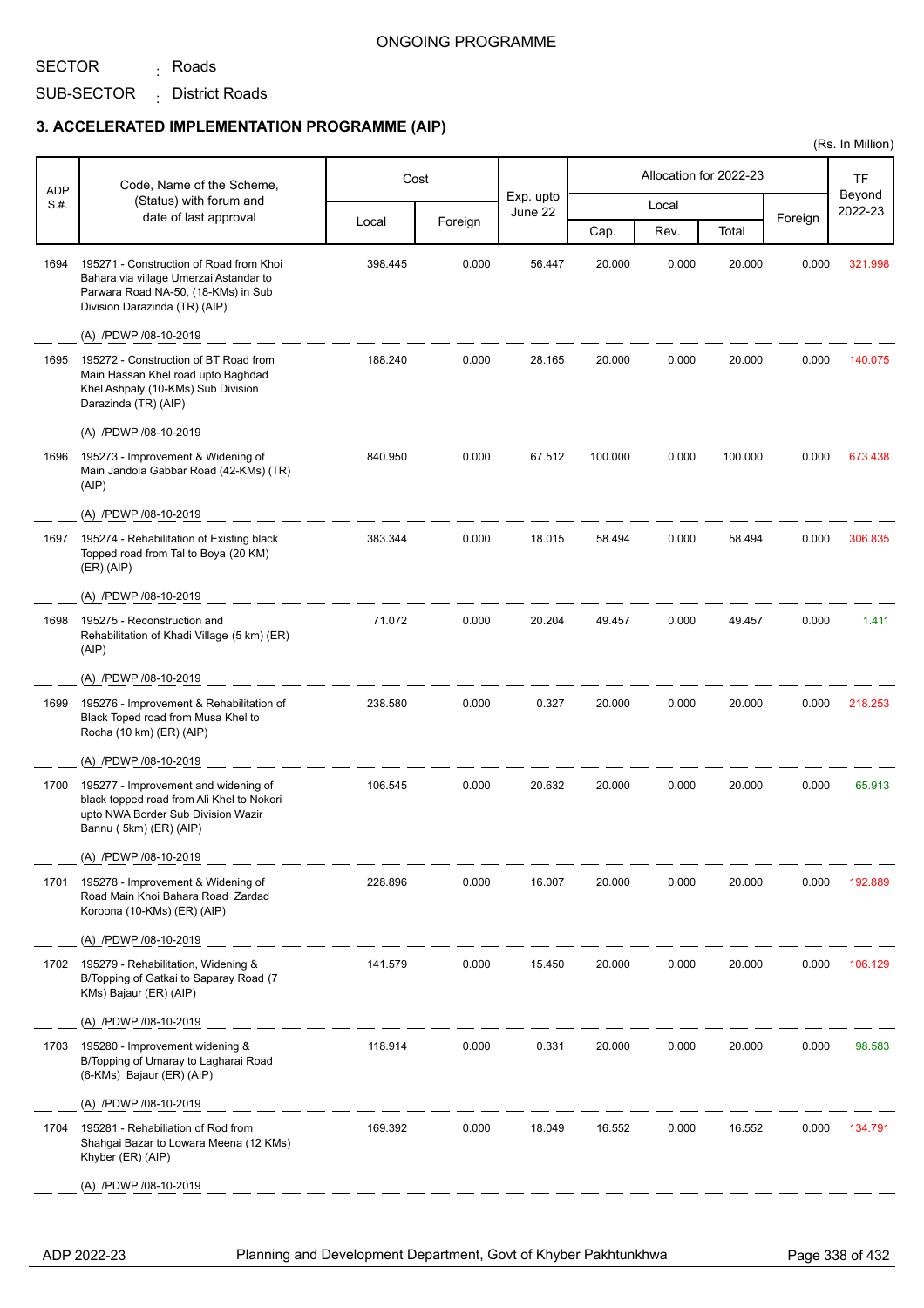## SECTOR

SUB-SECTOR District Roads : <sub>:</sub> Roads

## **3. ACCELERATED IMPLEMENTATION PROGRAMME (AIP)**

| ADP  | Code, Name of the Scheme,                                                                                                                               |         | Cost    |                      |         |       | Allocation for 2022-23 |         | <b>TF</b>         |
|------|---------------------------------------------------------------------------------------------------------------------------------------------------------|---------|---------|----------------------|---------|-------|------------------------|---------|-------------------|
| S.#. | (Status) with forum and<br>date of last approval                                                                                                        |         |         | Exp. upto<br>June 22 |         | Local |                        |         | Beyond<br>2022-23 |
|      |                                                                                                                                                         | Local   | Foreign |                      | Cap.    | Rev.  | Total                  | Foreign |                   |
| 1705 | 195282 - Rehabilitation of Main Jamrud<br>Road to Warsak Dam (25-KMs).                                                                                  | 504.838 | 0.000   | 7.988                | 150.000 | 0.000 | 150.000                | 0.000   | 346.850           |
|      | (A) /PDWP /18-11-2020                                                                                                                                   |         |         |                      |         |       |                        |         |                   |
| 1706 | 195283 - Rehabilitation of 8 KMs raod to<br>Shakardara Kurram (ER) (AIP)                                                                                | 100.000 | 0.000   | 15.421               | 43.396  | 0.000 | 43.396                 | 0.000   | 41.183            |
|      | (A) /PDWP /08-10-2019                                                                                                                                   |         |         |                      |         |       |                        |         |                   |
| 1707 | 195284 - Improvement and Rehabilitation<br>of Existing BT Road from Main TP Road to<br>Alamsher Sehra & Dangela 5-KMs<br>Kurram (ER) (AIP)              | 94.000  | 0.000   | 8.950                | 36.996  | 0.000 | 36.996                 | 0.000   | 48.054            |
|      | (A) /PDWP /08-10-2019                                                                                                                                   |         |         |                      |         |       |                        |         |                   |
| 1708 | 195286 - Improvement and widening of<br>Tajori Shadi KhelRoad (32-KMs) (ER)<br>(AIP).                                                                   | 640.000 | 0.000   | 0.067                | 280.627 | 0.000 | 280.627                | 0.000   | 359.306           |
|      | (A) /PDWP /08-10-2019                                                                                                                                   |         |         |                      |         |       |                        |         |                   |
| 1709 | 195287 - Widening of Jawakai to Guzdarra<br>Main Road (32 KMs) (ER) (AIP)                                                                               | 829.479 | 0.000   | 167.441              | 388.154 | 0.000 | 388.154                | 0.000   | 273.884           |
|      | (A) /PDWP /08-10-2019                                                                                                                                   |         |         |                      |         |       |                        |         |                   |
| 1710 | 195289 - Improvement & Black Topping of<br>Road from Khwaga Seri to Sarwar Mela<br>(8-KMs) in Upper Orakzai (ER) (AIP)                                  | 129.699 | 0.000   | 16.386               | 92.458  | 0.000 | 92.458                 | 0.000   | 20.855            |
|      | (A) /PDWP /08-10-2019                                                                                                                                   |         |         |                      |         |       |                        |         |                   |
| 1711 | 195290 - Widening of B/T road from Said<br>Amir Chowk to Hameed Khan Machine,<br>9.5 km (ER) (AIP)                                                      | 204.431 | 0.000   | 100.205              | 49.180  | 0.000 | 49.180                 | 0.000   | 55.046            |
|      | (A) /PDWP /08-10-2019                                                                                                                                   |         |         |                      |         |       |                        |         |                   |
| 1712 | 195291 - Extension of Makin Chaleria BT<br>Road to Hingamal road (NW Border) via<br>Malik Razaq (Late) Chowk Tangi Patonai<br>(05-to 16-KMs) (ER) (AIP) | 318.136 | 0.000   | 37.215               | 40.000  | 0.000 | 40.000                 | 0.000   | 240.921           |
|      | (A) /PDWP /08-10-2019                                                                                                                                   |         |         |                      |         |       |                        |         |                   |
| 1713 | 195292 - Construction of road linking<br>Mehsud area from Shawal to Afghan<br>border (balance portion of 15 Km) (AIP)                                   | 496.906 | 0.000   | 0.129                | 80.106  | 0.000 | 80.106                 | 0.000   | 416.671           |
|      | (A) /PDWP /18-10-2021                                                                                                                                   |         |         |                      |         |       |                        |         |                   |
| 1714 | 195294 - Improvement of Tanai- Gulkatch<br>Road (42 Km) (AIP)                                                                                           | 762.570 | 0.000   | 0.332                | 20.000  | 0.000 | 20.000                 | 0.000   | 742.238           |
|      | (A) /PDWP /02-10-2020                                                                                                                                   |         |         |                      |         |       |                        |         |                   |
| 1715 | 195298 - Construction of balance portion<br>of Road from Inzar Gori khel to Ladha<br>20-Kms District South Waziristan (AIP)                             | 253.150 | 0.000   | 150.154              | 64.658  | 0.000 | 64.658                 | 0.000   | 38.338            |
|      | (A) /PDWP /18-11-2019                                                                                                                                   |         |         |                      |         |       |                        |         |                   |
| 1716 | 195299 - Improvement of Okh Kandau-<br>Feroz Khel- Ziara Road (17 Km) (AIP)                                                                             | 341.866 | 0.000   | 0.065                | 215.866 | 0.000 | 215.866                | 0.000   | 125.935           |
|      | (A) /PDWP /18-11-2020                                                                                                                                   |         |         |                      |         |       |                        |         |                   |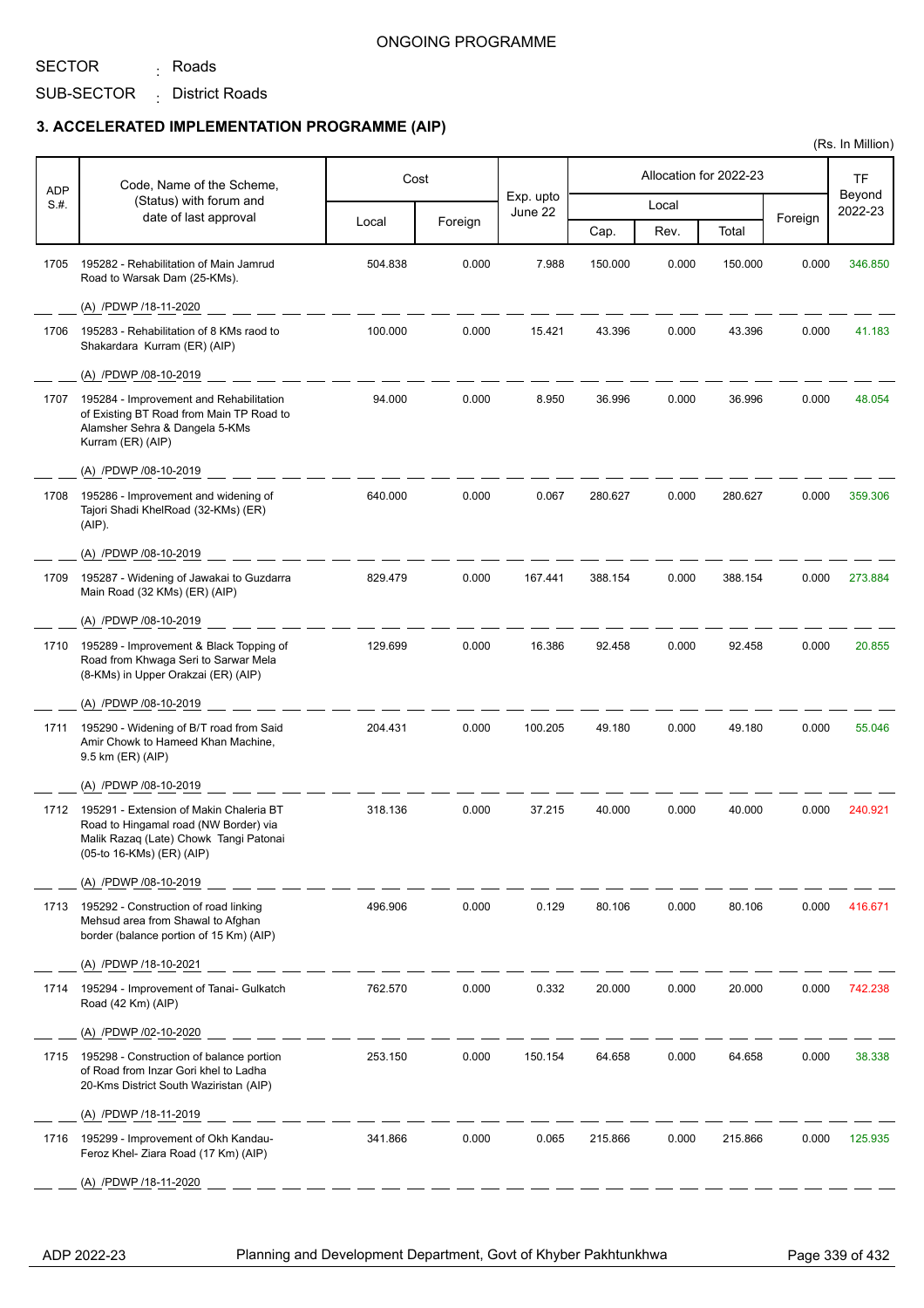## SECTOR

SUB-SECTOR District Roads : <sub>:</sub> Roads

## **3. ACCELERATED IMPLEMENTATION PROGRAMME (AIP)**

| <b>ADP</b> | Code, Name of the Scheme,                                                                                                                                                                |           | Cost    |                      |         |       | Allocation for 2022-23 |         | <b>TF</b>         |
|------------|------------------------------------------------------------------------------------------------------------------------------------------------------------------------------------------|-----------|---------|----------------------|---------|-------|------------------------|---------|-------------------|
| S.#.       | (Status) with forum and<br>date of last approval                                                                                                                                         |           |         | Exp. upto<br>June 22 |         | Local |                        |         | Beyond<br>2022-23 |
|            |                                                                                                                                                                                          | Local     | Foreign |                      | Cap.    | Rev.  | Total                  | Foreign |                   |
| 1717       | 195300 - Improvement of Ghiljo- Nikah<br>Ziarat (Kurram) Road (35Km). (AIP)                                                                                                              | 997.700   | 0.000   | 0.423                | 0.100   | 0.000 | 0.100                  | 0.000   | 997.177           |
|            | (A) /PDWP /18-11-2019                                                                                                                                                                    |           |         |                      |         |       |                        |         |                   |
| 1718       | 195302 - Widening & Improvement of<br>Parachinar Borki Road via Karakhela (15<br>KMs) (BC) (AIP)                                                                                         | 484.305   | 0.000   | 96.624               | 100.000 | 0.000 | 100.000                | 0.000   | 287.681           |
|            | (A) /PDWP /08-10-2020                                                                                                                                                                    |           |         |                      |         |       |                        |         |                   |
| 1719       | 195303 - Improvement & Widening of the<br>existing B/Topped Road from Main<br>Ghallani Mamad Gut Road (Ghaiba<br>Chowk) to Gursal Pass Afghanistan Border<br>Mohmand (40 KMs) (BC) (AIP) | 684.718   | 0.000   | 91.403               | 289.077 | 0.000 | 289.077                | 0.000   | 304.238           |
|            | (A) /PDWP /08-10-2019                                                                                                                                                                    |           |         |                      |         |       |                        |         |                   |
| 1720       | 195305 - Improvement, rehabilitation and<br>construction of new bridges. (AIP)                                                                                                           | 4.135.704 | 0.000   | 0.107                | 100.000 | 0.000 | 100.000                |         | 0.000 4,035.597   |
|            | (A) /PDWP /18-05-2022                                                                                                                                                                    |           |         |                      |         |       |                        |         |                   |
| 1721       | 195307 - PC-II for Hiring of Consultants<br>Roads & Bridges in Merged Districts (AIP)                                                                                                    | 717.724   | 0.000   | 62.271               | 40.000  | 0.000 | 40.000                 | 0.000   | 615.453           |
|            | (A) /PDWP /18-11-2019                                                                                                                                                                    |           |         |                      |         |       |                        |         |                   |
| 1722       | 200274 - Construction of Darazinda<br>Bypass via Waya Charmari 07-KM in Sub<br><b>Division Darazinda</b>                                                                                 | 365.436   | 0.000   | 0.333                | 20.000  | 0.000 | 20.000                 | 0.000   | 345.103           |
|            | (A) /PDWP /02-06-2020                                                                                                                                                                    |           |         |                      |         |       |                        |         |                   |
| 1723       | 200292 - Construction/Rehabilitation of<br>Road Network in Darra Adam Khel (AIP)                                                                                                         | 229.741   | 0.000   | 0.090                | 120.000 | 0.000 | 120.000                | 0.000   | 109.651           |
|            | (A) /PDWP /22-10-2020                                                                                                                                                                    |           |         |                      |         |       |                        |         |                   |
| 1724       | 200328 - Connectivity Roads (left over<br>areas) in Merged Districts (AIP)                                                                                                               | 8,201.764 | 0.000   | 60.716               | 570.551 | 0.000 | 570.551                |         | 0.000 7,570.497   |
|            | (A) /PDWP /25-02-2021                                                                                                                                                                    |           |         |                      |         |       |                        |         |                   |
| 1725       | 210600 - Improvement & Widening Shau<br>Khel to Ghiljo Road (34 Km)-Orazkai                                                                                                              | 1,863.570 | 0.000   | 0.030                | 400.000 | 0.000 | 400.000                |         | 0.000 1,463.540   |
|            | (A) /PDWP /01-11-2021                                                                                                                                                                    |           |         |                      |         |       |                        |         |                   |
| 1726       | 210607 - Rehabilitation of road from Haji<br>Lawang to Pashat Road (14 km)- Bajaur                                                                                                       | 560.665   | 0.000   | 0.334                | 20.000  | 0.000 | 20.000                 | 0.000   | 540.331           |
|            | (A) /PDWP /10-12-2021                                                                                                                                                                    |           |         |                      |         |       |                        |         |                   |
| 1727       | 210608 - Rehabilitation of road from<br>Arrangai to Kolala road (10 km) -Bajaur                                                                                                          | 225.800   | 0.000   | 0.335                | 20.000  | 0.000 | 20.000                 | 0.000   | 205.465           |
|            | (A) /DDWP /10-12-2021                                                                                                                                                                    |           |         |                      |         |       |                        |         |                   |
| 1728       | 210610 - Construction & Rehabilitation of<br>remaining portion of Oat Mela to Nakata<br>(13 Km)- Orakzai                                                                                 | 576.491   | 0.000   | 0.108                | 100.000 | 0.000 | 100.000                | 0.000   | 476.383           |
|            | (A) /PDWP /29-12-2021                                                                                                                                                                    |           |         |                      |         |       |                        |         |                   |
| 1729       | 210628 - Construction of road from Ali<br>Masjid to Chora (20 Km) - Khyber                                                                                                               | 459.990   | 0.000   | 0.336                | 20.000  | 0.000 | 20.000                 | 0.000   | 439.654           |
|            | (A) /PDWP /15-10-2021                                                                                                                                                                    |           |         |                      |         |       |                        |         |                   |

ADP 2022-23 Planning and Development Department, Govt of Khyber Pakhtunkhwa Page 340 of 432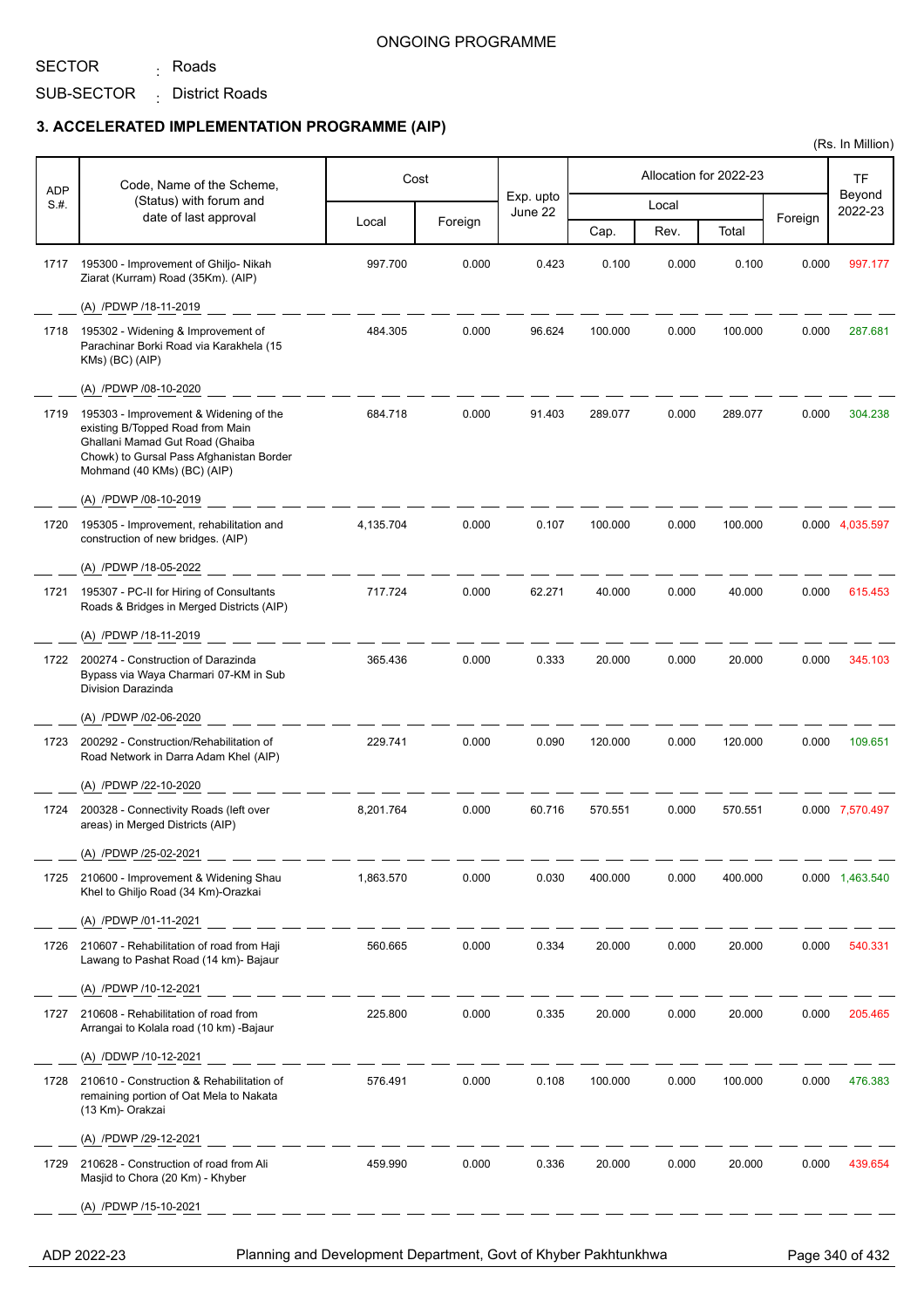SUB-SECTOR District Roads : <sub>:</sub> Roads

### **3. ACCELERATED IMPLEMENTATION PROGRAMME (AIP)**

| <b>ADP</b> | Code, Name of the Scheme,                                                                                                                             |            | Cost    |                      |           |       | Allocation for 2022-23 |         | <b>TF</b><br>Beyond |
|------------|-------------------------------------------------------------------------------------------------------------------------------------------------------|------------|---------|----------------------|-----------|-------|------------------------|---------|---------------------|
| S.H.       | (Status) with forum and<br>date of last approval                                                                                                      |            |         | Exp. upto<br>June 22 |           | Local |                        | Foreign | 2022-23             |
|            |                                                                                                                                                       | Local      | Foreign |                      | Cap.      | Rev.  | Total                  |         |                     |
| 1730       | 210686 - Improvement and Rehabilitation<br>of 7-KMs road from Aman Talab to<br>Sepayano Kalay Bara                                                    | 199.623    | 0.000   | 0.199                | 50.000    | 0.000 | 50.000                 | 0.000   | 149.424             |
|            | (A) /DDWP /28-10-2021                                                                                                                                 |            |         |                      |           |       |                        |         |                     |
| 1731       | 210709 - Construction of different link<br>roads in Wanna sub division South<br>Waziristan                                                            | 1,356.898  | 0.000   | 0.200                | 50.000    | 0.000 | 50.000                 |         | 0.000 1,306.698     |
|            | (A) /PDWP /04-04-2022                                                                                                                                 |            |         |                      |           |       |                        |         |                     |
| 1732       | 210741 - Improvement, Widening and<br>Rehab of roads from Kamar to Mena(6<br>KM), Zagai(4 KM) and Kitkot(4<br>KM)-Bajaur.                             | 361.043    | 0.000   | 0.337                | 20.000    | 0.000 | 20.000                 | 0.000   | 340.706             |
|            | (A) /PDWP /10-12-2021                                                                                                                                 |            |         |                      |           |       |                        |         |                     |
| 1733       | 210779 - Improvement/Widening and<br>Rehabilitation of road from Sirajuddin<br>Madrassa to Jan Khan Kalay Bar Qamber<br>Khel (12-KM) District Khyber. | 380.000    | 0.000   | 0.201                | 50.000    | 0.000 | 50.000                 | 0.000   | 329.799             |
|            | (A) /DDWP /15-10-2021                                                                                                                                 |            |         |                      |           |       |                        |         |                     |
| 1734       | 210782 - Rehabilitation of Arrang Main<br>Road District Bajaur.                                                                                       | 462.246    | 0.000   | 0.338                | 20.000    | 0.000 | 20.000                 | 0.000   | 441.908             |
|            | (A) /PDWP /10-12-2021                                                                                                                                 |            |         |                      |           |       |                        |         |                     |
|            | Total OnGoing Programme                                                                                                                               | 35,955.492 | 0.000   | 1,942.111            | 5,118.664 | 0.000 | 5,118.664              | 0.000   | 28,894.717          |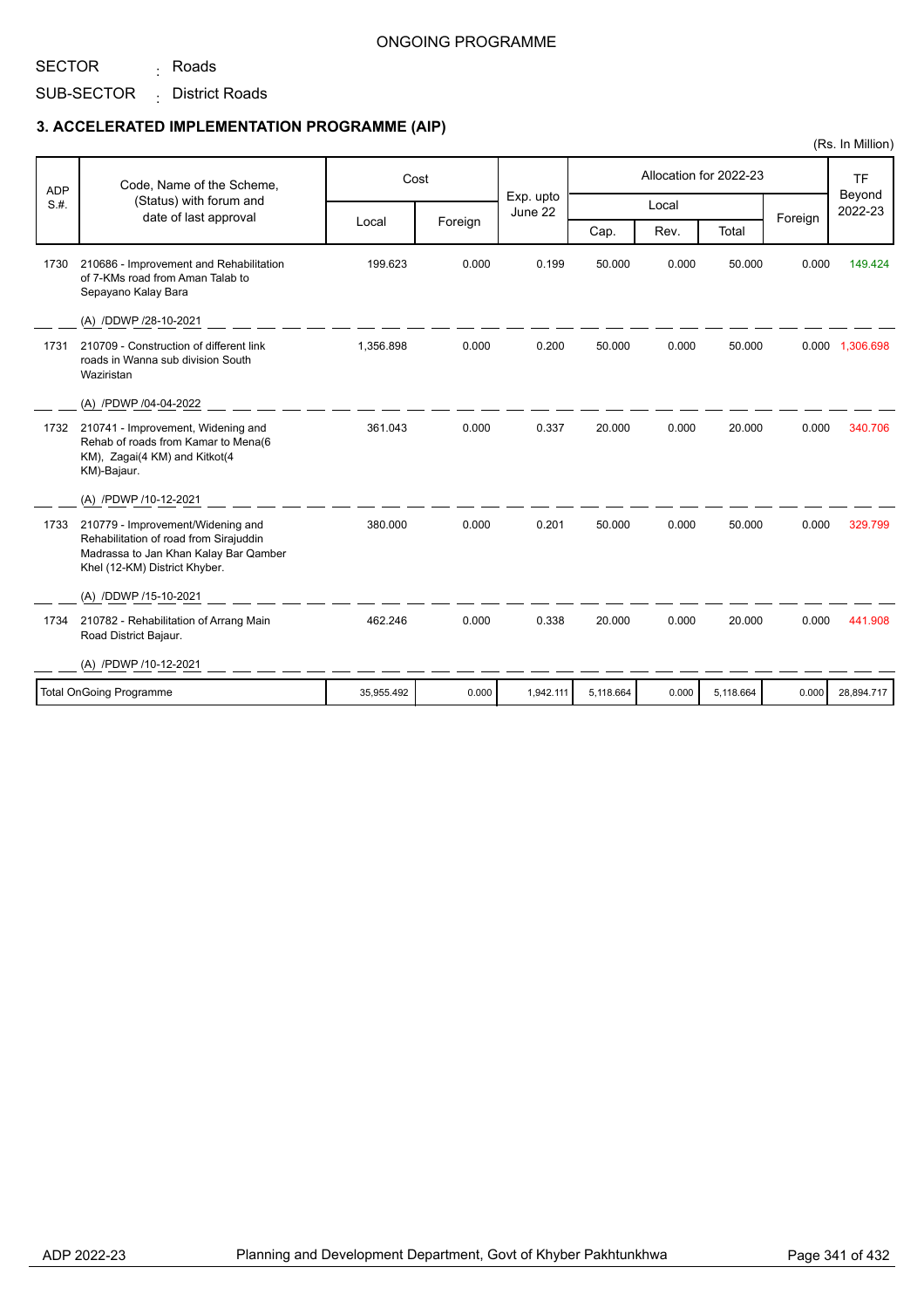<sub>:</sub> Roads

## NEW PROGRAMME

SUB-SECTOR District Roads :

### **3. ACCELERATED IMPLEMENTATION PROGRAMME (AIP)**

| <b>ADP</b> | Code, Name of the Scheme,                                                                                                                   |           | Cost    |                      |        |       | Allocation for 2022-23 |         | TF                |
|------------|---------------------------------------------------------------------------------------------------------------------------------------------|-----------|---------|----------------------|--------|-------|------------------------|---------|-------------------|
| S.H.       | (Status) with forum and                                                                                                                     |           |         | Exp. upto<br>June 22 |        | Local |                        |         | Beyond<br>2022-23 |
|            | date of last approval                                                                                                                       | Local     | Foreign |                      | Cap.   | Rev.  | Total                  | Foreign |                   |
| 1735       | 210619 - Construction of BT road from<br>Karab Kot to Warsak Gate (49 Km)- South<br>Waziristan                                              | 1,948.000 | 0.000   | 0.000                | 55.100 | 0.000 | 55.100                 |         | 0.000 1,892.900   |
|            | $(B)$ / PDWP/                                                                                                                               |           |         |                      |        |       |                        |         |                   |
| 1736       | 210621 - Construction of New roads and<br>bridges in Merged areas on need basis                                                             | 5,000.000 | 0.000   | 0.000                | 50.000 | 0.000 | 50.000                 |         | 0.000 4,950.000   |
|            | $(B)$ / PDWP/                                                                                                                               |           |         |                      |        |       |                        |         |                   |
| 1737       | 210622 - Improvement, Widening &<br>Rehabilitation of existing roads and<br>bridges in Merged Areas                                         | 5,000.000 | 0.000   | 0.000                | 50.000 | 0.000 | 50.000                 |         | 0.000 4,950.000   |
|            | $(B)$ / PDWP/                                                                                                                               |           |         |                      |        |       |                        |         |                   |
| 1738       | 210710 - Construction of different link<br>roads in Mehsud Area South Waziristan                                                            | 1,000.000 | 0.000   | 0.000                | 30.000 | 0.000 | 30.000                 | 0.000   | 970.000           |
|            | $(B)$ / PDWP/                                                                                                                               |           |         |                      |        |       |                        |         |                   |
| 1739       | 210778 - Construction of road from Malik<br>Shahi to Gurgurai Chowk District North<br>Waziristan.                                           | 300.000   | 0.000   | 0.000                | 20.000 | 0.000 | 20.000                 | 0.000   | 280.000           |
|            | $(B)$ / PDWP/                                                                                                                               |           |         |                      |        |       |                        |         |                   |
| 1740       | 220757 - Construction of road from main<br>Karama Road to Moshey via Jazoba<br>South waziristan                                             | 200.000   | 0.000   | 0.000                | 0.001  | 0.000 | 0.001                  | 0.000   | 199.999           |
|            | (B) / DDWP/                                                                                                                                 |           |         |                      |        |       |                        |         |                   |
| 1741       | 220759 - Construction of Jandola Bazar<br>Bypass Road (10-KMs).                                                                             | 300.000   | 0.000   | 0.000                | 0.001  | 0.000 | 0.001                  | 0.000   | 299.999           |
|            | $(B)$ / PDWP/                                                                                                                               |           |         |                      |        |       |                        |         |                   |
| 1742       | 220772 - Construction of Road from<br>Wampata to Oot Mela orakzai (23 KM)                                                                   | 1,000.000 | 0.000   | 0.000                | 0.001  | 0.000 | 0.001                  | 0.000   | 999.999           |
|            | $(B)$ / PDWP/                                                                                                                               |           |         |                      |        |       |                        |         |                   |
| 1743       | 220773 - Construction of Road from Band<br>Khel to Habib Koroona via Tabay/Zangara<br>Sout Waziristan (12 KM)                               | 360.000   | 0.000   | 0.000                | 0.001  | 0.000 | 0.001                  | 0.000   | 359.999           |
|            | $(B)$ / PDWP/                                                                                                                               |           |         |                      |        |       |                        |         |                   |
| 1744       | 220774 - Construction of BT road from<br>Nano to kotkai via Gugzina, Speena<br>Pangai and Lalazhai- 40 km South<br>Waziristan               | 1,500.000 | 0.000   | 0.000                | 0.001  | 0.000 | 0.001                  |         | 0.000 1,499.999   |
|            | $(B)$ / PDWP/                                                                                                                               |           |         |                      |        |       |                        |         |                   |
| 1745       | 220780 - Construction and B/T of<br>Toomandi to Spinkai Raghzai road via<br>Chagh Malai 20-Km including RCC bridges<br>in South Waziristan. | 1,000.000 | 0.000   | 0.000                | 0.001  | 0.000 | 0.001                  | 0.000   | 999.999           |
|            | (B) / PDWP/                                                                                                                                 |           |         |                      |        |       |                        |         |                   |
| 1746       | 220834 - Construction of 7Kms Road<br>Sarrarogha Road to Bilal Abad Heabat<br>Khel Sub Dev. Sara rogha South<br>Waziristan                  | 250.000   | 0.000   | 0.000                | 0.001  | 0.000 | 0.001                  | 0.000   | 249.999           |
|            | $(B)$ / PDWP/                                                                                                                               |           |         |                      |        |       |                        |         |                   |

ADP 2022-23 Planning and Development Department, Govt of Khyber Pakhtunkhwa Page 342 of 432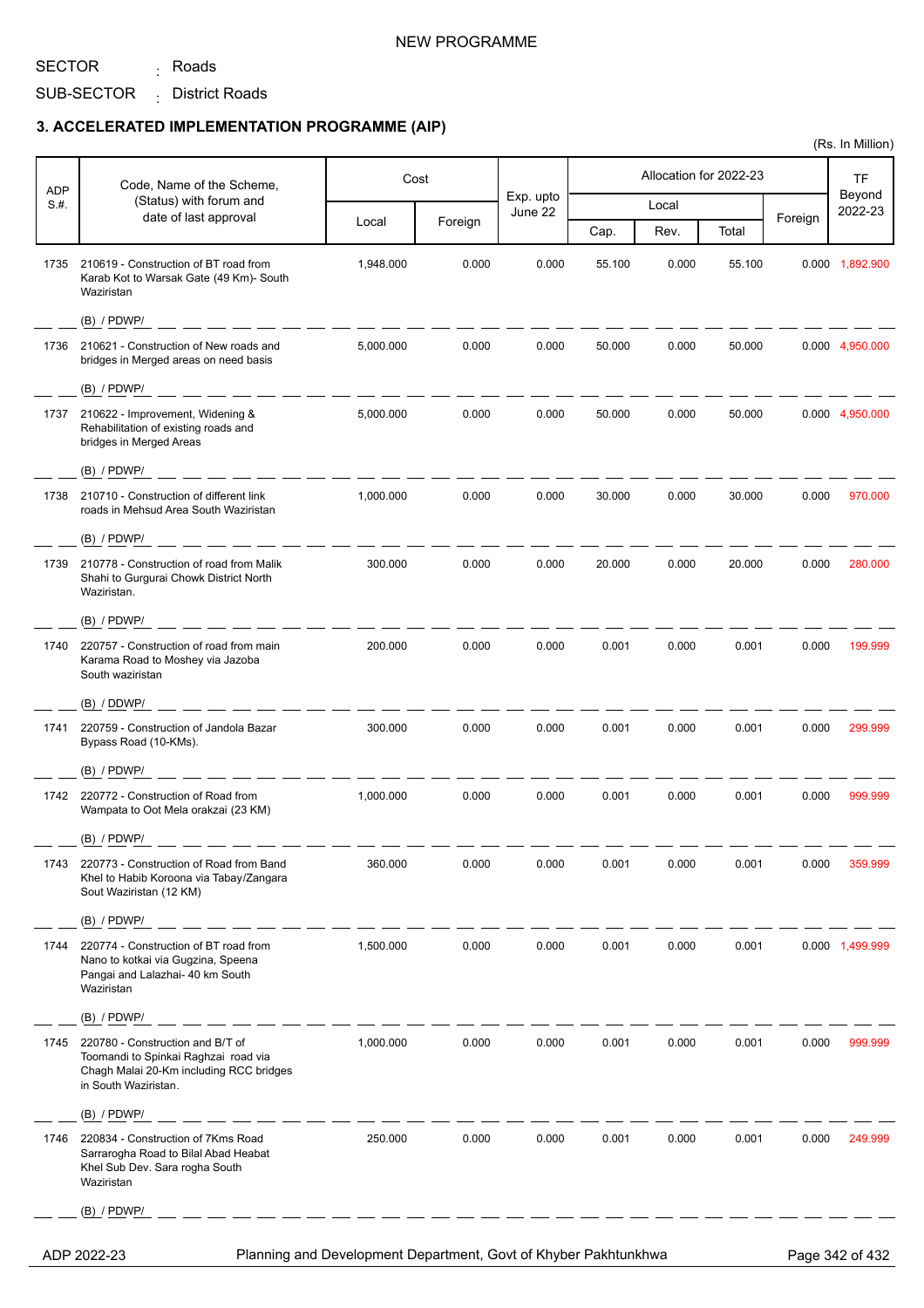### NEW PROGRAMME

SUB-SECTOR District Roads :

<sub>:</sub> Roads

SECTOR

#### **3. ACCELERATED IMPLEMENTATION PROGRAMME (AIP)**

|            |                                                                                                                                                                                               |            |         |                      |           |       |                        |         | (Rs. In Million)  |
|------------|-----------------------------------------------------------------------------------------------------------------------------------------------------------------------------------------------|------------|---------|----------------------|-----------|-------|------------------------|---------|-------------------|
| <b>ADP</b> | Code, Name of the Scheme,                                                                                                                                                                     |            | Cost    |                      |           |       | Allocation for 2022-23 |         | <b>TF</b>         |
| S.H.       | (Status) with forum and                                                                                                                                                                       |            |         | Exp. upto<br>June 22 |           | Local |                        |         | Beyond<br>2022-23 |
|            | date of last approval                                                                                                                                                                         | Local      | Foreign |                      | Cap.      | Rev.  | Total                  | Foreign |                   |
| 1747       | 220852 - Improvement, widening,<br>rehabilitaion of blacktop road from main<br>wana road to Sipla Toy and Nano South<br>Waziristan (10 KM)                                                    | 250.000    | 0.000   | 0.000                | 0.001     | 0.000 | 0.001                  | 0.000   | 249.999           |
|            | $(B)$ / PDWP/                                                                                                                                                                                 |            |         |                      |           |       |                        |         |                   |
| 1748       | 220853 - Construction of 18 Kms road in<br>Tehsil Barang, Utman Khel, Nawagae and<br>Khar                                                                                                     | 360.000    | 0.000   | 0.000                | 10.000    | 0.000 | 10.000                 | 0.000   | 350.000           |
|            | $(B)$ / PDWP/                                                                                                                                                                                 |            |         |                      |           |       |                        |         |                   |
| 1749       | 220871 - Construction of B/T road from<br>Kawazai Seraj Khel to Spin Katch (7Km),<br>and Improvement, Widening & B/T of<br>Tanveer Khel Nano Serwaki Road (8 KM)<br>district south Waziristan | 300.000    | 0.000   | 0.000                | 0.001     | 0.000 | 0.001                  | 0.000   | 299.999           |
|            | $(B)$ / PDWP/                                                                                                                                                                                 |            |         |                      |           |       |                        |         |                   |
| 1750       | 220874 - Construction of 10 Km road from<br>Iqbalkhel to Sermakhel TSD Jandola                                                                                                                | 200.000    | 0.000   | 0.000                | 0.001     | 0.000 | 0.001                  | 0.000   | 199.999           |
|            | (B) / PDWP/                                                                                                                                                                                   |            |         |                      |           |       |                        |         |                   |
| 1751       | 220876 - Construction of Datta Khel to<br>Shawal Road North Waziristan                                                                                                                        | 1.000.000  | 0.000   | 0.000                | 0.001     | 0.000 | 0.001                  | 0.000   | 999.999           |
|            | $(B)$ / PDWP/                                                                                                                                                                                 |            |         |                      |           |       |                        |         |                   |
| 1752       | 220877 - Construction of Razmak to<br>Dussali Road North Waziristan                                                                                                                           | 300.000    | 0.000   | 0.000                | 0.001     | 0.000 | 0.001                  | 0.000   | 299.999           |
|            | $(B)$ / PDWP/                                                                                                                                                                                 |            |         |                      |           |       |                        |         |                   |
|            | Total New Programme                                                                                                                                                                           | 20,268.000 | 0.000   | 0.000                | 215.112   | 0.000 | 215.112                | 0.000   | 20,052.888        |
|            | <b>Total District Roads</b>                                                                                                                                                                   | 56,223.492 | 0.000   | 1,942.111            | 5,333.776 | 0.000 | 5,333.776              | 0.000   | 48,947.605        |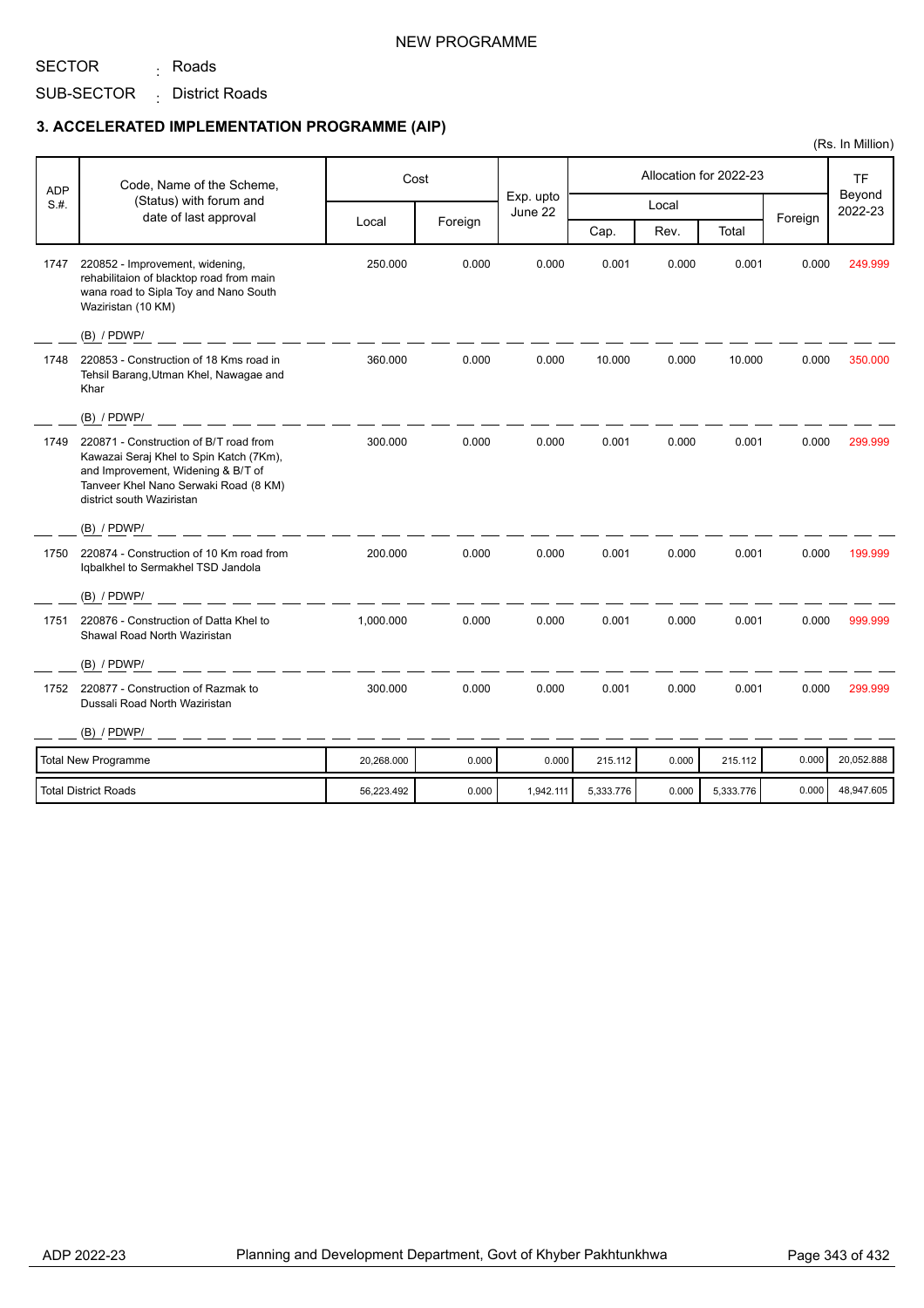# SECTOR

## SUB-SECTOR PKHA Roads & Bridges <sub>:</sub> Roads

## **3. ACCELERATED IMPLEMENTATION PROGRAMME (AIP)**

| <b>ADP</b> | Code, Name of the Scheme,                                                                                       |            | Cost    |                      |           |       | Allocation for 2022-23 |         | TF                |
|------------|-----------------------------------------------------------------------------------------------------------------|------------|---------|----------------------|-----------|-------|------------------------|---------|-------------------|
| S.#.       | (Status) with forum and<br>date of last approval                                                                |            |         | Exp. upto<br>June 22 |           | Local |                        |         | Beyond<br>2022-23 |
|            |                                                                                                                 | Local      | Foreign |                      | Cap.      | Rev.  | Total                  | Foreign |                   |
| 1753       | 195295 - Improvement of road from Khar<br>to Timergara and Toor Ghundi-Khar Road,<br>37.845 Km. (AIP)           | 3,583.580  | 0.000   | 1,000.006            | 919.746   | 0.000 | 919.746                |         | 0.000 1,663.828   |
|            | (A) /PDWP /02-06-2020                                                                                           |            |         |                      |           |       |                        |         |                   |
| 1754       | 195296 - Improvement of Khar Mamad<br>Gat (Mohmand Boundary) Road, 33.352<br>km. (AlP)                          | 3,430.660  | 0.000   | 1,000.002            | 1,324.411 | 0.000 | 1,324.411              |         | 0.000 1,106.247   |
|            | (A) /PDWP /02-06-2020                                                                                           |            |         |                      |           |       |                        |         |                   |
| 1755       | 195297 - Improvement of Thall Mirali (NW)<br>Road (54 Km) (AIP)                                                 | 5,647.090  | 0.000   | 1,500.068            | 200.000   | 0.000 | 200.000                |         | 0.000 3,947.022   |
|            | (A) /PDWP /02-06-2020                                                                                           |            |         |                      |           |       |                        |         |                   |
| 1756       | 195301 - Improvement and Rehabilitation<br>of road from Pir Qala to Ghalanai (Balance<br>portion) (14-km) (AIP) | 2,155.010  | 0.000   | 486.159              | 250.000   | 0.000 | 250.000                |         | 0.000 1,418.851   |
|            | (A) /PDWP /02-06-2020                                                                                           |            |         |                      |           |       |                        |         |                   |
| 1757       | 195306 - Feasibility study of Barang<br>Tunnel, District Bajaur (AIP)                                           | 32.890     | 0.000   | 15.415               | 2.618     | 0.000 | 2.618                  | 0.000   | 14.857            |
|            | (A) /PDWP /09-01-2020                                                                                           |            |         |                      |           |       |                        |         |                   |
| 1758       | 200327 - Construction of Road connecting<br>Sub Division Wazir to Bannu circular Road<br>(AIP)                  | 4,665.999  | 0.000   | 200.109              | 100.000   | 0.000 | 100.000                |         | 0.000 4,365.890   |
|            | (A) /PDWP /25-03-2022                                                                                           |            |         |                      |           |       |                        |         |                   |
| 1759       | 200453 - Dualization Of Bannu Miran Shah<br>Ghulam Khan Road, District North<br>Waziristan Phase-I (30.58 KM)   | 9,726.880  | 0.000   | 0.150                | 70.000    | 0.000 | 70.000                 |         | 0.000 9,656.730   |
|            | (A) /PDWP /21-04-2022                                                                                           |            |         |                      |           |       |                        |         |                   |
| 1760       | 210777 - Rehabilitation and Improvement<br>of Thall Parachinar road District Kurram.                            | 9,610.429  | 0.000   | 0.202                | 50.000    | 0.000 | 50.000                 |         | 0.000 9,560.227   |
|            | (A) /PDWP /28-05-2022                                                                                           |            |         |                      |           |       |                        |         |                   |
| 1761       | 220613 - Dualization Of Bannu Miran Shah<br>Ghulam Khan Road District North<br>Waziristan, Phase-II (37.58 KM)  | 9,557.000  | 0.000   | 0.203                | 50.000    | 0.000 | 50.000                 |         | 0.000 9,506.797   |
|            | (A) /PDWP /18-05-2022                                                                                           |            |         |                      |           |       |                        |         |                   |
|            | Total OnGoing Programme                                                                                         | 48,409.538 | 0.000   | 4,202.314            | 2,966.775 | 0.000 | 2,966.775              | 0.000   | 41,240.449        |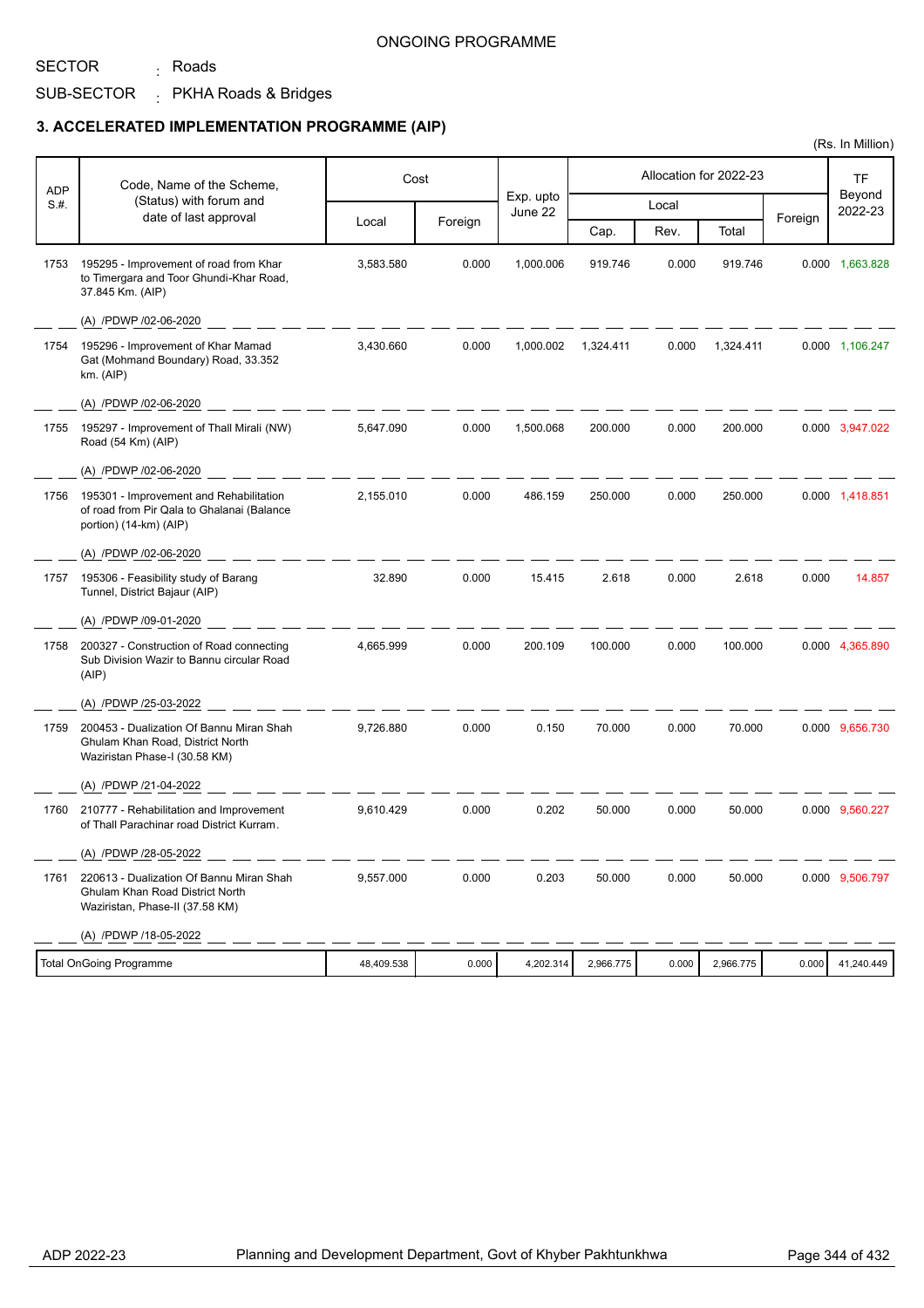#### NEW PROGRAMME

## SECTOR

## SUB-SECTOR PKHA Roads & Bridges <sub>:</sub> Roads

## **3. ACCELERATED IMPLEMENTATION PROGRAMME (AIP)**

| <b>ADP</b> | Code, Name of the Scheme,                                           | Cost       |         |                      |           |       | Allocation for 2022-23 |         | TF<br>Beyond<br>2022-23 |
|------------|---------------------------------------------------------------------|------------|---------|----------------------|-----------|-------|------------------------|---------|-------------------------|
| S.H.       | (Status) with forum and<br>date of last approval                    |            |         | Exp. upto<br>June 22 |           | Local |                        | Foreign |                         |
|            |                                                                     | Local      | Foreign |                      | Cap.      | Rev.  | Total                  |         |                         |
| 1762       | 210623 - Construction of road from Barang<br>to Swat Motorway 61Km. | 5.000.000  | 0.000   | 0.000                | 10.000    | 0.000 | 10.000                 |         | 0.000 4,990.000         |
|            | $(B)$ / PDWP/                                                       |            |         |                      |           |       |                        |         |                         |
|            | <b>Total New Programme</b>                                          | 5,000.000  | 0.000   | 0.000                | 10.000    | 0.000 | 10.000                 | 0.000   | 4,990.000               |
|            | Total PKHA Roads & Bridges                                          | 53,409.538 | 0.000   | 4,202.314            | 2,976.775 | 0.000 | 2,976.775              | 0.000   | 46,230.449              |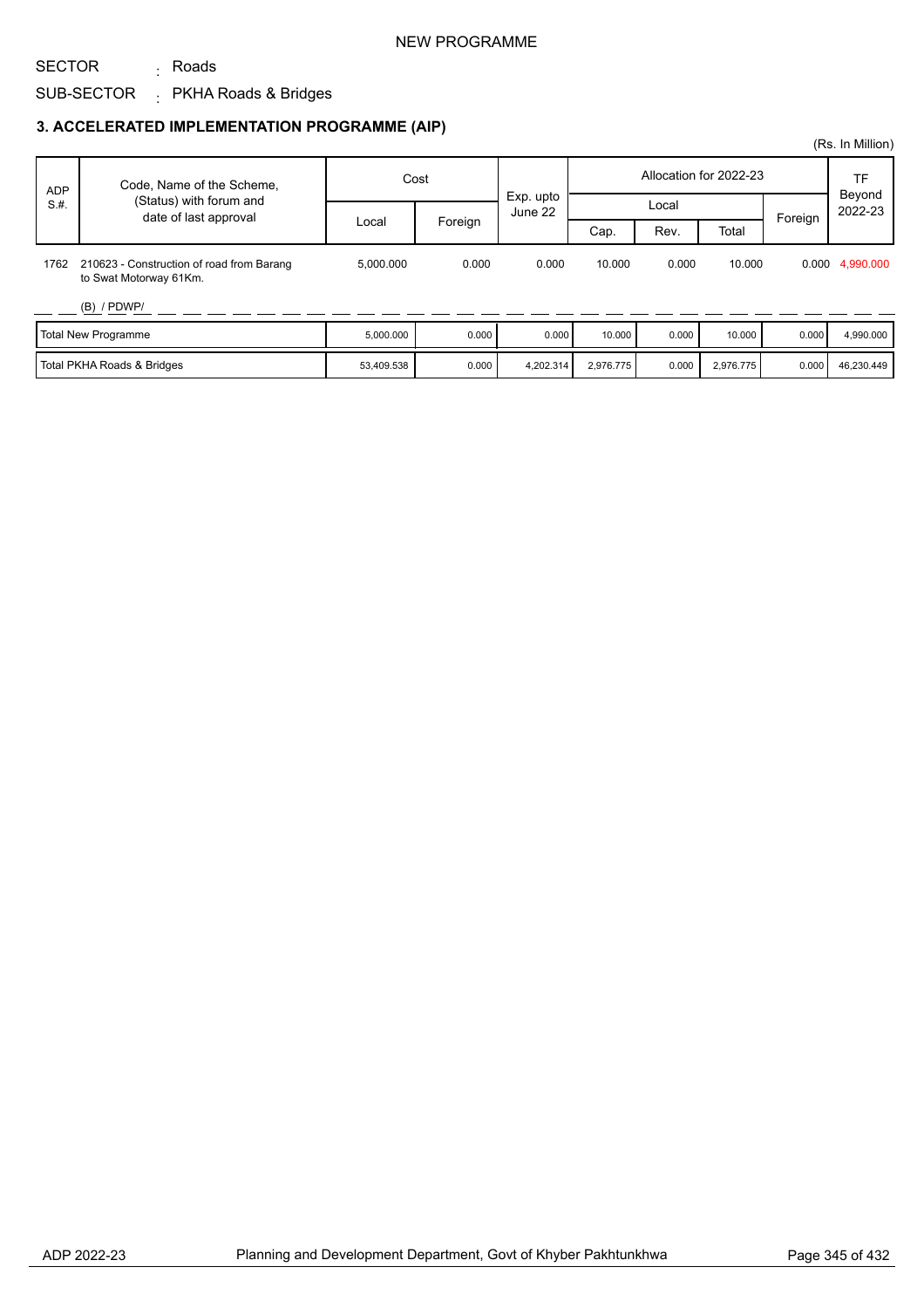# SECTOR

## SUB-SECTOR Roads & Bridges (Provincial) :

<sub>:</sub> Roads

#### **3. ACCELERATED IMPLEMENTATION PROGRAMME (AIP)**

|            |                                                                               |           |         |                      |        |       |                        |         | (Rs. In Million)  |
|------------|-------------------------------------------------------------------------------|-----------|---------|----------------------|--------|-------|------------------------|---------|-------------------|
| <b>ADP</b> | Code, Name of the Scheme,                                                     | Cost      |         |                      |        |       | Allocation for 2022-23 |         | TF                |
| S.H.       | (Status) with forum and<br>date of last approval                              |           |         | Exp. upto<br>June 22 |        | Local |                        | Foreign | Beyond<br>2022-23 |
|            |                                                                               | Local     | Foreign |                      | Cap.   | Rev.  | Total                  |         |                   |
| 1763       | 210616 - Rehabilitation of Wana Angoor<br>Adda Road (52 Km)- South Waziristan | 3.338.279 | 0.000   | 0.339                | 20,000 | 0.000 | 20,000                 |         | 0.000 3,317.940   |
|            | (A) /PDWP /28-05-2022                                                         |           |         |                      |        |       |                        |         |                   |
|            | <b>Total OnGoing Programme</b>                                                | 3,338.279 | 0.000   | 0.339                | 20.000 | 0.000 | 20.000                 | 0.000   | 3,317.940         |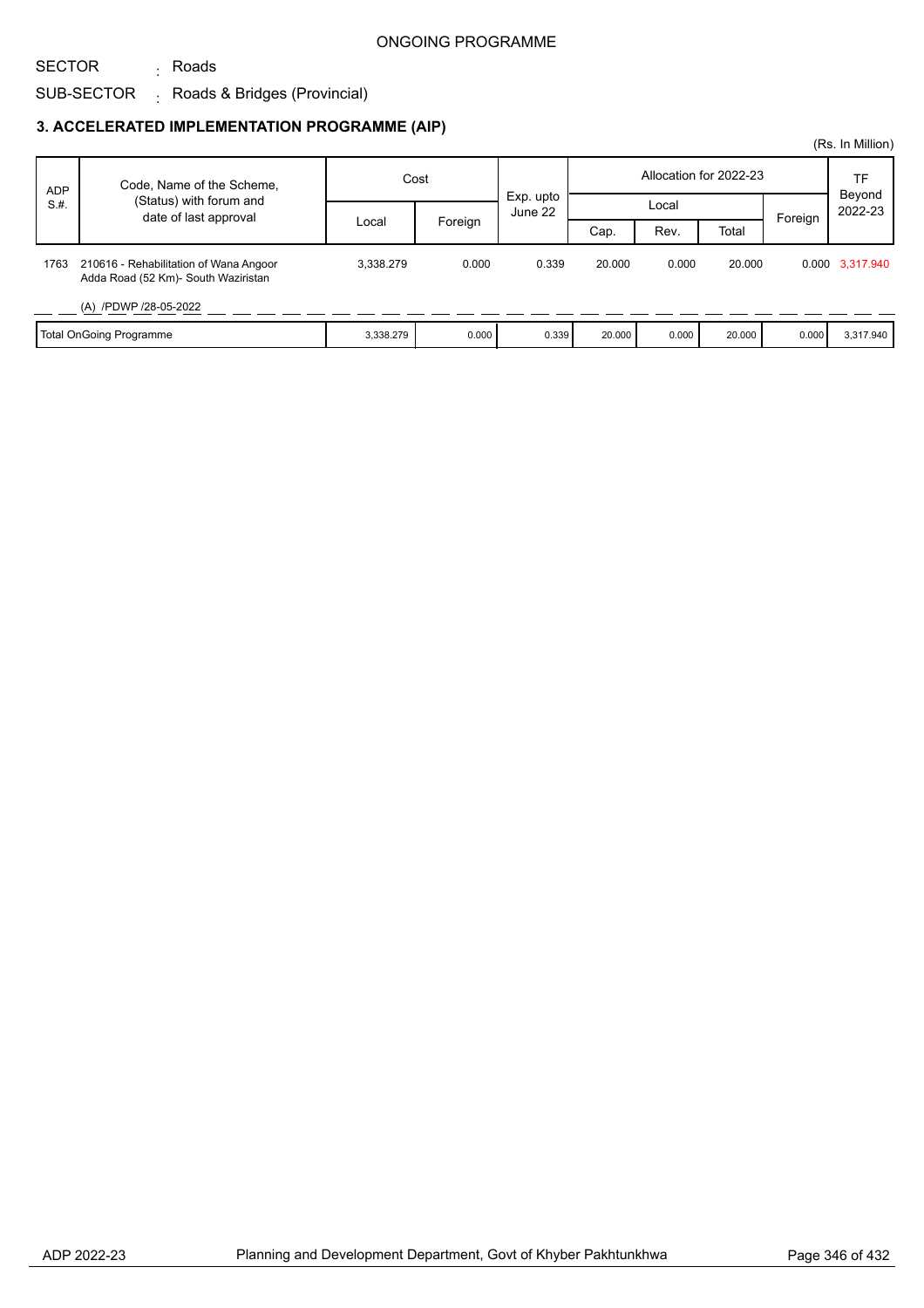#### NEW PROGRAMME

## SUB-SECTOR Roads & Bridges (Provincial) : <sub>:</sub> Roads

SECTOR

### **3. ACCELERATED IMPLEMENTATION PROGRAMME (AIP)**

|            |                                                                      |             |             |                      |            |         |                        |            | (Rs. In Million)    |
|------------|----------------------------------------------------------------------|-------------|-------------|----------------------|------------|---------|------------------------|------------|---------------------|
| <b>ADP</b> | Code, Name of the Scheme,                                            |             | Cost        |                      |            |         | Allocation for 2022-23 |            | <b>TF</b><br>Beyond |
| S.H.       | (Status) with forum and<br>date of last approval                     |             |             | Exp. upto<br>June 22 |            | Local   |                        | Foreign    | 2022-23             |
|            |                                                                      | Local       | Foreign     |                      | Cap.       | Rev.    | Total                  |            |                     |
| 1764       | 210713 - Construction of BT road from<br>Wana to Tank via Gomal Zam. | 1.000.000   | 0.000       | 0.000                | 39.700     | 0.000   | 39.700                 | 0.000      | 960.300             |
|            | $(B)$ / PDWP/                                                        |             |             |                      |            |         |                        |            |                     |
|            | <b>Total New Programme</b>                                           | 1,000.000   | 0.000       | 0.000                | 39.700     | 0.000   | 39.700                 | 0.000      | 960.300             |
|            | Total Roads & Bridges (Provincial)                                   | 4,338.279   | 0.000       | 0.339                | 59.700     | 0.000   | 59.700                 | 0.000      | 4,278.240           |
|            | <b>Total Programme</b>                                               | 113,971.309 | 113,971.309 | 6,144.764            | 8,370.251  | 0.000   | 8,370.251              | 0.000      | 99,456.294          |
|            | Sub Total (Sector)                                                   | 442,673.102 | 442,673.102 | 98,633.806           | 47,509.345 | 300.006 | 47,809.351             | 12,857.000 | 296,229.945         |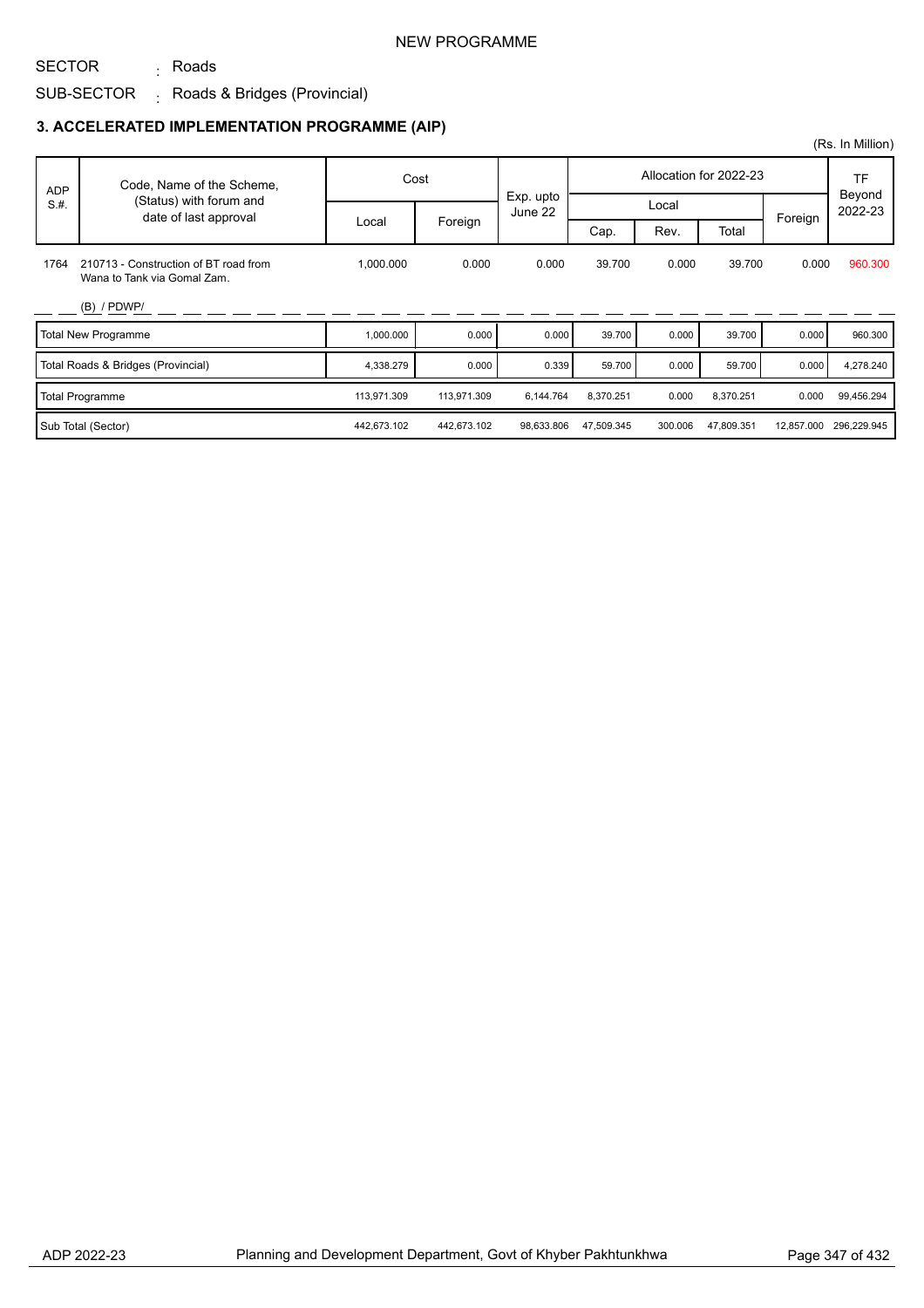#### SECTOR  $\frac{1}{\sqrt{2}}$  Science Technology & Information Technology

#### SUB-SECTOR  $_{\rm i}$  Information Technology Board (KPITB)

|            |                                                                                            |           |         |                      |         |         |                        |         | (Rs. In Million)  |
|------------|--------------------------------------------------------------------------------------------|-----------|---------|----------------------|---------|---------|------------------------|---------|-------------------|
| <b>ADP</b> | Code, Name of the Scheme,                                                                  |           | Cost    |                      |         |         | Allocation for 2022-23 |         | <b>TF</b>         |
| S.H.       | (Status) with forum and<br>date of last approval                                           |           |         | Exp. upto<br>June 22 |         | Local   |                        |         | Beyond<br>2022-23 |
|            |                                                                                            | Local     | Foreign |                      | Cap.    | Rev.    | Total                  | Foreign |                   |
| 1765       | 190395 - Digital Governance initiative for<br>Khyber Pakhtunkhwa                           | 13.870    | 0.000   | 11.160               | 0.000   | 2.710   | 2.710                  | 0.000   | 0.000             |
|            | (A) /DDWP /27-08-2021                                                                      |           |         |                      |         |         |                        |         |                   |
| 1766       | 190431 - Establishment of Pilot Citizen<br><b>Facilitation Center in Peshawar</b>          | 214.109   | 0.000   | 14.000               | 0.000   | 200.000 | 200.000                | 0.000   | 0.109             |
|            | (A) /PDWP /30-04-2021                                                                      |           |         |                      |         |         |                        |         |                   |
| 1767       | 210532 - F/S and Establishment of Special<br>Technology Zone Mardan                        | 100.000   | 0.000   | 5.000                | 0.000   | 50.000  | 50.000                 | 0.000   | 45.000            |
|            | (A) /PDWP /12-10-2021                                                                      |           |         |                      |         |         |                        |         |                   |
| 1768       | 210652 - F/S, design and Establishment of<br>IT Park Abbottabad.                           | 49.000    | 0.000   | 0.000                | 0.000   | 49.000  | 49.000                 | 0.000   | 0.000             |
|            | (A) /PDWP /12-10-2021                                                                      |           |         |                      |         |         |                        |         |                   |
| 1769       | 210684 - Establishment of Digital City<br>Haripur                                          | 1,642.340 | 0.000   | 220.020              | 340.073 | 0.000   | 340.073                |         | 0.000 1,082.247   |
|            | (A) /PDWP /21-04-2022                                                                      |           |         |                      |         |         |                        |         |                   |
| 1770       | 210687 - Digital Economy and Skill Center<br>(DESC) Shankar Campus, Mardan                 | 740.063   | 0.000   | 200.000              | 0.000   | 195.000 | 195.000                | 0.000   | 345.063           |
|            | (A) /PDWP /03-12-2021                                                                      |           |         |                      |         |         |                        |         |                   |
| 1771       | 210697 - F/S, Design & Construction of<br>Gandhara Digital Complexes at Peshawar<br>& Swat | 153.950   | 0.000   | 100.000              | 0.000   | 53.950  | 53.950                 | 0.000   | 0.000             |
|            | (A) /PDWP /12-10-2021                                                                      |           |         |                      |         |         |                        |         |                   |
|            | 1772 210698 - Establishment of CFCs in Khyber<br>Pakhtunkhwa                               | 1,943.362 | 0.000   | 220.000              | 0.000   | 256.000 | 256.000                |         | 0.000 1,467.362   |
|            | (A) /PDWP /18-10-2021                                                                      |           |         |                      |         |         |                        |         |                   |
|            | <b>Total OnGoing Programme</b>                                                             | 4,856.694 | 0.000   | 770.180              | 340.073 | 806.660 | 1,146.733              | 0.000   | 2,939.781         |
|            |                                                                                            |           |         |                      |         |         |                        |         |                   |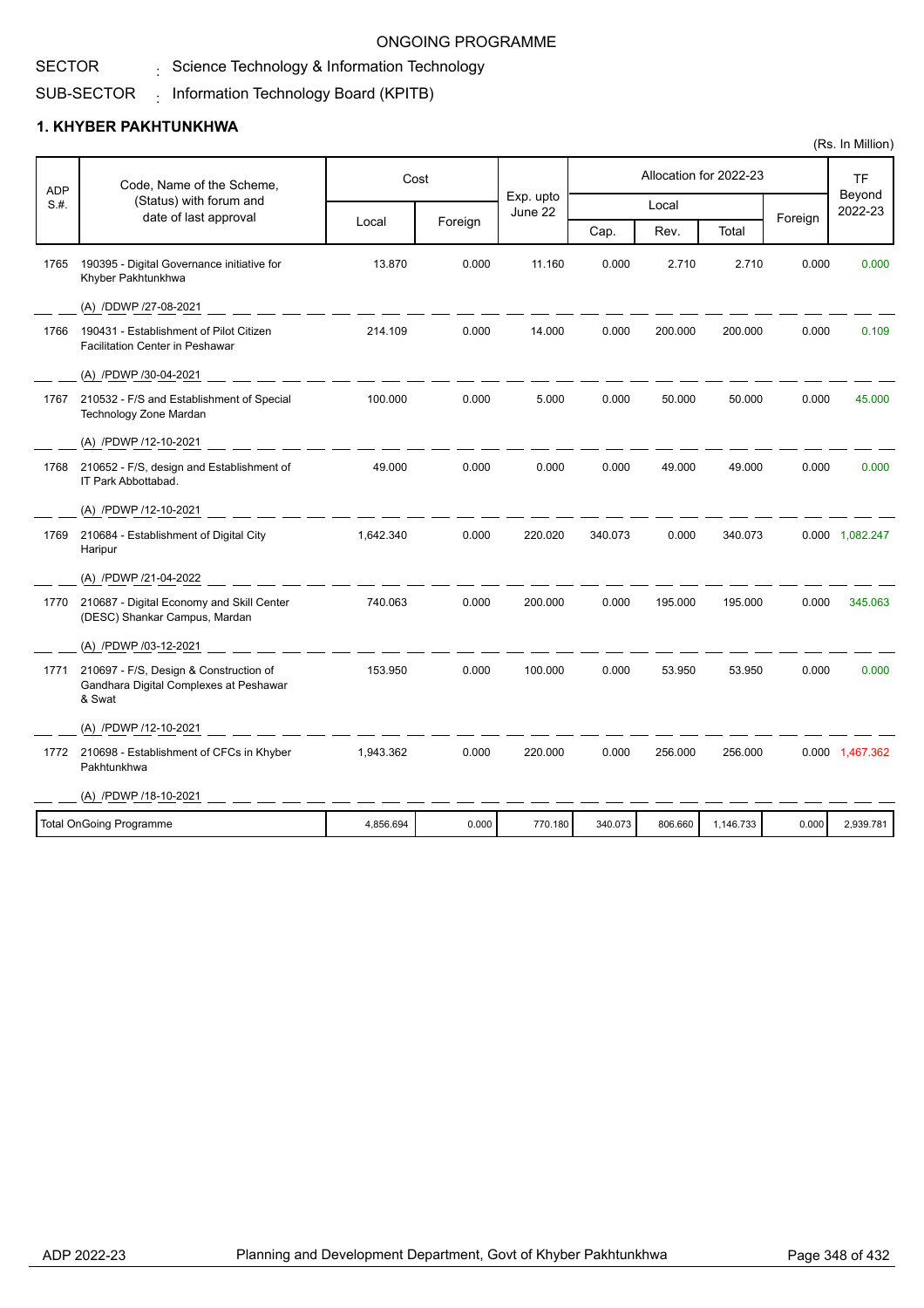#### NEW PROGRAMME

#### SECTOR  $\frac{1}{\sqrt{2}}$  Science Technology & Information Technology

#### SUB-SECTOR  $_{\rm i}$  Information Technology Board (KPITB)

|            |                                                                                                          |            |           |                      |         |           |                        |         | (Rs. In Million)  |
|------------|----------------------------------------------------------------------------------------------------------|------------|-----------|----------------------|---------|-----------|------------------------|---------|-------------------|
| <b>ADP</b> | Code, Name of the Scheme,                                                                                |            | Cost      |                      |         |           | Allocation for 2022-23 |         | TF                |
| S.H.       | (Status) with forum and<br>date of last approval                                                         |            |           | Exp. upto<br>June 22 |         |           | Local                  |         | Beyond<br>2022-23 |
|            |                                                                                                          | Local      | Foreign   |                      | Cap.    | Rev.      | Total                  | Foreign |                   |
| 1773       | 220287 - Employable Digital Skills<br>Initiatives for Youth of Khyber<br>Pakhtunkhwa                     | 4,988.000  | 0.000     | 0.000                | 0.000   | 200.000   | 200.000                |         | 0.000 4,788.000   |
|            | $(B)$ / PDWP/                                                                                            |            |           |                      |         |           |                        |         |                   |
| 1774       | 220538 - F/S and Establishment of Special<br>Technology Zone in Southern Region of<br>Khyber Pakhtunkhwa | 970.000    | 0.000     | 0.000                | 0.000   | 30.000    | 30.000                 | 0.000   | 940.000           |
|            | $(B)$ / PDWP/                                                                                            |            |           |                      |         |           |                        |         |                   |
| 1775       | 220650 - Digitization (e-Governance) of<br>Khyber Pakhtunkhwa (KFW Assisted)                             | 0.001      | 3,200.000 | 0.000                | 0.001   | 0.000     | 0.001                  | 0.001   | 0.000             |
|            | (B) / CDWP/                                                                                              |            |           |                      |         |           |                        |         |                   |
|            | <b>Total New Programme</b>                                                                               | 5,958.001  | 3,200.000 | 0.000                | 0.001   | 230.000   | 230.001                | 0.001   | 5,728.000         |
|            | Total Information Technology Board (KPITB)                                                               | 10.814.695 | 3.200.000 | 770.180              | 340.074 | 1,036.660 | 1,376.734              | 0.001   | 8.667.781         |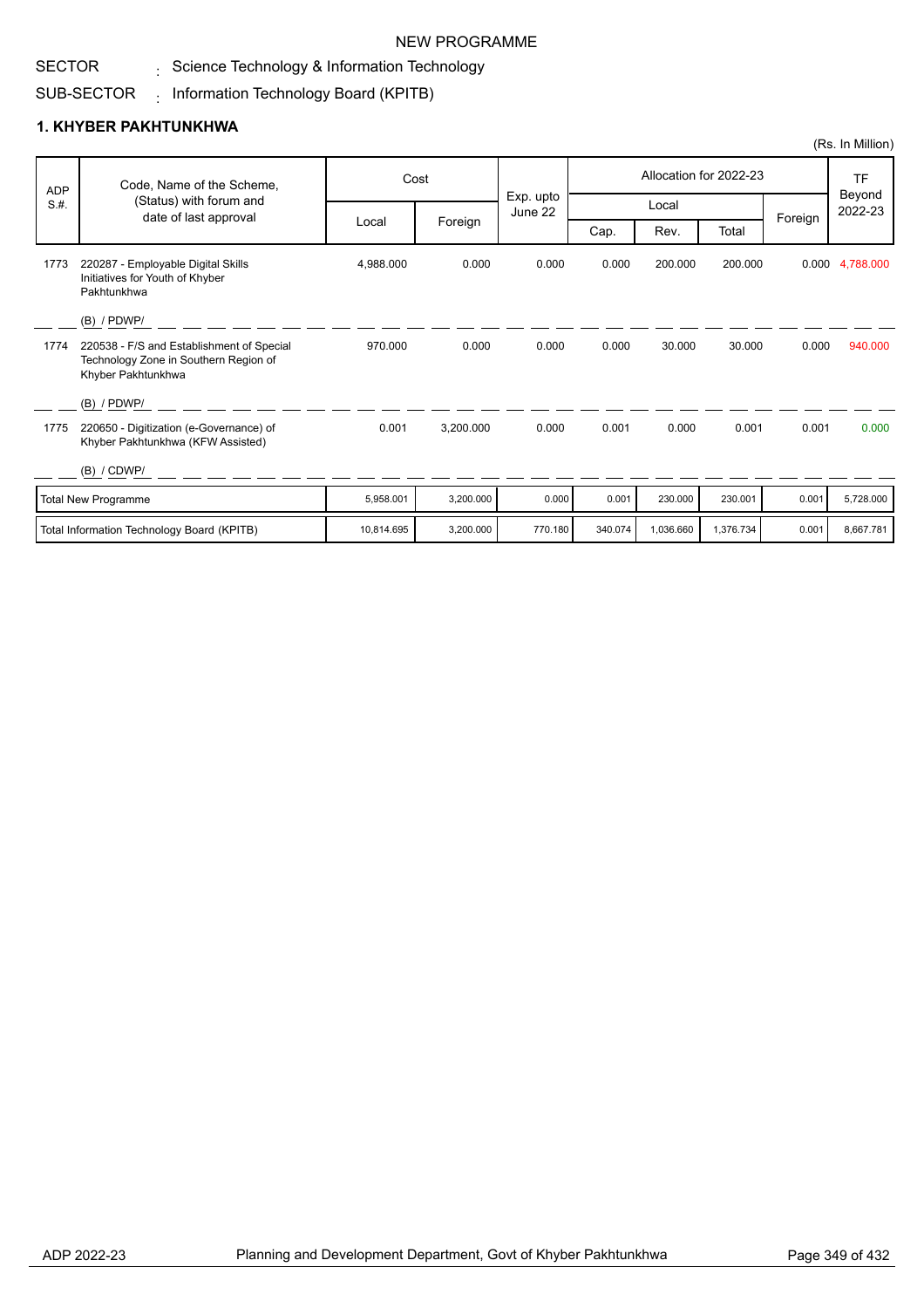# $\frac{1}{\sqrt{2}}$  Science Technology & Information Technology ONGOING PROGRAMME

#### SUB-SECTOR  $\,$  Science and Technology

|            |                                                                       |         |         |                      |       |         |                        |         | (Rs. In Million)  |
|------------|-----------------------------------------------------------------------|---------|---------|----------------------|-------|---------|------------------------|---------|-------------------|
| <b>ADP</b> | Code, Name of the Scheme,                                             | Cost    |         |                      |       |         | Allocation for 2022-23 |         | TF                |
| S.H.       | (Status) with forum and<br>date of last approval                      |         |         | Exp. upto<br>June 22 |       | Local   |                        | Foreign | Beyond<br>2022-23 |
|            |                                                                       | Local   | Foreign |                      | Cap.  | Rev.    | Total                  |         |                   |
| 1777       | 180341 - Revamping and Rejuvination of<br><b>ST&amp;IT Department</b> | 49.033  | 0.000   | 39.648               | 0.000 | 9.385   | 9.385                  | 0.000   | 0.000             |
|            | (A) /DDWP /27-08-2021                                                 |         |         |                      |       |         |                        |         |                   |
| 1778       | 190230 - Establishment of Creative<br>Innovative Unit                 | 54.927  | 0.000   | 40.000               | 0.000 | 14.927  | 14.927                 | 0.000   | 0.000             |
|            | (A) /PDWP /10-03-2020                                                 |         |         |                      |       |         |                        |         |                   |
| 1779       | 210772 - Building Provincial STI System                               | 281.925 | 0.000   | 20.000               | 0.000 | 50.000  | 50.000                 | 0.000   | 211.925           |
|            | (A) /PDWP /03-12-2021                                                 |         |         |                      |       |         |                        |         |                   |
| 1780       | 210773 - Building STI capacity in<br>emerging technologies (phase-1)  | 393.020 | 0.000   | 20.000               | 0.000 | 70.000  | 70.000                 | 0.000   | 303.020           |
|            | (A) /PDWP /03-12-2021                                                 |         |         |                      |       |         |                        |         |                   |
|            | <b>Total OnGoing Programme</b>                                        | 778.905 | 0.000   | 119.648              | 0.000 | 144.312 | 144.312                | 0.000   | 514.945           |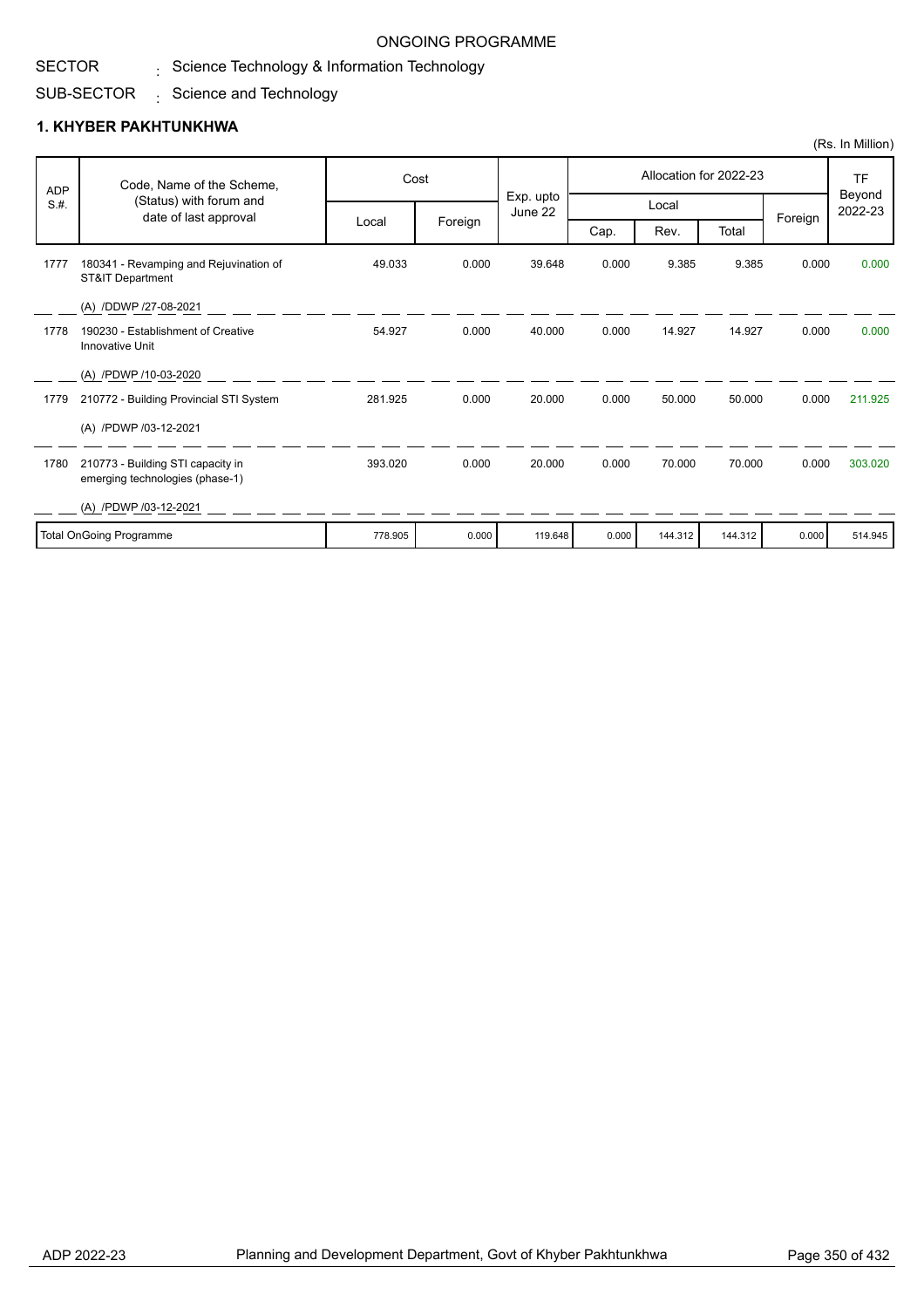#### NEW PROGRAMME

#### Science Technology & Information Technology :

#### SUB-SECTOR  $\,$  Science and Technology

|            |                                                                                                    |           |         |                      |       |        |                        |         | (Rs. In Million)               |
|------------|----------------------------------------------------------------------------------------------------|-----------|---------|----------------------|-------|--------|------------------------|---------|--------------------------------|
| <b>ADP</b> | Code, Name of the Scheme,                                                                          |           | Cost    |                      |       |        | Allocation for 2022-23 |         | <b>TF</b><br>Beyond<br>2022-23 |
| S.H.       | (Status) with forum and<br>date of last approval                                                   |           |         | Exp. upto<br>June 22 |       | Local  |                        |         |                                |
|            |                                                                                                    | Local     | Foreign |                      | Cap.  | Rev.   | Total                  | Foreign |                                |
| 1781       | 220423 - Up gradation of Data Center                                                               | 500.000   | 0.000   | 0.000                | 0.000 | 0.001  | 0.001                  | 0.000   | 499.999                        |
|            | $(B)$ / PDWP/                                                                                      |           |         |                      |       |        |                        |         |                                |
| 1782       | 220810 - Feasibility Study and<br>Establishment of Science Museum in<br>Khyber Pakhtunkhwa         | 3,000.000 | 0.000   | 0.000                | 0.000 | 20.000 | 20.000                 |         | 0.000 2,980.000                |
|            | $(B)$ / PDWP/                                                                                      |           |         |                      |       |        |                        |         |                                |
| 1783       | 220855 - Feasibility study and<br>establishment of Mardan Institute of IT and<br>Applied sciences. | 200.000   | 0.000   | 0.000                | 0.000 | 10.000 | 10.000                 | 0.000   | 190,000                        |
|            | $(B)$ / PDWP/                                                                                      |           |         |                      |       |        |                        |         |                                |
|            | Total New Programme                                                                                | 3,700.000 | 0.000   | 0.000                | 0.000 | 30.001 | 30.001                 | 0.000   | 3,669.999                      |

|                                     |         |       | ____    |       | .       | .       |       |           |
|-------------------------------------|---------|-------|---------|-------|---------|---------|-------|-----------|
| ' Total<br>I Science and Technology | 478.905 | 0.000 | 119.648 | 0.000 | 174.313 | 174.313 | 0.000 | 4.184.944 |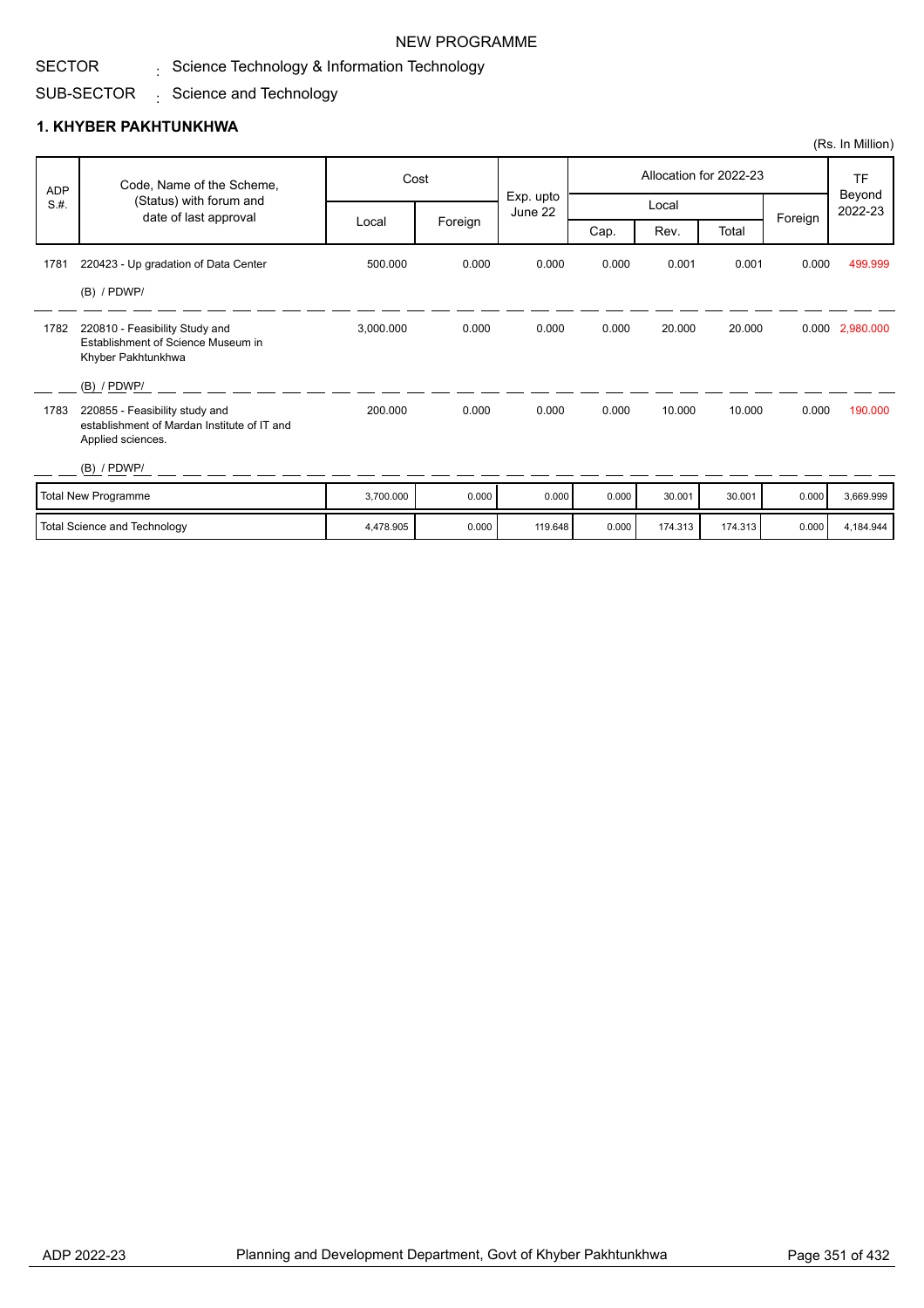#### SECTOR  $\frac{1}{\sqrt{2}}$  Science Technology & Information Technology

#### SUB-SECTOR : PPP

|                  |                                                                                                                            |            |            |                      |         |           |                        |         | (Rs. In Million)  |
|------------------|----------------------------------------------------------------------------------------------------------------------------|------------|------------|----------------------|---------|-----------|------------------------|---------|-------------------|
| <b>ADP</b>       | Code, Name of the Scheme,                                                                                                  | Cost       |            |                      |         |           | Allocation for 2022-23 |         | <b>TF</b>         |
| S.H.             | (Status) with forum and<br>date of last approval                                                                           |            |            | Exp. upto<br>June 22 | Local   |           |                        |         | Beyond<br>2022-23 |
|                  |                                                                                                                            | Local      | Foreign    |                      | Cap.    | Rev.      | Total                  | Foreign |                   |
| 1776             | 210725 - Feasibility and Establishment of<br>IT Parks in Khyber Pakhtunkhwa (cost=300<br>Million)<br>(A) /PDWP /10-12-2021 | 20.000     | 0.000      | 0.000                | 0.000   | 20.000    | 20,000                 | 0.000   | 0.000             |
|                  | <b>Total OnGoing Programme</b>                                                                                             | 20.000     | 0.000      | 0.000                | 0.000   | 20.000    | 20.000                 | 0.000   | 0.000             |
| <b>Total PPP</b> |                                                                                                                            | 20.000     | 0.000      | 0.000                | 0.000   | 20.000    | 20.000                 | 0.000   | 0.000             |
|                  | <b>Total Programme</b>                                                                                                     | 15,313.600 | 15,313.600 | 889.828              | 340.074 | 1,230.973 | 1,571.047              | 0.001   | 12,852.725        |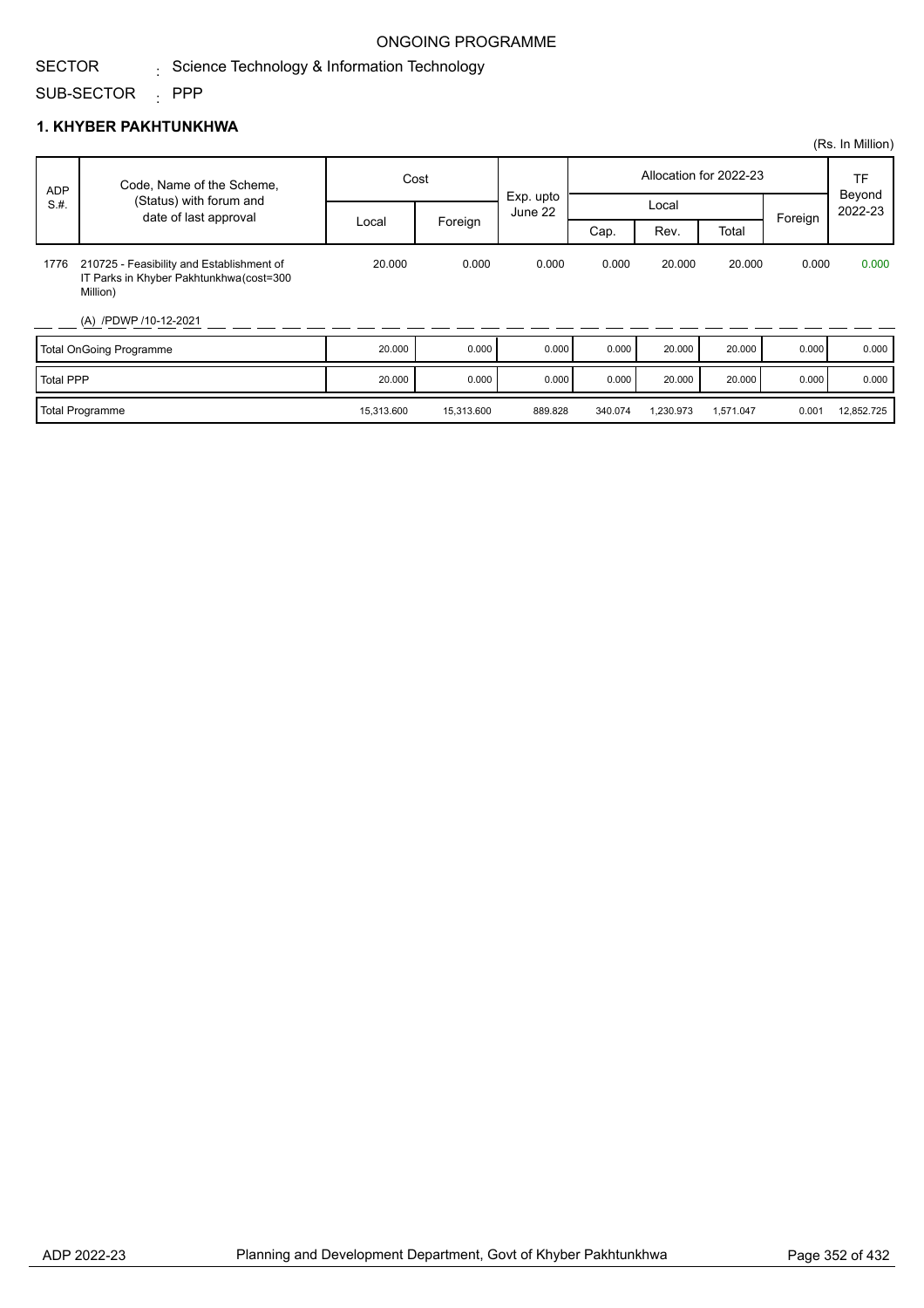#### SECTOR Science Technology & Information Technology :

#### SUB-SECTOR Science and Technology :

#### **2. MERGED AREAS**

|      |                                                                                                                                                               |        |                                                      |           |       |        |                        |         | (Rs. In Million)  |
|------|---------------------------------------------------------------------------------------------------------------------------------------------------------------|--------|------------------------------------------------------|-----------|-------|--------|------------------------|---------|-------------------|
| ADP  | Code, Name of the Scheme,                                                                                                                                     |        | Cost                                                 |           |       |        | Allocation for 2022-23 |         | TF                |
| S.H. | (Status) with forum and<br>date of last approval                                                                                                              |        | Local<br>June 22<br>Foreign<br>Rev.<br>Total<br>Cap. | Exp. upto |       |        |                        | Foreign | Beyond<br>2022-23 |
|      |                                                                                                                                                               | Local  |                                                      |           |       |        |                        |         |                   |
| 1784 | 191925 - 190248 - Establishment of<br>School of Technology in Govt. Technical<br>institute Shalman in Tribal District Khyber<br>[MA]<br>(A) /DDWP /16-10-2019 | 71.080 | 0.000                                                | 45.080    | 0.000 | 26.000 | 26.000                 | 0.000   | 0.000             |
|      | Total OnGoing Programme                                                                                                                                       | 71.080 | 0.000                                                | 45.080    | 0.000 | 26.000 | 26.000                 | 0.000   | 0.000             |
|      | Total Science and Technology                                                                                                                                  | 71.080 | 0.000                                                | 45.080    | 0.000 | 26.000 | 26.000                 | 0.000   | 0.000             |

Total Programme 2001 26.000 26.000 71.080 71.080 71.080 45.080 0.000 26.000 26.000 0.000 0.000 0.000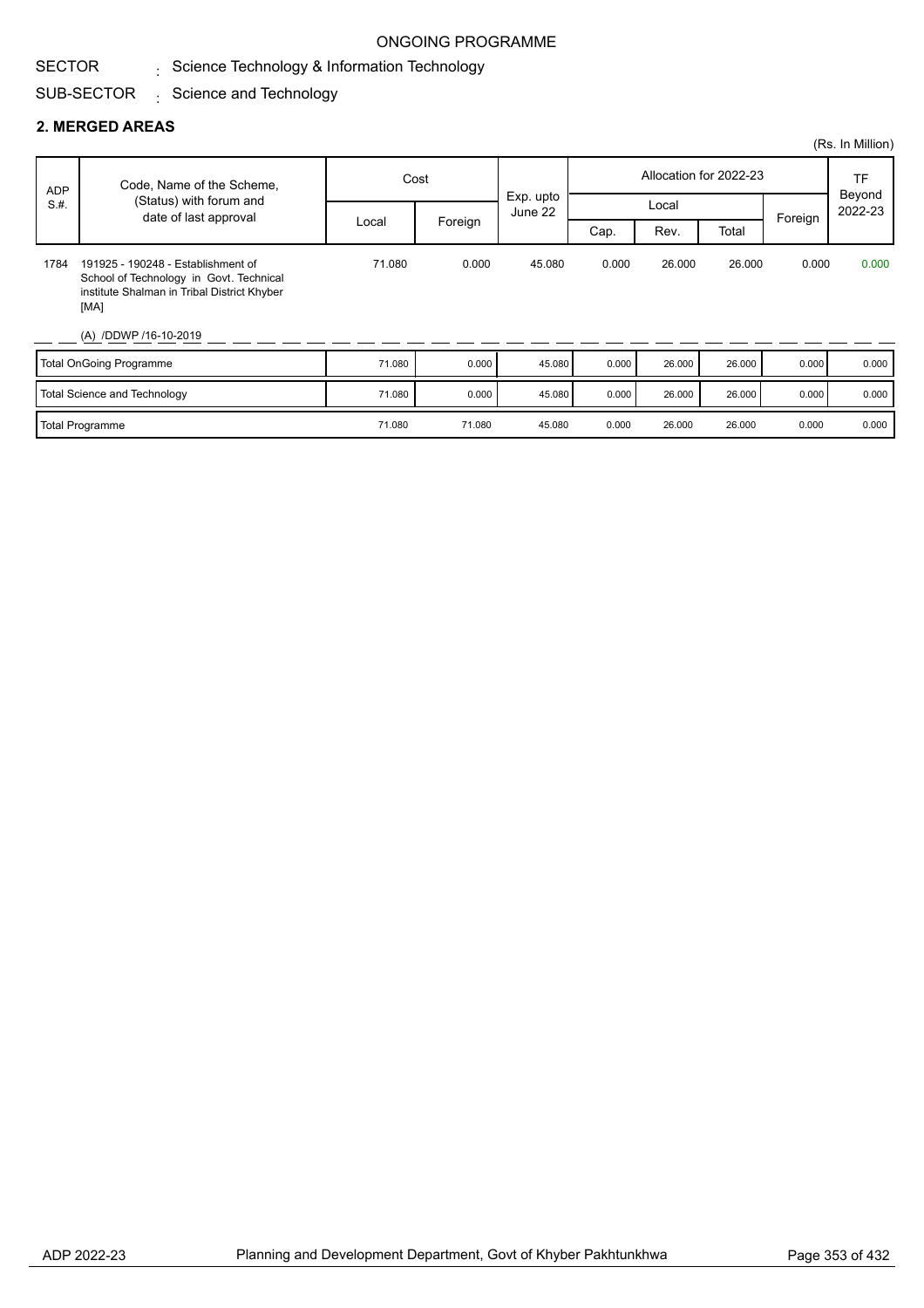#### SECTOR Science Technology & Information Technology :

#### SUB-SECTOR  $_{\rm i}$  Information Technology Board (KPITB)

### **3. ACCELERATED IMPLEMENTATION PROGRAMME (AIP)**

| <b>ADP</b> | Code, Name of the Scheme,<br>(Status) with forum and                                 |           | Cost    |                      |       |        | Allocation for 2022-23 |         | TF                |  |
|------------|--------------------------------------------------------------------------------------|-----------|---------|----------------------|-------|--------|------------------------|---------|-------------------|--|
| S.H.       |                                                                                      |           |         | Exp. upto<br>June 22 |       | Local  |                        |         | Beyond<br>2022-23 |  |
|            | date of last approval                                                                | Local     | Foreign |                      | Cap.  | Rev.   | Total                  | Foreign |                   |  |
| 1785       | 210016 - Merged Areas Digital Connect                                                | 834.061   | 0.000   | 10.000               | 0.000 | 30.000 | 30,000                 | 0.000   | 794.061           |  |
|            | (A) /PDWP /03-12-2021                                                                |           |         |                      |       |        |                        |         |                   |  |
| 1786       | 210626 - Establishment of Citizens<br>Facilitation Centers (CFCs) in Merged<br>Areas | 500.000   | 0.000   | 0.000                | 0.000 | 0.001  | 0.001                  | 0.000   | 499.999           |  |
|            | (A) /PDWP /18-10-2021                                                                |           |         |                      |       |        |                        |         |                   |  |
|            | <b>Total OnGoing Programme</b>                                                       | 1,334.061 | 0.000   | 10.000               | 0.000 | 30.001 | 30.001                 | 0.000   | 1,294.060         |  |

| Total Information Technology Board (KPITB) | 1,334.061 | 10.000 | 10.000 | 10.000 | 30.001 | 30.001 | 0.000 1,294.060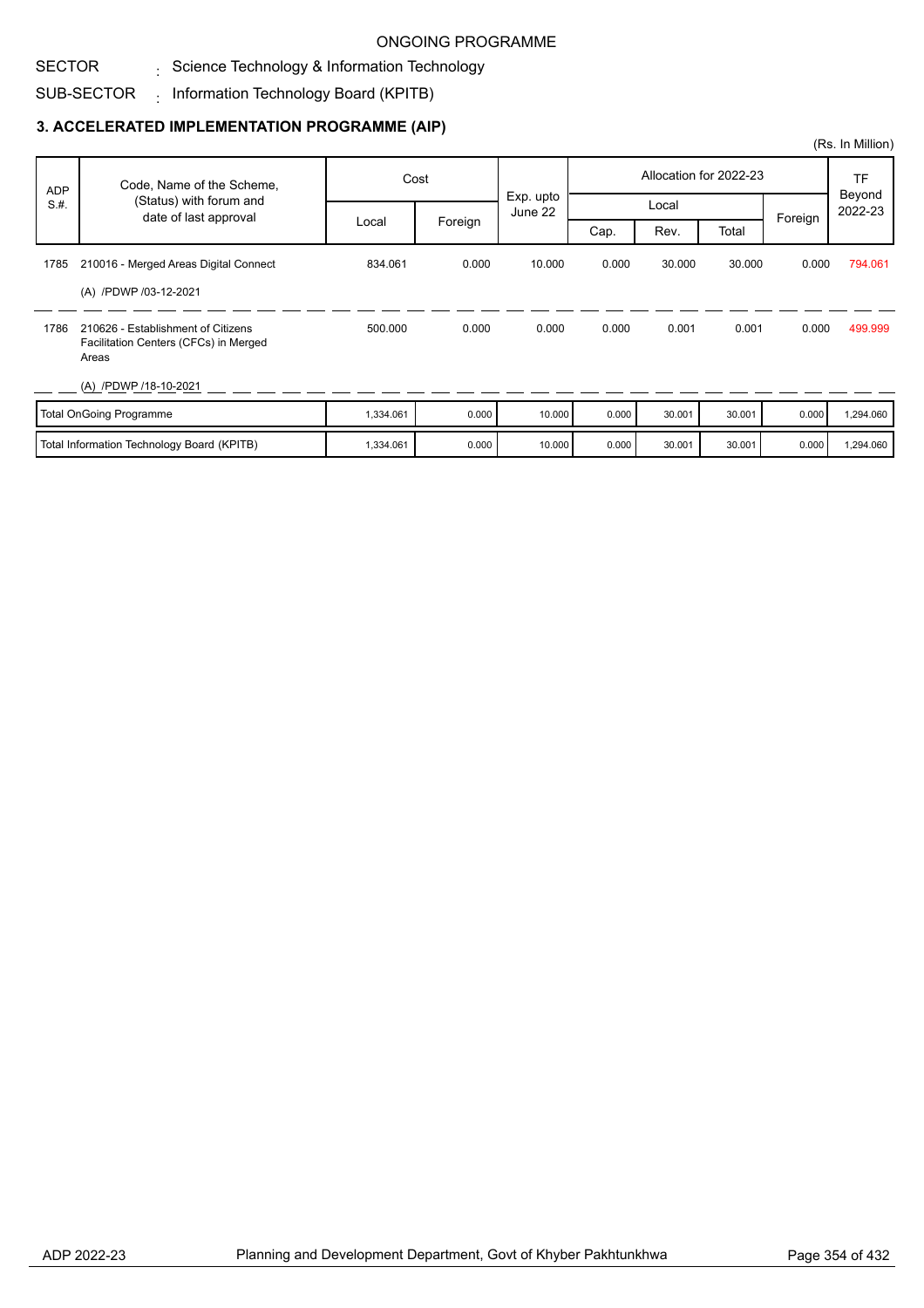#### SECTOR  $\frac{1}{\sqrt{2}}$  Science Technology & Information Technology

SUB-SECTOR  $\,$  Science and Technology

### **3. ACCELERATED IMPLEMENTATION PROGRAMME (AIP)**

|            |                                                  |         |         |         |                        |        |        |       | (Rs. In Million) |         |         |
|------------|--------------------------------------------------|---------|---------|---------|------------------------|--------|--------|-------|------------------|---------|---------|
| <b>ADP</b> | Code, Name of the Scheme,                        | Cost    |         |         | Allocation for 2022-23 |        |        |       | TF<br>Beyond     |         |         |
| S.H.       | (Status) with forum and<br>date of last approval |         |         | June 22 | Exp. upto              |        | Local  |       |                  | Foreign | 2022-23 |
|            |                                                  | Local   | Foreign |         | Cap.                   | Rev.   | Total  |       |                  |         |         |
| 1788       | 210020 - Popularization of STI                   | 270.180 | 0.000   | 20,000  | 0.000                  | 30,000 | 30.000 | 0.000 | 220.180          |         |         |
|            | (A) /PDWP /03-12-2021                            |         |         |         |                        |        |        |       |                  |         |         |
|            | Total OnGoing Programme                          | 270.180 | 0.000   | 20.000  | 0.000                  | 30.000 | 30.000 | 0.000 | 220.180          |         |         |
|            | Total Science and Technology                     | 270.180 | 0.000   | 20.000  | 0.000                  | 30.000 | 30.000 | 0.000 | 220.180          |         |         |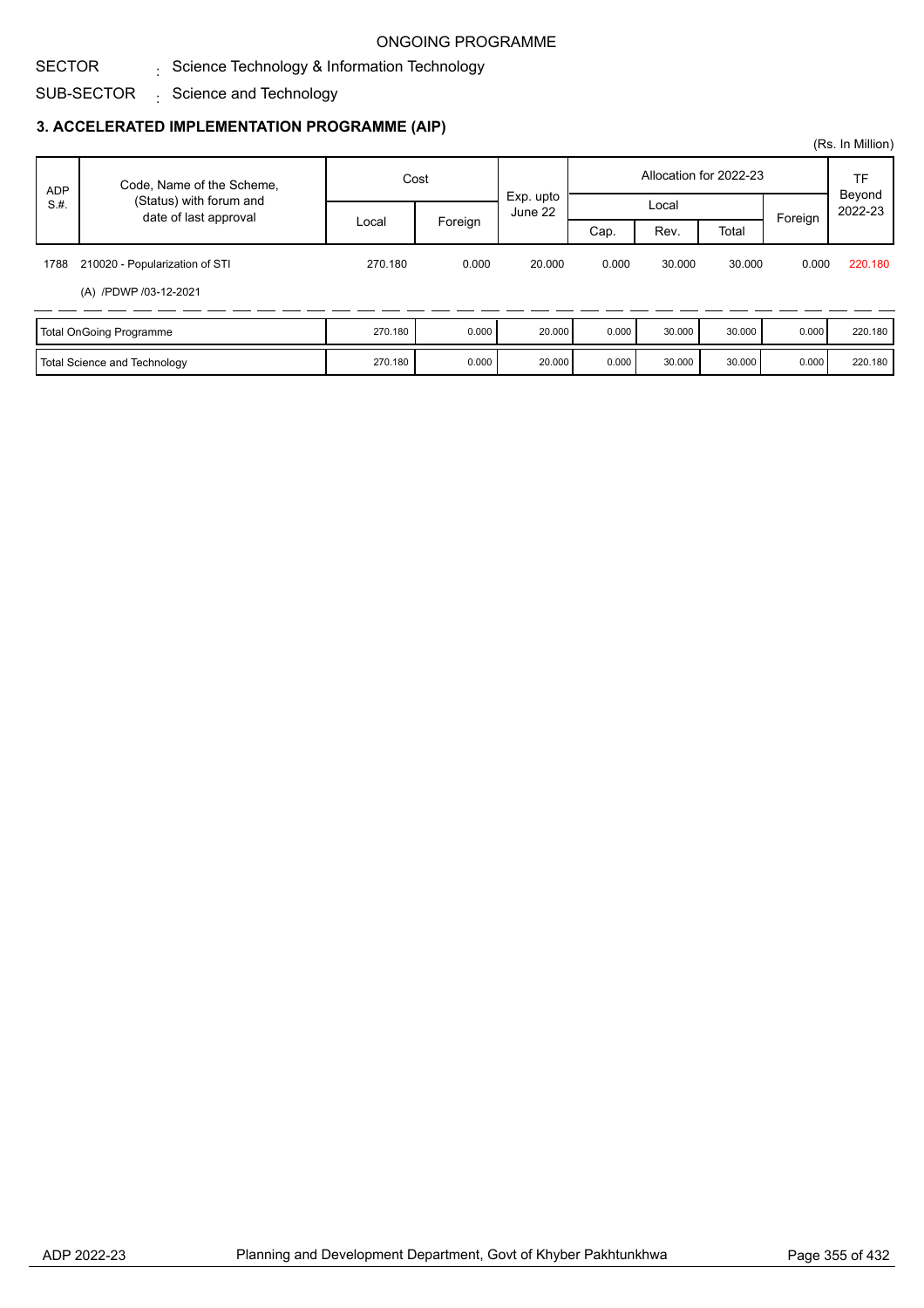#### SECTOR  $\frac{1}{\sqrt{2}}$  Science Technology & Information Technology

SUB-SECTOR PPP :

#### **3. ACCELERATED IMPLEMENTATION PROGRAMME (AIP)**

|                  |                                                                                            |            |            |                      |         |           |                        |         | (Rs. In Million)  |
|------------------|--------------------------------------------------------------------------------------------|------------|------------|----------------------|---------|-----------|------------------------|---------|-------------------|
| <b>ADP</b>       | Code, Name of the Scheme,                                                                  |            | Cost       |                      |         |           | Allocation for 2022-23 |         | TF                |
| S.H.             | (Status) with forum and<br>date of last approval                                           |            |            | Exp. upto<br>June 22 |         | Local     |                        | Foreign | Beyond<br>2022-23 |
|                  |                                                                                            | Local      | Foreign    |                      | Cap.    | Rev.      | Total                  |         |                   |
| 1787             | 210715 - F/S and Establishment of IT<br>Zones / Parks in Merged Area [AIP]<br>(Cost=1000M) | 10.000     | 0.000      | 0.000                | 0.000   | 0.001     | 0.001                  | 0.000   | 9.999             |
|                  | (A) /PDWP /10-12-2021                                                                      |            |            |                      |         |           |                        |         |                   |
|                  | <b>Total OnGoing Programme</b>                                                             | 10.000     | 0.000      | 0.000                | 0.000   | 0.001     | 0.001                  | 0.000   | 9.999             |
| <b>Total PPP</b> |                                                                                            | 10.000     | 0.000      | 0.000                | 0.000   | 0.001     | 0.001                  | 0.000   | 9.999             |
|                  | <b>Total Programme</b>                                                                     | 1,614.241  | 1,614.241  | 30.000               | 0.000   | 60.002    | 60.002                 | 0.000   | 1,524.239         |
|                  | Sub Total (Sector)                                                                         | 16,998.921 | 16,998.921 | 964.908              | 340.074 | 1,316.975 | 1,657.049              | 0.001   | 14,376.964        |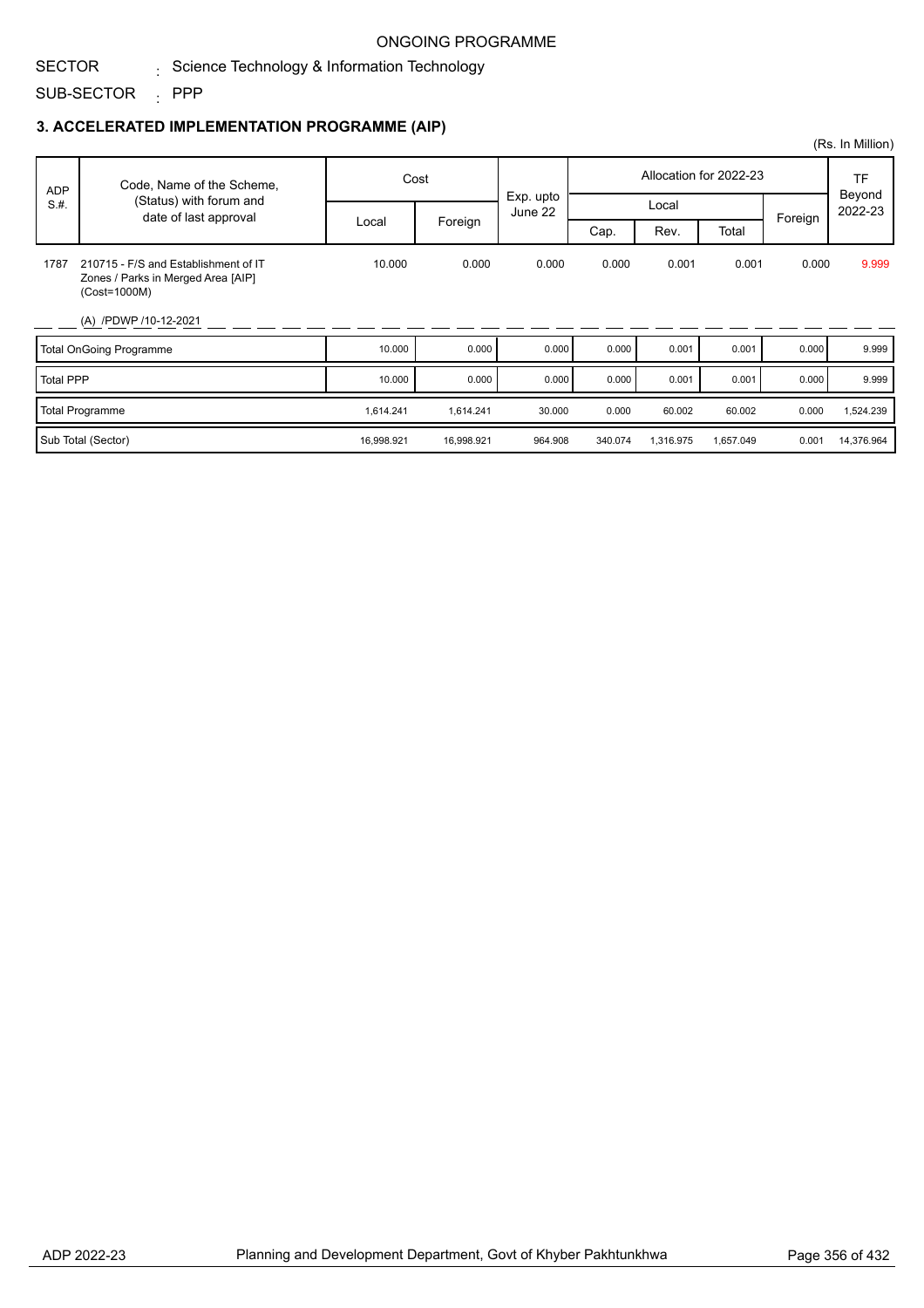#### SECTOR . Social Welfare

#### ONGOING PROGRAMME

#### SUB-SECTOR . Social Welfare

#### **1. KHYBER PAKHTUNKHWA**

| Beyond<br>Exp. upto<br>(Status) with forum and<br>S.#.<br>Local<br>2022-23<br>June 22<br>date of last approval<br>Foreign<br>Foreign<br>Local<br>Total<br>Cap.<br>Rev.<br>170231 - Establishment of School for Deaf<br>38.653<br>14.246<br>1789<br>0.000<br>0.000<br>24.407<br>24.407<br>0.000<br>0.000<br>& Dumb Children at Katlang District<br>Mardan<br>(A) /PDWP /18-09-2017<br>93.050<br>0.000<br>58.655<br>0.000<br>34.395<br>34.395<br>0.000<br>0.000<br>1790<br>190005 - Establishment of Panahgahs in<br>Each Divisional Headquarter &<br>Rehabilitation of Existing Eleven (11)<br>Sarrais in Khyber Pakhtunkhwa<br>(A) /DDWP /25-09-2019<br>0.000<br>190006 - Augmentation, Renovation and<br>237.512<br>0.000<br>0.000<br>0.000<br>1791<br>187.358<br>50.154<br>50.154<br>Provision of Missing facilities in the<br>Special Education Complex at Hayatabad,<br>Peshawar<br>(A) /PDWP /15-10-2021<br>365.982<br>0.000<br>100.013<br>0.000<br>70.000<br>70.000<br>0.000<br>195.969<br>1792<br>200002 - Establishment of Boys<br>Campuses of Model Institute (Zamung<br>Kor) for Street Children in District Swat,<br>Dera Ismail Khan and Abbottabad and a<br>Girls Campus in Peshawar.<br>(A) /PDWP /02-06-2020<br>0.000<br>200003 - Establishment of Detox Unit and<br>361.812<br>64.129<br>0.000<br>70.000<br>70.000<br>0.000<br>227.683<br>1793<br>Capacity Enhancement of the Existing<br>Eleven Drug Addict Rehabilitation Centers<br>in Khyber Pakhtunkhwa.<br>(A) /PDWP /02-06-2020<br>200170 - Establishment of Center of<br>137.854<br>0.000<br>27.500<br>5.000<br>45.000<br>50.000<br>0.000<br>60.354<br>1794<br>Excellence for Special Children with<br>Autism in Peshawar.<br>(A) /PDWP /18-11-2020<br>200539 - Establishment of Computerized<br>43.924<br>0.000<br>32.547<br>0.000<br>11.377<br>11.377<br>0.000<br>0.000<br>1795<br>Braille Printing Press in Govt. Institution<br>for the Blind, Peshawar<br>(A) /PDWP /09-12-2020<br>183.060<br>0.000<br>0.000<br>60.000<br>60.000<br>0.000<br>210197 - Capacity Enhancement of Darul<br>28.000<br>95.060<br>1796<br>Aman one each in Peshawar, Mardan,<br>Haripur, Abbottabad, Mansehra and Swat<br>in Khyber Pakhtunkhwa<br>(A) /PDWP /15-10-2021<br>656.454<br>0.000<br>0.000<br>30.000<br>30.000<br>1797<br>210255 - Establishment of Detoxification<br>0.000<br>0.000<br>626.454<br>and Rehabilitation Centers in 12 Districts<br>of Khyber Pakhtunkhwa<br>(A) /PDWP /12-10-2021<br>691.150<br>0.000<br>0.000<br>0.000<br>210524 - Construction and purchase of<br>66.104<br>197.347<br>197.347<br>427.699<br>1798<br>land for Zamung kor, District Swat<br>(A) /PDWP /03-03-2022<br>492.755<br>0.000<br>80.019<br>30.000<br>36.000<br>66.000<br>0.000<br>1799<br>210679 - Establishment of Boys Campus<br>346.736<br>of Model Institute-Zamongkor in Peshawar<br>(A) /PDWP /25-06-2021 | <b>ADP</b> | Code, Name of the Scheme, | Cost |  | Allocation for 2022-23 | <b>TF</b> |
|-------------------------------------------------------------------------------------------------------------------------------------------------------------------------------------------------------------------------------------------------------------------------------------------------------------------------------------------------------------------------------------------------------------------------------------------------------------------------------------------------------------------------------------------------------------------------------------------------------------------------------------------------------------------------------------------------------------------------------------------------------------------------------------------------------------------------------------------------------------------------------------------------------------------------------------------------------------------------------------------------------------------------------------------------------------------------------------------------------------------------------------------------------------------------------------------------------------------------------------------------------------------------------------------------------------------------------------------------------------------------------------------------------------------------------------------------------------------------------------------------------------------------------------------------------------------------------------------------------------------------------------------------------------------------------------------------------------------------------------------------------------------------------------------------------------------------------------------------------------------------------------------------------------------------------------------------------------------------------------------------------------------------------------------------------------------------------------------------------------------------------------------------------------------------------------------------------------------------------------------------------------------------------------------------------------------------------------------------------------------------------------------------------------------------------------------------------------------------------------------------------------------------------------------------------------------------------------------------------------------------------------------------------------------------------------------------------------------------------------------------------------------------------------------------------------------------------------------------------------------------|------------|---------------------------|------|--|------------------------|-----------|
|                                                                                                                                                                                                                                                                                                                                                                                                                                                                                                                                                                                                                                                                                                                                                                                                                                                                                                                                                                                                                                                                                                                                                                                                                                                                                                                                                                                                                                                                                                                                                                                                                                                                                                                                                                                                                                                                                                                                                                                                                                                                                                                                                                                                                                                                                                                                                                                                                                                                                                                                                                                                                                                                                                                                                                                                                                                                         |            |                           |      |  |                        |           |
|                                                                                                                                                                                                                                                                                                                                                                                                                                                                                                                                                                                                                                                                                                                                                                                                                                                                                                                                                                                                                                                                                                                                                                                                                                                                                                                                                                                                                                                                                                                                                                                                                                                                                                                                                                                                                                                                                                                                                                                                                                                                                                                                                                                                                                                                                                                                                                                                                                                                                                                                                                                                                                                                                                                                                                                                                                                                         |            |                           |      |  |                        |           |
|                                                                                                                                                                                                                                                                                                                                                                                                                                                                                                                                                                                                                                                                                                                                                                                                                                                                                                                                                                                                                                                                                                                                                                                                                                                                                                                                                                                                                                                                                                                                                                                                                                                                                                                                                                                                                                                                                                                                                                                                                                                                                                                                                                                                                                                                                                                                                                                                                                                                                                                                                                                                                                                                                                                                                                                                                                                                         |            |                           |      |  |                        |           |
|                                                                                                                                                                                                                                                                                                                                                                                                                                                                                                                                                                                                                                                                                                                                                                                                                                                                                                                                                                                                                                                                                                                                                                                                                                                                                                                                                                                                                                                                                                                                                                                                                                                                                                                                                                                                                                                                                                                                                                                                                                                                                                                                                                                                                                                                                                                                                                                                                                                                                                                                                                                                                                                                                                                                                                                                                                                                         |            |                           |      |  |                        |           |
|                                                                                                                                                                                                                                                                                                                                                                                                                                                                                                                                                                                                                                                                                                                                                                                                                                                                                                                                                                                                                                                                                                                                                                                                                                                                                                                                                                                                                                                                                                                                                                                                                                                                                                                                                                                                                                                                                                                                                                                                                                                                                                                                                                                                                                                                                                                                                                                                                                                                                                                                                                                                                                                                                                                                                                                                                                                                         |            |                           |      |  |                        |           |
|                                                                                                                                                                                                                                                                                                                                                                                                                                                                                                                                                                                                                                                                                                                                                                                                                                                                                                                                                                                                                                                                                                                                                                                                                                                                                                                                                                                                                                                                                                                                                                                                                                                                                                                                                                                                                                                                                                                                                                                                                                                                                                                                                                                                                                                                                                                                                                                                                                                                                                                                                                                                                                                                                                                                                                                                                                                                         |            |                           |      |  |                        |           |
|                                                                                                                                                                                                                                                                                                                                                                                                                                                                                                                                                                                                                                                                                                                                                                                                                                                                                                                                                                                                                                                                                                                                                                                                                                                                                                                                                                                                                                                                                                                                                                                                                                                                                                                                                                                                                                                                                                                                                                                                                                                                                                                                                                                                                                                                                                                                                                                                                                                                                                                                                                                                                                                                                                                                                                                                                                                                         |            |                           |      |  |                        |           |
|                                                                                                                                                                                                                                                                                                                                                                                                                                                                                                                                                                                                                                                                                                                                                                                                                                                                                                                                                                                                                                                                                                                                                                                                                                                                                                                                                                                                                                                                                                                                                                                                                                                                                                                                                                                                                                                                                                                                                                                                                                                                                                                                                                                                                                                                                                                                                                                                                                                                                                                                                                                                                                                                                                                                                                                                                                                                         |            |                           |      |  |                        |           |
|                                                                                                                                                                                                                                                                                                                                                                                                                                                                                                                                                                                                                                                                                                                                                                                                                                                                                                                                                                                                                                                                                                                                                                                                                                                                                                                                                                                                                                                                                                                                                                                                                                                                                                                                                                                                                                                                                                                                                                                                                                                                                                                                                                                                                                                                                                                                                                                                                                                                                                                                                                                                                                                                                                                                                                                                                                                                         |            |                           |      |  |                        |           |
|                                                                                                                                                                                                                                                                                                                                                                                                                                                                                                                                                                                                                                                                                                                                                                                                                                                                                                                                                                                                                                                                                                                                                                                                                                                                                                                                                                                                                                                                                                                                                                                                                                                                                                                                                                                                                                                                                                                                                                                                                                                                                                                                                                                                                                                                                                                                                                                                                                                                                                                                                                                                                                                                                                                                                                                                                                                                         |            |                           |      |  |                        |           |
|                                                                                                                                                                                                                                                                                                                                                                                                                                                                                                                                                                                                                                                                                                                                                                                                                                                                                                                                                                                                                                                                                                                                                                                                                                                                                                                                                                                                                                                                                                                                                                                                                                                                                                                                                                                                                                                                                                                                                                                                                                                                                                                                                                                                                                                                                                                                                                                                                                                                                                                                                                                                                                                                                                                                                                                                                                                                         |            |                           |      |  |                        |           |
|                                                                                                                                                                                                                                                                                                                                                                                                                                                                                                                                                                                                                                                                                                                                                                                                                                                                                                                                                                                                                                                                                                                                                                                                                                                                                                                                                                                                                                                                                                                                                                                                                                                                                                                                                                                                                                                                                                                                                                                                                                                                                                                                                                                                                                                                                                                                                                                                                                                                                                                                                                                                                                                                                                                                                                                                                                                                         |            |                           |      |  |                        |           |
|                                                                                                                                                                                                                                                                                                                                                                                                                                                                                                                                                                                                                                                                                                                                                                                                                                                                                                                                                                                                                                                                                                                                                                                                                                                                                                                                                                                                                                                                                                                                                                                                                                                                                                                                                                                                                                                                                                                                                                                                                                                                                                                                                                                                                                                                                                                                                                                                                                                                                                                                                                                                                                                                                                                                                                                                                                                                         |            |                           |      |  |                        |           |
|                                                                                                                                                                                                                                                                                                                                                                                                                                                                                                                                                                                                                                                                                                                                                                                                                                                                                                                                                                                                                                                                                                                                                                                                                                                                                                                                                                                                                                                                                                                                                                                                                                                                                                                                                                                                                                                                                                                                                                                                                                                                                                                                                                                                                                                                                                                                                                                                                                                                                                                                                                                                                                                                                                                                                                                                                                                                         |            |                           |      |  |                        |           |
|                                                                                                                                                                                                                                                                                                                                                                                                                                                                                                                                                                                                                                                                                                                                                                                                                                                                                                                                                                                                                                                                                                                                                                                                                                                                                                                                                                                                                                                                                                                                                                                                                                                                                                                                                                                                                                                                                                                                                                                                                                                                                                                                                                                                                                                                                                                                                                                                                                                                                                                                                                                                                                                                                                                                                                                                                                                                         |            |                           |      |  |                        |           |
|                                                                                                                                                                                                                                                                                                                                                                                                                                                                                                                                                                                                                                                                                                                                                                                                                                                                                                                                                                                                                                                                                                                                                                                                                                                                                                                                                                                                                                                                                                                                                                                                                                                                                                                                                                                                                                                                                                                                                                                                                                                                                                                                                                                                                                                                                                                                                                                                                                                                                                                                                                                                                                                                                                                                                                                                                                                                         |            |                           |      |  |                        |           |
|                                                                                                                                                                                                                                                                                                                                                                                                                                                                                                                                                                                                                                                                                                                                                                                                                                                                                                                                                                                                                                                                                                                                                                                                                                                                                                                                                                                                                                                                                                                                                                                                                                                                                                                                                                                                                                                                                                                                                                                                                                                                                                                                                                                                                                                                                                                                                                                                                                                                                                                                                                                                                                                                                                                                                                                                                                                                         |            |                           |      |  |                        |           |
|                                                                                                                                                                                                                                                                                                                                                                                                                                                                                                                                                                                                                                                                                                                                                                                                                                                                                                                                                                                                                                                                                                                                                                                                                                                                                                                                                                                                                                                                                                                                                                                                                                                                                                                                                                                                                                                                                                                                                                                                                                                                                                                                                                                                                                                                                                                                                                                                                                                                                                                                                                                                                                                                                                                                                                                                                                                                         |            |                           |      |  |                        |           |
|                                                                                                                                                                                                                                                                                                                                                                                                                                                                                                                                                                                                                                                                                                                                                                                                                                                                                                                                                                                                                                                                                                                                                                                                                                                                                                                                                                                                                                                                                                                                                                                                                                                                                                                                                                                                                                                                                                                                                                                                                                                                                                                                                                                                                                                                                                                                                                                                                                                                                                                                                                                                                                                                                                                                                                                                                                                                         |            |                           |      |  |                        |           |
|                                                                                                                                                                                                                                                                                                                                                                                                                                                                                                                                                                                                                                                                                                                                                                                                                                                                                                                                                                                                                                                                                                                                                                                                                                                                                                                                                                                                                                                                                                                                                                                                                                                                                                                                                                                                                                                                                                                                                                                                                                                                                                                                                                                                                                                                                                                                                                                                                                                                                                                                                                                                                                                                                                                                                                                                                                                                         |            |                           |      |  |                        |           |
|                                                                                                                                                                                                                                                                                                                                                                                                                                                                                                                                                                                                                                                                                                                                                                                                                                                                                                                                                                                                                                                                                                                                                                                                                                                                                                                                                                                                                                                                                                                                                                                                                                                                                                                                                                                                                                                                                                                                                                                                                                                                                                                                                                                                                                                                                                                                                                                                                                                                                                                                                                                                                                                                                                                                                                                                                                                                         |            |                           |      |  |                        |           |
|                                                                                                                                                                                                                                                                                                                                                                                                                                                                                                                                                                                                                                                                                                                                                                                                                                                                                                                                                                                                                                                                                                                                                                                                                                                                                                                                                                                                                                                                                                                                                                                                                                                                                                                                                                                                                                                                                                                                                                                                                                                                                                                                                                                                                                                                                                                                                                                                                                                                                                                                                                                                                                                                                                                                                                                                                                                                         |            |                           |      |  |                        |           |
|                                                                                                                                                                                                                                                                                                                                                                                                                                                                                                                                                                                                                                                                                                                                                                                                                                                                                                                                                                                                                                                                                                                                                                                                                                                                                                                                                                                                                                                                                                                                                                                                                                                                                                                                                                                                                                                                                                                                                                                                                                                                                                                                                                                                                                                                                                                                                                                                                                                                                                                                                                                                                                                                                                                                                                                                                                                                         |            |                           |      |  |                        |           |
|                                                                                                                                                                                                                                                                                                                                                                                                                                                                                                                                                                                                                                                                                                                                                                                                                                                                                                                                                                                                                                                                                                                                                                                                                                                                                                                                                                                                                                                                                                                                                                                                                                                                                                                                                                                                                                                                                                                                                                                                                                                                                                                                                                                                                                                                                                                                                                                                                                                                                                                                                                                                                                                                                                                                                                                                                                                                         |            |                           |      |  |                        |           |

ADP 2022-23 Planning and Development Department, Govt of Khyber Pakhtunkhwa Page 357 of 432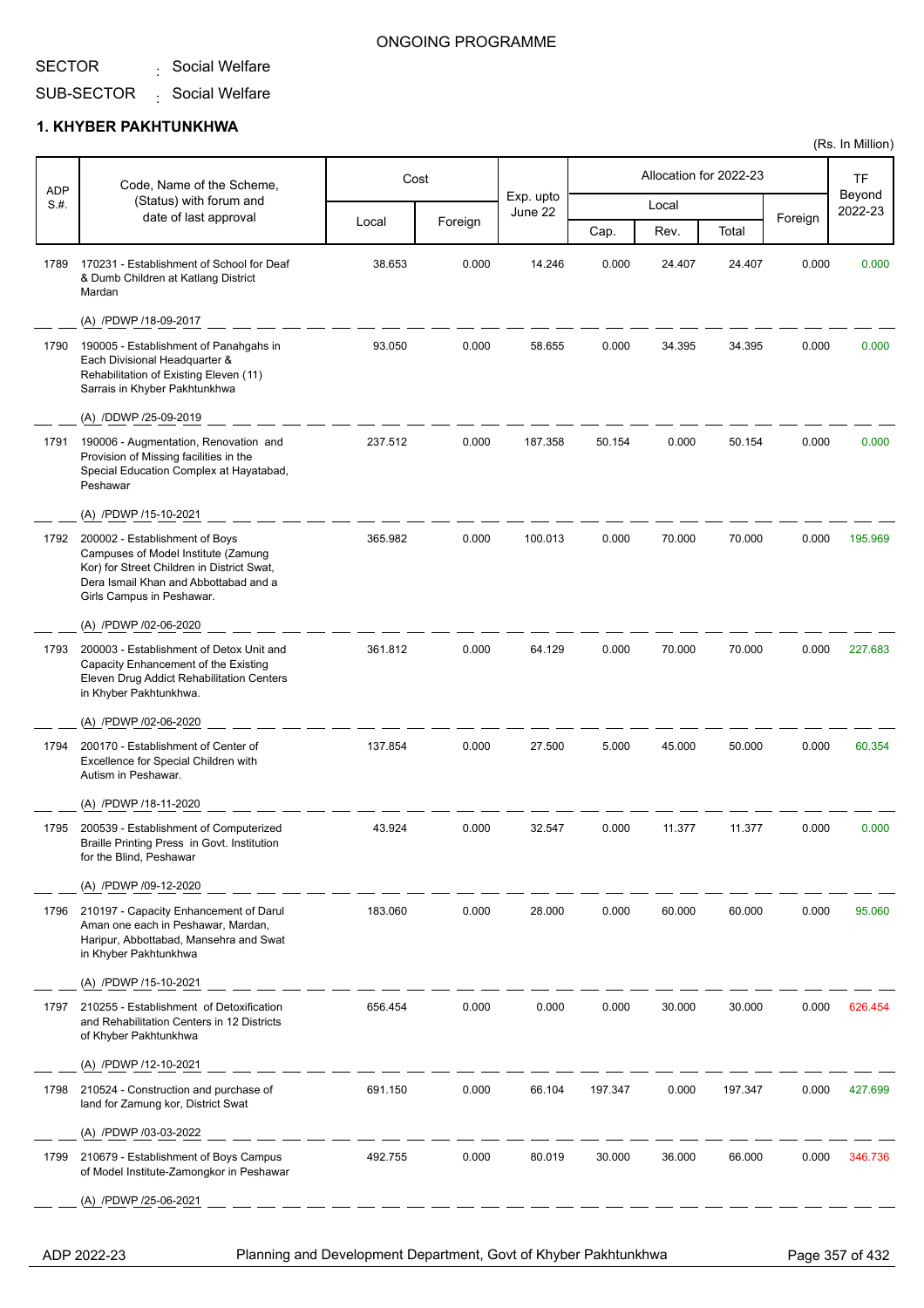#### SECTOR . Social Welfare

SUB-SECTOR . Social Welfare

|      |                                                                               |           |         |                      |                        |         |         |         | (Rs. In Million)  |
|------|-------------------------------------------------------------------------------|-----------|---------|----------------------|------------------------|---------|---------|---------|-------------------|
| ADP  | Code, Name of the Scheme,<br>(Status) with forum and<br>date of last approval | Cost      |         |                      | Allocation for 2022-23 |         |         |         | TF                |
| S.H. |                                                                               |           | Foreign | Exp. upto<br>June 22 | Local                  |         |         | Foreign | Beyond<br>2022-23 |
|      |                                                                               | Local     |         |                      | Cap.                   | Rev.    | Total   |         |                   |
|      |                                                                               |           |         |                      |                        |         |         |         |                   |
|      | Total OnGoing Programme                                                       | 3,302.206 | 0.000   | 658.571              | 282.501                | 381.179 | 663.680 | 0.000   | 1.979.955         |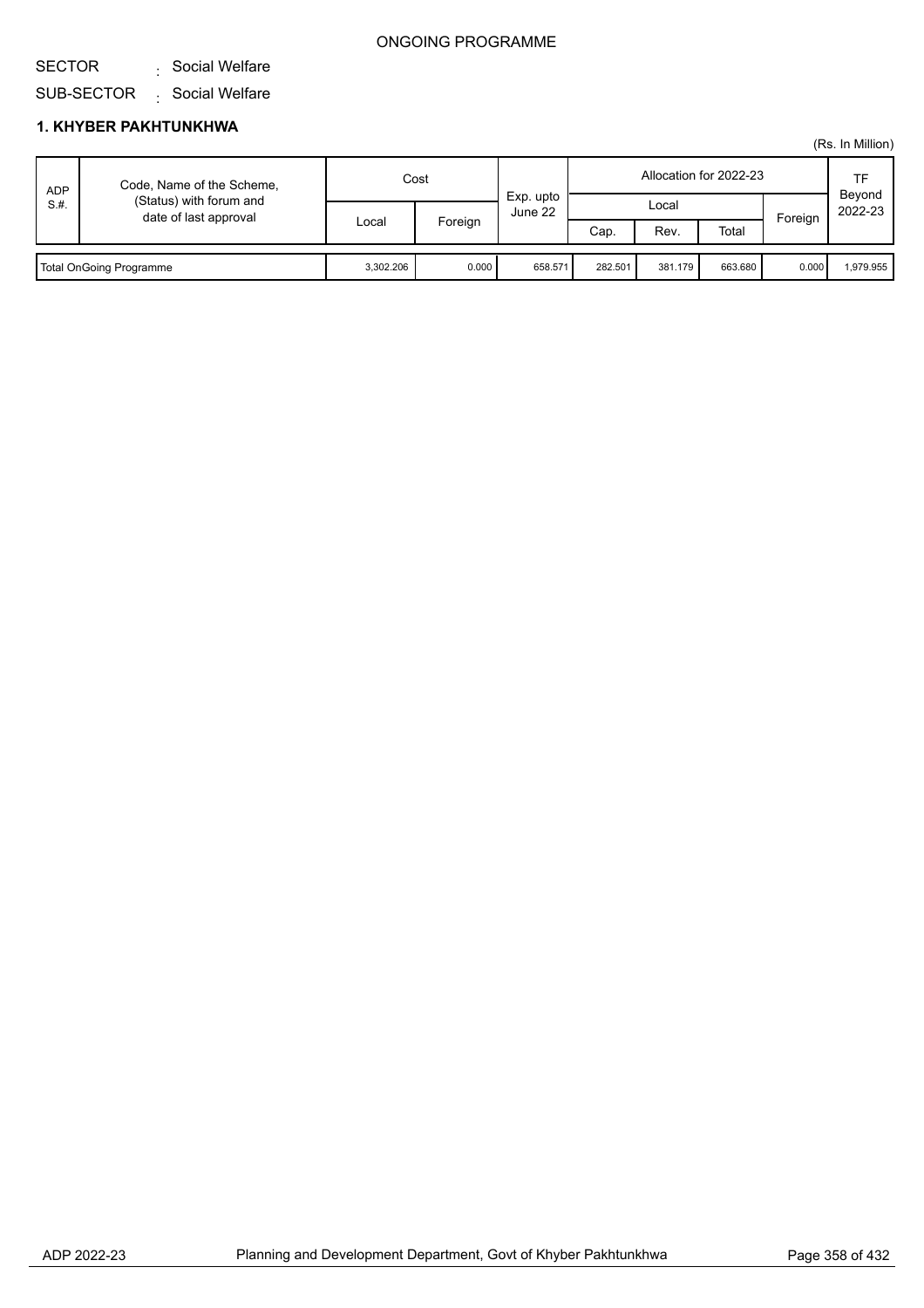#### SECTOR . Social Welfare

SUB-SECTOR . Social Welfare

## **1. KHYBER PAKHTUNKHWA**

| <b>ADP</b> | Code, Name of the Scheme,                                                                                                               |           | Cost    |                      |         |         | Allocation for 2022-23 |         | TF                |
|------------|-----------------------------------------------------------------------------------------------------------------------------------------|-----------|---------|----------------------|---------|---------|------------------------|---------|-------------------|
| S.H.       | (Status) with forum and                                                                                                                 |           |         | Exp. upto<br>June 22 |         | Local   |                        |         | Beyond<br>2022-23 |
|            | date of last approval                                                                                                                   | Local     | Foreign |                      | Cap.    | Rev.    | Total                  | Foreign |                   |
| 1800       | 210733 - Reforms Initiatives in Social<br>Welfare                                                                                       | 500.000   | 0.000   | 0.000                | 20.000  | 25.000  | 45.000                 | 0.000   | 455.000           |
|            | (B) / PDWP/                                                                                                                             |           |         |                      |         |         |                        |         |                   |
| 1801       | 210736 - Improvement of special<br>Education Complexes and Institutes in<br>Khyber Pakhtunkhwa                                          | 229.239   | 0.000   | 0.000                | 20.000  | 25.000  | 45.000                 | 0.000   | 184.239           |
|            | (B) / PDWP/                                                                                                                             |           |         |                      |         |         |                        |         |                   |
| 1802       | 220530 - Solarization of Model Institute for<br>State Children, ZamongKor (Boys & Girls),<br>Peshawar                                   | 70.000    | 0.000   | 0.000                | 0.000   | 70.000  | 70.000                 | 0.000   | 0.000             |
|            | (B) / DDWP/                                                                                                                             |           |         |                      |         |         |                        |         |                   |
| 1803       | 220592 - Strengthening of Existing<br>Artificial Limbs Work Shop Khyber<br>Pakhtunkhwa.                                                 | 93.050    | 0.000   | 0.000                | 0.000   | 41.899  | 41.899                 | 0.000   | 51.151            |
|            | (B) / DDWP/                                                                                                                             |           |         |                      |         |         |                        |         |                   |
| 1804       | 220593 - Construction of Additional Block<br>and Renovation Existing Building of<br>Rehabilitation Centre for Drug Addicts<br>Peshawar. | 300.000   | 0.000   | 0.000                | 30.000  | 10.000  | 40.000                 | 0.000   | 260.000           |
|            | (B) / PDWP/                                                                                                                             |           |         |                      |         |         |                        |         |                   |
| 1805       | 220738 - Mass rehabilitation programme<br>for Drug addict patients in Khyber<br>Pakhtunkhwa                                             | 500.000   | 0.000   | 0.000                | 0.000   | 10.000  | 10.000                 | 0.000   | 490.000           |
|            | (B) / PDWP/                                                                                                                             |           |         |                      |         |         |                        |         |                   |
| 1806       | 220739 - Self Reliance programme for<br>Physically challenged people through<br>provision of interest free loans                        | 300.000   | 0.000   | 0.000                | 0.000   | 10.000  | 10.000                 | 0.000   | 290.000           |
|            | (B) / PDWP/                                                                                                                             |           |         |                      |         |         |                        |         |                   |
| 1807       | 220856 - Mawakhat-e-Pakhtunkhwa<br>Initiative for deserving and marginalized<br>people                                                  | 1,000.000 | 0.000   | 0.000                | 0.000   | 10.000  | 10.000                 | 0.000   | 990.000           |
|            | (B) / PDWP/                                                                                                                             |           |         |                      |         |         |                        |         |                   |
|            | <b>Total New Programme</b>                                                                                                              | 2,992.289 | 0.000   | 0.000                | 70.000  | 201.899 | 271.899                | 0.000   | 2,720.390         |
|            | <b>Total Social Welfare</b>                                                                                                             | 6,294.495 | 0.000   | 658.571              | 352.501 | 583.078 | 935.579                | 0.000   | 4,700.345         |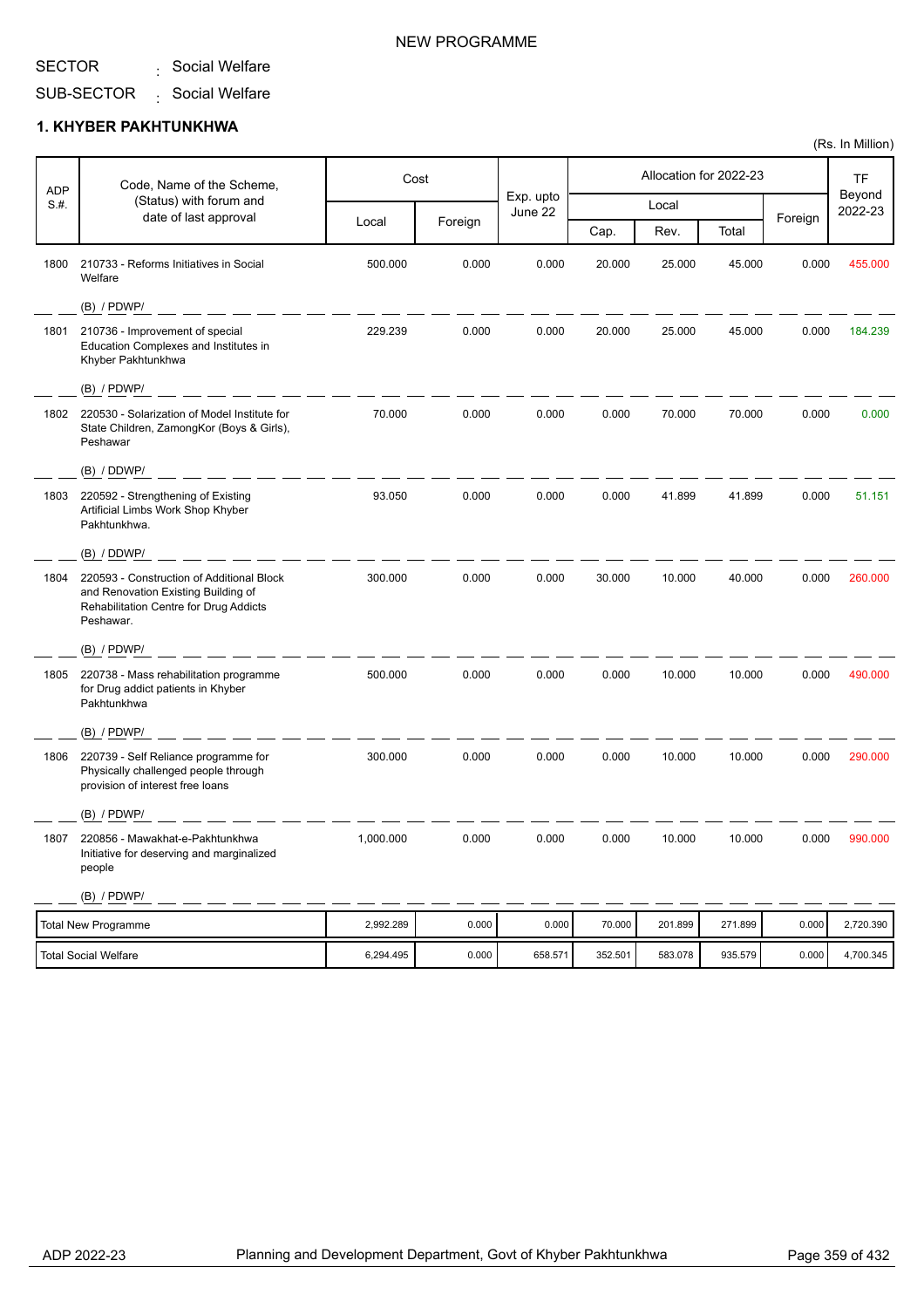. Social Welfare

#### SUB-SECTOR Women Development :

#### **1. KHYBER PAKHTUNKHWA**

| <b>ADP</b><br>S.H.             | Code, Name of the Scheme,<br>(Status) with forum and<br>date of last approval                    | Cost    |         |                      | Allocation for 2022-23 |        |        |         | <b>TF</b>         |
|--------------------------------|--------------------------------------------------------------------------------------------------|---------|---------|----------------------|------------------------|--------|--------|---------|-------------------|
|                                |                                                                                                  |         | Foreign | Exp. upto<br>June 22 | Local                  |        |        |         | Beyond<br>2022-23 |
|                                |                                                                                                  | Local   |         |                      | Cap.                   | Rev.   | Total  | Foreign |                   |
| 1808                           | 170236 - Establishment of Darul Aman at<br>Chitral & Bannu.                                      | 43.190  | 0.000   | 18.229               | 0.000                  | 24.961 | 24.961 | 0.000   | 0.000             |
|                                | (A) /DDWP /18-09-2017                                                                            |         |         |                      |                        |        |        |         |                   |
| 1809                           | 170239 - Establishment of Bolo Helpline<br>Center for Gender Based Violence (GBV)<br>at Peshawar | 23.826  | 0.000   | 6.413                | 0.000                  | 9.000  | 9.000  | 0.000   | 8.413             |
|                                | (A) /DDWP /29-12-2017                                                                            |         |         |                      |                        |        |        |         |                   |
| 1810                           | 200225 - Establishment of Dar-Ul-Aman at<br>Timergara in District Dir-Lower                      | 24.643  | 0.000   | 10.000               | 0.000                  | 14.643 | 14.643 | 0.000   | 0.000             |
|                                | (A) /DDWP /19-02-2021                                                                            |         |         |                      |                        |        |        |         |                   |
| 1811                           | - CONSTRUCTION OF<br>210958<br>DAR-UL-AMAN SWAT AT AQBA SAIDU<br><b>SHARIF</b>                   | 60.669  | 0.000   | 30.000               | 30.669                 | 0.000  | 30.669 | 0.000   | 0.000             |
|                                | (A) /PDWP /29-12-2021                                                                            |         |         |                      |                        |        |        |         |                   |
| <b>Total OnGoing Programme</b> |                                                                                                  | 152.328 | 0.000   | 64.642               | 30.669                 | 48.604 | 79.273 | 0.000   | 8.413             |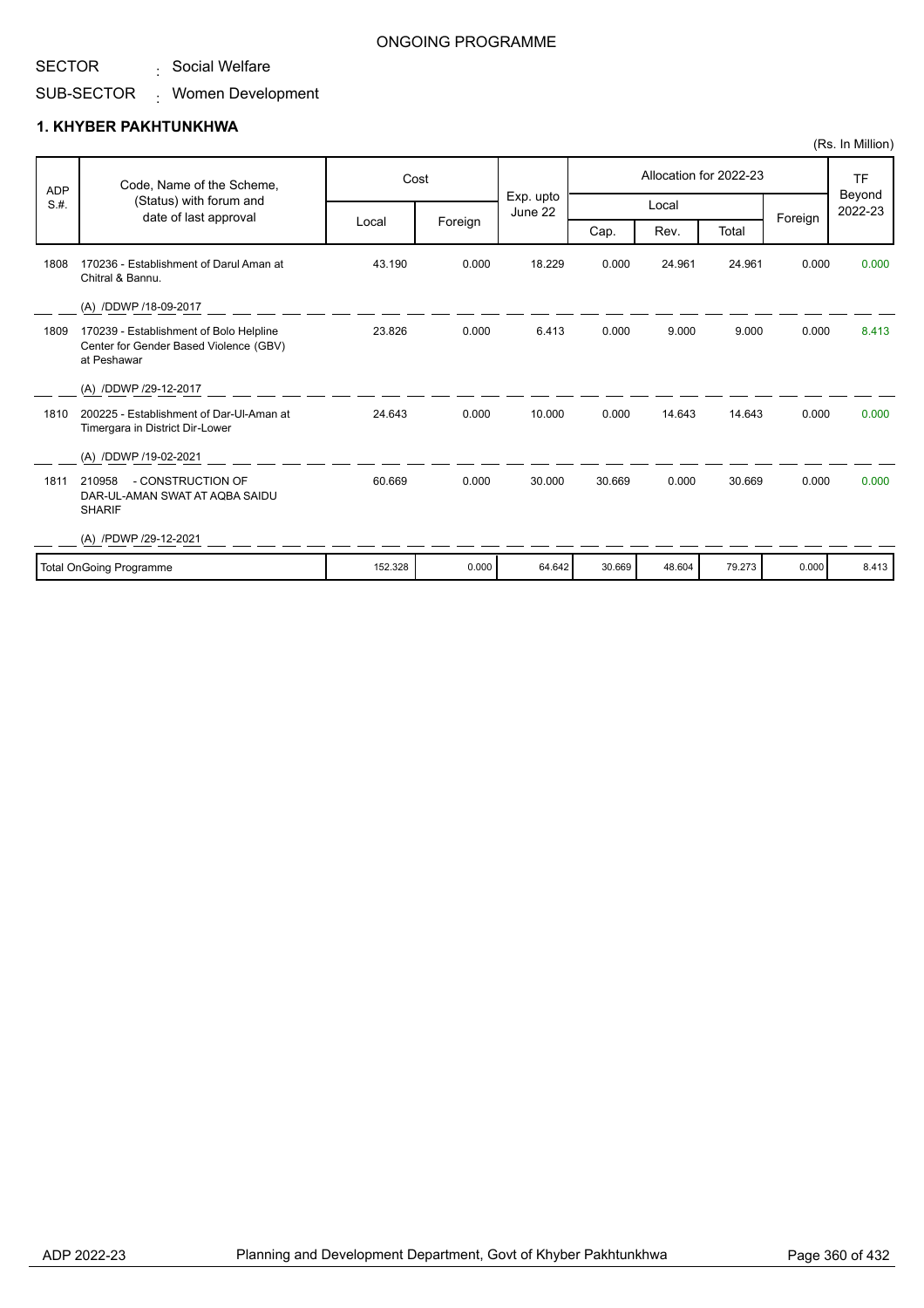. Social Welfare

### SUB-SECTOR Women Development :

|            |                                                                                                                                                     |           |           |                      |         |         |                        |         | (Rs. In Million)  |
|------------|-----------------------------------------------------------------------------------------------------------------------------------------------------|-----------|-----------|----------------------|---------|---------|------------------------|---------|-------------------|
| <b>ADP</b> | Code, Name of the Scheme,                                                                                                                           |           | Cost      |                      |         |         | Allocation for 2022-23 |         | <b>TF</b>         |
| S.H.       | (Status) with forum and                                                                                                                             |           |           | Exp. upto<br>June 22 |         | Local   |                        |         | Beyond<br>2022-23 |
|            | date of last approval                                                                                                                               | Local     | Foreign   |                      | Cap.    | Rev.    | Total                  | Foreign |                   |
| 1812       | 220532 - Establishment of 03 Nos Model<br>Vocational & Women Resource Centres at<br>District Swat, Abbottabad & D.I. Khan in<br>Khyber Pakhtunkhwa. | 260.000   | 0.000     | 0.000                | 0.000   | 30.000  | 30.000                 | 0.000   | 230.000           |
|            | $(B)$ / PDWP/                                                                                                                                       |           |           |                      |         |         |                        |         |                   |
| 1813       | 220612 - Construction of Women Crises<br>Center at Basheer Abad Pajaggi Road<br>Peshawar                                                            | 100.000   | 0.000     | 0.000                | 30.000  | 10.000  | 40.000                 | 0.000   | 60.000            |
|            | (B) / DDWP/                                                                                                                                         |           |           |                      |         |         |                        |         |                   |
|            | <b>Total New Programme</b>                                                                                                                          | 360,000   | 0.000     | 0.000                | 30.000  | 40.000  | 70.000                 | 0.000   | 290.000           |
|            | <b>Total Women Development</b>                                                                                                                      | 512.328   | 0.000     | 64.642               | 60.669  | 88.604  | 149.273                | 0.000   | 298.413           |
|            | <b>Total Programme</b>                                                                                                                              | 6,806.823 | 6,806.823 | 723.213              | 413.170 | 671.682 | 1,084.852              | 0.000   | 4,998.758         |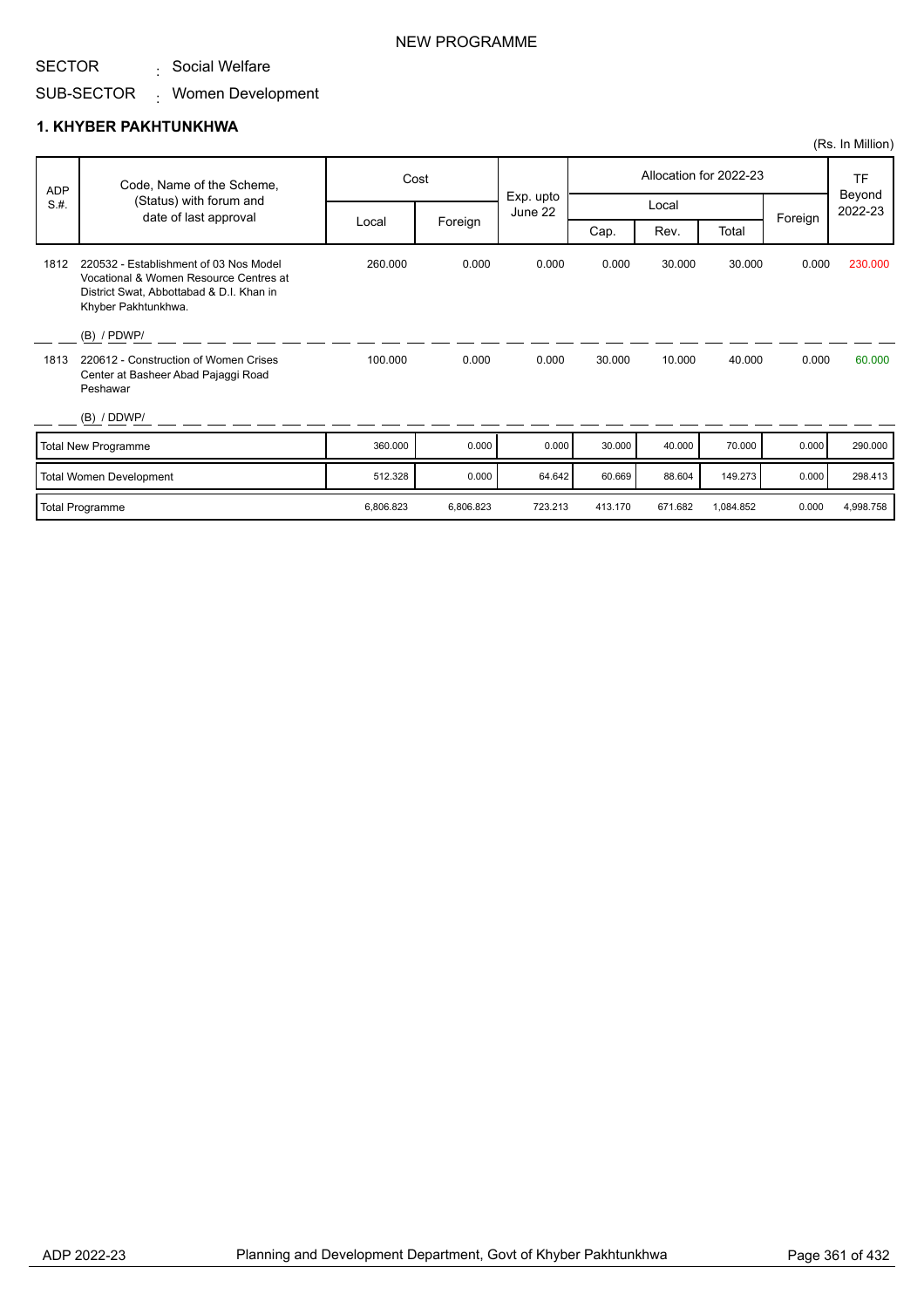### SECTOR . Social Welfare

## ONGOING PROGRAMME

### SUB-SECTOR . Social Welfare

|            |                                                                                                                                                         |         |         |                      |       |        |                        |         | (Rs. In Million)  |
|------------|---------------------------------------------------------------------------------------------------------------------------------------------------------|---------|---------|----------------------|-------|--------|------------------------|---------|-------------------|
| <b>ADP</b> | Code, Name of the Scheme,                                                                                                                               | Cost    |         |                      |       |        | Allocation for 2022-23 |         | TF                |
| S.H.       | (Status) with forum and<br>date of last approval                                                                                                        |         |         | Exp. upto<br>June 22 |       | Local  |                        | Foreign | Beyond<br>2022-23 |
|            |                                                                                                                                                         | Local   | Foreign |                      | Cap.  | Rev.   | Total                  |         |                   |
| 1814       | 191857 - 080191 - Strengthening of Zakat<br>& Ushr Department, FATA Secretariat.<br>(Revised) [MA]                                                      | 229.597 | 0.000   | 196.685              | 0.000 | 32.912 | 32.912                 | 0.000   | 0.000             |
|            | (A) /PDWP /18-10-2021                                                                                                                                   |         |         |                      |       |        |                        |         |                   |
| 1815       | 210263 - Establishment of 07 Child<br>Protection Units and Provision of support<br>to Orphans (including home based care) in<br><b>Merged Districts</b> | 169.006 | 0.000   | 0.000                | 0.000 | 26.162 | 26.162                 | 0.000   | 142.844           |
|            | (A) /PDWP /15-10-2021                                                                                                                                   |         |         |                      |       |        |                        |         |                   |
|            | Total OnGoing Programme                                                                                                                                 | 398.603 | 0.000   | 196.685              | 0.000 | 59.074 | 59.074                 | 0.000   | 142.844           |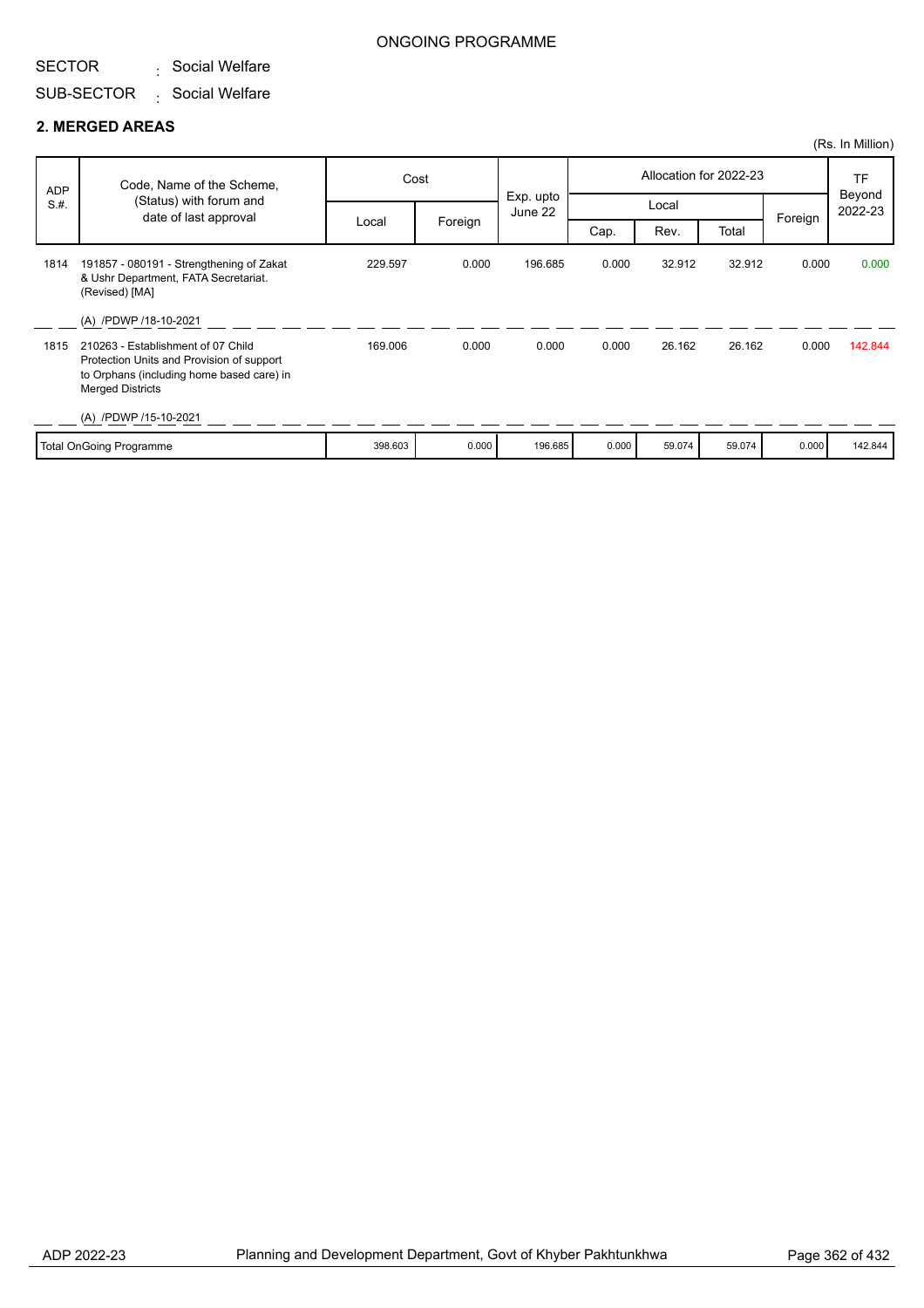. Social Welfare

### SUB-SECTOR . Social Welfare

### **2. MERGED AREAS**

| <b>ADP</b> | Code, Name of the Scheme,                                                                                                                       |           | Cost    |                      | Allocation for 2022-23 |         |         |         | <b>TF</b>         |
|------------|-------------------------------------------------------------------------------------------------------------------------------------------------|-----------|---------|----------------------|------------------------|---------|---------|---------|-------------------|
| S.H.       | (Status) with forum and<br>date of last approval                                                                                                |           |         | Exp. upto<br>June 22 |                        | Local   |         | Foreign | Beyond<br>2022-23 |
|            |                                                                                                                                                 | Local     | Foreign |                      | Cap.                   | Rev.    | Total   |         |                   |
| 1816       | 210198 - Establishment of Special<br><b>Education Complexes in Merged Districts</b>                                                             | 600.000   | 0.000   | 0.000                | 22.494                 | 0.000   | 22.494  | 0.000   | 577.506           |
|            | $(B)$ / PDWP/                                                                                                                                   |           |         |                      |                        |         |         |         |                   |
| 1817       | 210734 - Reforms Initiative in Social<br>Welfare                                                                                                | 1,000.000 | 0.000   | 0.000                | 19.280                 | 0.000   | 19.280  | 0.000   | 980.720           |
|            | $(B)$ / PDWP/                                                                                                                                   |           |         |                      |                        |         |         |         |                   |
| 1818       | 220545 - Comprehensive Rehabilitation<br>Centres for PWDs in District South<br>Waziristan & Bajaur.                                             | 499.000   | 0.000   | 0.000                | 0.000                  | 28.920  | 28.920  | 0.000   | 470.080           |
|            | $(B)$ / PDWP/                                                                                                                                   |           |         |                      |                        |         |         |         |                   |
| 1819       | 220594 - Establishment of Institute for<br>Children with Speech and hearing<br>Impairments, Dara Adam Khel, Sub<br>Division Kohat.              | 99.000    | 0.000   | 0.000                | 0.000                  | 12.854  | 12.854  | 0.000   | 86.146            |
|            | (B) / DDWP/                                                                                                                                     |           |         |                      |                        |         |         |         |                   |
| 1820       | 220632 - Financial Assistance to<br>Registered Civil Society Organization<br>(CSOs) for PWDs Orphans, Destitute and<br>elderly in Merged Areas. | 200.000   | 0.000   | 0.000                | 0.000                  | 19.280  | 19.280  | 0.000   | 180.720           |
|            | $(B)$ / PDWP/                                                                                                                                   |           |         |                      |                        |         |         |         |                   |
|            | <b>Total New Programme</b>                                                                                                                      | 2,398.000 | 0.000   | 0.000                | 41.774                 | 61.054  | 102.828 | 0.000   | 2,295.172         |
|            | <b>Total Social Welfare</b>                                                                                                                     | 2,796.603 | 0.000   | 196.685              | 41.774                 | 120.128 | 161.902 | 0.000   | 2,438.016         |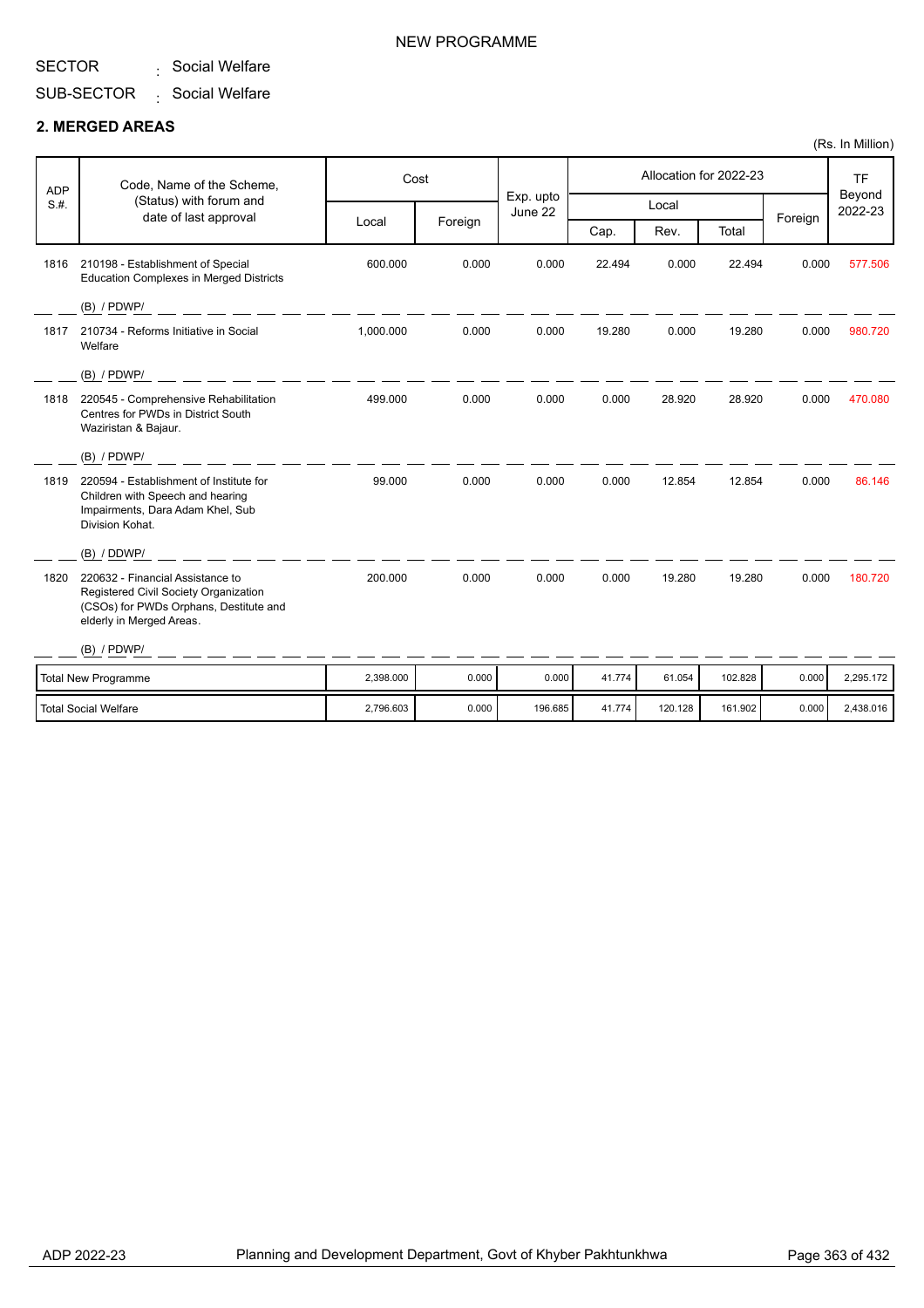### SECTOR . Social Welfare

### SUB-SECTOR Women Development :

|            |                                                                                                                                  |        |                               |        |       |        |                        |         | (Rs. In Million) |
|------------|----------------------------------------------------------------------------------------------------------------------------------|--------|-------------------------------|--------|-------|--------|------------------------|---------|------------------|
| <b>ADP</b> | Code, Name of the Scheme,                                                                                                        | Cost   |                               |        |       |        | Allocation for 2022-23 |         | TF               |
| S.H.       | (Status) with forum and<br>date of last approval                                                                                 |        | Exp. upto<br>Local<br>June 22 |        |       |        | Beyond<br>2022-23      |         |                  |
|            |                                                                                                                                  | Local  | Foreign                       |        | Cap.  | Rev.   | Total                  | Foreign |                  |
| 1821       | 210200 - Provision of Assistive Devices to<br>Persons with Disabilities, older people and<br>deserving women in Merged Districts | 50.000 | 0.000                         | 29.620 | 0.000 | 20.380 | 20.380                 | 0.000   | 0.000            |
|            | (A) /DDWP /05-11-2021                                                                                                            |        |                               |        |       |        |                        |         |                  |
|            | <b>Total OnGoing Programme</b>                                                                                                   | 50.000 | 0.000                         | 29.620 | 0.000 | 20.380 | 20.380                 | 0.000   | 0.000            |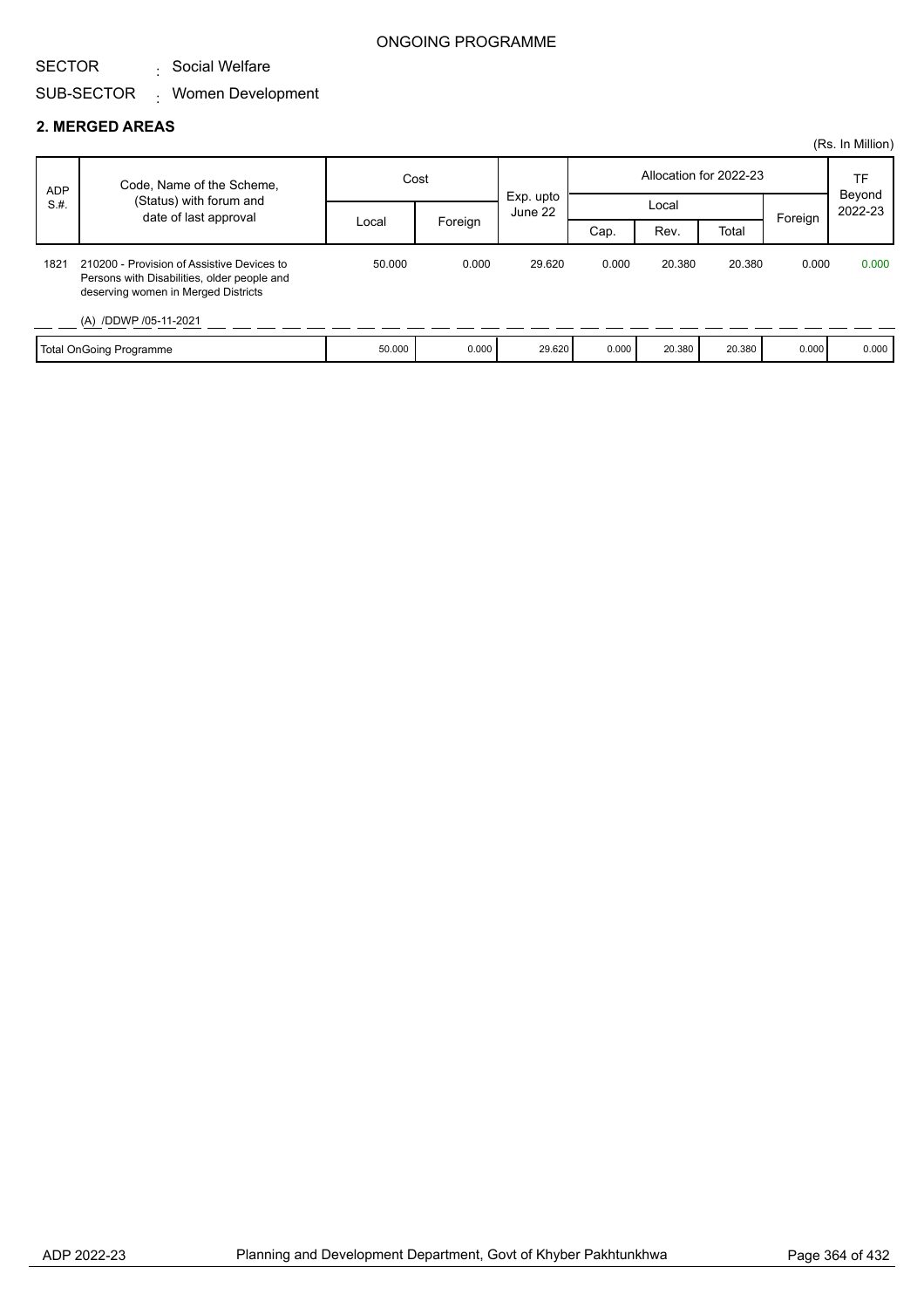. Social Welfare

### SUB-SECTOR Women Development :

|            |                                                                       |           |           |                      |        |         |                        |         | (Rs. In Million)  |
|------------|-----------------------------------------------------------------------|-----------|-----------|----------------------|--------|---------|------------------------|---------|-------------------|
| <b>ADP</b> | Code, Name of the Scheme,                                             |           | Cost      |                      |        |         | Allocation for 2022-23 |         | <b>TF</b>         |
| S.H.       | (Status) with forum and<br>date of last approval                      |           |           | Exp. upto<br>June 22 |        | Local   |                        |         | Beyond<br>2022-23 |
|            |                                                                       | Local     | Foreign   |                      | Cap.   | Rev.    | Total                  | Foreign |                   |
| 1822       | 220544 - Establishment of Dar-ul-Aman in<br>District Kurram & Bajaur. | 70.000    | 0.000     | 0.000                | 0.000  | 12.854  | 12.854                 | 0.000   | 57.146            |
|            | (B) / DDWP/                                                           |           |           |                      |        |         |                        |         |                   |
|            | Total New Programme                                                   | 70.000    | 0.000     | 0.000                | 0.000  | 12.854  | 12.854                 | 0.000   | 57.146            |
|            | Total Women Development                                               | 120.000   | 0.000     | 29.620               | 0.000  | 33.234  | 33.234                 | 0.000   | 57.146            |
|            | Total Programme                                                       | 2,916.603 | 2,916.603 | 226.305              | 41.774 | 153.362 | 195.136                | 0.000   | 2,495.162         |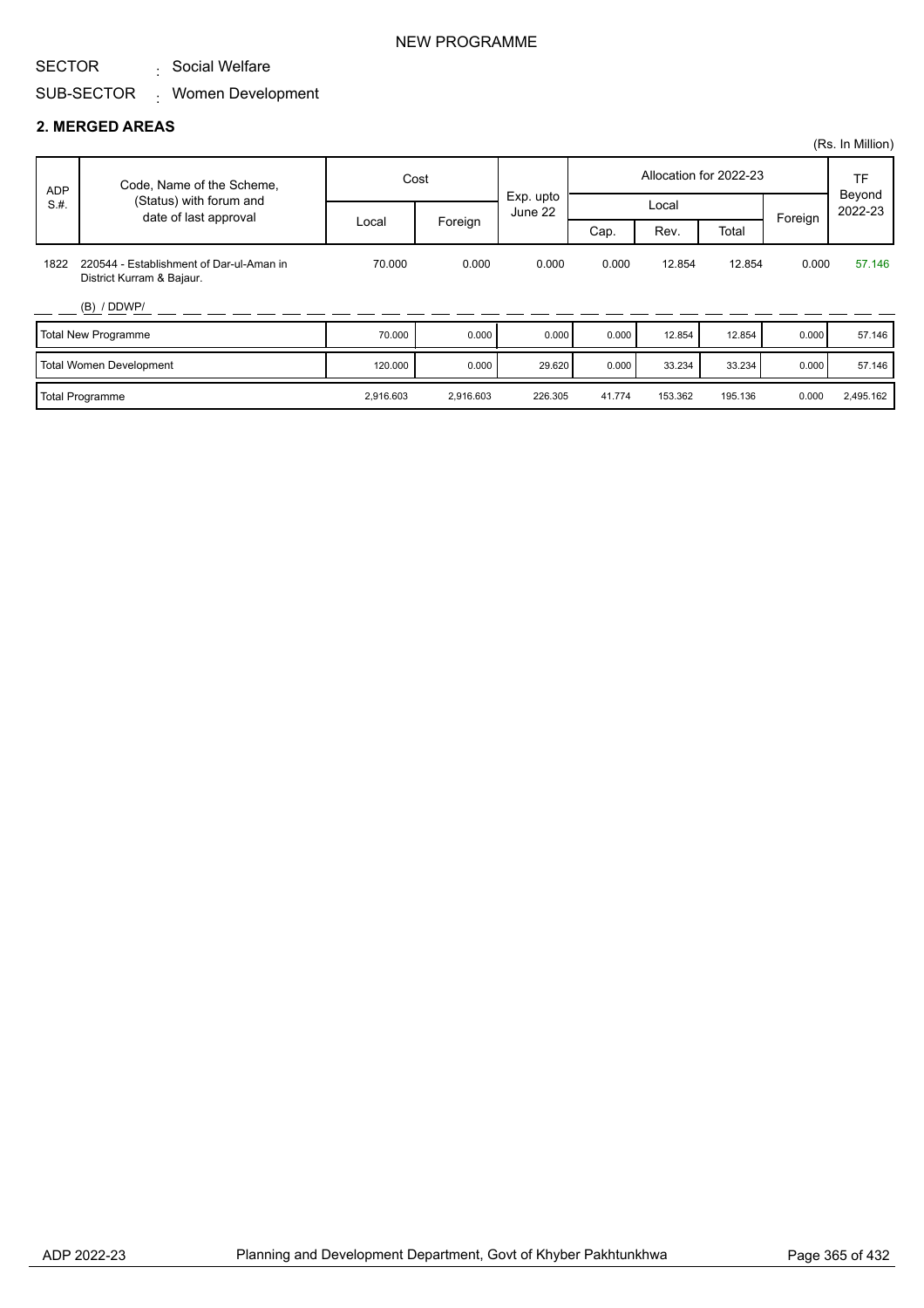## SECTOR

. Social Welfare

## SUB-SECTOR . Social Welfare

## **3. ACCELERATED IMPLEMENTATION PROGRAMME (AIP)**

| <b>ADP</b> | Code, Name of the Scheme,                                                                                                                                                       | Cost      |         | Exp. upto |       |         | Allocation for 2022-23 |         | <b>TF</b><br>Beyond |
|------------|---------------------------------------------------------------------------------------------------------------------------------------------------------------------------------|-----------|---------|-----------|-------|---------|------------------------|---------|---------------------|
| S.H.       | (Status) with forum and<br>date of last approval                                                                                                                                |           |         | June 22   |       | Local   |                        | Foreign | 2022-23             |
|            |                                                                                                                                                                                 | Local     | Foreign |           | Cap.  | Rev.    | Total                  |         |                     |
| 1823       | 195171 - Poverty Alleviation initiative for<br>Merged Areas in Khyber Pakhtunkhwa                                                                                               | 1.280.934 | 0.000   | 124.350   | 0.000 | 45,000  | 45.000                 |         | 0.000 1,111.584     |
|            | (A) /PDWP /10-02-2021                                                                                                                                                           |           |         |           |       |         |                        |         |                     |
| 1824       | 195172 - Gender mainstreaming and<br>empowerment programme (AIP)                                                                                                                | 579.173   | 0.000   | 101.076   | 0.000 | 30.000  | 30.000                 | 0.000   | 448.097             |
|            | (A) /PDWP /18-02-2020                                                                                                                                                           |           |         |           |       |         |                        |         |                     |
| 1825       | 195173 - Drug Addicts Detoxification &<br>Rehabilitation Centres at District Khyber &<br>Orakzai (AIP).                                                                         | 69.637    | 0.000   | 6.393     | 0.000 | 4.000   | 4.000                  | 0.000   | 59.244              |
|            | (A) /PDWP /10-02-2021                                                                                                                                                           |           |         |           |       |         |                        |         |                     |
| 1826       | 200149 - Establishment of Panagahs at<br>Torkham District Khyber and Angoor Ada<br>District South Waziristan (AIP)                                                              | 26.817    | 0.000   | 18.449    | 0.000 | 8.368   | 8.368                  | 0.000   | 0.000               |
|            | (A) /DDWP /18-11-2020                                                                                                                                                           |           |         |           |       |         |                        |         |                     |
| 1827       | 200284 - Establishment of Schools for<br>visually impaired in Districts Mohmand and<br>Khyber, and hearing impaired in District<br>South Waziristan, Bajaur and Kurram<br>(AIP) | 254.676   | 0.000   | 35.188    | 0.000 | 15.632  | 15.632                 | 0.000   | 203.856             |
|            | (A) /PDWP /10-02-2021                                                                                                                                                           |           |         |           |       |         |                        |         |                     |
|            | <b>Total OnGoing Programme</b>                                                                                                                                                  | 2,211.237 | 0.000   | 285.456   | 0.000 | 103.000 | 103.000                | 0.000   | 1,822.781           |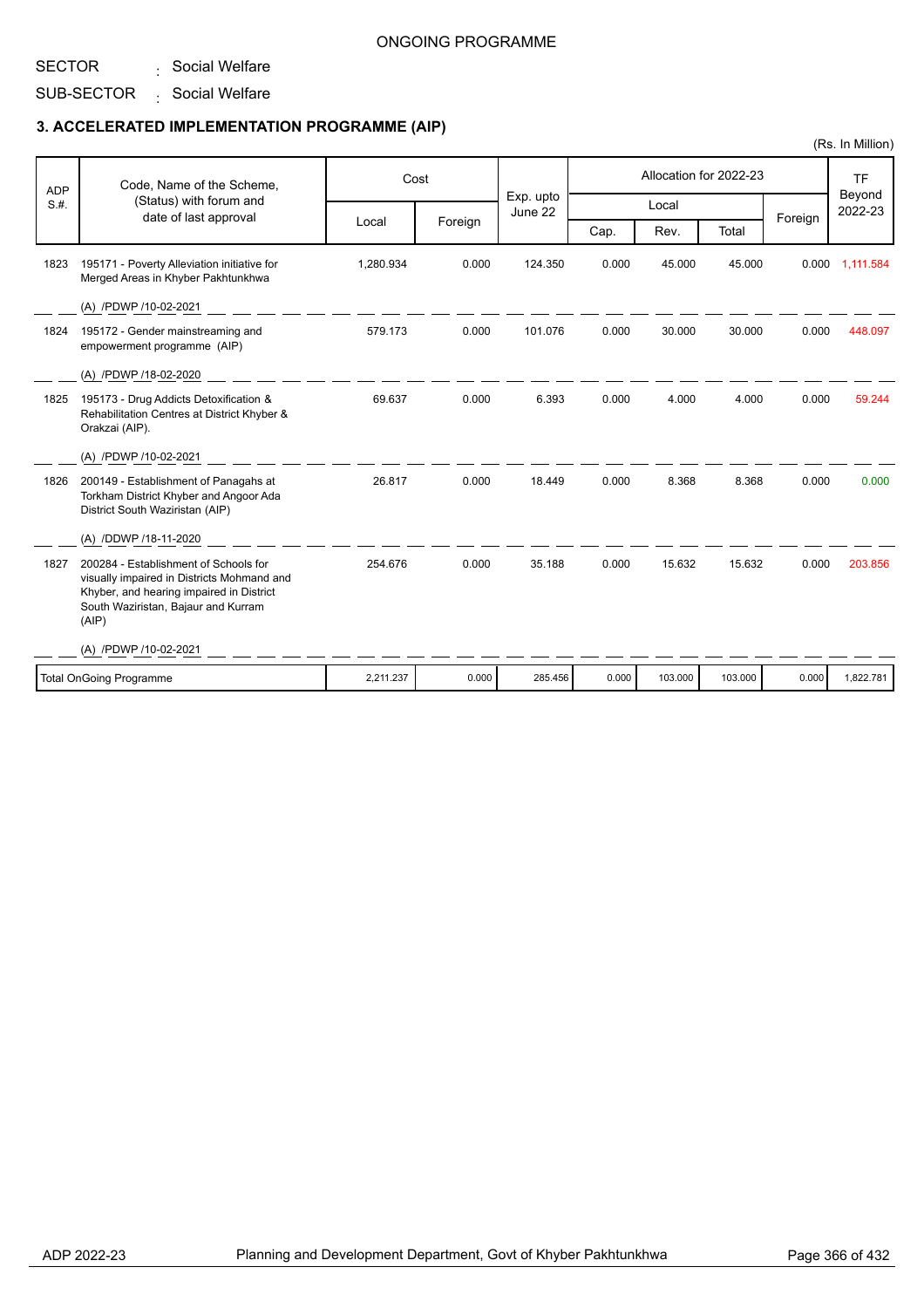## NEW PROGRAMME

#### SECTOR . Social Welfare

## SUB-SECTOR . Social Welfare

## **3. ACCELERATED IMPLEMENTATION PROGRAMME (AIP)**

|            |                                                                                                                                                                                     |            |            |                      |         |         |                        |         | (Rs. In Million)    |
|------------|-------------------------------------------------------------------------------------------------------------------------------------------------------------------------------------|------------|------------|----------------------|---------|---------|------------------------|---------|---------------------|
| <b>ADP</b> | Code, Name of the Scheme,                                                                                                                                                           |            | Cost       |                      |         |         | Allocation for 2022-23 |         | <b>TF</b><br>Beyond |
| S.H.       | (Status) with forum and                                                                                                                                                             |            |            | Exp. upto<br>June 22 |         | Local   |                        |         | 2022-23             |
|            | date of last approval                                                                                                                                                               | Local      | Foreign    |                      | Cap.    | Rev.    | Total                  | Foreign |                     |
| 1828       | 220143 - Establishment of Centres for<br>Intellectually and Physically Challenged<br>Children in Merged Districts.                                                                  | 490.000    | 0.000      | 0.000                | 0.000   | 17.000  | 17.000                 | 0.000   | 473.000             |
|            | (B) / PDWP/                                                                                                                                                                         |            |            |                      |         |         |                        |         |                     |
| 1829       | 220595 - Establishment of Five (05) Drug<br>Addicts Detoxification and Rehabilitation<br>Centers in District South Waziristan, North<br>Waziristan, Kurram, Bajaur, and<br>Mohmand. | 350.000    | 0.000      | 0.000                | 0.000   | 20.000  | 20.000                 | 0.000   | 330.000             |
|            | $(B)$ / PDWP/                                                                                                                                                                       |            |            |                      |         |         |                        |         |                     |
| 1830       | 220717 - Innovative Interventions in Social<br>Sector (SEPs)                                                                                                                        | 500.000    | 0.000      | 0.000                | 0.001   | 0.001   | 0.002                  | 0.000   | 499.998             |
|            | $(B)$ / PDWP/                                                                                                                                                                       |            |            |                      |         |         |                        |         |                     |
|            | <b>Total New Programme</b>                                                                                                                                                          | 1,340.000  | 0.000      | 0.000                | 0.001   | 37.001  | 37.002                 | 0.000   | 1,302.998           |
|            | <b>Total Social Welfare</b>                                                                                                                                                         | 3,551.237  | 0.000      | 285.456              | 0.001   | 140.001 | 140.002                | 0.000   | 3,125.779           |
|            | <b>Total Programme</b>                                                                                                                                                              | 3,551.237  | 3,551.237  | 285.456              | 0.001   | 140.001 | 140.002                | 0.000   | 3,125.779           |
|            | Sub Total (Sector)                                                                                                                                                                  | 13,274.663 | 13,274.663 | 1,234.974            | 454.945 | 965.045 | 1,419.990              | 0.000   | 10,619.699          |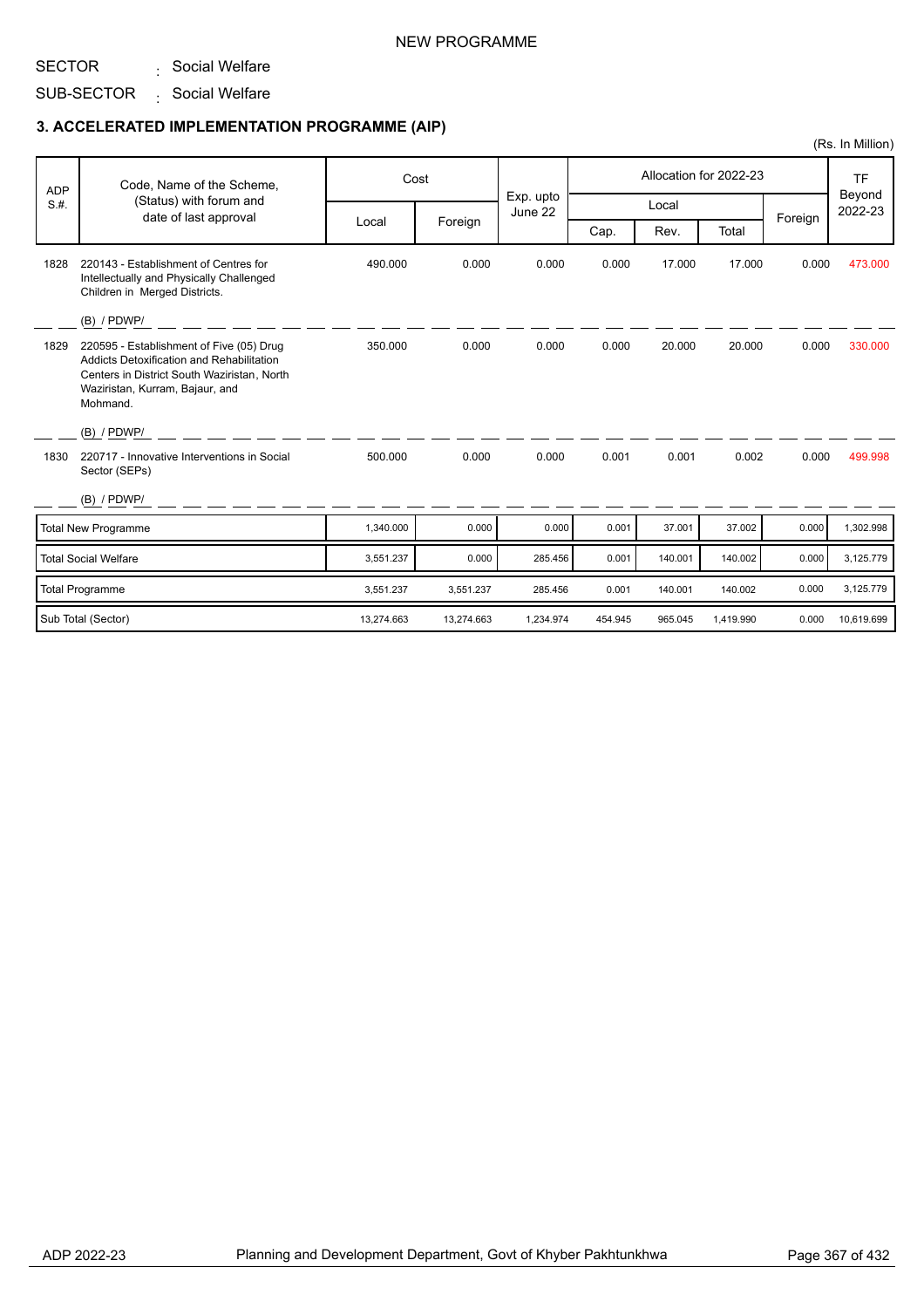#### SECTOR  $_{\rm i}$  Sports, Tourism, Archaeology, Culture & Youth Affairs

### SUB-SECTOR Archaeology :

## **1. KHYBER PAKHTUNKHWA**

| <b>ADP</b> | Code, Name of the Scheme,                                                                                                     |           | Cost      |                      |       |         | Allocation for 2022-23 |         | <b>TF</b><br>Beyond |
|------------|-------------------------------------------------------------------------------------------------------------------------------|-----------|-----------|----------------------|-------|---------|------------------------|---------|---------------------|
| S.H.       | (Status) with forum and<br>date of last approval                                                                              |           |           | Exp. upto<br>June 22 |       | Local   |                        |         | 2022-23             |
|            |                                                                                                                               | Local     | Foreign   |                      | Cap.  | Rev.    | Total                  | Foreign |                     |
| 1831       | 150019 - Development of Swat, Chitral,<br>Mardan, Hund, Dir & Bannu Museum<br>Campuses.                                       | 59.500    | 0.000     | 59.490               | 0.010 | 0.000   | 0.010                  | 0.000   | 0.000               |
|            | (A) /DDWP /15-09-2015                                                                                                         |           |           |                      |       |         |                        |         |                     |
| 1832       | 150020 - Up-gradation of Archaeological<br>Complex Gor Guthtree, Artisan Village and<br>Conservation of Peshawar Walled City. | 707.416   | 0.000     | 687.330              | 0.000 | 20.086  | 20.086                 | 0.000   | 0.000               |
|            | (A) /PDWP /02-08-2018                                                                                                         |           |           |                      |       |         |                        |         |                     |
| 1833       | 150023 - Repair and Rehabilitation of<br>Mahabat Khan Mosque Peshawar                                                         | 87.700    | 0.000     | 58.507               | 0.000 | 29.193  | 29.193                 | 0.000   | 0.000               |
|            | (A) /PDWP /05-05-2017                                                                                                         |           |           |                      |       |         |                        |         |                     |
| 1834       | 180540 - Establishment of ATC Branch in<br>the Directorate of Archaeology                                                     | 33.000    | 0.000     | 16.000               | 0.000 | 17.000  | 17.000                 | 0.000   | 0.000               |
|            | (A) /DDWP /20-12-2018                                                                                                         |           |           |                      |       |         |                        |         |                     |
| 1835       | 180541 - F/S & Land acquisition of<br>National Heritage Sites in Khyber<br>Pakhtunkhwa                                        | 98.000    | 0.000     | 88.963               | 0.000 | 9.037   | 9.037                  | 0.000   | 0.000               |
|            | (A) /PDWP /10-01-2019                                                                                                         |           |           |                      |       |         |                        |         |                     |
| 1836       | 180542 - Documentation of British Period<br>Heritage in Khyber Pakhtunkhwa                                                    | 11.500    | 0.000     | 6.290                | 0.000 | 5.210   | 5.210                  | 0.000   | 0.000               |
|            | (A) /DDWP /10-01-2019                                                                                                         |           |           |                      |       |         |                        |         |                     |
| 1837       | 180548 - F/S and<br>Development/Construction of Key<br>Archaeological Sites/Museums of Khyber<br>Pakhtunkhwa                  | 500.000   | 0.000     | 141.040              | 0.000 | 20.000  | 20.000                 | 0.000   | 338.960             |
|            | (A) /PDWP /05-12-2019                                                                                                         |           |           |                      |       |         |                        |         |                     |
| 1838       | 190291 - Adaptive use of heritage<br>buildings                                                                                | 50.000    | 0.000     | 35.000               | 0.000 | 15.000  | 15.000                 | 0.000   | 0.000               |
|            | (A) /DDWP /19-12-2019                                                                                                         |           |           |                      |       |         |                        |         |                     |
| 1839       | 200150 - Establishment of Heritage Field<br>Schools in Khyber Pakhtunkhwa (Italian<br>Loan Euro: 6 Million)                   | 0.001     | 1,020.000 | 0.000                | 0.001 | 0.000   | 0.001                  | 250.000 | 0.000               |
|            | (A) /PDWP /12-08-2020                                                                                                         |           |           |                      |       |         |                        |         |                     |
|            | Total OnGoing Programme                                                                                                       | 1,547.117 | 1,020.000 | 1,092.620            | 0.011 | 115.526 | 115.537                | 250.000 | 338.960             |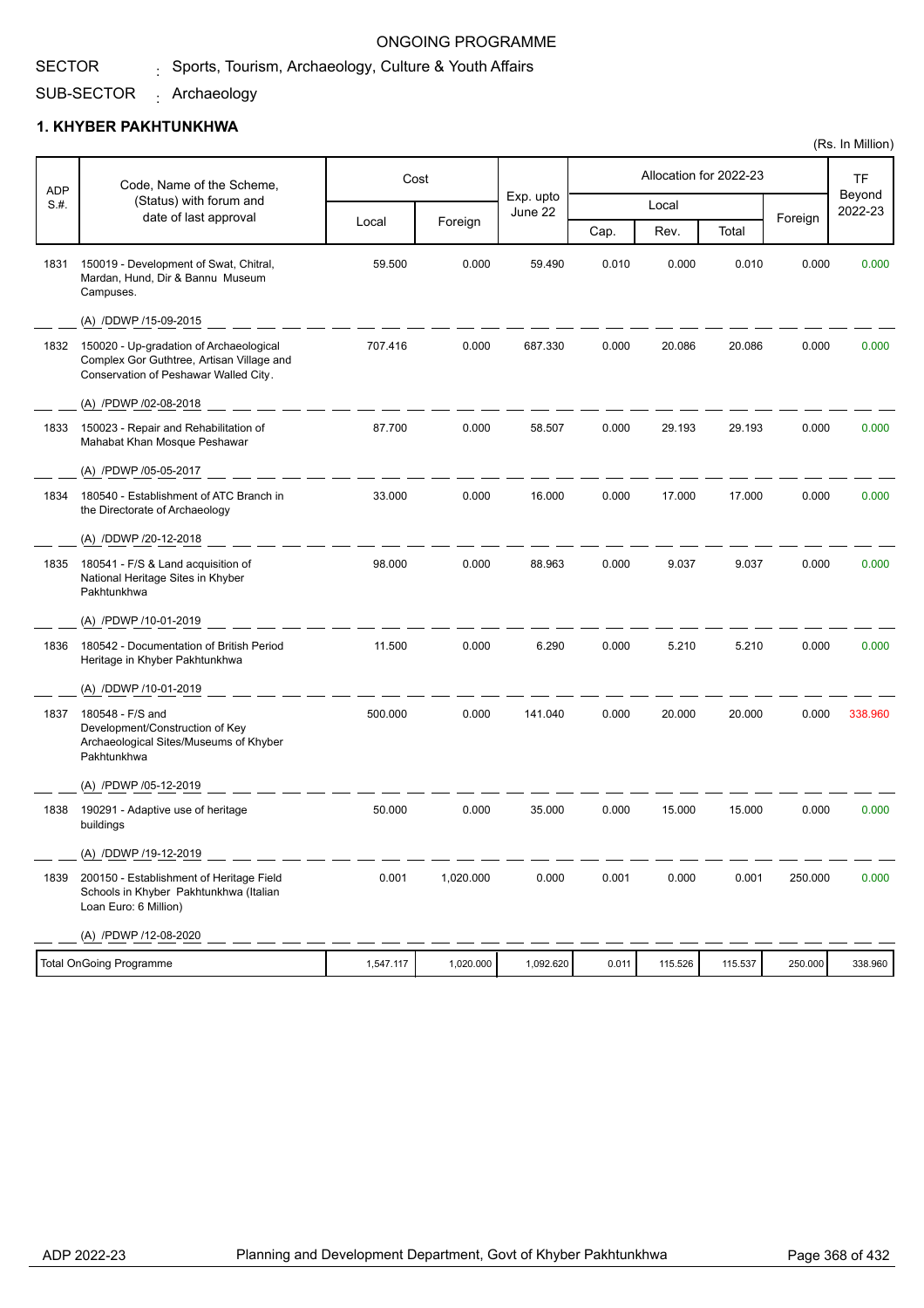## NEW PROGRAMME

#### SECTOR  $_{\rm i}$  Sports, Tourism, Archaeology, Culture & Youth Affairs

### SUB-SECTOR Archaeology :

|            |                                                                                                                                                       |           |           |                      |       |         |                        |         | (Rs. In Million)  |
|------------|-------------------------------------------------------------------------------------------------------------------------------------------------------|-----------|-----------|----------------------|-------|---------|------------------------|---------|-------------------|
| <b>ADP</b> | Code, Name of the Scheme,                                                                                                                             |           | Cost      |                      |       |         | Allocation for 2022-23 |         | <b>TF</b>         |
| S.H.       | (Status) with forum and<br>date of last approval                                                                                                      |           |           | Exp. upto<br>June 22 |       | Local   |                        | Foreign | Beyond<br>2022-23 |
|            |                                                                                                                                                       | Local     | Foreign   |                      | Cap.  | Rev.    | Total                  |         |                   |
| 1840       | 210574 - Conservation of Heritage /<br>Development and Improvement of<br>Heritage Skills in District Charsadda                                        | 200.000   | 0.000     | 0.000                | 0.000 | 80.000  | 80.000                 | 0.000   | 120,000           |
| 1841       | $(B)$ / PDWP/<br>220745 - Provision of flood light and<br>related infrastructure at Kohat Sports<br>Complex and Sports Grounds Swabi<br>$(B)$ / PDWP/ | 1,000.000 | 0.000     | 0.000                | 0.000 | 10.000  | 10.000                 | 0.000   | 990.000           |
|            | <b>Total New Programme</b>                                                                                                                            | 1,200.000 | 0.000     | 0.000                | 0.000 | 90.000  | 90.000                 | 0.000   | 1,110.000         |
|            | <b>Total Archaeology</b>                                                                                                                              | 2,747.117 | 1,020.000 | 1,092.620            | 0.011 | 205.526 | 205.537                | 250.000 | 1,448.960         |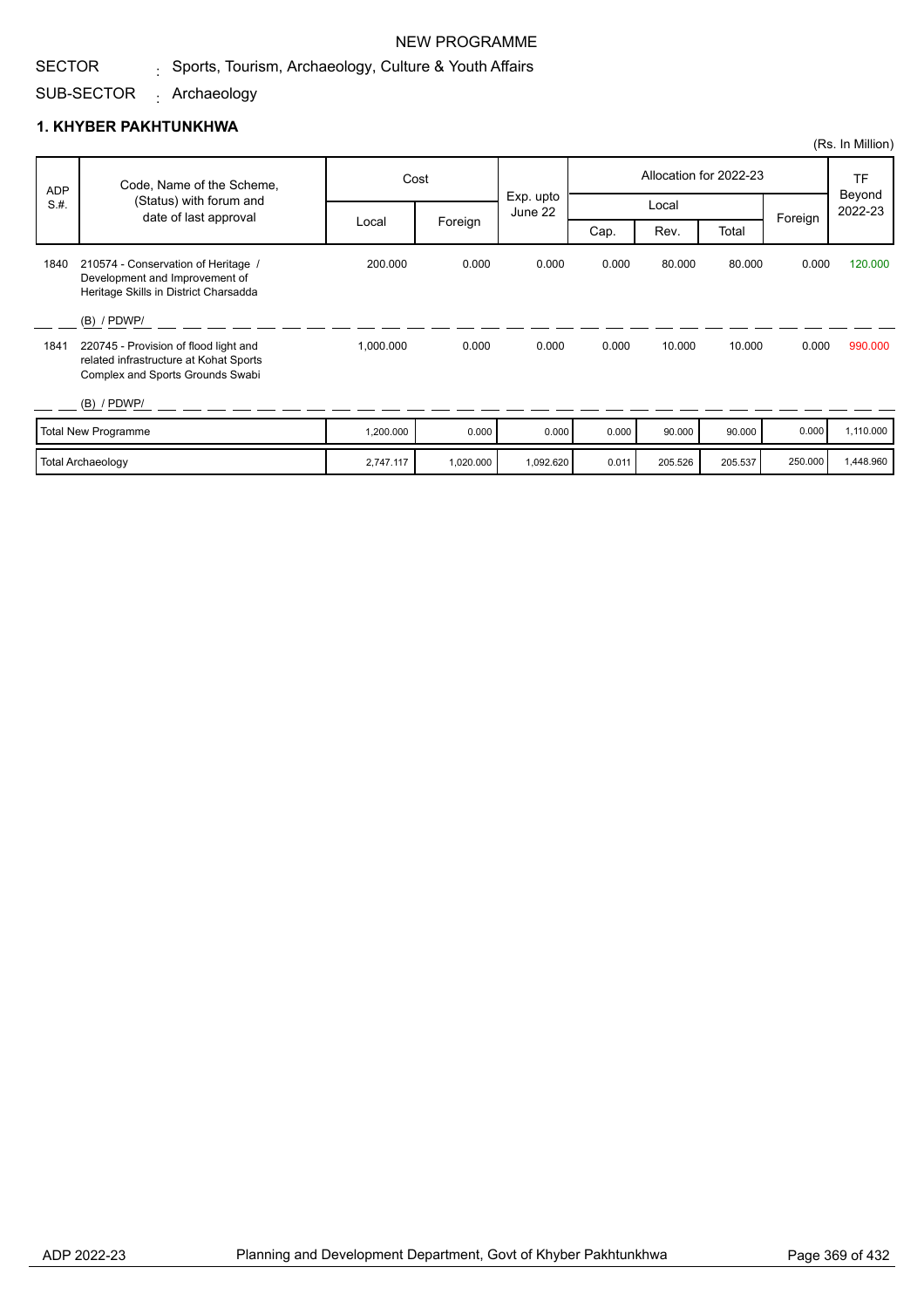# $_{\rm i}$  Sports, Tourism, Archaeology, Culture & Youth Affairs

### SUB-SECTOR <sub>:</sub> Culture

SECTOR

## **1. KHYBER PAKHTUNKHWA**

|            |                                                                                                                 |         |         |                      |         |         |                        |         | (Rs. In Million)  |
|------------|-----------------------------------------------------------------------------------------------------------------|---------|---------|----------------------|---------|---------|------------------------|---------|-------------------|
| <b>ADP</b> | Code, Name of the Scheme,                                                                                       | Cost    |         |                      |         |         | Allocation for 2022-23 |         | TF                |
| S.H.       | (Status) with forum and<br>date of last approval                                                                |         |         | Exp. upto<br>June 22 |         | Local   |                        |         | Beyond<br>2022-23 |
|            |                                                                                                                 | Local   | Foreign |                      | Cap.    | Rev.    | Total                  | Foreign |                   |
| 1842       | 160582 - Promotion of Cultural-community<br>Activities and sponsorship for<br>National/International Exposures. | 98.200  | 0.000   | 5.161                | 0.000   | 93.039  | 93.039                 | 0.000   | 0.000             |
|            | (A) /PDWP /25-02-2021                                                                                           |         |         |                      |         |         |                        |         |                   |
| 1843       | 190293 - Promotion of Cultural Activities in<br>Khyber Pakhtunkhwa                                              | 70.000  | 0.000   | 1.000                | 0.000   | 69,000  | 69.000                 | 0.000   | 0.000             |
|            | (A) /DDWP /04-03-2021                                                                                           |         |         |                      |         |         |                        |         |                   |
| 1844       | 200286 - Construction/Development of<br>Cultural Complexes in Khyber<br>Pakhtunkhwa.                            | 575.000 | 0.000   | 5.980                | 200.000 | 0.000   | 200.000                | 0.000   | 369.020           |
|            | (A) /PDWP /18-11-2020                                                                                           |         |         |                      |         |         |                        |         |                   |
|            | <b>Total OnGoing Programme</b>                                                                                  | 743.200 | 0.000   | 12.141               | 200.000 | 162.039 | 362.039                | 0.000   | 369.020           |
|            |                                                                                                                 |         |         |                      |         |         |                        |         |                   |

Total Culture 743.200 | 0.000 | 12.141 | 200.000 | 162.039 | 362.039 | 0.000 | 369.020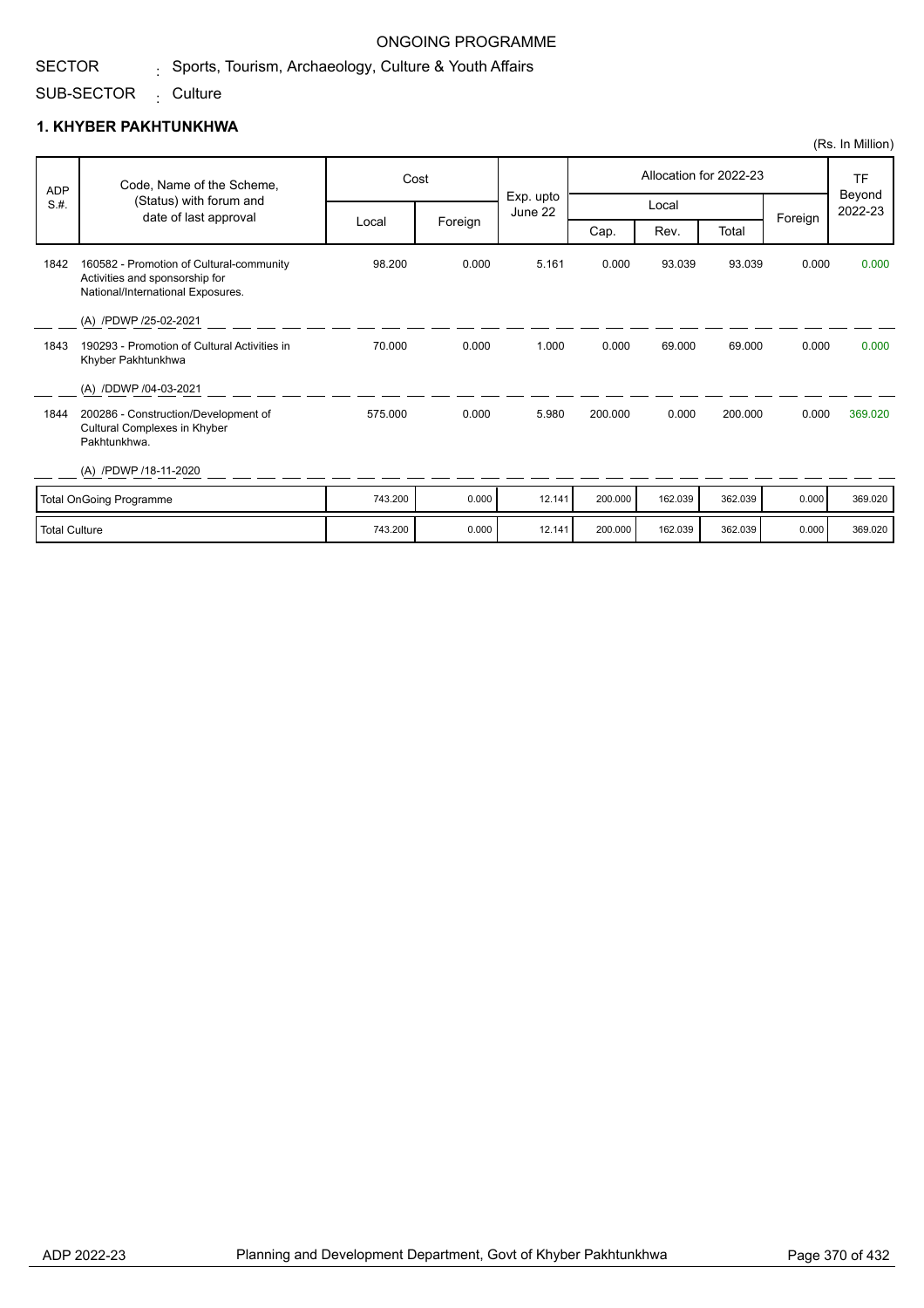## $_{\rm i}$  Sports, Tourism, Archaeology, Culture & Youth Affairs

### SUB-SECTOR <sub>:</sub> Sports

SECTOR

## **1. KHYBER PAKHTUNKHWA**

| ADP  | Code, Name of the Scheme,                                                                                                           |           | Cost    |                      |         |         | Allocation for 2022-23 |         | <b>TF</b>         |
|------|-------------------------------------------------------------------------------------------------------------------------------------|-----------|---------|----------------------|---------|---------|------------------------|---------|-------------------|
| S.H. | (Status) with forum and                                                                                                             |           |         | Exp. upto<br>June 22 |         | Local   |                        |         | Beyond<br>2022-23 |
|      | date of last approval                                                                                                               | Local     | Foreign |                      | Cap.    | Rev.    | Total                  | Foreign |                   |
| 1856 | 130053 - Establishment of international<br>standard multipurpose Gymnasium at<br>Abbottabad.                                        | 204.000   | 0.000   | 111.839              | 92.161  | 0.000   | 92.161                 | 0.000   | 0.000             |
|      | (A) /PDWP /09-03-2016                                                                                                               |           |         |                      |         |         |                        |         |                   |
| 1857 | 130061 - Establishment of Playgrounds in<br>Khyber Pakhtunkhwa on need basis.                                                       | 4,225.000 | 0.000   | 2,609.500            | 200.000 | 0.000   | 200.000                |         | 0.000 1,415.500   |
|      | (A) /PDWP /19-11-2014                                                                                                               |           |         |                      |         |         |                        |         |                   |
| 1858 | 140745 - Improvement, Restoration &<br>Rehabilitation of Existing Sports facilities<br>in Khyber Pakhtunkhwa.                       | 850.000   | 0.000   | 677.080              | 50.000  | 0.000   | 50.000                 | 0.000   | 122.920           |
|      | (A) /PDWP /02-12-2016                                                                                                               |           |         |                      |         |         |                        |         |                   |
| 1859 | 150112 - Establishment of Multipurpose<br>International Standard Indoor Gymnasium<br>District Nowshera.                             | 219.615   | 0.000   | 121.800              | 97.815  | 0.000   | 97.815                 | 0.000   | 0.000             |
|      | (A) /PDWP /27-01-2017                                                                                                               |           |         |                      |         |         |                        |         |                   |
| 1860 | 150751 - Feasibility and<br>improvement/construction of Arbab Niaz<br>Cricket Stadium Peshawar.                                     | 1,946.150 | 0.000   | 1,946.149            | 0.001   | 0.000   | 0.001                  | 0.000   | 0.000             |
|      | (A) /PDWP /31-03-2021                                                                                                               |           |         |                      |         |         |                        |         |                   |
| 1861 | 160018 - Establishment of Sports Complex<br>in Swat.                                                                                | 1,163.309 | 0.000   | 282.800              | 275.654 | 0.000   | 275.654                | 0.000   | 604.855           |
|      | (A) /PDWP /18-10-2021                                                                                                               |           |         |                      |         |         |                        |         |                   |
| 1862 | 170050 - Provision of Hockey Turf at D.I.<br>Khan, Kohat, Charsadda, Islamia College<br>Peshawar, Nowshera and Abbottabad           | 625.030   | 0.000   | 412.610              | 0.000   | 212.420 | 212.420                | 0.000   | 0.000             |
|      | (A) /PDWP /25-01-2021                                                                                                               |           |         |                      |         |         |                        |         |                   |
| 1863 | 170346 - Upgradation of football ground at<br>Qayyum stadium, Peshawar.                                                             | 386.839   | 0.000   | 142.680              | 98.275  | 0.000   | 98.275                 | 0.000   | 145.884           |
|      | (A) /PDWP /10-09-2020                                                                                                               |           |         |                      |         |         |                        |         |                   |
| 1864 | 170533 - Provision of Swimming Pool at<br>Hayatabad Sports Complex.                                                                 | 88.000    | 0.000   | 66.950               | 21.050  | 0.000   | 21.050                 | 0.000   | 0.000             |
|      | (A) /DDWP /16-04-2018                                                                                                               |           |         |                      |         |         |                        |         |                   |
| 1865 | 180552 - Standardization and<br>Up-gradation of Sports<br>Complexes/Playground and Sports<br>Facilities in Khyber Pakhtunkhwa       | 700.000   | 0.000   | 81.800               | 282.000 | 0.000   | 282.000                | 0.000   | 336.200           |
|      | (A) /PDWP /25-01-2021                                                                                                               |           |         |                      |         |         |                        |         |                   |
| 1866 | 180553 - Development of 1000 Playing<br>facilities in Khyber Pakhtunkhwa (Total<br>Cost Rs. 5500 Mn - Phase-I Cost Rs. 2500<br>Mn). | 5,500.000 | 0.000   | 592.990              | 150.000 | 50.000  | 200.000                |         | 0.000 4,707.010   |
|      | (A) /PDWP /31-05-2019                                                                                                               |           |         |                      |         |         |                        |         |                   |
| 1867 | 180561 - F/S and Establishment of<br>Female indoor sports facilities at divisional<br>headquarters in Khyber Pakhtunkhwa            | 900.000   | 0.000   | 358.600              | 541.400 | 0.000   | 541.400                | 0.000   | 0.000             |
|      | (A) /PDWP /18-10-2021                                                                                                               |           |         |                      |         |         |                        |         |                   |
|      |                                                                                                                                     |           |         |                      |         |         |                        |         |                   |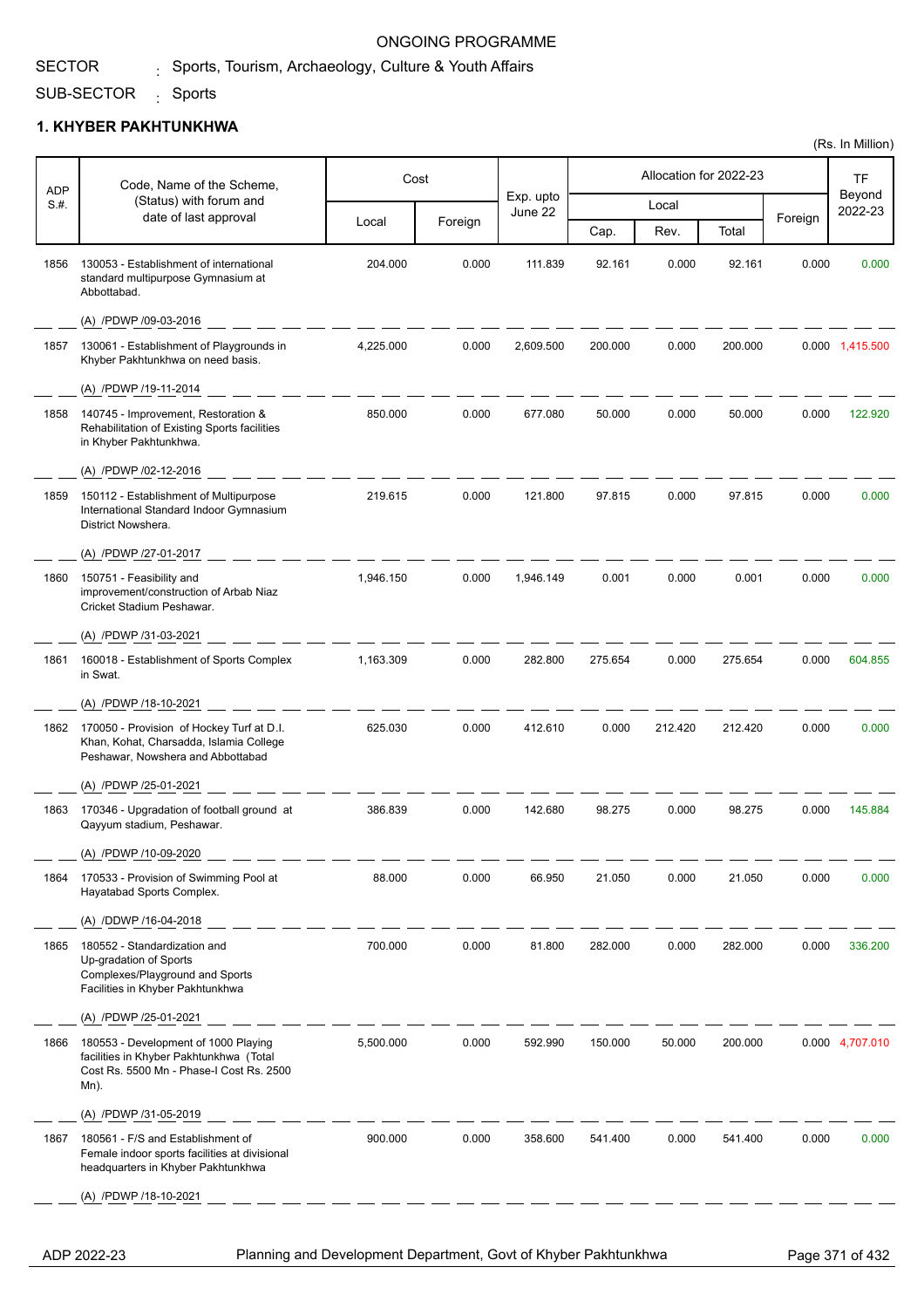## $_{\rm i}$  Sports, Tourism, Archaeology, Culture & Youth Affairs

### SUB-SECTOR <sub>:</sub> Sports

## **1. KHYBER PAKHTUNKHWA**

| <b>ADP</b> | Cost<br>Code, Name of the Scheme,                                                                                                           |           |         |                      |         | Allocation for 2022-23 |         | <b>TF</b> |                   |
|------------|---------------------------------------------------------------------------------------------------------------------------------------------|-----------|---------|----------------------|---------|------------------------|---------|-----------|-------------------|
| S.H.       | (Status) with forum and<br>date of last approval                                                                                            |           |         | Exp. upto<br>June 22 |         | Local                  |         |           | Beyond<br>2022-23 |
|            |                                                                                                                                             | Local     | Foreign |                      | Cap.    | Rev.                   | Total   | Foreign   |                   |
| 1868       | 180563 - Revival of Squash in Khyber<br>Pakhtunkhwa                                                                                         | 250.000   | 0.000   | 84.000               | 0.000   | 166.000                | 166.000 | 0.000     | 0.000             |
|            | (A) /PDWP /17-09-2019                                                                                                                       |           |         |                      |         |                        |         |           |                   |
| 1869       | 190084 - Establishment of 2 Sports<br>Stadium (1 for UCs 64/65/92, 1 for UCs<br>42/80), Peshawar.                                           | 450.000   | 0.000   | 105.500              | 150.000 | 0.000                  | 150.000 | 0.000     | 194.500           |
|            | (A) /PDWP /10-09-2020                                                                                                                       |           |         |                      |         |                        |         |           |                   |
| 1870       | 190085 - Up-gradation of Peshawar Sport<br>Complex (Qayyum Stadium). (PC-II<br>approved on 05.12.2019)                                      | 500.000   | 0.000   | 5.590                | 50.000  | 0.000                  | 50.000  | 0.000     | 444.410           |
|            | (A) /PDWP /05-12-2019                                                                                                                       |           |         |                      |         |                        |         |           |                   |
| 1871       | 190258 - Establishment of Sports Complex<br>at Karak. (PC-II approved on 05.12.2019)                                                        | 449.820   | 0.000   | 2.950                | 200.000 | 0.000                  | 200.000 | 0.000     | 246.870           |
|            | (A) /PDWP /29-10-2020                                                                                                                       |           |         |                      |         |                        |         |           |                   |
| 1872       | 190411 - Establishment of Multipurpose<br>International Standards Indoor<br>Gymnasium in, District Buner. (PC-II<br>approved on 17.09.2019) | 286.477   | 0.000   | 27.950               | 50.000  | 0.000                  | 50.000  | 0.000     | 208.527           |
|            | (A) /PDWP /18-11-2020                                                                                                                       |           |         |                      |         |                        |         |           |                   |
| 1873       | 200140 - Up-Gradation of Hayatabad<br>Sports Complex Peshawar.                                                                              | 993.068   | 0.000   | 986.000              | 7.068   | 0.000                  | 7.068   | 0.000     | 0.000             |
|            | (A) /PDWP /12-10-2020                                                                                                                       |           |         |                      |         |                        |         |           |                   |
| 1874       | 200141 - Construction of Sports Complex<br>at District Tank                                                                                 | 219.381   | 0.000   | 0.590                | 75.150  | 0.000                  | 75.150  | 0.000     | 143.641           |
|            | (A) /PDWP /29-10-2020                                                                                                                       |           |         |                      |         |                        |         |           |                   |
| 1875       | 200142 - Sports Talent Indentification and<br>Grooming Program in Khyber<br>Pakhtunkhwa                                                     | 233.800   | 0.000   | 130.000              | 0.000   | 103.800                | 103.800 | 0.000     | 0.000             |
|            | (A) /PDWP /04-01-2021                                                                                                                       |           |         |                      |         |                        |         |           |                   |
| 1876       | 200144 - Rehabilitation & Improvement of<br>Grassy Ground Swat.                                                                             | 1,128.601 | 0.000   | 45.000               | 394.694 | 0.000                  | 394.694 | 0.000     | 688.907           |
|            | (A) /PDWP /08-07-2021                                                                                                                       |           |         |                      |         |                        |         |           |                   |
| 1877       | 200164 - Establishment of Sports<br>Complexes at Palosi Talarzai & Dandzai at<br>Golay Baba Qabristan, Tehkal Payan,<br>Peshawar            | 502.270   | 0.000   | 170.000              | 180.000 | 0.000                  | 180.000 | 0.000     | 152.270           |
|            | (A) /PDWP /10-02-2021                                                                                                                       |           |         |                      |         |                        |         |           |                   |
| 1878       | 200167 - Construction of Cricket Stadium<br>with Allied Facilities in Kalam District Swat.                                                  | 2,467.181 | 0.000   | 267.000              | 300.000 | 0.000                  | 300.000 |           | 0.000 1,900.181   |
|            | (A) /PDWP /31-03-2021                                                                                                                       |           |         |                      |         |                        |         |           |                   |
| 1879       | 200269 - Construciton of Sports Complex<br>at District Lakki Marwat                                                                         | 263.942   | 0.000   | 0.590                | 250.000 | 0.000                  | 250.000 | 0.000     | 13.352            |
|            | (A) /PDWP /29-10-2020                                                                                                                       |           |         |                      |         |                        |         |           |                   |

(Rs. In Million)

SECTOR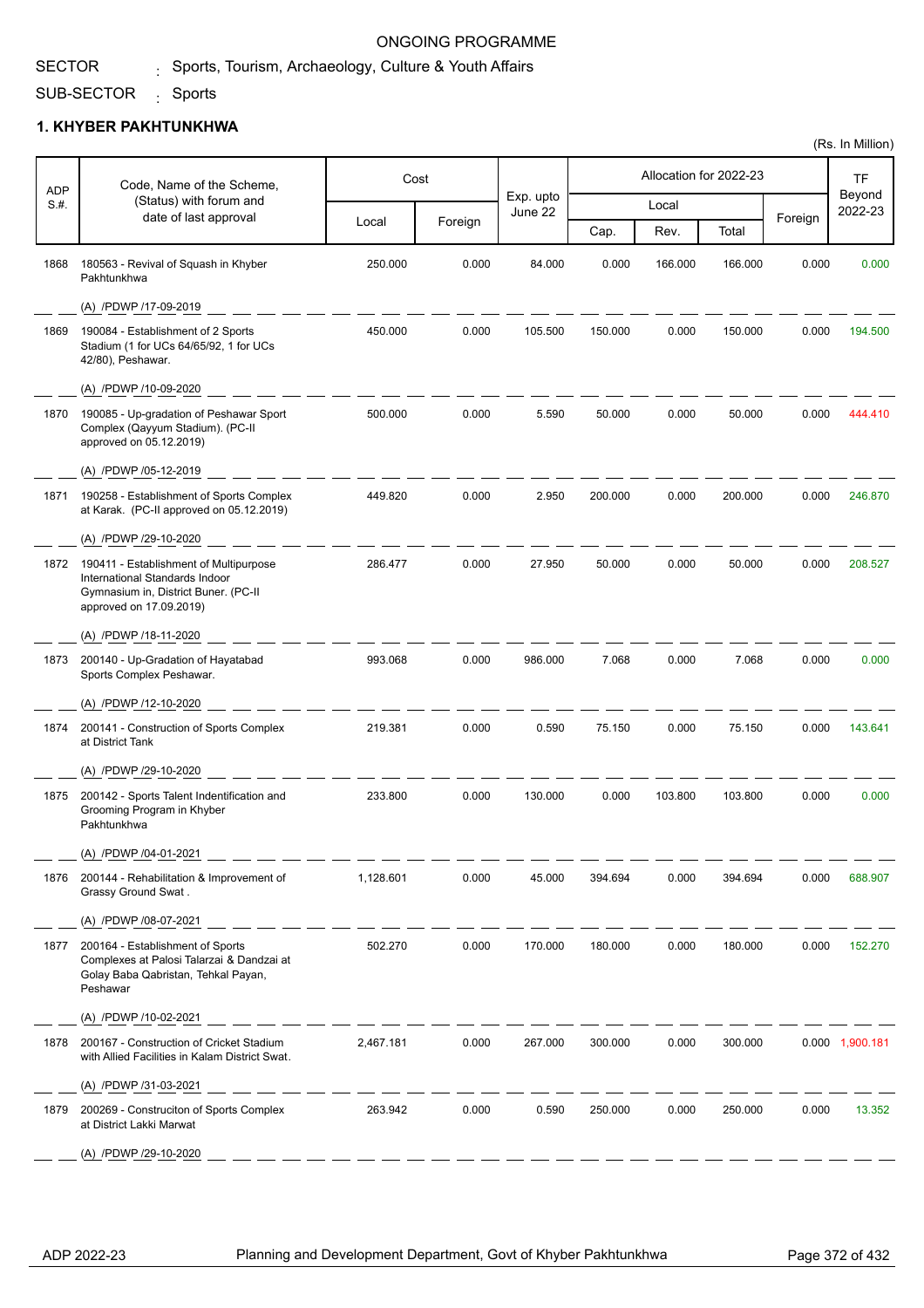## $_{\rm i}$  Sports, Tourism, Archaeology, Culture & Youth Affairs

### SUB-SECTOR <sub>:</sub> Sports

SECTOR

|            |                                                                                                                       |            |         |                      |           |         |                        |         | (Rs. In Million)               |
|------------|-----------------------------------------------------------------------------------------------------------------------|------------|---------|----------------------|-----------|---------|------------------------|---------|--------------------------------|
| <b>ADP</b> | Code, Name of the Scheme,                                                                                             |            | Cost    |                      |           |         | Allocation for 2022-23 |         | <b>TF</b><br>Beyond<br>2022-23 |
| S.H.       | (Status) with forum and<br>date of last approval                                                                      |            |         | Exp. upto<br>June 22 |           | Local   |                        | Foreign |                                |
|            |                                                                                                                       | Local      | Foreign |                      | Cap.      | Rev.    | Total                  |         |                                |
| 1880       | 200287 - Repair/Rehabilitation and<br>Provision of Equipment to Sports Facilities<br>in Khyber Pakhtunkhwa.           | 500.000    | 0.000   | 79.500               | 300.000   | 0.000   | 300.000                | 0.000   | 120,500                        |
|            | (A) /PDWP /22-10-2020                                                                                                 |            |         |                      |           |         |                        |         |                                |
| 1881       | 200304 - Construction of Sports<br>Complexes at UC Pir Sabak, UC Pahari<br>Kati Khel and Jehangira District Nowshera. | 300.000    | 0.000   | 87.900               | 212.100   | 0.000   | 212.100                | 0.000   | 0.000                          |
|            | (A) /PDWP /25-01-2021                                                                                                 |            |         |                      |           |         |                        |         |                                |
| 1882       | 210575 - Construction of Play Grounds at<br>UCs Level in Khyber Pakhtunkhwa                                           | 2,956.948  | 0.000   | 220.000              | 250.000   | 0.000   | 250.000                |         | 0.000 2,486.948                |
|            | (A) /PDWP /08-10-2021                                                                                                 |            |         |                      |           |         |                        |         |                                |
| 1883       | 211039 - Provision of Hockey Turf at<br>Buner, Swabi & Malakand                                                       | 354.454    | 0.000   | 0.000                | 354.454   | 0.000   | 354.454                | 0.000   | 0.000                          |
|            | (A) /PDWP /08-03-2022                                                                                                 |            |         |                      |           |         |                        |         |                                |
| 1884       | 220483 - Provision of Missing Facilities for<br>Existing Sports Grounds in District Swat                              | 613.163    | 0.000   | 0.000                | 613.160   | 0.000   | 613.160                | 0.000   | 0.003                          |
|            | (A) /PDWP /18-05-2022                                                                                                 |            |         |                      |           |         |                        |         |                                |
|            | <b>Total OnGoing Programme</b>                                                                                        | 29,277.048 | 0.000   | 9,617.368            | 5,194.982 | 532.220 | 5,727.202              | 0.000   | 13,932.478                     |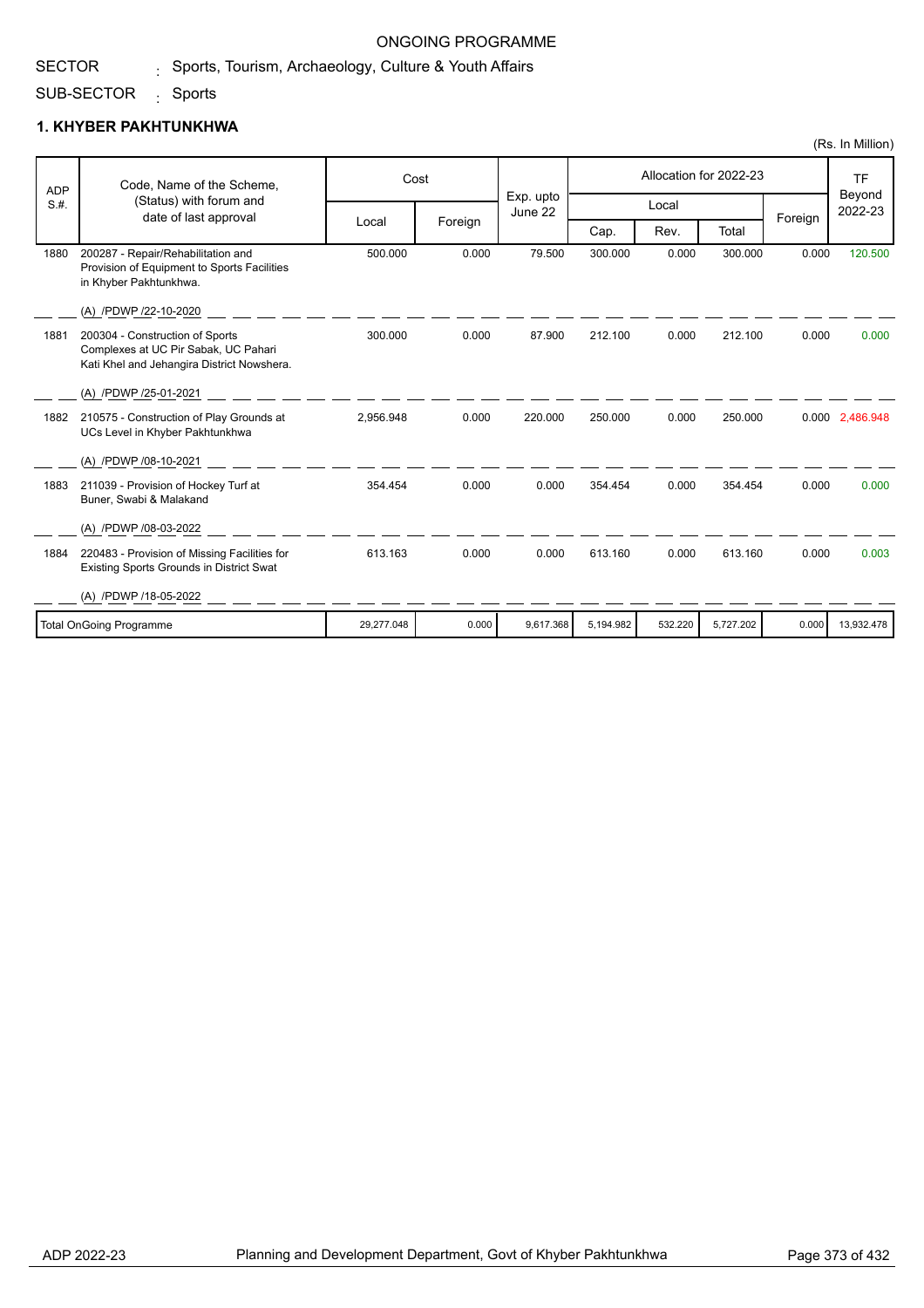SUB-SECTOR <sub>:</sub> Sports

### **1. KHYBER PAKHTUNKHWA**

| <b>NEW PROGRAMME</b>                                    |
|---------------------------------------------------------|
| . Sports, Tourism, Archaeology, Culture & Youth Affairs |

I

| <b>ADP</b>          | Code, Name of the Scheme,                                                                                    | Cost       |         |                      |           |         | Allocation for 2022-23 |         | <b>TF</b>         |
|---------------------|--------------------------------------------------------------------------------------------------------------|------------|---------|----------------------|-----------|---------|------------------------|---------|-------------------|
| S.H.                | (Status) with forum and<br>date of last approval                                                             |            |         | Exp. upto<br>June 22 |           | Local   |                        |         | Beyond<br>2022-23 |
|                     |                                                                                                              | Local      | Foreign |                      | Cap.      | Rev.    | Total                  | Foreign |                   |
| 1885                | 200267 - Construction of Sports<br><b>Complexes at District Chitral</b>                                      | 718.000    | 0.000   | 1.000                | 130.000   | 0.000   | 130.000                | 0.000   | 587.000           |
|                     | $(B)$ / PDWP/                                                                                                |            |         |                      |           |         |                        |         |                   |
| 1886                | 210776 - Construction of Takht Bhai<br>Sports Complex.                                                       | 200.000    | 0.000   | 0.000                | 100.000   | 0.000   | 100.000                | 0.000   | 100.000           |
|                     | (B) / PDWP/                                                                                                  |            |         |                      |           |         |                        |         |                   |
| 1887                | 220479 - Establishment of Sports Complex<br>at Timergara, Dir Lower (Non ADP)                                | 300.000    | 0.000   | 0.000                | 41.600    | 0.000   | 41.600                 | 0.000   | 258.400           |
|                     | (B) / PDWP/                                                                                                  |            |         |                      |           |         |                        |         |                   |
| 1888                | 220480 - Construction of Sports Complex<br>at District Abbotabat and Hangu                                   | 500.000    | 0.000   | 0.000                | 100.000   | 0.000   | 100.000                | 0.000   | 400.000           |
|                     | $(B)$ / PDWP/                                                                                                |            |         |                      |           |         |                        |         |                   |
| 1889                | 220486 - Promotion & Sustainability of<br>Sports activities in Khyber Pakhtunkhwa.                           | 300.000    | 0.000   | 0.000                | 0.000     | 20.000  | 20.000                 | 0.000   | 280.000           |
|                     | $(B)$ / PDWP/                                                                                                |            |         |                      |           |         |                        |         |                   |
| 1890                | 220499 - Strengtheing / construction of<br>Building for Works & imlementation<br>Directorate.                | 400.000    | 0.000   | 0.000                | 70.000    | 0.000   | 70.000                 | 0.000   | 330.000           |
|                     | $(B)$ / PDWP/                                                                                                |            |         |                      |           |         |                        |         |                   |
| 1891                | 220619 - Implementation of Sports Policy                                                                     | 200.000    | 0.000   | 0.000                | 0.000     | 25.000  | 25.000                 | 0.000   | 175.000           |
|                     | $(B)$ / PDWP/                                                                                                |            |         |                      |           |         |                        |         |                   |
| 1892                | 220620 - Upgradation of Takra stadium<br>Mansehra                                                            | 1,000.000  | 0.000   | 0.000                | 40.000    | 0.000   | 40.000                 | 0.000   | 960.000           |
|                     | $(B)$ / PDWP/                                                                                                |            |         |                      |           |         |                        |         |                   |
| 1893                | 220746 - Sports Complex in Lakor Kambat<br>Dir Lower                                                         | 350.000    | 0.000   | 0.000                | 5.000     | 0.000   | 5.000                  | 0.000   | 345.000           |
|                     | $(B)$ / PDWP/                                                                                                |            |         |                      |           |         |                        |         |                   |
| 1894                | 220766 - Construction/ Establishment of<br>sports complex on the land of Augaf<br>Department District Mardan | 500.000    | 0.000   | 0.000                | 0.001     | 0.000   | 0.001                  | 0.000   | 499.999           |
|                     | (B) / PDWP/                                                                                                  |            |         |                      |           |         |                        |         |                   |
| 1895                | 220776 - Establishment of Cricket<br>Coaching Academy at Kohat Sports<br>Complex                             | 50.000     | 0.000   | 0.000                | 1.000     | 9.000   | 10.000                 | 0.000   | 40.000            |
|                     | $(B)$ / PDWP/                                                                                                |            |         |                      |           |         |                        |         |                   |
| 1896                | 220835 - Indoor gymnasium for Haripur<br>and Bannu City.                                                     | 650.000    | 0.000   | 0.000                | 0.001     | 0.000   | 0.001                  | 0.000   | 649.999           |
|                     | (B) / PDWP/                                                                                                  |            |         |                      |           |         |                        |         |                   |
| 1897                | 220884 - Development of Peshawar Zoo<br>Tourism and Entertainment Zone.                                      | 500.000    | 0.000   | 0.000                | 0.000     | 0.001   | 0.001                  | 0.000   | 499.999           |
|                     | $(B)$ / PDWP/                                                                                                |            |         |                      |           |         |                        |         |                   |
|                     | <b>Total New Programme</b>                                                                                   | 5,668.000  | 0.000   | 1.000                | 487.602   | 54.001  | 541.603                | 0.000   | 5,125.397         |
| <b>Total Sports</b> |                                                                                                              | 34,945.048 | 0.000   | 9,618.368            | 5,682.584 | 586.221 | 6,268.805              | 0.000   | 19,057.875        |

ADP 2022-23 Planning and Development Department, Govt of Khyber Pakhtunkhwa Page 374 of 432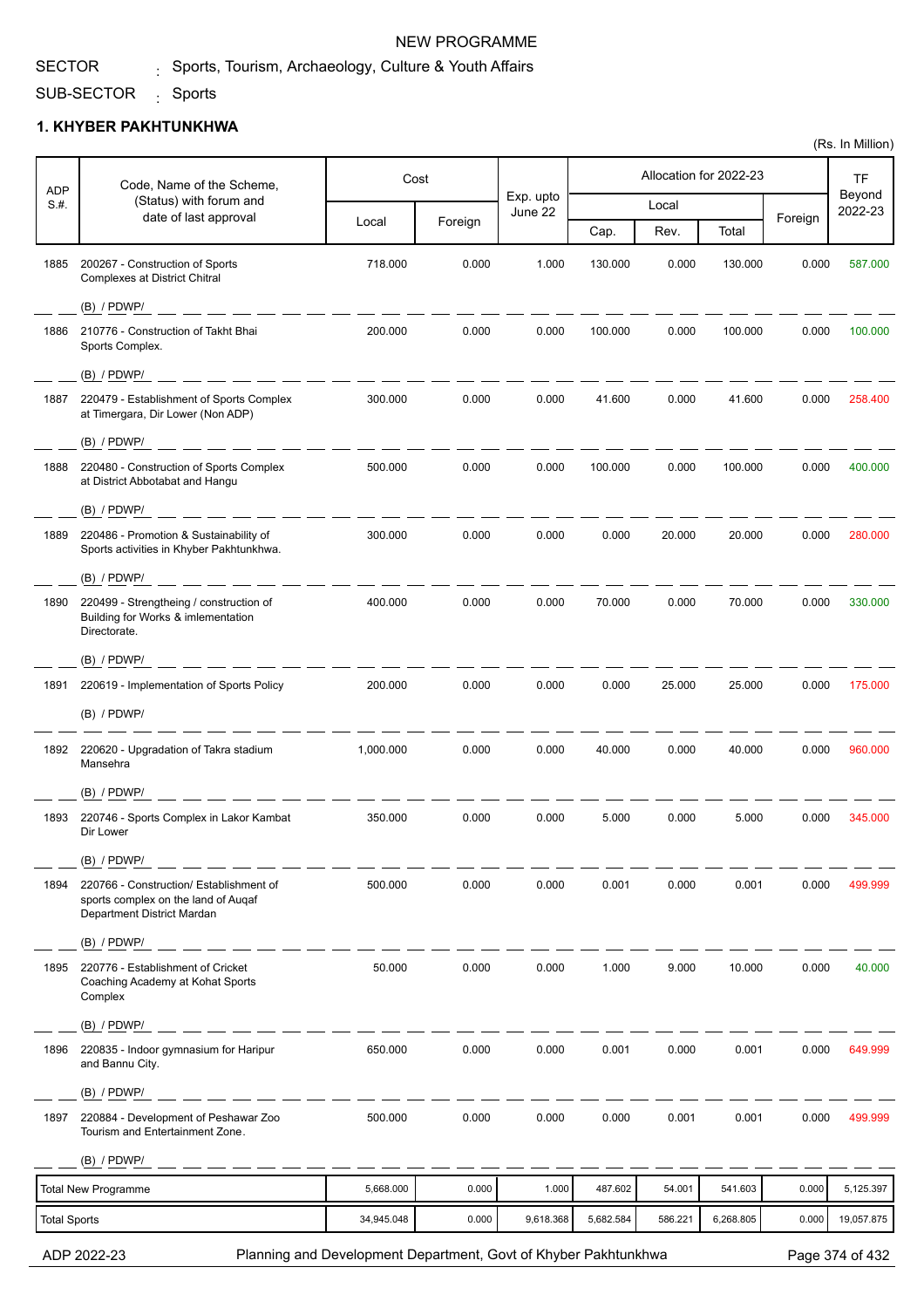# $_{\rm i}$  Sports, Tourism, Archaeology, Culture & Youth Affairs

### SUB-SECTOR <sub>:</sub> Tourism

SECTOR

## **1. KHYBER PAKHTUNKHWA**

| Code, Name of the Scheme,<br><b>ADP</b> |                                                                                                                                                   | Cost      |            |                      |         | Allocation for 2022-23 |         | <b>TF</b> |                     |
|-----------------------------------------|---------------------------------------------------------------------------------------------------------------------------------------------------|-----------|------------|----------------------|---------|------------------------|---------|-----------|---------------------|
| S.H.                                    | (Status) with forum and<br>date of last approval                                                                                                  |           |            | Exp. upto<br>June 22 |         | Local                  |         |           | Beyond<br>2022-23   |
|                                         |                                                                                                                                                   | Local     | Foreign    |                      | Cap.    | Rev.                   | Total   | Foreign   |                     |
| 1898                                    | 160584 - Tourism Area Integrated<br>Development Project (Establishment of<br>Provincial Tourism Authority).                                       | 2,667.428 | 0.000      | 1,780.000            | 0.000   | 200.000                | 200.000 | 0.000     | 687.428             |
|                                         | (A) /PDWP /29-10-2020                                                                                                                             |           |            |                      |         |                        |         |           |                     |
| 1899                                    | 170539 - Khyber Pakhtunkhwa Integrated<br>Tourism Development Project (KITE)<br>(Cleared by CDWP 23-04-2019) (IDA<br>Assisted)                    | 3,000.000 | 14,000.000 | 991.405              | 0.000   | 200.000                | 200.000 |           | 4,500.000 1,808.595 |
|                                         | (A) /ECNEC /15-07-2019                                                                                                                            |           |            |                      |         |                        |         |           |                     |
| 1900                                    | 180051 - Development Package for<br><b>Galiyat Development Authority</b>                                                                          | 500.000   | 0.000      | 399.500              | 100.500 | 0.000                  | 100.500 | 0.000     | 0.000               |
|                                         | (A) /PDWP /05-04-2019                                                                                                                             |           |            |                      |         |                        |         |           |                     |
| 1901                                    | 180482 - Tourist Facilitation Centers (TFC)<br>and Rest Areas                                                                                     | 146.745   | 0.000      | 137.960              | 0.000   | 8.785                  | 8.785   | 0.000     | 0.000               |
|                                         | (A) /PDWP /25-02-2021                                                                                                                             |           |            |                      |         |                        |         |           |                     |
| 1902                                    | 180565 - Capacity Building of Hospitality<br>Industry and Tour Operators                                                                          | 58.226    | 0.000      | 27.500               | 0.000   | 20.000                 | 20.000  | 0.000     | 10.726              |
|                                         | (A) /DDWP /10-01-2019                                                                                                                             |           |            |                      |         |                        |         |           |                     |
| 1903                                    | 180566 - Construction of Recreational<br>Park at Hund Swabi                                                                                       | 42.330    | 0.000      | 35.000               | 0.000   | 7.330                  | 7.330   | 0.000     | 0.000               |
|                                         | (A) /PDWP /31-03-2021                                                                                                                             |           |            |                      |         |                        |         |           |                     |
| 1904                                    | 180574 - Capacity Building of Department<br>and attached formations                                                                               | 98.836    | 0.000      | 93.261               | 0.000   | 5.575                  | 5.575   | 0.000     | 0.000               |
|                                         | (A) /DDWP /20-12-2018                                                                                                                             |           |            |                      |         |                        |         |           |                     |
| 1905                                    | 190088 - Holding of Important Tourism<br>Festivals in Khyber Pakhtunkhwa                                                                          | 287.000   | 0.000      | 121.130              | 0.000   | 50.000                 | 50.000  | 0.000     | 115.870             |
|                                         | (A) /PDWP /25-02-2021                                                                                                                             |           |            |                      |         |                        |         |           |                     |
| 1906                                    | 190089 - Small Scale Tourism Promotional<br>activities in Khyber Pakhtunkhwa                                                                      | 99.880    | 0.000      | 9.000                | 0.000   | 20.000                 | 20.000  | 0.000     | 70.880              |
|                                         | (A) /DDWP /25-02-2021                                                                                                                             |           |            |                      |         |                        |         |           |                     |
| 1907                                    | 190090 - Development of entertainment<br>areas and establishment of recreational<br>facilities for promotion of tourism in Khyber<br>Pakhtunkhwa. | 167.000   | 0.000      | 10.000               | 0.000   | 50.000                 | 50.000  | 0.000     | 107.000             |
|                                         | (A) /PDWP /18-10-2021                                                                                                                             |           |            |                      |         |                        |         |           |                     |
| 1908                                    | 190255 - Strengthening of Planning Cell of<br>Tourism & Sports Department                                                                         | 47.680    | 0.000      | 35.000               | 0.000   | 10.000                 | 10.000  | 0.000     | 2.680               |
|                                         | (A) /DDWP /19-07-2019                                                                                                                             |           |            |                      |         |                        |         |           |                     |
| 1909                                    | 190295 - Feasibility studies for Tourism<br>Development Projects.                                                                                 | 365.000   | 0.000      | 290.000              | 0.000   | 75.000                 | 75.000  | 0.000     | 0.000               |
|                                         | (A) /PDWP /25-02-2021                                                                                                                             |           |            |                      |         |                        |         |           |                     |
| 1910                                    | 190296 - Development of roads to Tourist<br>areas in Malakand Division                                                                            | 4,812.700 | 0.000      | 1,989.000            | 0.000   | 200.000                | 200.000 |           | 0.000 2,623.700     |
|                                         | (A) /PDWP /14-04-2021                                                                                                                             |           |            |                      |         |                        |         |           |                     |

ADP 2022-23 Planning and Development Department, Govt of Khyber Pakhtunkhwa Page 375 of 432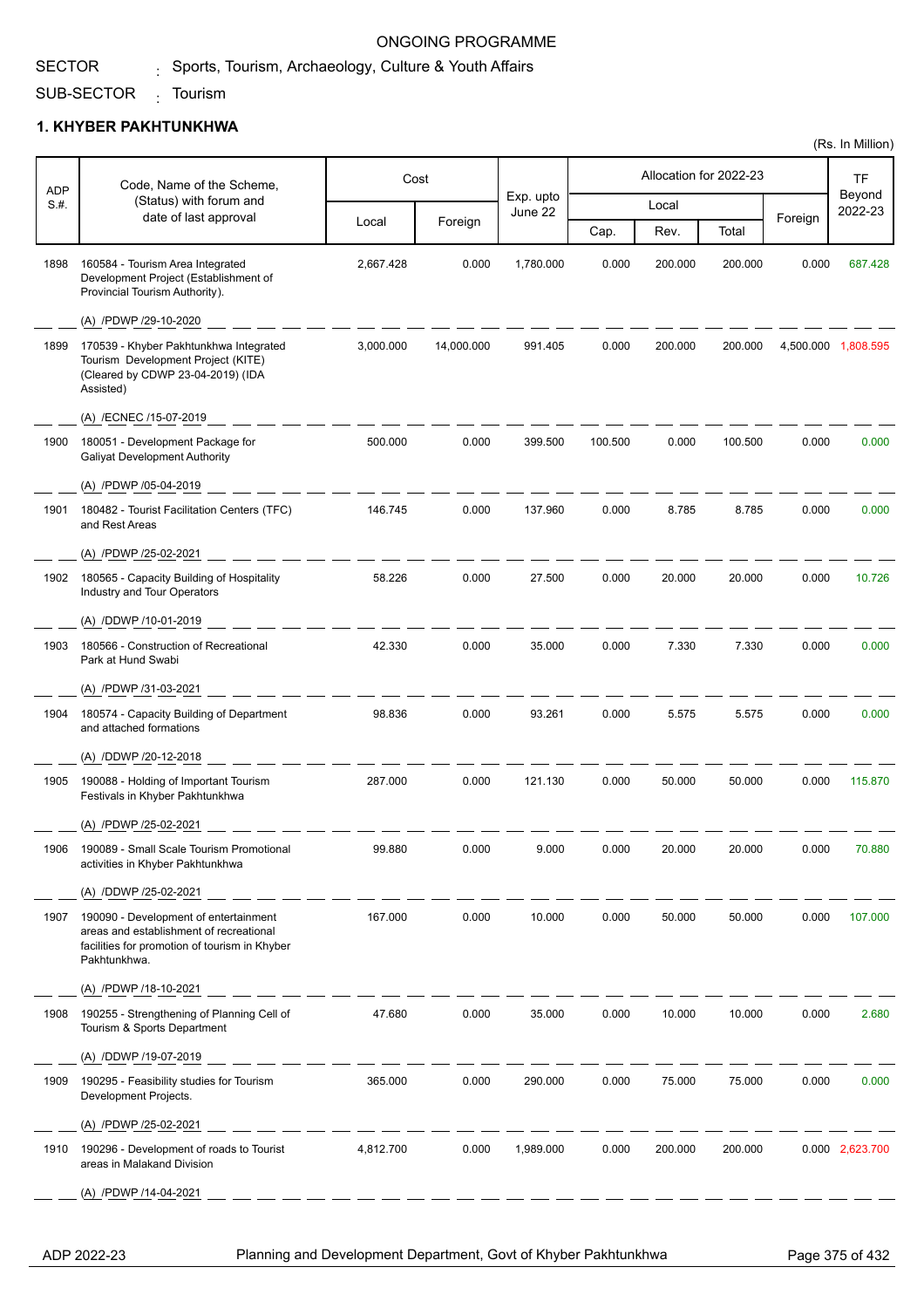# $_{\rm i}$  Sports, Tourism, Archaeology, Culture & Youth Affairs

### SUB-SECTOR <sub>:</sub> Tourism

SECTOR

## **1. KHYBER PAKHTUNKHWA**

| <b>ADP</b> | Code, Name of the Scheme,                                                                                                                                   |            | Cost       |                      |         |           | Allocation for 2022-23 |           | TF                |
|------------|-------------------------------------------------------------------------------------------------------------------------------------------------------------|------------|------------|----------------------|---------|-----------|------------------------|-----------|-------------------|
| S.H.       | (Status) with forum and<br>date of last approval                                                                                                            |            |            | Exp. upto<br>June 22 |         | Local     |                        | Foreign   | Beyond<br>2022-23 |
|            |                                                                                                                                                             | Local      | Foreign    |                      | Cap.    | Rev.      | Total                  |           |                   |
| 1911       | 190297 - Establishment of Tourism Police<br>in Khyber Pakhtunkhwa                                                                                           | 1,208.278  | 0.000      | 115.000              | 0.000   | 300.000   | 300.000                | 0.000     | 793.278           |
|            | (A) /PDWP /01-11-2021                                                                                                                                       |            |            |                      |         |           |                        |           |                   |
|            | 1912 190298 - Approach Road to Shiek Badin<br>tourist site.                                                                                                 | 3,044.553  | 0.000      | 515.000              | 0.000   | 253.340   | 253.340                |           | 0.000 2,276.213   |
|            | (A) /PDWP /12-08-2020                                                                                                                                       |            |            |                      |         |           |                        |           |                   |
| 1913       | 190299 - Formulation and Implementation<br>of Marketing Mix Strategy for Tourist<br>Destination in Khyber Pakhtunkhwa                                       | 81.820     | 0.000      | 51.000               | 0.000   | 5.000     | 5.000                  | 0.000     | 25.820            |
|            | (A) /DDWP /22-09-2020                                                                                                                                       |            |            |                      |         |           |                        |           |                   |
| 1914       | 190313 - Construction of Access roads to<br>Tourist areas destination in Hazara<br><b>Division</b>                                                          | 4,655.134  | 0.000      | 1,555.000            | 0.000   | 200.000   | 200.000                |           | 0.000 2,900.134   |
|            | (A) /PDWP /14-04-2021                                                                                                                                       |            |            |                      |         |           |                        |           |                   |
| 1915       | 200145 - Development of Tourist Spots in<br>Khyber Pakhtunkhwa                                                                                              | 2,200.000  | 0.000      | 883.000              | 0.000   | 800.500   | 800.500                | 0.000     | 516.500           |
|            | (A) /PDWP /18-11-2020                                                                                                                                       |            |            |                      |         |           |                        |           |                   |
| 1916       | 200146 - Operationalization, Infrastructure<br>Development, IT/MIS and Capacity<br>Building of KPCTA and Regional Offices<br>Institute at Divisional level. | 716.180    | 0.000      | 100.000              | 0.000   | 100.000   | 100.000                | 0.000     | 516.180           |
|            | (A) /PDWP /12-10-2020                                                                                                                                       |            |            |                      |         |           |                        |           |                   |
| 1917       | 200148 - Develpment of Mahudand Lake,<br>Swat.                                                                                                              | 99.850     | 0.000      | 5.000                | 94.850  | 0.000     | 94.850                 | 0.000     | 0.000             |
|            | (A) /DDWP /04-03-2021                                                                                                                                       |            |            |                      |         |           |                        |           |                   |
| 1918       | 200160 - Arrangemnet of Events in Tourism<br>& Culture Sectors in Khyber Pakhtunkhwa.                                                                       | 300.000    | 0.000      | 30.000               | 0.000   | 100.000   | 100.000                | 0.000     | 170,000           |
|            | (A) /PDWP /12-10-2020                                                                                                                                       |            |            |                      |         |           |                        |           |                   |
| 1919       | 200288 - Development of Camping Pods<br>Sites and Rest Houses in Khyber<br>Pakhtunkhwa.                                                                     | 639.000    | 0.000      | 350.000              | 0.000   | 289.000   | 289.000                | 0.000     | 0.000             |
|            | (A) /PDWP /08-07-2021                                                                                                                                       |            |            |                      |         |           |                        |           |                   |
| 1920       | 210558 - Construction of Jeepable Tracks<br>for Tourist bearing Areas                                                                                       | 500.000    | 0.000      | 86.000               | 225.743 | 0.000     | 225.743                | 0.000     | 188.257           |
|            | (A) /PDWP /01-11-2021                                                                                                                                       |            |            |                      |         |           |                        |           |                   |
| 1921       | 220478 - Environmental Impact Mitigation<br>Program for Development<br>Projects in Tourism Sector                                                           | 4,000.000  | 0.000      | 0.000                | 0.000   | 100.000   | 100.000                |           | 0.000 3,900.000   |
|            | (A) /PDWP /22-04-2022                                                                                                                                       |            |            |                      |         |           |                        |           |                   |
|            | <b>Total OnGoing Programme</b>                                                                                                                              | 29,737.640 | 14,000.000 | 9,608.756            | 421.093 | 2,994.530 | 3,415.623              | 4,500.000 | 16,713.261        |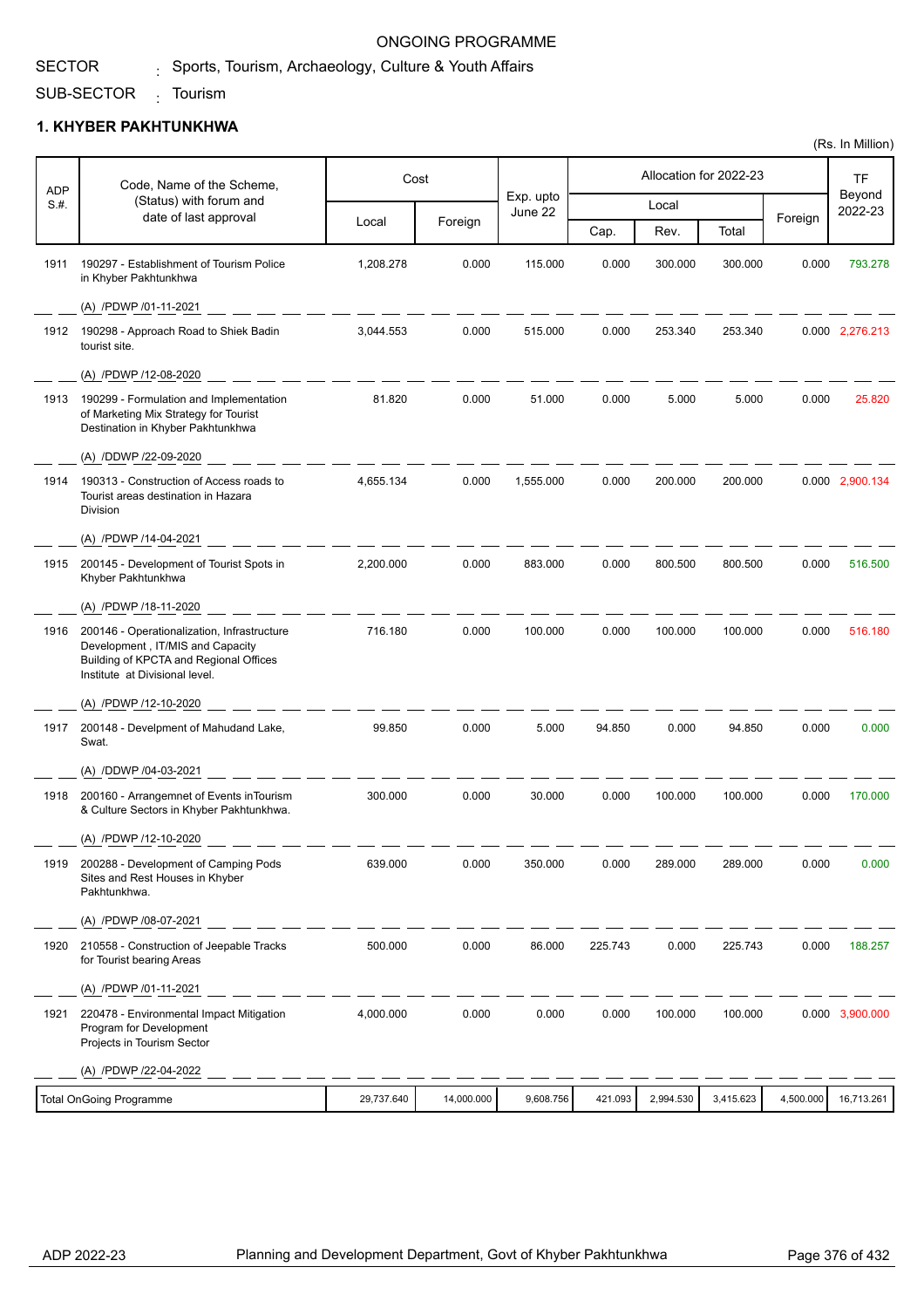## NEW PROGRAMME

## $_{\rm i}$  Sports, Tourism, Archaeology, Culture & Youth Affairs

### SUB-SECTOR <sub>:</sub> Tourism

SECTOR

## **1. KHYBER PAKHTUNKHWA**

|            |                                                                             |           |         |                      |                        |         |         |                   | (Rs. In Million) |
|------------|-----------------------------------------------------------------------------|-----------|---------|----------------------|------------------------|---------|---------|-------------------|------------------|
| <b>ADP</b> | Code, Name of the Scheme,                                                   |           | Cost    |                      | Allocation for 2022-23 |         |         |                   | <b>TF</b>        |
| S.H.       | (Status) with forum and<br>date of last approval                            |           |         | Exp. upto<br>June 22 | Local                  |         | Foreign | Beyond<br>2022-23 |                  |
|            |                                                                             | Local     | Foreign |                      | Cap.                   | Rev.    | Total   |                   |                  |
| 1922       | 220321 - Development Package for<br>Mankniyal, District Haripur             | 500.000   | 0.000   | 0.000                | 119.118                | 0.001   | 119.119 | 0.000             | 380.881          |
|            | $(B)$ / PDWP/                                                               |           |         |                      |                        |         |         |                   |                  |
| 1923       | 220487 - Development Package for Upper<br><b>Swat Development Authority</b> | 2,000.000 | 0.000   | 0.000                | 0.000                  | 345.000 | 345.000 | 0.000             | 1,655.000        |
|            | $(B)$ / PDWP/                                                               |           |         |                      |                        |         |         |                   |                  |
| 1924       | 220747 - Strengthning of Kaghan<br>Development Authority                    | 1,000.000 | 0.000   | 0.000                | 0.000                  | 0.001   | 0.001   | 0.000             | 999.999          |
|            | $(B)$ / PDWP/                                                               |           |         |                      |                        |         |         |                   |                  |
|            | <b>Total New Programme</b>                                                  | 3,500.000 | 0.000   | 0.000                | 119.118                | 345.002 | 464.120 | 0.000             | 3,035.880        |

Total Tourism 33,237.640 14,000.000 9,608.756 540.211 3,339.532 3,879.743 4,500.000 19,749.141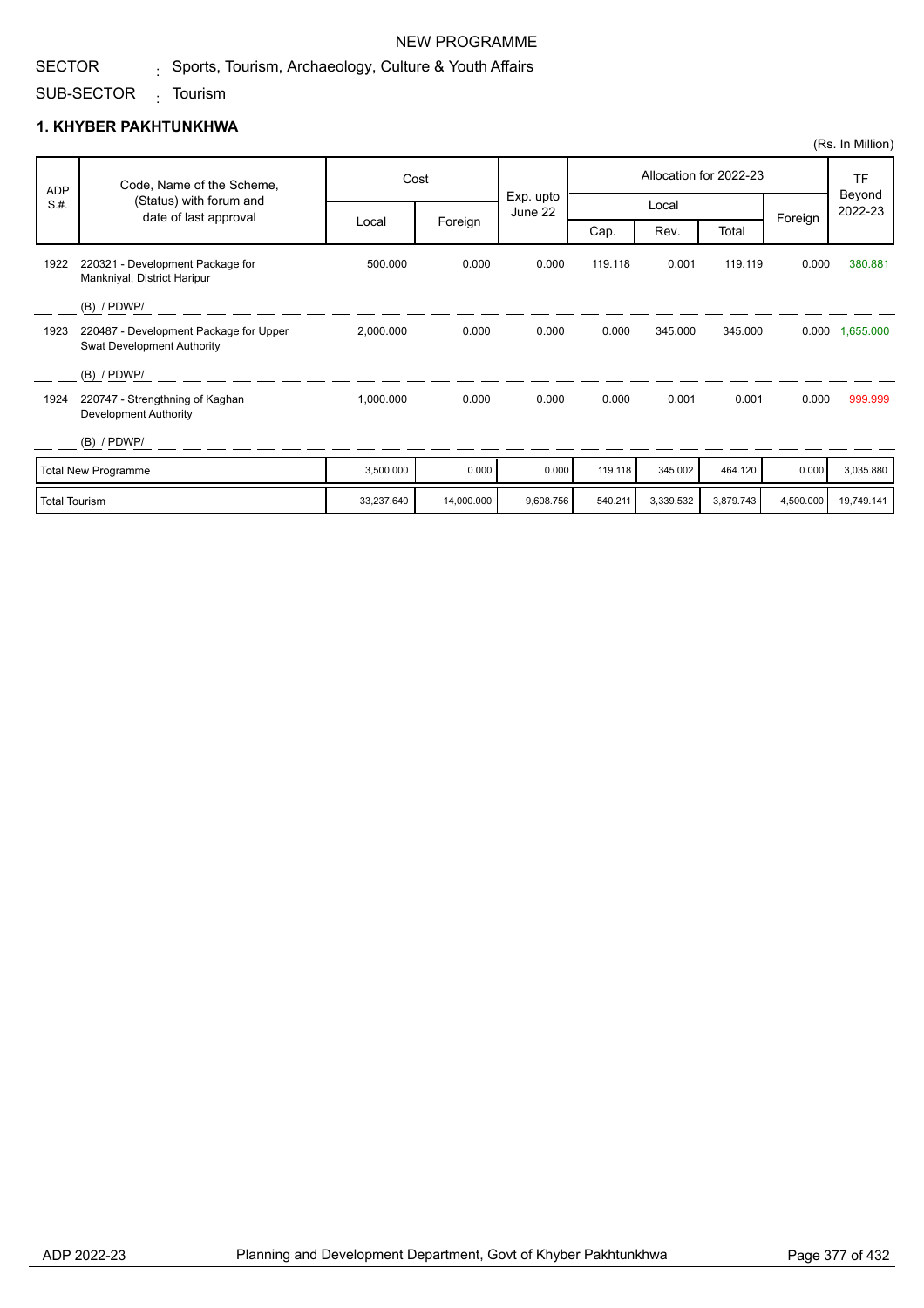#### SECTOR  $_{\rm i}$  Sports, Tourism, Archaeology, Culture & Youth Affairs

### SUB-SECTOR Youth Affairs :

|            |                                                                                                                          |           |         |                      |       |           |                        |         | (Rs. In Million)  |
|------------|--------------------------------------------------------------------------------------------------------------------------|-----------|---------|----------------------|-------|-----------|------------------------|---------|-------------------|
| <b>ADP</b> | Code, Name of the Scheme,                                                                                                |           | Cost    |                      |       |           | Allocation for 2022-23 |         | TF                |
| S.H.       | (Status) with forum and                                                                                                  |           |         | Exp. upto<br>June 22 |       | Local     |                        |         | Beyond<br>2022-23 |
|            | date of last approval                                                                                                    | Local     | Foreign |                      | Cap.  | Rev.      | Total                  | Foreign |                   |
| 1925       | 160588 - Youth Development Package.                                                                                      | 1,679.000 | 0.000   | 861.000              | 0.000 | 400.000   | 400.000                | 0.000   | 418.000           |
|            | (A) /PDWP /27-08-2021                                                                                                    |           |         |                      |       |           |                        |         |                   |
| 1926       | 190091 - Construction, Rehabilitation,<br>Upgradation and Asset Management of<br>Youth Properties in Khyber Pakhtunkhwa. | 243.000   | 0.000   | 64.000               | 0.000 | 179.000   | 179.000                | 0.000   | 0.000             |
|            | (A) /PDWP /12-10-2020                                                                                                    |           |         |                      |       |           |                        |         |                   |
| 1927       | 190603 - Innovation Fund for<br>Entrepreneurs, Youth & Women.                                                            | 2,000.000 | 0.000   | 1,150.000            | 0.000 | 850,000   | 850.000                | 0.000   | 0.000             |
|            | (A) /PDWP /10-02-2021                                                                                                    |           |         |                      |       |           |                        |         |                   |
|            | <b>Total OnGoing Programme</b>                                                                                           | 3,922.000 | 0.000   | 2,075.000            | 0.000 | 1,429.000 | 1,429.000              | 0.000   | 418.000           |
|            | <b>Total Youth Affairs</b>                                                                                               | 3,922.000 | 0.000   | 2,075.000            | 0.000 | 1,429.000 | 1,429.000              | 0.000   | 418.000           |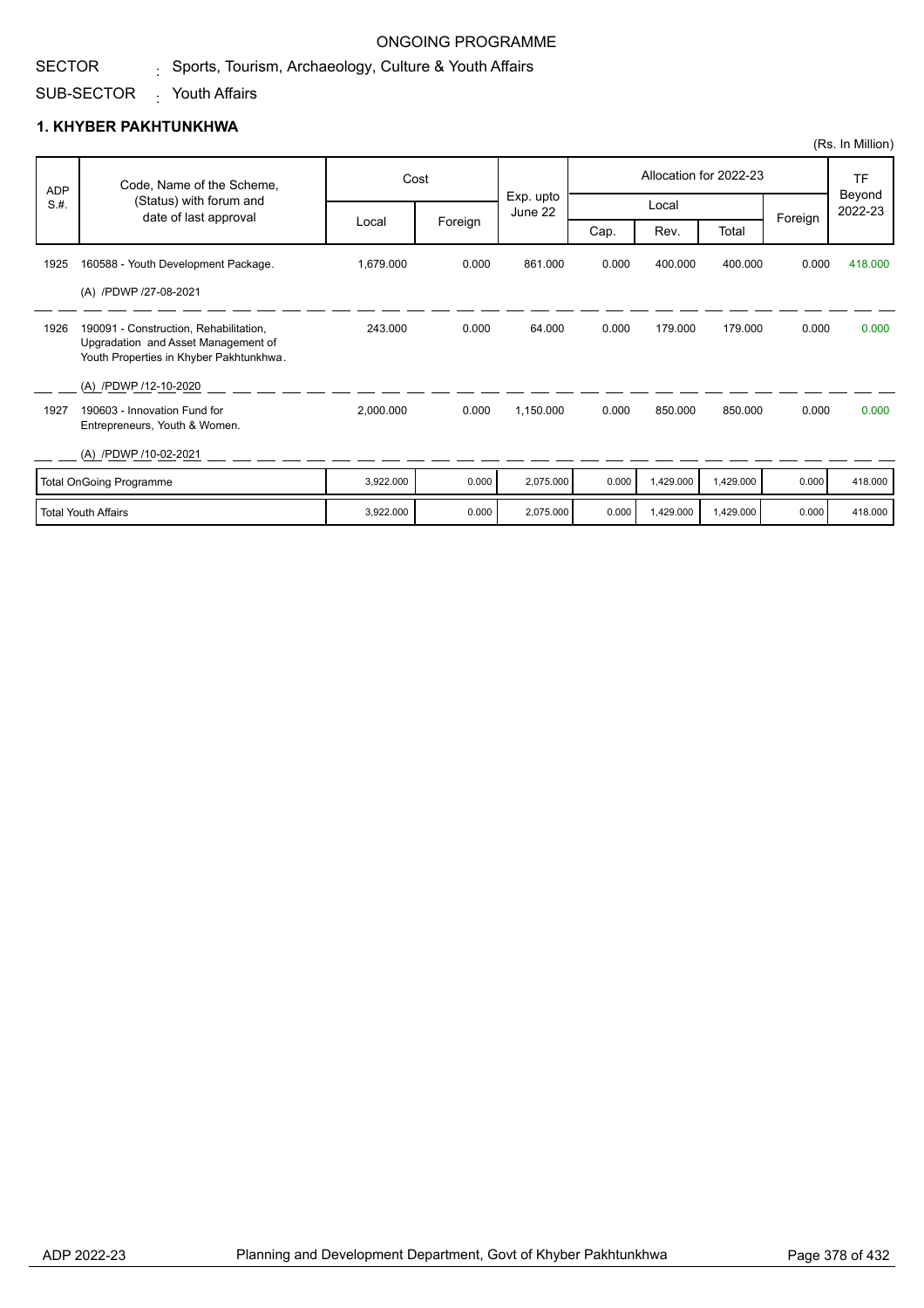## NEW PROGRAMME

# $_{\rm i}$  Sports, Tourism, Archaeology, Culture & Youth Affairs

SUB-SECTOR : PPP

SECTOR

## **1. KHYBER PAKHTUNKHWA**

| Code, Name of the Scheme,<br><b>ADP</b> |                                                                                                                        | Cost       |            |                      |           | Allocation for 2022-23 |            | <b>TF</b> |                   |
|-----------------------------------------|------------------------------------------------------------------------------------------------------------------------|------------|------------|----------------------|-----------|------------------------|------------|-----------|-------------------|
| S.#.                                    | (Status) with forum and<br>date of last approval                                                                       |            |            | Exp. upto<br>June 22 |           | Local                  |            |           | Beyond<br>2022-23 |
|                                         |                                                                                                                        | Local      | Foreign    |                      | Cap.      | Rev.                   | Total      | Foreign   |                   |
| 1845                                    | 220817 - Establishment of Executive<br>Washrooms on a PPP basis in Tourist<br>Areas of Khyber Pakhtunkhwa              | 0.005      | 0.000      | 0.000                | 0.001     | 0.000                  | 0.001      | 0.000     | 0.004             |
|                                         | $(B)$ / PDWP/                                                                                                          |            |            |                      |           |                        |            |           |                   |
| 1846                                    | 220818 - Outsourcing of PTDC properties<br>in Khyber Pakhtunkhwa                                                       | 0.005      | 0.000      | 0.000                | 0.000     | 0.001                  | 0.001      | 0.000     | 0.004             |
|                                         | $(B)$ / PDWP/                                                                                                          |            |            |                      |           |                        |            |           |                   |
| 1847                                    | 220819 - Establishment of Parking Plaza,<br>Electric Shuttles on PPP basis in Naran                                    | 0.005      | 0.000      | 0.000                | 0.001     | 0.000                  | 0.001      | 0.000     | 0.004             |
|                                         | (B) / PDWP/                                                                                                            |            |            |                      |           |                        |            |           |                   |
| 1848                                    | 220820 - Establishment of an International<br>standard skiing resort on a PPP basis in<br>Kalam                        | 0.005      | 0.000      | 0.000                | 0.001     | 0.000                  | 0.001      | 0.000     | 0.004             |
|                                         | (B) / PDWP/                                                                                                            |            |            |                      |           |                        |            |           |                   |
| 1849                                    | 220821 - Establishment of sports facilities<br>on PPP basis across Khyber Pakhtunkhwa                                  | 0.005      | 0.000      | 0.000                | 0.001     | 0.000                  | 0.001      | 0.000     | 0.004             |
|                                         | $(B)$ / PDWP/                                                                                                          |            |            |                      |           |                        |            |           |                   |
| 1850                                    | 220822 - Establishment of water filtration<br>and commercial laundry service on PPP<br>basis in Naran                  | 0.005      | 0.000      | 0.000                | 0.001     | 0.000                  | 0.001      | 0.000     | 0.004             |
|                                         | $(B)$ / PDWP/                                                                                                          |            |            |                      |           |                        |            |           |                   |
| 1851                                    | 220823 - Feasibility & master planning of<br>integrated tourism zones (ITZ) in Khyber<br>Pakhtunkhwa-investments plans | 0.005      | 0.000      | 0.000                | 0.001     | 0.000                  | 0.001      | 0.000     | 0.004             |
|                                         | $(B)$ / PDWP/                                                                                                          |            |            |                      |           |                        |            |           |                   |
| 1852                                    | 220824 - Feasibility Study &<br>Establishment of Kumrat Madaklasht<br>Cable Car                                        | 0.005      | 0.000      | 0.000                | 0.001     | 0.000                  | 0.001      | 0.000     | 0.004             |
|                                         | $(B)$ / PDWP/                                                                                                          |            |            |                      |           |                        |            |           |                   |
| 1853                                    | 220825 - Recreational Park at Hund Swabi                                                                               | 0.005      | 0.000      | 0.000                | 0.001     | 0.000                  | 0.001      | 0.000     | 0.004             |
|                                         | $(B)$ / PDWP/                                                                                                          |            |            |                      |           |                        |            |           |                   |
| 1854                                    | 220826 - Construction of Motor Sports<br>Arena in Kheshgi                                                              | 0.005      | 0.000      | 0.000                | 0.001     | 0.000                  | 0.001      | 0.000     | 0.004             |
|                                         | $(B)$ / PDWP/                                                                                                          |            |            |                      |           |                        |            |           |                   |
| 1855                                    | 220827 - Resort Development at Gabeen<br>Jabba, Swat valley                                                            | 0.005      | 0.000      | 0.000                | 0.002     | 0.000                  | 0.002      | 0.000     | 0.003             |
|                                         | $(B)$ / PDWP/                                                                                                          |            |            |                      |           |                        |            |           |                   |
|                                         | <b>Total New Programme</b>                                                                                             | 0.055      | 0.000      | 0.000                | 0.011     | 0.001                  | 0.012      | 0.000     | 0.043             |
| <b>Total PPP</b>                        |                                                                                                                        | 0.055      | 0.000      | 0.000                | 0.011     | 0.001                  | 0.012      | 0.000     | 0.043             |
|                                         | <b>Total Programme</b>                                                                                                 | 75,595.060 | 75,595.060 | 22,406.885           | 6,422.817 | 5,722.319              | 12,145.136 | 4,750.000 | 41,043.039        |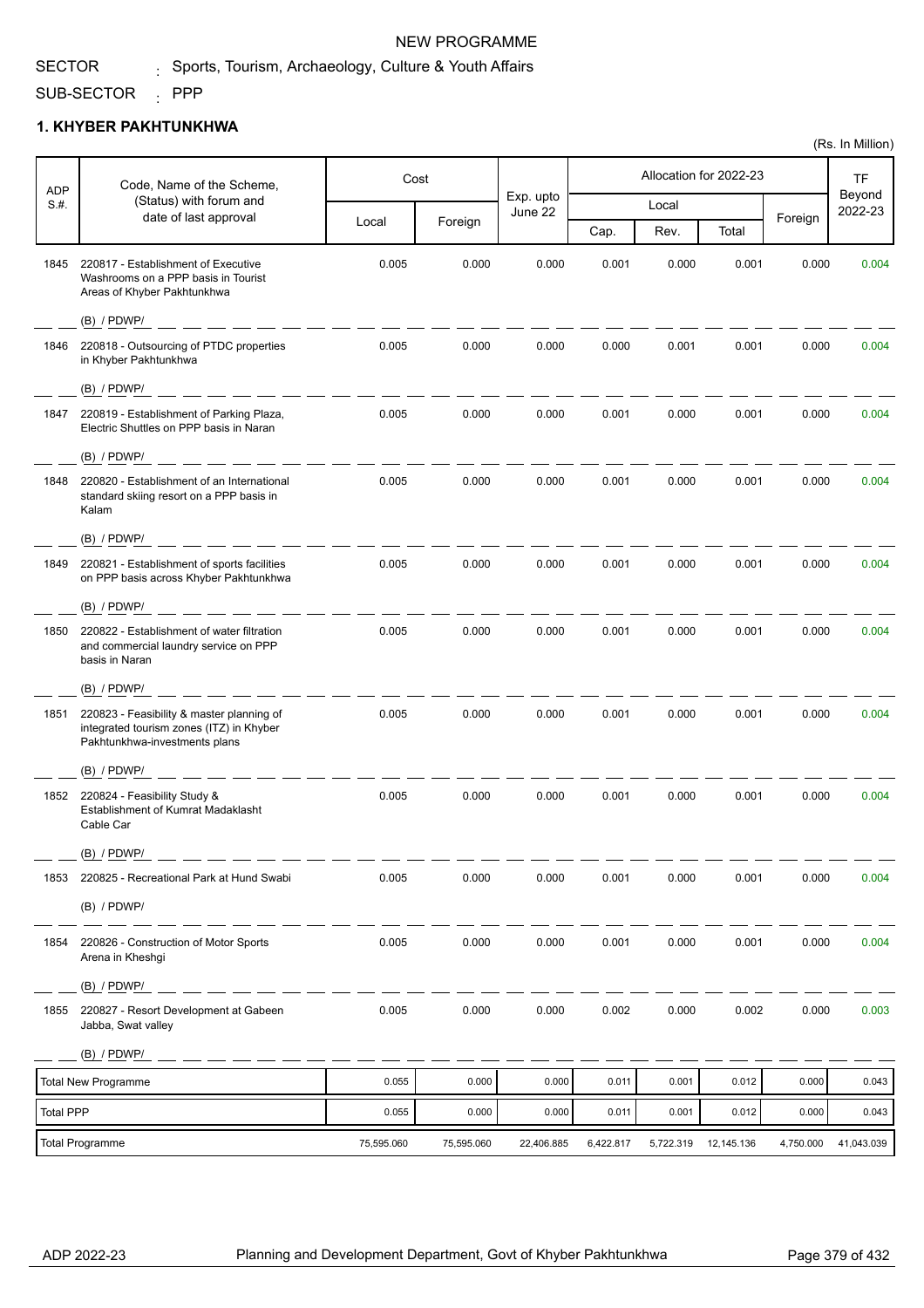#### SECTOR  $_{\rm i}$  Sports, Tourism, Archaeology, Culture & Youth Affairs

### SUB-SECTOR Archaeology :

|            |                                                                                                                                                        |           |         |                      |                        |        |         |         | (Rs. In Million)  |
|------------|--------------------------------------------------------------------------------------------------------------------------------------------------------|-----------|---------|----------------------|------------------------|--------|---------|---------|-------------------|
| <b>ADP</b> | Code, Name of the Scheme,                                                                                                                              | Cost      |         |                      | Allocation for 2022-23 |        |         |         | <b>TF</b>         |
| S.H.       | (Status) with forum and<br>date of last approval                                                                                                       |           |         | Exp. upto<br>June 22 |                        |        | Local   |         | Beyond<br>2022-23 |
|            |                                                                                                                                                        | Local     | Foreign |                      | Cap.                   | Rev.   | Total   | Foreign |                   |
| 1928       | 191871 - 180007 - Preservation,<br>Conservation and Documentation of<br>Cultural Heritage and Archaeological<br>Assets in Newly Merged Districts. [MA] | 53.216    | 0.000   | 33.220               | 19.996                 | 0.000  | 19.996  | 0.000   | 0.000             |
|            | (A) /DDWP /25-01-2019                                                                                                                                  |           |         |                      |                        |        |         |         |                   |
| 1929       | 210647 - Establishment of Play Ground at<br>UC Level in Newly Merged Districts                                                                         | 1,000.000 | 0.000   | 0.001                | 43.291                 | 70.000 | 113.291 | 0.000   | 886.708           |
|            | (A) /PDWP /08-10-2021                                                                                                                                  |           |         |                      |                        |        |         |         |                   |
|            | <b>Total OnGoing Programme</b>                                                                                                                         | 1,053.216 | 0.000   | 33.221               | 63.287                 | 70.000 | 133.287 | 0.000   | 886.708           |
|            | <b>Total Archaeology</b>                                                                                                                               | 1,053.216 | 0.000   | 33.221               | 63.287                 | 70.000 | 133.287 | 0.000   | 886.708           |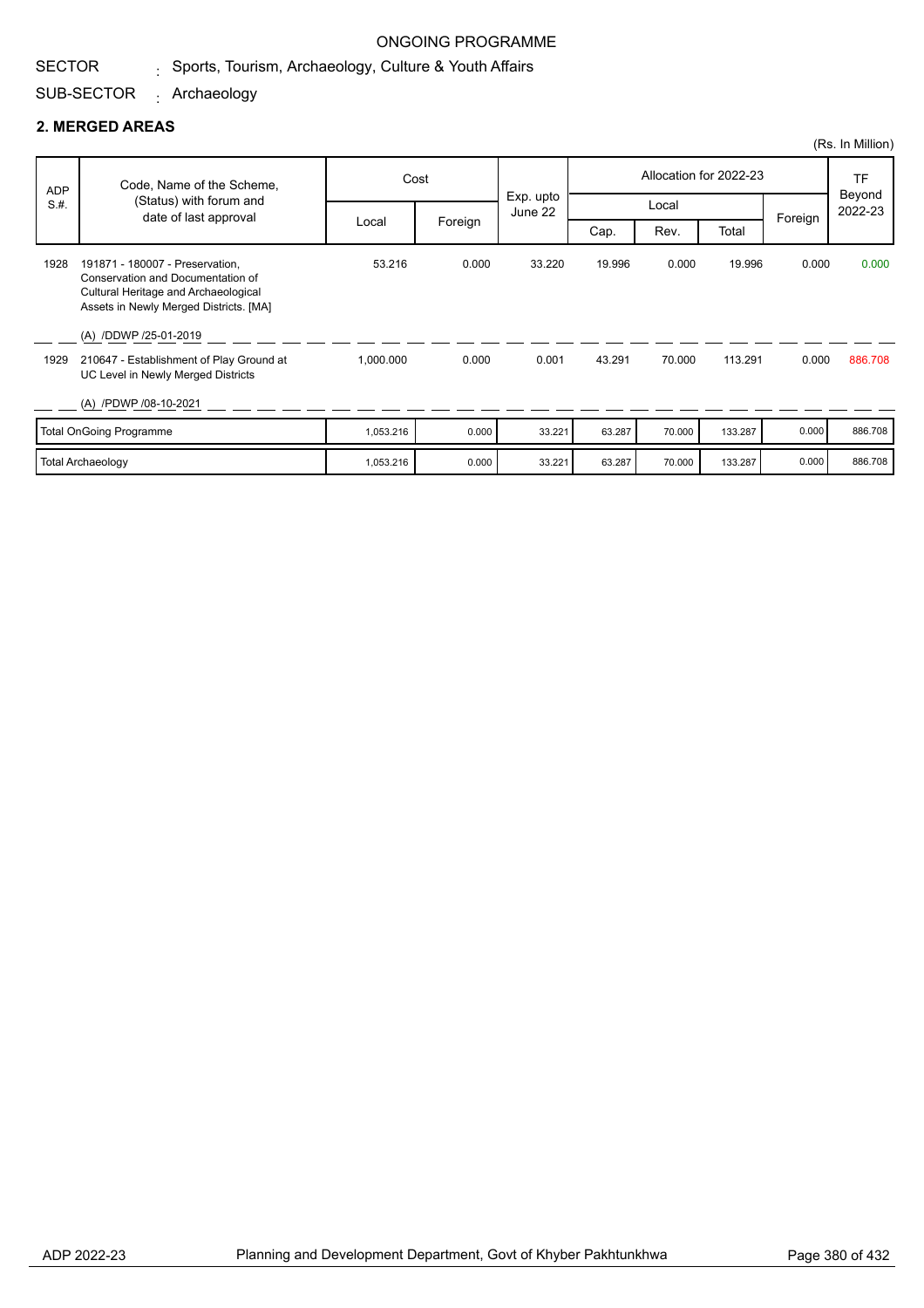### SECTOR  $_{\rm i}$  Sports, Tourism, Archaeology, Culture & Youth Affairs

### SUB-SECTOR <sub>:</sub> Sports

|                     |                                                                                              |        |         |                      |        |       |                        |         | (Rs. In Million)  |
|---------------------|----------------------------------------------------------------------------------------------|--------|---------|----------------------|--------|-------|------------------------|---------|-------------------|
| ADP                 | Code, Name of the Scheme,                                                                    | Cost   |         |                      |        |       | Allocation for 2022-23 |         | <b>TF</b>         |
| S.H.                | (Status) with forum and<br>date of last approval                                             |        |         | Exp. upto<br>June 22 | Local  |       |                        |         | Beyond<br>2022-23 |
|                     |                                                                                              | Local  | Foreign |                      | Cap.   | Rev.  | Total                  | Foreign |                   |
| 1930                | 191905 - 160111 - Construction of Sports<br>Complex / Stadium in Sub-Division Kohat.<br>[MA] | 67.000 | 0.000   | 0.000                | 67.000 | 0.000 | 67.000                 | 0.000   | 0.000             |
|                     | (A) /DDWP /25-01-2019                                                                        |        |         |                      |        |       |                        |         |                   |
|                     | Total OnGoing Programme                                                                      | 67.000 | 0.000   | 0.000                | 67.000 | 0.000 | 67.000                 | 0.000   | 0.000             |
| <b>Total Sports</b> |                                                                                              | 67.000 | 0.000   | 0.000                | 67.000 | 0.000 | 67.000                 | 0.000   | 0.000             |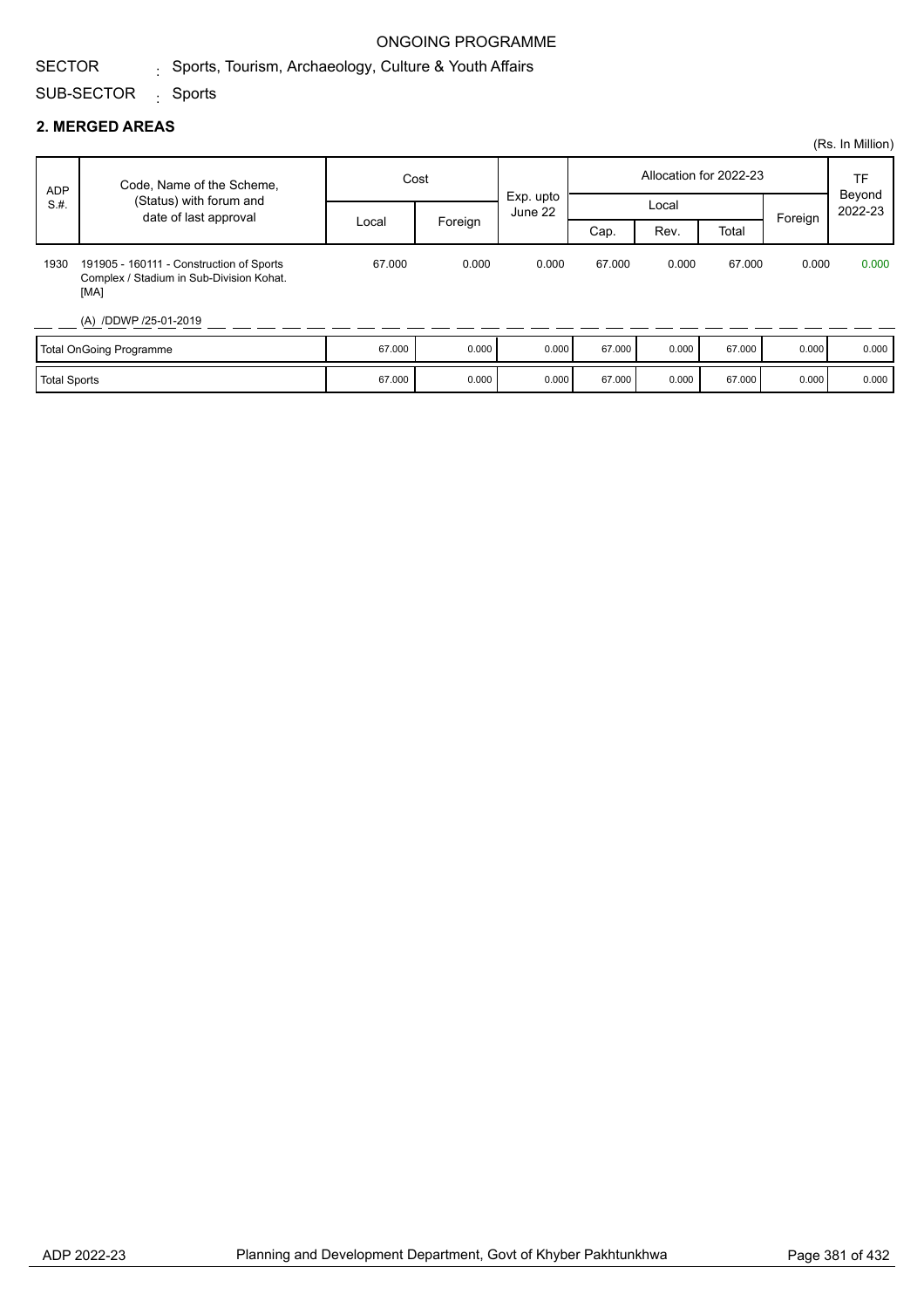#### SECTOR  $_{\rm i}$  Sports, Tourism, Archaeology, Culture & Youth Affairs

### SUB-SECTOR  $_{\odot}$  Sports, Tourism, Archaeology, Culture & Youth Affairs Department

|            |                                                                                                                     |         |         |                      |         |        |                        |         | (Rs. In Million)  |
|------------|---------------------------------------------------------------------------------------------------------------------|---------|---------|----------------------|---------|--------|------------------------|---------|-------------------|
| <b>ADP</b> | Code, Name of the Scheme,                                                                                           | Cost    |         |                      |         |        | Allocation for 2022-23 |         | <b>TF</b>         |
| S.H.       | (Status) with forum and<br>date of last approval                                                                    |         |         | Exp. upto<br>June 22 |         | Local  |                        |         | Beyond<br>2022-23 |
|            |                                                                                                                     | Local   | Foreign |                      | Cap.    | Rev.   | Total                  | Foreign |                   |
| 1931       | 191883 - 180111 - Rehab / Const: of<br>Sports Facilities in District South<br>Waziristan. [MA]                      | 250.178 | 0.000   | 139.000              | 111.178 | 0.000  | 111.178                | 0.000   | 0.000             |
|            | (A) /PDWP /20-02-2019                                                                                               |         |         |                      |         |        |                        |         |                   |
| 1932       | 191884 - 180268 - Rehab / Const:of<br>Sports Facilities in District Mohmand.<br>[MA]                                | 110.000 | 0.000   | 91.853               | 18.147  | 0.000  | 18.147                 | 0.000   | 0.000             |
|            | (A) /PDWP /20-03-2019                                                                                               |         |         |                      |         |        |                        |         |                   |
| 1933       | 191886 - 180284 - Rehab / Const: of Sport<br>Facilities in District North Waziristan. [MA]                          | 338.254 | 0.000   | 155.144              | 183.110 | 0.000  | 183.110                | 0.000   | 0.000             |
|            | (A) /PDWP /16-02-2022                                                                                               |         |         |                      |         |        |                        |         |                   |
| 1934       | 191889 - 140200 - Inter-Schools (Male &<br>Female) Sports Galas in Newly Merged<br>Districts. [MA]                  | 35.945  | 0.000   | 18.000               | 17.945  | 0.000  | 17.945                 | 0.000   | 0.000             |
|            | (A) /FDWP /29-04-2021                                                                                               |         |         |                      |         |        |                        |         |                   |
| 1935       | 191892 - 170362 - Provision of Sports<br>Facilities at Districts / Sub-Divisions in<br>Newly Merged Districts. [MA] | 83.680  | 0.000   | 77.880               | 5.800   | 0.000  | 5.800                  | 0.000   | 0.000             |
|            | $(A)$ /PDWP /-                                                                                                      |         |         |                      |         |        |                        |         |                   |
| 1936       | 191906 - 160432 - Establishment of Sports<br>Academies in Newly Merged Districts.<br>[MA]                           | 55.971  | 0.000   | 24.425               | 0.000   | 31.546 | 31.546                 | 0.000   | 0.000             |
|            | (A) /FDWP /10-10-2017                                                                                               |         |         |                      |         |        |                        |         |                   |
|            | <b>Total OnGoing Programme</b>                                                                                      | 874.028 | 0.000   | 506.302              | 336.180 | 31.546 | 367.726                | 0.000   | 0.000             |
|            | Total Sports, Tourism, Archaeology, Culture &                                                                       | 874.028 | 0.000   | 506.302              | 336.180 | 31.546 | 367.726                | 0.000   | 0.000             |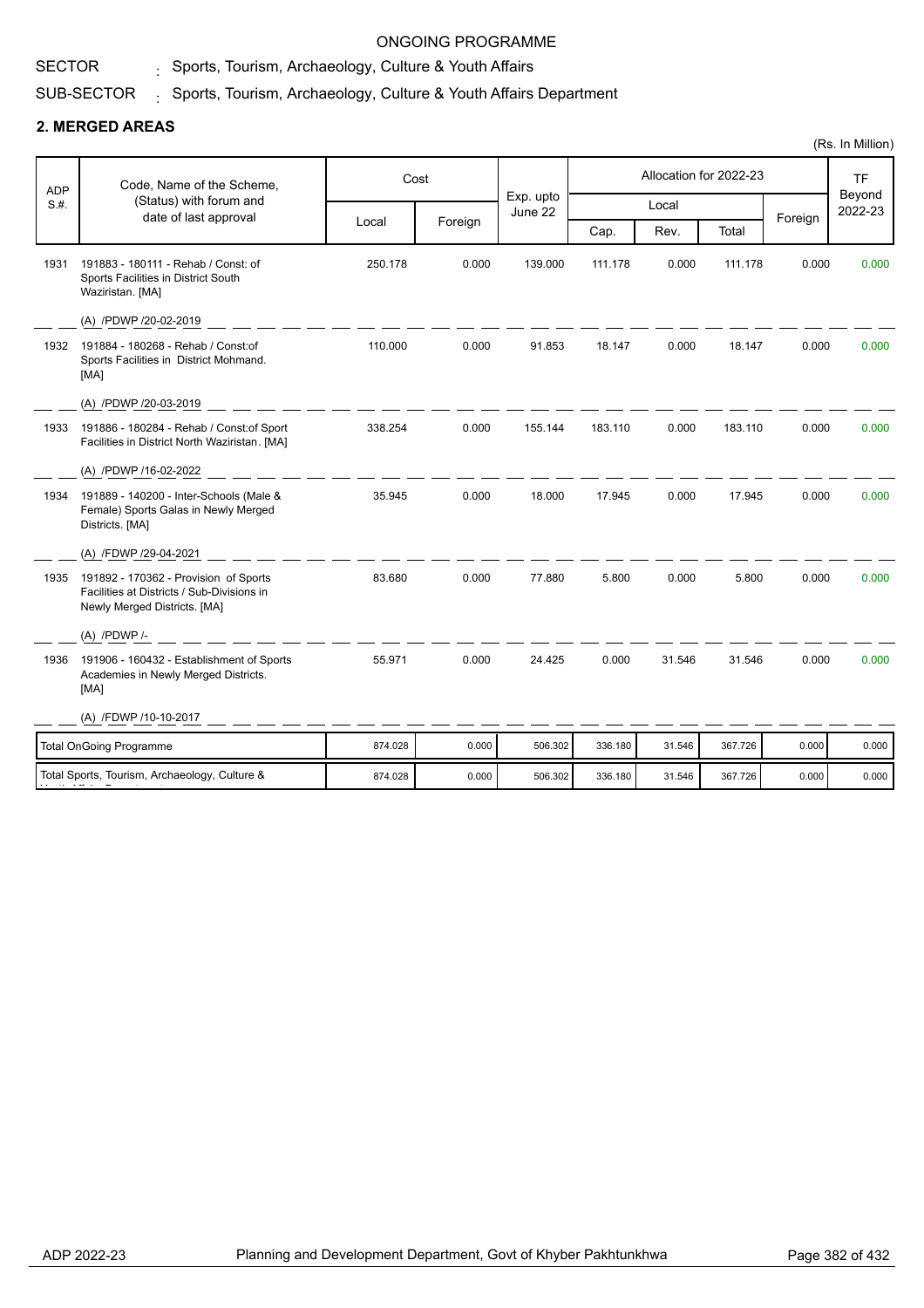# $_{\rm i}$  Sports, Tourism, Archaeology, Culture & Youth Affairs

### SUB-SECTOR <sub>:</sub> Tourism

## **2. MERGED AREAS**

SECTOR

|                      |                                                                                                    |           |           |                      |         |         |                        |         | (Rs. In Million)  |
|----------------------|----------------------------------------------------------------------------------------------------|-----------|-----------|----------------------|---------|---------|------------------------|---------|-------------------|
| <b>ADP</b>           | Code, Name of the Scheme,                                                                          |           | Cost      |                      |         |         | Allocation for 2022-23 |         | <b>TF</b>         |
| S.H.                 | (Status) with forum and<br>date of last approval                                                   |           |           | Exp. upto<br>June 22 |         | Local   |                        |         | Beyond<br>2022-23 |
|                      |                                                                                                    | Local     | Foreign   |                      | Cap.    | Rev.    | Total                  | Foreign |                   |
| 1937                 | 191178 - 170341-Construction of Tourist<br>Resorts in Newly Merged Districts. [MA]                 | 397.699   | 0.000     | 167.100              | 96.400  | 0.000   | 96.400                 | 0.000   | 134.199           |
|                      | (A) /FDWP /07-02-2018                                                                              |           |           |                      |         |         |                        |         |                   |
| 1938                 | 191916 - 190329 - Small Scale Tourism<br>promotional activities in Newly Merged<br>Districts. [MA] | 100.000   | 0.000     | 50.000               | 0.000   | 50.000  | 50.000                 | 0.000   | 0.000             |
|                      | (A) /DDWP /19-09-2019                                                                              |           |           |                      |         |         |                        |         |                   |
| 1939                 | 191917 - 190345 - Establishment of<br>Tourism Wing for Newly Merged Districts.<br>[MA]             | 91.266    | 0.000     | 30.458               | 0.000   | 25.707  | 25.707                 | 0.000   | 35.101            |
|                      | (A) /DDWP /22-09-2020                                                                              |           |           |                      |         |         |                        |         |                   |
|                      | Total OnGoing Programme                                                                            | 588.965   | 0.000     | 247.558              | 96.400  | 75.707  | 172.107                | 0.000   | 169.300           |
| <b>Total Tourism</b> |                                                                                                    | 588.965   | 0.000     | 247.558              | 96.400  | 75.707  | 172.107                | 0.000   | 169.300           |
|                      | Total Programme                                                                                    | 2,583.209 | 2,583.209 | 787.081              | 562.867 | 177.253 | 740.120                | 0.000   | 1,056.008         |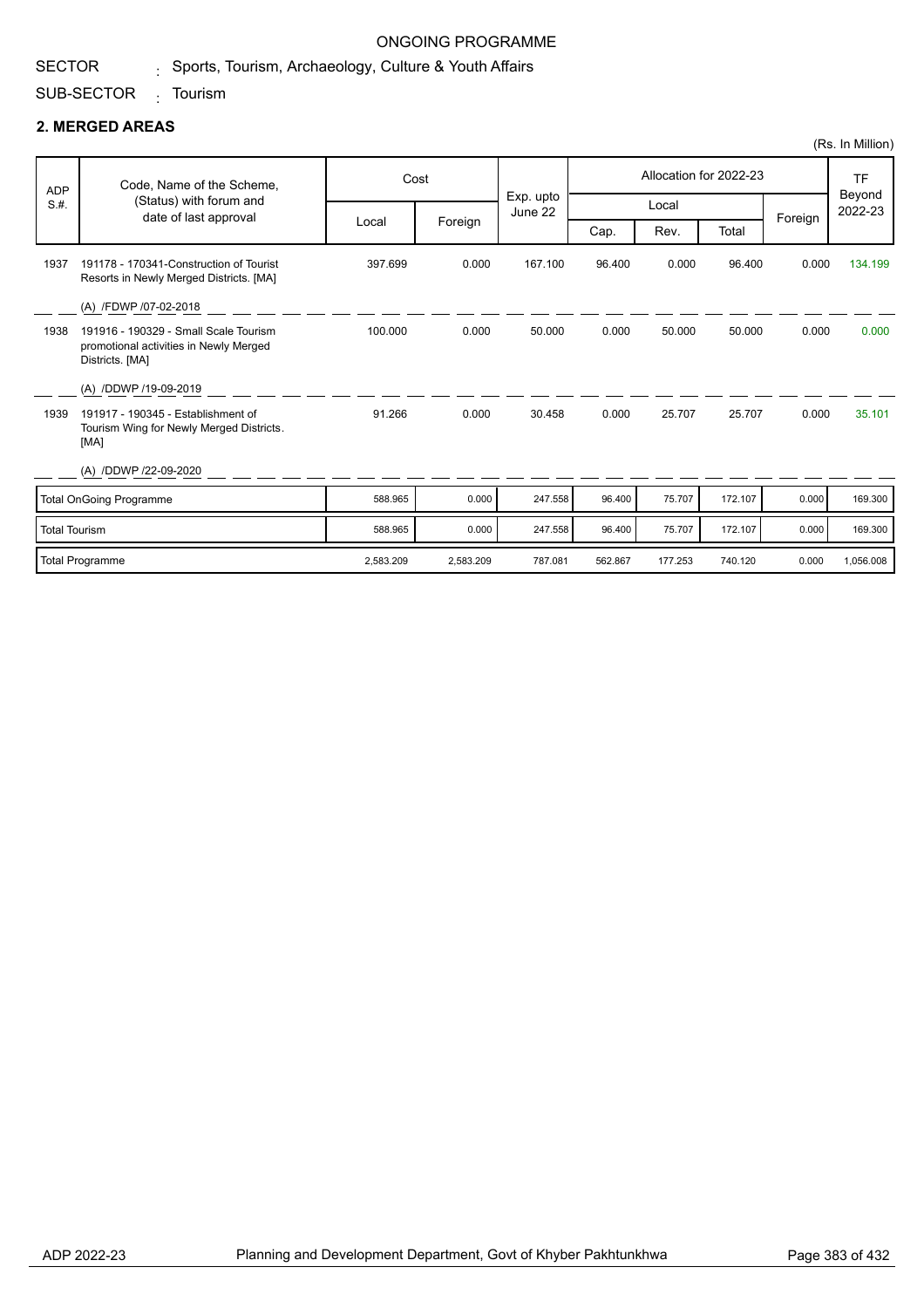#### SECTOR  $_{\rm i}$  Sports, Tourism, Archaeology, Culture & Youth Affairs

SUB-SECTOR Archaeology :

## **3. ACCELERATED IMPLEMENTATION PROGRAMME (AIP)**

|            |                                                                                        |         |         |                      |                        |        |        |         | (Rs. In Million)  |
|------------|----------------------------------------------------------------------------------------|---------|---------|----------------------|------------------------|--------|--------|---------|-------------------|
| <b>ADP</b> | Code, Name of the Scheme,                                                              | Cost    |         |                      | Allocation for 2022-23 |        |        |         | TF                |
| S.H.       | (Status) with forum and                                                                |         |         | Exp. upto<br>June 22 |                        | Local  |        |         | Beyond<br>2022-23 |
|            | date of last approval                                                                  | Local   | Foreign |                      | Cap.                   | Rev.   | Total  | Foreign |                   |
| 1940       | 195227 - Protection and Management of<br>Archaeological and Cultural Heritage<br>(AIP) | 243.000 | 0.000   | 65.339               | 0.000                  | 20.000 | 20,000 | 0.000   | 157.661           |
|            | (A) /PDWP /12-10-2020                                                                  |         |         |                      |                        |        |        |         |                   |
|            | Total OnGoing Programme                                                                | 243,000 | 0.000   | 65.339               | 0.000                  | 20,000 | 20,000 | 0.000   | 157.661           |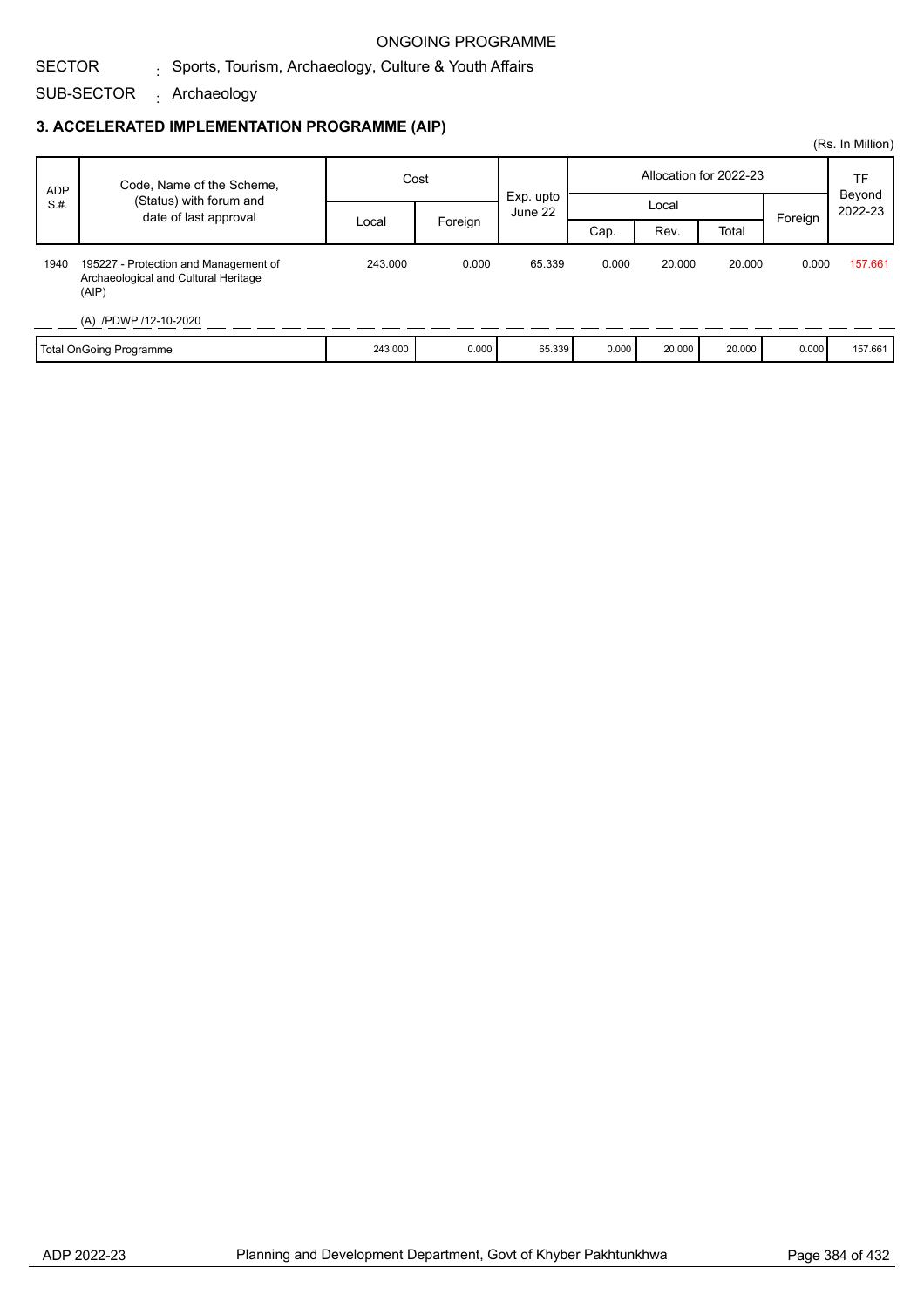## NEW PROGRAMME

#### SECTOR  $_{\rm i}$  Sports, Tourism, Archaeology, Culture & Youth Affairs

SUB-SECTOR Archaeology :

## **3. ACCELERATED IMPLEMENTATION PROGRAMME (AIP)**

|            |                                                                     |         |                             |           |       |                        |        |              | (Rs. In Million) |
|------------|---------------------------------------------------------------------|---------|-----------------------------|-----------|-------|------------------------|--------|--------------|------------------|
| <b>ADP</b> | Code, Name of the Scheme,                                           | Cost    |                             | Exp. upto |       | Allocation for 2022-23 |        | TF<br>Beyond |                  |
| S.H.       | (Status) with forum and<br>date of last approval                    |         | June 22<br>Foreign<br>Local |           | Local |                        |        | Foreign      | 2022-23          |
|            |                                                                     |         |                             |           | Cap.  | Rev.                   | Total  |              |                  |
| 1941       | 220476 - Digital Mapping of Archaeological<br>Sites in Merged Areas | 100.000 | 0.000                       | 0.000     | 0.000 | 10.000                 | 10.000 | 0.000        | 90.000           |
|            | $(B)$ / PDWP/                                                       |         |                             |           |       |                        |        |              |                  |
|            | <b>Total New Programme</b>                                          | 100.000 | 0.000                       | 0.000     | 0.000 | 10.000                 | 10.000 | 0.000        | 90.000           |
|            | <b>Total Archaeology</b>                                            | 343.000 | 0.000                       | 65.339    | 0.000 | 30.000                 | 30.000 | 0.000        | 247.661          |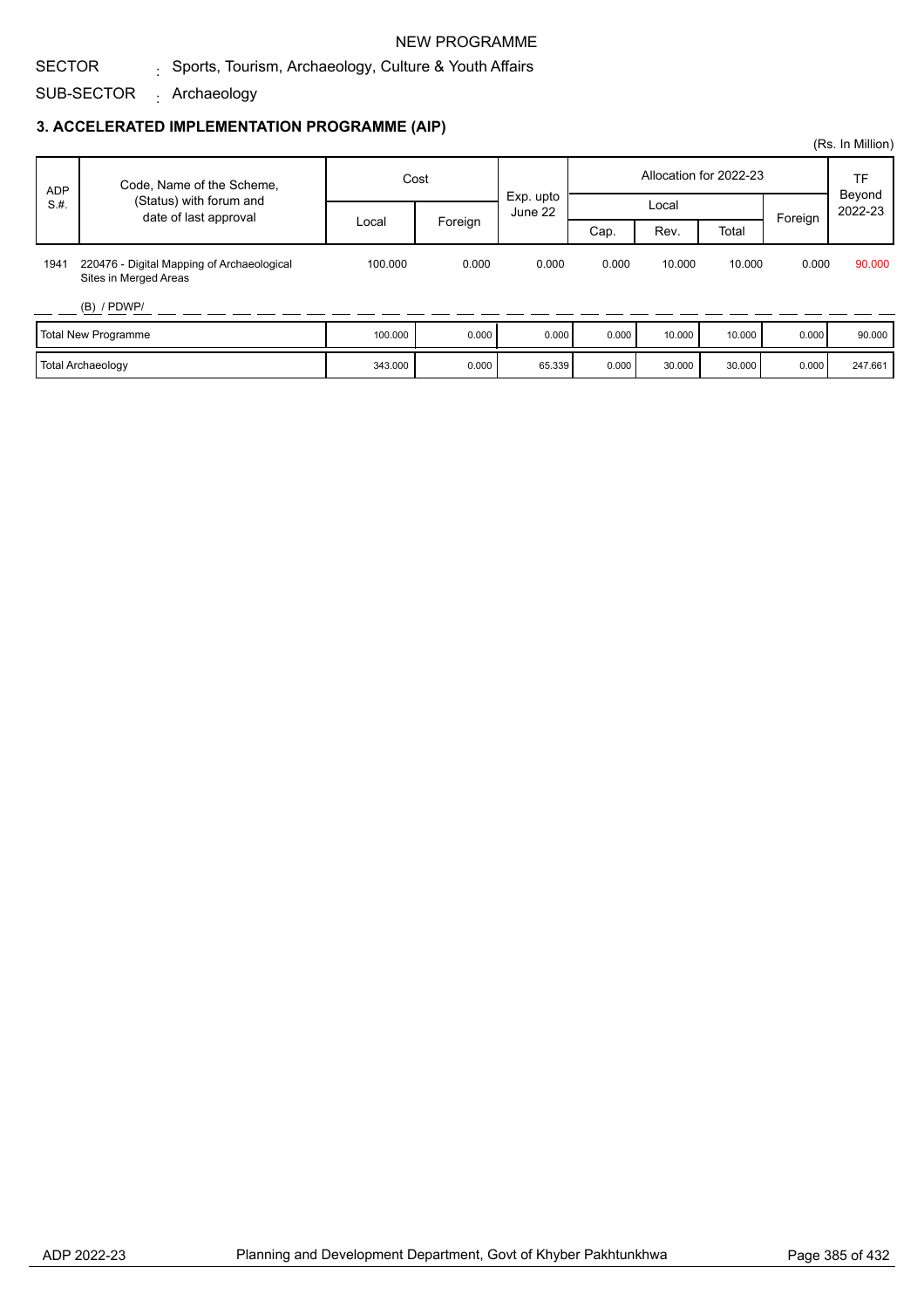## $_{\rm i}$  Sports, Tourism, Archaeology, Culture & Youth Affairs

SUB-SECTOR <sub>:</sub> Culture

## **3. ACCELERATED IMPLEMENTATION PROGRAMME (AIP)**

| <b>ADP</b><br>S.H.   | Code, Name of the Scheme,                          | Cost    |         | Exp. upto |       |        | Allocation for 2022-23 |         | TF<br>Beyond |
|----------------------|----------------------------------------------------|---------|---------|-----------|-------|--------|------------------------|---------|--------------|
|                      | (Status) with forum and<br>date of last approval   |         |         | June 22   |       | Local  |                        | Foreign | 2022-23      |
|                      |                                                    | Local   | Foreign |           | Cap.  | Rev.   | Total                  |         |              |
| 1942                 | 195226 - Promotion of Cultural Activities<br>(AIP) | 690,000 | 0.000   | 75.678    | 0.000 | 10.000 | 10.000                 | 0.000   | 604.322      |
|                      | (A) /PDWP /25-02-2021                              |         |         |           |       |        |                        |         |              |
|                      | Total OnGoing Programme                            | 690.000 | 0.000   | 75.678    | 0.000 | 10.000 | 10.000                 | 0.000   | 604.322      |
| <b>Total Culture</b> |                                                    | 690.000 | 0.000   | 75.678    | 0.000 | 10.000 | 10.000                 | 0.000   | 604.322      |

(Rs. In Million)

SECTOR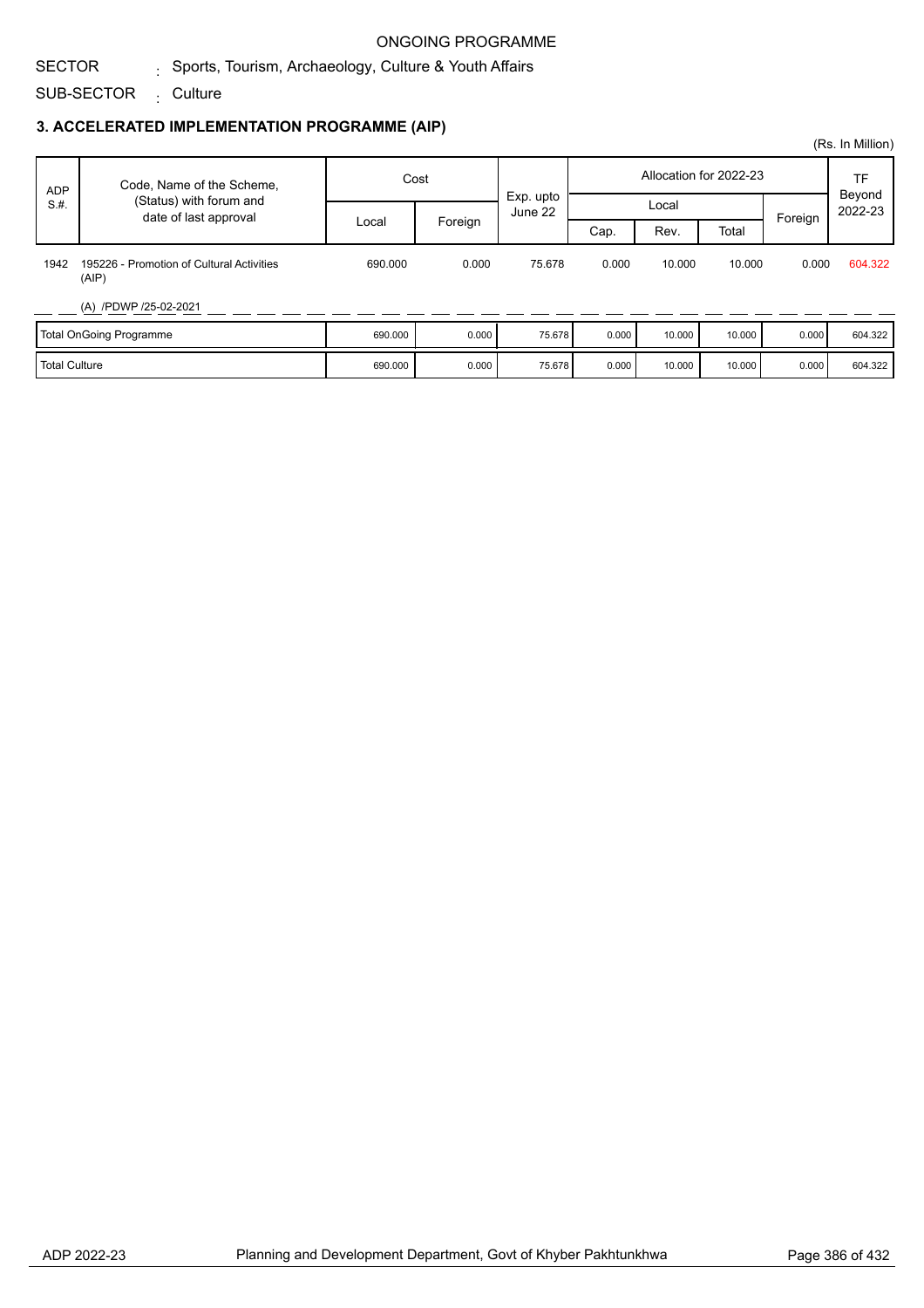#### SECTOR  $_{\rm i}$  Sports, Tourism, Archaeology, Culture & Youth Affairs

SUB-SECTOR <sub>:</sub> Sports

## **3. ACCELERATED IMPLEMENTATION PROGRAMME (AIP)**

|            |                                                                                    |           |         |                      |       |         |                        |         | (Rs. In Million)  |
|------------|------------------------------------------------------------------------------------|-----------|---------|----------------------|-------|---------|------------------------|---------|-------------------|
| <b>ADP</b> | Code, Name of the Scheme,                                                          |           | Cost    |                      |       |         | Allocation for 2022-23 |         | TF                |
| S.H.       | (Status) with forum and<br>date of last approval                                   |           |         | Exp. upto<br>June 22 |       | Local   |                        | Foreign | Beyond<br>2022-23 |
|            |                                                                                    | Local     | Foreign |                      | Cap.  | Rev.    | Total                  |         |                   |
| 1943       | 195218 - Establishment, upgradation &<br>Rehabilitation of Sports Facilities (AIP) | 7,365.480 | 0.000   | 1,038.140            | 0.000 | 580.000 | 580.000                |         | 0.000 5,747.340   |
| 1944       | (A) /PDWP /10-09-2020<br>195219 - Holding of Sport Activities (AIP)                | 1,000.000 | 0.000   | 307.713              | 0.000 | 5.000   | 5.000                  | 0.000   | 687.287           |
|            | (A) /PDWP /17-09-2019                                                              |           |         |                      |       |         |                        |         |                   |
|            | <b>Total OnGoing Programme</b>                                                     | 8,365.480 | 0.000   | 1,345.853            | 0.000 | 585.000 | 585.000                | 0.000   | 6,434.627         |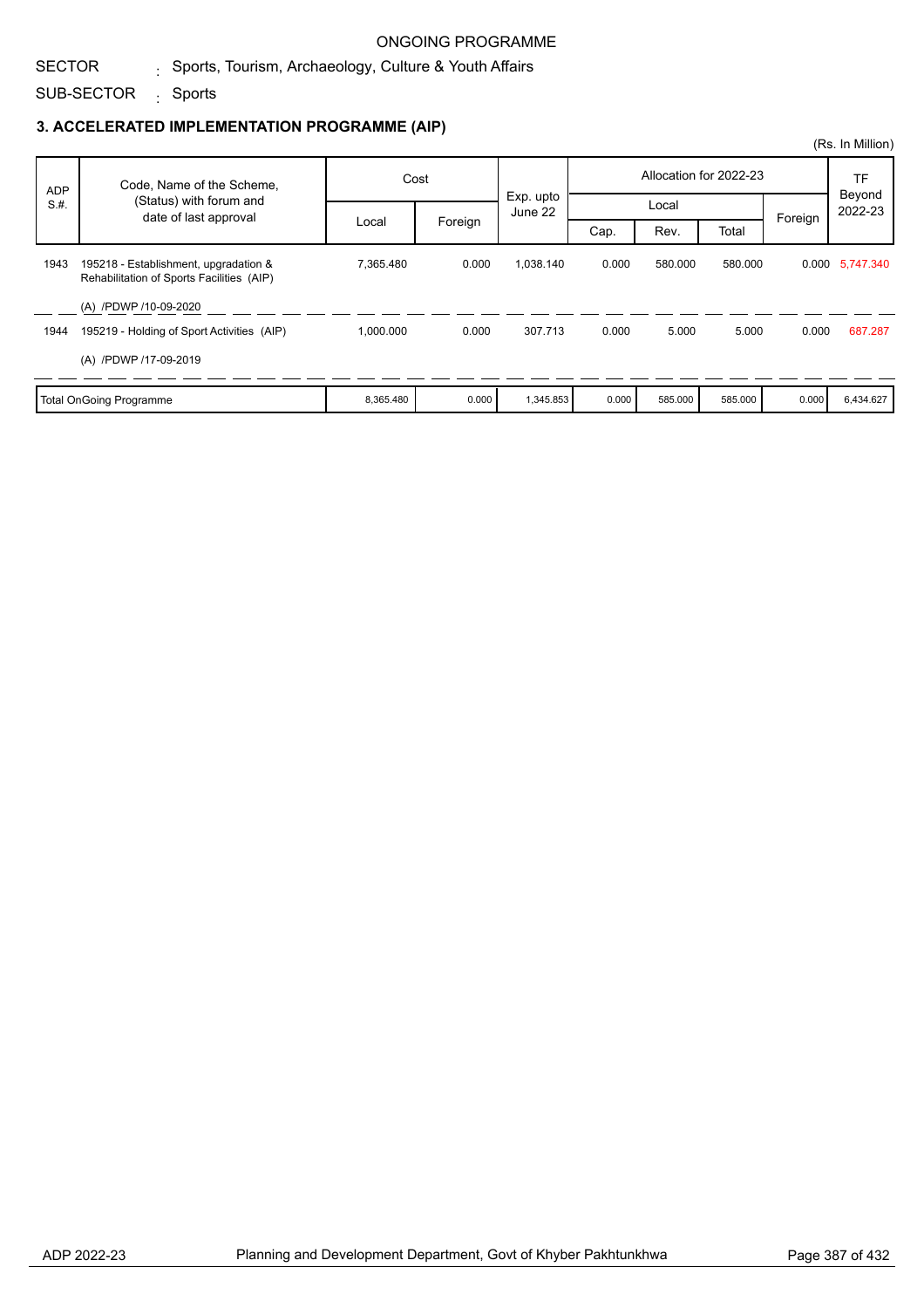## NEW PROGRAMME

## $_{\rm i}$  Sports, Tourism, Archaeology, Culture & Youth Affairs

SUB-SECTOR <sub>:</sub> Sports

## **3. ACCELERATED IMPLEMENTATION PROGRAMME (AIP)**

| <b>ADP</b>          | Code, Name of the Scheme,                                                                                  | Cost      |         | Exp. upto |         |         | Allocation for 2022-23 |         | TF<br>Beyond |
|---------------------|------------------------------------------------------------------------------------------------------------|-----------|---------|-----------|---------|---------|------------------------|---------|--------------|
| S.H.                | (Status) with forum and<br>date of last approval                                                           |           |         | June 22   |         | Local   |                        |         | 2022-23      |
|                     |                                                                                                            | Local     | Foreign |           | Cap.    | Rev.    | Total                  | Foreign |              |
| 1945                | 220283 - Construction of Sports Complex<br>at Cadet College Mamad Ghat in Merged<br>Areas<br>$(B)$ / PDWP/ | 1.000.000 | 0.000   | 0.000     | 168.000 | 0.000   | 168,000                | 0.000   | 832,000      |
|                     | <b>Total New Programme</b>                                                                                 | 1,000.000 | 0.000   | 0.000     | 168,000 | 0.000   | 168,000                | 0.000   | 832.000      |
| <b>Total Sports</b> |                                                                                                            | 9,365.480 | 0.000   | 1,345.853 | 168.000 | 585.000 | 753.000                | 0.000   | 7,266.627    |

(Rs. In Million)

SECTOR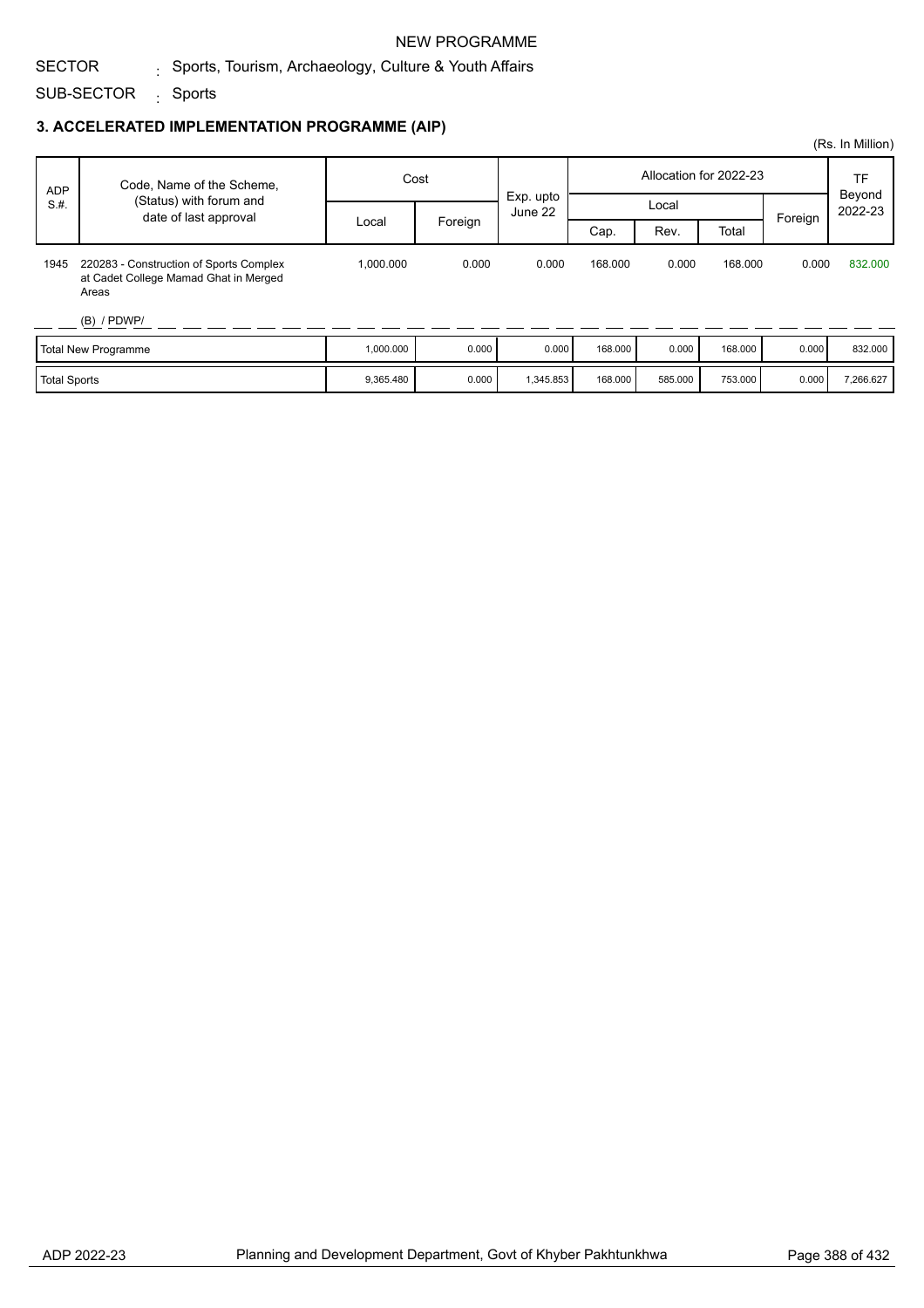### NEW PROGRAMME

#### SECTOR  $_{\rm i}$  Sports, Tourism, Archaeology, Culture & Youth Affairs

### SUB-SECTOR  $_{\odot}$  Sports, Tourism, Archaeology, Culture & Youth Affairs Department

## **3. ACCELERATED IMPLEMENTATION PROGRAMME (AIP)**

|            |                                                                                                |         |         |                      |       |       |                        |         | (Rs. In Million)               |
|------------|------------------------------------------------------------------------------------------------|---------|---------|----------------------|-------|-------|------------------------|---------|--------------------------------|
| <b>ADP</b> | Code, Name of the Scheme,                                                                      | Cost    |         |                      |       |       | Allocation for 2022-23 |         | <b>TF</b><br>Beyond<br>2022-23 |
| S.H.       | (Status) with forum and<br>date of last approval                                               |         |         | Exp. upto<br>June 22 |       | Local |                        | Foreign |                                |
|            |                                                                                                | Local   | Foreign |                      | Cap.  | Rev.  | Total                  |         |                                |
| 1946       | 220734 - Special Reforms In Sports<br>Tourism , Archaeology, Cultural & Youth<br>Affairs in MA | 200.000 | 0.000   | 0.000                | 0.001 | 0.001 | 0.002                  | 0.000   | 199.998                        |
|            | $(B)$ / PDWP/                                                                                  |         |         |                      |       |       |                        |         |                                |
|            | <b>Total New Programme</b>                                                                     | 200.000 | 0.000   | 0.000                | 0.001 | 0.001 | 0.002                  | 0.000   | 199.998                        |
|            | Total Sports, Tourism, Archaeology, Culture &                                                  | 200.000 | 0.000   | 0.000                | 0.001 | 0.001 | 0.002                  | 0.000   | 199.998                        |

Youth Affairs Department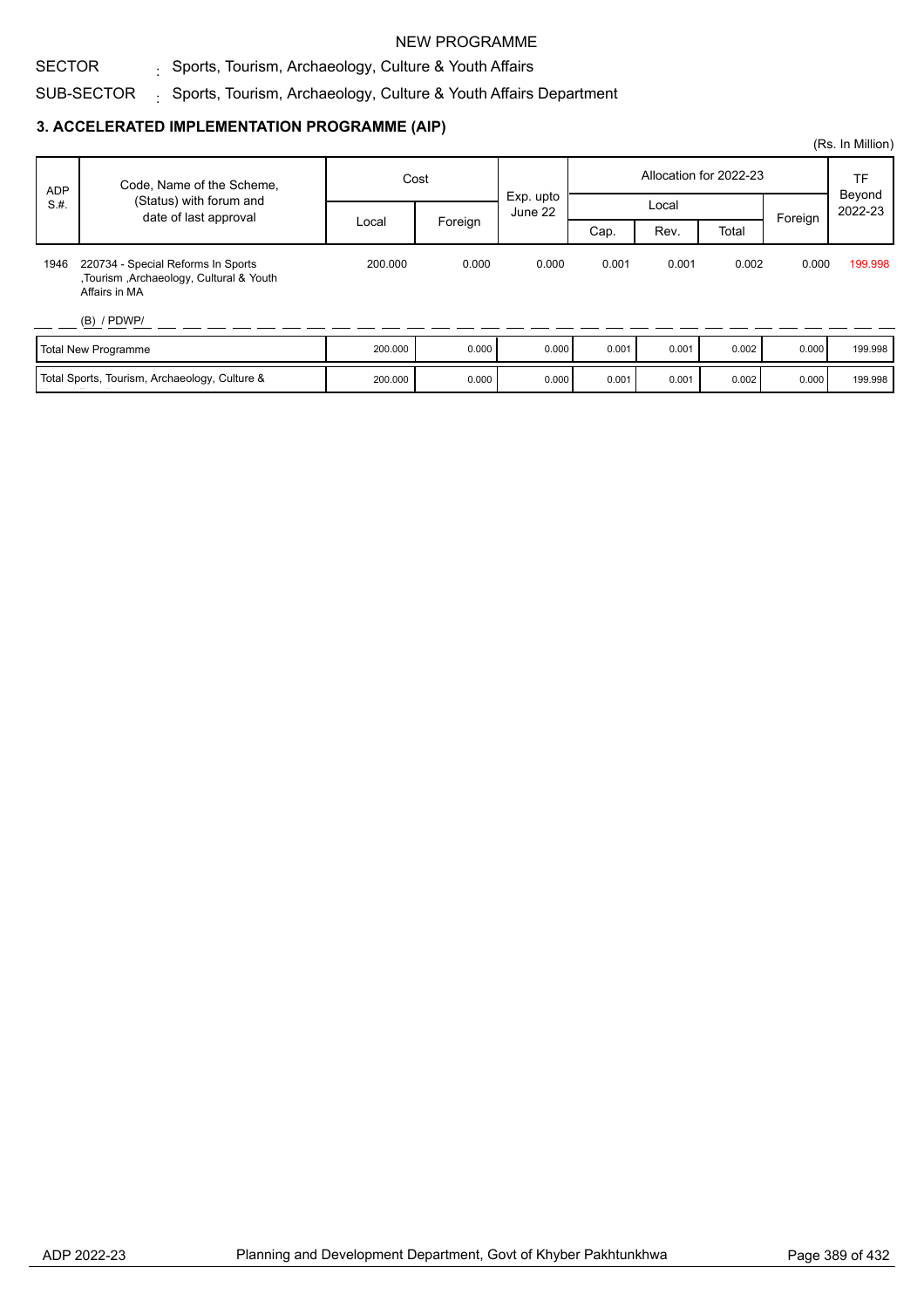#### SECTOR  $_{\rm i}$  Sports, Tourism, Archaeology, Culture & Youth Affairs

SUB-SECTOR <sub>:</sub> Tourism

## **3. ACCELERATED IMPLEMENTATION PROGRAMME (AIP)**

|                      |                                                                                                                                     |           |         |                      |       |         |                        |         | (Rs. In Million)  |
|----------------------|-------------------------------------------------------------------------------------------------------------------------------------|-----------|---------|----------------------|-------|---------|------------------------|---------|-------------------|
| <b>ADP</b>           | Code, Name of the Scheme,                                                                                                           |           | Cost    |                      |       |         | Allocation for 2022-23 |         | <b>TF</b>         |
| S.H.                 | (Status) with forum and<br>date of last approval                                                                                    |           |         | Exp. upto<br>June 22 |       | Local   |                        |         | Beyond<br>2022-23 |
|                      |                                                                                                                                     | Local     | Foreign |                      | Cap.  | Rev.    | Total                  | Foreign |                   |
| 1947                 | 195220 - Establishment/Development of<br>Tourist Destinations, Tourism Information<br>Centers, Picnic spots and Rest Areas<br>(AIP) | 2,601.000 | 0.000   | 107.839              | 0.000 | 50.000  | 50.000                 |         | 0.000 2,443.161   |
|                      | (A) /PDWP /12-10-2020                                                                                                               |           |         |                      |       |         |                        |         |                   |
| 1948                 | 195221 - Promotion/holding of Tourism<br>activities and festivals (AIP)                                                             | 494.000   | 0.000   | 57.839               | 0.000 | 5.000   | 5.000                  | 0.000   | 431.161           |
|                      | (A) /PDWP /12-10-2020                                                                                                               |           |         |                      |       |         |                        |         |                   |
| 1949                 | 195222 - Development of Tourist Services<br>(AIP)                                                                                   | 171.916   | 0.000   | 20.000               | 0.000 | 10.000  | 10.000                 | 0.000   | 141.916           |
|                      | (A) /PDWP /01-11-2021                                                                                                               |           |         |                      |       |         |                        |         |                   |
| 1950                 | 210604 - Integrated Tourism Development<br>Program for Newly Merged Districts                                                       | 1.500.000 | 0.000   | 50.000               | 0.000 | 50.000  | 50.000                 |         | 0.000 1.400.000   |
|                      | (A) /PDWP /01-11-2021                                                                                                               |           |         |                      |       |         |                        |         |                   |
|                      | <b>Total OnGoing Programme</b>                                                                                                      | 4.766.916 | 0.000   | 235.678              | 0.000 | 115.000 | 115,000                | 0.000   | 4,416.238         |
| <b>Total Tourism</b> |                                                                                                                                     | 4,766.916 | 0.000   | 235.678              | 0.000 | 115,000 | 115.000                | 0.000   | 4,416.238         |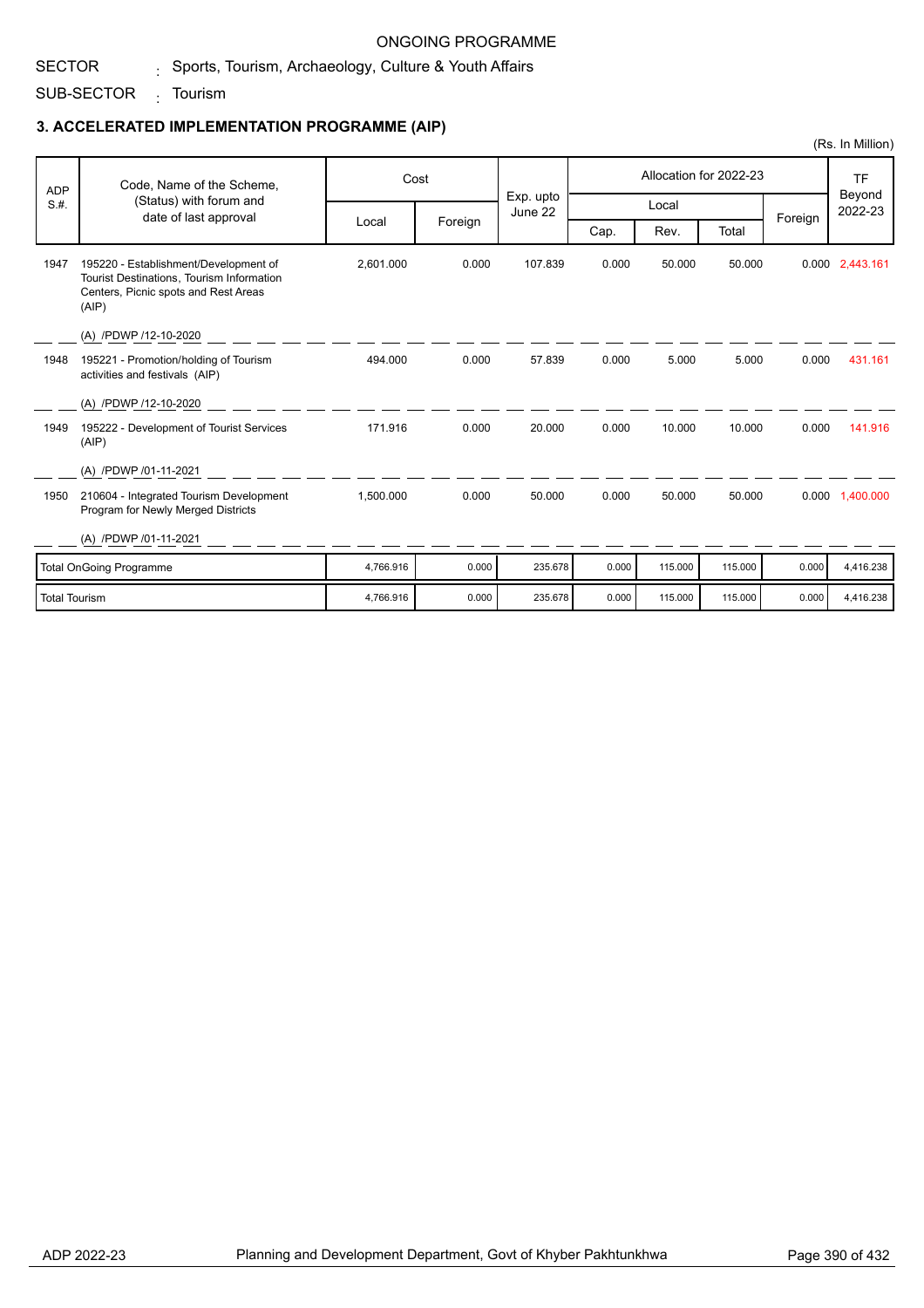#### SECTOR  $_{\rm i}$  Sports, Tourism, Archaeology, Culture & Youth Affairs

### SUB-SECTOR Youth Affairs :

## **3. ACCELERATED IMPLEMENTATION PROGRAMME (AIP)**

|            |                                                                                   |            |            |                      |           |           |                        | (Rs. In Million) |                   |
|------------|-----------------------------------------------------------------------------------|------------|------------|----------------------|-----------|-----------|------------------------|------------------|-------------------|
| <b>ADP</b> | Code, Name of the Scheme,                                                         |            | Cost       |                      |           |           | Allocation for 2022-23 |                  | <b>TF</b>         |
| S.H.       | (Status) with forum and<br>date of last approval                                  |            |            | Exp. upto<br>June 22 |           | Local     |                        |                  | Beyond<br>2022-23 |
|            |                                                                                   | Local      | Foreign    |                      | Cap.      | Rev.      | Total                  | Foreign          |                   |
| 1951       | 195223 - Youth Development Package and<br>Establishment of Youth Facilities (AIP) | 3,000.000  | 0.000      | 580.300              | 0.000     | 10.000    | 10.000                 |                  | 0.000 2,409.700   |
|            | (A) /PDWP /12-12-2019                                                             |            |            |                      |           |           |                        |                  |                   |
| 1952       | 195224 - Economic Uplift of Youth<br>(Start-up Program) (AIP)                     | 1,800.000  | 0.000      | 150.000              | 0.000     | 862.000   | 862.000                | 0.000            | 788.000           |
|            | (A) /PDWP /10-02-2021                                                             |            |            |                      |           |           |                        |                  |                   |
|            | <b>Total OnGoing Programme</b>                                                    | 4,800.000  | 0.000      | 730.300              | 0.000     | 872.000   | 872.000                | 0.000            | 3,197.700         |
|            | <b>Total Youth Affairs</b>                                                        | 4,800.000  | 0.000      | 730.300              | 0.000     | 872.000   | 872.000                | 0.000            | 3,197.700         |
|            | <b>Total Programme</b>                                                            | 20,165.396 | 20,165.396 | 2,452.848            | 168.001   | 1,612.001 | 1,780.002              | 0.000            | 15,932.546        |
|            | Sub Total (Sector)                                                                | 98.343.665 | 98,343.665 | 25.646.814           | 7.153.685 | 7,511.573 | 14,665.258             | 4,750.000        | 58,031.593        |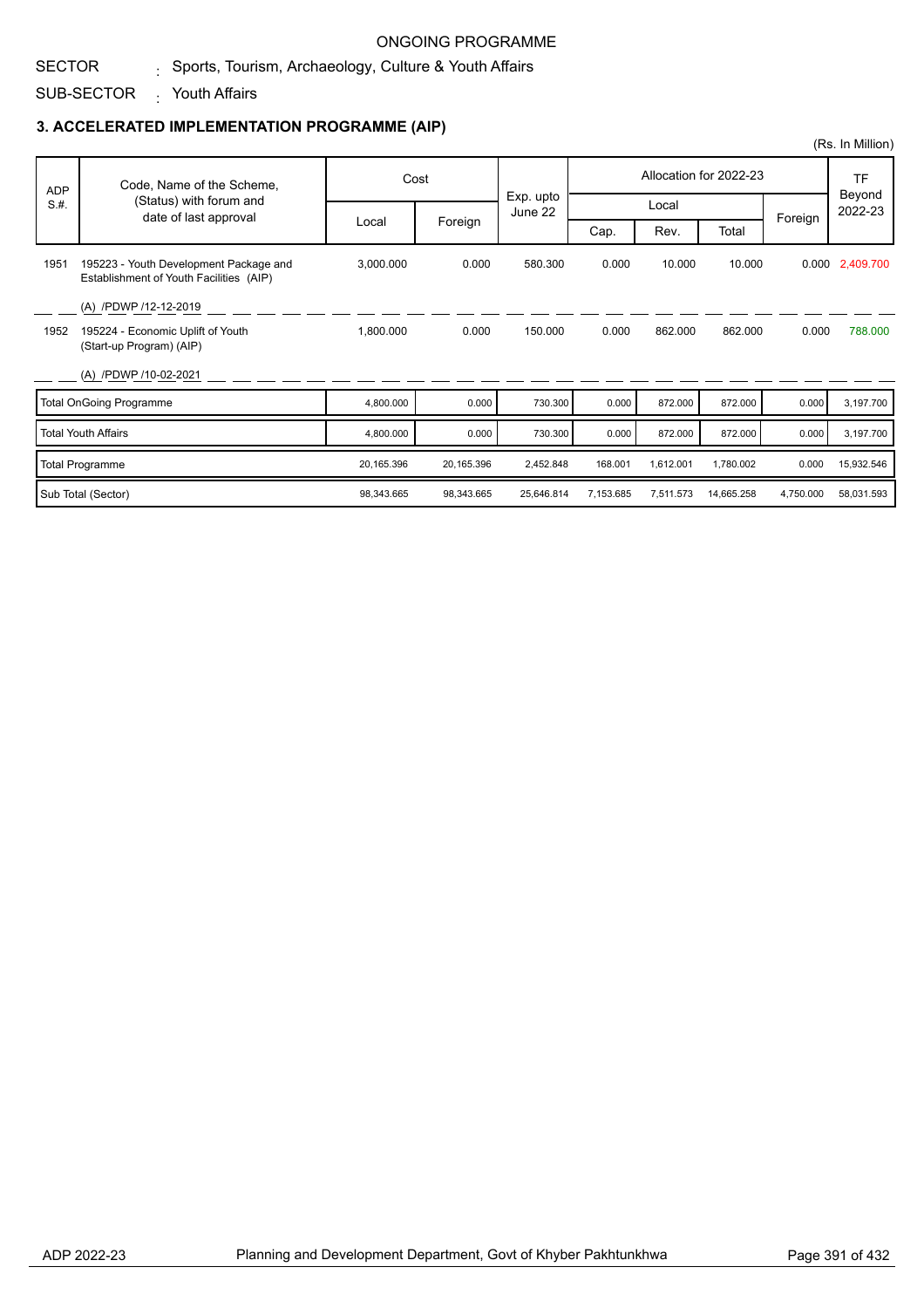<sub>:</sub> Transport

# SUB-SECTOR <sub>:</sub> Transport

|            |                                                                                                    |            |            |                      |       |         |                        |           | (Rs. In Million)  |
|------------|----------------------------------------------------------------------------------------------------|------------|------------|----------------------|-------|---------|------------------------|-----------|-------------------|
| <b>ADP</b> | Code, Name of the Scheme,                                                                          | Cost       |            |                      |       |         | Allocation for 2022-23 |           | <b>TF</b>         |
| S.H.       | (Status) with forum and<br>date of last approval                                                   |            |            | Exp. upto<br>June 22 |       | Local   |                        | Foreign   | Beyond<br>2022-23 |
|            |                                                                                                    | Local      | Foreign    |                      | Cap.  | Rev.    | Total                  |           |                   |
| 1957       | 130525 - Construction of Peshawar Mass<br>Transit System Bus Rapid Transit (ADB<br>Assisted)       | 13,116.100 | 53,321.000 | 13,116.000           | 0.010 | 0.000   | 0.010                  | 6,873.000 | 0.090             |
|            | (A) /ECNEC /09-11-2018                                                                             |            |            |                      |       |         |                        |           |                   |
| 1958       | 160147 - Establishment of Transport<br>Inspection Stations in Khyber<br>Pakhtunkhwa.               | 486.915    | 0.000      | 353.046              | 0.000 | 116.280 | 116,280                | 0.000     | 17.589            |
|            | (A) /PDWP /18-05-2022                                                                              |            |            |                      |       |         |                        |           |                   |
| 1959       | 200077 - Construction & Establishment of<br>Transport Complex at GT Road Peshawar<br>(Own Sources) | 700.009    | 0.000      | 150.000              | 0.001 | 0.000   | 0.001                  | 0.000     | 550.008           |
|            | (A) /PDWP /22-10-2020                                                                              |            |            |                      |       |         |                        |           |                   |
| 1960       | 200078 - Establishment of RTA office at<br>Bannu and Swat (Own Sources)                            | 206.275    | 0.000      | 150.000              | 0.001 | 0.000   | 0.001                  | 0.000     | 56.274            |
|            | (A) /PDWP /04-01-2021                                                                              |            |            |                      |       |         |                        |           |                   |
|            | <b>Total OnGoing Programme</b>                                                                     | 14,509.299 | 53,321.000 | 13.769.046           | 0.012 | 116.280 | 116.292                | 6.873.000 | 623.961           |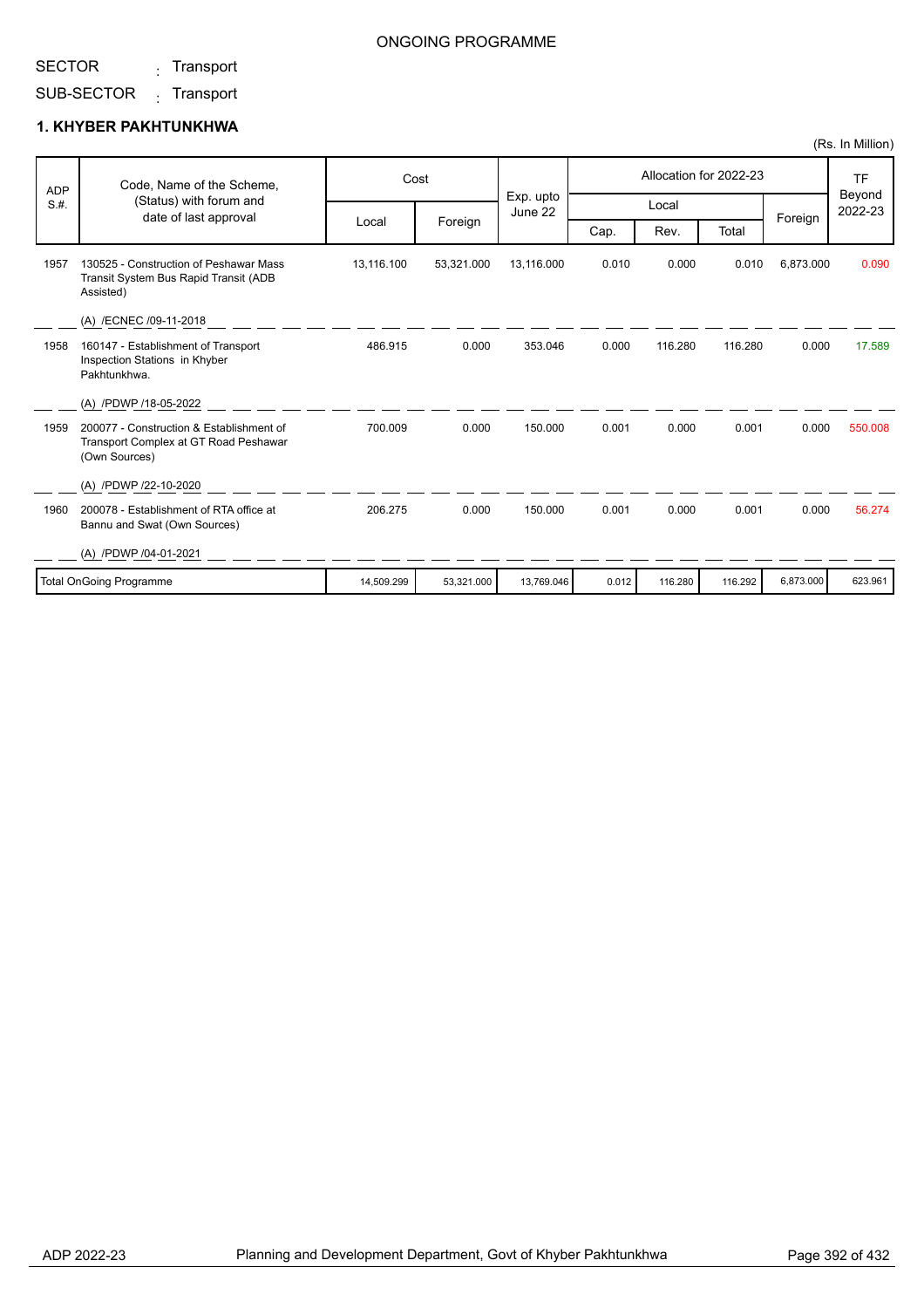<sub>:</sub> Transport

# SUB-SECTOR <sub>:</sub> Transport

|      |                                                                                                                                           |            |            |                      |                        |         |         |           | (Rs. In Million)  |
|------|-------------------------------------------------------------------------------------------------------------------------------------------|------------|------------|----------------------|------------------------|---------|---------|-----------|-------------------|
| ADP  | Code, Name of the Scheme,                                                                                                                 |            | Cost       |                      | Allocation for 2022-23 |         |         |           | <b>TF</b>         |
| S.H. | (Status) with forum and<br>date of last approval                                                                                          |            |            | Exp. upto<br>June 22 |                        | Local   |         | Foreign   | Beyond<br>2022-23 |
|      |                                                                                                                                           | Local      | Foreign    |                      | Cap.                   | Rev.    | Total   |           |                   |
| 1961 | 220743 - Improvement in traffic flow<br>through road engineering and removal<br>congestion point at Divisional Cities                     | 2,500.000  | 0.000      | 0.000                | 0.000                  | 0.001   | 0.001   |           | 0.000 2,499.999   |
|      | $(B)$ / PDWP/                                                                                                                             |            |            |                      |                        |         |         |           |                   |
| 1962 | 220857 - Provision of Eco-Friendly<br>Fuel-Efficient Public Transport Services at<br>Abbottabad City and Mingora City &<br>adjacent Areas | 1,500.000  | 0.000      | 0.000                | 0.000                  | 10.000  | 10.000  | 0.000     | 1,490.000         |
|      | $(B)$ / PDWP/                                                                                                                             |            |            |                      |                        |         |         |           |                   |
|      | <b>Total New Programme</b>                                                                                                                | 4,000.000  | 0.000      | 0.000                | 0.000                  | 10.001  | 10.001  | 0.000     | 3,989.999         |
|      | <b>Total Transport</b>                                                                                                                    | 18,509.299 | 53,321.000 | 13,769.046           | 0.012                  | 126.281 | 126.293 | 6,873.000 | 4,613.960         |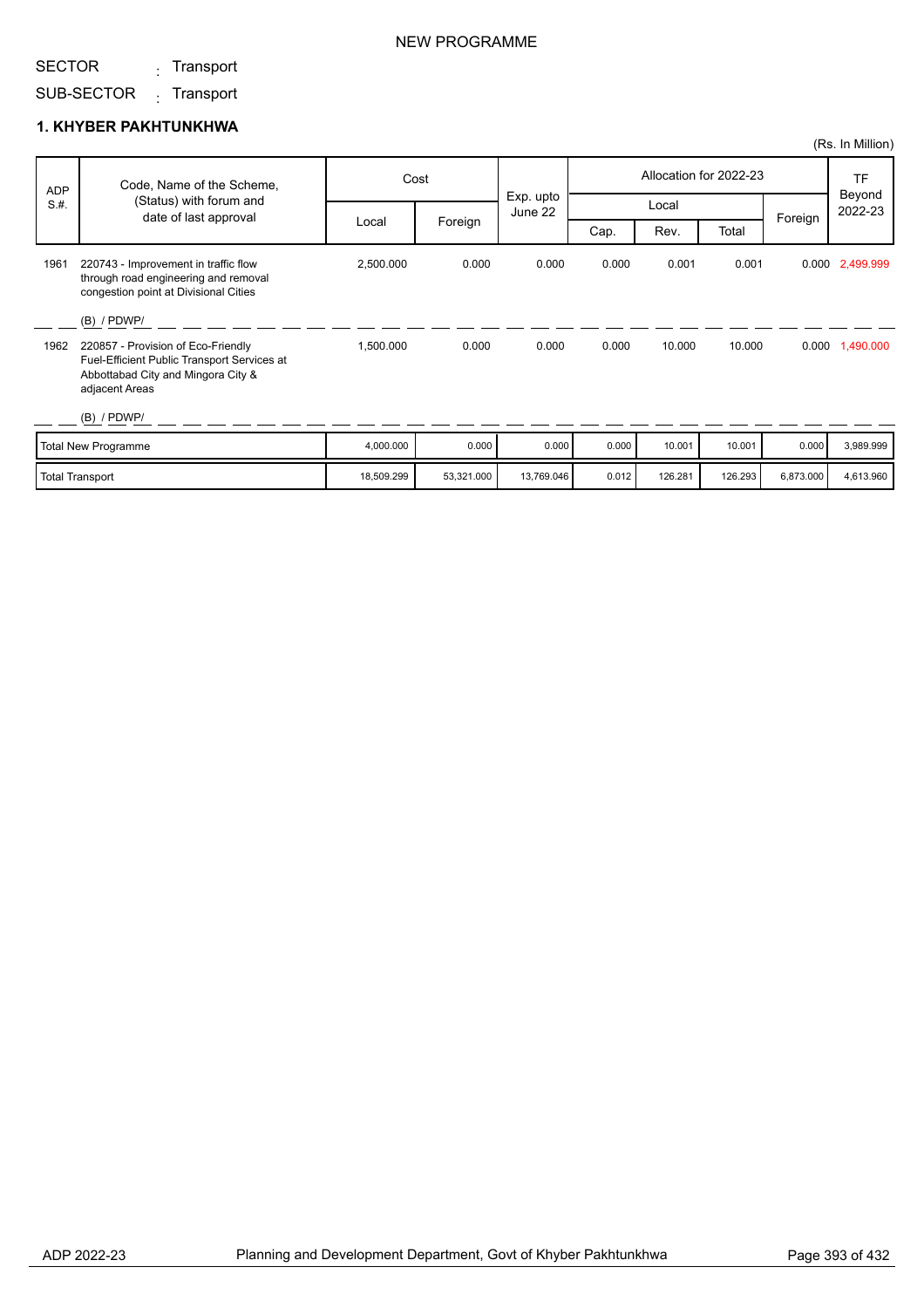### SECTOR <sub>:</sub> Transport

SUB-SECTOR : PPP

|            |                                                                                          |        |         |                      |       |        |                        |         | (Rs. In Million)  |
|------------|------------------------------------------------------------------------------------------|--------|---------|----------------------|-------|--------|------------------------|---------|-------------------|
| <b>ADP</b> | Code, Name of the Scheme,                                                                | Cost   |         |                      |       |        | Allocation for 2022-23 |         | TF                |
| S.H.       | (Status) with forum and                                                                  |        |         | Exp. upto<br>June 22 |       | Local  |                        |         | Beyond<br>2022-23 |
|            | date of last approval                                                                    | Local  | Foreign |                      | Cap.  | Rev.   | Total                  | Foreign |                   |
| 1953       | 210726 - Feasibility and Establishment of<br>Trucking Terminals in Khyber<br>Pakhtunkhwa | 45.000 | 0.000   | 0.000                | 0.000 | 45.000 | 45.000                 | 0.000   | 0.000             |
|            | (A) /PDWP /29-12-2021                                                                    |        |         |                      |       |        |                        |         |                   |
|            | Total OnGoing Programme                                                                  | 45.000 | 0.000   | 0.000                | 0.000 | 45.000 | 45.000                 | 0.000   | 0.000             |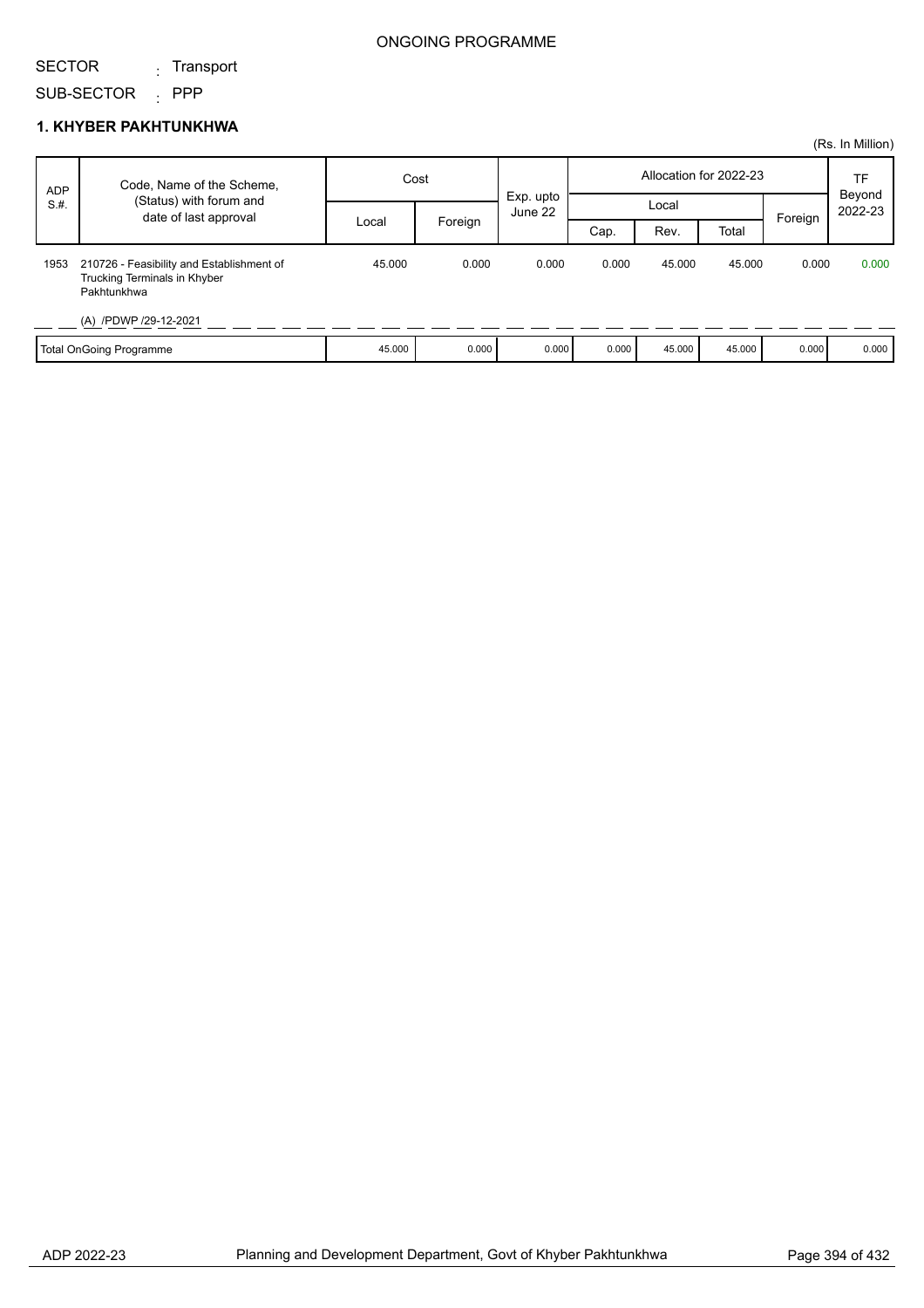<sub>:</sub> Transport

## NEW PROGRAMME

### SUB-SECTOR : PPP **1. KHYBER PAKHTUNKHWA**

|                  |                                                                                                                                         |            |            |                      |       |         |                        |           | (Rs. In Million)               |
|------------------|-----------------------------------------------------------------------------------------------------------------------------------------|------------|------------|----------------------|-------|---------|------------------------|-----------|--------------------------------|
| <b>ADP</b>       | Code, Name of the Scheme,                                                                                                               |            | Cost       |                      |       |         | Allocation for 2022-23 |           | <b>TF</b><br>Beyond<br>2022-23 |
| S.H.             | (Status) with forum and                                                                                                                 |            |            | Exp. upto<br>June 22 |       | Local   |                        |           |                                |
|                  | date of last approval                                                                                                                   | Local      | Foreign    |                      | Cap.  | Rev.    | Total                  | Foreign   |                                |
| 1954             | 220813 - Feasibility Study &<br>Establishment of vehicle fitness and<br>emission testing certification system in<br>Khyber Pakhtunkhwa. | 0.005      | 0.000      | 0.000                | 0.001 | 0.001   | 0.002                  | 0.000     | 0.003                          |
|                  | $(B)$ / PDWP/                                                                                                                           |            |            |                      |       |         |                        |           |                                |
| 1955             | 220814 - Feasibility Study and<br>Establishment of Electric Vehicle Charging<br>Infrastructure                                          | 0.005      | 0.000      | 0.000                | 0.001 | 0.001   | 0.002                  | 0.000     | 0.003                          |
|                  | $(B)$ / PDWP/                                                                                                                           |            |            |                      |       |         |                        |           |                                |
| 1956             | 220815 - F/S for Traffic congestion<br>mitigation in Urban areas in Divisional<br>headquarters (PPP KP).                                | 0.005      | 0.000      | 0.000                | 0.000 | 0.001   | 0.001                  | 0.000     | 0.004                          |
|                  | $(B)$ / PDWP/                                                                                                                           |            |            |                      |       |         |                        |           |                                |
|                  | Total New Programme                                                                                                                     | 0.015      | 0.000      | 0.000                | 0.002 | 0.003   | 0.005                  | 0.000     | 0.010                          |
| <b>Total PPP</b> |                                                                                                                                         | 45.015     | 0.000      | 0.000                | 0.002 | 45.003  | 45.005                 | 0.000     | 0.010                          |
|                  | Total Programme                                                                                                                         | 18,554.314 | 18,554.314 | 13,769.046           | 0.014 | 171.284 | 171.298                | 6,873.000 | 4,613.970                      |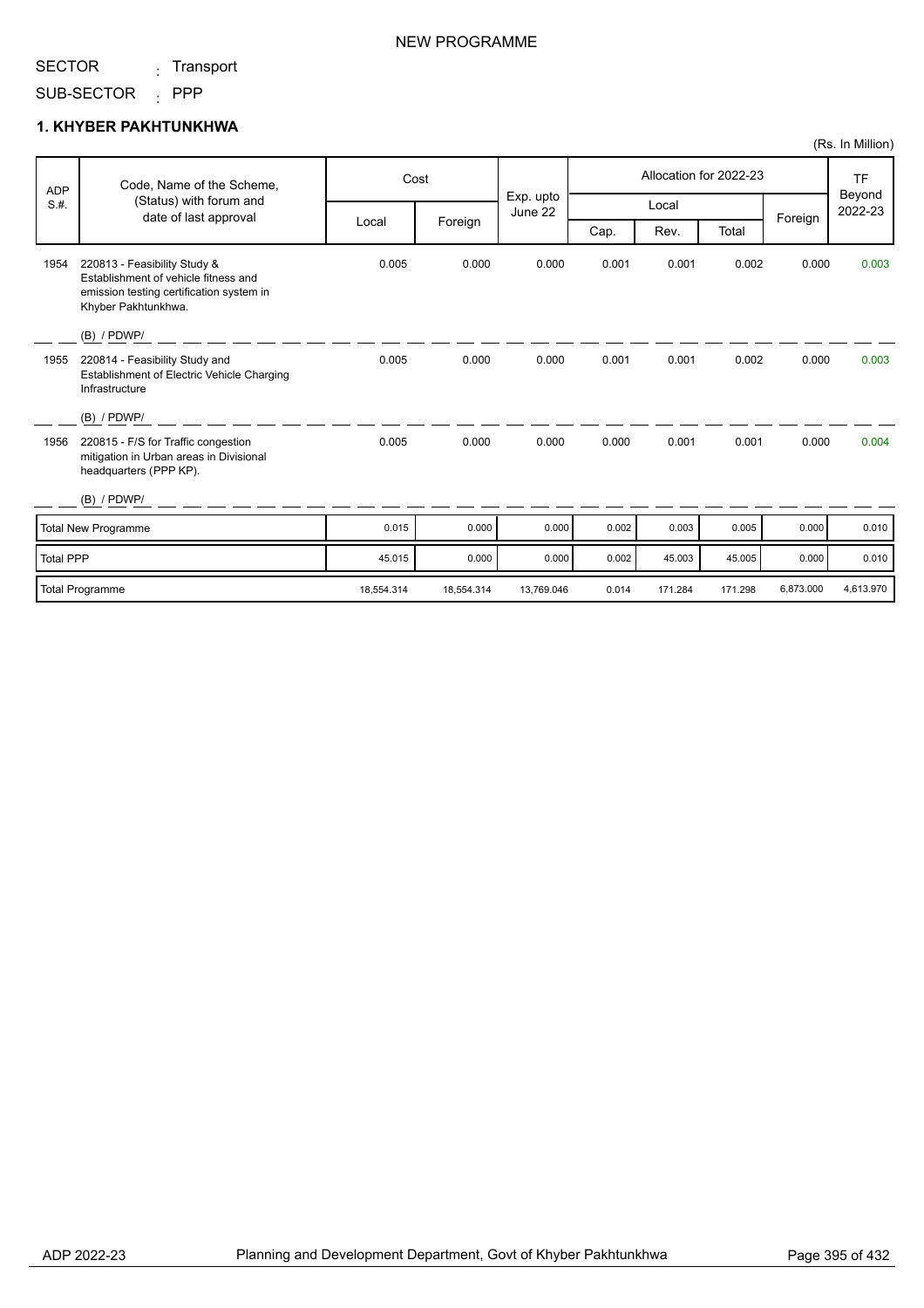<sub>:</sub> Transport

SUB-SECTOR : PPP

|                            |                                                                                          |        |         |                      |                        |       |       |         | (Rs. In Million)  |
|----------------------------|------------------------------------------------------------------------------------------|--------|---------|----------------------|------------------------|-------|-------|---------|-------------------|
| <b>ADP</b><br>S.H.         | Code, Name of the Scheme,<br>(Status) with forum and<br>date of last approval            | Cost   |         |                      | Allocation for 2022-23 |       |       |         | <b>TF</b>         |
|                            |                                                                                          | Local  | Foreign | Exp. upto<br>June 22 | Local                  |       |       | Foreign | Beyond<br>2022-23 |
|                            |                                                                                          |        |         |                      | Cap.                   | Rev.  | Total |         |                   |
| 1963                       | 210748 - Establishment of 02 Trucking<br>Terminals (Purchase of Land) In Merged<br>Areas | 50,000 | 0.000   | 0.000                | 0.000                  | 0.001 | 0.001 | 0.000   | 49.999            |
|                            | (B) / DDWP/                                                                              |        |         |                      |                        |       |       |         |                   |
| <b>Total New Programme</b> |                                                                                          | 50.000 | 0.000   | 0.000                | 0.000                  | 0.001 | 0.001 | 0.000   | 49.999            |
| <b>Total PPP</b>           |                                                                                          | 50.000 | 0.000   | 0.000                | 0.000                  | 0.001 | 0.001 | 0.000   | 49.999            |
| <b>Total Programme</b>     |                                                                                          | 50.000 | 50.000  | 0.000                | 0.000                  | 0.001 | 0.001 | 0.000   | 49.999            |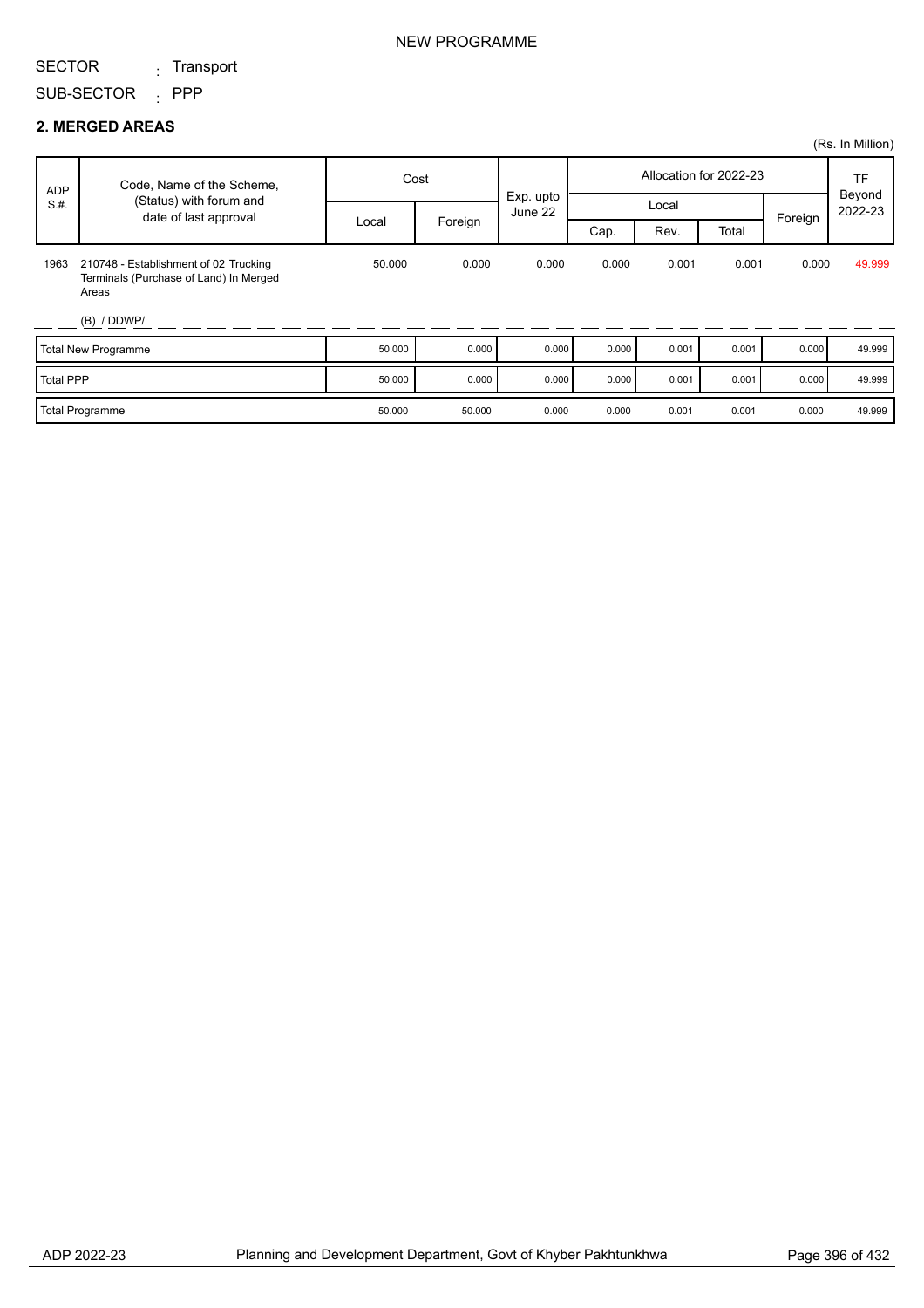#### ONGOING PROGRAMME

SECTOR

<sub>:</sub> Transport

## SUB-SECTOR <sub>:</sub> Transport

## **3. ACCELERATED IMPLEMENTATION PROGRAMME (AIP)**

|            |                                                                                                         |         |         |                      |       |        |                        |         | (Rs. In Million)        |
|------------|---------------------------------------------------------------------------------------------------------|---------|---------|----------------------|-------|--------|------------------------|---------|-------------------------|
| <b>ADP</b> | Code, Name of the Scheme,                                                                               | Cost    |         |                      |       |        | Allocation for 2022-23 |         | TF<br>Beyond<br>2022-23 |
| S.H.       | (Status) with forum and<br>date of last approval                                                        |         |         | Exp. upto<br>June 22 |       | Local  |                        | Foreign |                         |
|            |                                                                                                         | Local   | Foreign |                      | Cap.  | Rev.   | Total                  |         |                         |
| 1966       | 200133 - Establishment of Transport<br>Facilitation Centers in 07 Nos Districts in<br>Merged Areas(AIP) | 515.155 | 0.000   | 135.773              | 0.000 | 54.000 | 54.000                 | 0.000   | 325.382                 |
|            | (A) /PDWP /22-10-2020                                                                                   |         |         |                      |       |        |                        |         |                         |
|            | Total OnGoing Programme                                                                                 | 515.155 | 0.000   | 135.773              | 0.000 | 54.000 | 54.000                 | 0.000   | 325.382                 |
|            | Total Transport                                                                                         | 515.155 | 0.000   | 135.773              | 0.000 | 54.000 | 54.000                 | 0.000   | 325.382                 |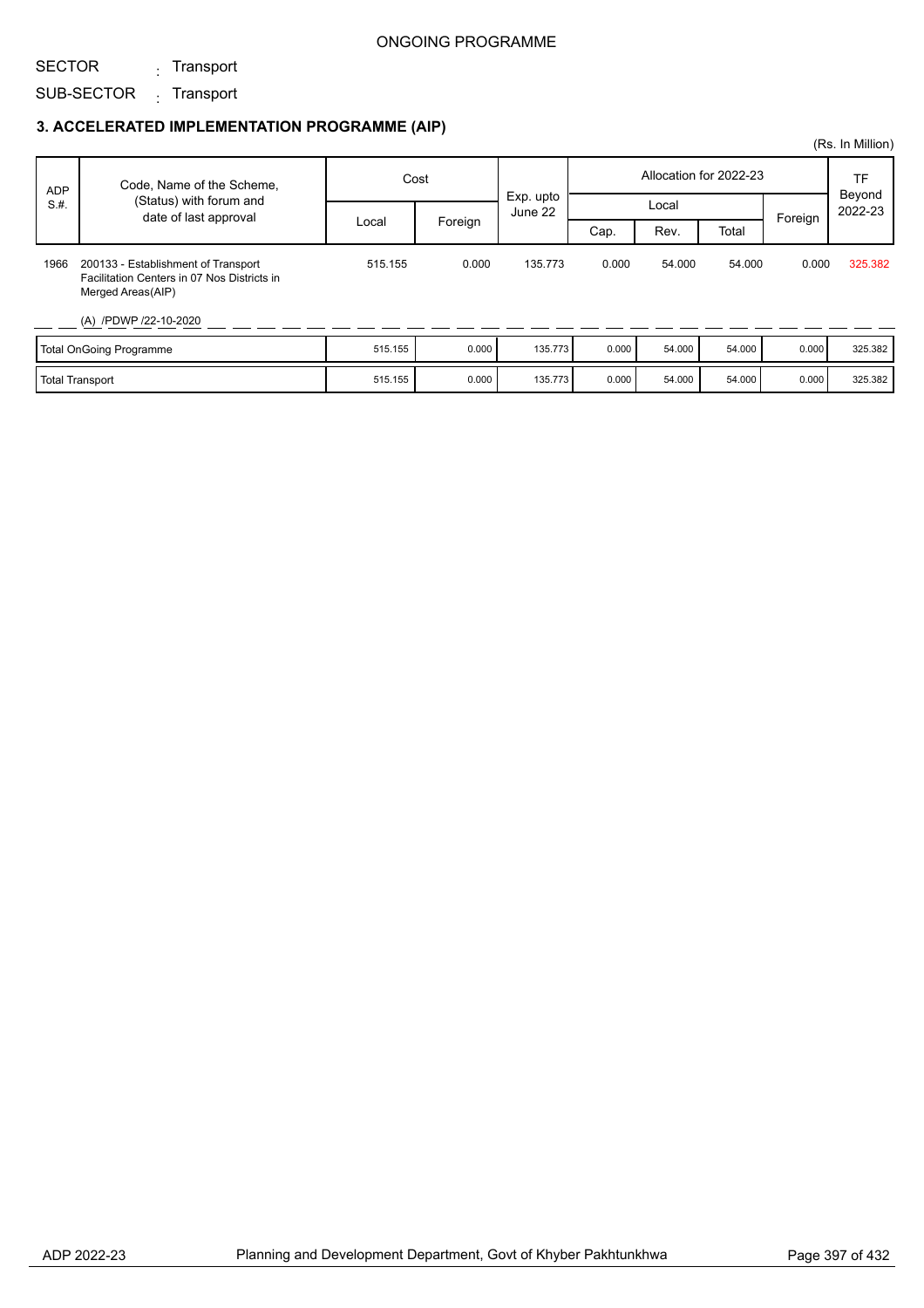#### ONGOING PROGRAMME

#### SECTOR <sub>:</sub> Transport

SUB-SECTOR : PPP

## **3. ACCELERATED IMPLEMENTATION PROGRAMME (AIP)**

|            |                                                                                                 |            |            |                      |       |         |                        |           | (Rs. In Million)  |
|------------|-------------------------------------------------------------------------------------------------|------------|------------|----------------------|-------|---------|------------------------|-----------|-------------------|
| <b>ADP</b> | Code, Name of the Scheme,                                                                       |            | Cost       |                      |       |         | Allocation for 2022-23 |           | <b>TF</b>         |
| S.H.       | (Status) with forum and<br>date of last approval                                                |            |            | Exp. upto<br>June 22 |       | Local   |                        | Foreign   | Beyond<br>2022-23 |
|            |                                                                                                 | Local      | Foreign    |                      | Cap.  | Rev.    | Total                  |           |                   |
| 1964       | 210712 - F/S and restoration of Railway<br>track from Peshawar to Torkham [AIP]<br>(Cost=3000M) | 35.000     | 0.000      | 5.506                | 0.000 | 0.001   | 0.001                  | 0.000     | 29.493            |
|            | $(A)$ /PDWP /-                                                                                  |            |            |                      |       |         |                        |           |                   |
| 1965       | 210716 - Establishment of Trucking<br>Terminals in Merged Area [AIP]<br>(Cost=3000M)            | 50.000     | 0.000      | 9.938                | 0.000 | 5.000   | 5.000                  | 0.000     | 35.062            |
|            | $(A)$ /PDWP/-                                                                                   |            |            |                      |       |         |                        |           |                   |
|            | Total OnGoing Programme                                                                         | 85.000     | 0.000      | 15.444               | 0.000 | 5.001   | 5.001                  | 0.000     | 64.555            |
| Total PPP  |                                                                                                 | 85.000     | 0.000      | 15.444               | 0.000 | 5.001   | 5.001                  | 0.000     | 64.555            |
|            | <b>Total Programme</b>                                                                          | 600.155    | 600.155    | 151.217              | 0.000 | 59.001  | 59.001                 | 0.000     | 389.937           |
|            | Sub Total (Sector)                                                                              | 19,204.469 | 19,204.469 | 13,920.263           | 0.014 | 230.286 | 230.300                | 6,873.000 | 5,053.906         |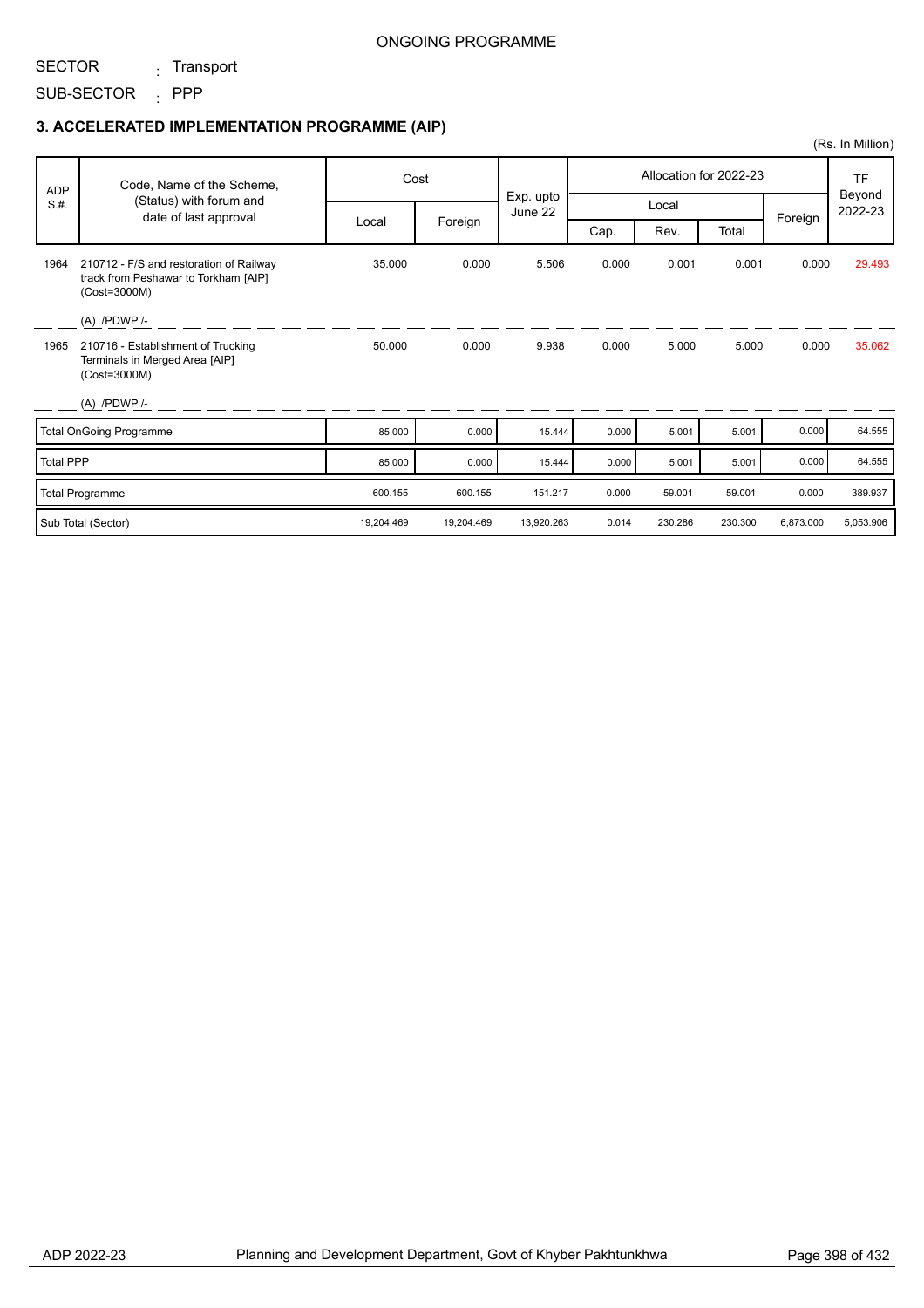## Urban Development :

Т

#### SUB-SECTOR Urban Development :

## **1. KHYBER PAKHTUNKHWA**

 $\overline{1}$ 

Τ

| <b>ADP</b> | Code, Name of the Scheme,                                                                                                       |            | Cost    |                      |           |       | Allocation for 2022-23 |         | <b>TF</b>         |
|------------|---------------------------------------------------------------------------------------------------------------------------------|------------|---------|----------------------|-----------|-------|------------------------|---------|-------------------|
| S.H.       | (Status) with forum and<br>date of last approval                                                                                |            |         | Exp. upto<br>June 22 |           | Local |                        |         | Beyond<br>2022-23 |
|            |                                                                                                                                 | Local      | Foreign |                      | Cap.      | Rev.  | Total                  | Foreign |                   |
| 1968       | 120394 - Construction of Northern section<br>of Ring Road (Missing Link), Peshawar<br>from Pajjagi road to Warsak Road.         | 6,989.000  | 0.000   | 4,231.301            | 600.000   | 0.000 | 600.000                |         | 0.000 2,157.699   |
|            | (A) /PDWP /06-03-2013                                                                                                           |            |         |                      |           |       |                        |         |                   |
| 1969       | 130647 - Peshawar Uplift Programme                                                                                              | 10,000.000 | 0.000   | 7,967.354            | 1,303.607 | 0.000 | 1,303.607              | 0.000   | 729.039           |
|            | (A) /PDWP /23-12-2016                                                                                                           |            |         |                      |           |       |                        |         |                   |
| 1970       | 140711 - Improvement of Municipal Roads<br>in Urban Areas of Khyber Pakhtunkhwa.                                                | 3,500.000  | 0.000   | 2,867.282            | 80.000    | 0.000 | 80.000                 | 0.000   | 552.718           |
|            | (A) /PDWP /29-06-2020                                                                                                           |            |         |                      |           |       |                        |         |                   |
| 1971       | 140723 - F/S, Design and Construction of<br>Bus Terminals in Mardan, Swat, Dir Upper<br>and District Swabi including land cost. | 966.170    | 0.000   | 782.830              | 40.000    | 0.000 | 40.000                 | 0.000   | 143.340           |
|            | (A) /PDWP /03-12-2014                                                                                                           |            |         |                      |           |       |                        |         |                   |
| 1972       | 140797 - Uplift & Beautification of<br>Divisional Headquarters in Khyber<br>PakhtunKhwa.                                        | 7,561.254  | 0.000   | 6,487.862            | 1,073.392 | 0.000 | 1,073.392              | 0.000   | 0.000             |
|            | (A) /PDWP /11-03-2022                                                                                                           |            |         |                      |           |       |                        |         |                   |
| 1973       | 141036 - Construction of Northern Section<br>of Ring Road (Missing Link), from Warsak<br>Road to Nasir Bagh Road.               | 2,826.992  | 0.000   | 2,826.990            | 0.001     | 0.000 | 0.001                  | 0.000   | 0.001             |
|            | (A) /PDWP /19-06-2014                                                                                                           |            |         |                      |           |       |                        |         |                   |
| 1974       | 150389 - Uplift of Regi Model Town (RMT)<br>including provision of Utilities and other<br>infrastructure (Phase-I).             | 1,000.000  | 0.000   | 869.000              | 40.000    | 0.000 | 40.000                 | 0.000   | 91.000            |
|            | (A) /PDWP /02-11-2015                                                                                                           |            |         |                      |           |       |                        |         |                   |
| 1975       | 160254 - Design & Construction of<br>Interchanges on Peshawar Ring Road.                                                        | 1,378.340  | 0.000   | 794.464              | 0.001     | 0.000 | 0.001                  | 0.000   | 583.875           |
|            | (A) /PDWP /02-11-2017                                                                                                           |            |         |                      |           |       |                        |         |                   |
| 1976       | 160256 - Internal Roads Rehabilitation<br>Project in Peshawar City.                                                             | 2,970.000  | 0.000   | 1,359.970            | 250.000   | 0.000 | 250.000                |         | 0.000 1,360.030   |
|            | (A) /PDWP /28-03-2018                                                                                                           |            |         |                      |           |       |                        |         |                   |
| 1977       | 160257 - LED lights on various Urban<br>roads in Peshawar.                                                                      | 478.470    | 0.000   | 143.933              | 20.000    | 0.000 | 20.000                 | 0.000   | 314.537           |
|            | (A) /PDWP /29-06-2020                                                                                                           |            |         |                      |           |       |                        |         |                   |
| 1978       | 160486 - New General Bus Stand in<br>Peshawar (Funds would be raised by<br>PDA)                                                 | 2,094.305  | 0.000   | 1,938.222            | 156.083   | 0.000 | 156.083                | 0.000   | 0.000             |
|            | (A) /PDWP /26-06-2021                                                                                                           |            |         |                      |           |       |                        |         |                   |
| 1979       | 170215 - Upgradation/ Development of<br>surrounding areas of Ring Road from<br>Pajjagi Road to Warsak Road Peshawar.            | 500.000    | 0.000   | 205.345              | 60.983    | 0.000 | 60.983                 | 0.000   | 233.672           |
|            | (A) /PDWP /28-03-2018                                                                                                           |            |         |                      |           |       |                        |         |                   |
| 1980       | 170434 - Development Grant to WSSP<br>Peshawar                                                                                  | 1,000.000  | 0.000   | 850.000              | 150.000   | 0.000 | 150.000                | 0.000   | 0.000             |
|            | (A) /PDWP /08-02-2018                                                                                                           |            |         |                      |           |       |                        |         |                   |
|            | Planning and Development Department, Govt of Khyber Pakhtunkhwa<br>ADP 2022-23                                                  |            |         |                      |           |       |                        |         | Page 399 of 432   |

ONGOING PROGRAMME

T

Т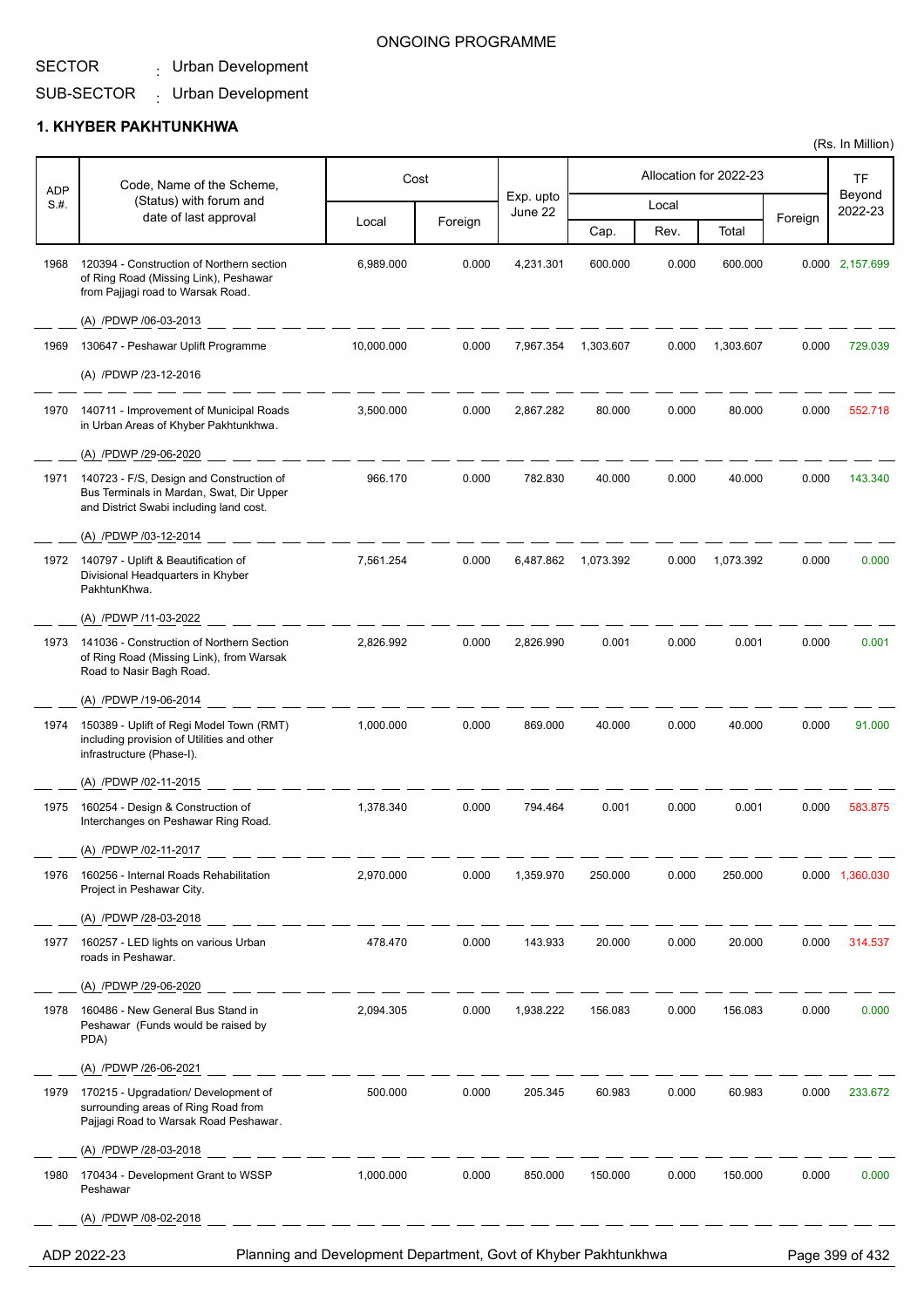#### SECTOR Urban Development :

# ONGOING PROGRAMME

#### SUB-SECTOR Urban Development :

#### **1. KHYBER PAKHTUNKHWA**

| <b>ADP</b> | Code, Name of the Scheme,                                                                                                                  |           | Cost       |                      |           |         | Allocation for 2022-23 |         | TF                  |
|------------|--------------------------------------------------------------------------------------------------------------------------------------------|-----------|------------|----------------------|-----------|---------|------------------------|---------|---------------------|
| S.#.       | (Status) with forum and                                                                                                                    |           |            | Exp. upto<br>June 22 |           | Local   |                        |         | Beyond<br>2022-23   |
|            | date of last approval                                                                                                                      | Local     | Foreign    |                      | Cap.      | Rev.    | Total                  | Foreign |                     |
| 1981       | 180332 - Khyber Pakhtunkhwa Cities<br>Improvement Project (ADB Assisted) -<br>Project Readiness Financing (PRF) - Rs.<br>1257.570 million. | 61.000    | 1,423.000  | 13.857               | 20.000    | 0.000   | 20.000                 | 280.000 | 27.143              |
|            | (A) /CDWP /30-11-2018                                                                                                                      |           |            |                      |           |         |                        |         |                     |
| 1982       | 180532 - Construction of Bus Terminal at<br>Shewa Adda-Swabi and Takht<br>Bhai-Mardan                                                      | 220.399   | 0.000      | 100.000              | 10.000    | 0.000   | 10.000                 | 0.000   | 110.399             |
|            | (A) /PDWP /22-05-2019                                                                                                                      |           |            |                      |           |         |                        |         |                     |
| 1983       | 180534 - Development Initiatives for Razar<br>District Swabi.                                                                              | 700.000   | 0.000      | 221.940              | 150.000   | 0.000   | 150.000                | 0.000   | 328.060             |
|            | (A) /PDWP /10-01-2019                                                                                                                      |           |            |                      |           |         |                        |         |                     |
| 1984       | 180536 - F/S & Rehabilitation of Sewerage<br>/ Solid Waste Treatment Plants in<br>Peshawar & Divisional Headquarters.                      | 27.837    | 0.000      | 27.836               | 0.001     | 0.000   | 0.001                  | 0.000   | 0.000               |
| 1985       | (A) /PDWP /10-09-2020<br>180579 - Districts Uplift & Beautification                                                                        | 7,700.000 | 0.000      | 2.684.431            | 1,139.357 | 0.000   | 1,139.357              |         | 0.000 3,876.212     |
|            | Scheme.                                                                                                                                    |           |            |                      |           |         |                        |         |                     |
|            | (A) /PDWP /20-08-2020                                                                                                                      |           |            |                      |           |         |                        |         |                     |
| 1986       | 190219 - Khyber Pakhtunkhwa Cities<br>Improvement Project (ADB Assisted)                                                                   | 8,050.580 | 89,095.000 | 0.000                | 150.000   | 0.000   | 150.000                |         | 1,887.000 7,900.580 |
|            | (A) /ECNEC /23-11-2021                                                                                                                     |           |            |                      |           |         |                        |         |                     |
| 1987       | 190323 - Construction of Detour Road<br>Hayatabad remaining portion(Land and<br>Construction Cost)                                         | 1,532.123 | 0.000      | 307.090              | 90.000    | 0.000   | 90.000                 |         | 0.000 1,135.033     |
|            | (A) /PDWP /19-03-2020                                                                                                                      |           |            |                      |           |         |                        |         |                     |
| 1988       | 190397 - Improvement of Ring Road<br>Southern Section                                                                                      | 982.542   | 0.000      | 0.000                | 300.000   | 0.000   | 300.000                | 0.000   | 682.542             |
|            | (A) /PDWP /11-03-2022                                                                                                                      |           |            |                      |           |         |                        |         |                     |
| 1989       | 190398 - Development Initiatives for<br>WSSCs                                                                                              | 530.095   | 0.000      | 403.390              | 126.705   | 0.000   | 126.705                | 0.000   | 0.000               |
|            | (A) /PDWP /19-03-2020                                                                                                                      |           |            |                      |           |         |                        |         |                     |
| 1990       | 190454 - Support to WSSP for expansion<br>of operations into semi-urban areas of<br>Peshawar.                                              | 1,968.215 | 0.000      | 0.000                | 250.000   | 400.000 | 650.000                |         | 0.000 1,318.215     |
|            | (A) /PDWP /18-02-2020                                                                                                                      |           |            |                      |           |         |                        |         |                     |
| 1991       | 190502 - Uplift and beautifiaction of tehsil<br>Kulachi Distt D.I.Khan.                                                                    | 131.812   | 0.000      | 79.500               | 52.312    | 0.000   | 52.312                 | 0.000   | 0.000               |
|            | (A) /PDWP /18-02-2020                                                                                                                      |           |            |                      |           |         |                        |         |                     |
| 1992       | 200113 - Beautification of Peshawar<br>(Phase-II).                                                                                         | 500.000   | 0.000      | 167.383              | 332.617   | 0.000   | 332.617                | 0.000   | 0.000               |
|            | (A) /PDWP /20-08-2020                                                                                                                      |           |            |                      |           |         |                        |         |                     |
| 1993       | 200122 - Diversion of Municipal effluents<br>and Solid Waste Polluting the Major<br>Canals of Peshawar City.                               | 2,554.900 | 0.000      | 200.000              | 150.000   | 0.000   | 150.000                |         | 0.000 2,204.900     |
|            | (A) /PDWP /08-12-2021                                                                                                                      |           |            |                      |           |         |                        |         |                     |

ADP 2022-23 Planning and Development Department, Govt of Khyber Pakhtunkhwa Page 400 of 432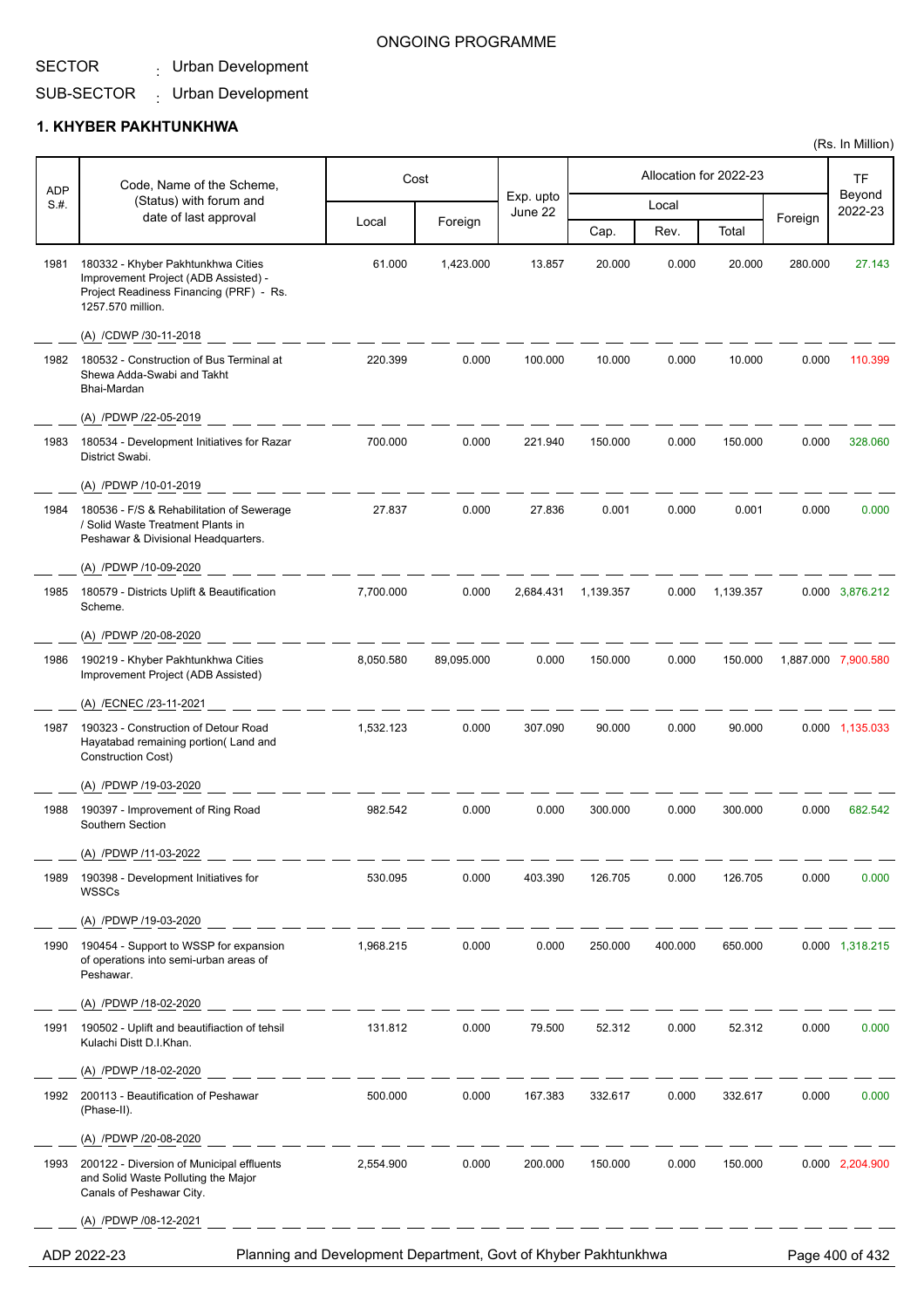#### SECTOR Urban Development :

#### ONGOING PROGRAMME

#### SUB-SECTOR Urban Development :

#### **1. KHYBER PAKHTUNKHWA**

| <b>ADP</b> | Code, Name of the Scheme,                                                                                                                                                   |            | Cost      |                      |         |         | Allocation for 2022-23 |         | <b>TF</b>         |
|------------|-----------------------------------------------------------------------------------------------------------------------------------------------------------------------------|------------|-----------|----------------------|---------|---------|------------------------|---------|-------------------|
| S.H.       | (Status) with forum and<br>date of last approval                                                                                                                            |            |           | Exp. upto<br>June 22 |         | Local   |                        |         | Beyond<br>2022-23 |
|            |                                                                                                                                                                             | Local      | Foreign   |                      | Cap.    | Rev.    | Total                  | Foreign |                   |
| 1994       | 200261 - Beautification of Various Bazars.                                                                                                                                  | 1,272.719  | 0.000     | 469.088              | 500.000 | 0.000   | 500.000                | 0.000   | 303.631           |
|            | (A) /PDWP /11-03-2022                                                                                                                                                       |            |           |                      |         |         |                        |         |                   |
| 1995       | 210129 - Rehabilitation /Improvement of<br>Canal Patrol Road along Warsak Gravity<br>Canal from RD 23+000 to RD 41+000 (Left<br>& Right Banks)                              | 1,166.760  | 0.000     | 377.000              | 180.000 | 0.000   | 180.000                | 0.000   | 609.760           |
|            | (A) /PDWP /04-01-2021                                                                                                                                                       |            |           |                      |         |         |                        |         |                   |
| 1996       | 210137 - Construction of STP at Fagir<br>Kalay Peshawar                                                                                                                     | 11,669.000 | 0.000     | 0.000                | 35.000  | 0.000   | 35.000                 |         | 0.000 11,634.000  |
|            | (B) / PDWP/                                                                                                                                                                 |            |           |                      |         |         |                        |         |                   |
| 1997       | 210138 - Improvement of Drainage<br>System in Peshawar ZOO and Rahatabad<br>Area Peshawar                                                                                   | 150.000    | 0.000     | 0.000                | 20.000  | 0.000   | 20.000                 | 0.000   | 130.000           |
|            | (B) / PDWP/                                                                                                                                                                 |            |           |                      |         |         |                        |         |                   |
| 1998       | 210145 - Procurement of Bucket Vehicle<br>for Replacement of Street Lights                                                                                                  | 100.000    | 0.000     | 0.000                | 100.000 | 0.000   | 100.000                | 0.000   | 0.000             |
|            | (A) /DDWP /05-11-2021                                                                                                                                                       |            |           |                      |         |         |                        |         |                   |
| 1999       | 210146 - Rehabilitation of Shahi Katha<br>Drain Peshawar                                                                                                                    | 300.000    | 0.000     | 0.000                | 50.000  | 0.000   | 50.000                 | 0.000   | 250.000           |
|            | (A) /PDWP /08-12-2021                                                                                                                                                       |            |           |                      |         |         |                        |         |                   |
| 2000       | 210559 - Construction of Tehsils<br>Complexes in Khyber Pakhtunkhwa                                                                                                         | 1,000.000  | 0.000     | 0.000                | 150.000 | 0.000   | 150.000                | 0.000   | 850.000           |
|            | (A) /PDWP /13-01-2022                                                                                                                                                       |            |           |                      |         |         |                        |         |                   |
| 2001       | 210562 - Establishment of Public Parks in<br>Khyber Pakhtunkhwa.                                                                                                            | 1,000.000  | 0.000     | 0.000                | 200.000 | 0.000   | 200.000                | 0.000   | 800.000           |
|            | (A) /PDWP /13-01-2022                                                                                                                                                       |            |           |                      |         |         |                        |         |                   |
|            | 2002 210563 - Strengthening of Districts<br>Development Authorities in Khyber<br>Pakhtunkhwa                                                                                | 1,252.053  | 0.000     | 0.000                | 100.000 | 0.000   | 100.000                |         | 0.000 1,152.053   |
|            | (A) /PDWP /11-03-2022                                                                                                                                                       |            |           |                      |         |         |                        |         |                   |
| 2003       | 210568 - Rehabilitation of Infrastructure in<br>Sheikh Maltoon Town Mardan Phase-II                                                                                         | 427.000    | 0.000     | 0.000                | 35.000  | 0.000   | 35.000                 | 0.000   | 392.000           |
|            | (A) /PDWP /08-12-2021                                                                                                                                                       |            |           |                      |         |         |                        |         |                   |
| 2004       | 210573 - Purchase of Sanitation Vehicles<br>and Sewer Suction Machinery for opening<br>Drains and sewerage lines in Divisional<br>Headquarter/TMAs of Khyber<br>Pakhtunkhwa | 2,000.000  | 0.000     | 0.000                | 0.000   | 500.000 | 500.000                |         | 0.000 1,500.000   |
|            | (A) /PDWP /25-03-2022                                                                                                                                                       |            |           |                      |         |         |                        |         |                   |
| 2005       | 210743 - Khyber Pakhtunkhwa City<br>Improvement Project Phase-II (PRF-II) -<br>20,000 Million                                                                               | 2,666.080  | 2,335.741 | 0.000                | 100.000 | 0.000   | 100.000                |         | 500.000 2,566.080 |
|            | (A) /CDWP /20-09-2021                                                                                                                                                       |            |           |                      |         |         |                        |         |                   |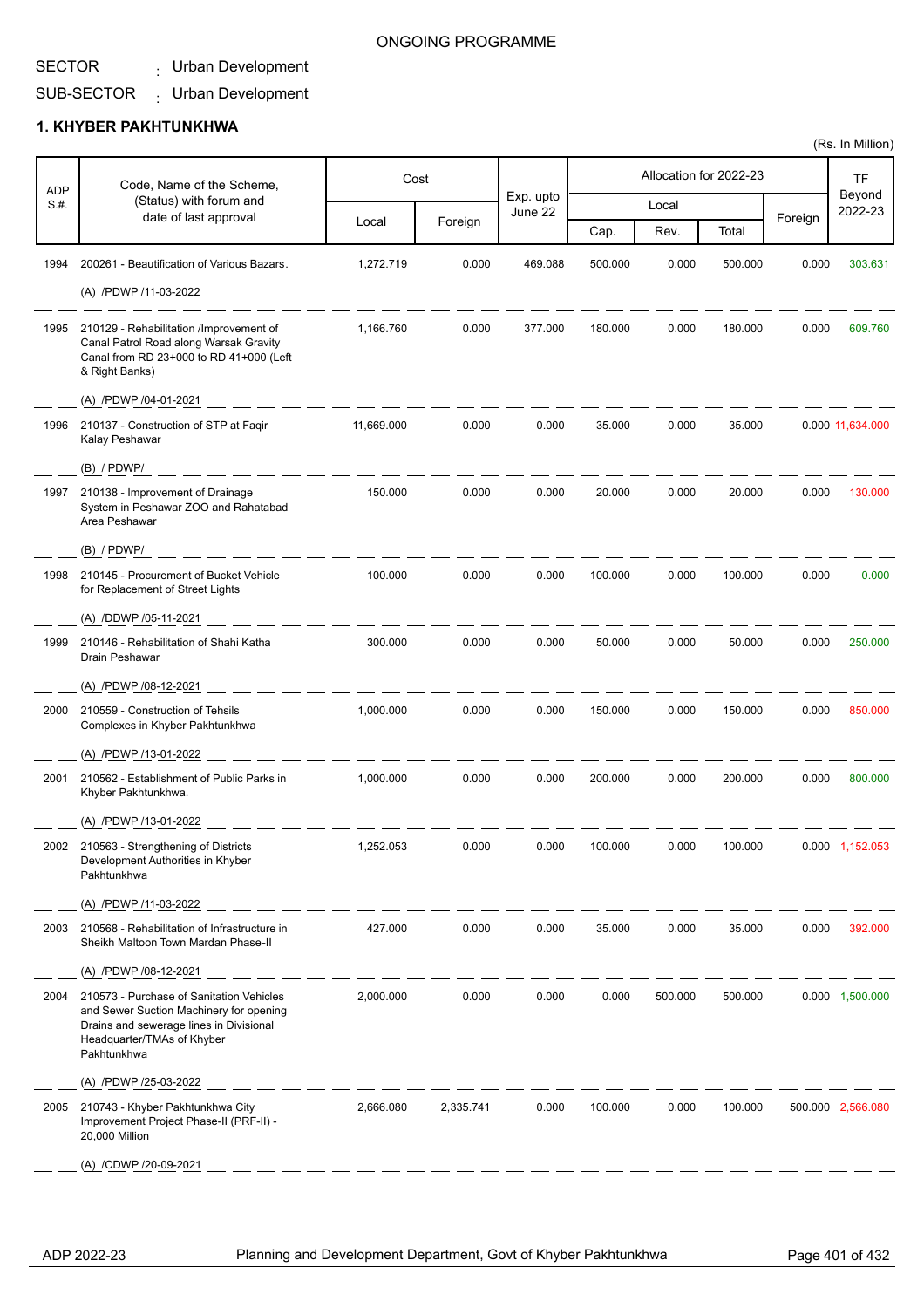## ONGOING PROGRAMME

#### SECTOR Urban Development :

#### SUB-SECTOR Urban Development :

## **1. KHYBER PAKHTUNKHWA**

|            |                                                                                                                                              |             |            |                      |           |         |                        |           | (Rs. In Million)  |
|------------|----------------------------------------------------------------------------------------------------------------------------------------------|-------------|------------|----------------------|-----------|---------|------------------------|-----------|-------------------|
| <b>ADP</b> | Code, Name of the Scheme,                                                                                                                    | Cost        |            |                      |           |         | Allocation for 2022-23 |           | TF                |
| S.H.       | (Status) with forum and<br>date of last approval                                                                                             |             |            | Exp. upto<br>June 22 | Local     |         |                        |           | Beyond<br>2022-23 |
|            |                                                                                                                                              | Local       | Foreign    |                      | Cap.      | Rev.    | Total                  | Foreign   |                   |
| 2006       | 220627 - Construction of Northern Section<br>of Ring Road (Missing Link) from Warsak<br>Road to Nasir Bagh Road (Construction<br>Component). | 14.703.890  | 0.000      | 0.000                | 800.000   | 0.000   | 800.000                |           | 0.000 13,903.890  |
|            | (A) /CDWP /25-03-2022                                                                                                                        |             |            |                      |           |         |                        |           |                   |
|            | <b>Total OnGoing Programme</b>                                                                                                               | 103,931.536 | 92,853.741 | 36,376.068           | 8,815.059 | 900.000 | 9,715.059              | 2,667.000 | 57,840.409        |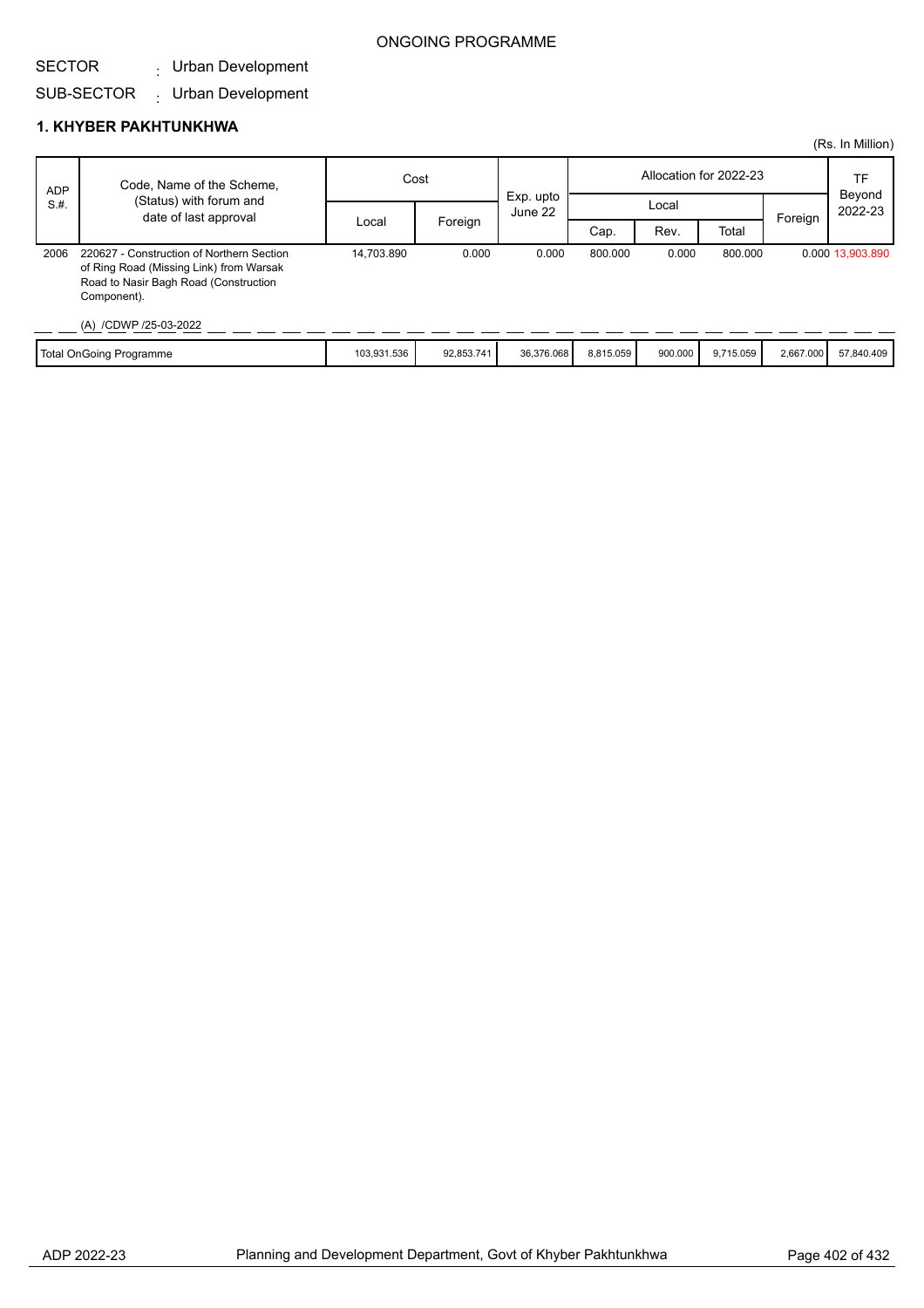SECTOR <sub>:</sub> Urban Development

## SUB-SECTOR Urban Development :

#### **1. KHYBER PAKHTUNKHWA**

| <b>ADP</b> | Code, Name of the Scheme,                                                                                                                                                             |           | Cost    |                      |         | Allocation for 2022-23 |         |         | TF                |
|------------|---------------------------------------------------------------------------------------------------------------------------------------------------------------------------------------|-----------|---------|----------------------|---------|------------------------|---------|---------|-------------------|
| S.H.       | (Status) with forum and                                                                                                                                                               |           |         | Exp. upto<br>June 22 |         | Local                  |         |         | Beyond<br>2022-23 |
|            | date of last approval                                                                                                                                                                 | Local     | Foreign |                      | Cap.    | Rev.                   | Total   | Foreign |                   |
| 2007       | 190322 - F/S, Detailed Design &<br>Construction of Flyover / under passes &<br>Rehabilitation of Road for Improvement of<br>traffic & transport management of<br>Peshawar             | 1,500.000 | 0.000   | 0.000                | 0.001   | 0.000                  | 0.001   |         | 0.000 1,499.999   |
|            | $(B)$ / PDWP/                                                                                                                                                                         |           |         |                      |         |                        |         |         |                   |
| 2008       | 210134 - Feasibility Study for Recycling of<br>Dumping Sites/Recovery from Solid Waste<br>of WSSCs in Khyber Pakhtunkhwa                                                              | 50.000    | 0.000   | 0.000                | 10.000  | 0.000                  | 10.000  | 0.000   | 40.000            |
|            | $(B)$ / PDWP/                                                                                                                                                                         |           |         |                      |         |                        |         |         |                   |
| 2009       | 210561 - Diversion of Municipal effluents<br>and Solid Waste Polluting Canals in<br>various Districts of Khyber Pakhtunkhwa.                                                          | 3,000.000 | 0.000   | 0.000                | 20.000  | 0.000                  | 20.000  |         | 0.000 2,980.000   |
|            | $(B)$ / PDWP/                                                                                                                                                                         |           |         |                      |         |                        |         |         |                   |
| 2010       | 210564 - Feasibility Study &<br><b>Establishment of Government Complexes</b><br>in New Peshawar Valley Housing Scheme                                                                 | 1,000.000 | 0.000   | 0.000                | 20.000  | 0.000                  | 20.000  | 0.000   | 980.000           |
|            | $(B)$ / PDWP/                                                                                                                                                                         |           |         |                      |         |                        |         |         |                   |
| 2011       | 220520 - Construction of under ground<br>sewerage of 4 Bazars District D.I.Khan.                                                                                                      | 200.000   | 0.000   | 0.000                | 70.000  | 0.000                  | 70.000  | 0.000   | 130.000           |
|            | (B) / DDWP/                                                                                                                                                                           |           |         |                      |         |                        |         |         |                   |
| 2012       | 220558 - Establishment of Public Park<br>Near River Kurram Bank UC Mama Khel<br>Sarai Naurang District Lakki Marwat                                                                   | 500.000   | 0.000   | 0.000                | 100.000 | 0.000                  | 100.000 | 0.000   | 400.000           |
|            | $(B)$ / PDWP/                                                                                                                                                                         |           |         |                      |         |                        |         |         |                   |
| 2013       | 220586 - District Uplift & Beautification<br>Scheme in remaining Districts of Khyber<br>Pakhtunkhwa (Phase-II)                                                                        | 2,000.000 | 0.000   | 0.000                | 50.000  | 0.000                  | 50.000  |         | 0.000 1,950.000   |
|            | $(B)$ / PDWP/                                                                                                                                                                         |           |         |                      |         |                        |         |         |                   |
|            | 220587 - Solarization /Rehabilitation of<br>Tube Wells in Jurisdiction of WSSP &<br>WSSC Kohat.                                                                                       |           |         |                      |         |                        |         |         |                   |
|            | $(B)$ / PDWP/                                                                                                                                                                         |           |         |                      |         |                        |         |         |                   |
| 2015       | 220588 - Purchase of Land for Land Fill<br>Sites for WSSP & WSSC Swat.                                                                                                                | 1,500.000 | 0.000   | 0.000                | 0.000   | 40.000                 | 40.000  |         | 0.000 1,460.000   |
|            | $(B)$ / PDWP/                                                                                                                                                                         |           |         |                      |         |                        |         |         |                   |
| 2016       | 220589 - Solid Waste Management Plant<br>(Integrated Resource Recovery Centre) at<br>Bahrain, Babuzai and Mingora District<br>Swat on Pilot Basis. (Feasibility Study<br>Done by SNG) | 100.440   | 0.000   | 0.000                | 10.000  | 0.000                  | 10.000  | 0.000   | 90.440            |
|            | (B) / DDWP/                                                                                                                                                                           |           |         |                      |         |                        |         |         |                   |
| 2017       | 220880 - Establishment of New Peshawar<br>Valley Housing Scheme                                                                                                                       | 2,000.000 | 0.000   | 0.000                | 0.001   | 0.000                  | 0.001   |         | 0.000 1,999.999   |
|            | $(B)$ / PDWP/                                                                                                                                                                         |           |         |                      |         |                        |         |         |                   |
| 2018       | 220881 - Establishment of Banni Gul<br><b>Housing Scheme</b>                                                                                                                          | 1,000.000 | 0.000   | 0.000                | 0.001   | 0.000                  | 0.001   | 0.000   | 999.999           |
|            | $(B)$ / PDWP/                                                                                                                                                                         |           |         |                      |         |                        |         |         |                   |
|            | Planning and Development Department, Govt of Khyber Pakhtunkhwa<br>ADP 2022-23                                                                                                        |           |         |                      |         |                        |         |         | Page 403 of 432   |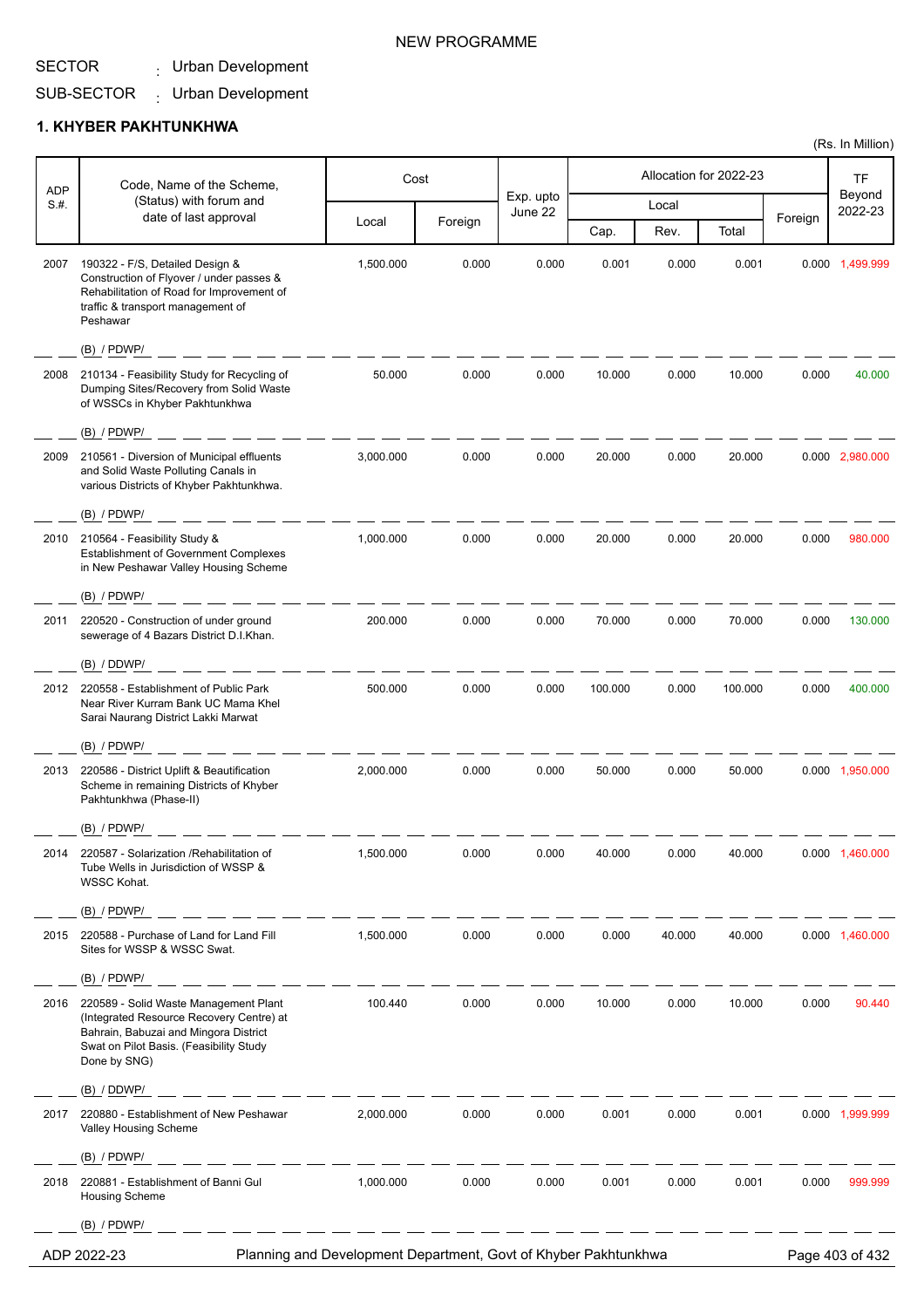### NEW PROGRAMME

#### SECTOR Urban Development :

SUB-SECTOR Urban Development :

## **1. KHYBER PAKHTUNKHWA**

| <b>ADP</b><br>S.H.      | Code, Name of the Scheme,                        |             | Cost       |                      |           |         | Allocation for 2022-23 |           | TF                |
|-------------------------|--------------------------------------------------|-------------|------------|----------------------|-----------|---------|------------------------|-----------|-------------------|
|                         | (Status) with forum and<br>date of last approval | Local       |            | Exp. upto<br>June 22 | Local     |         |                        | Foreign   | Beyond<br>2022-23 |
|                         |                                                  |             | Foreign    |                      | Cap.      | Rev.    | Total                  |           |                   |
|                         | Total New Programme                              | 14,350.440  | 0.000      | 0.000                | 320.003   | 40.000  | 360.003                | 0.000     | 13.990.437        |
| Total Urban Development |                                                  | 118.281.976 | 92,853.741 | 36.376.068           | 9.135.062 | 940.000 | 10.075.062             | 2,667.000 | 71,830.846        |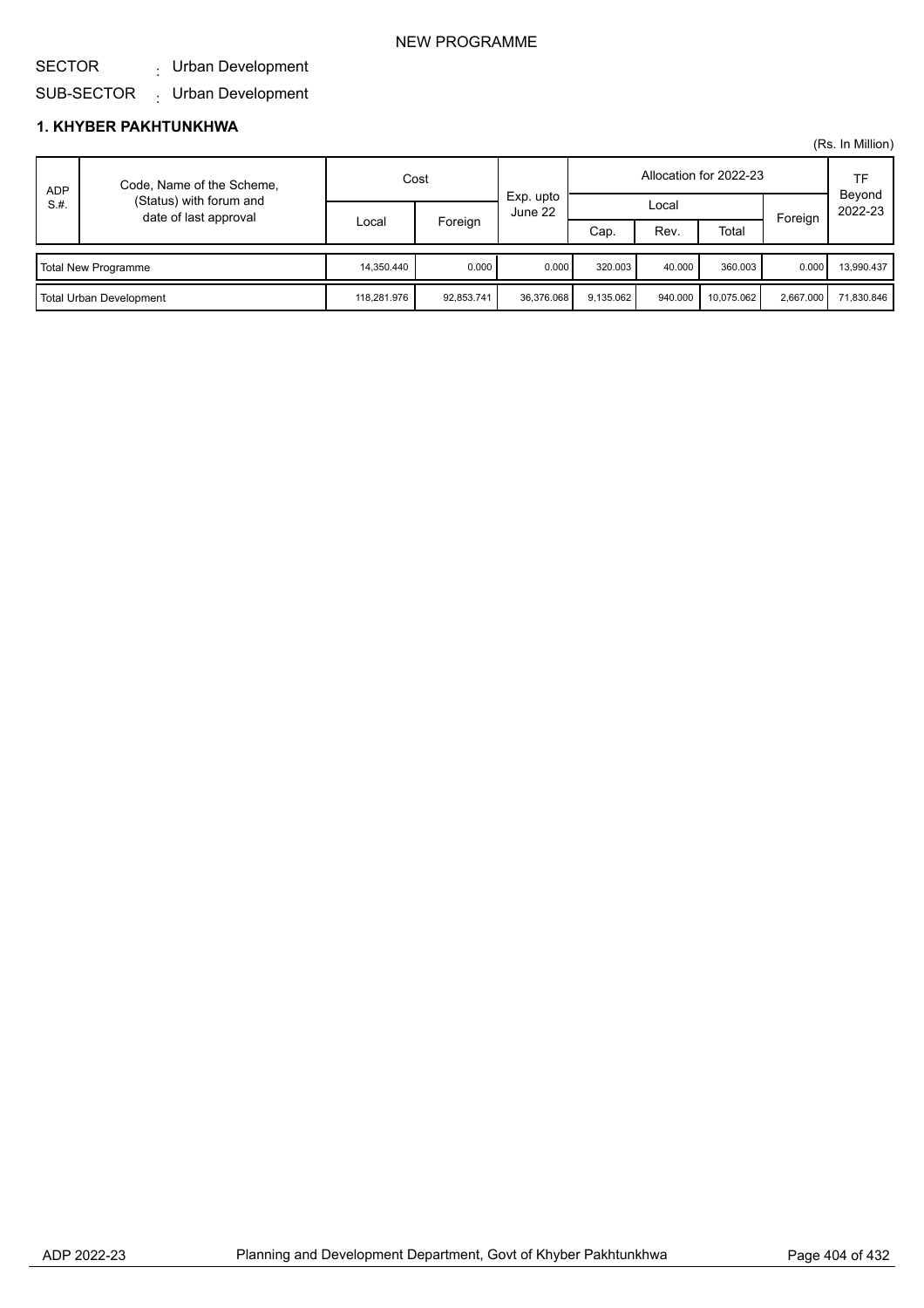#### SECTOR Urban Development :

#### SUB-SECTOR : PPP

#### **1. KHYBER PAKHTUNKHWA**

|                  |                                                                  |             |             |            |           |         |                        |           | (Rs. In Million)  |
|------------------|------------------------------------------------------------------|-------------|-------------|------------|-----------|---------|------------------------|-----------|-------------------|
| <b>ADP</b>       | Code, Name of the Scheme,                                        |             | Cost        | Exp. upto  |           |         | Allocation for 2022-23 |           | TF                |
| S.H.             | (Status) with forum and<br>date of last approval                 |             |             | June 22    |           | Local   |                        |           | Beyond<br>2022-23 |
|                  |                                                                  | Local       | Foreign     |            | Cap.      | Rev.    | Total                  | Foreign   |                   |
| 1967             | 220812 - Khanpur Sustainable Urban<br><b>Development Project</b> | 0.005       | 0.000       | 0.000      | 0.000     | 0.001   | 0.001                  | 0.000     | 0.004             |
|                  | $(B)$ / PDWP/                                                    |             |             |            |           |         |                        |           |                   |
|                  | <b>Total New Programme</b>                                       | 0.005       | 0.000       | 0.000      | 0.000     | 0.001   | 0.001                  | 0.000     | 0.004             |
| <b>Total PPP</b> |                                                                  | 0.005       | 0.000       | 0.000      | 0.000     | 0.001   | 0.001                  | 0.000     | 0.004             |
|                  | Total Programme                                                  | 118,281.981 | 118,281.981 | 36,376.068 | 9,135.062 | 940.001 | 10,075.063             | 2,667.000 | 71,830.850        |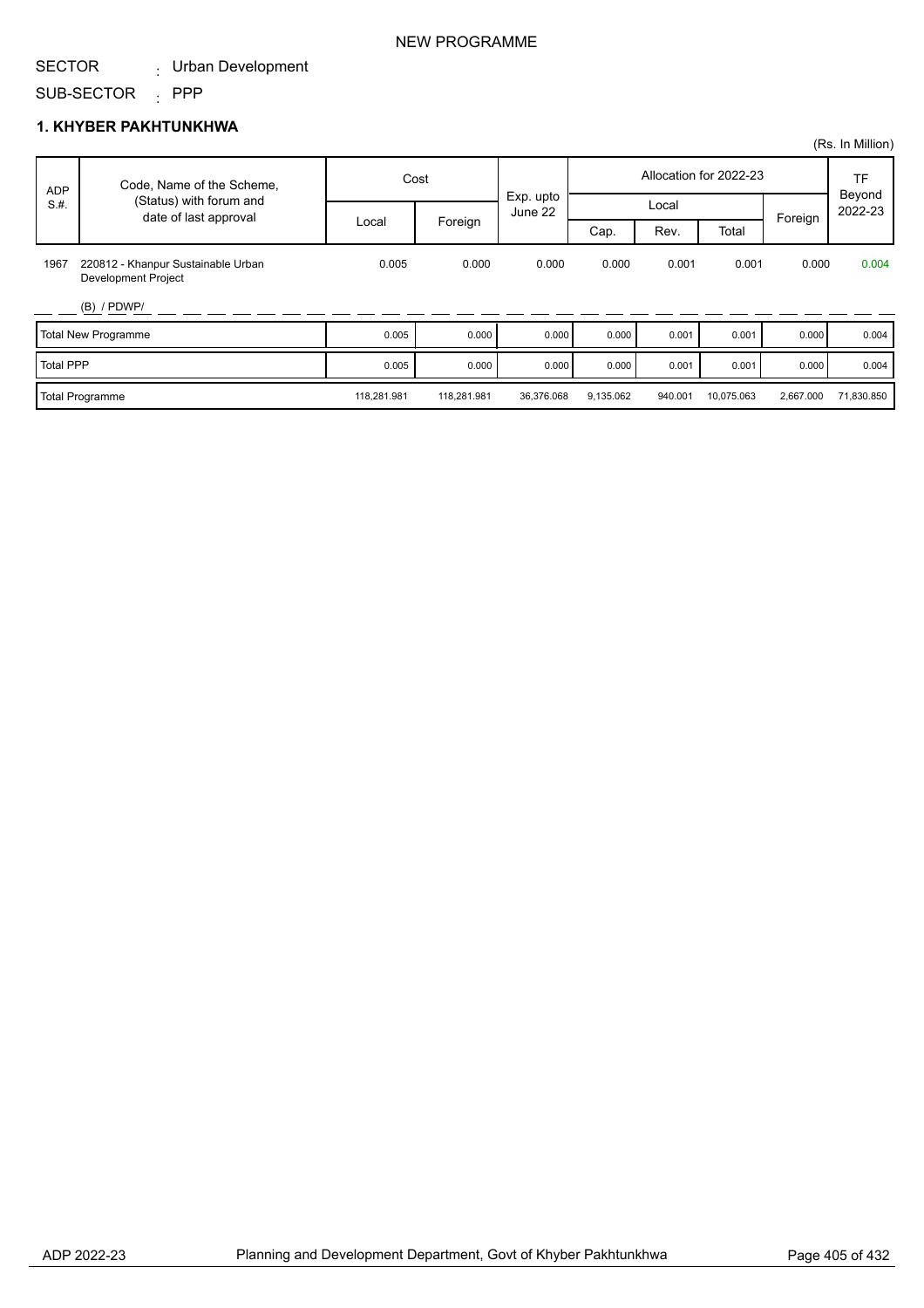# Urban Development :

#### SUB-SECTOR Urban Development :

## **2. MERGED AREAS**

| <b>ADP</b> | Code, Name of the Scheme,                                                                                                                                  |            | Cost       |                      |           |       | Allocation for 2022-23 |         | TF                |
|------------|------------------------------------------------------------------------------------------------------------------------------------------------------------|------------|------------|----------------------|-----------|-------|------------------------|---------|-------------------|
| S.H.       | (Status) with forum and<br>date of last approval                                                                                                           |            |            | Exp. upto<br>June 22 |           | Local |                        |         | Beyond<br>2022-23 |
|            |                                                                                                                                                            | Local      | Foreign    |                      | Cap.      | Rev.  | Total                  | Foreign |                   |
| 2019       | 191937 - 150058-Provision of Municipal<br>Services in Jamrud Bazar, Khyber District.<br>[MA]                                                               | 399.535    | 0.000      | 97.393               | 12.854    | 0.000 | 12.854                 | 0.000   | 289.288           |
|            | (A) /FDWP /27-06-2018                                                                                                                                      |            |            |                      |           |       |                        |         |                   |
| 2020       | 191939 - 150102-Establishment of<br>Municipal Committee & Provision of<br>Municipal Services in Bara Bazar Khyber<br>District. (Reg.Dev) [MA]              | 381.191    | 0.000      | 177.843              | 12.854    | 0.000 | 12.854                 | 0.000   | 190.494           |
|            | (A) /FDC /02-12-2015                                                                                                                                       |            |            |                      |           |       |                        |         |                   |
| 2021       | 191940 - 170359-Provision of Solid Waste<br>Management Vehicles and Equipment to<br>Existing / New Municipal Committees in<br>Newly Merged Districts. [MA] | 980.000    | 0.000      | 404.737              | 575.263   | 0.000 | 575.263                | 0.000   | 0.000             |
|            | (A) /PDWP /29-01-2019                                                                                                                                      |            |            |                      |           |       |                        |         |                   |
| 2022       | 191941 - 170373-Provision of Municipal<br>Services / Civic Amenities in Major Towns<br>of North Newly Merged Districts. [MA]                               | 260.948    | 0.000      | 186.377              | 74.571    | 0.000 | 74.571                 | 0.000   | 0.000             |
|            | (A) /PDWP /29-10-2020                                                                                                                                      |            |            |                      |           |       |                        |         |                   |
| 2023       | 191942 - 170404- Provision of Municipal<br>Services / Civic Amenities in Major Towns<br>of South Newly Merged Districts. [MA]                              | 419.144    | 0.000      | 318.849              | 100.295   | 0.000 | 100.295                | 0.000   | 0.000             |
|            | (A) /PDWP /13-01-2022                                                                                                                                      |            |            |                      |           |       |                        |         |                   |
| 2024       | 191947 - 180553 - Municipal Services and<br>Commercial Area Development in District<br>Bajaur. [MA]                                                        | 90.000     | 0.000      | 0.000                | 5.000     | 0.000 | 5.000                  | 0.000   | 85.000            |
|            | (A) /DDWP /15-01-2020                                                                                                                                      |            |            |                      |           |       |                        |         |                   |
| 2025       | 210624 - Uplift and Beautification of Urban<br>Centers / Bazars in Newly Merged Districts                                                                  | 7,827.534  | 0.000      | 513.000              | 470.999   | 0.000 | 470.999                |         | 0.000 6,843.535   |
|            | (A) /PDWP /12-10-2021                                                                                                                                      |            |            |                      |           |       |                        |         |                   |
|            | <b>Total OnGoing Programme</b>                                                                                                                             | 10,358.352 | 0.000      | 1,698.199            | 1,251.836 | 0.000 | 1,251.836              | 0.000   | 7,408.317         |
|            | Total Urban Development                                                                                                                                    | 10,358.352 | 0.000      | 1,698.199            | 1,251.836 | 0.000 | 1,251.836              | 0.000   | 7,408.317         |
|            | <b>Total Programme</b>                                                                                                                                     | 10,358.352 | 10,358.352 | 1,698.199            | 1,251.836 | 0.000 | 1,251.836              | 0.000   | 7,408.317         |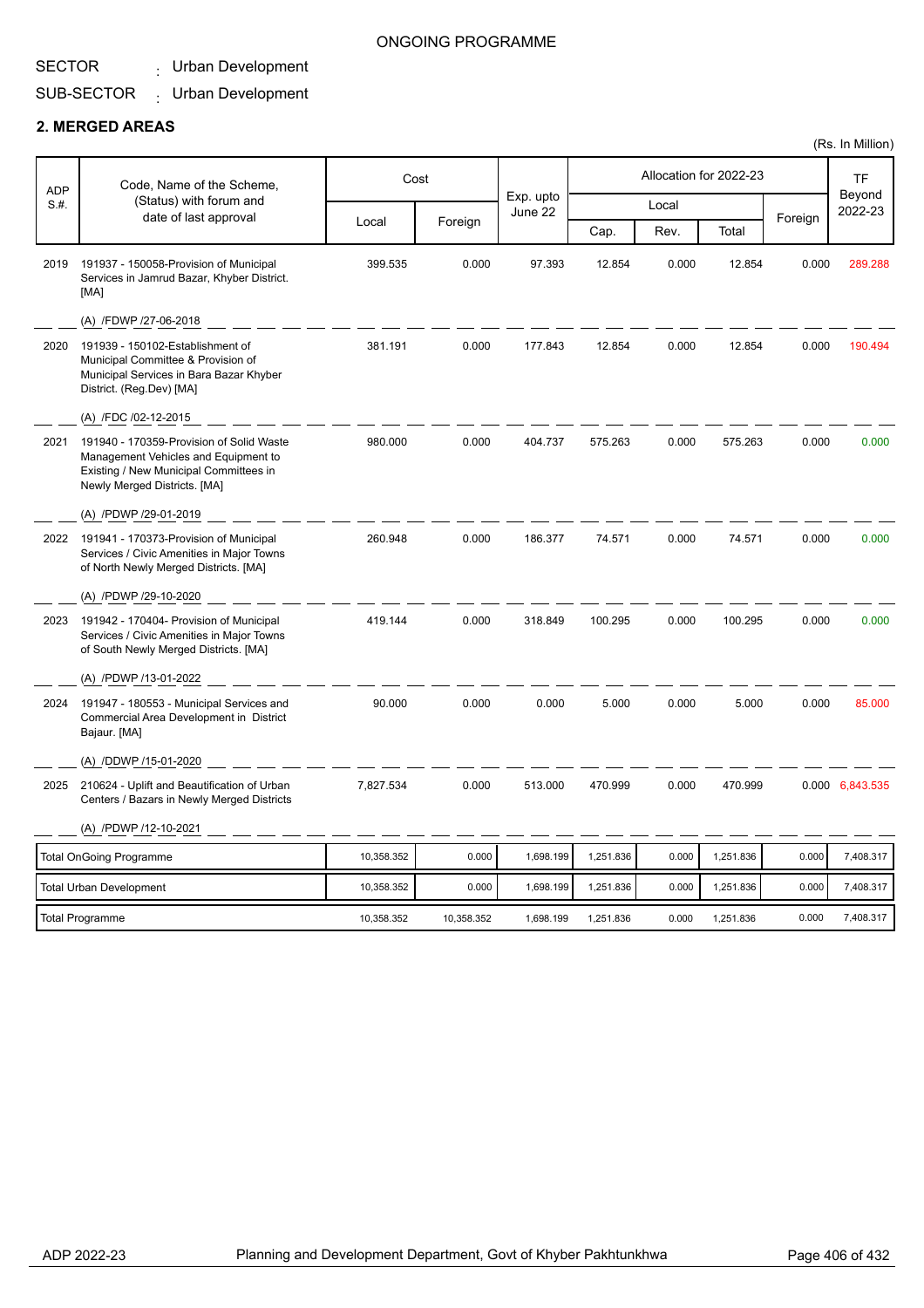#### ONGOING PROGRAMME

### SECTOR

SUB-SECTOR Urban Development : Urban Development :

# **3. ACCELERATED IMPLEMENTATION PROGRAMME (AIP)**

| <b>ADP</b> | Code, Name of the Scheme,                                                                                                                                                                | Cost    |         |                      |         |       | Allocation for 2022-23 |         | TF                |
|------------|------------------------------------------------------------------------------------------------------------------------------------------------------------------------------------------|---------|---------|----------------------|---------|-------|------------------------|---------|-------------------|
| S.#.       | (Status) with forum and                                                                                                                                                                  |         |         | Exp. upto<br>June 22 |         | Local |                        |         | Beyond<br>2022-23 |
|            | date of last approval                                                                                                                                                                    | Local   | Foreign |                      | Cap.    | Rev.  | Total                  | Foreign |                   |
| 2026       | 195312 - Construction of Bus Terminal<br>/Taxi Stand at Bara District Khyber. (AIP).                                                                                                     | 81.416  | 0.000   | 0.000                | 14.980  | 0.000 | 14.980                 | 0.000   | 66.436            |
|            | (A) /PDWP /23-02-2020                                                                                                                                                                    |         |         |                      |         |       |                        |         |                   |
| 2027       | 195313 - Construction of Fruit and<br>Vegetable Market at Bara District Khyber.<br>$(AIP)$ .                                                                                             | 45.955  | 0.000   | 0.000                | 5.000   | 0.000 | 5.000                  | 0.000   | 40.955            |
|            | (A) /DDWP /27-10-2020                                                                                                                                                                    |         |         |                      |         |       |                        |         |                   |
| 2028       | 195314 - Construction of Taxi Stand at<br>Taro Khel Durba Khel District Mohmnad.<br>(AIP).                                                                                               | 89.595  | 0.000   | 24.495               | 10.000  | 0.000 | 10.000                 | 0.000   | 55.100            |
|            | (A) /DDWP /08-06-2021                                                                                                                                                                    |         |         |                      |         |       |                        |         |                   |
| 2029       | 195315 - Construction of Fruit and<br>Vegetable Market, Cattle Fair Markets,<br>Slaughter Houses in District Orakzai.<br>(AIP).                                                          | 356.430 | 0.000   | 0.000                | 10.000  | 0.000 | 10.000                 | 0.000   | 346.430           |
|            | (A) /PDWP /13-01-2022                                                                                                                                                                    |         |         |                      |         |       |                        |         |                   |
| 2030       | 195316 - Installation of Solar Lights,<br>Construction of Footpath & Drain, BTR<br>and Waiting Sheds in Selected Areas in<br>District Kurram. (AIP).                                     | 82.890  | 0.000   | 3.582                | 10.000  | 0.000 | 10.000                 | 0.000   | 69.308            |
|            | (A) /PDWP /05-01-2021                                                                                                                                                                    |         |         |                      |         |       |                        |         |                   |
| 2031       | 195317 - Construction of Bus Terminals,<br>Beautification in Selected Urban Arears,<br>Construction of Slaughter House, Solar<br>based tube well in District South<br>Waziristan. (AIP). | 328.907 | 0.000   | 0.000                | 10.000  | 0.000 | 10.000                 | 0.000   | 318.907           |
|            | (A) /PDWP /13-01-2022                                                                                                                                                                    |         |         |                      |         |       |                        |         |                   |
| 2032       | 195318 - Construction of Waiting Sheds,<br>Parking Sheds, Boundary wall, Group<br>Latrine, Taxi Stand and Car Parking in<br>District North Waziristan. (AIP).                            | 70.282  | 0.000   | 17.415               | 10.000  | 0.000 | 10.000                 | 0.000   | 42.867            |
|            | (A) /PDWP /27-10-2020                                                                                                                                                                    |         |         |                      |         |       |                        |         |                   |
| 2033       | 195319 - Construction of Footpath, Cattle<br>Fair, Car Parking, Group Latrine, Taxi<br>Stand and Public Park in District Bajaur.<br>$(AIP)$ .                                            | 145.179 | 0.000   | 12.668               | 10.000  | 0.000 | 10.000                 | 0.000   | 122.511           |
|            | (A) /PDWP /18-11-2020                                                                                                                                                                    |         |         |                      |         |       |                        |         |                   |
| 2034       | 195320 - Construction of Public Park and<br>Group Latrine in Sub-Division, Wazir,<br>Bannu. (AIP).                                                                                       | 49.113  | 0.000   | 8.090                | 10.000  | 0.000 | 10.000                 | 0.000   | 31.023            |
|            | (A) /DDWP /08-06-2021                                                                                                                                                                    |         |         |                      |         |       |                        |         |                   |
| 2035       | 195321 - Beautification and Uplift of Newly<br>Merged Districts, Construction of<br>Monuments, Tourist Spots, Recreational<br>Areas and Parks.[MA]                                       | 420.000 | 0.000   | 52.167               | 100.000 | 0.000 | 100.000                | 0.000   | 267.833           |
|            | (A) /PDWP /29-06-2020                                                                                                                                                                    |         |         |                      |         |       |                        |         |                   |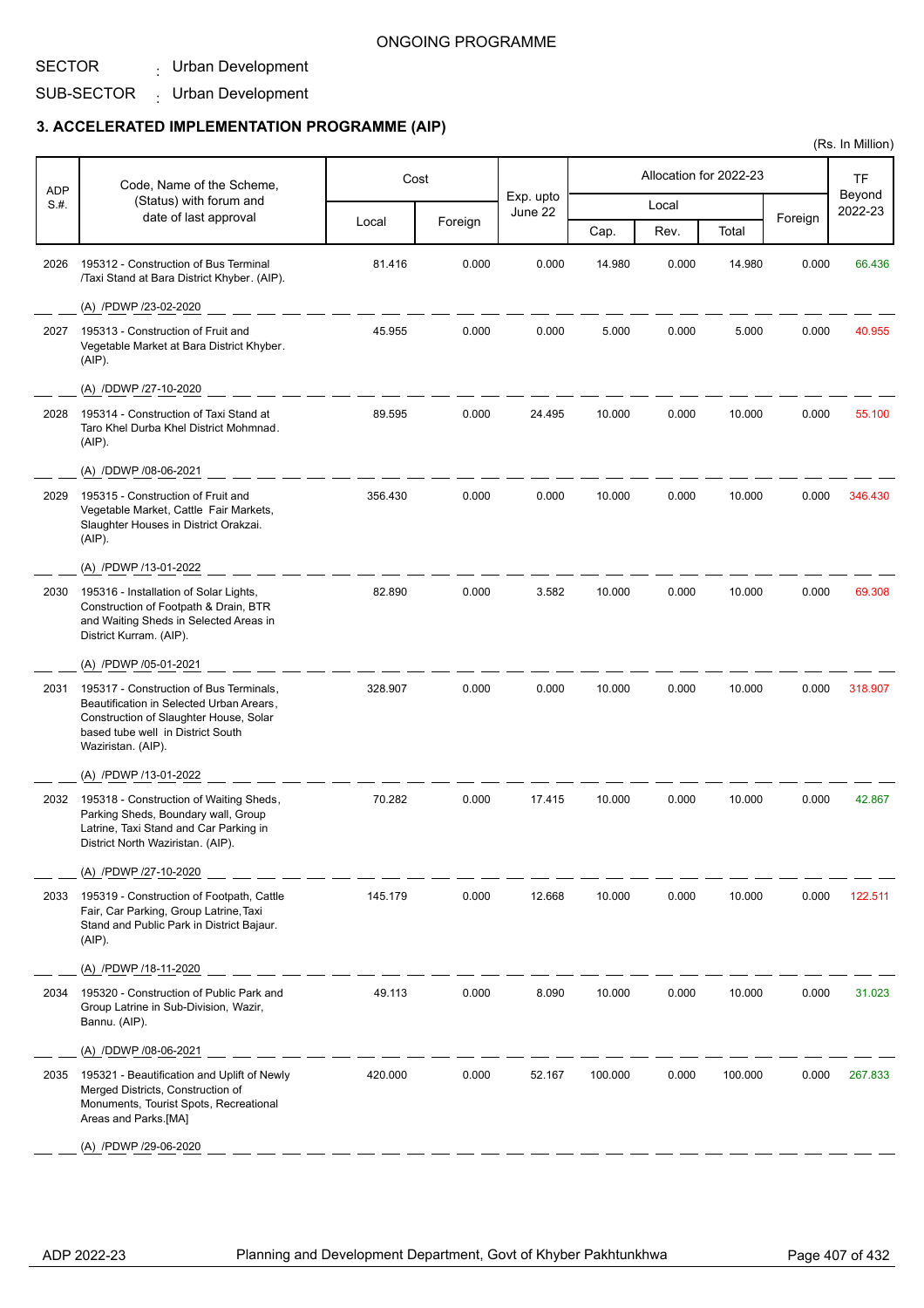#### ONGOING PROGRAMME

SECTOR

Urban Development :

#### SUB-SECTOR Urban Development :

#### **3. ACCELERATED IMPLEMENTATION PROGRAMME (AIP)**

|            |                                                                                                                                                                                    |           |         |                      |           |       |                        |         | (Rs. In Million)  |
|------------|------------------------------------------------------------------------------------------------------------------------------------------------------------------------------------|-----------|---------|----------------------|-----------|-------|------------------------|---------|-------------------|
| <b>ADP</b> | Code, Name of the Scheme,                                                                                                                                                          |           | Cost    |                      |           |       | Allocation for 2022-23 |         | <b>TF</b>         |
| S.#.       | (Status) with forum and<br>date of last approval                                                                                                                                   |           |         | Exp. upto<br>June 22 |           | Local |                        |         | Beyond<br>2022-23 |
|            |                                                                                                                                                                                    | Local     | Foreign |                      | Cap.      | Rev.  | Total                  | Foreign |                   |
| 2036       | 195322 - Construction of Bus Terminal,<br>Beautification of Urban Areas, Slaughter<br>House, and Family Park in Sub-Division,<br>Dara Adam Khel, Kohat. (AIP).                     | 106.714   | 0.000   | 0.000                | 5.000     | 0.000 | 5.000                  | 0.000   | 101.714           |
|            | (A) /PDWP /18-11-2020                                                                                                                                                              |           |         |                      |           |       |                        |         |                   |
| 2037       | 195323 - Construction of Bus Terminal/<br>Taxi Stand, Fruit & Vegetable Market and<br>Family Park in Sub-Division, Jandola Tank<br>and Sub-Division, Darzinda, D.I.Khan.<br>(AIP). | 227.138   | 0.000   | 25.000               | 25.000    | 0.000 | 25.000                 | 0.000   | 177.138           |
|            | (A) /PDWP /29-10-2020                                                                                                                                                              |           |         |                      |           |       |                        |         |                   |
| 2038       | 195324 - Construction of Taxi Stand at<br>Zweri Sub-Division, Hassan Khel,<br>Peshawar. (AIP).                                                                                     | 35.400    | 0.000   | 2.618                | 5.000     | 0.000 | 5.000                  | 0.000   | 27.782            |
|            | (A) /DDWP /08-06-2021                                                                                                                                                              |           |         |                      |           |       |                        |         |                   |
| 2039       | 195325 - Construction of Flying Coach/<br>Taxi Stand at Paa Khel, Sub-Division<br>Bhettani Lakki Marwat. (AIP).                                                                    | 26.506    | 0.000   | 0.000                | 5.000     | 0.000 | 5.000                  | 0.000   | 21.506            |
|            | (A) /DDWP /27-10-2020                                                                                                                                                              |           |         |                      |           |       |                        |         |                   |
| 2040       | 195326 - Construction of Park at<br>Sub-Division Bhettani, Lakki Marwat.<br>$(AIP)$ .                                                                                              | 34.709    | 0.000   | 0.000                | 5.000     | 0.000 | 5.000                  | 0.000   | 29.709            |
|            | (A) /DDWP /27-10-2020                                                                                                                                                              |           |         |                      |           |       |                        |         |                   |
| 2041       | 200271 - Low Cost Water Supply<br>Schemes in Merged Districts (AIP)                                                                                                                | 1,005.630 | 0.000   | 368.986              | 90.000    | 0.000 | 90.000                 | 0.000   | 546.644           |
|            | (A) /PDWP /04-01-2021                                                                                                                                                              |           |         |                      |           |       |                        |         |                   |
| 2042       | 200272 - Provision of land for Land Fill<br>Sites in 25 TMAs of Merged Districts (AIP)                                                                                             | 528.919   | 0.000   | 0.000                | 12.610    | 0.000 | 12.610                 | 0.000   | 516.309           |
|            | (A) /PDWP /19-11-2021                                                                                                                                                              |           |         |                      |           |       |                        |         |                   |
| 2043       | 200273 - Street Pavement & Construction<br>of Drains in Different districts/Sub<br>Divisions of Newly Merged Districts (AIP)                                                       | 963.905   | 0.000   | 514.791              | 449.110   | 0.000 | 449.110                | 0.000   | 0.004             |
|            | (A) /PDWP /04-01-2021                                                                                                                                                              |           |         |                      |           |       |                        |         |                   |
| 2044       | 200275 - Rural/Approach Roads in Newly<br>Merged Districts (AIP)                                                                                                                   | 1,034.379 | 0.000   | 466.103              | 568.280   | 0.000 | 568.280                | 0.000   | (0.004)           |
|            | (A) /PDWP /04-01-2021                                                                                                                                                              |           |         |                      |           |       |                        |         |                   |
| 2045       | 210694 - Construction of Public Parks at<br>District and Tehsil Level in Merged<br><b>Districts</b>                                                                                | 700.000   | 0.000   | 0.000                | 30.000    | 0.000 | 30.000                 | 0.000   | 670.000           |
|            | (A) /PDWP /08-12-2021                                                                                                                                                              |           |         |                      |           |       |                        |         |                   |
|            | <b>Total OnGoing Programme</b>                                                                                                                                                     | 6,333.067 | 0.000   | 1,495.915            | 1,384.980 | 0.000 | 1,384.980              | 0.000   | 3,452.172         |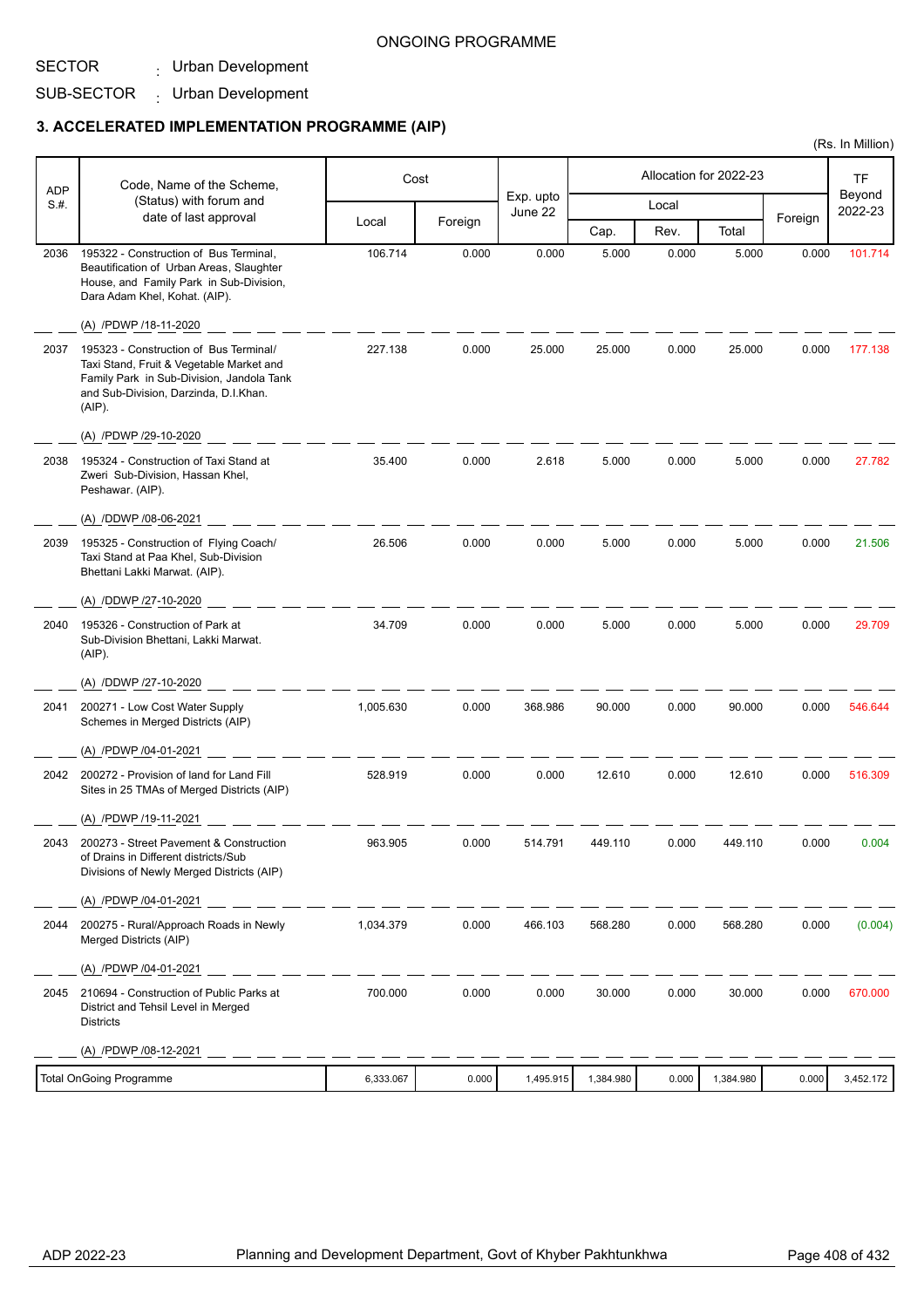### NEW PROGRAMME

## SECTOR

Urban Development :

#### SUB-SECTOR Urban Development :

## **3. ACCELERATED IMPLEMENTATION PROGRAMME (AIP)**

|            |                                                                                                                             |             |             |                      |            |         |                        |           | (Rs. In Million)  |
|------------|-----------------------------------------------------------------------------------------------------------------------------|-------------|-------------|----------------------|------------|---------|------------------------|-----------|-------------------|
| <b>ADP</b> | Code, Name of the Scheme,                                                                                                   |             | Cost        |                      |            |         | Allocation for 2022-23 |           | <b>TF</b>         |
| S.H.       | (Status) with forum and                                                                                                     |             |             | Exp. upto<br>June 22 |            | Local   |                        |           | Beyond<br>2022-23 |
|            | date of last approval                                                                                                       | Local       | Foreign     |                      | Cap.       | Rev.    | Total                  | Foreign   |                   |
| 2046       | 210174 - Establishment of TMA Offices in<br><b>Merged Districts</b>                                                         | 1,500.000   | 0.000       | 0.000                | 0.001      | 0.000   | 0.001                  |           | 0.000 1,499.999   |
|            | $(B)$ / PDWP/                                                                                                               |             |             |                      |            |         |                        |           |                   |
| 2047       | 220505 - Establishment of 25 Nos Tehsil<br>Level Offices of Assistant Director, LGRD<br>in Merged Districts / Sub-Division. | 1,500.000   | 0.000       | 0.000                | 10.000     | 0.000   | 10.000                 | 0.000     | 1,490.000         |
|            | $(B)$ / PDWP/                                                                                                               |             |             |                      |            |         |                        |           |                   |
|            | <b>Total New Programme</b>                                                                                                  | 3,000.000   | 0.000       | 0.000                | 10.001     | 0.000   | 10.001                 | 0.000     | 2,989.999         |
|            | <b>Total Urban Development</b>                                                                                              | 9,333.067   | 0.000       | 1,495.915            | 1,394.981  | 0.000   | 1,394.981              | 0.000     | 6,442.171         |
|            | <b>Total Programme</b>                                                                                                      | 9,333.067   | 9,333.067   | 1,495.915            | 1,394.981  | 0.000   | 1,394.981              | 0.000     | 6,442.171         |
|            | Sub Total (Sector)                                                                                                          | 137,973.400 | 137,973.400 | 39.570.182           | 11.781.879 | 940.001 | 12,721.880             | 2,667.000 | 85,681.338        |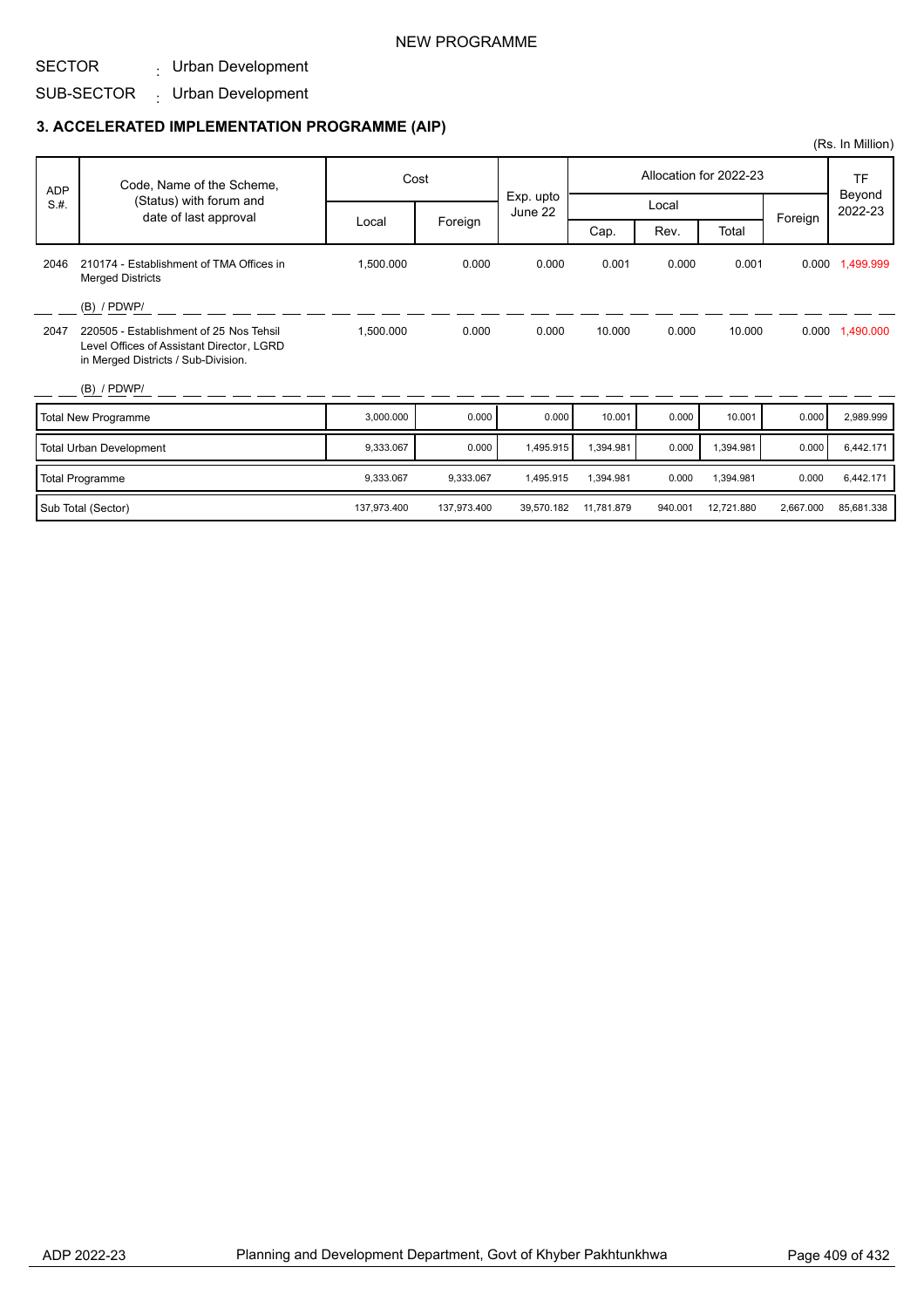Ť

ľ

<sub>:</sub> Water

#### ONGOING PROGRAMME

SUB-SECTOR Mater

#### **1. KHYBER PAKHTUNKHWA**

|                    | Code, Name of the Scheme,                                                                                                        |           | Cost      |                      |         |        | Allocation for 2022-23 |           | <b>TF</b>         |
|--------------------|----------------------------------------------------------------------------------------------------------------------------------|-----------|-----------|----------------------|---------|--------|------------------------|-----------|-------------------|
| <b>ADP</b><br>S.H. | (Status) with forum and                                                                                                          |           |           | Exp. upto<br>June 22 |         | Local  |                        |           | Beyond<br>2022-23 |
|                    | date of last approval                                                                                                            | Local     | Foreign   |                      | Cap.    | Rev.   | Total                  | Foreign   |                   |
| 2048               | 040401 - Construction of 20 Nos Small<br>Dams in Khyber Pakhtunkhwa. (Federal<br>PSDP Rs. 3600 M)                                | 1,370.630 | 0.000     | 887.677              | 482.953 | 0.000  | 482.953                | 0.000     | 0.000             |
|                    | (A) /CDWP /11-04-2005                                                                                                            |           |           |                      |         |        |                        |           |                   |
| 2049               | 080320 - Construction of Palai, Kundal<br>and Sanam Dams (PSDP Cost Rs.<br>3847.680 million)                                     | 1,894.864 | 0.000     | 1,063.081            | 58.755  | 0.000  | 58.755                 | 0.000     | 773.028           |
|                    | (A) /CDWP /18-02-2022                                                                                                            |           |           |                      |         |        |                        |           |                   |
| 2050               | 110014 - Construction of small dams in<br>Khyber Pakhtunkhwa.                                                                    | 1,715.650 | 0.000     | 1,593.850            | 50.000  | 0.000  | 50.000                 | 0.000     | 71.800            |
|                    | (A) /PDWP /20-07-2016                                                                                                            |           |           |                      |         |        |                        |           |                   |
| 2051               | 120717 - Construction of Small Dam at<br>Kiyala, District Abbottabad.                                                            | 854.293   | 0.000     | 790.041              | 64.252  | 0.000  | 64.252                 | 0.000     | 0.000             |
|                    | (A) /PDWP /08-11-2012                                                                                                            |           |           |                      |         |        |                        |           |                   |
| 2052               | 130026 - Detailed Design and<br>Construction of Pehur High Level Canal<br>Extension District Swabi (ADB Loan)                    | 1,117.160 | 9,038.840 | 549.102              | 250.000 | 50.000 | 300.000                | 1,500.000 | 268.058           |
|                    | (A) /ECNEC /07-03-2017                                                                                                           |           |           |                      |         |        |                        |           |                   |
| 2053               | 130667 - Water Harvesting and<br><b>Conservation Schemes in Southern</b><br>Districts.                                           | 499.750   | 0.000     | 366.996              | 5.000   | 0.000  | 5.000                  | 0.000     | 127.754           |
|                    | (A) /PDWP /28-10-2014                                                                                                            |           |           |                      |         |        |                        |           |                   |
| 2054               | 130676 - Provision of irrigation channel in<br>Kalkot, District Dir (Upper).                                                     | 255.470   | 0.000     | 102.498              | 0.000   | 0.000  | 0.000                  | 0.000     | 152.972           |
|                    | (A) /PDWP /04-02-2020                                                                                                            |           |           |                      |         |        |                        |           |                   |
| 2055               | 130683 - Rehabilitation of Canal Patrol<br>Roads in Khyber Pakhtunkhwa.                                                          | 619.276   | 0.000     | 555.931              | 51.199  | 0.000  | 51.199                 | 0.000     | 12.146            |
|                    | (A) /PDWP /09-02-2016                                                                                                            |           |           |                      |         |        |                        |           |                   |
| 2056               | 140523 - Construction of Flood<br>Embankment on Right Side of Kabul River<br>(Reach No. 1), District Nowshera.                   | 914.900   | 0.000     | 608.007              | 50.000  | 0.000  | 50.000                 | 0.000     | 256.893           |
|                    | (A) /PDWP /28-10-2014                                                                                                            |           |           |                      |         |        |                        |           |                   |
| 2057               | 140524 - Construction of Flood<br>Embankment on Right Side of Kabul River<br>(Reach No. 2), District Nowshera.                   | 929.180   | 0.000     | 722.817              | 154.150 | 0.000  | 154.150                | 0.000     | 52.213            |
|                    | (A) /PDWP /28-10-2014                                                                                                            |           |           |                      |         |        |                        |           |                   |
| 2058               | 140525 - Construction of Flood<br>Embankment on Right Side of Kabul River<br>(Reach No. 3), District Nowshera. (ADB<br>Assisted) | 2,312.080 | 0.000     | 1,766.274            | 406.265 | 0.000  | 406.265                | 0.000     | 139.541           |
|                    | (A) /PDWP /12-10-2015                                                                                                            |           |           |                      |         |        |                        |           |                   |
| 2059               | 140528 - Establishment of Computer Cell<br>for Website and Reforms initiatives in<br>Irrigation Department.                      | 43.640    | 0.000     | 18.120               | 0.000   | 6.000  | 6.000                  | 0.000     | 19.520            |
|                    | (A) /DDWP /06-10-2020                                                                                                            |           |           |                      |         |        |                        |           |                   |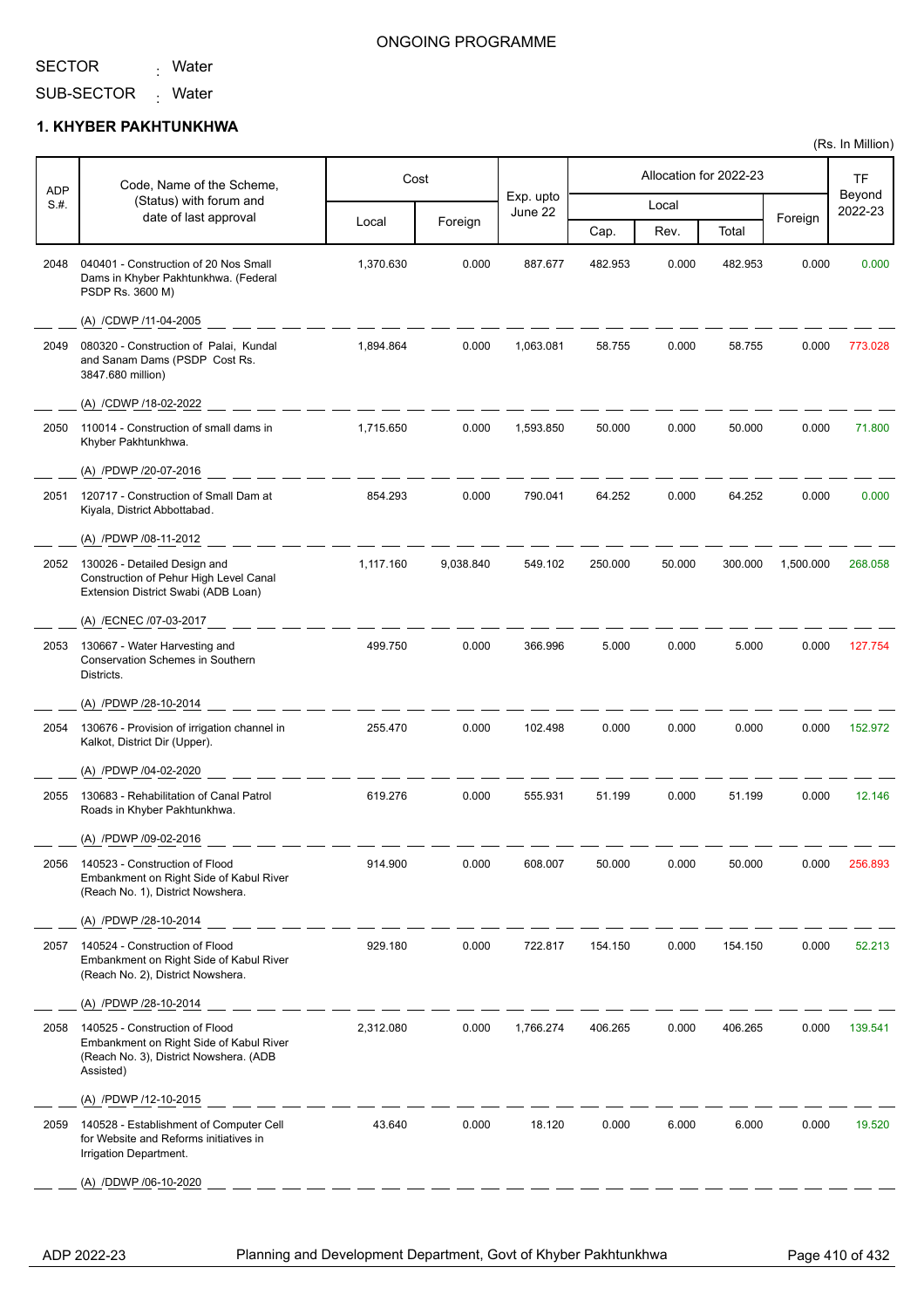Τ

Г

<sub>:</sub> Water

## ONGOING PROGRAMME

Τ

Τ

Τ

SUB-SECTOR <sub>:</sub> Water

### **1. KHYBER PAKHTUNKHWA**

| ADP  | Code, Name of the Scheme,                                                                                                                                                  |           | Cost    |                      | Allocation for 2022-23 |       |         |         | TF                |
|------|----------------------------------------------------------------------------------------------------------------------------------------------------------------------------|-----------|---------|----------------------|------------------------|-------|---------|---------|-------------------|
| S.H. | (Status) with forum and                                                                                                                                                    |           |         | Exp. upto<br>June 22 |                        | Local |         |         | Beyond<br>2022-23 |
|      | date of last approval                                                                                                                                                      | Local     | Foreign |                      | Cap.                   | Rev.  | Total   | Foreign |                   |
| 2060 | 140531 - Construction of Flood Protection<br>Structures to minimize flood devastation in<br>Khyber Pakhtunkhwa.                                                            | 750.000   | 0.000   | 731.012              | 6.818                  | 0.000 | 6.818   | 0.000   | 12.170            |
|      | (A) /PDWP /23-12-2014                                                                                                                                                      |           |         |                      |                        |       |         |         |                   |
| 2061 | 140534 - Construction of Sitti Kali Dam<br>District Bannu.                                                                                                                 | 779.749   | 0.000   | 661.313              | 0.890                  | 0.000 | 0.890   | 0.000   | 117.546           |
|      | (A) /PDWP /19-11-2014                                                                                                                                                      |           |         |                      |                        |       |         |         |                   |
| 2062 | 140537 - Provision / Construction of<br>Irrigation / Augmentation Tube Wells and<br>Lift Irrigation Schemes on need basis in<br>Khyber Pakhtunkhwa.                        | 410.000   | 0.000   | 337.028              | 72.972                 | 0.000 | 72.972  | 0.000   | 0.000             |
|      | (A) /PDWP /21-01-2016                                                                                                                                                      |           |         |                      |                        |       |         |         |                   |
| 2063 | 140538 - Construction / improvement of<br><b>Bridges on Canal and Drainage Systems</b><br>in Khyber Pakhtunkhwa.                                                           | 346.450   | 0.000   | 280.607              | 53.615                 | 0.000 | 53.615  | 0.000   | 12.228            |
|      | (A) /PDWP /03-11-2016                                                                                                                                                      |           |         |                      |                        |       |         |         |                   |
| 2064 | 140540 - Improvement of Roads along<br>Canals and Drains in Khyber<br>Pakhtunkhwa.                                                                                         | 1,160.530 | 0.000   | 960.080              | 40.000                 | 0.000 | 40.000  | 0.000   | 160.450           |
|      | (A) /PDWP /03-11-2016                                                                                                                                                      |           |         |                      |                        |       |         |         |                   |
| 2065 | 140545 - Revamping of Drainage Systems<br>in Khyber Pakhtunkhwa.                                                                                                           | 300.000   | 0.000   | 251.419              | 47.808                 | 0.000 | 47.808  | 0.000   | 0.773             |
|      | (A) /PDWP /23-12-2014                                                                                                                                                      |           |         |                      |                        |       |         |         |                   |
| 2066 | 140557 - Improvement of Canal Patrol<br>Road along disty No. 9 and Drain<br>(Takhtbai Bypass), District Mardan.                                                            | 617.300   | 0.000   | 375.930              | 40.540                 | 0.000 | 40.540  | 0.000   | 200.830           |
|      | (A) /PDWP /28-03-2018                                                                                                                                                      |           |         |                      |                        |       |         |         |                   |
| 2067 | 140564 - Improvement / Development of<br>Irrigation Facilities and Construction of<br>Causeway and FPW in District Swat.                                                   | 1,500.000 | 0.000   | 1,058.046            | 146.805                | 0.000 | 146.805 | 0.000   | 295.149           |
|      | (A) /PDWP /22-12-2020                                                                                                                                                      |           |         |                      |                        |       |         |         |                   |
| 2068 | 140571 - Rehabilitation of Canal Patrol<br>Road along Machai Branch and its<br>sub-systems including Installation of<br>Vehicles weighing arrangement, District<br>Mardan. | 617.300   | 0.000   | 510.232              | 4.137                  | 0.000 | 4.137   | 0.000   | 102.931           |
|      | (A) /PDWP /08-10-2015                                                                                                                                                      |           |         |                      |                        |       |         |         |                   |
| 2069 | 150343 - Construction of Latamber Dam<br>District Karak.                                                                                                                   | 726.500   | 0.000   | 658.963              | 67.537                 | 0.000 | 67.537  | 0.000   | 0.000             |
|      | (A) /PDWP /03-09-2015                                                                                                                                                      |           |         |                      |                        |       |         |         |                   |
| 2070 | 150379 - Construction of Marobi Dam<br>District Nowshera.                                                                                                                  | 1,942.090 | 0.000   | 728.084              | 82.310                 | 0.000 | 82.310  |         | 0.000 1,131.696   |
|      | (A) /CDWP /21-12-2015                                                                                                                                                      |           |         |                      |                        |       |         |         |                   |
| 2071 | 150383 - Construction of Protection<br>Structures on R/S of Kabul River U/S and<br>D/S Nowshera Mardan Road Bridge,<br>District Nowshera. (ADB Assisted)                   | 2,714.350 | 0.000   | 2,714.349            | 0.001                  | 0.000 | 0.001   | 0.000   | 0.000             |
|      | (A) /PDWP /10-12-2015                                                                                                                                                      |           |         |                      |                        |       |         |         |                   |

ADP 2022-23 Planning and Development Department, Govt of Khyber Pakhtunkhwa Page 411 of 432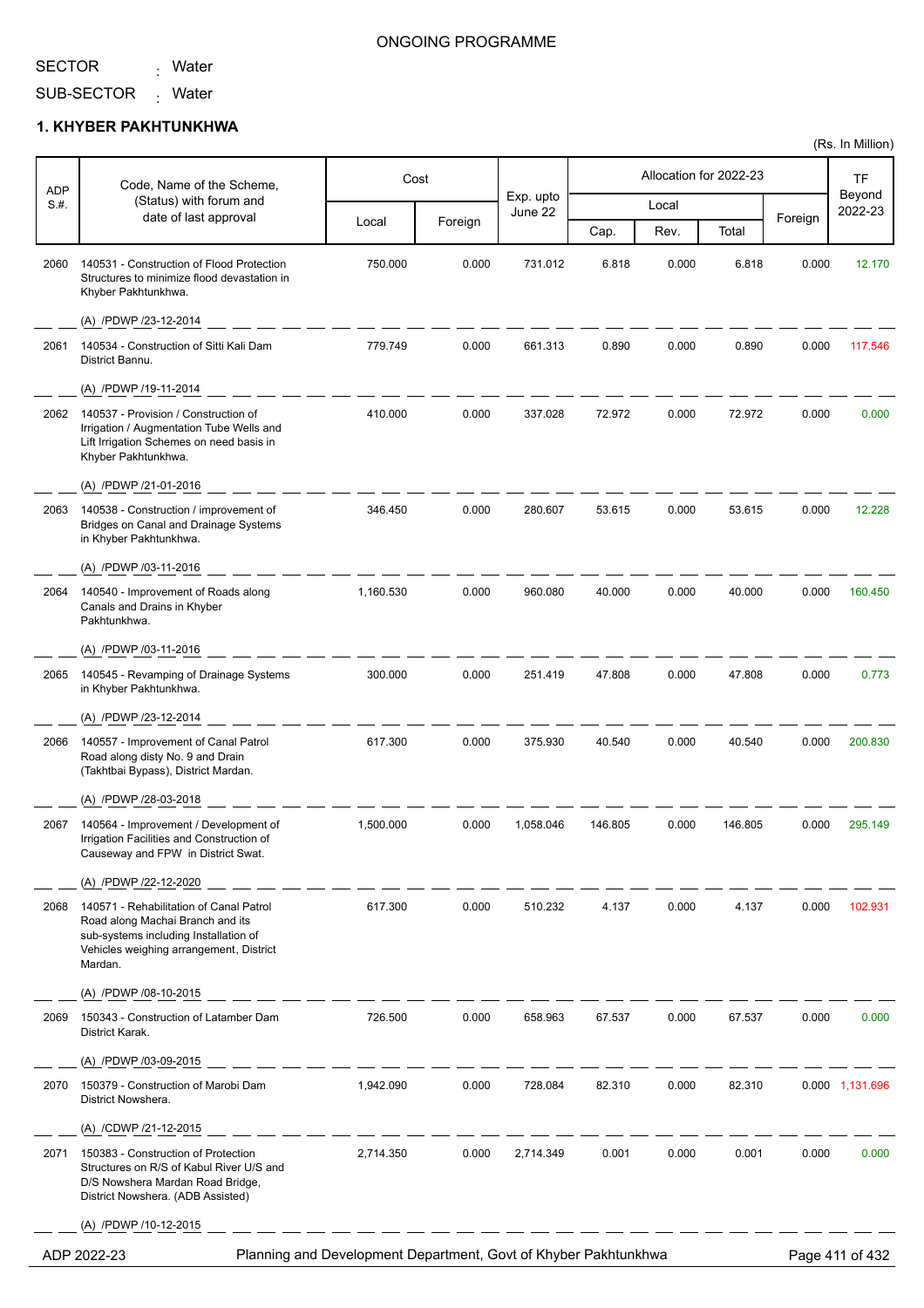<sub>:</sub> Water

#### ONGOING PROGRAMME

SUB-SECTOR <sub>:</sub> Water

### **1. KHYBER PAKHTUNKHWA**

|             | Code, Name of the Scheme,                                                                                                                                                                       |           | Cost    |                      |         |       | Allocation for 2022-23 |         | TF                |
|-------------|-------------------------------------------------------------------------------------------------------------------------------------------------------------------------------------------------|-----------|---------|----------------------|---------|-------|------------------------|---------|-------------------|
| ADP<br>S.H. | (Status) with forum and                                                                                                                                                                         |           |         | Exp. upto<br>June 22 |         | Local |                        |         | Beyond<br>2022-23 |
|             | date of last approval                                                                                                                                                                           | Local     | Foreign |                      | Cap.    | Rev.  | Total                  | Foreign |                   |
| 2072        | 150418 - Construction of Flood Protection<br>Structures, Bridges and Improvement /<br>Restoration of existing structures on Swat<br>River and its Tributaries in Tehsil Matta<br>District Swat. | 974.750   | 0.000   | 901.286              | 58.415  | 0.000 | 58.415                 | 0.000   | 15.049            |
|             | (A) /PDWP /29-11-2018                                                                                                                                                                           |           |         |                      |         |       |                        |         |                   |
| 2073        | 150421 - Construction of Roads along<br>natural drains, water channels, flood<br>carrier channels in Tehsil Matta District<br>Swat.                                                             | 1,400.000 | 0.000   | 889.075              | 157.877 | 0.000 | 157.877                | 0.000   | 353.048           |
|             | (A) /PDWP /22-12-2020                                                                                                                                                                           |           |         |                      |         |       |                        |         |                   |
| 2074        | 150423 - Restoration / Improvement of<br>Small Irrigation Channels and ponds in<br>Tehsil Matta District Swat.                                                                                  | 729.410   | 0.000   | 328.054              | 177.612 | 0.000 | 177.612                | 0.000   | 223.744           |
|             | (A) /PDWP /03-09-2021                                                                                                                                                                           |           |         |                      |         |       |                        |         |                   |
| 2075        | 150427 - Rehabilitation of Irrigation offices<br>residences & inspection houses in Khyber<br>Pakhtunkhwa (Detailed Design).                                                                     | 350.000   | 0.000   | 18.815               | 10.000  | 0.000 | 10.000                 | 0.000   | 321.185           |
|             | (A) /PDWP /21-01-2016                                                                                                                                                                           |           |         |                      |         |       |                        |         |                   |
| 2076        | 150436 - Construction of Flood Protection<br>Structures at Vulunerable Locations on<br>Rivers, Nullahs and Khawars in Khyber<br>Pakhtunkhwa.                                                    | 900.000   | 0.000   | 719.633              | 154.703 | 0.000 | 154.703                | 0.000   | 25.664            |
|             | (A) /PDWP /17-11-2015                                                                                                                                                                           |           |         |                      |         |       |                        |         |                   |
| 2077        | 150437 - Construction & Improvement of<br>Small Channels & Ponds in Khyber<br>Pakhtunkhwa.                                                                                                      | 398.500   | 0.000   | 322.478              | 76.022  | 0.000 | 76.022                 | 0.000   | 0.000             |
|             | (A) /PDWP /21-01-2016                                                                                                                                                                           |           |         |                      |         |       |                        |         |                   |
| 2078        | 150439 - Installation of Solar based<br>Irrigation/ Augmentation Tube Wells and<br>Small Lift Irrigation Schemes in Khyber<br>Pakhtunkhwa.                                                      | 500.000   | 0.000   | 405.755              | 68.440  | 0.000 | 68.440                 | 0.000   | 25.805            |
|             | (A) /PDWP /08-10-2015                                                                                                                                                                           |           |         |                      |         |       |                        |         |                   |
| 2079        | 150588 - Construction of Flood Protection<br>Works and bridges on Nullahs and<br>Khawars District Nowshera.                                                                                     | 600.000   | 0.000   | 495.517              | 40.000  | 0.000 | 40.000                 | 0.000   | 64.483            |
|             | (A) /PDWP /27-01-2017                                                                                                                                                                           |           |         |                      |         |       |                        |         |                   |
| 2080        | 150592 - Improvement of Maira Branch<br>and its Sub-Systems & Roads along<br>Maira Branch, Tor Dher Minor, Haleem<br>Garhi Baado Baba, District Swabi.                                          | 450.000   | 0.000   | 315.427              | 84.320  | 0.000 | 84.320                 | 0.000   | 50.253            |
|             | (A) /PDWP /16-02-2017                                                                                                                                                                           |           |         |                      |         |       |                        |         |                   |
| 2081        | 150775 - Construction of Canal Patrol<br>Roads & Flood Protection works in<br>Tarakai, Dobian and adjoining areas in<br>District Swabi.                                                         | 392.000   | 0.000   | 316.661              | 46.430  | 0.000 | 46.430                 | 0.000   | 28.909            |
|             | (A) /PDWP /21-12-2017                                                                                                                                                                           |           |         |                      |         |       |                        |         |                   |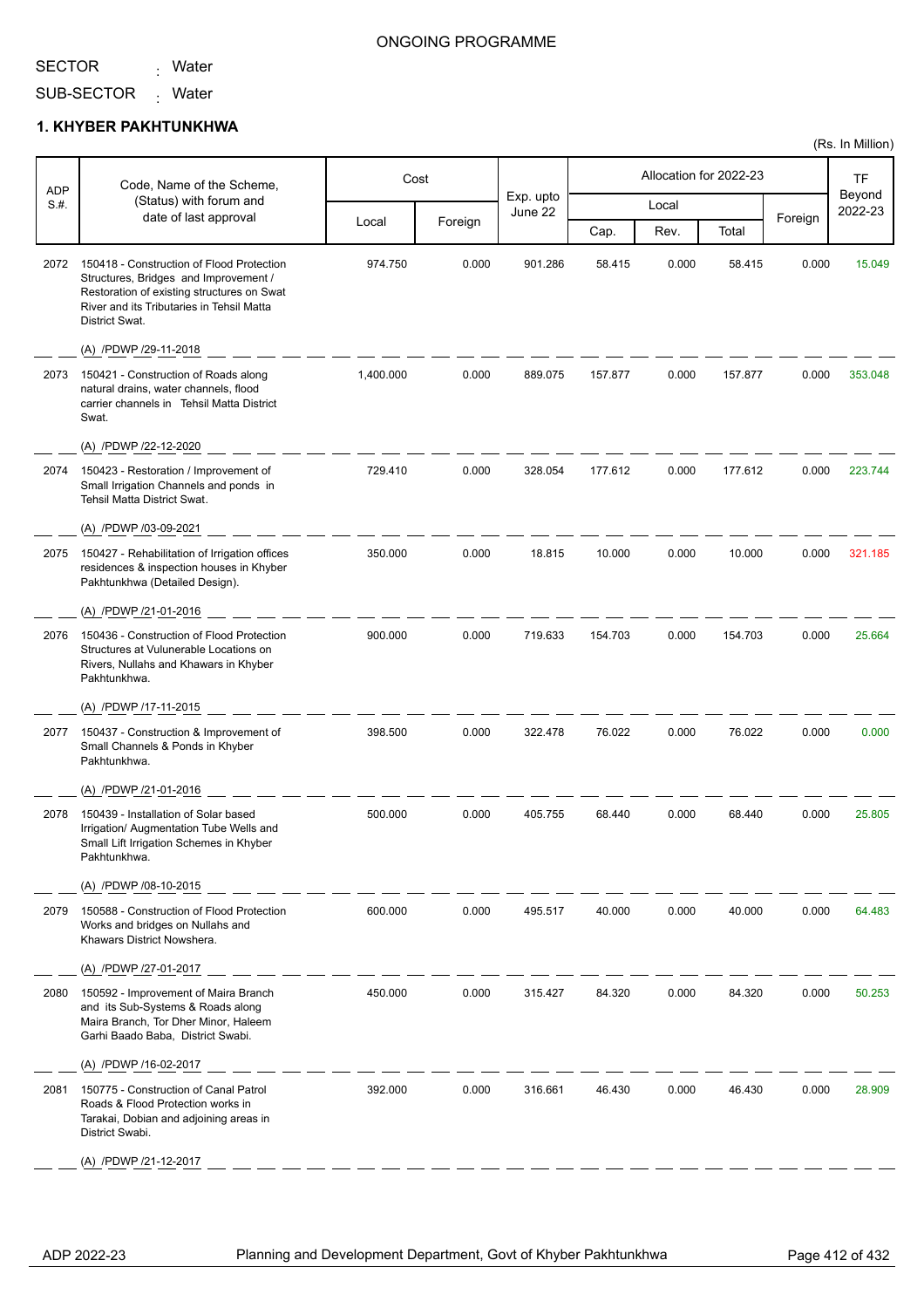<sub>:</sub> Water

SUB-SECTOR <sub>:</sub> Water

#### **1. KHYBER PAKHTUNKHWA**

|             | Code, Name of the Scheme,                                                                                                                                                   |           | Cost    |                      |         |       | Allocation for 2022-23 |         | TF                |
|-------------|-----------------------------------------------------------------------------------------------------------------------------------------------------------------------------|-----------|---------|----------------------|---------|-------|------------------------|---------|-------------------|
| ADP<br>S.#. | (Status) with forum and                                                                                                                                                     |           |         | Exp. upto<br>June 22 |         | Local |                        |         | Beyond<br>2022-23 |
|             | date of last approval                                                                                                                                                       | Local     | Foreign |                      | Cap.    | Rev.  | Total                  | Foreign |                   |
| 2082        | 150935 - Construction / Improvement of<br>Flood Protection Works, Roads and Water<br>Channels in Kabal, Ningolai, Kanju,<br>Sherpalam and adjoining areas District<br>Swat. | 396.286   | 0.000   | 311.931              | 50.696  | 0.000 | 50.696                 | 0.000   | 33.659            |
|             | (A) /PDWP /29-11-2018                                                                                                                                                       |           |         |                      |         |       |                        |         |                   |
| 2083        | 150938 - Construction / Rehabilitation of<br>Irrigation channel in Usherai Darra, District<br>Dir (Upper).                                                                  | 100.000   | 0.000   | 91.434               | 8.000   | 0.000 | 8.000                  | 0.000   | 0.566             |
|             | (A) /PDWP /23-12-2016                                                                                                                                                       |           |         |                      |         |       |                        |         |                   |
| 2084        | 160272 - Construction of Jaroba Dam<br><b>District Nowshera</b>                                                                                                             | 721.675   | 0.000   | 489.037              | 50.000  | 0.000 | 50.000                 | 0.000   | 182.638           |
|             | (A) /PDWP /03-11-2016                                                                                                                                                       |           |         |                      |         |       |                        |         |                   |
| 2085        | 160273 - Construction of Chapra Dam in<br>District Haripur.                                                                                                                 | 888.873   | 0.000   | 556.631              | 324.390 | 0.000 | 324.390                | 0.000   | 7.852             |
|             | (A) /PDWP /03-11-2016                                                                                                                                                       |           |         |                      |         |       |                        |         |                   |
| 2086        | 160274 - Feasibility study / Preparation of<br>comprehensive Flood Management plan<br>for Khyber Pakhtunkhwa                                                                | 123.000   | 0.000   | 97.849               | 25.151  | 0.000 | 25.151                 | 0.000   | 0.000             |
|             | (A) /PDWP /03-11-2016                                                                                                                                                       |           |         |                      |         |       |                        |         |                   |
| 2087        | 160275 - Providing Flood Protection<br>structures in Rivers, Nullah & hill torrents<br>in Khyber Pakhtunkhwa                                                                | 1,250.000 | 0.000   | 750.753              | 50.000  | 0.000 | 50.000                 | 0.000   | 449.247           |
|             | (A) /PDWP /03-11-2016                                                                                                                                                       |           |         |                      |         |       |                        |         |                   |
| 2088        | 160278 - Improvement & Upgradation of<br>Roads along Canal & Drainage systems in<br>Khyber Pakhtunkhwa                                                                      | 1,250.000 | 0.000   | 406.949              | 50.000  | 0.000 | 50.000                 | 0.000   | 793.051           |
|             | (A) /PDWP /28-03-2018                                                                                                                                                       |           |         |                      |         |       |                        |         |                   |
| 2089        | 160280 - Construction/ Improvement of<br>Irrigation Channels, Bridges, Culverts,<br>Small storage ponds & Drainage Systems<br>in Khyber Pakhtunkhwa                         | 600.000   | 0.000   | 403.716              | 40.000  | 0.000 | 40.000                 | 0.000   | 156.284           |
|             | (A) /PDWP /02-12-2016                                                                                                                                                       |           |         |                      |         |       |                        |         |                   |
| 2090        | 160282 - Rehabilitation of Irrigation<br>tubewells/lift irrigation schemes &<br>Solarization in Tube well irrigation division<br>Peshawar                                   | 450.000   | 0.000   | 244.611              | 30.000  | 0.000 | 30.000                 | 0.000   | 175.389           |
|             | (A) /PDWP /03-11-2016                                                                                                                                                       |           |         |                      |         |       |                        |         |                   |
| 2091        | 160283 - Improvement & Upgradation of<br>roads and Construction of Bridges along<br>Canals/Drains in District Charsadda                                                     | 1,750.000 | 0.000   | 1,016.595            | 78.297  | 0.000 | 78.297                 | 0.000   | 655.108           |
|             | (A) /PDWP /30-11-2017                                                                                                                                                       |           |         |                      |         |       |                        |         |                   |
| 2092        | 160285 - Improvement / Construction of<br>Canals, Channels, Drainage system and<br>Flood Protection Structures in District<br>Charsadda                                     | 1,300.000 | 0.000   | 920.832              | 50.000  | 0.000 | 50.000                 | 0.000   | 329.168           |
|             | (A) /PDWP /30-11-2017                                                                                                                                                       |           |         |                      |         |       |                        |         |                   |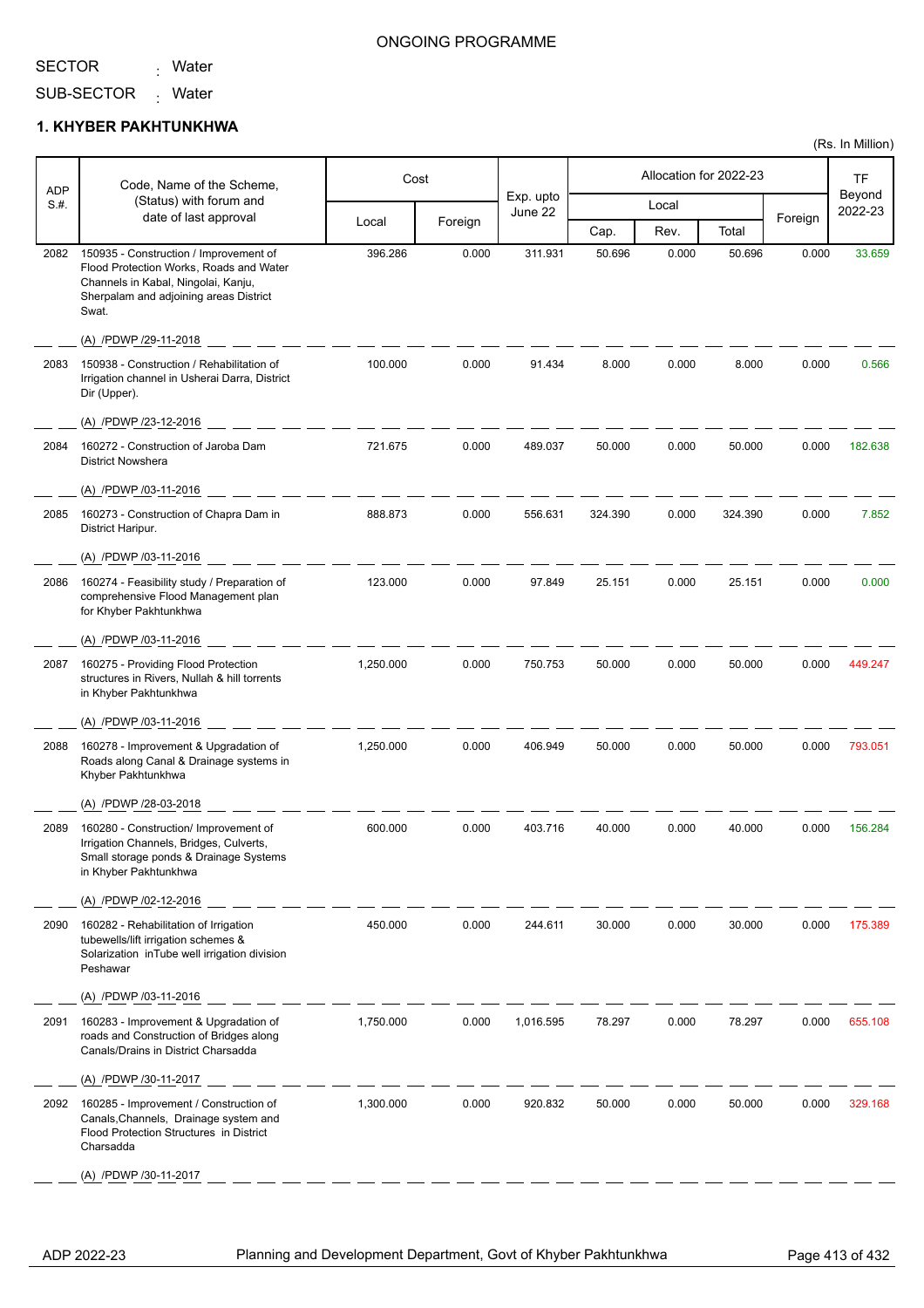<sub>:</sub> Water

### ONGOING PROGRAMME

(Rs. In Million)

SUB-SECTOR Mater

#### **1. KHYBER PAKHTUNKHWA**

|                    | Code, Name of the Scheme,                                                                                                                                                                                                          |                                                                 | Cost    |                      |         |       | Allocation for 2022-23 |         | TF                |
|--------------------|------------------------------------------------------------------------------------------------------------------------------------------------------------------------------------------------------------------------------------|-----------------------------------------------------------------|---------|----------------------|---------|-------|------------------------|---------|-------------------|
| <b>ADP</b><br>S.H. | (Status) with forum and                                                                                                                                                                                                            |                                                                 |         | Exp. upto<br>June 22 |         | Local |                        |         | Beyond<br>2022-23 |
|                    | date of last approval                                                                                                                                                                                                              | Local                                                           | Foreign |                      | Cap.    | Rev.  | Total                  | Foreign |                   |
| 2093               | 160291 - Construction and Improvement of<br>Irrigation Infrastructure including FPW,<br>Channels / Ponds, Roads, Tube Wells &<br>drainage system in Tordher, Jalabi, Jalsai,<br>Lahore, Ambar and other areas of District<br>Swabi | 450.000                                                         | 0.000   | 240.687              | 137.700 | 0.000 | 137.700                | 0.000   | 71.613            |
|                    | (A) /PDWP /30-11-2017                                                                                                                                                                                                              |                                                                 |         |                      |         |       |                        |         |                   |
| 2094               | 160295 - Construction/ improvement of<br>roads along canals and drains including<br>link roads in Kheshki Bala and Payan area<br>district Nowshera.                                                                                | 450.000                                                         | 0.000   | 372.596              | 73.050  | 0.000 | 73.050                 | 0.000   | 4.354             |
|                    | (A) /PDWP /30-11-2017                                                                                                                                                                                                              |                                                                 |         |                      |         |       |                        |         |                   |
| 2095               | 160304 - Restoration / Re-construction of<br>damaged flood structures/channels in<br>district Swat, Shangla and Buner.                                                                                                             | 202.000                                                         | 0.000   | 180.074              | 16.420  | 0.000 | 16.420                 | 0.000   | 5.506             |
|                    | (A) /PDWP /23-12-2016                                                                                                                                                                                                              |                                                                 |         |                      |         |       |                        |         |                   |
| 2096               | 160307 - 160307-Review Feasibility Study,<br>Updation of Detail Engineering Design,<br>Tender Documents and PC-I for Chashma<br>Right Bank Canal (Lift Cum Gravity)<br>E/Cost Rs 477.853 (M)                                       | 167.250                                                         | 0.000   | 0.486                | 10.000  | 0.000 | 10.000                 | 0.000   | 156.764           |
|                    | (A) /CDWP /10-08-2020                                                                                                                                                                                                              |                                                                 |         |                      |         |       |                        |         |                   |
| 2097               | 160459 - Construction of Flood Structures<br>along Jabba Daudzai and Zangal Koroona<br>areas along Kabul and Shah Alam Rivers<br>District Nowshera & Peshawar (ADB<br>Assisted).                                                   | 1,294.000                                                       | 0.000   | 655.957              | 483.534 | 0.000 | 483.534                | 0.000   | 154.509           |
|                    | (A) /PDWP /03-11-2016                                                                                                                                                                                                              |                                                                 |         |                      |         |       |                        |         |                   |
| 2098               | 160550 - Construction and improvement of<br>Flood Protection Works, improvement of<br>channels and rehabilitation of canal roads<br>Southern districts                                                                             | 751.370                                                         | 0.000   | 183.023              | 25.000  | 0.000 | 25.000                 | 0.000   | 543.347           |
|                    | (A) /PDWP /09-12-2020                                                                                                                                                                                                              |                                                                 |         |                      |         |       |                        |         |                   |
| 2099               | 160551 - Construction of channels, ponds,<br>flood protection works and installation of<br>solar irrigation tube wells in Hazara<br>Division                                                                                       | 300.000                                                         | 0.000   | 235.286              | 51.000  | 0.000 | 51.000                 | 0.000   | 13.714            |
|                    | (A) /PDWP /16-02-2017                                                                                                                                                                                                              |                                                                 |         |                      |         |       |                        |         |                   |
| 2100               | 160647 - Construction of Siran Right Bank<br>Canal, District Mansehra.                                                                                                                                                             | 2,850.522                                                       | 0.000   | 514.501              | 50.000  | 0.000 | 50.000                 |         | 0.000 2,286.021   |
|                    | (A) /CDWP /29-06-2016                                                                                                                                                                                                              |                                                                 |         |                      |         |       |                        |         |                   |
| 2101               | 170324 - Rehabilitation of canal roads,<br>culverts and construction of flood<br>protection walls, improvement of civil<br>channels & installation of solar irrigation<br>tube wells in district Haripur.                          | 500.000                                                         | 0.000   | 367.614              | 85.900  | 0.000 | 85.900                 | 0.000   | 46.486            |
|                    | (A) /PDWP /29-11-2018                                                                                                                                                                                                              |                                                                 |         |                      |         |       |                        |         |                   |
| 2102               | 170335 - Remodeling of Warsak Canal<br>System in Peshawar and Nowshera<br>districts (Provincial Share Rs. 5568.79).                                                                                                                | 8,348.000                                                       | 0.000   | 1,131.669            | 170.000 | 0.000 | 170.000                |         | 0.000 7,046.331   |
|                    | (A) /ECNEC /24-11-2021                                                                                                                                                                                                             |                                                                 |         |                      |         |       |                        |         |                   |
|                    | ADP 2022-23                                                                                                                                                                                                                        | Planning and Development Department, Govt of Khyber Pakhtunkhwa |         |                      |         |       |                        |         | Page 414 of 432   |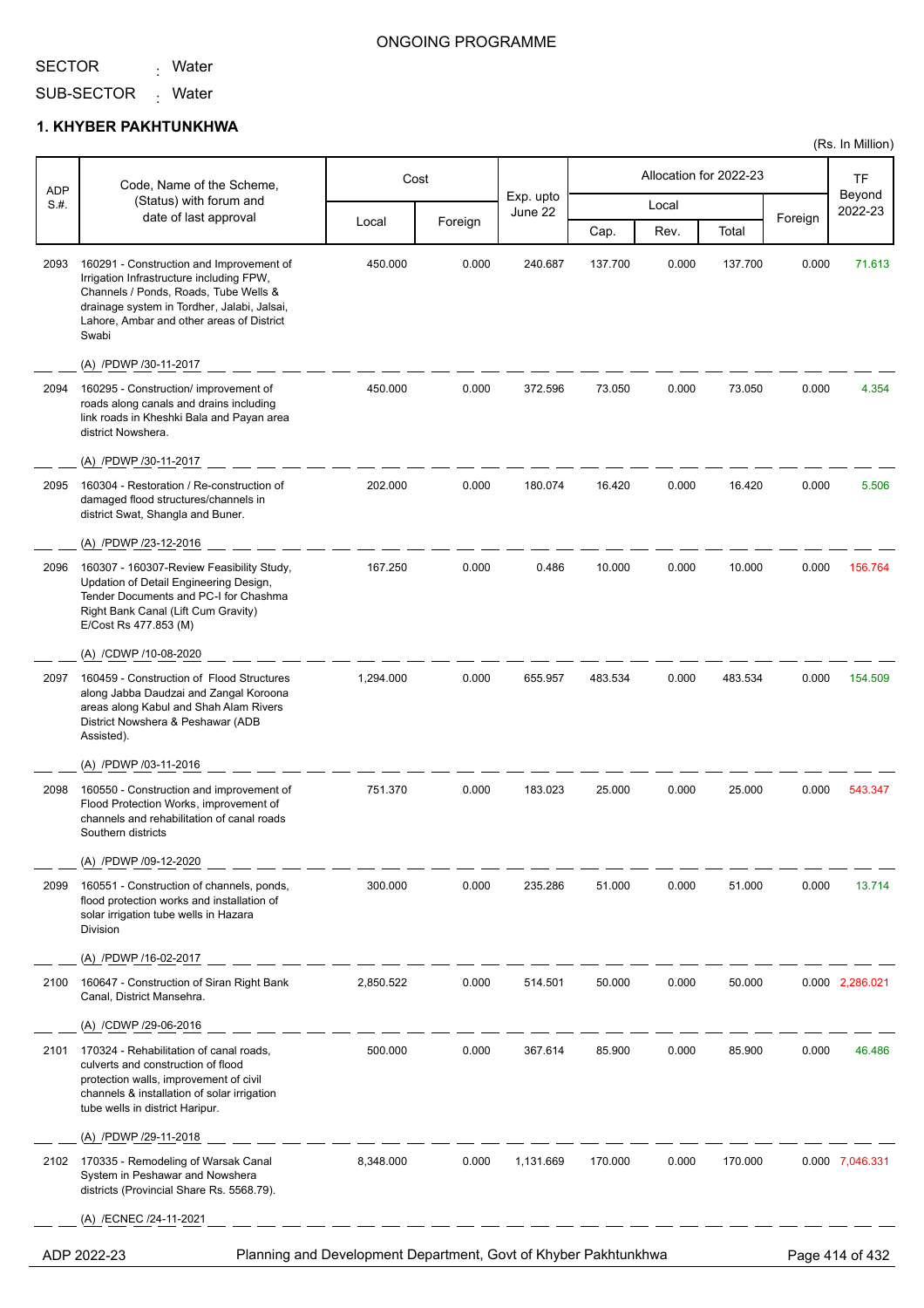<sub>:</sub> Water

#### ONGOING PROGRAMME

SUB-SECTOR Mater

### **1. KHYBER PAKHTUNKHWA**

|             | Code, Name of the Scheme,                                                                                                                                                                 |           | Cost    |                      |         |       | Allocation for 2022-23 |         | TF                |
|-------------|-------------------------------------------------------------------------------------------------------------------------------------------------------------------------------------------|-----------|---------|----------------------|---------|-------|------------------------|---------|-------------------|
| ADP<br>S.H. | (Status) with forum and                                                                                                                                                                   |           |         | Exp. upto<br>June 22 |         | Local |                        |         | Beyond<br>2022-23 |
|             | date of last approval                                                                                                                                                                     | Local     | Foreign |                      | Cap.    | Rev.  | Total                  | Foreign |                   |
| 2103        | 170519 - Construction of Small Dams in<br>District Mansehra Khyber Pakhtunkhwa<br>(Manchura Dam Project Provincial Share<br>12%) and Ichar Nullah Dam Project<br>(Provincial Share 20%)   | 2,400.703 | 0.000   | 584.082              | 500.000 | 0.000 | 500.000                |         | 0.000 1,316.621   |
|             | (A) /CDWP /09-02-2022                                                                                                                                                                     |           |         |                      |         |       |                        |         |                   |
| 2104        | 170522 - Raising of Baran Dam District<br>Bannu (25% Provincial Share)                                                                                                                    | 1,290.000 | 0.000   | 504.775              | 785.225 | 0.000 | 785.225                | 0.000   | 0.000             |
|             | (A) /ECNEC /29-08-2017                                                                                                                                                                    |           |         |                      |         |       |                        |         |                   |
| 2105        | 170594 - Construction of Flood Protection<br>Works in U.C Banda Pir Khan, Baldheri,<br>Jhangi, Salhad, Pawa Chamhad, Kuthiala,<br>Pind Kagroo Khan, Jarral, Sherwan and<br>Havelian Urban | 300.000   | 0.000   | 165.354              | 30.000  | 0.000 | 30.000                 | 0.000   | 104.646           |
|             | (A) /PDWP /02-06-2020                                                                                                                                                                     |           |         |                      |         |       |                        |         |                   |
| 2106        | 170595 - Improvement/Extension of<br>Gomal Zam Canal Irrigation System in<br>District Tank and D.I.Khan                                                                                   | 300.000   | 0.000   | 59.826               | 30.000  | 0.000 | 30.000                 | 0.000   | 210.174           |
|             | (A) /PDWP /11-01-2018                                                                                                                                                                     |           |         |                      |         |       |                        |         |                   |
| 2107        | 170597 - Provision of Irrigation /<br>Augmentation Tube Wells and Lift<br>Irrigation Schemes at required places in<br>Khyber Pakhtunkhwa                                                  | 750.000   | 0.000   | 647.406              | 6.375   | 0.000 | 6.375                  | 0.000   | 96.219            |
|             | (A) /PDWP /21-12-2017                                                                                                                                                                     |           |         |                      |         |       |                        |         |                   |
| 2108        | 170620 - Removal of deficiencies in<br>Gomal Zam Dam Project                                                                                                                              | 478.600   | 0.000   | 122.670              | 40.000  | 0.000 | 40.000                 | 0.000   | 315.930           |
|             | (A) /PDWP /28-03-2018                                                                                                                                                                     |           |         |                      |         |       |                        |         |                   |
| 2109        | 170662 - Remodeling/Re-construction of<br>Jue Zardad, Jue Sheikh & Kurvi Canal<br>Patrol Roads Passing through the and<br>Respectively.                                                   | 200.000   | 0.000   | 145.294              | 50.205  | 0.000 | 50.205                 | 0.000   | 4.501             |
|             | (A) /PDWP /21-12-2017                                                                                                                                                                     |           |         |                      |         |       |                        |         |                   |
| 2110        | 170664 - Construction of Flood<br>Embankment from Kheshki village to<br>Motor way Bridge L/S Kabul River District<br>Nowshera/Charsadda (Reach-1) (ADB<br>Assisted).                      | 1,495.000 | 0.000   | 793.703              | 572.451 | 0.000 | 572.451                | 0.000   | 128.846           |
|             | (A) /PDWP /30-11-2017                                                                                                                                                                     |           |         |                      |         |       |                        |         |                   |
| 2111        | 170665 - Construction of Flood<br>Embankment on Kabul River upper side of<br>Motorway interchange District Nowshera.<br>(ADB Assisted)                                                    | 1,372.000 | 0.000   | 491.348              | 768.120 | 0.000 | 768.120                | 0.000   | 112.532           |
|             | (A) /PDWP /30-11-2017                                                                                                                                                                     |           |         |                      |         |       |                        |         |                   |
| 2112        | 180604 - Construction of Chamak Maira<br>Dam. District Abbottabad.                                                                                                                        | 1,130.538 | 0.000   | 120.421              | 100.000 | 0.000 | 100.000                | 0.000   | 910.117           |
|             | (A) /PDWP /26-06-2019                                                                                                                                                                     |           |         |                      |         |       |                        |         |                   |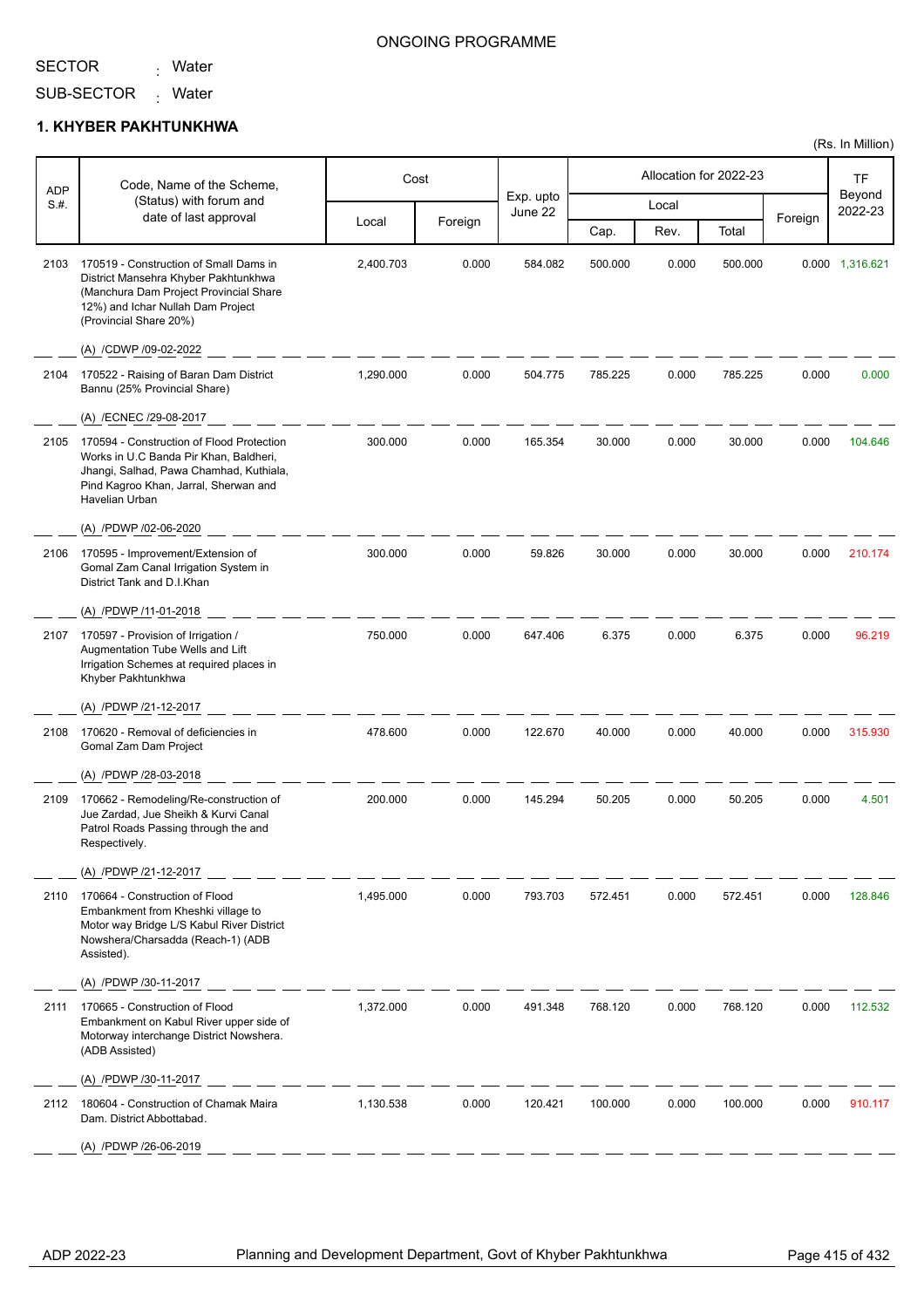<sub>:</sub> Water

### ONGOING PROGRAMME

SUB-SECTOR <sub>:</sub> Water

### **1. KHYBER PAKHTUNKHWA**

| <b>ADP</b> | Code, Name of the Scheme,                                                                                                                                                                           |           | Cost    |                      |         |       | Allocation for 2022-23 |         | TF                |
|------------|-----------------------------------------------------------------------------------------------------------------------------------------------------------------------------------------------------|-----------|---------|----------------------|---------|-------|------------------------|---------|-------------------|
| S.H.       | (Status) with forum and                                                                                                                                                                             |           |         | Exp. upto<br>June 22 |         | Local |                        |         | Beyond<br>2022-23 |
|            | date of last approval                                                                                                                                                                               | Local     | Foreign |                      | Cap.    | Rev.  | Total                  | Foreign |                   |
| 2113       | 180617 - Construction of flood protection<br>works, irrigation channels and installation<br>of solar tube wells in Khyber Pakhtunkhwa<br>on need basis.                                             | 3,000.000 | 0.000   | 858.210              | 50.000  | 0.000 | 50.000                 |         | 0.000 2,091.790   |
|            | (A) /PDWP /09-12-2020                                                                                                                                                                               |           |         |                      |         |       |                        |         |                   |
| 2114       | 190301 - Feasibility Study/Detailed<br>Designing for construction and<br>improvement of irrigation channels in<br>Khyber Pakhtunkhwa                                                                | 100.000   | 0.000   | 36.973               | 30.320  | 0.000 | 30.320                 | 0.000   | 32.707            |
|            | (A) /DDWP /23-04-2020                                                                                                                                                                               |           |         |                      |         |       |                        |         |                   |
| 2115       | 190302 - Feasibility Study/Detailed<br>Designing of potential small dams in<br>Khyber Pakhtunkhwa<br>(A) /DDWP /06-10-2020                                                                          | 100.000   | 0.000   | 39.041               | 30.000  | 0.000 | 30.000                 | 0.000   | 30.959            |
| 2116       | 190303 - Construction of Chaprial Channel<br>and Improvement & Extension of Fatehpur<br>& Barat Khel Irrigation Channels District<br>Swat                                                           | 389.620   | 0.000   | 145.773              | 144.968 | 0.000 | 144.968                | 0.000   | 98.879            |
|            | (A) /PDWP /08-10-2019                                                                                                                                                                               |           |         |                      |         |       |                        |         |                   |
| 2117       | 190305 - Construction & improvement of<br>roads, flood protection works/culverts &<br>drains in Union Councils Ghala Dher,<br>Muhabatabad, Hoti, Parhoti, Sikandary &<br>Gulli Bagh District Mardan | 100.000   | 0.000   | 39.401               | 60.000  | 0.000 | 60.000                 | 0.000   | 0.599             |
|            | (A) /DDWP /13-12-2019                                                                                                                                                                               |           |         |                      |         |       |                        |         |                   |
| 2118       | 190306 - Construction of new solar<br>irrigation tube wells and solarization of<br>existing tube wells district Nowshera                                                                            | 1,100.000 | 0.000   | 487.025              | 125.000 | 0.000 | 125.000                | 0.000   | 487.975           |
|            | (A) /PDWP /04-01-2021                                                                                                                                                                               |           |         |                      |         |       |                        |         |                   |
| 2119       | 190307 - Construction & improvement of<br>roads along Pir Sabaq Disty, Chowki<br>Disty/Minors & Misri Banda Minor district<br>Swabi                                                                 | 320.000   | 0.000   | 192.219              | 20,000  | 0.000 | 20.000                 | 0.000   | 107.781           |
|            | (A) /PDWP /11-11-2019                                                                                                                                                                               |           |         |                      |         |       |                        |         |                   |
| 2120       | 190309 - Construction & improvement of<br>drainage system, channels/canals, ponds,<br>roads, bridges/culverts and flood<br>protection works in district Nowshera                                    | 900.000   | 0.000   | 382.201              | 443.180 | 0.000 | 443.180                | 0.000   | 74.619            |
|            | (A) /PDWP /22-10-2020                                                                                                                                                                               |           |         |                      |         |       |                        |         |                   |
| 2121       | 190390 - Revamping and Rehabilitation of<br>Surface and Sub-Surface Drainage<br>System at required places in District<br>Charsadda                                                                  | 175.000   | 0.000   | 92.124               | 82.070  | 0.000 | 82.070                 | 0.000   | 0.806             |
|            | (A) /PDWP /11-11-2019                                                                                                                                                                               |           |         |                      |         |       |                        |         |                   |
| 2122       | 190391 - Improvement and Rehabilitation<br>of Palai Dam Canal System and<br>Improvement and Rehabilitation of Tangi<br>Irrigation Scheme in District Charsadda                                      | 150.000   | 0.000   | 109.106              | 40.894  | 0.000 | 40.894                 | 0.000   | 0.000             |
|            | (A) /PDWP /11-11-2019                                                                                                                                                                               |           |         |                      |         |       |                        |         |                   |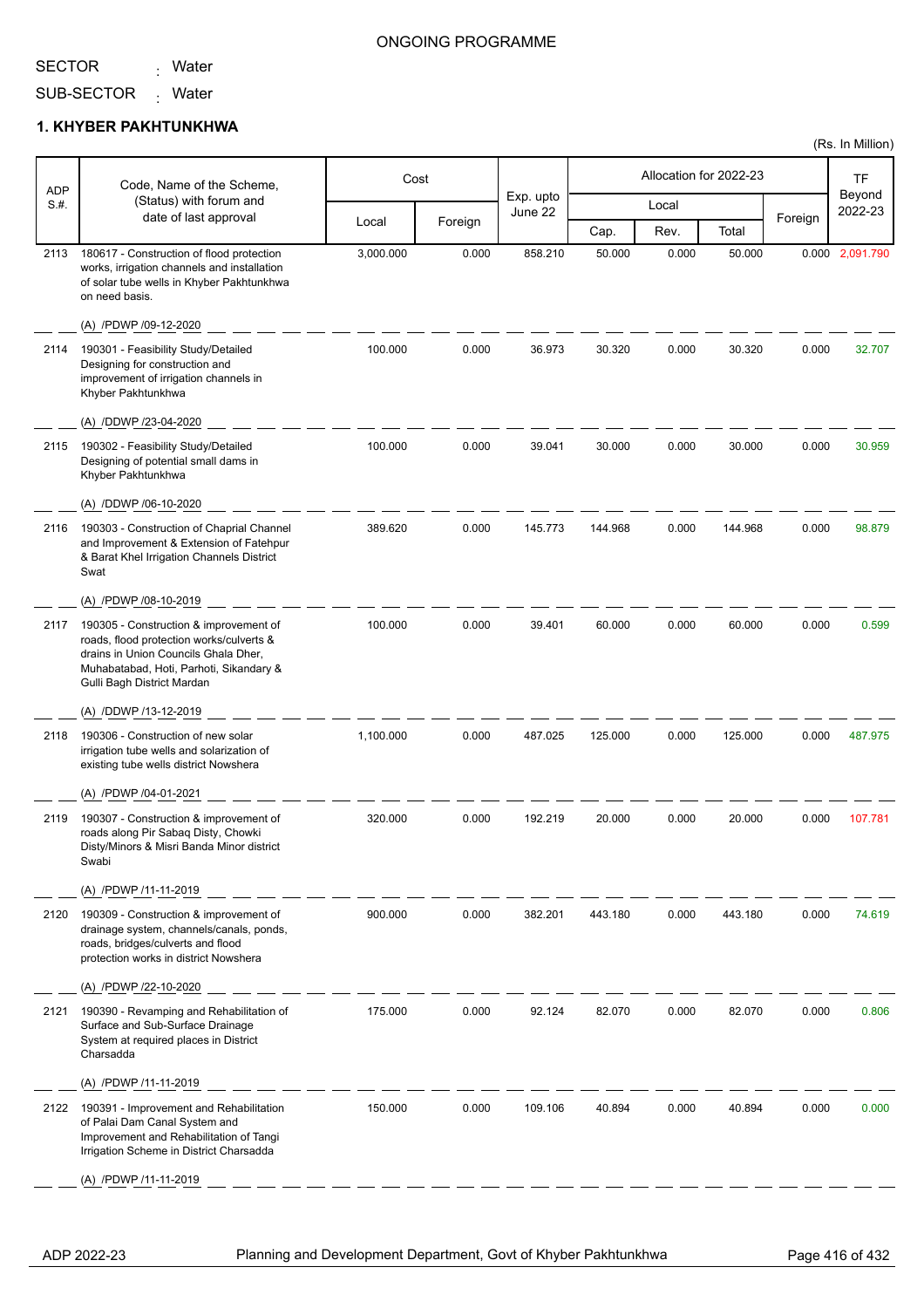<sub>:</sub> Water

### ONGOING PROGRAMME

(Rs. In Million)

SUB-SECTOR Mater

#### **1. KHYBER PAKHTUNKHWA**

| <b>ADP</b> | Code, Name of the Scheme,                                                                                                                                                                                                                                              |           | Cost    |                      |         |       | Allocation for 2022-23 |         | TF                |
|------------|------------------------------------------------------------------------------------------------------------------------------------------------------------------------------------------------------------------------------------------------------------------------|-----------|---------|----------------------|---------|-------|------------------------|---------|-------------------|
| S.H.       | (Status) with forum and                                                                                                                                                                                                                                                |           |         | Exp. upto<br>June 22 |         | Local |                        |         | Beyond<br>2022-23 |
|            | date of last approval                                                                                                                                                                                                                                                  | Local     | Foreign |                      | Cap.    | Rev.  | Total                  | Foreign |                   |
| 2123       | 190396 - Improvement/ construction of<br>channels, flood protection works, drains,<br>roads, bridges/ causeway & installation of<br>solar irrigation tube wells in tehsils Topi,<br>Swabi & Lahore of district Swabi                                                   | 2,500.000 | 0.000   | 1,266.426            | 190.000 | 0.000 | 190.000                |         | 0.000 1,043.574   |
|            | (A) /PDWP /10-12-2021                                                                                                                                                                                                                                                  |           |         |                      |         |       |                        |         |                   |
| 2124       | 190409 - Provision of Advance<br><b>Hydrological Equipment and Capacity</b><br>Building on Real Time Flow Monitoring and<br>Advance Measurement Techniques,<br>Khyber Pakhtunkhwa (Rs. 297.00 M<br>Provincial Share NDRMF) (ADB Assisted).                             | 89.100    | 0.000   | 33.758               | 55.342  | 0.000 | 55.342                 | 0.000   | 0.000             |
|            | (A) /CDWP /04-03-2021                                                                                                                                                                                                                                                  |           |         |                      |         |       |                        |         |                   |
| 2125       | 190410 - Construction/ Improvement of<br>Flood Protection Works, Chennels,<br>Tubewells and Crossing Facilities on need<br>basis in Tehsils Alpuri and Bisham District<br>Shangla                                                                                      | 150.000   | 0.000   | 69.645               | 43.810  | 0.000 | 43.810                 | 0.000   | 36.545            |
|            | (A) /PDWP /08-10-2019                                                                                                                                                                                                                                                  |           |         |                      |         |       |                        |         |                   |
| 2126       | 190429 - Restoration and Rehabilitation of<br>Mumrial Irrigation Channel District Haripur.                                                                                                                                                                             | 40.000    | 0.000   | 26.649               | 10.000  | 0.000 | 10.000                 | 0.000   | 3.351             |
|            | (A) /DDWP /10-01-2020                                                                                                                                                                                                                                                  |           |         |                      |         |       |                        |         |                   |
| 2127       | 190430 - Construction and improvement of<br>flood protectoin works Culverts, Drains and<br>Roads in Union Council Baghi Irum, Kas<br>Korona, Manga, Khazana Dehri, Chamtar,<br>Mahoderi, Mohabat Abad, Bijlighar, Dagai,<br>District Mardan.                           | 150.000   | 0.000   | 82.011               | 41.500  | 0.000 | 41.500                 | 0.000   | 26.489            |
|            | (A) /PDWP /26-12-2019                                                                                                                                                                                                                                                  |           |         |                      |         |       |                        |         |                   |
| 2128       | 190451 - Improvement and Blacktopping<br>of Canal Petrol Roads along Khero Khel<br>Pacca, Ghazni Khel, Jabu Khel, Tari Khel<br>Bachakan and Suleman Khel District Lakki<br>Marwat                                                                                      | 300.000   | 0.000   | 125.512              | 15.000  | 0.000 | 15.000                 | 0.000   | 159.488           |
|            | (A) /PDWP /18-11-2019                                                                                                                                                                                                                                                  |           |         |                      |         |       |                        |         |                   |
| 2129       | 190452 - Construction/ Improvement of<br>Flood Protection Works, Chennels and<br>Solar Tube Wells in Haripur and Khan Pur<br><b>Tehsils of District Haripur</b>                                                                                                        | 150.000   | 0.000   | 109.440              | 19.810  | 0.000 | 19.810                 | 0.000   | 20.750            |
|            | (A) /PDWP /18-02-2020                                                                                                                                                                                                                                                  |           |         |                      |         |       |                        |         |                   |
| 2130       | 190463 - Construct /Establish Small<br>irrigation reservior/Dams/ Construction of<br>Check Deams/Terises to preserve the<br>Natural under ground Water for Irrigation<br>and drinking purposes in Ucs Asbanr,<br>Khanpur, Kotigram, & Khadagzia District<br>Dir Lower. | 150.000   | 0.000   | 53.675               | 63.800  | 0.000 | 63.800                 | 0.000   | 32.525            |
|            | (A) /PDWP /17-01-2020                                                                                                                                                                                                                                                  |           |         |                      |         |       |                        |         |                   |
| 2131       | 190471 - Construuction of FPW in UC<br>Malik Pura, Nawasher, Shiekh ul Bandi,<br>Cantt area of District Abbottabad.                                                                                                                                                    | 200.000   | 0.000   | 81.180               | 38.090  | 0.000 | 38.090                 | 0.000   | 80.730            |
|            | (A) /PDWP /09-01-2020                                                                                                                                                                                                                                                  |           |         |                      |         |       |                        |         |                   |
|            | Planning and Development Department, Govt of Khyber Pakhtunkhwa<br>ADP 2022-23                                                                                                                                                                                         |           |         |                      |         |       |                        |         | Page 417 of 432   |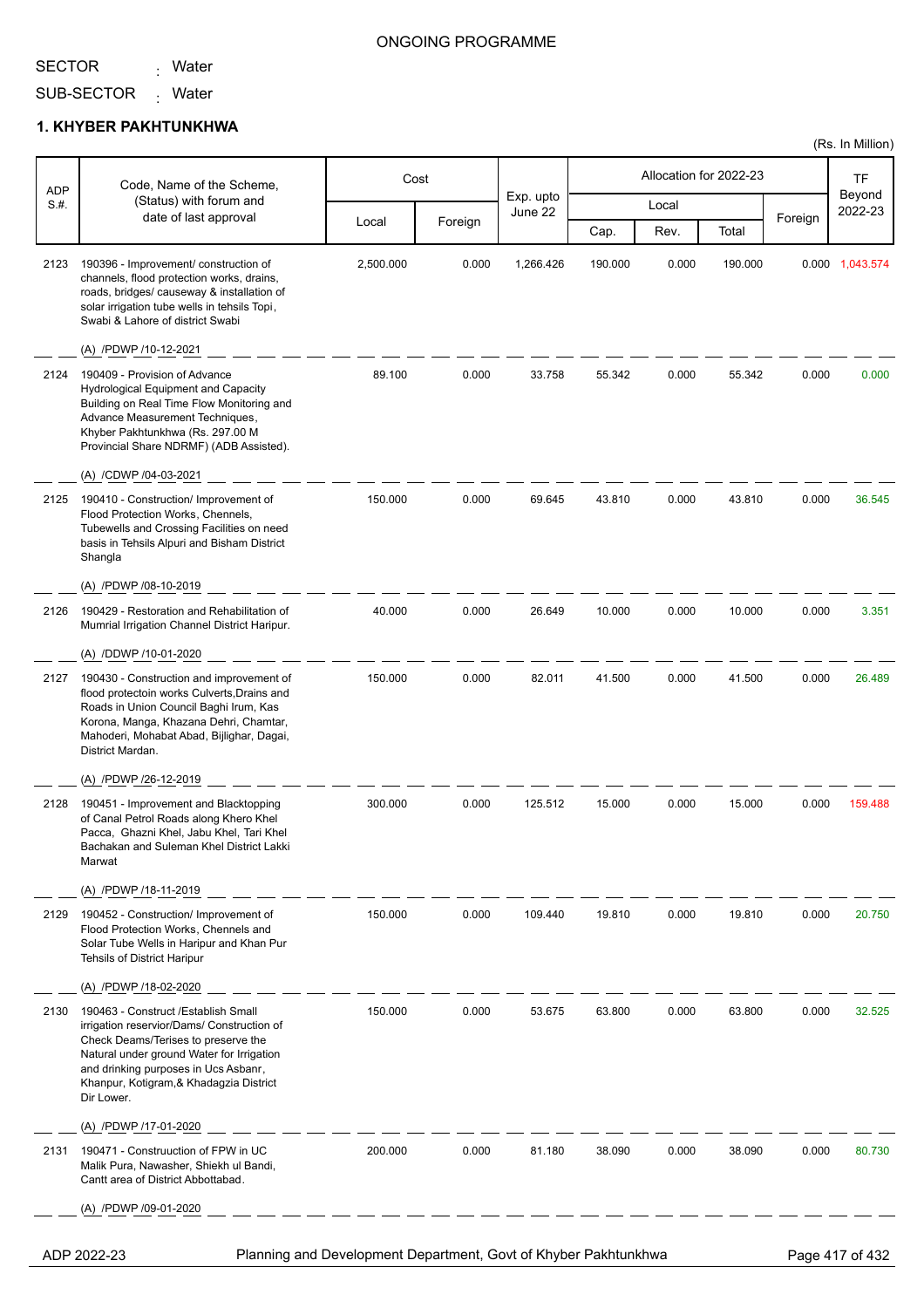<sub>:</sub> Water

### ONGOING PROGRAMME

SUB-SECTOR <sub>:</sub> Water

### **1. KHYBER PAKHTUNKHWA**

| <b>ADP</b> | Code, Name of the Scheme,                                                                                                                                                                                                                                                              |         | Cost    |                      |         |       | Allocation for 2022-23 |         | TF                |
|------------|----------------------------------------------------------------------------------------------------------------------------------------------------------------------------------------------------------------------------------------------------------------------------------------|---------|---------|----------------------|---------|-------|------------------------|---------|-------------------|
| S.H.       | (Status) with forum and<br>date of last approval                                                                                                                                                                                                                                       |         |         | Exp. upto<br>June 22 |         | Local |                        | Foreign | Beyond<br>2022-23 |
|            |                                                                                                                                                                                                                                                                                        | Local   | Foreign |                      | Cap.    | Rev.  | Total                  |         |                   |
| 2132       | 190473 - Construction / Restoration of<br>flood protection works/channel including<br>roads & Culverts on canals & drains in<br>Garh, Shah Mansoor, Zaida, Kunda,<br>Amber, Beka, Tordher, Lahor & Jehangira<br>district Swabi.                                                        | 250.000 | 0.000   | 244.907              | 5.093   | 0.000 | 5.093                  | 0.000   | 0.000             |
|            | (A) /PDWP /18-02-2020                                                                                                                                                                                                                                                                  |         |         |                      |         |       |                        |         |                   |
| 2133       | 190474 - Improvement and construction of<br>irrigation facilities i.e FPWs canal petrol<br>roads, and drains in Ucs Chaknoda,<br>Shiekh jana, KSK, Asota, Parmoli, Shewa,<br>Naranji, Kalu khan, Adeena, Turlandi and<br>Tarakai Swabi.                                                | 300.000 | 0.000   | 88.517               | 25.000  | 0.000 | 25.000                 | 0.000   | 186.483           |
|            | (A) /PDWP /17-01-2020                                                                                                                                                                                                                                                                  |         |         |                      |         |       |                        |         |                   |
| 2134       | 190477 - Const of small bridges, irrigation<br>channels, FPW and canal petrol road in<br>UC Machi, Bazar, Rustam, Charguli,<br>Palodheri, Katakhat, Jamal Garhi,<br>Sawaldher, Katlang-I, Katlang-II & const of<br>FPW in Mathra Kanda (Pasand Kotay) &<br>village Landi Distt Mardan. | 300.000 | 0.000   | 106.700              | 25.000  | 0.000 | 25.000                 | 0.000   | 168.300           |
|            | (A) /PDWP /17-01-2020                                                                                                                                                                                                                                                                  |         |         |                      |         |       |                        |         |                   |
| 2135       | 190508 - Reconstruction/ Rehabilitaion of<br>Canal Petrol road/ Flood Protectoin works<br>in Tehsil Kabal District Swat.<br>(A) /PDWP /08-10-2019                                                                                                                                      | 400.000 | 0.000   | 177.682              | 118.408 | 0.000 | 118.408                | 0.000   | 103.910           |
| 2136       | 190523 - Construction/ Improvement of<br>Canal Petrol roads/Rehabilitation<br>/improvement of Drainage System<br>including Flood Protection Walls/<br>Construction of Bridges in Tehsil Baka<br>Khel Bannu.                                                                            | 125.000 | 0.000   | 70.520               | 53.000  | 0.000 | 53.000                 | 0.000   | 1.480             |
|            | (A) /PDWP /29-06-2020                                                                                                                                                                                                                                                                  |         |         |                      |         |       |                        |         |                   |
| 2137       | 190525 - Construction/ Improvement of<br>Canal Petrol roads/ Rehabilitation /<br>improvement of Installation of Solar tube<br>Wells at Ucs ALO, Kharki, Dheri, Qasmi,<br>Shamozia, Main Essa, Kati Garhi, Babozai<br>VC Shah Bathkhela VC Dewan Khel<br>District Mardan.               | 150.000 | 0.000   | 68.423               | 46.700  | 0.000 | 46.700                 | 0.000   | 34.877            |
|            | (A) /PDWP /11-11-2019                                                                                                                                                                                                                                                                  |         |         |                      |         |       |                        |         |                   |
| 2138       | 190526 - Rehab./Improvement of Irrigation<br>facilities including revamping of drainage<br>system in Ucs Shahbaz Ghari, Baghicha<br>Dheri, Ghari Dolat Zai, Kot Dolat Zai, Kot<br>Ismail Zai, Gujrat, Bakshali, Mardan.                                                                | 125.000 | 0.000   | 35.522               | 20.000  | 0.000 | 20.000                 | 0.000   | 69.478            |
|            | (A) /PDWP /17-01-2020                                                                                                                                                                                                                                                                  |         |         |                      |         |       |                        |         |                   |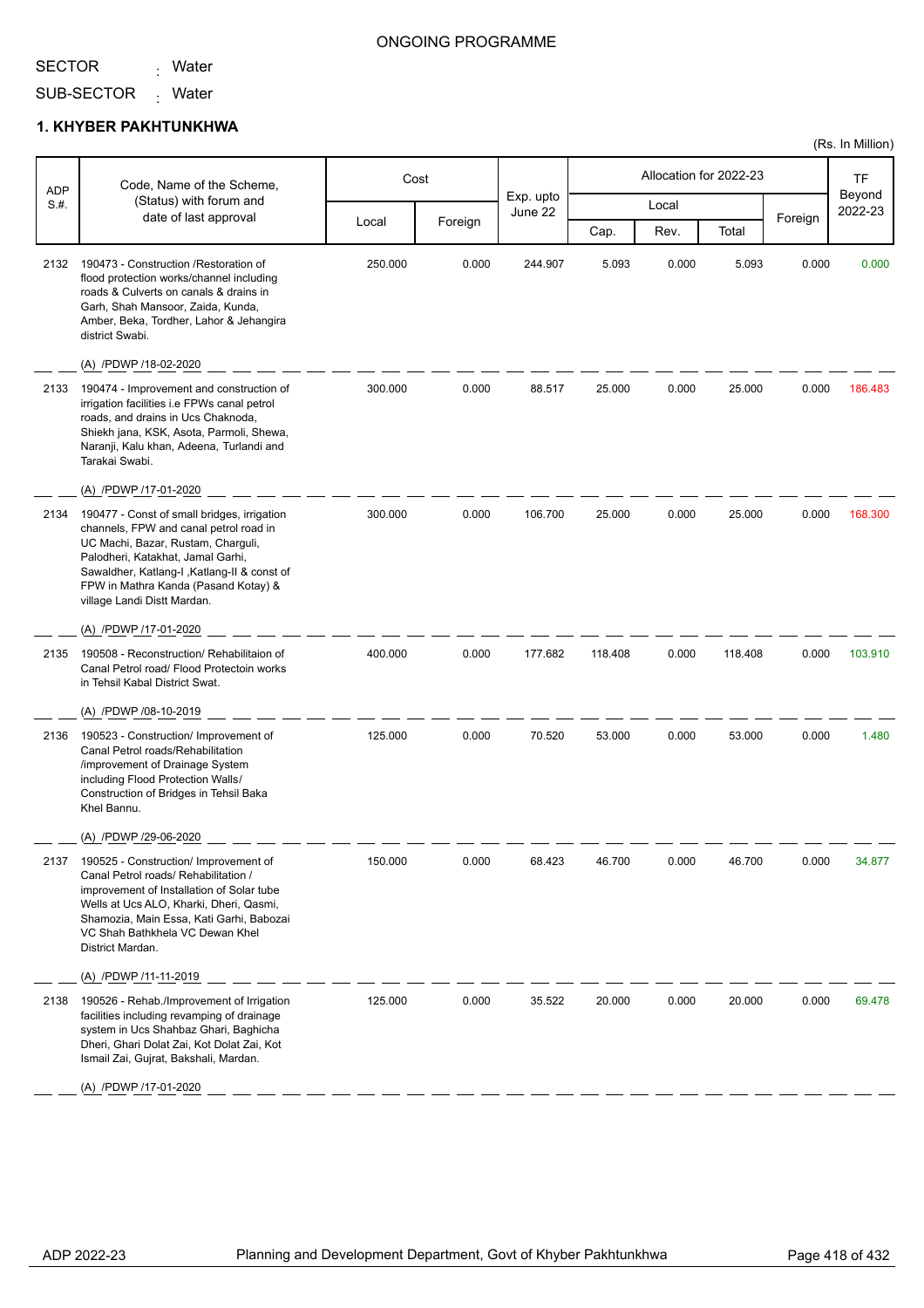<sub>:</sub> Water

### ONGOING PROGRAMME

SUB-SECTOR Mater

### **1. KHYBER PAKHTUNKHWA**

| <b>ADP</b> | Code, Name of the Scheme,                                                                                                                                                                                                                                                                                                                   |           | Cost    |                      |         |       | Allocation for 2022-23 |         | TF                |
|------------|---------------------------------------------------------------------------------------------------------------------------------------------------------------------------------------------------------------------------------------------------------------------------------------------------------------------------------------------|-----------|---------|----------------------|---------|-------|------------------------|---------|-------------------|
| S.#.       | (Status) with forum and<br>date of last approval                                                                                                                                                                                                                                                                                            |           |         | Exp. upto<br>June 22 |         | Local |                        |         | Beyond<br>2022-23 |
|            |                                                                                                                                                                                                                                                                                                                                             | Local     | Foreign |                      | Cap.    | Rev.  | Total                  | Foreign |                   |
| 2139       | 190528 - Rehabilitaion/improvement of<br>irrigation facilities including revamping of<br>drainage system in Babibi, Katahat Fatma,<br>Garyal, Shahbaz Ghari, Ghari Daulatzai,<br>Rural Mardan, Gujrat, Bahshali, Baghicha<br>Dheri and construction/ imp. Of canal<br>petrol road from Quaid-e-Azam College to<br>ring road District Mardan | 300.000   | 0.000   | 80.023               | 10.000  | 0.000 | 10.000                 | 0.000   | 209.977           |
|            | (A) /PDWP /04-04-2022                                                                                                                                                                                                                                                                                                                       |           |         |                      |         |       |                        |         |                   |
| 2140       | 200193 - Construction and Rehabilitation<br>of Canal Petrol Old Road from Kadi Minor<br>to Khattak Salai, Gulo Deri, District Swabi.                                                                                                                                                                                                        | 70.000    | 0.000   | 19.374               | 10.000  | 0.000 | 10.000                 | 0.000   | 40.626            |
|            | (A) /DDWP /28-10-2020                                                                                                                                                                                                                                                                                                                       |           |         |                      |         |       |                        |         |                   |
| 2141       | 200227 - Construction and Improvement of<br>flood protection works and civil irrigation<br>channels in Tehsil Bahrain Swat                                                                                                                                                                                                                  | 305.000   | 0.000   | 64.879               | 118.408 | 0.000 | 118.408                | 0.000   | 121.713           |
|            | (A) /DDWP /29-12-2021                                                                                                                                                                                                                                                                                                                       |           |         |                      |         |       |                        |         |                   |
| 2142       | 200233 - Construction/Rehabilitation of<br>Canal Roads/Bridges/Culverts/Retaining<br>Walls/Flood Protection Walls and<br>Instalation of 06 Solar Tube Wells at UCs<br>Gumbat, Ismailzai, Bala Garhi,, Kandar,<br>Toru, Mayar, Mohib banda, Kot Dolat Zai,<br>Baar Nala Mehmood Abad Mardan                                                  | 100.000   | 0.000   | 46.723               | 36.200  | 0.000 | 36.200                 | 0.000   | 17.077            |
|            | (A) /DDWP /28-10-2020                                                                                                                                                                                                                                                                                                                       |           |         |                      |         |       |                        |         |                   |
| 2143       | 200234 - Design and Construction of Mori<br>Lasht Pipe Irrigation Scheme and<br>Construction of Irrigation<br>Channels/Syphen Irrigation in Kalash<br>Valleys District Chitral District Lower<br>Chitral                                                                                                                                    | 149.290   | 0.000   | 59.586               | 84.490  | 0.000 | 84.490                 | 0.000   | 5.214             |
|            | (A) /PDWP /09-12-2020                                                                                                                                                                                                                                                                                                                       |           |         |                      |         |       |                        |         |                   |
| 2144       | 200238 - Improvement/Rehabilitation of<br>drainage system i/c Flood Protection<br>Works and Bridges/CPR (SB) Tube Wells<br>in Tehsil Nowshera, Jehangira and Pabbi<br>Nowshera                                                                                                                                                              | 300.000   | 0.000   | 96.380               | 136.140 | 0.000 | 136.140                | 0.000   | 67.480            |
|            | (A) /PDWP /04-01-2021<br>200239 - Improvement/Rehabilitation of                                                                                                                                                                                                                                                                             | 1,500.000 |         |                      |         |       |                        |         |                   |
| 2145       | Kachkot canal system in Bannu and Lakki<br>Marwat                                                                                                                                                                                                                                                                                           |           | 0.000   | 0.425                | 100.000 | 0.000 | 100.000                |         | 0.000 1,399.575   |
|            | (A) /PDWP /15-11-2021                                                                                                                                                                                                                                                                                                                       |           |         |                      |         |       |                        |         |                   |
| 2146       | 200242 - Construction of different canal<br>roads and overhead<br>bridges/Lining/Pavement of<br>canals/construction of nullah/water<br>channels/FPW at UCs Urmar Payan, Mera<br>Kachuri, Tarnab, Budhni, Phandu,<br>Chamkani, Mian Gujar and Hindki Daman<br>etc District Peshawar<br>(A) /PDWP /18-11-2020                                 | 500.000   | 0.000   | 225.529              | 273.000 | 0.000 | 273.000                | 0.000   | 1.471             |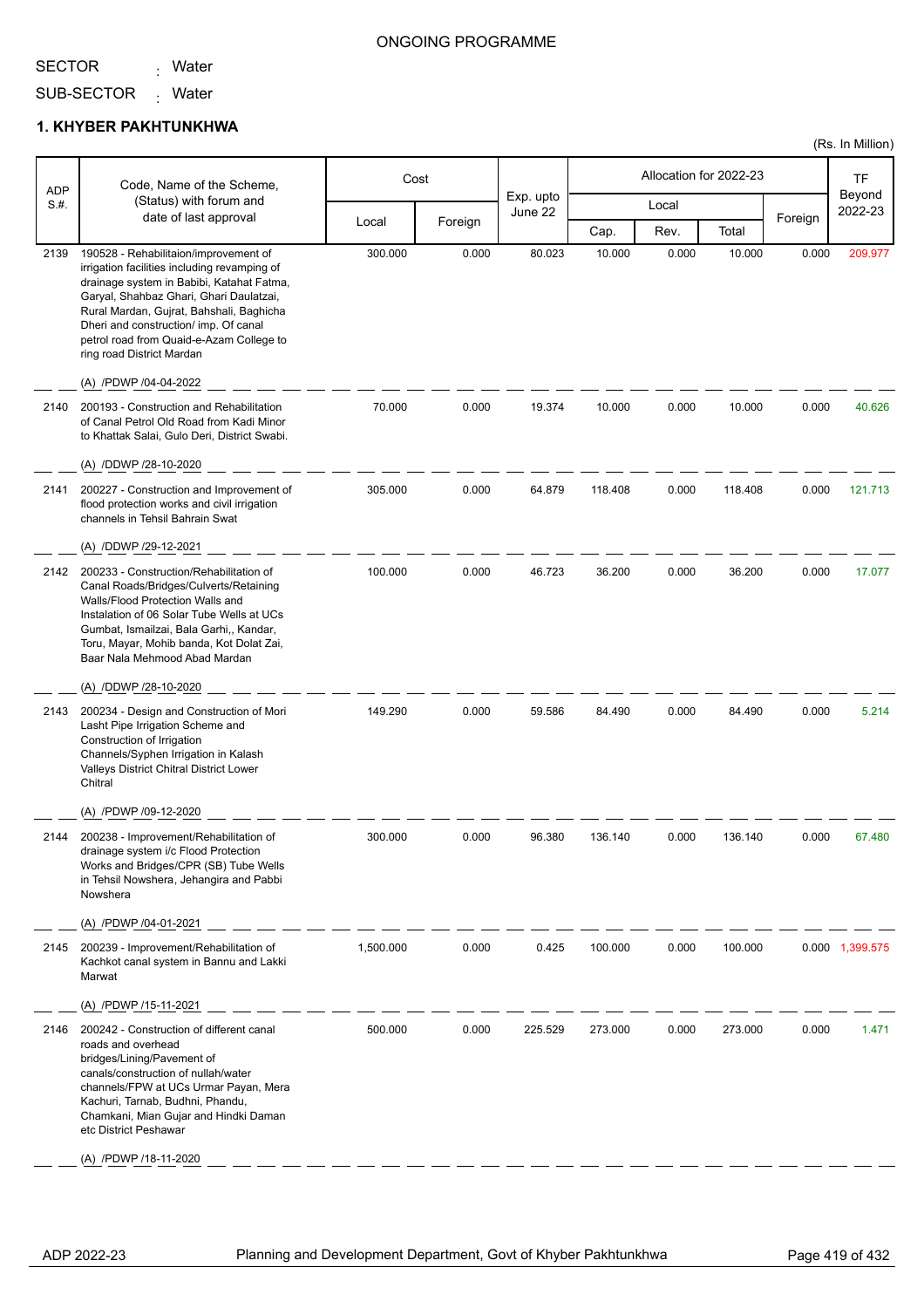<sub>:</sub> Water

#### ONGOING PROGRAMME

SUB-SECTOR <sub>:</sub> Water

#### **1. KHYBER PAKHTUNKHWA**

| <b>ADP</b> | Code, Name of the Scheme,                                                                                                                                                                              |           | Cost    |                      |         |       | Allocation for 2022-23 |         | TF                |
|------------|--------------------------------------------------------------------------------------------------------------------------------------------------------------------------------------------------------|-----------|---------|----------------------|---------|-------|------------------------|---------|-------------------|
| S.#.       | (Status) with forum and                                                                                                                                                                                |           |         | Exp. upto<br>June 22 |         | Local |                        |         | Beyond<br>2022-23 |
|            | date of last approval                                                                                                                                                                                  | Local     | Foreign |                      | Cap.    | Rev.  | Total                  | Foreign |                   |
| 2147       | 200301 - Flood Protection Works/Irrigation<br><b>Channels/Solar Irrigation Tube</b><br>Wells/Canal Roads and other Allied Works<br>in UC 36,42, 43, 44, 48, 64, 65, 66, 69, 70,<br>71, 80, 92, Peshawa | 200.000   | 0.000   | 91.530               | 77.000  | 0.000 | 77.000                 | 0.000   | 31.470            |
|            | (A) /PDWP /09-12-2020                                                                                                                                                                                  |           |         |                      |         |       |                        |         |                   |
| 2148       | 200410 - 200410 - Improvement / Widening<br>of Canal Patrol Road and Providing Safety<br>Structures along Lower Swat Canal District<br>Charsadda, Non ADP, During 2020-21<br>(CMD)(Non-ADP)            | 286.960   | 0.000   | 44.781               | 38.347  | 0.000 | 38.347                 | 0.000   | 203.832           |
|            | (A) /PDWP /22-12-2020                                                                                                                                                                                  |           |         |                      |         |       |                        |         |                   |
| 2149       | 200418 - 200418 - Improvement and<br>extension of Balambat Irrigation scheme<br>(District Dir Lower)(Non-ADP)                                                                                          | 703.501   | 0.000   | 2.280                | 25.000  | 0.000 | 25.000                 | 0.000   | 676.221           |
|            | (A) /PDWP /04-01-2021                                                                                                                                                                                  |           |         |                      |         |       |                        |         |                   |
| 2150       | 210030 - Installation of Solar Irrigation<br>Tube Wells in District Nowshera                                                                                                                           | 500.000   | 0.000   | 119.074              | 10.000  | 0.000 | 10.000                 | 0.000   | 370.926           |
|            | (A) /PDWP /26-05-2021                                                                                                                                                                                  |           |         |                      |         |       |                        |         |                   |
| 2151       | 210031 - Modification of Spillway, Exit<br>Channel and Improvement of Irrigation<br>System/Allied Components of Kundal Dam<br><b>District Swabi</b>                                                    | 393.938   | 0.000   | 47.533               | 200.000 | 0.000 | 200.000                | 0.000   | 146.405           |
|            | (A) /PDWP /13-01-2022                                                                                                                                                                                  |           |         |                      |         |       |                        |         |                   |
| 2152       | 210076 - Construction of Chashma<br>Akhora Khel Dam Project, District Karak<br>(Cost Sharing Project)                                                                                                  | 24.000    | 0.000   | 0.534                | 1.000   | 0.000 | 1.000                  | 0.000   | 22.466            |
|            | (A) /CDWP /30-03-2021                                                                                                                                                                                  |           |         |                      |         |       |                        |         |                   |
| 2153       | 210077 - Construction of Sarazoi Dam<br>Project, District Hangu<br>(Cost Sharing Project)                                                                                                              | 94.000    | 0.000   | 0.535                | 10.000  | 0.000 | 10.000                 | 0.000   | 83.465            |
|            | (A) /CDWP /30-03-2021                                                                                                                                                                                  |           |         |                      |         |       |                        |         |                   |
| 2154       | 210423 - Construction, improvement and<br>extension of Jinkikhel, Azikhel and Matozai<br>Irrigation channel District Swat                                                                              | 2,263.690 | 0.000   | 0.536                | 789.387 | 0.000 | 789.387                |         | 0.000 1,473.767   |
|            | (A) /PDWP /27-01-2022                                                                                                                                                                                  |           |         |                      |         |       |                        |         |                   |
| 2155       | 210426 - Solarization, Improvement,<br>Rehabilitation, Augmentation of existing<br>Tube Wells in District Peshawar                                                                                     | 100.000   | 0.000   | 0.537                | 10.000  | 0.000 | 10.000                 | 0.000   | 89.463            |
|            | (A) /DDWP /14-09-2021                                                                                                                                                                                  |           |         |                      |         |       |                        |         |                   |
| 2156       | 210432 - Flood Management &<br>Rehabilitation of Swat and Panjkora Rivers<br>in Malakand Division                                                                                                      | 2,500.000 | 0.000   | 0.538                | 786.734 | 0.000 | 786.734                |         | 0.000 1,712.728   |
|            | (A) /PDWP /15-11-2021                                                                                                                                                                                  |           |         |                      |         |       |                        |         |                   |
| 2157       | 210433 - Rehabilitation of Kunhar & Siran<br>River in Hazara Division                                                                                                                                  | 500.000   | 0.000   | 0.539                | 10.000  | 0.000 | 10.000                 | 0.000   | 489.461           |
|            | (A) /PDWP /03-12-2021                                                                                                                                                                                  |           |         |                      |         |       |                        |         |                   |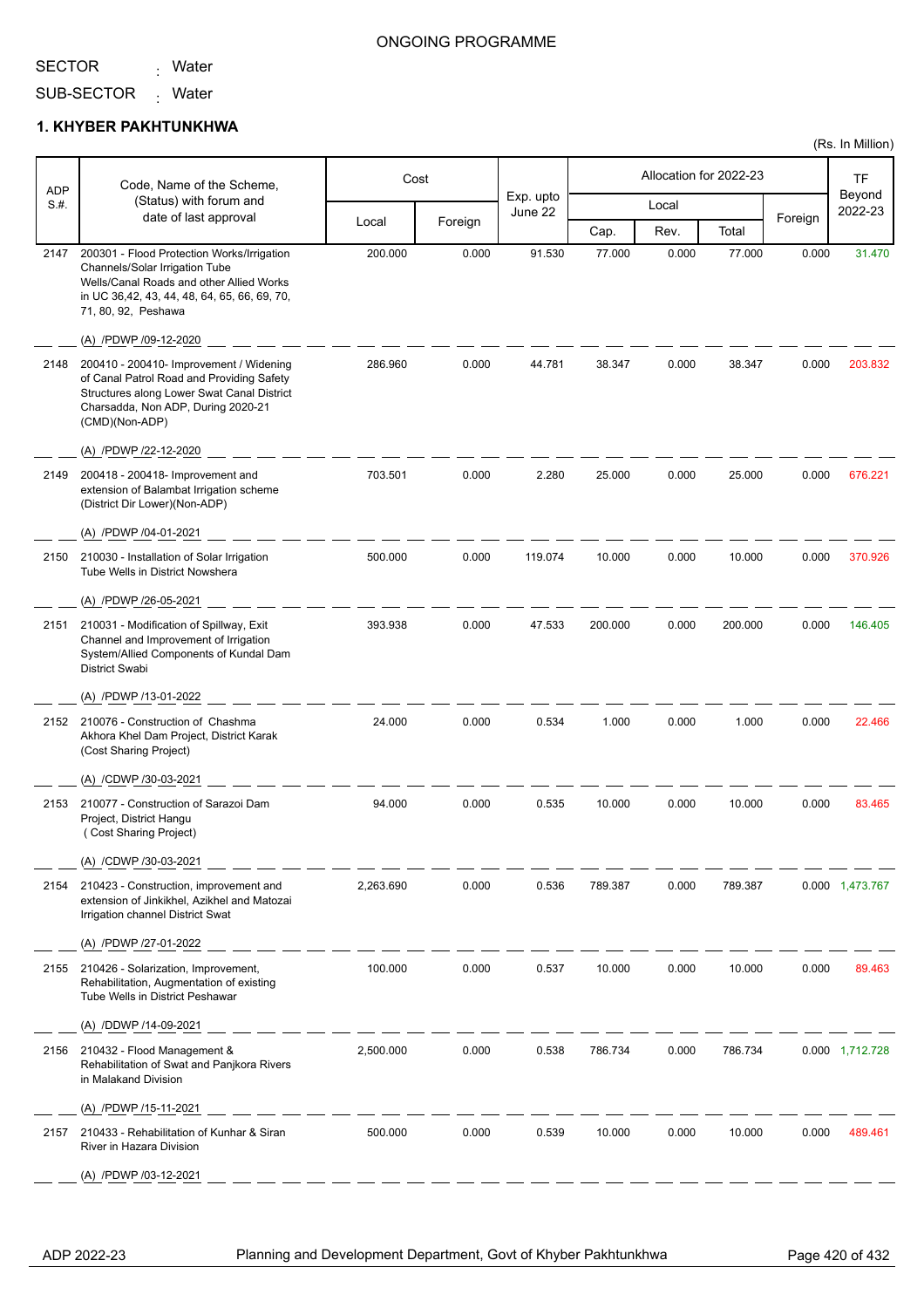<sub>:</sub> Water

### ONGOING PROGRAMME

(Rs. In Million)

SUB-SECTOR <sub>:</sub> Water

#### **1. KHYBER PAKHTUNKHWA**

| <b>ADP</b> | Code, Name of the Scheme,                                                                                                                                                                                                                                                                                                                                                                      |                                                                 | Cost    |                      |         |       | Allocation for 2022-23 |         | TF                |
|------------|------------------------------------------------------------------------------------------------------------------------------------------------------------------------------------------------------------------------------------------------------------------------------------------------------------------------------------------------------------------------------------------------|-----------------------------------------------------------------|---------|----------------------|---------|-------|------------------------|---------|-------------------|
| S.#.       | (Status) with forum and<br>date of last approval                                                                                                                                                                                                                                                                                                                                               |                                                                 |         | Exp. upto<br>June 22 |         | Local |                        |         | Beyond<br>2022-23 |
|            |                                                                                                                                                                                                                                                                                                                                                                                                | Local                                                           | Foreign |                      | Cap.    | Rev.  | Total                  | Foreign |                   |
| 2158       | 210453 - Updation of Feasibility Study and<br>Detailed Design of Tank Zam Dam,<br>Chodwan Zam and Daraband Zam Dams<br>District Tank and D.I. Khan                                                                                                                                                                                                                                             | 420.383                                                         | 0.000   | 20.540               | 84.110  | 0.000 | 84.110                 | 0.000   | 315.733           |
|            | (A) /PDWP /12-10-2021                                                                                                                                                                                                                                                                                                                                                                          |                                                                 |         |                      |         |       |                        |         |                   |
| 2159       | 210455 - Construction of Flood Protection<br>works, Irrigation Channels and Ponds and<br>Installation of Solar Irrigation Tube Wells in<br>Khyber Pakhtunkhwa                                                                                                                                                                                                                                  | 4,000.000                                                       | 0.000   | 2.154                | 70.000  | 0.000 | 70.000                 |         | 0.000 3,927.846   |
|            | (A) /PDWP /02-12-2021                                                                                                                                                                                                                                                                                                                                                                          |                                                                 |         |                      |         |       |                        |         |                   |
| 2160       | 210458 - Construction/Rehabilitation of<br>Canals & Drains Patrol Roads/ Bridges<br>and Culverts / Retailing Walls Flood<br>Protection Wall, Revamping of Drainage<br>System at UCs Manga, khazana deri,<br>Chamtar Bajli Ghar, Bagh Irum,<br>Baghdada, Dagai, Kas Koroona, Mardan<br>Khas, Mardan Cannt, Bicketgunj, Maho<br>Dheri and Muhabat Abad District Mardan.<br>(A) /DDWP /02-11-2021 | 200.000                                                         | 0.000   | 22.816               | 25.000  | 0.000 | 25.000                 | 0.000   | 152.184           |
| 2161       | 210460 - Rehabilitation and Solarization of                                                                                                                                                                                                                                                                                                                                                    | 200.000                                                         | 0.000   | 0.542                | 160.000 | 0.000 | 160.000                | 0.000   | 39.458            |
|            | Scarp Tube well District Bannu                                                                                                                                                                                                                                                                                                                                                                 |                                                                 |         |                      |         |       |                        |         |                   |
| 2162       | (A) /DDWP /01-11-2021<br>210462 - Construction of Canal Patrol                                                                                                                                                                                                                                                                                                                                 | 3,000.000                                                       | 0.000   | 0.426                | 100.000 | 0.000 | 100.000                |         | 0.000 2,899.574   |
|            | Roads in Khyber Pakhtunkhwa                                                                                                                                                                                                                                                                                                                                                                    |                                                                 |         |                      |         |       |                        |         |                   |
|            | (A) /PDWP /03-12-2021                                                                                                                                                                                                                                                                                                                                                                          |                                                                 |         |                      |         |       |                        |         |                   |
| 2163       | 210660 - Construction and improvement of<br>canal patrol road and bridges along<br>warsak lift canal from RD: 101+000 to Rd:<br>153,000 on both sites (Kohat road to<br>Shmashato road District Peshawar)                                                                                                                                                                                      | 1,995.000                                                       | 0.000   | 155.543              | 150.000 | 0.000 | 150.000                |         | 0.000 1,689.457   |
|            | (A) /PDWP /27-08-2021                                                                                                                                                                                                                                                                                                                                                                          |                                                                 |         |                      |         |       |                        |         |                   |
| 2164       | 210661 - Improvement/Rehabilitation of<br>Mandhra khel drainage system union<br>council Larama near Bakhshi Pul District<br>Peshawar                                                                                                                                                                                                                                                           | 150.000                                                         | 0.000   | 33.210               | 110.000 | 0.000 | 110.000                | 0.000   | 6.790             |
|            | (A) /DDWP /14-09-2021                                                                                                                                                                                                                                                                                                                                                                          |                                                                 |         |                      |         |       |                        |         |                   |
| 2165       | 210663 - Rehabilitation/ improvement of<br>canal section and Patrol road of disty 06<br>from Rd: 45+000 (Utmanzai bypass) to<br>RD: 68+970 (Motorway interchange<br>District Charsadda).                                                                                                                                                                                                       | 93.000                                                          | 0.000   | 30.422               | 10.000  | 0.000 | 10.000                 | 0.000   | 52.578            |
|            | (A) /DDWP /14-09-2021                                                                                                                                                                                                                                                                                                                                                                          |                                                                 |         |                      |         |       |                        |         |                   |
| 2166       | 210664 - F/S and construction of solar lift<br>Irrigation schemes in Khyber Pakhtunkhwa                                                                                                                                                                                                                                                                                                        | 300.000                                                         | 0.000   | 0.443                | 15.000  | 0.000 | 15.000                 | 0.000   | 284.557           |
|            | (A) /PDWP /15-11-2021                                                                                                                                                                                                                                                                                                                                                                          |                                                                 |         |                      |         |       |                        |         |                   |
| 2167       | 210665 - Rehabilitation/ improvement of<br>canals and other Irrigation infrastructure in<br>Khyber Pakhtunkhwa.                                                                                                                                                                                                                                                                                | 3,500.000                                                       | 0.000   | 0.429                | 70.000  | 0.000 | 70.000                 |         | 0.000 3,429.571   |
|            | (A) /PDWP /21-04-2022                                                                                                                                                                                                                                                                                                                                                                          |                                                                 |         |                      |         |       |                        |         |                   |
|            | ADP 2022-23                                                                                                                                                                                                                                                                                                                                                                                    | Planning and Development Department, Govt of Khyber Pakhtunkhwa |         |                      |         |       |                        |         | Page 421 of 432   |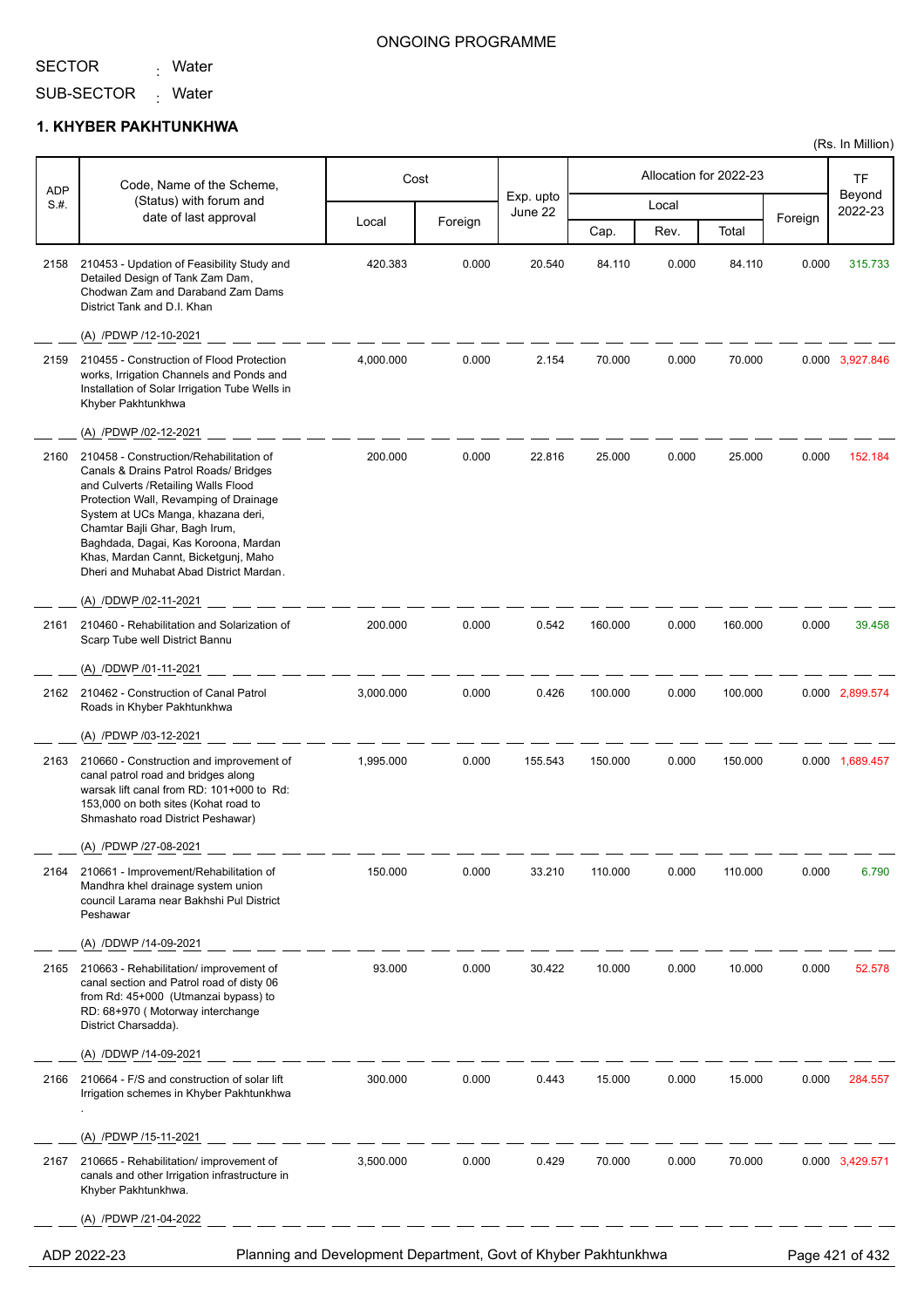<sub>:</sub> Water

### ONGOING PROGRAMME

SUB-SECTOR Mater

#### **1. KHYBER PAKHTUNKHWA**

|                    | Code, Name of the Scheme,                                                                                                                                                                                                                                                                                                                                                                       |         | Cost    |                      |         | Allocation for 2022-23 |         |         | TF                |
|--------------------|-------------------------------------------------------------------------------------------------------------------------------------------------------------------------------------------------------------------------------------------------------------------------------------------------------------------------------------------------------------------------------------------------|---------|---------|----------------------|---------|------------------------|---------|---------|-------------------|
| <b>ADP</b><br>S.#. | (Status) with forum and                                                                                                                                                                                                                                                                                                                                                                         |         |         | Exp. upto<br>June 22 |         | Local                  |         |         | Beyond<br>2022-23 |
|                    | date of last approval                                                                                                                                                                                                                                                                                                                                                                           | Local   | Foreign |                      | Cap.    | Rev.                   | Total   | Foreign |                   |
| 2168               | 210666 - Providing protection to Chua<br>Gujar bridge (Heritage) on Bara River<br>district Peshawar.                                                                                                                                                                                                                                                                                            | 50.000  | 0.000   | 0.545                | 10.000  | 0.000                  | 10.000  | 0.000   | 39.455            |
|                    | (A) /DDWP /14-09-2021                                                                                                                                                                                                                                                                                                                                                                           |         |         |                      |         |                        |         |         |                   |
| 2169               | 210667 - Construction of Lining and<br>Protection Wall of Canal along with its<br>Beatification in District Mardan                                                                                                                                                                                                                                                                              | 210.000 | 0.000   | 40.546               | 115.000 | 0.000                  | 115.000 | 0.000   | 54.454            |
|                    | (A) /PDWP /03-12-2021                                                                                                                                                                                                                                                                                                                                                                           |         |         |                      |         |                        |         |         |                   |
| 2170               | 210668 - Construction of Tora Warai dam<br>project Distract Hangu and Khyber<br>Pakhtunkhwa Provincial share.                                                                                                                                                                                                                                                                                   | 850.000 | 0.000   | 0.547                | 5.000   | 0.000                  | 5.000   | 0.000   | 844.453           |
|                    | (A) /CDWP /05-06-2021                                                                                                                                                                                                                                                                                                                                                                           |         |         |                      |         |                        |         |         |                   |
| 2171               | 210669 - Construction of Panjkora river left<br>and right bank canal project district Dir<br>lower.                                                                                                                                                                                                                                                                                             | 464.500 | 0.000   | 0.444                | 5.000   | 0.000                  | 5.000   | 0.000   | 459.056           |
|                    | (A) /CDWP /05-06-2021                                                                                                                                                                                                                                                                                                                                                                           |         |         |                      |         |                        |         |         |                   |
| 2172               | 210699 - Construction and Improvement of<br>irrigation channels, storage ponds, solar<br>tube wells and flood protection works in<br>Tehsil Hangu District Hangu                                                                                                                                                                                                                                | 250.000 | 0.000   | 5.290                | 20.000  | 0.000                  | 20.000  | 0.000   | 224.710           |
|                    | (A) /PDWP /03-12-2021                                                                                                                                                                                                                                                                                                                                                                           |         |         |                      |         |                        |         |         |                   |
| 2173               | 210754 - Uplift of Barandoo Water<br>Channel of Amnawar Shalbandi, District<br>Buner.                                                                                                                                                                                                                                                                                                           | 488.000 | 0.000   | 0.549                | 15.000  | 0.000                  | 15.000  | 0.000   | 472.451           |
|                    | (A) /PDWP /21-04-2022                                                                                                                                                                                                                                                                                                                                                                           |         |         |                      |         |                        |         |         |                   |
| 2174               | 210756 - Construction of Flood Protection<br>Wall and Fencing along Budni Nullah<br>District Peshawar.                                                                                                                                                                                                                                                                                          | 150.000 | 0.000   | 9.893                | 10.000  | 0.000                  | 10.000  | 0.000   | 130.107           |
|                    | (A) /DDWP /14-09-2021                                                                                                                                                                                                                                                                                                                                                                           |         |         |                      |         |                        |         |         |                   |
| 2175               | 210942<br>- Construction of Flood<br>Protection Works and Irrigation Channels,<br>Irrigation facilities, Roads along the storm<br>water drains, flood carrier channels, VR<br>Culverts, Small Bridges on Khwars &<br>Nullahs, Installation of Solar Tube Wells<br>etc in UC Shawar, Gwalerai, Biha, Arkot,<br>Pir Kally, Kuza Bandai, Bara Bandai, VC<br>Labat, Taghma & Shalhand District Swat | 400.000 | 0.000   | 10.000               | 10.000  | 0.000                  | 10.000  | 0.000   | 380.000           |
|                    | (A) /PDWP /03-12-2021                                                                                                                                                                                                                                                                                                                                                                           |         |         |                      |         |                        |         |         |                   |
| 2176               | 211001 - 211001-<br>Construction/Rehabilitation of Roads and<br>Crossing Facilities along natural drains,<br>Flood Carrier Channels and Water<br>Channels, Installation of Solar Tube Wells<br>Lift Irrigation Schemes, Flood & Irrigation<br>Infrastructures and Water Ponds in Tehsil<br>Matta District Swat.<br>(A) /PDWP /01-11-2021                                                        | 500.000 | 0.000   | 30.000               | 15.000  | 0.000                  | 15.000  | 0.000   | 455.000           |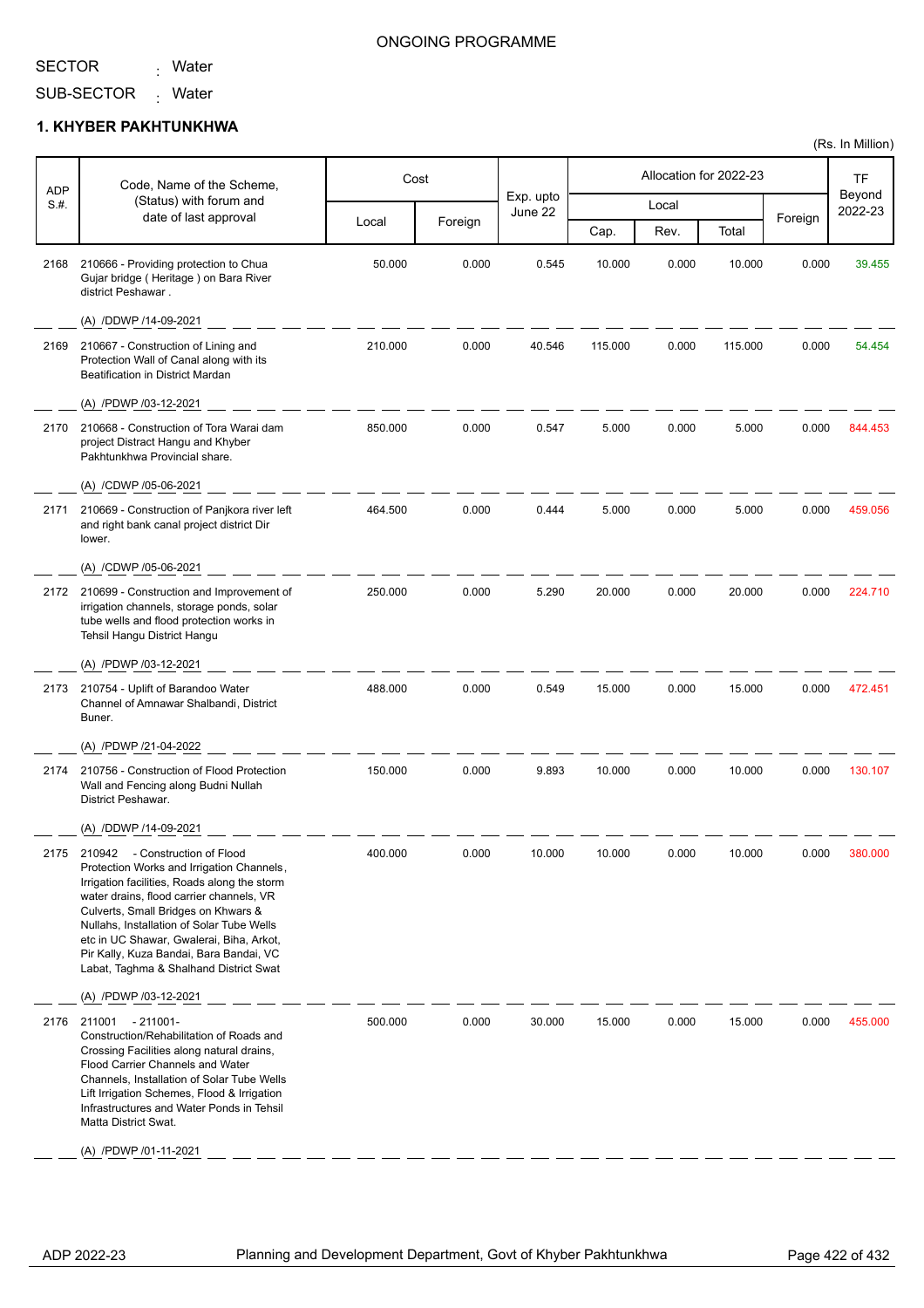<sub>:</sub> Water

SUB-SECTOR Mater

### **1. KHYBER PAKHTUNKHWA**

| <b>ADP</b> | Code, Name of the Scheme,                                                                                                                                                  |             | Cost      | Allocation for 2022-23 |            |        |            |           | <b>TF</b>         |
|------------|----------------------------------------------------------------------------------------------------------------------------------------------------------------------------|-------------|-----------|------------------------|------------|--------|------------|-----------|-------------------|
| S.H.       | (Status) with forum and<br>date of last approval                                                                                                                           |             |           | Exp. upto<br>June 22   |            | Local  |            | Foreign   | Beyond<br>2022-23 |
|            |                                                                                                                                                                            | Local       | Foreign   |                        | Cap.       | Rev.   | Total      |           |                   |
| 2177       | 220151 - Construction of Flood Protection<br>Work On Left Bank of River Indus in<br>Mouza Noorpur Palyar Tehsil Parora<br>District D.I Khan                                | 500.000     | 0.000     | 0.000                  | 100.000    | 0.000  | 100.000    | 0.000     | 400.000           |
|            | (A) /PDWP /21-04-2022                                                                                                                                                      |             |           |                        |            |        |            |           |                   |
| 2178       | 220420 - Construction of Sumari Payan<br>Dam District Kohat, Costing Rs. 1968.108<br>Million (Provincial Share Rs. 257.991<br>million & PSDP Share Rs. 1710117<br>million) | 257.991     | 0.000     | 0.000                  | 2.000      | 0.000  | 2.000      | 0.000     | 255.991           |
|            | (A) /CDWP /28-03-2022                                                                                                                                                      |             |           |                        |            |        |            |           |                   |
| 2179       | 220421 - Construction of Barwasa Dam<br>Project, District Haripur<br>(Provincial Share Rs. 372.915 Million &<br>PSDP Rs. 880.358 Million)                                  | 372.915     | 0.000     | 0.000                  | 2.000      | 0.000  | 2.000      | 0.000     | 370.915           |
|            | (A) /CDWP /28-03-2022                                                                                                                                                      |             |           |                        |            |        |            |           |                   |
|            | <b>Total OnGoing Programme</b>                                                                                                                                             | 105,801.527 | 9.038.840 | 42,099.583             | 13,377.141 | 56.000 | 13,433.141 | 1,500.000 | 50,268.803        |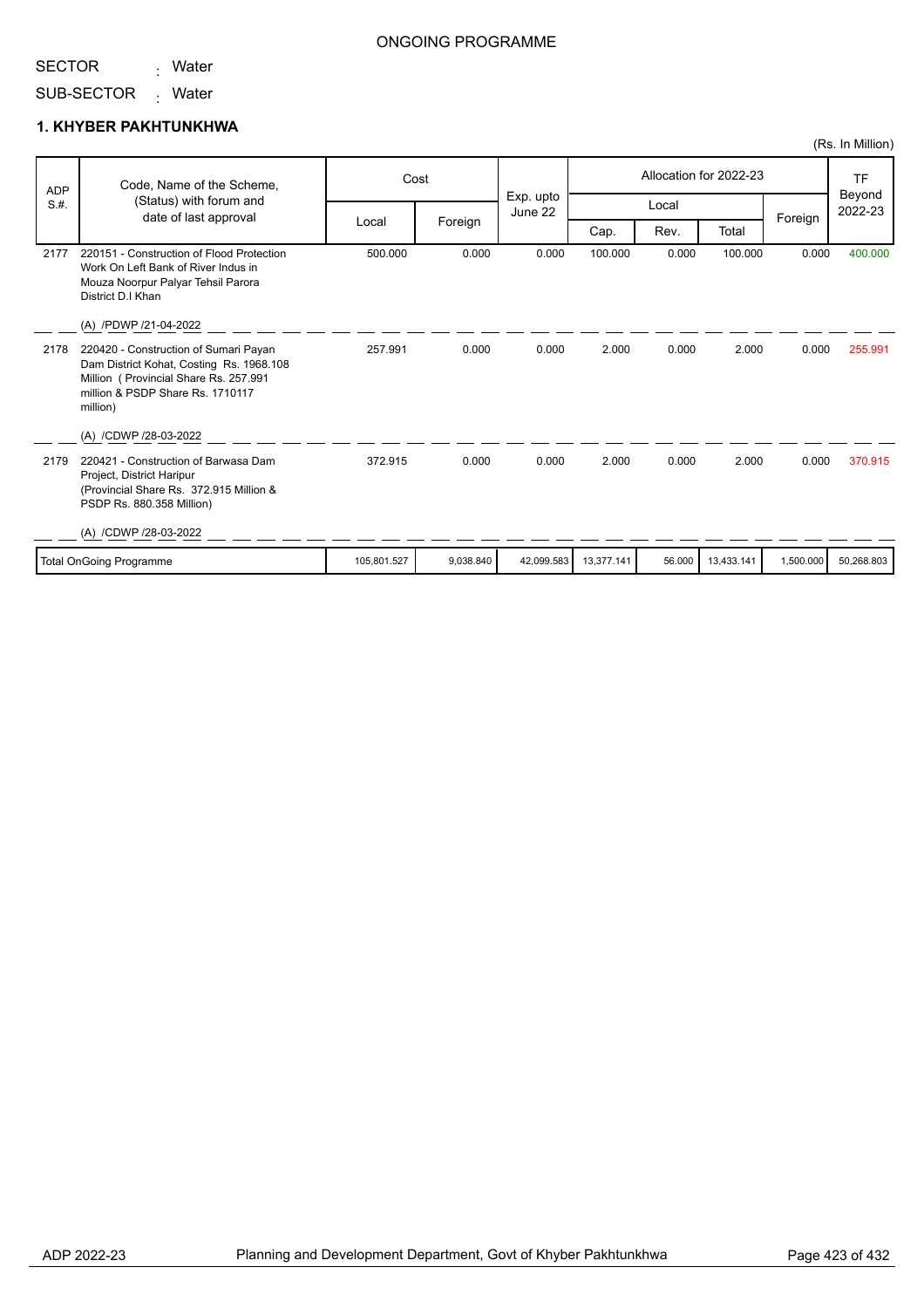<sub>:</sub> Water

### NEW PROGRAMME

SUB-SECTOR Mater

#### **1. KHYBER PAKHTUNKHWA**

| <b>ADP</b><br>S.#. | Code, Name of the Scheme,<br>(Status) with forum and<br>date of last approval                                                                                                                                                                           | Local     |         | Exp. upto |        |        |        |         |                   |
|--------------------|---------------------------------------------------------------------------------------------------------------------------------------------------------------------------------------------------------------------------------------------------------|-----------|---------|-----------|--------|--------|--------|---------|-------------------|
|                    |                                                                                                                                                                                                                                                         |           |         | June 22   |        | Local  |        |         | Beyond<br>2022-23 |
|                    |                                                                                                                                                                                                                                                         |           | Foreign |           | Cap.   | Rev.   | Total  | Foreign |                   |
| 2180               | 210662 - Establishment of reforms<br>implementation unit in Irrigation<br>Department                                                                                                                                                                    | 200.000   | 0.000   | 0.000     | 25.000 | 0.000  | 25.000 | 0.000   | 175.000           |
|                    | (B) / DDWP/                                                                                                                                                                                                                                             |           |         |           |        |        |        |         |                   |
| 2181               | 210673 - Construction of Chashma Right<br>Bank Canal (Lift Cum Gravity) Project D.I<br>Khan                                                                                                                                                             | 1.000     | 0.000   | 0.000     | 0.001  | 0.000  | 0.001  | 0.000   | 0.999             |
|                    | $(B)$ / ECNEC/                                                                                                                                                                                                                                          |           |         |           |        |        |        |         |                   |
| 2182               | 220148 - Rehabilitation and Improvement<br>of CRBC & Paharpur Canal System in<br>District D.I. Khan. (B) PDWP                                                                                                                                           | 500.000   | 0.000   | 0.000     | 50.000 | 0.000  | 50.000 | 0.000   | 450.000           |
|                    | $(B)$ / PDWP/                                                                                                                                                                                                                                           |           |         |           |        |        |        |         |                   |
| 2183               | 220567 - Development of Master Plan for<br>Improvement, Rehabilitation and<br>Revamping of Irrigation Infrastructure in<br>Khyber Pakhtunkhwa                                                                                                           | 200.000   | 0.000   | 0.000     | 20.000 | 0.000  | 20.000 | 0.000   | 180.000           |
|                    | $(B)$ / PDWP/                                                                                                                                                                                                                                           |           |         |           |        |        |        |         |                   |
| 2184               | 220649 - Project Readiness Financing<br>(PRF) for Khyber Pakhtunkhwa Water<br>Resource Development Project (Detail<br>Engineering Design Mulkoh and Pehur<br>Main Canal Irrigation System)                                                              | 185.430   | 674.640 | 0.000     | 0.001  | 0.000  | 0.001  | 0.010   | 185.429           |
|                    | (B) / CDWP/                                                                                                                                                                                                                                             |           |         |           |        |        |        |         |                   |
| 2185               | 220656 - Construction / improvement of<br>Irrigation and crossing facilities & Flood<br>infrastructure in villages Chuprial, Baidara,<br>Shokhdara, Durushkhela, Baz Khela,<br>Sakhra and adjoing areas District Swat.                                  | 500.000   | 0.000   | 0.000     | 22.930 | 0.000  | 22.930 | 0.000   | 477.070           |
|                    | $(B)$ / PDWP/                                                                                                                                                                                                                                           |           |         |           |        |        |        |         |                   |
| 2186               | 220657 - Flood management of Swat river<br>and its tributaries in Tehsil Behrain District<br>Swat.                                                                                                                                                      | 200.000   | 0.000   | 0.000     | 9.170  | 0.000  | 9.170  | 0.000   | 190.830           |
|                    | (B) / DDWP/                                                                                                                                                                                                                                             |           |         |           |        |        |        |         |                   |
| 2187               | 220664 - Construction / improvement of<br>flood protection structures, Small irrigation<br>schemes in villages Shawar, Arkot,<br>Sherpalam and adjoining areas, district<br>Swat.                                                                       | 200.000   | 0.000   | 0.000     | 9.170  | 0.000  | 9.170  | 0.000   | 190.830           |
|                    | (B) / DDWP/                                                                                                                                                                                                                                             |           |         |           |        |        |        |         |                   |
| 2188               | 220742 - Flood and Erosion Protection<br>Arrangement of Villages/Abadies of Moza<br>Shah Nawaz, Jhok Basharat etc. and<br>Agricultural Land along Left Bank of Indus<br>River in District D.I.Khan (Phase-II Long<br>Term Arrangement)<br>$(B)$ / PDWP/ | 1,100.000 | 0.000   | 0.000     | 0.000  | 50.000 | 50.000 |         | 0.000 1,050.000   |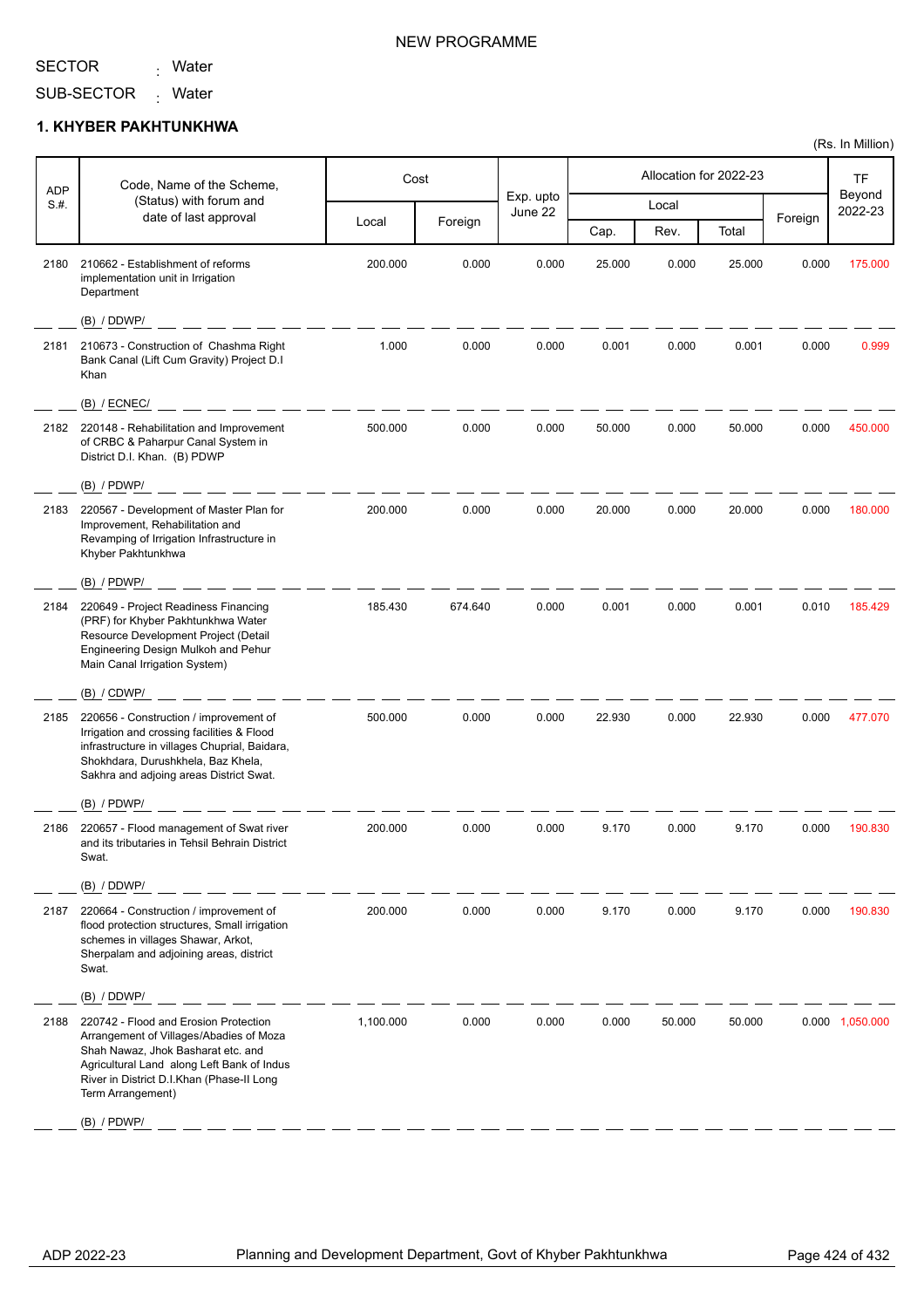<sub>:</sub> Water

SUB-SECTOR Mater

#### **1. KHYBER PAKHTUNKHWA**

| <b>ADP</b>  | Code, Name of the Scheme,                                                                                                                                                                                                                                                                                                                                                                                                                                               |             | Cost        |                      |            |         | Allocation for 2022-23 |           | TF                |
|-------------|-------------------------------------------------------------------------------------------------------------------------------------------------------------------------------------------------------------------------------------------------------------------------------------------------------------------------------------------------------------------------------------------------------------------------------------------------------------------------|-------------|-------------|----------------------|------------|---------|------------------------|-----------|-------------------|
| S.H.        | (Status) with forum and<br>date of last approval                                                                                                                                                                                                                                                                                                                                                                                                                        |             |             | Exp. upto<br>June 22 |            | Local   |                        |           | Beyond<br>2022-23 |
|             |                                                                                                                                                                                                                                                                                                                                                                                                                                                                         | Local       | Foreign     |                      | Cap.       | Rev.    | Total                  | Foreign   |                   |
| 2189        | 220761 - Construction, Improvement &<br>Rehabilitation of Canal Petrol roads, flood<br>Protection and irrigation channels along<br>Buzali Distry, Chura minor, Palodhri (Morra<br>Kali) District Mardan.                                                                                                                                                                                                                                                                | 200.000     | 0.000       | 0.000                | 10.000     | 0.000   | 10.000                 | 0.000     | 190.000           |
|             | (B) / DDWP/                                                                                                                                                                                                                                                                                                                                                                                                                                                             |             |             |                      |            |         |                        |           |                   |
| 2190        | 220764 - Construction Roads along<br>Canals/ Drains Khwars & restoration of<br>Damages instructions of Kabal River<br>Canal System, Clearence of Drain in tehsil<br>Pabbi/ Nowshera and installation of solar<br>irrigation Tube Wells andlift irrigation<br>schemes at various places in District<br>Nowshera                                                                                                                                                          | 800.000     | 0.000       | 0.000                | 0.001      | 0.000   | 0.001                  | 0.000     | 799.999           |
|             | (B) / PDWP/                                                                                                                                                                                                                                                                                                                                                                                                                                                             |             |             |                      |            |         |                        |           |                   |
| 2191        | 220769 - Construction/Rehabilitation of<br>canal patrol roads, bridges and revamping<br>of drainage system, construction/<br>improvement of flood protection structures<br>for the protection if village abadies and<br>Agricultural land of different Nullahs and<br>installation of Solar Tube wells UCs<br>Bakhshali, Gujrat, Rural Mardan, Baghicha<br>Dheri, Shah Bazghari, Gari Daulatzai,<br>Garyala, Fatma, chak Hoti, Sikandari, Par<br>Hoti abd Babini Mardan | 500.000     | 0.000       | 0.000                | 0.001      | 0.000   | 0.001                  | 0.000     | 499.999           |
|             | (B) / PDWP/                                                                                                                                                                                                                                                                                                                                                                                                                                                             |             |             |                      |            |         |                        |           |                   |
| 2192        | 220858 - F/S for Establishment of Kundal<br>Dam Water Park at District Swabi                                                                                                                                                                                                                                                                                                                                                                                            | 30.000      | 0.000       | 0.000                | 0.000      | 30.000  | 30.000                 | 0.000     | 0.000             |
|             | (B) / PDWP/                                                                                                                                                                                                                                                                                                                                                                                                                                                             |             |             |                      |            |         |                        |           |                   |
| 2193        | 220866 - Construction of canal petrol<br>roads uc darai, likpani, shamozai, Qasmi,<br>Kharki, Mian Issa, Kati Garhi District<br>Mardan                                                                                                                                                                                                                                                                                                                                  | 200.000     | 0.000       | 0.000                | 0.001      | 0.000   | 0.001                  | 0.000     | 199.999           |
|             | (B) / PDWP/                                                                                                                                                                                                                                                                                                                                                                                                                                                             |             |             |                      |            |         |                        |           |                   |
| 2194        | 220870 - F/S for construction/improvement<br>of water channel jalsai khwar to pehhur<br>main canal RD.165000 Swabi                                                                                                                                                                                                                                                                                                                                                      | 10.000      | 0.000       | 0.000                | 0.000      | 0.001   | 0.001                  | 0.000     | 9.999             |
|             | (B) / PDWP/                                                                                                                                                                                                                                                                                                                                                                                                                                                             |             |             |                      |            |         |                        |           |                   |
|             | <b>Total New Programme</b>                                                                                                                                                                                                                                                                                                                                                                                                                                              | 4,826.430   | 674.640     | 0.000                | 146.275    | 80.001  | 226.276                | 0.010     | 4,600.154         |
| Total Water |                                                                                                                                                                                                                                                                                                                                                                                                                                                                         | 110,627.957 | 9,713.480   | 42,099.583           | 13,523.416 | 136.001 | 13,659.417             | 1,500.010 | 54,868.957        |
|             | <b>Total Programme</b>                                                                                                                                                                                                                                                                                                                                                                                                                                                  | 110,627.957 | 110,627.957 | 42,099.583           | 13,523.416 | 136.001 | 13,659.417             | 1,500.010 | 54,868.957        |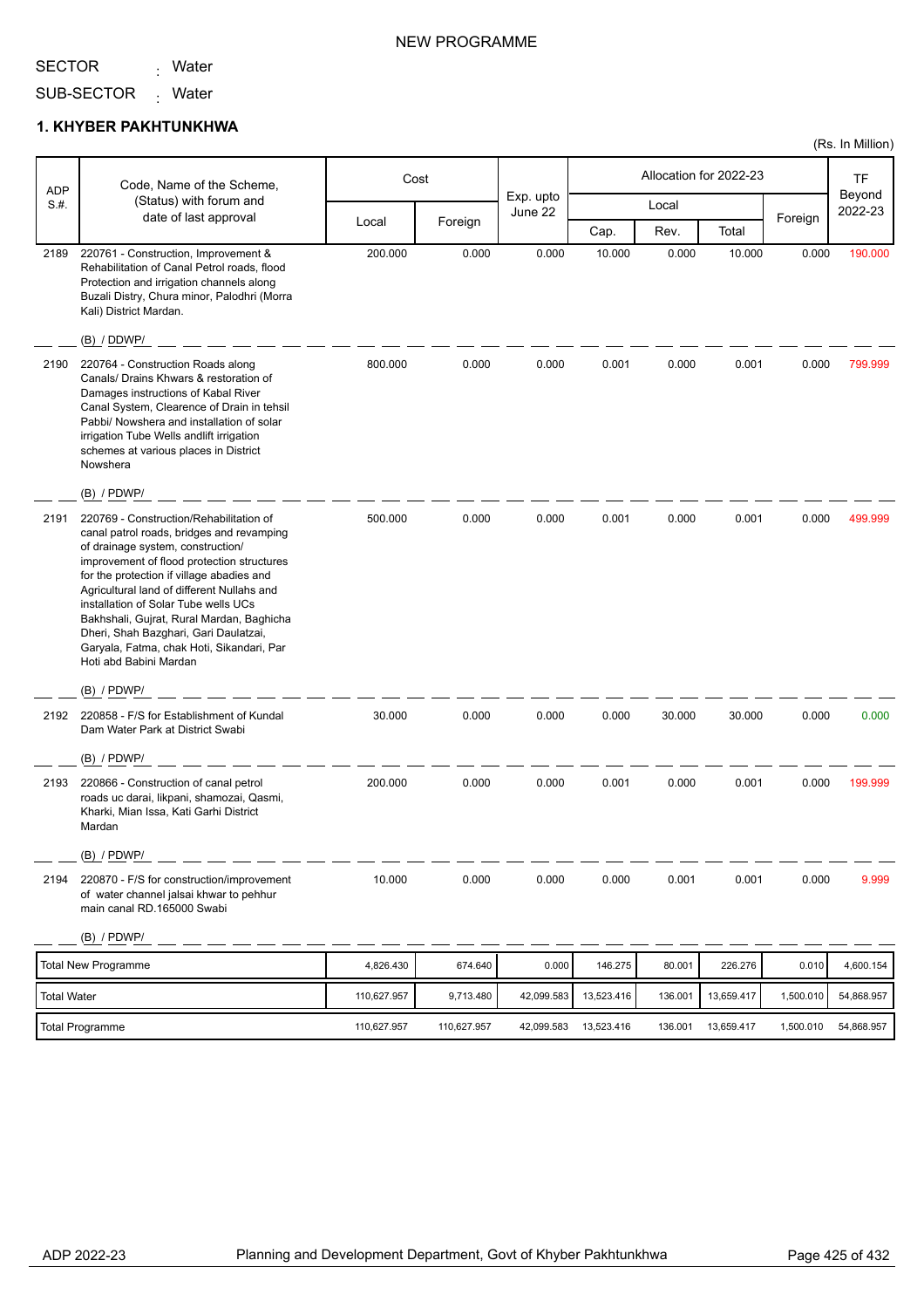<sub>:</sub> Water

#### ONGOING PROGRAMME

SUB-SECTOR Mater

#### **2. MERGED AREAS**

| <b>ADP</b> | Code, Name of the Scheme,                                                                             |         | Cost    |                      |         |        | Allocation for 2022-23 |         | <b>TF</b>         |
|------------|-------------------------------------------------------------------------------------------------------|---------|---------|----------------------|---------|--------|------------------------|---------|-------------------|
| S.H.       | (Status) with forum and<br>date of last approval                                                      |         |         | Exp. upto<br>June 22 |         | Local  |                        |         | Beyond<br>2022-23 |
|            |                                                                                                       | Local   | Foreign |                      | Cap.    | Rev.   | Total                  | Foreign |                   |
| 2195       | 191962 - 110331 National Program for<br>Improvement/Lining of water courses in<br>FATA.) [MA]         | 211.964 | 0.000   | 196.017              | 0.000   | 15.000 | 15.000                 | 0.000   | 0.947             |
|            | (A) /PDWP /12-10-2021                                                                                 |         |         |                      |         |        |                        |         |                   |
| 2196       | 191964 - 110261 O&M of 13 Nos<br>completed dams in FATA. [MA]                                         | 214.690 | 0.000   | 156.354              | 29.000  | 14.850 | 43.850                 | 0.000   | 14.486            |
|            | (A) /PDWP /20-01-2020                                                                                 |         |         |                      |         |        |                        |         |                   |
| 2197       | 191984 - 110199 Potential of Ground<br>Water for Ground Surface Irrigation<br>System in FATA. [MA]    | 99.460  | 0.000   | 97.969               | 1.491   | 0.000  | 1.491                  | 0.000   | 0.000             |
|            | (A) /DDWP /04-01-2020                                                                                 |         |         |                      |         |        |                        |         |                   |
| 2198       | 192014 - 190089 River Training Works on<br>Main Rivers in Tribal Districts. [MA]                      | 180.000 | 0.000   | 134.714              | 14.830  | 0.000  | 14.830                 | 0.000   | 30.456            |
|            | (A) /PDWP /08-10-2019                                                                                 |         |         |                      |         |        |                        |         |                   |
| 2199       | 192015 - 190090 Construction of Potential<br>Surface Irrigation Schemes in Tribal District<br>[MA]    | 150.000 | 0.000   | 110.335              | 29.030  | 0.000  | 29.030                 | 0.000   | 10.635            |
|            | (A) /PDWP /08-10-2019                                                                                 |         |         |                      |         |        |                        |         |                   |
| 2200       | 192016 - 190091 Construction of Check<br>Dams/Water Storage Reservoirs in Tribal<br>Districts. [MA]   | 500.000 | 0.000   | 360.476              | 139.524 | 0.000  | 139.524                | 0.000   | 0.000             |
|            | (A) /PDWP /08-10-2019                                                                                 |         |         |                      |         |        |                        |         |                   |
| 2201       | 192017 - 190092 Solarization of Existing<br>Irrigation Tube Wells in Tribal Districts<br>[MA]         | 165.000 | 0.000   | 77.797               | 87.203  | 0.000  | 87.203                 | 0.000   | 0.000             |
|            | (A) /PDWP /08-10-2019                                                                                 |         |         |                      |         |        |                        |         |                   |
| 2202       | 193102 - Shakai Small Dam, SWA.<br>CDWP/15/09/2017 [FDA]                                              | 876.801 | 0.000   | 476.836              | 192.803 | 0.000  | 192.803                | 0.000   | 207.162           |
|            | (A) /CDWP /15-09-2017                                                                                 |         |         |                      |         |        |                        |         |                   |
| 2203       | 193103 - Sarobi Small Dam, NWA.                                                                       | 450.475 | 0.000   | 401.007              | 48.290  | 0.000  | 48.290                 | 0.000   | 1.178             |
|            | (A) /PDWP /12-10-2021                                                                                 |         |         |                      |         |        |                        |         |                   |
| 2204       | 193104 - Small Irrigation Schemes in other<br>Agencies. (A) BOD/16/10/2014 [FDA]                      | 217.010 | 0.000   | 151.480              | 0.001   | 0.000  | 0.001                  | 0.000   | 65.529            |
|            | (A) /BOD /16-10-2014                                                                                  |         |         |                      |         |        |                        |         |                   |
| 2205       | 193107 - Abdul Shakoor Dam District<br>Mohmand.                                                       | 718.200 | 0.000   | 671.259              | 10.200  | 0.000  | 10.200                 | 0.000   | 36.741            |
|            | (A) /PDWP /10-12-2019                                                                                 |         |         |                      |         |        |                        |         |                   |
| 2206       | 193110 - Parwara Small Dam, FR DI<br>Khan. (A) [FDA]                                                  | 145.280 | 0.000   | 34.614               | 5.000   | 0.000  | 5.000                  | 0.000   | 105.666           |
|            | (A) /BOD /03-08-2011                                                                                  |         |         |                      |         |        |                        |         |                   |
| 2207       | 193114 - Small Irrigations Schemes in FRs<br>Bannu, Lakki, DI Khan & Tank. (A)<br>BOD/12/5/2016 [FDA] | 196.000 | 0.000   | 170.018              | 0.009   | 0.000  | 0.009                  | 0.000   | 25.973            |
|            | (A) /BOD /12-05-2016                                                                                  |         |         |                      |         |        |                        |         |                   |

ADP 2022-23 Planning and Development Department, Govt of Khyber Pakhtunkhwa Page 426 of 432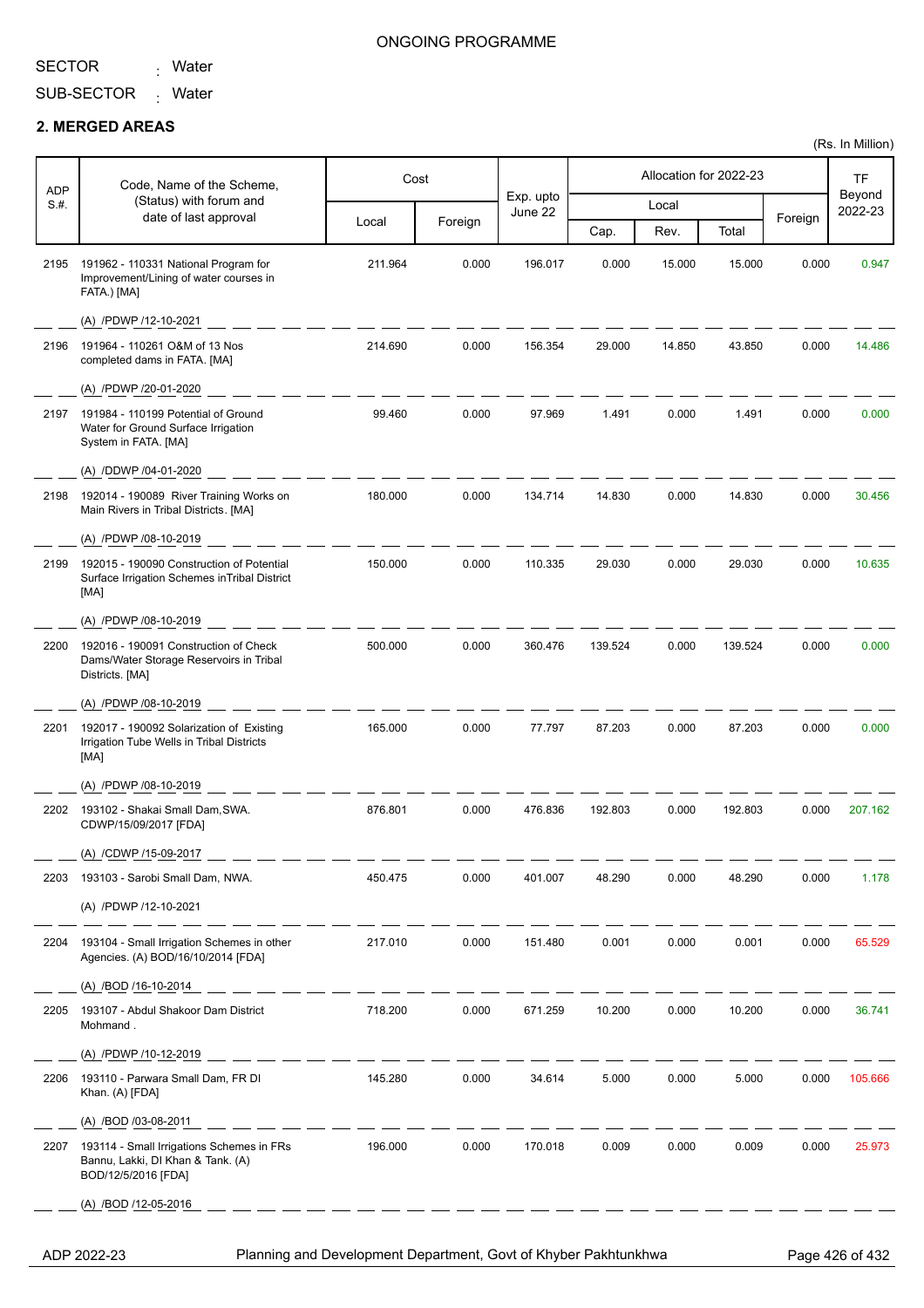<sub>:</sub> Water

#### ONGOING PROGRAMME

SUB-SECTOR Mater

#### **2. MERGED AREAS**

| <b>ADP</b> | Code, Name of the Scheme,                                                                                                                                                           | Cost      |         | Exp. upto | Allocation for 2022-23 |        |           |         | <b>TF</b>         |
|------------|-------------------------------------------------------------------------------------------------------------------------------------------------------------------------------------|-----------|---------|-----------|------------------------|--------|-----------|---------|-------------------|
| S.H.       | (Status) with forum and<br>date of last approval                                                                                                                                    |           |         | June 22   |                        | Local  |           |         | Beyond<br>2022-23 |
|            |                                                                                                                                                                                     | Local     | Foreign |           | Cap.                   | Rev.   | Total     | Foreign |                   |
| 2208       | 193124 - Feasiblity Studies and Detail<br>design of 20 Nos Small Dams (A) BOD<br>25/5/2017 [FDA]                                                                                    | 194.000   | 0.000   | 52.964    | 31.999                 | 0.000  | 31.999    | 0.000   | 109.037           |
|            | (A) /BOD /10-09-2021                                                                                                                                                                |           |         |           |                        |        |           |         |                   |
| 2209       | 193144 - Creation of Project Support Unit<br>for the Supervision of field activities of<br>Small Dams/Power Section, FATA DA<br>[FDA]                                               | 213.063   | 0.000   | 180.175   | 2.888                  | 30.000 | 32.888    | 0.000   | 0.000             |
|            | (A) /PDWP /25-06-2021                                                                                                                                                               |           |         |           |                        |        |           |         |                   |
| 2210       | 210422 - Construction of Chao Tangi Dam<br>District South Waziristan Merged Areas<br>(for remaining works of PSDP No. 188<br>against earlier funds released by Finance<br>Division) | 980.010   | 0.000   | 509.951   | 244.215                | 0.000  | 244.215   | 0.000   | 225.844           |
|            | (A) /CDWP /25-05-2018                                                                                                                                                               |           |         |           |                        |        |           |         |                   |
| 2211       | 210586 - Fencing and Construction of<br>Bridges on Canal of Gomal Zam Dam -<br>South Waziristan                                                                                     | 650.000   | 0.000   | 0.567     | 305.272                | 0.000  | 305.272   | 0.000   | 344.161           |
|            | (A) /PDWP /03-12-2021                                                                                                                                                               |           |         |           |                        |        |           |         |                   |
|            | Total OnGoing Programme                                                                                                                                                             | 6,161.953 | 0.000   | 3,782.533 | 1,141.755              | 59.850 | 1,201.605 | 0.000   | 1.177.815         |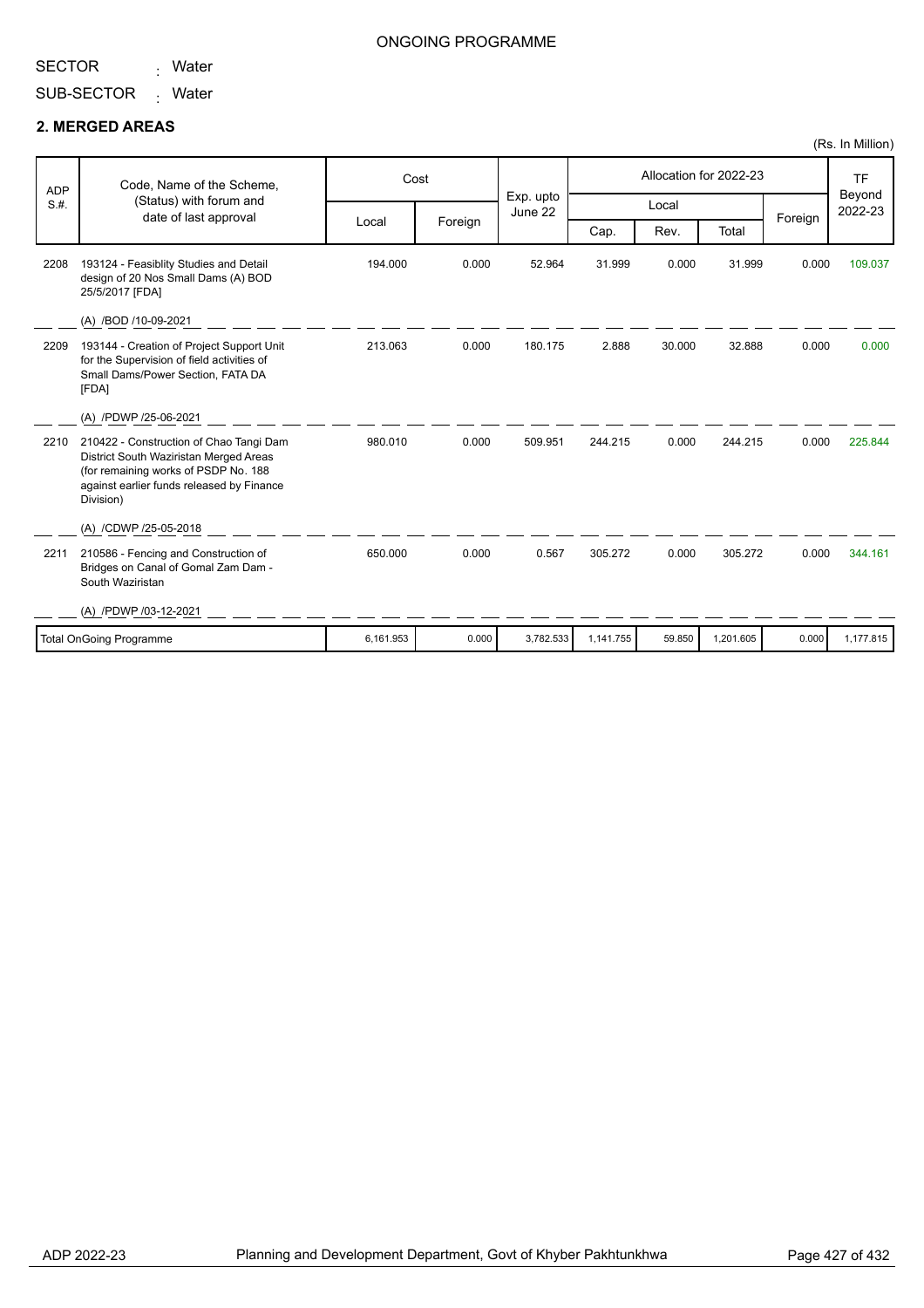<sub>:</sub> Water

SUB-SECTOR Mater

#### **2. MERGED AREAS**

|                    |                                                                                                               |            |            |                      |                        |        |           |         | (Rs. In Million)  |
|--------------------|---------------------------------------------------------------------------------------------------------------|------------|------------|----------------------|------------------------|--------|-----------|---------|-------------------|
| <b>ADP</b>         | Code, Name of the Scheme,                                                                                     | Cost       |            |                      | Allocation for 2022-23 |        |           |         | TF                |
| S.H.               | (Status) with forum and<br>date of last approval                                                              |            |            | Exp. upto<br>June 22 | Local                  |        |           |         | Beyond<br>2022-23 |
|                    |                                                                                                               | Local      | Foreign    |                      | Cap.                   | Rev.   | Total     | Foreign |                   |
| 2212               | 220220 - Construction of New Small Dams<br>at feasible locations in Merged Area.                              | 3,000.000  | 0.000      | 0.000                | 110.540                | 0.000  | 110.540   |         | 0.000 2,889.460   |
|                    | $(B)$ / PDWP/                                                                                                 |            |            |                      |                        |        |           |         |                   |
| 2213               | 220221 - Feasibility study and<br>Construction of Irrigation Channels, Delay<br>action, Recharge & Check dams | 5,000.000  | 0.000      | 0.000                | 93.831                 | 0.000  | 93.831    |         | 0.000 4,906.169   |
|                    | $(B)$ / PDWP/                                                                                                 |            |            |                      |                        |        |           |         |                   |
|                    | <b>Total New Programme</b>                                                                                    | 8,000.000  | 0.000      | 0.000                | 204.371                | 0.000  | 204.371   | 0.000   | 7,795.629         |
| <b>Total Water</b> |                                                                                                               | 14,161.953 | 0.000      | 3,782.533            | 1,346.126              | 59.850 | 1,405.976 | 0.000   | 8,973.444         |
|                    | <b>Total Programme</b>                                                                                        | 14,161.953 | 14,161.953 | 3.782.533            | 1.346.126              | 59.850 | 1.405.976 | 0.000   | 8,973.444         |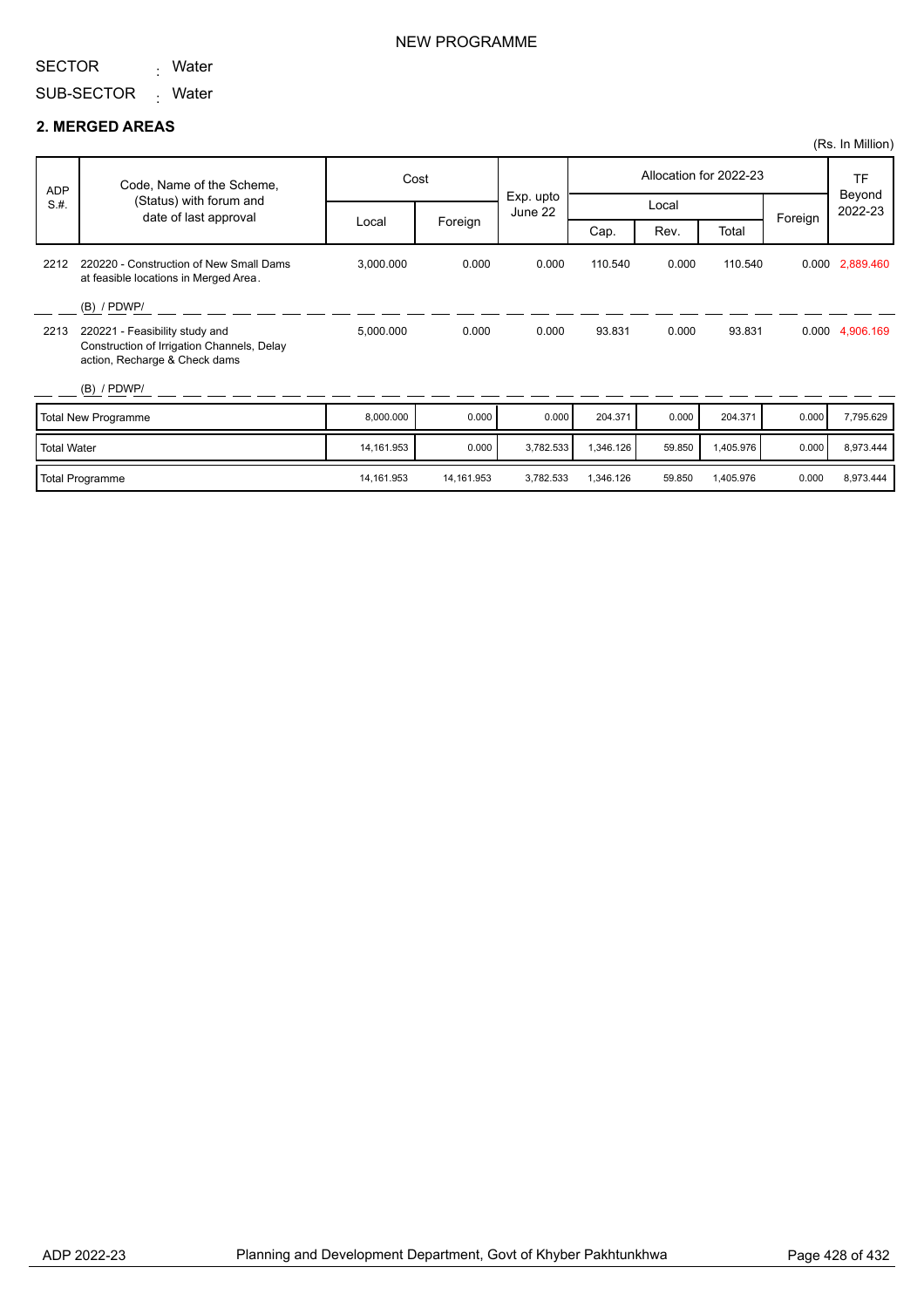SECTOR <sub>:</sub> Water

SUB-SECTOR Mater

## **3. ACCELERATED IMPLEMENTATION PROGRAMME (AIP)**

| <b>ADP</b> | Code, Name of the Scheme,                                                                                                     |           | Cost    |                      |         |        | Allocation for 2022-23 |         | TF                |
|------------|-------------------------------------------------------------------------------------------------------------------------------|-----------|---------|----------------------|---------|--------|------------------------|---------|-------------------|
| S.#.       | (Status) with forum and<br>date of last approval                                                                              |           |         | Exp. upto<br>June 22 |         | Local  |                        |         | Beyond<br>2022-23 |
|            |                                                                                                                               | Local     | Foreign |                      | Cap.    | Rev.   | Total                  | Foreign |                   |
| 2214       | 195187 - Construction of Jabba Dam,<br>district Khyber (AIP)                                                                  | 9,906.490 | 0.000   | 416.188              | 200.000 | 50.000 | 250.000                |         | 0.000 9,240.302   |
|            | (A) /PDWP /11-11-2019                                                                                                         |           |         |                      |         |        |                        |         |                   |
| 2215       | 195188 - Construction of Bara Dam,<br>District Khyber (AIP)                                                                   | 463.997   | 0.000   | 61.687               | 363.997 | 0.000  | 363.997                | 0.000   | 38.313            |
|            | (A) /PDWP /12-10-2020                                                                                                         |           |         |                      |         |        |                        |         |                   |
| 2216       | 195189 - Development of Command Area<br>under completed Small Dams (AIP)                                                      | 692.084   | 0.000   | 345.540              | 50.000  | 0.000  | 50.000                 | 0.000   | 296.544           |
|            | (A) /PDWP /10-08-2019                                                                                                         |           |         |                      |         |        |                        |         |                   |
| 2217       | 195191 - Construction of Check<br>Dams/Storage Reservoirs on need basis<br>across Merged Districts (AIP)                      | 1,500.000 | 0.000   | 1,103.031            | 50.000  | 0.000  | 50.000                 | 0.000   | 346.969           |
|            | (A) /PDWP /10-08-2019                                                                                                         |           |         |                      |         |        |                        |         |                   |
| 2218       | 195192 - Construction of Small Dams at<br>Feasible sites across Merged Districts<br>(Baz Ali Small Dam, Distt. Kurram) (AIP)  | 818.490   | 0.000   | 17.476               | 100.000 | 0.000  | 100.000                | 0.000   | 701.014           |
|            | (A) /PDWP /18-11-2019                                                                                                         |           |         |                      |         |        |                        |         |                   |
| 2219       | 195195 - Construction/ Improvement of<br>lirrigation Channels/Water Ponds on need<br>basis (AIP)                              | 2,000.000 | 0.000   | 1,322.303            | 70.500  | 0.000  | 70.500                 | 0.000   | 607.197           |
|            | (A) /PDWP /10-08-2019                                                                                                         |           |         |                      |         |        |                        |         |                   |
| 2220       | 195196 - Need Assessment and<br>Construction of New Solar tube Wells &<br>Solarization of existing Tube Wells (AIP)           | 800.000   | 0.000   | 515.164              | 100.000 | 0.000  | 100.000                | 0.000   | 184.836           |
|            | (A) /PDWP /10-08-2019                                                                                                         |           |         |                      |         |        |                        |         |                   |
| 2221       | 195197 - Remodeling & Extension of Bara<br>River Canal System in District Khyber<br>(AIP)                                     | 1.127.304 | 0.000   | 915.155              | 100.000 | 0.000  | 100.000                | 0.000   | 112.149           |
|            | (A) /PDWP /12-10-2021                                                                                                         |           |         |                      |         |        |                        |         |                   |
|            | 2222 195198 - Construction of Kundiwan Weir in<br>SW (AIP)                                                                    | 2,016.996 | 0.000   | 33.496               | 187.489 | 0.000  | 187.489                |         | 0.000 1,796.011   |
|            | (A) /PDWP /22-10-2021                                                                                                         |           |         |                      |         |        |                        |         |                   |
| 2223       | 195199 - Institutional Strengthening,<br>Capacity Building & Construction of official<br>setup of Irrigation Department (AIP) | 586.440   | 0.000   | 234.997              | 50.000  | 0.000  | 50.000                 | 0.000   | 301.443           |
|            | (A) /PDWP /04-01-2021                                                                                                         |           |         |                      |         |        |                        |         |                   |
| 2224       | 200056 - Construction and Rehabiliation of<br>Warsk Left Bank Canal District Mohmand<br>(AIP).                                | 982.720   | 0.000   | 627.018              | 355.702 | 0.000  | 355.702                | 0.000   | 0.000             |
|            | (A) /PDWP /09-12-2020                                                                                                         |           |         |                      |         |        |                        |         |                   |
| 2225       | 200333 - F/S and Construction of Flood<br>Protection in MAs, [AIP]                                                            | 99.960    | 0.000   | 66.569               | 21.540  | 0.000  | 21.540                 | 0.000   | 11.851            |
|            | (A) /DDWP /28-10-2020                                                                                                         |           |         |                      |         |        |                        |         |                   |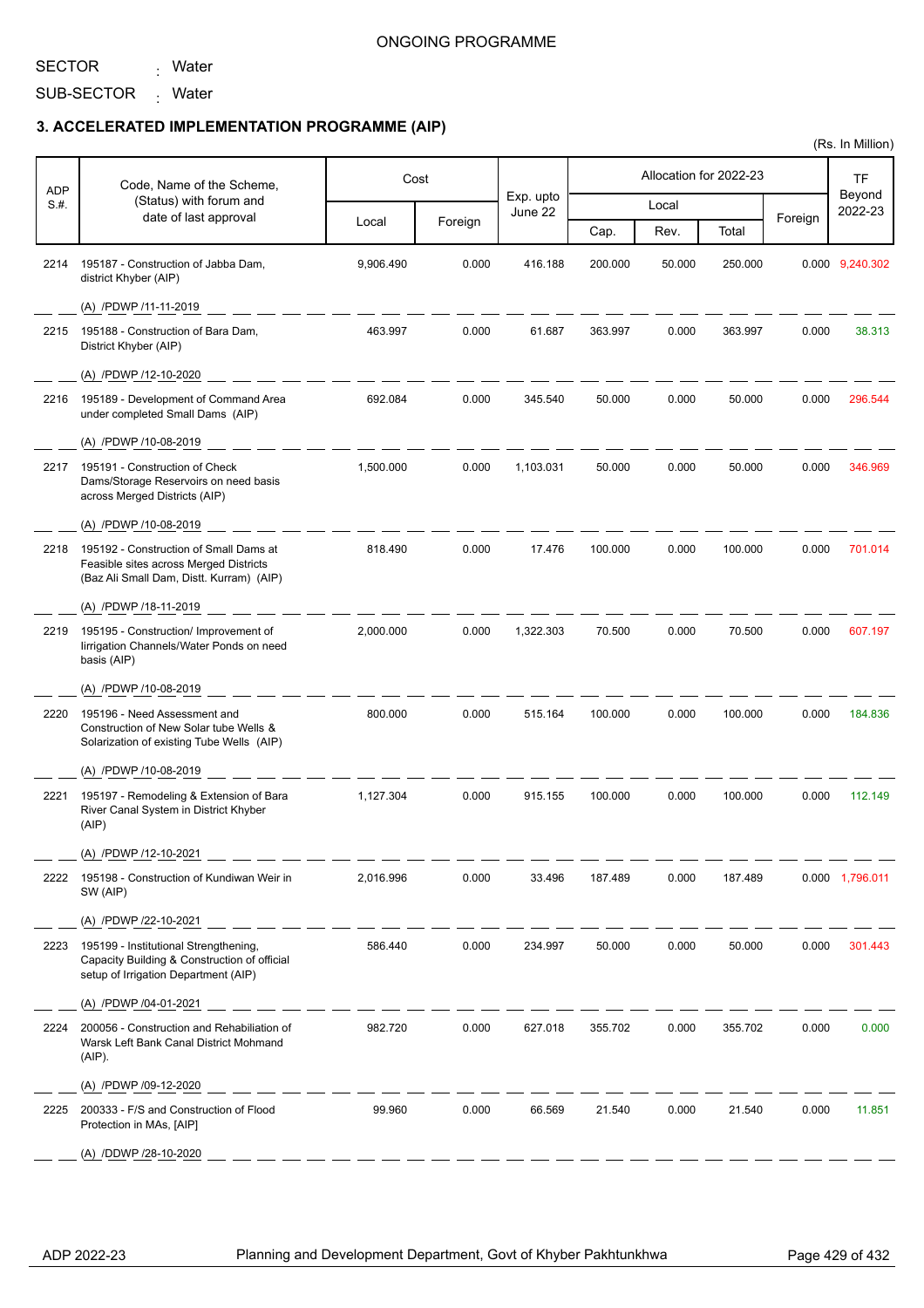#### ONGOING PROGRAMME

SECTOR

SUB-SECTOR Mater

<sub>:</sub> Water

## **3. ACCELERATED IMPLEMENTATION PROGRAMME (AIP)**

| <b>ADP</b> | Code, Name of the Scheme,                                                                                                                                                       | Cost       | Allocation for 2022-23 |                      |           | TF     |           |         |                   |
|------------|---------------------------------------------------------------------------------------------------------------------------------------------------------------------------------|------------|------------------------|----------------------|-----------|--------|-----------|---------|-------------------|
| S.#.       | (Status) with forum and                                                                                                                                                         |            |                        | Exp. upto<br>June 22 |           | Local  |           |         | Beyond<br>2022-23 |
|            | date of last approval                                                                                                                                                           | Local      | Foreign                |                      | Cap.      | Rev.   | Total     | Foreign |                   |
| 2226       | 210094 - 195192-Construction of Small<br>Dams at Feasible sites across Merged<br>Areas (Rs.9.00 Billion) Sub Scheme<br>Construction of Shaktu Small Dam - TSD<br>Bannu          | 2,138.580  | 0.000                  | 120.740              | 200.000   | 0.000  | 200.000   |         | 0.000 1,817.840   |
|            | (A) /PDWP /10-09-2021                                                                                                                                                           |            |                        |                      |           |        |           |         |                   |
| 2227       | 210095 - 195192-Construction of Small<br>Dams at Feasible Sites across Merged<br>Areas (Rs.9.00 Billion) Sub Scheme<br>Construction of Ghozhezai Small Dam -<br><b>TSD Tank</b> | 1,268.043  | 0.000                  | 107.581              | 215.000   | 0.000  | 215.000   | 0.000   | 945.462           |
|            | (A) /PDWP /29-12-2021                                                                                                                                                           |            |                        |                      |           |        |           |         |                   |
| 2228       | 210096 - 195192-Construction of Small<br>Dams at Feasible sites across Merged<br>Areas (Rs.9.00 Billion) Sub Scheme<br>Zakar Khel Small Dam - North Waziristan                  | 1,140.280  | 0.000                  | 0.582                | 175.000   | 0.000  | 175.000   | 0.000   | 964.698           |
|            | (A) /PDWP /10-09-2021                                                                                                                                                           |            |                        |                      |           |        |           |         |                   |
| 2229       | 210105 - Construction of Ramak Dam -<br>TSD D.I.Khan                                                                                                                            | 635.286    | 0.000                  | 2.843                | 135.722   | 0.000  | 135.722   | 0.000   | 496.721           |
|            | (A) /PDWP /15-11-2021                                                                                                                                                           |            |                        |                      |           |        |           |         |                   |
| 2230       | 210107 - Zangoti Small Dam - North<br>Waziristan                                                                                                                                | 860.000    | 0.000                  | 0.584                | 150.000   | 0.000  | 150.000   | 0.000   | 709.416           |
|            | (A) /PDWP /10-09-2021                                                                                                                                                           |            |                        |                      |           |        |           |         |                   |
| 2231       | 210590 - Construction of Small Dams in<br>Wana-South Waziristan                                                                                                                 | 500,000    | 0.000                  | 0.585                | 20.000    | 0.000  | 20.000    | 0.000   | 479.415           |
|            | (A) /PDWP /29-12-2021                                                                                                                                                           |            |                        |                      |           |        |           |         |                   |
| 2232       | 210658 - Construction of flood protection<br>works at critical locations in District<br>Kurram and Khanki river - Orakzai                                                       | 500.000    | 0.000                  | 15.586               | 50.000    | 0.000  | 50.000    | 0.000   | 434.414           |
|            | (A) /PDWP /27-09-2021                                                                                                                                                           |            |                        |                      |           |        |           |         |                   |
| 2233       | 210659 - Improvement of Irrigation system<br>Barganato Dam - TSD Bannu                                                                                                          | 100.000    | 0.000                  | 15.697               | 10.000    | 0.000  | 10.000    | 0.000   | 74.303            |
|            | (A) /DDWP /01-11-2021                                                                                                                                                           |            |                        |                      |           |        |           |         |                   |
|            | <b>Total OnGoing Programme</b>                                                                                                                                                  | 28,136.670 | 0.000                  | 5,922.822            | 2,604.950 | 50.000 | 2,654.950 | 0.000   | 19,558.898        |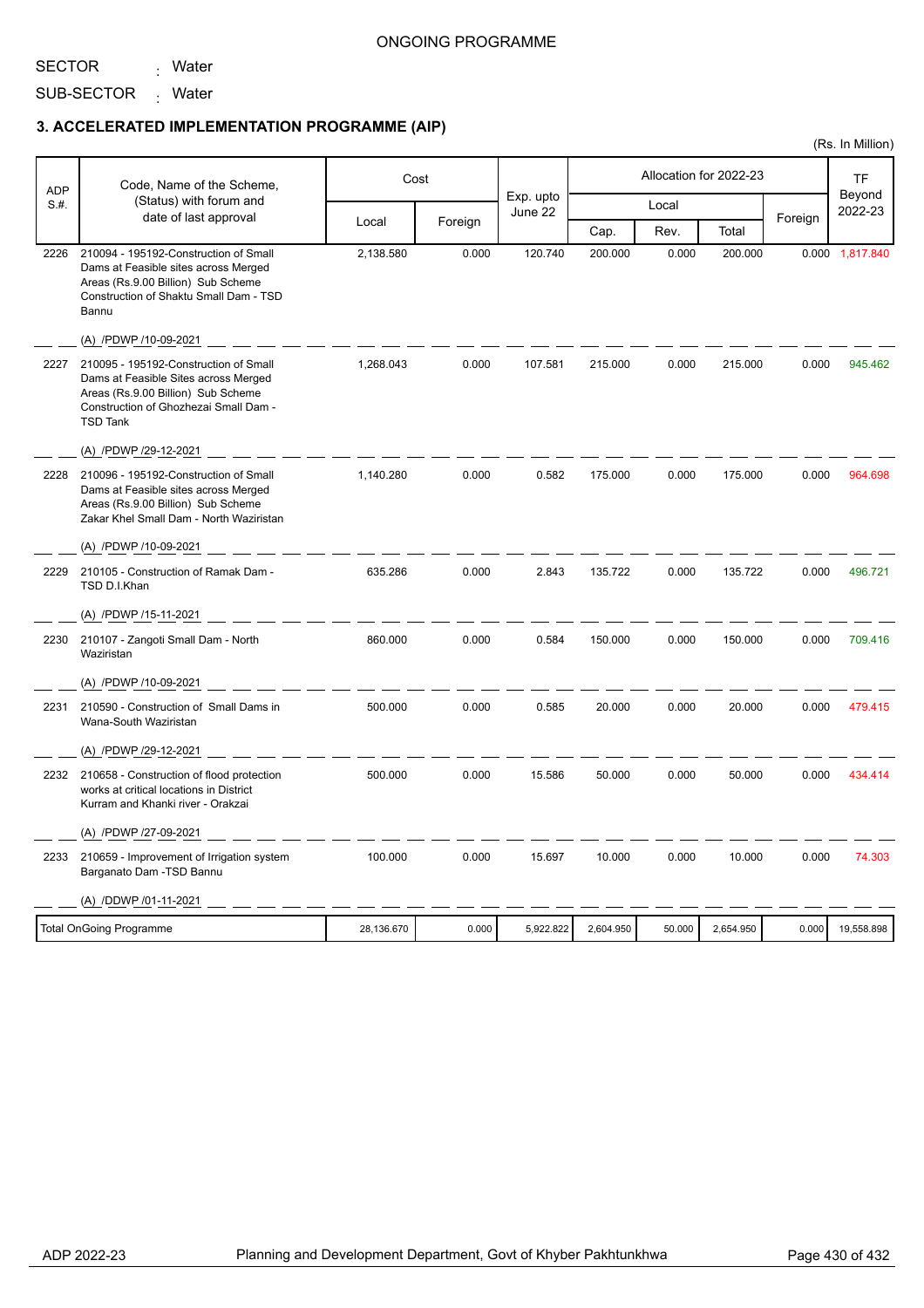SECTOR <sub>:</sub> Water

SUB-SECTOR <sub>:</sub> Water

### **3. ACCELERATED IMPLEMENTATION PROGRAMME (AIP)**

| <b>ADP</b>         | Code, Name of the Scheme,                                                                                                                            |             | Cost        | Exp. upto  |            |         | Allocation for 2022-23 |           | TF<br>Beyond    |
|--------------------|------------------------------------------------------------------------------------------------------------------------------------------------------|-------------|-------------|------------|------------|---------|------------------------|-----------|-----------------|
| S.H.               | (Status) with forum and                                                                                                                              |             |             | June 22    |            | Local   |                        |           | 2022-23         |
|                    | date of last approval                                                                                                                                | Local       | Foreign     |            | Cap.       | Rev.    | Total                  | Foreign   |                 |
| 2234               | 210588 - Construction of Irrigation tube<br>wells / Lift Irrigation Schemes and<br>Solarization of existing Irrigation Tube<br>Wells in Merged Areas | 3,000.000   | 0.000       | 0.000      | 34.500     | 0.000   | 34.500                 |           | 0.000 2,965.500 |
|                    | $(B)$ / PDWP/                                                                                                                                        |             |             |            |            |         |                        |           |                 |
| 2235               | 210589 - Construction of Check Dams &<br>Water Reservoirs in Merged Areas                                                                            | 2,000.000   | 0.000       | 0.000      | 20.000     | 0.000   | 20.000                 |           | 0.000 1,980.000 |
|                    | $(B)$ / PDWP/                                                                                                                                        |             |             |            |            |         |                        |           |                 |
| 2236               | 210593 - Construction / Improvement of<br>Irrigation Channels in Merged Areas                                                                        | 2,000.000   | 0.000       | 0.000      | 50.000     | 0.000   | 50.000                 |           | 0.000 1,950.000 |
|                    | $(B)$ / PDWP/                                                                                                                                        |             |             |            |            |         |                        |           |                 |
| 2237               | 220222 - Construction of flood Protection<br>Structures at Vulnerable Locations in<br><b>Merged Districts</b>                                        | 1,500.000   | 0.000       | 0.000      | 50.000     | 0.000   | 50.000                 |           | 0.000 1,450.000 |
|                    | $(B)$ / PDWP/                                                                                                                                        |             |             |            |            |         |                        |           |                 |
| 2238               | 220223 - Water Sector Development Plan<br>for Merged Areas                                                                                           | 200.000     | 0.000       | 0.000      | 0.010      | 0.000   | 0.010                  | 0.000     | 199.990         |
|                    | (B) / DDWP/                                                                                                                                          |             |             |            |            |         |                        |           |                 |
| 2239               | 220224 - Measurement of Rainfall, Flow in<br>Major Rivers / Streams and Monitoring of<br>Ground Water in Merged Areas                                | 100.000     | 0.000       | 0.000      | 0.010      | 10.000  | 10.010                 | 0.000     | 89.990          |
|                    | (B) / DDWP/                                                                                                                                          |             |             |            |            |         |                        |           |                 |
|                    | <b>Total New Programme</b>                                                                                                                           | 8,800.000   | 0.000       | 0.000      | 154.520    | 10.000  | 164.520                | 0.000     | 8,635.480       |
| <b>Total Water</b> |                                                                                                                                                      | 36,936.670  | 0.000       | 5,922.822  | 2,759.470  | 60.000  | 2,819.470              | 0.000     | 28,194.378      |
|                    | <b>Total Programme</b>                                                                                                                               | 36,936.670  | 36,936.670  | 5,922.822  | 2,759.470  | 60.000  | 2,819.470              | 0.000     | 28,194.378      |
|                    | Sub Total (Sector)                                                                                                                                   | 161,726.580 | 161,726.580 | 51,804.938 | 17,629.012 | 255.851 | 17,884.863             | 1,500.010 | 92,036.779      |